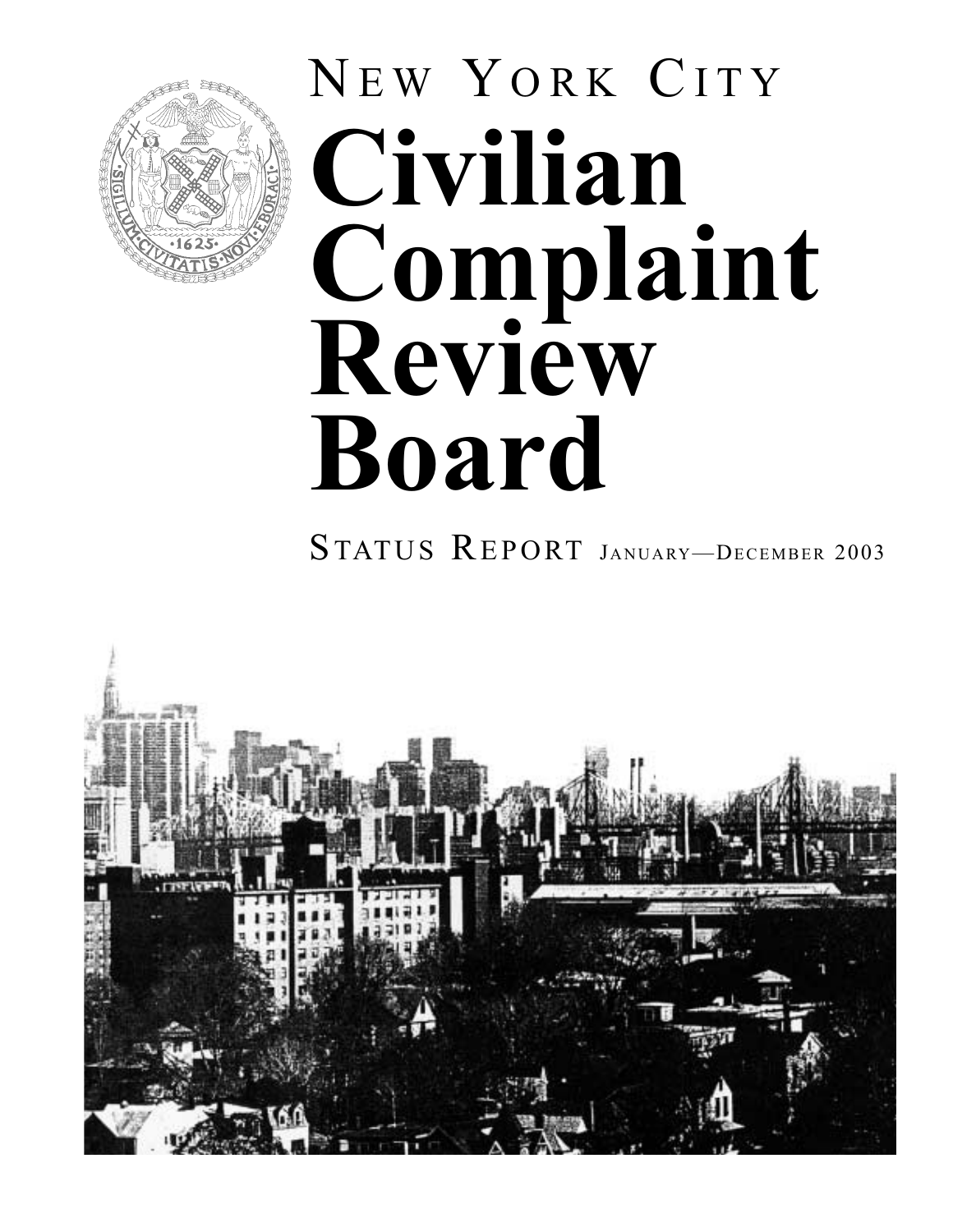THIS PAGE IS INTENTIONALLY LEFT BLANK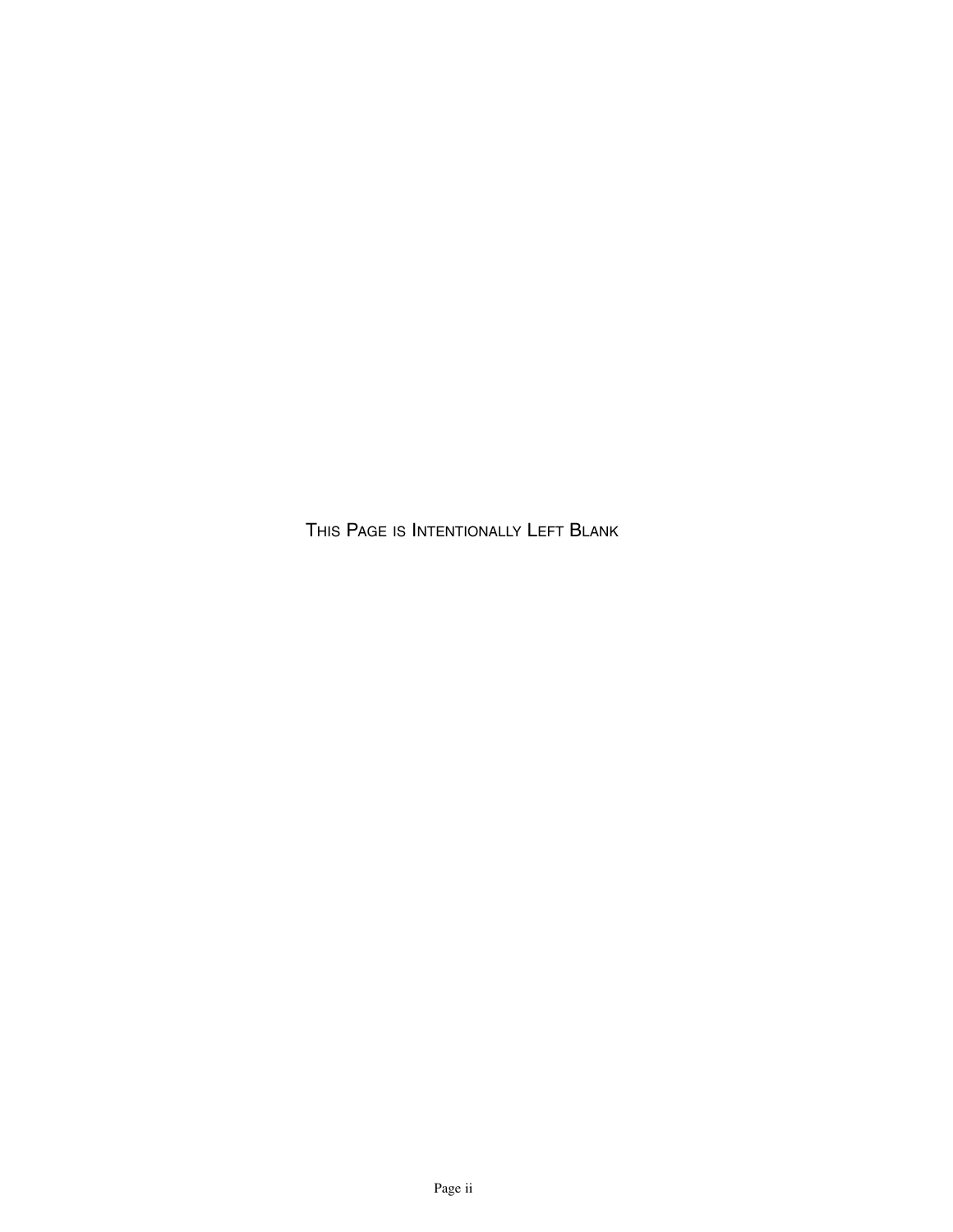# **Preface**

*This is the twentieth status report on the general operations of the New York City Civilian Complaint Review Board (CCRB), as reorganized pursuant to Local Law No. 1 of 1993, effective July 5, 1993.*

*This report covers the period of January 2003 through December 2003 (Volume XI, No. 2).*

*Publication Date: June 2004*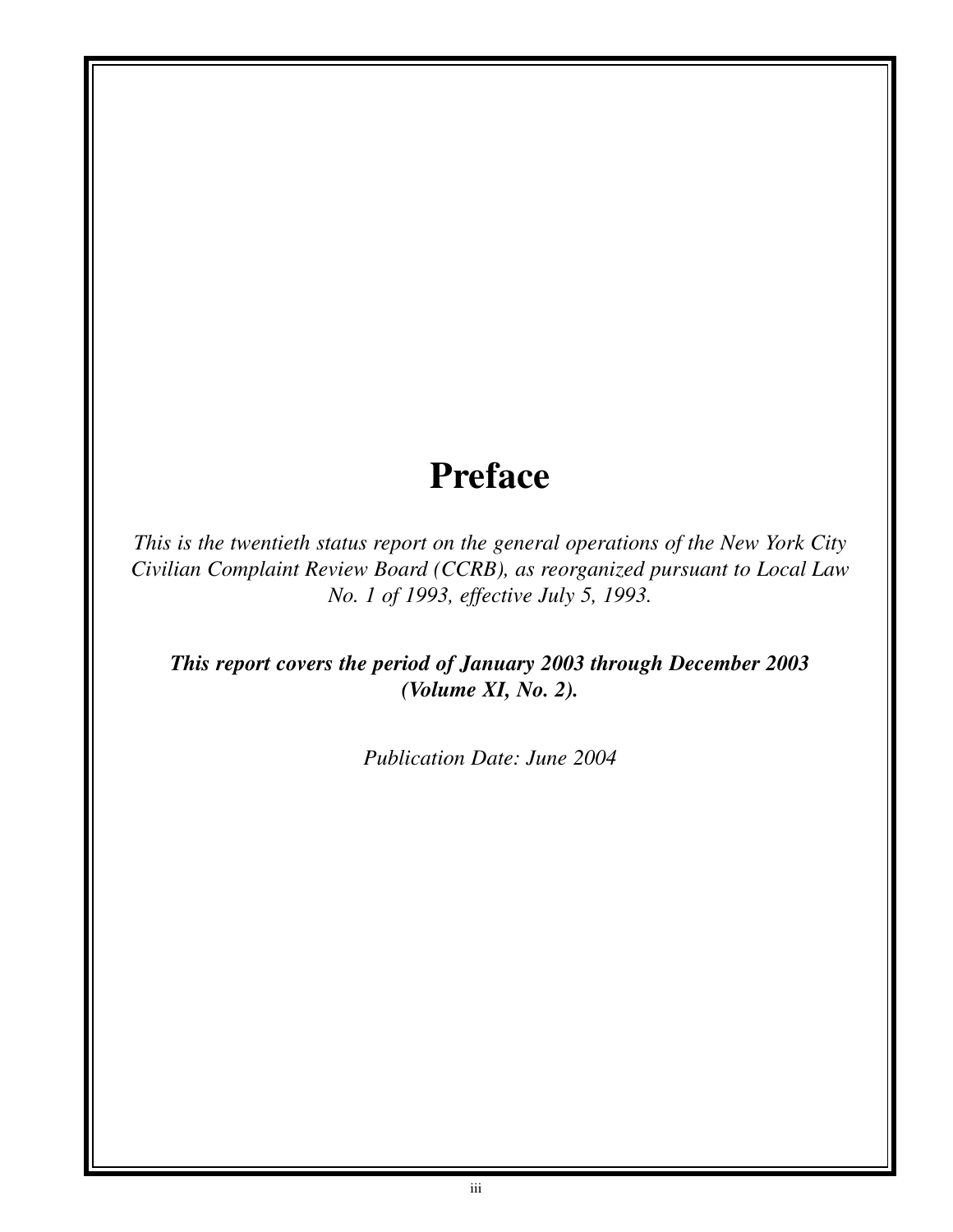THIS PAGE IS INTENTIONALLY LEFT BLANK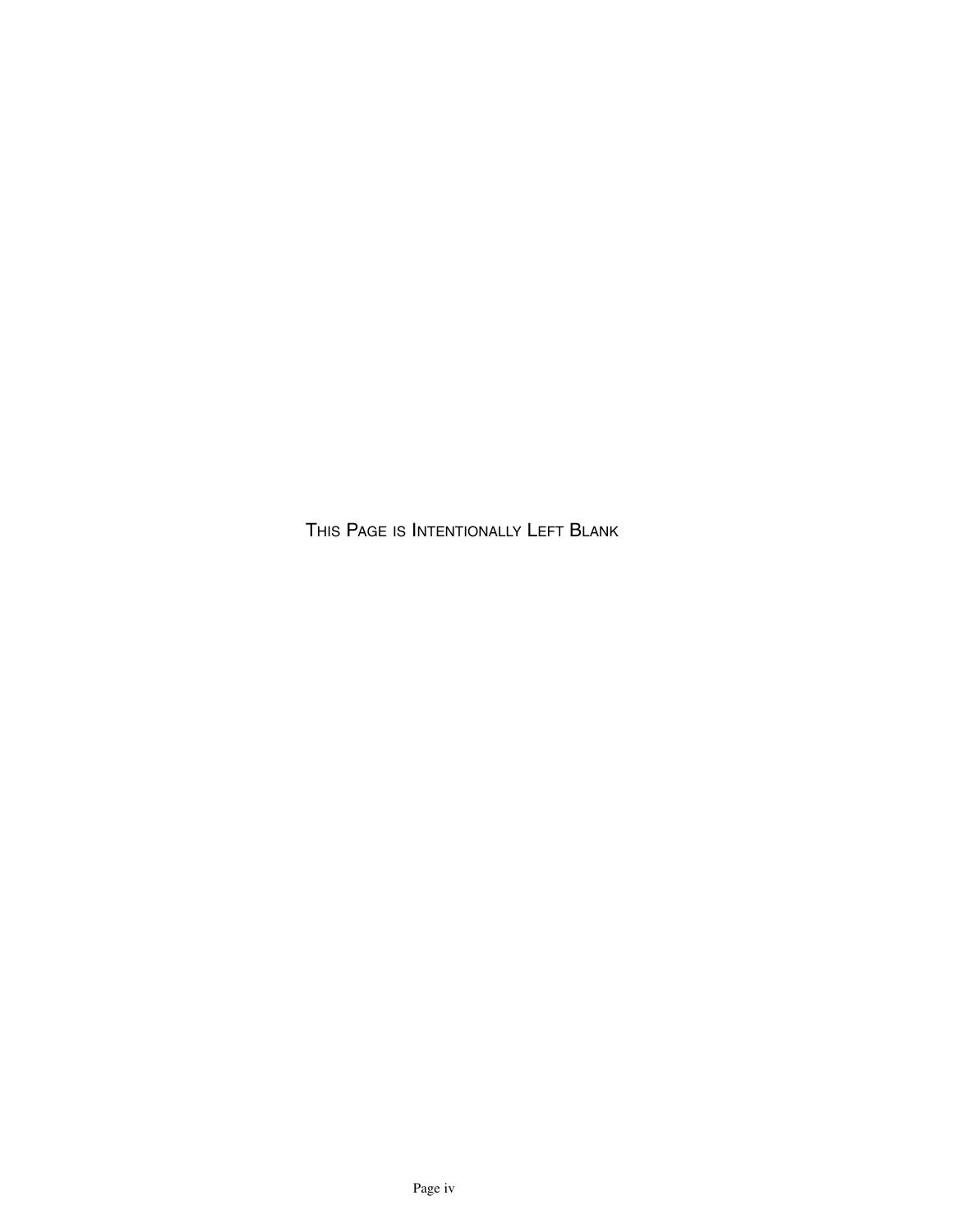# **Board Mission and Values**

The New York City Civilian Complaint Review Board (CCRB) is an independent and nonpolice mayoral agency. It is empowered to receive, investigate, hear, make findings and recommend action on complaints against New York City police officers which allege the use of excessive or unnecessary force, abuse of authority, discourtesy, or the use of offensive language. Investigations are conducted in an impartial fashion by the board's investigative staff, which is composed entirely of civilian employees. Complaints may be made by any person whether or not that person is a victim of, or a witness to, an incident. Dispositions by the board on complaints are forwarded to the police commissioner. As determined by the board, dispositions may be accompanied by recommendations regarding disciplinary measures.

In fulfillment of this mission, the board has pledged:

- To encourage members of the community to file complaints when they feel they have been victims of police misconduct.
- To encourage all parties involved in a complaint to come forward and present whatever evidence they may have and to investigate each allegation thoroughly and impartially.

• To examine carefully each investigative report and to ensure that all possible efforts have been made to resolve the complaint.

- To make objective determinations on the merits of each case.
- To recommend disciplinary actions that are fair and appropriate, if and when the investigative findings show that misconduct occurred.
- To respect the rights of both the complainants and the subject officers.

• To engage in community outreach throughout the city of New York to educate the general public concerning the agency's purpose and the services provided and to respond to the comments and questions of the public concerning issues relevant to the agency's operation.

• To report to the police commissioner patterns of misconduct uncovered during the course of investigations and review of complaints.

• To report to the police commissioner relevant issues and policy matters coming to the board's attention.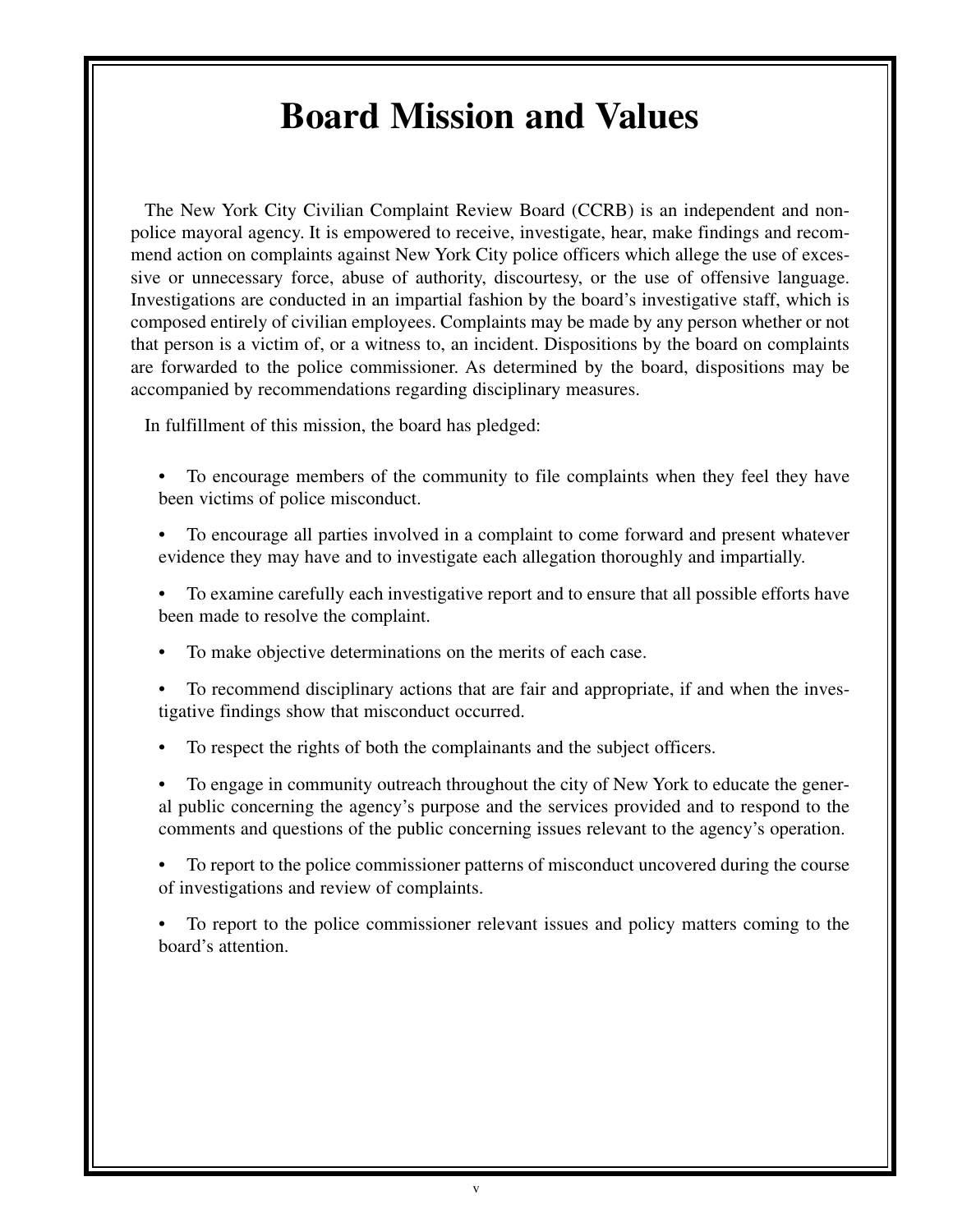THIS PAGE IS INTENTIONALLY LEFT BLANK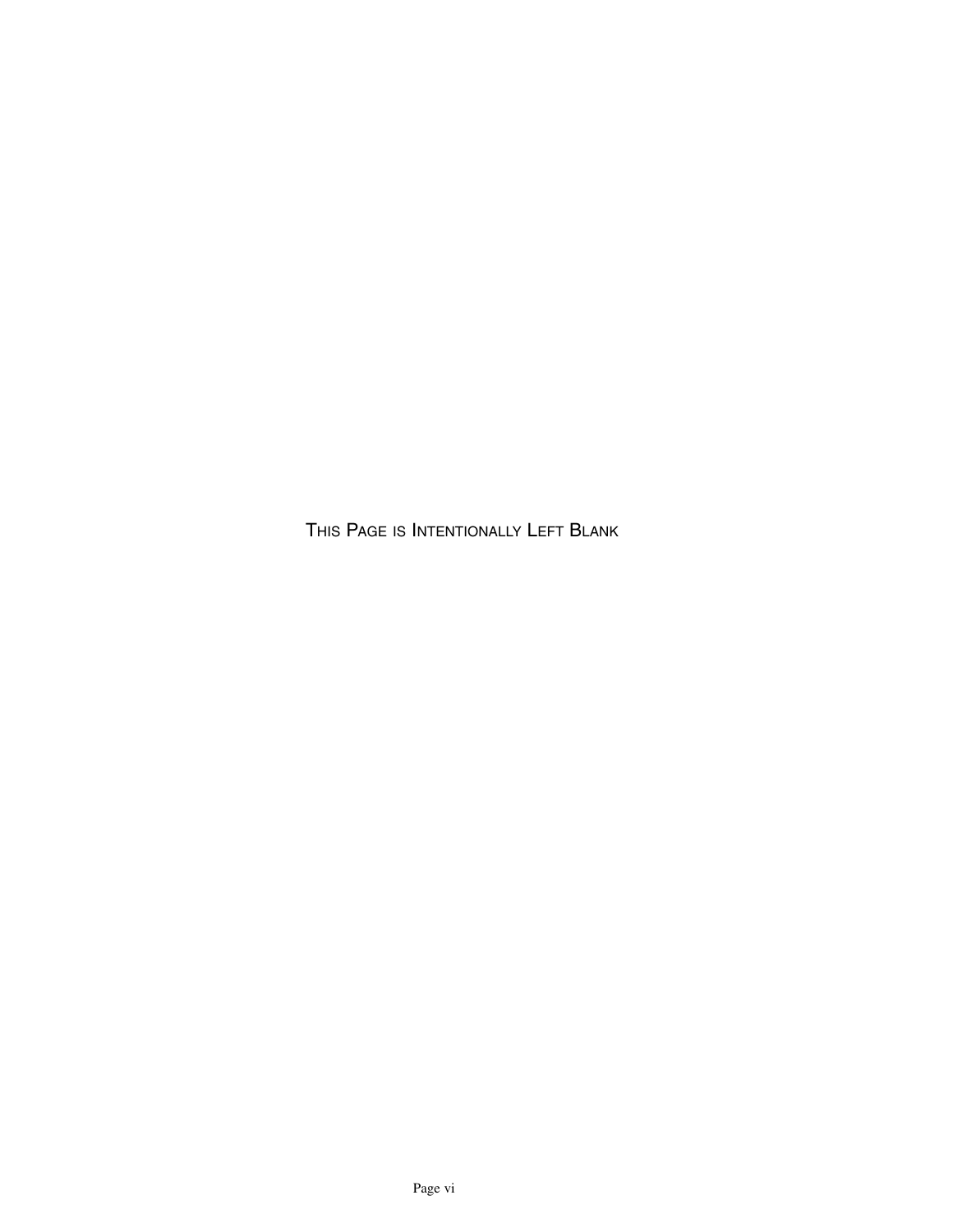# **Table of Contents**

| Table 8: Race of Subject Officers Compared to New York City Police Department Demographics 52    |  |
|--------------------------------------------------------------------------------------------------|--|
|                                                                                                  |  |
| Table 10: Gender of Alleged Victims Compared to New York City Demographics 55                    |  |
| Table 11: Gender of Subject Officers Compared to New York City Police Department Demographics 56 |  |
|                                                                                                  |  |
| Table 13A: Where Incidents that Led to a Complaint Took Place by Precinct - Manhattan 58         |  |
| Table 13B: Where Incidents that Led to a Complaint Took Place by Precinct - Bronx 59             |  |
|                                                                                                  |  |
|                                                                                                  |  |
|                                                                                                  |  |
|                                                                                                  |  |
|                                                                                                  |  |
|                                                                                                  |  |
|                                                                                                  |  |
|                                                                                                  |  |
|                                                                                                  |  |
|                                                                                                  |  |
|                                                                                                  |  |
|                                                                                                  |  |
|                                                                                                  |  |
|                                                                                                  |  |
|                                                                                                  |  |
|                                                                                                  |  |
|                                                                                                  |  |
|                                                                                                  |  |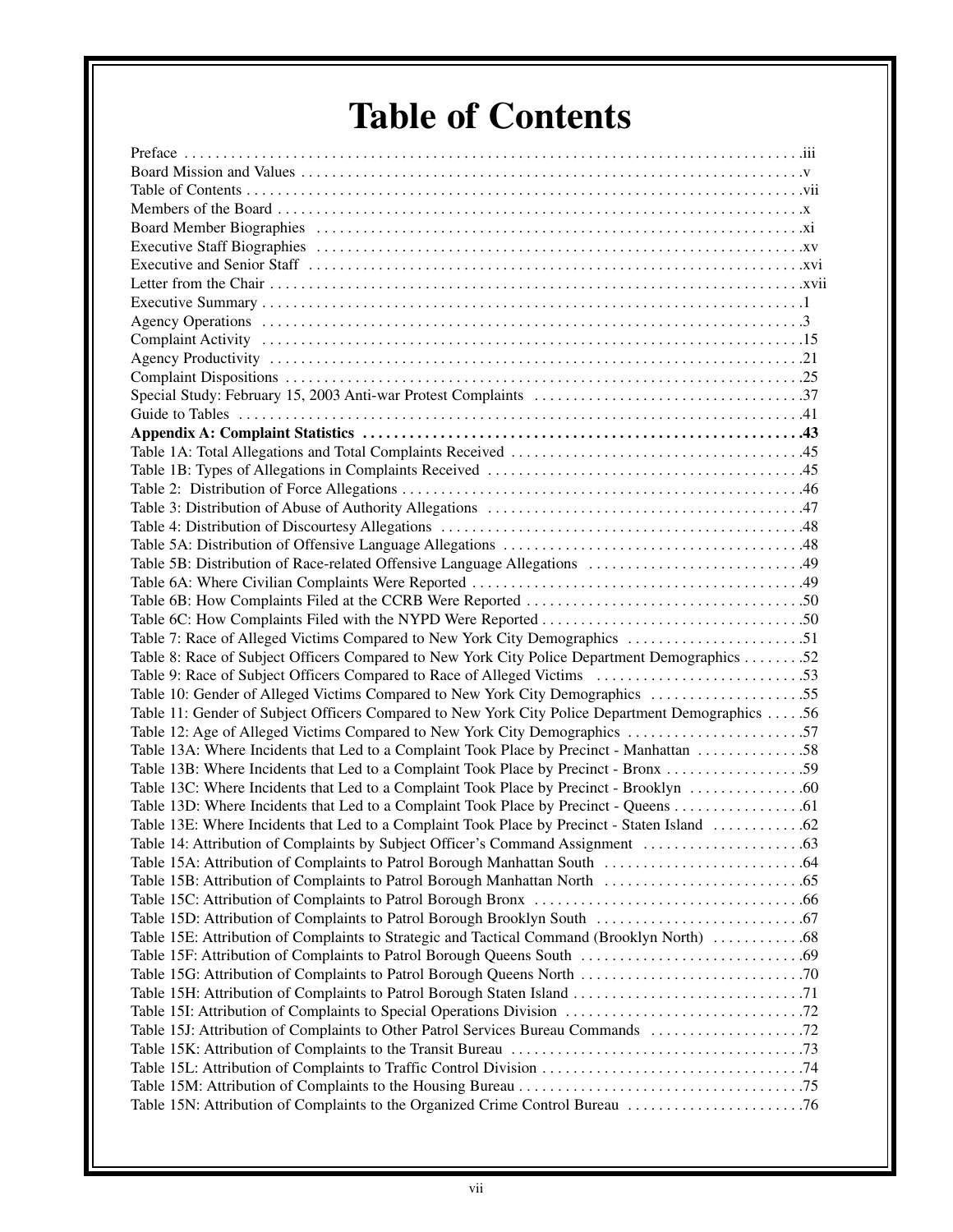| Table 15Q: Attribution of Complaints to Deputy Commissioners and Miscellaneous Commands 79                |  |
|-----------------------------------------------------------------------------------------------------------|--|
| Table 16A: Command Rankings: Complaints per Uniformed Officer, 2002 80                                    |  |
|                                                                                                           |  |
|                                                                                                           |  |
|                                                                                                           |  |
|                                                                                                           |  |
|                                                                                                           |  |
|                                                                                                           |  |
|                                                                                                           |  |
|                                                                                                           |  |
|                                                                                                           |  |
|                                                                                                           |  |
|                                                                                                           |  |
|                                                                                                           |  |
|                                                                                                           |  |
|                                                                                                           |  |
|                                                                                                           |  |
|                                                                                                           |  |
| Table 29: Disposition of Specific Race-related Offensive Language Allegations 103                         |  |
| Table 30: CCRB Disciplinary Recommendations for Officers against Whom the CCRB Substantiated              |  |
|                                                                                                           |  |
| Table 31: Police Department Dispositions for Officers against Whom the CCRB Substantiated Allegations 104 |  |
|                                                                                                           |  |
|                                                                                                           |  |
| Table 34: Police Department Action on Substantiated Cases by Year of CCRB Referral 107                    |  |
|                                                                                                           |  |
|                                                                                                           |  |
| Table 37: Gender of Victims Whose Allegations Were Substantiated 110                                      |  |
| Table 38: Gender of Officers Against Whom Allegations Were Substantiated 111                              |  |
|                                                                                                           |  |
| Table 40: Education of Subject Officers against Whom Allegations Were Substantiated 113                   |  |
| Table 41: Residence of Subject Officers against Whom Allegations Were Substantiated 114                   |  |
| Table 42: Rank of Subject Officers against Whom Allegations Were Substantiated 115                        |  |
| Table 43: Year of Appointment of Officers against Whom Allegations Were Substantiated 116                 |  |
| Table 44A: Where Incidents that Led to a Substantiated Complaint Took Place - Manhattan 117               |  |
| Table 44B: Where Incidents that Led to a Substantiated Complaint Took Place - Bronx 118                   |  |
| Table 44C: Where Incidents that Led to a Substantiated Complaint Took Place - Brooklyn 119                |  |
| Table 44D: Where Incidents that Led to a Substantiated Complaint Took Place - Queens 120                  |  |
| Table 44E: Where Incidents that Led to a Substantiated Complaint Took Place - Staten Island 120           |  |
| Table 45: Assignment of Officers against Whom Allegations Were Substantiated 121                          |  |
| Table 46A: Assignment of Officers against Whom Allegations Were Substantiated - Patrol Borough            |  |
|                                                                                                           |  |
| Table 46B: Assignment of Officers against Whom Allegations Were Substantiated - Patrol Borough            |  |
|                                                                                                           |  |
| Table 46C: Assignment of Officers against Whom Allegations Were Substantiated - Patrol Borough Bronx 123  |  |
| Table 46D: Assignment of Officers against Whom Allegations Were Substantiated - Patrol Borough            |  |
|                                                                                                           |  |
| Table 46E: Assignment of Officers against Whom Allegations Were Substantiated - Strategic and             |  |
|                                                                                                           |  |
| Table 46G: Assignment of Officers against Whom Allegations Were Substantiated - Patrol Borough            |  |
|                                                                                                           |  |
| Table 46F: Assignment of Officers against Whom Allegations Were Substantiated - Patrol Borough            |  |
|                                                                                                           |  |
|                                                                                                           |  |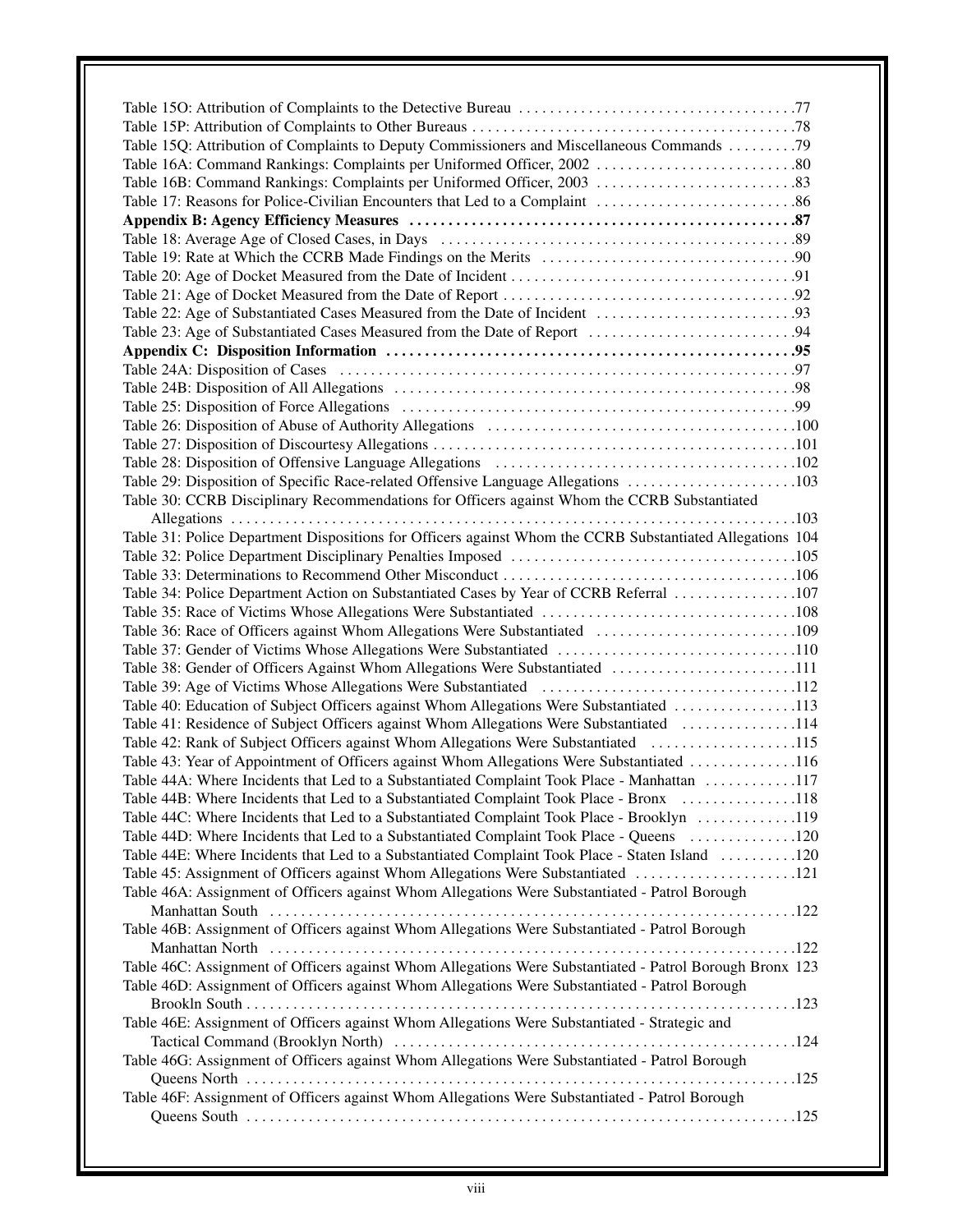| Table 46H: Assignment of Officers against Whom Allegations Were Substantiated - Patrol Borough       |
|------------------------------------------------------------------------------------------------------|
|                                                                                                      |
| Table 46I: Assignment of Officers against Whom Allegations Were Substantiated - Special              |
|                                                                                                      |
| Table 46J: Assignment of Officers against Whom Allegations Were Substantiated - Other Patrol         |
|                                                                                                      |
| Table 46K: Assignment of Officers against Whom Allegations Were Substantiated - Transit Bureau 128   |
| Table 46L: Assignment of Officers against Whom Allegations Were Substantiated - Traffic              |
|                                                                                                      |
| Table 46M: Assignment of Officers against Whom Allegations Were Substantiated - Housing Bureau  .130 |
| Table 46N: Assignment of Officers against Whom Allegations Were Substantiated - Organized            |
|                                                                                                      |
| Table 46O: Assignment of Officers against Whom Allegations Were Substantiated - Detective Bureau 131 |
| Table 46P: Assignment of Officers against Whom Allegations Were Substantiated - Other Bureaus 131    |
| Table 46Q: Assignment of Officers against Whom Allegations Were Substantiated - Deputy               |
|                                                                                                      |
| Table 47A: Command Rankings: Substantiated Complaints per Uniformed Officer, 2002 133                |
| Table 47B: Command Rankings: Substantiated Complaints per Uniformed Officer, 2003 136                |
| Table 48: Average Days for the Police Department to Close Substantiated CCRB Cases 139               |
| Table 49A: Police Department Discipline and Punishment on CCRB Cases Substantiated in 1999 140       |
| Table 49B: Police Department Discipline and Punishment on CCRB Cases Substantiated in 2000 158       |
| Table 49C: Police Department Discipline and Punishment on CCRB Cases Substantiated in 2001 170       |
| Table 49D: Police Department Discipline and Punishment on CCRB Cases Substantiated in 2002 182       |
| Table 49E: Police Department Discipline and Punishment on CCRB Cases Substantiated in 2003 196       |
|                                                                                                      |
|                                                                                                      |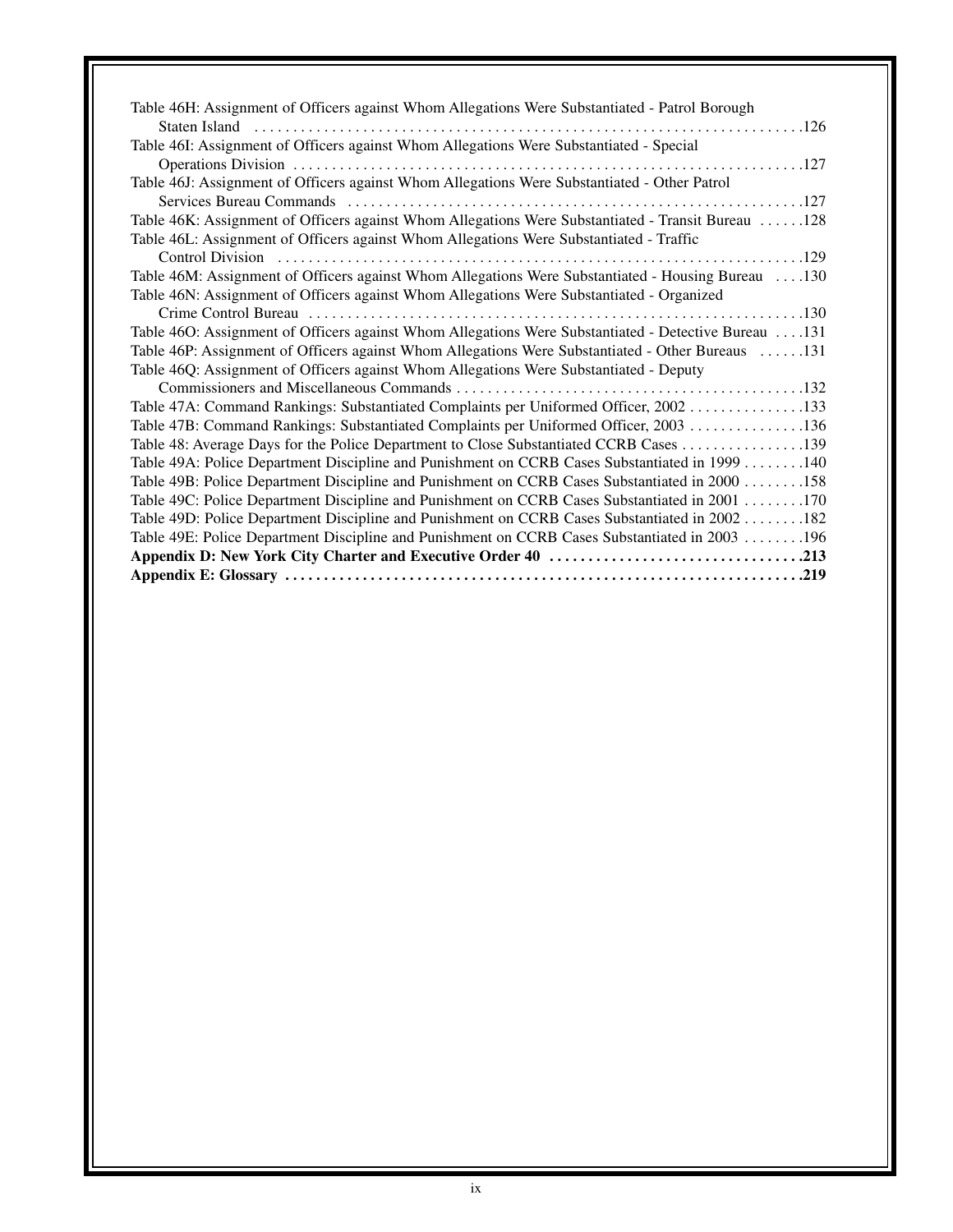# **Members of the Board**

# Mayoral Designees

| Hector Gonzalez, Esq., Chair         | $2005*$          |
|--------------------------------------|------------------|
| Carol Liebman, Esq.                  | 2006             |
| Victor Olds, Esq.                    | 2005             |
| Franklin H. Stone, Esq.              | 2004             |
| - Vacant -                           |                  |
| <b>City Council Designees</b>        |                  |
| Dennis deLeon, Esq.                  | 2006 (Manhattan) |
| William F. Kuntz II, Esq.            | 2006 (Brooklyn)  |
| Singee L. Lam                        | 1999 (Queens)    |
| Youngik Yoon, Esq.                   | 2006 (Bronx)     |
| - Vacant -                           | (Staten Island)  |
| <b>Police Commissioner Designees</b> |                  |
| Lawrence Loesch, Esq.                | 2003             |
| Jules A. Martin, Esq.                | 2003             |
| Tosano Simonetti                     | 1999             |

\* Each board member's term expires on July 4th of the year indicated.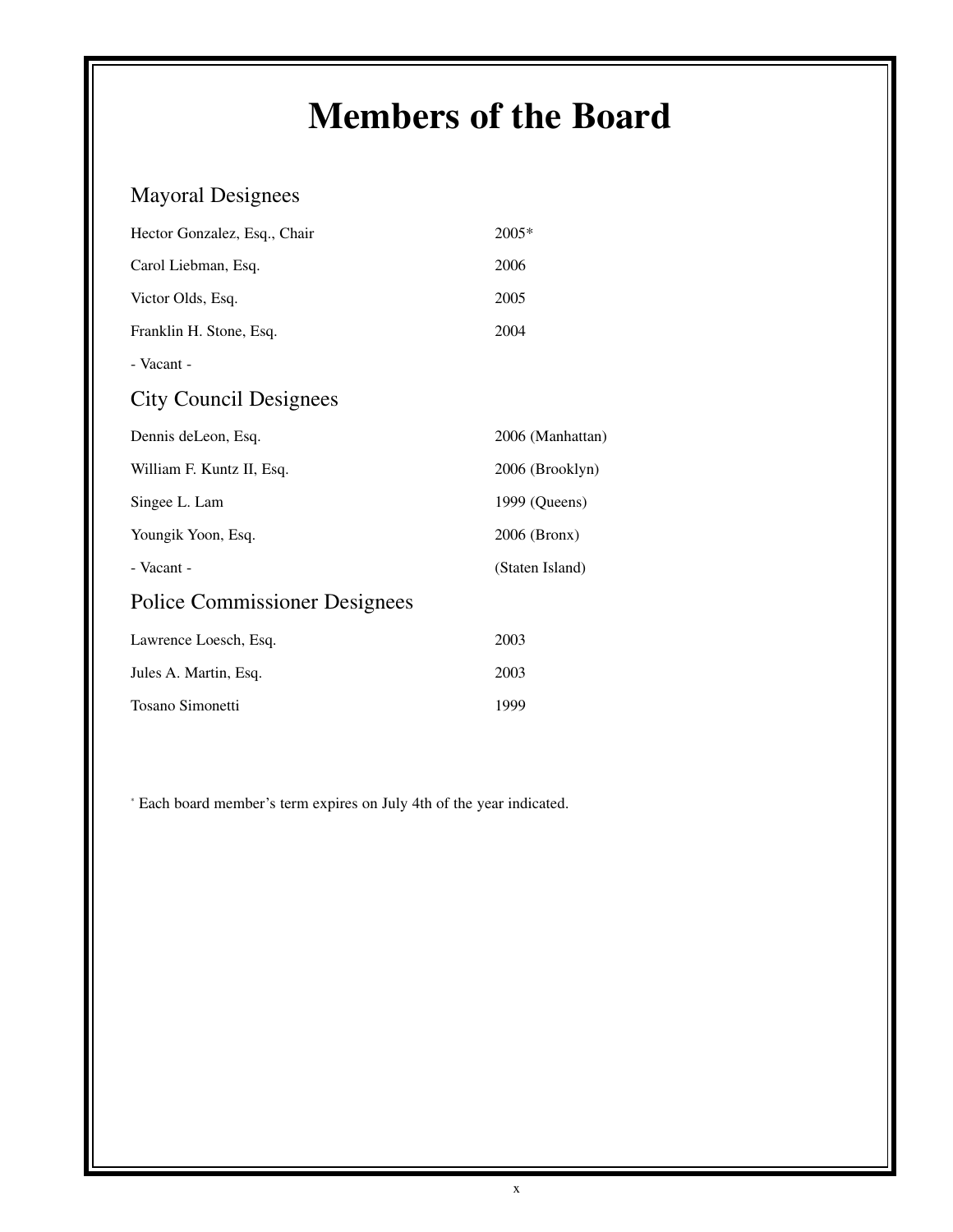# **Members of the Board**



Hector Gonzalez, Esq., Chair

A partner at Mayer, Brown, Rowe & Maw, Mr. Gonzalez concentrates his practice in the areas of complex commercial litigation and white-collar criminal defense. He began his legal career at Rogers & Wells in 1988. In 1990 Mr. Gonzalez accepted a position as an assistant district attorney in New York County. He remained there until 1993, when he returned to Rogers & Wells. In 1994, he became an assistant United States attorney in the Southern District of New York, and was deputy chief, then chief, of the Narcotics Unit from 1997 until 1999. Mr. Gonzalez was a Fulbright scholar in Guatemala in 1998 and a visiting lecturer of trial advocacy at the University of San Carlos, Guatemala City. He is a member of the Association of the Bar of the City of New York, the Federal Bar Council and the Hispanic National Bar Association. Mr. Gonzalez also sits on the New York State Federal Judicial Screening Committee and is a member of the board of the Puerto Rican Legal Defense and Education Fund. Mr. Gonzalez, a mayoral designee, has been on the board since June 2000, and has served as chair of the CCRB since April 2002.

J.D., 1988, University of Pennsylvania Law School; M.A., 1995, John Jay College of Criminal Justice, City University of New York; B.S., 1985, Manhattan College

#### Dennis deLeon, Esq.

Mr. deLeon has worked as a law clerk for the California Court of Appeals, an associate at Los Angeles' Kadison, Pfaelzer, Woodward, Quinn & Rossi, a trial attorney for the United States Department of Justice in Washington, D.C., and regional counsel to California Rural Legal Assistance. Mr. deLeon began his New York career at the Office of the Corporation Counsel, where as a senior assistant corporation counsel he focused on civil rights cases and supervised police misconduct actions. In 1986 he was appointed director of the Mayor's Commission on Latino Concerns. In 1988 he became deputy Manhattan borough president and, in 1990, Mayor David Dinkins appointed Mr. deLeon chair of the New York City Commission on Human Rights. He returned to private practice in early 1994 and since September 1994 has served as president of the Latino Commission on AIDS. Currently a member of the New York State Bar Association and the Association of the Bar of the City of New York, Mr. deLeon is the city council designee from Manhattan and has been a board member since October 2003.



J.D., 1974, Stanford Law School; B.A., 1970, Occidental College



### William F. Kuntz II, Esq.

Mr. Kuntz is a partner at Torys LLP with extensive experience in mergers and acquisitions, securities, banking, bankruptcy, and real estate litigation at the trial and appellate levels. He was previously a partner at Seward and Kissel, and before that he was a partner at Milgrim Thomajan & Lee P.C. In addition to his practice, Mr. Kuntz has been an associate professor at Brooklyn Law School, and is a member of the Executive Committee of the Association of the Bar of the City of New York and a member of the Advisory Committee on Civil Practice in the State of New York. Formerly he was a board member at Legal Services for New York City and the secretary of the Federal Bar Foundation for the Second Circuit. Mr. Kuntz was appointed to the CCRB as one of the first public members while it was part of the New York City Police Department in 1987, and served until 1992. Mr. Kuntz has been the New York City Council's designee from Kings County to the external CCRB since October 1993.

Ph.D, 1979, Harvard Graduate School of Arts & Sciences; J.D., 1977, Harvard Law School; M.A., 1974, Harvard Graduate School of Arts & Sciences; B.A., 1972, magna cum laude, Harvard College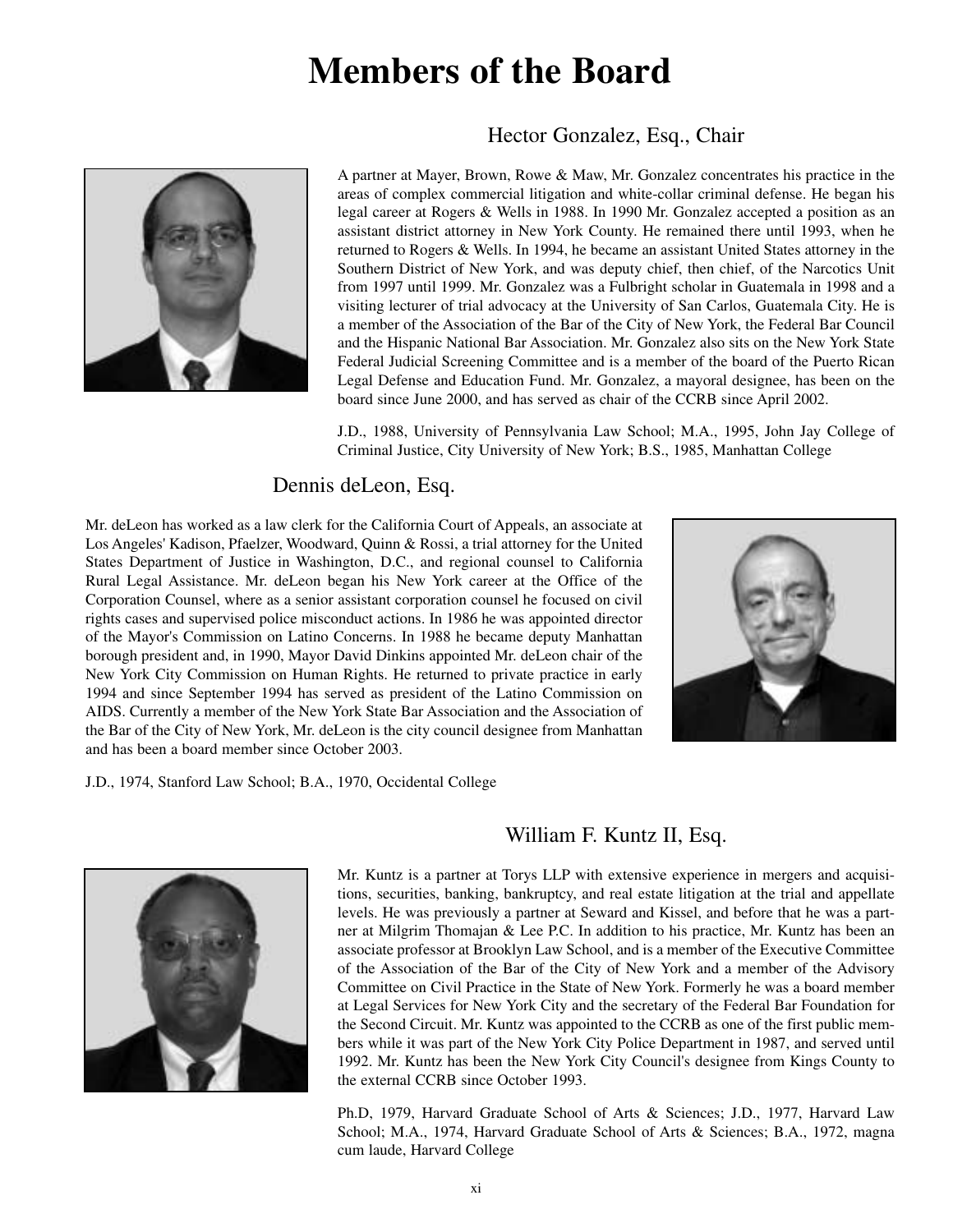### Singee L. Lam

Ms. Lam has been the director of multicultural and international admissions at St. John's University since 1994. Before this, she was the director of multicultural student recruitment and the assistant director of institutional research, supervising activities on and off campus to recruit domestic minority and international students. She was born in Fuzhou City, China, arriving in the United States at age 13, and is fluent in three Chinese dialects. She serves on the board of Chinese Immigrant Services in Queens where she provides help to newcomers. Ms. Lam has been a city council designee from Queens County since September 1995.

M.B.A., 1988, St. John's University; B.S., 1984, St. John's University







Since 1992 Ms. Liebman has been a clinical professor at Columbia Law School where she is director of the school's Mediation Clinic and Negotiation Workshop. Her principal areas of expertise include mediation, negotiation, and professional ethics. Ms. Liebman began her legal career in 1975, working in private practice in Boston. Between 1976 and 1979 she served as an attorney with the Massachusetts Department of Correction and from 1979 to 1991, Ms. Liebman worked as a clinical professor at Boston College Law School. She is an internationally recognized speaker and trainer in conflict resolution, having taught about mediation in Israel, Brazil, Vietnam, and China. In the United States, Ms. Liebman has designed and presented mediation training for such groups as Montefiore Hospital's Certificate Program in Bioethics and Medical Humanities; New York's First Department, Appellate Division, Attorney Disciplinary Committee; and the Association of the Bar of the City of New York. Ms. Liebman, a mayoral designee, has been a board member since October 2003.

J.D., 1975, Boston University School of Law; M.A., 1963, Rutgers University; B.A., 1962, Wellesley College

### Lawrence Loesch, Esq.

Mr. Loesch is a distinguished 30-year veteran of the New York City Police Department, retiring from the New York City Police Department in 1998 as deputy chief and the commanding officer of the Queens Detective Bureau. Mr. Loesch currently is the vice president and general manager in the New York City region of Allied Security, the nation's largest independently held contract services security company. In addition to his professional responsibilities, Mr. Loesch was the president of the American Academy of Professional Law Enforcement before becoming a member of its board of directors and, from 1994 to 1998, he was the vice president of the Police Management Institute Alumni Association. He is the current program chairman for the NYC Chapter of the American Society for Industrial Security. Mr. Loesch, a police commissioner designee, has been a board member since September 2002.

J.D., 1982, St. John's University School of Law; B.A., 1977, John Jay College of Criminal Justice, City University of New York; A.S., 1975, John Jay College of Criminal Justice, City University of New York

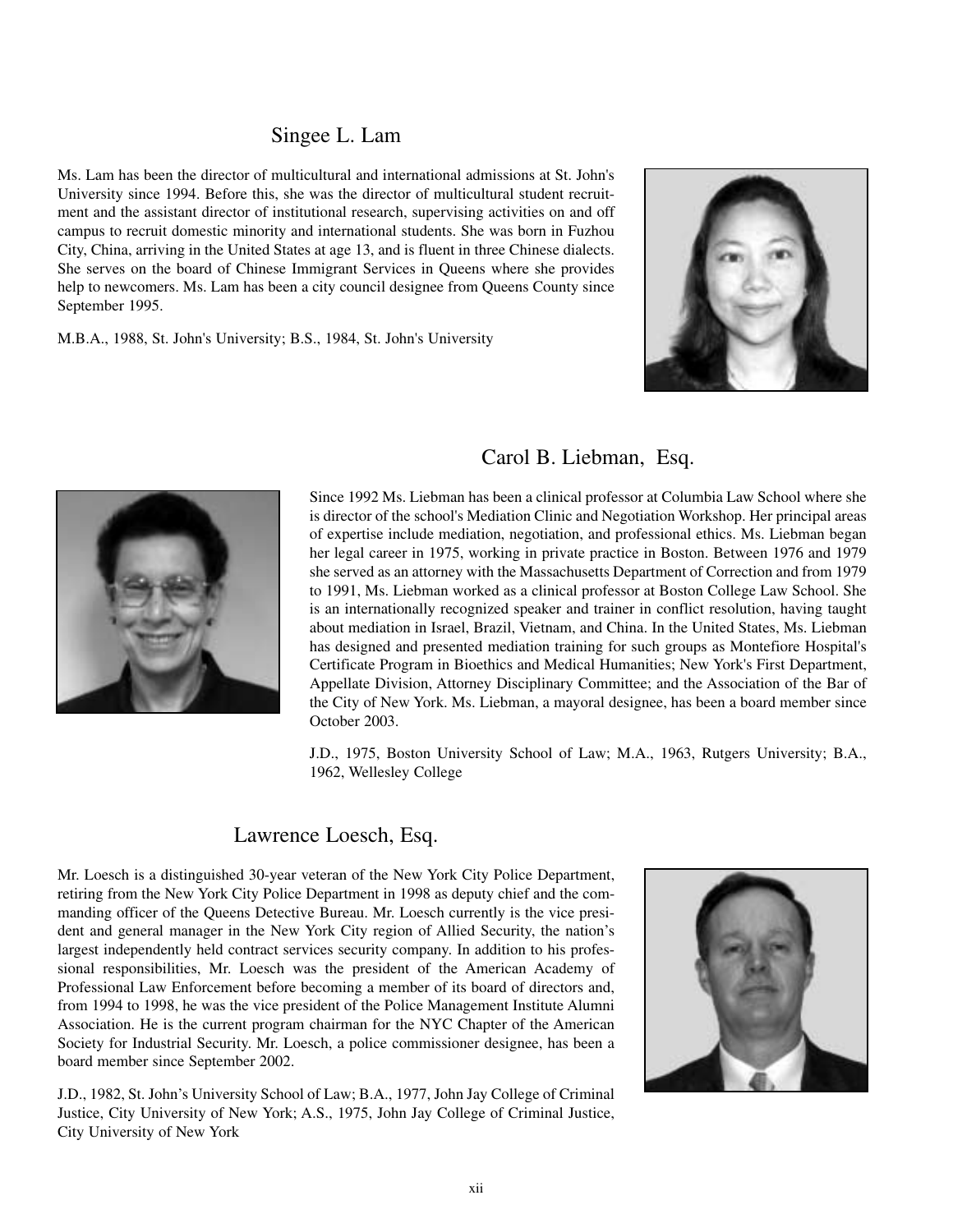### Jules A. Martin, Esq.



Mr. Martin is assistant vice-president for Protection Services at New York University. Before joining NYU, he served as chief of the Housing Bureau of the New York City Police Department from 1997 to 1998. Mr. Martin joined the police department in 1969, and held a number of positions prior to becoming the executive officer of the 113th Precinct in 1989. He was assigned to the Intelligence Division as head of the Municipal Security Section in 1990. Mr. Martin is a member of the International Chiefs of Police, the National Association of Black Law Enforcement Executives, International Association of Campus Law Enforcement Administrators, the New York State Bar Association, the United States Supreme Court Bar, the Committee on Character and Fitness of the New York Appellate Division, First Department and was a member of the 1997 White House fellowship panel. He attended the Police Management Institute at Columbia University in 1991. He served in the U.S. Navy from 1965-69. Mr. Martin, a police commissioner designee, has been a board member since March 1999.

J.D., 1984, Brooklyn Law School; M.P.A., 1979, C.W. Post, Long Island University; B.A., 1976, John Jay College of Criminal Justice, City University of New York.

#### Victor Olds, Esq.

Mr. Olds is a vice president in the law division at Morgan Stanley D.W., Inc. Prior to that, he was a litigation partner at Holland & Knight LLP. He was an assistant United States attorney in the Southern District of New York and worked in both the criminal and civil divisions from 1988 to 2000. From 1980 to 1988, he was the assistant attorney general in charge of the New York State Department of Law's Harlem Regional Office. A trial advocacy instructor for the National Institute for Trial Advocacy and currently an adjunct professor of appellate advocacy at Brooklyn Law School, Mr. Olds has also been an appellate advocacy instructor at the U.S. Department of Justice Advocacy Institute. He served on the Second Circuit Task Force on Gender, Racial and Ethnic Fairness and was a Harvard Law School Wasserstein Public Interest Law fellow, lecturing at Harvard Law School on careers in public service. Mr. Olds is a board member of the Metropolitan Black Bar Association, and, as a mayoral designee, has been a board member since June 2002.



J.D., 1977, Brooklyn Law School; B.A., 1973, New York University



### Tosano Simonetti

Mr. Simonetti began his law enforcement career in 1957 patrolling the streets of Manhattan's Midtown South Precinct. During his career, he commanded the 9th, 120th, Midtown North and Midtown South Precincts, as well as Patrol Boroughs Staten Island and Brooklyn South. He was appointed first deputy police commissioner by Commissioner Howard Safir in 1996. After retiring from the police department, Mr. Simonetti became the security director for MacAndrew and Forbes, a holding company. Mr. Simonetti, a police commissioner designee, has been a board member since April 1997.

M.A., 1975, John Jay College of Criminal Justice, City University of New York; B.A., 1965, Baruch College, City University of New York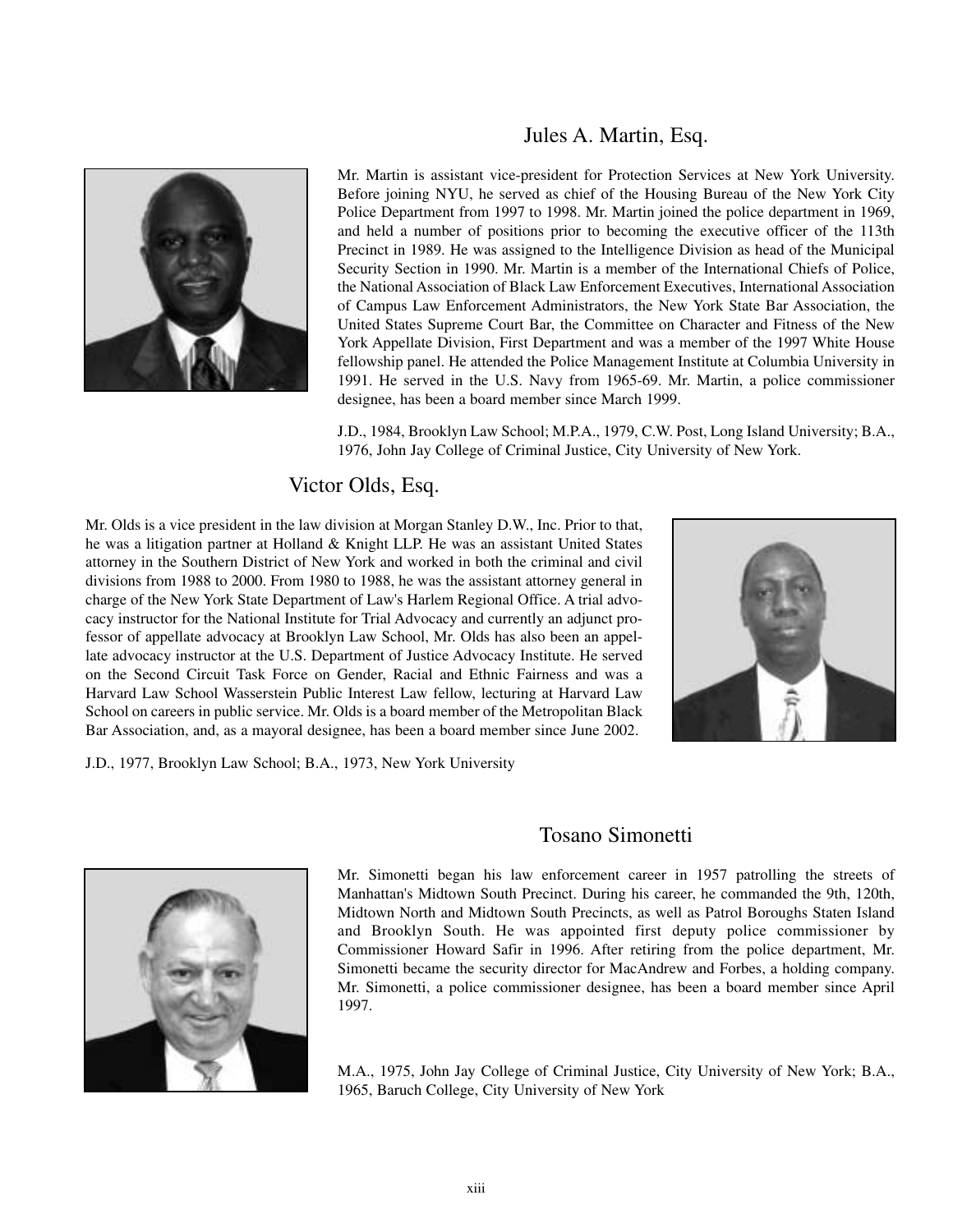### Franklin H. Stone, Esq.

A former partner at Hunton & Williams, where she was a member of its litigation-antitrust and alternative dispute resolution teams, Ms. Stone's current legal practice involves a range of commercial litigation matters including commercial disputes, insurance defense, products liability, bankruptcy, loan and real estate workouts, and lender liability litigation. Ms. Stone also lectures on litigation techniques and substantive areas of commercial law. She was an associate at Patterson, Belknap, Webb & Tyler in New York City from 1977 to 1982. From 1983 to 1987, she was an assistant United States attorney in the Southern District of New York. Ms. Stone, a mayoral designee, has been a board member since December 1998.

J.D., 1977, University of Virginia School of Law; B.A., 1974, Hollins College





### Youngik Yoon, Esq.

Mr. Yoon is a partner at Yoon & Hong, a general practice law firm in Queens. His areas of practice include immigration, matrimonial, real estate and business closings, and criminal defense. Mr. Yoon, a native speaker of Korean, has provided legal services to the diverse communities of Queens for almost ten years. He is a member of the Association of the Bar of the City of New York, Bronx County Bar Association, Queens County Bar Association, the Puerto Rican Bar Association, and the Korean American Lawyers Association of Greater New York. Mr. Yoon has been a city council designee from Bronx County since December 2003.

J.D., 1994, Albany Law School; B.A., 1991, City College, City University of New York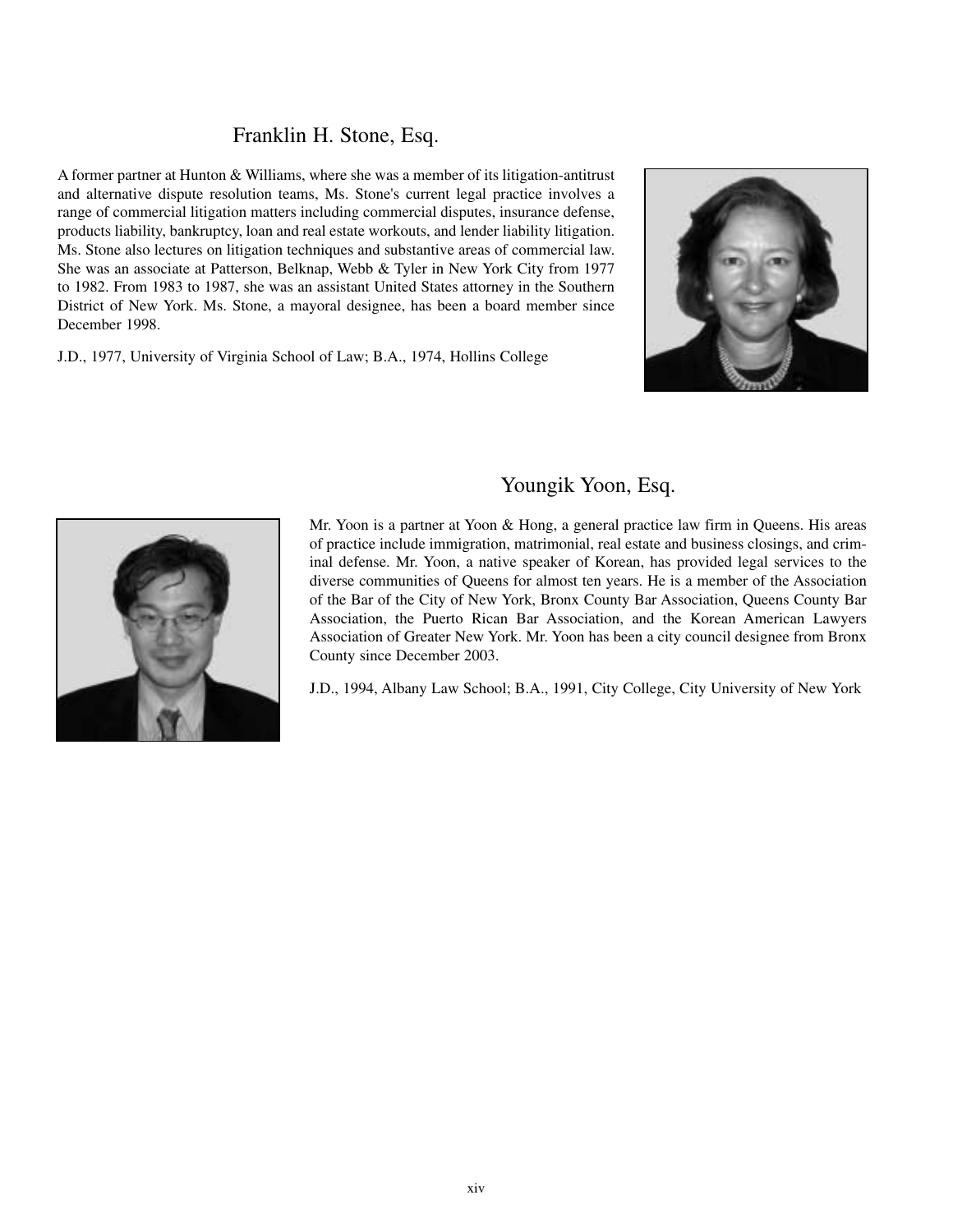# **Executive Staff**

Florence L. Finkle, Esq. Executive Director



Ms. Finkle was named executive director of the CCRB in June 2002, having been its acting executive director since January 2002 and, before that, its deputy executive director for investigations since 1996. Prior to working at the CCRB, Ms. Finkle worked in the New York County District Attorney's Office for nine years as an assistant district attorney, two of them with its Official Corruption Unit. There she helped to build the case against officers of the 30th Precinct, an investigation and prosecution that led to the conviction of thirty police officers on various charges of corruption. Ms. Finkle herself won convictions following separate jury trials of three officers who had committed perjury to cover up their illegal searches and seizures.

J.D., 1987, New York University School of Law; B.A., 1984, summa cum laude, Tufts University

# Richard Buckheit, Esq. Deputy Executive Director, Investigations

Richard Buckheit was selected to be the deputy executive director of investigations in November 2002, after having worked at the CCRB as the assistant deputy executive director of investigations since August 2001. From 1991 to 2001, Mr. Buckheit was an assistant district attorney in the New York County District Attorney's Office. There, he worked initially in the Trial Division, where he prosecuted street crimes. Subsequently, Mr. Buckheit worked in the Special Prosecutions Unit, and then in the Frauds Unit, where he prosecuted white collar crime such as embezzlement and securities fraud.

J.D., 1991, Queens College Law School, City University of New York; B.A., 1980, State University of New York at Stony Brook





Brian K. Connell became the deputy executive director of administration in June 2002. Mr. Connell worked from 1999 to 2002 as the deputy administrator for the Office of Budget Administration at the Human Resources Administration of New York City. He supervised a staff of 40 and oversaw an annual budget of approximately \$5.7 billion and a \$50 million capital budget. From 1995 to 1998, Mr. Connell was unit head for the Health and Mental Health Task Force at the Office of Management and Budget.

B.A., 1987, State University of New York at Stony Brook

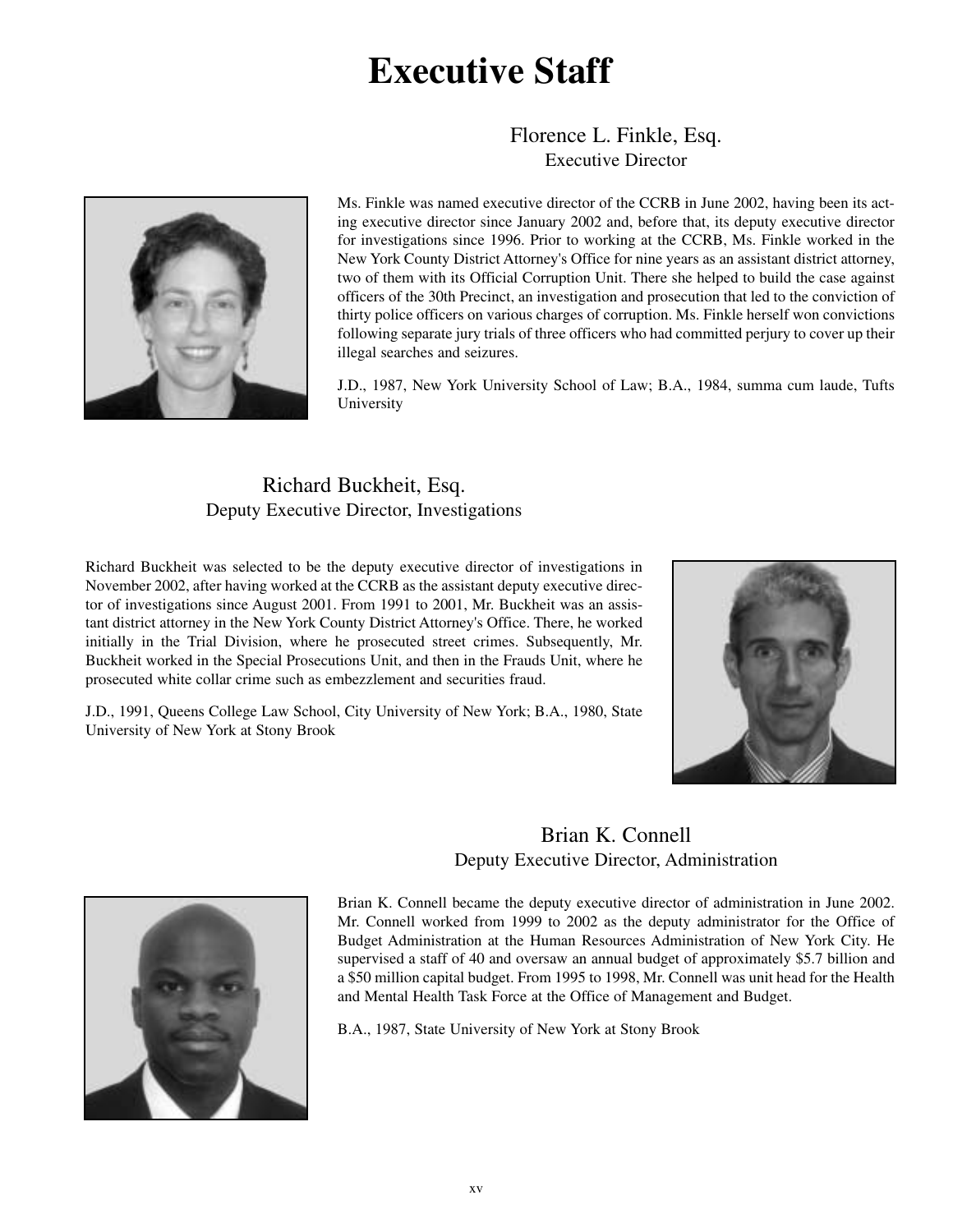# **Executive and Senior Staff**

### Executive Staff

| Florence L. Finkle. Esq. | <b>Executive Director</b>                 |
|--------------------------|-------------------------------------------|
| Richard Buckheit, Esq.   | Deputy Executive Director, Investigations |
| Brian K. Connell         | Deputy Executive Director, Administration |

# Senior Staff

Denise Alvarez Director of Case Management Kathy Huang, Esq. **Agency Counsel** Marcos Soler Coordinator of Statistics Beth Thompson Director of Personnel Sandra Williams Supervisor, Case Management Unit

Jayne Arnero Supervisor, Complaint Response Unit Joseph Hughes Director of Management Information Systems Raymond W. Patterson, Esq. Director of Communications & Dispute Resolution Sheshe Segar Deputy Director of Operations

# **Investigative Managers** Status Report Staff

Tarik J. Brown John P. Cipriano Anthony DiIorio Cecelia Holloway Robert Lonergan Richard A. Osmer Stephen J. Rackmill Carl B. Stoll, Esq. Dianne M. Weisheit

Florence L. Finkle, Esq. Raymond W. Patterson, Esq. Alexander Boldizar, Esq. Andrew Case Yuriy I. Gregorev Joseph Hughes Kate Johnson Rachana Pathak Marcos Soler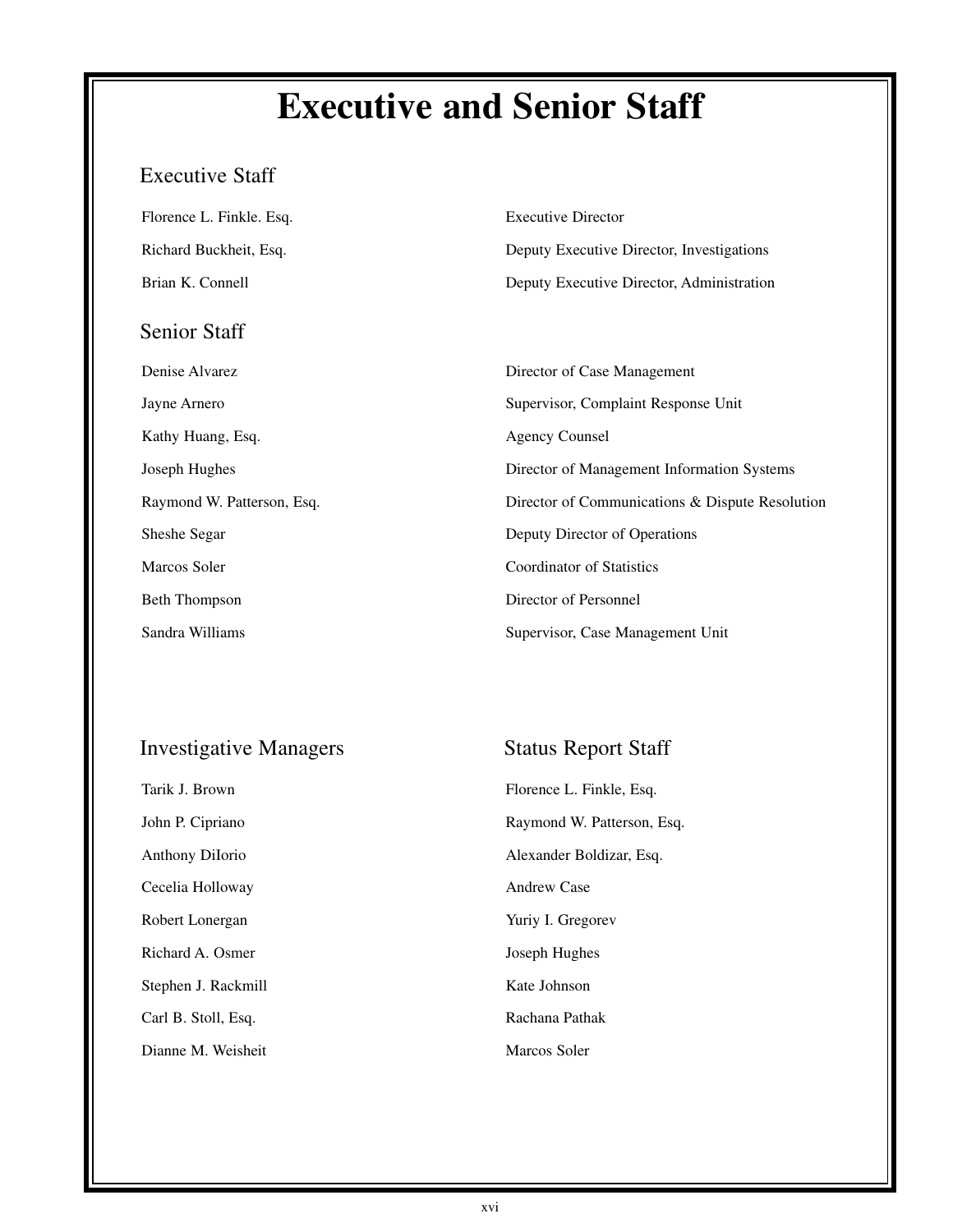

CIVILIAN COMPLAINT REVIEW BOARD 40 RECTOR STREET, 2ND FLOOR NEW YORK, NEW YORK 10006 ♦ (212) 442-8833 www.nyc.gov/ccrb

MICHAEL R. BLOOMBERG MAYOR

May 2004

To Members of the Public:

HECTOR GONZALEZ CHAIR

I am proud to present the New York City Civilian Complaint Review Board's January – December 2003 Status Report. As the report describes, during 2003 civilians filed 21% more complaints with the CCRB than in 2002. It was the third year in a row that the number of complaints went up and the largest percentage increase in that time. Like other city agencies, the CCRB has been asked to do more with less. With great effort, the board actually closed more cases in 2003 than in 2002, even though it had fewer investigators on staff. Still, we could not keep pace with the substantial increase in complaints, and our open docket rose as a result. Rising investigator caseloads present a challenge to the accomplishment of our core mission: investigating every complaint fairly, thoroughly, and expeditiously.

To date, we lack firm evidence of the reasons for the increase in complaints, but one contributing factor is clear: a large number of our complaints have resulted from telephone calls to the city's newly instituted 311 system. Between March 9, 2003, when the 311 system became operational, and the end of the year, 311 transferred 1,870 callers to the CCRB. In comparison to 2002, complaints made by telephone to the CCRB and the NYPD last year increased by 36% and 16%, respectively. Currently, we cannot definitively attribute the rise in complaints to 311. We did not track how many complaints stemmed from 311 calls and we have no way of knowing whether individuals who called 311 would have filed a complaint if 311 did not exist. It is clear, though, that New Yorkers are using the 311 system to reach the CCRB. In March 2004 we programmed our complaint database to capture whether 311 transferred a caller to the CCRB, so by the next status report we will be better able to identify the impact 311 is having on complaint filings.

That the CCRB has thus far absorbed dramatic complaint increases as well as it has is a testament to the skill and efforts of its investigative staff, the quality of investigator training programs, and the efficiency of its investigative process. But impartially investigating complaints is not our sole responsibility. As a body of citizens reviewing disciplinary complaints, we recognize that complaints contain important information for both the public and police executives and managers. Three of our key jobs, consequently, are to inform the public about the agency, to provide an open and accessible complaint filing process, and to record and publish data involving complaints and the findings we make on these complaints. Evidence gathered during the investigative process at times raises issues beyond that of individual officers' actions. Effective civilian review means using this type of information to make recommendations to the police commissioner that can affect policing policy. And since complaints like those that stem from a misunderstanding may not be ideally suited to the investigative process, the CCRB has established a mediation program. Speaking face-to-face before a neutral mediator frequently results in greater satisfaction for both the civilian and police officer than an investigation. By promoting mutual understanding between the officer and civilian, mediation can help improve police-community relations.

While the CCRB worked hard to maintain the quality and timeliness of its investigations in the face of doubledigit complaint increases, we also strove to improve our effectiveness as a citizen oversight body by focusing on the non-investigative responsibilities outlined above. In 2003, we expanded our mediation program, broadened our efforts to educate the public about the agency, continued to make improvements to our public reports, and perhaps most importantly, issued three policy recommendations to the police department, the most we have issued in any calendar year.

Last year we successfully mediated 91 cases, the most in the agency's history. To increase the number of cases we mediate, we created new mediation brochures for both civilians and officers and conducted special training sessions with investigators to help them more clearly explain mediation to civilians. As a result, 58% of the civil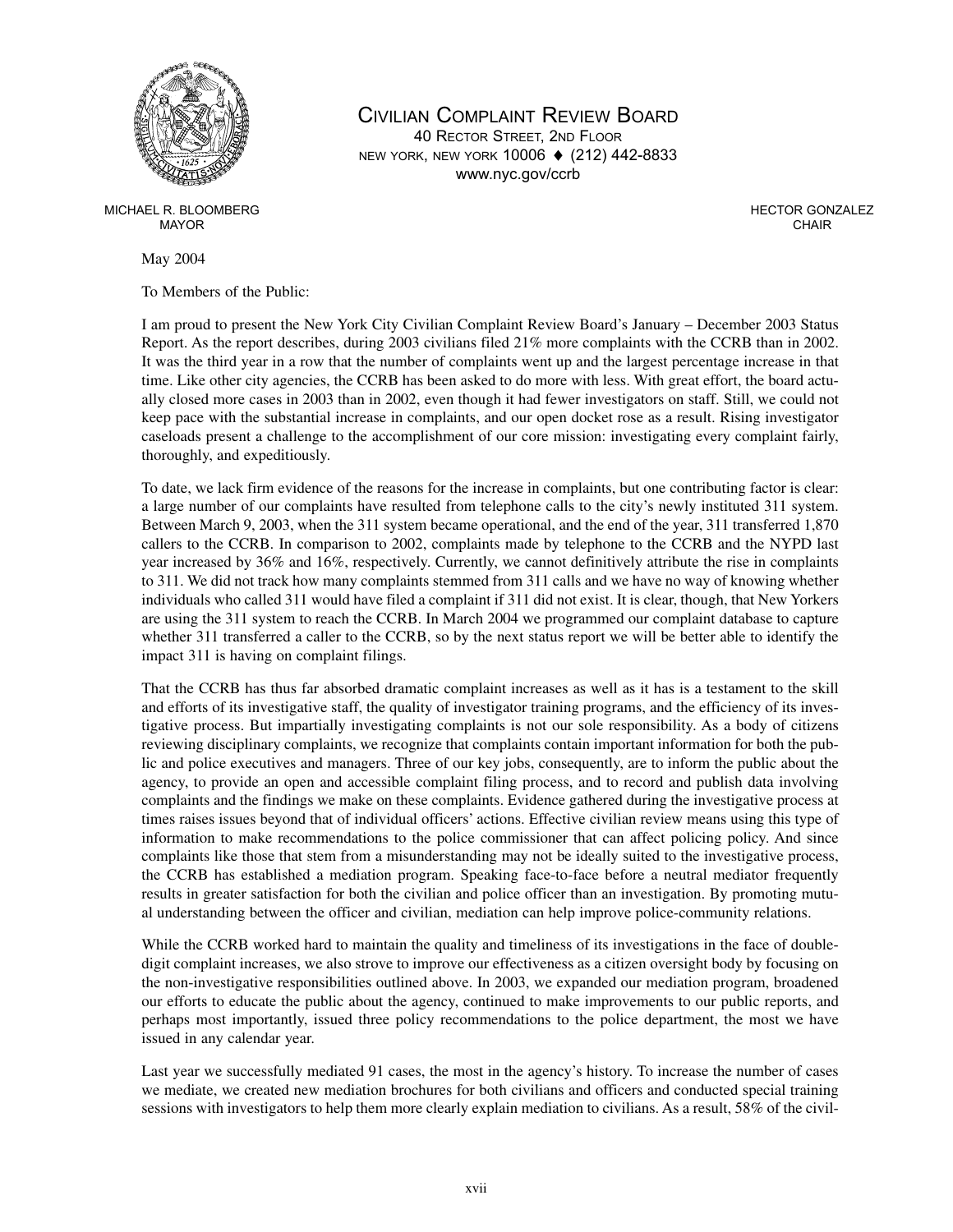ians and 67% of the officers who were offered the opportunity to mediate their complaints in 2003 accepted rates that are the highest ever. At the same time, it took an average of 4.6 months to mediate a case, a reduction from the 6.3 months it took in 2002.

In 2003 CCRB outreach staff conducted 92 presentations before social service groups, high school classes, community boards, and other organizations: the most since 2000. To all our reports we added tables depicting the rates at which the board makes specific findings (substantiated, exonerated, unfounded, unsubstantiated, etc.) with respect to each allegation the CCRB captures. On April 29, 2003, the CCRB launched its completely redesigned website. Arranged in a user-friendly manner, the site includes information regarding the agency's history, descriptions of the investigative, mediation and police disciplinary processes, and biographies of board members and agency executives. The website makes available for viewing or downloading transcripts of public board meetings, monthly executive director's statistical reports, and board studies and recommendations. Civilians can also contact the CCRB or file complaints through the website.

In 2003, we made three policy recommendations to the department and the department adopted all three. In January of 2003, the board recommended that the NYPD create a department-wide database to track a broad range of information on search warrant executions. On May 27 the department announced its willingness to create such a database, and on July 1 implemented that database. In May of 2003, we issued a report regarding the allegation that an officer refused to provide his or her shield number to a civilian upon request. We conducted a study of this allegation, found that the board substantiated it at a rate twice as high as the average, and recommended that the department consider clarifying the Patrol Guide procedure governing an officer's obligation to identify him or herself. In response, the department revised the Patrol Guide to require all officers to "[c]ourteously and clearly state your name, rank, shield number and command, or otherwise provide them, to anyone who requests you to do so." On November 20, 2003, we made our final policy recommendation of the year in a letter to the police commissioner. We recommended that the department require officers to show no-knock search warrants to occupants upon request after premises are secured. The state criminal procedure law does not require that officers do so, and the department had no procedures addressing the issue. On February 13, 2004, the department issued an interim order requiring that officers show a copy of all search warrants, when able to do so safely, to any of the occupants of the premises.

As the board looks to the next year, rising complaint rates pose its greatest operational challenge. Through the first third of 2004, complaints rose 18% in comparison to the same period in 2003. While complaints have now risen by 39% since January 1, 2003, the number of investigators the CCRB is authorized to hire has remained static. Complaint increases of this magnitude demand commensurate increases in resources so that the CCRB can continue to properly investigate complaints. An effective CCRB—one that ably fulfills it investigative and non-investigative responsibilities—is integral to strong and fair complaint and police disciplinary systems, systems in which the public can have confidence. Over time, we have demonstrated our ability and willingness to effectively perform investigative and non-investigative responsibilities. But as demand for our services increases, the CCRB needs adequate resources to maintain its effectiveness as a citizen oversight agency.

Sincerely,

Hector Longalez

Hector Gonzalez Chair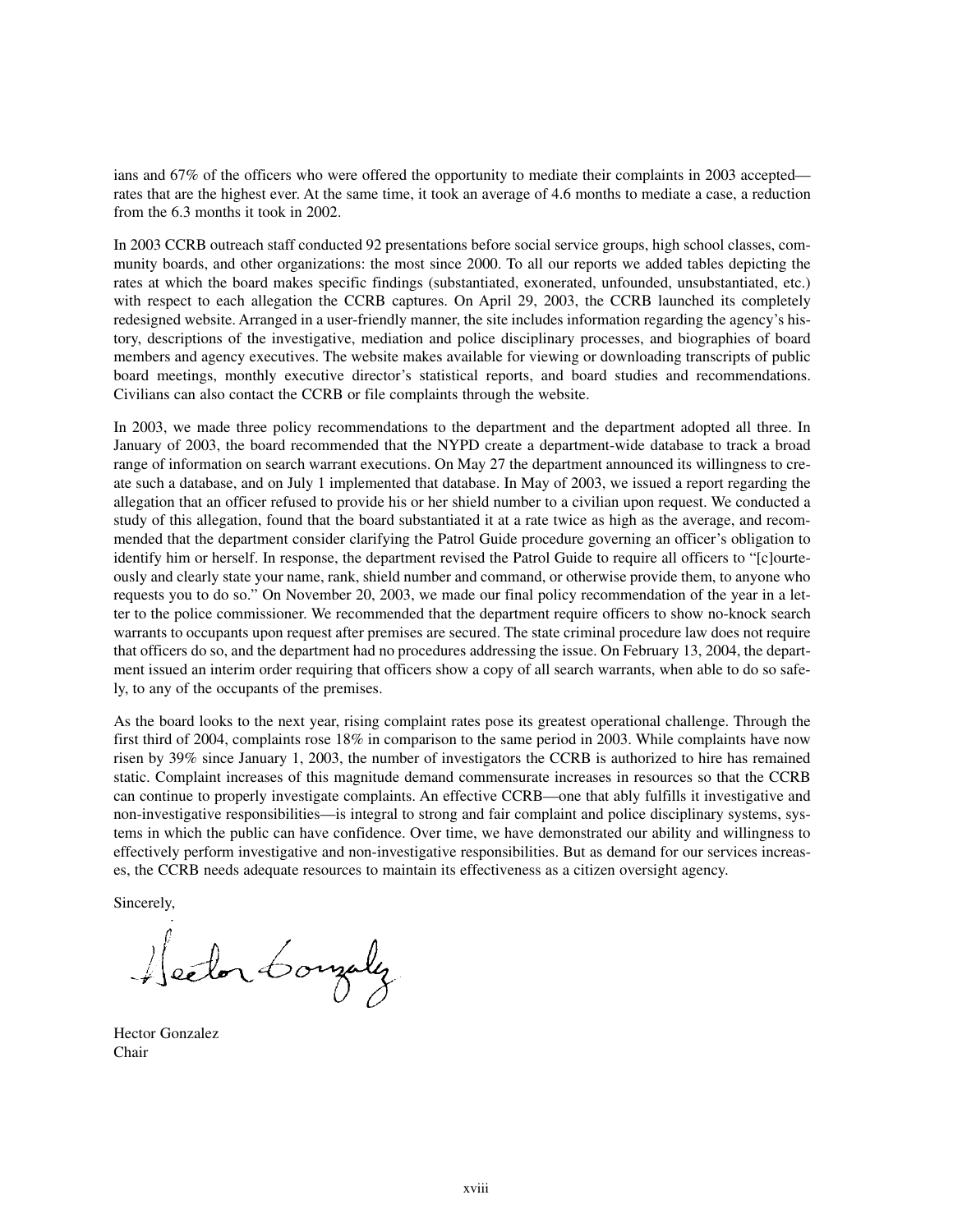# EXECUTIVE SUMMARY

#### Complaint Activity

The Civilian Complaint Review Board received 5,568 complaints in 2003, up from 4,612 in 2002. This represents the largest singleyear increase in the history of the independent CCRB, both in terms of percentage (21%) and number (962). More complaints were received in 2003 than in any of the last ten years, except for 1996.

• While there is no single explanation that accounts for the total rise in complaints, at least one contributing factor is evident. Complaints filed by telephone constitute the bulk of the increase. The CCRB received 2,241 complaints by telephone in 2003, up 36% from 1,653 in 2002, while the number of complaints filed in person and by letter did not change significantly. The agency is currently trying to determine whether the 1,870 calls transferred through the city's new 311 system from March to December 2003 helped fuel the complaint increase.

• Complaints filed against officers assigned to commands under the Chief of Transportation (comprising the Transit Bureau and the Traffic Control Division) increased more, on a percentage basis, than in any other bureau. These officers received 328 complaints in 2003, up from 237 in 2002, an increase of 38%. While more complaints were lodged against the much larger Patrol Services Bureau, the percentage increase in commands under the Chief of Transportation was more than double the 17% increase in the Patrol Services Bureau.

Even though complaints rose overall, some bureaus experienced a decline in complaints in 2003. Most notable was the Organized Crime Control Bureau (OCCB). From 1999 to 2002, OCCB was second only to the much larger Patrol Services Bureau in terms of total number of complaints. However, in 2003 it received 34% fewer complaints than it had in 2002, placing it behind the Transit and Detective Bureaus for the first time.

• Young Black males continue to make up a disproportionate share of alleged victims in all complaints. While the 2000 Census shows that New York City is only 25% Black, Blacks comprised more than half of the alleged victims in CCRB complaints. Additionally, even though 32% of New York's population is between the ages of 15 and 34, 57% of the alleged victims in complaints fell within this bracket. Furthermore, 67% of the alleged victims in 2003 were male, compared to only 47% of the city's population. The demographic breakdowns of victims involved in substantiated allegations show similar disparities.

#### Agency Performance

The agency's docket has grown at an even faster rate than the rise in complaints. While the CCRB closed more cases in 2003 than in 2002 with fewer investigators on staff, the increase in complaints drove the total number of cases on the agency's docket up by 31%. The average investigator caseload rose from 17 to 23, a 35% increase. With investigator caseloads rising, the agency faces a severe challenge to its mission to investigate each allegation in every complaint in a thorough and timely manner.

The CCRB's determined effort to improve its mediation program has begun to pay off. The agency successfully mediated 91 complaints in 2003, nearly a quarter more than the 73 it mediated in 2002, and almost three times as many as the 32 mediated in 2001. At the same time, the average number of days it took the agency to close a successfully mediated case dropped to 140 days (4.6 months) from the 193 days (6.3 months) it took in 2002, a decrease of 38%.

#### Board Dispositions

As the number of complaints rose, the frequency with which the board substantiated cases rose as well. The CCRB substantiated one or more allegations in 294 cases in 2003, 14% of all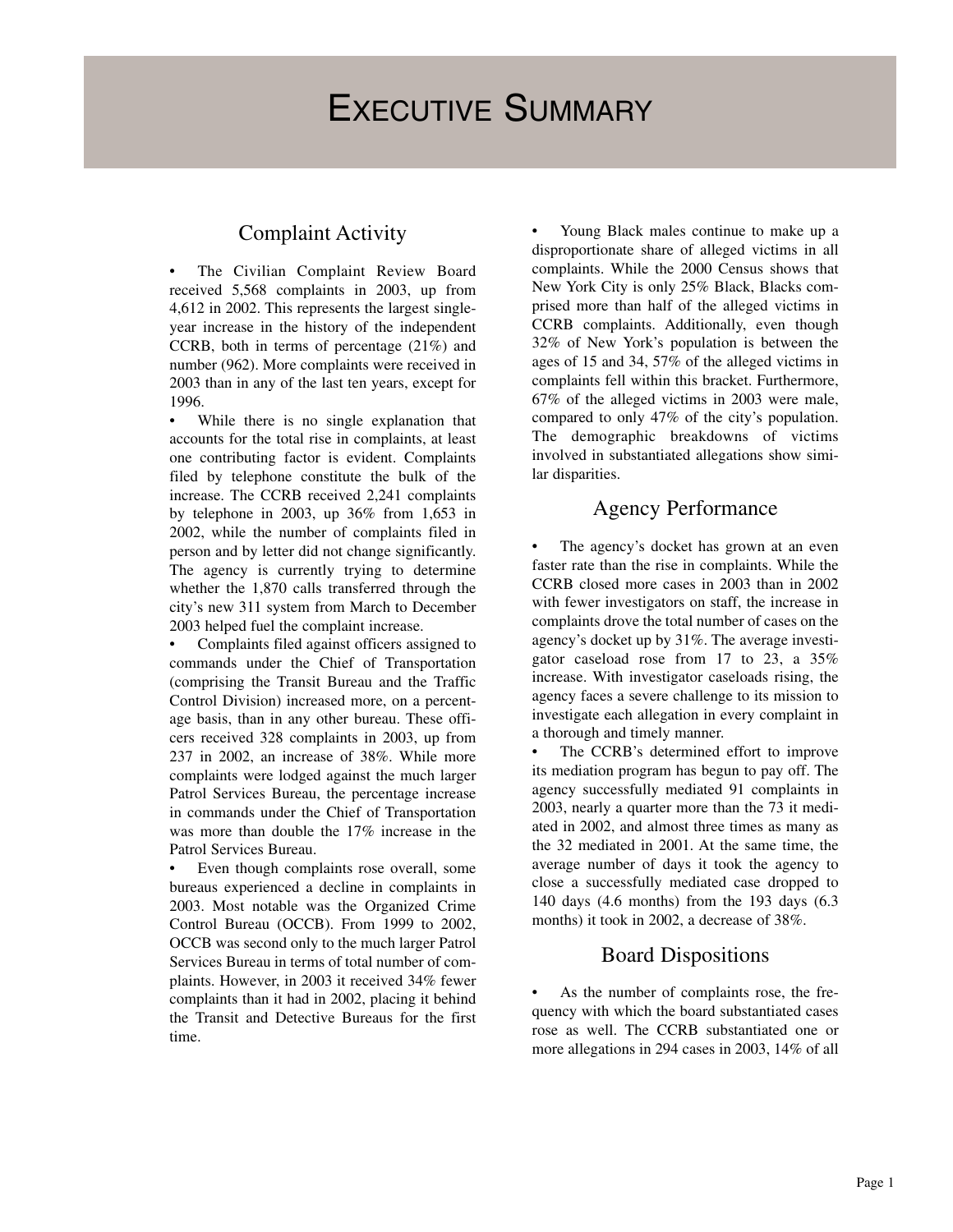full investigations. This represents the largest number of substantiated cases and the highest substantiation rate in the last five years.

The increase in substantiated allegations concerned officers chiefly assigned to the Patrol Services Bureau, and more particularly to precincts, as opposed to specialized units. In 2003, the board substantiated 48% more allegations against officers working out of precincts than in 2002, substantially higher than the overall 34% increase in officers whom the CCRB found committed misconduct. Of particular note are the precincts within the Strategic and Tactical Command (S.A.T.COM) (Brooklyn North); the board substantiated more than twice as many allegations against officers in these precincts in 2003 than it did the year before.

### **Operations**

• Four board members left the CCRB in 2003: mayoral designee Debra Livingston, who served since 1994; city council designee Charles M. Greinsky (Staten Island), who served since 1993; city council designee Earl Ward (Manhattan), who served since 1997; and Tai Park, mayoral designee who served since July of 2001. On October 16, Mayor Bloomberg appointed Dennis deLeon, president of the Latino Commission on AIDS, and Carol Liebman, a Columbia University Law School professor, to the CCRB for terms lasting through July 5, 2006.

• On April 29, 2003, the CCRB activated its redesigned website at www.nyc.gov/ccrb. The website now provides comprehensive information arranged in a more user-friendly manner than previously. New developments at the agency are updated on the site, and readers can learn about the agency's history and board members. Board reports, executive director reports, transcripts of board meetings, and policy recommendations are available for review or downloading, along with information on how to file a complaint and an online complaint form.

# Recommendations and Special **Studies**

The CCRB made three recommendations to the police department in 2003, all of which the department acted upon. In January of 2003 the CCRB recommended that the NYPD create a database to track information regarding search warrant executions; the department agreed and implemented the database in July. In May the agency published a short study in its semiannual status report showing it substantiated the allegation that officers failed to provide their name or badge number at a higher rate than other allegations; the agency recommended the department clarify an officer's obligation in this regard. In June the department issued an interim order that did just that. And in November the agency recommended the department require that officers show no-knock search warrants upon request. The department complied with the recommendation in February 2004.

This report also contains a special study on the 70 complaints the CCRB received stemming from events surrounding the February 15, 2003 anti-war demonstration at the United Nations. The study contains three recommendations. First, the CCRB recommends that the NYPD provide complete and unedited video footage that it shoots at demonstrations when the CCRB requests it. Second, the agency recommends that mounted officers' identifying information be clearly visible from street level. Third, the agency recommends that the NYPD put in place measures by which the assignment and location of officers called to a mobilization can be traced.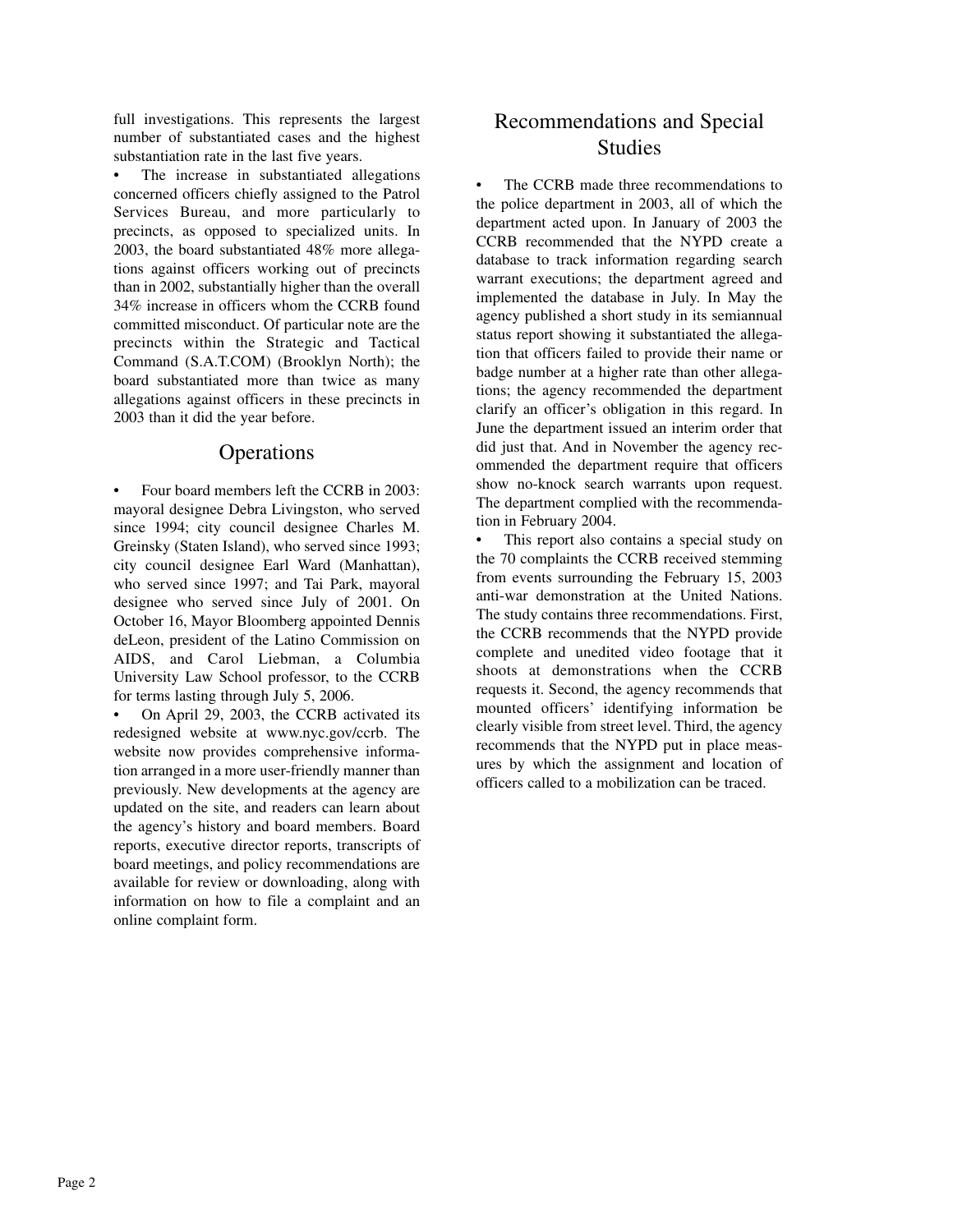# AGENCY OPERATIONS

#### **History**

In 1953, the New York City Police Department established the Civilian Complaint Review Board to investigate civilian complaints against New York City police officers. Forty years later the board became an all-civilian agency independent of the New York City Police Department.

The original review board consisted of three deputy police commissioners who were charged with the responsibility of reviewing investigative reports prepared by police department staff; the board then reported its findings and recommendations directly to the police commissioner. From 1955 to 1965 only minor administrative changes were made to the board's operation. One deputy commissioner was appointed to chair the board and the board's offices were moved from a recognized police facility to a more neutral site, a move intended to create a more comfortable environment for civilians making complaints and giving testimony.

In 1966, Mayor John Lindsay sought to alter the board's structure when he appointed four private citizens to serve on it. This triggered strong opposition from the Patrolmen's Benevolent Association, which called for an electoral referendum to abolish the "mixed" board. In November 1966, the voters approved the referendum eliminating the "mixed" board. As a result, the board was once again made up solely of police executives (non-uniformed members of the department) appointed by the police commissioner. Its investigative staff, which was responsible for conducting the investigations of civilian complaints, was composed of New York City police officers. While the number of police department executives serving on the board increased, the board's organizational structure did not change until 1987.

In that year, during the term of Mayor Edward Koch and in accordance with legislation passed in 1986 by the New York City Council, the board was again restructured as a mixed board on which

both private citizens and non-uniformed police executives served. The 1986 law changed the number of Civilian Complaint Review Board members to twelve, one of whom served as the chair. The mayor, with the advice and consent of the city council, appointed six members who were private citizens, one from each borough and one at large. From his non-uniformed executive staff, the police commissioner selected and appointed the other six members. By statute, the board members' terms were limited to two years and the mayoral designees were compensated on a per diem basis for their service. In 1987, the board's investigative unit, known as the Civilian Complaint Investigative Bureau, also began hiring a limited number of civilian investigators to complement its staff of police officer investigators. The board, however, remained a unit within the police department.

#### **1993 Enabling Statute**

It is in the interest of the people of the city of New York and the New York City police department that the investigation of complaints concerning misconduct by officers of the department be complete, thorough and impartial. These inquiries must be conducted fairly and independently, and in a manner in which the public and the police department have confidence. An independent civilian complaint review board is hereby established as a body comprised solely of members of the public with the authority to investigate allegations of police misconduct.

-New York City Charter Chapter 18-A,  $§440(a)$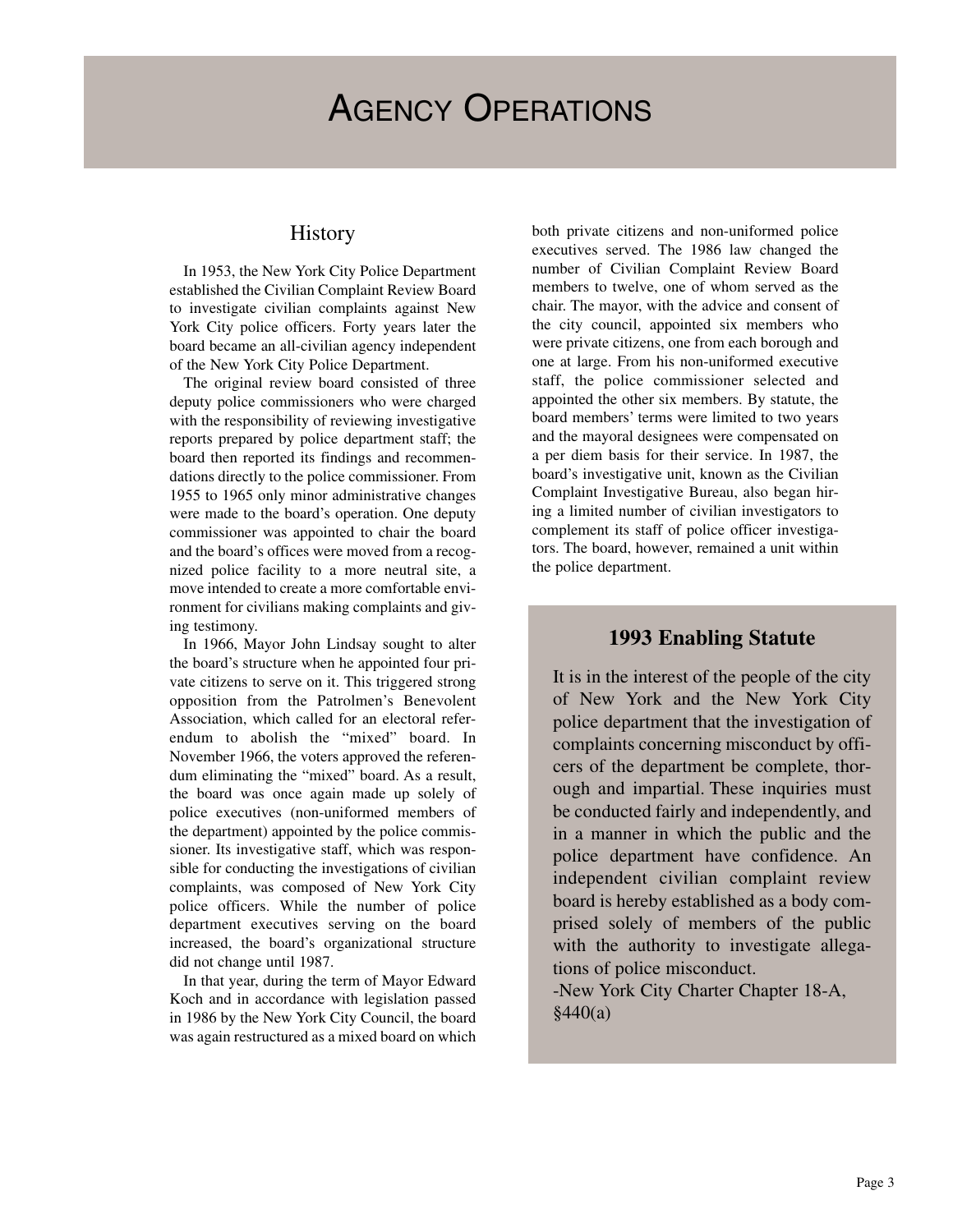# *CCRB Jurisdiction*

*Force* **refers to the use of unnecessary or excessive force, up to and including deadly force.**

*Abuse of Authority* **refers to abuse of police powers to intimidate or otherwise mistreat a civilian and can include improper street stops, frisks, searches, the issuance of retaliatory summonses, and unwarranted threats of arrest.**

*Discourtesy* **refers to inappropriate behavioral or verbal conduct by the subject officer, including rude or obscene gestures, vulgar words and curses.**

*Offensive Language* **refers to slurs, derogatory remarks, and/or gestures based up on a person's sexual orientation, race, ethnicity, religion, gender or disability.**

After a well-publicized political debate and with the support of Mayor David Dinkins, the city council modified the city charter in January 1993 to create the first police oversight agency in New York City independent of the police department. On July 5, 1993, the independent CCRB became a functioning agency, and the first meeting of the new board was held the following month. Since that time, the board members and staff have been private citizens. New York's Civilian Complaint Review Board is now the largest independent civilian oversight agency in the United States.

The CCRB has jurisdiction over complaints of police misconduct involving force, abuse of authority, discourtesy, and offensive language (FADO). If the type of police misconduct alleged in a complaint does not fall under its jurisdiction, the CCRB will refer the case to the appropriate agency or department, such as the NYPD's Office of the Chief of Department (OCD). All allegations of corruption are referred to the Internal Affairs Bureau (IAB).

### Agency Structure

The CCRB consists of a board of thirteen members of the public and a civilian staff that receives, investigates, and makes recommendations on complaints in addition to fulfilling all other necessary duties. The mayor appoints all thirteen members of the board, who must be residents of New York City and "shall reflect the diversity of the city's population."1 The city council designates (or nominates) five members of the board, one from each of the city's five boroughs; the police commissioner designates (or nominates) three members of the board who must have experience as law enforcement professionals; and the mayor designates the remaining five board members, including the chair. Aside from the three members designated by the police commissioner, no other member may have prior law enforcement experience or be former employees of the New York City Police Department. (Under the city charter, experience as an attorney in a prosecutorial agency does not constitute experience as a law enforcement professional.) No members of the board, who serve for overlapping three-year terms, shall hold any other public office or employment.<sup>2</sup> All board members are eligible for compensation for their work on a per diem basis.

The board generally meets at 10 a.m. on the second Wednesday of every month. These meetings are open to members of the public, who are given the opportunity to comment. During the monthly meetings, board members discuss policy issues and the executive director reports on complaint activity, case closures, and the agency's docket. Board committees, such as the Operations Committee, the Alternative Dispute Resolution Committee, the Public Outreach and Education Committee, the MIS Committee, and the Reports and Recommendations Committee, also issue reports and may submit recommendations for policy changes to the full board for approval. Following the public meeting, the board retires to a non-public executive session, where it votes on particular cases or discusses personnel matters.

The board hires the executive director, who in turn hires and supervises the agency's all-civilian staff. There are two deputy executive directors, one responsible for administration and one for investigations. The administrative division is responsible for all non-investigative agency func-

<sup>&</sup>lt;sup>1</sup> New York City Charter §440(b)(1).

<sup>2</sup> New York City Charter §440(b)(1-3).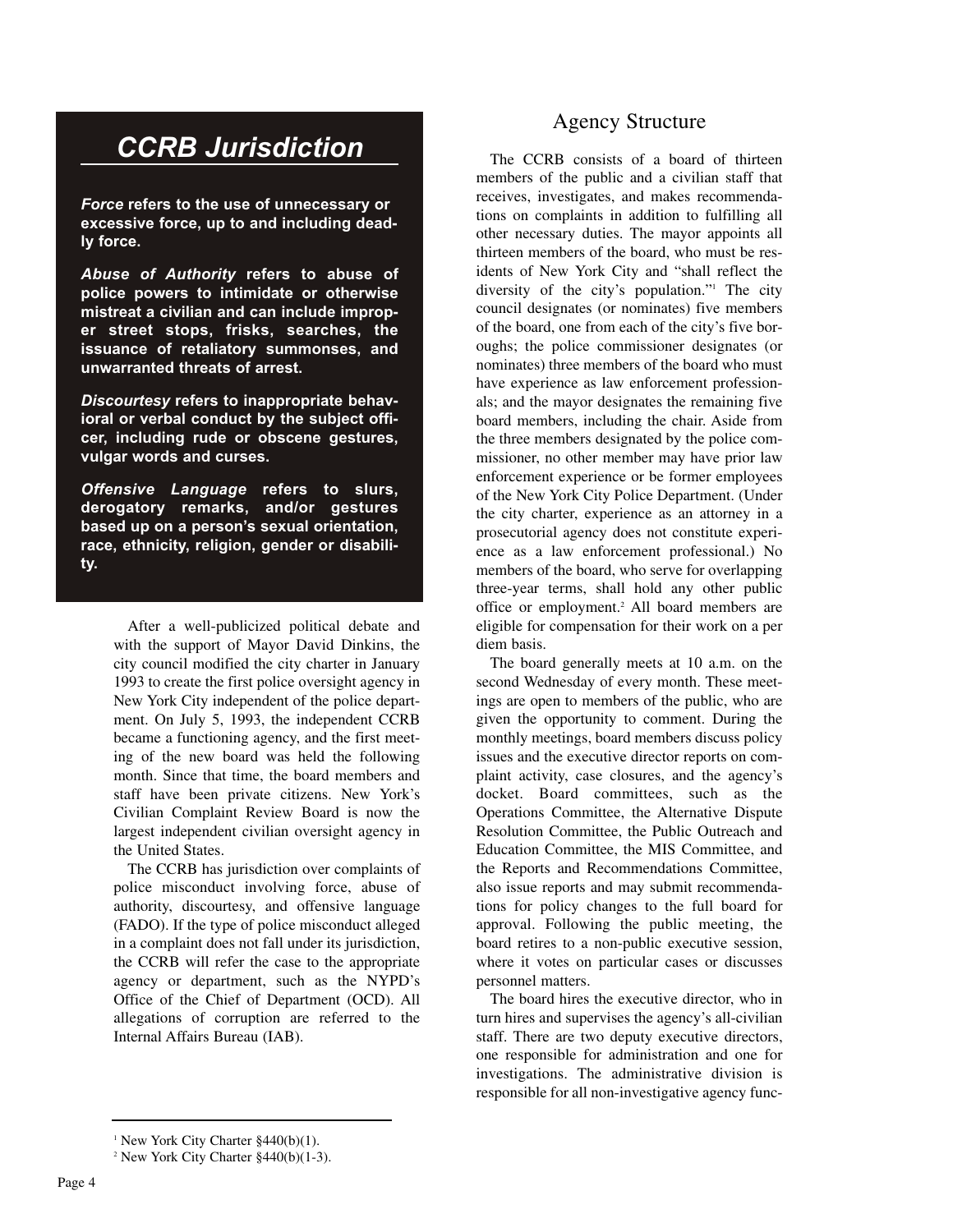tions and duties. In addition to performing fundamental administrative functions like budgeting, purchasing, facilities management, and secretarial responsibilities, the administrative division includes the personnel department, management information services (MIS), the mediation and outreach units, and the research and statistics unit. It also includes the intake unit, which receives complaints and prepares them for investigative teams, and the case management unit, which organizes completed investigative files for board panel review and oversees the inventory of closed CCRB cases.

The deputy executive director for investigations supervises the entire investigative staff, which is responsible for receiving, reviewing, and investigating complaints, as well as processing complaints that do not lead to full investigations. Assigned to eight investigative teams, CCRB investigators are supervised by team managers with at least 15 years of law enforcement or investigative experience gained through work in organizations such as the Internal Revenue Service Criminal Investigative Division, the Drug Enforcement Agency, the Immigration and Naturalization Service, the Federal Defender Service, the Chicago Police Department, and the United States Probation Department. Each team manager works closely with team supervisors and assistant supervisors to monitor the work of approximately 13 investigators. Investigators are hired through a rigorous process that invests considerable autonomy in the managers and supervisors of each team. Together, managers and supervisors review resumes, conduct extensive interviews, and evaluate candidates before presenting their evaluations and recommendations to the executive staff for final review.

#### The Complaint Process

Complaints of police misconduct may be reported directly to the CCRB by telephone, letter, e-mail, in person, or via the CCRB website. They can also be filed in person at police precincts or other police department facilities. Complainants can access the CCRB through the city's 311 service twenty-four hours a day, seven days a week. Outside of New York, the 311 service can be reached via 212-NEW-YORK; for the hearing impaired, the CCRB can be reached on a TTY/TDD line at 212-504-4115.

When a complaint is received, the CCRB makes a distinction between a "complainant" (the

person who files the complaint) and an "alleged victim" (the person who had the primary encounter with the police). If the complainant is the alleged victim, he or she is referred to as the "complainant/victim." The preceding terms will be used according to the definitions above throughout this report.

#### *Intake Unit*

The Intake Unit receives and inputs all complaints, then forwards them to investigative teams. Team managers and supervisors review the complaints to determine whether the allegations fall within the CCRB's jurisdiction. If the complaint does not fall within the CCRB's jurisdiction, it is sent to the appropriate agency.

#### *Full Investigations*

Team managers and supervisors receive a case from the Intake Unit and assign it to an investigator, who must attempt to contact the complainant within 24 hours of receipt of the complaint.

The investigator is responsible for locating and interviewing the complainant, alleged victims (if different from the complainant), and civilian witnesses. The investigator also interviews any officers who are the subjects of the allegations or who witnessed the incident at issue. Interviews with both civilians and police officers are taperecorded and summarized in writing.

In addition, the investigator is required to obtain all relevant documentary evidence, including court-related records and police department records (e.g., accident reports, summonses, stop and frisk reports, arrest reports, and recordings of both police radio communications and 911 calls). If relevant, the investigator also subpoenas medical records in order to verify whether civilians or police officers sustained injuries associated with the incident under investigation. Pursuant to Patrol Guide procedure 211-14, an officer is required to appear at the CCRB when summoned for an interview and must answer all relevant questions to the best of his or her knowledge. An officer cannot invoke the Fifth Amendment, since the questioning is conducted pursuant to a grant of use immunity.

The team manager, supervisor, and assistant supervisor oversee the investigator throughout the course of the investigation. Cases are subject to a time-triggered review process—a manager or other supervisor reviews a case and instructs an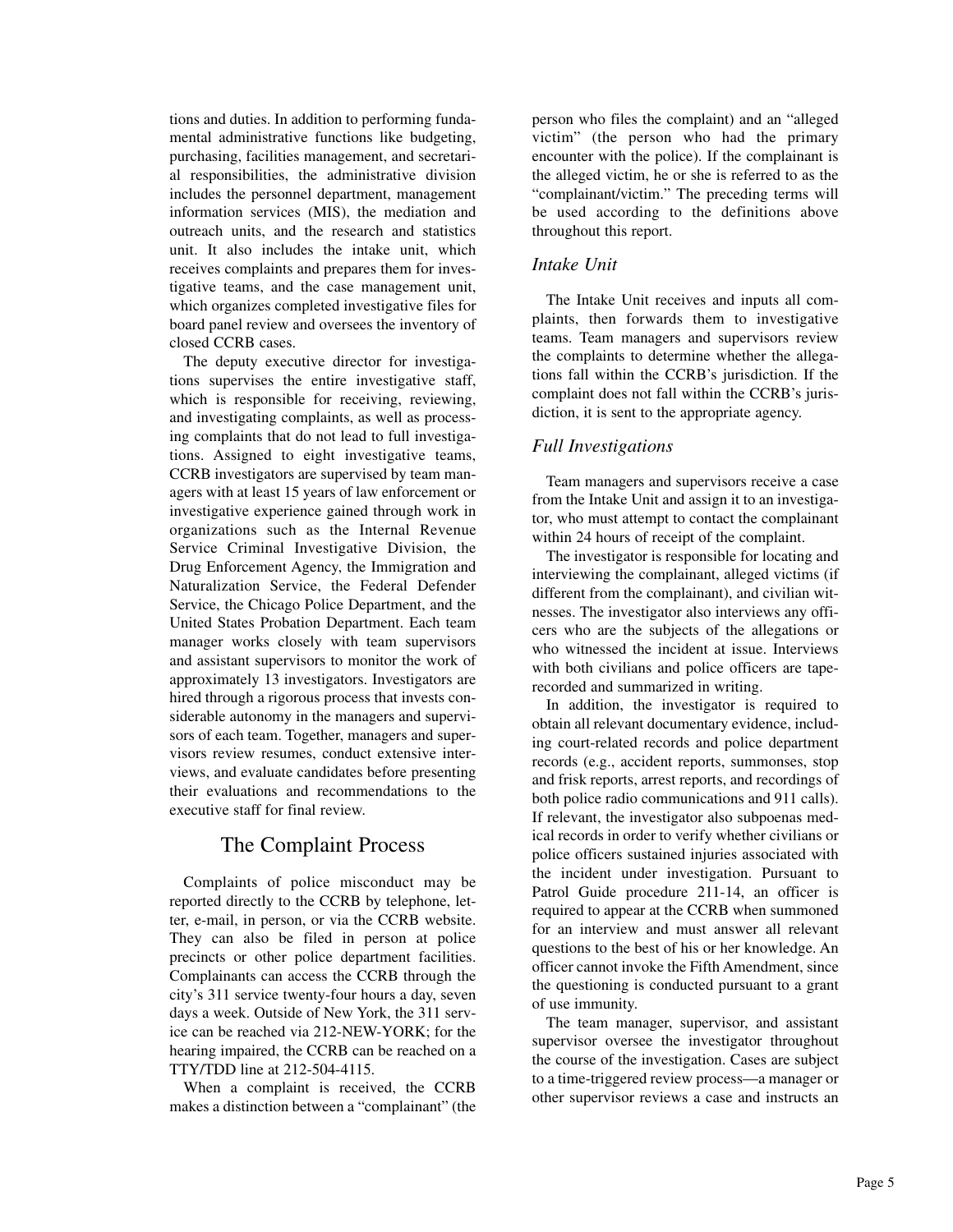

investigator on what steps should be taken after the investigator has interviewed the complainant and again four, seven, ten and twelve months after the complaint was filed. Cases over a year old and reassigned cases are reviewed monthly. When the investigation is complete, the investigator writes a closing report, which includes a summary and analysis of the evidence and recommended dispositions for each allegation raised by the complaint. Team management reviews the completed closing report before the case is forwarded to the Case Management Unit, which assigns the case to a board panel.

If a case proceeds through the entire process outlined above, it is called a "full investigation." Cases can be closed without being fully investigated for one of two reasons: either they are truncated or they are settled by mediation. Truncated cases still must be forwarded to a board panel before being closed.

#### *Truncated Case Closures*

Truncated case closures are those in which an investigation is terminated before the investigative process outlined above is complete. A case is truncated for one of three reasons: either the complainant and/or the alleged victim(s) withdraws the complaint (categorized as "complaint withdrawn"), the complainant and/or alleged victim(s) is never located (categorized as "complainant/victim unavailable"), or the complainant or alleged victim(s) is unwilling to give a formal statement (categorized as "complainant/victim uncooperative.")

In order to close a case as "complaint withdrawn," an investigator must obtain a statement that the complainant (or in some instances the alleged victim) wishes to withdraw the complaint. The investigator tape-records the statement and sends a withdrawal form to be completed and signed. If the withdrawal form is returned, the case will be forwarded to a board panel to be closed as withdrawn. If the withdrawal form is not returned, the team manager must listen to the tape-recorded statement to confirm that the complaint was withdrawn willingly before it is submitted to the board panel.

In order to close a case as "complainant/victim unavailable," an investigator must send at least two letters (mailed at least one week apart) and make at minimum five phone calls (spaced out at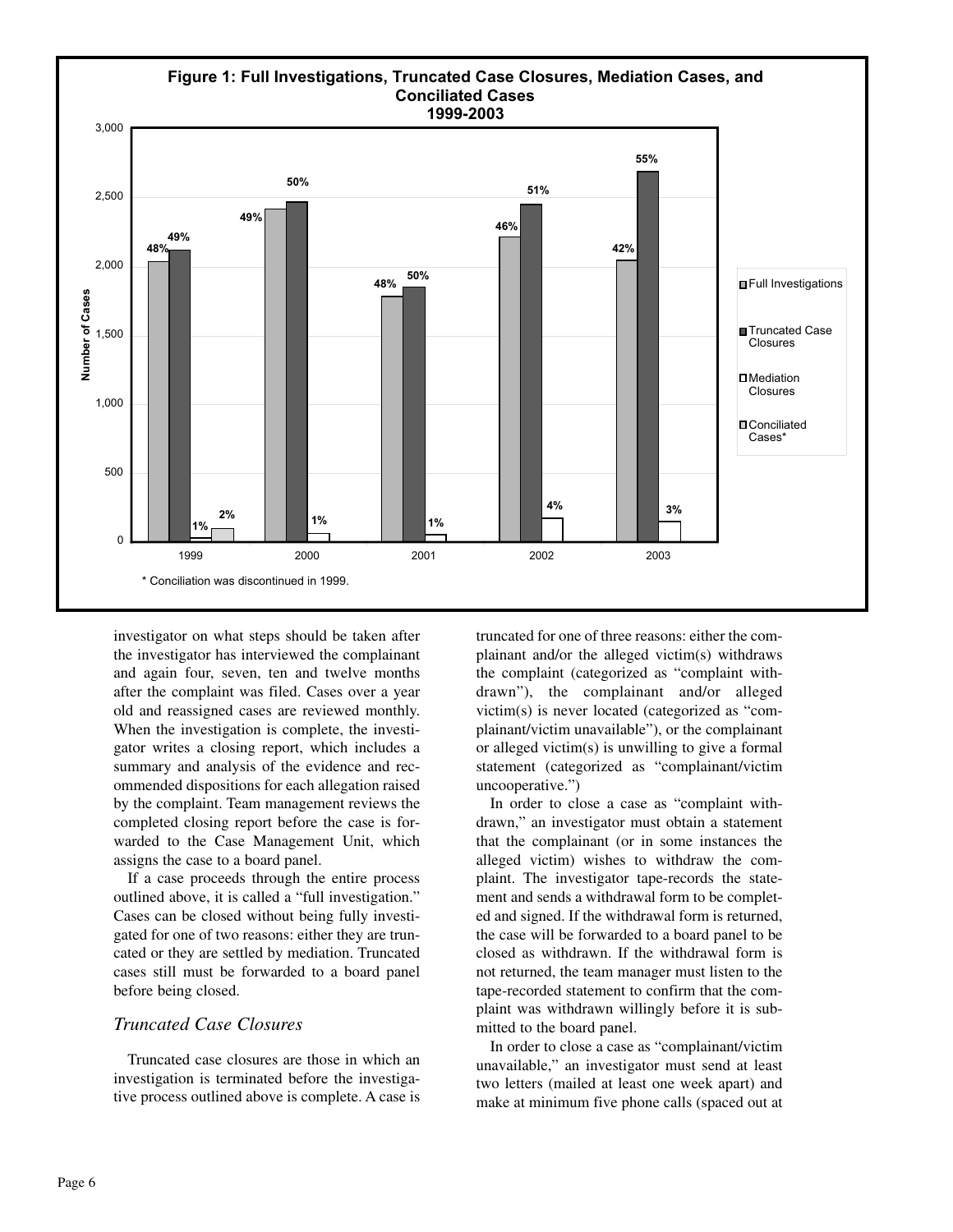different times of day over a period of at least two weeks) to the best known contact location for the complainant and/or the alleged victim(s). Should this process lead to a new address or phone number, the investigator must begin the process again with the up-to-date information. Ten days after the final contact attempt has been made without response, the investigator may send the case to a board panel to be truncated.

A complaint can be closed as "complainant/victim uncooperative" for one of two reasons: either the complainant or alleged victim(s) has refused to cooperate after being contacted by the CCRB, or the complainant or alleged victim(s) has not responded to CCRB contact, even though the address and phone number the CCRB is using is deemed accurate. Should the complainant or alleged victim(s) contact the agency after the case has been truncated, the case may be re-opened for full investigation.

#### *Alternative Dispute Resolution*

When team management, in reviewing a case, finds that a complaint is eligible for mediation, it will instruct the investigator to offer mediation as an alternative to the complainant. Complaints eligible for mediation include all those involving allegations of discourtesy and offensive language, use of minor physical force without injury, threat of arrest or summons, threat of force, and stop and question incidents that do not result in an arrest. Both the complainant and the subject officer must voluntarily agree to mediation. What occurs during the mediation session is confidential and cannot be used in any future judicial or administrative proceeding. If the mediation is not successful for any reason, the complainant has the right to request that his or her complaint be investigated.

The goal of mediation is to have the complainant and the subject officer meet in the presence of a trained, neutral mediator to address the issues raised by the complaint. Mediators are not judges, so they cannot rule on the merits of a complaint. Their task is to help disputing parties resolve the issues between them.

Subject officers who have lengthy records of CCRB complaints cannot participate in mediation. In addition, an officer may not participate in mediation more than once every nine months. Cases are closed as "mediation attempted" when the complainant and the police officer agreed to mediate but the former either failed to appear for

# CCRB Dispositions

### Findings on the Merits

*Substantiated:* There is a sufficient credible evidence to believe that the subject officer committed the act charged in the allegation and committed misconduct. The board can recommend to the police commissioner appropriate disciplinary action.

*Exonerated:* The subject officer was found to have committed the act alleged, but the subject officer's actions were determined to be lawful and proper.

*Unfounded*: There is sufficient credible evidence to believe that the subject officer did not commit the alleged act of misconduct.

### Other Findings

*Unsubstantiated*: The weight of available evidence is insufficient to substantiate, exonerate or unfound the allegation.

*Officer(s) Unidentified:* The agency was unable to identify the subject(s) of the alleged misconduct.

*Miscellaneous:* The subject of the allegation is no longer a member of the New York City Police Department.

the scheduled mediation twice without good cause, or failed to respond to phone calls and letters to set up such a session.

Since July 2001, the CCRB has enhanced investigators' mediation training and instructional materials, and has made new requirements of investigative staff regarding mediation; they must offer the complainant the opportunity to mediate in all suitable cases, and refer all cases in which the complainant has agreed to mediate to the Mediation Unit. Since the mediation program was initiated in 1997, it has grown steadily, and is now by far the largest program of its kind nationwide.

#### *Board Panels*

Cases that have been fully investigated or truncated are forwarded to the Case Management Unit (CMU). Each month, CMU assigns these cases to board panels, made up of three board members. Panels consist of one board member designated by the mayor, one city council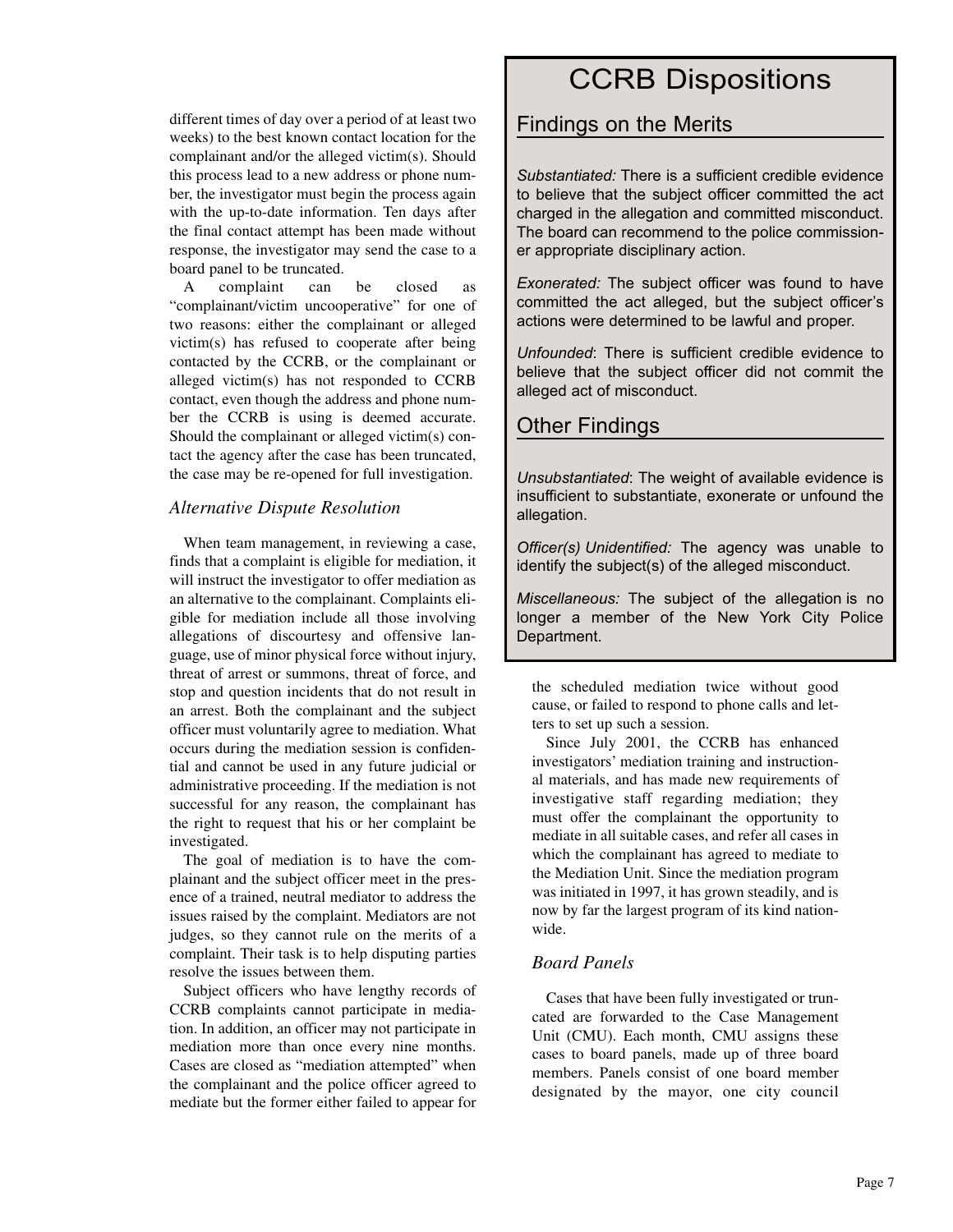designee, and one police commissioner designee. Panel members discuss each case forwarded for review and vote on a disposition for every allegation. They may substantiate any allegation of misconduct within a complaint by a two-to-one vote. If a panel substantiates any allegation in a case, the case is sent to the police commissioner. If the panel cannot come to a decision on one or more allegations, it may forward the case to the full board for a vote. Board panels review both truncated and fully investigated cases. The Alternative Dispute Resolution Committee reviews cases proposed for mediation and cases the Mediation Unit has referred for closure.

#### CCRB Findings

In determining the finding for an allegation, the board uses the preponderance of the evidence as its standard of proof. This standard, the same one used at administrative disciplinary hearings and in civil court cases, requires the board to adopt the disposition favored by the weight of the evidence. In compliance with section 440 of the city charter, the board may not make any finding or recommendation "based solely on an unsworn complaint or statement" or use as a basis for recommendation "prior unsubstantiated, unfounded or withdrawn complaints."3 The board notifies the parties to a complaint of its findings and recommendations by letter.

Substantiated, exonerated, or unfounded dispositions are considered "findings on the merits" because they reflect the CCRB's decision on the validity of the complaint. Unsubstantiated outcomes, cases where the police officer was never identified, and miscellaneous closures (usually when the officer is no longer a member of the New York City Police Department) do not constitute findings on the merits, since the allegations remain unresolved. The rate at which the board makes findings on the merits of allegations after conducting a full investigation is the clearest quantitative measure of the effectiveness of investigations carried out by the CCRB staff, because the board can make such findings only if sufficient evidence has been gathered to allow a factual conclusion to be reached.

The board can make different findings on different allegations within the same complaint. For example, if a complainant alleges that an officer used excessive force to effect a retaliatory arrest (an arrest made without probable cause and in

bad faith), the board may find that the arrest was legal, but that the force was nevertheless excessive. The allegation of excessive force would then be substantiated, while the claim of retaliatory arrest would be exonerated; the case would be counted as a substantiated case, since an allegation was substantiated. The CCRB reports both on the case dispositions (Table 24A, Appendix C) and the dispositions of all allegations following full investigations (Table 24B, Appendix C).

The board may also determine to recommend that misconduct other than a FADO allegation was uncovered during the investigation of a complaint; this misconduct generally consists of an officer either intentionally making a false statement to the CCRB or failing to file proper paperwork. In these instances, board panels may refer their determinations of other misconduct not only to the police commissioner but also to various other law enforcement entities. Of particular note are cases where the board determines to recommend that an officer intentionally made a false official statement to the CCRB. A CCRB interview is considered an administrative proceeding and according to Patrol Guide procedure 203-08, at such a proceeding "the making of false statements will result in dismissal from this department, absent exceptional circumstances."

### CCRB Disciplinary Recommendations

Under New York State Civil Service Law, officers who are subjects of CCRB investigations must be disciplined or served with disciplinary charges within 18 months of the date of the incident. The only exception to the statute of limitations occurs when the alleged misconduct committed by the officer constitutes a crime.<sup>4</sup> While only the police commissioner is authorized to mete out punishment for misconduct, the board can make one of three recommendations when forwarding a substantiated case to him.

#### *Instructions*

"Instructions" involve a subject officer's commanding officer instructing him or her on the proper procedures with respect to the substantiated allegations. They can also involve an officer being sent for in-service training or Police Academy presentations. Instructions are considered the least punitive disciplinary measure

<sup>&</sup>lt;sup>3</sup> New York Charter  $$440(c)(1)$ .

<sup>4</sup> New York Civil Service Law §75(4) (McKinney 1999).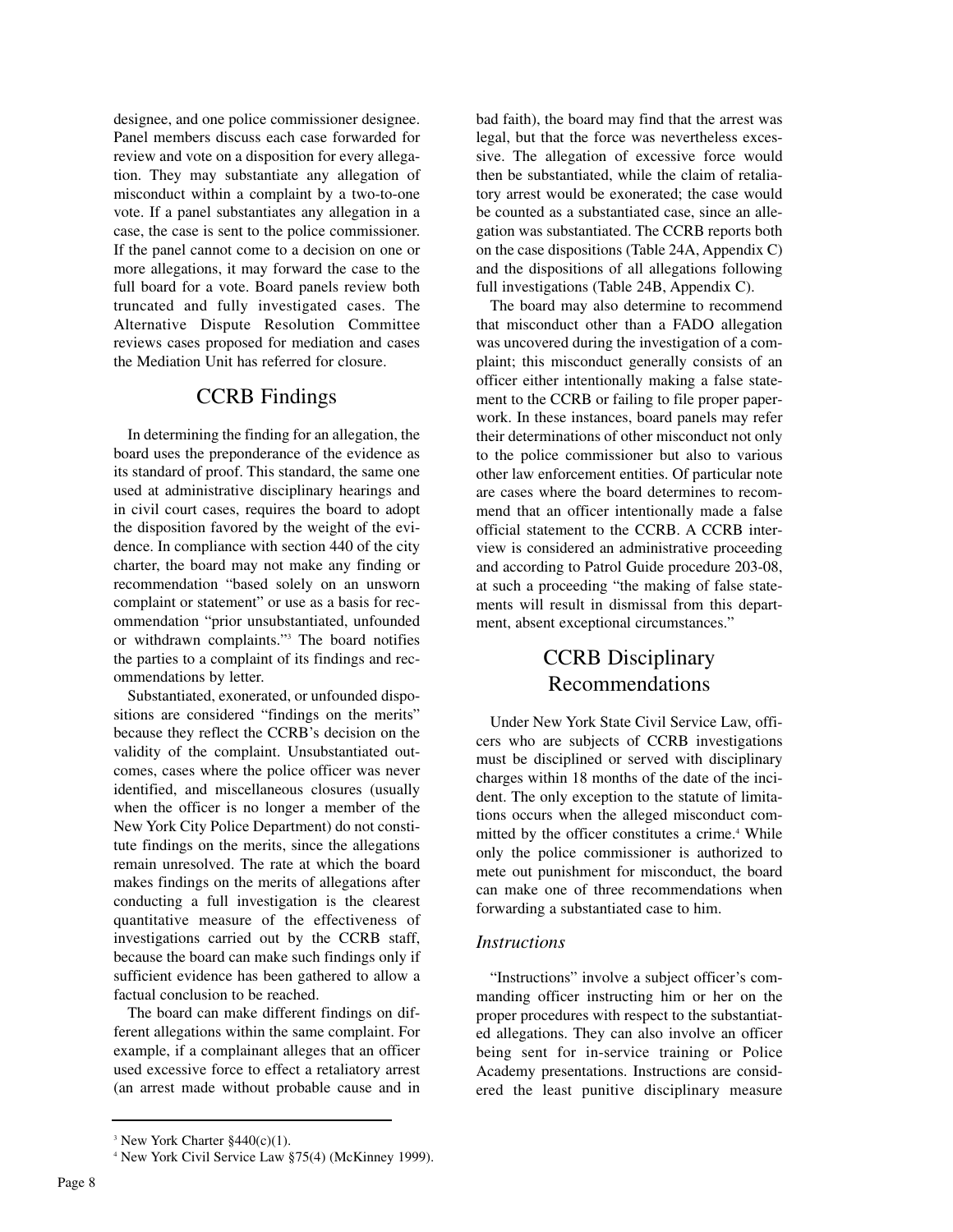because they do not result in formal proceedings, though the recommendation is noted in the officer's CCRB history.

#### *Command Discipline*

A "command discipline" is imposed directly by the subject officer's commanding officer and may vary based on the seriousness of the misconduct, the officer's disciplinary history, and the officer's performance record. The penalties associated with command discipline range from an oral warning and admonishment to a forfeiture of up to 10 days of vacation or accrued time.

#### *Charges and Specifications*

The most serious disciplinary measure is "charges and specifications." This involves lodging formal administrative charges against the subject officer who, as a result, may face loss of vacation time, suspension, or termination from the police department.

# New York Police Department Disciplinary Process

When the board substantiates one or more allegations raised by a complaint, it forwards the case to the police commissioner for his consideration and final decision. Responsibility for imposing discipline within the police department rests solely with the police commissioner, who can still make new findings of law and fact even after the CCRB and an administrative law judge determine the police officer committed misconduct. In such cases, the police commissioner must explain his findings in writing. A police officer can appeal the final adverse decisions of the police commissioner to New York State Supreme Court.

Cases in which charges are served against an officer are filed with the department's deputy commissioner for trials (DCT). The deputy commissioner for trials and his assistants, who are administrative law judges employed by the police department, preside over case conferences, negotiations, and hearings. Until January 2003, some substantiated cases were calendared at the Office of Administrative Trials and Hearings (OATH), a city tribunal. Following the First Department Appellate Division's decision in Lynch v. Giuliani,<sup>5</sup> discussed at length in the final section of this chapter, all CCRB substantiated cases are now filed with the department's deputy commissioner for trials.

Because the police commissioner is responsible for deciding whether to impose discipline against individuals, the police department considers each subject officer the CCRB found committed misconduct to be a single case. Therefore, a single CCRB case may be reflected as two or more cases after it has been forwarded to the police commissioner, resulting in more total cases at the police department than the CCRB forwarded. The police department reports to the CCRB on the final disposition of cases resolved by the commissioner's office during the prior month.

If a case contains no substantiated allegations but the board determines to recommend that other misconduct occurred, the CCRB also forwards the case to the police department. In these instances, the police department has not notified the CCRB of the action it takes, if any, against officers whom the board determined to recommend engaged in misconduct.

# Policy Recommendations and Police Department Response

The CCRB's mission statement provides that the agency will "report to the police commissioner relevant issues and policy matters coming to the board's attention." In furtherance of this goal, the CCRB has paid special attention to trends over the past year and made three recommendations to the police department stemming from issues uncovered during investigations. To date, the police department has acted on all of these recommendations.

#### *Search Warrant Database*

On January 27, 2003, the CCRB recommended that the police department develop a comprehensive database to track information regarding search warrants from the time the warrant was issued through the warrant's execution. On May 27, 2003, the department agreed to implement such a database and on July 1, 2003, the department issued an interim order announcing that it had created the database. The order requires officers to notify and provide relevant information to the Intelligence Division upon receipt of a search warrant and upon execution or expiration of the warrant. The database, maintained by the Intelligence Division, tracks key aspects of the

<sup>&</sup>lt;sup>5</sup> Lynch v. Giuliani, 755 N.Y.S.2d 6 (N.Y. App. Div. 1st Dept. 2003).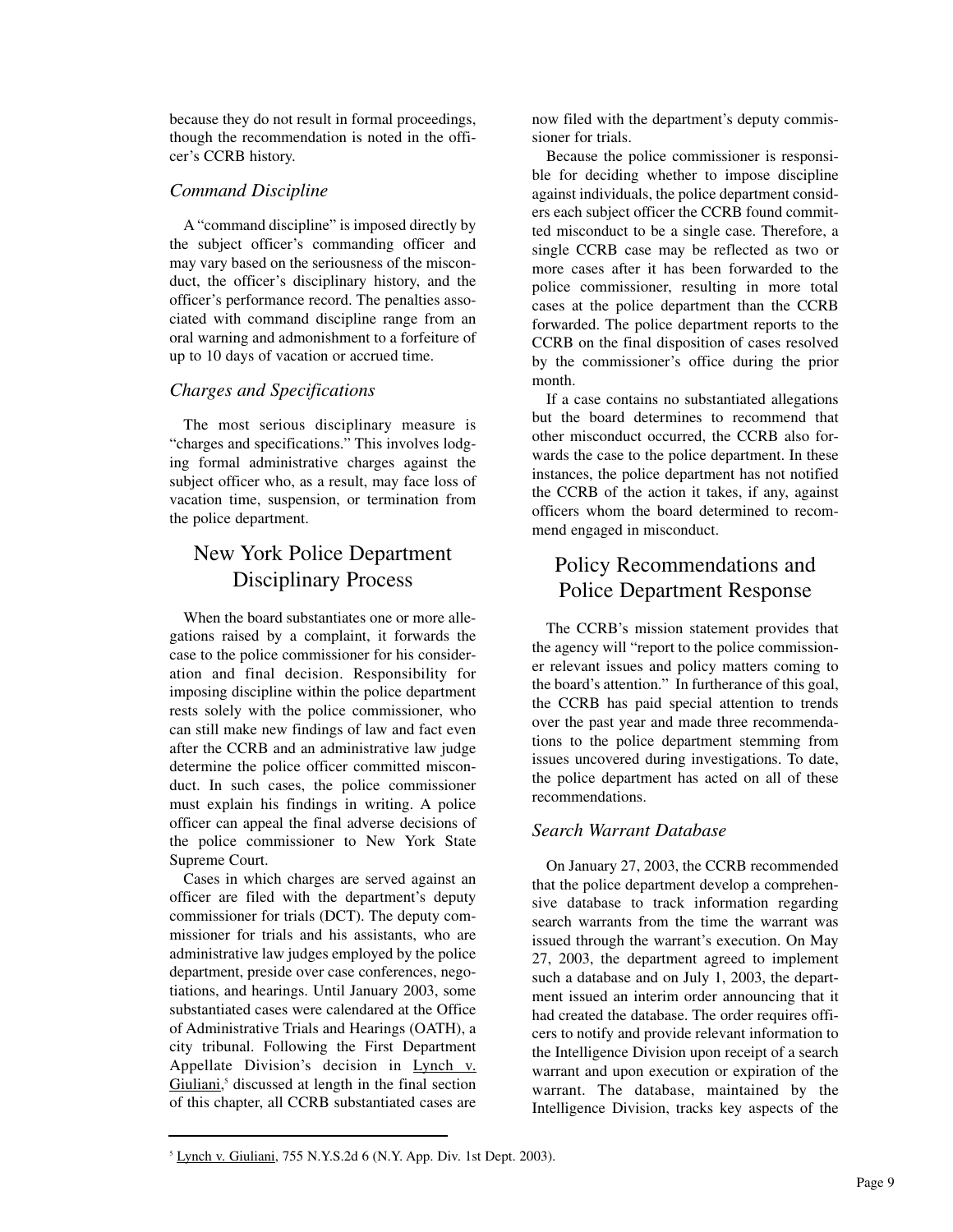search warrant process, including the name of the supervising officer, the prosecutor assigned to the case, the judge who issued the warrant, and the results of the executed warrant.

#### *Obligation to Provide Name and Shield Number*

In its January – December 2002 Status Report, released May 22, 2003, the CCRB presented a special study on complaints received in the first six months of 2002 where civilians alleged that an officer refused to provide identifying information upon request. The study showed that civilians were making this allegation in a growing number of cases and that the board substantiated this allegation at a higher rate than others; the report recommended that the police department clarify an officer's obligation to provide his or her name and shield number. Acting upon this recommendation on June 27, the police department issued an interim order revising Patrol Guide procedure 203-09. The Patrol Guide now states, "Courteously and clearly state your rank, name, shield number and command, or otherwise provide them, to anyone who requests you to do so. Allow the person ample time to note this information."

#### *No-knock Search Warrants*

On November 23, 2003, the board recommended to New York City Police Department Commissioner Raymond Kelly that the department require its officers to show all search warrants upon the request of an occupant. New York Criminal Procedure Law explicitly requires officers, if asked, to show a search warrant when they must identify themselves to the occupant of premises before entering. However, this requirement does not apply to "no-knock" search warrants—those that permit officers to enter premises without giving notice of their purpose or authority. In the board's view, broadening the requirement to include all search warrants serves both members of the public and the department, providing officers with clear guidelines and citizens with explanations when their homes or businesses are searched.

On February 13, 2004, the department issued an interim order requiring that officers show a copy of all search warrants, when able to do so safely, to any of the premises' occupants.

#### Outreach

The city charter states that the CCRB "shall have the responsibility of informing the public about the board and its duties, and shall develop and administer an on-going program for the education of the public regarding the provisions of its chapter."6 In compliance, the agency's outreach unit conducts public presentations and workshops throughout the city. Outreach unit staff members make presentations before a variety of organizations, including community boards, public service organizations, community and political groups, youth groups and high school classes.

In 2003, the outreach unit conducted 92 public meetings, representing an increase for the second year in a row, up from 56 in 2001 and 76 in 2002. Moreover, with the addition of a Spanish-speaking member to the unit, the agency was able to conduct a number of outreach meetings in Spanish. Of the 92 meetings, the CCRB made 31 (37%) to youth groups, 13 (16%) to Spanishspeaking audiences, 4 (5%) to elderly organizations, and 8 (10%) to community boards. The remaining 27 (33%) the CCRB conducted before a variety of other types of organizations.

In addition, senior staff and board members continued to educate members of the public about the CCRB through the media. Board chair Hector Gonzalez was interviewed in Spanish by radio station WADO 1280 AM on July 23, and again on August 4. Executive Director Florence Finkle was interviewed for a documentary that appeared on the Sundance Cable TV channel over the summer.

The CCRB also broadened its outreach programs in the city's public schools, participating in after-school programs supported by The After-School Company (TASC). TASC is a New York City organization that supports targeted afterschool programs in the public schools. The CCRB visited schools participating in law and criminal justice programs, where students are exposed to a broad range of guest lecturers on legal issues. With the school and youth group meetings, staff members use role-play activities to educate teenagers on legal principles applicable to police-civilian street encounters. At all outreach meetings with youth, CCRB staff distribute wallet-sized brochures entitled "What to Do If the Police Stop You" and speak with students on how best to act in order to ensure their safety in police encounters.

 $6$  New York City Charter  $§440(c)(7)$ .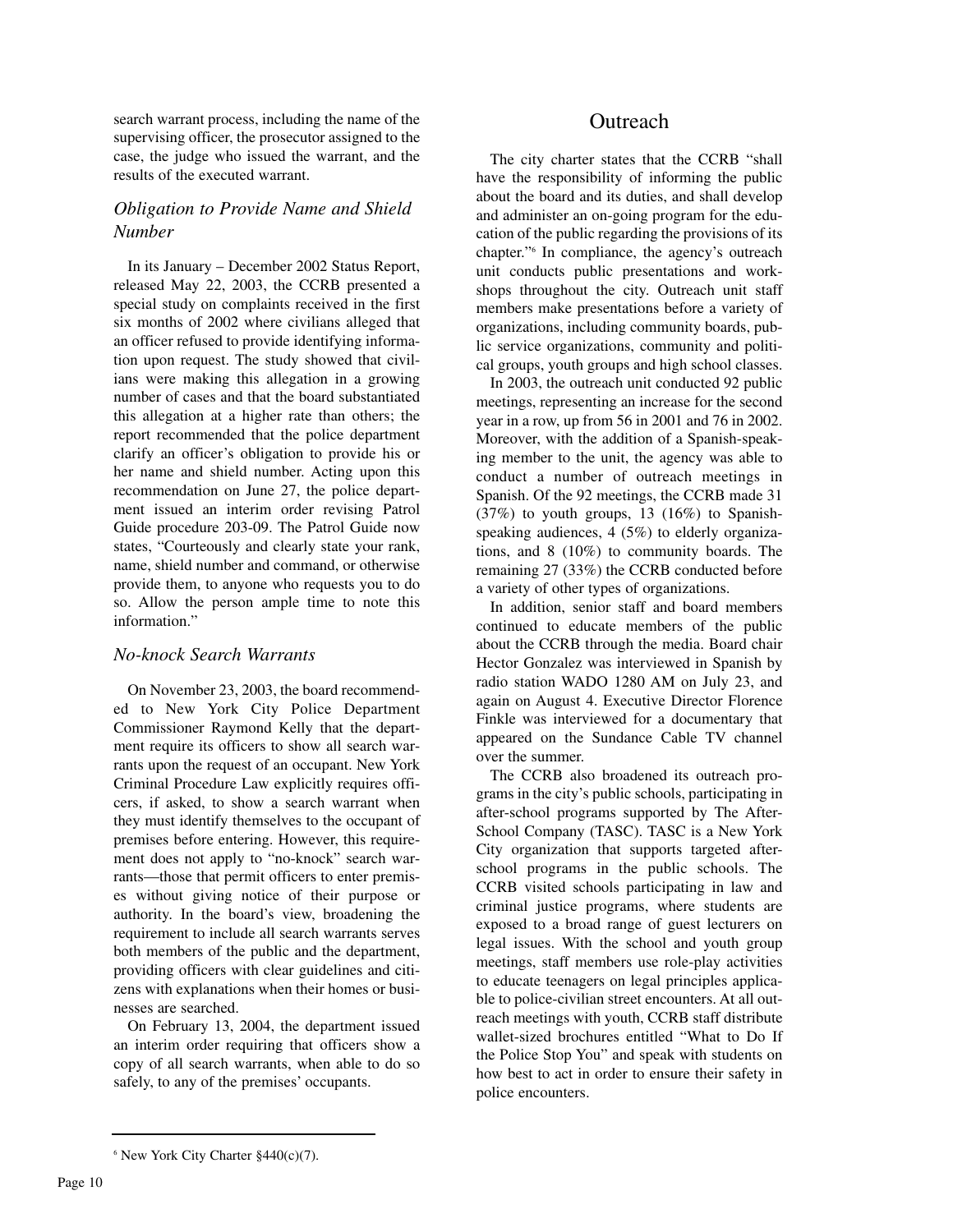# CCRB INVESTIGATION:

# **Officer Improperly Discharged Pepper Spray at Crowd**

n June 4, 2002, two women planning to attend a meeting in lower Manhattan were unable to proceed south on Broadway because of a teachers' rally taking place in City Hall Park. Police had set up barricades to control the flow of pedestrian and vehicular traffic and the women found themselves at the front of one such barricade, attempting to attract the attention of a female police officer in order to ask permission to cross the street. While the women were pressed against the barricade, the crowd began to surge. One of the women was pushed to the ground; according to both women, the female officer, in trying to control the crowd yelled, "Get the fuck back!" This same officer, the women asserted, fired pepper spray into the crowd. Hit with the pepper spray, both women sought medical treatment for burning to their eyes and ears at NYU Downtown Hospital. Medical records obtained by the CCRB documented their complaints and corresponding treatment.

The investigator was able to identify the subject officer by examining photographs of female officers listed on the rally's detail roster and comparing those photographs with the description of the subject officer provided by the women. When interviewed, the officer stated that she did not recall whether she had used the word "fuck" in trying to keep back the crowd yet admitted discharging her pepper spray, claiming that she directed the pepper spray against a single individual who was pushing others. It was not clear whether one of the two women was the "unruly" individual described by the officer.

On March 31, 2003, after comparing the officer's actions with the Patrol Guide procedure governing the use of pepper spray, the CCRB determined that the officer's discharge of pepper spray constituted the use of excessive force since the Patrol Guide instructs officers to "[a]void using pepper spray indiscriminately over a large area for disorder control." In further violation of the Patrol Guide, the officer failed to note the use of pepper spray in her memobook, failed to prepare an aided report, and did not seek medical attention for those hit by the spray. For these violations the board determined to recommend to the department that the officer committed other misconduct. However, the CCRB exonerated the officer's use of an obscenity in attempting to control the crowd based upon administrative judicial decisions that permit officers to employ obscenity in stressful apprehension situations and to gain compliance with an order or directive.

Though the board recommended that the nine-year veteran officer be served with charges and specifications, in September 2003 the department imposed a command discipline level A against her.

#### Budget and Headcount

Along with many city agencies, the CCRB experienced substantial cuts to its fiscal year 2003 budget. The final budget for fiscal year 2003, as of June 30, 2003, was \$9,000,535—representing a reduction of \$1,216,417 from the fiscal year 2003 budget contemplated when the city released its financial plan in November 2002. The fiscal year 2004 adopted budget restored \$988,000 to the CCRB's personal services budget and \$12,000 to the other than personal services budget, resulting in a total budget of \$10,566,636. However, in the financial plan released in November 2003, the Office of Management and Budget eliminated \$380,548 from the adopted budget, money that would have funded an administrative prosecution unit during the first six months of 2004. As of December

31, 2003, the total agency budget for fiscal year 2004 stood at \$10,186,088.

The fiscal year 2003 budget supported an authorized headcount of 185 (122 positions in the investigations division, 42 in the administrative division, and 21 in the administrative prosecution unit). However, litigation (as described below) has made creation of the administrative prosecution unit unnecessary; the CCRB's actual fulltime headcount as of June 30, 2003 was 166: 124 positions in the investigative division and 42 in the administrative division. On December 31, 2003, the agency's full-time headcount again was 166, representing 128 positions in the investigative division and 38 in the administrative division.

#### Board Membership

Four board members left the CCRB this year. Mayoral designee Debra Livingston, a professor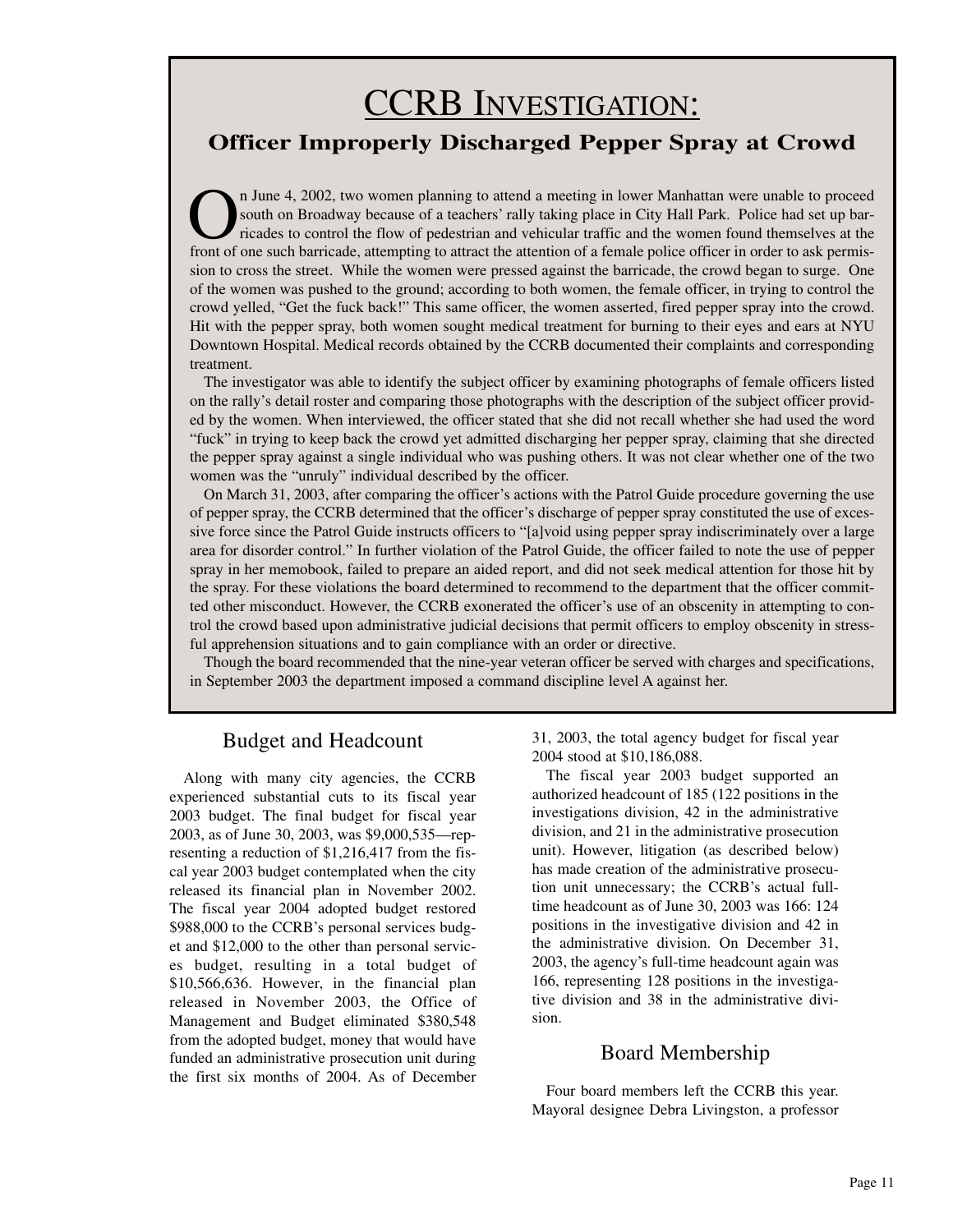at Columbia University School of Law, resigned in May after serving nearly nine years. Charles M. Greinsky, city council designee from Staten Island and an active member of many civic organizations in that borough, resigned in June after serving on the CCRB since it became independent of the police department in 1993. Earl Ward, a Manhattan city council designee and a criminal defense attorney and civil rights litigator, resigned from the board in September, after serving since 1997. Tai Park, a mayoral designee and a partner at Shearman & Sterling, resigned in December. He had served as a board member since July of 2001.

On October 16, Mayor Bloomberg appointed Dennis deLeon, president of the Latino Commission on AIDS, and Carol Liebman, a Columbia University Law School professor, to the CCRB for terms lasting through July 5, 2006.

Prior to overseeing the Latino Commission on AIDS, Mr. deLeon was the chair of the New York City Commission on Human Rights, which enforces anti-discrimination laws. He is a city council designee from Manhattan.

Professor Liebman directs the Mediation Clinic at Columbia University Law School and teaches profession of law, the required third-year ethics course. She has spoken worldwide on alternative dispute resolution and has spent more than twenty years resolving disputes, including the 1996 student takeover of Hamilton Hall at Columbia University. She will concentrate on developing and strengthening the CCRB's mediation program as a member of the board's Alternative Dispute Resolution Committee.

Mayor Bloomberg also re-appointed William F. Kuntz II, who has served on the board for over a decade. Mr. Kuntz is a partner at Torys LLP, with extensive experience in mergers and acquisitions, securities, banking, bankruptcy, and real estate litigation. He was appointed to the CCRB in 1987 as one of its first public members when it was part of the police department.

On December 22, Mayor Bloomberg appointed Youngik Yoon to serve on the board. Mr. Yoon, who had been designated to be the city council representative from the Bronx, is a partner at Yoon & Hong, a general practice law firm in Queens. His areas of practice include immigration, matrimonial, real estate and business closings, and criminal defense.

# Management Information Systems Accomplishments

On April 29, 2003, the CCRB activated its redesigned website at www.nyc.gov/ccrb. The website provides comprehensive information, arranged in a user-friendly manner. New developments at the agency are updated on the site, and readers can access board reports, executive director reports, transcripts of board meetings, and the board's policy recommendations, along with information on how to file a complaint, an online complaint form, and board member biographies.

During the first six months of 2003, the agency added an inventory tracking system to its computerized complaint tracking system that identifies the location of each closed case file in the agency's storage facilities. The agency can now electronically track where closed cases are physically stored, making it easier to locate them for future research, court cases, or other purposes. Computerization allows case files to be stored as they are closed (in non-sequential order) and still be easily found, saving dramatically on storage space and costs. The new system also records when any case file is removed, allowing the files to circulate with less risk of loss.

# Status of Administrative Prosecution Unit Status

In 2001, former Mayor Rudolph Giuliani and former Police Commissioner Bernard Kerik proposed that the CCRB be given the authority to prosecute its own substantiated cases. After the department and the CCRB entered into a memorandum of understanding outlining the transfer of administrative prosecutorial power planned for June 25, 2001, the police unions sued the city, the department, and the CCRB to prevent implementation. The New York State Supreme Court sided largely with the city, and the unions appealed. In January 2003, the Appellate Division, First Department, upheld that aspect of the amendment to the New York City's rules that granted the CCRB the authority to administratively prosecute police officers it determined committed misconduct. At the same time, the court ruled that all disciplinary charges stemming from substantiated cases must be tried before the NYPD's deputy commissioner of trials rather than the Office of Administrative Trials and Hearings (OATH), as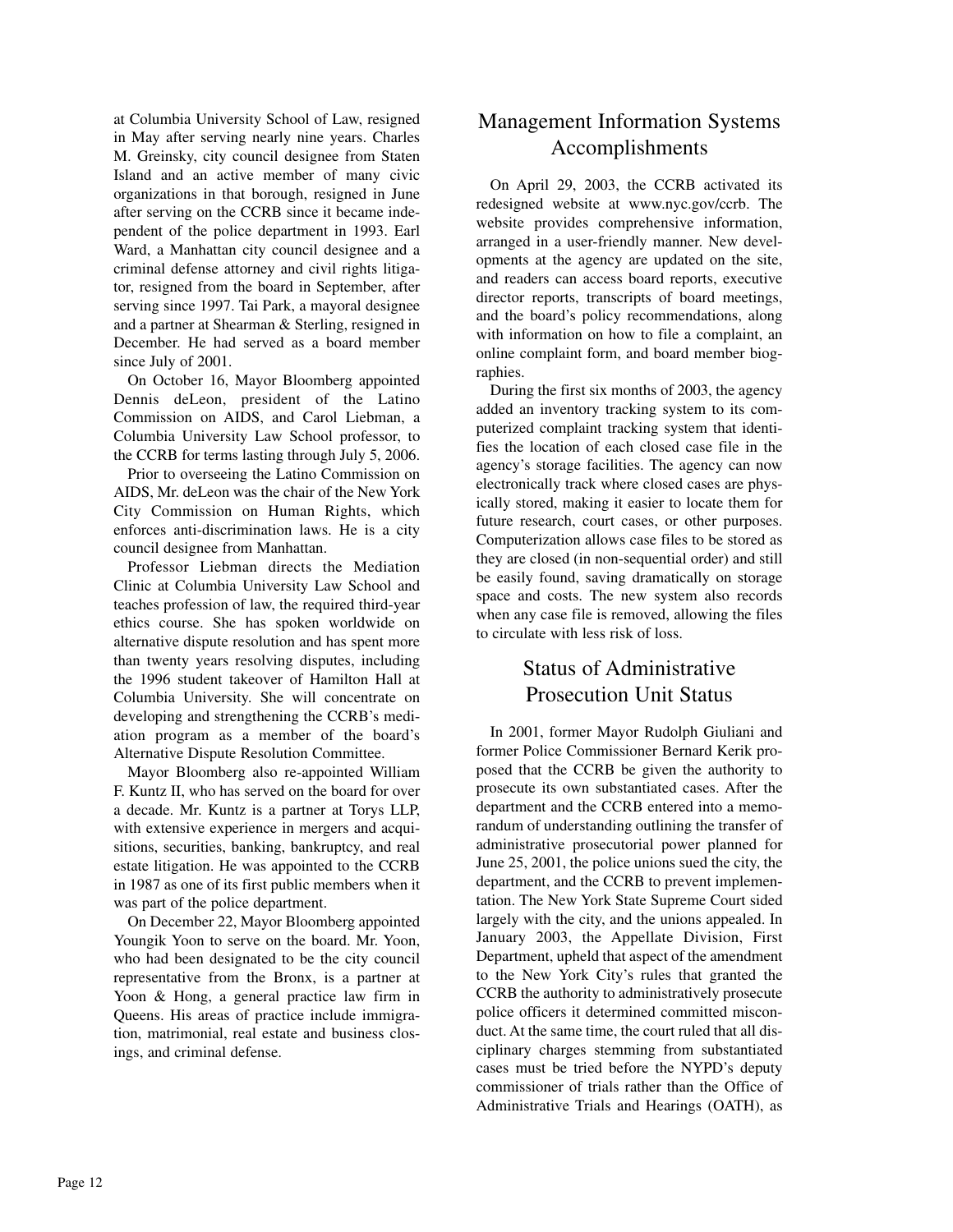contemplated by the memorandum of understanding. As a result of the Appellate Division's decision, the police department no longer files disciplinary charges against its officers with OATH. All disciplinary cases are now filed with and heard by the department's deputy commissioner for trials or his assistants. The CCRB is currently waiting to see whether the city or the police unions will request that the New York Court of Appeals review the Appellate Division's decision.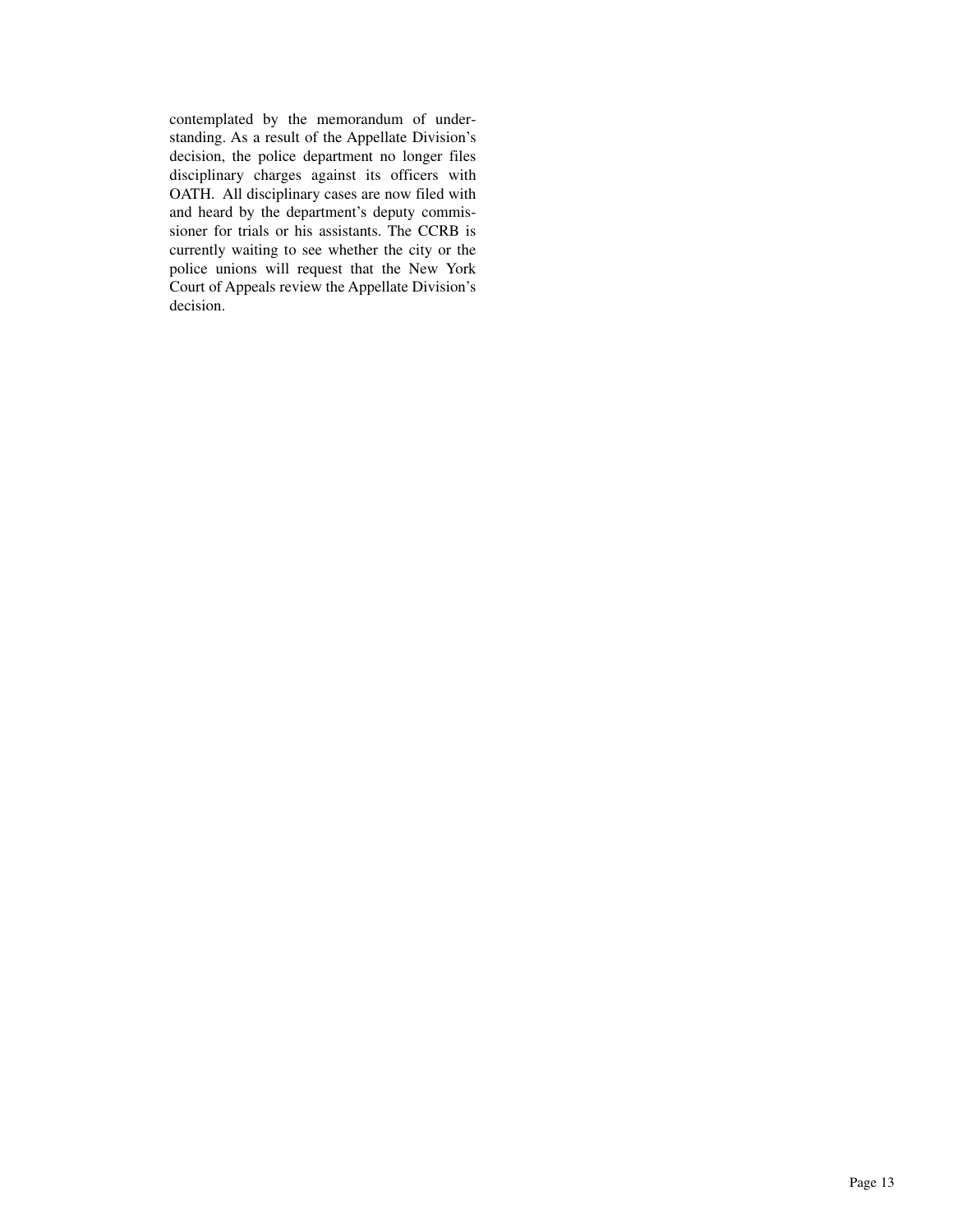THIS PAGE IS INTENTIONALLY LEFT BLANK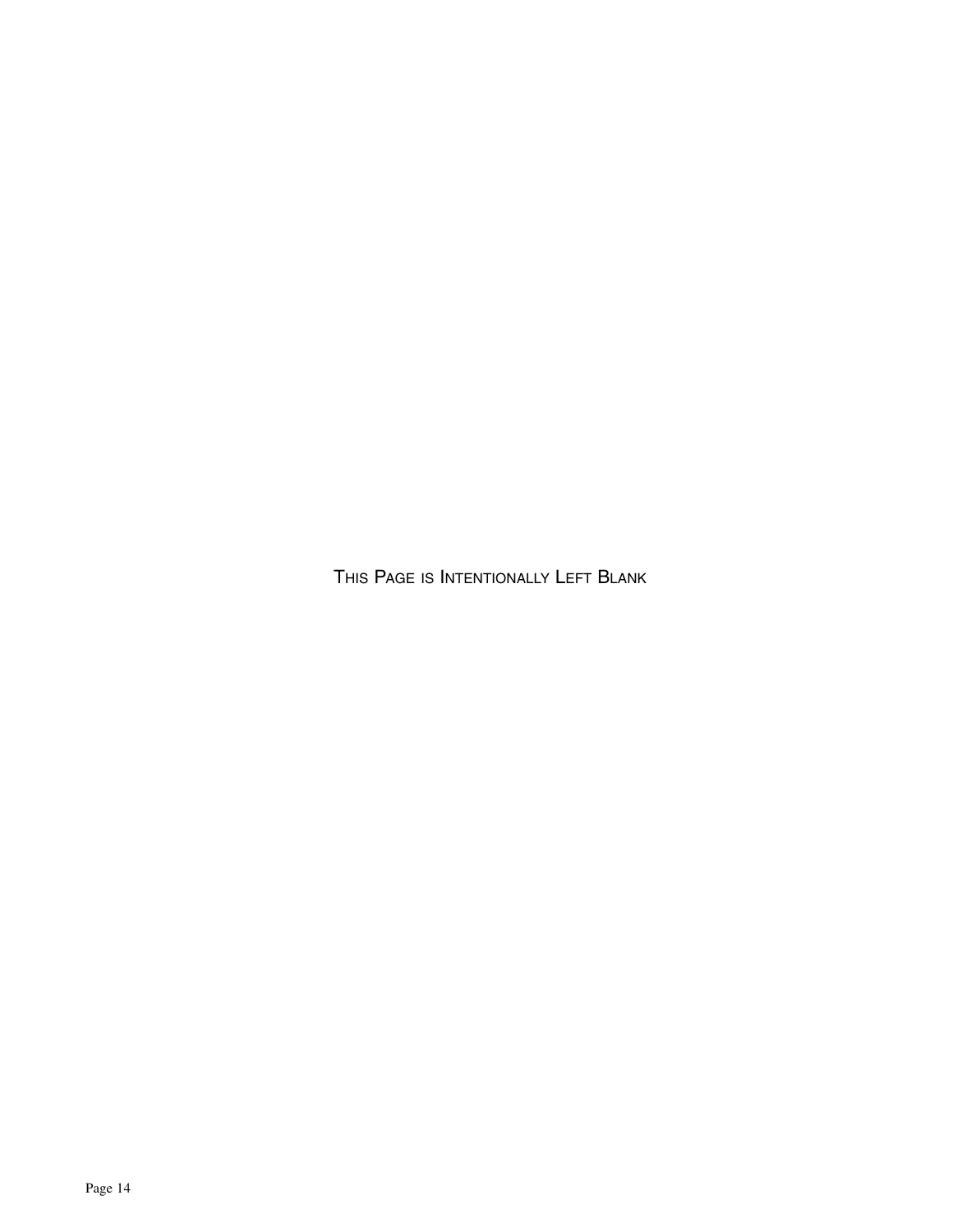# COMPLAINT ACTIVITY

### Number of Complaints and Allegations

The CCRB received 5,568 complaints in 2003, up from the 4,612 complaints filed in 2002. (See Table 1A, Appendix A.) This single-year increase is the largest, both as a percentage (21%) and number (962) since the agency became independent of the NYPD. In fact, the total number of complaints received in 2003 is the highest the CCRB has received in any year other than 1996. Complaints have been rising for three years; since 2000, the complaint rate has risen by 35%. Even in 2001, when the agency was closed for six weeks following the September 11 attack, the total number of complaints rose from 4,116 to 4,251, a rise of 3%. The 5,568 complaints filed in 2003 encompassed 16,241 allegations of misconduct. (See Table 1A, Appendix A.)

The rise in complaints is almost wholly attributable to complaints filed by telephone. The CCRB received 2,241 complaints by telephone in 2003, up 36% from 1,653 in 2002; the NYPD received 2,483 telephone complaints that it eventually forwarded to the CCRB, up 16% from the 2,136 calls it received in 2002. (See Figure 2 and Table 6A-C, Appendix A.) On March 9, 2003, the city's 311 system began functioning and the CCRB is currently investigating whether the increase can be partially attributed to improved access to the agency through 311. From the time the system became operational through the end of 2003, 311 transferred 1,870 calls to the CCRB. However, the agency did not have any method to track how many of those calls resulted in a complaint, and does not have any information on whether telephone complaints filed with the NYPD came through the 311 system. Beginning in March 2004, the CCRB began tracking how

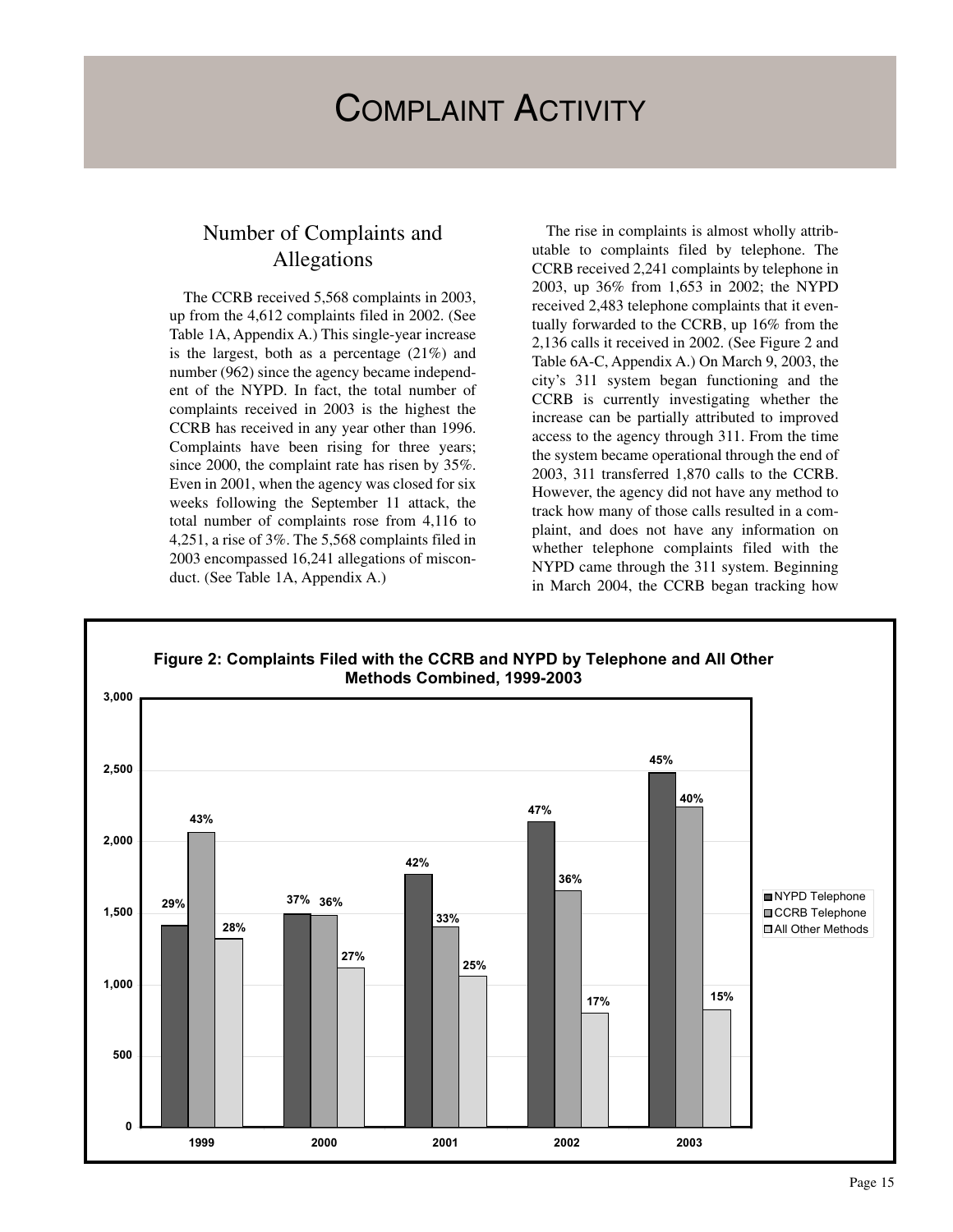many complaints originated through calls to the 311 system, and a clearer picture should be available soon.

### Characteristics of Allegations

Since 1999, as the number of complaints has risen, the total number of allegations raised by these complaints has gone up as well. While civilians made a total of 12,056 allegations of police misconduct in 1999, they filed 16,241 in 2003, an increase of 35%. As the number of allegations has increased, the relative proportion of these allegations in the force, abuse of authority, discourtesy and offensive language categories has remained fairly constant. The 16,241 allegations lodged in 2003 represent a 21% increase from the 13,379 allegations filed in 2002.(See Table 1A, Appendix A.)

In 2003, 46% of the allegations the CCRB received were abuse of authority allegations (7,488 total allegations). This category was followed by excessive or unnecessary force allegations at 31% (5,052 total), discourtesy at  $20\%$ (3,207 total) and offensive language at 3% (494 total). These ratios have been relatively consistent over the past five years; no category deviated by more than three percentage points from the five-year averages of 44% for abuse of authority, 33% for force, 20% for discourtesy, and 3% for offensive language. (See Table 1A, Appendix A.)

The proliferation of total allegations filed resulted largely from increases in some of the allegations lodged most frequently with the agency. Over the course of the past five years, for example, complaints of physical force comprised 71% of all allegations in the force category (14,635 out of a total of 20,665 force allegations). From 2002 to 2003, the number of physical force allegations filed rose by 18% (from 2,444 to 3,631), accounting for most of the increase in the force category, since force allegations as a whole rose only 13% (from 4,465 to 5,052). (See Table 2, Appendix A.) The allegation that an officer used rude or discourteous words, the second most frequently lodged allegation, also rose by 18%, somewhat less than the 21% overall increase.

Though allegations of physical force and discourteous words both increased at rates slightly lower than the average for all allegations, their sheer volume contributed significantly. Together these two allegations were lodged 937 more times in 2003 than they had been in 2002,

accounting for 33% of the total increase in allegations. (See Tables 1A, 2, and 3, Appendix A.)

A number of abuse of authority allegations increased dramatically enough to contribute to a significant portion of the rise in total allegations. Allegations that officers improperly questioned or stopped civilians rose 53% from 2002 to 2003 (from 671 to 1,027), and allegations that an officer refused to provide a name or shield number rose by 28%, from 632 to 813. Allegations that an officer improperly frisked or searched a civilian or threatened to arrest a civilian, the most frequently filed abuse of authority allegation, both rose over 25% (from 841 to 1,068 and from 842 to 1,057 respectively). (See Tables 2-5, Appendix A.)

Some allegations, while not filed often enough to have a significant impact on the increase in allegations filed, were filed far more often in 2003 than four years ago. In the force category there were two notable examples. First, civilians lodged 156 allegations of improper use of pepper spray in 1999; they made more every year until 2002, when 249 allegations were filed. In 2003, when complaints as a whole rose, pepper spray allegations declined slightly to 245, resulting in a total increase of 57% over five years. (See Table 2, Appendix A.) Seventeen allegations of the use of unjustified force with an animal were filed in 2003, more than quadruple the previous high of four filed in 2002; most of these allegations stemmed from the February 15 anti-war demonstration. (See Table 2, Appendix A, and special study, page 37.)

Abuse of authority allegations as a whole have been rising faster than the rate for all complaints and allegations. In 1999, civilians filed 5,125 allegations of abuse of authority. This dropped to 4,214 in 2000 but rose each year thereafter, reaching 7,488 in 2003. (See Table 3, Appendix A.) This represents a 46% increase since 1999, substantially higher than the 35% increase in all allegations. The one-year increase since 2002 of 26% (from 5,953 to 7,488) also outpaces the agency-wide rise in complaints of 21%. (See Table 3, Appendix A.)

The use of obscene or nasty words comprised 79% of the discourtesy allegations filed in 2003; as detailed above, this allegation is the second most frequently lodged. The next most commonly filed discourtesy allegation was the use of a rude demeanor or tone (13%). (See Table 4, Appendix A.)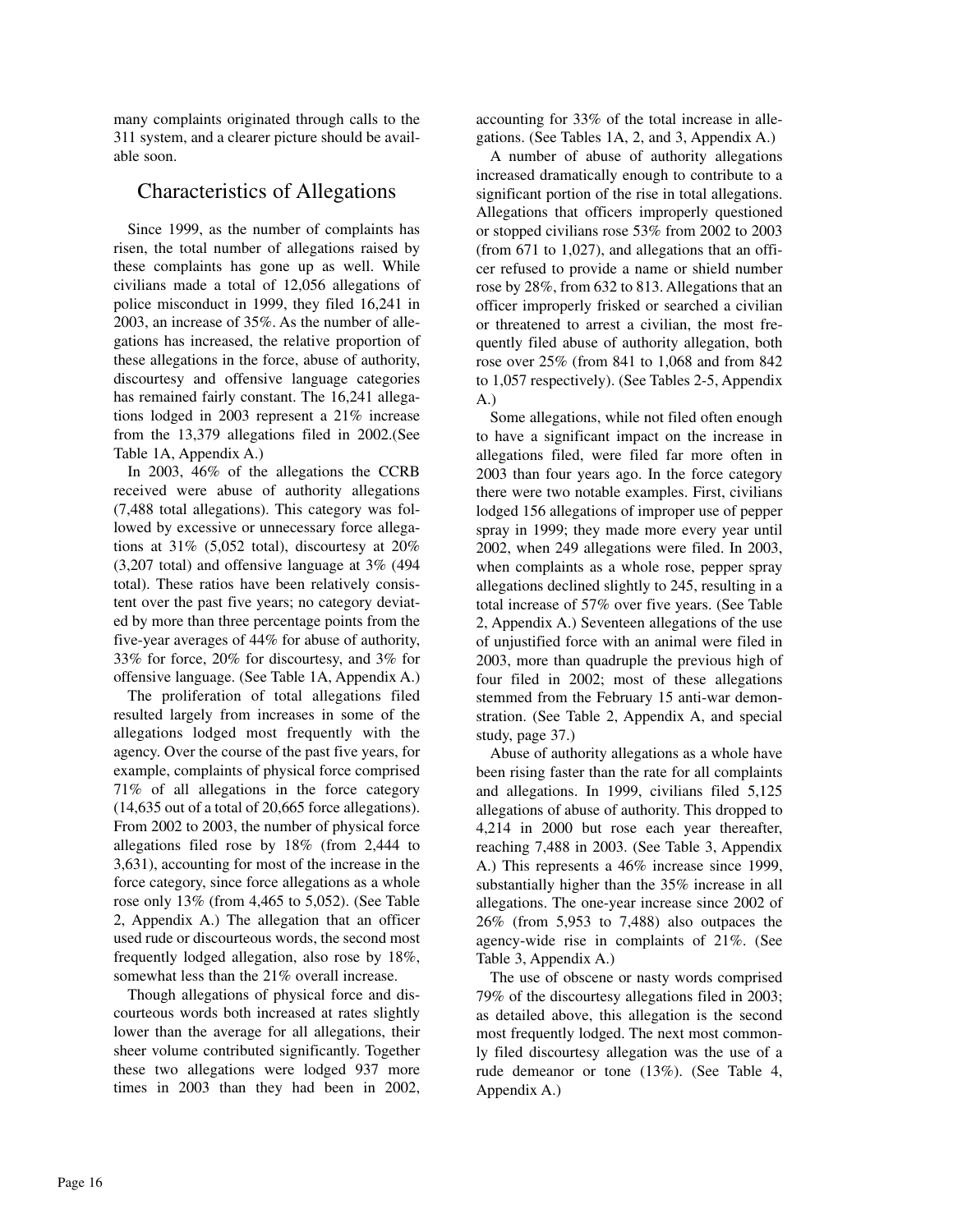# CCRB INVESTIGATION:

# **Detective threatened a young man, threw him against a police vehicle, and illegally frisked and searched him**

22-year old man was hanging out with friends who were sitting on top of a car in their neighborhood during the evening of November 14, 2001. Plainclothes officers from a Staten Island narcotics unit drove up to the group in a van and asked a few of them what they were doing and where they lived. The young man told an inquiring detective that he lived down the block. When the detective asked the man if he had anything on him, the man said, "No, not me, Jack." The officer responded by leaving the van and threatening the man, "If you call me Jack again, I'll wrap your lip around your head." The detective threw the man against and on top of the van's hood. The man admitted to grabbing hold of the detective's hand until another officer assisted the detective, who repeatedly forced the man's head against the hood of the vehicle. The detective then frisked the man and searched his pockets without finding any contraband. He took the man's wallet and prepared a stop and frisk report. Though he was not arrested or issued any summonses, the man filed a complaint the next day.

The investigator interviewed four of the man's friends, who largely corroborated the man's account. The detective told the investigator, however, that he saw the man put his hands in his waistband and take a couple of steps back. His two partners agreed that the detective, who was driving the van, mentioned the man's hands before stopping the van. The detective and his partners claimed that no conversation took place before the detective forcibly stopped and frisked the man. The detective denied searching the man. The stop and frisk report the detective prepared, obtained by the investigator, indicated that the man said, "Hey what's going on Jack," a statement the detective said he could not recall. Additionally, the stop and frisk report indicated that the detective obtained information about the man's identity through photographic identification, identification the man alleged was in the wallet the detective found in his pocket. At his interview, the detective informed the investigator that the man verbally relayed identifying information to him.

Applying principles of search and seizure law, the board determined that even if the detective saw the man put his hands in his waistband and take a step back, the detective was not entitled to forcibly stop and frisk the man for a weapon. Before an officer can frisk an individual, an officer must reasonably believe that the individual possesses a weapon (or has committed, is in the process of committing, or is about to commit a crime). In evaluating the evidence—particularly the information contained in the stop and frisk report—the board concluded that the detective threatened the man, threw him on the car, frisked him and searched him because the detective took umbrage at being referred to as "Jack." On September 27, 2002 the board substantiated these allegations and recommended that the department file charges and specifications. In January 2003, the department issued the detective a level B command discipline.

During 2003, 78% of offensive language allegations involved race or ethnicity. (See Table 5A, Appendix A.) Since 2000, the majority of racerelated offensive language complaints have consistently been Black slurs. However, in 2003, the percentage of race-related allegations involving Black slurs rose conspicuously, from 57% in 2002 to 74% in 2003. (See Table 5B, Appendix A.)

# Location of Incidents Resulting in Complaints

Tables 13A through 13E in Appendix A show the number of incidents in each precinct in the city that led to a complaint over the last five years. Of course, it does not necessarily follow that each incident that took place within the borders of a precinct involved officers assigned to that precinct. Officers assigned to specialized commands, for example, operate within the confines of multiple precincts. In order to track complaint locations, the city is broken down first into the five boroughs, then into the eight patrol boroughs (where Manhattan, Brooklyn, and Queens are each divided in half), and within the patrol boroughs into individual precincts.

In 2003, the largest share of complaints (32%) were filed about incidents in Brooklyn (1,756 total complaints). Manhattan was second with 27% (1,485 total), followed by the Bronx at 20% (1,113), Queens at 16% (873), and Staten Island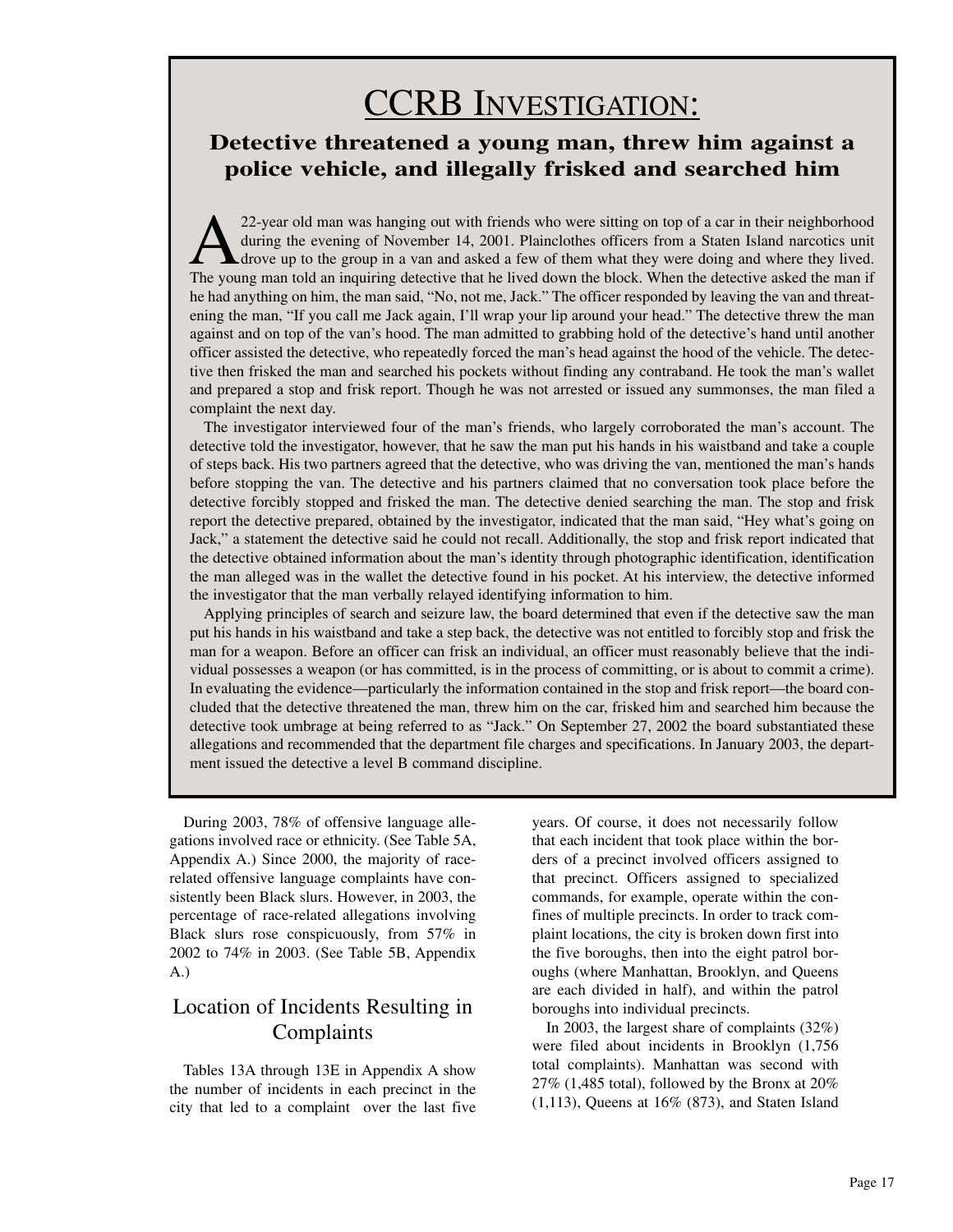

at 4% (223). None of these ratios is more than a percentage point different from ratios over the last five years. (See Tables 13A-E, Appendix C.)

When broken down by patrol borough, however, certain locations in the city begin to stand out. As stated above, since hitting a low in 2000 complaints have risen by 35% (from 4,116 to 5,568). However, within two patrol boroughs, the percentage has been substantially higher. In Manhattan South complaints rose by 63% from 2000 to 2003 (from 491 to 798), and in S.A.T.COM (covering the geographic area of northern Brooklyn) they rose by 51% (from 665 to 1,003). The increases in these patrol boroughs had an inordinate effect on the overall complaint increase. (See Tables 13A and 13C, Appendix A.)

While the number of complaints filed stemming from events within the confines of any individual precinct did not have a significant effect on the total complaint increase, certain locations consistently experience a higher number of complaints than others. In 2003, each of five precincts was the location for over 160 incidents leading to a complaint: Manhattan's Midtown South (176), the 75th in Brooklyn (169), the 44th in the Bronx (161), and the 73rd and 79th in Brooklyn (160 each). Each of these locations accounted for 3% of all complaints received in 2003, and each has consistently been among the locations with the highest number of complaints in the city. (See Tables 13A-E, Appendix A.)

Some precincts that were not the setting for a large number of complaints relative to other locations in the city still saw notable increases from 2002 to 2003. Chief among these is the 17th Precinct in Manhattan, where complaints more than tripled, from 31 in 2002 to 104 in 2003. However, 43 of the complaints stemming from the February 15th protest occurred within the 17th Precinct, accounting for much of the increase. The next largest increase in percentage terms was within the 94th Precinct in Patrol Borough Brooklyn South, where the number of complaints nearly tripled, from 11 in 2002 to 28 in 2003). (See Tables 13A and 13C, Appendix A.)

#### Arrests and Summonses

An analysis of complaints received during 2003 shows that 28% involved an arrest and 19% involved a summons. Fifty-two percent of the complaints filed did not involve an arrest or sum-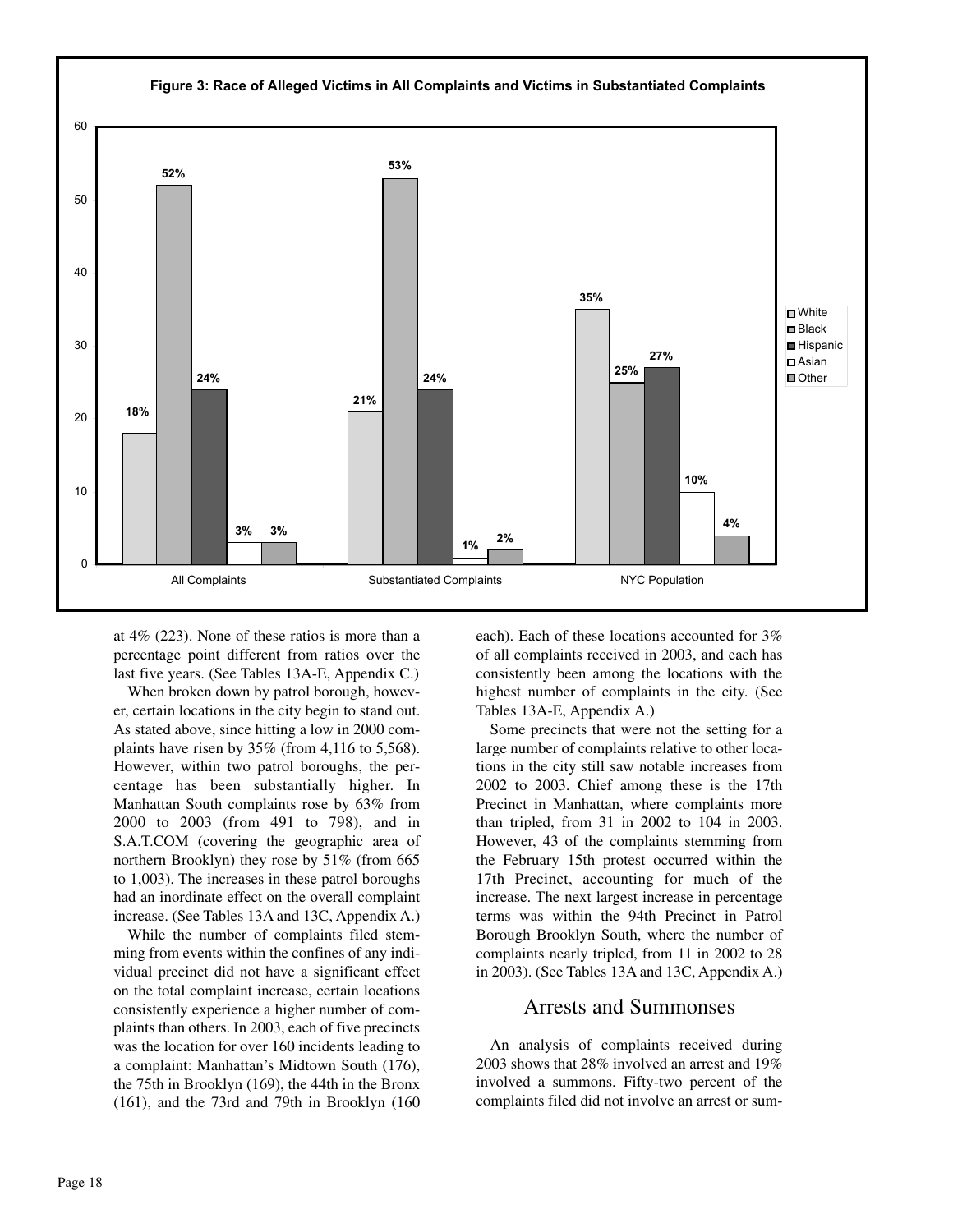mons. The percentage of all complaints filed in 2003 that stemmed from an arrest or issuance of a summons (48%) is similar to that in 2002 (47%). (See *Civilian Complaint Review Board Status Report January – December 2002*, p. 21.)

### Characteristics of Alleged Victims in Complaints Filed

#### *Race*

Race information is not available for almost a quarter of the alleged victims in complaints filed in 2003. Either the alleged victims failed to identify their race or the CCRB was not able to contact them. Of those alleged victims whose race is known, Blacks constituted the largest percentage: 52%. (See Figure 3 and Table 7, Appendix A.) This figure is disproportionately high, given that Blacks constitute only 25% of the New York City population as reflected in the 2000 U.S. Census. Latinos made up 24% of alleged victims, and 27% of the city's population. Whites represented 19% of alleged police misconduct victims, considerably lower than the percentage of Whites in the New York City population (35%). Three percent of alleged victims were Asian, while Asians make up 10% of the population. Those who classified themselves as "other" constituted 3% of alleged victims and 4% of the New York City population. The percentages for 2003 mirror almost exactly the data for the five-year reporting period, which depict an alleged victim population that was 52% Black, 25% Latino, 18% White, 2% Asian, and 3% classified as "other."

#### *Gender*

While males make up 47% of the New York City population, men comprised 67% of alleged victims in complaints filed in 2003. The percentage of CCRB alleged victims who are male has ranged between 65% and 69% over the past five years, always much higher than the male proportion of New York City. (See Table 10, Appendix A.)

*Age*

CCRB alleged victims are also younger than the average New Yorker. During 2003, the average age of an alleged victim was 32, and persons between 15 and 24 represented 31% of alleged victims in CCRB complaints, substantially higher than the 14% of the city population they make up. Over the five-year period, more than half (57%) of all alleged victims have been between 15 and 34, while this group constitutes only 32% of the city population. (See Table 12, Appendix A.)

### Characteristics of Subject Officers

#### *Race*

Subject officers whose race is known in complaints filed in 2003 were 65% White, 21% Latino, 13% Black, 2% Asian and 0.2% other. (See Table 8, Appendix A.) This racial breakdown has remained consistent over the last five years, and corresponds to that of the police department as a whole, which is 62% White, 21% Latino, 15% Black, 2% Asian, and 0.2% of another race.

#### *Gender*

Civilians filed an overwhelming majority of complaints against male officers, not surprising in a police department that is overwhelmingly male. In 2003, 85% of subject officers were male, as are 83% of all NYPD officers. The gender breakdown of officers is the same for each of the past five years. (See Table 11, Appendix A.)

### Assignments of Subject Officers

Table 14, Appendix A depicts the number of officers against whom a complaint was filed based on the subject officers' command assignments. If a complaint names multiple subject officers assigned to different commands, each command is credited with that complaint. Therefore, the total number of officers listed in Table 14 (6,368 in 2003) is higher than the total number of 2003 complaints (5,568). By the end of 2003, the CCRB had identified 3,935 of these officers, allowing the agency to attribute the complaint to a command assignment. The table breaks down the police department by bureau, and further divides the Patrol Service Bureau into the patrol boroughs (which contain the numbered precincts) and its other divisions.

#### *Patrol Services Bureau*

During 2003, 75% of the officers named as subjects in CCRB complaints whose command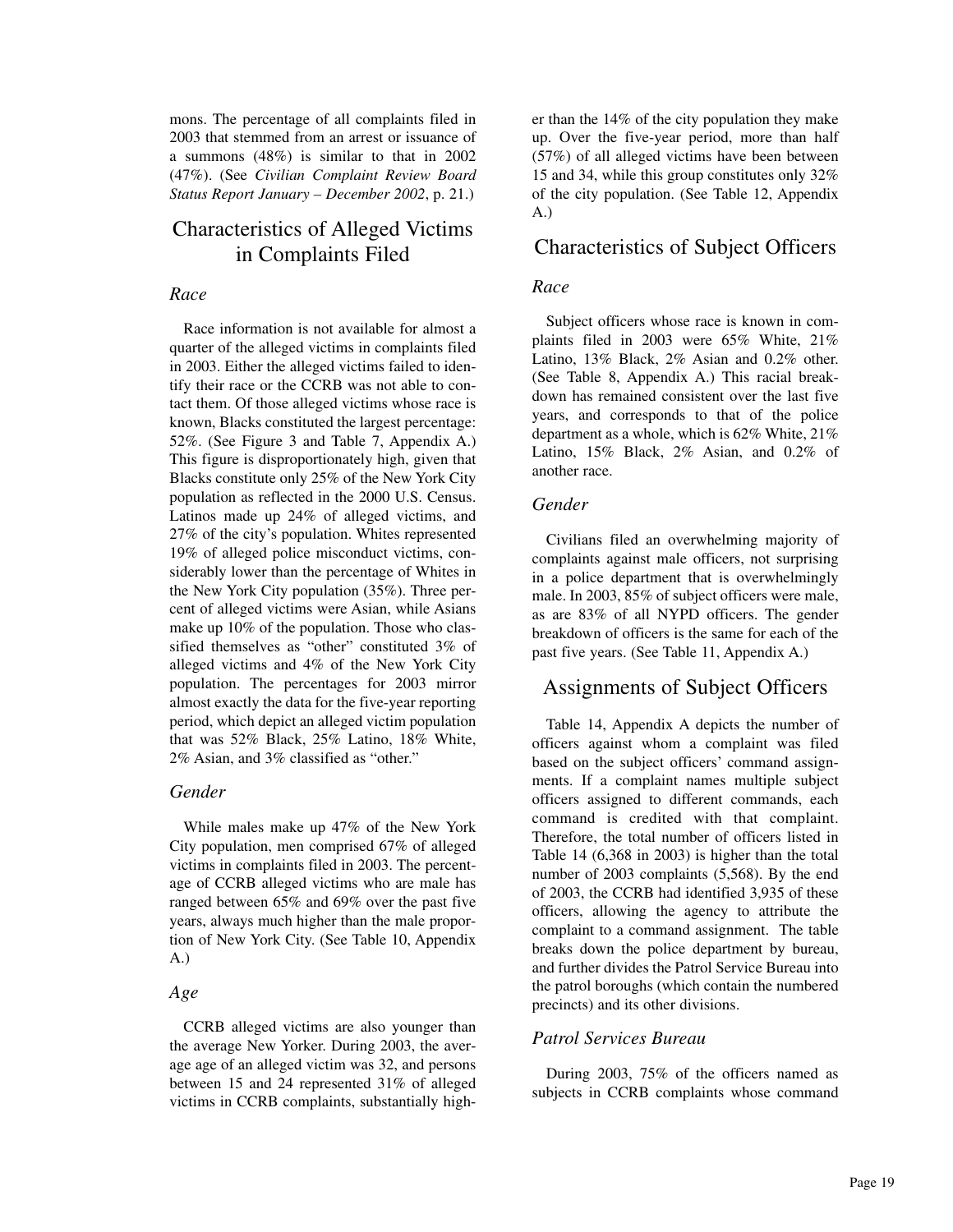was identified by the CCRB were assigned to the Patrol Services Bureau (2,955 out of 3,935 total subject officers). Within the Patrol Services Bureau, 21% of the officers were assigned to the Strategic and Tactical Command (S.A.T. COM) (617 total complaints). S.A.T.COM is a command encompassing Brooklyn North that includes not only the usual patrol borough precincts, but also the detective and specialized units. S.A.T.COM was followed by the Bronx with 20% (579) and Patrol Borough Brooklyn South with 14% (416). (See Table 14, Appendix A.) These three patrol boroughs have had the highest number of subject officers in each of the past five years, together always accounting for the majority of subject officers assigned to the Patrol Services Bureau.

There were several individual precincts that deserve mention for the high number of complaints against officers assigned to the command. The 79th precinct, in S.A.T.COM, accounted for 3% of all Patrol Services Bureau officers with complaints lodged against them (82 complaints). Other precincts with 70 or more complaints lodged against their officers in 2003 include the following: the 67th in Brooklyn South (78 officers), the 46th and 43rd in the Bronx (71 and 70 officers, respectively), and Midtown South in Manhattan and the 75th Precinct in S.A.T.COM with 70 each. Each of these six precincts accounted for between two and three percent of the officers with complaints against them in the Patrol Services Bureau. (See Tables 15A-E, Appendix A.)

#### *Other Bureaus*

While the total number of complaints rose, the number of officers working in bureaus other the Patrol Services Bureau who received complaints actually declined by 5%, from 1,007 to 961. These other bureaus are composed of the Chief of Transportation (itself made up of the Transit Bureau and Traffic Control Division), the Organized Crime Control Bureau, the Housing Bureau, the Detective Bureau, and other bureaus made up of smaller, specialized units. Within these other bureaus, officers assigned to the Chief of Transportation received the most complaints, 328, accounting for 34% of the officers outside the Patrol Services Bureau. The number of Chief of Transportaton officers who received a complaint rose by 34%, the highest of any bureau. Detective Bureau officers received 239 complaints in 2003, accounting for 25% of the officers outside the Patrol Services Bureau. From 1999 to 2002, officers assigned to the Organized Crime Control Bureau had received the most complaints in this category, but from 2002 to 2003 they received 34% fewer (dropping from 330 to 218), putting the bureau third behind the Detective Bureau and Chief of Transportation for the first time. (See Table 14, Appendix A.)

#### *Command Rankings*

The CCRB ranks the complaint activity of precincts and other relatively small commands according to a measurement called complaints per uniformed officer. This measurement is calculated by dividing the total number of complaints filed against officers in a single command by the total number of uniformed officers assigned to that command, thereby compensating for the difference in size between various commands.

With ten officers and five complaints, Manhattan North Narcotics East had the highest complaints per uniformed officer ratio in 2003, at 0.5. Patrol Borough Bronx North Anti-Crime Unit (0.48), Staten Island Gang Unit (0.41) and the 79th Precinct (0.33) ranked second, third, and fourth. (See Table 16B, Appendix A.) Several units topped the list in both 2002 and 2003: Patrol Borough Brooklyn North Anti-Crime Unit, the 79th Precinct, and the Narcotics Division Brooklyn South Initiative. (See Tables 16A-16B, Appendix A.)

Measuring the number of complaints a command receives against the number of officers assigned to it helps to contextualize the number of complaints some large commands receive. For example, while the 70 complaints received by officers assigned to Midtown South was the most for any Manhattan precinct in 2003 (see Table 15A, Appendix A), with 384 officers the precinct had only 0.1823 complaints per uniformed officer, placing it 64th. At the same time, the 70 complaints received by the 43rd Precinct in the Bronx, when divided by the 294 officers assigned there, ranks it as 21st, fairly high in a city with hundreds of command assignments. (See Table 16A, Appendix A.)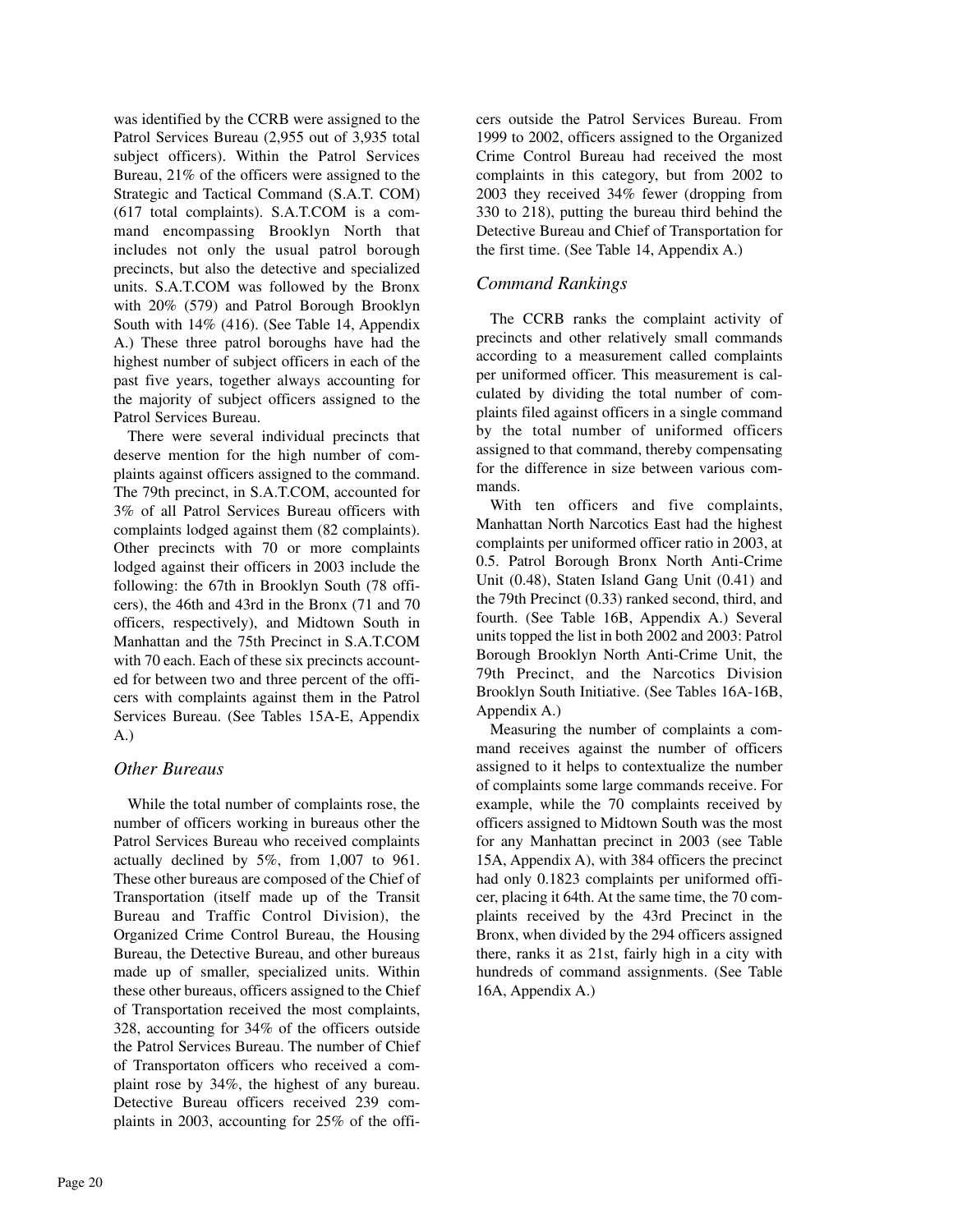# AGENCY PRODUCTIVITY

### Effect of Complaint Increase on Investigative Division

#### *Investigative Caseloads*

Over the past few years, productivity measures such as more rigorous training, better supervision, and time-triggered reviews have helped investigators close their cases in a more timely manner, thereby decreasing the size of their individual caseloads. For example, the average investigator caseload in 1997 was 29 cases and in 1998 25, but by 2002 the agency had reduced the average to 17. But the rise in complaints in 2003, coupled with the agency's inability to increase the number of investigators, pushed the average caseload up to 23, an increase of more than 35%. With six additional complaints apiece, investigators have far less time to devote to each case. Although the staff remains determined to investigate all complaints thoroughly and in a timely manner, the ballooning docket has only just begun to affect the CCRB's performance. Unless the agency receives additional resources to combat the swelling docket, the impact on productivity and timeliness will become more pronounced.

#### *Size and Age of Docket*

The rise in complaints, combined with a decline in the average number of investigators from 125 in 2002 to 121 in 2003, contributed to a docket that grew substantially larger and somewhat older in 2003. While the growing size of the docket is currently the more critical concern, the growing age of cases may present serious problems in the near future if investigative staffing levels remain static.

Despite the fact that a smaller staff of investigators closed a larger number of cases in 2003, the CCRB docket as a whole grew from 2,149 cases on December 31, 2002, to 2,816 on December 31, 2003, a 31% increase. The agency closed 4,877 cases in 2003, 52 more than in 2002

and but for the 4,948 closed in 2000, the highest number of cases in the last five years. Still, the size of the docket at year's end was the largest in the last five years, and 5% higher than it was in December 1999. The docket increase in 2003 was the largest in terms of number of cases (667) and second-highest in terms of percentage increase (31%) in the last five years. (See Table 20, Appendix B.)

The age of the docket rose in 2003 as well. From 1999 to 2002, the percentage of cases under nine months old (based on the date of report) rose from 77% to 90% as the agency implemented strategies to successfully close investigations before they aged excessively. By December 2003, however, these cases represented only 86% of the docket, the first drop in three years. (See Table 21, Appendix B.) By the end of 2002 only 146 cases were older than nine months and younger than 12, representing 7% of the docket. In one year the number of cases in this age range nearly doubled, to 290, and by December 2003 the cases in this age range constituted 10% of all open cases. Cases over one year old at the end of 2003 (113) made up only 4% of the agency's docket, just slightly more than the 3% of the docket they represented at the end of 2002 (74). (See Table 21, Appendix B.) While the proportional change in the number of cases over a year old is small, combined with the aging of the docket on the whole it presents a challenge for the upcoming year.

#### Full Investigations

The expanded docket and increased investigative caseloads began to measurably affect agency productivity in 2003, with consequences that could grow more serious if complaints continue to rise while agency resources remain fixed. Last year, the agency's ability to fully investigate cases began to show the stress of larger caseloads and increased complaints. The CCRB closed 2,040 cases after conducting a full investigation in 2003, an 8% drop from the 2,213 cases closed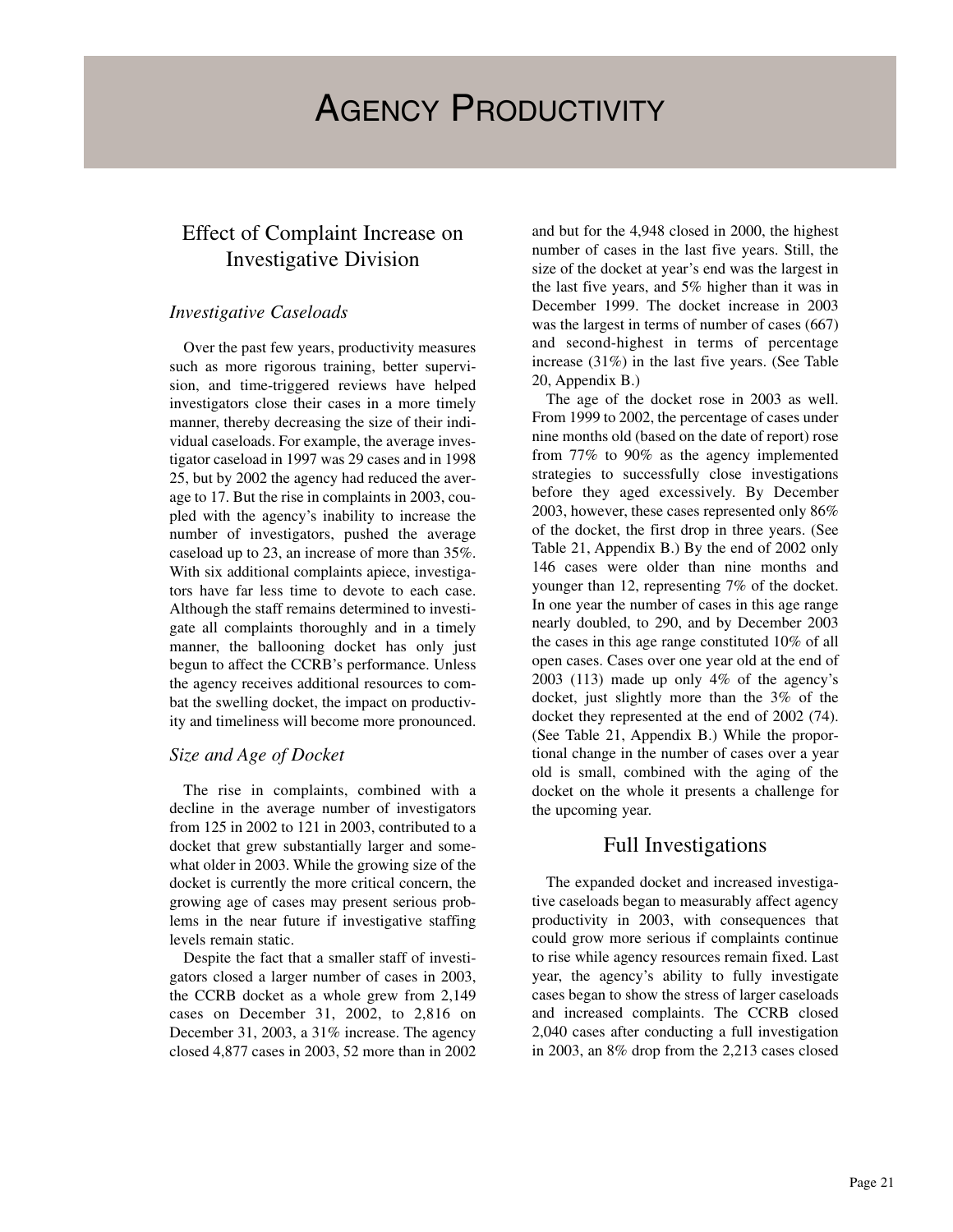#### **Figure 4: Mediations and Mediations Attempted 1999-2003**



following a full investigation in 2002. (See Table 24A, Appendix C.)

While the rise in complaints and the resulting increase in docket size remain a concern for the future, in the past year the agency was still able to conduct high-quality investigations in a timely manner. The rate at which the agency made findings on the merits in full investigations remained high, at 64%. (See Table 19, Appendix B.) The rate at which the board comes to a finding on the merits of the allegation is one measure of the quality of investigations, since such a finding can only be made in cases where the investigation uncovers enough evidence to make a conclusive determination on the facts and law of the complaint. This represents the fourth consecutive year that the rate has been over 60%.

The average number of days it took to close a full investigation in 2003 dropped slightly to 257 days from the 267 days it took in 2002. (See Table 18, Appendix B.) However, when the average time to complete a full investigation is calculated for each of the last three six-month periods, a different picture arises. For the last half of 2002 and the first half of 2003 a full investigation took on average 243 days (eight months). In the second half of 2003 it took 272 days (nine months), an 11% increase. The increase in the number of cases the board substantiated after the 18-month statute of limitations (based on the date of the incident) expired also illustrates the difficulty the agency is experiencing in its efforts to close cases expeditiously. In 2002 there were only four such cases, while in 2003 there were 11.

### Truncated Case Closures

The CCRB closed 2,687 cases after a truncated investigation in 2003, representing 55% of all case closures. (See Table 24A, Appendix B.) The percentage of all cases that were closed as truncated remained close to 50% from 1999 to 2002, but rose by almost 5% in 2003 compared to 2002. The majority of the increase comes from complaints that were closed as "complainant/victim/witness uncooperative," meaning that the complainant, alleged victim, or witness did not respond to telephone calls, letters, or emails, refused to provide a statement to the CCRB, or did not show up for multiple scheduled interviews. Part of the increase might be attributeable to the static staffing levels the agency has experi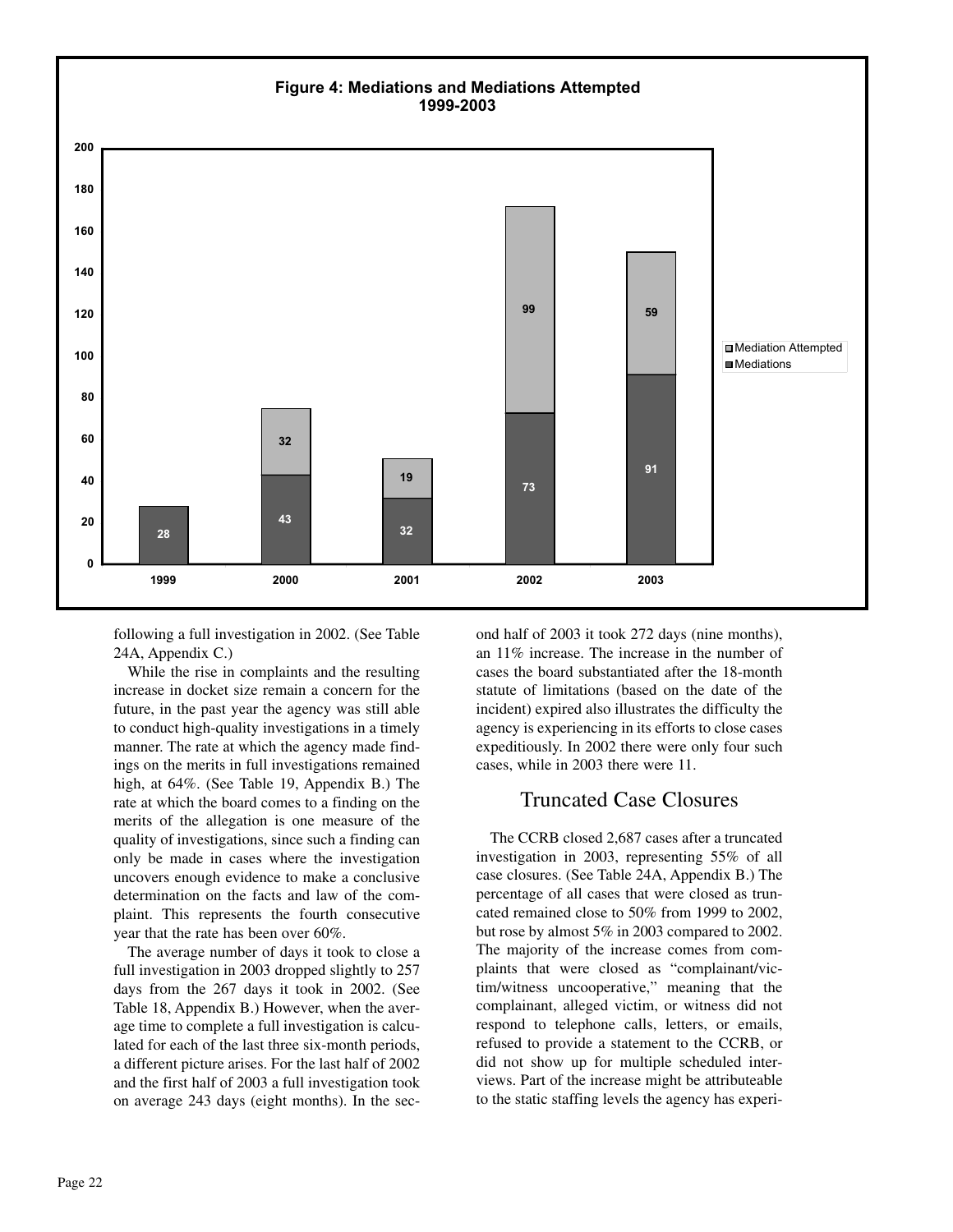enced while complaints have risen. This increase (as described above) has resulted in each investigator carrying more cases at any given time, and necessarily means that an investigator has less time to devote to each case. While in the past investigators regularly went beyond the standards they must follow in order to track down complainants who are reluctant to come to the CCRB for an interview, the agency's ability to expend such extra resources in 2003 was limited.

### Mediated Cases

The CCRB successfully mediated 91 complaints in 2003, nearly a quarter more than the 73 that were mediated in 2002, and almost three times as many as the 32 that were mediated in 2001. (See Figure 4 and Table 24A, Appendix C.) The number of cases closed as "mediation attempted," in which a complainant agrees to mediate but fails to appear for two mediation sessions without an excuse, or withdraws the complaint when staff tries to schedule mediation, fell from 99 in 2002 to 59 in 2003, a drop of 40%. At the same time, the average number of days it took the agency to close a successfully mediated case dropped to 140 days (4.6 months) from the 193 days (6.3 months) it took in 2002, a decrease of 38%. (See Table 18, Appendix B.) The CCRB has made a determined effort to educate the public and investigators about the benefits of mediation, and to encourage mediation in appropriate cases. In 2003, supervisory and senior staff conducted additional training with investigators, and Executive Director Florence L. Finkle met with investigators to discuss the best methods of offering and discussing mediation with complainants. As a result, in 2003 not only was mediation offered in more cases (1,077 compared to 742 in 2002), but a higher percentage of those complainants offered mediation accepted it (561, or 58%, compared to 302, or 44%, accepting mediation in 2002). Officers also accepted mediation at a higher rate this year—67% of officers accepted mediation in 2003, compared with 58% in 2002. The Mediation Unit accepted 455 cases in 2003—an increase of 36% over the 335 accepted in 2002. A rise in cases accepted by the unit ultimately means more successful mediations, resulting in satisfactory outcomes for more complainants and police officers.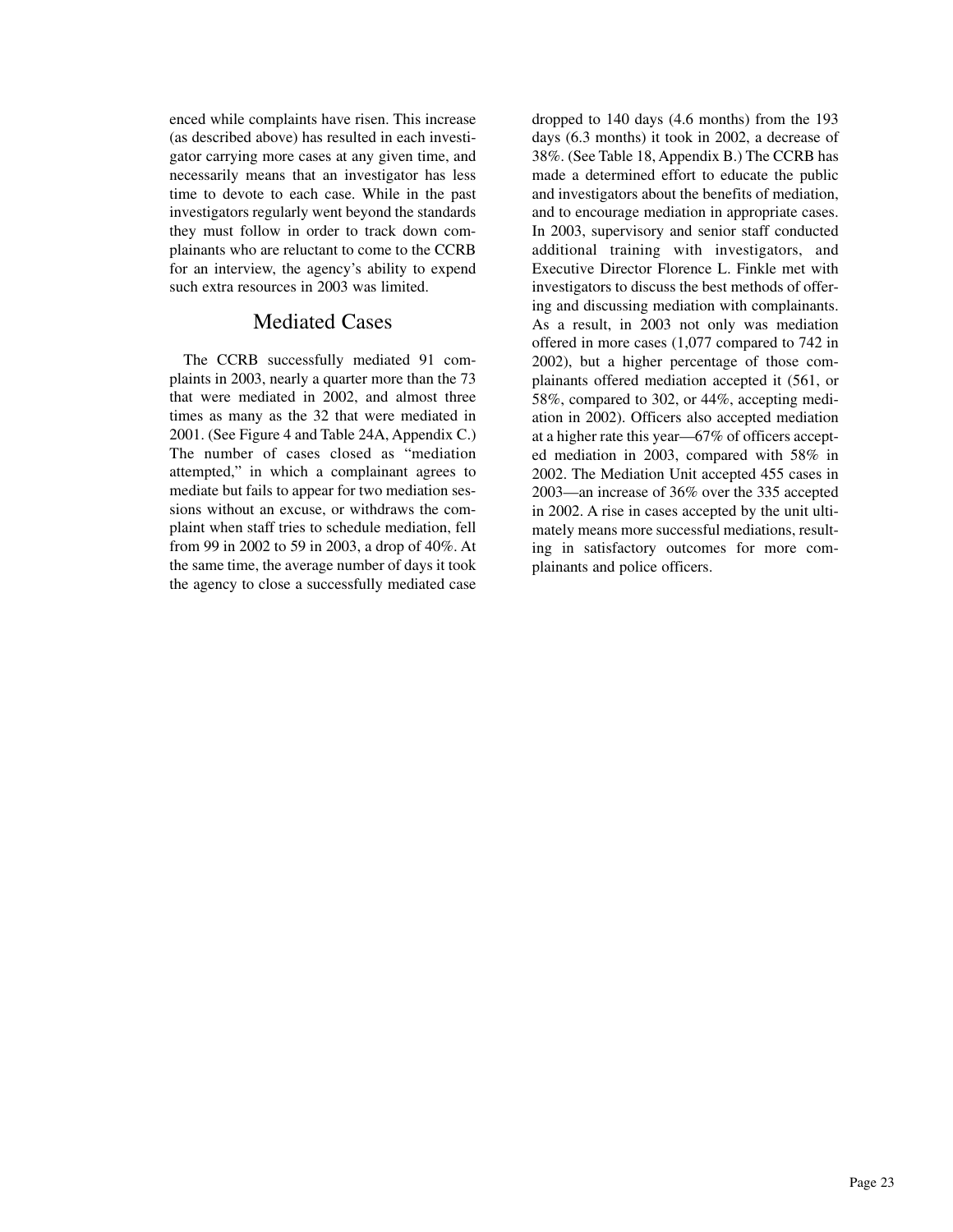THIS PAGE IS INTENTIONALLY LEFT BLANK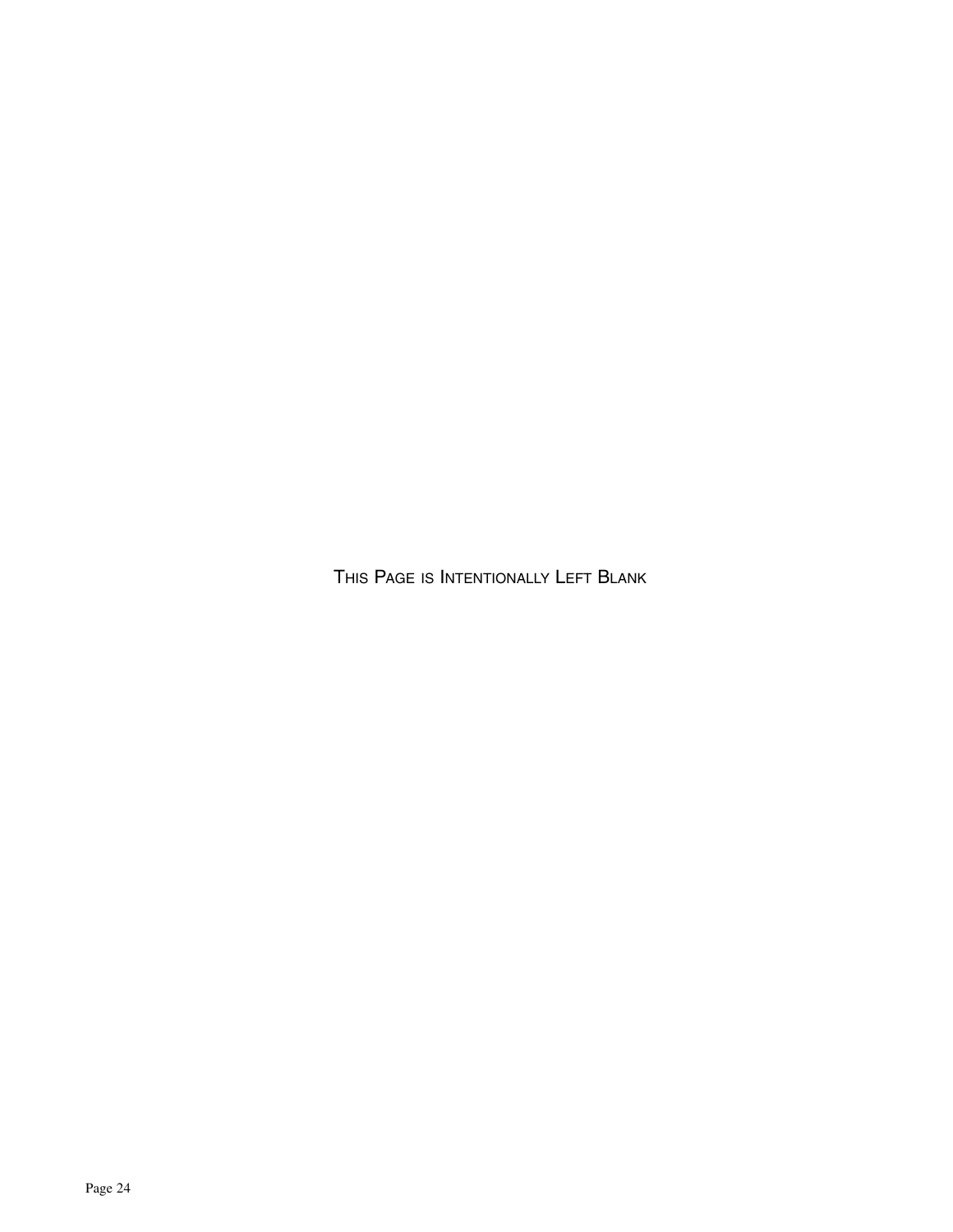# COMPLAINT DISPOSITIONS

### Dispositions of Cases

A case is considered substantiated if the board substantiated any allegation following a full investigation. Cases in which no allegation is substantiated are not classified by a single disposition, since the individual allegations can each have different dispositions. In addition, since some cases have multiple substantiated allegations but are counted as a single substantiated case, the total number of substantiated cases will be smaller than the total number of substantiated allegations. In 2003, the CCRB substantiated one or more allegations in 294 cases, representing

14% of all cases closed after full investigation. This figure represents the highest rate in the fiveyear reporting period, much higher than the 10% rate in 2002 or the 11% average over the past five years. (See Table 24A, Appendix C.)

In 2003, the board closed 2,040 full investigations. Of the 1,746 full investigations resolved where the board did not substantiate any allegations, it closed 120 without identifying any of the subject officers, referred two to the Internal Affairs Bureau, and closed 34 as "miscellaneous," because the police department no longer employed the subject officer. With respect to the remaining 1,590 full investigations, the agency

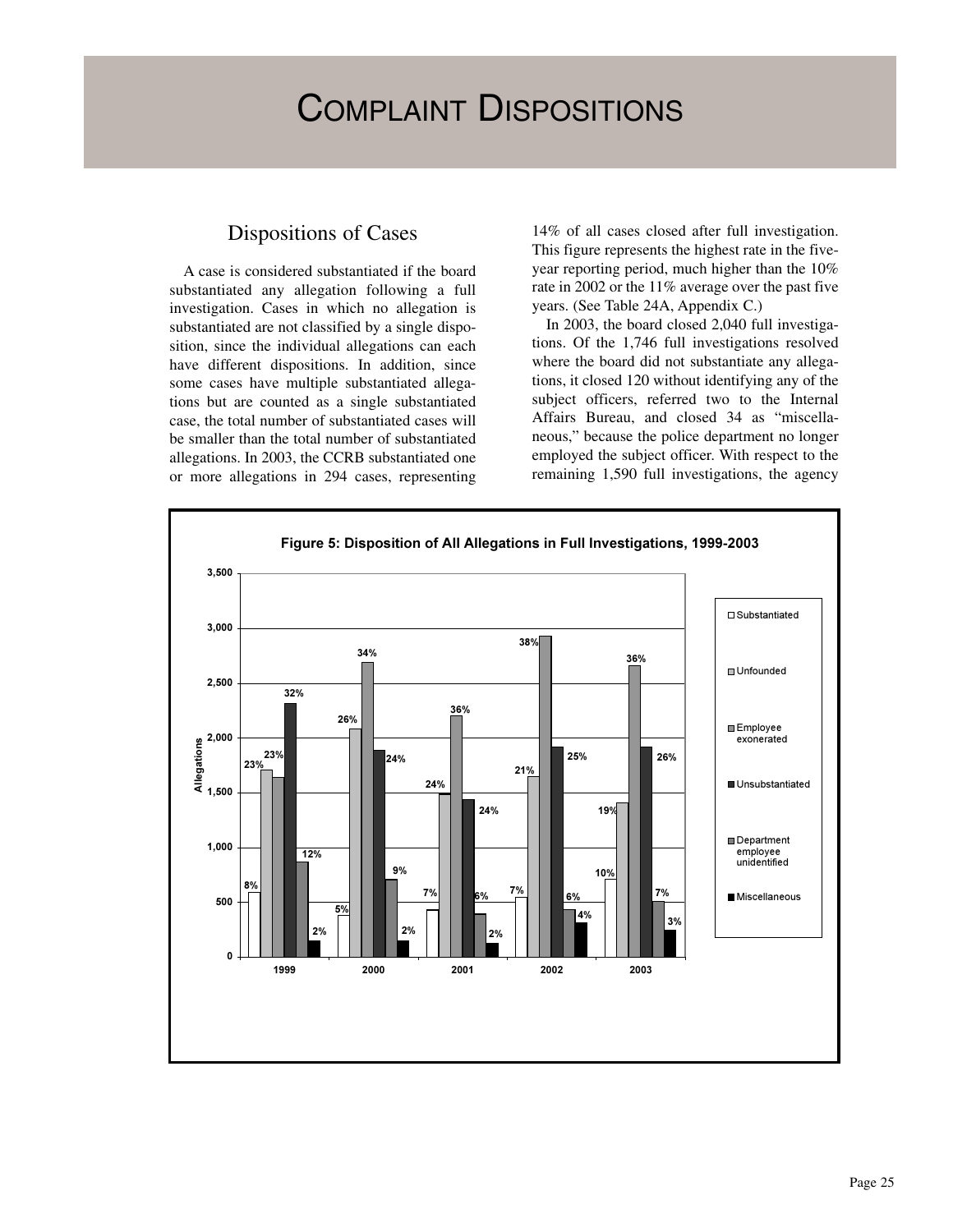# CCRB INVESTIGATION:

# **Officer Arrests Woman for Calling 911 About Man in Police Custody**

ear midnight on April 4, 2001, a transit police officer observed a 53-year old man drinking in the Chambers Street A/C/E subway station in Manhattan. Upon conducting a warrant check the officer learned that the man, who wore prosthetic legs, had numerous outstanding transit system summonses. When the officer notified the man that he would have to place him under arrest, the man cried and threw himself on the ground. The officer's partner assisted in handcuffing and seating the man, now bleeding from his nose.

Within minutes, four women entered the station and saw the two officers with the disabled man. To the women, the man appeared to be either ill or intoxicated. One woman approached the man and asked after his condition. She told the officers that he appeared too ill to be handcuffed and volunteered to call 911; the subject officer told her that he and his partner knew when medical treatment was required and threatened to arrest the woman if she didn't leave. When she asked for the officer's shield number, he allegedly refused to provide it. As she walked off, the woman used the word "fuck" and made derogatory comments about the police department. The officer pursued the group and threatened to arrest the women if they didn't leave.

The women went down to a subway platform until they realized they needed to move to another to get the right train. They subsequently heard two other individuals discussing the man in police custody and vowed to call for an ambulance. The same woman who had exchanged words with the officer called 911 from a payphone about ten to fifteen feet from the officers and the man. The subject officer asked the woman what she was doing and she told him. She refused to hang up when he ordered her to do so and as a result the officer pulled the woman away from the phone and arrested her, for, he said, obstructing governmental administration. He also threatened to arrest one of her friends who had begun taking pictures of the incident. Ultimately, the arrested woman was released from a Transit Bureau facility with a summons for breaching the peace, which was subsequently dismissed.

The investigator interviewed all four women, a transit employee assigned to the station the evening of the incident, the two officers and two of their supervisors. The investigator also obtained a recording of the 911 call and tracked down the 53-year old man through arrest records, though he refused to provide a statement to the CCRB. After analyzing the elements of the crime of obstructing governmental administration, which requires physical rather than verbal interference with a law enforcement officer, the board concluded on December 20, 2001, that the officer lacked probable cause to arrest the woman and did so in bad faith. Additionally, it found that the officer used excessive force against her when he pulled her away from the phone and lacked probable cause to threaten to arrest the woman taking photographs. The board unsubstantiated the claim that the officer refused to provide his shield number. In agreement with the board, the department filed charges and specifications against the officer, who in January 2003 pleaded guilty and forfeited ten vacation days.

closed the allegations raised in these cases generally with outcomes of exonerated, unfounded, and/or unsubstantiated. This latter category of closures represents 78% of all full investigations, down from 81% in 2002. While this number is also below the 80% average for the five-year period, it is higher than the 75% figure for 1999, when the rate by which officers remained unidentified or had left the department was higher. (See Table 24A, Appendix C.)

### Disposition of All Allegations

Because the case substantiation rate includes any fully investigated complaint with at least one substantiated allegation, it will necessarily be higher than the allegation substantiation rate. In

2003, the CCRB substantiated 710 allegations of misconduct, representing 10% of all allegations closed after full investigation. This is much higher than the average for the five-year period and the 2002 allegation substantiation rate, both of which stood at 7%. In fact, both as an absolute number and as a percentage, the 2003 substantiated allegations represent a high for the five-year period. (See Figure 5, page 25, and Table 24B, Appendix C.)

The other allegation disposition rates did not change as dramatically as the substantiation rate. In 2003, following a full investigation the CCRB exonerated 36% of all allegations, unsubstantiated 26%, and unfounded 19%. These figures are fairly similar to the rates in 2002, when the exoneration rate was 38%, the unsubstantiated rate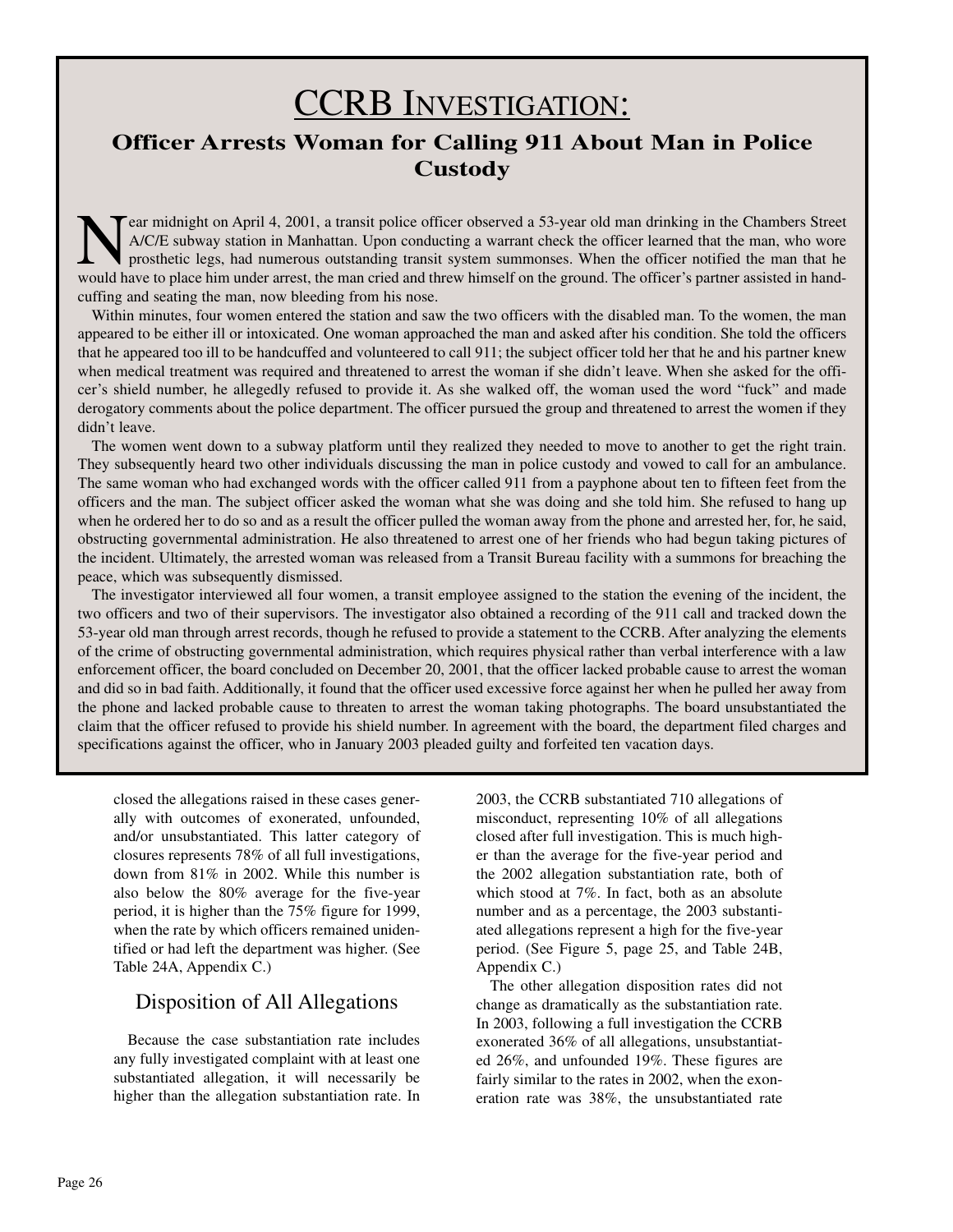25%, and the unfounded rate 21%. In fact, these rates have all been relatively constant for the past three years. From 1999 to 2000 the unsubstantiated rate dropped from 32% to 24% and the exonerated rate rose from 23% to 34%, but both have remained within four percentage points of the latter values for the past three years. (See Table 24B, Appendix C.)

In 2003, the CCRB closed 508 allegations after a full investigation without identifying a subject officer, for a rate of 7%. While this represents an increase from the 6% rate in 2002, it is still shy of the five-year average of 8%. Since 1999, when 12% of all allegations in full investigations were closed without identifying a subject officer, the CCRB has made significant progress in keeping this percentage low.

## Dispositions of Specific Allegations

In the January – June 2003 Status Report, the CCRB started reporting the disposition rates for each type of allegation. Tables 25 through 29 in Appendix C contain this information for the last five years. Breaking dispositions down by specific allegation allows one to see which allegations are substantiated, exonerated, unfounded, or unsubstantiated more or less frequently than average disposition rates.

Certain abuse of authority allegations were substantiated at rates much higher than the 10% substantiation rate for all allegations in 2003. Taking only allegations that were fully investigated at least 100 times, two stand out for substantiation rates of double the average. The CCRB substantiated the allegation that an officer refused to give his or her name or shield number when requested 80 of the 374 times it was lodged for a 21% rate, and also substantiated 89 of the 452 allegations of an unjustified frisk and/or search, for a 20% rate. (See January 2004 Executive Director's Report). Two other allegations, of retaliatory arrests and retaliatory summonses, were substantiated at a rate over 20% after full investigation in 2003, though the agency closed only 52 and 76 of these allegations respectively.

The CCRB also substantiated the above allegations at rates higher than the average over the five-year reporting period, though not always at rates as high as the 2003 rates. From 1999 through 2003, for example, the agency substantiated allegations of refusals to provide name or

shield number at a 16% rate (191 out of 1,197 allegations) and frisks and/or searches at a 14% rate (322 out of 2,336), both much higher than the 7% substantiation rate for all allegations. (See Table 26, Appendix C.) The board also substantiated allegations of retaliatory arrests and summonses at higher rates than the average for all allegations, though once again they were resolved far less frequently.

The CCRB has consistently substantiated more allegations of police officers using discourteous words than any other allegation. In 2003, this allegation was substantiated 110 times, once again placing it first in this category. Given the 1,112 times it was fully investigated, however, the allegation yields a 10% substantiation rate, exactly the average for all 2003 allegations. (See January 2004 Executive Director's Report.) This is consistent for the five-year period, where the agency substantiated 425 out of 5,703 allegations of discourteous word, for a rate of 8%, just higher than the 7% rate for all allegations. (See Table 27, Appendix C.)

The substantiation rates for force allegations, on the other hand, are consistently lower than the average for all allegations. Complainants alleged that officers used excessive or unnecessary physical force more often than they made any other allegation; in 2003, for example, the allegation was made 3,631 times. Out of the 1,715 times an allegation of physical force was fully investigated in 2003, the board substantiated it 84 times a substantiation rate of 5%—half that of all allegations in 2003. The same allegation was exonerated 833 times, yielding an exoneration rate of 49%, substantially higher than the 36% cited above for all allegations. (See January 2004 Executive Director's Report.) Over the past five years, the board substantiated the use of physical force 4% of the time and exonerated it at a rate of 44%, again a substantiation rate far below and an exoneration rate far above the five-year averages. (See Table 25, Appendix C.)

Allegations of discourtesy and offensive language, meanwhile, are more frequently unsubstantiated than other allegations. In 2003, the CCRB substantiated 130 out of 1,319 discourtesy allegations and 20 out of 206 offensive language allegations, yielding a substantiation rate of 10% in both instances, equivalent to the average for all allegations. However, the board closed 43% of all discourtesy allegations (569 out of 1,319) and 42% of offensive language allegations (86 out of 206) as unsubstantiated in 2003, rates that are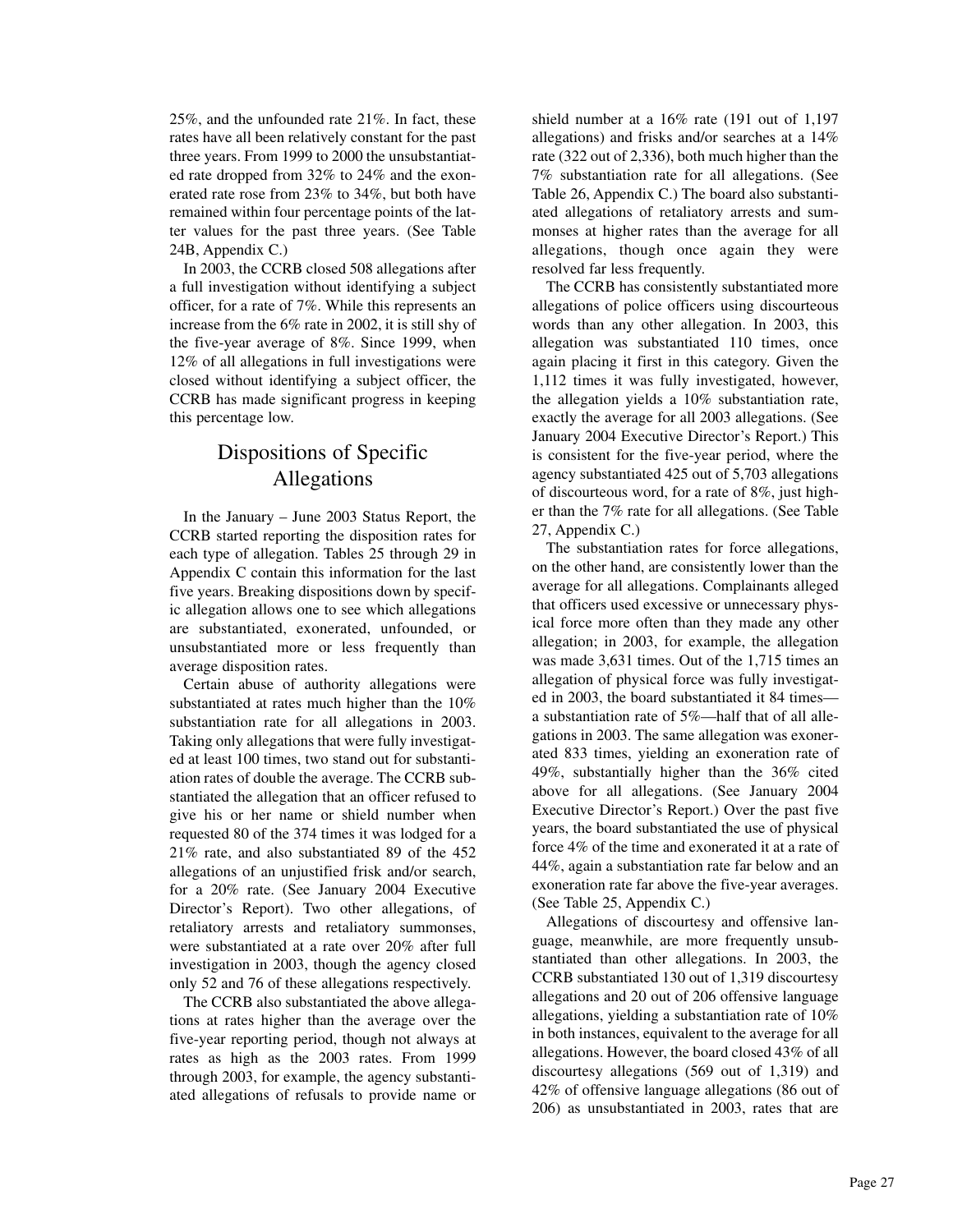

consistent with historical figures. Over the past five years while the average unsubstantiated rate for all allegations was 26%, discourtesy and offensive language allegations (which by their nature usually involve little or no hard evidence) were unsubstantiated at rates of 41% and 40%, respectively. (See Tables 24B, 27, and 28, Appendix C.)

#### *Documented Injuries*

The CCRB subpoenas medical records and other documents in order to confirm injuries that complainants and victims allege. Of the 1,096 fully investigated cases containing at least one force allegation in 2003, the CCRB documented a total of 113 injuries that resulted from police encounters. Thus, the agency was only able to document an injury in 10% of the cases containing an allegation of unnecessary or excessive force. While this percentage may seem low, not all allegations of force involve allegations of injury, and documentation of injury is not necessary in order to substantiate a force allegation.

Figure 6 shows the types of injuries documented by the CCRB in 2003. The most serious injury documented in a fully investigated case during 2003 was the death of a civilian, which was documented once. CCRB investigators also documented four internal injuries; 10 fractures; eight lacerations with stitches; 15 lacerations without stitches; 24 documented bruises; 11 instances of swelling; seven instances of redness; and 33 other injuries. (See Figure 6.)

# Characteristics of Substantiated Cases

### *Location of Incident Leading to a Substantiated Complaint*

The CCRB tracks the locations of incidents that led to substantiated complaints using the geographic confines of the eight patrol boroughs (Manhattan, Queens, and Brooklyn each contain two patrol boroughs, while the Bronx and Staten Island are each one). It is important to keep in mind that simply because an incident took place within the location of a precinct or patrol borough, it does not follow that the subject officer worked out of that precinct or patrol borough. Tracking the location of these incidents does, however, provide a picture of where incidents that lead to substantiated complaints occur and are rising faster than the general rate of increase in substantiated complaints.

In 2003, the largest share of substantiated complaints (23%) stemmed from incidents that took place within the confines of S.A.T.COM (Brooklyn North), followed by the Bronx, where 58 incidents, or 20% of the total, took place. The percentage of substantiated complaints stemming from incidents that took place in the Bronx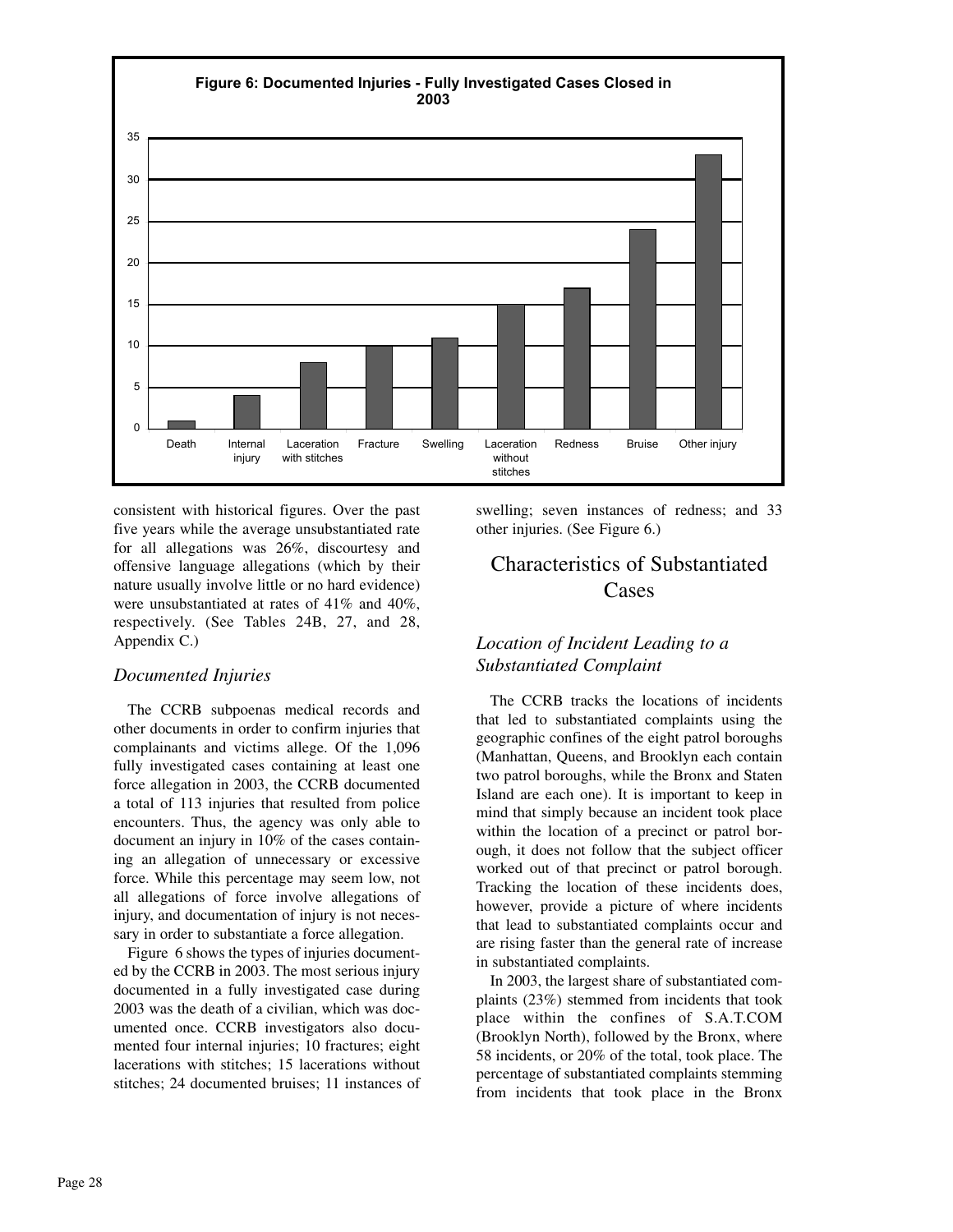matches its 21% for the five-year total, but the 2003 ratio within the confines of S.A.T.COM is higher than its 18% average for the past five years. Of particular note regarding incidents that took place within S.A.T.COM is the fact that from 2002 to 2003, the number of substantiated complaints rose from 34 to 67, a rise of 97%, far more than the 31% rise in all substantiated complaints. (See Tables 44 A-E, Appendix C.)

The CCRB also tracks the locations of incidents leading to a substantiated complaint on the precinct level. In 2003, 14 complaints were substantiated stemming from incidents in the 77th Precinct (within S.A.T.COM), more than any other. The 75th Precinct was second with 12 substantiated complaints; seven precincts followed with nine substantiated complaints. While the 75th Precinct (in S.A.T.COM), as a location, has always had a high number of substantiated complaints (it has 40 over the five-year period, second only to the 41 in the 120th Precinct on Staten Island), the high number for the 77th Precinct is exceptional. In fact, the number of complaints substantiated stemming from incidents that took place within the 77th Precinct doubled between 2002 and 2003; this is the first year in which the 77th Precinct has led this category. (See Tables 44A-E, Appendix C.)

### *Attributes of Victims in Substantiated Cases*

In 2003, the CCRB substantiated cases involving a total of 507 victims. The racial breakdown of police misconduct victims has remained relatively consistent over the last five years, with Blacks consistently over-represented and Whites and Asians consistently under-represented in comparison to the city's population. While Whites constitute 35% of the New York City population, only 21% of police misconduct victims were White in 2003. At the same time, Blacks represent 25% of the New York City population, but made up more than double that—53%—of police misconduct victims. Latinos comprised 24% of misconduct victims and 27% of the city's population. Asians represented 10% of the New York City population, but only 1% of misconduct victims. Two percent of victims were classified as "other race," while the proportion of the New York population categorized as "other race" was 4%. (See Table 35, Appendix C.)

Over the last five years, the majority of victims of substantiated police misconduct have been

male. In 2003, for instance, 68% of victims were male, compared to a city population that is 47% male. Thirty-two percent of victims were female, while females represent 53% of the city population. During the last three years, however, the percentage of male victims has declined slightly from a five-year high of 76% in 2001, while the percentage of females increased from a low of 24% in 2001. (See Table 37, Appendix C.)

Victims in substantiated CCRB complaints also tend to be younger than the city population as a whole. In 2003, individuals between the ages of 15 and 34 constituted 50% of police misconduct victims but only 31% of the New York City population. (See Table 39, Appendix C.) Over the past five years, however, the age of police misconduct victims has gradually risen. In 2003, 29% of the victims of substantiated CCRB complaints were between 35 and 44; this figure had never been over 22% in the four previous years.

### *Attributes of Officers against Whom One or More Allegations Were Substantiated*

#### Race, Gender, and Education

The racial distribution of the 394 subject officers against whom the CCRB substantiated allegations in 2003 roughly mirrors the racial demographics of the NYPD. In 2003, 66% of these officers were White, while 62% of the NYPD was White. Sixteen percent of those officers against whom the board substantiated allegations were Black and Blacks constituted 15% of all officers in the NYPD. Latino officers made up 16% of the officers against whom an allegation was substantiated, slightly less than their 21% representation in the NYPD. Asian officers made up 2% of those in substantiated complaints, and likewise constituted 2% of the NYPD. Officers categorized in the "other race" category constituted 0.2% of the police department, and constituted 0.3% of officers with substantiated complaints. (See Table 36, Appendix C.)

Gender and education level of officers against whom the agency substantiated allegations also hews closely to the department's demographics. In 2003, for example, 90% of the officers whom the board determined committed misconduct were male, while 84% of the NYPD was male. (See Table 38, Appendix C.) Regarding education, while 23% of the officers against whom the CCRB substantiated allegations in 2003 had no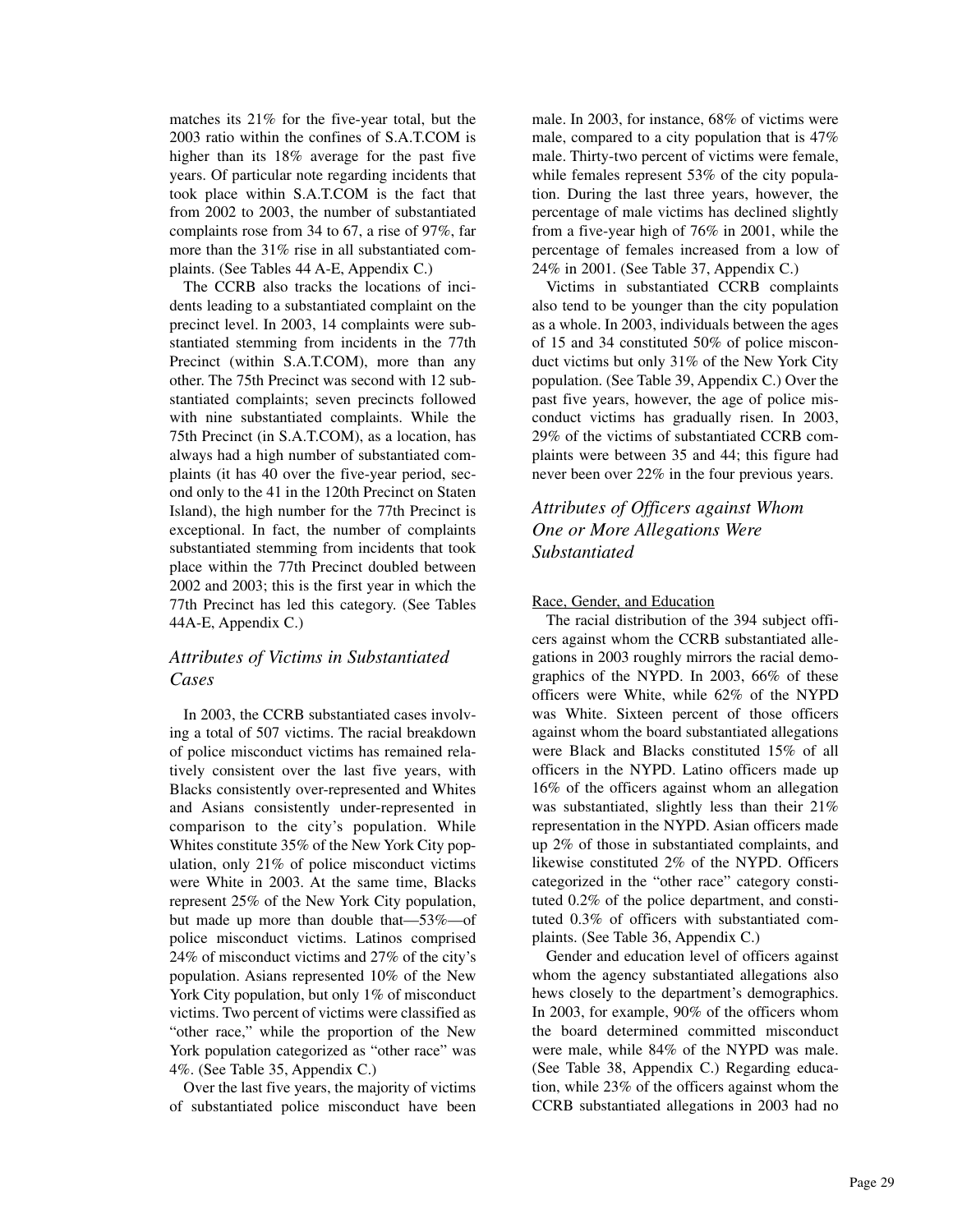education beyond high school, this mirrors the 24% of the members of the NYPD with only a high school or GED degree. The ratios for other education levels show consistency between officers in substantiated cases and the department as a whole. (See Table 40, Appendix C.)

#### Residence, Rank, and Year of Assignment

While there has been some public debate as to whether officers who reside in New York City are more sensitive to the communities they patrol than officers who live outside the city, comparing the residence of officers in substantiated complaints to the department as a whole reveals little disparity. In 2003, 50% of officers involved in substantiated cases lived in New York City, while the other 50% lived outside the city. These ratios are quite comparable to the membership of the NYPD, 53% of which resides in the city. In fact, in four of the past five years, officers who live in the city made up a higher percentage of officers in substantiated cases than their representation in the department as a whole. (See Table 41, Appendix C)

As regards rank, sergeants and detectives were over-represented in substantiated complaints in comparison to their NYPD population. In 2003, sergeants comprised 20% of officers in substantiated complaints, but only 13% of the NYPD population. Detectives have also been over-represented, but the discrepancy is narrowing—while they made up 17% of the police department for each of the past five years, they comprised 28% of the officers in substantiated complaints in 2001, 23% in 2002, and only 20% last year. Consequently, the rank of police officer is consistently under-represented; in 2003, for example, these officers made up 62% of the NYPD but only 56% of the officers against whom allegations were substantiated. (See Table 42, Appendix C.)

The greatest discrepancy between officers in substantiated complaints and the department as a whole comes from examining officers' year of appointment. Officers appointed between 1992 and 1994 consistently make up a disproportionate percentage of officers against whom the CCRB substantiates allegations. In 2003 these officers represented 25% of all officers against whom complaints were substantiated, but only 20% of the police department as a whole. These officers consistently comprise between 19% and 20% of the NYPD, but from 1999 through 2003, they made up 32%, 28%, 20%, 26% and 25% of officers against whom the CCRB substantiated allegations of misconduct, higher than their proportion of the NYPD in four of five years. (See Table 43, Appendix C.)

The stricter educational requirements the police department subsequently implemented for its incoming classes may be responsible for later classes receiving fewer complaints. In June 1996, the police department began requiring that new recruits have a minimum of 60 college credits, and in May 1998 that requirement was tightened, compelling recruits to also have a grade point average of at least 2.0. Consequently, the number of officers who received no education beyond high school declined. For example, in 1999 34% of officers possessed only a high school diploma or GED; that percentage dropped to 24% by 2003. (See Table 40, Appendix C.)

#### Command Assignment and Complaints per Uniformed Officer

Between 2002 and 2003, the number of officers against whom the CCRB substantiated one or more allegations rose from 295 to 394, a 34% increase; however, this increase was not distributed evenly throughout the department. On the broadest scale, the increase was concentrated among officers who worked out of the Patrol Services Bureau. While 192 officers working out of this bureau had allegations substantiated in 2002, 274 did in 2003, a gain of 43%. Of particular note are officers within this bureau assigned to precincts rather than specialized commands. While the board found that 154 of these officers committed misconduct in 2002, it substantiated allegations against 228 of them in 2003, an increase of 48%. (See Tables 46 A-H, Appendix  $\mathcal{C}$ )

Analyzing specific patrol boroughs within the Patrol Service Bureau helps clarify this picture. The largest number of officers against whom the CCRB substantiated allegations were assigned to S.A.T.COM, which unlike the other patrol boroughs outside Staten Island contains police service area commands, detective squads, and narcotics units. Eighty-six officers who had allegations substantiated against them, or 31% of all those assigned to the Patrol Service Bureau with substantiated allegations, worked in S.A.T.COM. However, two other patrol boroughs, Manhattan South and Queens North, experienced increases that were greater relative to 2002 than S.A.T.COM's. While in 2002 only seven and eight officers assigned to Manhattan South and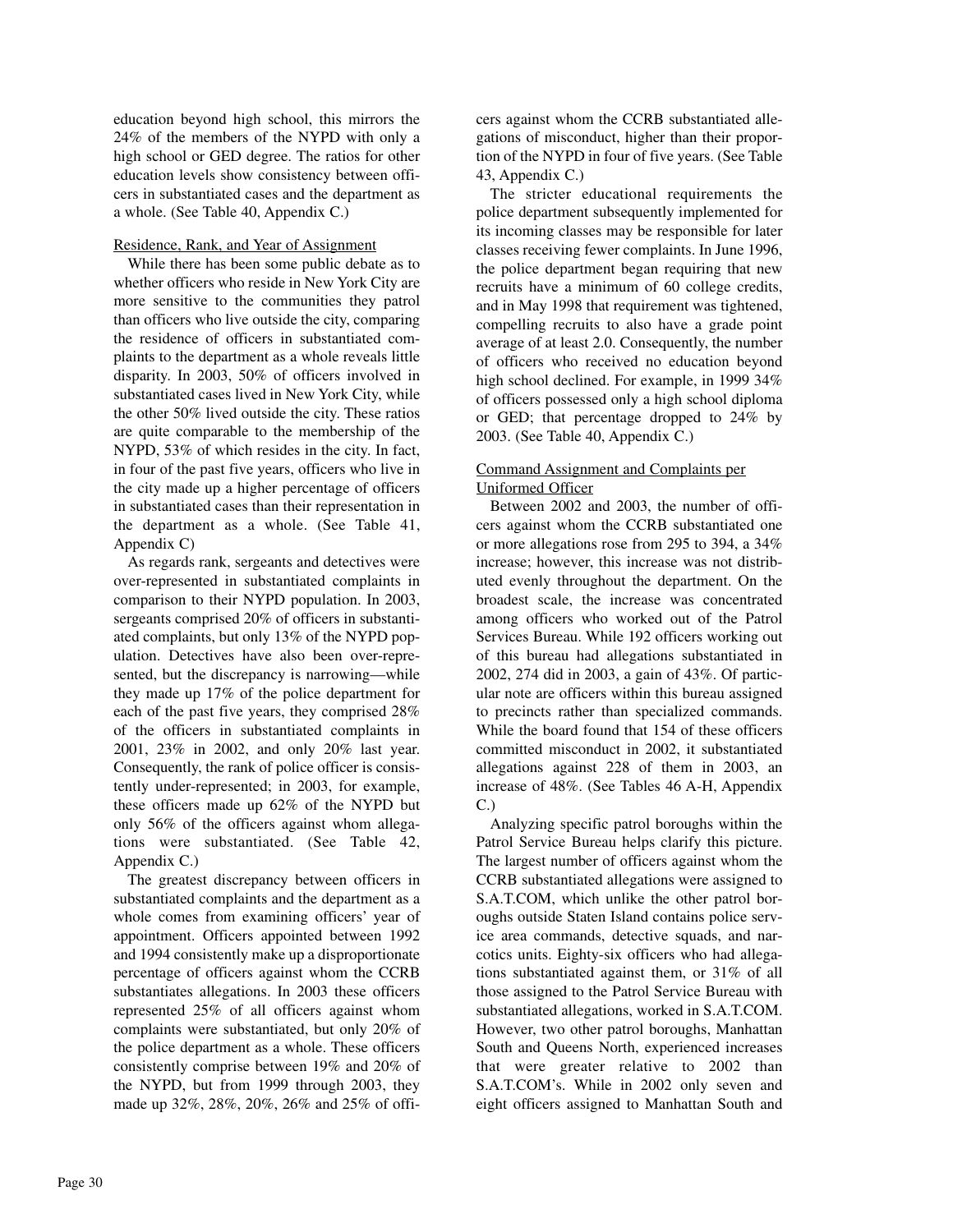Queens North had allegations substantiated against them respectively, in 2003, Manhattan South had 15 and Queens North had 21, more than double in each instance.

On the individual unit level, there are a few precincts and units that stand out for their large increases in substantiated complaints. Midtown South in Manhattan, which had no officers in 2002 with substantiated complaints against them, had eight in 2003. Police Service Area (PSA) 2, a housing unit within S.A.T.COM, had seven officers with substantiated complaints in 2003, up from only one the previous year. Finally, the 77th Precinct, cited earlier for the high number of complaints substantiated within its geographic area, had 19 separate officers against whom one or more allegations were substantiated, more than triple the six officers in 2002.

Outside of the Patrol Services Bureau, the increase in the number of officers with allegations substantiated against them from 2002 to 2003 was below the department-wide average. In 2002 there were 103 officers outside the Patrol Services Bureau against whom the CCRB substantiated an allegation; in 2003 there were 120, a rise of 17%, barely more than half the general increase of 31%. Fifty-five of these officers work out of the Organized Crime Control Bureau (OCCB), more than were assigned to any other. The increase from 2002, when the CCRB substantiated allegations against 52 OCCB officers, was slight.

Taken together, bureaus other than the Patrol Services Bureau experienced a smaller increase than the department as a whole, but increases in specific units were dramatic. The Housing Bureau, in particular, had 13 officers with substantiated complaints, up from only three in 2002. More than half of this increase comes from the six officers in PSA 7, which patrols housing projects in the Bronx. This represents a large change from 2002, when no allegations were substantiated against any officer in PSA 7. (See Table 46M, Appendix C.)

Comparing commands using the number of officers against whom an allegation was substantiated alone does not, however, account for the differing numbers of officers assigned to each command. Therefore, the CCRB also ranks the complaint activity of precincts and commands by measuring the complaints per uniformed officer. By dividing the number of substantiated com-

plaints in a command by the total number of officers assigned to it, the CCRB is able to compare substantiated complaint levels among commands of varying size. Tables 47A and 47B, Appendix C, show the rankings of individual commands in terms of substantiated complaints per uniformed officer in 2002 and 2003.

Using this measure, the 2003 data show that three of the five highest-ranking commands are anti-crime units, those operating in Queens North (1st), Queens South (3rd), and S.A.T.COM (5th).7 In addition, eight of the top twenty units were detective units and seven were narcotics units. Only one of the top twenty commands was a precinct, the 77th (with 0.0749 substantiated complaint per uniformed officer). Several units ranked high in both 2003 and 2002, particularly narcotics and anti-crime units. There was also only one precinct in the top twenty units in 2002, in this case the 113th.

### CCRB Recommendations and NYPD Dispositions 1999-2003

When the board substantiates one or more allegations in a complaint, that complaint is forwarded to the police commissioner. While only the police commissioner is authorized to mete out punishment for misconduct, the board can make disciplinary recommendations against officers it finds committed misconduct. The police commissioner can adopt the CCRB's recommendation, impose a punishment other than the CCRB recommendation, or choose not to impose punishment at all, although he is required to explain the latter in writing.

Figures A - E describe the extent to which the police department has adopted the CCRB's disciplinary recommendations for substantiated cases over the past five years. The figures compare the agency's recommendations with the NYPD's ultimate dispositions for the 1,531 officers against whom the CCRB substantiated allegations between 1999 and 2003. These figures are organized by the year in which the CCRB reviewed and substantiated the cases.

When calculating the percentage of officers who have received discipline, the CCRB excludes officers whose charges the department has filed (i.e., officers who have left the department) and officers whose cases the department has not yet resolved. As of December 31, 2003, a

<sup>7</sup> This measurement also has drawbacks because some units are small. The Patrol Borough Queens North Anti-Crime Unit, for instance, was ranked first in the number of substantiated complaints per officer in 2003, with two out of the 13 officers in the unit receiving a substantiated complaint. (Table 47B, Appendix C.)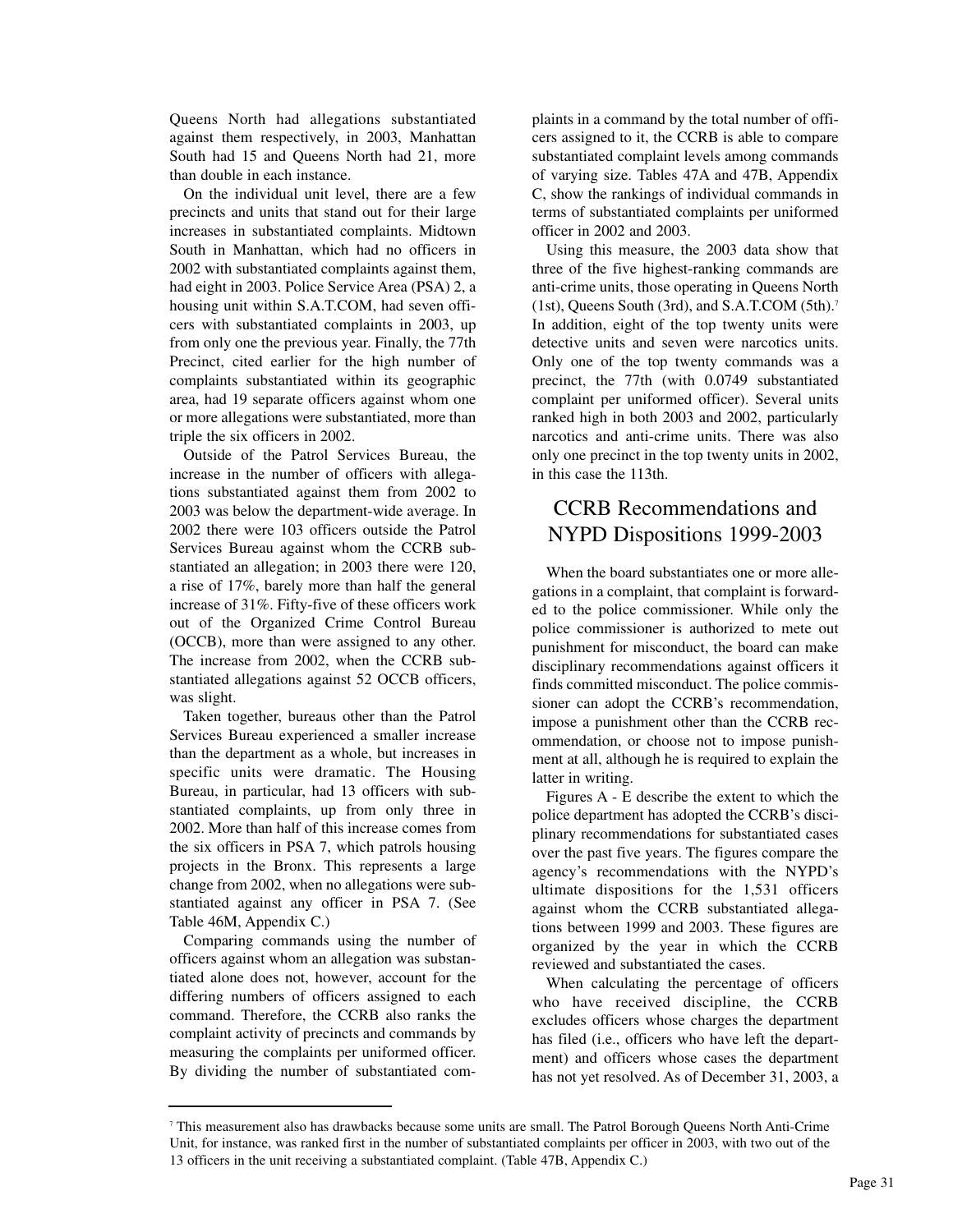| Figure A: Officers With Complaints Substantiated in 1999 (365)           |                |                         |          |
|--------------------------------------------------------------------------|----------------|-------------------------|----------|
|                                                                          | Instructions   | Command<br>Discipline   | Charges  |
| Guilty after trial                                                       | 2              | 10                      | 34       |
| Pleaded guilty                                                           |                |                         |          |
| To charges and specifications                                            | $\theta$       | 6                       | 18       |
| To command discipline                                                    | 26             | 53                      | 38       |
| Instructions                                                             | 14             | 21                      | 14       |
| <b>Total Disciplinary Action</b>                                         | 42             | 90                      | 104      |
| Not guilty after trial                                                   | $\overline{2}$ | 20                      | 69       |
| Dismissed                                                                | 1              | 7                       | 8        |
| Department unable to prosecute                                           | $\theta$       | 1                       | $\theta$ |
| Statute of limitations expired                                           | $\theta$       | $\theta$                | 6        |
| <b>No Disciplinary Action Total</b>                                      | 3              | 28                      | 83       |
| <b>Cases Completed by NYPD</b>                                           | 45             | 118                     | 187      |
| <b>Percent of Officers Disciplined in</b><br><b>Completed NYPD Cases</b> | 93%            | 76%                     | 56%      |
| No action (pending)                                                      | $\Omega$       | 1                       | $\Omega$ |
| Filed                                                                    | $\theta$       | 3                       | 11       |
| <b>Disciplinary Action Undetermined</b>                                  | $\bf{0}$       | $\overline{\mathbf{4}}$ | 11       |
| <b>Percent of Cases Still Pending at NYPD</b>                            | $0\%$          | $0.8\%$                 | $0\%$    |
| <b>Total Number of Subject Officers</b>                                  | 45             | 122                     | 198      |

CCRB recommended command discipline for 77 officers and of these, the NYPD has imposed discipline against 55 of them. Of the 125 officers for which the CCRB recommended charges and specifications, 84 received some discipline. The overall disciplinary rate for officers with cases referred to the police department in 2000 is 75% (171 out of

total of 823 officers, or 73% of those officers against whom the CCRB substantiated allegations in the past five years, were disciplined. (See Table 34, Appendix C.) Due to the improved quality and timeliness of the CCRB's investigations, the police department has imposed discipline in an increasing number of cases in recent years.

Figure A shows what happened to the substantiated cases the CCRB referred to the NYPD in 1999. The NYPD has resolved cases against all but one officer that the CCRB substantiated complaints against in 1999. The overall disciplinary rate for officers with cases referred to the police department in 1999 is 67% (236 out of 350).

Of the 45 officers for whom the CCRB recommended instructions, 42 received some discipline. Of the 122 officers for which the CCRB recommended command discipline, 90 received some discipline, 28 received no discipline, and one case is still pending. Of the 198 officers for whom the CCRB recommended charges and specifications, 104, or 53% received discipline, while 47% did not.

Figure B shows what happened to the substantiated cases the CCRB referred to the NYPD in 2000. The CCRB recommended instructions for 33 officers and of these cases the NYPD has imposed discipline against 28 of them. The

228).

Figure C shows what happened to the substantiated cases the CCRB referred to the NYPD in 2001. The overall disciplinary rate for officers with cases referred to the police department in 2001 is 77% (166 out of 216). The CCRB recommended instructions for seven officers and of these cases the NYPD has imposed discipline against six of them. Of the 60 officers for which the CCRB recommended command discipline, 53 received some discipline. Of the 166 officers for which the CCRB recommended charges and specifications, 107 received some discipline, 14 officers have left the department and three cases are still pending.

Figure D (page 34) shows what happened to the substantiated cases the CCRB referred to the NYPD in 2002. The NYPD has resolved 76% of the cases involving officers against whom the CCRB substantiated complaints in 2002. The overall disciplinary rate for officers with cases referred to the police department in 2002 is 69% (143 out of 206).

The CCRB recommended instructions for 24 officers, and the NYPD imposed some discipline against 18 of these officers. Of the 46 officers for whom the CCRB recommended command discipline, 26 received some discipline, seven received no discipline, and 19 cases are still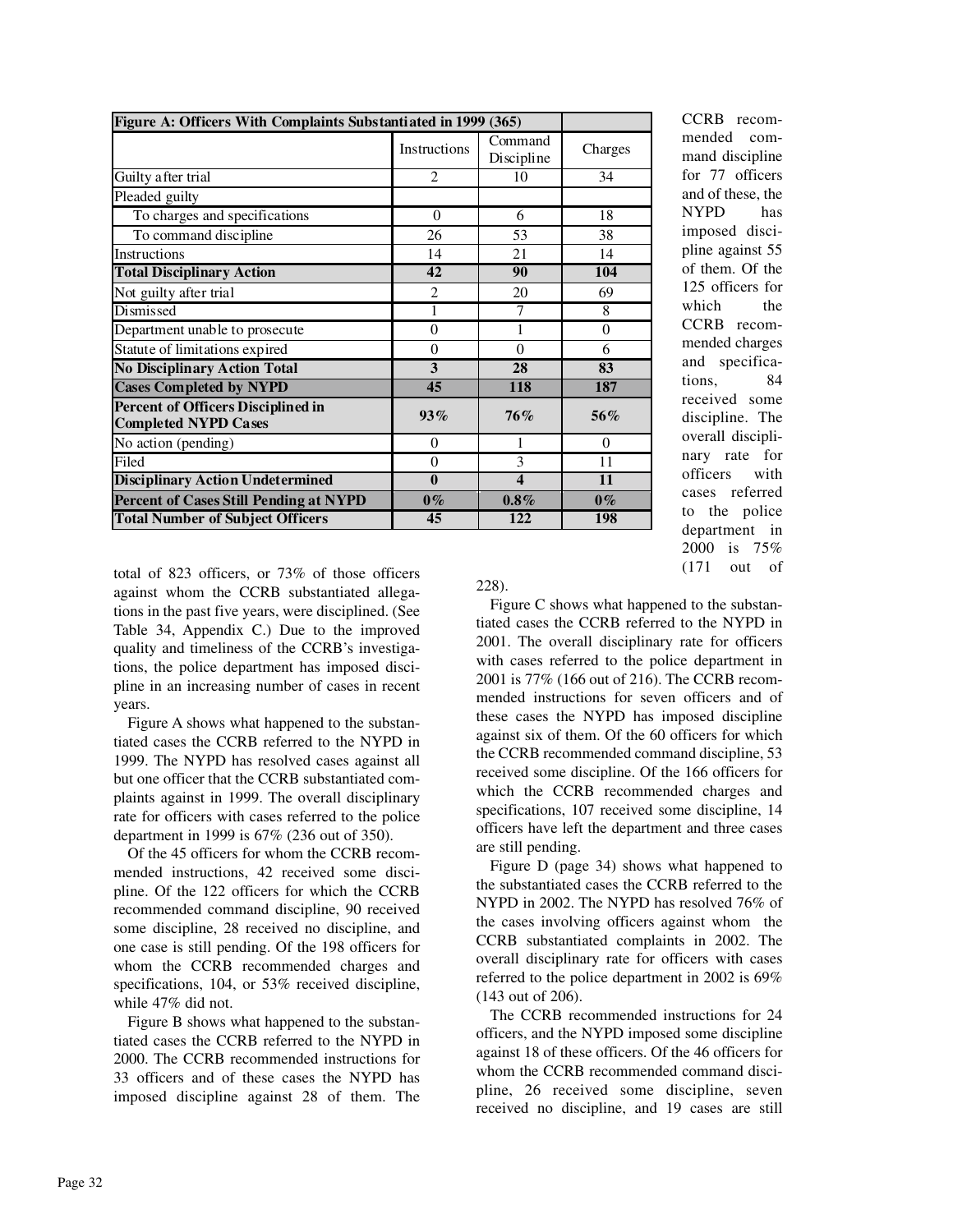| Figure B: Officers With Complaints Substantiated in 2000 (244)           |                             |                       |                         |                                  |
|--------------------------------------------------------------------------|-----------------------------|-----------------------|-------------------------|----------------------------------|
|                                                                          | <b>Instructions</b>         | Command<br>Discipline | Charges                 | N <sub>0</sub><br>Recommendation |
| Guilty after trial                                                       | $\mathcal{D}_{\mathcal{L}}$ | 3                     | 20                      | $\overline{0}$                   |
| Pleaded guilty                                                           |                             |                       |                         |                                  |
| To charges and specifications                                            | $\overline{2}$              | 3                     | 11                      | $\theta$                         |
| To command discipline                                                    | 9                           | 28                    | 36                      | $\overline{0}$                   |
| Instructions                                                             | 15                          | 21                    | 17                      | $\overline{\mathcal{L}}$         |
| <b>Total Disciplinary Action</b>                                         | 28                          | 55                    | 84                      | $\overline{\mathbf{4}}$          |
| Not guilty after trial                                                   | $\overline{2}$              | 5                     | 23                      | $\theta$                         |
| Dismissed                                                                | $\Omega$                    | 7                     | 5                       | $\Omega$                         |
| Department unable to prosecute                                           | 1                           | $\overline{4}$        | 3                       | $\overline{0}$                   |
| Statute of limitations expired                                           | $\Omega$                    | $\mathfrak{D}$        | 5                       | $\overline{0}$                   |
| Department employee unidentified                                         | $\Omega$                    | $\theta$              | 1                       | 5                                |
| <b>No Disciplinary Action Total</b>                                      | 3                           | 18                    | 37                      | 5                                |
| <b>Cases Completed By NYPD</b>                                           | 31                          | 73                    | 121                     | $\boldsymbol{9}$                 |
| <b>Percent of Officers Disciplined in</b><br><b>Completed NYPD Cases</b> | $90\%$                      | 75%                   | $69\%$                  | 44%                              |
| No action (pending)                                                      | $\theta$                    | $\Omega$              | $\Omega$                | $\Omega$                         |
| Filed                                                                    | $\mathfrak{D}$              | $\overline{4}$        | $\overline{4}$          | $\theta$                         |
| <b>Disciplinary Action Undetermined</b>                                  | $\overline{2}$              | $\boldsymbol{\Delta}$ | $\overline{\mathbf{4}}$ | $\mathbf{0}$                     |
| <b>Percent of Cases Still Pending at PD</b>                              | $0\%$                       | $0\%$                 | $0\%$                   | $0\%$                            |
| <b>Total Number of Subject Officers</b>                                  | 33                          | 77                    | 125                     | 9                                |

pending. Of the 225 officers for whom the CCRB recommended charges and specifications, 99, or 66% received discipline, while 34% did not.

Figure E (page 35) shows what happened to the substantiated cases the CCRB referred to the NYPD in 2003. The NYPD has acted on only 31% of the cases referred to the police depart-

| Figure C: Officers With Complaints Substantiated in 2001 (233)           |              |                       |                |
|--------------------------------------------------------------------------|--------------|-----------------------|----------------|
|                                                                          | Instructions | Command<br>Discipline | Charges        |
| Guilty after trial                                                       | $\theta$     | 3                     | 23             |
| Pleaded guilty                                                           |              |                       |                |
| To charges and specifications                                            | $\theta$     | $\overline{2}$        | 12             |
| To command discipline                                                    | 1            | 36                    | 46             |
| Instructions                                                             | 5            | 12                    | 26             |
| <b>Disciplinary Action Total</b>                                         | 6            | 53                    | 107            |
| Not guilty after trial                                                   | $\theta$     | $\mathfrak{D}$        | 23             |
| Dismissed                                                                | $\theta$     | 3                     | 11             |
| Department unable to prosecute                                           | 1            | $\mathfrak{D}$        | $\overline{4}$ |
| Statute of limitations expired                                           | $\theta$     | $\theta$              | 4              |
| <b>No Disciplinary Action Total</b>                                      | $\mathbf{1}$ | $\overline{7}$        | 42             |
| <b>Cases Completed by NYPD</b>                                           | 7            | 60                    | 149            |
| <b>Percent of Officers Disciplined in</b><br><b>Completed NYPD Cases</b> | 86%          | 88%                   | 72%            |
| No action (pending)                                                      | $\theta$     | $\Omega$              | 3              |
| Filed                                                                    | $\theta$     | $\theta$              | 14             |
| <b>Disciplinary Action Undetermined</b>                                  | $\bf{0}$     | $\mathbf{0}$          | 17             |
| <b>Percent of Cases Still Pending at PD</b>                              | $0\%$        | $0\%$                 | $1.8\%$        |
| <b>Total Number of Subject Officers</b>                                  | 7            | 60                    | 166            |

ment in 2003. The CCRB recommended instructions for 45 officers and of these cases the NYPD has imposed discipline against 13 of them, and one is pending. Of the 64 officers for which the CCRB recommended command discipline, 21 received some discipline, one officer left the police department and 42 cases are still pending. Of the 316 officers for which the CCRB recommended charges and specifications, 73 received some discipline, eight officers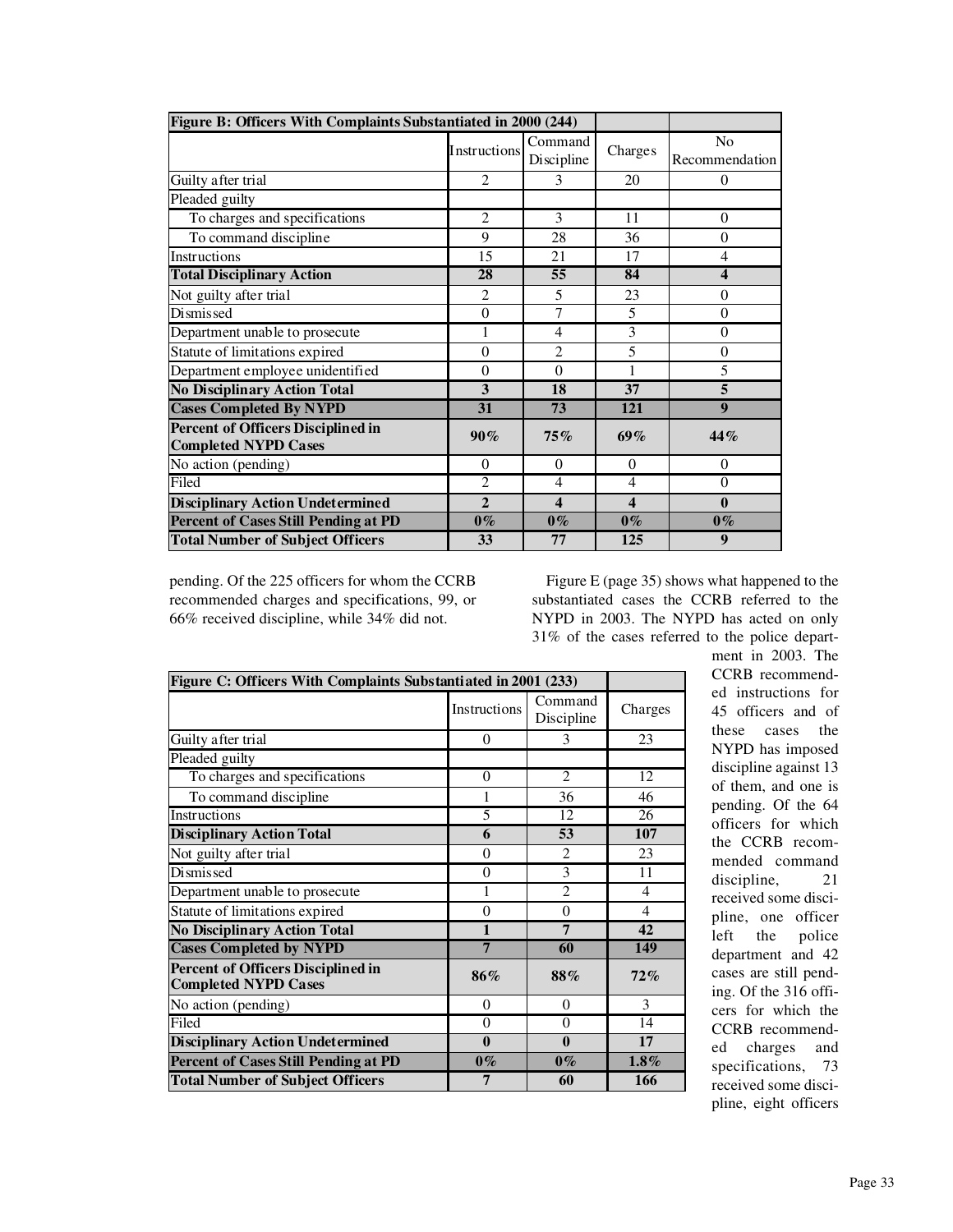have left the department and 227 cases are still pending.

Although the NYPD has made progress in decreasing the time it takes to resolve substantiated CCRB cases, it still has not acted on the majority of the cases the CCRB closed in 2003. (See Table 34, Appendix C.) Of even greater concern are the 72 cases still pending at the police department that the CCRB closed in 2002, the three pending cases closed in 2001 and the one pending case from 1999.

Of the cases that the NYPD has resolved, it took an average of 350 days, or 11 months, to do so during 2003, a significant improvement from previous years. For example, in 1999 it took an average of 542 days, or nearly 18 months, to act on a substantiated CCRB case. (See Table 48, Appendix C.) The CCRB, in contrast, took an average of 257 days, or approximately eight and a half months to complete a full investigation in 2003.

If, during the course of an investigation, a CCRB investigator uncovers misconduct that does not fall under the CCRB's jurisdiction, but which is nevertheless prohibited by the Patrol Guide, the board may determine to recommend that other misconduct occurred. Instances of such misconduct include failure to fill out proper paperwork, such as a stop and frisk report, or intentionally making false statements to the CCRB investigators. Such cases are forwarded to the police department. In past cases where the board determined to recommend that an officer engaged in other misconduct, but which did not contain any substantiated CCRB allegations, the police department has not notified the CCRB of the action it takes with respect to the officer.

Table 33, Appendix C shows the breakdown of cases in which the board determined to recommend other misconduct. During 2003, the board determined to recommend a total of ten false statements, 50 failures to prepare stop and frisk reports and 20 other types of misconduct. Over the last five years, the board determined to recommend a total of 134 false statements, 180 failures to prepare stop and frisk reports, four failures to prepare proper memo book entries, and 48 other types of misconduct. (See Table 33, Appendix C.)

| Figure D: Officers With Complaints Substantiated in 2002 (295)           |                         |                       |                |
|--------------------------------------------------------------------------|-------------------------|-----------------------|----------------|
|                                                                          | Instructions            | Command<br>Discipline | Charges        |
| Guilty after trial                                                       | $\overline{0}$          | 3                     | 15             |
| Pleaded guilty                                                           |                         |                       |                |
| To charges and specifications                                            | 1                       | 4                     | 20             |
| To command discipline                                                    | 7                       | 16                    | 42             |
| Instructions                                                             | 10                      | 3                     | 22             |
| <b>Total Disciplinary Action</b>                                         | 18                      | 26                    | 99             |
| Not guilty after trial                                                   | 1                       | $\overline{c}$        | 26             |
| Dismissed                                                                | $\overline{c}$          | 5                     | 21             |
| Department unable to prosecute                                           | $\overline{0}$          | $\theta$              | $\overline{4}$ |
| Statute of limitations expired                                           | 1                       | $\theta$              | 1              |
| <b>No Disciplinary Action Total</b>                                      | $\overline{\mathbf{4}}$ | 7                     | 52             |
| <b>Cases Completed by NYPD</b>                                           | 22                      | 33                    | 151            |
| <b>Percent of Officers Disciplined in</b><br><b>Completed NYPD Cases</b> | 82%                     | 79%                   | 66%            |
| No action (pending)                                                      | $\overline{0}$          | 10                    | 62             |
| Filed                                                                    | $\overline{c}$          | 3                     | 12             |
| <b>Disciplinary Action Undetermined</b>                                  | $\mathbf{2}$            | 13                    | 74             |
| <b>Percent of Cases Still Pending at NYPD</b>                            | $0\%$                   | 22%                   | 28%            |
| <b>Total Number of Subject Officers</b>                                  | 24                      | 46                    | 225            |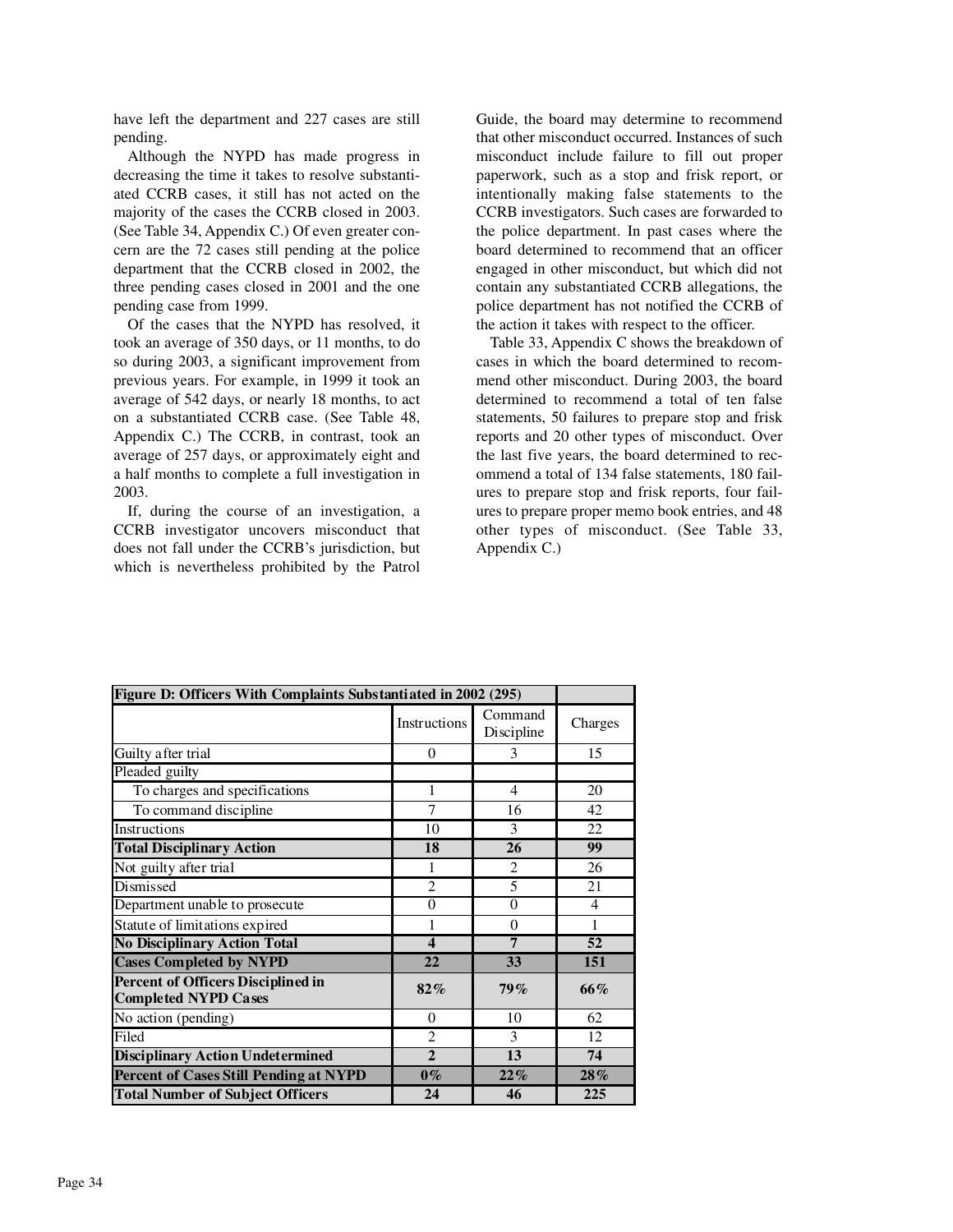| Figure E: Officers With Complaints Substantiated in 2003 (394)           |              |                       |                |  |  |  |  |  |
|--------------------------------------------------------------------------|--------------|-----------------------|----------------|--|--|--|--|--|
|                                                                          | Instructions | Command<br>Discipline | Charges        |  |  |  |  |  |
| Guilty after trial                                                       | 0            |                       | $\Omega$       |  |  |  |  |  |
| Pleaded guilty                                                           |              |                       |                |  |  |  |  |  |
| To charges and specifications                                            | $\Omega$     | $\Omega$              | $\overline{2}$ |  |  |  |  |  |
| To command discipline                                                    | $\theta$     | 17                    | 45             |  |  |  |  |  |
| Instructions                                                             | 13           | 4                     | 26             |  |  |  |  |  |
| <b>Total Disciplinary Action</b>                                         | 13           | 21                    | 73             |  |  |  |  |  |
| Not guilty after trial                                                   | $\theta$     | $\Omega$              | $\mathfrak{D}$ |  |  |  |  |  |
| Dismissed                                                                | $\theta$     | $\theta$              | 3              |  |  |  |  |  |
| Department unable to prosecute                                           | $\theta$     | $\Omega$              | 1              |  |  |  |  |  |
| Statute of limitations expired                                           | $\theta$     | $\Omega$              | $\mathfrak{D}$ |  |  |  |  |  |
| <b>No Disciplinary Action Total</b>                                      | $\bf{0}$     | $\bf{0}$              | 8              |  |  |  |  |  |
| <b>Cases Completed by NYPD</b>                                           | 13           | 21                    | 81             |  |  |  |  |  |
| <b>Percent of Officers Disciplined in</b><br><b>Completed NYPD Cases</b> | 100%         | 100%                  | $90\%$         |  |  |  |  |  |
| Disposition Pending                                                      | 1            | 42                    | 227            |  |  |  |  |  |
| Filed                                                                    | $\Omega$     |                       | 8              |  |  |  |  |  |
| <b>Disciplinary Action Undetermined</b>                                  | 1            | 43                    | 235            |  |  |  |  |  |
| <b>Percent of Cases Still Pending at PD</b>                              | 2%           | 68%                   | 74%            |  |  |  |  |  |
| <b>Total Number of Subject Officers</b>                                  | 45           | 64                    | 316            |  |  |  |  |  |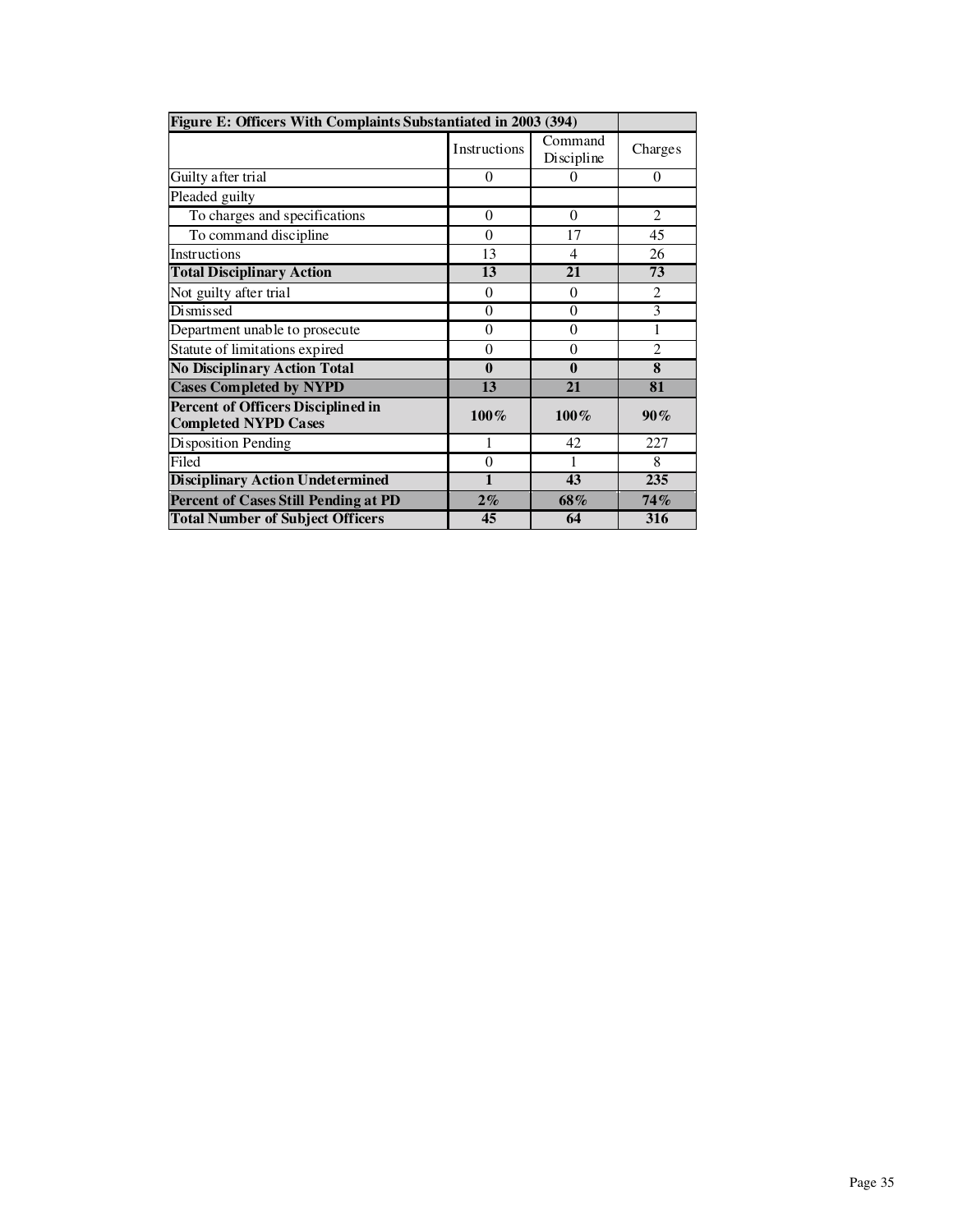THIS PAGE IS INTENTIONALLY LEFT BLANK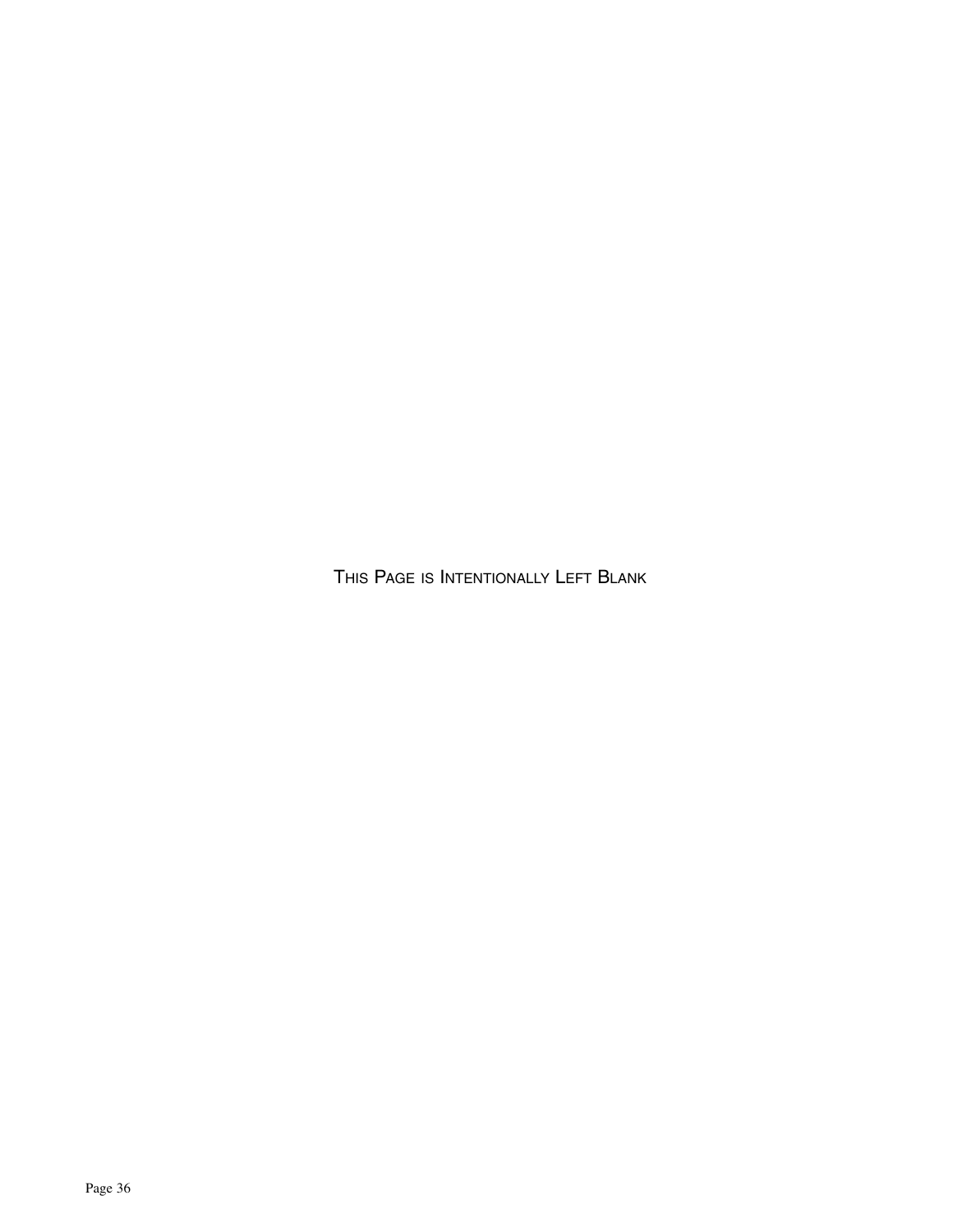# SPECIAL STUDY: FEBRUARY 15, 2003 ANTI-WAR PROTEST COMPLAINTS

### **Overview**

On February 15, 2003, a coalition of organizations operating under the umbrella group United for Peace and Justice staged a demonstration at Dag Hammarskjöld Plaza outside the United Nations. In preparation for the event, the police department assigned officers to the area and set up a series of pens (enclosures made of waisthigh interlinked metal fencing) along First Avenue. The pens were designed, according to the department, to contain and channel the flow of demonstrators. Press accounts described numerous confrontations between the police and demonstrators, reported to number between 100,000 and 400,000 people. The CCRB received 70 complaints stemming from incidents involving the demonstration, of which 54, containing 114 allegations of misconduct, fell within the agency's jurisdiction. (See Figure S.1.)

Figure S.2 (page 38) plots the locations of incidents that led to a complaint. Though the bulk of incidents took place near the demonstration, including 19 on Third Avenue between 51st and 53rd Streets (17th Precinct), peripheral incidents were reported as far north as 70th Street and as

far southwest as Times Square. (Four occurred in the 19th Precinct and one in the Midtown South Precinct.)

The CCRB designated one team to investigate all of the cases stemming from the protest and convened a single board panel to review them. Centralization of the investigative and board review processes allowed investigators and board members to have a global picture of the complaints while investigating the individual allegations raised in each. As of March 26, 2004, the board had closed a majority of the complaints (83%, or 45); investigations remain ongoing in nine cases.

### Complaint Information

Civilians lodged allegations of unauthorized force at a higher rate in complaints stemming from the protest than in 2003 complaints as a whole. In addition, a higher percentage of alleged victims in the protest complaints were White and female than in all 2003 CCRB complaints, and the average age of the alleged victims was higher.

The majority (79 of 114, or 69%) of the allegations filed in connection with the February 15 protest involved unnecessary force. This ratio is much higher than the 31% of all CCRB allegations that force allegations comprised in 2003. (See Table 1A, Appendix A.) Fifteen percent of the allegations involved abuse of authority, and 16% involved discourtesy; civilians did not lodge any offensive language allegations. Both of these rates are lower than the corresponding percentages in all complaints received in 2003. Most notably, abuse of authority allegations stemming from the protest comprised only a third of their corresponding proportion of allegations in all 2003 complaints. (See Table 1A, Appendix A.)

| <b>Figure S.1: Allegations Lodged in</b>                            |               |                |
|---------------------------------------------------------------------|---------------|----------------|
| <b>Complaints Stemming from the February</b><br><b>15th Protest</b> | <b>Number</b> | <b>Percent</b> |
|                                                                     |               |                |
| Force-Animal                                                        | 13            | 11.4%          |
| Force-Nightstick                                                    | 2             | 1.8%           |
| Force-Other Blunt Instrument                                        | 1             | 0.9%           |
| Force-Pepper Spray                                                  | 6             | 5.3%           |
| <b>Force-Physical Force</b>                                         | 57            | 50.0%          |
| <b>Force Total</b>                                                  | 79            | 69.3%          |
| Abuse-Frisk and/or Search                                           | 1             | 0.9%           |
| Abuse-Property Damage                                               | 5             | 4.4%           |
| Abuse-Refusal to Provide Name or Shield                             | 2             | 1.8%           |
| Abuse-Seizure of Property                                           | 1             | 0.9%           |
| <b>Abuse-Threat of Arrest</b>                                       | 1             | 0.9%           |
| Abuse-Threat of Force                                               | 3             | 2.6%           |
| Abuse-Other                                                         | 4             | 3.5%           |
| <b>Abuse of Authority Total</b>                                     | 17            | 14.9%          |
| Discourtesy-Tone                                                    | 5             | 4.4%           |
| Discourtesy-Word                                                    | 13            | 11.4%          |
| <b>Discourtesy Total</b>                                            | 18            | 15.8%          |
| <b>Total</b>                                                        | 114           |                |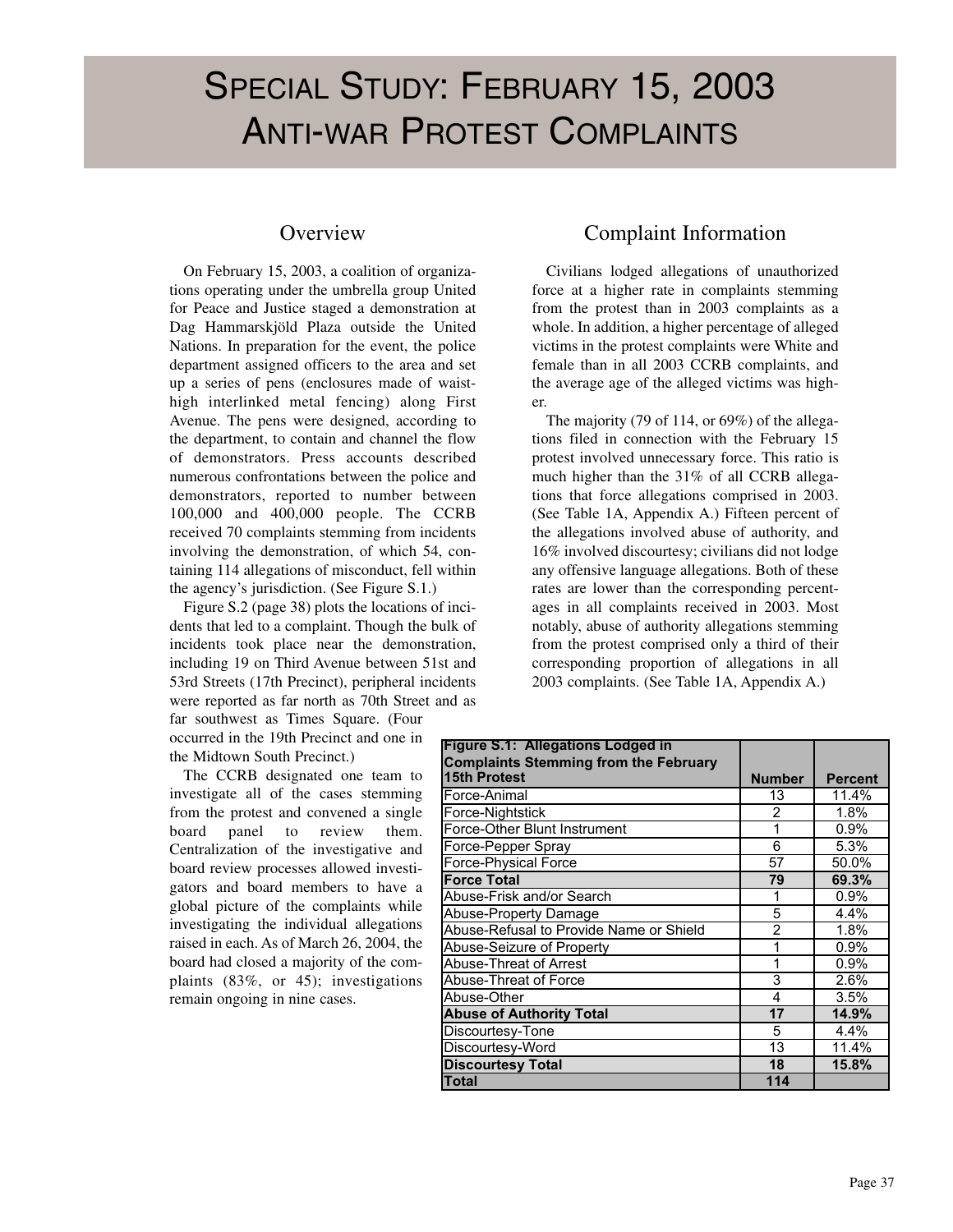Only 17% of the complaints that stemmed from incidents related to the February 15 protest involved an arrest or summons. In all 2003 CCRB complaints, 48% of the alleged victims had been arrested or ticketed. (See pages 18-19.)

Whites comprised 92% of alleged victims in the protest complaints; Latinos 4%; and 4% were classified in the "other" category. This is a dramatically greater representation of Whites than in all complaints received in 2003, where Whites constituted only 19% of alleged victims. (See Table 7, Appendix A.)

In contrast to all 2003 complaints, in which 33% of the alleged victims were female, women constituted 48% of the alleged victims in the protest complaints. (See Table 10, Appendix A.) The average age of alleged victims in the protest sample was 45, older than the average age of 31 in CCRB cases received in 2003.

### Completed Cases

The CCRB truncated 33% (18) of the cases stemming from the protest, lower than the agency's 2003 rate of 42%. (See Table 24B, Appendix C.) The nine open cases are all being fully investigated. The 27 completed fully investigated cases contained 46 allegations of misconduct. Of these, the board substantiated 7% of the allegations  $(3)$ , exonerated  $11\%$   $(5)$ , unfounded 7% (3), and unsubstantiated 26% (12). The CCRB did not mediate any of the complaints stemming from the protest. In general, the board exonerated and unfounded allegations raised by protest complaints at rates lower than in all 2003 case closures, where the board exonerated 36% and unfounded 26%. However, with a sample as small as the protest cases, relatively small changes in the number of allegations can have an inordinate effect on the percentages.

The board closed 46% of all the allegations in fully investigated protest complaints without identifying the subject officers (21), six times the overall 2003 rate of 7%. This difference is substantial even given the small sample. (See Table 24B, Appendix C.) (See Figure S.3.) The CCRB had trouble identifying officers for four principle reasons: 1) the nature of the event, in which a large number of officers came into contact with a large number of civilians in a chaotic setting; 2)

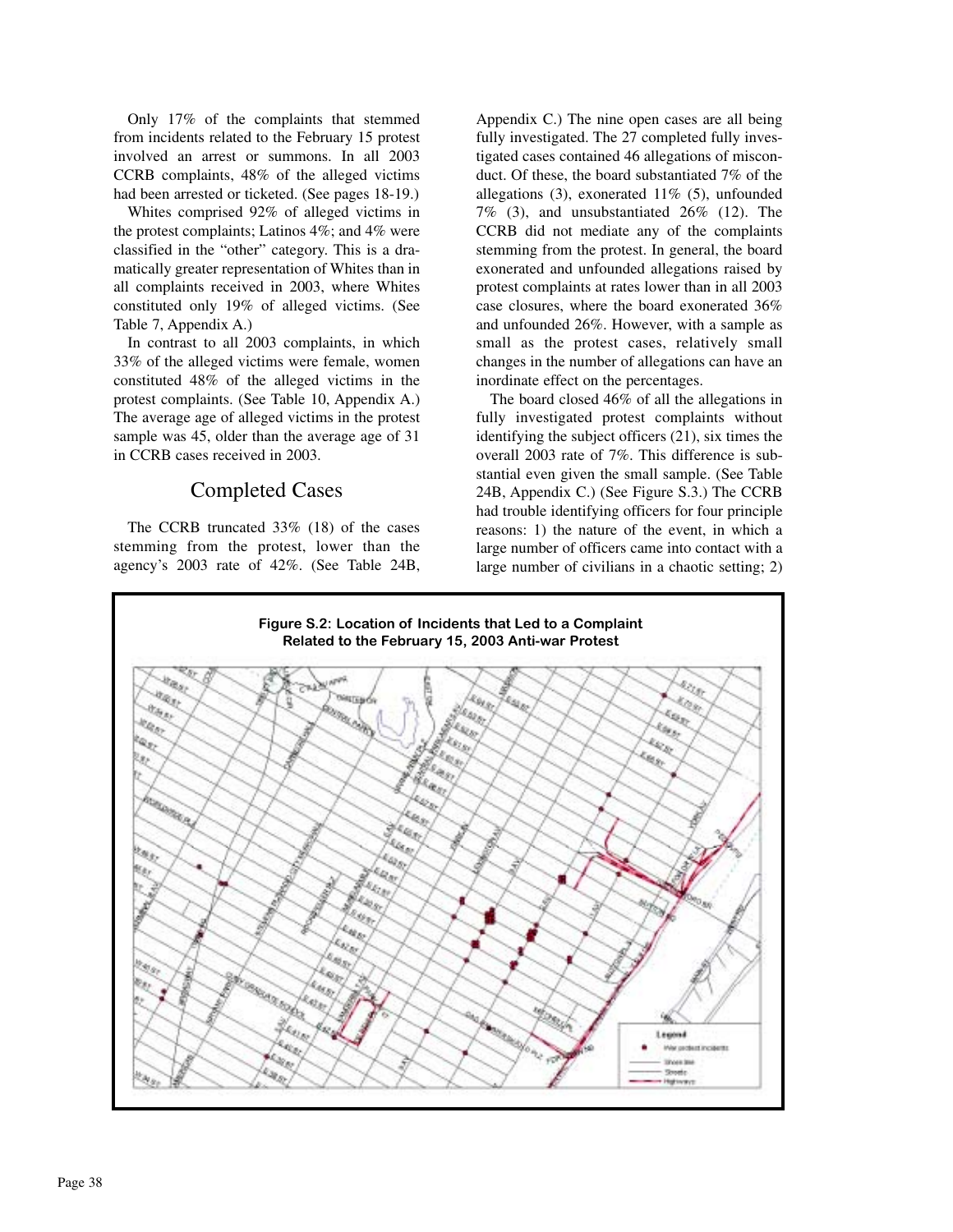

the high number of allegations against mounted officers; 3) the lack of documentation regarding the location of officers who responded to the level four mobilization; and 4) inadequate videotape provided by the police department. These latter three issues will be discussed in turn.

#### *Mounted Units*

Many of the complaints stemming from the February 15 demonstration alleged inappropriate use of force by mounted units. Complainants alleged that officers cleared the streets with horses, physically pushing people away. The practice of dispersing a crowd with horses is consistent with department policy as outlined in the mounted unit's training manual. The manual provides a description of a "wedge" formation, a "gradual shape [which] permits the clearing of the roadway with an added degree of safety for all concerned."

Complainants alleged that thirteen subject officers used unnecessary force with their horses during the demonstration. Of these, the CCRB closed four without a full investigation and is still investigating three. In the seven complete full investigations of mounted unit officers, the CCRB was able to identify only one officer. Identification proved challenging not only because of the number of mounted officers present, but also because civilians had difficulty providing even partial names or badge numbers of the officers. While all police officers display their name and badge number on their left chest, and mounted officers have a number on their helmet, civilians can have difficulty reading these numbers at the distance they normally find themselves from mounted officers.

### *Absence of Documentation Regarding Officers Responding to a Mobilization*

Police department documents provided the location of all officers initially assigned to the demonstration on a block-by-block basis. These detail rosters and post maps allowed the agency to identify subject officers who remained at the station to which they were assigned. The CCRB normally uses such documentation to identify officers for whom no name or badge information is available, and in many cases compares descriptions of officers to officers listed in records. However, when the department called a level four mobilization at 1:40 p.m., hundreds of additional officers arrived whose ultimate assignment and location the department did not document.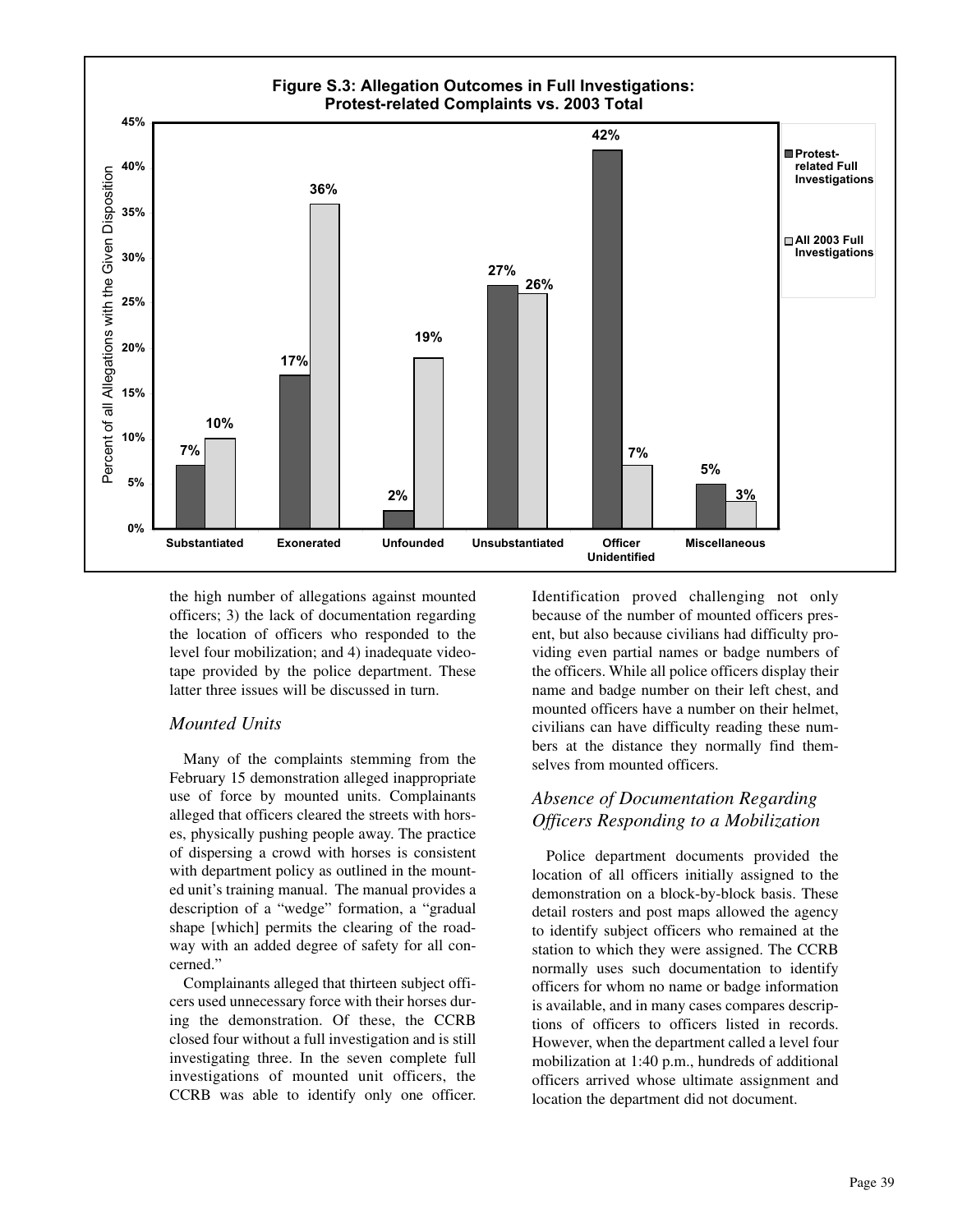A level 4 mobilization, which cannot be called by an officer of lower rank than captain, is the largest mobilization available to the department. Hundreds of officers responded to the mobilization on February 15th to conduct crowd control. The NYPD provided the CCRB with lists of these officers, who reported to the Javits Center on the west side of Manhattan. From that point on, however, the department did not document their assignment or with whom they were assigned. With no specific documentation of the mobilized officers' assignment or location, it was impossible to identify subject officers in many instances.

#### *Video Footage*

A number of civilians and news organizations videotaped many of the events of February 15. In addition, the police department's Technical Assistance Response Unit (TARU) had a number of officers videotaping the demonstration. The CCRB obtained hours of footage from civilians, news organizations, and civil liberties organizations, some of which showed TARU officers recording events.

The CCRB requested complete, unedited video footage from the police department. The department responded by requiring that the CCRB specify exact times and locations for which it received complaints. The CCRB complied with this request; the agency received heavily edited video tape in response, which did not sufficiently aid the agency in identifying officers or making determinations on the merits of the complaints in question.

The complete footage would have been valuable to the CCRB investigations for a number of reasons. First, a complete tape would have been more likely to help the CCRB identify officers (by capturing information over a long period of time such as rank, precinct assignment, or even an officer's name or shield number). Second, unedited video would have provided valuable context to many incidents, allowing the board to make determinations as to whether the actions officers took was justified. Third, uncompromised footage would probably have depicted officers not filmed in the edited version; the CCRB could have interviewed these other officers. Fourth, unedited tape would have ensured

that there were no encounters cut from the footage which might have been useful to CCRB investigations.

#### *Recommendations*

In light of the investigations of the complaints stemming from the February 15 demonstration, the CCRB is making three recommendations to the police department.

**• First**, the CCRB recommends that the NYPD comply with the agency's future requests to provide unedited video footage made by the TARU at demonstrations. This is of particular importance should the agency receive any complaints stemming from the upcoming Republican National Convention, during which a large number of people are preparing to demonstrate. It is essential that, in the event the CCRB receives any complaints of police misconduct at these demonstrations, the NYPD provide full, unedited copies of TARU footage.

**Second**, the agency recommends that mounted officers be required to display identification that is clearly visible from street level; such identification could be affixed to a blanket on the horse or otherwise provided at eye level.

**• Third**, the agency recommends that the NYPD put in place measures whereby officers responding to a mobilization can be traced for the course of the mobilization. In this way, the CCRB and the NYPD can better identify officers should investigations of civilian complaints be required.

#### *Conclusion*

A large number of complaints resulted from the February 15 demonstration, presenting the CCRB with a unique series of challenges. While the CCRB worked, as always, to resolve these complaints quickly and effectively, certain issues, particularly relating to officer identification, presented themselves as unique to the environment of a demonstration. If the police department adopts the CCRB's recommendations regarding mobilizations, mounted units, and video footage, the agency will be able to handle complaints that arise from future demonstrations in a manner more satisfying to the public and the department.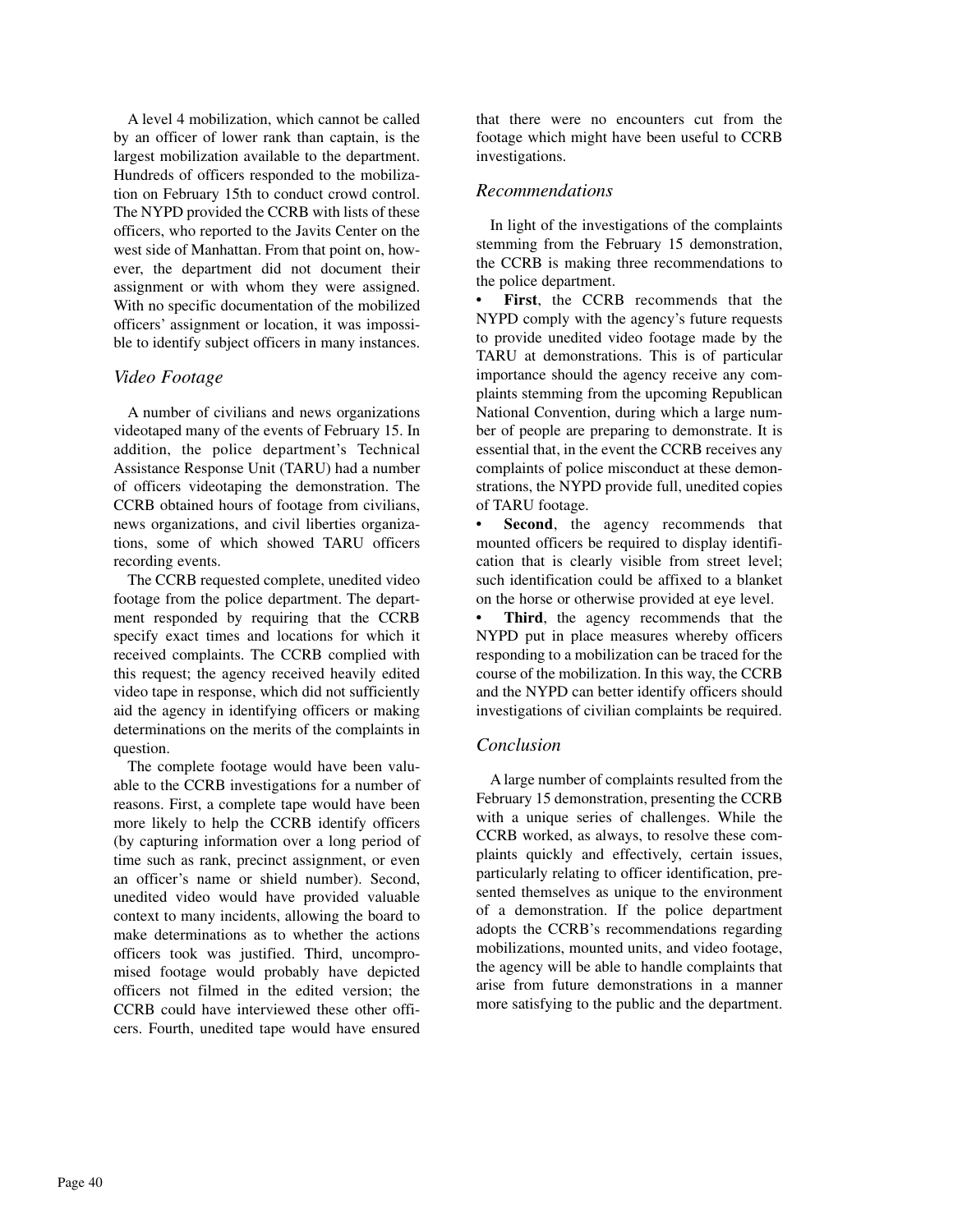# GUIDE TO TABLES

This status report covers the period from<br>January of 2003 through the end of<br>December 2003. Most tables contain<br>monarative data dating from 1999 Table 49 January of 2003 through the end of December 2003. Most tables contain comparative data dating from 1999. Table 49, Appendix C details the police department action on every case substantiated by the CCRB since 1999.

The tables in this report do not compare exactly with those published in reports prior to the January - December 2001 status report. CCRB complaint data was originally stored in a database on the police department mainframe computer. The complaint tracking system (CTS), developed specifically for the CCRB and instituted in 2000, has allowed the agency to track information in a more sophisticated manner than in the past; therefore, some tables previously published have been replaced with tables presenting information provided by the CTS.

Information on every complaint that the CCRB receives is entered into the complaint tracking system. The data reflect the information entered by the Complaint Response Unit and the Investigations Division on each case. The CTS databases were frozen on February 4, 2004. The agency waited to freeze the data in order to assure its accuracy; in the course of investigating a complaint, an investigator may discover information that changes how the complaint is listed in this report. For example, a witness may claim in the course of an interview that an officer who was not previously a subject officer cursed at the witness. As a result, a new discourtesy allegation would be added to the initial complaint. Information on cases changes most quickly in the first month the case is open (during that time, for example, the case may be found not to be in the CCRB's jurisdiction). While waiting to freeze the databases ensures that the data are as accurate as possible, slight changes can always occur after freezing the data, particularly in ongoing investigations.

In certain tables, information is compared to data from outside sources. For example, some tables compare the racial breakdown of CCRB

alleged victims to the racial breakdown of the population of New York City, and the racial breakdown of subject officers to the racial breakdown of the New York City Police Department. In all cases where information is given on the population of New York City, the data come from the 2000 United States Census Bureau. In all cases where information is provided regarding the police department, including information on police department dispositions of CCRB complaints, the data come from the department itself.

The age of cases is captured by two different methods. The CCRB tracks the age of the case as measured from the date the agency receives it (that is, how long the CCRB actually took to investigate the case). However, the statute of limitations (18 months) that governs complaints against police officers is calculated from the date of the incident. Since many complaints arise from incidents that significantly predate the filing date (for example, someone who files a complaint only after being released from a jail sentence, or who hears of the CCRB months after the incident), the age of cases measured from the date of incident will always be greater than when measured from the age of report.

Changes instituted in the January - December 2001 Status Report are retained in this report. First, in cases in which a complaint is filed against multiple subject officers assigned to different commands, one complaint is assigned to each command. For example, if someone files a complaint against a narcotics officer and a complaint against the desk sergeant at the precinct where he was later brought, both the narcotics division and the precinct are assigned a complaint. Therefore, in tables where complaints are attributed to commands, the total number of commands cited with a complaint is higher than the total number of complaints received by the CCRB. This method has been adopted because it more accurately reports the ratio of complaint activity from one command to another.

Also, the CCRB no longer reports on "primary allegations." Instead, the agency reports on "total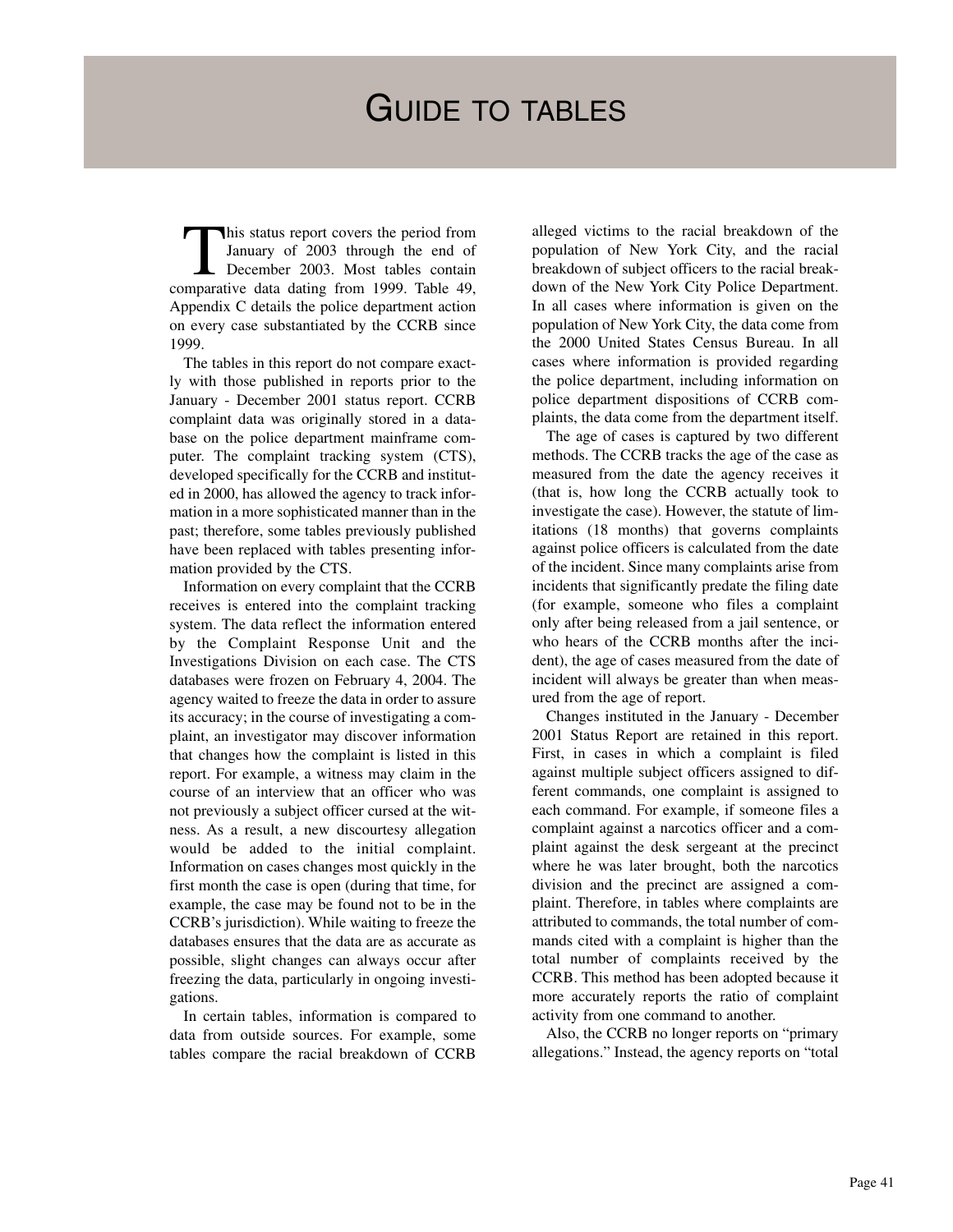allegations." In the past, if an officer had two or more allegations in the same FADO category, only the one highest in the hierarchical list of allegations would be reported here, even though all the allegations were recorded in the computer database. For example, if an officer was alleged to have pushed a complainant to the ground and then kicked him repeatedly, only the latter allegation would have been included in the status report table as a primary allegation. As it is now reported, both allegations are recorded and reported as part of the total allegations, though they are contained within a single complaint.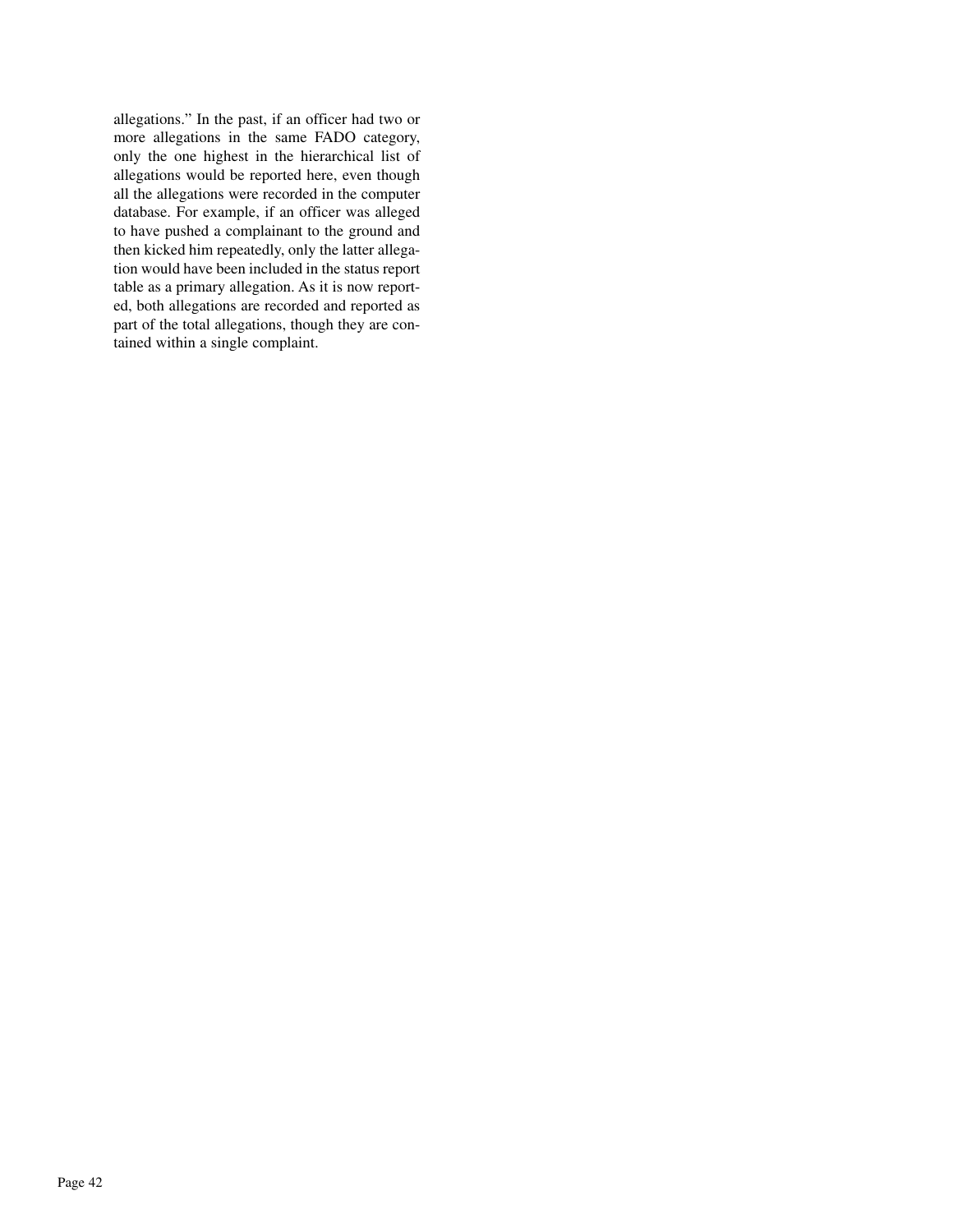**Appendix A: Complaint Statistics 1999 - 2003**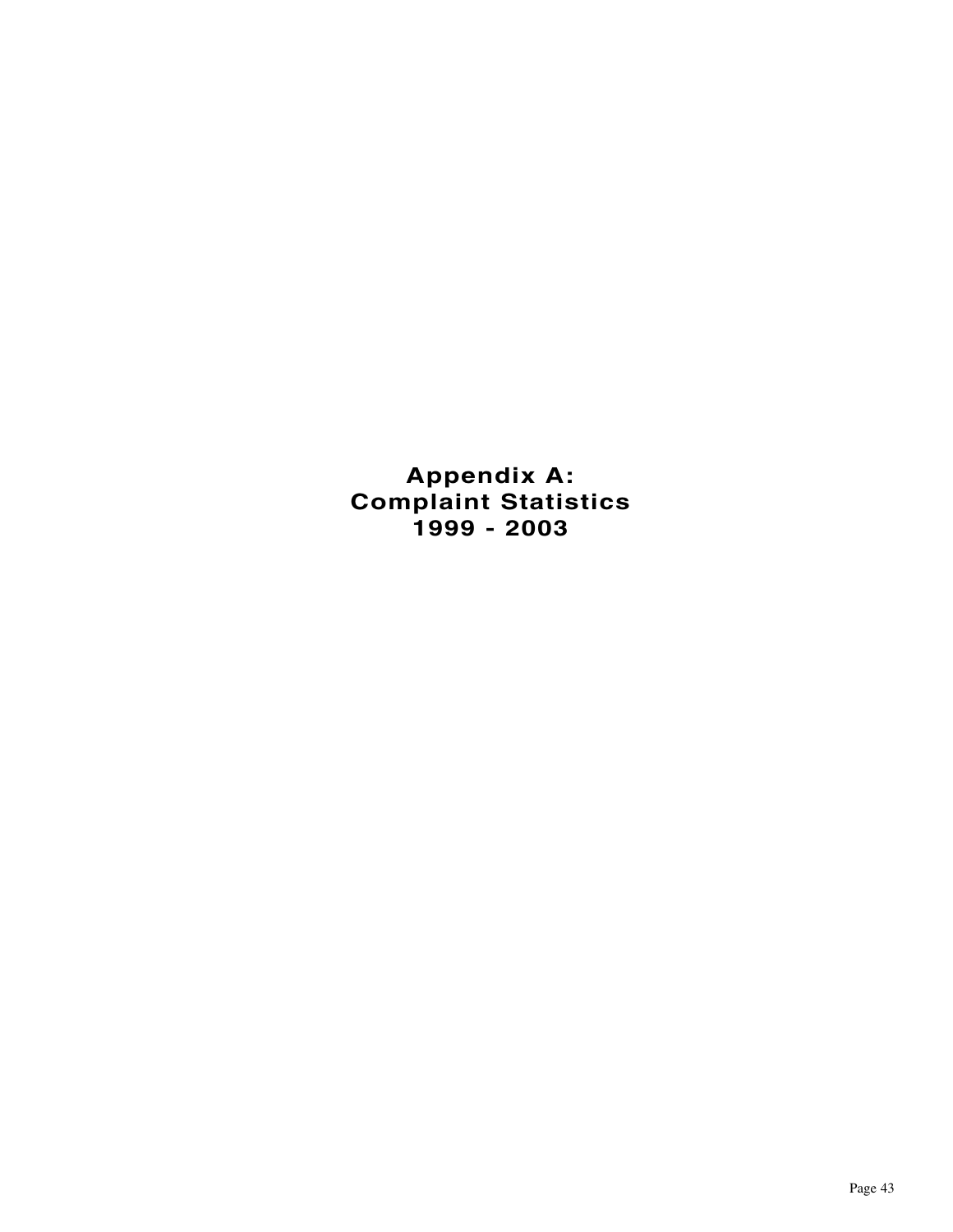THIS PAGE IS INTENTIONALLY LEFT BLANK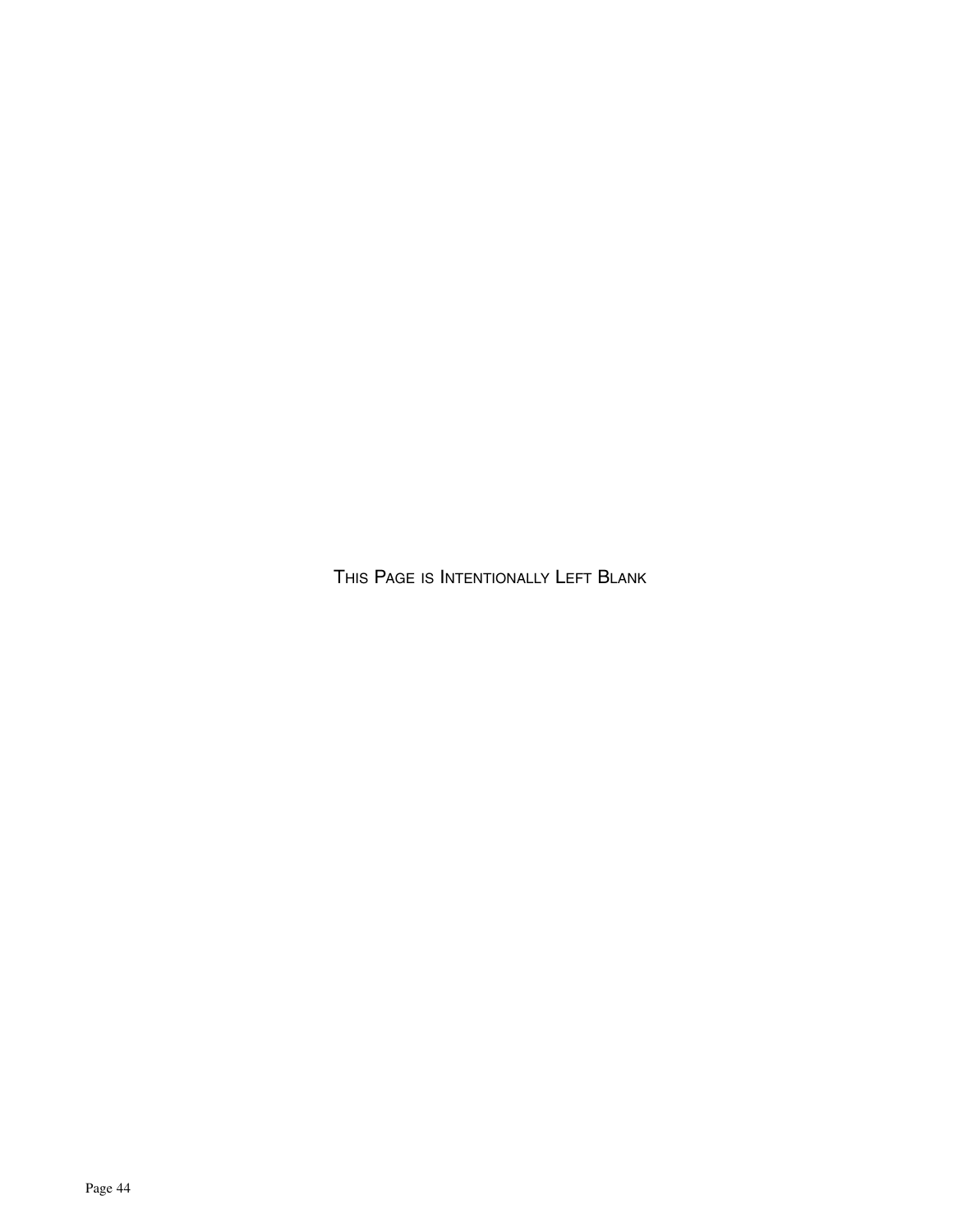# **Table 1A: Total Allegations and Total Complaints Received 1999 - 2003**

|                          | 1999   |          |               | 2000     |               | 2001     |               | 2002     |        | 2003     |
|--------------------------|--------|----------|---------------|----------|---------------|----------|---------------|----------|--------|----------|
|                          |        | Percent  |               | Percent  |               | Percent  |               | Percent  |        | Percent  |
|                          | Number | of Total | <b>Number</b> | of Total | <b>Number</b> | of Total | <b>Number</b> | of Total | Number | of Total |
| Force (F)                | 3.726  | 30.9%    | 3.547         | 33.7%    | 3.875         | 34.1%    | 4.465         | 33.4%    | 5.052  | 31.1%    |
| Abuse of Authority (A)   | 5,125  | 42.5%    | 4.485         | 42.6%    | 4,874         | 42.8%    | 5.953         | 44.5%    | 7,488  | 46.1%    |
| Discourtesy (D)          | 2.811  | 23.3%    | 2.104         | 20.0%    | 2,244         | 19.7%    | 2.599         | 19.4%    | 3.207  | 19.7%    |
| Offensive Language (O)   | 394    | 3.3%     | 389           | 3.7%     | 385           | 3.4%     | 362           | 2.7%     | 494    | 3.0%     |
| <b>Total Allegations</b> | 12.056 | 100.0%   | 10.525        | 100.0%   | 11.378        | 100.0%   | 13.379        | 100.0%   | 16.241 | 100.0%   |
| <b>Total Complaints</b>  | 4.812  |          | 4.116         |          | 4.251         |          | 4.612         |          | 5.568  |          |

## **Table 1B: Types of Allegations in Complaints Received\* 1999 - 2003**

|                          |                        | 1999       |               | 2000                   |               | 2001                   |        | 2002                   |               | 2003                   |
|--------------------------|------------------------|------------|---------------|------------------------|---------------|------------------------|--------|------------------------|---------------|------------------------|
|                          | Percentage<br>of Total |            |               | Percentage<br>of Total |               | Percentage<br>of Total |        | Percentage<br>of Total |               | Percentage<br>of Total |
|                          | <b>Number</b>          | Complaints | <b>Number</b> | Complaints             | <b>Number</b> | Complaints             | Number | Complaints             | <b>Number</b> | Complaints             |
| Force (F)                | 2.065                  | 27.1%      | 2.043         | 31.6%                  | 2.161         | 31.6%                  | 2.336  | 30.7%                  | 2.767         | 30.1%                  |
| Abuse of Authority (A)   | 2.942                  | 38.6%      | 2.400         | 37.1%                  | 2.511         | 36.7%                  | 2,897  | 38.1%                  | 3,433         | 37.4%                  |
| Discourtesy (D)          | 2.274                  | 29.8%      | 1.703         | 26.3%                  | 1.830         | 26.7%                  | 2.058  | 27.0%                  | 2.551         | 27.8%                  |
| Offensive Language (O)   | 345                    | 4.5%       | 325           | 5.0%                   | 341           | 5.0%                   | 320    | 4.2%                   | 435           | 4.7%                   |
| <b>Total Allegations</b> | 7,626                  | 100.0%     | 6.471         | 100.0%                 | 6.843         | 100.0%                 | 7,611  | 100.0%                 | 9.186         | 100.0%                 |
| <b>Total Complaints</b>  | 4.812                  |            | 4.116         |                        | 4,251         |                        | 4.612  |                        | 5,568         |                        |

\* This table presents the number of complaints containing one or more allegations in each FADO allegation. For example, 2,767 of the 5,568 complaints received between January and December 2003 contained one or more force allegations, while 3,433 contained one or more abuse of authority allegations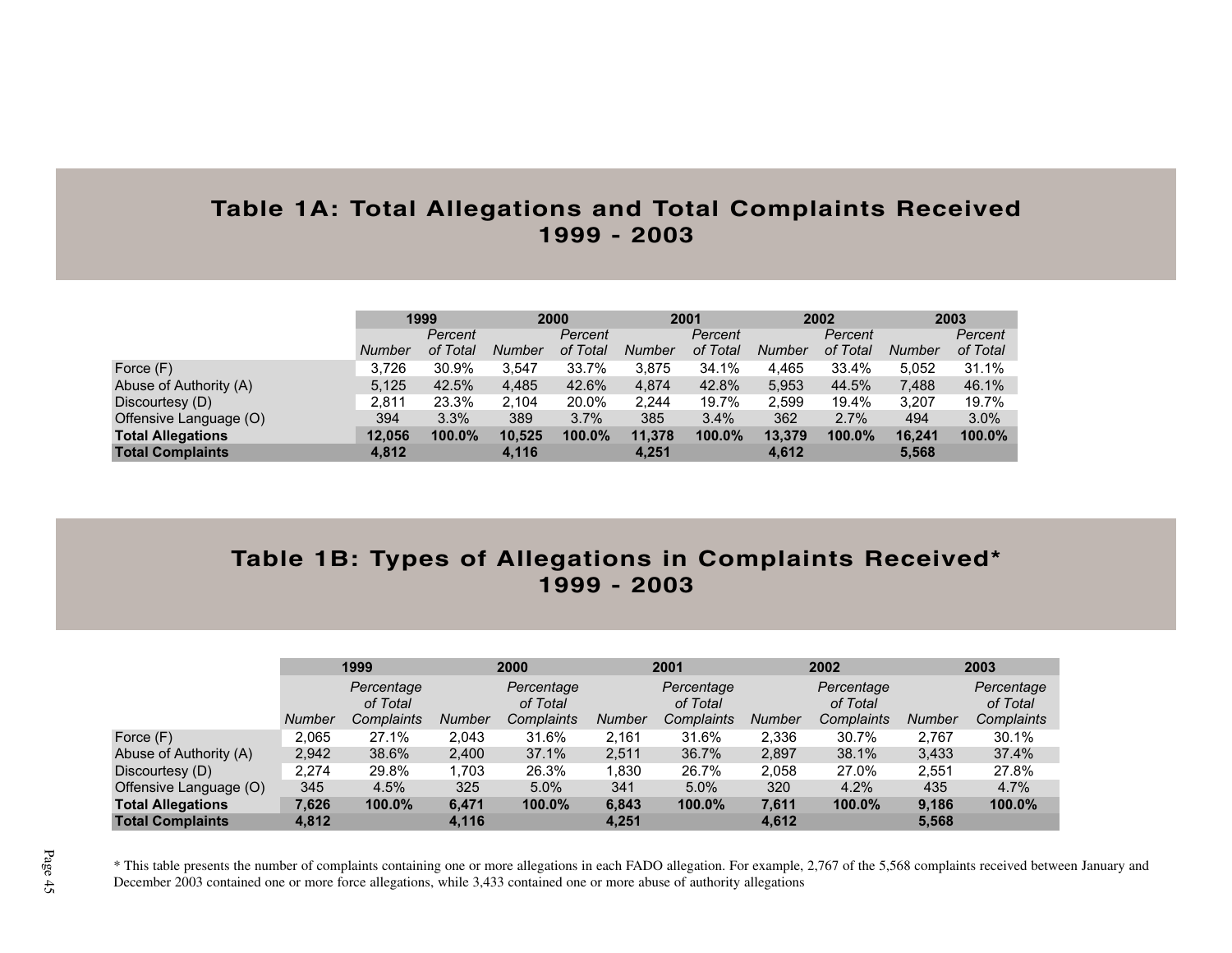## **Table 2: Distribution of Force Allegations 1999 - 2003**

|                                 |               | 1999       |               | 2000       |                | 2001       |               | 2002       |               | 2003       |
|---------------------------------|---------------|------------|---------------|------------|----------------|------------|---------------|------------|---------------|------------|
| <b>Type of Force Allegation</b> |               | Percent of |               | Percent of |                | Percent of |               | Percent of |               | Percent of |
|                                 | <b>Number</b> | Total      | <b>Number</b> | Total      | <b>Number</b>  | Total      | <b>Number</b> | Total      | <b>Number</b> | Total      |
| <b>Gun fired</b>                | 19            | 0.5%       | 15            | 0.4%       | 21             | 0.5%       | 13            | 0.3%       | 27            | 0.5%       |
| Gun pointed*                    | 364           | 9.8%       | 378           | 9.9%       | 297            | 7.4%       | 358           | 8.0%       | 321           | 6.4%       |
| Nightstick as club              | 63            | 1.7%       | 80            | 2.1%       | 69             | 1.7%       | 83            | 1.9%       | 98            | 1.9%       |
| Gun as club                     | 38            | 1.0%       | 31            | 0.8%       | 29             | 0.7%       | 41            | 0.9%       | 35            | 0.7%       |
| Police shield**                 | 0             | $0.0\%$    |               | 0.0%       | 3              | 0.1%       | 11            | 0.2%       | 9             | 0.2%       |
| Vehicle**                       | 10            | 0.3%       | 16            | 0.4%       | 24             | 0.6%       | 30            | 0.7%       | 28            | 0.6%       |
| Other blunt instrument as club  | 15            | 0.4%       | 42            | 1.1%       | 31             | 0.8%       | 41            | 0.9%       | 28            | 0.6%       |
| Hit against inanimate object    | 62            | 1.7%       | 74            | 1.9%       | 137            | 3.4%       | 176           | 3.9%       | 193           | 3.8%       |
| Chokehold**                     | 34            | 0.9%       | 65            | 1.7%       | 89             | 2.2%       | 102           | 2.3%       | 117           | 2.3%       |
| Pepper spray                    | 156           | 4.2%       | 168           | 4.4%       | 201            | 5.0%       | 249           | 5.6%       | 245           | 4.8%       |
| Physical force***               | 2,444         | 65.6%      | 2,621         | 68.6%      | 2,862          | 71.6%      | 3,077         | 68.9%      | 3,631         | 71.9%      |
| Radio as club                   | 33            | 0.9%       | 40            | 1.0%       | 40             | 1.0%       | 52            | 1.2%       | 42            | 0.8%       |
| Flashlight as club              | 24            | $0.6\%$    | 26            | 0.7%       | 32             | 0.8%       | 25            | 0.6%       | 30            | 0.6%       |
| Handcuffs too tight**           | 27            | 0.7%       | 58            | 1.5%       | 57             | 1.4%       | 102           | 2.3%       | 121           | 2.4%       |
| Nonlethal restraining device**  | 2             | 0.1%       | 4             | $0.1\%$    | $\overline{2}$ | 0.1%       | 3             | 0.1%       | 5             | 0.1%       |
| Animal                          |               | $0.0\%$    | 0             | $0.0\%$    | $\overline{2}$ | 0.1%       | 4             | 0.1%       | 17            | 0.3%       |
| Other                           | 434           | 11.6%      | 199           | 5.2%       | 99             | 2.5%       | 98            | 2.2%       | 105           | 2.1%       |
| <b>Total</b>                    | 3,726         | 100.0%     | 3,818         | 100.0%     | 3,995          | 100.0%     | 4,465         | 100.0%     | 5,052         | 100.0%     |

\* "Gun pointed" was moved from the force category to the abuse of authority category in January of 2000, and back to the force category as of July 1, 2001.

\*\* The CCRB changed its system of capturing allegations in 1999 and 2000. The asterisked allegations were not fully captured prior to this time. Thus, the apparent increases over the course of five years are artificially high.

\*\*\* "Physical force" includes: dragged/pulled, pushed/shoved/threw, punched/kicked/kneed, slapped and bit.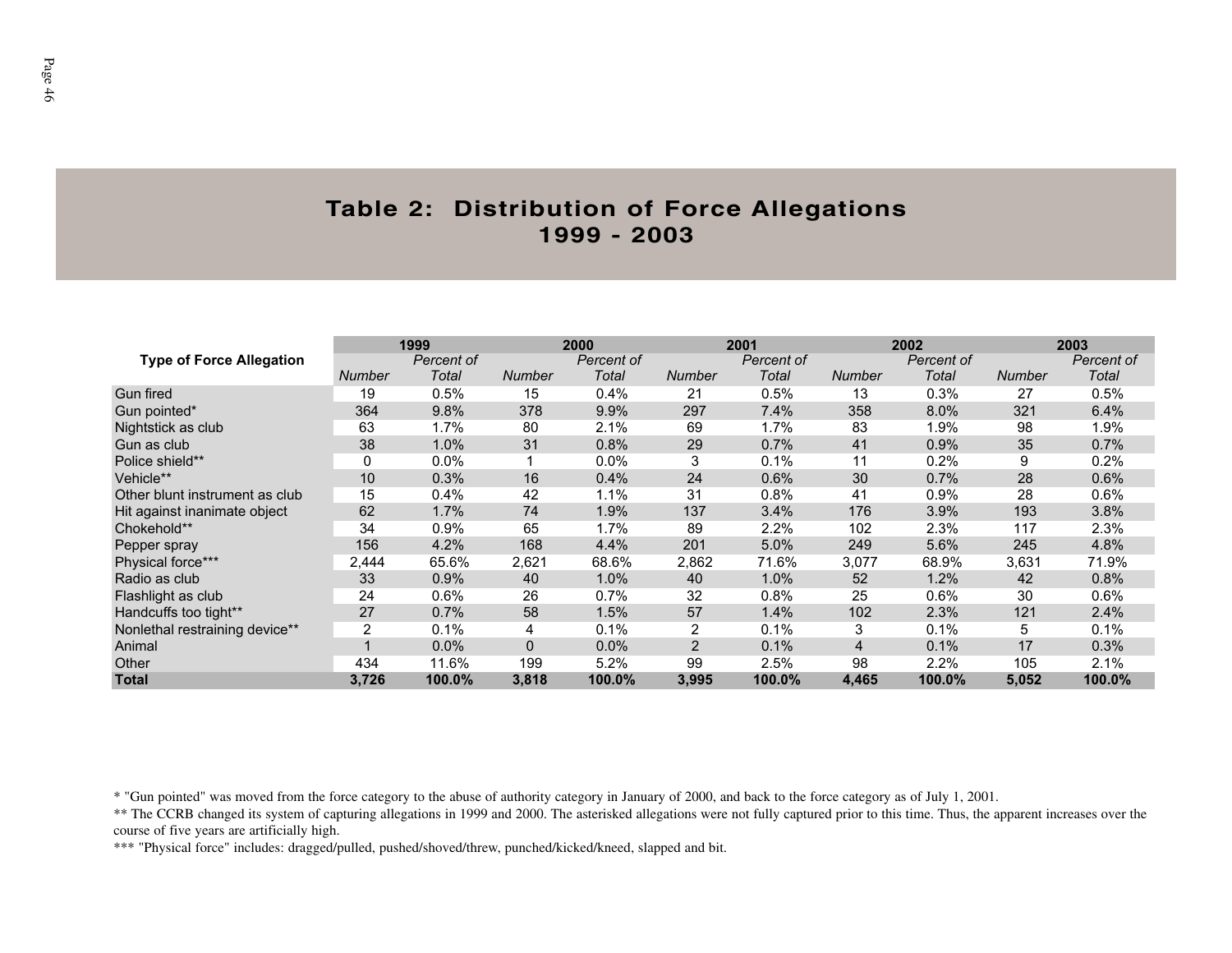# **Table 3: Distribution of Abuse of Authority Allegations 1999 - 2003**

|                                              |               | 1999     |               | 2000     |               | 2001     |                | 2002     | 2003          |          |
|----------------------------------------------|---------------|----------|---------------|----------|---------------|----------|----------------|----------|---------------|----------|
| <b>Type of Abuse of Authority Allegation</b> |               | Percent  |               | Percent  |               | Percent  |                | Percent  |               | Percent  |
|                                              | <b>Number</b> | of Total | <b>Number</b> | of Total | <b>Number</b> | of Total | <b>Number</b>  | of Total | <b>Number</b> | of Total |
| Frisk and/or search                          | 820           | 16.0%    | 782           | 18.6%    | 739           | 15.5%    | 842            | 14.1%    | 1,057         | 14.1%    |
| Vehicle search                               | 182           | 3.6%     | 162           | 3.8%     | 211           | 4.4%     | 195            | 3.3%     | 244           | 3.3%     |
| Question and/or stop                         | 426           | 8.3%     | 353           | 8.4%     | 399           | 8.4%     | 671            | 11.3%    | 1,027         | 13.7%    |
| Strip search*                                | 58            | 1.1%     | 67            | 1.6%     | 93            | 2.0%     | 103            | 1.7%     | 155           | 2.1%     |
| Vehicle stop*                                | 65            | 1.3%     | 112           | 2.7%     | 153           | 3.2%     | 165            | 2.8%     | 286           | 3.8%     |
| Gun drawn                                    | 42            | 0.8%     | 6             | 0.1%     | 90            | 1.9%     | 153            | 2.6%     | 124           | 1.7%     |
| Premises entered or searched                 | 499           | 9.7%     | 529           | 12.6%    | 595           | 12.5%    | 716            | 12.0%    | 656           | 8.8%     |
| Threat to notify ACS*                        | 23            | 0.4%     | 37            | 0.9%     | 44            | 0.9%     | 77             | 1.3%     | 58            | 0.8%     |
| Threat of force                              | 488           | 9.5%     | 447           | 10.6%    | 448           | 9.4%     | 532            | 8.9%     | 515           | 6.9%     |
| Property seized                              | 75            | 1.5%     | 27            | 0.6%     | 47            | 1.0%     | 65             | 1.1%     | 102           | 1.4%     |
| Threat to damage/seize property              | 103           | $2.0\%$  | 55            | 1.3%     | 58            | 1.2%     | 64             | 1.1%     | 113           | 1.5%     |
| Threat of arrest                             | 842           | 16.4%    | 634           | 15.0%    | 688           | 14.5%    | 841            | 14.1%    | 1,068         | 14.3%    |
| Threat of summons                            | 91            | 1.8%     | 62            | 1.5%     | 44            | 0.9%     | 67             | 1.1%     | 92            | 1.2%     |
| Property damaged                             | 204           | 4.0%     | 168           | 4.0%     | 220           | 4.6%     | 245            | 4.1%     | 292           | 3.9%     |
| Refusal to process complaint*                | 69            | 1.3%     | 48            | 1.1%     | 51            | 1.1%     | 58             | 1.0%     | 103           | 1.4%     |
| Refusal to give name/shield number*          | 231           | 4.5%     | 349           | 8.3%     | 468           | 9.8%     | 632            | 10.6%    | 813           | 10.9%    |
| Retaliatory arrest                           | 92            | 1.8%     | 38            | 0.9%     | 60            | 1.3%     | 65             | 1.1%     | 112           | 1.5%     |
| Retaliatory summons                          | 43            | 0.8%     | 73            | 1.7%     | 95            | 2.0%     | 104            | 1.7%     | 171           | 2.3%     |
| Refusal to obtain medical treatment          | 68            | 1.3%     | 79            | 1.9%     | 85            | 1.8%     | 120            | 2.0%     | 174           | 2.3%     |
| Improper dissemination of medical info       | 1             | 0.0%     | $\mathbf{0}$  | 0.0%     |               | $0.0\%$  | $\overline{4}$ | 0.1%     | $\mathbf 0$   | 0.0%     |
| Other                                        | 703           | 13.7%    | 186           | 4.4%     | 166           | 3.5%     | 234            | 3.9%     | 326           | 4.4%     |
| <b>Total</b>                                 | 5,125         | 100.0%   | 4,214         | 100.0%   | 4,755         | 100.0%   | 5,953          | 100.0%   | 7,488         | 100.0%   |

\* The CCRB changed its system of capturing allegations in 1999 and 2000. The asterisked allegations were not fully captured prior to this time. Thus, the apparent increases over the course of five years are artificially high.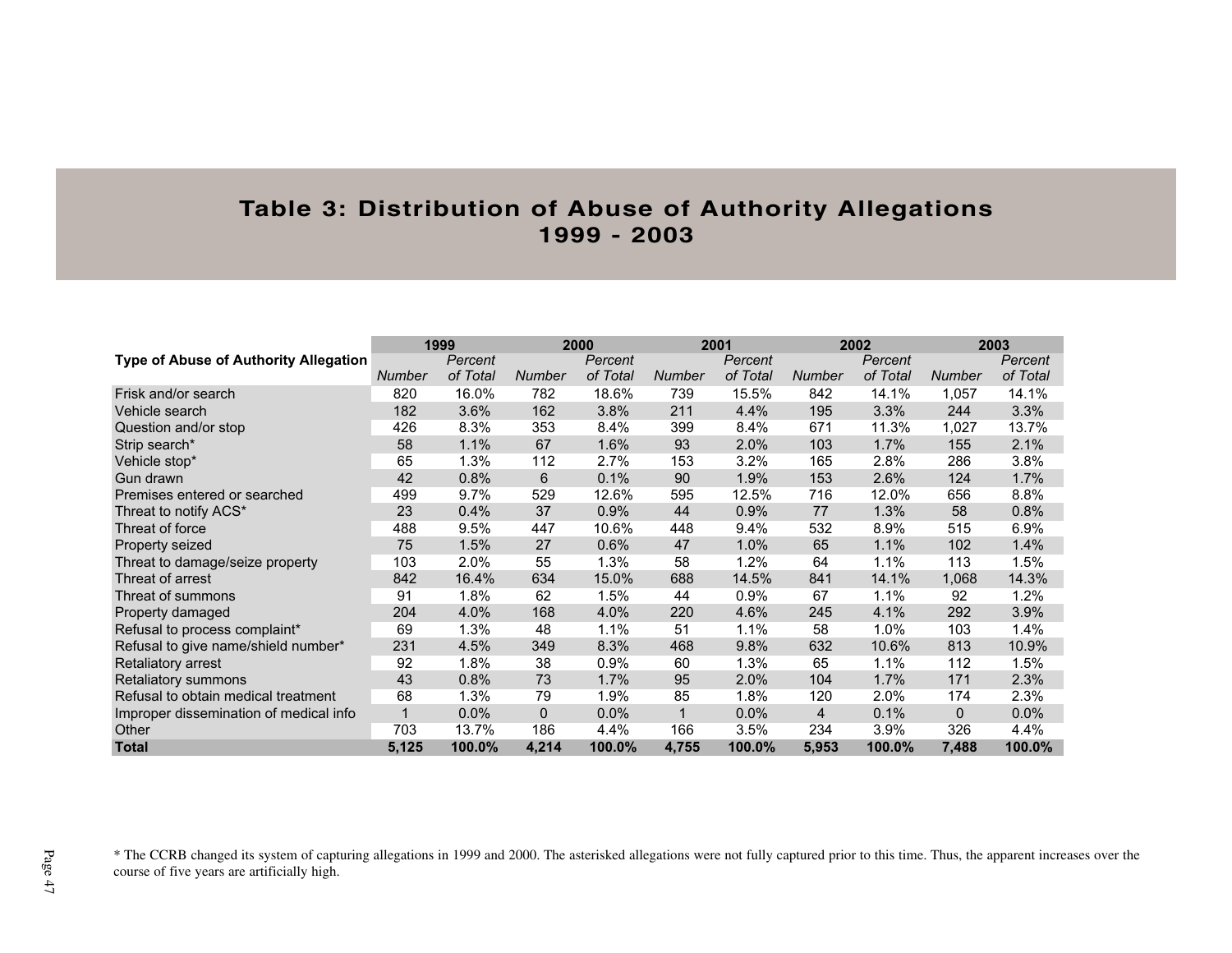## **Table 4: Distribution of Discourtesy Allegations 1999 - 2003**

| <b>Type of Discourtesy</b> | 1999          |            |        | 2000       |               | 2001       |        | 2002       |        | 2003       |  |
|----------------------------|---------------|------------|--------|------------|---------------|------------|--------|------------|--------|------------|--|
| <b>Allegation</b>          |               | Percent of |        | Percent of |               | Percent of |        | Percent of |        | Percent of |  |
|                            | <b>Number</b> | Total      | Number | Total      | <b>Number</b> | Total      | Number | Total      | Number | Total      |  |
| Word                       | 2.176         | 77.4%      | 1.757  | 83.5%      | 1.744         | 77.7%      | 2.130  | 82.0%      | 2.513  | 78.4%      |  |
| Gesture                    | 152           | 5.4%       | 43     | 2.0%       | 46            | 2.0%       | 34     | 1.3%       | 49     | $1.5\%$    |  |
| Demeanor/tone*             | 101           | 3.6%       | 160    | 7.6%       | 272           | 12.1%      | 243    | 9.3%       | 411    | 12.8%      |  |
| Action*                    | 58            | 2.1%       | 69     | 3.3%       | 112           | 5.0%       | 133    | 5.1%       | 187    | 5.8%       |  |
| Other                      | 324           | 11.5%      | 75     | 3.6%       | 70            | 3.1%       | 59     | 2.3%       | 47     | 1.5%       |  |
| <b>Total</b>               | 2,811         | 100.0%     | 2,104  | 100.0%     | 2.244         | 100.0%     | 2,599  | 100.0%     | 3,207  | 100.0%     |  |

# **Table 5A: Distribution of Offensive Language Allegations 1999 - 2003**

| <b>Type of Offensive Language</b> | 1999   |          |        | 2000     |               | 2001     |        | 2002     |               | 2003     |  |
|-----------------------------------|--------|----------|--------|----------|---------------|----------|--------|----------|---------------|----------|--|
| <b>Allegation</b>                 |        | Percent  |        | Percent  |               | Percent  |        | Percent  |               | Percent  |  |
|                                   | Number | of Total | Number | of Total | <b>Number</b> | of Total | Number | of Total | <b>Number</b> | of Total |  |
| Race                              | 214    | 54.3%    | 197    | 50.6%    | 215           | 55.8%    | 223    | 61.6%    | 272           | 55.1%    |  |
| Ethnicity                         | 56     | 14.2%    | 91     | 23.4%    | 86            | 22.3%    | 74     | 20.4%    | 115           | 23.3%    |  |
| Religion                          | 4      | 1.0%     | 9      | 2.3%     | 10            | 2.6%     | 14     | 3.9%     | 16            | 3.2%     |  |
| <b>Sex</b>                        | 8      | 2.0%     | 23     | 5.9%     | 17            | 4.4%     | 19     | 5.2%     | 20            | 4.0%     |  |
| Physical disability*              | ◠      | 0.5%     | 5      | $1.3\%$  |               | 0.3%     | 3      | 0.8%     | 4             | 0.8%     |  |
| Sexual orientation                | 25     | 6.3%     | 44     | 11.3%    | 36            | 9.4%     | 17     | 4.7%     | 44            | 8.9%     |  |
| Other                             | 85     | 21.6%    | 20     | 5.1%     | 20            | 5.2%     | 12     | 3.3%     | 23            | 4.7%     |  |
| <b>Total</b>                      | 394    | 100.0%   | 389    | 100.0%   | 385           | 100.0%   | 362    | 100.0%   | 494           | 100.0%   |  |

\* The CCRB changed its system of capturing allegations in 1999 and 2000. The asterisked allegations were not fully captured prior to this time. Thus, the apparent increases over the course of five years are artificially high.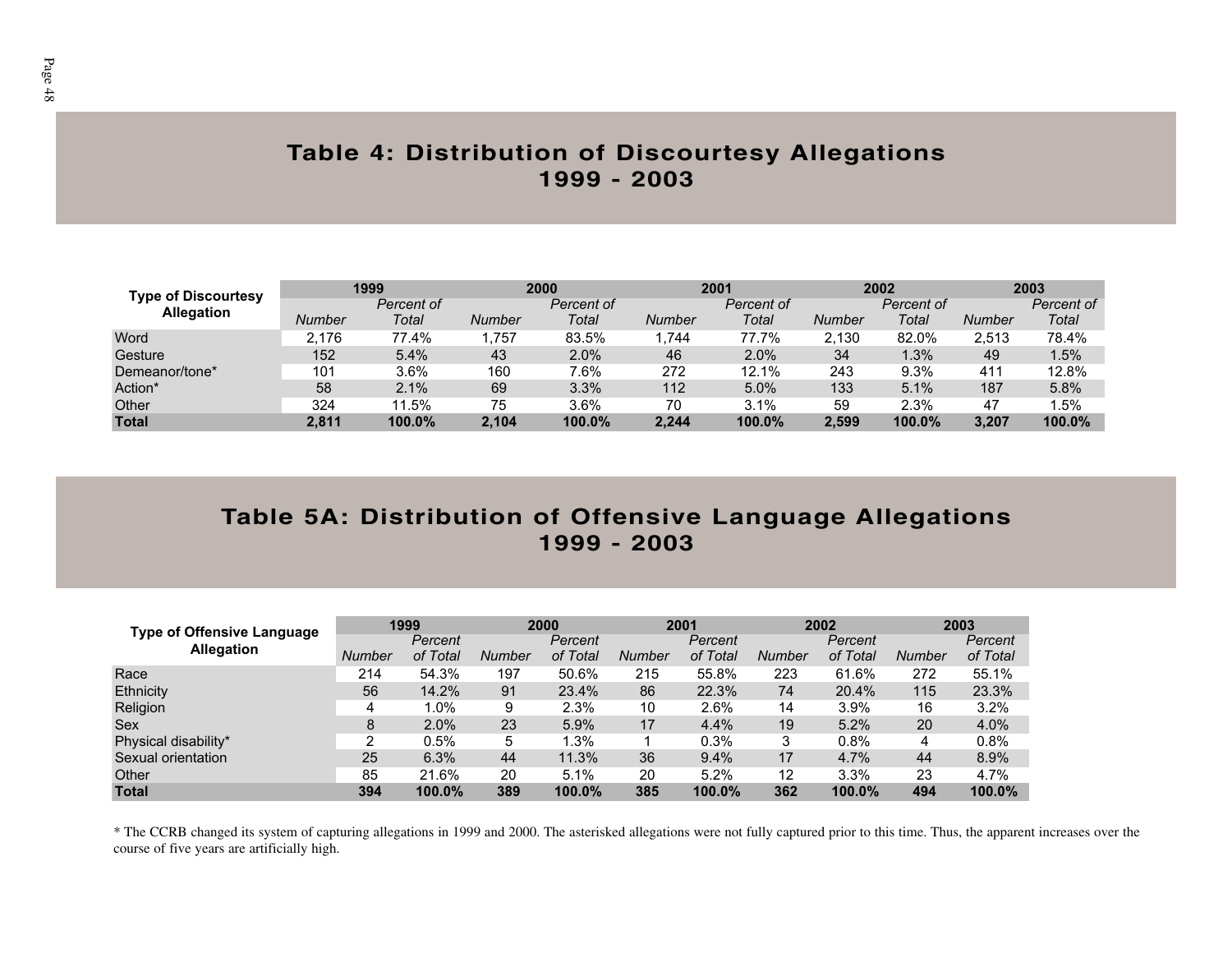# **Table 5B: Distribution of Race-related Offensive Language Allegations 1999 - 2003**

| <b>Type of Race-related</b> |               | 1999     | 2000          |          | 2001   |          | 2002          |          | 2003          |          |
|-----------------------------|---------------|----------|---------------|----------|--------|----------|---------------|----------|---------------|----------|
| <b>Offensive Language</b>   |               | Percent  |               | Percent  |        | Percent  |               | Percent  |               | Percent  |
| <b>Allegation</b>           | <b>Number</b> | of Total | <b>Number</b> | of Total | Number | of Total | <b>Number</b> | of Total | <b>Number</b> | of Total |
| White                       |               | $0.5\%$  | 10            | 5.1%     | 13     | 6.0%     | 13            | 5.8%     | 6             | 2.2%     |
| <b>Black</b>                | 68            | 31.8%    | 121           | 61.4%    | 130    | 60.5%    | 128           | 57.4%    | 206           | 75.7%    |
| Latino                      | 9             | 4.2%     | 22            | 11.2%    | 37     | 17.2%    | 32            | 14.3%    | 22            | 8.1%     |
| Asian                       |               | 0.9%     | 4             | 2.0%     |        | 3.3%     | 4             | 1.8%     | 5             | 1.8%     |
| Other                       |               | $0.0\%$  |               | 0.5%     | 0      | $0.0\%$  | 6             | 2.7%     | 6             | 2.2%     |
| Unrecorded                  | 134           | 62.6%    | 39            | 19.8%    | 28     | 13.0%    | 40            | 17.9%    | 27            | 9.9%     |
| <b>Total</b>                | 214           | 100.0%   | 197           | 100.0%   | 215    | 100.0%   | 223           | 100.0%   | 272           | 100.0%   |

# **Table 6A: Where Civilian Complaints Were Reported 1999 - 2003**

| <b>Where Civilian Complaints</b> |        | 1999     |        | 2000     |        | 2001     |               | 2002     | 2003   |          |
|----------------------------------|--------|----------|--------|----------|--------|----------|---------------|----------|--------|----------|
| <b>Were Reported</b>             |        | Percent  |        | Percent  |        | Percent  |               | Percent  |        | Percent  |
|                                  | Number | of Total | Number | of Total | Number | of Total | <b>Number</b> | of Total | Number | of Total |
| <b>CCRB</b>                      | 2.431  | 50.5%    | 1.722  | 41.8%    | 1.722  | 40.5%    | 2.024         | 43.9%    | 2.773  | 49.8%    |
| <b>NYPD</b>                      | 2.369  | 49.2%    | 2.369  | 57.6%    | 2.502  | 58.9%    | 2.562         | 55.6%    | 2.773  | 49.8%    |
| Other                            | 12     | $0.2\%$  | 25     | 0.6%     | 27     | $0.6\%$  | 26            | 0.6%     | 22     | $0.4\%$  |
| <b>Total</b>                     | 4.812  | 100.0%   | 4.116  | 100.0%   | 4.251  | 100.0%   | 4.612         | 100.0%   | 5.568  | 100.0%   |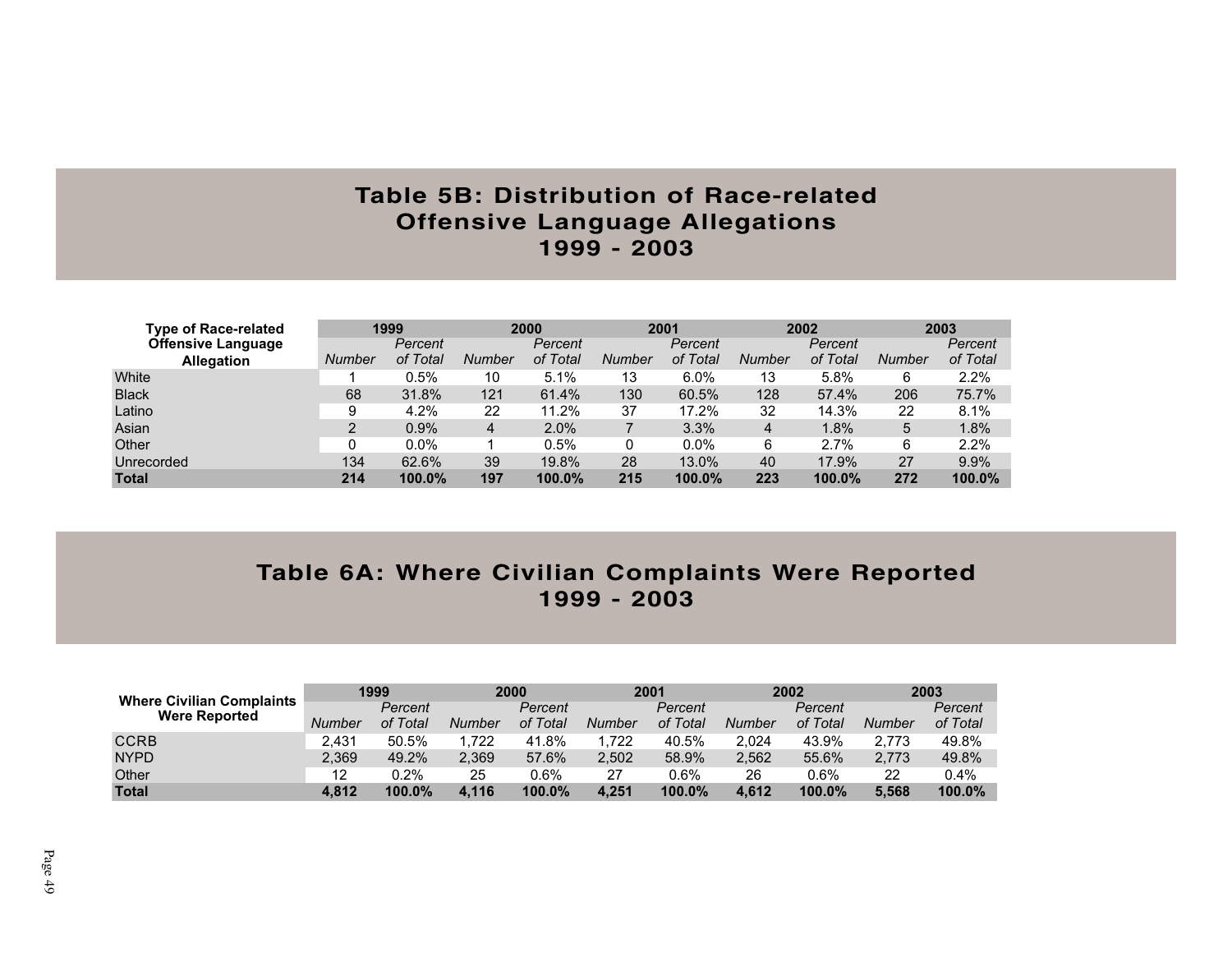# **Table 6B: How Complaints Filed at the CCRB Were Reported 1999 - 2003**

| <b>How Complaints Filed with</b> | 1999          |          | 2000          |          | 2001   |          | 2002          |          | 2003   |          |
|----------------------------------|---------------|----------|---------------|----------|--------|----------|---------------|----------|--------|----------|
| the CCRB Were Reported           |               | Percent  |               | Percent  |        | Percent  |               | Percent  |        | Percent  |
|                                  | <b>Number</b> | of Total | <b>Number</b> | of Total | Number | of Total | <b>Number</b> | of Total | Number | of Total |
| In person                        | 217           | 8.9%     | 144           | 8.4%     | 161    | 9.3%     | 182           | $9.0\%$  | 181    | 6.5%     |
| By telephone                     | 2.068         | 85.1%    | 1.480         | 85.9%    | 1.401  | 81.4%    | 1.653         | 81.7%    | 2.241  | 80.8%    |
| By letter                        | 140           | 5.8%     | 80            | 4.6%     | 113    | 6.6%     | 124           | 6.1%     | 165    | 6.0%     |
| By e-mail/internet/fax           |               | 0.2%     | 18            | 1.0%     | 47     | 2.7%     | 65            | 3.2%     | 186    | 6.7%     |
| <b>Total</b>                     | 2.431         | 100.0%   | 1.722         | 100.0%   | 1.722  | 100.0%   | 2.024         | 100.0%   | 2.773  | 100.0%   |

# **Table 6C: How Complaints Filed with the NYPD Were Reported 1999 - 2003**

| <b>How Complaints Filed with</b> | 1999          |          | 2000   |          | 2001   |          | 2002   |          | 2003   |          |
|----------------------------------|---------------|----------|--------|----------|--------|----------|--------|----------|--------|----------|
| the NYPD Were Reported           |               | Percent  |        | Percent  |        | Percent  |        | Percent  |        | Percent  |
|                                  | <b>Number</b> | of Total | Number | of Total | Number | of Total | Number | of Total | Number | of Total |
| In person                        | 646           | 27.3%    | 550    | 23.2%    | 513    | 20.5%    | 372    | 14.5%    | 249    | 9.0%     |
| By telephone                     | 1.413         | 59.6%    | .494   | 63.1%    | 1.766  | 70.6%    | 2.136  | 83.4%    | 2.483  | 89.5%    |
| By letter                        | 309           | 13.0%    | 318    | 13.4%    | 199    | $8.0\%$  | 23     | 0.9%     | 22     | 0.8%     |
| By e-mail/internet/fax           |               | 0.0%     |        | 0.3%     | 24     | $1.0\%$  | 31     | 1.2%     | 19     | 0.7%     |
| <b>Total</b>                     | 2.369         | 100.0%   | 2.369  | 100.0%   | 2.502  | 100.0%   | 2,562  | 100.0%   | 2.773  | 100.0%   |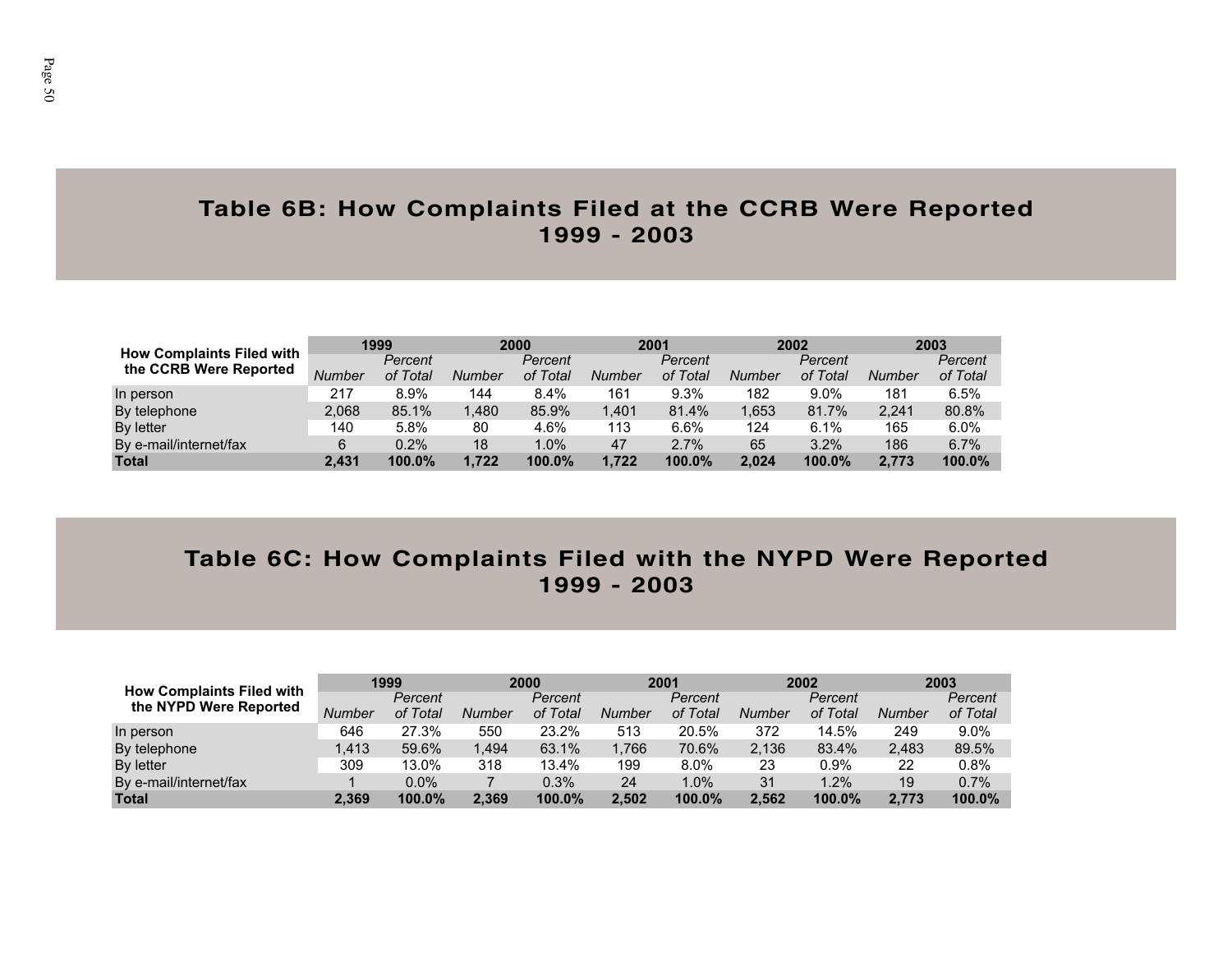# **Table 7: Race of Alleged Victims Compared to New York City Demographics 1999 - 2003**

|                 |        | 1999          |        | 2000          |        | 2001          |        | 2002          |        | 2003          |        | 5-year Total  | <b>New York City</b>                      |
|-----------------|--------|---------------|--------|---------------|--------|---------------|--------|---------------|--------|---------------|--------|---------------|-------------------------------------------|
|                 |        | Percent<br>оf |        | Percent<br>оf |        | Percent<br>оf |        | Percent<br>оf |        | Percent<br>οf |        | Percent<br>οf | <b>Population</b><br><b>(2000 Census)</b> |
| Race            | Number | Subtotal      | Number | Subtotal      | Number | Subtotal      | Number | Subtotal      | Number | Subtotal      | Number | Subtotal      |                                           |
| White           | 862    | 20.9%         | 727    | 17.9%         | 769    | 17.3%         | 765    | 15.9%         | 1.009  | 18.5%         | 4.132  | 18.0%         | 35.0%                                     |
| <b>Black</b>    | 2,179  | 52.7%         | 2,094  | 51.6%         | 2,282  | 51.2%         | 2,585  | 53.6%         | 2,865  | 52.4%         | 12,005 | 52.3%         | 24.5%                                     |
| Latino          | 952    | 23.0%         | 1,057  | 26.0%         | .195   | 26.8%         | 260.   | 26.1%         | 1,292  | 23.6%         | 5,756  | 25.1%         | 27.0%                                     |
| Asian           | 35     | 0.8%          | 67     | 1.7%          | 99     | 2.2%          | 101    | 2.1%          | 149    | 2.7%          | 451    | 2.0%          | 9.8%                                      |
| <b>Others</b>   | 104    | 2.5%          | 113    | 2.8%          | 110    | 2.5%          | 114    | 2.4%          | 150    | 2.7%          | 591    | 2.6%          | 3.7%                                      |
| <b>Subtotal</b> | 4,132  | 100.0%        | 4,058  | 100.0%        | 4,455  | 100.0%        | 4,825  | 100.0%        | 5,465  | 100.0%        | 22,935 | 100.0%        | 100.0%                                    |
| <b>Unknown</b>  | .605   |               | 1.058  |               | 941    |               | 1,406  |               | 1,897  |               | 6,907  |               |                                           |
| <b>Total</b>    | 5,737  |               | 5,116  |               | 5,396  |               | 6,231  |               | 7,362  |               | 29,842 |               |                                           |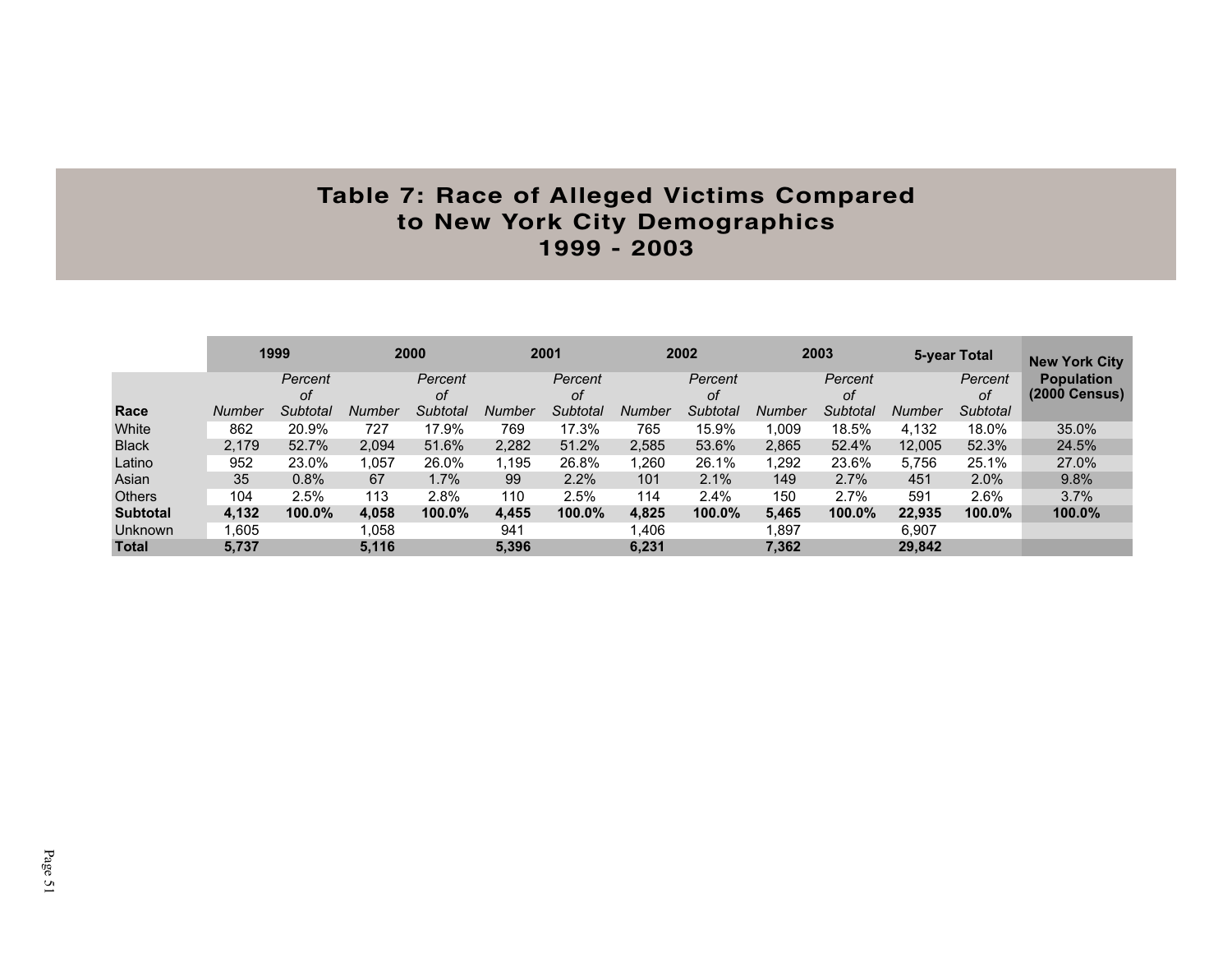# **Table 8: Race of Subject Officers Compared to New York City Police Department Demographics 1999 - 2003**

|                            |               | 1999                   |                                   |               | 2000                   |                                   | 2001          |                        |                                   |  |
|----------------------------|---------------|------------------------|-----------------------------------|---------------|------------------------|-----------------------------------|---------------|------------------------|-----------------------------------|--|
| Race                       | <b>Number</b> | Percent of<br>Subtotal | <b>NYPD</b><br>Population<br>1999 | <b>Number</b> | Percent of<br>Subtotal | <b>NYPD</b><br>Population<br>2000 | <b>Number</b> | Percent of<br>Subtotal | <b>NYPD</b><br>Population<br>2001 |  |
| White                      | 3,270         | 67.7%                  | 67.2%                             | 2.903         | 68.5%                  | 67.9%                             | 3,169         | 68.2%                  | 64.8%                             |  |
| <b>Black</b>               | 658           | 13.6%                  | 13.4%                             | 532           | 12.5%                  | 13.5%                             | 583           | 12.6%                  | 14.0%                             |  |
| Latino                     | 825           | 17.1%                  | 17.7%                             | 740           | 17.5%                  | 17.1%                             | 806           | 17.4%                  | 19.2%                             |  |
| Asian                      | 32            | 0.7%                   | 1.6%                              | 56            | 1.3%                   | 1.4%                              | 76            | 1.6%                   | 1.9%                              |  |
| <b>Others</b>              | 46            | $1.0\%$                | 0.1%                              | 9             | 0.2%                   | 0.1%                              | 10            | 0.2%                   | 0.1%                              |  |
| <b>Subtotal</b><br>Officer | 4,831         | 100.0%                 | 100.0%                            | 4,240         | 100.0%                 | 100.0%                            | 4,644         | 100.0%                 | 100.0%                            |  |
| unidentified               | 2,298         |                        |                                   | 1.914         |                        |                                   | 1,835         |                        |                                   |  |
| <b>Total</b>               | 7,129         |                        |                                   | 6,154         |                        |                                   | 6,479         |                        |                                   |  |

|                 |               | 2002       |             | 2003          |            |             |  |  |
|-----------------|---------------|------------|-------------|---------------|------------|-------------|--|--|
|                 |               |            | <b>NYPD</b> |               |            | <b>NYPD</b> |  |  |
|                 |               | Percent of | Population  |               | Percent of | Population  |  |  |
| Race            | <b>Number</b> | Subtotal   | 2002        | <b>Number</b> | Subtotal   | 2003        |  |  |
| White           | 3,354         | 65.0%      | 62.8%       | 3,863         | 64.9%      | 61.6%       |  |  |
| <b>Black</b>    | 733           | 14.2%      | 14.6%       | 781           | 13.1%      | 15.0%       |  |  |
| Latino          | 961           | 18.6%      | 20.2%       | 1,192         | 20.0%      | 20.8%       |  |  |
| Asian           | 103           | 2.0%       | 2.2%        | 105           | 1.8%       | 2.4%        |  |  |
| <b>Others</b>   | 7             | 0.1%       | 0.2%        | 13            | 0.2%       | 0.2%        |  |  |
| <b>Subtotal</b> | 5,158         | 100.0%     | 100.0%      | 5,954         | 100.0%     | 100.0%      |  |  |
| <b>Officer</b>  |               |            |             |               |            |             |  |  |
| unidentified    | 2,116         |            |             | 2,311         |            |             |  |  |
| <b>Total</b>    | 7,274         |            |             | 8,265         |            |             |  |  |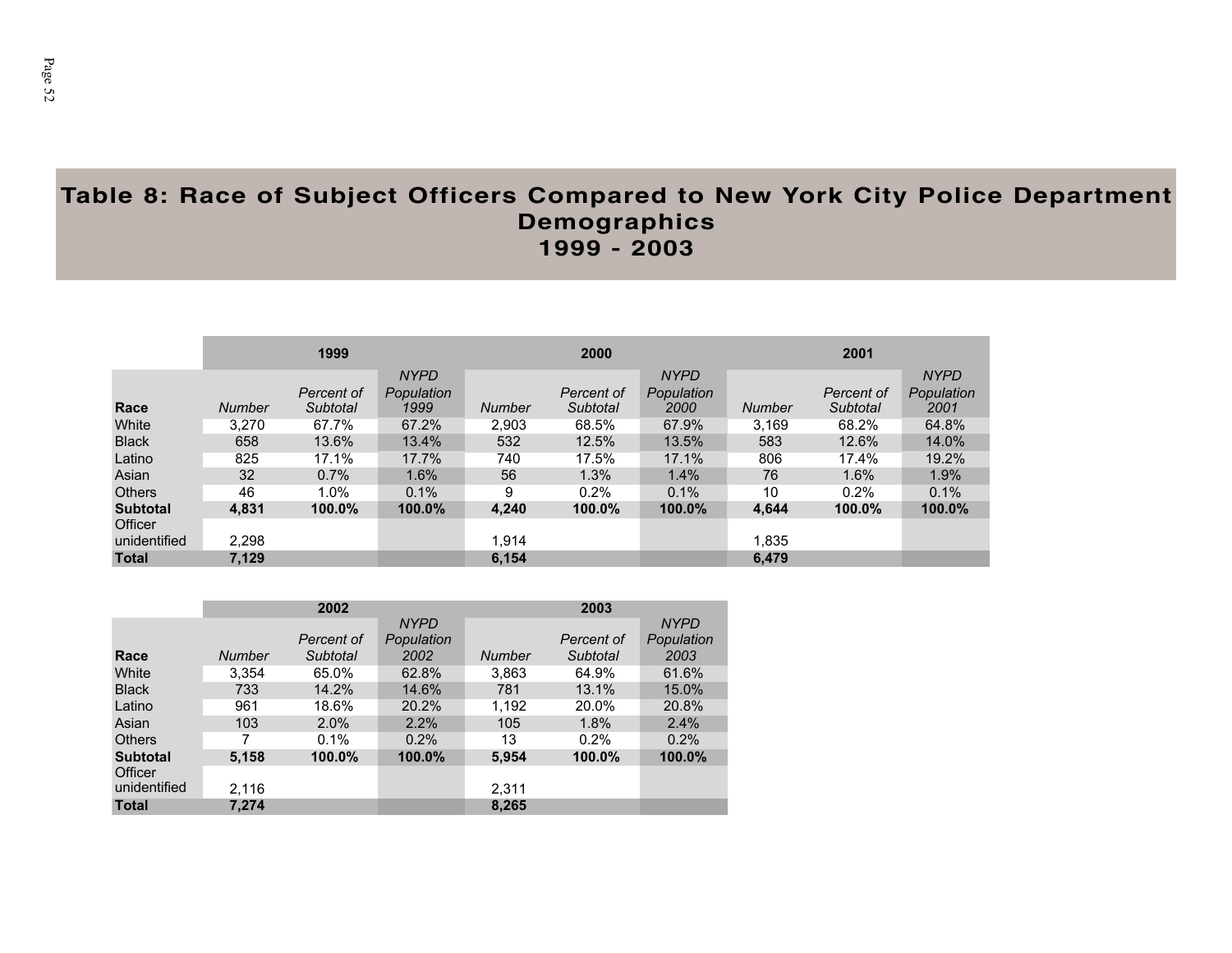# **Table 9: Race of Subject Officers Compared to Race of Alleged Victims 1999 - 2003**

| <b>White Alleged Victim</b>          |               | 1999                   |               | 2000                   |               | 2001                   |               | 2002                   |               | 2003                   |
|--------------------------------------|---------------|------------------------|---------------|------------------------|---------------|------------------------|---------------|------------------------|---------------|------------------------|
| <b>Subject Officer</b>               | <b>Number</b> | Percent of<br>Subtotal | <b>Number</b> | Percent of<br>Subtotal | <b>Number</b> | Percent of<br>Subtotal | <b>Number</b> | Percent of<br>Subtotal | <b>Number</b> | Percent of<br>Subtotal |
| White                                | 635           | 72.1%                  | 685           | 79.7%                  | 689           | 74.2%                  | 751           | 71.9%                  | 1,011         | 72.2%                  |
| <b>Black</b>                         | 107           | 12.1%                  | 66            | 7.7%                   | 96            | 10.3%                  | 101           | 9.7%                   | 149           | 10.6%                  |
| Latino                               | 124           | 14.1%                  | 103           | 12.0%                  | 123           | 13.2%                  | 148           | 14.2%                  | 207           | 14.8%                  |
| Asian                                | 14            | 1.6%                   | 5             | 0.6%                   | 18            | 1.9%                   | 40            | 3.8%                   | 32            | 2.3%                   |
| <b>Others</b>                        |               | 0.1%                   |               | 0.1%                   |               | 0.3%                   | 5             | 0.5%                   |               | 0.1%                   |
| <b>Subtotal</b>                      | 881           | 100.0%                 | 860           | 100.0%                 | 929           | 100.0%                 | 1.045         | 100.0%                 | 1,400         | 100.0%                 |
| Officer unidentified or race unknown | 346           |                        | 271           |                        | 275           |                        | 262           |                        | 409           |                        |
| <b>Total</b>                         | 1.227         |                        | 1,131         |                        | 1.204         |                        | 1,307         |                        | 1.809         |                        |

| <b>Black Alleged Victim</b>          | 1999          |            | 2000          |            | 2001          |            | 2002          |            | 2003          |            |
|--------------------------------------|---------------|------------|---------------|------------|---------------|------------|---------------|------------|---------------|------------|
|                                      |               | Percent of |               | Percent of |               | Percent of |               | Percent of |               | Percent of |
| <b>Subject Officer</b>               | <b>Number</b> | Subtotal   | <b>Number</b> | Subtotal   | <b>Number</b> | Subtotal   | <b>Number</b> | Subtotal   | <b>Number</b> | Subtotal   |
| White                                | 1,843         | 67.7%      | 1.814         | 68.7%      | 2.246         | 69.8%      | 2,478         | 65.2%      | 3,657         | 65.2%      |
| <b>Black</b>                         | 419           | 15.4%      | 370           | 14.0%      | 428           | 13.3%      | 560           | 14.7%      | 765           | 13.6%      |
| Latino                               | 420           | 15.4%      | 432           | 16.4%      | 495           | 15.4%      | 683           | 18.0%      | .067          | 19.0%      |
| Asian                                | 29            | $1.1\%$    | 22            | $0.8\%$    | 42            | $1.3\%$    | 76            | 2.0%       | 108           | 1.9%       |
| <b>Others</b>                        | 10            | 0.4%       |               | $0.0\%$    | 5             | 0.2%       |               | 0.1%       | 14            | 0.2%       |
| <b>Subtotal</b>                      | 2.721         | 100.0%     | 2,639         | 100.0%     | 3,216         | 100.0%     | 3,802         | 100.0%     | 5,611         | 100.0%     |
| Officer unidentified or race unknown | 1,077         |            | 1.034         |            | 1.085         |            | 307, ا        |            | 1.613         |            |
| <b>Total</b>                         | 3.798         |            | 3,673         |            | 4,301         |            | 5,109         |            | 7,224         |            |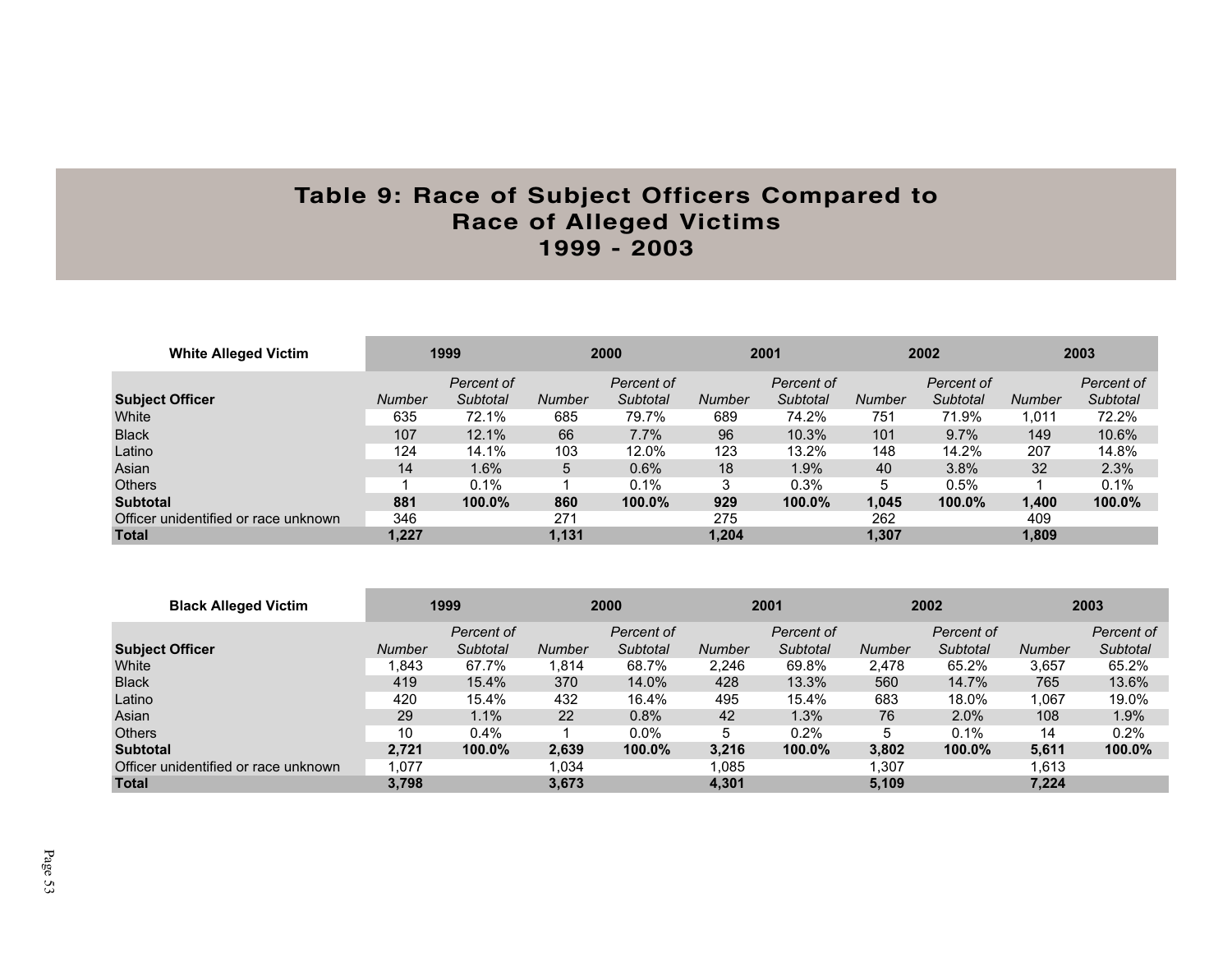# **Table 9: Race of Subject Officers Compared to Race of Alleged Victims 1999 - 2003**

| <b>Latino Alleged Victim</b>         |        | 1999                   |               | 2000                   |               | 2001                   |        | 2002                   |               | 2003                   |
|--------------------------------------|--------|------------------------|---------------|------------------------|---------------|------------------------|--------|------------------------|---------------|------------------------|
| <b>Subject Officer</b>               | Number | Percent of<br>Subtotal | <b>Number</b> | Percent of<br>Subtotal | <b>Number</b> | Percent of<br>Subtotal | Number | Percent of<br>Subtotal | <b>Number</b> | Percent of<br>Subtotal |
| White                                | 760    | 64.7%                  | 875           | 65.6%                  | 1.023         | 64.3%                  | 1,223  | 64.4%                  | 1,446         | 63.1%                  |
| <b>Black</b>                         | 118    | 10.1%                  | 114           | 8.5%                   | 174           | 10.9%                  | 219    | 11.5%                  | 209           | 9.1%                   |
| Latino                               | 279    | 23.8%                  | 327           | 24.5%                  | 360           | 22.6%                  | 407    | 21.4%                  | 596           | 26.0%                  |
| Asian                                | 15     | 1.3%                   | 17            | $1.3\%$                | 29            | $1.8\%$                | 43     | 2.3%                   | 35            | 1.5%                   |
| <b>Others</b>                        | ◠      | 0.2%                   |               | 0.1%                   |               | 0.3%                   |        | 0.4%                   |               | 0.2%                   |
| <b>Subtotal</b>                      | 1.174  | 100.0%                 | 1,334         | $100.0\%$              | 590.ا         | $100.0\%$              | 1,899  | 100.0%                 | 2.290         | $100.0\%$              |
| Officer unidentified or race unknown | 442    |                        | 512           |                        | 516           |                        | 688    |                        | 717           |                        |
| <b>Total</b>                         | 1,616  |                        | 1.846         |                        | 2.106         |                        | 2,587  |                        | 3,007         |                        |

| <b>Asian Alleged Victim</b>          |        | 1999       |               | 2000       |               | 2001       |               | 2002       |               | 2003       |
|--------------------------------------|--------|------------|---------------|------------|---------------|------------|---------------|------------|---------------|------------|
|                                      |        | Percent of |               | Percent of |               | Percent of |               | Percent of |               | Percent of |
| <b>Subject Officer</b>               | Number | Subtotal   | <b>Number</b> | Subtotal   | <b>Number</b> | Subtotal   | <b>Number</b> | Subtotal   | <b>Number</b> | Subtotal   |
| White                                | 20     | 83.3%      | 53            | 61.6%      | 79            | 71.8%      | 82            | 64.6%      | 149           | 73.0%      |
| <b>Black</b>                         |        | 0.0%       | 10            | 11.6%      | 13            | 11.8%      | 23            | 18.1%      | 18            | 8.8%       |
| Latino                               |        | 12.5%      | 17            | 19.8%      | 11            | 10.0%      | 17            | 13.4%      | 29            | 14.2%      |
| Asian                                |        | 0.0%       | 5             | 5.8%       |               | 6.4%       | 5             | 3.9%       |               | 3.4%       |
| <b>Others</b>                        |        | 4.2%       |               | $1.2\%$    |               | $0.0\%$    |               | $0.0\%$    |               | 0.5%       |
| <b>Subtotal</b>                      | 24     | 100.0%     | 86            | 100.0%     | 110           | 100.0%     | 127           | 100.0%     | 204           | 100.0%     |
| Officer unidentified or race unknown | 15     |            | 20            |            | 30            |            | 21            |            | 58            |            |
| <b>Total</b>                         | 39     |            | 106           |            | 140           |            | 148           |            | 262           |            |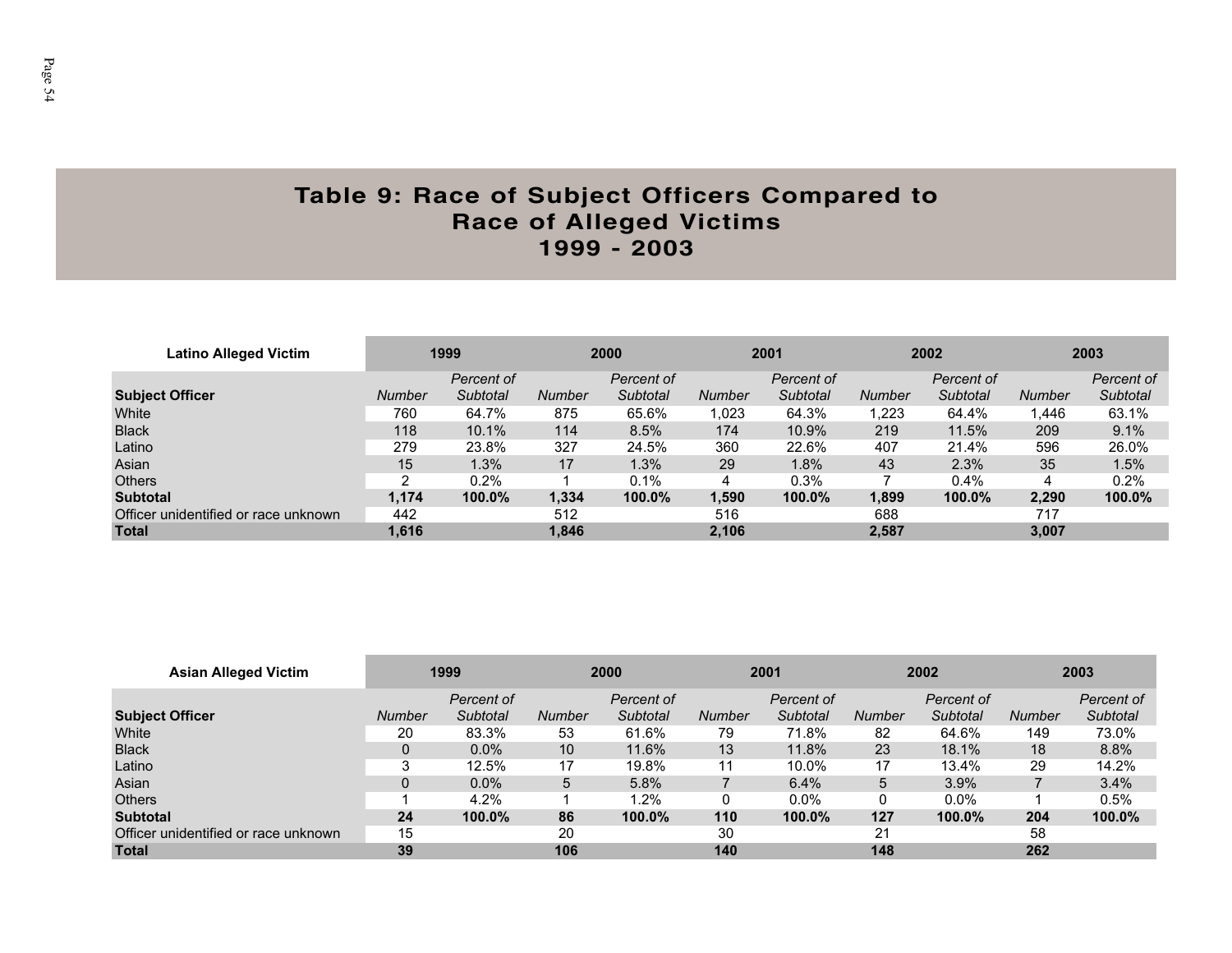# **Table 10: Gender of Alleged Victims Compared to New York City Demographics 1999 - 2003**

|                 |        | 1999                      |        | 2000                      |               | 2001                                 |               | 2002                      |               | 2003                      |               | 5-year Total                         | <b>New York City</b>                      |
|-----------------|--------|---------------------------|--------|---------------------------|---------------|--------------------------------------|---------------|---------------------------|---------------|---------------------------|---------------|--------------------------------------|-------------------------------------------|
| Gender          | Number | Percent<br>оf<br>Subtotal | Number | Percent<br>οf<br>Subtotal | <b>Number</b> | Percent<br><sup>of</sup><br>Subtotal | <b>Number</b> | Percent<br>of<br>Subtotal | <b>Number</b> | Percent<br>0f<br>Subtotal | <b>Number</b> | Percent<br><sup>of</sup><br>Subtotal | <b>Population</b><br><b>(2000 Census)</b> |
| Male            | 3,238  | 64.6%                     | 3.320  | 68.2%                     | 3,563         | 68.6%                                | 3,975         | 66.9%                     | 4,755         | 66.8%                     | 18.851        | 67.0%                                | 47.4%                                     |
| Female          | 1.771  | 35.4%                     | .545   | 31.8%                     | .628          | 31.4%                                | 1.968         | 33.1%                     | 2.360         | 33.2%                     | 9,272         | 33.0%                                | 52.6%                                     |
| <b>Subtotal</b> | 5,009  | 100.0%                    | 4.865  | 100.0%                    | 5,191         | 100.0%                               | 5,943         | 100.0%                    | 7,115         | 100.0%                    | 28,123        | 100.0%                               | 100.0%                                    |
| <b>Unknown</b>  | 728    |                           | 251    |                           | 205           |                                      | 288           |                           | 247           |                           | 1.719         |                                      |                                           |
| <b>Total</b>    | 5,737  |                           | 5.116  |                           | 5,396         |                                      | 6,231         |                           | 7,362         |                           | 29,842        |                                      |                                           |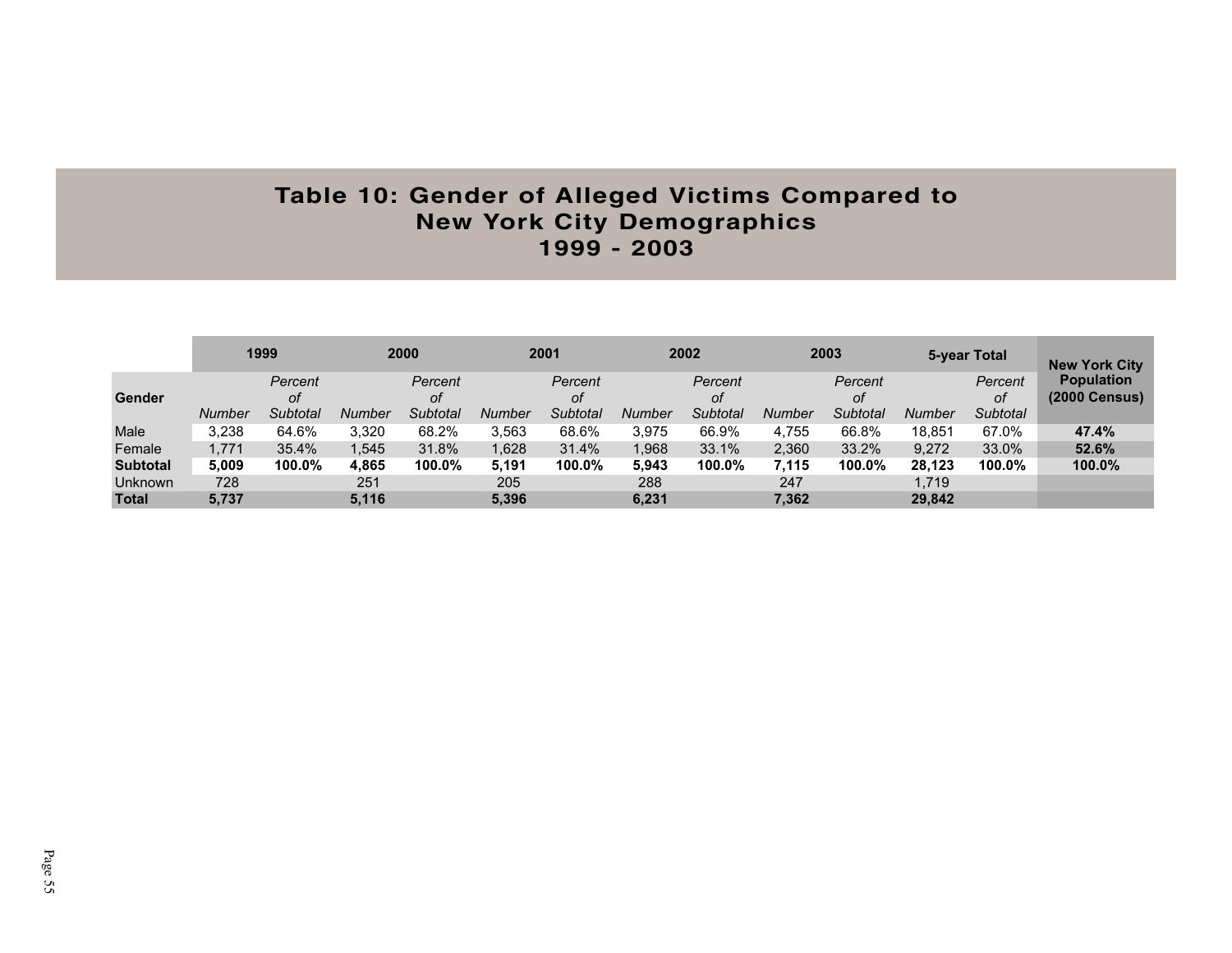## **Table 11: Gender of Subject Officers Compared to New York City Police Department Demographics 1999 - 2003**

|                      |               | 1999       |             |               | 2000       |             |               | 2001       |             |
|----------------------|---------------|------------|-------------|---------------|------------|-------------|---------------|------------|-------------|
|                      |               | Percent of | <b>NYPD</b> |               | Percent of | <b>NYPD</b> |               | Percent of | <b>NYPD</b> |
| Gender               | <b>Number</b> | Subtotal   | Population  | <b>Number</b> | Subtotal   | Population  | <b>Number</b> | Subtotal   | Population  |
| Male                 | 3.447         | 90.2%      | 84.7%       | 3.001         | 91.5%      | 84.9%       | 3,290         | 91.3%      | 84.0%       |
| Female               | 373           | 9.8%       | 15.3%       | 279           | 8.5%       | 15.1%       | 315           | 8.7%       | 16.0%       |
| <b>Subtotal</b>      | 3.820         | 100.0%     | 100.0%      | 3,280         | 100.0%     | 100.0%      | 3,605         | 100.0%     | 100.0%      |
| Officer unidentified | 3,309         |            |             | 2.874         |            |             | 2.874         |            |             |
| <b>Total</b>         | 7.129         |            |             | 6.154         |            |             | 6,479         |            |             |

|                      |               | 2002       |             |               | 2003       |             |  |
|----------------------|---------------|------------|-------------|---------------|------------|-------------|--|
|                      |               | Percent of | <b>NYPD</b> |               | Percent of | <b>NYPD</b> |  |
| Gender               | <b>Number</b> | Subtotal   | Population  | <b>Number</b> | Subtotal   | Population  |  |
| Male                 | 3.928         | 91.5%      | 83.6%       | 4.758         | 90.8%      | 83.4%       |  |
| Female               | 363           | 8.5%       | 16.4%       | 481           | 9.2%       | 16.6%       |  |
| <b>Subtotal</b>      | 4.291         | 100.0%     | 100.0%      | 5.239         | 100.0%     | 100.0%      |  |
| Officer unidentified | 2,983         |            |             | 3,026         |            |             |  |
| <b>Total</b>         | 7.274         |            |             | 8,265         |            |             |  |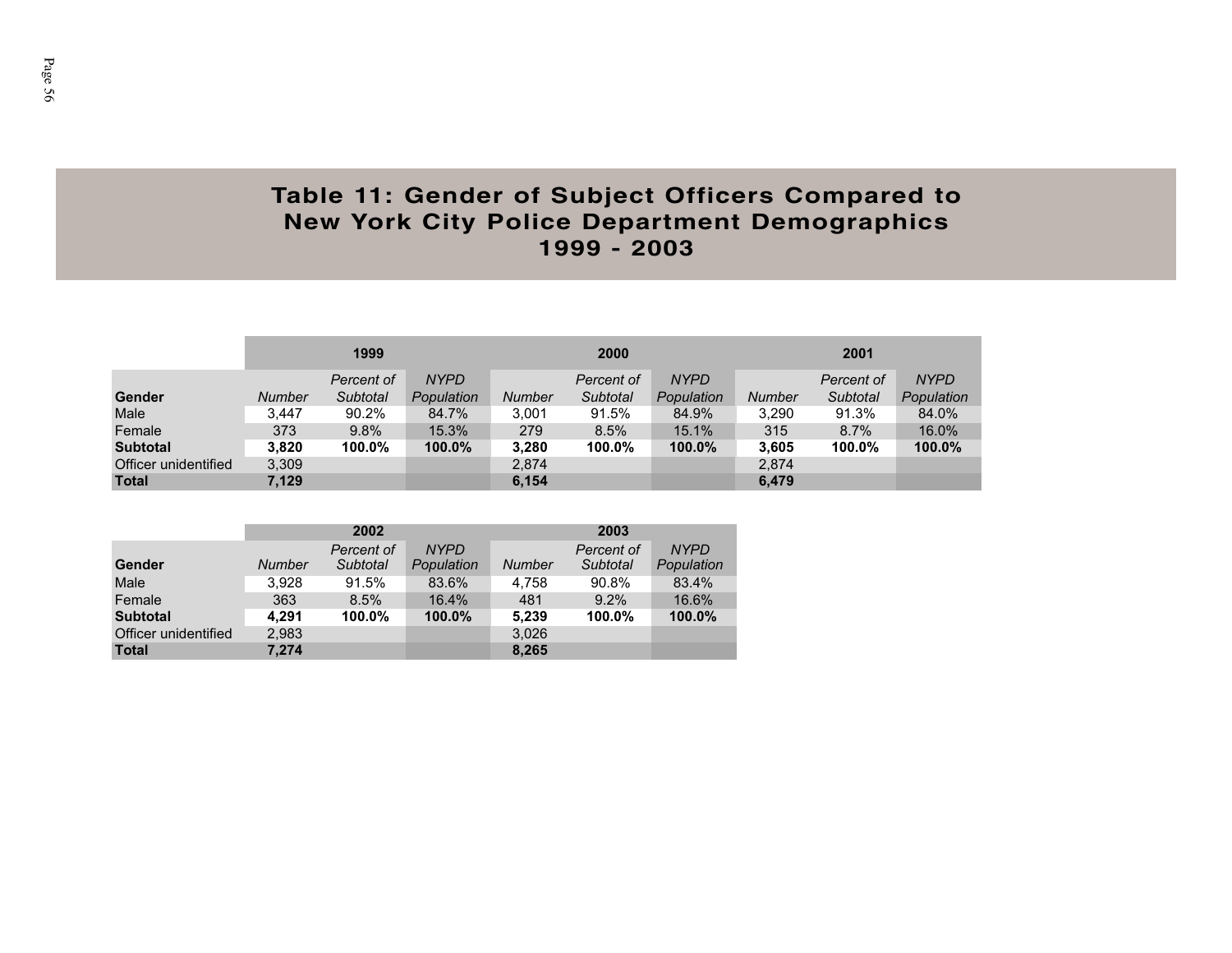## **Table 12: Age of Alleged Victims Compared to New York City Demographics 1999 - 2003**

|                 |        | 1999                     |        | 2000          |               | 2001                     |               | 2002          |               | 2003                     |               | 5-year Total  | <b>New York City</b>               |
|-----------------|--------|--------------------------|--------|---------------|---------------|--------------------------|---------------|---------------|---------------|--------------------------|---------------|---------------|------------------------------------|
|                 |        | Percent<br><sub>of</sub> |        | Percent<br>0f |               | Percent<br><sub>of</sub> |               | Percent<br>οf |               | Percent<br><sub>of</sub> |               | Percent<br>0f | <b>Population</b><br>(2000 Census) |
| Age             | Number | Subtotal                 | Number | Subtotal      | <b>Number</b> | Subtotal                 | <b>Number</b> | Subtotal      | <b>Number</b> | Subtotal                 | <b>Number</b> | Subtotal      |                                    |
| 14 and Under    | 173    | 3.2%                     | 174    | 4.6%          | 174           | 4.2%                     | 231           | 5.0%          | 218           | 4.2%                     | 970           | 4.2%          | 19.3%                              |
| $15 - 24$       | 1,388  | 25.3%                    | 1,137  | 30.4%         | 1,302         | 31.4%                    | 1,513         | 32.4%         | 1,596         | 30.6%                    | 6,936         | 29.8%         | 14.3%                              |
| 25-34           | 1,652  | 30.1%                    | 1,007  | 26.9%         | 1,025         | 24.7%                    | 1,160         | 24.9%         | 1,384         | 26.5%                    | 6,228         | 26.8%         | 17.4%                              |
| $35 - 44$       | 1.375  | 25.1%                    | 884    | 23.6%         | 966           | 23.3%                    | 990           | 21.2%         | 1.138         | 21.8%                    | 5,353         | 23.0%         | 15.3%                              |
| 45-54           | 543    | 9.9%                     | 341    | 9.1%          | 451           | 10.9%                    | 514           | 11.0%         | 601           | 11.5%                    | 2.450         | 10.5%         | 10.6%                              |
| 55-64           | 215    | 3.9%                     | 135    | 3.6%          | 169           | 4.1%                     | 168           | 3.6%          | 203           | 3.9%                     | 890           | 3.8%          | 8.8%                               |
| 65 and Over     | 136    | 2.5%                     | 65     | 1.7%          | 60            | $1.4\%$                  | 87            | 1.9%          | 84            | 1.6%                     | 432           | 1.9%          | 14.3%                              |
| <b>Subtotal</b> | 5,482  | 100.0%                   | 3,743  | 100.0%        | 4,147         | 100.0%                   | 4,663         | 100.0%        | 5,224         | 100.0%                   | 23,259        | 100.0%        | 100.0%                             |
| Unknown         | 255    |                          | 1,373  |               | 1,249         |                          | 1,568         |               | 2,138         |                          | 6,583         |               |                                    |
| <b>Total</b>    | 5,737  |                          | 5,116  |               | 5,396         |                          | 6,231         |               | 7,362         |                          | 29,842        |               |                                    |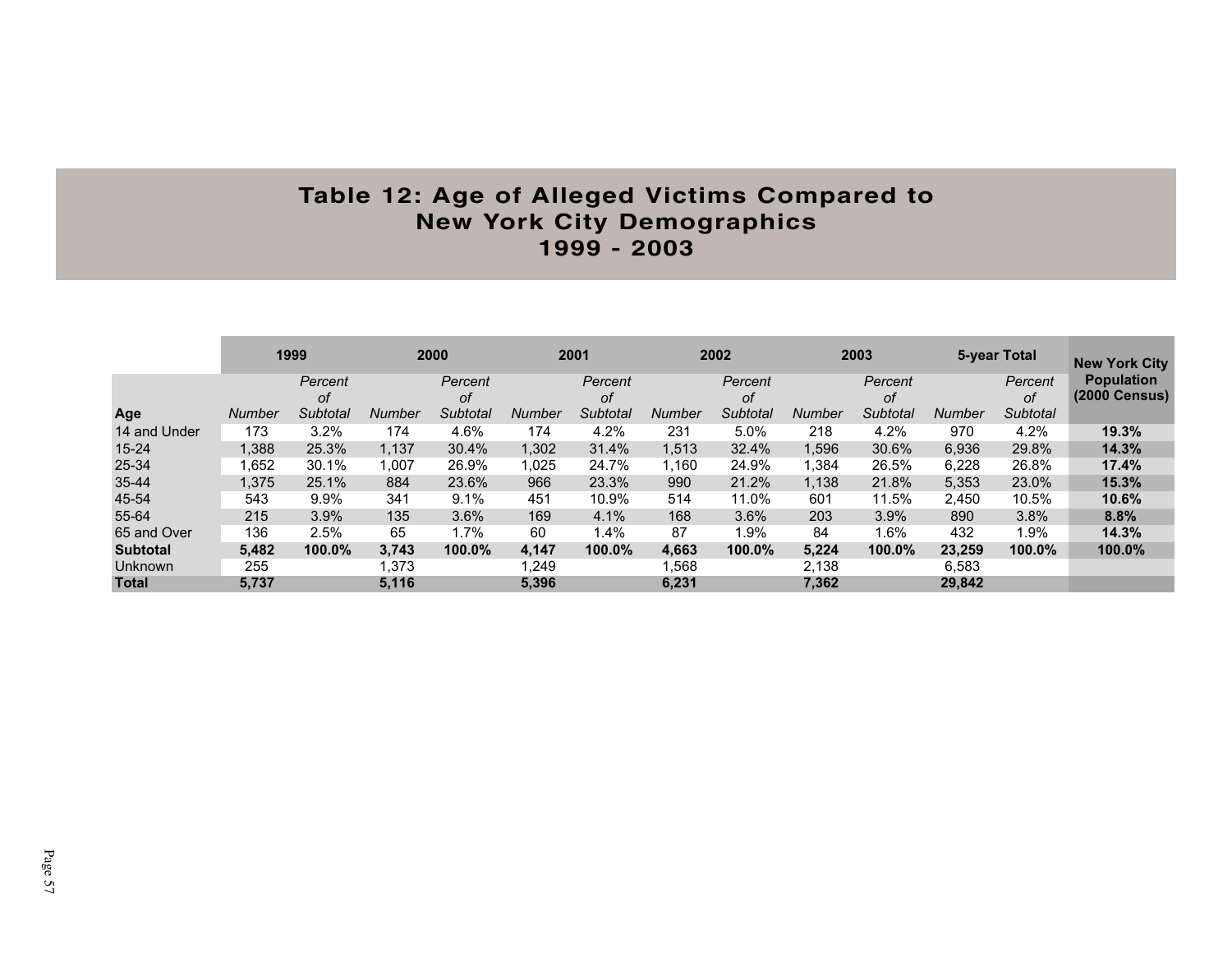#### **Table 13A: Where Incidents that Led to a Complaint Took Place by Precinct - Manhattan 1999 - 2003**

| <b>Manhattan South</b>       | 1999              | 2000              | 2001              | 2002              | 2003              | <b>Total</b>      |
|------------------------------|-------------------|-------------------|-------------------|-------------------|-------------------|-------------------|
|                              | <b>Complaints</b> | <b>Complaints</b> | <b>Complaints</b> | <b>Complaints</b> | <b>Complaints</b> | <b>Complaints</b> |
| 1st Precinct                 | 50                | 46                | 45                | 50                | 52                | 243               |
| 5th Precinct                 | 43                | 45                | 40                | 48                | 49                | 225               |
| 6th Precinct                 | 66                | 52                | 43                | 53                | 83                | 297               |
| <b>7th Precinct</b>          | 26                | 18                | 30                | 21                | 33                | 128               |
| 9th Precinct                 | 52                | 48                | 45                | 48                | 64                | 257               |
| 10th Precinct                | 31                | 38                | 25                | 30                | 57                | 181               |
| 13th Precinct                | 52                | 41                | 40                | 36                | 64                | 233               |
| <b>Midtown South</b>         | 100               | 107               | 124               | 130               | 176               | 637               |
| 17th Precinct                | 22                | 26                | 37                | 31                | 104               | 220               |
| <b>Midtown North</b>         | 75                | 70                | 74                | 95                | 116               | 430               |
| <b>Manhattan South Total</b> | 517               | 491               | 503               | 542               | 798               | 2,851             |
|                              |                   |                   |                   |                   |                   |                   |
| <b>Manhattan North</b>       |                   |                   |                   |                   |                   |                   |
| 19th Precinct                | 58                | 36                | 30                | 49                | 66                | 239               |
| 20th Precinct                | 33                | 32                | 43                | 28                | 30                | 166               |
| 23rd Precinct                | 65                | 66                | 67                | 82                | 99                | 379               |
| 24th Precinct                | 33                | 33                | 43                | 43                | 50                | 202               |
| 25th Precinct                | 77                | 63                | 63                | 90                | 81                | 374               |
| 26th Precinct                | 42                | 28                | 32                | 39                | 25                | 166               |
| <b>Central Park</b>          | 9                 | 4                 | $\overline{2}$    | $\overline{7}$    | 3                 | 25                |
| 28th Precinct                | 80                | 44                | 42                | 56                | 81                | 303               |
| 30th Precinct                | 94                | 85                | 84                | 91                | 64                | 418               |
| 32nd Precinct                | 64                | 59                | 78                | 74                | 66                | 341               |
| 33rd Precinct                | 61                | 51                | 52                | 60                | 58                | 282               |
| 34th Precinct                | 61                | 54                | 51                | 52                | 64                | 282               |
| <b>Manhattan North Total</b> | 677               | 555               | 587               | 671               | 687               | 3,177             |
|                              |                   |                   |                   |                   |                   |                   |
| <b>Manhattan Total</b>       | 1,194             | 1.046             | 1,090             | 1,213             | 1.485             | 6,028             |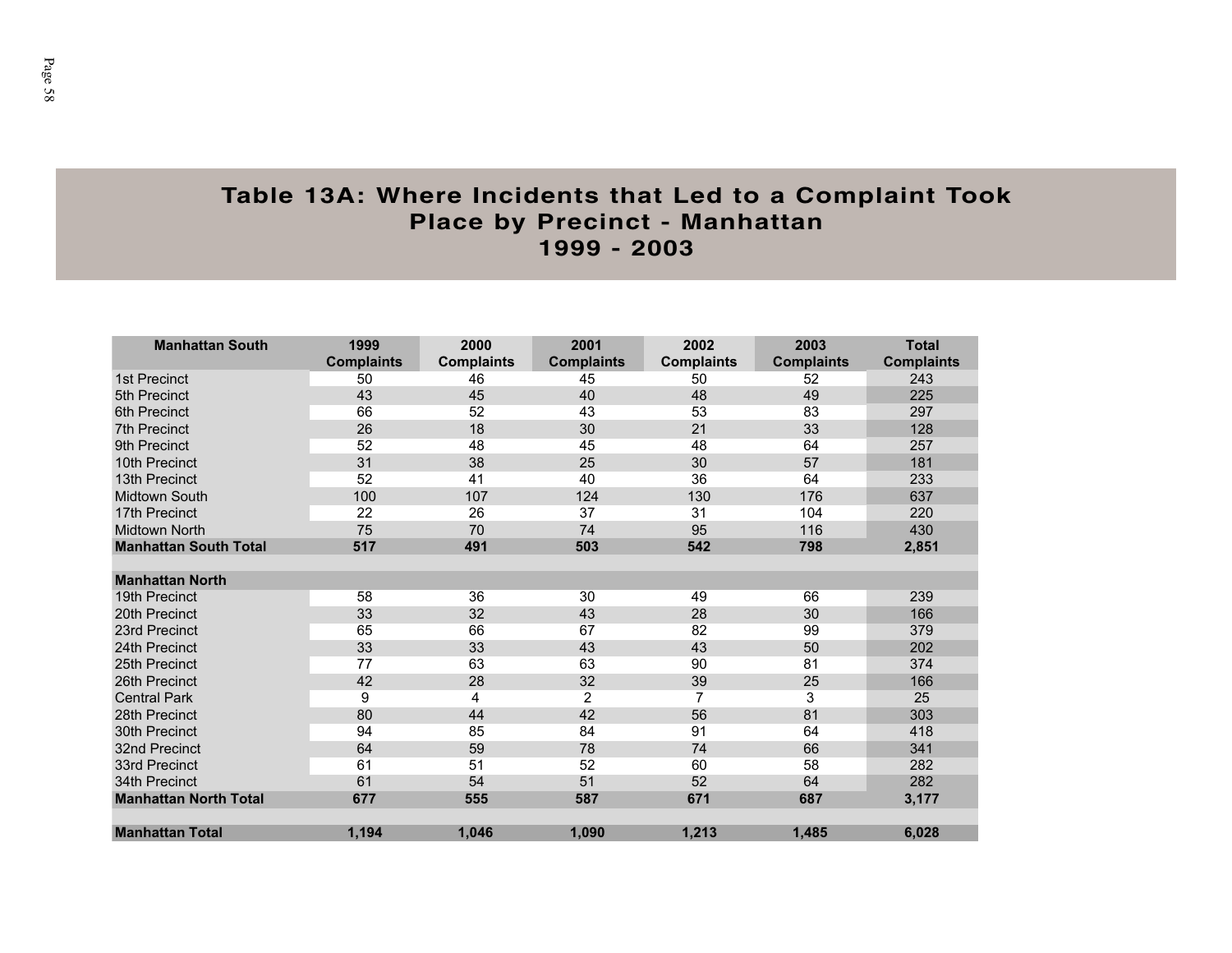### **Table 13B: Where Incidents that Led to a Complaint Took Place by Precinct - Bronx 1999 - 2003**

| <b>Bronx</b>       | 1999<br><b>Complaints</b> | 2000<br><b>Complaints</b> | 2001<br><b>Complaints</b> | 2002<br><b>Complaints</b> | 2003<br><b>Complaints</b> | <b>Total</b><br><b>Complaints</b> |
|--------------------|---------------------------|---------------------------|---------------------------|---------------------------|---------------------------|-----------------------------------|
| 40th Precinct      | 94                        | 78                        | 70                        | 86                        | 134                       | 462                               |
| 41st Precinct      | 40                        | 42                        | 63                        | 42                        | 55                        | 242                               |
| 42nd Precinct      | 59                        | 61                        | 57                        | 55                        | 74                        | 306                               |
| 43rd Precinct      | 116                       | 99                        | 93                        | 115                       | 124                       | 547                               |
| 44th Precinct      | 80                        | 103                       | 109                       | 119                       | 161                       | 572                               |
| 45th Precinct      | 38                        | 38                        | 29                        | 46                        | 42                        | 193                               |
| 46th Precinct      | 98                        | 85                        | 98                        | 92                        | 111                       | 484                               |
| 47th Precinct      | 65                        | 63                        | 73                        | 80                        | 111                       | 392                               |
| 48th Precinct      | 66                        | 76                        | 65                        | 68                        | 87                        | 362                               |
| 49th Precinct      | 45                        | 32                        | 30                        | 57                        | 55                        | 219                               |
| 50th Precinct      | 34                        | 27                        | 25                        | 37                        | 41                        | 164                               |
| 52nd Precinct      | 74                        | 82                        | 80                        | 95                        | 118                       | 449                               |
| <b>Bronx Total</b> | 809                       | 786                       | 792                       | 892                       | 1.113                     | 4.392                             |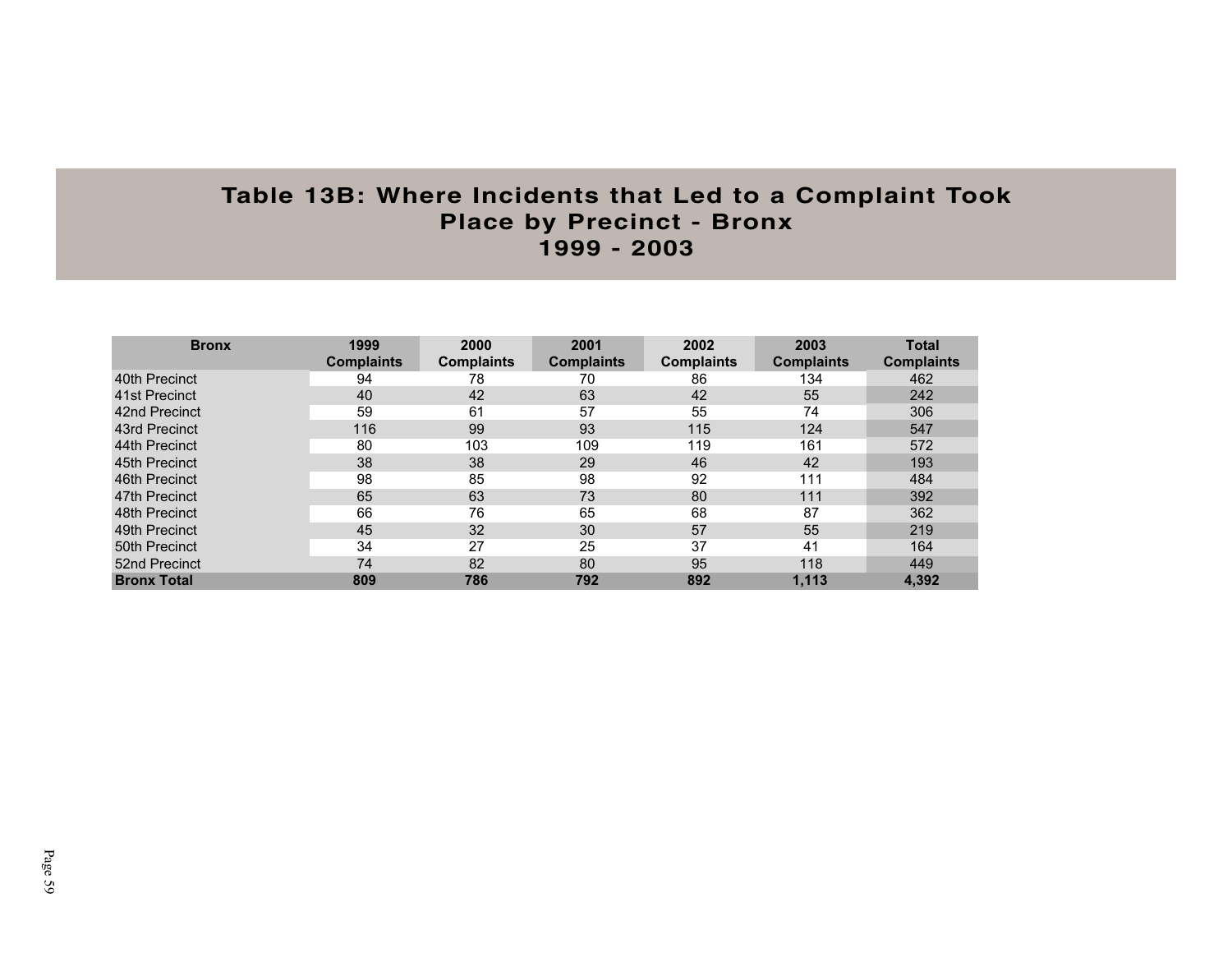#### **Table 13C: Where Incidents that Led to a Complaint Took Place by Precinct - Brooklyn 1999 - 2003**

| <b>Brooklyn South</b>       | 1999              | 2000              | 2001              | 2002              | 2003              | <b>Total</b>      |
|-----------------------------|-------------------|-------------------|-------------------|-------------------|-------------------|-------------------|
|                             | <b>Complaints</b> | <b>Complaints</b> | <b>Complaints</b> | <b>Complaints</b> | <b>Complaints</b> | <b>Complaints</b> |
| 60th Precinct               | 73                | 41                | 54                | 62                | 52                | 282               |
| 61st Precinct               | 46                | 38                | 44                | 43                | 61                | 232               |
| 62nd Precinct               | 39                | 47                | 37                | 38                | 57                | 218               |
| 63rd Precinct               | 37                | 32                | 53                | 50                | 49                | 221               |
| 66th Precinct               | 30                | 22                | 28                | 28                | 22                | 130               |
| 67th Precinct               | 104               | 82                | 109               | 117               | 130               | 542               |
| 68th Precinct               | 50                | 48                | 29                | 39                | 42                | 208               |
| 69th Precinct               | 50                | 30                | 52                | 35                | 45                | 212               |
| <b>70th Precinct</b>        | 69                | 55                | 78                | 92                | 90                | 384               |
| <b>71st Precinct</b>        | 52                | 66                | 69                | 58                | 69                | 314               |
| <b>72nd Precinct</b>        | 42                | 37                | 53                | 46                | 57                | 235               |
| <b>76th Precinct</b>        | 22                | 18                | 22                | 25                | 43                | 130               |
| <b>78th Precinct</b>        | 29                | 25                | 32                | 38                | 36                | 160               |
| <b>Brooklyn South Total</b> | 643               | 541               | 660               | 671               | 753               | 3,268             |
|                             |                   |                   |                   |                   |                   |                   |
| <b>Brooklyn North</b>       |                   |                   |                   |                   |                   |                   |
| <b>73rd Precinct</b>        | 103               | 92                | 88                | 122               | 160               | 565               |
| <b>75th Precinct</b>        | 152               | 121               | 172               | 172               | 169               | 786               |
| <b>77th Precinct</b>        | 92                | 85                | 85                | 104               | 117               | 483               |
| 79th Precinct               | 99                | 86                | 87                | 134               | 160               | 566               |
| 81st Precinct               | 67                | 55                | 66                | 78                | 83                | 349               |
| 83rd Precinct               | 63                | 66                | 77                | 65                | 90                | 361               |
| 84th Precinct               | 60                | 42                | 56                | 46                | 79                | 283               |
| 88th Precinct               | 55                | 40                | 42                | 37                | 59                | 233               |
| 90th Precinct               | 42                | 53                | 51                | 39                | 58                | 243               |
| 94th Precinct               | 20                | 25                | 20                | 11                | 28                | 104               |
| <b>Brooklyn North Total</b> | 753               | 665               | 744               | 808               | 1,003             | 3,973             |
|                             |                   |                   |                   |                   |                   |                   |
| <b>Brooklyn Total</b>       | 1,396             | 1,206             | 1,404             | 1,479             | 1,756             | 7,241             |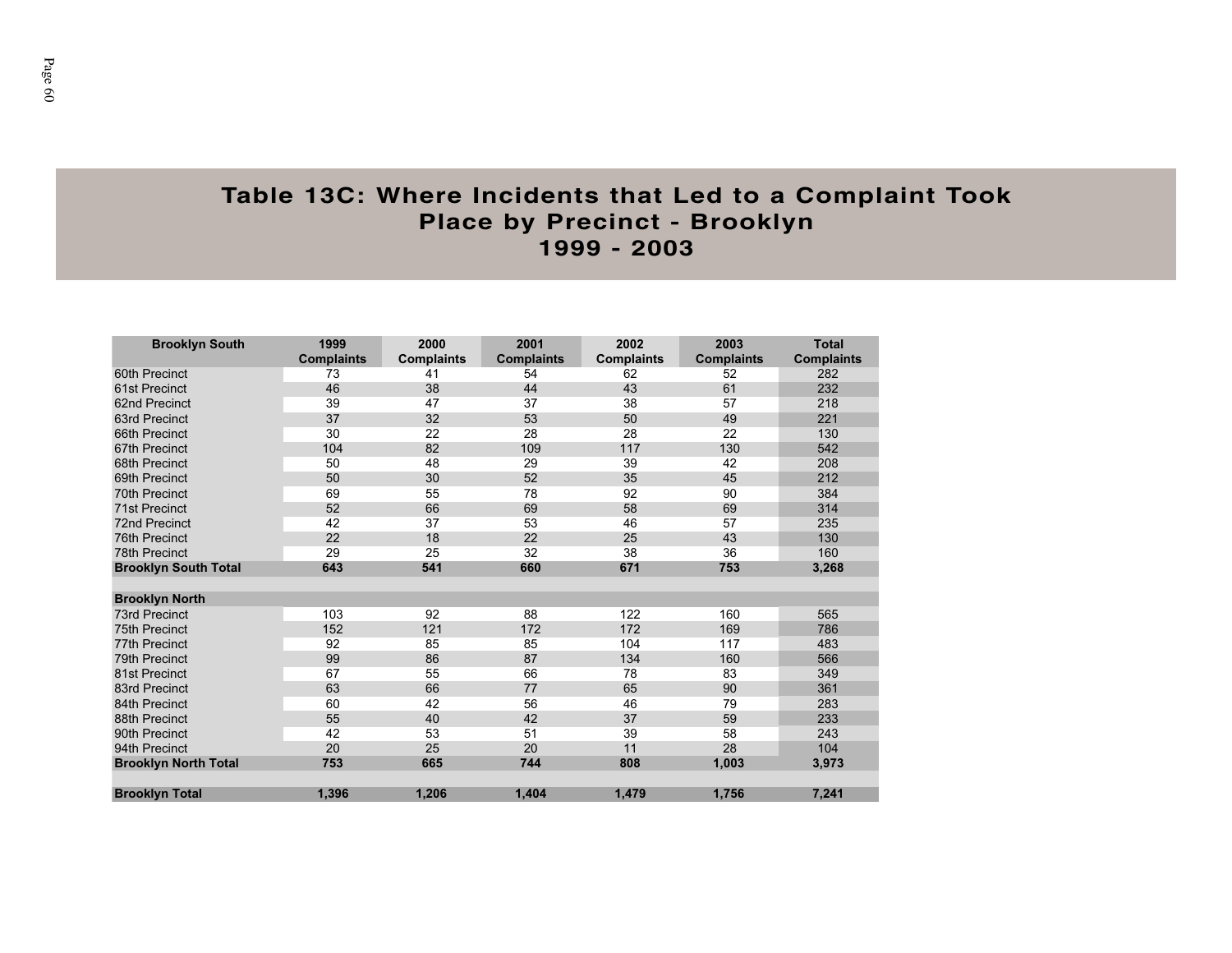#### **Table 13D: Where Incidents that Led to a Complaint Took Place by Precinct - Queens 1999 - 2003**

| <b>Queens South</b>       | 1999              | 2000              | 2001              | 2002              | 2003              | <b>Total</b>      |
|---------------------------|-------------------|-------------------|-------------------|-------------------|-------------------|-------------------|
|                           | <b>Complaints</b> | <b>Complaints</b> | <b>Complaints</b> | <b>Complaints</b> | <b>Complaints</b> | <b>Complaints</b> |
| 100th Precinct            | 42                | 17                | 23                | 29                | 41                | 152               |
| 101st Precinct            | 34                | 37                | 55                | 51                | 49                | 226               |
| 102nd Precinct            | 51                | 40                | 53                | 45                | 54                | 243               |
| 103rd Precinct            | 83                | 69                | 71                | 79                | 100               | 402               |
| 105th Precinct            | 54                | 52                | 52                | 54                | 83                | 295               |
| 106th Precinct            | 47                | 33                | 36                | 41                | 31                | 188               |
| 107th Precinct            | 38                | 38                | 27                | 36                | 37                | 176               |
| 113th Precinct            | 102               | 61                | 45                | 72                | 97                | 377               |
| <b>Queens South Total</b> | 451               | 347               | 362               | 407               | 492               | 2,059             |
|                           |                   |                   |                   |                   |                   |                   |
| <b>Queens North</b>       |                   |                   |                   |                   |                   |                   |
| 104th Precinct            | 30                | 35                | 34                | 36                | 40                | 175               |
| 108th Precinct            | 28                | 38                | 31                | 31                | 33                | 161               |
| 109th Precinct            | 55                | 37                | 45                | 51                | 54                | 242               |
| 110th Precinct            | 45                | 58                | 63                | 56                | 53                | 275               |
| 111th Precinct            | 31                | 13                | 25                | 21                | 26                | 116               |
| 112th Precinct            | 23                | 24                | 21                | 22                | 24                | 114               |
| 114th Precinct            | 76                | 71                | 62                | 75                | 93                | 377               |
| 115th Precinct            | 61                | 40                | 43                | 53                | 58                | 255               |
| <b>Queens North Total</b> | 349               | 316               | 324               | 345               | 381               | 1,715             |
|                           |                   |                   |                   |                   |                   |                   |
| <b>Queens Total</b>       | 800               | 663               | 686               | 752               | 873               | 3,774             |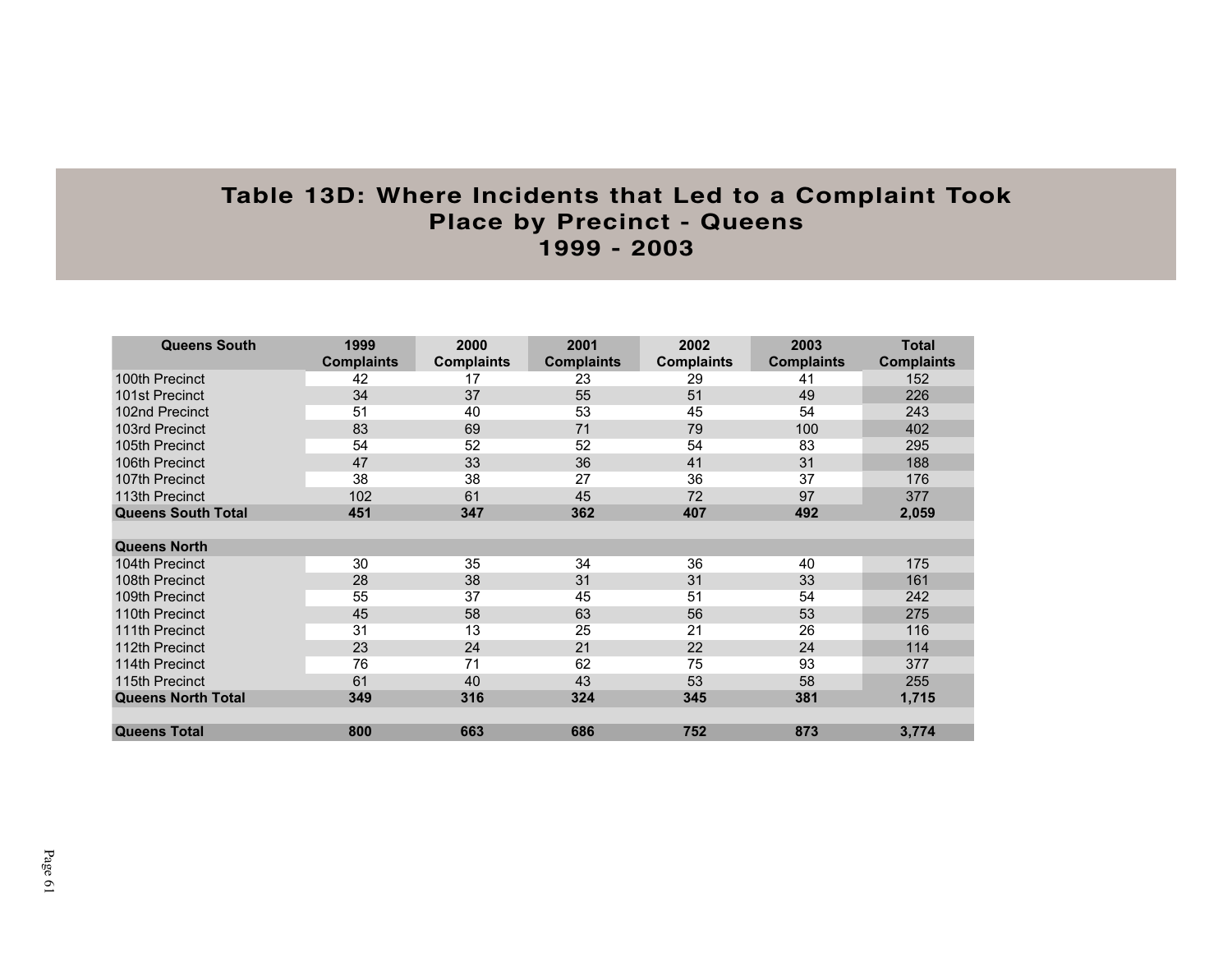#### **Table 13E: Where Incidents that Led to a Complaint Took Place by Precinct - Staten Island 1999 - 2003**

| <b>Staten Island</b>       | 1999              | 2000              | 2001              | 2002              | 2003              | Total             |
|----------------------------|-------------------|-------------------|-------------------|-------------------|-------------------|-------------------|
|                            | <b>Complaints</b> | <b>Complaints</b> | <b>Complaints</b> | <b>Complaints</b> | <b>Complaints</b> | <b>Complaints</b> |
| 120th Precinct             | 141               | 133               | 153               | 133               | 135               | 695               |
| 122nd Precinct             | 83                | 60                | 57                | 56                | 59                | 315               |
| 123rd Precinct             | 19                | 13                | 24                | 19                | 29                | 104               |
| <b>Staten Island Total</b> | 243               | 206               | 234               | 208               | 223               | 1.114             |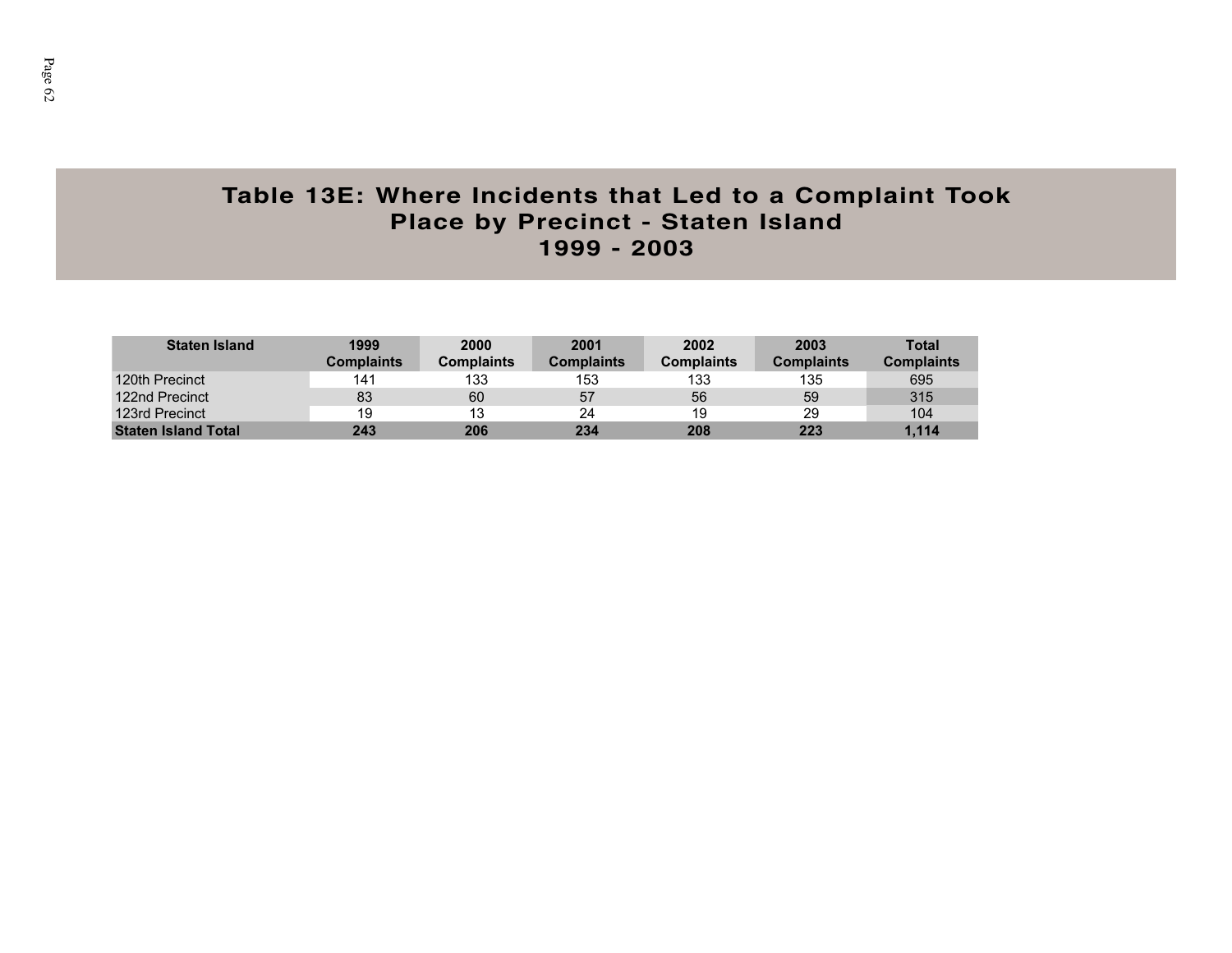## **Table 14: Attribution of Complaints by Subject Officer's Command Assignment\* 1999 - 2003**

| <b>Patrol Services Bureau</b>                | 1999           | 2000  | 2001  | 2002  | 2003  | <b>Total</b> |
|----------------------------------------------|----------------|-------|-------|-------|-------|--------------|
| Patrol Borough Manhattan South               | 231            | 217   | 192   | 203   | 308   | 1,151        |
| Patrol Borough Manhattan North               | 367            | 299   | 301   | 324   | 353   | 1,644        |
| Patrol Borough Bronx                         | 411            | 391   | 420   | 480   | 579   | 2,281        |
| Patrol Borough Brooklyn South                | 359            | 281   | 366   | 371   | 416   | 1,793        |
| S.A.T. COM (Brooklyn North)                  | 531            | 464   | 504   | 529   | 617   | 2,645        |
| Patrol Borough Queens South                  | 263            | 181   | 200   | 231   | 293   | 1,168        |
| Patrol Borough Queens North                  | 194            | 154   | 175   | 178   | 189   | 890          |
| Patrol Borough Staten Island                 | 133            | 112   | 133   | 138   | 141   | 657          |
| <b>Special Operations Division</b>           | 30             | 19    | 40    | 57    | 58    | 204          |
| <b>Other Patrol Services Bureau Commands</b> | $\overline{2}$ | 1     |       | 0     | 1     | 5            |
| <b>Subtotal - Patrol Services Bureau</b>     | 2,521          | 2,119 | 2,332 | 2,511 | 2,955 | 12,438       |
|                                              |                |       |       |       |       |              |
| <b>Other Bureaus</b>                         |                |       |       |       |       |              |
| <b>Chief of Transportation</b>               |                |       |       |       |       |              |
| <b>Transit Bureau</b>                        | 243            | 160   | 200   | 175   | 232   | 1,010        |
| <b>Traffic Control Division</b>              | 92             | 65    | 69    | 62    | 96    | 384          |
| <b>Housing Bureau</b>                        | 120            | 90    | 116   | 149   | 146   | 621          |
| Organized Crime Control Bureau               | 303            | 332   | 310   | 330   | 218   | 1,493        |
| Detective Bureau                             | 176            | 211   | 260   | 268   | 239   | 1,154        |
| <b>Other Bureaus</b>                         | 28             | 27    | 27    | 23    | 30    | 135          |
| <b>Subtotal - Other Bureaus</b>              | 962            | 885   | 982   | 1,007 | 961   | 4,797        |
|                                              |                |       |       |       |       |              |
| <b>Other Commands</b>                        |                |       |       |       |       |              |
| Deputy Commissioners and Misc. Units         | 21             | 24    | 45    | 34    | 19    | 143          |
| Undetermined                                 | 2,120          | 1,645 | 1,578 | 1,835 | 2,433 | 9,611        |
| <b>Total</b>                                 | 5,624          | 4,673 | 4.937 | 5,387 | 6,368 | 26.989       |

\* Since complaints with allegations against subject officers assigned to more than one command are assigned to each of the commands with a subject officer, the total number of complaints appears higher than the yearly totals listed in Table 1. See the Guide to Tables for more details.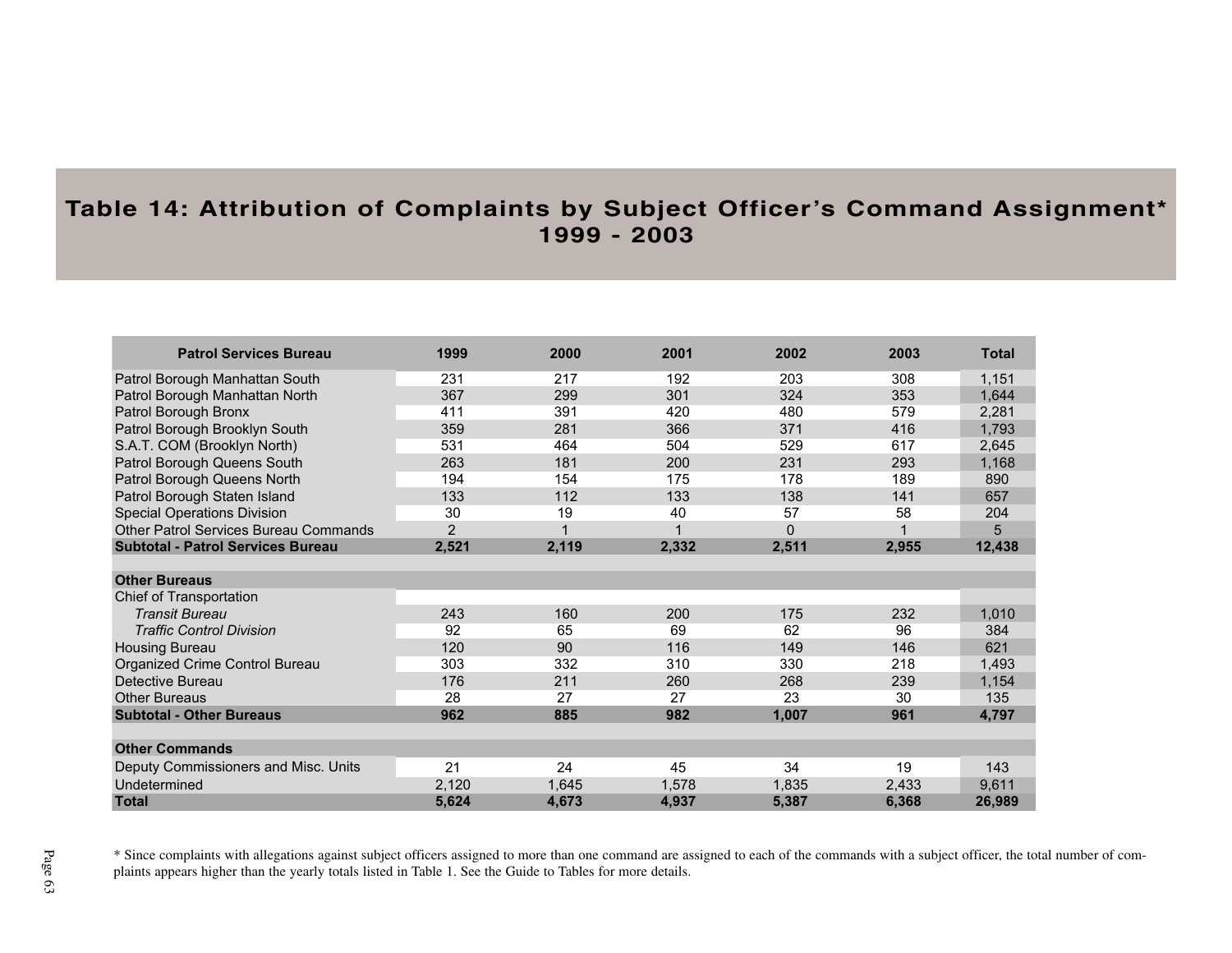#### **Table 15A: Attribution of Complaints to Patrol Borough Manhattan South 1999 - 2003**

| <b>Manhattan South</b>                          | 1999<br><b>Complaints</b> | 2000<br><b>Complaints</b> | 2001<br><b>Complaints</b> | 2002<br><b>Complaints</b> | 2003<br><b>Complaints</b> | <b>Total</b> |
|-------------------------------------------------|---------------------------|---------------------------|---------------------------|---------------------------|---------------------------|--------------|
| 1st Precinct                                    | 15                        | 13                        | 12                        | 12                        | 15                        | 67           |
| 5th Precinct                                    | 18                        | 15                        | 16                        | 21                        | 22                        | 92           |
| 6th Precinct                                    | 32                        | 26                        | 20                        | 25                        | 24                        | 127          |
| <b>7th Precinct</b>                             | 17                        | $\overline{4}$            | $\overline{7}$            | 5                         | 19                        | 52           |
| 9th Precinct                                    | 21                        | 25                        | 20                        | 15                        | 29                        | 110          |
| 10th Precinct                                   | 14                        | 19                        | 13                        | 12                        | 18                        | 76           |
| 13th Precinct                                   | 27                        | 19                        | 8                         | 16                        | 29                        | 99           |
| Midtown South                                   | 34                        | 35                        | 33                        | 33                        | 70                        | 205          |
| 17th Precinct                                   | 11                        | 10                        | 12                        | 18                        | 23                        | 74           |
| Midtown North                                   | 26                        | 30                        | 31                        | 28                        | 41                        | 156          |
| <b>Precincts Total</b>                          | 215                       | 196                       | 172                       | 185                       | 290                       | 1,058        |
| <b>Task Force</b>                               | 10                        | 13                        | 12                        | 10                        | 7                         | 52           |
| Borough HQ                                      | 6                         | 4                         | 4                         | 6                         | 8                         | 28           |
| Anti-Crime Unit*                                | 0                         | 4                         | 4                         | $\overline{2}$            | 3                         | 13           |
| <b>Patrol Borough</b><br><b>Manhattan South</b> |                           |                           |                           |                           |                           |              |
| Total                                           | 231                       | 217                       | 192                       | 203                       | 308                       | 1,151        |

\* Prior to April 2002, the patrol borough anti-crime units were called the street crime units.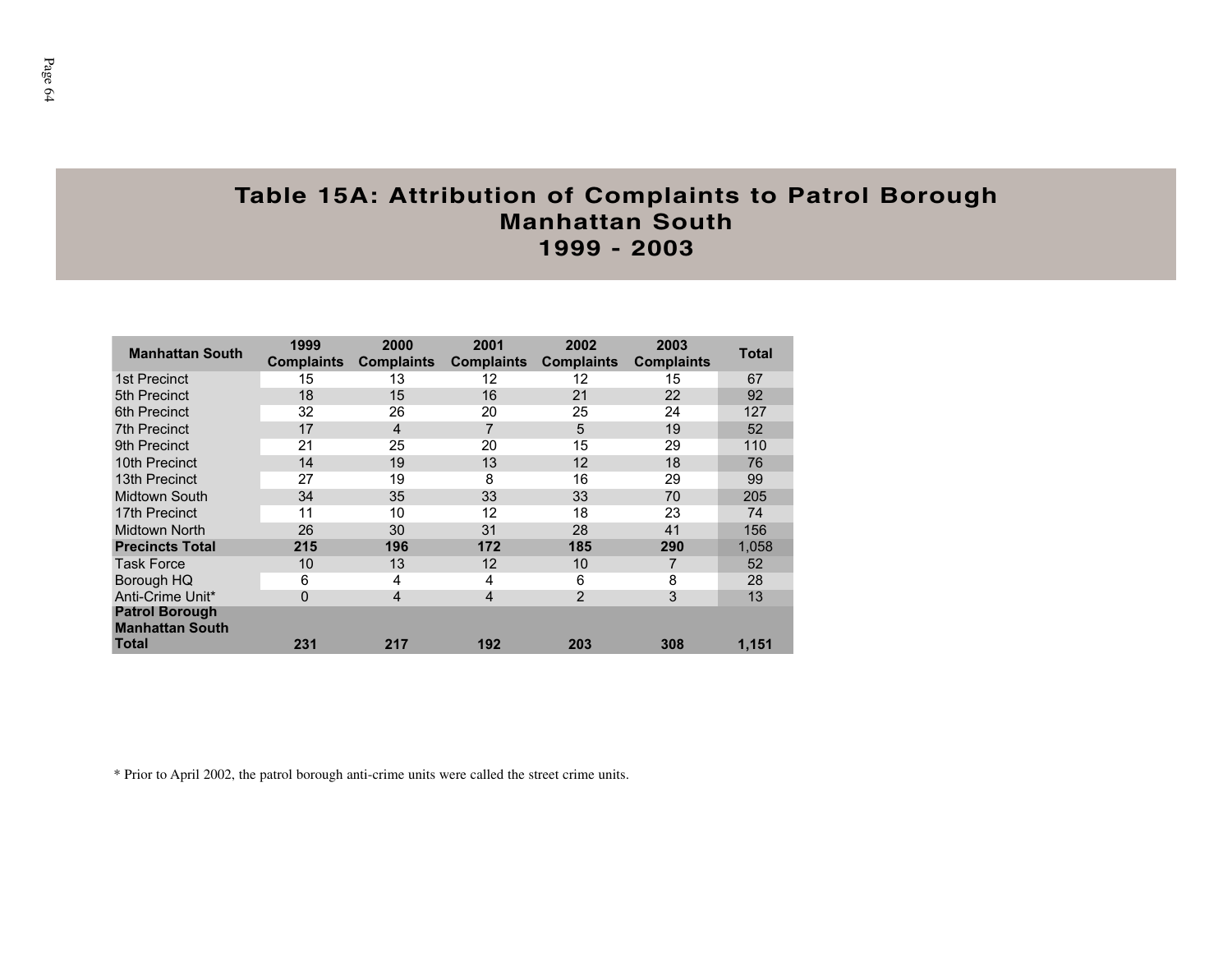#### **Table 15B: Attribution of Complaints to Patrol Borough Manhattan North 1999 - 2003**

| <b>Manhattan North</b>                          | 1999<br><b>Complaints</b> | 2000<br><b>Complaints</b> | 2001<br><b>Complaints</b> | 2002<br><b>Complaints</b> | 2003<br><b>Complaints</b> | <b>Total</b> |
|-------------------------------------------------|---------------------------|---------------------------|---------------------------|---------------------------|---------------------------|--------------|
| 19th Precinct                                   | 26                        | 24                        | 14                        | 26                        | 37                        | 127          |
| 20th Precinct                                   | 21                        | 13                        | 21                        | 13                        | 12                        | 80           |
| 23rd Precinct                                   | 21                        | 29                        | 33                        | 33                        | 37                        | 153          |
| 24th Precinct                                   | 15                        | 14                        | 22                        | 22                        | 24                        | 97           |
| 25th Precinct                                   | 38                        | 21                        | 24                        | 39                        | 34                        | 156          |
| 26th Precinct                                   | 20                        | 23                        | 18                        | 20                        | 12                        | 93           |
| <b>Central Park</b>                             | 15                        | 5                         | 4                         |                           | 4                         | 29           |
| 28th Precinct                                   | 44                        | 26                        | 23                        | 27                        | 43                        | 163          |
| 30th Precinct                                   | 42                        | 33                        | 32                        | 37                        | 31                        | 175          |
| 32nd Precinct                                   | 30                        | 30                        | 22                        | 32                        | 31                        | 145          |
| 33rd Precinct                                   | 41                        | 28                        | 32                        | 38                        | 35                        | 174          |
| 34th Precinct                                   | 35                        | 33                        | 30                        | 26                        | 31                        | 155          |
| <b>Precincts Total</b>                          | 348                       | 279                       | 275                       | 314                       | 331                       | 1.547        |
| Task Force                                      | 14                        | 8                         | 8                         | $\overline{4}$            | $\overline{7}$            | 41           |
| Borough HQ                                      | 4                         | 7                         | 8                         |                           | 12                        | 32           |
| Anti-Crime Unit*                                | 1                         | 5                         | 10                        | 5                         | 3                         | 24           |
| <b>Patrol Borough</b><br><b>Manhattan North</b> |                           |                           |                           |                           |                           |              |
| <b>Total</b>                                    | 367                       | 299                       | 301                       | 324                       | 353                       | 1,644        |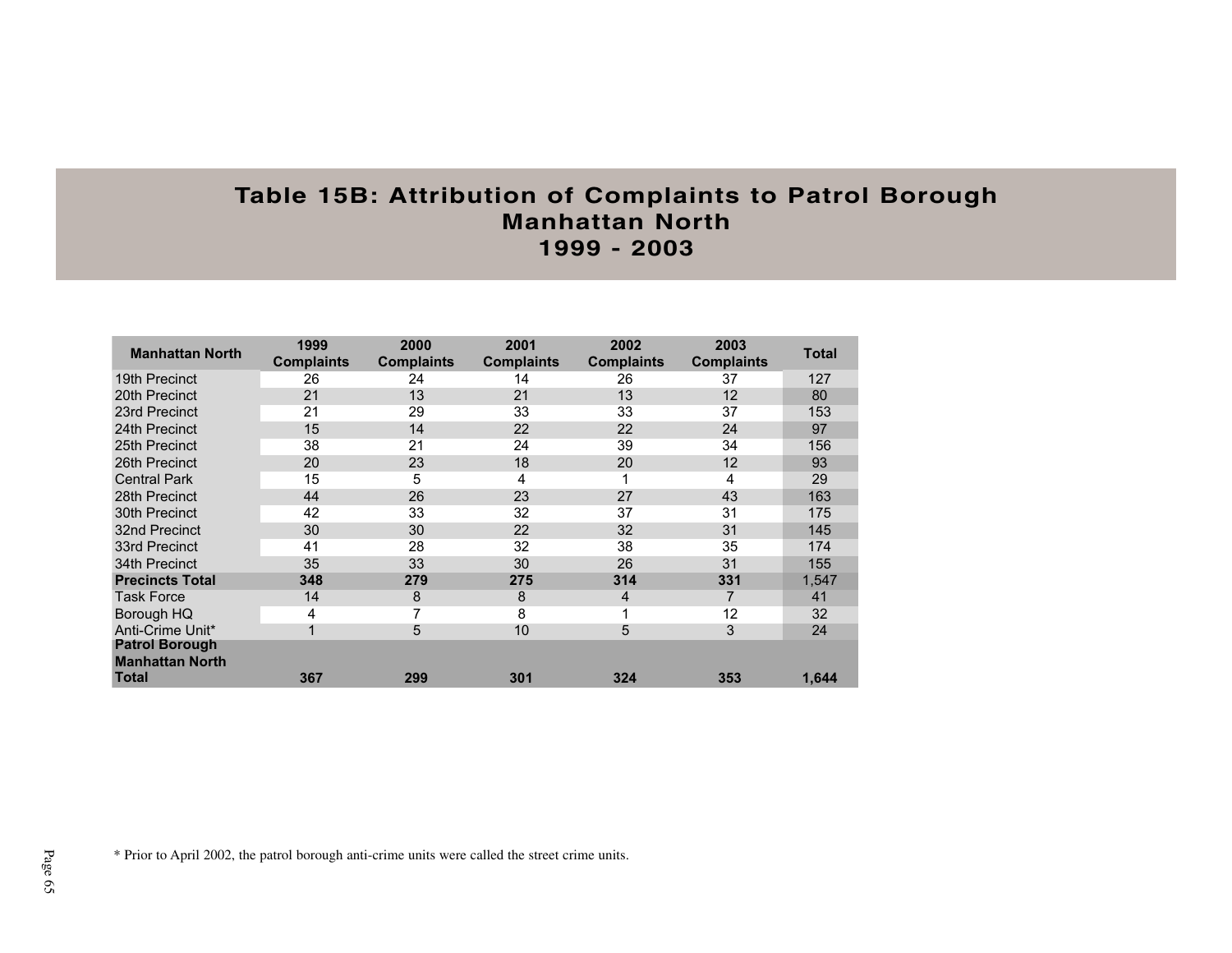## **Table 15C: Attribution of Complaints to Patrol Borough Bronx 1999 - 2003**

| <b>Bronx</b>           | 1999              | 2000              | 2001              | 2002              | 2003              | <b>Total</b> |
|------------------------|-------------------|-------------------|-------------------|-------------------|-------------------|--------------|
|                        | <b>Complaints</b> | <b>Complaints</b> | <b>Complaints</b> | <b>Complaints</b> | <b>Complaints</b> |              |
| 40th Precinct          | 39                | 36                | 27                | 35                | 50                | 187          |
| 41st Precinct          | 19                | 19                | 30                | 22                | 23                | 113          |
| 42nd Precinct          | 24                | 26                | 30                | 24                | 39                | 143          |
| 43rd Precinct          | 59                | 44                | 43                | 58                | 70                | 274          |
| 44th Precinct          | 29                | 40                | 44                | 59                | 69                | 241          |
| 45th Precinct          | 16                | 19                | 18                | 17                | 17                | 87           |
| 46th Precinct          | 50                | 47                | 51                | 51                | 71                | 270          |
| 47th Precinct          | 42                | 29                | 41                | 46                | 61                | 219          |
| 48th Precinct          | 22                | 35                | 35                | 37                | 40                | 169          |
| 49th Precinct          | 19                | 8                 | 23                | 33                | 38                | 121          |
| 50th Precinct          | 23                | 19                | 11                | 22                | 24                | 99           |
| 52nd Precinct          | 44                | 37                | 38                | 51                | 56                | 226          |
| <b>Precincts Total</b> | 386               | 359               | 391               | 455               | 558               | 2,149        |
| <b>Task Force</b>      | 13                | 11                | 18                | 6                 | 2                 | 50           |
| Borough HQ             | 4                 | 10                | 7                 | 12                | 16                | 49           |
| Anti-Crime Unit*       | 8                 | 11                | $\overline{4}$    | 7                 | 3                 | 33           |
| <b>Patrol Borough</b>  |                   |                   |                   |                   |                   |              |
| <b>Bronx Total</b>     | 411               | 391               | 420               | 480               | 579               | 2,281        |

\* Prior to April 2002, the patrol borough anti-crime units were called the street crime units.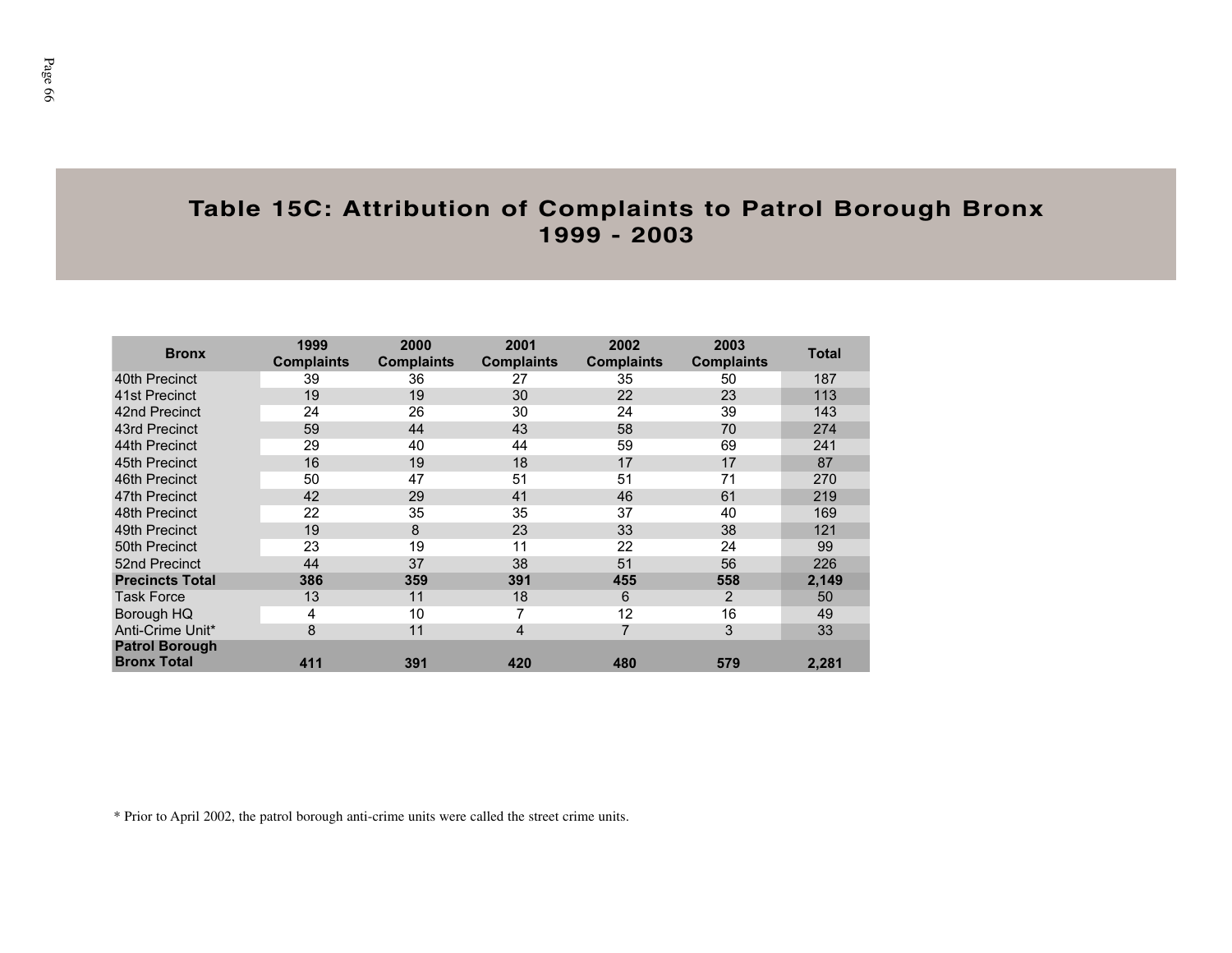### **Table 15D: Attribution of Complaints to Patrol Borough Brooklyn South 1999 - 2003**

| <b>Brooklyn South</b>                                | 1999<br><b>Complaints</b> | 2000<br><b>Complaints</b> | 2001<br><b>Complaints</b> | 2002<br><b>Complaints</b> | 2003<br><b>Complaints</b> | Total |
|------------------------------------------------------|---------------------------|---------------------------|---------------------------|---------------------------|---------------------------|-------|
| 60th Precinct                                        | 24                        | 14                        | 20                        | 21                        | 17                        | 96    |
| 61st Precinct                                        | 27                        | 15                        | 17                        | 18                        | 34                        | 111   |
| 62nd Precinct                                        | 21                        | 29                        | 21                        | 27                        | 37                        | 135   |
| 63rd Precinct                                        | 23                        | 20                        | 33                        | 37                        | 26                        | 139   |
| 66th Precinct                                        | 20                        | 17                        | 11                        | 18                        | 14                        | 80    |
| 67th Precinct                                        | 51                        | 40                        | 62                        | 65                        | 78                        | 296   |
| 68th Precinct                                        | 31                        | 28                        | 21                        | 24                        | 26                        | 130   |
| 69th Precinct                                        | 25                        | 20                        | 29                        | 14                        | 18                        | 106   |
| <b>70th Precinct</b>                                 | 39                        | 25                        | 47                        | 46                        | 48                        | 205   |
| <b>71st Precinct</b>                                 | 29                        | 26                        | 45                        | 30                        | 35                        | 165   |
| <b>72nd Precinct</b>                                 | 20                        | 17                        | 21                        | 24                        | 28                        | 110   |
| <b>76th Precinct</b>                                 | 8                         | 8                         | 9                         | 14                        | 18                        | 57    |
| <b>78th Precinct</b>                                 | 18                        | 12                        | 20                        | 20                        | 23                        | 93    |
| <b>Precincts Total</b>                               | 336                       | 271                       | 356                       | 358                       | 402                       | 1,723 |
| <b>Task Force</b>                                    | 16                        | 8                         | 7                         | 6                         | 6                         | 43    |
| Borough HQ                                           | 5                         |                           |                           | 5                         | $\overline{7}$            | 19    |
| Anti-Crime Unit*                                     | $\overline{2}$            |                           | $\overline{2}$            | $\overline{2}$            | $\mathbf 1$               | 8     |
| <b>Patrol Borough</b><br><b>Brooklyn South Total</b> | 359                       | 281                       | 366                       | 371                       | 416                       | 1,793 |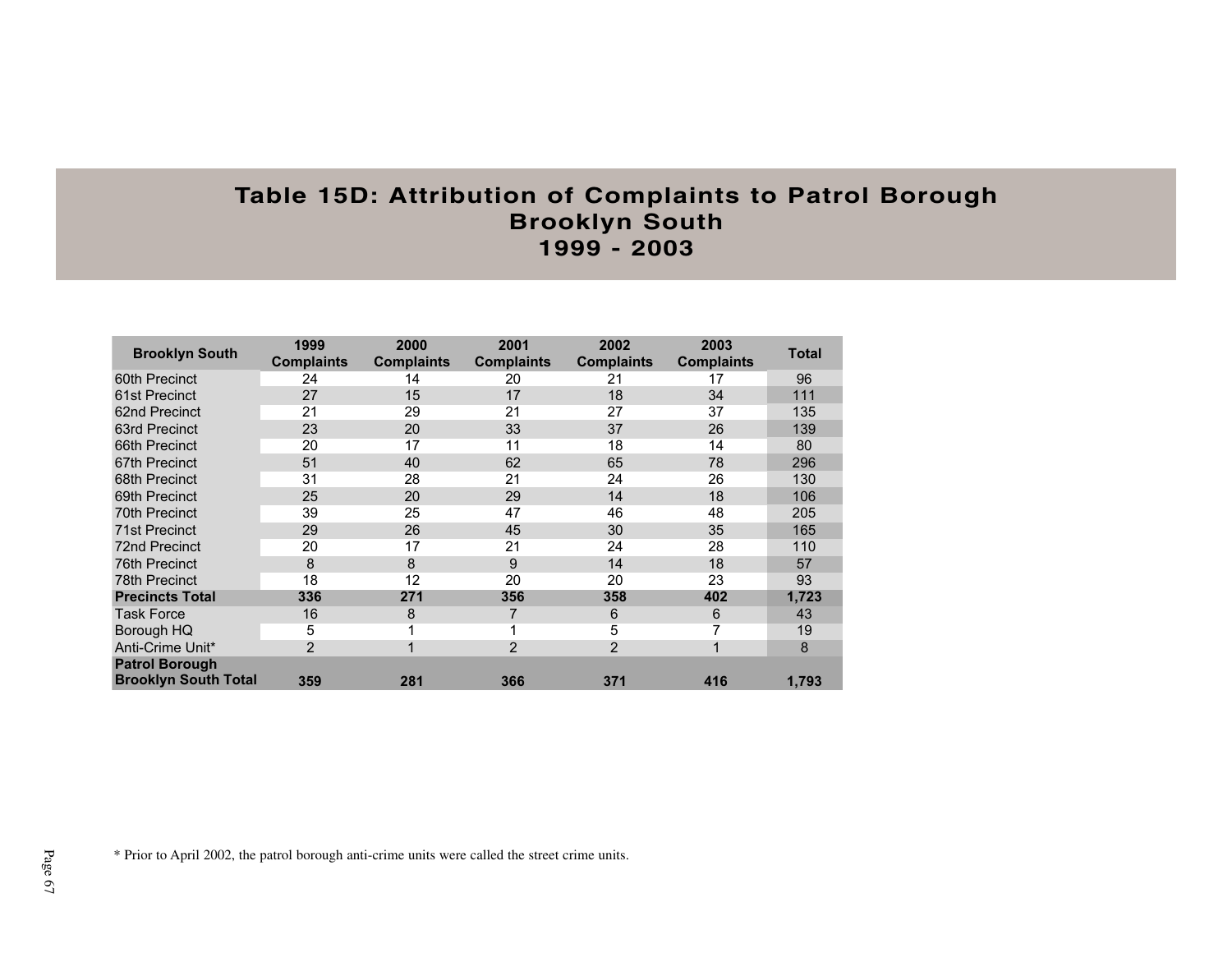## **Table 15E: Attribution of Complaints to Strategic and Tactical Command (Brooklyn North)\* 1999 - 2003**

| <b>Strategic &amp; Tactical Command</b> | 1999              | 2000                     | 2001              | 2002              | 2003              |                |
|-----------------------------------------|-------------------|--------------------------|-------------------|-------------------|-------------------|----------------|
| (Brooklyn North)                        | <b>Complaints</b> | <b>Complaints</b>        | <b>Complaints</b> | <b>Complaints</b> | <b>Complaints</b> | <b>Total</b>   |
| <b>73rd Precinct</b>                    | 40                | 45                       | 35                | 41                | 60                | 221            |
| 75th Precinct                           | 60                | 47                       | 68                | 77                | 70                | 322            |
| 77th Precinct                           | 56                | 45                       | 48                | 55                | 60                | 264            |
| 79th Precinct                           | 49                | 41                       | 36                | 67                | 82                | 275            |
| 81st Precinct                           | 38                | 21                       | 37                | 32                | 45                | 173            |
| 83rd Precinct                           | 29                | 28                       | 32                | 27                | 38                | 154            |
| 84th Precinct                           | 20                | 14                       | 15                | 13                | 37                | 99             |
| 88th Precinct                           | 21                | 19                       | 19                | 14                | 16                | 89             |
| 90th Precinct                           | 21                | 17                       | 17                | 9                 | 21                | 85             |
| 94th Precinct                           | 10                | 17                       | 9                 | 6                 | 15                | 57             |
| <b>Precincts Total</b>                  | 344               | 294                      | 316               | 341               | 444               | 1,739          |
| <b>Task Force</b>                       | 15                | 5                        | 8                 | 10                | $\boldsymbol{9}$  | 47             |
| <b>Borough Headquarters</b>             | 6                 | 0                        | 1                 | $\overline{4}$    | $\mathbf{1}$      | 12             |
| Anti-Crime Unit**                       | 9                 | 5                        | 9                 | 14                | 13                | 50             |
| Strategic & Tactical CMD B/N            | 0                 | 0                        | 1                 | 1                 | $\mathbf 0$       | $\overline{2}$ |
| SAT Narc Ops B/N                        | 29                | 33                       | 38                | 32                | 16                | 148            |
| <b>Brooklyn Narcotics District</b>      | 20                | 20                       | 15                | 13                | 6                 | 74             |
| Narcotics Boro Brklyn North             | 34                | 41                       | 37                | 20                | 17                | 149            |
| SAT Hous Ops B/N                        | 1                 | 0                        | $\overline{2}$    | 1                 | $\mathbf 0$       | $\overline{4}$ |
| PSA <sub>2</sub>                        | 17                | 13                       | 22                | 29                | 41                | 122            |
| PSA <sub>3</sub>                        | 25                | 20                       | 27                | 33                | 37                | 142            |
| SAT Pat Ops B/N                         | 0                 | $\mathbf 0$              | $\mathbf 0$       | $\mathbf 0$       | $\pmb{0}$         | $\mathsf 0$    |
| SAT Det Ops B/N                         | 0                 | 1                        | 1                 | 0                 | 1                 | 3              |
| 73rd Precinct Det Squad                 | 5                 | 3                        | $\overline{2}$    | $\overline{4}$    | 3                 | 17             |
| 75th Precinct Det Squad                 | 1                 | 2                        | 4                 | 4                 | 1                 | 12             |
| 77th Precinct Det Squad                 | 3                 | $\mathbf 0$              | 5                 | $\overline{7}$    | $\overline{2}$    | 17             |
| 79th Precinct Det Squad                 | 5                 | 6                        | 6                 | 3                 | 4                 | 24             |
| 81st Precinct Det Squad                 | $6\phantom{1}6$   | $\overline{\mathcal{A}}$ | 3                 | $6\phantom{1}$    | $\overline{4}$    | 23             |
| 83rd Precinct Det Squad                 | $\mathbf 0$       | 1                        | $\mathbf 0$       | 1                 | $\overline{2}$    | $\overline{4}$ |
| 84th Precinct Det Squad                 | 1                 | $\overline{2}$           | $\mathbf 0$       | 0                 | $\overline{5}$    | 8              |
| 88th Precinct Det Squad                 | $\overline{0}$    | $\overline{4}$           | $\mathbf 0$       | 1                 | $\overline{0}$    | 5              |
| 90th Precinct Det Squad                 | $\overline{7}$    | 6                        | 3                 | $\mathbf 1$       | 5                 | 22             |
| 94th Precinct Det Squad                 | 1                 | 0                        | $\mathbf 0$       | 3                 | 3                 | $\overline{7}$ |
| <b>Brooklyn North Homicide</b>          | 0                 | $\overline{1}$           | $\overline{1}$    | 0                 | $\overline{1}$    | 3              |
| <b>Brooklyn North Vice</b>              | $\overline{2}$    | 3                        | 3                 | 1                 | $\overline{2}$    | 11             |
| <b>S.A.T. COM Total</b>                 | 531               | 464                      | 504               | 529               | 617               | 2,645          |

\*\* Prior to April 2002, the patrol borough anti-crime units were called the street crime units.

<sup>\*</sup> The Brooklyn North Patrol Borough is called Strategic and Tactical Command (S.A.T.COM) and combines the usual patrol borough commands with two police service area commands, the detective squads, and the narcotics units.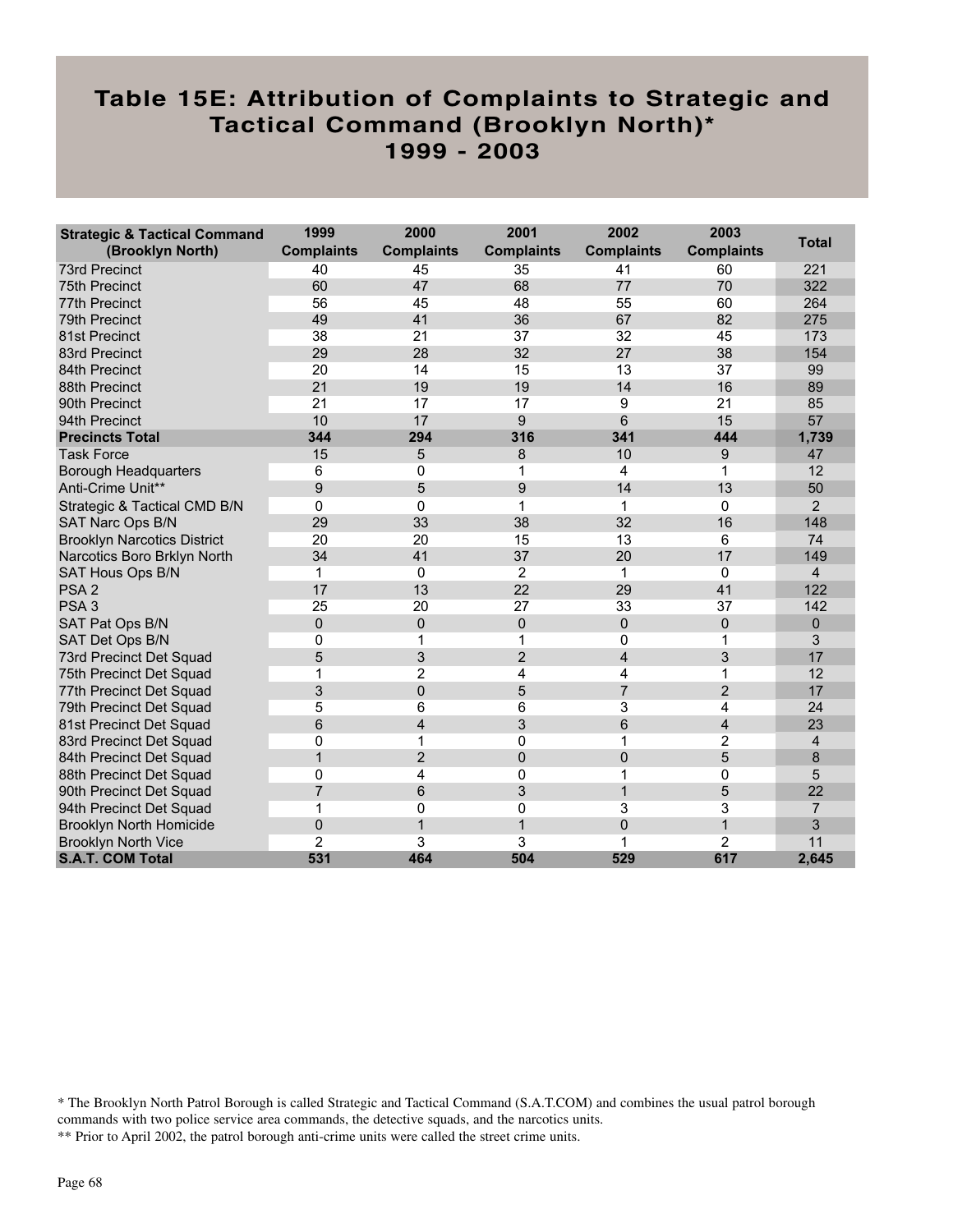## **Table 15F: Attribution of Complaints to Patrol Borough Queens South 1999 - 2003**

| <b>Queens South</b>                                | 1999<br><b>Complaints</b> | 2000<br><b>Complaints</b> | 2001<br><b>Complaints</b> | 2002<br><b>Complaints</b> | 2003<br><b>Complaints</b> | <b>Total</b> |
|----------------------------------------------------|---------------------------|---------------------------|---------------------------|---------------------------|---------------------------|--------------|
| 100th Precinct                                     | 21                        | 11                        | 10                        | 17                        | 26                        | 85           |
| 101st Precinct                                     | 19                        | 18                        | 38                        | 24                        | 33                        | 132          |
| 102nd Precinct                                     | 27                        | 24                        | 24                        | 28                        | 30                        | 133          |
| 103rd Precinct                                     | 40                        | 21                        | 29                        | 36                        | 52                        | 178          |
| 105th Precinct                                     | 36                        | 38                        | 28                        | 34                        | 51                        | 187          |
| 106th Precinct                                     | 21                        | 16                        | 22                        | 21                        | 15                        | 95           |
| 107th Precinct                                     | 15                        | 13                        | 13                        | 22                        | 18                        | 81           |
| 113th Precinct                                     | 60                        | 33                        | 29                        | 40                        | 57                        | 219          |
| <b>Precincts Total</b>                             | 239                       | 174                       | 193                       | 222                       | 282                       | 1,110        |
| <b>Task Force</b>                                  | 7                         |                           | 3                         | 3                         | 3                         | 17           |
| Borough HQ                                         | 6                         | 2                         | $\overline{2}$            | 4                         | 7                         | 21           |
| Anti-Crime Unit*                                   | 11                        | 4                         | $\overline{2}$            | 2                         |                           | 20           |
| <b>Patrol Borough</b><br><b>Queens South Total</b> | 263                       | 181                       | 200                       | 231                       | 293                       | 1.168        |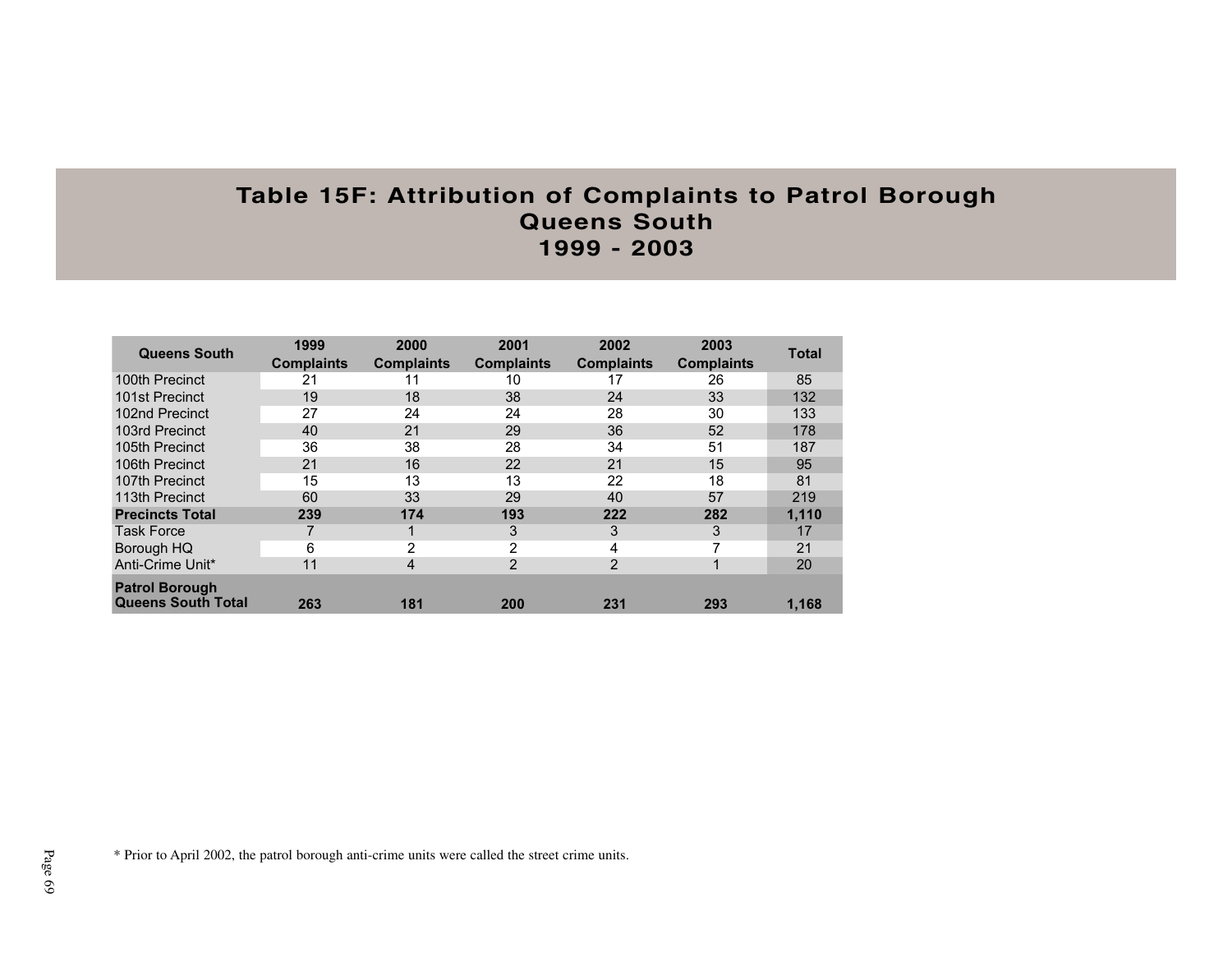## **Table 15G: Attribution of Complaints to Patrol Borough Queens North 1999 - 2003**

| <b>Queens North</b>                                | 1999<br><b>Complaints</b> | 2000<br><b>Complaints</b> | 2001<br><b>Complaints</b> | 2002<br><b>Complaints</b> | 2003<br><b>Complaints</b> | Total |
|----------------------------------------------------|---------------------------|---------------------------|---------------------------|---------------------------|---------------------------|-------|
| 104th Precinct                                     | 21                        | 27                        | 18                        | 24                        | 23                        | 113   |
| 108th Precinct                                     | 16                        | 15                        | 13                        | 16                        | 21                        | 81    |
| 109th Precinct                                     | 28                        | 13                        | 27                        | 31                        | 26                        | 125   |
| 110th Precinct                                     | 25                        | 24                        | 36                        | 22                        | 19                        | 126   |
| 111th Precinct                                     | 18                        | 6                         | 16                        | 12                        | 17                        | 69    |
| 112th Precinct                                     | 11                        | 13                        | 5                         | 14                        | 14                        | 57    |
| 114th Precinct                                     | 25                        | 22                        | 26                        | 30                        | 28                        | 131   |
| 115th Precinct                                     | 34                        | 21                        | 21                        | 17                        | 27                        | 120   |
| <b>Precincts Total</b>                             | 178                       | 141                       | 162                       | 166                       | 175                       | 822   |
| <b>Task Force</b>                                  | 6                         | 3                         | 5                         | 5                         | 6                         | 25    |
| Borough HQ                                         | 5                         |                           | 6                         | 5                         | 5                         | 28    |
| Anti-Crime Unit*                                   | 5                         | 3                         | $\overline{2}$            | $\overline{2}$            | 3                         | 15    |
| <b>Patrol Borough</b><br><b>Queens North Total</b> | 194                       | 154                       | 175                       | 178                       | 189                       | 890   |

\* Prior to April 2002, the patrol borough anti-crime units were called the street crime units.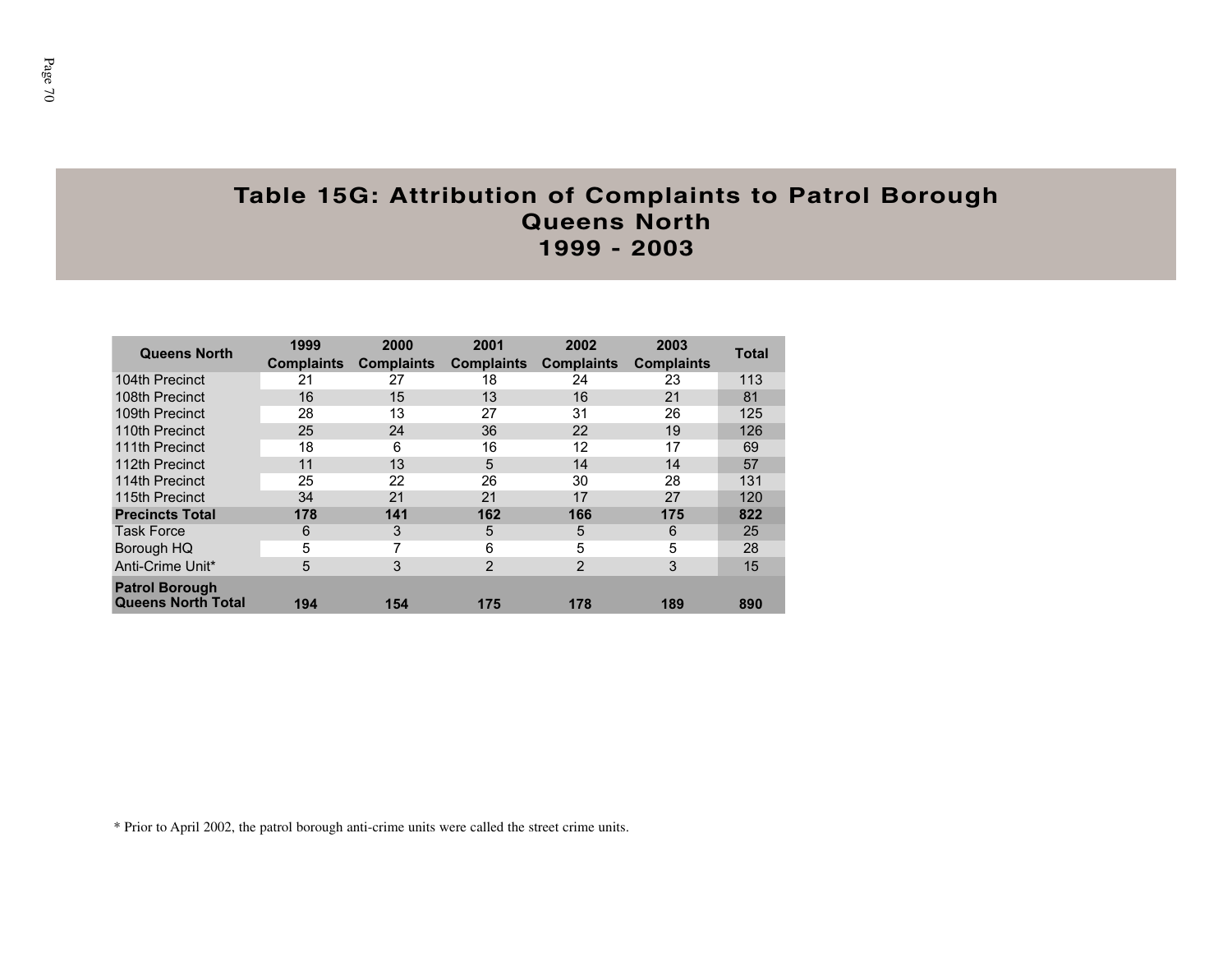# **Table 15H: Attribution of Complaints to Patrol Borough Staten Island 1999 - 2003**

| <b>Staten Island</b>       | 1999              | 2000              | 2001              | 2002              | 2003              | <b>Total</b> |
|----------------------------|-------------------|-------------------|-------------------|-------------------|-------------------|--------------|
|                            | <b>Complaints</b> | <b>Complaints</b> | <b>Complaints</b> | <b>Complaints</b> | <b>Complaints</b> |              |
| 120th Precinct             | 37                | 41                | 51                | 61                | 54                | 244          |
| 122nd Precinct             | 30                | 22                | 26                | 22                | 22                | 122          |
| 123rd Precinct             | 10                | 5                 | 14                | 12                | 18                | 59           |
| <b>Precincts Total</b>     | 77                | 68                | 91                | 95                | 94                | 425          |
| <b>Task Force</b>          | 12                | 12                | 9                 | 7                 | 12                | 52           |
| 120th Detective            | $\overline{4}$    | $\mathbf{1}$      | 3                 | 4                 | 5                 | 17           |
| 122nd Detective            | 2                 | 4                 | 4                 | 5                 | $\overline{2}$    | 17           |
| 123rd Detective            | 1                 | $\mathbf{1}$      | 1                 | $\overline{2}$    | $\mathbf{1}$      | 6            |
| Patrol Borough SI Det.     |                   |                   |                   |                   |                   |              |
| Operations                 | 4                 | 4                 | 4                 | 3                 | 2                 | 17           |
| Borough HQ                 | 7                 | 5                 | 1                 | $\overline{2}$    | 5                 | 20           |
| Crimes against             |                   |                   |                   |                   |                   |              |
| Property                   | $\Omega$          | 0                 | $\mathbf{0}$      | 0                 | 0                 | 0            |
| <b>Emergency Service</b>   | 3                 | $\overline{2}$    | $\overline{2}$    | 4                 | 1                 | 12           |
| <b>Highway Patrol</b>      | 5                 | 5                 | 5                 | 4                 | 5                 | 24           |
| <b>District Attorney</b>   | $\mathbf 0$       | 0                 | $\mathbf 0$       | 0                 | 0                 | 0            |
| Person                     | 0                 | 0                 | 0                 | 0                 | 0                 | 0            |
| Anti-Crime Unit*           | 6                 | 3                 | 3                 | $\overline{2}$    | 3                 | 17           |
| Housing                    | 10                | 6                 | 10                | 9                 | 8                 | 43           |
| Warrants                   | 1                 | 0                 | $\mathbf 0$       | 0                 | $\mathbf{0}$      |              |
| Court                      |                   |                   | 0                 |                   | 3                 | 6            |
| <b>Patrol Borough</b>      |                   |                   |                   |                   |                   |              |
| <b>Staten Island Total</b> | 133               | 112               | 133               | 138               | 141               | 657          |

\* Prior to April 2002, the patrol borough anti-crime units were called the street crime units.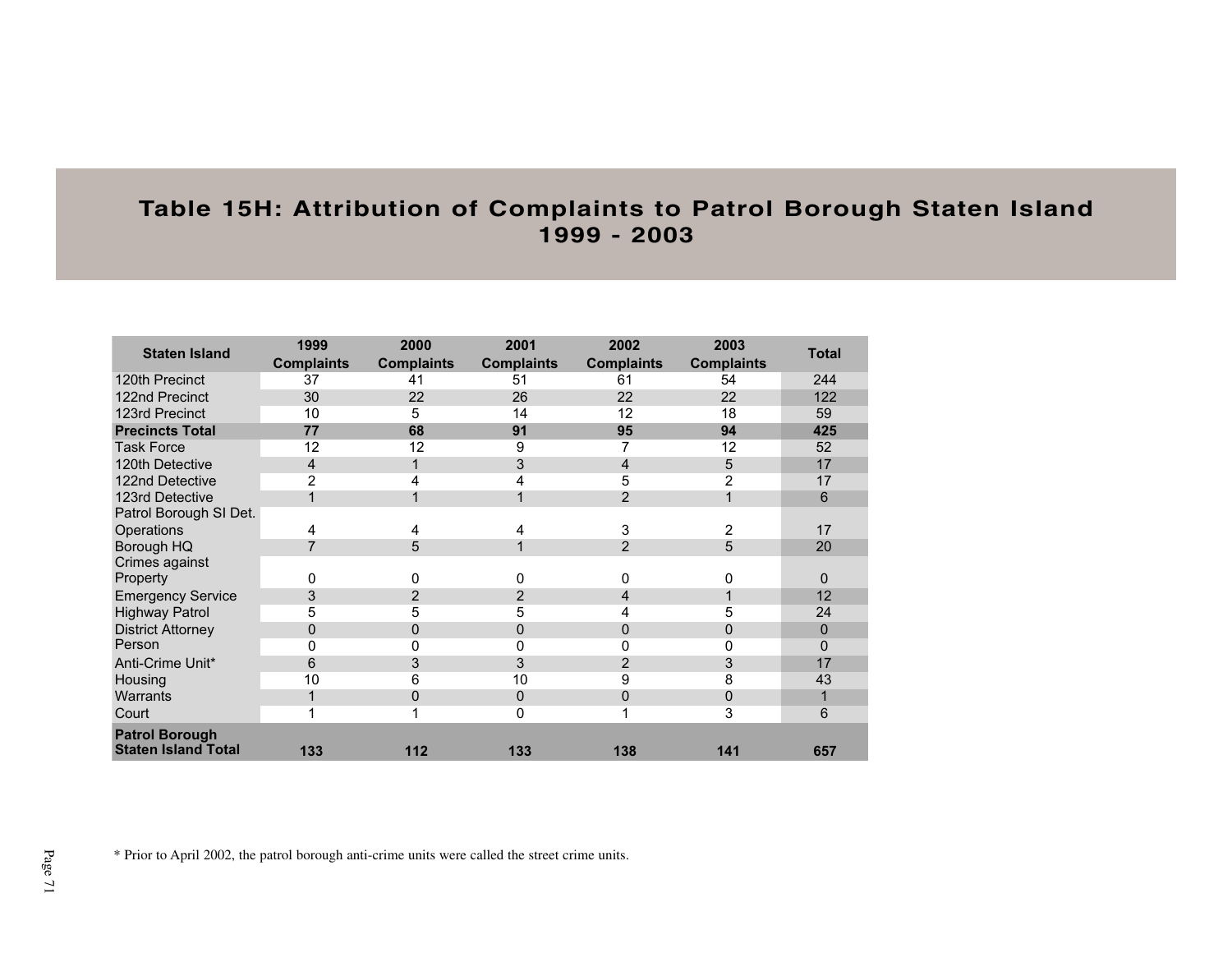#### **Table 15I: Attribution of Complaints to Special Operations Division 1999 - 2003**

| <b>Special Operations</b>                          | 1999<br><b>Complaints</b> | 2000<br><b>Complaints</b> | 2001<br><b>Complaints</b> | 2002<br><b>Complaints</b> | 2003<br><b>Complaints</b> | <b>Total</b> |
|----------------------------------------------------|---------------------------|---------------------------|---------------------------|---------------------------|---------------------------|--------------|
| <b>Emergency Service</b>                           | 23                        |                           | 34                        | 55                        | 47                        | 170          |
| <b>Harbor Unit</b>                                 |                           |                           |                           |                           |                           |              |
| <b>Aviation Unit</b>                               |                           |                           |                           |                           |                           | 3            |
| Taxi Unit                                          |                           | 4                         |                           |                           |                           | 13           |
| <b>Canine Unit</b>                                 |                           |                           |                           |                           |                           | 8            |
| <b>Headquarters</b>                                |                           | 3                         |                           |                           | ◠                         | 6            |
| <b>Special Operations</b><br><b>Division Total</b> | 30                        | 19                        | 40                        |                           | 58                        | 204          |

**Table 15J: Attribution of Complaints to Other Patrol Services Bureau Commands 1999 - 2003**

| <b>Other Patrol Services</b><br><b>Bureau Commands</b>       | 1999<br><b>Complaints</b> | 2000<br><b>Complaints</b> | 2001<br><b>Complaints</b> | 2002<br><b>Complaints</b> | 2003<br><b>Complaints</b> | Total |
|--------------------------------------------------------------|---------------------------|---------------------------|---------------------------|---------------------------|---------------------------|-------|
| <b>School Safety Division</b><br>Chief's Office              |                           |                           |                           |                           |                           |       |
| <b>Other Patrol Services</b><br><b>Bureau Commands Total</b> |                           |                           |                           |                           |                           |       |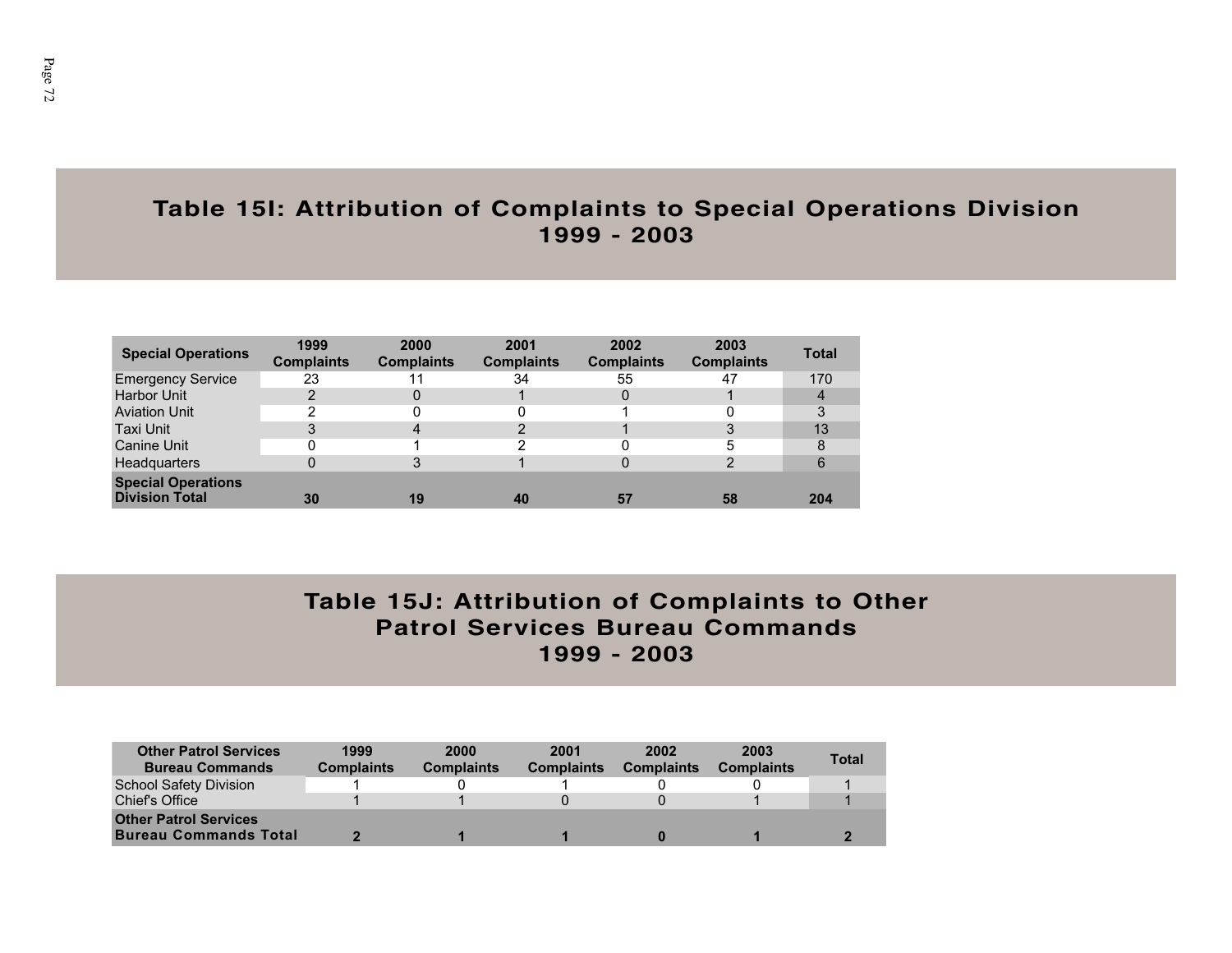### **Table 15K: Attribution of Complaints to the Transit Bureau 1999 - 2003**

| <b>Transit Bureau</b>              | 1999              | 2000              | 2001              | 2002              | 2003              | <b>Total</b>            |
|------------------------------------|-------------------|-------------------|-------------------|-------------------|-------------------|-------------------------|
|                                    | <b>Complaints</b> | <b>Complaints</b> | <b>Complaints</b> | <b>Complaints</b> | <b>Complaints</b> |                         |
| <b>Transit Bureau Headquarters</b> |                   | 0                 | 1                 | 0                 | 0                 | $\overline{2}$          |
| <b>TB Liaison</b>                  | $\mathbf 0$       | $\pmb{0}$         | $\pmb{0}$         | $\mathsf 0$       | 0                 | $\overline{0}$          |
| <b>TB</b> Inspections              | 0                 | 0                 | 0                 | 0                 | 0                 | $\mathbf{0}$            |
| <b>TB Special Investigations</b>   | 0                 | 0                 | 0                 | $\mathsf 0$       | $\mathbf{1}$      | 1                       |
| <b>TB Crime Analysis</b>           | 0                 | 0                 | $\mathbf 0$       | 0                 | 0                 | $\overline{0}$          |
| <b>TB Operations</b>               | 0                 | 0                 | 0                 | 0                 | 0                 | 0                       |
| <b>TB Manhattan</b>                | 0                 | 0                 | 0                 | $\overline{2}$    | 0                 | $\overline{2}$          |
| <b>TB Bronx</b>                    | 0                 | 0                 | $\pmb{0}$         | $\mathsf 0$       | 0                 | $\mathbf 0$             |
| <b>TB Queens</b>                   | 2                 | 0                 | 0                 | 0                 | 1                 | 3                       |
| <b>TB Brooklyn</b>                 | $\pmb{0}$         | $\mathbf{1}$      | $\pmb{0}$         | $\mathsf 0$       | $\mathsf 0$       | $\mathbf{1}$            |
| TB DT 01                           | 27                | 15                | 28                | 18                | 23                | 111                     |
| TB DT 02                           | 28                | 24                | 17                | 12                | 19                | 100                     |
| TB DT 03                           | 11                | 8                 | 17                | 25                | 16                | 77                      |
| TB DT 04                           | 23                | 15                | 17                | 11                | 22                | 88                      |
| <b>TB DT 11</b>                    | 13                | 7                 | 11                | 9                 | 12                | 52                      |
| <b>TB DT 12</b>                    | 8                 | $\overline{4}$    | 10                | $\overline{4}$    | 12                | 38                      |
| <b>TB DT 20</b>                    | 11                | 7                 | 4                 | 6                 | 12                | 40                      |
| <b>TB DT 23</b>                    | $\overline{2}$    | $\overline{2}$    | 3                 | $\mathbf{1}$      | $\overline{2}$    | 10                      |
| TB DT 30                           | 26                | 13                | 15                | 12                | 15                | 81                      |
| TB DT 32                           | 11                | 6                 | 13                | 12                | 9                 | 51                      |
| TB DT 33                           | 25                | 15                | 17                | 18                | 29                | 104                     |
| TB DT 34                           | 15                | $\overline{7}$    | 11                | 12                | 15                | 60                      |
| <b>TB Manhattan/TF</b>             | 15                | 9                 | 11                | 3                 | 12                | 50                      |
| TB Bronx/TF                        | $\overline{7}$    | 6                 | 5                 | 4                 | 10                | 32                      |
| <b>TB Queens/TF</b>                | 6                 | 1                 | 5                 | 6                 | 4                 | 22                      |
| TB Brooklyn/TF                     | 6                 | 13                | 7                 | 10                | 13                | 49                      |
| <b>TB Homeless</b>                 | 0                 | 0                 | 1                 | 4                 | 1                 | 6                       |
| <b>TB Canine</b>                   | 0                 | 0                 | 0                 | 0                 | 0                 | $\overline{0}$          |
| <b>TB Vandal</b>                   | 2                 | 0                 | $\overline{2}$    | 0                 | 0                 | $\overline{\mathbf{4}}$ |
| TB Special Operations Unit         | $\overline{c}$    | $\overline{7}$    | 5                 | 6                 | 4                 | 24                      |
| <b>TB Other</b>                    | 0                 | 0                 | 0                 | 0                 | 0                 | 0                       |
| Homeless                           | $\overline{2}$    | 0                 | $\overline{0}$    | 0                 | $\overline{0}$    | $\overline{2}$          |
| <b>Transit Bureau Total</b>        | 243               | 160               | 200               | 175               | 232               | 1,010                   |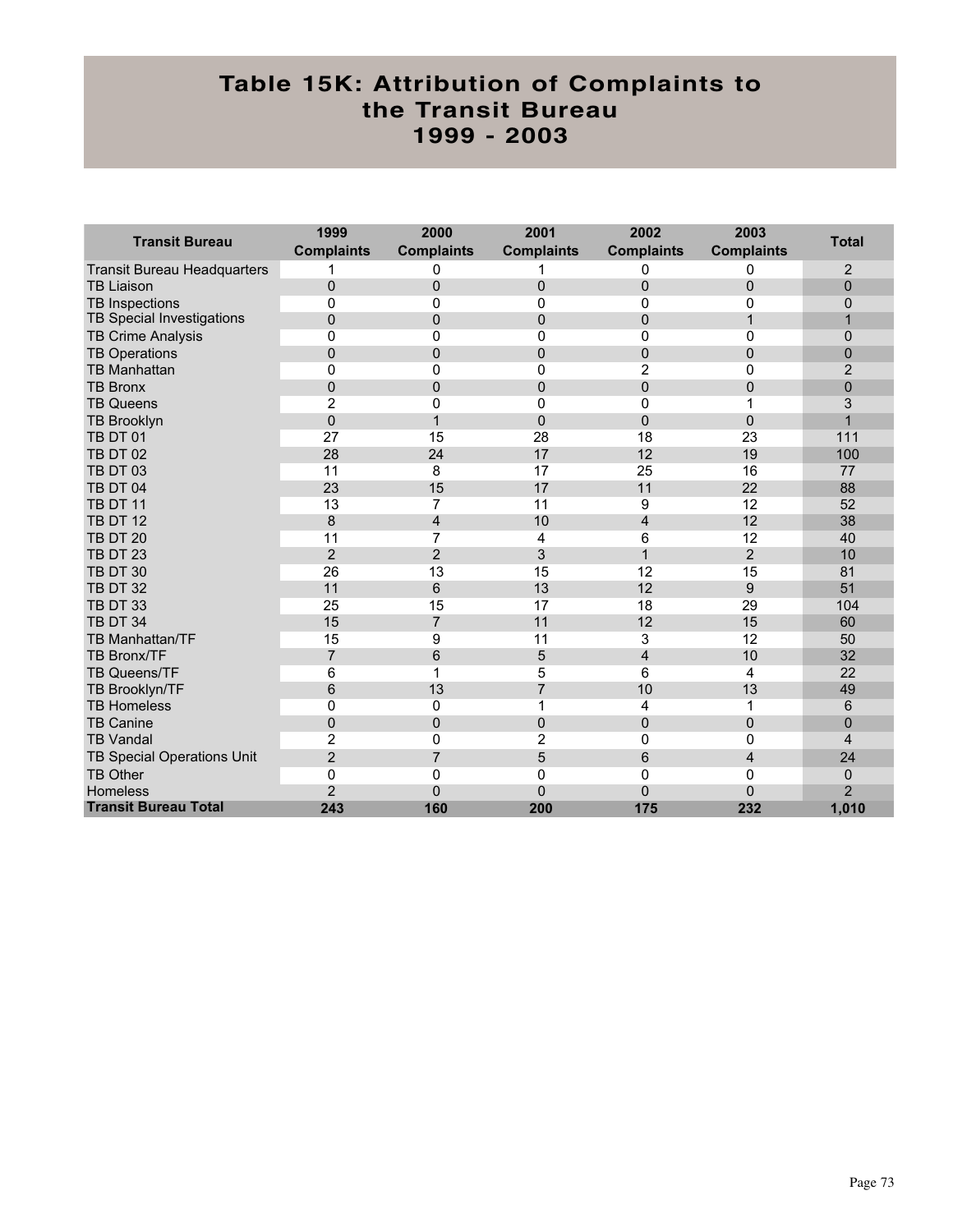## **Table 15L: Attribution of Complaints to Traffic Control Division 1999 - 2003**

| <b>Traffic Control Division</b> | 1999<br><b>Complaints</b> | 2000<br><b>Complaints</b> | 2001<br><b>Complaints</b> | 2002<br><b>Complaints</b> | 2003<br><b>Complaints</b> | <b>Total</b> |
|---------------------------------|---------------------------|---------------------------|---------------------------|---------------------------|---------------------------|--------------|
| <b>Headquarters Command</b>     | O                         |                           |                           |                           |                           | 2            |
| <b>Manhattan Task Force</b>     | 17                        | 11                        | 20                        | 27                        | 41                        | 116          |
| <b>Brooklyn Task Force</b>      | O                         | 0                         | 0                         | 0                         | 0                         |              |
| <b>Bronx Task Force</b>         |                           | 0                         | 0                         | $\mathbf 0$               | $\overline{0}$            |              |
| Queens Task Force               |                           | 0                         | 0                         | $\mathbf{0}$              | 0                         |              |
| <b>Surface Transportation</b>   |                           |                           |                           |                           |                           |              |
| <b>Enforcement Division</b>     | 8                         | 6                         | $\overline{4}$            | $6\,$                     | $\overline{2}$            | 26           |
| <b>Bus</b>                      |                           | 4                         | 10                        | 3                         | 0                         | 24           |
| <b>Parking Enforcement</b>      |                           |                           |                           |                           |                           |              |
| <b>District</b>                 | $\Omega$                  | 0                         | 0                         | $\mathbf 0$               | 0                         | 0            |
| <b>Tow Units</b>                |                           | 0                         | 0                         | 0                         | 0                         |              |
| <b>Summons Enforcement</b>      | 0                         | 0                         | 0                         | 0                         | 0                         | 0            |
| Intelligence                    | 0                         | 0                         | 0                         | 0                         | 0                         |              |
| <b>Highway District</b>         | $\Omega$                  | 2                         | 0                         |                           |                           | 4            |
| Highway 1                       | 22                        | 10                        | 12                        | 8                         | 11                        | 63           |
| Highway 2                       | 12                        | 15                        | $\overline{7}$            | 6                         | 17                        | 57           |
| Highway 3                       | 16                        | 13                        | 8                         | 6                         | 13                        | 56           |
| Highway 4                       | 4                         | 4                         | $\overline{2}$            | 1                         | 2                         | 13           |
| <b>Highway Safety</b>           | 0                         | 0                         | 0                         | 0                         | 0                         | 0            |
| Highway/SEU                     | 0                         | 0                         | 0                         | $\mathbf 0$               | $\mathbf{0}$              | 0            |
| <b>Mounted Unit</b>             | $\overline{2}$            | 0                         | 2                         | 4                         | 8                         | 16           |
| Movie and Television            | $\mathfrak{p}$            | 0                         | $\overline{2}$            | $\mathbf{0}$              |                           | 5            |
| <b>Traffic Control Division</b> |                           |                           |                           |                           |                           |              |
| Total                           | 92                        | 65                        | 69                        | 62                        | 96                        | 384          |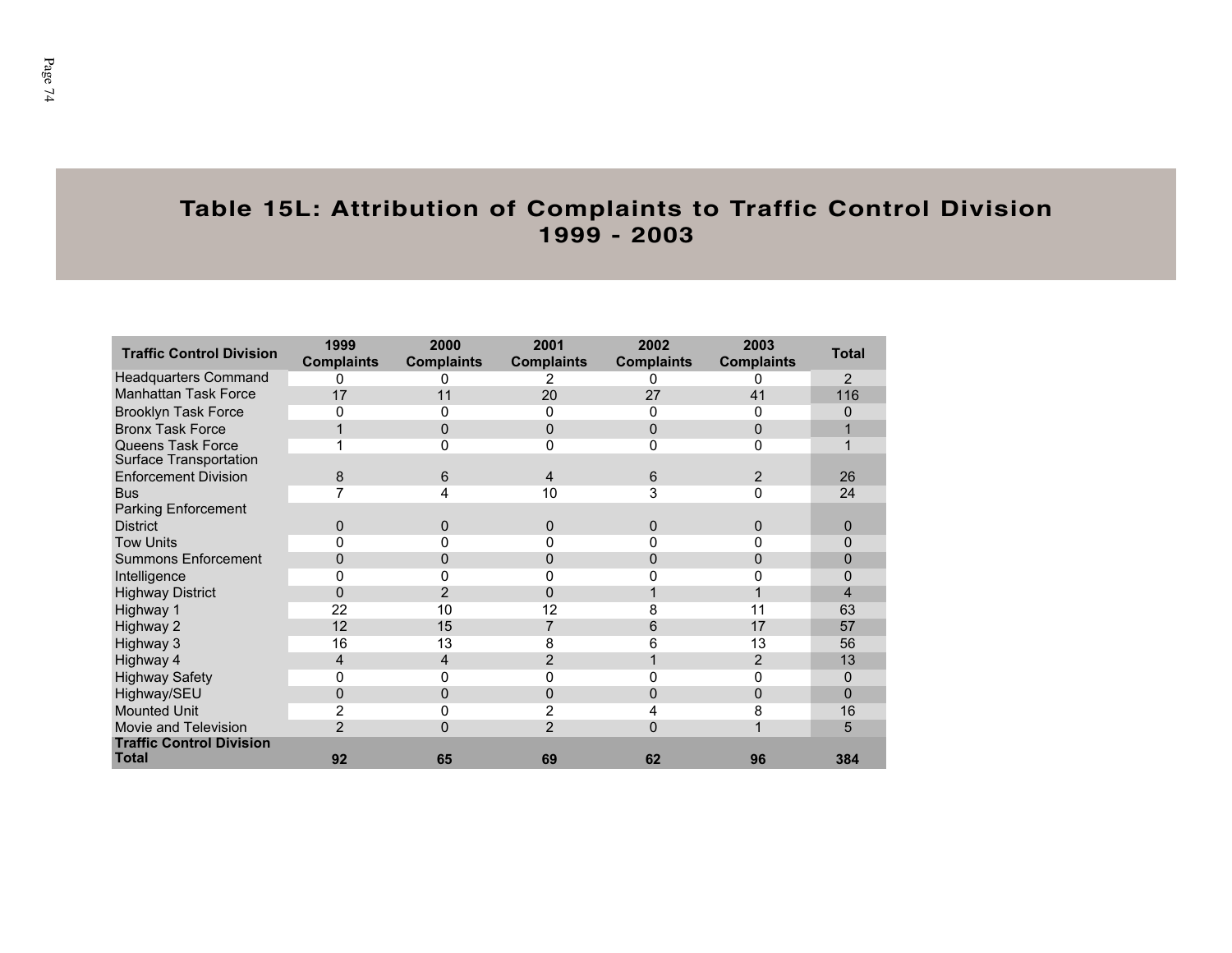# **Table 15M: Attribution of Complaints to the Housing Bureau 1999 - 2003**

| <b>Housing Bureau</b>  | 1999<br><b>Complaints</b> | 2000<br><b>Complaints</b> | 2001<br><b>Complaints</b> | 2002<br><b>Complaints</b> | 2003<br><b>Complaints</b> | <b>Total</b> |
|------------------------|---------------------------|---------------------------|---------------------------|---------------------------|---------------------------|--------------|
| Housing Bureau         |                           |                           |                           |                           |                           |              |
| (Command Center)       | 4                         | 0                         |                           | 4                         | 2                         | 11           |
| PSA <sub>1</sub>       | 13                        | 11                        | 12                        | 20                        | 15                        | 71           |
| PSA <sub>4</sub>       | 15                        | 13                        | 13                        | 16                        | 13                        | 70           |
| PSA <sub>5</sub>       | 19                        | $\overline{7}$            | 18                        | 26                        | 24                        | 94           |
| PSA <sub>6</sub>       | 13                        | 15                        | 20                        | 17                        | 19                        | 84           |
| PSA <sub>7</sub>       | 21                        | 18                        | 21                        | 27                        | 24                        | 111          |
| PSA <sub>8</sub>       | 12                        | 12                        | 13                        | 20                        | 20                        | 77           |
| PSA <sub>9</sub>       | 16                        | 13                        | 15                        | 16                        | 21                        | 81           |
| <b>HB</b> Detectives   | 0                         | 0                         | 0                         | 0                         | 0                         | $\mathbf 0$  |
| HB Brooklyn/Staten     |                           |                           |                           |                           |                           |              |
| Island                 | 0                         | 0                         |                           | 0                         | 0                         |              |
| <b>HB</b> Manhattan    | 3                         |                           | 2                         | 2                         | $\overline{2}$            | 10           |
| <b>HB Bronx/Queens</b> | 3                         | 0                         | 0                         | 0                         | 5                         | 8            |
| HB Investigation       | 0                         | 0                         | 0                         | $\Omega$                  | ი                         | 0            |
| <b>HB Vandalism</b>    |                           | 0                         | 0                         |                           |                           | 3            |
| <b>HB Other</b>        | $\Omega$                  | 0                         | 0                         | 0                         | 0                         | $\Omega$     |
| <b>Housing Bureau</b>  |                           |                           |                           |                           |                           |              |
| Total                  | 120                       | 90                        | 116                       | 149                       | 146                       | 621          |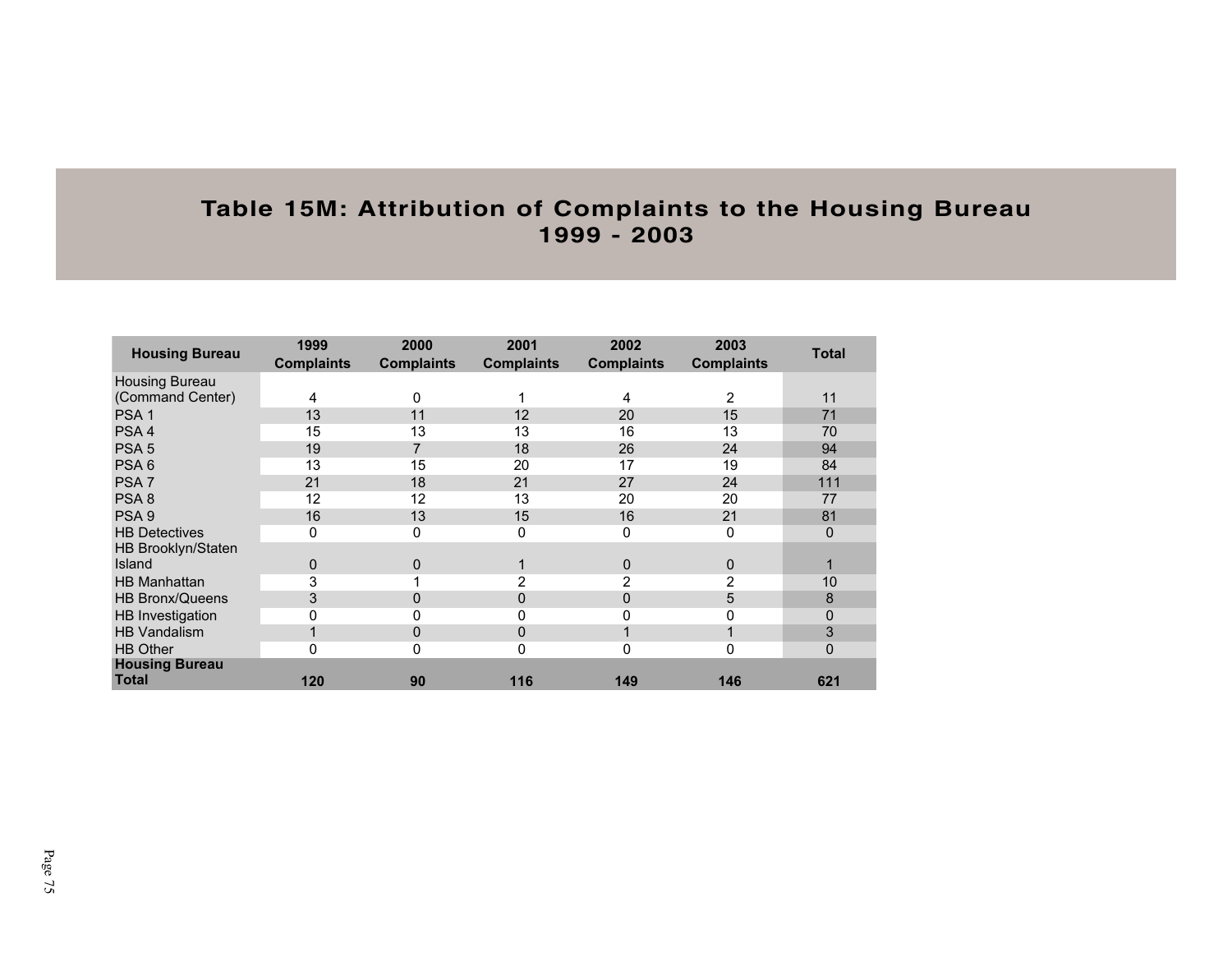### **Table 15N: Attribution of Complaints to the Organized Crime Control Bureau 1999 - 2003**

| <b>Organized Crime Control</b><br><b>Bureau</b>       | 1999<br><b>Complaints</b> | 2000<br><b>Complaints</b> | 2001<br><b>Complaints</b> | 2002<br><b>Complaints</b> | 2003<br><b>Complaints</b> | <b>Total</b> |
|-------------------------------------------------------|---------------------------|---------------------------|---------------------------|---------------------------|---------------------------|--------------|
| Queens Narcotics                                      | 61                        | 62                        | 52                        | 65                        | 51                        | 291          |
| <b>Manhattan Narcotics</b>                            | 89                        | 88                        | 73                        | 78                        | 45                        | 373          |
| <b>Bronx Narcotics</b>                                | 65                        | 87                        | 64                        | 90                        | 55                        | 361          |
| <b>Staten Island Narcotics</b>                        | 31                        | 30                        | 34                        | 16                        | 13                        | 124          |
| <b>Brooklyn South Narcotics</b>                       | 40                        | 50                        | 71                        | 58                        | 37                        | 256          |
| <b>Narcotics</b>                                      | 4                         | $\overline{2}$            |                           | 6                         | $\overline{4}$            | 17           |
| Auto Crime                                            | 4                         | ⌒                         |                           | 2                         | 4                         | 12           |
| <b>Vice Enforcement</b>                               | 5                         | 6                         | 9                         |                           | 4                         | 31           |
| Drug Enforcement                                      | 0                         | O                         |                           | 3                         |                           | 5            |
| Organized Crime HQ                                    |                           | 5                         | 5                         | 5                         |                           | 23           |
| <b>Organized Crime Control</b><br><b>Bureau Total</b> | 303                       | 332                       | 310                       | 330                       | 218                       | 1.493        |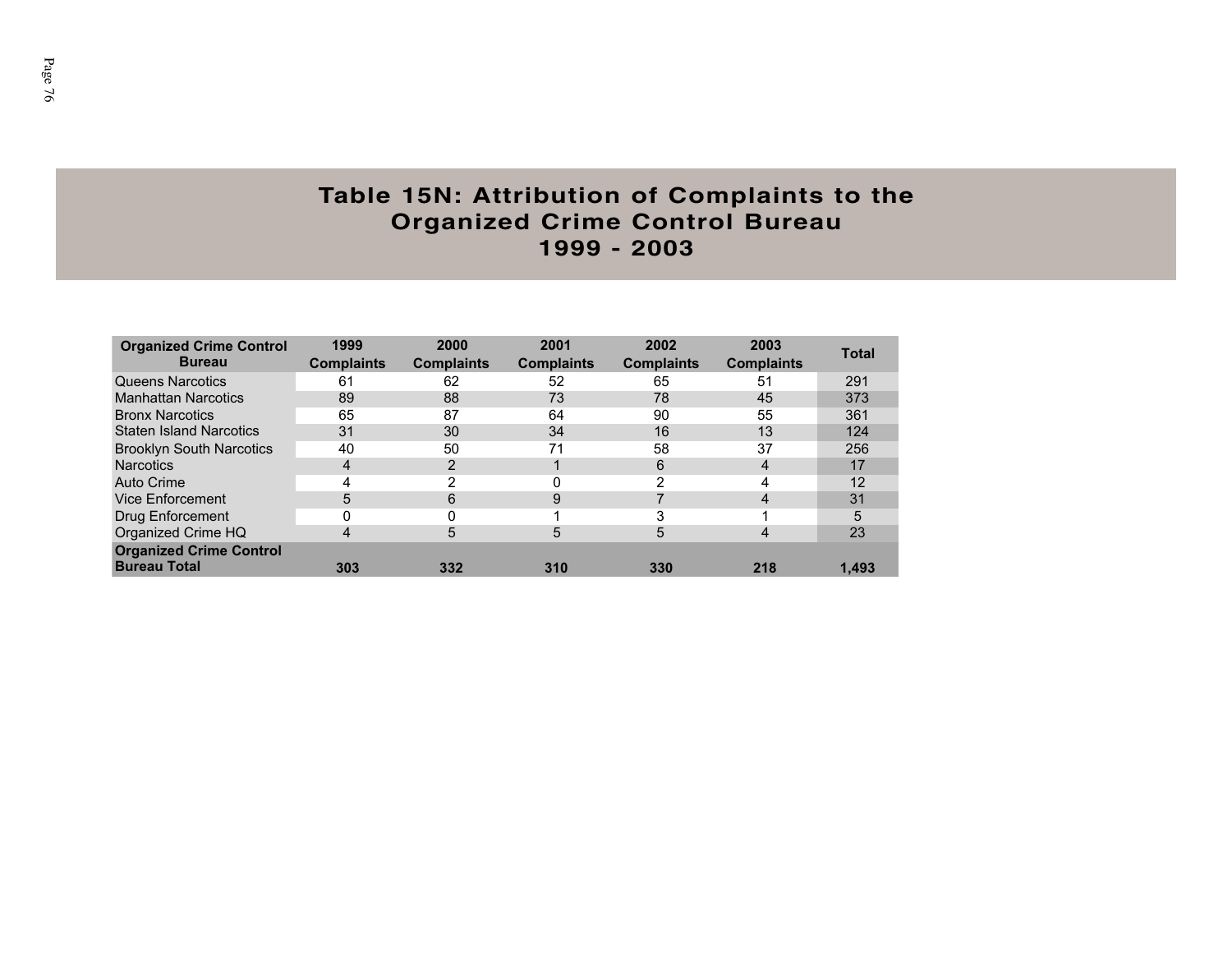#### **Table 15O: Attribution of Complaints to the Detective Bureau 1999 - 2003**

| <b>Detective Bureau</b>       | 1999              | 2000              | 2001              | 2002              | 2003              | Total |
|-------------------------------|-------------------|-------------------|-------------------|-------------------|-------------------|-------|
|                               | <b>Complaints</b> | <b>Complaints</b> | <b>Complaints</b> | <b>Complaints</b> | <b>Complaints</b> |       |
| <b>Manhattan Units</b>        | 33                | 32                | 39                | 48                | 43                | 195   |
| <b>Bronx Units</b>            | 24                | 29                | 30                | 39                | 37                | 159   |
| <b>Brooklyn South Units</b>   | 25                | 23                | 37                | 44                | 49                | 178   |
| Queens Units                  | 30                | 42                | 42                | 46                | 41                | 201   |
| <b>Central Robbery</b>        | 0                 | O                 |                   | 2                 |                   |       |
| Special Investigations        |                   |                   |                   | 0                 |                   |       |
| <b>Career Criminals</b>       | ◠                 | 0                 |                   |                   |                   |       |
| Missing Person                |                   | $\Omega$          |                   |                   |                   |       |
| <b>Special Victims</b>        | 4                 | 3                 |                   |                   |                   | 12    |
| Scientific Research           | 0                 | 0                 | 0                 | 0                 |                   |       |
| Crime Scene                   | 0                 | 0                 |                   |                   |                   |       |
| <b>Warrant Division</b>       | 32                | 51                | 77                | 61                | 37                | 258   |
| Juvenile Crime                | 3                 | 3                 | 3                 |                   |                   | 14    |
| <b>Cold Cases</b>             | $\overline{2}$    |                   | 0                 | 0                 | 0                 | 3     |
| <b>Fugitive Enforcement</b>   | 0                 |                   |                   |                   |                   |       |
| Detective Headquarters        | $\mathbf 0$       |                   |                   |                   |                   |       |
| <b>Gang Units</b>             | 19                | 25                | 27                | 19                | 25                | 115   |
| <b>Detective Bureau Total</b> | 176               | 211               | 260               | 268               | 239               | 1,154 |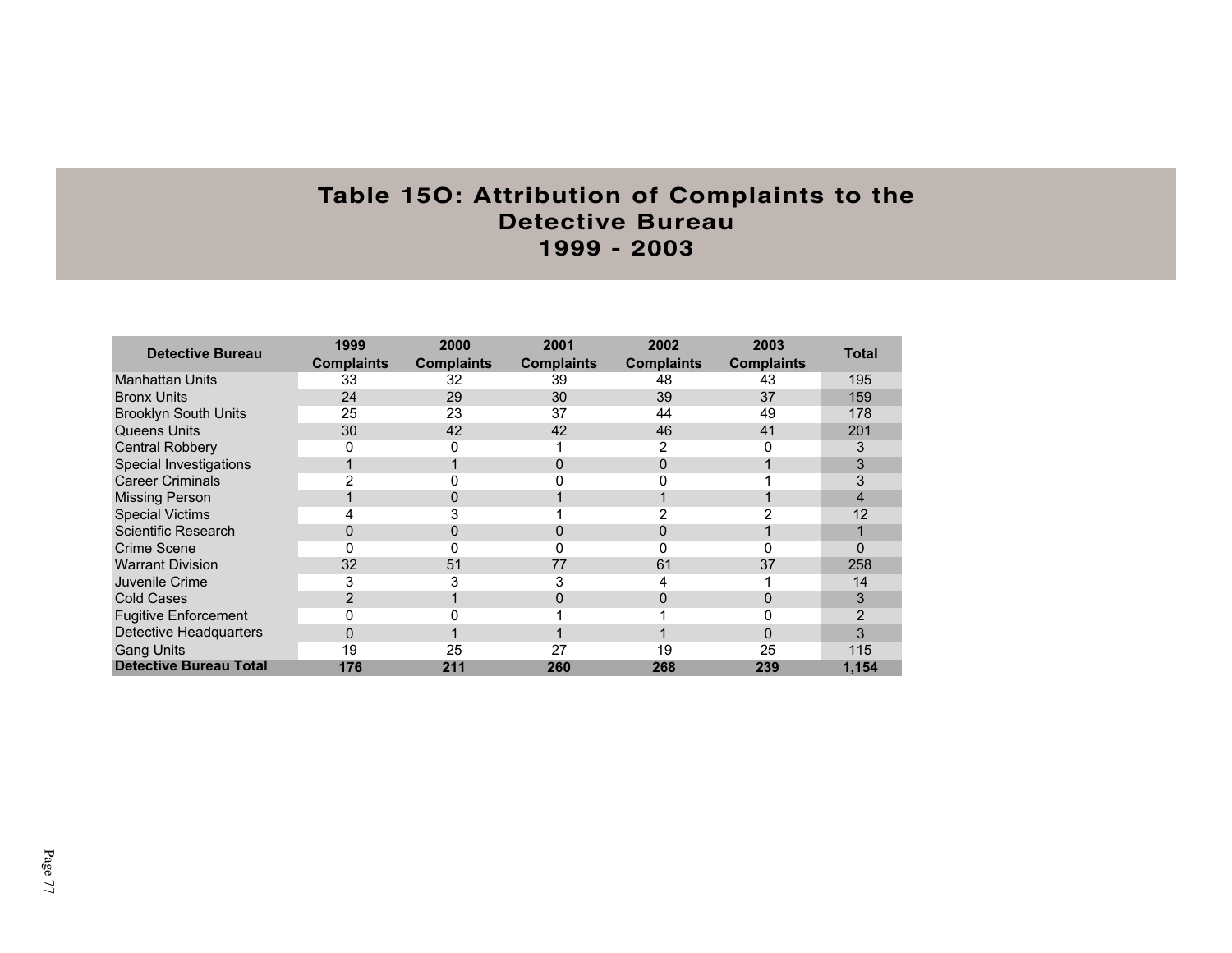#### **Table 15P: Attribution of Complaints to Other Bureaus 1999 - 2003**

| <b>Other Bureaus</b>           | 1999              | 2000              | 2001              | 2002              | 2003              | <b>Total</b> |
|--------------------------------|-------------------|-------------------|-------------------|-------------------|-------------------|--------------|
|                                | <b>Complaints</b> | <b>Complaints</b> | <b>Complaints</b> | <b>Complaints</b> | <b>Complaints</b> |              |
| <b>Internal Affairs Bureau</b> |                   |                   |                   |                   |                   |              |
| <b>Internal Affairs</b>        | 5                 | 8                 | 5                 | 6                 |                   | 31           |
| <b>Criminal Justice Bureau</b> |                   |                   |                   |                   |                   |              |
| <b>Court Division</b>          | 14                | 14                | 16                | 9                 | 18                | 71           |
| Criminal Justice HQ            | 0                 | Ω                 | 0                 | 0                 | 0                 | 0            |
| <b>Support Services Bureau</b> |                   |                   |                   |                   |                   |              |
| <b>Property Clerk</b>          | 3                 | 2                 |                   | າ                 |                   | 9            |
| <b>Fleet Services</b>          |                   |                   | 0                 |                   |                   | 3            |
| <b>Central Record Division</b> | 0                 |                   | 0                 |                   |                   | 0            |
| <b>Personnel Bureau</b>        |                   |                   |                   |                   |                   |              |
| <b>Applicant Processing</b>    |                   |                   | U                 |                   |                   | 4            |
| <b>Health Services</b>         |                   | 0                 |                   |                   |                   | 6            |
| Personnel Bureau HQ            |                   |                   |                   |                   |                   |              |
| <b>Other Bureaus Total</b>     | 28                | 27                | 27                | 23                | 30                | 135          |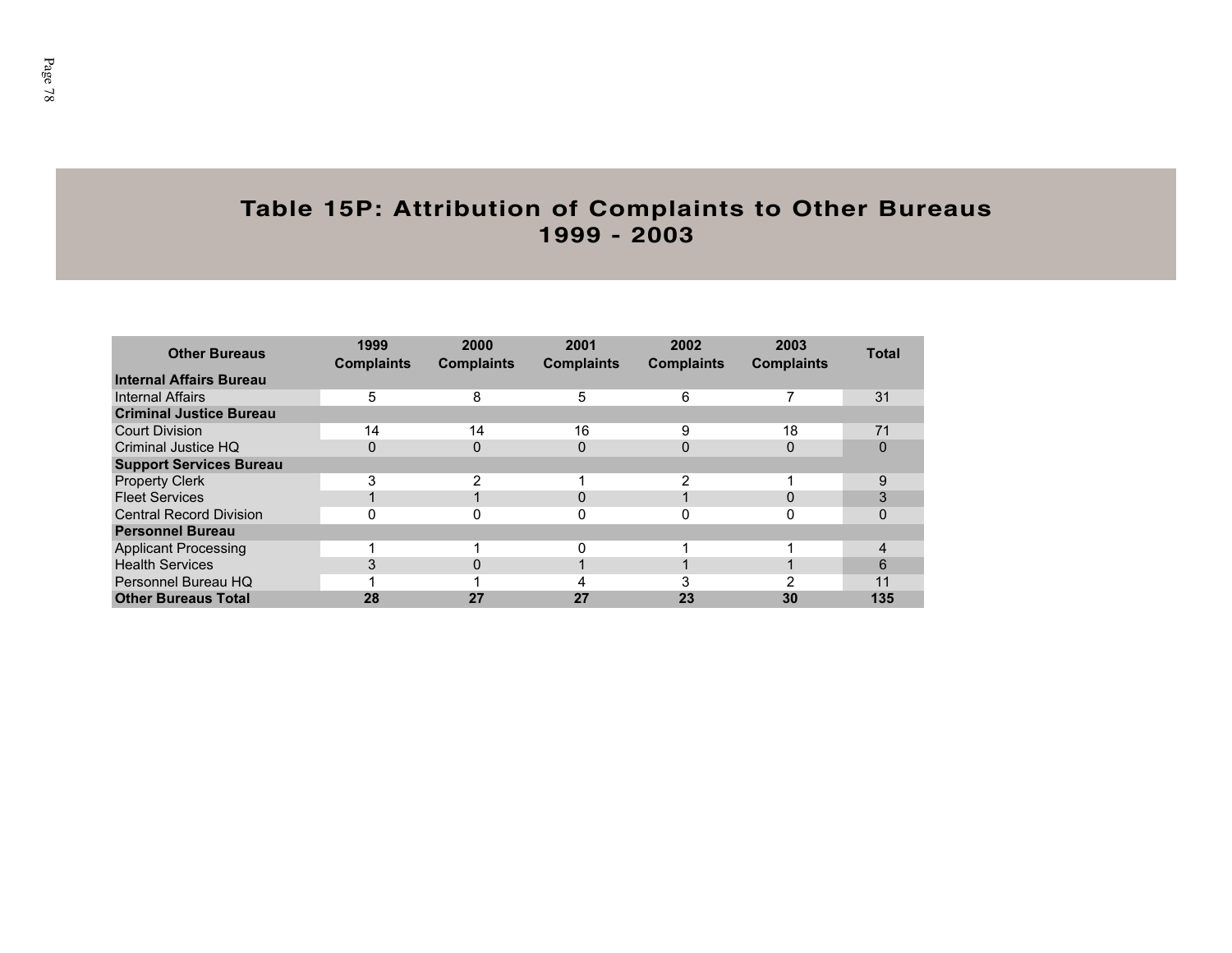## **Table 15Q: Attribution of Complaints to Deputy Commissioners and Miscellaneous Commands 1999 - 2003**

| <b>Deputy Commissioners and</b><br><b>Miscellaneous Commands</b>       | 1999<br><b>Complaints</b> | 2000<br><b>Complaints</b> | 2001<br><b>Complaints</b> | 2002<br><b>Complaints</b> | 2003<br><b>Complaints</b> | <b>Total</b> |
|------------------------------------------------------------------------|---------------------------|---------------------------|---------------------------|---------------------------|---------------------------|--------------|
| DC Legal Matters - License Division                                    |                           |                           |                           |                           |                           |              |
| DC Legal Matters - Legal Bureau                                        |                           |                           |                           |                           |                           |              |
| DC Training - Police Academy                                           |                           |                           |                           |                           |                           |              |
| DC Training - Police Academy Training                                  |                           |                           |                           |                           |                           | 23           |
| DC Training - In-service Training Section                              |                           |                           |                           |                           |                           |              |
| DC Management and Budget                                               |                           |                           |                           |                           |                           |              |
| PC Office                                                              |                           |                           |                           |                           |                           |              |
| <b>Community Affairs</b>                                               |                           |                           |                           |                           |                           |              |
| Office of Equal Employment                                             |                           |                           |                           |                           |                           |              |
| <b>DC Operations</b>                                                   |                           |                           |                           |                           | 0                         |              |
| DC Intelligence                                                        |                           |                           | 17                        |                           | 10                        | 57           |
| <b>Chief of Department</b>                                             | 6                         | 2                         |                           |                           | 3                         | 14           |
| <b>Department Advocate</b>                                             |                           |                           |                           |                           |                           |              |
| DC Public Information                                                  |                           | 0                         | $\mathbf{0}$              |                           | 0                         |              |
| <b>Crime Prevention</b>                                                |                           |                           |                           |                           |                           |              |
| <b>First Deputy Commissioner</b>                                       |                           |                           |                           |                           |                           |              |
| DC Strategic Initiatives                                               |                           |                           |                           |                           |                           |              |
| Office of Management, Analysis,                                        |                           |                           |                           |                           |                           |              |
| and Planning                                                           |                           |                           |                           |                           |                           |              |
| <b>Quality Assurance Division</b>                                      |                           |                           |                           |                           |                           |              |
| <b>DC Counterterrorism</b>                                             |                           |                           |                           |                           |                           |              |
| <b>Deputy Commissioners and</b><br><b>Miscellaneous Commands Total</b> | 21                        | 24                        | 45                        | 34                        | 19                        | 143          |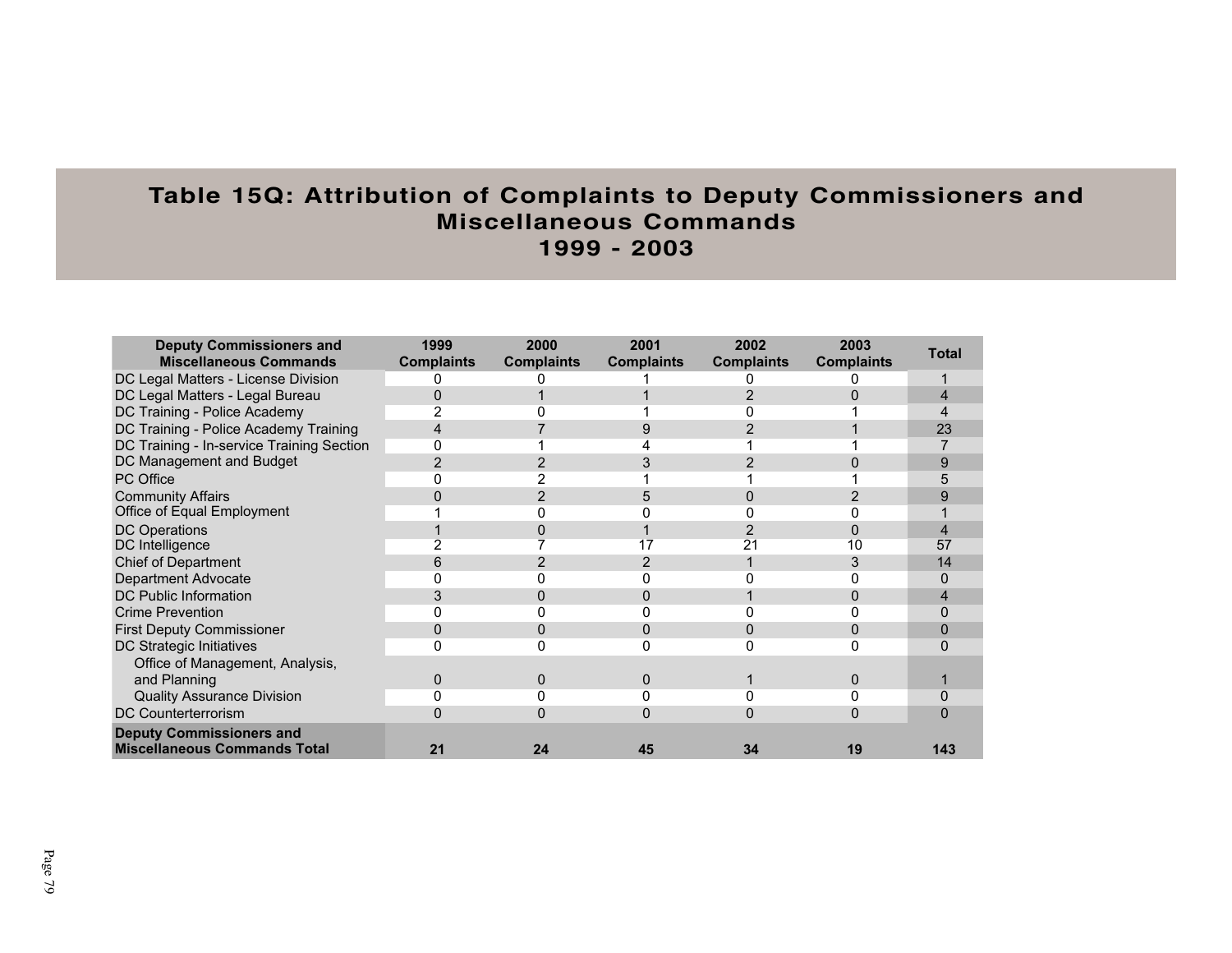# **Table 16A: Command Rankings Complaints per Uniformed Officer**

| Ranking                 | <b>Precinct/Command</b>                | <b>Complaints</b> | <b>Number of Officers</b> | <b>Complaints per</b><br><b>Uniformed Officer</b> |
|-------------------------|----------------------------------------|-------------------|---------------------------|---------------------------------------------------|
| 1                       | Anti-Crime Init. Brooklyn North        | 14                | 21                        | 0.6667                                            |
| $\overline{2}$          | <b>Queens South Narcotics District</b> | 13                | 33                        | 0.3939                                            |
| 3                       | 105 DET                                | 9                 | 24                        | 0.3750                                            |
| $\overline{\mathbf{4}}$ | Brooklyn South West Narc. Dist.        | 14                | 38                        | 0.3684                                            |
| 5                       | <b>Bronx South Narcotics District</b>  | 20                | 62                        | 0.3226                                            |
| $6\phantom{1}$          | Narcotics Div. Staten Island Init.     | 13                | 41                        | 0.3171                                            |
| $\overline{7}$          | Brooklyn North Narcotics Dist.         | 13                | 42                        | 0.3095                                            |
| 8                       | Narcotics Div Brooklyn South Init.     | 13                | 47                        | 0.2766                                            |
| 9                       | 79 PCT                                 | 67                | 245                       | 0.2735                                            |
| 10                      | 63 PCT                                 | 37                | 136                       | 0.2721                                            |
| 11                      | Narcotics Div. East Harlem Init.       | 15                | 56                        | 0.2679                                            |
| 12                      | Narcotics Div. Queens North Init.      | 19                | 72                        | 0.2639                                            |
| 13                      | 67 DET                                 | 11                | 42                        | 0.2619                                            |
| 14                      | 67 PCT                                 | 65                | 255                       | 0.2549                                            |
| 15                      | Brooklyn South East Narc. Dist.        | 22                | 89                        | 0.2472                                            |
| 16                      | Midtown North DET                      | $\overline{7}$    | 29                        | 0.2414                                            |
| 17                      | <b>122 DET</b>                         | $\overline{5}$    | 21                        | 0.2381                                            |
| 18                      | Narc. Operations Brooklyn North        | 32                | 135                       | 0.2370                                            |
| 19                      | <b>GANG Staten Island</b>              | $\overline{4}$    | 17                        | 0.2353                                            |
| 20                      | 77 PCT                                 | 55                | 235                       | 0.2340                                            |
| 21                      | 10 DET                                 | $\overline{3}$    | 13                        | 0.2308                                            |
| 21                      | 81 DET                                 | 6                 | 26                        | 0.2308                                            |
| 21                      | Manhattan North Narcotics East         | $\overline{3}$    | 13                        | 0.2308                                            |
| 24                      | <b>120 PCT</b>                         | 61                | 269                       | 0.2268                                            |
| 25                      | Narcotics Div. Bronx Central Init.     | 26                | 116                       | 0.2241                                            |
| 26                      | 47 DET                                 | $6\phantom{1}$    | 27                        | 0.2222                                            |
| 27                      | Narcotics Boro Brooklyn South          | 9                 | 41                        | 0.2195                                            |
| 28                      | 77 DET                                 | $\overline{7}$    | 32                        | 0.2188                                            |
| 28                      | <b>Emergency Services 07</b>           | $\overline{7}$    | 32                        | 0.2188                                            |
| 30                      | Narc. Div. Southeast Queens Init.      | 23                | 106                       | 0.2170                                            |
| 31                      | 52 PCT                                 | 51                | 241                       | 0.2116                                            |
| 32                      | <b>75 PCT</b>                          | 77                | 366                       | 0.2104                                            |
| 33                      | 43 PCT                                 | 58                | 276                       | 0.2101                                            |
| 34                      | Narcotics Div. Bronx South Init.       | 29                | 139                       | 0.2086                                            |
| 35                      | 47 PCT                                 | 46                | 222                       | 0.2072                                            |
| 36                      | Narc. Div. Central Harlem Init.        | 18                | 87                        | 0.2069                                            |
| 37                      | <b>71 DET</b>                          | $\overline{7}$    | 34                        | 0.2059                                            |
| 38                      | <b>113 PCT</b>                         | 40                | 197                       | 0.2030                                            |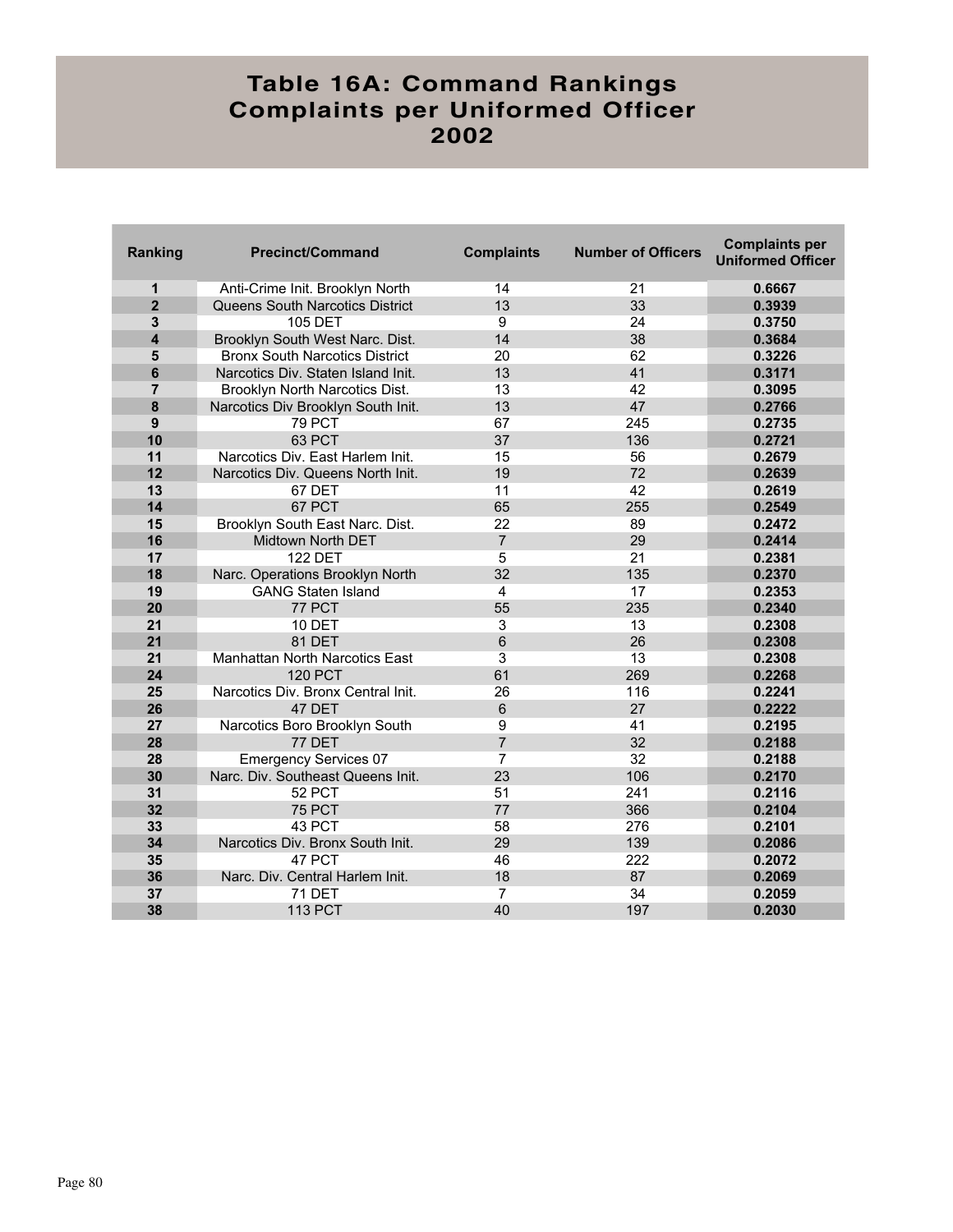# **Table 16A: Command Rankings Complaints per Uniformed Officer**

| Ranking | <b>Precinct/Command</b>          | <b>Complaints</b> | <b>Number of Officers</b> | <b>Complaints per</b><br><b>Uniformed Officer</b> |
|---------|----------------------------------|-------------------|---------------------------|---------------------------------------------------|
| 39      | 60 DET                           | $\overline{5}$    | 25                        | 0.2000                                            |
| 39      | 108 DET                          | $\overline{4}$    | 20                        | 0.2000                                            |
| 39      | <b>Emergency Services 09</b>     | 5                 | 25                        | 0.2000                                            |
| 42      | <b>70 PCT</b>                    | 46                | 233                       | 0.1974                                            |
| 43      | Downtown Manhattan Narc. Dist.   | 10                | 51                        | 0.1961                                            |
| 44      | Narcotics Boro Bronx             | $\boldsymbol{9}$  | 46                        | 0.1957                                            |
| 45      | 44 PCT                           | 59                | 303                       | 0.1947                                            |
| 46      | Anti-Crimi Init. Bronx           | $\overline{7}$    | 36                        | 0.1944                                            |
| 46      | Narcotics Boro Queens North      | $\overline{7}$    | 36                        | 0.1944                                            |
| 48      | Midtown South DET                | $\,6$             | 31                        | 0.1935                                            |
| 49      | <b>114 DET</b>                   | $\overline{5}$    | 26                        | 0.1923                                            |
| 50      | 49 DET                           | $\overline{4}$    | 21                        | 0.1905                                            |
| 51      | 25 PCT                           | 39                | 205                       | 0.1902                                            |
| 52      | 49 PCT                           | 33                | 175                       | 0.1886                                            |
| 53      | 33 PCT                           | 38                | 205                       | 0.1854                                            |
| 54      | <b>Emergency Services 04</b>     | 5                 | 27                        | 0.1852                                            |
| 55      | PSA <sub>3</sub>                 | 33                | 181                       | 0.1823                                            |
| 56      | DB Brooklyn South Homicide TF    | $\overline{2}$    | 11                        | 0.1818                                            |
| 56      | 123 DET                          | $\overline{2}$    | 11                        | 0.1818                                            |
| 56      | <b>TB Manhattan</b>              | $\overline{2}$    | 11                        | 0.1818                                            |
| 59      | 46 PCT                           | 51                | 283                       | 0.1802                                            |
| 60      | 62 PCT                           | 27                | 150                       | 0.1800                                            |
| 61      | <b>GANG Brooklyn North</b>       | 5                 | 28                        | 0.1786                                            |
| 62      | 73 PCT                           | 41                | 230                       | 0.1783                                            |
| 63      | 30 PCT                           | 37                | 209                       | 0.1770                                            |
| 64      | 25 DET                           | $\mathbf{3}$      | 17                        | 0.1765                                            |
| 65      | <b>102 DET</b>                   | $\overline{4}$    | 23                        | 0.1739                                            |
| 65      | 106 DET                          | $\overline{4}$    | 23                        | 0.1739                                            |
| 67      | 23 PCT                           | 33                | 190                       | 0.1737                                            |
| 68      | 48 PCT                           | 37                | 214                       | 0.1729                                            |
| 69      | <b>70 DET</b>                    | $\overline{5}$    | 29                        | 0.1724                                            |
| 70      | <b>Traffic STED</b>              | $\,$ 6 $\,$       | 35                        | 0.1714                                            |
| 71      | 81 PCT                           | 32                | 192                       | 0.1667                                            |
| 71      | Anti-Crimi Init. Queens North    | $\overline{2}$    | 12                        | 0.1667                                            |
| 71      | 34 DET                           | $\overline{4}$    | 24                        | 0.1667                                            |
| 71      | 45 DET                           | $\overline{3}$    | 18                        | 0.1667                                            |
| 71      | 94 DET                           | $\overline{3}$    | 18                        | 0.1667                                            |
| 71      | 110 DET                          | $\overline{4}$    | 24                        | 0.1667                                            |
| 71      | DC Legal Matters - Legal Bureau  | $\overline{2}$    | 12                        | 0.1667                                            |
| 78      | PSA <sub>5</sub>                 | 26                | 158                       | 0.1646                                            |
| 79      | <b>GANG Brooklyn South</b>       | $\,6\,$           | 37                        | 0.1622                                            |
| 80      | Anti-Crime Init. Manhattan North | 5                 | 31                        | 0.1613                                            |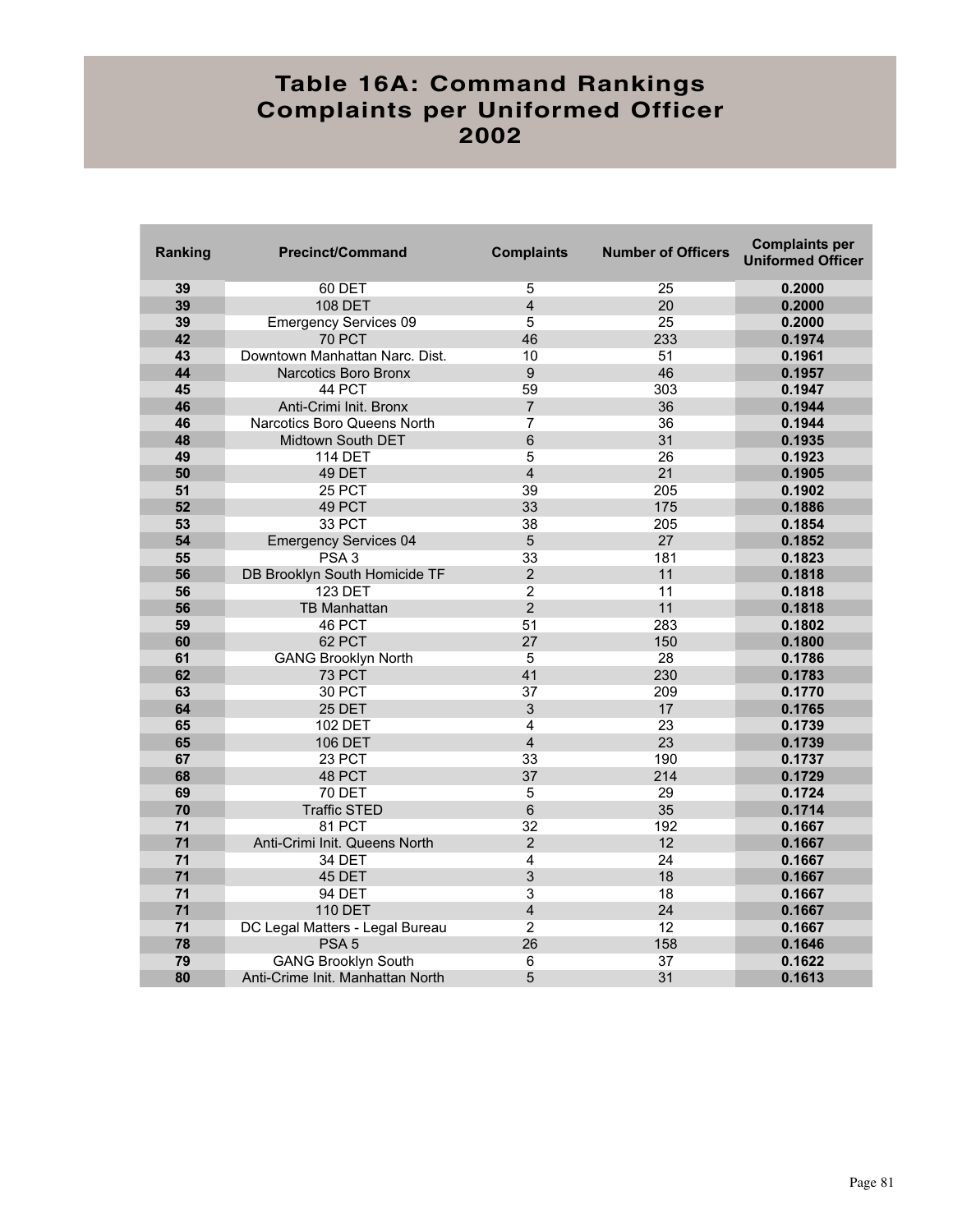# **Table 16A: Command Rankings Complaints per Uniformed Officer**

| Ranking | <b>Precinct/Command</b>               | <b>Complaints</b> | <b>Number of Officers</b> | <b>Complaints per</b><br><b>Uniformed Officer</b> |
|---------|---------------------------------------|-------------------|---------------------------|---------------------------------------------------|
| 81      | Manhattan South Special Victims       | 4                 | 25                        | 0.1600                                            |
| 81      | <b>115 DET</b>                        | $\overline{4}$    | 25                        | 0.1600                                            |
| 81      | <b>120 DET</b>                        | 4                 | 25                        | 0.1600                                            |
| 84      | Narcotics Boro Brooklyn North         | 20                | 126                       | 0.1587                                            |
| 85      | 69 DET                                | 3                 | 19                        | 0.1579                                            |
| 85      | Narcotics Boro Staten Island          | $\overline{3}$    | 19                        | 0.1579                                            |
| 87      | 103 PCT                               | 36                | 230                       | 0.1565                                            |
| 88      | 44 DET                                | 5                 | 32                        | 0.1563                                            |
| 88      | <b>Emergency Services 02</b>          | $\overline{5}$    | 32                        | 0.1563                                            |
| 90      | 32 PCT                                | 32                | 205                       | 0.1561                                            |
| 91      | PSA <sub>2</sub>                      | 29                | 186                       | 0.1559                                            |
| 92      | 68 PCT                                | 24                | 154                       | 0.1558                                            |
| 93      | 71 PCT                                | 30                | 195                       | 0.1538                                            |
| 93      | Juvenile Crime Section                | $\overline{4}$    | 26                        | 0.1538                                            |
| 95      | <b>111 DET</b>                        | $\overline{3}$    | 20                        | 0.1500                                            |
| 95      | <b>Bronx North Narcotics District</b> | $6\phantom{a}$    | 40                        | 0.1500                                            |
| 97      | <b>Emergency Services Unit</b>        | 21                | 141                       | 0.1489                                            |
| 98      | <b>107 PCT</b>                        | 22                | 149                       | 0.1477                                            |
| 99      | PSA <sub>7</sub>                      | 27                | 184                       | 0.1467                                            |
| 100     | <b>109 PCT</b>                        | 31                | 213                       | 0.1455                                            |
| 101     | 40 PCT                                | 35                | 241                       | 0.1452                                            |
| 102     | <b>102 PCT</b>                        | 28                | 193                       | 0.1451                                            |
| 103     | TB DT03                               | 25                | 174                       | 0.1437                                            |
| 104     | 52 DET                                | $\,6\,$           | 42                        | 0.1429                                            |
| 104     | <b>Emergency Services 05</b>          | $\overline{4}$    | 28                        | 0.1429                                            |
| 104     | Manhattan North Narcotics West        | $\overline{2}$    | 14                        | 0.1429                                            |
| 107     | <b>105 PCT</b>                        | 34                | 243                       | 0.1399                                            |
| 108     | <b>104 PCT</b>                        | 24                | 175                       | 0.1371                                            |
| 109     | 66 PCT                                | 18                | 132                       | 0.1364                                            |
| 109     | Queens North Narcotics District       | $\overline{3}$    | 22                        | 0.1364                                            |
| 111     | 28 PCT                                | 27                | 199                       | 0.1357                                            |
| 112     | PSA <sub>8</sub>                      | 20                | 148                       | 0.1351                                            |
| 113     | 72 PCT                                | 24                | 178                       | 0.1348                                            |
| 114     | <b>114 PCT</b>                        | 30                | 223                       | 0.1345                                            |
| 115     | 42 PCT                                | $\overline{24}$   | 180                       | 0.1333                                            |
| 115     | <b>Vice Enforcement Division</b>      | $\overline{2}$    | 15                        | 0.1333                                            |
| 117     | 24 PCT                                | 22                | 167                       | 0.1317                                            |
| 118     | PSA <sub>1</sub>                      | 20                | 152                       | 0.1316                                            |
| 119     | 6 PCT                                 | 25                | 191                       | 0.1309                                            |
| 120     | 83 PCT                                | 27                | 207                       | 0.1304                                            |
| 120     | 30 DET                                | $\overline{3}$    | 23                        | 0.1304                                            |
| 122     | 50 PCT                                | 22                | 169                       | 0.1302                                            |
| 123     | 34 PCT                                | 26                | 201                       | 0.1294                                            |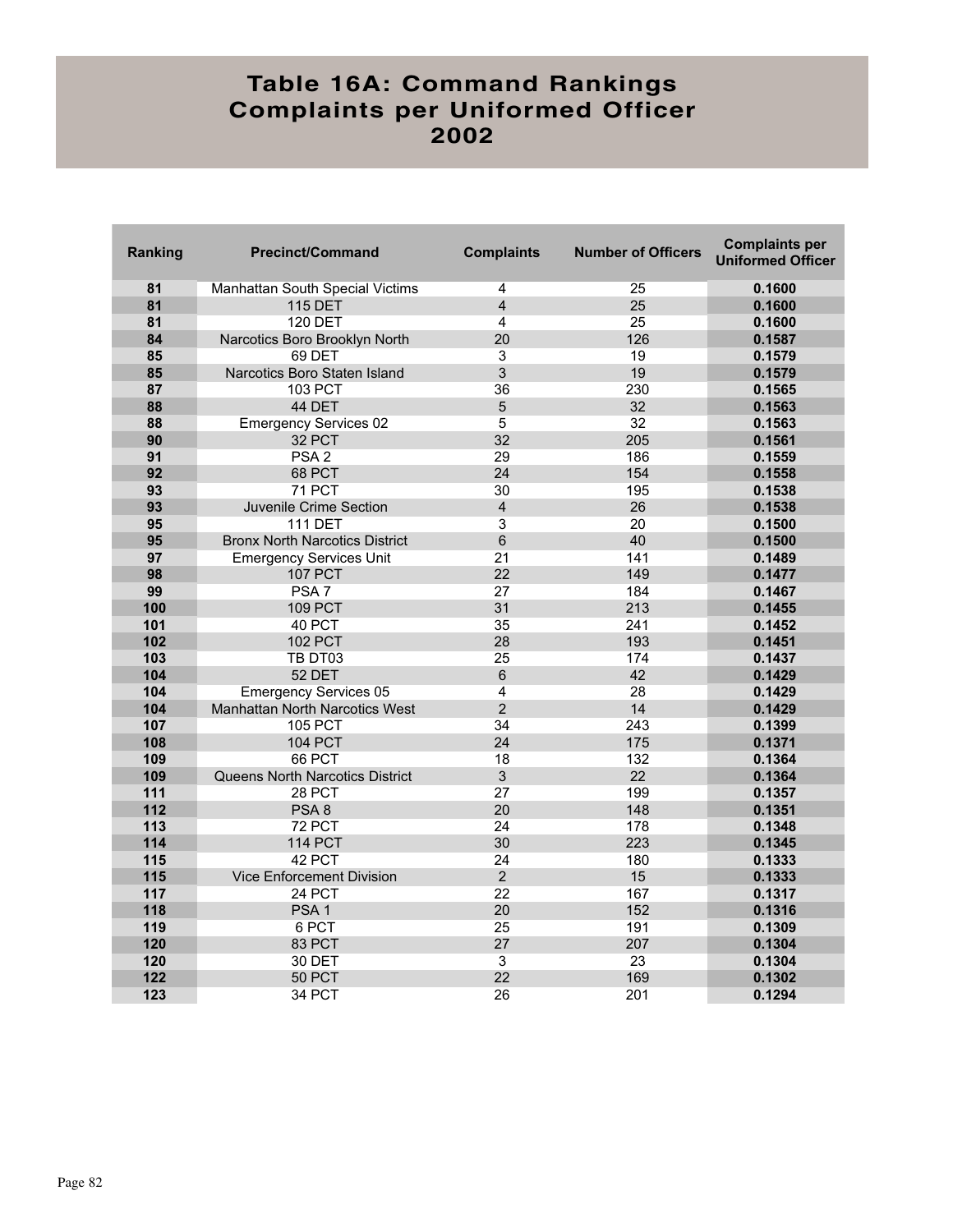# **Table 16B: Command Rankings Complaints per Uniformed Officer**

| Ranking                 | <b>Precinct/Command</b>            | <b>Complaints</b>       | <b>Number of Officers</b> | <b>Complaints per</b><br><b>Uniformed Officer</b> |
|-------------------------|------------------------------------|-------------------------|---------------------------|---------------------------------------------------|
| 1                       | Manhattan North Narcotics East     | $\overline{5}$          | 10                        | 0.5000                                            |
| $\overline{2}$          | Anti-Crime Init. Brooklyn North    | 13                      | 27                        | 0.4815                                            |
| 3                       | <b>GANG Staten Island</b>          | $\overline{7}$          | 17                        | 0.4118                                            |
| $\overline{\mathbf{4}}$ | <b>79 PCT</b>                      | 82                      | 245                       | 0.3347                                            |
| $5\phantom{.0}$         | 84 DET                             | 5                       | 15                        | 0.3333                                            |
| 5                       | Narc. Div. Brooklyn South Init.    | $6\phantom{1}$          | 18                        | 0.3333                                            |
| $\overline{7}$          | 32 DET                             | 6                       | 19                        | 0.3158                                            |
| $\overline{7}$          | Brooklyn South East Narc. Dist.    | 18                      | 57                        | 0.3158                                            |
| 9                       | 69 DET                             | 6                       | 20                        | 0.3000                                            |
| 10                      | 67 PCT                             | 78                      | 278                       | 0.2806                                            |
| 11                      | Narcotics Boro Staten Island       | $\overline{7}$          | 25                        | 0.2800                                            |
| 12                      | 47 PCT                             | 61                      | 218                       | 0.2798                                            |
| 13                      | 113 PCT                            | 57                      | 207                       | 0.2754                                            |
| 14                      | <b>52 DET</b>                      | $\boldsymbol{9}$        | 33                        | 0.2727                                            |
| 15                      | 62 PCT                             | 37                      | 145                       | 0.2552                                            |
| 16                      | 20 DET                             | $\overline{4}$          | 16                        | 0.2500                                            |
| 16                      | 30 DET                             | $\overline{5}$          | 20                        | 0.2500                                            |
| 18                      | 77 PCT                             | 60                      | 247                       | 0.2429                                            |
| 19                      | Queens South Narcotics District    | $\overline{7}$          | 29                        | 0.2414                                            |
| 20                      | 46 PCT                             | 71                      | 297                       | 0.2391                                            |
| 21                      | 43 PCT                             | 70                      | 294                       | 0.2381                                            |
| 21                      | 81 PCT                             | 45                      | 189                       | 0.2381                                            |
| 23                      | 73 PCT                             | 60                      | 256                       | 0.2344                                            |
| 24                      | Anti-Crime Init. Queens North      | 3                       | 13                        | 0.2308                                            |
| 24                      | 94 DET                             | $\overline{3}$          | 13                        | 0.2308                                            |
| 26                      | 44 PCT                             | 69                      | 303                       | 0.2277                                            |
| 27                      | 28 PCT                             | 43                      | 189                       | 0.2275                                            |
| 28                      | Queens North Narcotics District    | 5                       | 22                        | 0.2273                                            |
| 29                      | 49 PCT                             | 38                      | 168                       | 0.2262                                            |
| 30                      | <b>Emergency Services 04</b>       | $\,6$                   | 27                        | 0.2222                                            |
| 30                      | Narcotics Div. Staten Island Init. | 6                       | 27                        | 0.2222                                            |
| 32                      | <b>HWY 02</b>                      | 17                      | 77                        | 0.2208                                            |
| 33                      | 103 PCT                            | 52                      | 238                       | 0.2185                                            |
| 34                      | 102 DET                            | 5                       | 23                        | 0.2174                                            |
| 35                      | 7 DET                              | $\overline{3}$          | 14                        | 0.2143                                            |
| 36                      | 42 PCT                             | 39                      | 185                       | 0.2108                                            |
| 37                      | 49 DET                             | $\overline{\mathbf{4}}$ | 19                        | 0.2105                                            |
| 38                      | 61 PCT                             | 34                      | 163                       | 0.2086                                            |
| 39                      | 90 DET                             | 5                       | 24                        | 0.2083                                            |
| 40                      | 63 PCT                             | 26                      | 126                       | 0.2063                                            |
| 41                      | <b>105 PCT</b>                     | 51                      | 248                       | 0.2056                                            |
| 42                      | 23 PCT                             | 37                      | 181                       | 0.2044                                            |
| 43                      | 52 PCT                             | 56                      | 274                       | 0.2044                                            |
| 44                      | 40 PCT                             | 50                      | 245                       | 0.2041                                            |
| 45                      | 100 PCT                            | 26                      | 128                       | 0.2031                                            |
| 46                      | PSA <sub>2</sub>                   | 41                      | 204                       | 0.2010                                            |
| 47                      | 62 DET                             | $\overline{4}$          | 20                        | 0.2000                                            |
| 47                      | <b>71 DET</b>                      | $\,6$                   | 30                        | 0.2000                                            |
| 47                      | <b>114 DET</b>                     | $\overline{5}$          | 25                        | 0.2000                                            |
| 50                      | PSA <sub>3</sub>                   | 37                      | 187                       | 0.1979                                            |
| 51                      | <b>120 PCT</b>                     | 54                      | 274                       | 0.1971                                            |
| 52                      | Narc. Div. Southeast Queen Init.   | 18                      | 93                        | 0.1935                                            |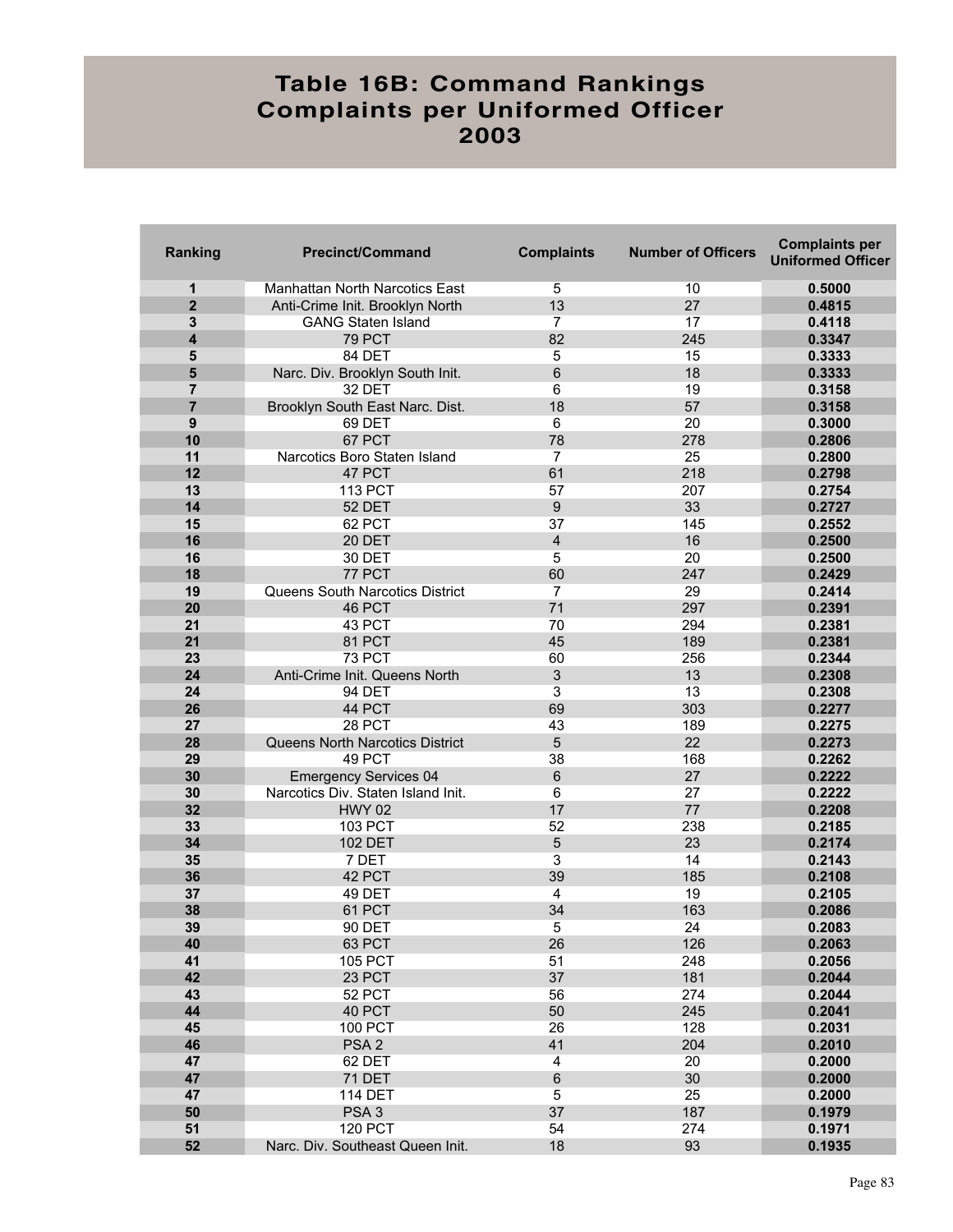# **Table 16B: Command Rankings Complaints per Uniformed Officer**

| Ranking | <b>Precinct/Command</b>               | <b>Complaints</b> | <b>Number of Officers</b> | <b>Complaints per</b><br><b>Uniformed Officer</b> |
|---------|---------------------------------------|-------------------|---------------------------|---------------------------------------------------|
| 53      | 48 PCT                                | 40                | 207                       | 0.1932                                            |
| 54      | 67 DET                                | 8                 | 42                        | 0.1905                                            |
| 55      | 75 PCT                                | 70                | 372                       | 0.1882                                            |
| 56      | 68 DET                                | 3                 | 16                        | 0.1875                                            |
| 56      | <b>PBSI ACI</b>                       | $\overline{3}$    | 16                        | 0.1875                                            |
| 56      | <b>GANG BX</b>                        | 6                 | 32                        | 0.1875                                            |
| 59      | <b>105 DET</b>                        | 5                 | 27                        | 0.1852                                            |
| 59      | <b>Emergency Services 09</b>          | 5                 | 27                        | 0.1852                                            |
| 61      | <b>101 PCT</b>                        | 33                | 180                       | 0.1833                                            |
| 61      | <b>Bronx South Narcotics District</b> | 11                | 60                        | 0.1833                                            |
| 63      | 83 PCT                                | 38                | 208                       | 0.1827                                            |
| 64      | Midtown South PCT                     | 70                | 384                       | 0.1823                                            |
| 65      | <b>120 DET</b>                        | 5                 | 28                        | 0.1786                                            |
| 65      | <b>GANG M</b>                         | 5                 | 28                        | 0.1786                                            |
| 67      | 72 PCT                                | 28                | 159                       | 0.1761                                            |
| 68      | 68 PCT                                | 26                | 148                       | 0.1757                                            |
| 69      | 25 PCT                                | 34                | 195                       | 0.1744                                            |
| 70      | Brooklyn South West Narc. Dist.       | 5                 | 29                        | 0.1724                                            |
| 71      | Narcotics Div. Bronx South Init.      | 21                | 122                       | 0.1721                                            |
| 72      | <b>70 PCT</b>                         | 48                | 280                       | 0.1714                                            |
| 72      | PB Staten Island Task Force           | 12                | 70                        | 0.1714                                            |
| 72      | Brooklyn North Narcotics Dist.        | $6\phantom{a}$    | 35                        | 0.1714                                            |
| 75      | 033 PCT                               | 35                | 207                       | 0.1691                                            |
| 76      | 34 PCT                                | 31                | 186                       | 0.1667                                            |
| 76      | Special Oper. Div. Taxi Unit          | $\overline{3}$    | 18                        | 0.1667                                            |
| 76      | <b>Emergency Services 07</b>          | 5                 | 30                        | 0.1667                                            |
| 79      | 78 PCT                                | 23                | 141                       | 0.1631                                            |
| 80      | TB DT33                               | 29                | 179                       | 0.1620                                            |
| 81      | Narcotics Div. Queens North Init.     | 11                | 68                        | 0.1618                                            |
| 82      | 47 DET                                | $\overline{4}$    | 25                        | 0.1600                                            |
| 82      | 103 DET                               | $\overline{4}$    | 25                        | 0.1600                                            |
| 84      | 9 PCT                                 | 29                | 182                       | 0.1593                                            |
| 85      | 30 PCT                                | 31                | 195                       | 0.1590                                            |
| 86      | PSA <sub>5</sub>                      | 24                | 151                       | 0.1589                                            |
| 87      | 102 PCT                               | 30                | 189                       | 0.1587                                            |
| 87      | Narcotics Boro Queens North           | 10                | 63                        | 0.1587                                            |
| 89      | 9 DET                                 | $\overline{3}$    | 19                        | 0.1579                                            |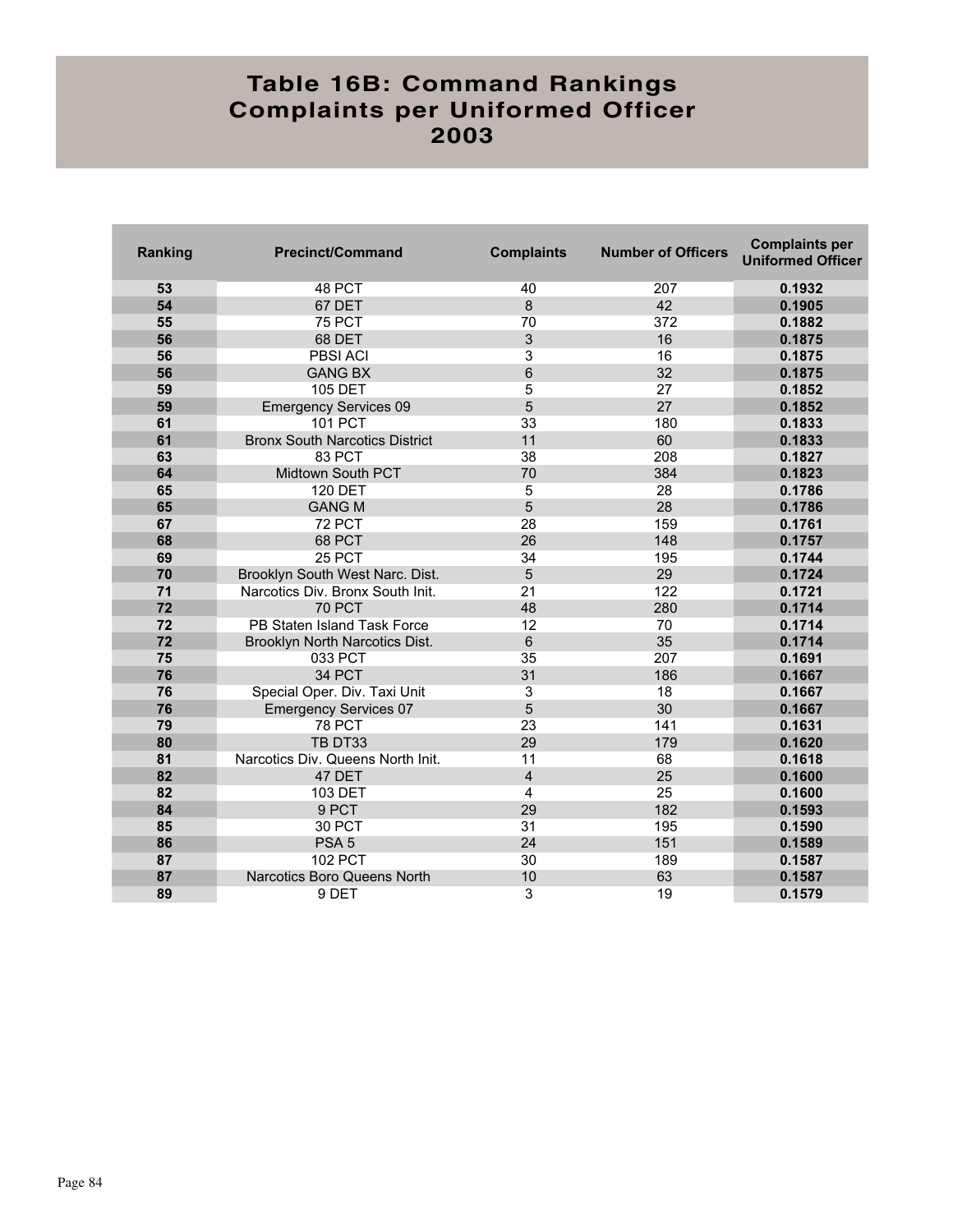# **Table 16B: Command Rankings Complaints per Uniformed Officer**

| Ranking | <b>Precinct/Command</b>               | <b>Complaints</b> | <b>Number of Officers</b> | <b>Complaints per</b><br><b>Uniformed Officer</b> |
|---------|---------------------------------------|-------------------|---------------------------|---------------------------------------------------|
| 90      | PSA <sub>9</sub>                      | 21                | 134                       | 0.1567                                            |
| 91      | <b>HWY 03</b>                         | 13                | 83                        | 0.1566                                            |
| 92      | PSA <sub>8</sub>                      | 20                | 128                       | 0.1563                                            |
| 93      | 60 DET                                | 4                 | 26                        | 0.1538                                            |
| 94      | PSA <sub>6</sub>                      | 19                | 125                       | 0.1520                                            |
| 95      | Midtown North PCT                     | 41                | 270                       | 0.1519                                            |
| 96      | 32 PCT                                | 31                | 206                       | 0.1505                                            |
| 97      | <b>76 PCT</b>                         | 18                | 120                       | 0.1500                                            |
| 97      | <b>106 DET</b>                        | 3                 | 20                        | 0.1500                                            |
| 97      | Downtown Manhattan Narc. Dist.        | $6\overline{6}$   | 40                        | 0.1500                                            |
| 100     | <b>71 PCT</b>                         | 35                | 234                       | 0.1496                                            |
| 101     | 13 PCT                                | 29                | 194                       | 0.1495                                            |
| 102     | 48 DET                                | $\overline{4}$    | 27                        | 0.1481                                            |
| 102     | 81 DET                                | $\overline{4}$    | 27                        | 0.1481                                            |
| 104     | 24 PCT                                | 24                | 164                       | 0.1463                                            |
| 105     | 19 PCT                                | 37                | 254                       | 0.1457                                            |
| 105     | 84 PCT                                | 37                | 254                       | 0.1457                                            |
| 107     | <b>123 PCT</b>                        | 18                | 125                       | 0.1440                                            |
| 108     | 45 DET                                | $\overline{2}$    | 14                        | 0.1429                                            |
| 108     | Housing Elevator Vandalism Unit       | 1                 | 7                         | 0.1429                                            |
| 110     | <b>50 PCT</b>                         | 24                | 169                       | 0.1420                                            |
| 111     | <b>108 PCT</b>                        | 21                | 149                       | 0.1409                                            |
| 112     | Manhattan South Narcotics Dist.       | 9                 | 64                        | 0.1406                                            |
| 113     | 7 PCT                                 | 19                | 136                       | 0.1397                                            |
| 114     | <b>79 DET</b>                         | $\overline{4}$    | 29                        | 0.1379                                            |
| 115     | 5 PCT                                 | 22                | 161                       | 0.1366                                            |
| 116     | <b>104 PCT</b>                        | 23                | 170                       | 0.1353                                            |
| 117     | Narc. Operations Brooklyn North       | 16                | 119                       | 0.1345                                            |
| 118     | 69 PCT                                | 18                | 134                       | 0.1343                                            |
| 119     | Midtown South DET                     | 4                 | 30                        | 0.1333                                            |
| 119     | <b>24 DET</b>                         | $\overline{2}$    | 15                        | 0.1333                                            |
| 119     | <b>Emergency Services 03</b>          | 4                 | 30                        | 0.1333                                            |
| 122     | <b>122 PCT</b>                        | 22                | 167                       | 0.1317                                            |
| 123     | <b>Bronx North Narcotics District</b> | 5                 | 38                        | 0.1316                                            |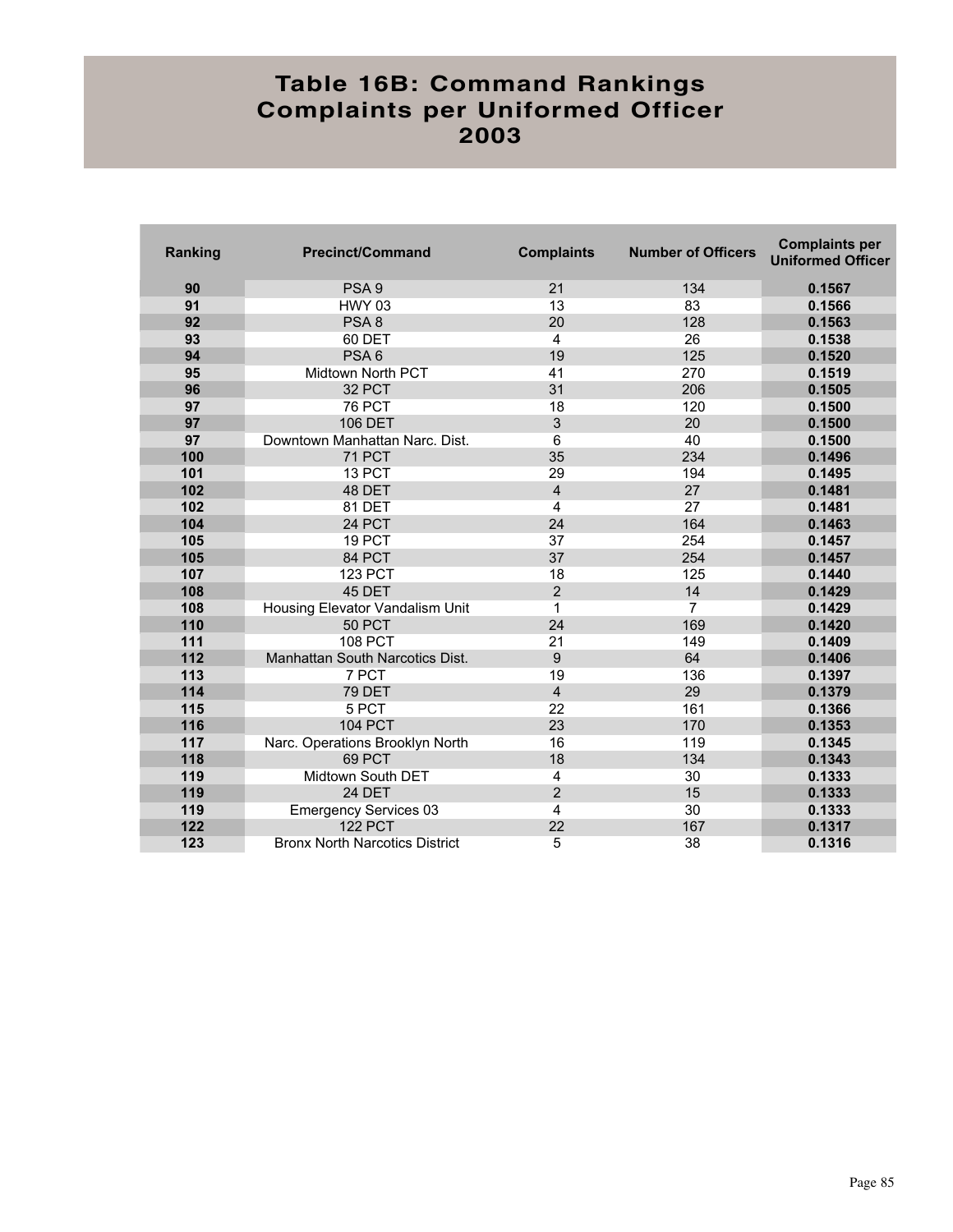#### **Table 17: Reasons for Police-Civilian Encounters that Led to a Complaint 2001 - 2003**

| <b>Type of Encounter</b>                                     | 2001          |            | 2002          |                   | 2003          |                   |
|--------------------------------------------------------------|---------------|------------|---------------|-------------------|---------------|-------------------|
|                                                              | <b>Number</b> | Percentage | <b>Number</b> | <b>Percentage</b> | <b>Number</b> | <b>Percentage</b> |
| Aided case                                                   | 24            | 0.6%       | 8             | 0.2%              | 21            | 0.4%              |
| Assisting Administration for Children Services               | 7             | 0.2%       | 3             | 0.1%              | 1             | 0.0%              |
| Complainant or victim at precinct to file complaint of crime | 24            | 0.6%       | 39            | 0.8%              | 34            | 0.6%              |
| Complainant or victim at precinct to obtain information      | 40            | 0.9%       | 39            | 0.8%              | 41            | 0.7%              |
| Complainant or victim observed encounter with third party    | 65            | 1.5%       | 64            | 1.4%              | 84            | 1.5%              |
| Complainant or victim requested information from officer     | 34            | 0.8%       | 21            | 0.5%              | 29            | 0.5%              |
| Complainant or victim requested investigation of crime       | 57            | 1.3%       | 62            | 1.3%              | 66            | 1.2%              |
| Complainant or victim telephoned precinct                    | 47            | 1.1%       | 176           | 3.8%              | 137           | 2.5%              |
| Demonstration or protest                                     | 3             | 0.1%       | 10            | 0.2%              | 66            | 1.2%              |
| Emotionally disturbed person aided case                      | 21            | 0.5%       | 16            | 0.3%              | 17            | 0.3%              |
| Execution of arrest or bench warrant                         | 123           | 2.9%       | 77            | 1.7%              | 67            | 1.2%              |
| Execution of search warrant                                  | 130           | 3.1%       | 161           | 3.5%              | 88            | 1.6%              |
| Moving violation                                             | 230           | 5.4%       | 191           | 4.1%              | 263           | 4.7%              |
| Other violation of Vehicle and Traffic Law                   | 114           | 2.7%       | 105           | 2.3%              | 132           | 2.4%              |
| Parking violation                                            | 170           | 4.0%       | 158           | 3.4%              | 191           | 3.4%              |
| Police auto checkpoint                                       | 18            | 0.4%       | 5             | 0.1%              | 10            | 0.2%              |
| Police suspected complainant or victim of crime/auto         | 109           | 2.6%       | 94            | 2.0%              | 85            | 1.5%              |
| Police suspected complainant or victim of crime/bldg         | 167           | 3.9%       | 125           | 2.7%              | 136           | 2.4%              |
| Police suspected complainant or victim of crime/street       | 571           | 13.4%      | 442           | 9.6%              | 465           | 8.4%              |
| Report of dispute                                            | 258           | 6.1%       | 277           | 6.0%              | 306           | 5.5%              |
| Report of domestic dispute                                   | 149           | 3.5%       | 142           | 3.1%              | 119           | 2.1%              |
| Report of gun possession or shots fired                      | 61            | 1.4%       | 46            | 1.0%              | 42            | 0.8%              |
| Report of noise or disturbance                               | 88            | 2.1%       | 49            | 1.1%              | 48            | 0.9%              |
| Report of possession or sale of narcotics                    | 79            | 1.9%       | 100           | 2.2%              | 53            | 1.0%              |
| Report of other crime                                        | 186           | 4.4%       | 137           | 3.0%              | 131           | 2.4%              |
| Traffic accident                                             | 43            | 1.0%       | 45            | 1.0%              | 103           | 1.8%              |
| Data unavailable or unknown                                  | 264           | 6.2%       | 29            | 0.6%              | 287           | 5.2%              |
| Other                                                        | 1,169         | 27.5%      | 1,991         | 43.2%             | 2,546         | 45.7%             |
| <b>Total</b>                                                 | 4,251         | 100.0%     | 4,612         | 100.0%            | 5,568         | 100.0%            |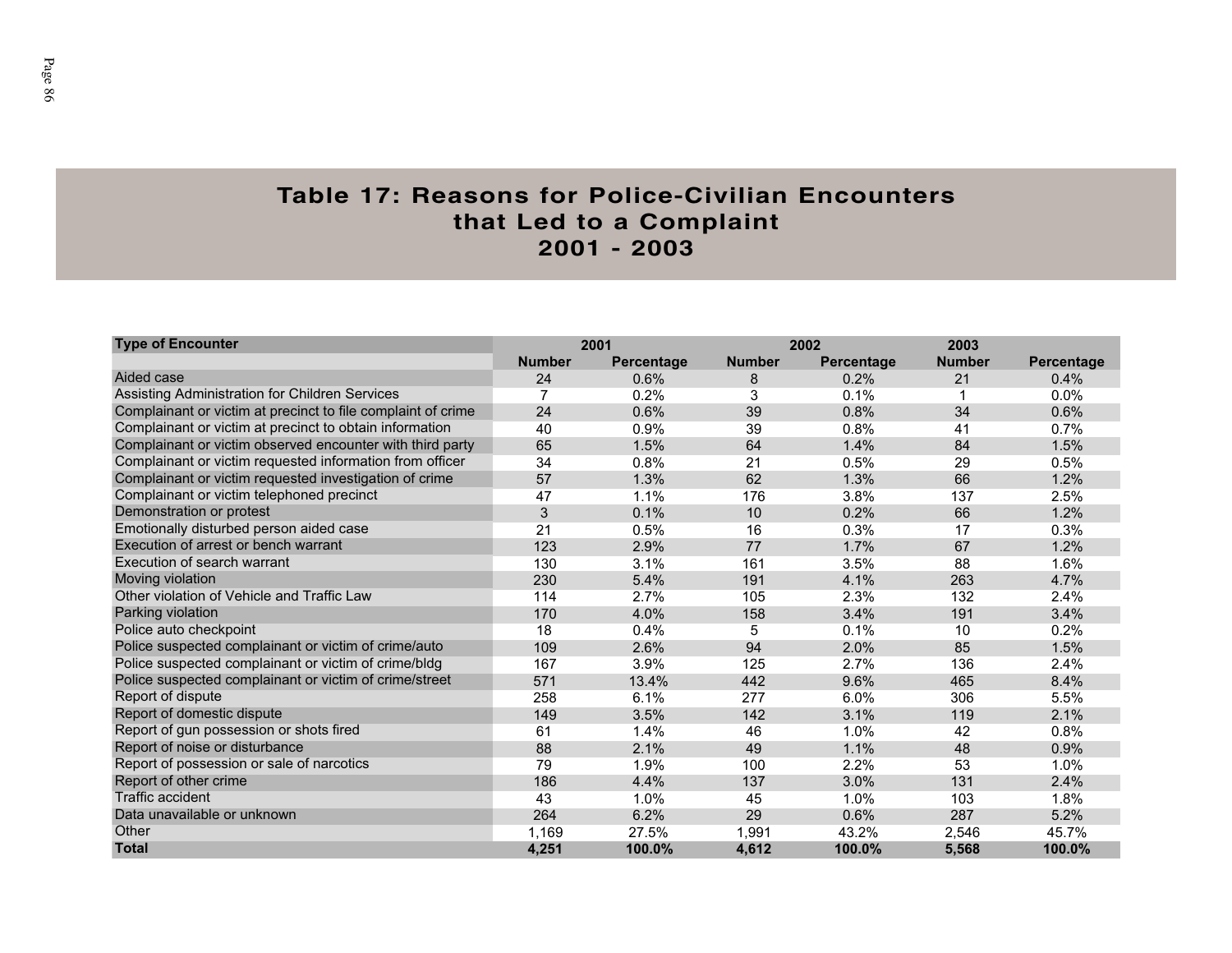**Appendix B: Agency Efficiency Measures 1999 - 2003**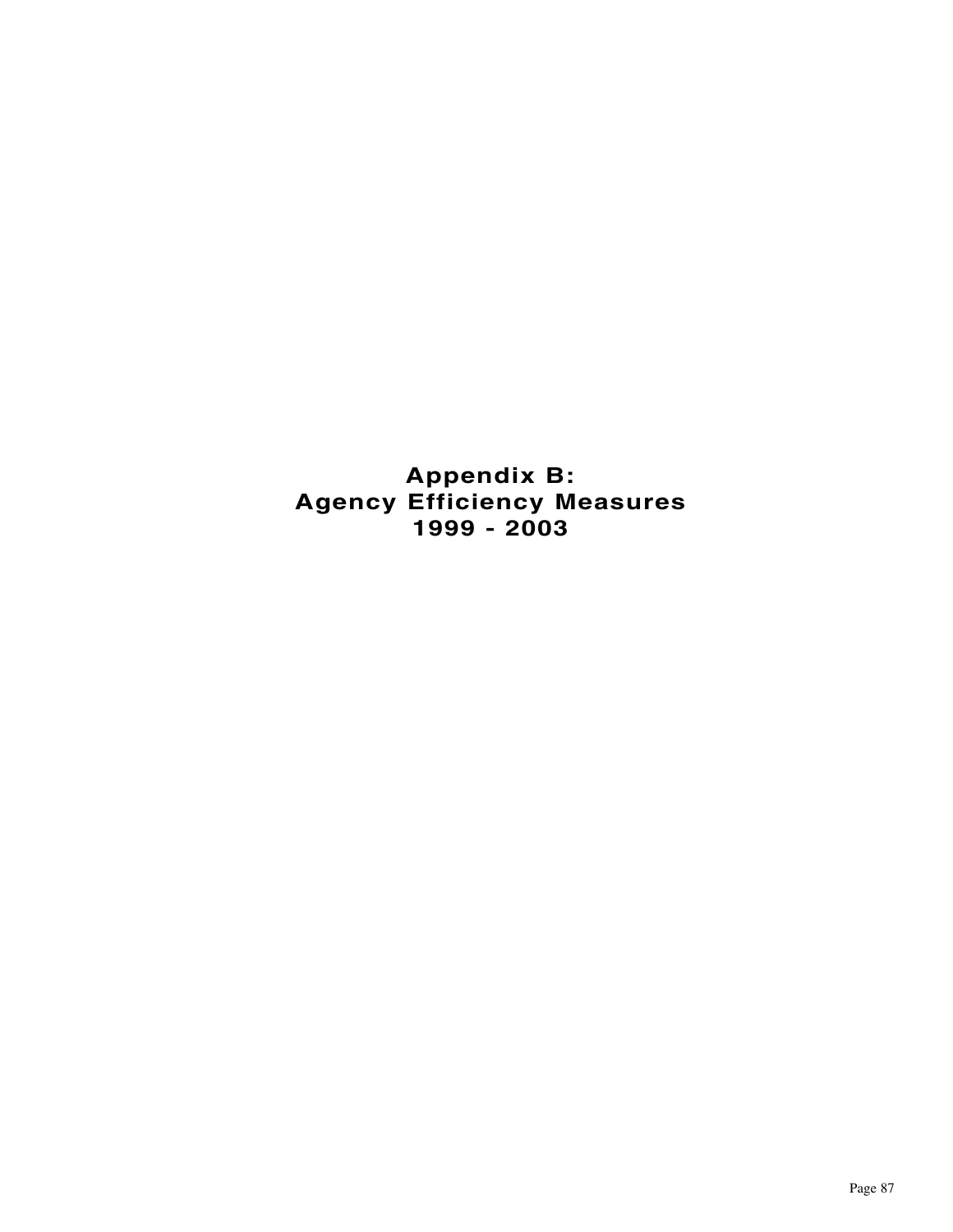THIS PAGE IS INTENTIONALLY LEFT BLANK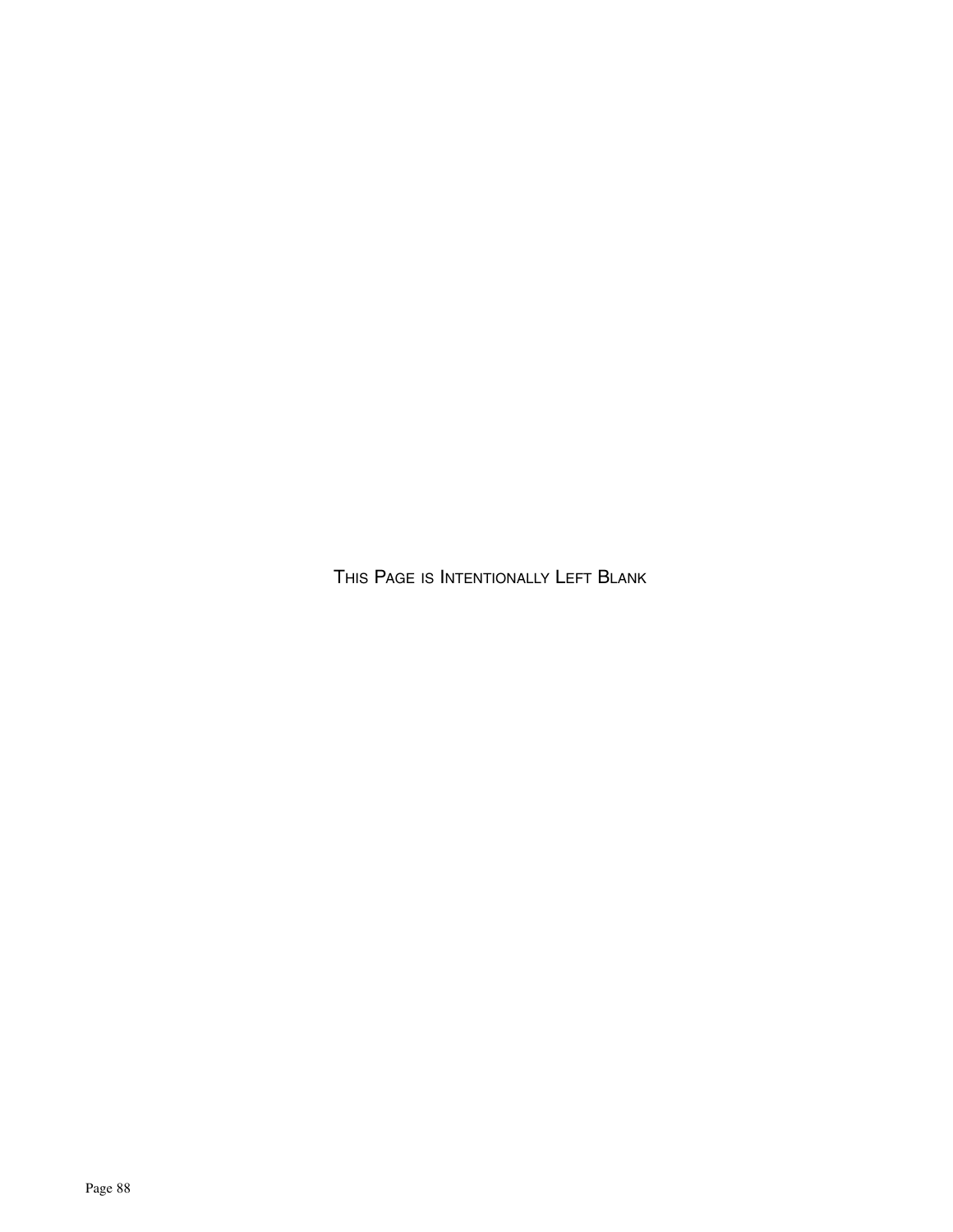#### **Table 18: Average Age of Closed Cases, in Days 1999 - 2003**

|                                 |     | <b>FADO Category</b> | <b>Average (All</b> |              |                     |
|---------------------------------|-----|----------------------|---------------------|--------------|---------------------|
|                                 | F   | A                    | D                   | $\mathbf{o}$ | <b>Allegations)</b> |
| <b>Full Investigations</b>      |     |                      |                     |              |                     |
| 1999                            | 281 | 226                  | 184                 | 177          | 251                 |
| 2000                            | 343 | 298                  | 266                 | 217          | 316                 |
| 2001                            | 283 | 232                  | 186                 | 186          | 254                 |
| 2002                            | 292 | 245                  | 200                 | 221          | 267                 |
| 2003                            | 285 | 231                  | 188                 | 179          | 257                 |
| <b>Truncated Investigations</b> |     |                      |                     |              |                     |
| 1999                            | 112 | 110                  | 110                 | 102          | 111                 |
| 2000                            | 118 | 122                  | 122                 | 113          | 120                 |
| 2001                            | 97  | 92                   | 90                  | 93           | 94                  |
| 2002                            | 111 | 108                  | 105                 | 110          | 109                 |
| 2003                            | 107 | 104                  | 104                 | 105          | 105                 |
| <b>Mediations</b>               |     |                      |                     |              |                     |
| 1999                            | 119 | 148                  | 162                 | N/A          | 154                 |
| 2000                            | 125 | 133                  | 155                 | 179          | 146                 |
| 2001                            | 139 | 140                  | 134                 | $\mathbf 0$  | 138                 |
| 2002                            | 221 | 201                  | 173                 | 246          | 193                 |
| 2003                            | 130 | 152                  | 124                 | N/A          | 140                 |
| <b>Mediation Attempted</b>      |     |                      |                     |              |                     |
| 1999                            | N/A | N/A                  | N/A                 | N/A          | N/A                 |
| 2000                            | N/A | 282                  | 210                 | N/A          | 250                 |
| 2001                            | 282 | 261                  | 261                 | 244          | 263                 |
| 2002                            | 296 | 287                  | 300                 | 185          | 293                 |
| 2003                            | 222 | 238                  | 213                 | 121          | 225                 |
| <b>All Cases</b>                |     |                      |                     |              |                     |
| 1999                            | 202 | 166                  | 134                 | 129          | 178                 |
| 2000                            | 234 | 212                  | 174                 | 183          | 217                 |
| 2001                            | 191 | 164                  | 127                 | 127          | 173                 |
| 2002                            | 202 | 181                  | 147                 | 141          | 187                 |
| 2003                            | 189 | 163                  | 128                 | 127          | 171                 |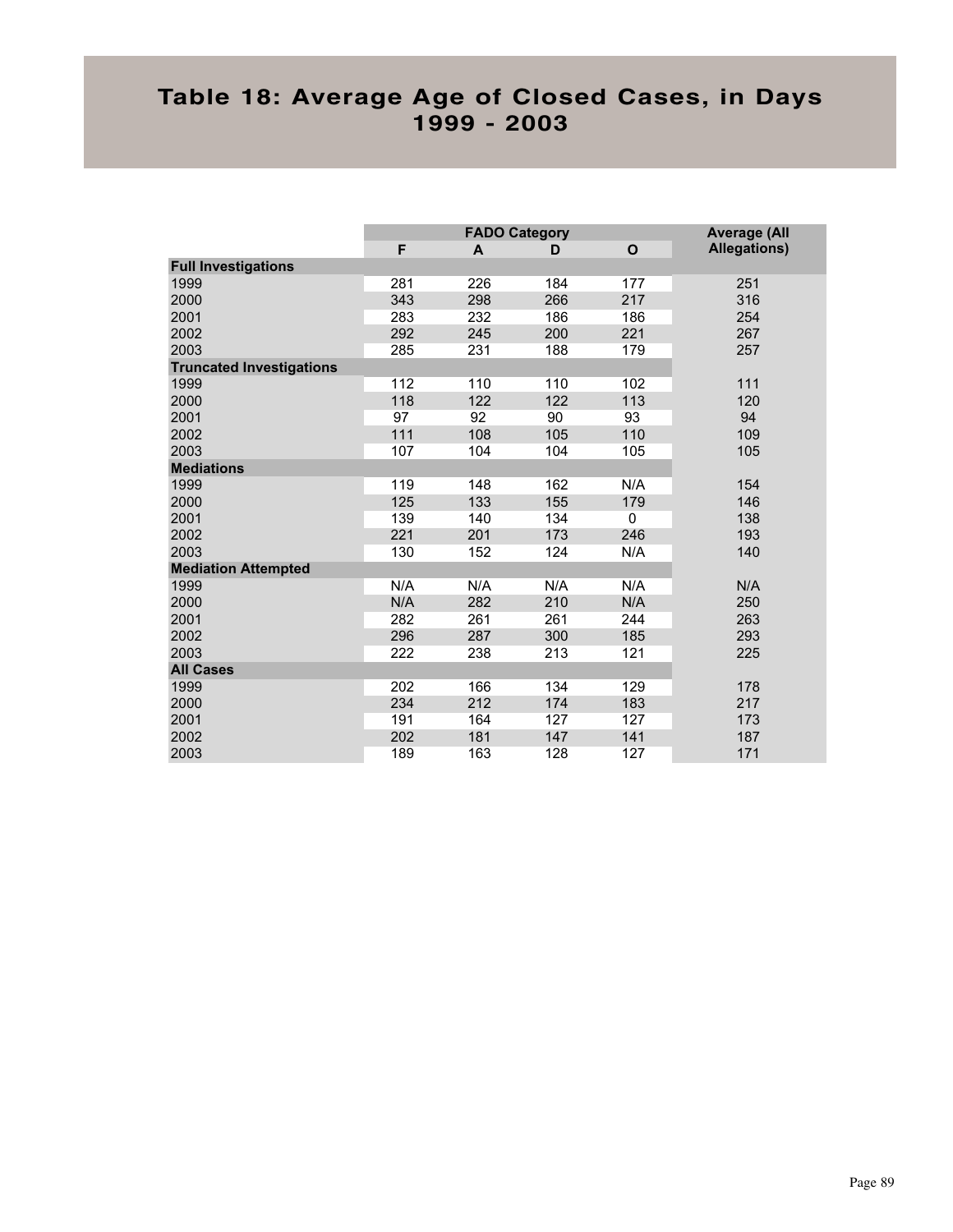#### **Table 19: Rate at Which the CCRB Made Findings on the Merits\* 1999 - 2003**

|                                                                     | 1999  | 2000  | 2001  | 2002  | 2003  |
|---------------------------------------------------------------------|-------|-------|-------|-------|-------|
| <b>Findings on the Merits</b>                                       | 3.943 | 5.153 | 4.115 | 5.121 | 4.779 |
| <b>No Findings on the Merits</b>                                    | 3.332 | 2.742 | 1.960 | 2,667 | 2,672 |
| <b>Total Allegations Closed</b>                                     |       |       |       |       |       |
| <b>After Full Investigation</b>                                     | 7.275 | 7.895 | 6.075 | 7.788 | 7.451 |
| <b>Rate at Which the CCRB</b><br><b>Made Findings on the Merits</b> |       |       |       |       |       |
|                                                                     | 54.2% | 65.3% | 67.7% | 65.8% | 64.1% |

\* Findings on the merits include "substantiated," "employee exonerated," and "unfounded"—those findings where the board was able to come to a definite conclusion about the validity of the allegation after conducting a full investigation.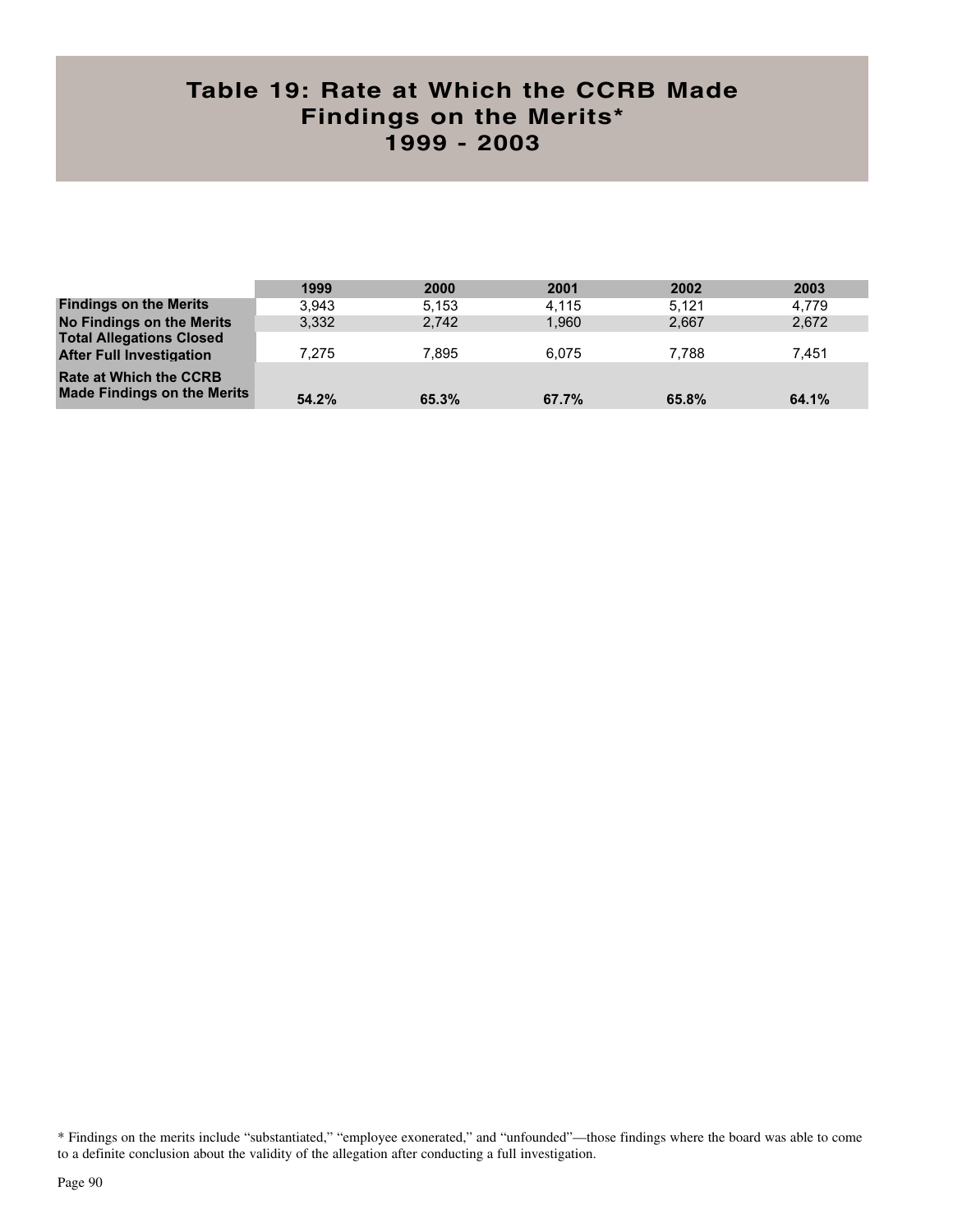# **Table 20: Age of Docket\* Measured from the Date of Incident 1999 - 2003**

|                     |           | 1999       |           | 2000       |           | 2001       |           | 2002       |           | 2003       |
|---------------------|-----------|------------|-----------|------------|-----------|------------|-----------|------------|-----------|------------|
| Age of Case in      | Number of | Percent of | Number of | Percent of | Number of | Percent of | Number of | Percent of | Number of | Percent of |
| <b>Months</b>       | Cases     | Docket     | Cases     | Docket     | Cases     | Docket     | Cases     | Docket     | Cases     | Docket     |
| $0 - 4$ months      | 1.162     | 43.2%      | 1,053     | 58.6%      | 1,132     | 47.8%      | 1,358     | 63.2%      | 1.711     | 60.8%      |
| $5 - 7$ months      | 645       | 24.0%      | 324       | 18.0%      | 628       | 26.5%      | 421       | 19.6%      | 491       | 17.4%      |
| 8 months            | 146       | 5.4%       | 87        | 4.8%       | 123       | 5.2%       | 78        | 3.6%       | 121       | 4.3%       |
| 9 months            | 130       | 4.8%       | 74        | 4.1%       | 139       | 5.9%       | 78        | 3.6%       | 128       | 4.5%       |
| 10 months           | 139       | 5.2%       | 76        | 4.2%       | 96        | 4.1%       | 52        | 2.4%       | 92        | 3.3%       |
| 11 months           | 103       | 3.8%       | 56        | 3.1%       | 75        | 3.2%       | 50        | 2.3%       | 81        | 2.9%       |
| 12 months           | 107       | 4.0%       | 39        | 2.2%       | 54        | 2.3%       | 35        | 1.6%       | 55        | 2.0%       |
| 13 months           | 50        | 1.9%       | 36        | 2.0%       | 37        | 1.6%       | 16        | 0.7%       | 29        | $1.0\%$    |
| 14 months           | 46        | 1.7%       | 12        | 0.7%       | 17        | 0.7%       | 16        | 0.7%       | 27        | 1.0%       |
| 15 months           | 55        | 2.0%       | 12        | 0.7%       | 19        | 0.8%       | 13        | 0.6%       | 24        | 0.9%       |
| 16 or older         | 105       | 3.9%       | 28        | 1.6%       | 46        | 1.9%       | 32        | 1.5%       | 57        | 2.0%       |
| <b>Total Docket</b> | 2.688     | 100.0%     | 1,797     | 100.0%     | 2.366     | 100.0%     | 2.149     | 100.0%     | 2.816     | 100.0%     |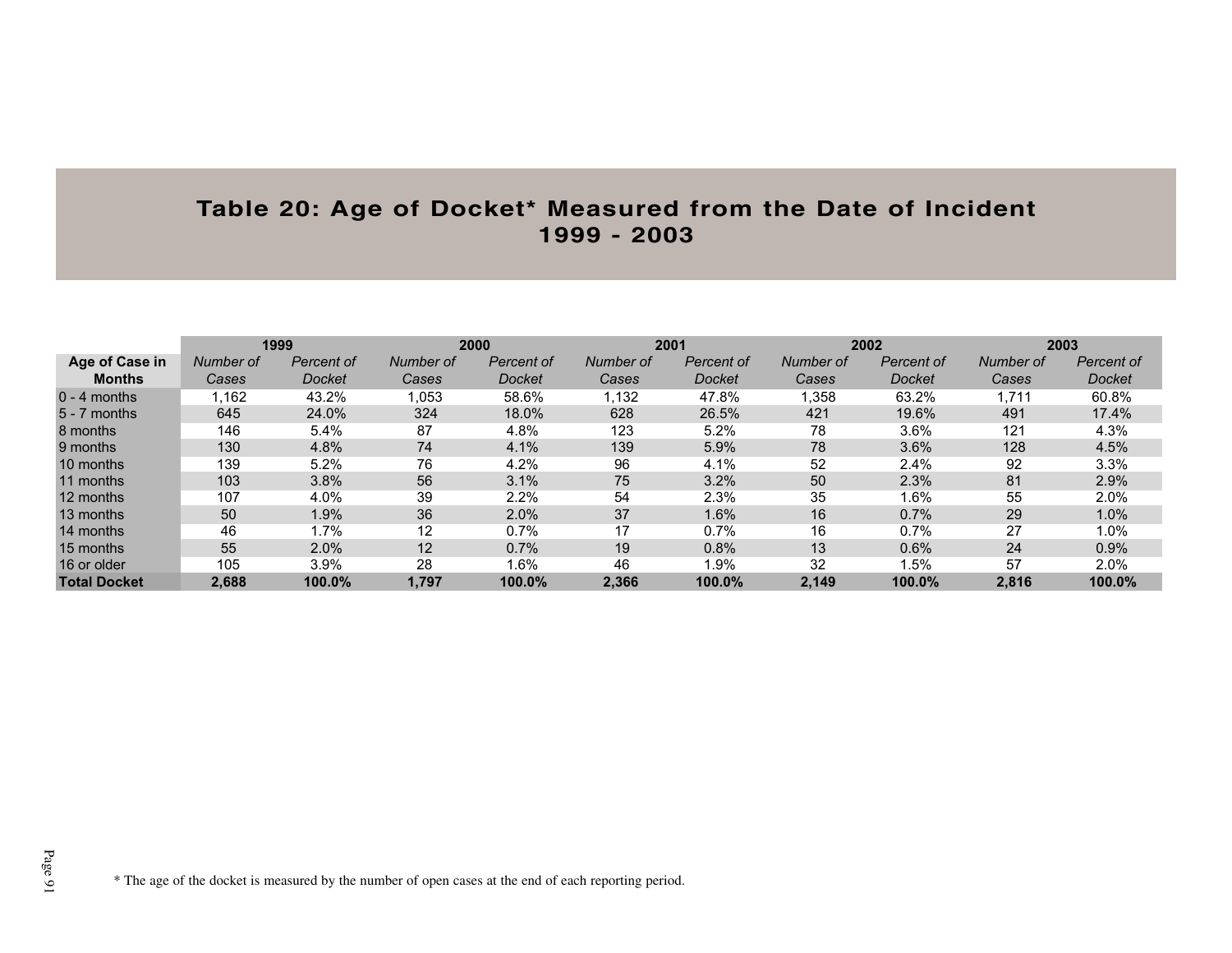# **Table 21: Age of Docket\* Measured from the Date of Report 1999 - 2003**

|                     | 1999      |            |           | 2000       |           | 2001       |           | 2002       |           | 2003       |
|---------------------|-----------|------------|-----------|------------|-----------|------------|-----------|------------|-----------|------------|
| Age of Case in      | Number of | Percent of | Number of | Percent of | Number of | Percent of | Number of | Percent of | Number of | Percent of |
| <b>Months</b>       | Cases     | Docket     | Cases     | Docket     | Cases     | Docket     | Cases     | Docket     | Cases     | Docket     |
| $0 - 4$ months      | 1.291     | 48.0%      | 1,228     | 68.3%      | 1,232     | 52.1%      | 1,483     | 69.0%      | .834      | 65.1%      |
| $5 - 7$ months      | 641       | 23.8%      | 271       | 15.1%      | 610       | 25.8%      | 379       | 17.6%      | 469       | 16.7%      |
| 8 months            | 137       | 5.1%       | 87        | 4.8%       | 132       | 5.6%       | 67        | $3.1\%$    | 110       | 3.9%       |
| 9 months            | 125       | 4.7%       | 39        | 2.2%       | 128       | 5.4%       | 73        | 3.4%       | 115       | 4.1%       |
| 10 months           | 149       | 5.5%       | 51        | 2.8%       | 89        | $3.8\%$    | 42        | $2.0\%$    | 101       | 3.6%       |
| 11 months           | 112       | 4.2%       | 41        | 2.3%       | 58        | 2.5%       | 31        | 1.4%       | 74        | 2.6%       |
| 12 months           | 64        | 2.4%       | 24        | 1.3%       | 34        | 1.4%       | 25        | 1.2%       | 24        | 0.9%       |
| 13 months           | 45        | $1.7\%$    | 22        | $1.2\%$    | 26        | 1.1%       | 13        | 0.6%       | 25        | 0.9%       |
| 14 months           | 34        | $.3\%$     |           | 0.4%       | 16        | 0.7%       | 11        | 0.5%       | 20        | 0.7%       |
| 15 months           | 33        | 1.2%       | 8         | 0.4%       | 11        | 0.5%       | 3         | 0.1%       | 17        | 0.6%       |
| 16 or older         | 57        | 2.1%       | 19        | $1.1\%$    | 30        | 1.3%       | 22        | $1.0\%$    | 27        | 1.0%       |
| <b>Total Docket</b> | 2.688     | 100.0%     | 1,797     | 100.0%     | 2.366     | 100.0%     | 2,149     | 100.0%     | 2.816     | 100.0%     |

\* The age of the docket is measured by the number of open cases at the end of each reporting period.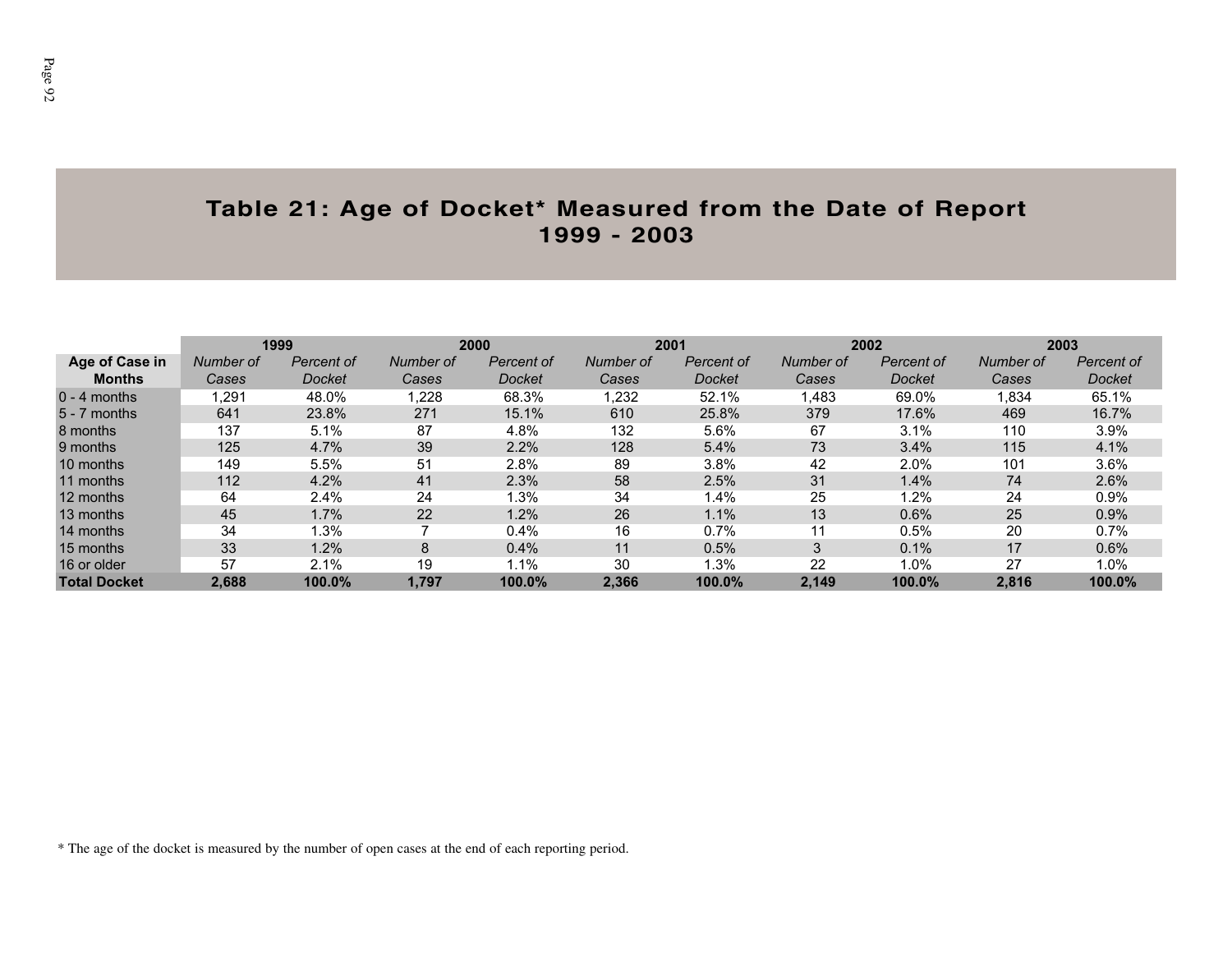# **Table 22: Age of Substantiated Cases Measured from the Date of Incident 1999 - 2003**

|                                      |                | 1999       |           | 2000       | 2001           |            |           | 2002       |           | 2003       |
|--------------------------------------|----------------|------------|-----------|------------|----------------|------------|-----------|------------|-----------|------------|
| Age of Case in                       | Number of      | Percent of | Number of | Percent of | Number of      | Percent of | Number of | Percent of | Number of | Percent of |
| <b>Months</b>                        | Cases          | Docket     | Cases     | Docket     | Cases          | Docket     | Cases     | Docket     | Cases     | Docket     |
| 15 or older                          | 16             | 5.8%       | 42        | 22.2%      | 11             | 6.3%       | 23        | 10.3%      | 30        | 10.2%      |
| 14 months                            | 6              | $2.2\%$    | 19        | 10.1%      | 9              | 5.1%       | 11        | 4.9%       | 12        | 4.1%       |
| 13 months                            | 12             | 4.4%       | 17        | $9.0\%$    | 11             | 6.3%       | 21        | 9.4%       | 18        | 6.1%       |
| 12 months                            | 19             | 6.9%       | 17        | $9.0\%$    | 15             | 8.6%       | 13        | 5.8%       | 25        | 8.5%       |
| 11 months                            | 22             | 8.0%       | 12        | 6.3%       | $\overline{7}$ | 4.0%       | 19        | 8.5%       | 17        | 5.8%       |
| 10 months                            | 39             | 14.2%      | 11        | 5.8%       | 22             | 12.6%      | 21        | 9.4%       | 24        | 8.2%       |
| 9 months                             | 32             | 11.7%      | 13        | 6.9%       | 14             | 8.0%       | 24        | 10.7%      | 36        | 12.2%      |
| 8 months                             | 29             | 10.6%      | 14        | 7.4%       | 22             | 12.6%      | 16        | 7.1%       | 26        | 8.8%       |
| 7 months                             | 29             | 10.6%      | 9         | 4.8%       | 12             | 6.9%       | 16        | 7.1%       | 21        | 7.1%       |
| 6 months                             | 26             | 9.5%       | 11        | 5.8%       | 11             | 6.3%       | 17        | 7.6%       | 27        | 9.2%       |
| 5 months                             | 22             | 8.0%       | 14        | 7.4%       | 16             | 9.1%       | 17        | 7.6%       | 23        | 7.8%       |
| 4 months                             | 15             | 5.5%       | 6         | 3.2%       | 15             | 8.6%       | 10        | 4.5%       | 17        | 5.8%       |
| 3 or younger                         | $\overline{ }$ | 2.6%       | 4         | 2.1%       | 10             | 5.7%       | 16        | 7.1%       | 18        | 6.1%       |
| <b>Total</b>                         |                |            |           |            |                |            |           |            |           |            |
| <b>Substantiated</b><br><b>Cases</b> | 274            | 100.0%     | 189       | 100.0%     | 175            | 100.0%     | 224       | 100.0%     | 294       | 100.0%     |
|                                      |                |            |           |            |                |            |           |            |           |            |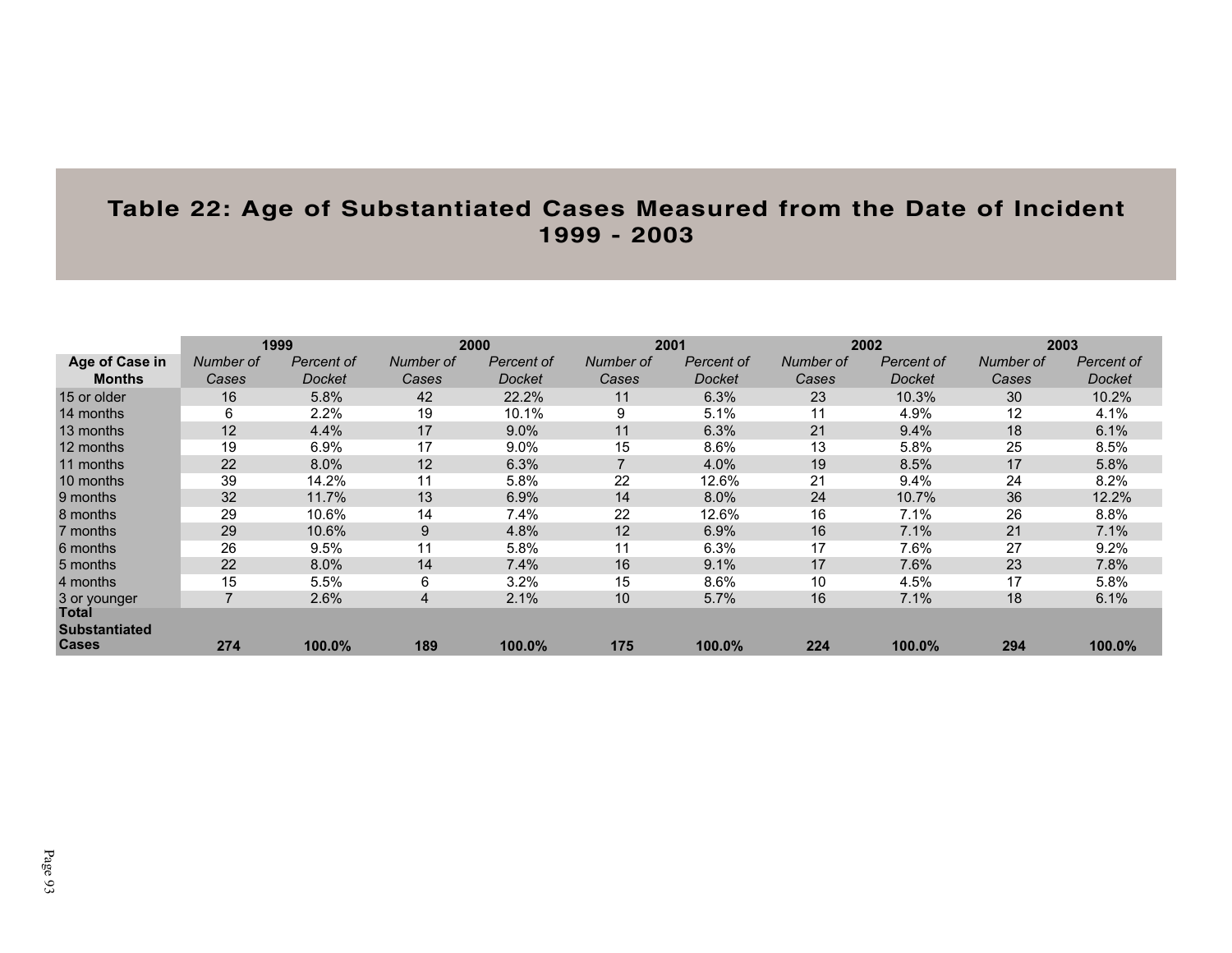# **Table 23: Age of Substantiated Cases Measured from the Date of Report 1999 - 2003**

|                      |           | 1999       | 2000      |            | 2001           |            |           | 2002       |           | 2003       |
|----------------------|-----------|------------|-----------|------------|----------------|------------|-----------|------------|-----------|------------|
| Age of Case in       | Number of | Percent of | Number of | Percent of | Number of      | Percent of | Number of | Percent of | Number of | Percent of |
| <b>Months</b>        | Cases     | Docket     | Cases     | Docket     | Cases          | Docket     | Cases     | Docket     | Cases     | Docket     |
| 15 or older          | 13        | 4.7%       | 30        | 15.9%      | 10             | 5.7%       | 17        | 7.6%       | 24        | 8.2%       |
| 14 months            |           | 2.6%       | 17        | $9.0\%$    | 3              | $1.7\%$    | 13        | 5.8%       | 10        | 3.4%       |
| 13 months            | 10        | 3.6%       | 19        | 10.1%      | 13             | 7.4%       | 19        | 8.5%       | 15        | 5.1%       |
| 12 months            | 17        | 6.2%       | 19        | 10.1%      | 10             | 5.7%       | 12        | 5.4%       | 25        | 8.5%       |
| 11 months            | 18        | 6.6%       | 13        | 6.9%       | $\overline{7}$ | 4.0%       | 21        | 9.4%       | 14        | 4.8%       |
| 10 months            | 39        | 14.2%      | 19        | 10.1%      | 21             | 12.0%      | 15        | 6.7%       | 27        | 9.2%       |
| 9 months             | 33        | 12.0%      | 11        | 5.8%       | 19             | 10.9%      | 29        | 12.9%      | 31        | 10.5%      |
| 8 months             | 27        | 9.9%       | 15        | 7.9%       | 18             | 10.3%      | 16        | $7.1\%$    | 36        | 12.2%      |
| 7 months             | 31        | 11.3%      | 8         | 4.2%       | 14             | 8.0%       | 15        | 6.7%       | 17        | 5.8%       |
| 6 months             | 28        | 10.2%      | 12        | 6.3%       | 15             | 8.6%       | 19        | 8.5%       | 31        | 10.5%      |
| 5 months             | 24        | 8.8%       | 15        | 7.9%       | 15             | 8.6%       | 19        | 8.5%       | 23        | 7.8%       |
| 4 months             | 15        | 5.5%       |           | 3.7%       | 18             | 10.3%      | 12        | 5.4%       | 19        | 6.5%       |
| 3 or younger         | 12        | 4.4%       | 4         | 2.1%       | 12             | 6.9%       | 17        | 7.6%       | 22        | 7.5%       |
| <b>Total</b>         |           |            |           |            |                |            |           |            |           |            |
| <b>Substantiated</b> |           |            |           |            |                |            |           |            |           |            |
| <b>Cases</b>         | 274       | 100.0%     | 189       | 100.0%     | 175            | 100.0%     | 224       | 100.0%     | 294       | 100.0%     |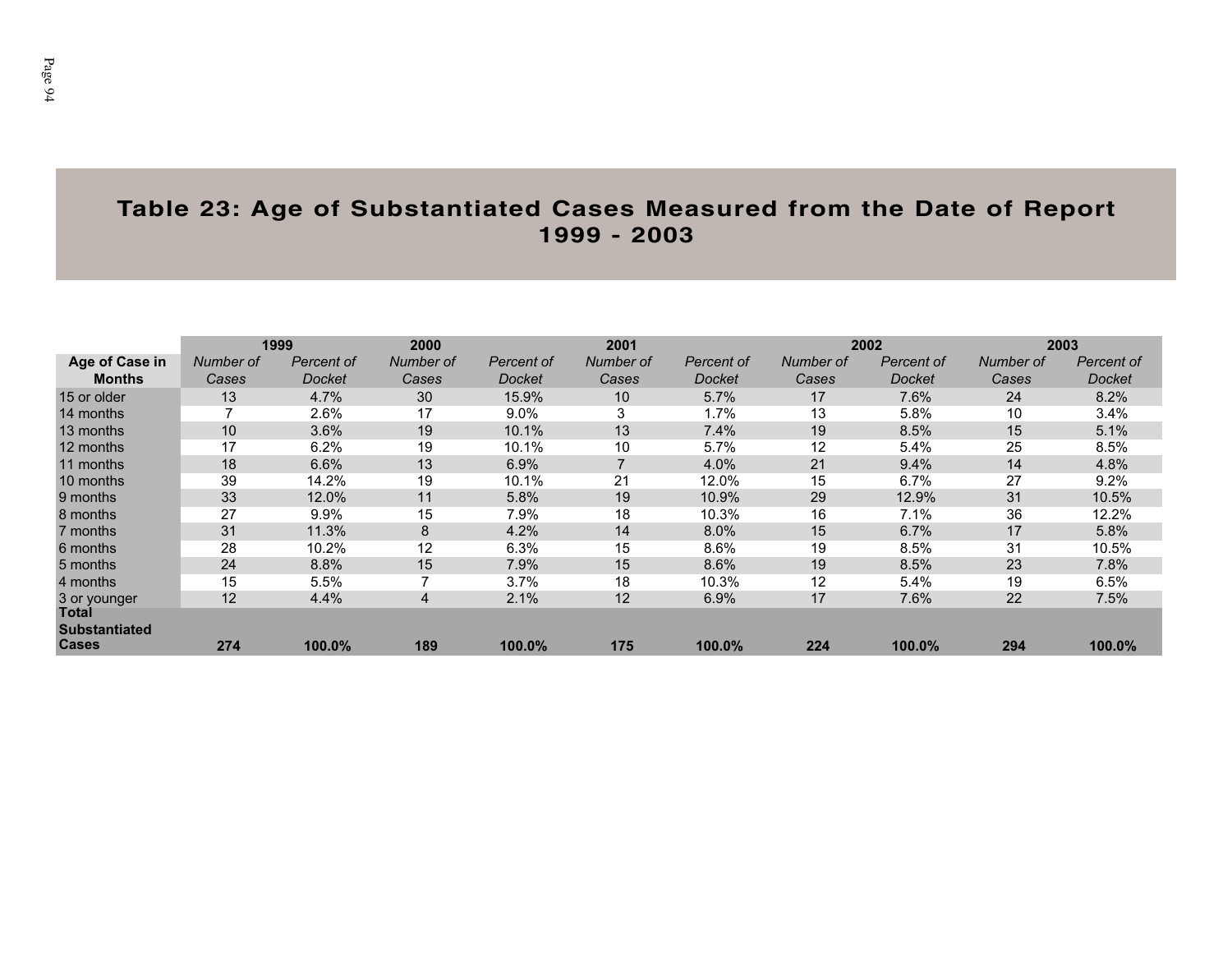**Appendix C: Disposition Information 1999 - 2003**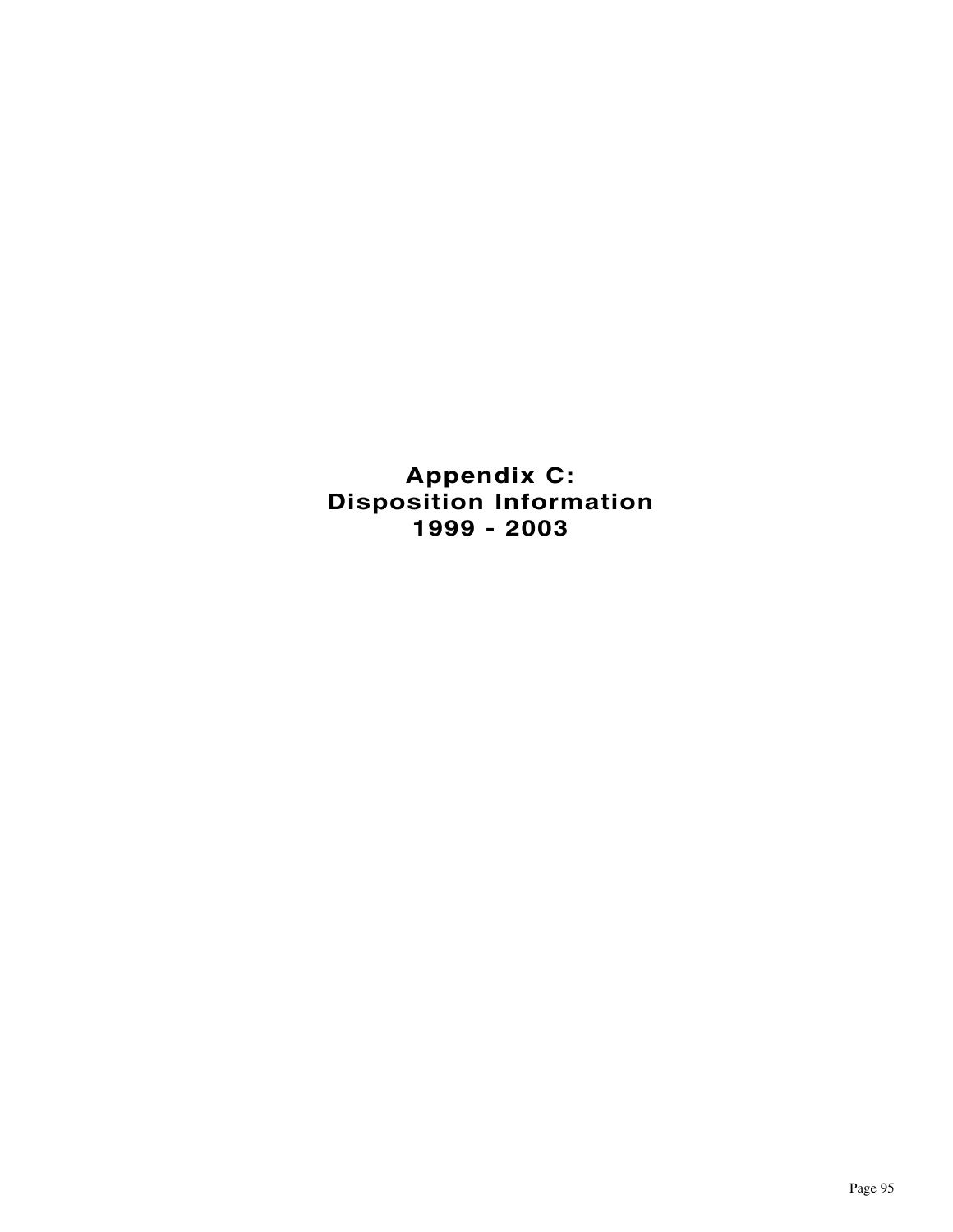THIS PAGE IS INTENTIONALLY LEFT BLANK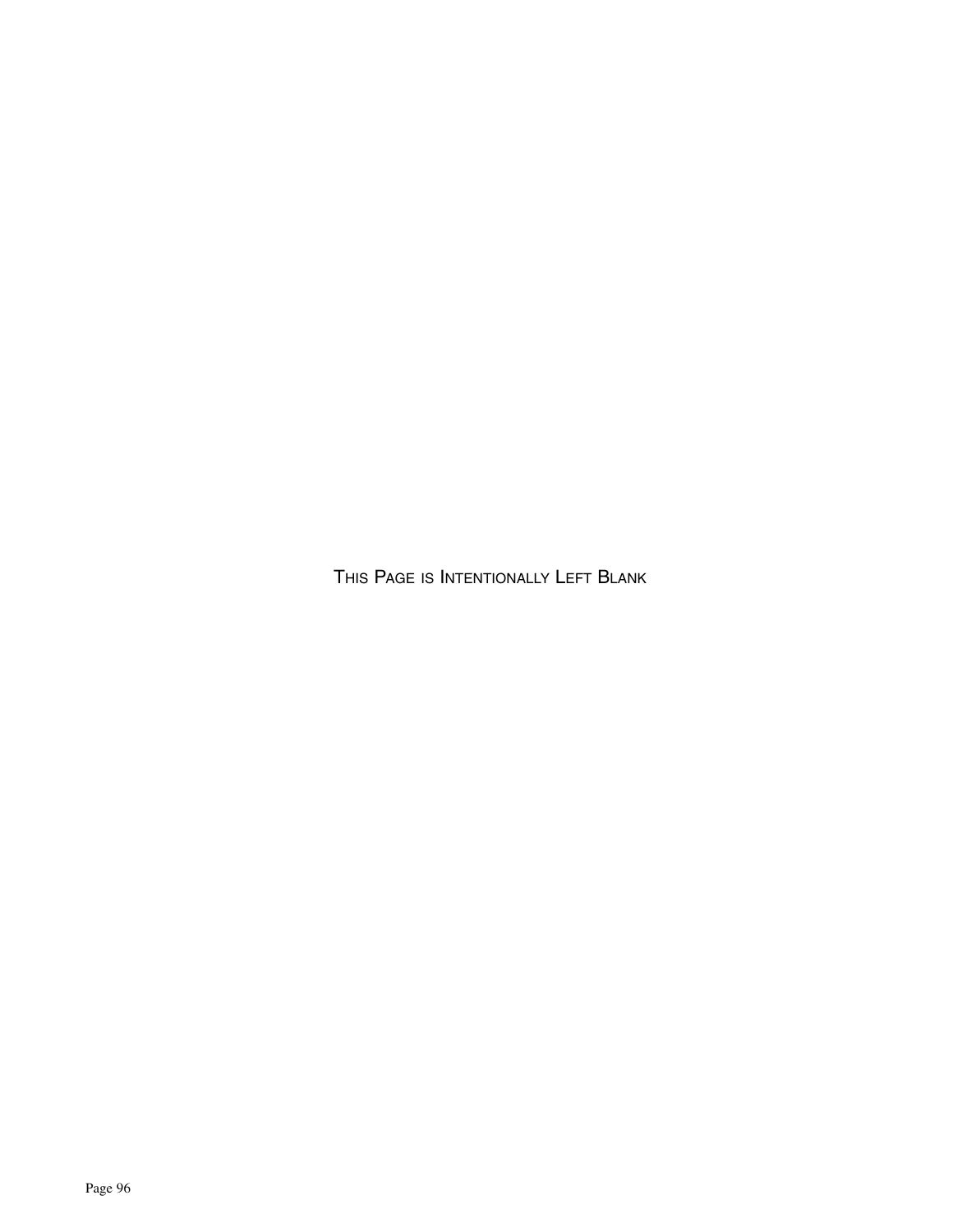# **Table 24A: Disposition of Cases 1999 - 2003**

|                                           |               | Percents Below are Percentages of All Cases Closed after Full Investigations |               |         |                |         |                |         |               |         |                        |                |  |  |
|-------------------------------------------|---------------|------------------------------------------------------------------------------|---------------|---------|----------------|---------|----------------|---------|---------------|---------|------------------------|----------------|--|--|
|                                           | 1999          |                                                                              |               | 2000    |                | 2001    |                | 2002    |               | 2003    | <b>Five-year Total</b> |                |  |  |
| <b>Full Investigations - Dispositions</b> | <b>Number</b> | Percent                                                                      | <b>Number</b> | Percent | <b>Number</b>  | Percent | Number         | Percent | <b>Number</b> | Percent | <b>Number</b>          | <b>Percent</b> |  |  |
| One or more allegations substantiated     | 274           | 13.4%                                                                        | 189           | 7.8%    | 175            | 9.8%    | 224            | 10.1%   | 294           | 14.4%   | 1,156                  | 11.0%          |  |  |
| Allegations exonerated, unfounded, and/or |               |                                                                              |               |         |                |         |                |         |               |         |                        |                |  |  |
| unsubstantiated                           | 1,537         | 75.4%                                                                        | 2.001         | 82.8%   | 1,467          | 82.3%   | .796           | 81.2%   | 1.590         | 77.9%   | 8.391                  | 80.0%          |  |  |
| Department employee unidentified          | 149           | 7.3%                                                                         | 144           | 6.0%    | 80             | 4.5%    | 99             | 4.5%    | 120           | 5.9%    | 592                    | 5.6%           |  |  |
| Refer to IAB                              |               | 0.0%                                                                         |               | 0.0%    | $\overline{2}$ | 0.1%    | $\overline{2}$ | 0.1%    | 2             | 0.1%    | 8                      | 0.1%           |  |  |
| <b>Miscellaneous</b>                      | 77            | 3.8%                                                                         | 81            | 3.4%    | 59             | 3.3%    | 92             | 4.2%    | 34            | 1.7%    | 343                    | 3.3%           |  |  |
| <b>Total - Full Investigations</b>        | 2.038         | 100.0%                                                                       | 2.416         | 100.0%  | 1.783          | 100.0%  | 2.213          | 100.0%  | 2.040         | 100.0%  | 10.490                 | 100.0%         |  |  |

|                                                |               |         |        | <b>Percents Below are Percentages of All Closed Cases</b> |        |         |               |         |               |         |                        |                |
|------------------------------------------------|---------------|---------|--------|-----------------------------------------------------------|--------|---------|---------------|---------|---------------|---------|------------------------|----------------|
|                                                |               | 1999    |        | 2000                                                      |        | 2001    |               | 2002    |               | 2003    | <b>Five-year Total</b> |                |
| <b>Alternative Dispute Resolution Closures</b> | <b>Number</b> | Percent | Number | Percent                                                   | Number | Percent | <b>Number</b> | Percent | <b>Number</b> | Percent | <b>Number</b>          | <b>Percent</b> |
| Mediated                                       | 29            | 0.7%    | 43     | 0.9%                                                      | 32     | 0.9%    | 73            | l.5%    | 91            | 1.9%    | 268                    | 1.2%           |
| Mediation attempted                            | $\Omega$      | 0.0%    | 20     | 0.4%                                                      | 19     | 0.5%    | 99            | 2.0%    | 59            | 1.2%    | 197                    | 0.9%           |
| Conciliated *                                  | 100           | 2.3%    |        | $0.0\%$                                                   | 0      | $0.0\%$ | $\Omega$      | $0.0\%$ | 0             | $0.0\%$ | 101                    | 0.4%           |
| <b>Total - ADR Closures</b>                    | 129           | 3.0%    | 64     | 1.3%                                                      | 51     | 1.4%    | 172           | 3.6%    | 150           | 3.1%    | 566                    | 2.5%           |
|                                                |               |         |        |                                                           |        |         |               |         |               |         |                        |                |
| <b>Truncated Investigations</b>                |               |         |        |                                                           |        |         |               |         |               |         |                        |                |
| Complaint withdrawn                            | 485           | 11.3%   | 484    | 9.8%                                                      | 481    | 13.1%   | 615           | 12.7%   | 717           | 14.7%   | 2.782                  | 12.3%          |
| Complainant/victim/witness uncooperative       | 1,147         | 26.8%   | 1,410  | 28.5%                                                     | 974    | 26.4%   | 1,249         | 25.8%   | .387          | 28.4%   | 6,167                  | 27.3%          |
| Complainant/victim/witness unavailable         | 488           | 11.4%   | 574    | 11.6%                                                     | 394    | 10.7%   | 581           | 12.0%   | 576           | 11.8%   | 2.613                  | 11.5%          |
| Victim unidentified                            |               | $0.0\%$ | 0      | $0.0\%$                                                   | 0      | $0.0\%$ | 2             | $0.0\%$ |               | 0.1%    | 9                      | 0.0%           |
| <b>Total - Truncated Investigations</b>        | 2,120         | 49.5%   | 2,468  | 49.9%                                                     | 1,849  | 50.2%   | 2,447         | 50.6%   | 2,687         | 55.1%   | 11,571                 | 51.1%          |
|                                                |               |         |        |                                                           |        |         |               |         |               |         |                        |                |
| <b>Total Closed Cases</b>                      | 4.287         |         | 4,948  |                                                           | 3,683  |         | 4,832         |         | 4,877         |         | 22.627                 |                |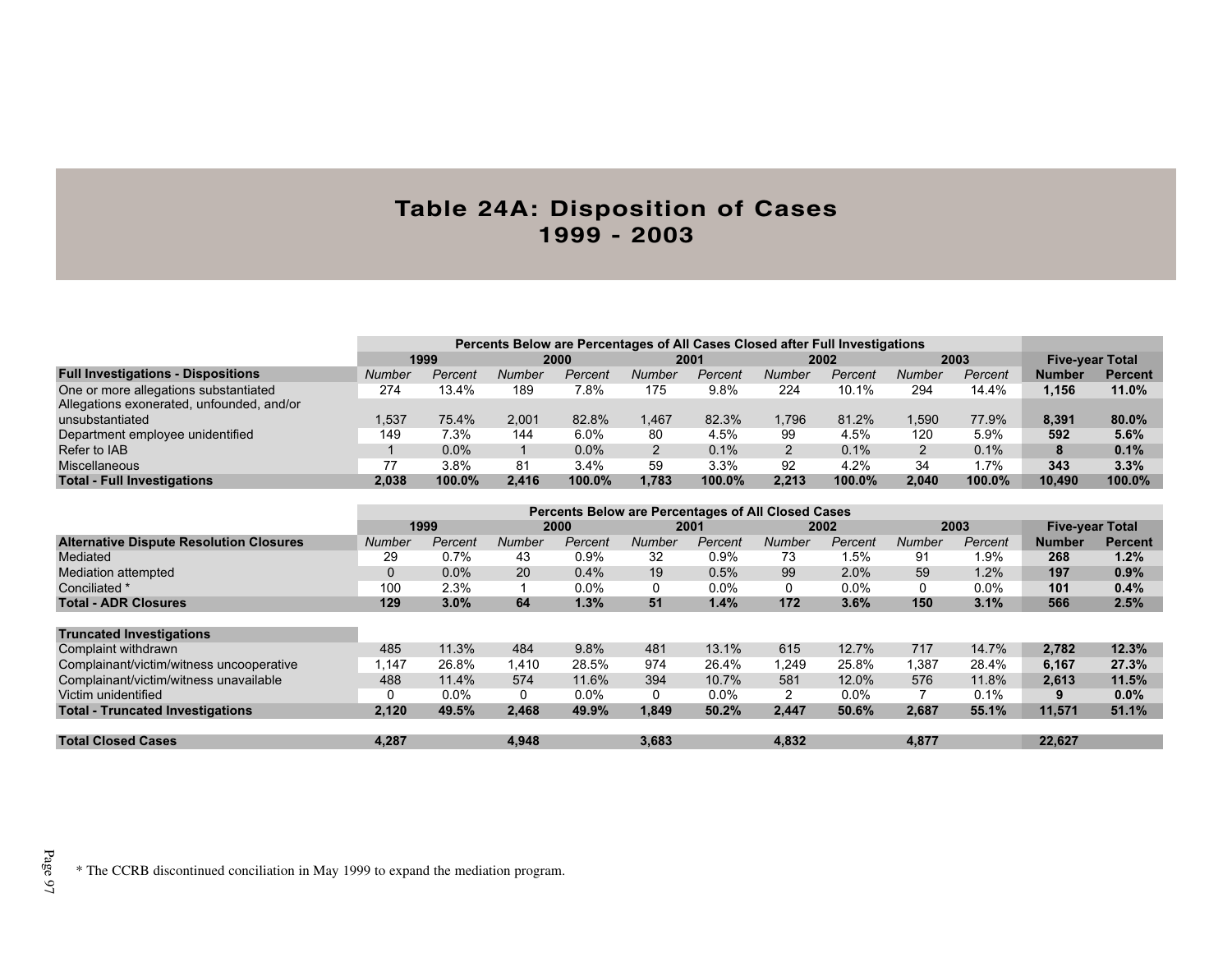#### **Table 24B: Disposition of all Allegations 1999 - 2003**

|                                                                                      |              | 1999    |        | 2000    | 2001     |         |               | 2002    |        | 2003    | <b>Five-year Total</b> |                |
|--------------------------------------------------------------------------------------|--------------|---------|--------|---------|----------|---------|---------------|---------|--------|---------|------------------------|----------------|
| <b>Full Investigations - Dispositions and Disciplinary</b><br><b>Recommendations</b> | Number       | Percent | Number | Percent | Number   | Percent | <b>Number</b> | Percent | Number | Percent | <b>Number</b>          | <b>Percent</b> |
| Substantiated - Charges                                                              | 360          | 4.9%    | 219    | 2.8%    | 333      | 5.5%    | 445           | $5.7\%$ | 618    | 8.3%    | 1,975                  | 5.4%           |
| Substantiated - Command discipline                                                   | 179          | 2.5%    | 108    | 1.4%    | 90       | 1.5%    | 69            | 0.9%    | 78     | 1.0%    | 524                    | 1.4%           |
| Substantiated - Instructions                                                         | 55           | $0.8\%$ | 40     | 0.5%    |          | 0.1%    | 29            | 0.4%    | 14     | $0.2\%$ | 145                    | 0.4%           |
| Substantiated - Department employee unknown                                          | $\mathbf{0}$ | 0.0%    | 13     | 0.2%    | $\Omega$ | 0.0%    | $\mathbf{0}$  | $0.0\%$ | 0      | 0.0%    | 13                     | 0.0%           |
| <b>Subtotal - Substantiated Allegations</b>                                          | 594          | 8.2%    | 380    | 4.8%    | 430      | 7.1%    | 543           | 7.0%    | 710    | 9.5%    | 2,657                  | 7.3%           |
| Unfounded                                                                            | 1.709        | 23.5%   | 2,084  | 26.4%   | 1.485    | 24.4%   | 1.650         | 21.2%   | 1,408  | 18.9%   | 8.336                  | 22.8%          |
| Employee exonerated                                                                  | .640         | 22.5%   | 2,689  | 34.1%   | 2,200    | 36.2%   | 2,928         | 37.6%   | 2,661  | 35.7%   | 12.118                 | 33.2%          |
| <b>Subtotal - Findings on the Merits</b>                                             | 3,943        | 54.2%   | 5,153  | 65.3%   | 4,115    | 67.7%   | 5,121         | 65.8%   | 4,779  | 64.1%   | 23,111                 | 63.3%          |
| Unsubstantiated                                                                      | 2.316        | 31.8%   | 1,888  | 23.9%   | 1,437    | 23.7%   | 1,919         | 24.6%   | 1.919  | 25.8%   | 9,479                  | 26.0%          |
| Department employee unidentified                                                     | 869          | 11.9%   | 706    | 8.9%    | 391      | 6.4%    | 432           | 5.5%    | 508    | 6.8%    | 2,906                  | 8.0%           |
| Refer to IAB                                                                         |              | $0.0\%$ |        | $0.0\%$ | 5        | 0.1%    | 6             | 0.1%    | 3      | $0.0\%$ | 16                     | $0.0\%$        |
| <b>Miscellaneous</b>                                                                 | 146          | 2.0%    | 147    | 1.9%    | 127      | 2.1%    | 310           | 4.0%    | 242    | 3.2%    | 972                    | 2.7%           |
| <b>Total - Full Investigations</b>                                                   | 7,275        | 100.0%  | 7,895  | 100.0%  | 6.075    | 100.0%  | 7,788         | 100.0%  | 7,451  | 100.0%  | 36,484                 | 100.0%         |

|                                                      |        |         |               |         |               |         | <b>Percents Below are Percentages of All Closed Allegations</b> |         |        |         |                        |                |
|------------------------------------------------------|--------|---------|---------------|---------|---------------|---------|-----------------------------------------------------------------|---------|--------|---------|------------------------|----------------|
|                                                      |        | 1999    |               | 2000    |               | 2001    |                                                                 | 2002    |        | 2003    | <b>Five-year Total</b> |                |
| <b>Alternative Dispute Resolution Closures</b>       | Number | Percent | <b>Number</b> | Percent | <b>Number</b> | Percent | <b>Number</b>                                                   | Percent | Number | Percent | <b>Number</b>          | <b>Percent</b> |
| Mediated                                             | 44     | $0.4\%$ | 63            | 0.5%    | 50            | 0.5%    | 116                                                             | $0.9\%$ | 168    | 1.3%    | 441                    | 0.7%           |
| Mediation attempted                                  | 0      | 0.0%    | 34            | 0.3%    | 33            | 0.3%    | 171                                                             | 1.3%    | 112    | 0.8%    | 350                    | 0.6%           |
| Conciliated*                                         | 149    | 1.3%    |               | $0.0\%$ | 0             | $0.0\%$ | 0                                                               | $0.0\%$ |        | $0.0\%$ | 150                    | 0.2%           |
| <b>Total - Alternate Dispute Resolution Closures</b> | 193    | 1.7%    | 98            | 0.8%    | 83            | 0.8%    | 287                                                             | 2.2%    | 280    | 2.1%    | 941                    | 1.6%           |
|                                                      |        |         |               |         |               |         |                                                                 |         |        |         |                        |                |
| <b>Truncated Investigations</b>                      |        |         |               |         |               |         |                                                                 |         |        |         |                        |                |
| Complaint withdrawn                                  | 832    | 7.3%    | 864           | 6.9%    | 888           | 9.0%    | 1.175                                                           | 8.9%    | 1,257  | 9.5%    | 5.016                  | 8.3%           |
| Complainant/victim uncooperative                     | 2,253  | 19.8%   | 2,793         | 22.2%   | 2.150         | 21.9%   | 2.871                                                           | 21.8%   | 3,259  | 24.5%   | 13,326                 | 22.1%          |
| Complainant/victim unavailable                       | 805    | 7.1%    | 918           | 7.3%    | 640           | 6.5%    | 1.050                                                           | $8.0\%$ | 1,026  | 7.7%    | 4,439                  | 7.4%           |
| Victim unidentified                                  | 0      | $0.0\%$ | 0             | $0.0\%$ | $\Omega$      | $0.0\%$ | 4                                                               | $0.0\%$ | 13     | 0.1%    | 17                     | $0.0\%$        |
| <b>Total - Truncated Investigations</b>              | 3,890  | 34.2%   | 4,575         | 36.4%   | 3,678         | 37.4%   | 5,100                                                           | 38.7%   | 5,555  | 41.8%   | 22,798                 | 37.9%          |
|                                                      |        |         |               |         |               |         |                                                                 |         |        |         |                        |                |
| <b>Total Closed Allegations</b>                      | 11.358 |         | 12.568        |         | 9.836         |         | 13.175                                                          |         | 13.286 |         | 60.223                 |                |

\* The CCRB discontinued conciliation in May 1999 to expand the mediation program.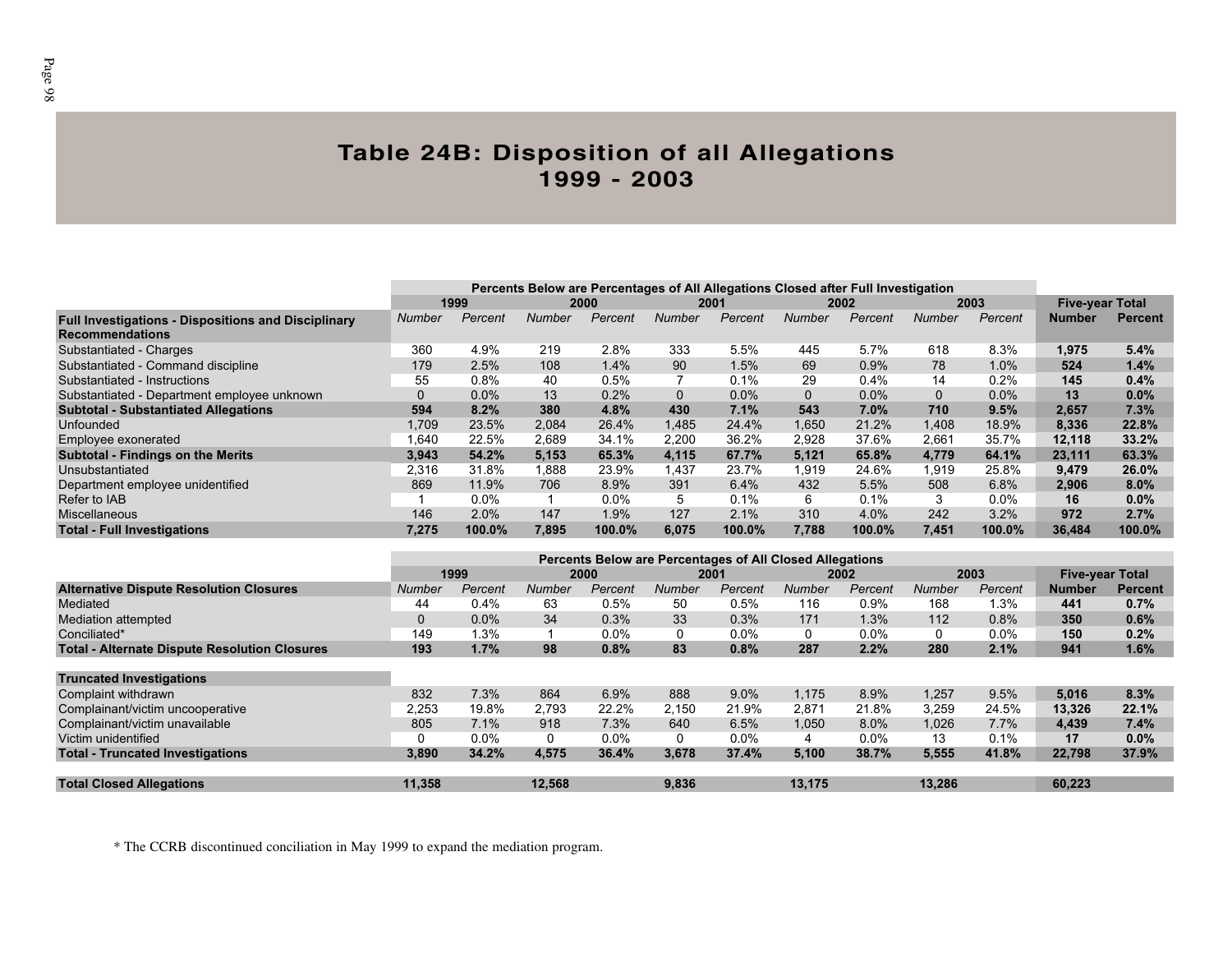#### **Table 25: Disposition of Force Allegations 1999 - 2003**

|                                  |                      |         |                   |       |                        |         |                  |       | <b>Officer</b>      |         |                      |         |
|----------------------------------|----------------------|---------|-------------------|-------|------------------------|---------|------------------|-------|---------------------|---------|----------------------|---------|
| <b>Type of Force Allegation</b>  | <b>Substantiated</b> |         | <b>Exonerated</b> |       | <b>Unsubstantiated</b> |         | <b>Unfounded</b> |       | <b>Unidentified</b> |         | <b>Miscellaneous</b> |         |
|                                  | Number               | Rate    | <b>Number</b>     | Rate  | <b>Number</b>          | Rate    | Number           | Rate  | <b>Number</b>       | Rate    | <b>Number</b>        | Rate    |
| <b>Gun fired</b>                 | 2                    | 2.4%    | 58                | 69.9% | 5                      | 6.0%    | 4                | 4.8%  | 0                   | $0.0\%$ | 14                   | 16.9%   |
| Gun pointed*                     | 24                   | 2.6%    | 498               | 54.8% | 138                    | 15.2%   | 150              | 16.5% | 76                  | 8.4%    | 22                   | 2.4%    |
| Nightstick as club               | 12                   | 5.7%    | 51                | 24.4% | 40                     | 19.1%   | 80               | 38.3% | 22                  | 10.5%   | 4                    | 1.9%    |
| Gun as club                      | 4                    | 3.5%    | 15                | 13.3% | 23                     | 20.4%   | 59               | 52.2% | 11                  | 9.7%    |                      | 0.9%    |
| Police shield**                  | 0                    | 0.0%    | 8                 | 53.3% | 5                      | 33.3%   | 2                | 13.3% | 0                   | $0.0\%$ | $\mathbf{0}$         | $0.0\%$ |
| Vehicle**                        | 3                    | 7.0%    | 6                 | 14.0% | 13                     | 30.2%   | 20               | 46.5% | $\mathbf{1}$        | 2.3%    | $\Omega$             | $0.0\%$ |
| Other blunt instrument as club** | 9                    | 8.7%    | 12                | 11.7% | 22                     | 21.4%   | 49               | 47.6% | 10                  | $9.7\%$ |                      | 1.0%    |
| Hit against inanimate object**   | 18                   | 6.6%    | 65                | 23.9% | 72                     | 26.5%   | 100              | 36.8% | 12                  | 4.4%    | 5                    | 1.8%    |
| Chokehold**                      | 14                   | 6.9%    |                   | 0.5%  | 59                     | 29.1%   | 116              | 57.1% | 8                   | 3.9%    | 5                    | 2.5%    |
| Pepper spray                     | 19                   | 3.2%    | 423               | 71.0% | 57                     | 9.6%    | 61               | 10.2% | 22                  | 3.7%    | 14                   | 2.3%    |
| Physical force***                | 364                  | 4.3%    | 3.788             | 44.3% | 1,749                  | 20.5%   | 1,845            | 21.6% | 597                 | 7.0%    | 205                  | 2.4%    |
| Radio as club                    | 15                   | 10.6%   | 15                | 10.6% | 40                     | 28.2%   | 61               | 43.0% | 8                   | 5.6%    | 3                    | 2.1%    |
| Flashlight as club               | 4                    | 4.8%    | 16                | 19.0% | 23                     | 27.4%   | 28               | 33.3% | 12                  | 14.3%   |                      | 1.2%    |
| Handcuffs too tight**            | 6                    | 3.8%    | 17                | 10.9% | 35                     | 22.4%   | 88               | 56.4% | $\overline{7}$      | 4.5%    | 3                    | 1.9%    |
| Nonlethal restraining device**   | 0                    | $0.0\%$ | 9                 | 81.8% | 0                      | $0.0\%$ | $\overline{2}$   | 18.2% | 0                   | $0.0\%$ | $\mathbf{0}$         | $0.0\%$ |
| Animal                           | 0                    | $0.0\%$ | 4                 | 30.8% | $\overline{2}$         | 15.4%   | 3                | 23.1% | 3                   | 23.1%   |                      | 7.7%    |
| Other                            | 43                   | 5.8%    | 193               | 26.2% | 200                    | 27.2%   | 218              | 29.6% | 63                  | $8.6\%$ | 19                   | 2.6%    |
| <b>Total</b>                     | 537                  | 4.4%    | 5,179             | 42.3% | 2,483                  | 20.3%   | 2,886            | 23.6% | 852                 | 7.0%    | 298                  | 2.4%    |

\* "Gun pointed" was moved from the force category to the abuse of authority category in January of 2000, and back to the force category as of July 1, 2001.

\*\* The CCRB changed its system of capturing allegations in 1999 and 2000. The asterisked allegations were not fully captured prior to this time.

\*\*\* "Physical force" includes: dragged/pulled, pushed/shoved/threw, beat, punched/kicked/kneed, slapped, fought, and bit.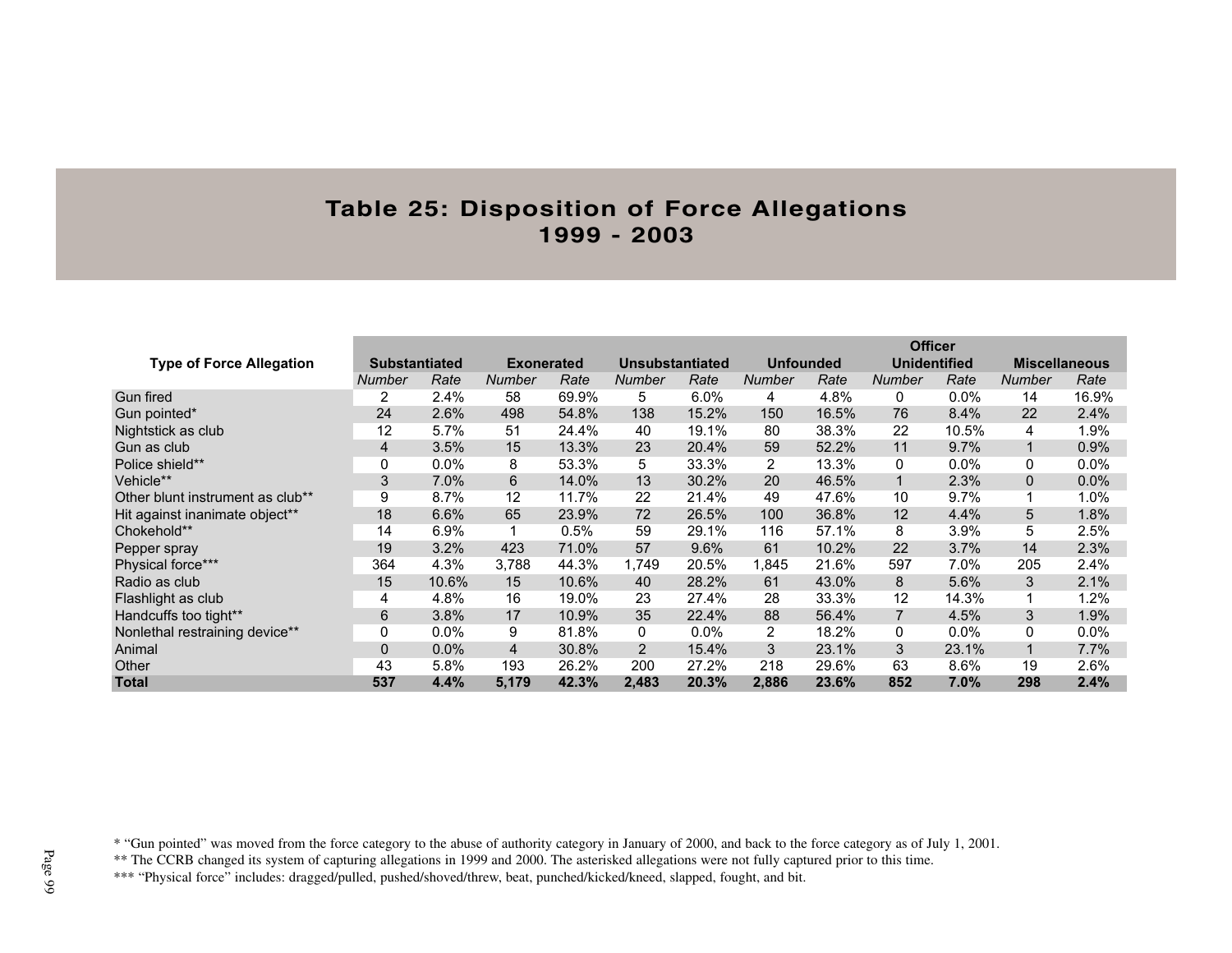# **Table 26: Disposition of Abuse of Authority Allegations 1999 - 2003**

|                                              |                      |       |                   |         |                        | <b>Officer</b> |                  |         |                     |       |                      |         |  |
|----------------------------------------------|----------------------|-------|-------------------|---------|------------------------|----------------|------------------|---------|---------------------|-------|----------------------|---------|--|
| <b>Type of Abuse of Authority Allegation</b> | <b>Substantiated</b> |       | <b>Exonerated</b> |         | <b>Unsubstantiated</b> |                | <b>Unfounded</b> |         | <b>Unidentified</b> |       | <b>Miscellaneous</b> |         |  |
|                                              | Number               | Rate  | <b>Number</b>     | Rate    | Number                 | Rate           | <b>Number</b>    | Rate    | <b>Number</b>       | Rate  | <b>Number</b>        | Rate    |  |
| Frisk and/or search                          | 322                  | 13.8% | 942               | 40.3%   | 505                    | 21.6%          | 204              | 8.7%    | 318                 | 13.6% | 45                   | 1.9%    |  |
| Vehicle search                               | 79                   | 13.3% | 227               | 38.3%   | 136                    | 23.0%          | 81               | 13.7%   | 54                  | 9.1%  | 15                   | 2.5%    |  |
| Question and/or stop                         | 185                  | 12.4% | 958               | 64.5%   | 144                    | $9.7\%$        | 59               | 4.0%    | 120                 | 8.1%  | 20                   | 1.3%    |  |
| Strip search <sup>*</sup>                    | 31                   | 11.9% | 82                | 31.4%   | 65                     | 24.9%          | 67               | 25.7%   | $12 \overline{ }$   | 4.6%  | 4                    | 1.5%    |  |
| Vehicle stop*                                | 38                   | 9.8%  | 267               | 69.2%   | 38                     | $9.8\%$        | 10               | $2.6\%$ | 22                  | 5.7%  | 11                   | 2.8%    |  |
| Gun drawn                                    | 6                    | 2.6%  | 129               | 55.4%   | 36                     | 15.5%          | 43               | 18.5%   | 12                  | 5.2%  |                      | 3.0%    |  |
| Premises entered or searched                 | 71                   | 3.8%  | 1,334             | 71.1%   | 224                    | 11.9%          | 134              | 7.1%    | 64                  | 3.4%  | 50                   | $2.7\%$ |  |
| Threat to notify ACS*                        | 2                    | 1.6%  | 56                | 43.8%   | 33                     | 25.8%          | 28               | 21.9%   | 5                   | 3.9%  | 4                    | 3.1%    |  |
| Threat of force                              | 109                  | 7.3%  | 145               | $9.7\%$ | 503                    | 33.6%          | 514              | 34.3%   | 173                 | 11.5% | 54                   | $3.6\%$ |  |
| Property seized                              | 14                   | 8.1%  | 101               | 58.4%   | 25                     | 14.5%          | 20               | 11.6%   | 8                   | 4.6%  | 5                    | 2.9%    |  |
| Threat to damage/seize property              | 14                   | 6.5%  | 69                | 31.9%   | 66                     | 30.6%          | 48               | 22.2%   | 14                  | 6.5%  | 5                    | 2.3%    |  |
| Threat of arrest                             | 103                  | 4.8%  | 909               | 42.3%   | 578                    | 26.9%          | 344              | 16.0%   | 149                 | 6.9%  | 64                   | 3.0%    |  |
| Threat of summons                            | 16                   | 10.5% | 49                | 32.2%   | 51                     | 33.6%          | 27               | 17.8%   | 4                   | 2.6%  | 5                    | $3.3\%$ |  |
| Property damaged                             | 16                   | 2.4%  | 231               | 34.9%   | 137                    | 20.7%          | 197              | 29.8%   | 61                  | 9.2%  | 20                   | 3.0%    |  |
| Refusal to process complaint                 | 21                   | 11.6% | 9                 | 5.0%    | 53                     | 29.3%          | 66               | 36.5%   | 24                  | 13.3% | 8                    | 4.4%    |  |
| Refusal to give name/shield number*          | 191                  | 16.0% | 27                | 2.3%    | 473                    | 39.5%          | 373              | 31.2%   | 100                 | 8.4%  | 33                   | 2.8%    |  |
| <b>Retaliatory arrest</b>                    | 44                   | 16.3% | 131               | 48.5%   | 55                     | 20.4%          | 28               | 10.4%   | $\overline{2}$      | 0.7%  | 10                   | 3.7%    |  |
| <b>Retaliatory summons</b>                   | 40                   | 13.9% | 128               | 44.6%   | 73                     | 25.4%          | 39               | 13.6%   |                     | 0.3%  | 6                    | 2.1%    |  |
| Refusal to obtain medical treatment*         | 23                   | 7.8%  | 18                | 6.1%    | 67                     | 22.8%          | 167              | 56.8%   | 11                  | 3.7%  | 8                    | 2.7%    |  |
| Improper dissemination of medical info*      | 1                    | 20.0% | $\mathbf{0}$      | $0.0\%$ | 2                      | 40.0%          | $\Omega$         | 0.0%    | 2                   | 40.0% | $\mathbf{0}$         | 0.0%    |  |
| Other                                        | 204                  | 13.9% | 395               | 27.0%   | 381                    | 26.0%          | 350              | 23.9%   | 99                  | 6.8%  | 36                   | 2.5%    |  |
| <b>Total</b>                                 | 1,530                | 9.7%  | 6,207             | 39.2%   | 3,645                  | 23.0%          | 2,799            | 17.7%   | 1,255               | 7.9%  | 410                  | 2.6%    |  |

\* The CCRB changed its system of capturing allegations in 1999 and 2000. The asterisked allegations were not fully captured prior to this time.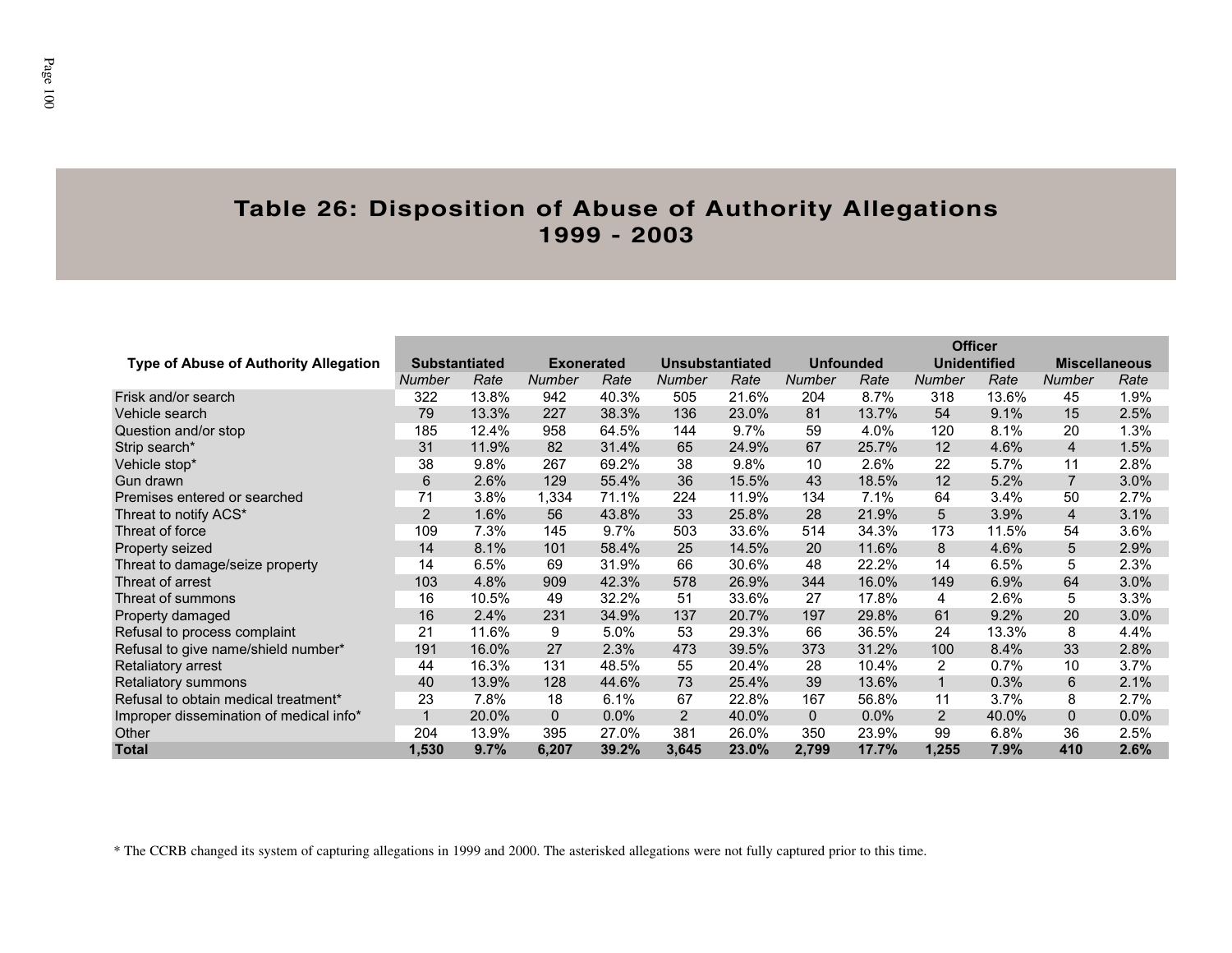# **Table 27: Disposition of Discourtesy Allegations 1999 - 2003**

|                                       |                      |       |                   |       |                 |       |        |                  | <b>Officer</b>      |         |                      |         |
|---------------------------------------|----------------------|-------|-------------------|-------|-----------------|-------|--------|------------------|---------------------|---------|----------------------|---------|
| <b>Type of Discourtesy Allegation</b> | <b>Substantiated</b> |       | <b>Exonerated</b> |       | Unsubstantiated |       |        | <b>Unfounded</b> | <b>Unidentified</b> |         | <b>Miscellaneous</b> |         |
|                                       | Number               | Rate  | Number            | Rate  | <b>Number</b>   | Rate  | Number | Rate             | Number              | Rate    | <b>Number</b>        | Rate    |
| Word                                  | 425                  | 7.5%  | 443               | 7.8%  | 2.374           | 41.6% | .705   | 29.9%            | 577                 | 10.1%   | 179                  | 3.1%    |
| Gesture                               | 12                   | 6.3%  | 11                | 5.8%  | 82              | 43.2% | 61     | 32.1%            | 16                  | 8.4%    | 8                    | 4.2%    |
| Demeanor/tone*                        | 25                   | 5.6%  |                   | 15.8% | 173             | 38.6% | 145    | 32.4%            | 20                  | 4.5%    | 14                   | 3.1%    |
| Action                                | 33                   | 13.3% | 14                | 5.6%  | 88              | 35.3% | 88     | 35.3%            | 16                  | 6.4%    | 10                   | 4.0%    |
| Other                                 | 10                   | 11.4% |                   | 6.8%  | 31              | 35.2% | 27     | 30.7%            |                     | $8.0\%$ |                      | $8.0\%$ |
| <b>Total</b>                          | 505                  | 7.6%  | 545               | 8.2%  | 2.748           | 41.2% | 2.026  | 30.3%            | 636                 | 9.5%    | 218                  | 3.3%    |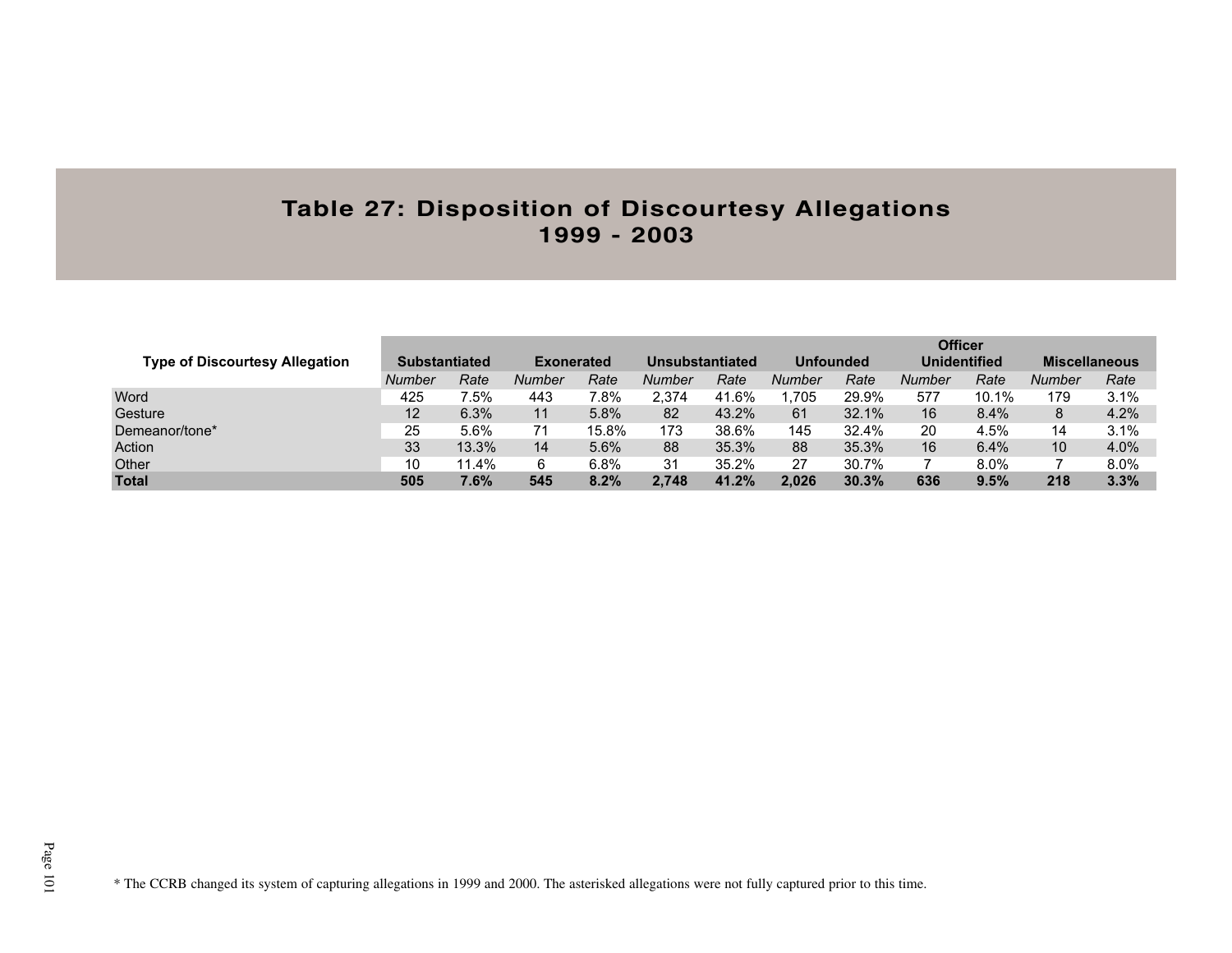# **Table 28: Disposition of Offensive Language Allegations 1999 - 2003**

| <b>Type of Offensive Language Allegation</b> | <b>Substantiated</b> |       | <b>Exonerated</b> |         | <b>Unsubstantiated</b> |       |        | <b>Unfounded</b> |               | <b>Officer Unidentified</b> |                | <b>Miscellaneous</b> |
|----------------------------------------------|----------------------|-------|-------------------|---------|------------------------|-------|--------|------------------|---------------|-----------------------------|----------------|----------------------|
|                                              | Number               | Rate  | Number            | Rate    | Number                 | Rate  | Number | Rate             | <b>Number</b> | Rate                        | <b>Number</b>  | Rate                 |
| Race                                         | 30                   | 4.6%  |                   | 0.2%    | 236                    | 36.0% | 306    | 46.7%            | 59            | $9.0\%$                     | 23             | 3.5%                 |
| Ethnicity                                    | 16                   | 6.4%  | 0                 | $0.0\%$ | 113                    | 45.0% | 97     | 38.6%            | 21            | 8.4%                        | $\overline{4}$ | 1.6%                 |
| Religion                                     | റ                    | 6.9%  | 0                 | $0.0\%$ | 14                     | 48.3% | 8      | 27.6%            | 2             | $6.9\%$                     | 3              | 10.3%                |
| <b>Sex</b>                                   |                      | 11.4% | 0                 | 0.0%    | 16                     | 45.7% | 11     | 31.4%            | 3             | 8.6%                        |                | 2.9%                 |
| Physical disability*                         |                      | 8.3%  | 0                 | $0.0\%$ | 6                      | 50.0% | 5      | 41.7%            | 0             | $0.0\%$                     |                | $0.0\%$              |
| Sexual orientation                           |                      | 6.2%  |                   | $1.2\%$ | 30                     | 37.0% | 35     | 43.2%            | 8             | 9.9%                        | 2              | 2.5%                 |
| Other                                        | 15                   | 4.4%  | 23                | 6.8%    | 142                    | 41.9% | 116    | 34.2%            | 37            | 10.9%                       | 6              | $1.8\%$              |
| <b>Total</b>                                 | 73                   | 5.2%  | 25                | $1.8\%$ | 557                    | 39.7% | 578    | 41.2%            | 130           | 9.3%                        | 39             | 2.8%                 |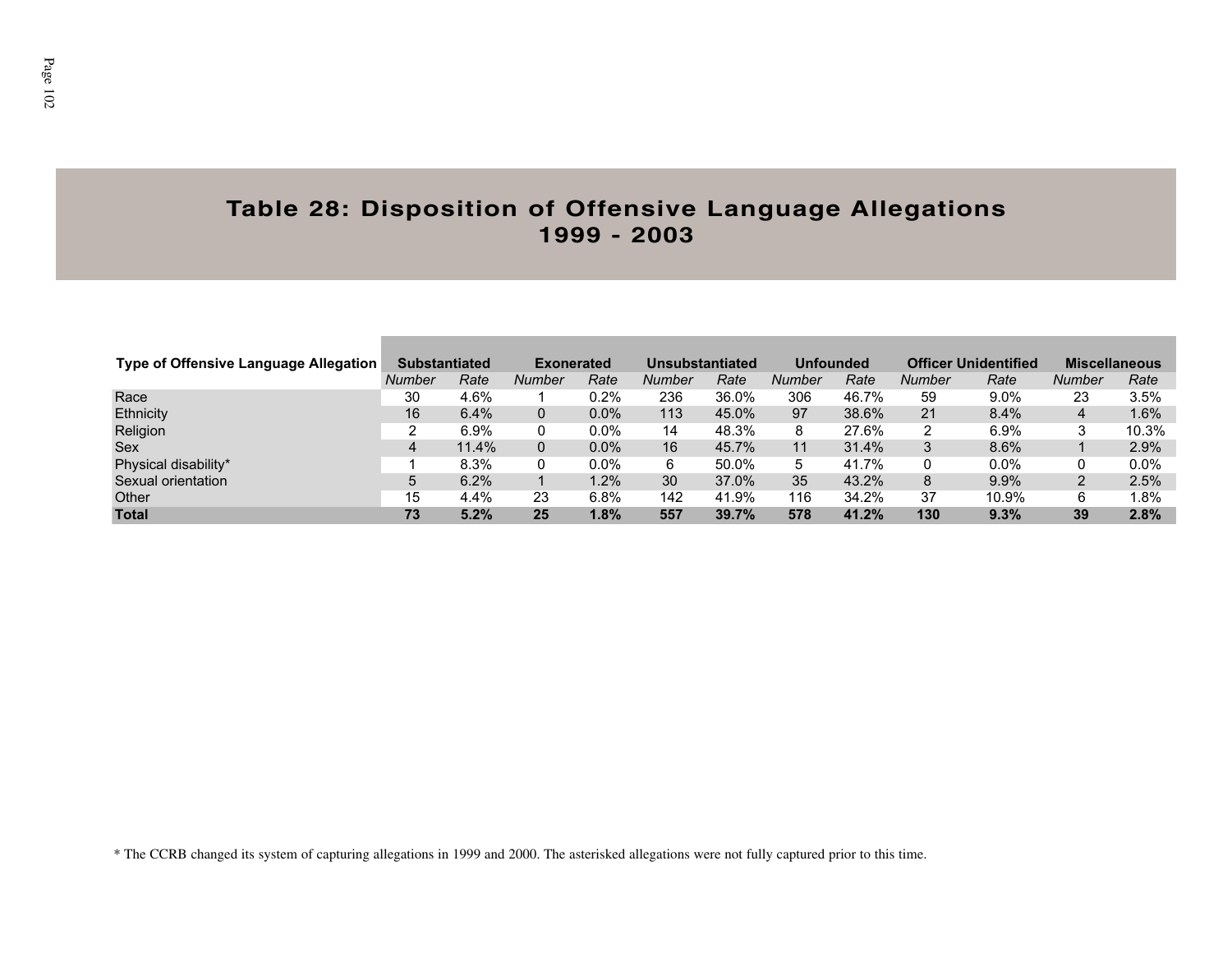# **Table 29: Disposition of Specific Race-related Offensive Language Allegations 1999 - 2003**

| <b>Type of Race-related Offensive</b><br><b>Language Allegation</b> | <b>Substantiated</b> |       | <b>Exonerated</b> |         | <b>Unsubstantiated</b> |       |               | <b>Unfounded</b> | <b>Officer</b><br><b>Unidentified</b> |         | <b>Miscellaneous</b> |         |
|---------------------------------------------------------------------|----------------------|-------|-------------------|---------|------------------------|-------|---------------|------------------|---------------------------------------|---------|----------------------|---------|
|                                                                     | <b>Number</b>        | Rate  | Number            | Rate    | Number                 | Rate  | <b>Number</b> | Rate             | <b>Number</b>                         | Rate    | Number               | Rate    |
| White                                                               |                      | 4.5%  |                   | 0.0%    | 12                     | 54.5% | 6             | 27.3%            | っ                                     | 9.1%    |                      | 4.5%    |
| <b>Black</b>                                                        | 12                   | 3.8%  | 0                 | 0.0%    | 103                    | 32.6% | 172           | 54.4%            | 17                                    | 5.4%    | 12                   | 3.8%    |
| Latino                                                              | ◠                    | 2.9%  |                   | .4%     | 25                     | 36.2% | 31            | 44.9%            | 8                                     | 11.6%   | ົ                    | 2.9%    |
| Asian                                                               |                      | 11.1% |                   | $0.0\%$ | $\overline{2}$         | 22.2% | 5             | 55.6%            |                                       | 11.1%   | 0                    | 0.0%    |
| Other                                                               |                      | 33.3% |                   | $0.0\%$ |                        | 33.3% |               | 33.3%            |                                       | $0.0\%$ |                      | $0.0\%$ |
| Unrecorded                                                          | 13                   | 5.5%  |                   | 0.0%    | 93                     | 39.4% | 91            | 38.6%            | 31                                    | 13.1%   | 8                    | 3.4%    |
| <b>Total</b>                                                        | 30                   | 4.6%  |                   | 0.2%    | 236                    | 36.0% | 306           | 46.7%            | 59                                    | 9.0%    | 23                   | 3.5%    |

**Table 30: CCRB Disciplinary Recommendations for Officers against Whom the CCRB Substantiated Allegations 1999 - 2003**

|                                         | <b>Number of Officers</b> |      |      |      |      |  |  |  |
|-----------------------------------------|---------------------------|------|------|------|------|--|--|--|
| <b>Recommendation</b>                   | 1999                      | 2000 | 2001 | 2002 | 2003 |  |  |  |
| No recommendation                       |                           | 9    |      |      |      |  |  |  |
| Charges                                 | 198                       | 125  | 166  | 225  | 316  |  |  |  |
| Command discipline                      | 122                       | 77   | 60   | 46   | 64   |  |  |  |
| <b>Instructions</b>                     | 45                        | 33   |      | 24   | 14   |  |  |  |
| <b>Total Number of Subject Officers</b> | 365                       | 244  | 233  | 295  | 394  |  |  |  |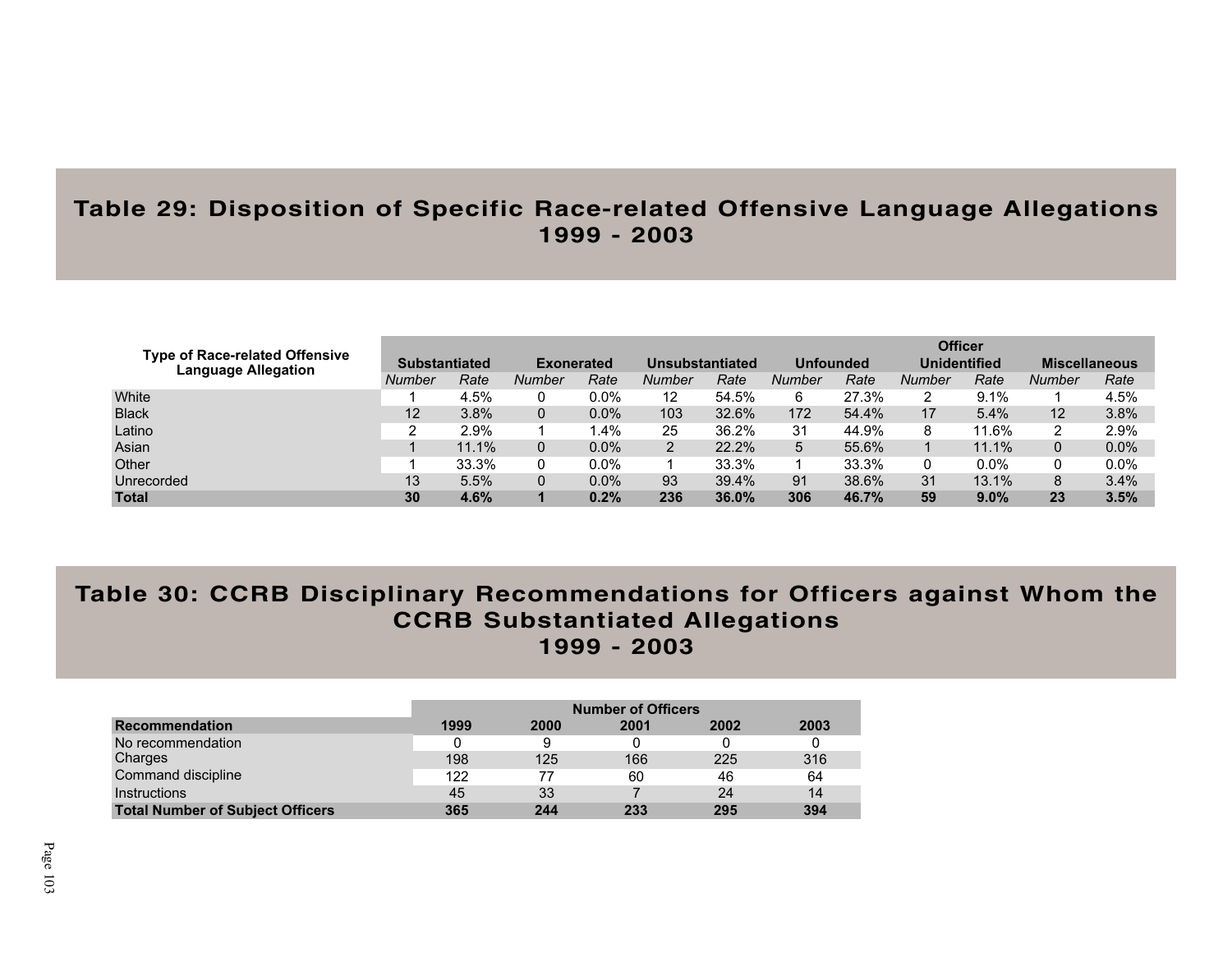# **Table 31: Police Department Dispositions for Officers against Whom the CCRB Substantiated Allegations\* 1999 - 2003**

|                                         |      |      | <b>Number of Officers</b> |      |      |
|-----------------------------------------|------|------|---------------------------|------|------|
| <b>Disposition</b>                      | 1999 | 2000 | 2001                      | 2002 | 2003 |
| Guilty after trial                      | 36   | 75   | 56                        | 16   | 40   |
| Pleaded guilty                          |      |      |                           |      |      |
| To charges and specifications           | 36   | 44   | 14                        | 12   | 19   |
| To charges and specifications           |      |      |                           |      |      |
| negotiated as command discipline        | 0    |      |                           |      | 12   |
| To command discipline                   | 189  | 143  | 80                        | 71   | 109  |
| <b>Instructions</b>                     | 36   | 72   | 53                        | 33   | 62   |
| <b>Subtotal - Disciplinary Action</b>   | 297  | 334  | 203                       | 134  | 242  |
| Not guilty after trial                  | 29   | 130  | 92                        | 30   | 50   |
| <b>Dismissed</b>                        | 104  | 54   | 16                        | 16   | 39   |
| Statute of limitations expired          | 9    |      | 9                         |      | 10   |
| Department unable to prosecute          | 25   | 4    | 8                         | 8    | 3    |
| Department employee unidentified        | 0    | h    |                           |      |      |
| Mediated                                |      |      |                           |      | O    |
| <b>Subtotal: No Disciplinary Action</b> | 168  | 198  | 125                       | 54   | 102  |
| Filed**                                 | 22   | 24   | 20                        | 14   | 23   |
| <b>Total Closed Cases</b>               | 487  | 556  | 348                       | 202  | 367  |

\* Cases resolved by the police department in a particular year often stem from CCRB referrals from earlier years.

<sup>\*\* &</sup>quot;Filed" is a term used when the police department is not required to take action against the subject officer because the officer has resigned or retired from the department, or has been terminated.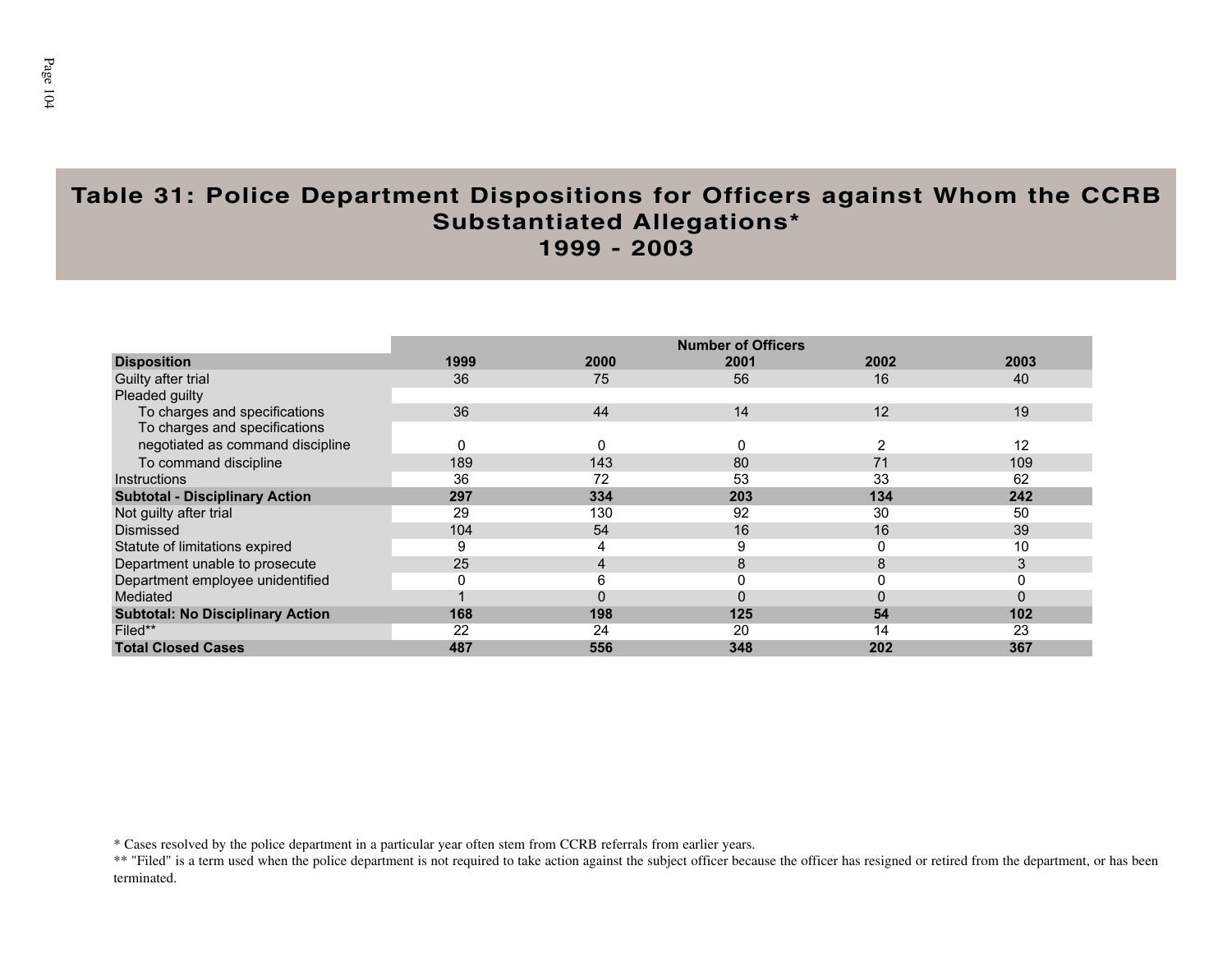#### **Table 32: Police Department Disciplinary Penalties Imposed\* 1999 - 2003**

|                                             | <b>Number of Officers</b> |      |      |      |       |  |  |  |  |
|---------------------------------------------|---------------------------|------|------|------|-------|--|--|--|--|
| Penalty**                                   | 1999                      | 2000 | 2001 | 2002 | 2003  |  |  |  |  |
| Terminated                                  |                           |      |      |      |       |  |  |  |  |
| 31 day or longer suspension/vacation and 1  |                           |      |      |      |       |  |  |  |  |
| year probation                              |                           | 0    |      |      |       |  |  |  |  |
| 21 to 30 day suspension/vacation and 1 year |                           |      |      |      |       |  |  |  |  |
| probation                                   | 15                        | 24   | 14   |      |       |  |  |  |  |
| 11 to 20 day suspension/vacation            | 19                        | 37   | 17   | 10   | 14    |  |  |  |  |
| 1 to 10 day suspension/vacation             | 31                        | 53   | 37   |      | 23    |  |  |  |  |
| Command discipline A                        | 75                        | 65   | 44   | 37   | 88    |  |  |  |  |
| Command discipline B                        | 75                        | 78   | 36   | 36   | 33    |  |  |  |  |
| Command discipline                          | 39                        |      | 0    |      |       |  |  |  |  |
| Instructions                                | 38                        | 74   | 53   | 36   | 68    |  |  |  |  |
| Warned and admonished                       |                           |      |      |      |       |  |  |  |  |
| Total                                       | 297                       | 334  | 203  | 134  | 239** |  |  |  |  |

\* Cases resolved by the police department in a particular year often stem from CCRB referrals from earlier years.

\*\* The number of officers (242) who were the subject of disciplinary action from January to December 2003 shown on Table 31 is not the same as the number of officers (239) who received penalties. This is because one officer was found guilty after trial but given no penalty, and two officers, each the subject of two separate cases, received a single penalty for both cases.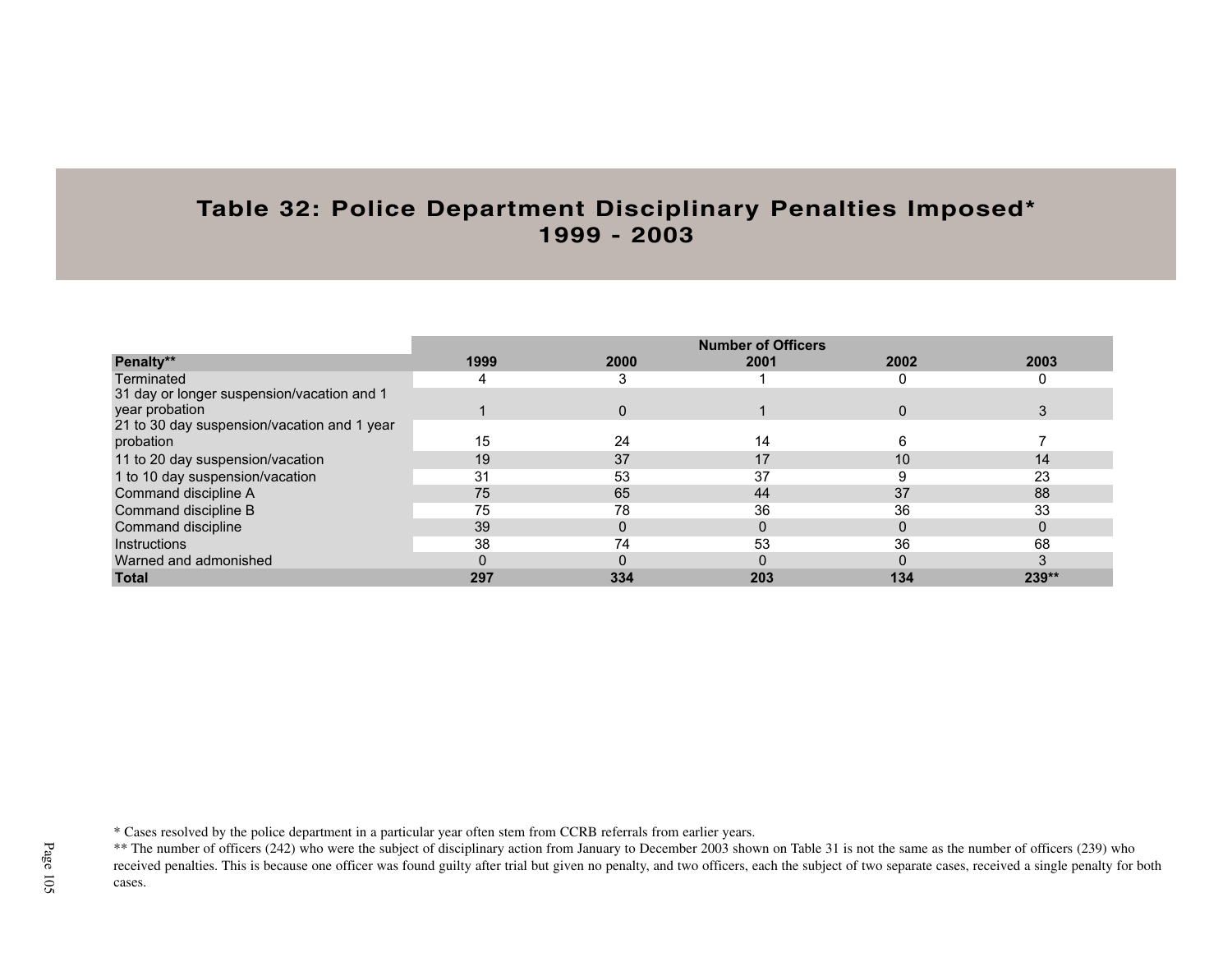#### **Table 33: Determinations to Recommend Other Misconduct\* 1999 - 2003**

|                                    | <b>Number of Officers</b>                                        |                                                                     |                                                                  |                                                                     |                                                                  |                                                                     |  |  |
|------------------------------------|------------------------------------------------------------------|---------------------------------------------------------------------|------------------------------------------------------------------|---------------------------------------------------------------------|------------------------------------------------------------------|---------------------------------------------------------------------|--|--|
|                                    |                                                                  | 1999                                                                |                                                                  | 2000                                                                |                                                                  | 2001                                                                |  |  |
| <b>Category</b>                    | <b>With</b><br><b>Subbed</b><br><b>FADO</b><br><b>Allegation</b> | <b>Without</b><br><b>Subbed</b><br><b>FADO</b><br><b>Allegation</b> | <b>With</b><br><b>Subbed</b><br><b>FADO</b><br><b>Allegation</b> | <b>Without</b><br><b>Subbed</b><br><b>FADO</b><br><b>Allegation</b> | <b>With</b><br><b>Subbed</b><br><b>FADO</b><br><b>Allegation</b> | <b>Without</b><br><b>Subbed</b><br><b>FADO</b><br><b>Allegation</b> |  |  |
| False statement                    | 53                                                               | 17                                                                  | 12                                                               | 6                                                                   | 13                                                               | 5                                                                   |  |  |
| No stop, question and frisk report | 16                                                               | 11                                                                  | 17                                                               | 11                                                                  | 25                                                               | 12                                                                  |  |  |
| No memo book entry                 |                                                                  | ົ                                                                   |                                                                  | 0                                                                   | 0                                                                | 0                                                                   |  |  |
| Other                              | 5                                                                | 6                                                                   | 0                                                                | $\mathcal{P}$                                                       | 2                                                                | 2                                                                   |  |  |
| <b>Total</b>                       | 75                                                               | 36                                                                  | 30                                                               | 19                                                                  | 40                                                               | 19                                                                  |  |  |

|                                    |                                                                  | 2002                                                                | 2003                                                             |                                                                     |              |
|------------------------------------|------------------------------------------------------------------|---------------------------------------------------------------------|------------------------------------------------------------------|---------------------------------------------------------------------|--------------|
| <b>Category</b>                    | <b>With</b><br><b>Subbed</b><br><b>FADO</b><br><b>Allegation</b> | <b>Without</b><br><b>Subbed</b><br><b>FADO</b><br><b>Allegation</b> | <b>With</b><br><b>Subbed</b><br><b>FADO</b><br><b>Allegation</b> | <b>Without</b><br><b>Subbed</b><br><b>FADO</b><br><b>Allegation</b> | <b>Total</b> |
| False statement                    | 15                                                               | 3                                                                   | 3                                                                |                                                                     | 134          |
| No stop, question and frisk report | 28                                                               | 10                                                                  | 35                                                               | 15                                                                  | 180          |
| No memo book entry                 | 0                                                                | 0                                                                   | 0                                                                | 0                                                                   | 4            |
| Other                              | 8                                                                | 3                                                                   | 16                                                               | 4                                                                   | 48           |
| <b>Total</b>                       | 51                                                               | 16                                                                  | 54                                                               | 26                                                                  | 366          |

\* When a determination to recommend other misconduct occurs in a case in which an allegation of force, abuse of authority, discourtesy, or offensive language (FADO) was substantiated, it is categorized as "with subbed FADO allegation." When such an allegation is not substantiated, the determination to recommend other misconduct is categorized as "without subbed FADO allegation."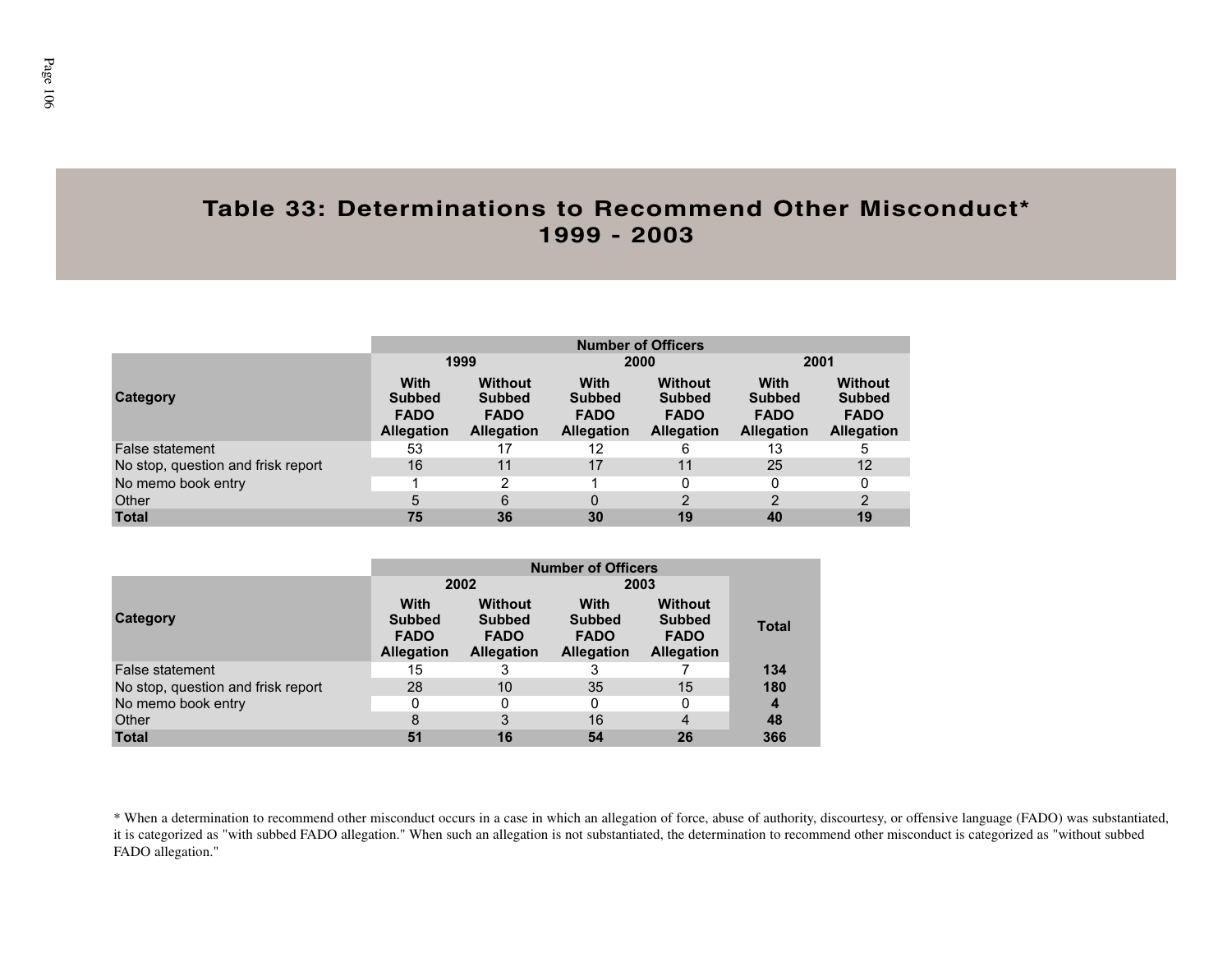# **Table 34: Police Department Action on Substantiated Cases by Year of CCRB Referral 1999 - 2003**

| <b>Disciplinary Actions</b>                                              | 1999     | 2000           | 2001           | 2002     | 2003           |
|--------------------------------------------------------------------------|----------|----------------|----------------|----------|----------------|
| Guilty after trial                                                       | 46       | 25             | 26             | 18       | $\Omega$       |
| Pleaded quilty                                                           |          |                |                |          |                |
| To charges and specifications                                            | 24       | 15             | 10             | 18       | 2              |
| To charges and specifications                                            |          |                |                |          |                |
| negotiated as command discipline                                         | $\Omega$ |                | 4              | 7        | 0              |
| To command discipline                                                    | 117      | 73             | 83             | 65       | 62             |
| Instructions                                                             | 49       | 57             | 43             | 35       | 43             |
| <b>Disciplinary Actions Total</b>                                        | 236      | 171            | 166            | 143      | 107            |
| Not guilty after trial                                                   | 91       | 30             | 25             | 29       | 2              |
| Dismissed                                                                | 16       | 12             | 14             | 28       | 3              |
| Department unable to prosecute                                           |          | 8              | 7              | 4        | 1              |
| Statute of limitations expired                                           | 6        | $\overline{7}$ | $\overline{4}$ | 2        | $\overline{2}$ |
| Department employee unidentified                                         | $\Omega$ | 6              | O              | $\Omega$ | 0              |
| <b>No Disciplinary Action Total</b>                                      | 114      | 63             | 50             | 63       | 8              |
| <b>Cases Completed by NYPD</b>                                           | 350      | 234            | 216            | 206      | 115            |
| <b>Percent of Officers Disciplined in</b><br><b>Completed NYPD Cases</b> | 67.4%    | 73.1%          | 76.9%          | 69.4%    | 93.0%          |
| No action (pending)                                                      |          | $\Omega$       | 3              | 72       | 270            |
| Filed*                                                                   | 14       | 10             | 14             | 17       | 9              |
| <b>Disciplinary Action Undetermined</b>                                  | 15       | 10             | 17             | 89       | 279            |
| <b>Percent of Cases Still Pending at PD</b>                              | 0.3%     | $0.0\%$        | 1.3%           | 24.4%    | 68.5%          |
| <b>Total Number of Subject Officers</b>                                  | 365      | 244            | 233            | 295      | 394            |

\* "Filed" is a term used when the police department is not required to take action against the subject officer because the officer has resigned or retired from the department, or has been terminated.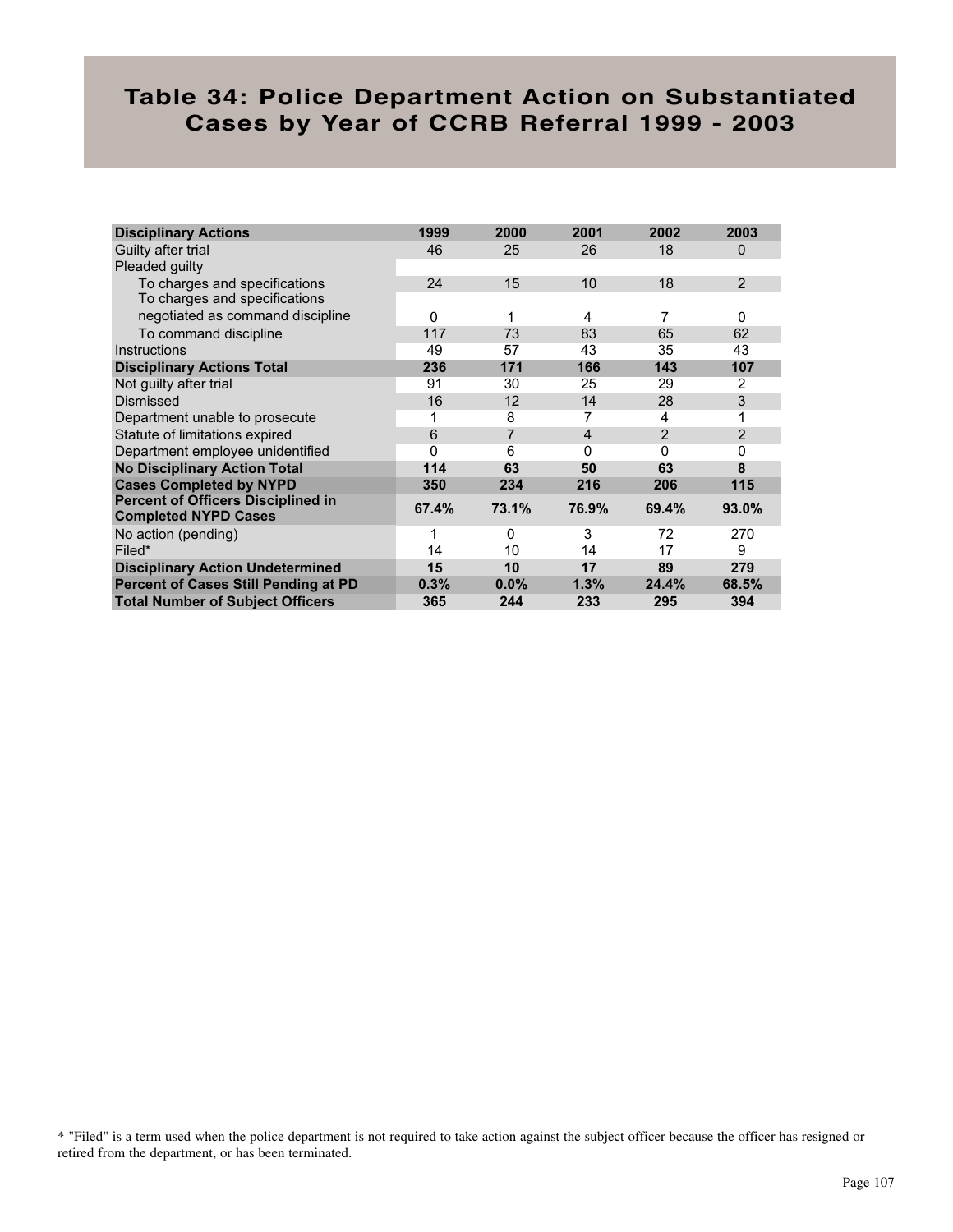# <sub>দু</sub><br>ৢ Table 35: Race of Victims Whose Allegations Were Substantiated **1999 - 2003**

|                 |                             | 1999                   |                             | 2000                   | 2001                        |                        |  |
|-----------------|-----------------------------|------------------------|-----------------------------|------------------------|-----------------------------|------------------------|--|
| Race            | Number of<br><b>Victims</b> | Percent of<br>Subtotal | Number of<br><b>Victims</b> | Percent of<br>Subtotal | Number of<br><b>Victims</b> | Percent of<br>Subtotal |  |
| White           | 42                          | 16.6%                  | 45                          | 20.6%                  | 58                          | 21.5%                  |  |
| <b>Black</b>    | 138                         | 54.5%                  | 119                         | 54.6%                  | 116                         | 43.0%                  |  |
| Latino          | 62                          | 24.5%                  | 49                          | 22.5%                  | 85                          | 31.5%                  |  |
| Asian           | 2                           | 0.8%                   | 2                           | 0.9%                   |                             | 2.6%                   |  |
| Other           | 9                           | 3.6%                   | 3                           | 1.4%                   | 4                           | 1.5%                   |  |
| <b>Subtotal</b> | 253                         | 100.0%                 | 218                         | 100.0%                 | 270                         | 100.0%                 |  |
| Unknown         | 86                          |                        | 38                          |                        |                             |                        |  |
| <b>Total</b>    | 339                         |                        | 256                         |                        | 277                         |                        |  |

|                 |                             | 2002                   |                             | 2003                   | <b>New York</b><br>City                |
|-----------------|-----------------------------|------------------------|-----------------------------|------------------------|----------------------------------------|
| Race            | Number of<br><b>Victims</b> | Percent of<br>Subtotal | Number of<br><b>Victims</b> | Percent of<br>Subtotal | <b>Population</b><br>(2000)<br>Census) |
| White           | 59                          | 18.1%                  | 97                          | 20.5%                  | 35.0%                                  |
| <b>Black</b>    | 164                         | 50.3%                  | 249                         | 52.6%                  | 24.5%                                  |
| Latino          | 83                          | 25.5%                  | 113                         | 23.9%                  | 27.0%                                  |
| Asian           | 9                           | 2.8%                   | 6                           | 1.3%                   | 9.8%                                   |
| Other           | 11                          | 3.4%                   | 8                           | $1.7\%$                | 3.7%                                   |
| <b>Subtotal</b> | 326                         | 100.0%                 | 473                         | 100.0%                 | 100.0%                                 |
| Unknown         | 15                          |                        | 34                          |                        |                                        |
| <b>Total</b>    | 341                         |                        | 507                         |                        |                                        |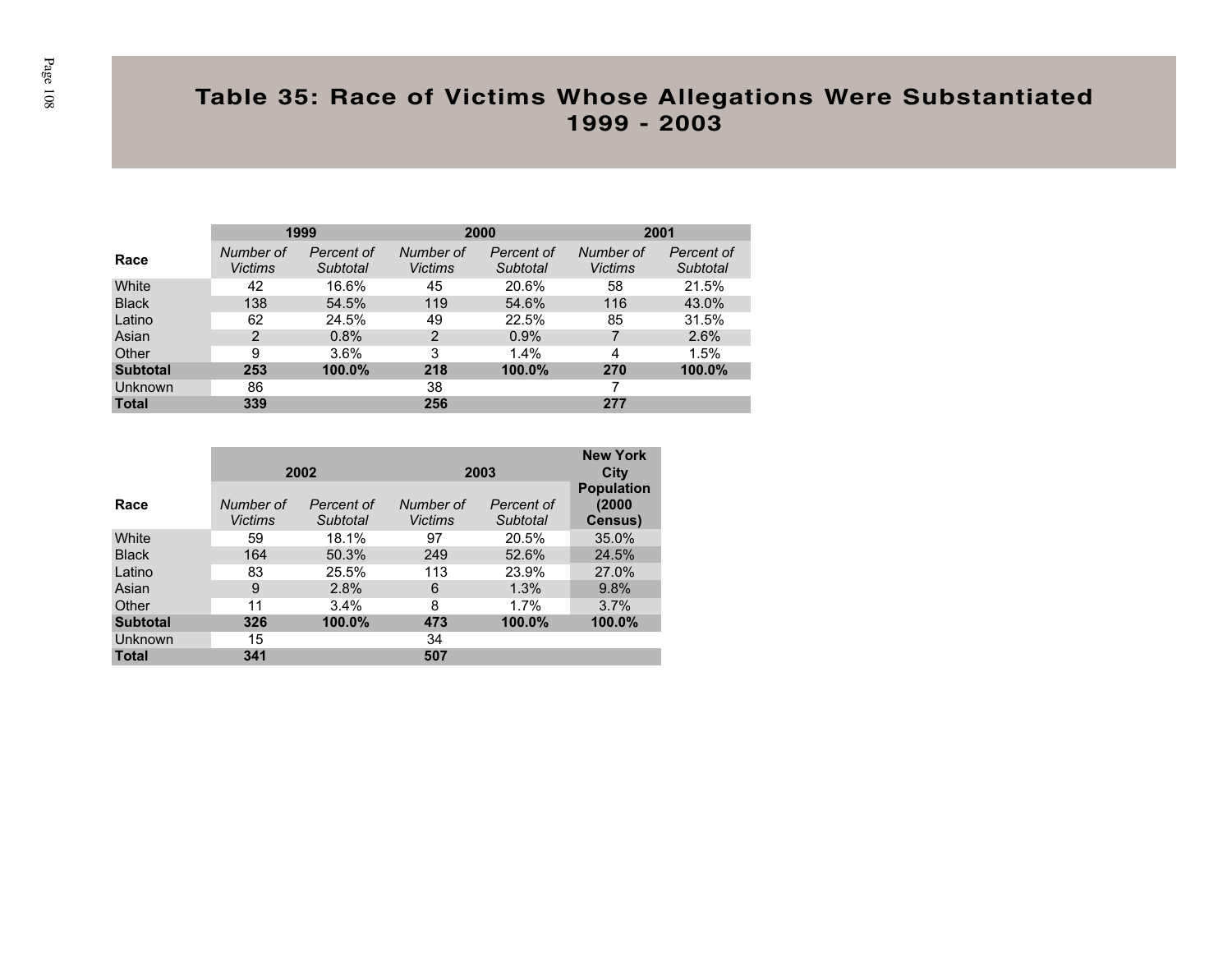# **Table 36: Race of Officers against Whom Allegations Were Substantiated 1999 - 2003**

|                 |                              | 1999                   |                                   |                              | 2000                   |                                   | 2001                         |                        |                                   |
|-----------------|------------------------------|------------------------|-----------------------------------|------------------------------|------------------------|-----------------------------------|------------------------------|------------------------|-----------------------------------|
| Race            | Number of<br><b>Officers</b> | Percent of<br>Subtotal | <b>NYPD</b><br>Population<br>1999 | Number of<br><b>Officers</b> | Percent of<br>Subtotal | <b>NYPD</b><br>Population<br>2000 | Number of<br><b>Officers</b> | Percent of<br>Subtotal | <b>NYPD</b><br>Population<br>2001 |
| White           | 254                          | 69.6%                  | 67.2%                             | 160                          | 67.2%                  | 67.9%                             | 156                          | 67.2%                  | 64.8%                             |
| <b>Black</b>    | 50                           | 13.7%                  | 13.4%                             | 37                           | 15.5%                  | 13.5%                             | 27                           | 11.6%                  | 14.0%                             |
| Latino          | 56                           | 15.3%                  | 17.7%                             | 37                           | 15.5%                  | 17.1%                             | 45                           | 19.4%                  | 19.2%                             |
| Asian           | 5                            | 1.4%                   | 1.6%                              | $\mathcal{P}$                | 0.8%                   | 1.4%                              | $\overline{4}$               | 1.7%                   | 1.9%                              |
| <b>Others</b>   | 0                            | $0.0\%$                | 0.1%                              | $\mathcal{P}$                | 0.8%                   | 0.1%                              | 0                            | $0.0\%$                | 0.1%                              |
| <b>Subtotal</b> | 365                          | 100.0%                 | 100.0%                            | 238                          | 100.0%                 | 100.0%                            | 232                          | 100.0%                 | 100.0%                            |
| <b>Unknown</b>  | $\Omega$                     |                        |                                   | 6                            |                        |                                   |                              |                        |                                   |
| <b>Total</b>    | 365                          |                        |                                   | 244                          |                        |                                   | 233                          |                        |                                   |

|                 |                              | 2002                   |                    | 2003                         |                        |                    |  |  |
|-----------------|------------------------------|------------------------|--------------------|------------------------------|------------------------|--------------------|--|--|
|                 |                              |                        | <b>NYPD</b>        |                              |                        | <b>NYPD</b>        |  |  |
| Race            | Number of<br><b>Officers</b> | Percent of<br>Subtotal | Population<br>2002 | Number of<br><b>Officers</b> | Percent of<br>Subtotal | Population<br>2003 |  |  |
| White           | 186                          | 63.1%                  | 62.8%              | 261                          | 66.4%                  | 61.6%              |  |  |
| <b>Black</b>    | 43                           | 14.6%                  | 14.6%              | 62                           | 15.8%                  | 15.0%              |  |  |
| Latino          | 60                           | 20.3%                  | 20.2%              | 63                           | 16.0%                  | 20.8%              |  |  |
| Asian           | 6                            | 2.0%                   | 2.2%               | 6                            | 1.5%                   | 2.4%               |  |  |
| <b>Others</b>   | 0                            | $0.0\%$                | 0.2%               | 4                            | 0.3%                   | 0.2%               |  |  |
| <b>Subtotal</b> | 295                          | 100.0%                 | 100.0%             | 393                          | 100.0%                 | 100.0%             |  |  |
| Unknown         | 0                            |                        |                    |                              |                        |                    |  |  |
| <b>Total</b>    | 295                          |                        |                    | 394                          |                        |                    |  |  |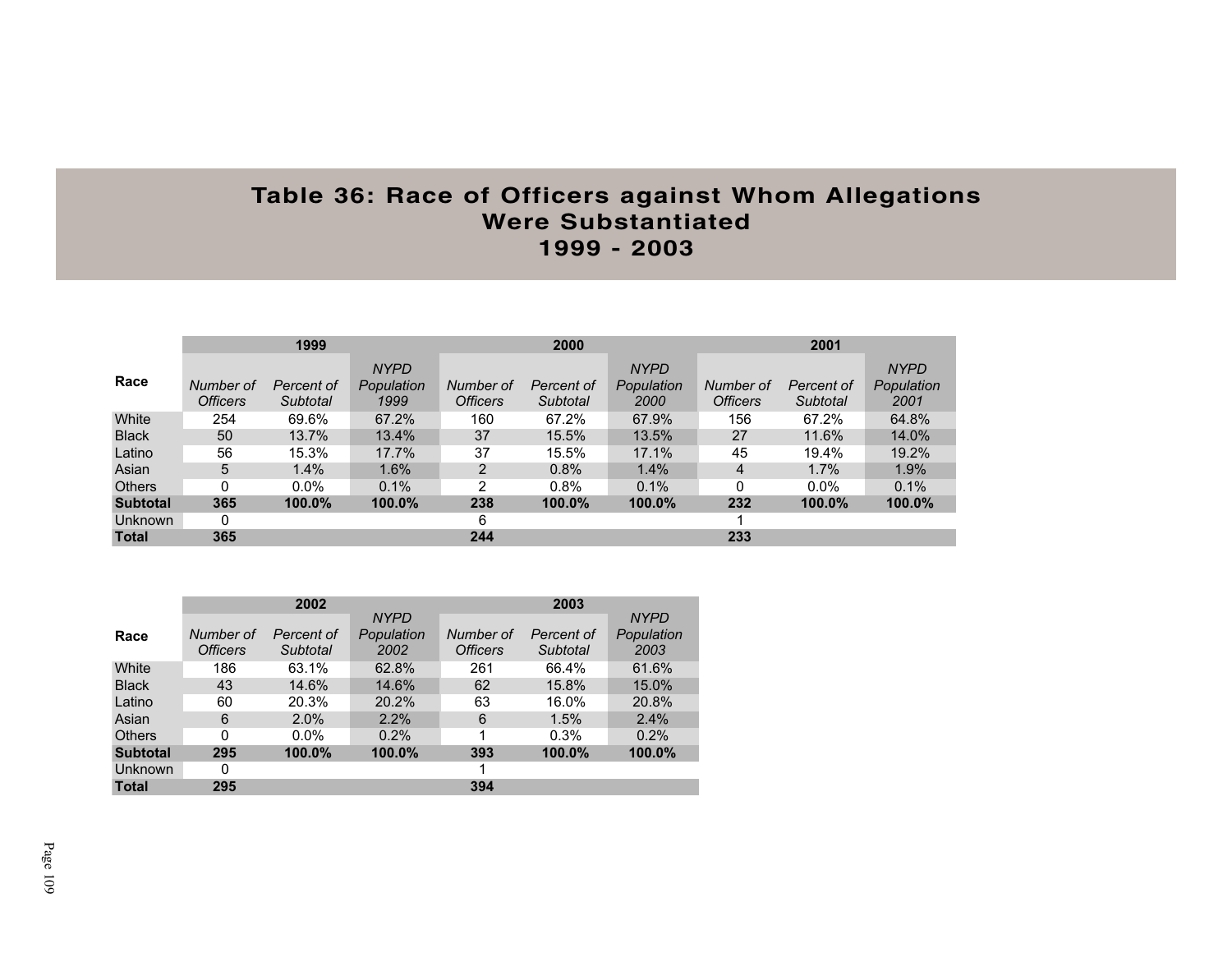# **Table 37: Gender of Victims Whose Allegations Were Substantiated 1999 - 2003**

|                 | 1999                        |                        | 2000                        |                        | 2001                        |                        |  |  |
|-----------------|-----------------------------|------------------------|-----------------------------|------------------------|-----------------------------|------------------------|--|--|
| Gender          | Number of<br><b>Victims</b> | Percent of<br>Subtotal | Number of<br><b>Victims</b> | Percent of<br>Subtotal | Number of<br><b>Victims</b> | Percent of<br>Subtotal |  |  |
| Male            | 216                         | 69.0%                  | 171                         | 74.3%                  | 207                         | 75.5%                  |  |  |
| Female          | 97                          | 31.0%                  | 59                          | 25.7%                  | 67                          | 24.5%                  |  |  |
| <b>Subtotal</b> | 313                         | 100.0%                 | 230                         | 100.0%                 | 274                         | 100.0%                 |  |  |
| <b>Unknown</b>  | 26                          |                        | 26                          |                        | 3                           |                        |  |  |
| <b>Total</b>    | 339                         |                        | 256                         |                        | 277                         |                        |  |  |

|                 | 2002                        |                        | 2003                        |                        | <b>New York</b><br>City                |
|-----------------|-----------------------------|------------------------|-----------------------------|------------------------|----------------------------------------|
| Gender          | Number of<br><b>Victims</b> | Percent of<br>Subtotal | Number of<br><b>Victims</b> | Percent of<br>Subtotal | <b>Population</b><br>(2000)<br>Census) |
| Male            | 237                         | 70.1%                  | 340                         | 67.9%                  | 47.4%                                  |
| Female          | 101                         | 29.9%                  | 161                         | 32.1%                  | 52.6%                                  |
| <b>Subtotal</b> | 338                         | 100.0%                 | 501                         | 100.0%                 | 100.0%                                 |
| Unknown         | 3                           |                        | 6                           |                        |                                        |
| <b>Total</b>    | 341                         |                        | 507                         |                        |                                        |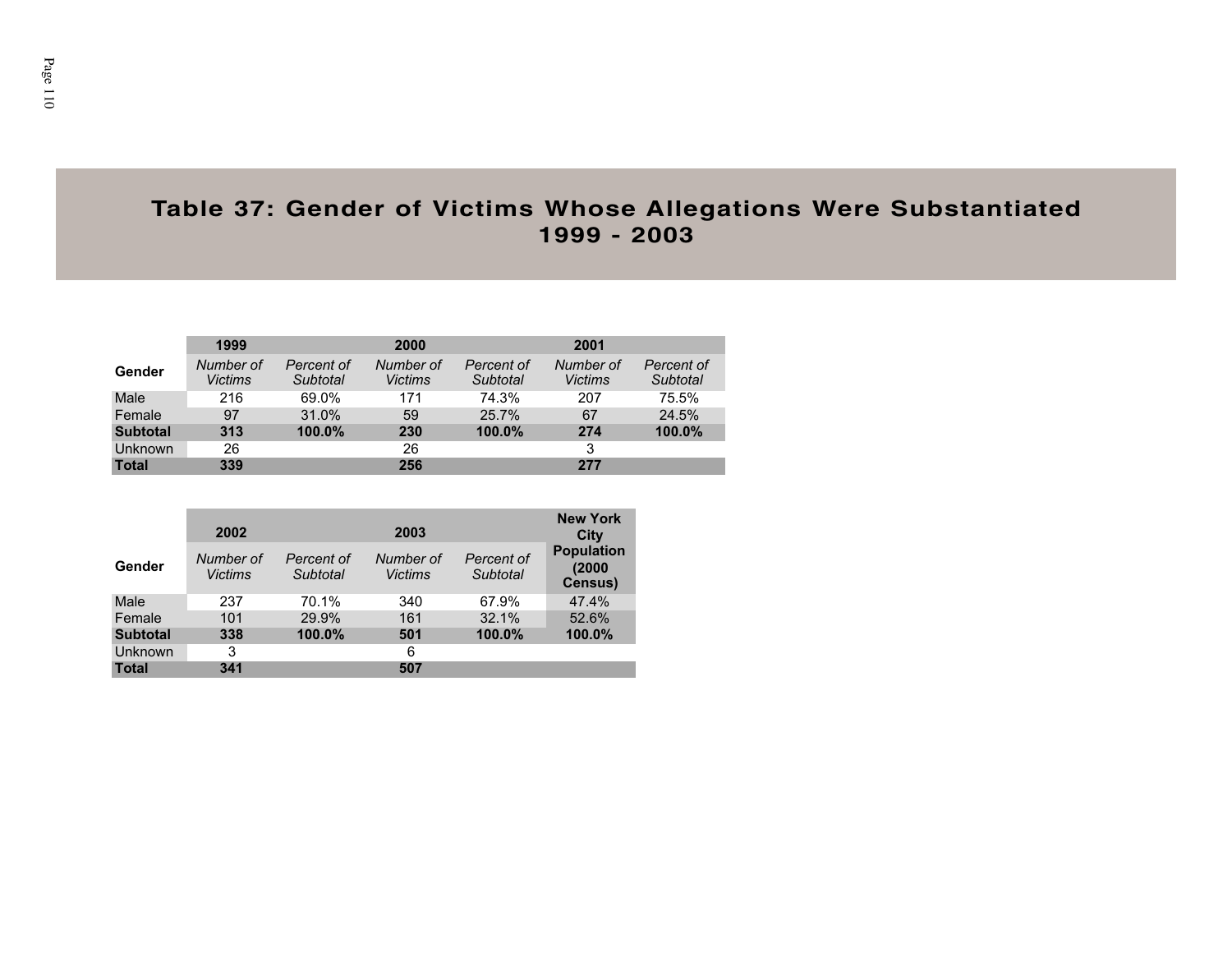# **Table 38: Gender of Officers Against Whom Allegations Were Substantiated 1999 - 2003**

|                 |                              | 1999                   |                                   |                              | 2000                   |                                          | 2001                         |                        |                                   |  |
|-----------------|------------------------------|------------------------|-----------------------------------|------------------------------|------------------------|------------------------------------------|------------------------------|------------------------|-----------------------------------|--|
| Gender          | Number of<br><b>Officers</b> | Percent of<br>Subtotal | <b>NYPD</b><br>Population<br>1999 | Number of<br><b>Officers</b> | Percent of<br>Subtotal | <b>NYPD</b><br>Population<br><b>2000</b> | Number of<br><b>Officers</b> | Percent of<br>Subtotal | <b>NYPD</b><br>Population<br>2001 |  |
| Male            | 337                          | 92.3%                  | 84.7%                             | 216                          | 90.8%                  | 84.9%                                    | 213                          | 91.8%                  | 84.0%                             |  |
| Female          | 28                           | 7.7%                   | 15.3%                             | 22                           | 9.2%                   | 15.1%                                    | 19                           | 8.2%                   | 16.0%                             |  |
| <b>Subtotal</b> | 365                          | 100.0%                 | 100.0%                            | 238                          | 100.0%                 | 100.0%                                   | 232                          | 100.0%                 | 100.0%                            |  |
| Unknown         | 0                            |                        |                                   | 6                            |                        |                                          |                              |                        |                                   |  |
| <b>Total</b>    | 365                          |                        |                                   | 244                          |                        |                                          | 233                          |                        |                                   |  |

|                 |                 | 2002       |             | 2003            |            |             |  |  |  |
|-----------------|-----------------|------------|-------------|-----------------|------------|-------------|--|--|--|
|                 |                 |            | <b>NYPD</b> |                 |            | <b>NYPD</b> |  |  |  |
| Gender          | Number of       | Percent of | Population  | Number of       | Percent of | Population  |  |  |  |
|                 | <b>Officers</b> | Subtotal   | 2002        | <b>Officers</b> | Subtotal   | 2003        |  |  |  |
| Male            | 270             | 91.5%      | 83.6%       | 352             | 89.6%      | 83.4%       |  |  |  |
| Female          | 25              | 8.5%       | 16.4%       | 41              | 10.4%      | 16.6%       |  |  |  |
| <b>Subtotal</b> | 295             | 100.0%     | 100.0%      | 393             | 100.0%     | 100.0%      |  |  |  |
| Unknown         | 0               |            |             |                 |            |             |  |  |  |
| <b>Total</b>    | 295             |            |             | 394             |            |             |  |  |  |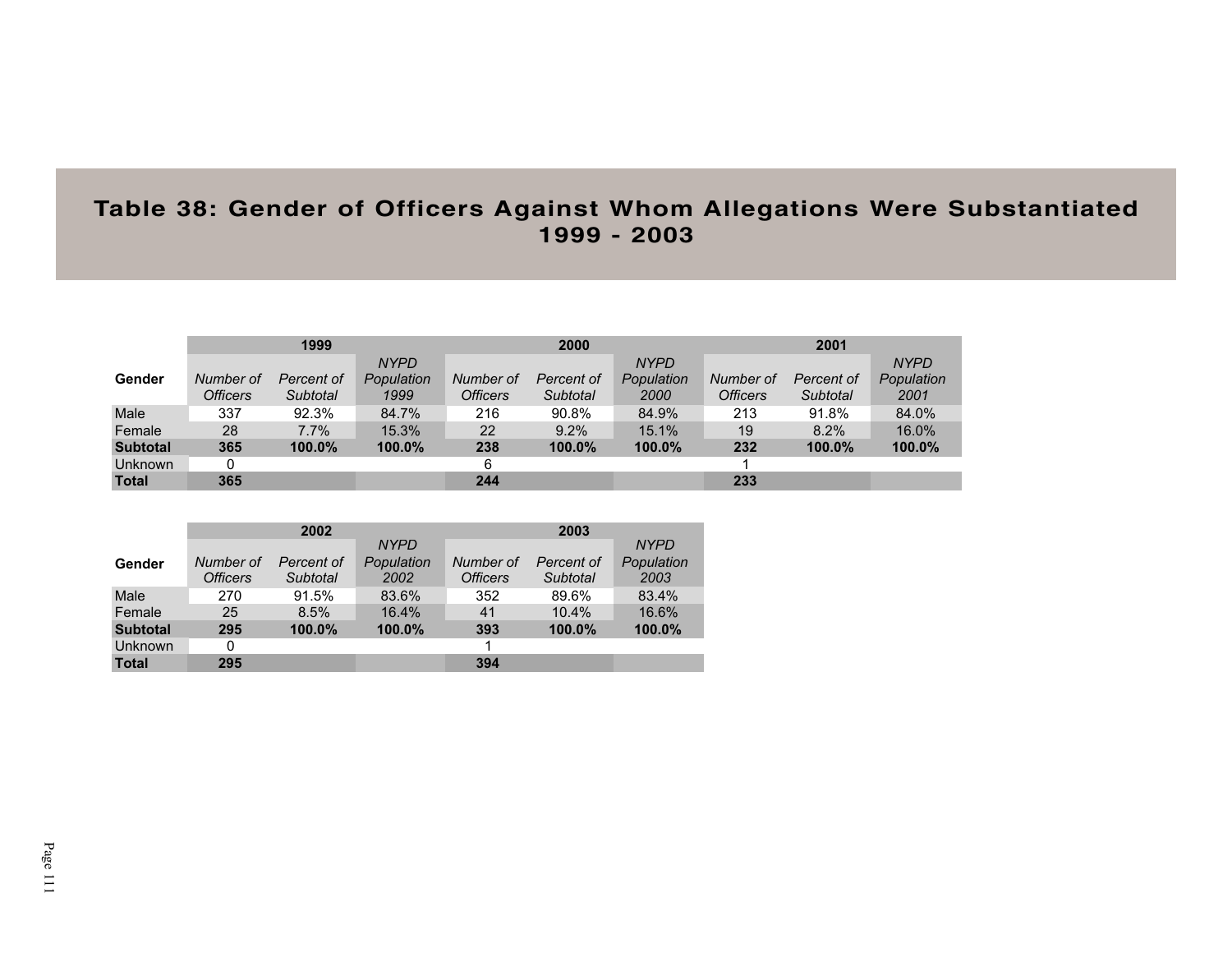# **Table 39: Age of Victims Whose Allegations Were Substantiated 1999 - 2003**

|                 |                             | 1999                   |                             | 2000                   |                             | 2001                   |  |  |
|-----------------|-----------------------------|------------------------|-----------------------------|------------------------|-----------------------------|------------------------|--|--|
| Age             | Number of<br><b>Victims</b> | Percent of<br>Subtotal | Number of<br><b>Victims</b> | Percent of<br>Subtotal | Number of<br><b>Victims</b> | Percent of<br>Subtotal |  |  |
| 14 and under    | 12                          | 3.5%                   | 8                           | 3.6%                   | 7                           | 2.7%                   |  |  |
| $15 - 24$       | 96                          | 28.3%                  | 58                          | 25.9%                  | 88                          | 34.2%                  |  |  |
| $25 - 34$       | 102                         | 30.1%                  | 69                          | 30.8%                  | 65                          | 25.3%                  |  |  |
| $35 - 44$       | 73                          | 21.5%                  | 48                          | 21.4%                  | 57                          | 22.2%                  |  |  |
| $45 - 54$       | 34                          | 10.0%                  | 24                          | 10.7%                  | 24                          | 9.3%                   |  |  |
| $55 - 64$       | 16                          | 4.7%                   | 7                           | 3.1%                   | 11                          | 4.3%                   |  |  |
| 65 and over     | 6                           | 1.8%                   | 10                          | 4.5%                   | 5                           | 1.9%                   |  |  |
| <b>Subtotal</b> | 339                         | 100.0%                 | 224                         | 100.0%                 | 257                         | 100.0%                 |  |  |
| Unknown         | $\Omega$                    |                        | 32                          |                        | 20                          |                        |  |  |
| <b>Total</b>    | 339                         |                        | 256                         |                        | 277                         |                        |  |  |

|                 |                             | 2002                   |                             | 2003                   |                                        |  |  |  |
|-----------------|-----------------------------|------------------------|-----------------------------|------------------------|----------------------------------------|--|--|--|
| Age             | Number of<br><b>Victims</b> | Percent of<br>Subtotal | Number of<br><b>Victims</b> | Percent of<br>Subtotal | <b>Population</b><br>(2000)<br>Census) |  |  |  |
| 14 and under    | 6                           | 1.9%                   | 17                          | 3.7%                   | 20.4%                                  |  |  |  |
| $15 - 24$       | 91                          | 29.1%                  | 129                         | 28.1%                  | 13.9%                                  |  |  |  |
| $25 - 34$       | 99                          | 31.6%                  | 100                         | 21.8%                  | 17.1%                                  |  |  |  |
| $35 - 44$       | 70                          | 22.4%                  | 131                         | 28.5%                  | 15.7%                                  |  |  |  |
| $45 - 54$       | 36                          | 11.5%                  | 54                          | 11.8%                  | 12.6%                                  |  |  |  |
| $55 - 64$       | 7                           | 2.2%                   | 18                          | 3.9%                   | 8.5%                                   |  |  |  |
| 65 and over     | 4                           | 1.3%                   | 10                          | 2.2%                   | 11.8%                                  |  |  |  |
| <b>Subtotal</b> | 313                         | 100.0%                 | 459                         | 100.0%                 | 100.0%                                 |  |  |  |
| <b>Unknown</b>  | 28                          |                        | 48                          |                        |                                        |  |  |  |
| <b>Total</b>    | 341                         |                        | 507                         |                        |                                        |  |  |  |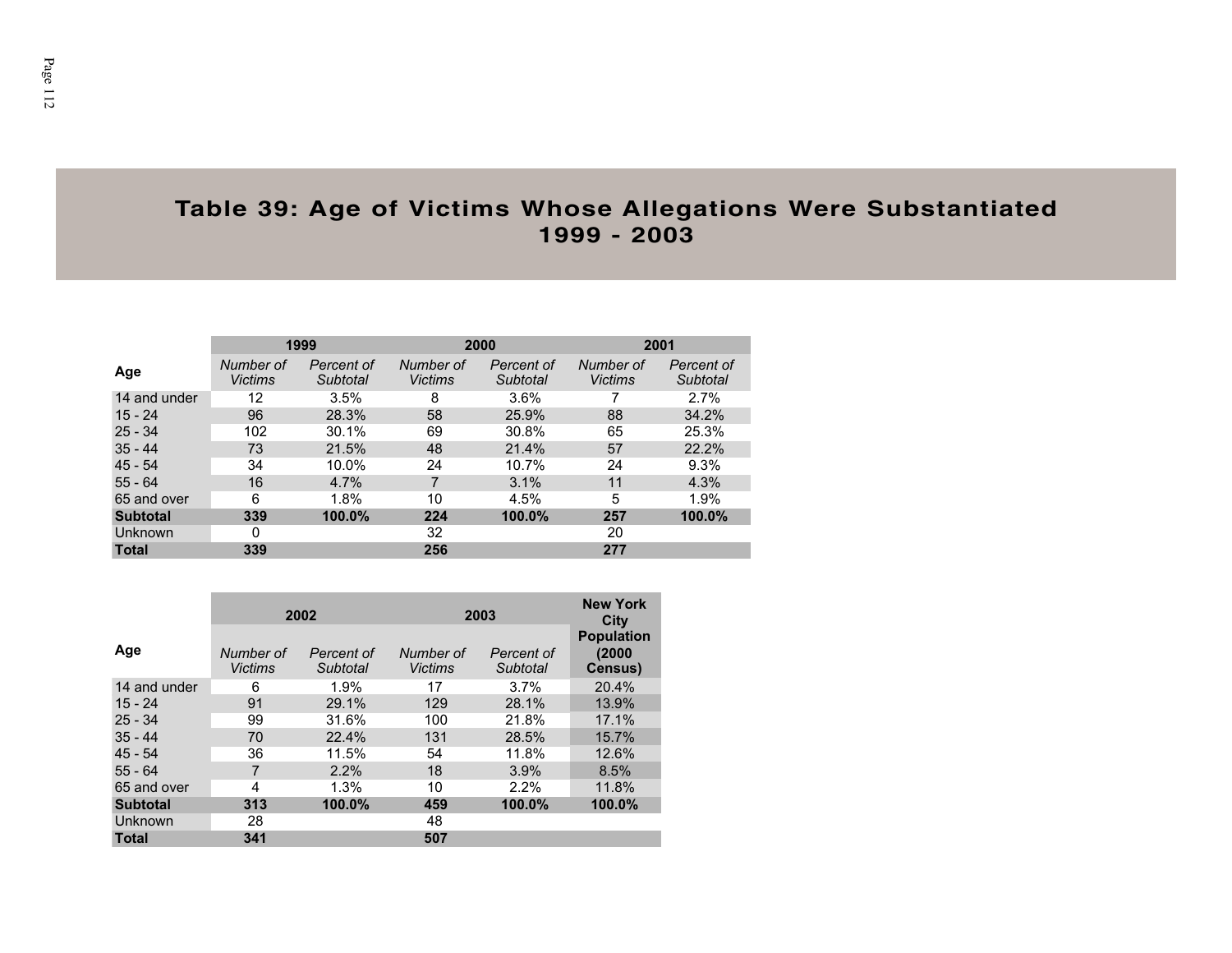# **Table 40: Education of Subject Officers against Whom Allegations Were Substantiated 1999 - 2003**

|                        | 1999                         |                        |                    |                              | 2000                   |                    |                              | 2001                   |                           |
|------------------------|------------------------------|------------------------|--------------------|------------------------------|------------------------|--------------------|------------------------------|------------------------|---------------------------|
|                        |                              |                        | <b>NYPD</b>        |                              |                        | <b>NYPD</b>        |                              |                        | <b>NYPD</b>               |
| <b>Education Level</b> | Number of<br><b>Officers</b> | Percent of<br>Subtotal | Population<br>1999 | Number of<br><b>Officers</b> | Percent of<br>Subtotal | Population<br>2000 | Number of<br><b>Officers</b> | Percent of<br>Subtotal | <b>Population</b><br>2001 |
| HS diploma/GED         | 123                          | 34.7%                  | 34.1%              | 80                           | 33.9%                  | 33.1%              | 80                           | 34.8%                  | 30.2%                     |
| College - no degree    | 159                          | 44.9%                  | 36.5%              | 96                           | 40.7%                  | 36.4%              | 104                          | 45.2%                  | 38.8%                     |
| Associate degree       | 27                           | 7.6%                   | 9.8%               | 17                           | $7.2\%$                | 10.4%              | 16                           | $7.0\%$                | 10.9%                     |
| Undergraduate degree   | 43                           | 12.1%                  | 17.3%              | 40                           | 16.9%                  | 17.8%              | 25                           | 10.9%                  | 18.1%                     |
| Post-graduate work     |                              | 0.3%                   | 0.8%               | 2                            | 0.8%                   | 0.8%               | 4                            | $1.7\%$                | 0.6%                      |
| Master's degree        |                              | 0.3%                   | 1.1%               |                              | 0.4%                   | 1.1%               |                              | 0.4%                   | 1.0%                      |
| Doctorate work         | 0                            | $0.0\%$                | 0.1%               | 0                            | $0.0\%$                | 0.1%               | 0                            | $0.0\%$                | 0.1%                      |
| Doctorate degree/JD    | $\Omega$                     | $0.0\%$                | 0.3%               | $\Omega$                     | $0.0\%$                | 0.3%               | $\Omega$                     | $0.0\%$                | 0.3%                      |
| <b>Subtotal</b>        | 354                          | 100.0%                 | 100.0%             | 236                          | 100.0%                 | 100.0%             | 230                          | 100.0%                 | 100.0%                    |
| <b>Unknown</b>         | 11                           |                        |                    | 8                            |                        |                    | 3                            |                        |                           |
| <b>Total</b>           | 365                          |                        |                    | 244                          |                        |                    | 233                          |                        |                           |

|                        |                              | 2002                   |                    | 2003                         |                        |                    |  |  |
|------------------------|------------------------------|------------------------|--------------------|------------------------------|------------------------|--------------------|--|--|
|                        |                              |                        | <b>NYPD</b>        |                              |                        | <b>NYPD</b>        |  |  |
| <b>Education Level</b> | Number of<br><b>Officers</b> | Percent of<br>Subtotal | Population<br>2002 | Number of<br><b>Officers</b> | Percent of<br>Subtotal | Population<br>2003 |  |  |
| HS diploma/GED         | 113                          | 38.4%                  | 23.8%              | 94                           | 23.9%                  | 22.5%              |  |  |
| College - no degree    | 116                          | 39.5%                  | 40.2%              | 166                          | 42.2%                  | 40.8%              |  |  |
| Associate degree       | 21                           | $7.1\%$                | 12.6%              | 50                           | 12.7%                  | 12.7%              |  |  |
| Undergraduate degree   | 41                           | 13.9%                  | 20.7%              | 74                           | 18.8%                  | 21.4%              |  |  |
| Post-graduate work     | 1                            | 0.3%                   | 0.7%               | $\mathfrak{p}$               | 0.5%                   | 0.6%               |  |  |
| Master's degree        |                              | 0.3%                   | 1.5%               | 7                            | 1.8%                   | 1.5%               |  |  |
| Doctorate work         | 0                            | $0.0\%$                | 0.1%               | 0                            | $0.0\%$                | 0.1%               |  |  |
| Doctorate degree/JD    |                              | 0.3%                   | $0.4\%$            | $\Omega$                     | $0.0\%$                | $0.4\%$            |  |  |
| <b>Subtotal</b>        | 294                          | 100.0%                 | 100.0%             | 393                          | $100.0\%$              | 100.0%             |  |  |
| <b>Unknown</b>         |                              |                        |                    |                              |                        |                    |  |  |
| <b>Total</b>           | 295                          |                        |                    | 394                          |                        |                    |  |  |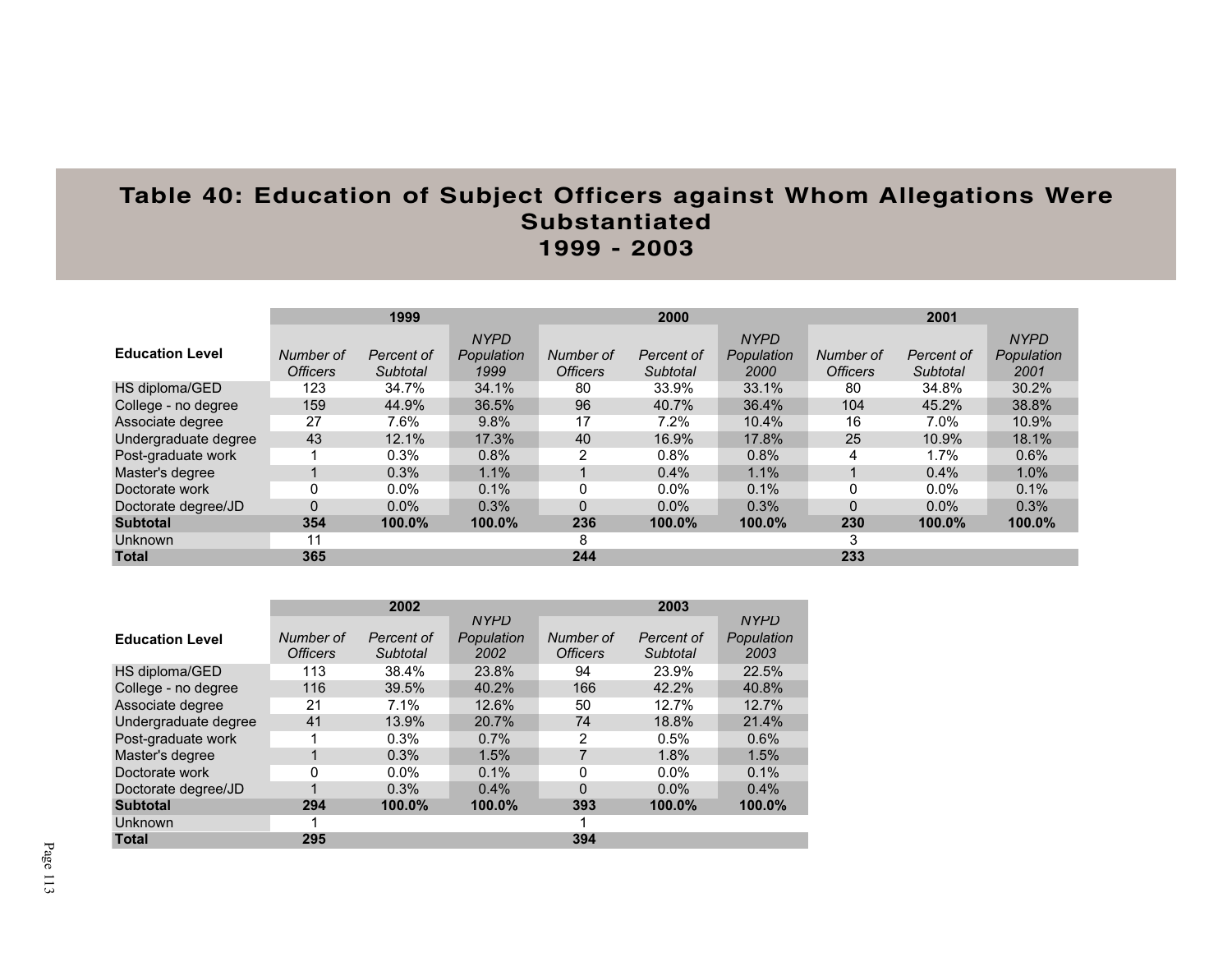# Page 114 **Table 41: Residence of Subject Officers against Whom Allegations Were Substantiated Substantiated 1999 - 2003**

|                      | 1999            |            |             |                 | 2000       |             |                 | 2001       |             |
|----------------------|-----------------|------------|-------------|-----------------|------------|-------------|-----------------|------------|-------------|
|                      |                 |            | <b>NYPD</b> |                 |            | <b>NYPD</b> |                 |            | <b>NYPD</b> |
| Residence            | Number of       | Percent of | Population  | Number of       | Percent of | Population  | Number of       | Percent of | Population  |
|                      | <b>Officers</b> | Subtotal   | 1999        | <b>Officers</b> | Subtotal   | <b>2000</b> | <b>Officers</b> | Subtotal   | 2001        |
| Bronx                | 33              | 9.3%       | 8.9%        | 24              | 10.2%      | 9.0%        | 23              | 10.0%      | 9.2%        |
| <b>Brooklyn</b>      | 35              | 9.8%       | 12.4%       | 23              | 9.7%       | 12.4%       | 24              | 10.4%      | 11.9%       |
| Manhattan            | 9               | 2.5%       | 3.7%        | 6               | 2.5%       | 3.9%        | 8               | 3.5%       | 3.8%        |
| Queens               | 55              | 15.4%      | 15.9%       | 33              | 14.0%      | 15.9%       | 29              | 12.6%      | 15.4%       |
| Staten Island        | 50              | 14.0%      | 12.2%       | 24              | 10.2%      | 11.9%       | 26              | 11.3%      | 12.0%       |
| NYC Resident Total   | 182             | 51.1%      | 53.1%       | 110             | 46.6%      | 53.1%       | 110             | 47.8%      | 52.3%       |
| Nassau               | 47              | 13.2%      | 16.7%       | 49              | 20.8%      | 16.7%       | 41              | 17.8%      | 16.4%       |
| Orange               | 25              | 7.0%       | 4.4%        | 11              | 4.7%       | 4.4%        | 10              | 4.3%       | 4.9%        |
| Putnam               | 11              | $3.1\%$    | 1.6%        | 4               | 1.7%       | 1.6%        | 3               | 1.3%       | 1.6%        |
| Rockland             | 18              | 5.1%       | 4.4%        | 9               | 3.8%       | 4.4%        | 9               | 3.9%       | 4.5%        |
| Suffolk              | 58              | 16.3%      | 15.3%       | 39              | 16.5%      | 15.3%       | 47              | 20.4%      | 15.9%       |
| Westchester          | 15              | 4.2%       | 4.5%        | 14              | 5.9%       | 4.5%        | 10              | 4.3%       | 4.4%        |
| Non-NYC Resident     | 174             | 48.9%      | 46.9%       | 126             | 53.4%      | 46.9%       | 120             | 52.2%      | 47.7%       |
| Subtotal             | 356             | 100.0%     | 100.0%      | 236             | 100.0%     | 100.0%      | 230             | 100.0%     | 100.0%      |
| Officer unidentified | 9               |            |             | 8               |            |             | 3               |            |             |
| Total                | 365             |            |             | 244             |            |             | 233             |            |             |
|                      |                 |            |             |                 |            |             |                 |            |             |

|                           |                              | 2003                   |                    |                              |                        |                    |
|---------------------------|------------------------------|------------------------|--------------------|------------------------------|------------------------|--------------------|
|                           |                              |                        | <b>NYPD</b>        |                              |                        | <b>NYPD</b>        |
| <b>Residence</b>          | Number of<br><b>Officers</b> | Percent of<br>Subtotal | Population<br>2002 | Number of<br><b>Officers</b> | Percent of<br>Subtotal | Population<br>2003 |
| <b>Bronx</b>              | 24                           | 8.2%                   | 9.3%               | 21                           | 5.3%                   | 9.4%               |
| <b>Brooklyn</b>           | 37                           | 12.6%                  | 12.0%              | 42                           | 10.7%                  | 11.9%              |
| Manhattan                 | 13                           | 4.4%                   | 4.0%               | 28                           | 7.1%                   | 4.0%               |
| Queens                    | 36                           | 12.2%                  | 15.3%              | 50                           | 12.7%                  | 15.3%              |
| Staten Island             | 52                           | 17.7%                  | 12.0%              | 55                           | 14.0%                  | 12.0%              |
| <b>NYC Resident Total</b> | 162                          | 55.1%                  | 52.6%              | 196                          | 49.9%                  | 52.6%              |
| Nassau                    | 36                           | 12.2%                  | 15.9%              | 68                           | 17.3%                  | 15.8%              |
| Orange                    | 18                           | 6.1%                   | 5.2%               | 22                           | 5.6%                   | 5.6%               |
| Putnam                    | 3                            | 1.0%                   | 1.6%               | 10                           | 2.5%                   | 1.6%               |
| Rockland                  | 10                           | 3.4%                   | 4.4%               | 23                           | 5.9%                   | 4.2%               |
| <b>Suffolk</b>            | 49                           | 16.7%                  | 15.9%              | 63                           | 16.0%                  | 15.8%              |
| Westchester               | 16                           | 5.4%                   | 4.4%               | 11                           | 2.8%                   | 4.4%               |
| <b>Non-NYC Resident</b>   | 132                          | 44.9%                  | 47.4%              | 197                          | 50.1%                  | 47.4%              |
| <b>Subtotal</b>           | 294                          | 100.0%                 | 100.0%             | 393                          | 100.0%                 | 100.0%             |
| Officer unidentified      |                              |                        |                    |                              |                        |                    |
| Total                     | 295                          |                        |                    | 394                          |                        |                    |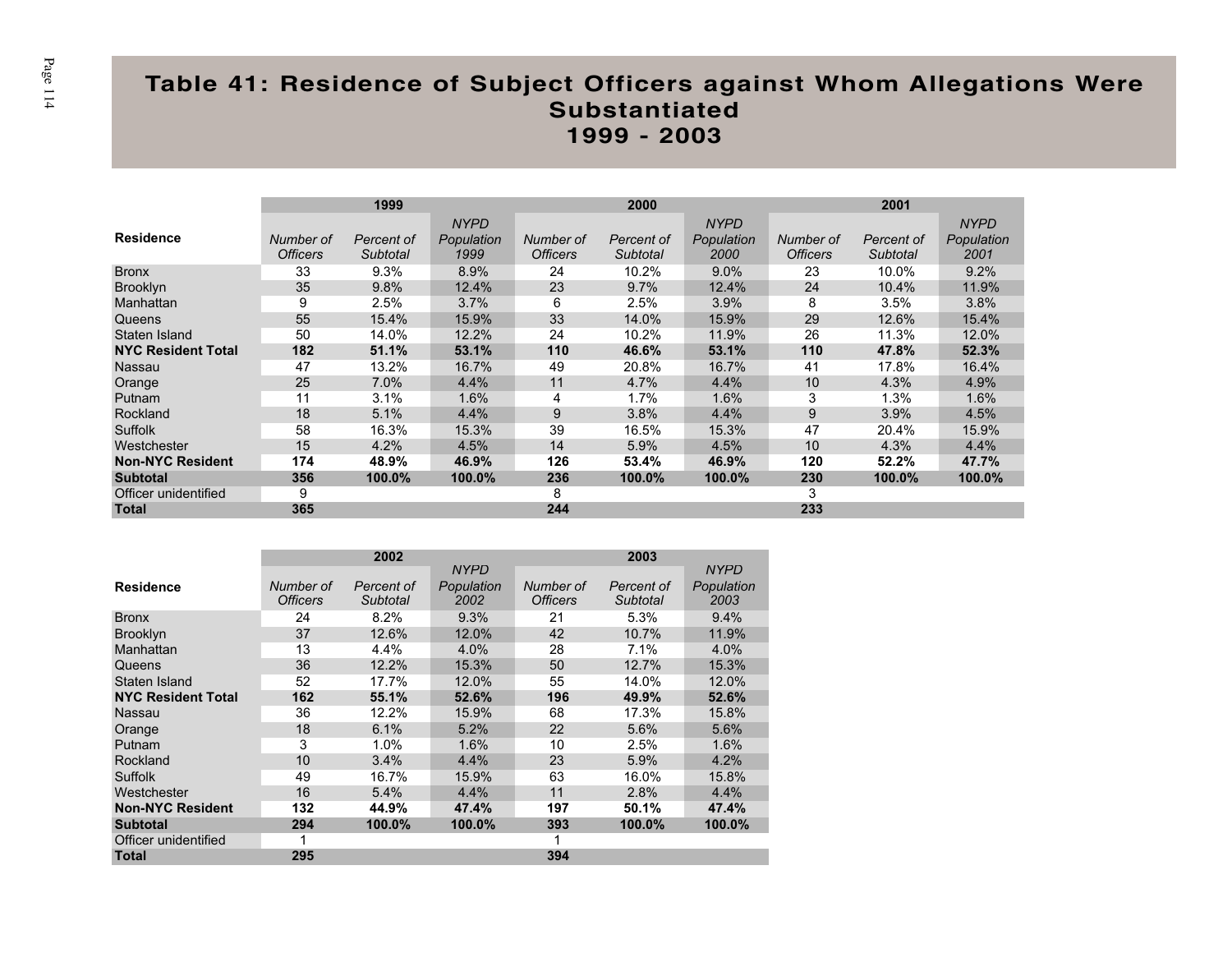# **Table 42: Rank of Subject Officers against Whom Allegations Were Substantiated 1999 - 2003**

|                                | 1999                         |                        |                                   |                              | 2000                   |                                          | 2001                         |                        |                                   |
|--------------------------------|------------------------------|------------------------|-----------------------------------|------------------------------|------------------------|------------------------------------------|------------------------------|------------------------|-----------------------------------|
| Rank                           | Number of<br><b>Officers</b> | Percent of<br>Subtotal | <b>NYPD</b><br>Population<br>1999 | Number of<br><b>Officers</b> | Percent of<br>Subtotal | <b>NYPD</b><br>Population<br><b>2000</b> | Number of<br><b>Officers</b> | Percent of<br>Subtotal | <b>NYPD</b><br>Population<br>2001 |
| Police officer                 | 168                          | 46.0%                  | 64.0%                             | 118                          | 49.6%                  | 64.9%                                    | 117                          | 50.4%                  | 63.3%                             |
| Detective 3                    | 83                           | 22.7%                  | 13.0%                             | 48                           | 20.2%                  | 13.0%                                    | 54                           | 23.3%                  | 12.7%                             |
| Detective 2                    | 8                            | 2.2%                   | 1.7%                              | 0                            | $0.0\%$                | 1.6%                                     | 4                            | 1.7%                   | 2.0%                              |
| Detective 1                    | $\overline{2}$               | 0.5%                   | 0.4%                              | $\Omega$                     | $0.0\%$                | 0.4%                                     | $\Omega$                     | 0.0%                   | 0.6%                              |
| Detective specialist           | –                            | 1.9%                   | 1.8%                              | 3                            | 1.3%                   | 1.8%                                     | 8                            | $3.4\%$                | 1.4%                              |
| Sergeant                       | 69                           | 18.9%                  | 12.8%                             | 45                           | 18.9%                  | 12.3%                                    | 37                           | 15.9%                  | 13.6%                             |
| Lieutenant                     | 24                           | 6.6%                   | 4.2%                              | 18                           | 7.6%                   | 3.9%                                     | 10                           | 4.3%                   | 4.0%                              |
| Lieutenant commander detective | $\mathbf 0$                  | 0.0%                   | 0.2%                              |                              | 0.4%                   | 0.2%                                     |                              | 0.4%                   | 0.1%                              |
| Captain                        | 3                            | 0.8%                   | 1.2%                              | 3                            | $1.3\%$                | 1.2%                                     |                              | 0.4%                   | 1.5%                              |
| Inspector                      |                              | 0.3%                   | 0.5%                              | 2                            | 0.8%                   | 0.5%                                     | $\Omega$                     | 0.0%                   | 0.5%                              |
| Other ranks                    | $\mathbf{0}$                 | 0.0%                   | 0.2%                              | $\Omega$                     | $0.0\%$                | 0.2%                                     |                              | $0.0\%$                | 0.3%                              |
| <b>Subtotal</b>                | 365                          | 100.0%                 | 100.0%                            | 238                          | 100.0%                 | 100.0%                                   | 232                          | 100.0%                 | 100.0%                            |
| Officer unidentified           | $\mathbf 0$                  |                        |                                   | 6                            |                        |                                          |                              |                        |                                   |
| Total                          | 365                          |                        |                                   | 244                          |                        |                                          | 233                          |                        |                                   |

|                                |                 | 2002       |             |                 | 2003       |             |  |  |
|--------------------------------|-----------------|------------|-------------|-----------------|------------|-------------|--|--|
|                                |                 |            | <b>NYPD</b> |                 |            | <b>NYPD</b> |  |  |
| Rank                           | Number of       | Percent of | Population  | Number of       | Percent of | Population  |  |  |
|                                | <b>Officers</b> | Subtotal   | 2002        | <b>Officers</b> | Subtotal   | 2003        |  |  |
| Police officer                 | 155             | 52.5%      | 63.3%       | 220             | 56.0%      | 62.2%       |  |  |
| Detective 3                    | 59              | 20.0%      | 12.7%       | 70              | 17.8%      | 13.0%       |  |  |
| Detective 2                    | 3               | 1.0%       | 1.9%        |                 | 0.3%       | 2.0%        |  |  |
| Detective 1                    |                 | 0.3%       | 0.6%        | $\Omega$        | 0.0%       | 0.6%        |  |  |
| Detective specialist           | 4               | 1.4%       | 1.8%        | 6               | 1.5%       | 1.6%        |  |  |
| Sergeant                       | 56              | 19.0%      | 13.2%       | 71              | 18.1%      | 13.7%       |  |  |
| Lieutenant                     | 14              | 4.7%       | 4.2%        | 22              | 5.6%       | 4.6%        |  |  |
| Lieutenant commander detective | 0               | $0.0\%$    | 0.2%        | $\mathbf{0}$    | 0.0%       | 0.2%        |  |  |
| Captain                        | 3               | 1.0%       | 1.3%        | 3               | 0.8%       | 1.3%        |  |  |
| Inspector                      | 0               | 0.0%       | 0.6%        | $\mathbf{0}$    | 0.0%       | 0.6%        |  |  |
| Other ranks                    | 0               | $0.0\%$    | 0.2%        | $\Omega$        | $0.0\%$    | 0.2%        |  |  |
| <b>Subtotal</b>                | 295             | 100.0%     | 100.0%      | 393             | 100.0%     | 100.0%      |  |  |
| Officer unidentified           | 0               |            |             |                 |            |             |  |  |
| <b>Total</b>                   | 295             |            |             | 394             |            |             |  |  |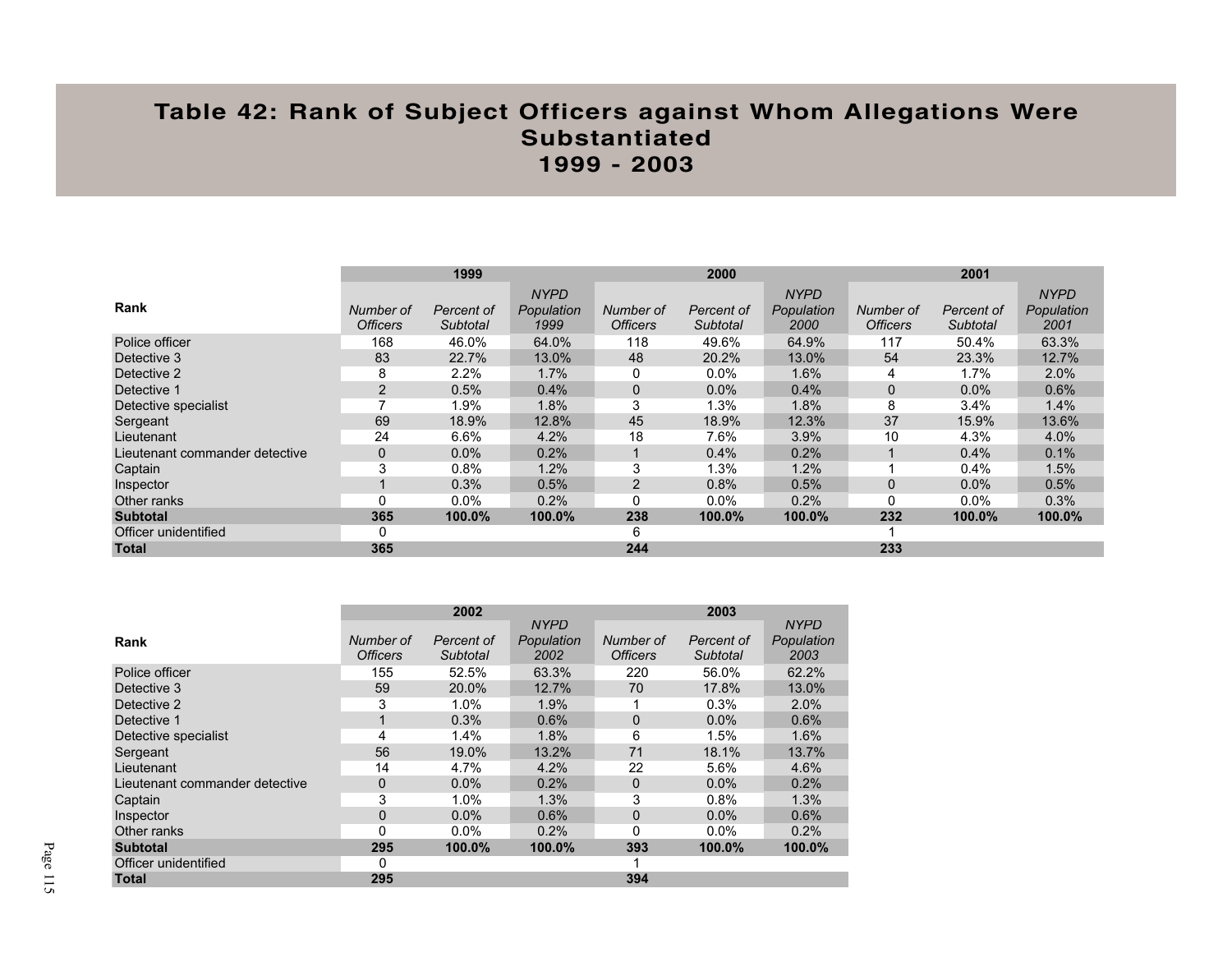# **Table 43: Year of Appointment of Officers against Whom Allegations Were Substantiated 1999 - 2003**

|                            |                              | 1999                   | <b>NYPD</b>               |                              | 2000                   | <b>NYPD</b>        |                              | 2001                   | <b>NYPD</b>        |
|----------------------------|------------------------------|------------------------|---------------------------|------------------------------|------------------------|--------------------|------------------------------|------------------------|--------------------|
| <b>Year of Appointment</b> | Number of<br><b>Officers</b> | Percent of<br>Subtotal | <b>Population</b><br>1999 | Number of<br><b>Officers</b> | Percent of<br>Subtotal | Population<br>2000 | Number of<br><b>Officers</b> | Percent of<br>Subtotal | Population<br>2001 |
| 1979 or before             | 4                            | $1.1\%$                | 4.0%                      | 8                            | 3.4%                   | 3.7%               |                              | 0.4%                   | 2.0%               |
| 1980 - 1982                | 23                           | 6.5%                   | 10.4%                     | 17                           | 7.2%                   | 10.0%              | 6                            | 2.6%                   | 6.8%               |
| 1983 - 1985                | 50                           | 14.0%                  | 18.0%                     | 43                           | 18.2%                  | 17.3%              | 33                           | 14.3%                  | 17.1%              |
| 1986 - 1988                | 56                           | 15.7%                  | 14.1%                     | 31                           | 13.1%                  | 13.6%              | 44                           | 19.0%                  | 13.6%              |
| 1989 - 1991                | 61                           | 17.1%                  | 12.1%                     | 34                           | 14.4%                  | 11.7%              | 45                           | 19.5%                  | 11.7%              |
| 1992 - 1994                | 112                          | 31.5%                  | 19.7%                     | 65                           | 27.5%                  | 19.1%              | 47                           | 20.3%                  | 19.2%              |
| 1995 - 1997                | 50                           | 14.0%                  | 13.1%                     | 30                           | 12.7%                  | 12.6%              | 42                           | 18.2%                  | 12.2%              |
| 1998 - 2001                | 0                            | $0.0\%$                | 8.5%                      | 8                            | 3.4%                   | 11.9%              | 13                           | 5.6%                   | 17.4%              |
| 2001 or later              | 0                            | $0.0\%$                | $0.0\%$                   | 0                            | $0.0\%$                | $0.0\%$            | $\Omega$                     | $0.0\%$                | $0.0\%$            |
| <b>Subtotal</b>            | 356                          | 100.0%                 | 100.0%                    | 236                          | 100.0%                 | 100.0%             | 231                          | 100.0%                 | 100.0%             |
| Officer unidentified       | 9                            |                        |                           | 8                            |                        |                    | າ                            |                        |                    |
| <b>Total</b>               | 365                          |                        |                           | 244                          |                        |                    | 233                          |                        |                    |

|                            |                 | 2002       | <b>NYPD</b> |                 | 2003       | <b>NYPD</b> |
|----------------------------|-----------------|------------|-------------|-----------------|------------|-------------|
|                            | Number of       | Percent of | Population  | Number of       | Percent of | Population  |
| <b>Year of Appointment</b> | <b>Officers</b> | Subtotal   | 2002        | <b>Officers</b> | Subtotal   | 2003        |
| 1979 or before             | 2               | $0.7\%$    | 1.2%        |                 | 0.3%       | 1.1%        |
| 1980 - 1982                | $\overline{4}$  | 1.4%       | 2.3%        | 4               | 1.0%       | 2.0%        |
| 1983 - 1985                | 48              | 16.3%      | 16.8%       | 55              | 14.0%      | 13.6%       |
| 1986 - 1988                | 44              | 14.9%      | 13.8%       | 47              | 12.0%      | 13.9%       |
| 1989 - 1991                | 48              | 16.3%      | 11.8%       | 54              | 13.7%      | 12.0%       |
| 1992 - 1994                | 76              | 25.8%      | 19.4%       | 98              | 24.9%      | 19.6%       |
| 1995 - 1997                | 40              | 13.6%      | 12.1%       | 61              | 15.5%      | 12.4%       |
| 1998 - 2001                | 33              | 11.2%      | 16.4%       | 69              | 17.6%      | 12.5%       |
| 2001 or later              | $\Omega$        | $0.0\%$    | 6.2%        | 4               | $1.0\%$    | 13.0%       |
| <b>Subtotal</b>            | 295             | 100.0%     | 100.0%      | 393             | $100.0\%$  | 100.0%      |
| Officer unidentified       | 0               |            |             |                 |            |             |
| <b>Total</b>               | 295             |            |             | 394             |            |             |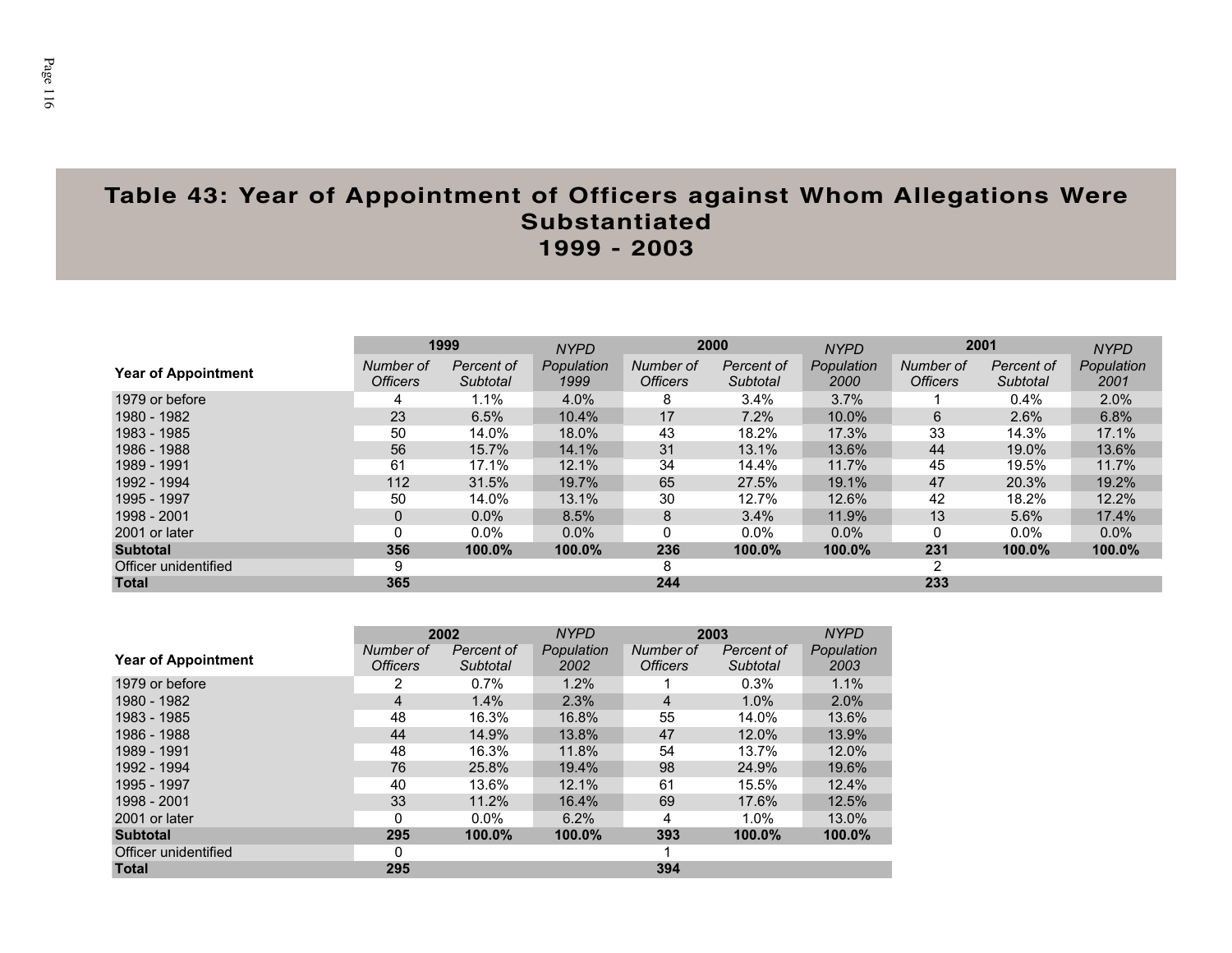#### **Table 44A: Where Incidents that Led to a Substantiated Complaint Took Place - Manhattan 1999 - 2003**

| <b>Manhattan South</b>       | 1999           | 2000           | 2001           | 2002            | 2003           | <b>Total</b>   |
|------------------------------|----------------|----------------|----------------|-----------------|----------------|----------------|
| 1st Precinct                 | 1              | 2              | 2              |                 | 3              | 9              |
| 5th Precinct                 | 2              | 3              | 3              | $\mathbf 0$     | $\overline{2}$ | 10             |
| 6th Precinct                 | $\overline{c}$ | 5              | 0              | $\overline{c}$  | $\overline{2}$ | 11             |
| <b>7th Precinct</b>          | $\overline{7}$ | $\overline{4}$ | 1              | 1               | $\mathbf 0$    | 13             |
| 9th Precinct                 | 1              | 0              | 3              |                 | 3              | 8              |
| 10th Precinct                | $\overline{2}$ | 1              | 1              | $\mathbf 0$     | $\mathbf 0$    | 4              |
| 13th Precinct                | 3              | 4              | 2              |                 | 3              | 13             |
| <b>Midtown South</b>         | $\overline{7}$ | 4              | 8              | $\overline{7}$  | 9              | 35             |
| 17th Precinct                | 1              | 0              | 2              | 2               |                | 6              |
| <b>Midtown North</b>         | 3              | 6              | $\overline{2}$ | $6\phantom{1}6$ | 7              | 24             |
| <b>Manhattan South Total</b> | 29             | 29             | 24             | 21              | 30             | 133            |
| <b>Manhattan North</b>       | 1999           | 2000           | 2001           | 2002            | 2003           | <b>Total</b>   |
| 19th Precinct                | 3              | 4              | 1              | $\overline{2}$  | $\overline{2}$ | 12             |
| 20th Precinct                | $\overline{4}$ | $\overline{0}$ | $\mathbf 1$    | $\mathbf{1}$    | 4              | 10             |
| 23rd Precinct                | $\overline{2}$ | 4              | 3              | 3               | 9              | 21             |
| 24th Precinct                | $\overline{2}$ | 0              | 1              | $\overline{4}$  | $\overline{2}$ | 9              |
| 25th Precinct                | 3              | 3              | 3              | $\overline{2}$  | 4              | 15             |
| 26th Precinct                | 4              | 1              | 4              | 3               | $\overline{2}$ | 14             |
| <b>Central Park</b>          | 0              | 0              | 0              | $\Omega$        | $\overline{2}$ | $\overline{2}$ |
| 28th Precinct                | 7              | $\overline{2}$ | 1              | $\mathbf 0$     | 4              | 14             |
| 30th Precinct                | 8              | 7              | 5              | 4               | 9              | 33             |
| 32nd Precinct                | $\overline{2}$ | 3              | $\overline{2}$ | $\overline{4}$  | 4              | 15             |
| 33rd Precinct                | 6              | 5              | 2              | $\overline{c}$  | 3              | 18             |
| 34th Precinct                | 3              | 3              | 3              | $\overline{2}$  | $\overline{2}$ | 13             |
| <b>Manhattan North Total</b> | 44             | 32             | 26             | 27              | 47             | 176            |
|                              |                |                |                |                 |                |                |
| <b>Manhattan Total</b>       | 73             | 61             | 50             | 48              | 77             | 309            |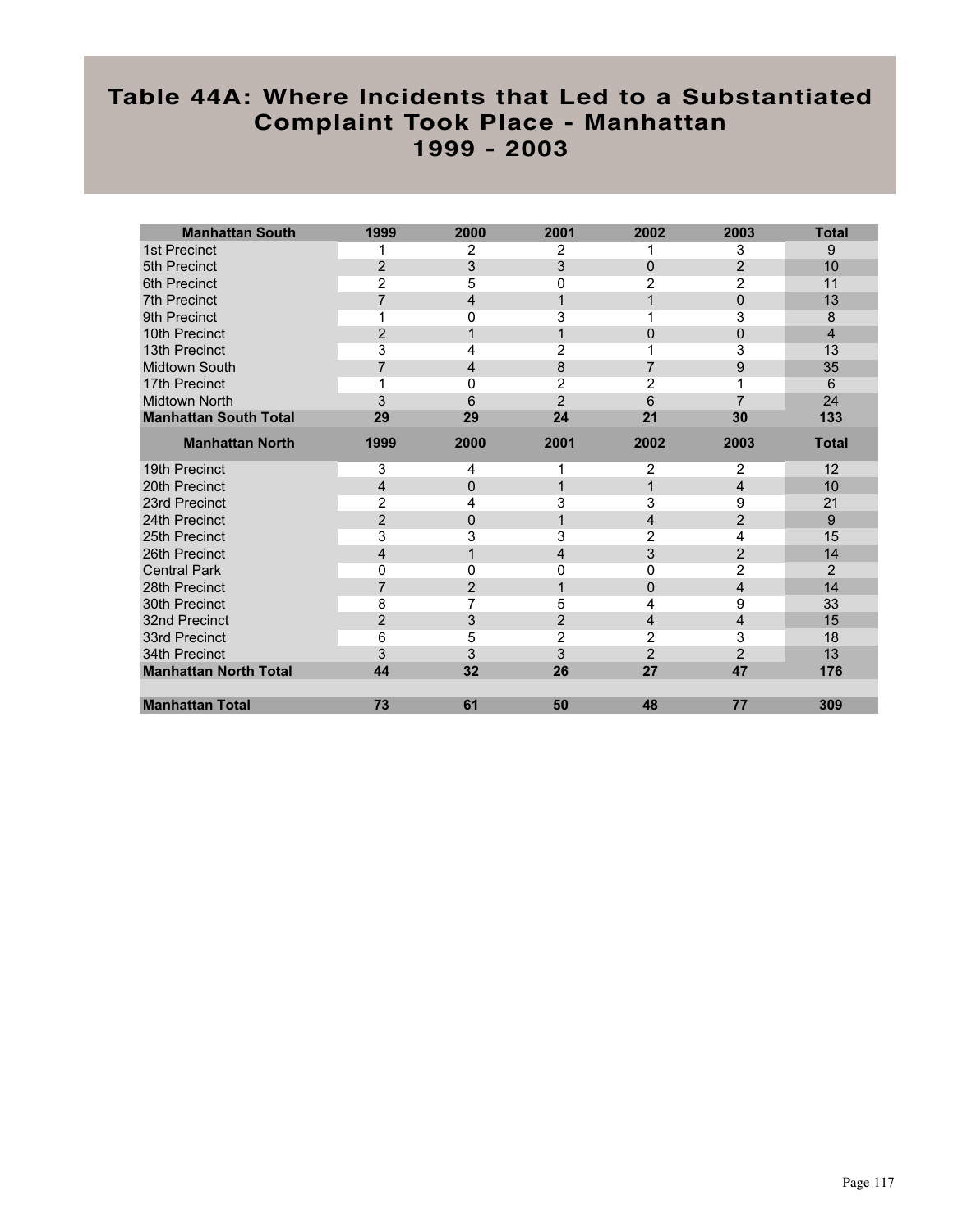#### **Table 44B: Where Incidents that Led to a Substantiated Complaint Took Place - Bronx 1999 - 2003**

| <b>Bronx</b>       | 1999 | 2000 | 2001 | 2002 | 2003 |
|--------------------|------|------|------|------|------|
| 40th Precinct      | 12   |      |      | հ    |      |
| 41st Precinct      |      |      |      |      |      |
| 42nd Precinct      |      |      |      |      | 5    |
| 43rd Precinct      | 6    |      |      |      |      |
| 44th Precinct      |      |      |      |      |      |
| 45th Precinct      |      |      |      |      |      |
| 46th Precinct      |      | 6    |      |      |      |
| 47th Precinct      |      |      | 5    |      | 8    |
| 48th Precinct      |      |      |      | 10   | ิค   |
| 49th Precinct      |      |      |      |      |      |
| 50th Precinct      | ⌒    |      |      |      |      |
| 52nd Precinct      |      |      |      |      |      |
| <b>Bronx Total</b> | 50   | 35   | 34   | 57   | 58   |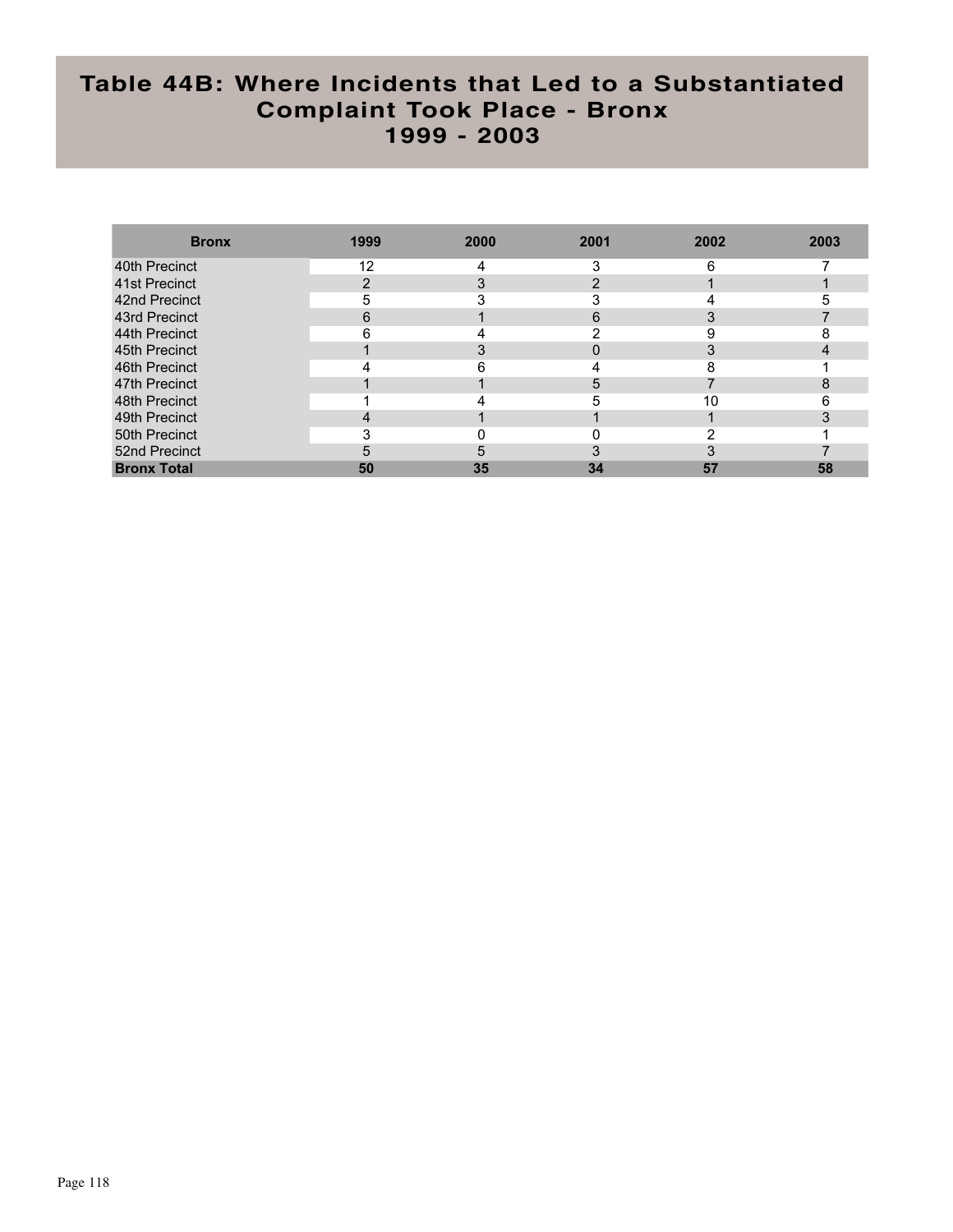#### **Table 44C: Where Incidents that Led to a Substantiated Complaint Took Place - Brooklyn 1999 - 2003**

| <b>Brooklyn South</b>       | 1999           | 2000           | 2001           | 2002           | 2003           |
|-----------------------------|----------------|----------------|----------------|----------------|----------------|
| 60th Precinct               | 3              | 1              | 0              | 2              | 5              |
| 61st Precinct               | $\overline{2}$ | 1              | $\mathbf 0$    | $\overline{2}$ | $\overline{0}$ |
| 62nd Precinct               | 3              | 1              |                | $\overline{2}$ | 3              |
| 63rd Precinct               | $\mathbf 0$    | $\overline{2}$ |                | $\mathbf{1}$   | 4              |
| 66th Precinct               | 1              | 1              |                | 4              | 2              |
| 67th Precinct               | 5              | 10             | 4              | 5              | $\overline{7}$ |
| 68th Precinct               | 6              | 2              | 2              | 3              | 4              |
| 69th Precinct               | $\overline{4}$ | $\mathbf 0$    | 3              | $\mathbf 0$    | $\overline{2}$ |
| 70th Precinct               | $\overline{2}$ | 1              | $\overline{2}$ | 10             | 3              |
| <b>71st Precinct</b>        | $\overline{7}$ | 3              | 3              | 5              | $\overline{2}$ |
| <b>72nd Precinct</b>        | $\overline{2}$ | 4              |                | 3              | 0              |
| 76th Precinct               | 1              | $\mathbf 0$    |                | $\overline{2}$ | $\mathbf 1$    |
| 78th Precinct               | 3              | 0              |                | 4              | $\overline{2}$ |
| <b>Brooklyn South Total</b> | 39             | 26             | 20             | 43             | 35             |
| <b>Brooklyn North</b>       | 1999           | 2000           | 2001           | 2002           | 2003           |
| <b>73rd Precinct</b>        | 4              | 5              | 8              | $\overline{2}$ | 9              |
| <b>75th Precinct</b>        | 6              | 5              | 8              | 9              | 12             |
| 77th Precinct               | 6              | 3              | 6              |                | 14             |
| 79th Precinct               | $\overline{7}$ | 4              | 3              | 5              | 9              |
| 81st Precinct               | 7              | $\overline{c}$ |                | 3              | 9              |
| 83rd Precinct               | $\overline{2}$ | $\mathbf{1}$   | 4              | $\overline{2}$ | 5              |
| 84th Precinct               | 5              | 0              |                | $\overline{2}$ | 6              |
| 88th Precinct               | 3              | $\mathbf 0$    | 0              | $\overline{2}$ | 2              |
| 90th Precinct               | 0              | 3              |                | $\overline{2}$ | 1              |
| 94th Precinct               |                | 3              | $\overline{2}$ | $\mathbf{0}$   | 0              |
| <b>Brooklyn North Total</b> | 41             | 26             | 34             | 34             | 67             |
|                             |                |                |                |                |                |
| <b>Brooklyn Total</b>       | 80             | 52             | 54             | 77             | 102            |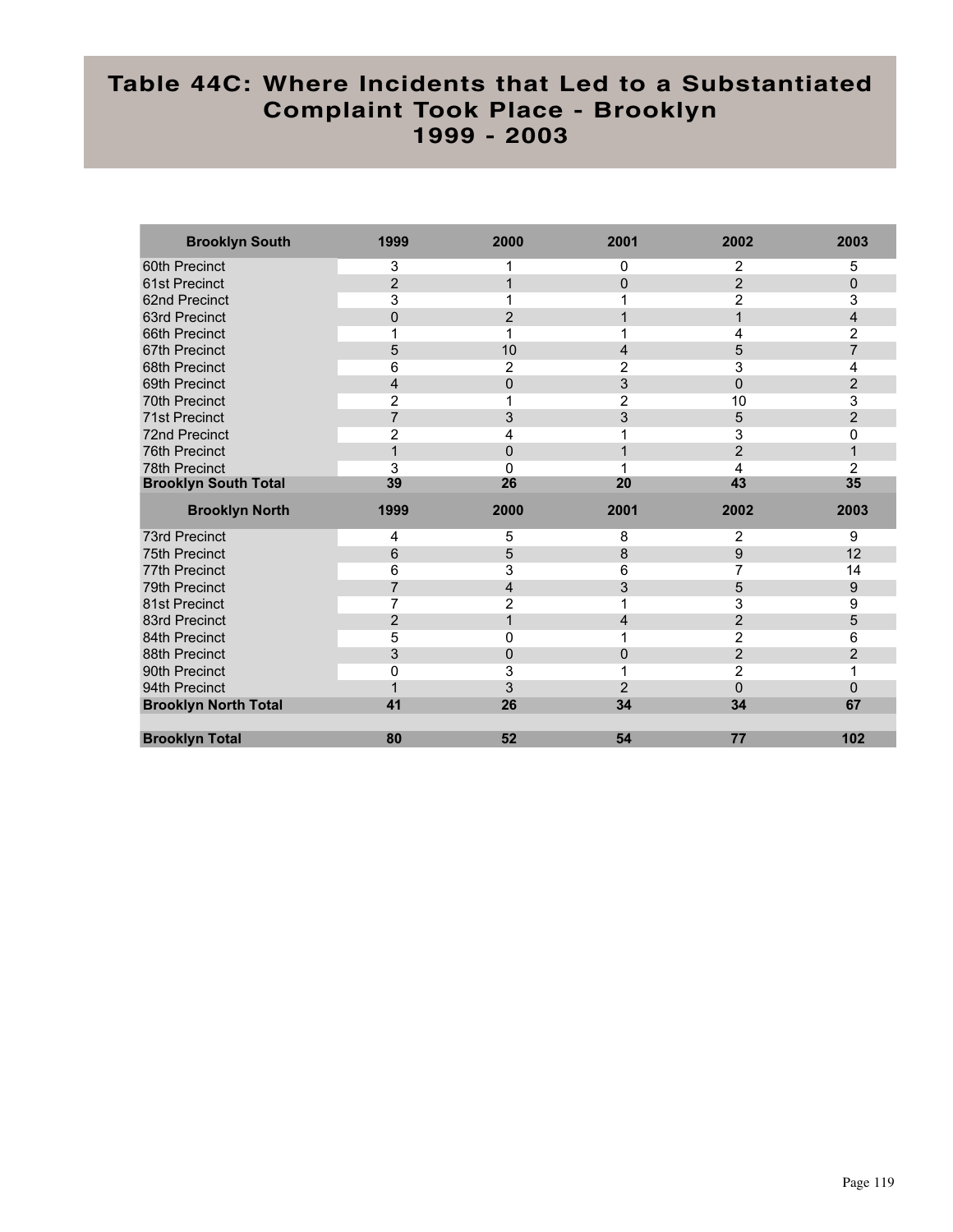#### **Table 44D: Where Incidents that Led to a Substantiated Complaint Took Place - Queens 1999 - 2003**

| <b>Queens South</b>       | 1999 | 2000           | 2001 | 2002 | 2003           |
|---------------------------|------|----------------|------|------|----------------|
| 100th Precinct            |      |                |      |      |                |
| 101st Precinct            | 3    | 1              | 0    | 3    | 3              |
| 102nd Precinct            |      | $\overline{2}$ | 4    | 0    | 2              |
| 103rd Precinct            | 4    | 3              | 6    | 5    | 1              |
| 105th Precinct            |      |                |      |      | $\overline{c}$ |
| 106th Precinct            | 3    | $\mathbf 0$    | 0    | 2    | $\mathbf 0$    |
| 107th Precinct            | 6    | 0              |      | 0    | $\overline{2}$ |
| 113th Precinct            | 5    | 6              | 0    | 6    | 6              |
| <b>Queens South Total</b> | 24   | 14             | 13   | 18   | 17             |
| <b>Queens North</b>       | 1999 | 2000           | 2001 | 2002 | 2003           |
| 104th Precinct            | 0    | 2              | 0    |      | 2              |
| 108th Precinct            |      | 1              | 0    |      | 3              |
| 109th Precinct            | 3    | 2              | 2    |      | 3              |
| 110th Precinct            | 0    | $\overline{2}$ | 4    |      | 4              |
| 111th Precinct            | 3    |                | Ω    | 3    |                |
| 112th Precinct            |      | $\mathbf 0$    |      |      | 2              |
| 114th Precinct            | 5    |                |      |      | 6              |
| 115th Precinct            |      | 4              | 4    |      | 4              |
| <b>Queens North Total</b> | 17   | 13             | 12   | 10   | 25             |
|                           |      |                |      |      |                |
| <b>Queens Total</b>       | 41   | 27             | 25   | 28   | 42             |

#### **Table 44E: Where Incidents that Led to a Substantiated Complaint Took Place - Staten Island 1999 - 2003**

| <b>Staten Island</b>       | 1999 | 2000 | 2001 | 2002 | 2003 | Total |
|----------------------------|------|------|------|------|------|-------|
| 120th Precinct             |      |      |      |      |      | 41    |
| 122nd Precinct             |      |      |      |      |      | 16    |
| 123rd Precinct             |      |      |      |      |      |       |
| <b>Staten Island Total</b> |      |      | 10   | 14   | 15   | 58    |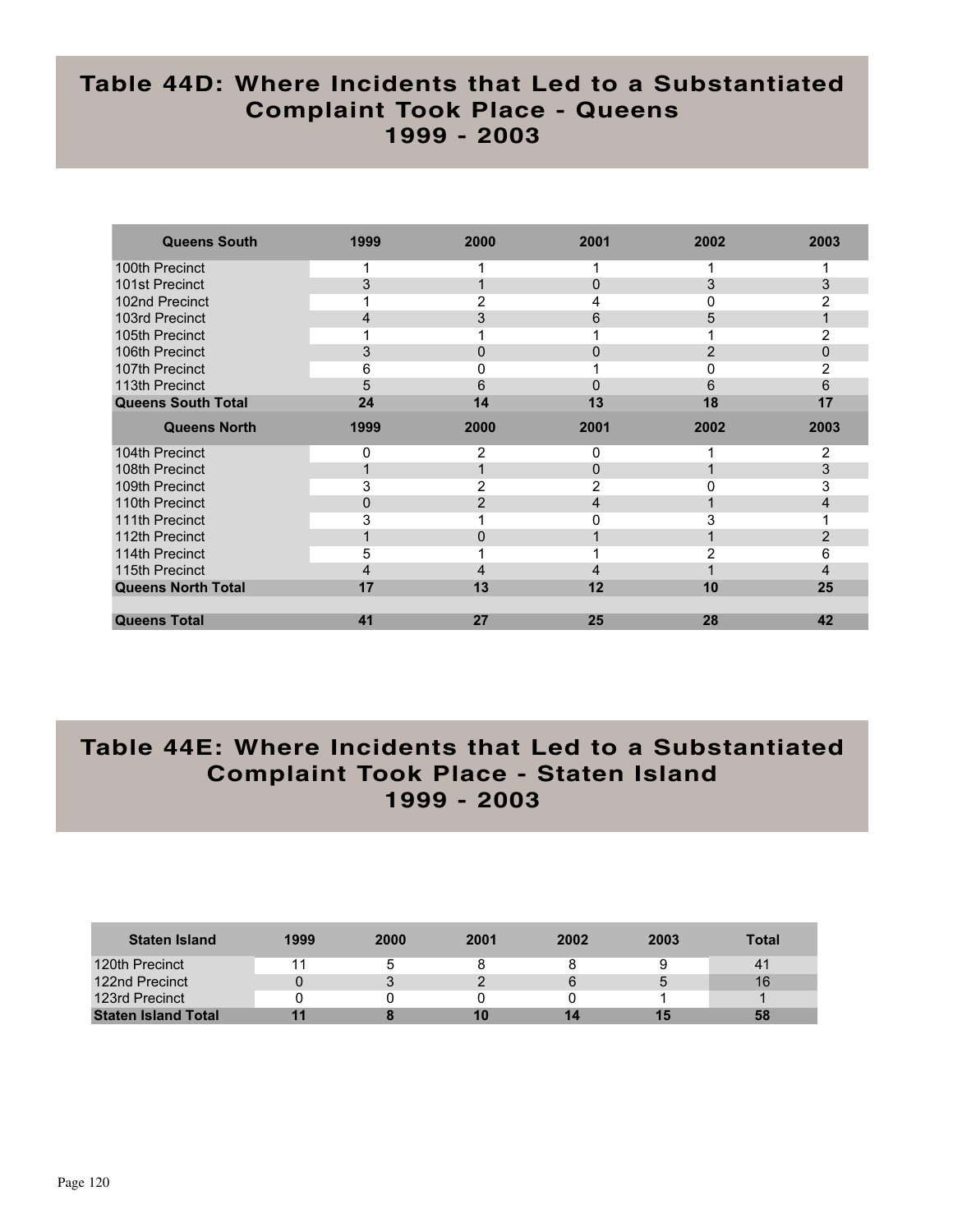# **Table 45: Assignment of Officers against Whom Allegations Were Substantiated 1999 - 2003**

| <b>Patrol Services Bureau</b>                | 1999           | 2000           | 2001           | 2002        | 2003           | <b>Total</b>   |
|----------------------------------------------|----------------|----------------|----------------|-------------|----------------|----------------|
| Patrol Borough Manhattan South               | 15             | 19             | 13             | 7           | 15             | 69             |
| Patrol Borough Manhattan North               | 38             | 21             | 21             | 23          | 35             | 138            |
| Patrol Borough Bronx                         | 45             | 31             | 26             | 45          | 50             | 197            |
| Patrol Borough Brooklyn South                | 35             | 24             | 17             | 33          | 35             | 144            |
| S.A.T.COM (Brooklyn North)                   | 53             | 33             | 43             | 50          | 86             | 265            |
| Patrol Borough Queens South                  | 18             | 14             | 11             | 18          | 16             | 77             |
| Patrol Borough Queens North                  | 13             | 15             | 9              | 8           | 21             | 66             |
| Patrol Borough Staten Island                 | 8              | $\overline{2}$ | 5              | 8           | 16             | 39             |
| <b>Special Operations Division</b>           | 1              | 1              | 3              | 0           | $\Omega$       | 5              |
| <b>Other Patrol Services Bureau Commands</b> | $\overline{2}$ | $\overline{0}$ | $\Omega$       | $\mathbf 0$ | $\Omega$       | $\overline{2}$ |
| <b>Subtotal - Patrol Services Bureau</b>     | 228            | 160            | 148            | 192         | 274            | 1,002          |
|                                              |                |                |                |             |                |                |
| <b>Other Bureaus</b>                         |                |                |                |             |                |                |
| <b>Chief of Transportation</b>               |                |                |                |             |                |                |
| Transit Bureau                               | 20             | 9              | 8              | 17          | 11             | 65             |
| <b>Traffic Control Division</b>              | 10             | 8              | 3              | 5           | $\overline{2}$ | 28             |
| Housing Bureau                               | 13             | 4              | 9              | 3           | 13             | 42             |
| Organized Crime Control Bureau               | 62             | 31             | 37             | 52          | 55             | 237            |
| Detective Bureau                             | 24             | 17             | 22             | 25          | 29             | 117            |
| <b>Other Bureaus</b>                         | 1              | 3              | 3              | 1           | 4              | 12             |
| <b>Subtotal - Other Bureaus</b>              | 130            | 72             | 82             | 103         | 114            | 501            |
|                                              |                |                |                |             |                |                |
| <b>Other Commands</b>                        |                |                |                |             |                |                |
| Deputy Commissioners and Misc. Units         | 2              | $\overline{2}$ | 1              | 0           | 5              | 10             |
| Undetermined                                 | 5              | 10             | $\mathfrak{p}$ | 0           | 1              | 18             |
| <b>Total</b>                                 | 365            | 244            | 233            | 295         | 394            | 1,531          |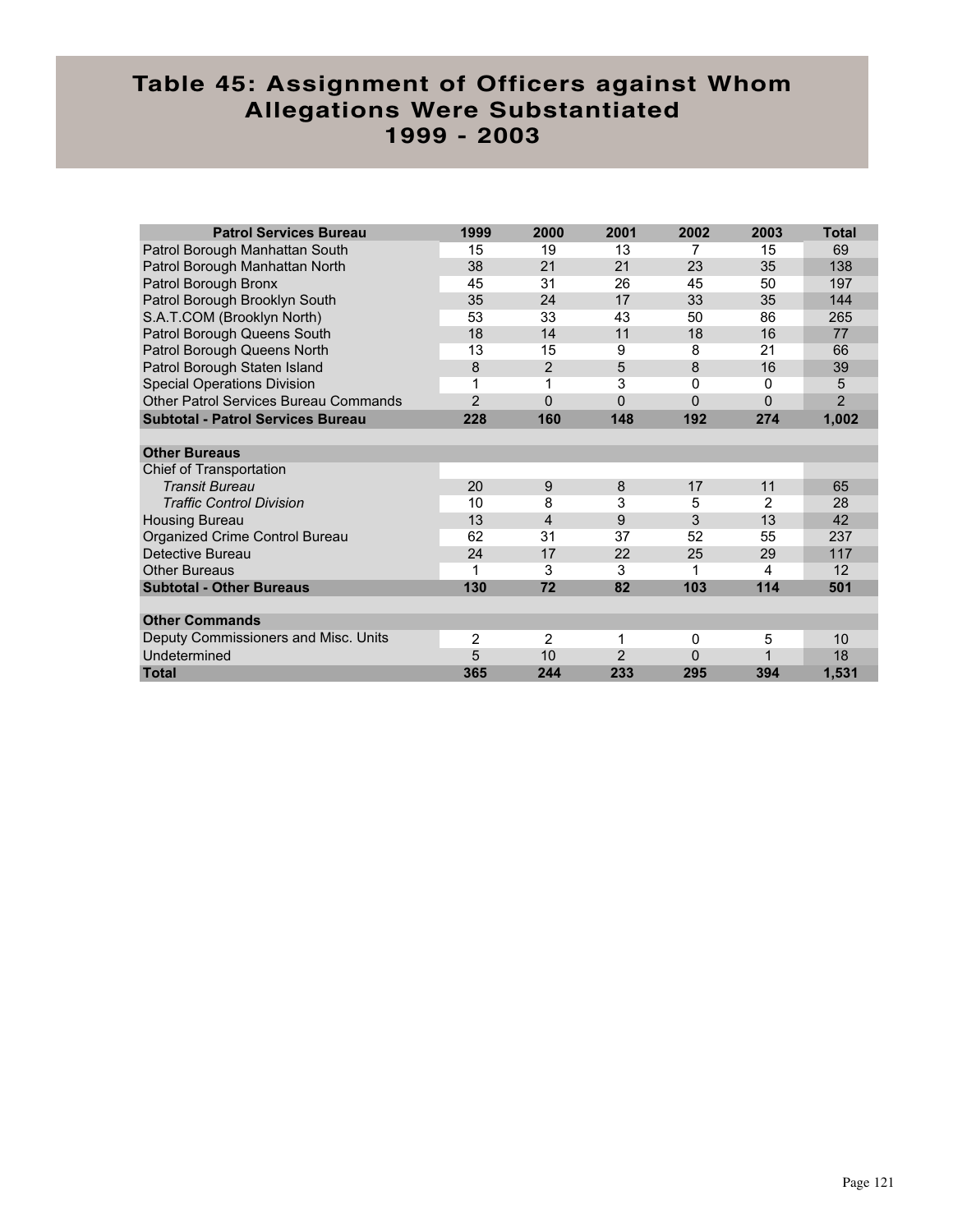#### **Table 46A: Assignment of Officers against Whom Allegations Were Substantiated - Patrol Borough Manhattan South 1999 - 2003**

| <b>Manhattan South</b>          | 1999 | 2000 | 2001 | 2002 | 2003 | <b>Total</b> |
|---------------------------------|------|------|------|------|------|--------------|
| 1st Precinct                    |      |      |      |      |      |              |
| 5th Precinct                    |      |      |      |      |      |              |
| 6th Precinct                    |      |      | 0    |      |      |              |
| <b>7th Precinct</b>             |      | 5    | 0    |      |      | 10           |
| 9th Precinct                    |      |      | 3    |      |      |              |
| 10th Precinct                   |      |      | 2    |      |      | 5            |
| 13th Precinct                   |      | 5    | ኅ    |      |      | 10           |
| Midtown South                   |      |      | 2    |      | 8    | 14           |
| 17th Precinct                   |      |      |      |      |      |              |
| <b>Midtown North</b>            |      |      |      |      |      | 5            |
| <b>Precincts Total</b>          | 15   | 16   | 12   |      | 14   | 62           |
| <b>Task Force</b>               |      | 2    | 0    |      |      | 5            |
| <b>Borough Headquarters</b>     |      |      |      |      |      |              |
| Anti-Crime Unit*                |      |      |      | O    |      | 2            |
| <b>Patrol Borough Manhattan</b> |      |      |      |      |      |              |
| <b>South Total</b>              | 15   | 19   |      |      | 15   | 69           |

# **Table 46B: Assignment of Officers against Whom Allegations Were Substantiated - Patrol Borough Manhattan North 1999 - 2003**

| <b>Manhattan North</b>                                | 1999          | 2000 | 2001     | 2002 | 2003 | <b>Total</b> |
|-------------------------------------------------------|---------------|------|----------|------|------|--------------|
| 19th Precinct                                         |               | 3    |          | 0    | 3    | 8            |
| 20th Precinct                                         | 2             | 0    |          | 0    | 4    |              |
| 23rd Precinct                                         | U             |      |          | 5    | 5    | 13           |
| 24th Precinct                                         | $\mathcal{P}$ | 0    | O        | 6    |      | 9            |
| 25th Precinct                                         | 5             | 3    |          | 0    | 3    | 12           |
| 26th Precinct                                         |               | 0    | 4        | 2    | 3    | 10           |
| <b>Central Park</b>                                   |               |      |          |      |      | 2            |
| 28th Precinct                                         | 4             |      |          | 0    | 3    | 9            |
| 30th Precinct                                         |               | 6    | 3        | 3    | 5    | 24           |
| 32nd Precinct                                         | 3             | 0    |          | 0    | 3    | 7            |
| 33rd Precinct                                         | 8             | 5    |          | 2    | 3    | 20           |
| 34th Precinct                                         | 3             | 3    | 3        |      |      | 11           |
| <b>Precincts Total</b>                                | 37            | 21   | 20       | 19   | 35   | 132          |
| <b>Task Force</b>                                     |               | 0    | $\Omega$ | 0    | 0    |              |
| <b>Borough Headquarters</b>                           | 0             |      |          |      |      |              |
| Anti-Crime Unit*                                      | 0             | 0    |          | 4    | 0    | 5            |
| <b>Patrol Borough Manhattan</b><br><b>North Total</b> | 38            | 21   | 21       | 23   | 35   | 138          |

\* Prior to April 2002, the patrol borough anti-crime units were called the street crime units.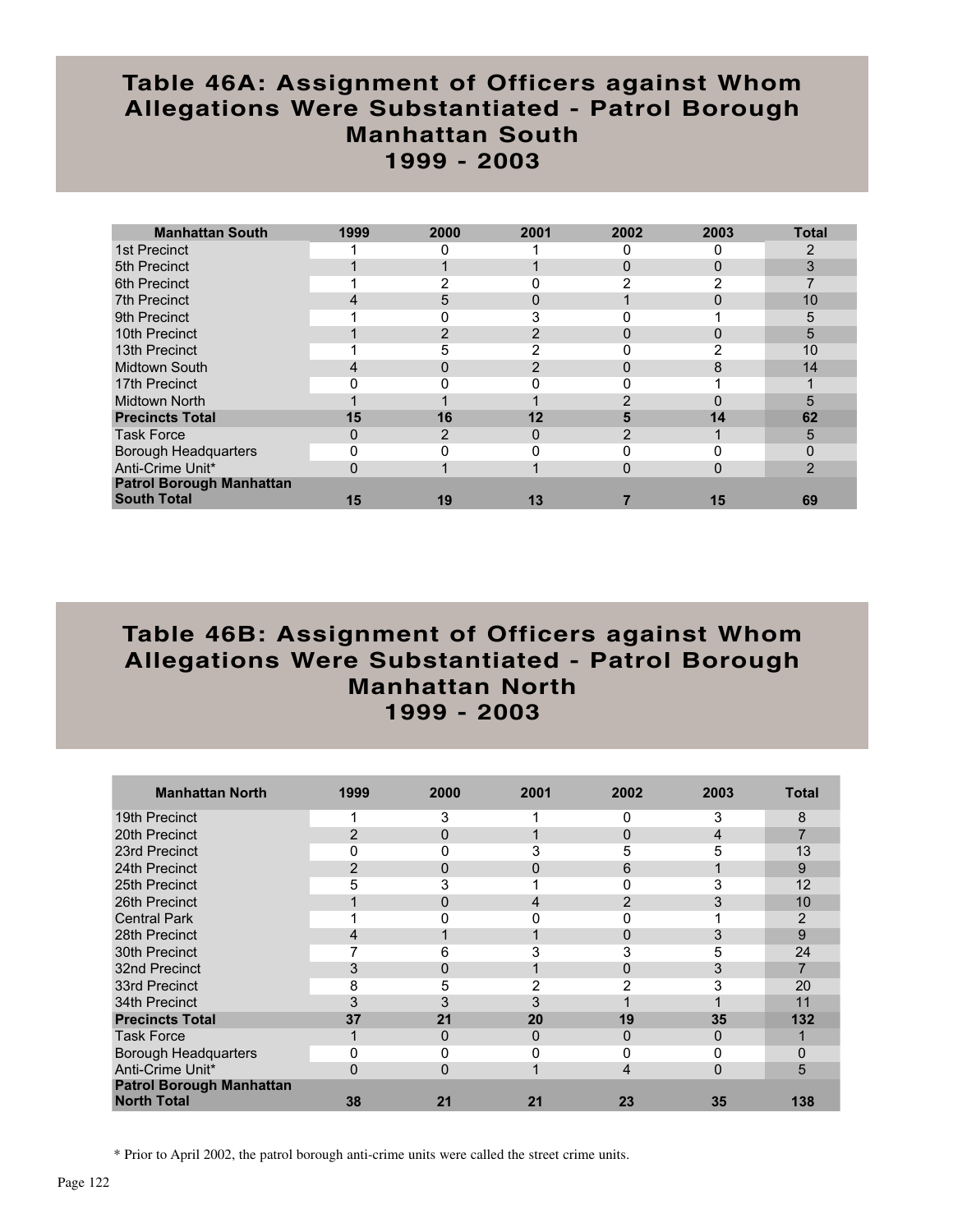#### **Table 46C: Assignment of Officers against Whom Allegations Were Substantiated - Patrol Borough Bronx 1999 - 2003**

| <b>Bronx</b>                      | 1999           | 2000 | 2001 | 2002 | 2003 | <b>Total</b>   |
|-----------------------------------|----------------|------|------|------|------|----------------|
| 40th Precinct                     | 9              |      | ŋ    | 5    | 3    | 18             |
| 41st Precinct                     | $\Omega$       | 3    |      | 0    | 0    | $\overline{4}$ |
| 42nd Precinct                     | 2              | 3    |      | 5    | 5    | 16             |
| 43rd Precinct                     | 5              | 4    | 4    | 3    | 8    | 24             |
| 44th Precinct                     | $\overline{2}$ | 2    |      |      |      | 16             |
| 45th Precinct                     | $\Omega$       | 3    | ი    | 2    |      | 6              |
| 46th Precinct                     | 3              |      | 6    | 9    |      | 23             |
| 47th Precicnt                     | 4              |      | 5    | 5    | 9    | 24             |
| 48th Precinct                     | ŋ              | 2    | 4    | 6    | 4    | 16             |
| 49th Precinct                     | 3              |      | O    |      | 3    | 8              |
| 50th Precinct                     | 5              |      |      |      | 2    | 9              |
| 52nd Precinct                     | 5              | 4    | 2    | 2    | 4    | 17             |
| <b>Precincts Total</b>            | 38             | 29   | 24   | 43   | 47   | 181            |
| <b>Task Force</b>                 |                |      | 0    |      | 2    | 5              |
| <b>Borough Headquarters</b>       | 3              |      |      |      | ი    | 5              |
| Anti-Crime Unit*                  |                |      |      |      |      | 6              |
| <b>Patrol Borough Bronx Total</b> | 45             | 31   | 26   | 45   | 50   | 197            |

#### **Table 46D: Assignment of Officers against Whom Allegations Were Substantiated - Patrol Borough Brooklyn South 1999 - 2003**

| <b>Brooklyn South</b>                                | 1999           | 2000           | 2001     | 2002     | 2003         | Total |
|------------------------------------------------------|----------------|----------------|----------|----------|--------------|-------|
| 60th Precinct                                        | 2              |                | 0        | 2        |              | 6     |
| 61st Precinct                                        |                |                | 0        |          | 0            | 3     |
| 62nd Precinct                                        |                | 0              |          |          | 4            |       |
| 63rd Precinct                                        | 0              | 0              | 0        |          | 5            | 6     |
| 66th Precinct                                        |                | 0              |          |          | 0            |       |
| 67th Precinct                                        |                | 8              | 2        | 6        | 9            | 32    |
| 68th Precinct                                        |                | 2              | 2        | 2        | 3            | 16    |
| 69th Precinct                                        | 2              | 0              | 3        | 0        | $\mathbf{0}$ | 5     |
| <b>70th Precinct</b>                                 | 3              | 2              | 3        | 4        | 2            | 14    |
| <b>71st Precinct</b>                                 | $\overline{2}$ | 3              |          | 5        | 2            | 13    |
| <b>72nd Precinct</b>                                 | $\mathfrak{p}$ | $\overline{2}$ |          |          |              |       |
| <b>76th Precinct</b>                                 |                | 0              |          |          | 3            | 6     |
| <b>78th Precinct</b>                                 |                | 0              | 2        | 5        | 5            | 16    |
| <b>Precincts Total</b>                               | 32             | 19             | 16       | 33       | 35           | 135   |
| <b>Task Force</b>                                    | 0              | 3              |          | $\Omega$ | $\mathbf 0$  | 4     |
| <b>Borough Headquarters</b>                          | 0              | 0              |          |          | 0            |       |
| Anti-Crime Unit*                                     | 3              | $\overline{2}$ | $\Omega$ | $\Omega$ | $\Omega$     | 5     |
| <b>Patrol Borough Brooklyn</b><br><b>South Total</b> | 35             | 24             | 17       | 33       | 35           | 144   |

\* Prior to April 2002, the patrol borough anti-crime units were called the street crime units.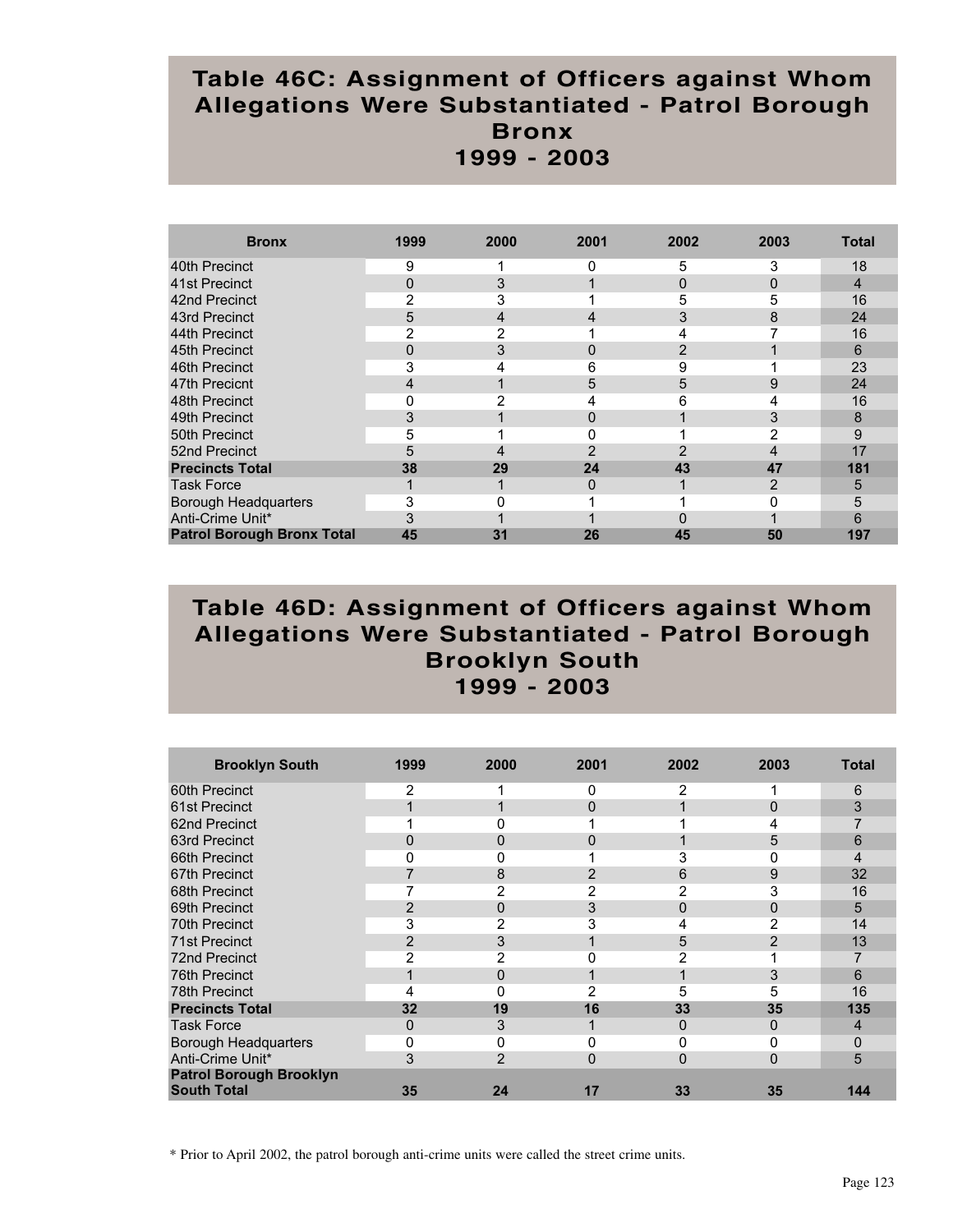#### **Table 46E: Assignment of Officers against Whom Allegations Were Substantiated - Strategic and Tactical Command (Brooklyn North)\* 1999 - 2003**

| <b>Strategic &amp; Tactical Command</b><br>(Brooklyn North) | 1999           | 2000           | 2001           | 2002           | 2003           | <b>Total</b>   |
|-------------------------------------------------------------|----------------|----------------|----------------|----------------|----------------|----------------|
| <b>73rd Precinct</b>                                        | 1              | 2              | 5              | 2              | 7              | 17             |
| 75th Precinct                                               | 9              | 6              | 5              | 5              | 5              | 30             |
| 77th Precinct                                               | 11             | 3              | 1              | 6              | 19             | 40             |
| 79th Precinct                                               | 5              | $\overline{c}$ | $\overline{4}$ | $\overline{4}$ | 5              | 20             |
| 81st Precinct                                               | 4              | 3              | 0              | 3              | 7              | 17             |
| 83rd Precinct                                               | $\overline{4}$ | $\mathbf{1}$   | 3              | 3              | $\overline{4}$ | 15             |
| 84th Precinct                                               | $\overline{2}$ | 0              | 1              | $\mathbf 0$    | 3              | 6              |
| 88th Precinct                                               | 6              | $\mathbf 0$    | 0              | $\mathbf{1}$   | $\mathbf 0$    | $\overline{7}$ |
| 90th Precinct                                               | 0              | $\overline{2}$ | 0              | 0              | 1              | 3              |
| 94th Precinct                                               | $\mathbf 0$    | $\overline{4}$ | 3              | $\mathbf 1$    | 0              | 8              |
| <b>Precincts Total</b>                                      | 42             | 23             | 22             | 25             | 51             | 163            |
| <b>Task Force</b>                                           | $\mathbf 0$    | $\mathbf{1}$   | $\overline{0}$ | $\mathbf 0$    | 5              | 6              |
| <b>Borough Headquarters</b>                                 | 0              | 0              | 0              | 0              | $\mathbf{0}$   | $\mathbf 0$    |
| Anti-Crime Unit**                                           | $\mathbf{0}$   | $\mathbf 1$    | $\overline{0}$ |                | 3              | 5              |
| Strategic & Tactical CMD B/N                                | $\mathbf{0}$   | 0              | 0              | 0              | 1              | 1              |
| SAT Narc Ops B/N                                            | $\mathbf{0}$   | $\overline{0}$ | 8              | $\overline{7}$ | 6              | 21             |
| <b>Brooklyn Narcotics District</b>                          | $\overline{2}$ | 2              | 0              | 1              | 1              | 6              |
| Narcotics Boro Brklyn North                                 | 3              | $\mathbf{1}$   | $\overline{7}$ | $\overline{4}$ | 1              | 16             |
| SAT Hous Ops B/N                                            | 0              | 0              | 0              | $\mathbf 0$    | $\mathbf 0$    | $\mathbf{0}$   |
| PSA <sub>2</sub>                                            | $\overline{2}$ | $\overline{2}$ | 1              | $\mathbf{1}$   | $\overline{7}$ | 13             |
| PSA <sub>3</sub>                                            | 0              | $\overline{2}$ | 1              | 7              | $\overline{7}$ | 17             |
| SAT Pat Ops B/N                                             | $\mathbf 0$    | $\pmb{0}$      | 0              | $\mathbf 0$    | $\mathbf 0$    | $\mathbf 0$    |
| SAT Det Ops B/N                                             | 0              | 0              | 0              | $\Omega$       | $\Omega$       | $\mathbf 0$    |
| 73rd Precinct Det Squad                                     | $\mathbf 0$    | 0              | $\mathbf{0}$   | 0              | 0              | $\overline{0}$ |
| 75th Precinct Det Squad                                     | 1              | $\Omega$       | 0              | $\overline{2}$ | $\mathbf{0}$   | 3              |
| 77th Precinct Det Squad                                     | 0              | 0              | 0              | 0              | $\overline{2}$ | $\overline{2}$ |
| 79th Precinct Det Squad                                     | 1              | 0              | 1              | $\overline{2}$ | 1              | 5              |
| 81st Precinct Det Squad                                     | $\mathbf 0$    | $\mathbf{0}$   | 0              | $\mathbf 0$    | $\mathbf 0$    | $\overline{0}$ |
| 83rd Precinct Det Squad                                     | 0              | 0              | 1              | 0              | 0              | 1              |
| 84th Precinct Det Squad                                     | 1              | $\overline{0}$ | $\overline{0}$ | $\mathbf 0$    | 1              | $\overline{2}$ |
| 88th Precinct Det Squad                                     | 1              | 0              | 0              | 0              | 0              |                |
| 90th Precinct Det Squad                                     | $\mathbf 0$    | 1              | $\overline{0}$ | $\mathbf 0$    | $\mathbf 0$    | 1              |
| 94th Precinct Det Squad                                     | 0              | 0              | 0              | 0              | 0              | 0              |
| <b>Brooklyn North Homicide</b>                              | $\mathbf 0$    | $\mathbf 0$    | 0              | $\mathbf 0$    | $\mathbf 0$    | $\mathbf 0$    |
| <b>Brooklyn North Vice</b>                                  | 0              | 0              | 2              | 0              | 0              | $\overline{2}$ |
| <b>S.A.T. COM Total</b>                                     | 53             | 33             | 43             | 50             | 86             | 265            |

\* The Brooklyn North Patrol Borough is called S.A.T. COM (Strategic and Tactical Command) and it combines the usual patrol borough commands with two police service area commands, the detective squads, and the narcotics units. \*\* Prior to April 2002, the patrol borough anti-crime units were called the street crime units.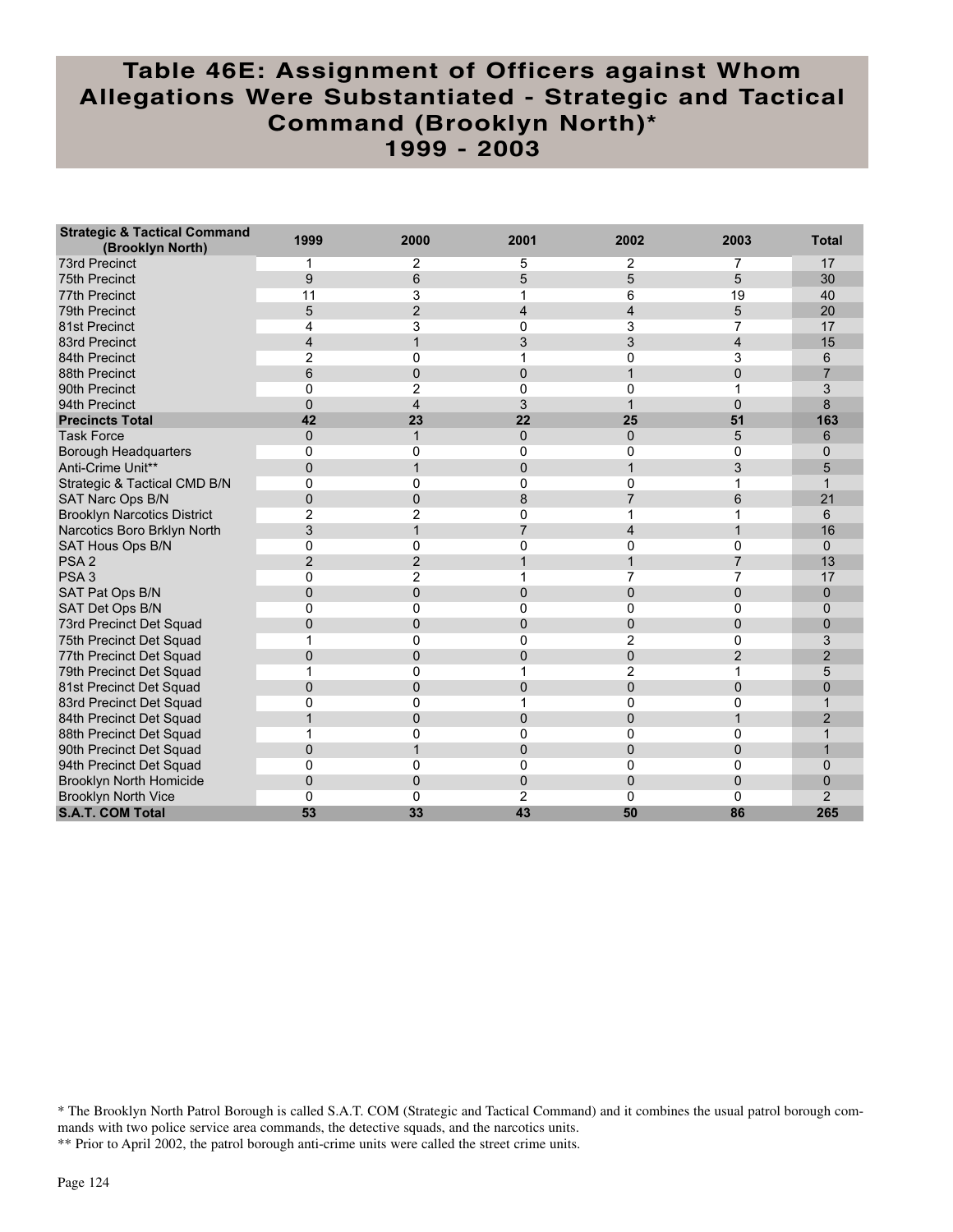#### **Table 46F: Assignment of Officers against Whom Allegations Were Substantiated - Patrol Borough Queens South 1999 - 2003**

| <b>Queens South</b>          | 1999 | 2000 | 2001 | 2002 | 2003 | <b>Total</b> |
|------------------------------|------|------|------|------|------|--------------|
| 100th Precinct               |      | 2    |      |      |      | 5            |
| 101st Precinct               | 3    | 2    | 0    | 3    | 3    | 11           |
| 102nd Precinct               | າ    | っ    |      |      |      | 8            |
| 103rd Precinct               |      |      | 2    |      | 2    |              |
| 105th Precinct               |      |      | ი    |      |      |              |
| 106th Precinct               |      | 0    |      | ⌒    |      |              |
| 107th Precinct               |      |      |      |      | 3    |              |
| 113th Precinct               |      |      | ი    | 10   | 3    | 20           |
| <b>Precincts Total</b>       | 14   | 11   |      | 17   | 14   | 62           |
| <b>Task Force</b>            |      | 0    | 0    | 0    | O    |              |
| <b>Borough Headquarters</b>  |      | ◠    | n    |      |      |              |
| Anti-Crime Unit*             |      |      | 5    |      | 2    | 11           |
| <b>Patrol Borough Queens</b> |      |      |      |      |      |              |
| <b>South Total</b>           | 18   | 14   | 11   | 18   | 16   | 77           |

#### **Table 46G: Assignment of Officers against Whom Allegations Were Substantiated - Patrol Borough Queens North 1999 - 2003**

| <b>Queens North</b>          | 1999     | 2000           | 2001 | 2002     | 2003          | <b>Total</b> |
|------------------------------|----------|----------------|------|----------|---------------|--------------|
| 104th Precinct               | 2        |                | U    |          | 3             |              |
| 108th Precinct               | $\Omega$ | O              | 0    | $\Omega$ | 2             | 2            |
| 109th Precinct               |          | 3              |      |          | 2             | 6            |
| 110th Precinct               |          |                | 5    |          | $\mathcal{P}$ | 9            |
| 111th Precinct               |          |                |      | 2        |               | 5            |
| 112th Precinct               |          | 0              | າ    |          | 3             |              |
| 114th Precinct               |          | ⌒              |      |          | 5             | 13           |
| 115th Precinct               |          | 5              |      |          |               | 9            |
| <b>Precincts Total</b>       | 9        | 13             |      |          | 19            | 58           |
| <b>Task Force</b>            |          | O              |      |          | ი             |              |
| <b>Borough Headquarters</b>  |          |                |      |          |               |              |
| Anti-Crime Unit*             | 4        | $\mathfrak{p}$ |      | O        | 2             | 8            |
| <b>Patrol Borough Queens</b> |          |                |      |          |               |              |
| <b>North Total</b>           | 13       | 15             |      |          | 21            | 66           |

\* Prior to April 2002, the patrol borough anti-crime units were called the street crime units.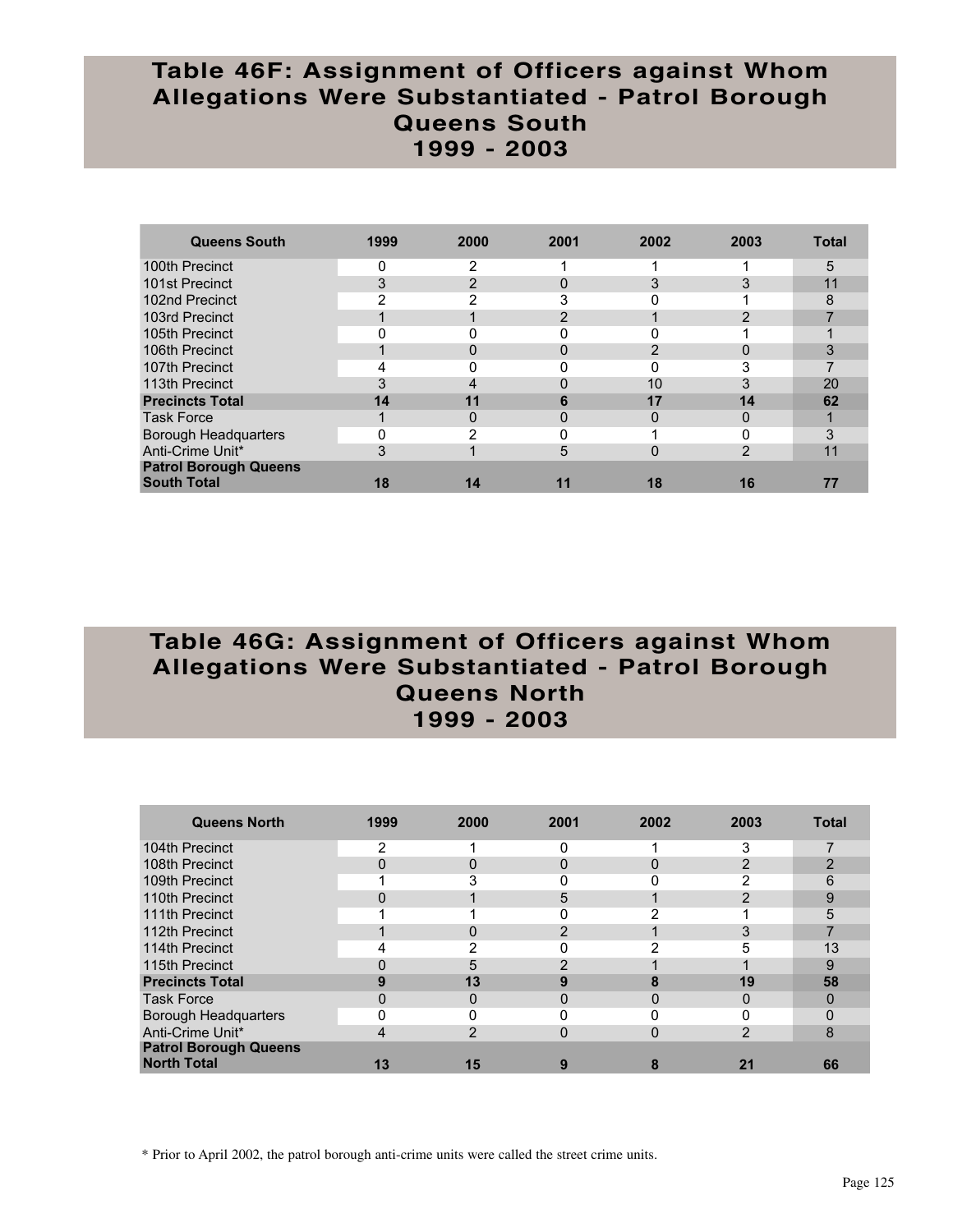#### **Table 46H: Assignment of Officers against Whom Allegations Were Substantiated - Patrol Borough Staten Island 1999 - 2003**

| <b>Staten Island</b>                | 1999           | 2000 | 2001 | 2002     | 2003     | <b>Total</b> |
|-------------------------------------|----------------|------|------|----------|----------|--------------|
| 120th Precinct                      |                | O    | 2    | 4        | 7        | 14           |
| 122nd Precinct                      |                | O    |      | $\Omega$ | 4        | 5            |
| 123rd Precinct                      |                |      |      |          | 2        | 3            |
| <b>Precincts Total</b>              |                |      | 3    | Δ        | 13       | 22           |
| Task Force                          |                |      |      |          | ი        |              |
| 120th Detective                     | 2              | 0    | 0    | 0        |          | 3            |
| 122nd Detective                     |                |      |      |          |          |              |
| 123rd Detective                     |                |      | 0    |          | 0        |              |
| Patrol Borough SI Operations        |                |      |      |          | 0        |              |
| <b>Borough Headquarters</b>         |                |      | 0    | 0        | 2        | 3            |
| <b>Crimes against Property</b>      |                |      | ი    |          | 0        |              |
| <b>Emergency Service</b>            | 0              | 0    | 0    | 0        | 0        |              |
| <b>Highway Patrol</b>               | U              |      | ი    |          | 0        |              |
| <b>District Attorney</b>            | 0              | O    | 0    | $\Omega$ | $\Omega$ |              |
| <b>Crimes Against Person</b>        | ი              |      |      |          | 0        |              |
| Anti-Crime Unit*                    | $\overline{2}$ | 0    |      | 2        | $\Omega$ | 5            |
| Housing                             | ŋ              |      |      |          |          |              |
| Warrants                            | 0              |      | 0    | 0        | 0        |              |
| Court                               |                |      | ი    |          | 0        |              |
| <b>Patrol Borough Staten Island</b> |                |      |      |          |          |              |
| <b>Total</b>                        |                |      | 5    | 8        | 16       | 39           |

\* Prior to April 2002, the patrol borough anti-crime units were called the street crime units.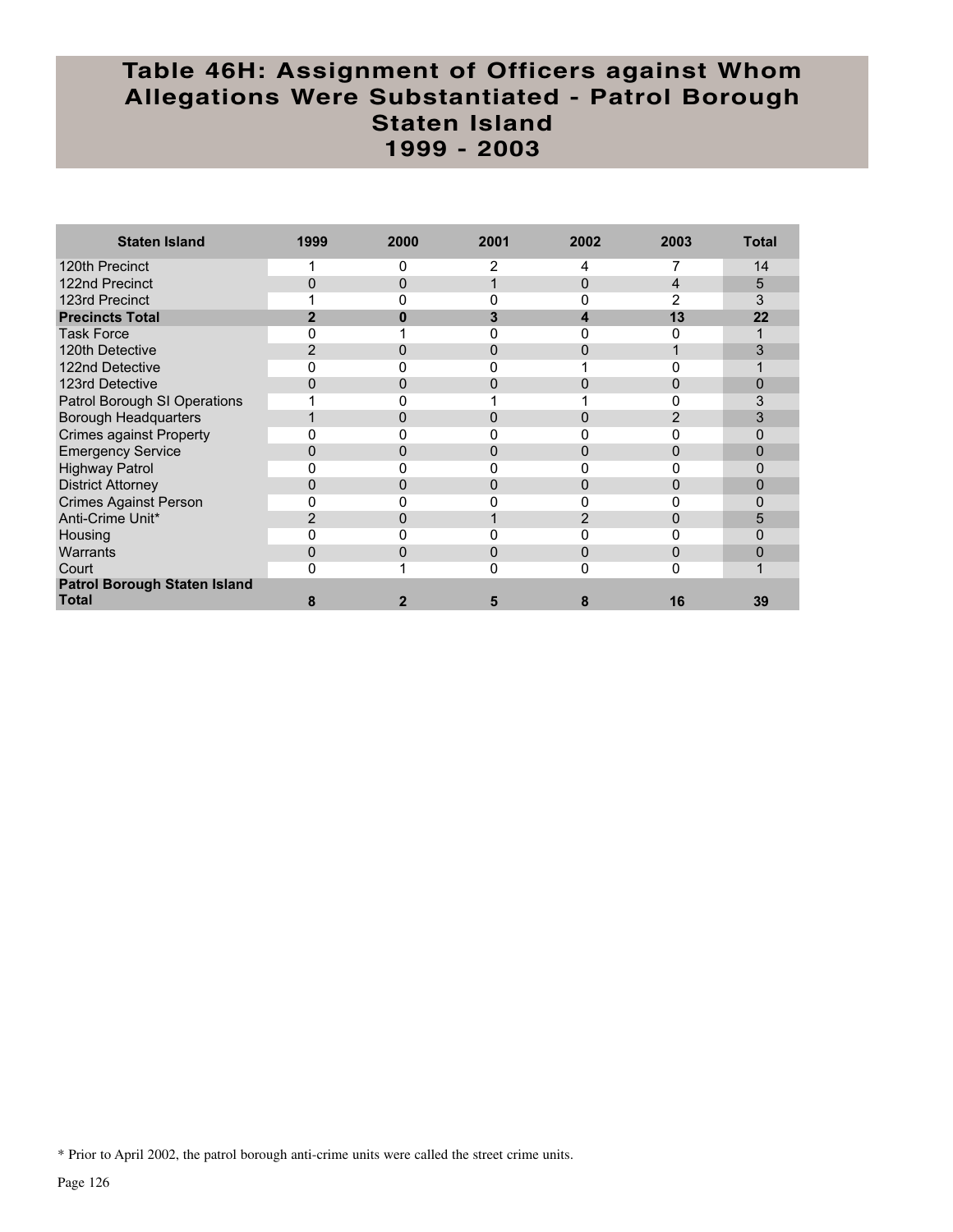#### **Table 46I: Assignment of Officers against Whom Allegations Were Substantiated - Special Operations Division 1999 - 2003**

| <b>Special Operations</b>          | 1999 | 2000 | 2001 | 2002 | 2003 | <b>Total</b> |
|------------------------------------|------|------|------|------|------|--------------|
| <b>Emergency Service</b>           |      |      |      |      |      |              |
| <b>Harbor Unit</b>                 |      |      |      |      |      |              |
| <b>Aviation Unit</b>               |      |      |      |      |      |              |
| Taxi Unit                          |      |      |      |      |      |              |
| <b>Canine Unit</b>                 |      |      |      |      |      |              |
| Headquarters                       |      |      |      |      |      |              |
| <b>Special Operations Division</b> |      |      |      |      |      |              |
| <b>Total</b>                       |      |      |      |      |      |              |

**Table 46J: Assignment of Officers against Whom Allegations Were Substantiated - Other Patrol Services Bureau Commands 1999 - 2003**

| <b>Other Patrol Services Bureau</b><br><b>Commands</b> | 1999 | 2000 | 2001 | 2002 | 2003 | <b>Total</b> |
|--------------------------------------------------------|------|------|------|------|------|--------------|
| <b>School Safety Division</b>                          |      |      |      |      |      |              |
| <b>Headquarters</b>                                    |      |      |      |      |      |              |
| <b>Other Patrol Services Bureau</b>                    |      |      |      |      |      |              |
| <b>Commands</b>                                        |      |      |      |      |      |              |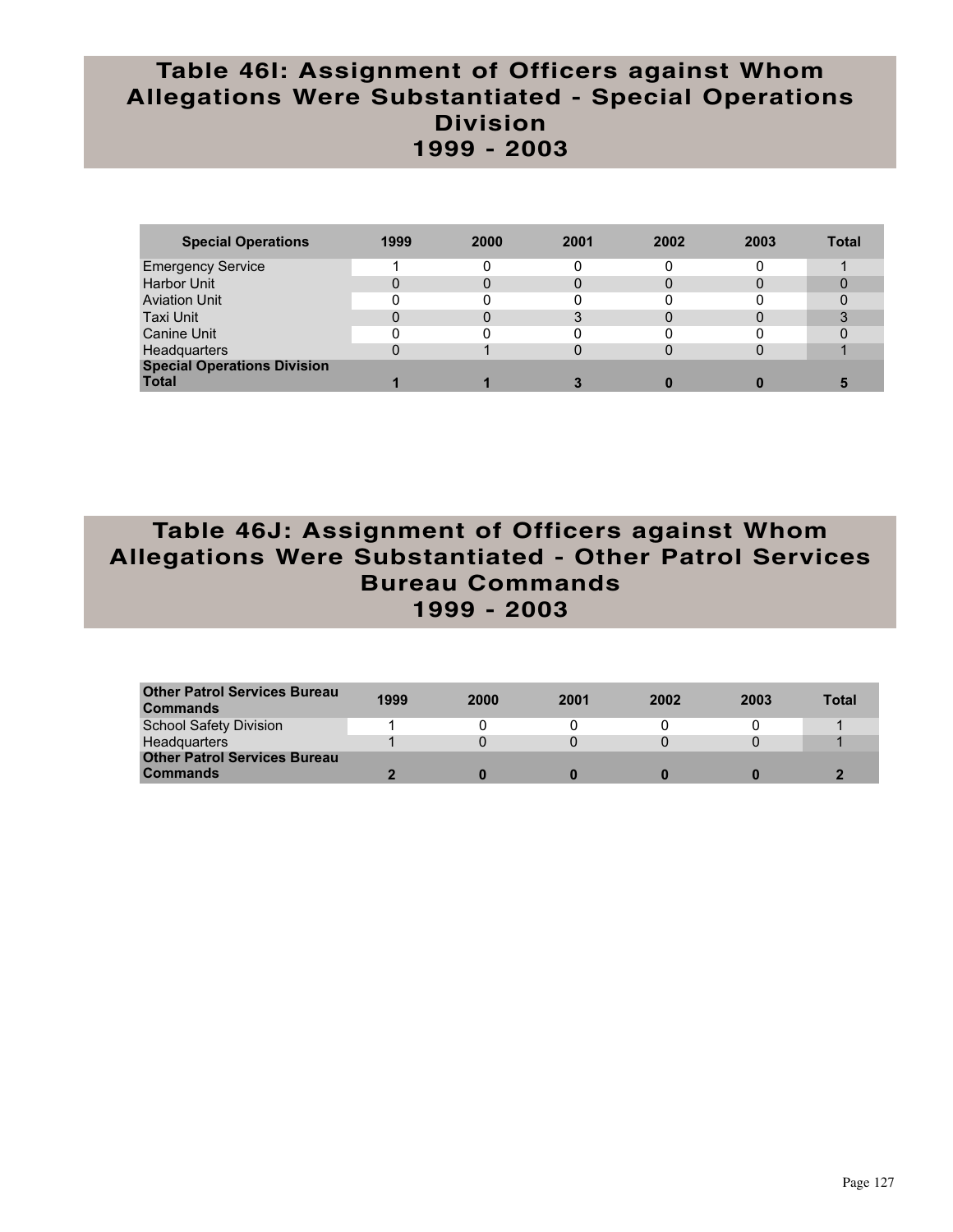# **Table 46K: Assignment of Officers against Whom Allegations Were Substantiated - Transit Bureau 1999 - 2003**

| <b>Transit Bureau</b>              | 1999           | 2000           | 2001           | 2002           | 2003           | <b>Total</b>   |
|------------------------------------|----------------|----------------|----------------|----------------|----------------|----------------|
| <b>Transit Bureau Headquarters</b> | 0              | 0              | 0              | 0              | 0              | 0              |
| <b>TB Liaison</b>                  | $\overline{0}$ | 0              | $\pmb{0}$      | $\overline{0}$ | $\overline{0}$ | $\overline{0}$ |
| <b>TB</b> Inspections              | 0              | 0              | 0              | 0              | 0              | 0              |
| TB Special Investigations          | $\mathbf 0$    | 0              | 0              | $\mathbf{0}$   | $\overline{0}$ | $\overline{0}$ |
| <b>TB Crime Analysis</b>           | $\mathbf 0$    | 0              | 0              | 0              | $\mathbf 0$    | 0              |
| <b>TB Operations</b>               | 0              | 0              | $\pmb{0}$      | $\overline{0}$ | $\mathbf 0$    | 0              |
| <b>TB Manhattan</b>                | 0              | 0              | 0              | 0              | 0              | 0              |
| <b>TB Bronx</b>                    | $\mathbf 0$    | 0              | 0              | $\overline{0}$ | 0              | $\overline{0}$ |
| <b>TB Queens</b>                   | 0              | 0              | 0              | $\mathbf 0$    | 0              | 0              |
| <b>TB Brooklyn</b>                 | $\overline{0}$ | 0              | 0              | $\overline{0}$ | 0              | $\overline{0}$ |
| TB DT 01                           | 3              | 1              | 1              | 7              | 3              | 15             |
| TB DT 02                           | $\mathbf 0$    | $\overline{2}$ | $\overline{2}$ | $\mathfrak{S}$ | $\mathbf 0$    | $\overline{7}$ |
| TB DT 03                           | 1              | 0              | 0              | $\mathbf 0$    | 1              | $\overline{2}$ |
| TB DT 04                           | $\mathbf 0$    | 0              | 0              | $\overline{2}$ | $\mathbf{1}$   | 3              |
| <b>TB DT 11</b>                    | $\overline{2}$ | 0              | 0              | 1              | $\mathbf 0$    | 3              |
| <b>TB DT 12</b>                    | $\overline{2}$ | 0              | 0              | $\overline{0}$ | 0              | $\overline{2}$ |
| <b>TB DT 20</b>                    | 0              | 0              | 0              | 0              | $\overline{2}$ | $\overline{2}$ |
| <b>TB DT 23</b>                    | $\mathbf 0$    | 0              | 0              | $\Omega$       | 0              | $\overline{0}$ |
| TB DT 30                           | 0              | 0              | 0              | 0              | 1              | 1              |
| <b>TB DT 32</b>                    | $\mathbf{1}$   | 4              | $\pmb{0}$      | 3              | $\mathbf 0$    | 8              |
| TB DT 33                           | $\overline{c}$ | 2              | 0              | 0              | 1              | 5              |
| TB DT 34                           | $\overline{0}$ | 0              | 1              | $\mathbf{1}$   | $\mathbf 0$    | $\overline{2}$ |
| TB Manhattan/TF                    | 6              | 0              | $\overline{2}$ | 0              | 0              | 8              |
| TB Bronx/TF                        | 1              | 0              | $\overline{1}$ | 0              | 0              | $\overline{2}$ |
| <b>TB Queens/TF</b>                | 1              | 0              | 0              | 0              | 0              | $\mathbf{1}$   |
| TB Brooklyn/TF                     | $\mathbf{1}$   | 0              | $\mathbf{1}$   | $\mathbf 0$    | $\mathbf{1}$   | 3              |
| <b>TB Homeless</b>                 | 0              | 0              | 0              | 0              | 1              | 1              |
| <b>TB Canine</b>                   | 0              | 0              | 0              | $\overline{0}$ | 0              | 0              |
| <b>TB Vandal</b>                   | 0              | 0              | 0              | 0              | 0              | 0              |
| TB Special Operations Unit         | $\mathbf 0$    | 0              | 0              | $\Omega$       | $\mathbf 0$    | 0              |
| Homeless                           | 0              | 0              | 0              | 0              | $\mathbf 0$    | 0              |
| <b>TB Other</b>                    | $\overline{0}$ | 0              | 0              | $\mathbf{0}$   | $\overline{0}$ | $\overline{0}$ |
| <b>Transit Bureau Total</b>        | 20             | 9              | 8              | 17             | 11             | 65             |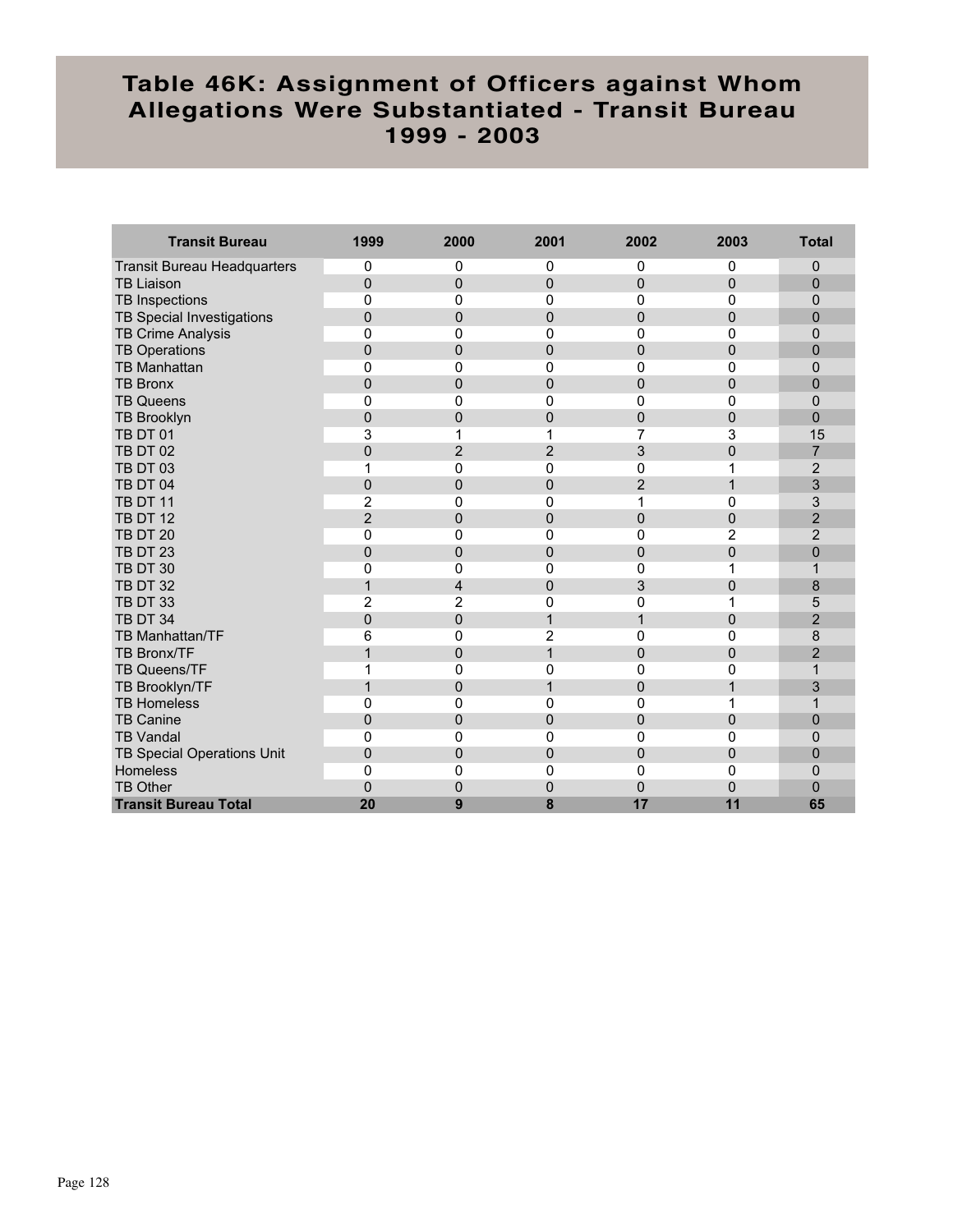# **Table 46L: Assignment of Officers against Whom Allegations Were Substantiated - Traffic Control Division 1999 - 2003**

| <b>Traffic Control Division</b>       | 1999           | 2000         | 2001 | 2002 | 2003     | <b>Total</b> |
|---------------------------------------|----------------|--------------|------|------|----------|--------------|
| <b>Command Headquarters</b>           | ი              | U            | 0    | O    | 0        |              |
| <b>Manhattan Task Force</b>           | 4              | 3            | 0    | 0    | 0        |              |
| <b>Brooklyn Task Force</b>            | ი              |              | 0    | 2    | 0        |              |
| <b>Bronx Task Force</b>               | 0              | 0            | 0    | 0    | $\Omega$ |              |
| Queens Task Force                     | 0              |              | ი    | ი    | 0        |              |
| <b>Surface Transportation</b>         |                |              |      |      |          |              |
| <b>Enforcement Division</b>           |                |              |      | O    | 0        | 3            |
| <b>Bus</b>                            |                |              |      |      | 0        |              |
| <b>Parking Enforcement District</b>   | O              |              | 0    | O    | $\Omega$ | $\mathbf{0}$ |
| <b>Tow Units</b>                      |                |              | 0    |      | 0        |              |
| <b>Summons Enforcement</b>            | 0              |              | 0    | 0    | 0        |              |
| Intelligence                          |                |              |      |      | 0        |              |
| <b>Highway District</b>               | 0              | $\mathbf{0}$ | 0    | O    | 0        |              |
| Highway 1                             |                |              |      |      |          |              |
| Highway 2                             | $\overline{2}$ | 2            | O    | 0    |          | 5            |
| Highway 3                             |                |              |      |      |          |              |
| Highway 4                             |                |              | 0    | 0    |          | 2            |
| <b>Highway Safety</b>                 |                |              |      |      | ი        |              |
| Highway/ SEU                          |                |              | 0    |      | 0        |              |
| <b>Mounted Unit</b>                   |                |              |      |      |          |              |
| Movie and Television Unit             |                |              |      |      |          |              |
| <b>Traffic Control Division Total</b> | 10             |              | 3    | 5    |          | 28           |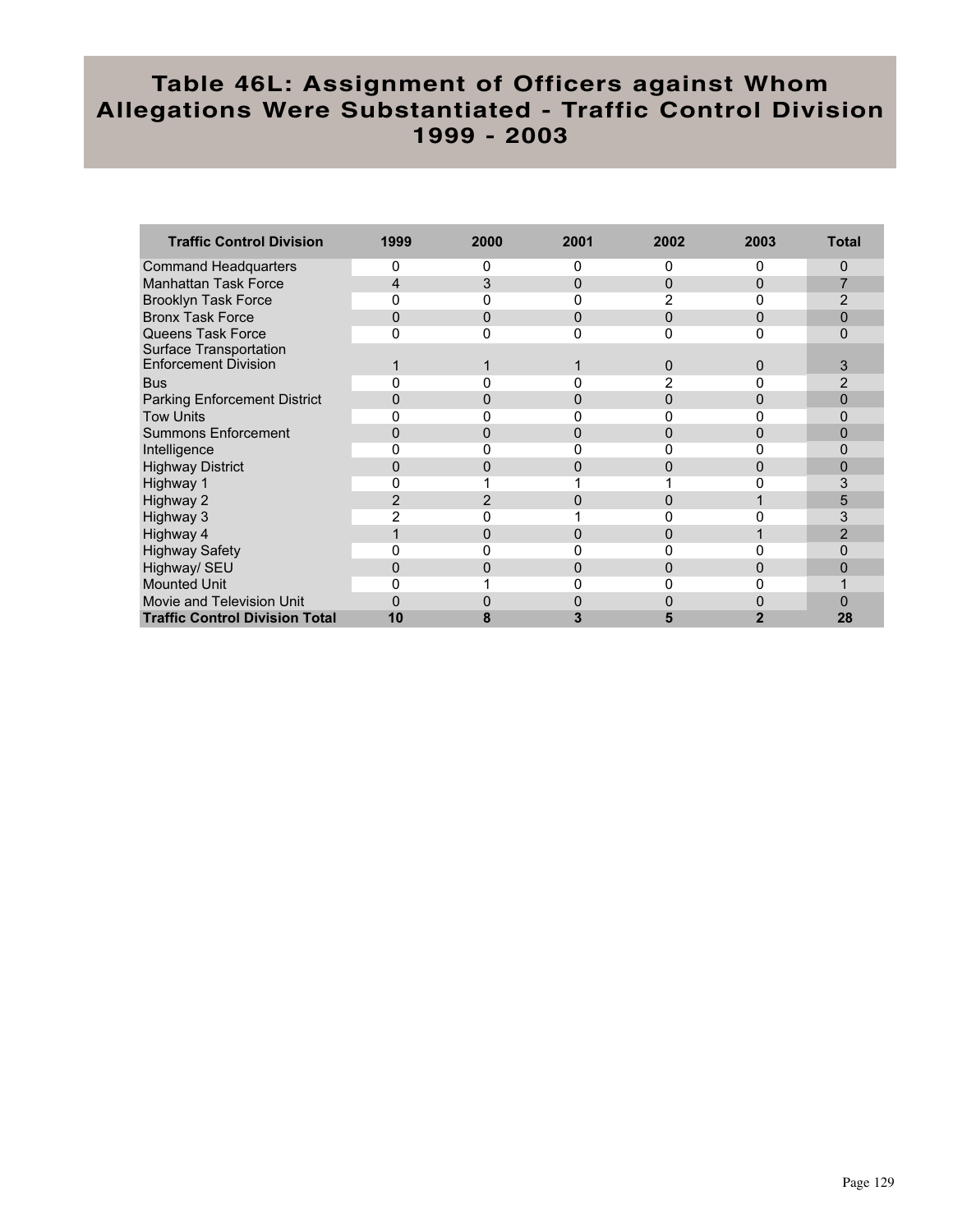# **Table 46M: Assignment of Officers against Whom Allegations Were Substantiated - Housing Bureau 1999 - 2003**

| <b>Housing Bureau</b>       | 1999 | 2000 | 2001 | 2002 | 2003        | <b>Total</b> |
|-----------------------------|------|------|------|------|-------------|--------------|
| Housing Bureau (Command     |      |      |      |      |             |              |
| Center)                     |      |      | 0    |      | 0           |              |
| PSA <sub>1</sub>            | 2    | 0    | 2    | 2    | $\mathbf 0$ | 6            |
| PSA <sub>4</sub>            | 3    |      |      |      | 3           | 8            |
| PSA <sub>5</sub>            | 3    |      |      | 0    |             | 6            |
| PSA <sub>6</sub>            | 0    |      | 3    |      | 0           | 3            |
| PSA <sub>7</sub>            | 2    | 2    |      |      | 6           | 12           |
| PSA <sub>8</sub>            | 2    |      |      |      | 3           | 6            |
| PSA <sub>9</sub>            |      | 0    | 0    | 0    | 0           |              |
| <b>HB Detectives</b>        |      |      | 0    |      | 0           |              |
| HB Brooklyn/Staten Island   | O    | 0    | 0    | 0    | 0           |              |
| <b>HB</b> Manhattan         |      |      | 0    |      |             |              |
| <b>HB Bronx/Queens</b>      | 0    | 0    | 0    | 0    | 0           |              |
| HB Investigation            |      |      | 0    |      |             |              |
| <b>HB Vandalism</b>         | 0    | 0    | 0    | 0    | 0           |              |
| HB Other                    |      |      |      |      | U           |              |
| <b>Housing Bureau Total</b> | 13   |      | 9    | 3    | 13          | 42           |

#### **Table 46N: Assignment of Officers against Whom Allegations Were Substantiated - Organized Crime Control Bureau 1999 - 2003**

| <b>Organized Crime Control</b><br><b>Bureau</b> | 1999 | 2000          | 2001 | 2002 | 2003 | <b>Total</b> |
|-------------------------------------------------|------|---------------|------|------|------|--------------|
| Queens Narcotics                                | 8    | $\mathcal{P}$ | 10   | 9    | 12   | 41           |
| <b>Manhattan Narcotics</b>                      | 11   | 12            | 8    | 10   | 18   | 59           |
| <b>Bronx Narcotics</b>                          | 24   | 5             | 9    | 6    | 14   | 58           |
| <b>Staten Island Narcotics</b>                  | 12   |               | 5    |      |      | 36           |
| <b>Brooklyn South Narcotics</b>                 | 3    | 5             | 4    | 19   | 6    | 37           |
| <b>Narcotics</b>                                |      |               |      |      |      |              |
| Auto Crime                                      |      |               |      |      |      |              |
| Vice Enforcement                                |      |               |      |      |      |              |
| Drug Enforcement                                |      |               | 0    |      |      | $\Omega$     |
| Organized Crime HQ                              |      |               |      |      |      |              |
| <b>Organized Crime Control</b>                  |      |               |      |      |      |              |
| <b>Bureau Total</b>                             | 62   |               | 37   | 52   | 55   | 237          |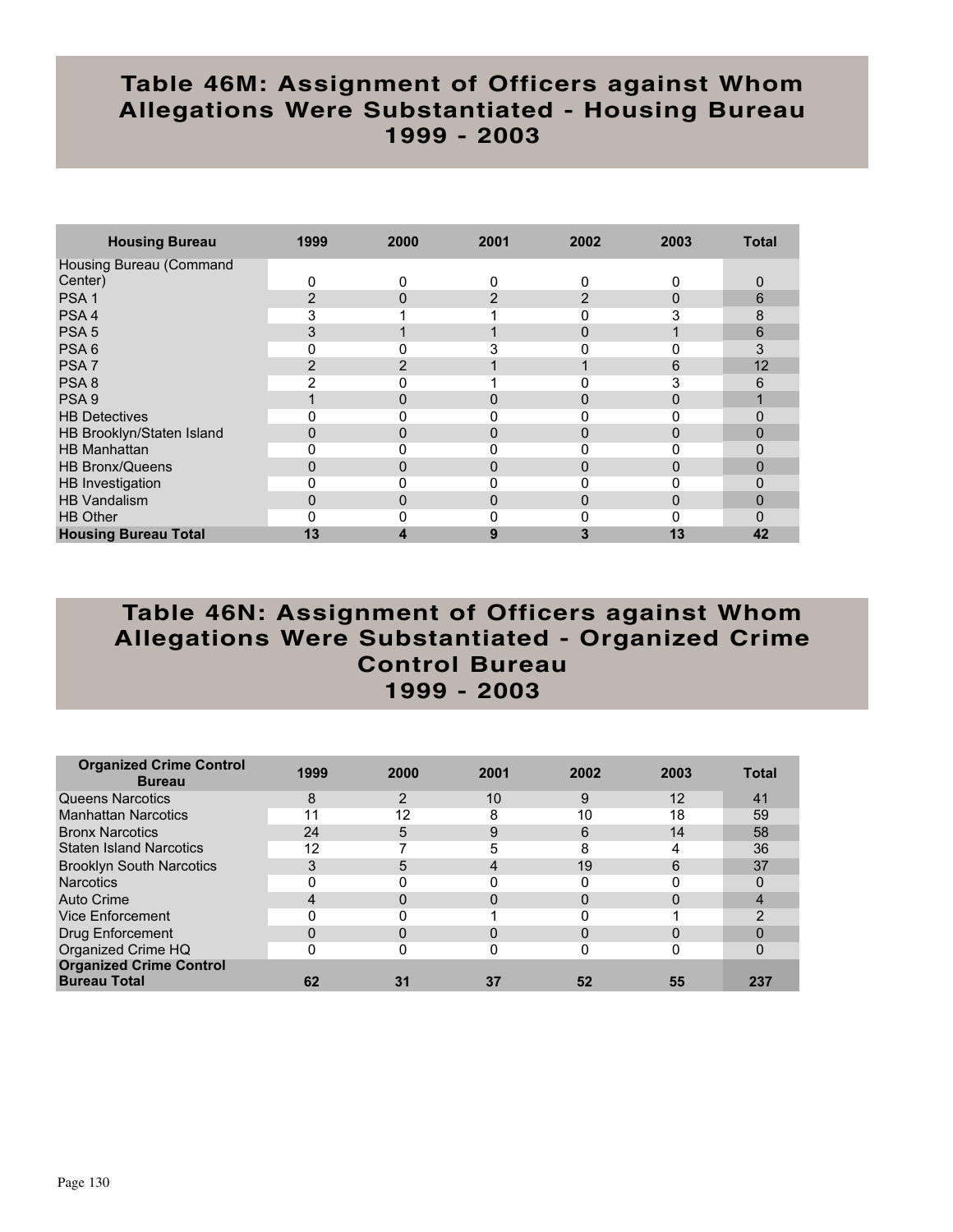#### **Table 46O: Assignment of Officers against Whom Allegations Were Substantiated - Detective Bureau 1999 - 2003**

| <b>Detective Bureau</b>       | 1999 | 2000 | 2001 | 2002 | 2003 | <b>Total</b> |
|-------------------------------|------|------|------|------|------|--------------|
| <b>Manhattan Units</b>        |      | 2    |      | 5    | 3    | 18           |
| <b>Bronx Units</b>            | O    | 5    |      | 5    | 5    | 16           |
| <b>Brooklyn South Units</b>   |      |      |      |      | 6    | 14           |
| Queens Units                  | 3    | 3    |      |      | 4    | 18           |
| <b>Central Robbery</b>        |      |      |      |      |      |              |
| <b>Special Investigations</b> |      | 0    | O    |      | O    |              |
| <b>Career Criminals</b>       |      |      |      |      |      |              |
| <b>Missing Person</b>         |      |      |      |      |      |              |
| <b>Special Victims</b>        | ⌒    |      |      |      |      | 2            |
| Scientific Research           |      | 0    | 0    | 0    | 0    |              |
| Crime Scene                   |      |      |      |      |      |              |
| <b>Warrant Division</b>       |      | 3    |      | 6    | 5    | 28           |
| Juvenile Crime                |      |      |      |      | 0    |              |
| Cold Cases                    | 0    |      | 0    | 0    | 0    |              |
| <b>Fugitive Enforcement</b>   |      |      |      |      |      |              |
| <b>Detective Headquarters</b> |      | 0    |      |      | 0    |              |
| <b>Gang Units</b>             |      |      |      |      | 5    | 16           |
| <b>Detective Bureau Total</b> | 24   |      | 22   | 25   | 29   | 117          |

# **Table 46P: Assignment of Officers against Whom Allegations Were Substantiated - Other Bureaus 1999 - 2003**

| <b>Other Bureaus</b>           | 1999     | 2000         | 2001 | 2002 | 2003     | Total |
|--------------------------------|----------|--------------|------|------|----------|-------|
| <b>Internal Affairs Bureau</b> |          |              |      |      |          |       |
| Internal Affairs               |          | 2            | 0    | 0    | 0        | 3     |
| <b>Criminal Justice Bureau</b> |          |              |      |      |          |       |
| <b>Court Division</b>          |          |              | ∩    |      |          |       |
| <b>Criminal Justice HQ</b>     | $\Omega$ |              | 0    |      |          | 0     |
| <b>Support Services Bureau</b> |          |              |      |      |          |       |
| <b>Property Clerk</b>          |          |              |      |      |          |       |
| <b>Fleet Services</b>          | O        | $\mathbf{0}$ | 0    |      | $\Omega$ | O     |
| <b>Central Record Division</b> |          |              |      |      |          |       |
| <b>Personnel Bureau</b>        |          |              |      |      |          |       |
| <b>Applicant Processing</b>    | U        |              | n    |      |          |       |
| <b>Health Services</b>         |          |              | O    |      |          |       |
| Personnel Bureau HQ            |          |              |      |      |          |       |
| <b>Other Bureaus Total</b>     |          |              |      |      |          |       |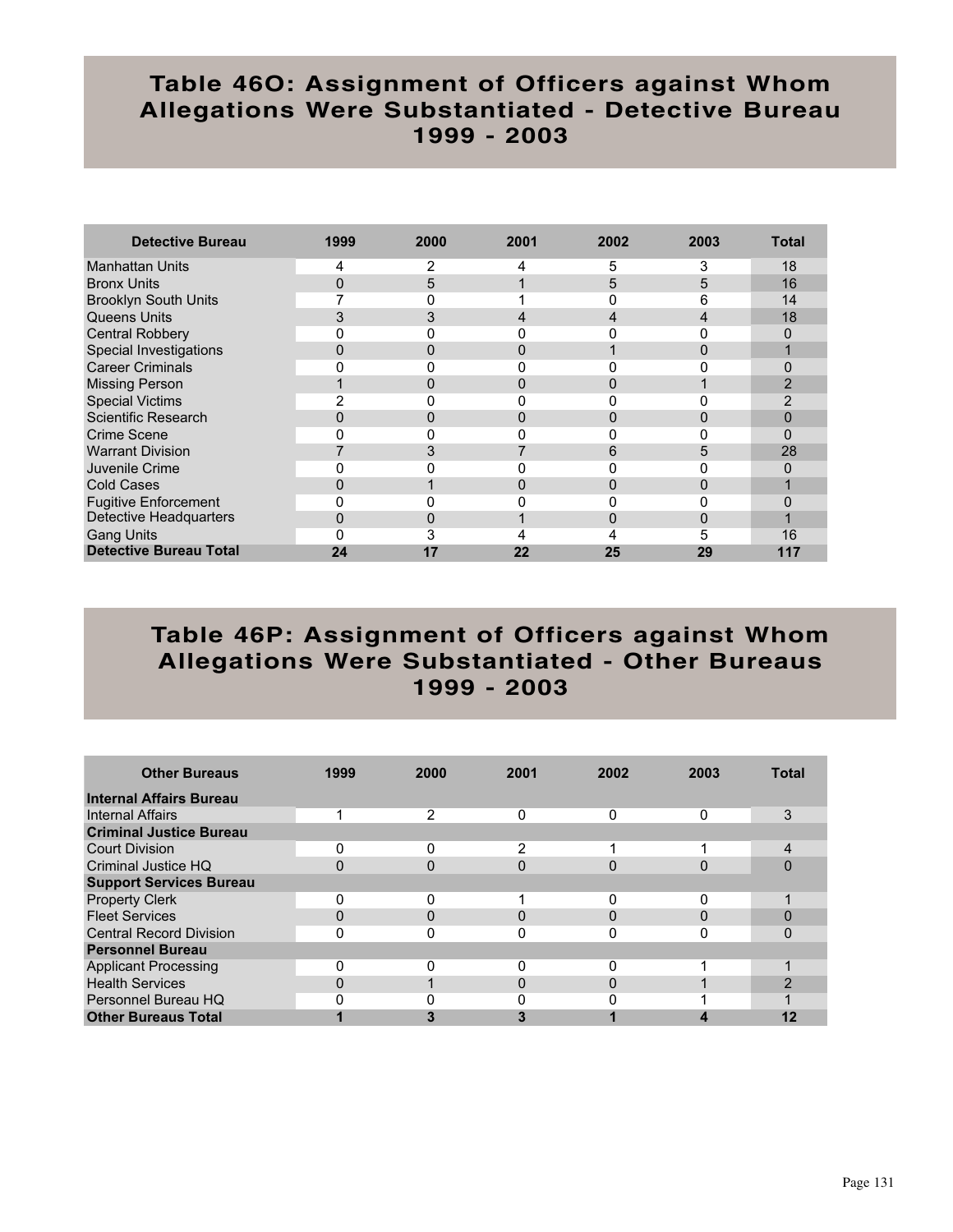### **Table 46Q: Assignment of Officers against Whom Allegations Were Substantiated - Deputy Commissioners and Miscellaneous Commands 1999 - 2003**

| <b>Deputy Commissioners and</b><br><b>Miscellaneous Commands</b>       | 1999     | 2000        | 2001 | 2002 | 2003 | <b>Total</b> |
|------------------------------------------------------------------------|----------|-------------|------|------|------|--------------|
| DC Legal Matters - License Division                                    | 0        | 0           | O    | Ω    | n    |              |
| DC Legal Matters - Legal Bureau                                        | $\Omega$ | $\mathbf 0$ | 0    | 0    | 0    |              |
| DC Training - Police Academy                                           | O        | 0           |      | 0    |      |              |
| DC Training - Academy Training                                         | $\Omega$ | $\Omega$    | 0    | 0    |      |              |
| Section                                                                | U        | 0           |      | 0    |      |              |
| DC Management and Budget                                               | 0        | 0           | 0    | 0    |      |              |
| PC Office                                                              | ŋ        | 0           |      | 0    |      |              |
| <b>Community Affairs</b>                                               | $\Omega$ | $\mathbf 0$ | 0    | 0    | O    |              |
| Office of Equal Employment                                             | ი        | 0           |      | 0    |      |              |
| <b>DC Operations</b>                                                   | 0        | 0           | 0    | 0    | O    |              |
| DC Intelligence                                                        |          |             |      | 0    |      | h            |
| <b>Chief of Department</b>                                             | 0        |             | 0    | 0    | 0    |              |
| <b>Department Advocate</b>                                             | O        | 0           |      |      |      |              |
| <b>DC Public Information</b>                                           | 0        | $\mathbf 0$ | 0    | 0    | 0    | 0            |
| <b>Crime Prevention</b>                                                | O        | 0           |      | O    |      |              |
| <b>First Deputy Commissioner</b>                                       | $\Omega$ | 0           | 0    | 0    |      |              |
| DC Strategic Initiatives                                               | ი        | ი           |      |      |      |              |
| Office of Management, Analysis,                                        |          |             |      |      |      |              |
| and Planning                                                           | 0        | 0           | 0    | 0    |      |              |
| <b>Quality Assurance Division</b>                                      |          | 0           |      |      |      |              |
| <b>DC Counterterrorism</b>                                             |          |             |      |      |      |              |
| <b>Deputy Commissioners and</b><br><b>Miscellaneous Commands Total</b> |          |             |      |      |      | 10           |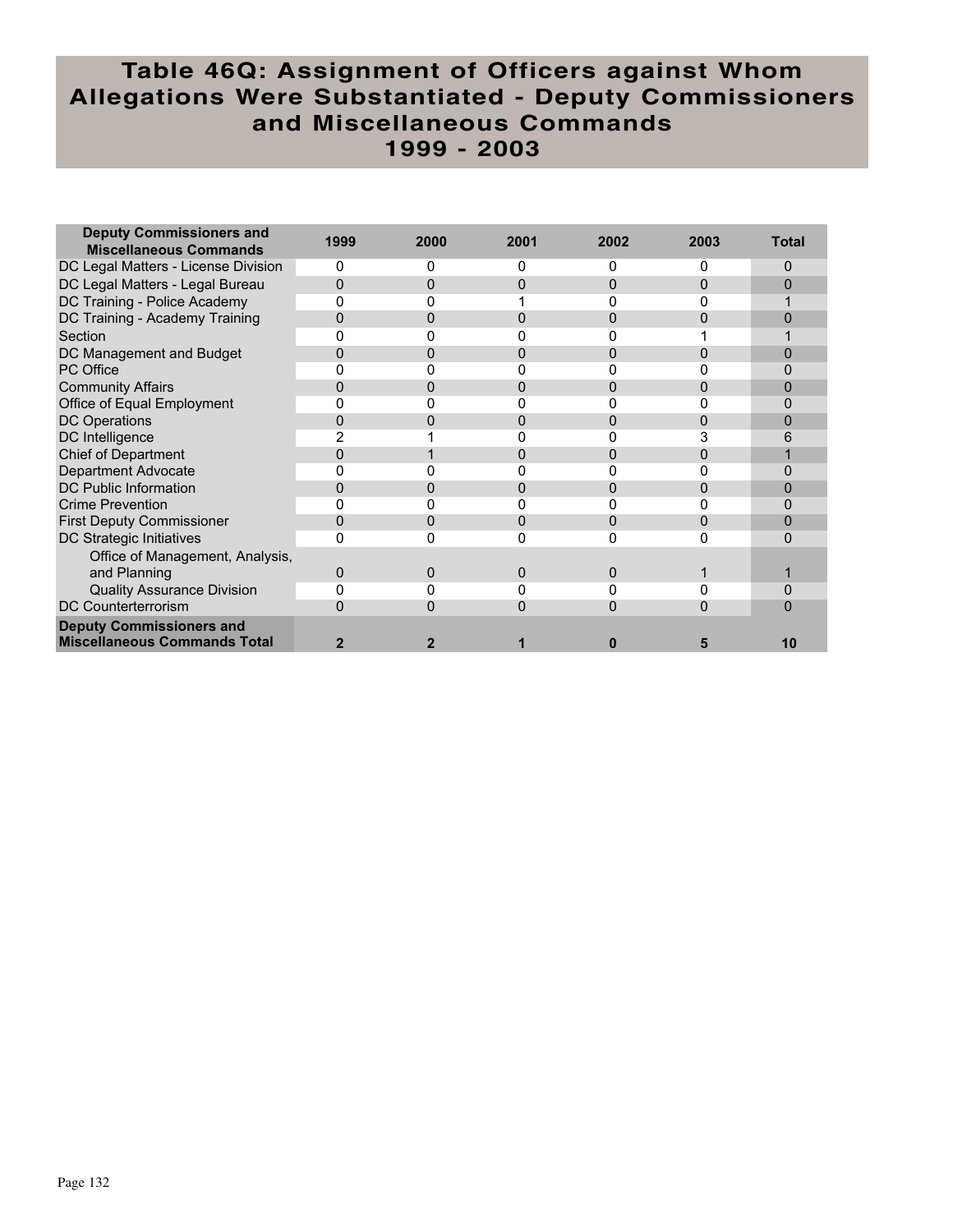# **Table 47A: Command Rankings Substantiated Complaints per Uniformed Officer**

|                |                                   |                           | <b>Officers with</b>    | <b>Substantiated</b>     |
|----------------|-----------------------------------|---------------------------|-------------------------|--------------------------|
| Ranking        | <b>Precinct/Command</b>           | <b>Number of Officers</b> | <b>Substantiated</b>    | <b>Officers per</b>      |
|                |                                   |                           | <b>Complaints</b>       | <b>Uniformed Officer</b> |
| 1              | Joint Bank Robberies TF           | 6                         | 1                       | 0.1667                   |
| $\overline{2}$ | Narc. Div. Staten Island Init.    | 41                        | $6\phantom{1}$          | 0.1463                   |
| 3              | Brooklyn South East Narc. Dist.   | 89                        | 12                      | 0.1348                   |
| 4              | Anti-Crime Init. Manhattan North  | 31                        | $\overline{4}$          | 0.1290                   |
| 5              | <b>GANG Staten Island</b>         | 17                        | $\overline{2}$          | 0.1176                   |
| 6              | Brooklyn South West Narc. Dist.   | 38                        | $\overline{\mathbf{4}}$ | 0.1053                   |
| 6              | Narcotics Boro Staten Island      | 19                        | $\overline{2}$          | 0.1053                   |
| 6              | Anti-Crime Init. Staten Island    | 19                        | $\overline{2}$          | 0.1053                   |
| 9              | 102 DET                           | 23                        | $\overline{2}$          | 0.0870                   |
| 10             | DB Manhattan North Homicide       | 15                        | $\mathbf{1}$            | 0.0667                   |
| 11             | Narc.Div. Brooklyn South Init.    | 47                        | $\overline{3}$          | 0.0638                   |
| 12             | <b>79 DET</b>                     | 33                        | $\overline{2}$          | 0.0606                   |
| 12             | Queens South Narcotics District   | 33                        | $\overline{2}$          | 0.0606                   |
| 14             | Narc. Div. East Harlem Init.      | 56                        | $\mathbf{3}$            | 0.0536                   |
| 15             | Narc. Operations Brooklyn North   | 135                       | $\overline{7}$          | 0.0519                   |
| 16             | <b>Bus Unit</b>                   | 39                        | $\overline{2}$          | 0.0513                   |
| 17             | 113 PCT                           | 197                       | 10                      | 0.0508                   |
| 18             | <b>75 DET</b>                     | 40                        | $\overline{2}$          | 0.0500                   |
| 18             | 108 DET                           | 20                        | 1                       | 0.0500                   |
| 20             | 23 DET                            | 21                        | $\mathbf{1}$            | 0.0476                   |
| 20             | <b>122 DET</b>                    | 21                        | 1                       | 0.0476                   |
| 20             | DB Manhattan South Homicide       | 21                        | $\mathbf{1}$            | 0.0476                   |
| 20             | Anti-Crime Init. Brooklyn North   | 21                        | 1                       | 0.0476                   |
| 24             | 32 DET                            | 23                        | $\mathbf{1}$            | 0.0435                   |
| 25             | <b>34 DET</b>                     | 24                        | 1                       | 0.0417                   |
| 25             | 113 DET                           | 24                        | $\mathbf{1}$            | 0.0417                   |
| 27             | TB DT01                           | 171                       | $\overline{7}$          |                          |
|                |                                   | 25                        |                         | 0.0409                   |
| 28             | DB Bronx Homicide TF              |                           | $\mathbf{1}$            | 0.0400                   |
| 29             | Downtown Manhattan Narc. Dist.    | 51                        | $\overline{2}$          | 0.0392                   |
| 30             | PSA <sub>3</sub>                  | 181                       | $\overline{7}$          | 0.0387                   |
| 31             | 48 DET                            | 26                        | 1                       | 0.0385                   |
| 32             | Narc. Div. Southeast Queens Init. | 106                       | $\overline{4}$          | 0.0377                   |
| 33             | 24 PCT                            | 167                       | 6                       | 0.0359                   |
| 34             | <b>GANG Brooklyn North</b>        | 28                        | $\mathbf{1}$            | 0.0357                   |
| 35             | 40 DET                            | 31                        | 1                       | 0.0323                   |
| 35             | <b>78 PCT</b>                     | 155                       | 5                       | 0.0323                   |
| 37             | 46 PCT                            | 283                       | 9                       | 0.0318                   |
| 38             | Narcotics Boro Brooklyn North     | 126                       | 4                       | 0.0317                   |
| 39             | 44 DET                            | 32                        | 1                       | 0.0313                   |
| 39             | <b>GANG Bronx</b>                 | 32                        | $\mathbf{1}$            | 0.0313                   |
| 41             | 48 PCT                            | 214                       | 6                       | 0.0280                   |
| 42             | 42 PCT                            | 180                       | $\sqrt{5}$              | 0.0278                   |
| 42             | Narcotics Boro Queens North       | 36                        | 1                       | 0.0278                   |
| 42             | Narcotics Div. Queens North Init. | 72                        | $\overline{2}$          | 0.0278                   |
| 45             | 23 PCT                            | 190                       | $\overline{5}$          | 0.0263                   |
| 45             | Narc. Div. Manhattan North Init.  | 152                       | $\overline{\mathbf{4}}$ | 0.0263                   |
| 47             | Narc. Div. Bronx Central Init.    | 116                       | 3                       | 0.0259                   |
| 48             | <b>71 PCT</b>                     | 195                       | $\overline{5}$          | 0.0256                   |
|                |                                   |                           |                         |                          |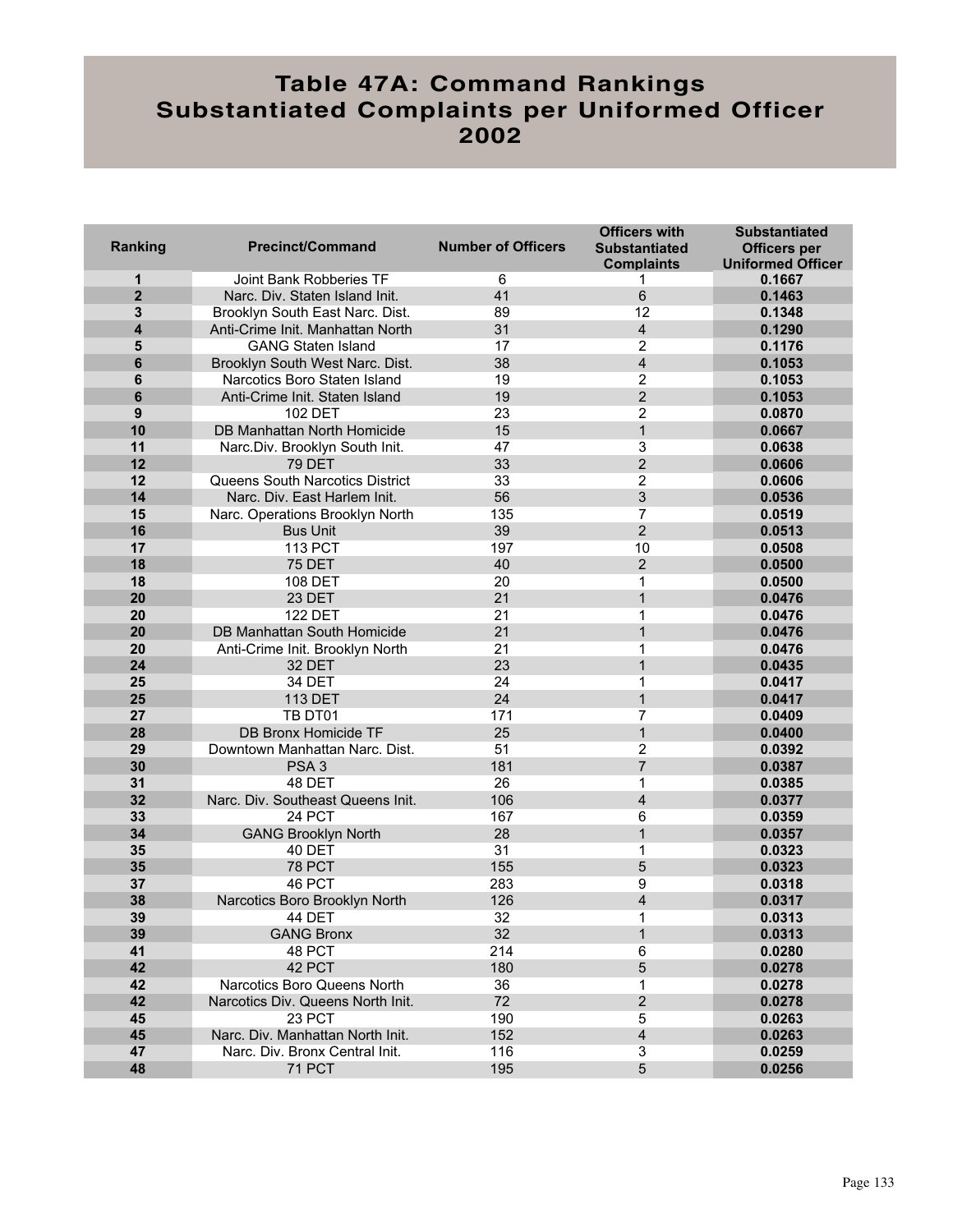# **Table 47A: Command Rankings Substantiated Complaints per Uniformed Officer**

| Ranking  | <b>Precinct/Command</b>                  | <b>Number of Officers</b> | <b>Officers with</b><br><b>Substantiated</b><br><b>Complaints</b> | <b>Substantiated</b><br><b>Officers</b> per<br><b>Uniformed Officer</b> |
|----------|------------------------------------------|---------------------------|-------------------------------------------------------------------|-------------------------------------------------------------------------|
| 49       | 77 PCT                                   | 235                       | 6                                                                 | 0.0255                                                                  |
| 50       | <b>Bronx North Narcotics District</b>    | 40                        | $\mathbf{1}$                                                      | 0.0250                                                                  |
| 51       | <b>52 DET</b>                            | 42                        | 1                                                                 | 0.0238                                                                  |
| 51       | <b>Brooklyn North Narcotics District</b> | 42                        | $\mathbf{1}$                                                      | 0.0238                                                                  |
| 53       | 67 PCT                                   | 255                       | 6                                                                 | 0.0235                                                                  |
| 54       | 66 PCT                                   | 132                       | 3                                                                 | 0.0227                                                                  |
| 55       | 47 PCT                                   | 222                       | 5                                                                 | 0.0225                                                                  |
| 56       | 40 PCT                                   | 241                       | 5                                                                 | 0.0207                                                                  |
| 57       | TB DT32                                  | 148                       | $\overline{3}$                                                    | 0.0203                                                                  |
| 58       | Staten Island Det. Operations            | 53                        | $\mathbf{1}$                                                      | 0.0189                                                                  |
| 59       | 70 PCT                                   | 233                       | $\overline{\mathbf{4}}$                                           | 0.0172                                                                  |
| 60       | TB DT02                                  | 176                       | $\mathbf{3}$                                                      | 0.0170                                                                  |
| 61       | 79 PCT                                   | 245                       | 4                                                                 | 0.0163                                                                  |
| 62       | 81 PCT                                   | 192                       | $\mathfrak{S}$                                                    | 0.0156                                                                  |
| 63       | <b>101 PCT</b>                           | 195                       | $\overline{3}$                                                    | 0.0154                                                                  |
| 64       | <b>120 PCT</b>                           | 269                       | $\overline{\mathbf{4}}$                                           | 0.0149                                                                  |
| 65       | 83 PCT                                   | 207                       | $\overline{3}$                                                    | 0.0145                                                                  |
| 66       | Narc. Div. Bronx South Init.             | 139                       | $\overline{2}$                                                    | 0.0144                                                                  |
|          | 30 PCT                                   | 209                       | $\overline{3}$                                                    | 0.0144                                                                  |
| 67<br>68 | <b>111 PCT</b>                           | 142                       | $\overline{2}$                                                    | 0.0141                                                                  |
| 69       | 75 PCT                                   | 366                       | $\overline{5}$                                                    | 0.0137                                                                  |
| 70       | 44 PCT                                   | 303                       | $\overline{\mathbf{4}}$                                           | 0.0132                                                                  |
| 71       | PSA <sub>1</sub>                         | 152                       | $\overline{2}$                                                    | 0.0132                                                                  |
| 72       | 68 PCT                                   | 154                       | $\overline{2}$                                                    | 0.0130                                                                  |
| 73       |                                          | 158                       | $\overline{2}$                                                    |                                                                         |
| 74       | 26 PCT<br>45 PCT                         | 169                       | $\overline{2}$                                                    | 0.0127<br>0.0118                                                        |
|          |                                          |                           |                                                                   |                                                                         |
| 75<br>76 | Narc. Div. Central Harlem Init.          | 87                        | 1                                                                 | 0.0115                                                                  |
|          | <b>106 PCT</b>                           | 177                       | $\overline{2}$<br>$\overline{2}$                                  | 0.0113                                                                  |
| 77<br>78 | 72 PCT                                   | 178<br>276                | $\mathbf{3}$                                                      | 0.0112<br>0.0109                                                        |
|          | 43 PCT                                   |                           |                                                                   |                                                                         |
| 79<br>80 | <b>HWY 01</b>                            | 93                        | 1<br>$\overline{2}$                                               | 0.0108                                                                  |
|          | TB DT04                                  | 188                       |                                                                   | 0.0106                                                                  |
| 81       | 6 PCT                                    | 191                       | $\overline{2}$<br>$\overline{2}$                                  | 0.0105                                                                  |
| 82       | 60 PCT                                   | 201                       | $\overline{2}$                                                    | 0.0100                                                                  |
| 83       | 33 PCT                                   | 205                       | $\,6$                                                             | 0.0098                                                                  |
| 84       | <b>Warrant Section</b>                   | 640                       |                                                                   | 0.0094                                                                  |
| 85       | <b>114 PCT</b>                           | 223                       | $\overline{2}$                                                    | 0.0090                                                                  |
| 86       | <b>PBMS TF</b>                           | 229                       | $\overline{c}$                                                    | 0.0087                                                                  |
| 87       | 73 PCT                                   | 230                       | $\overline{c}$                                                    | 0.0087                                                                  |
| 88       | 52 PCT                                   | 241                       | $\overline{2}$                                                    | 0.0083                                                                  |
| 89       | <b>PBBX TF</b>                           | 121                       | 1                                                                 | 0.0083                                                                  |
| 90       | <b>76 PCT</b>                            | 123                       | $\mathbf{1}$                                                      | 0.0081                                                                  |
| 91       | 7 PCT                                    | 133                       | 1                                                                 | 0.0075                                                                  |
| 92       | 94 PCT                                   | 135                       | $\mathbf{1}$                                                      | 0.0074                                                                  |
| 93       | 63 PCT                                   | 136                       | 1                                                                 | 0.0074                                                                  |
| 94       | Midtown North PCT                        | 275                       | $\overline{c}$                                                    | 0.0073                                                                  |
| 95       | 100 PCT                                  | 139                       | 1                                                                 | 0.0072                                                                  |
| 95       | TB DT34                                  | 139                       | $\mathbf{1}$                                                      | 0.0072                                                                  |
| 97       | TB DT11                                  | 141                       | 1                                                                 | 0.0071                                                                  |
| 98       | PB QS                                    | 149                       | $\overline{1}$                                                    | 0.0067                                                                  |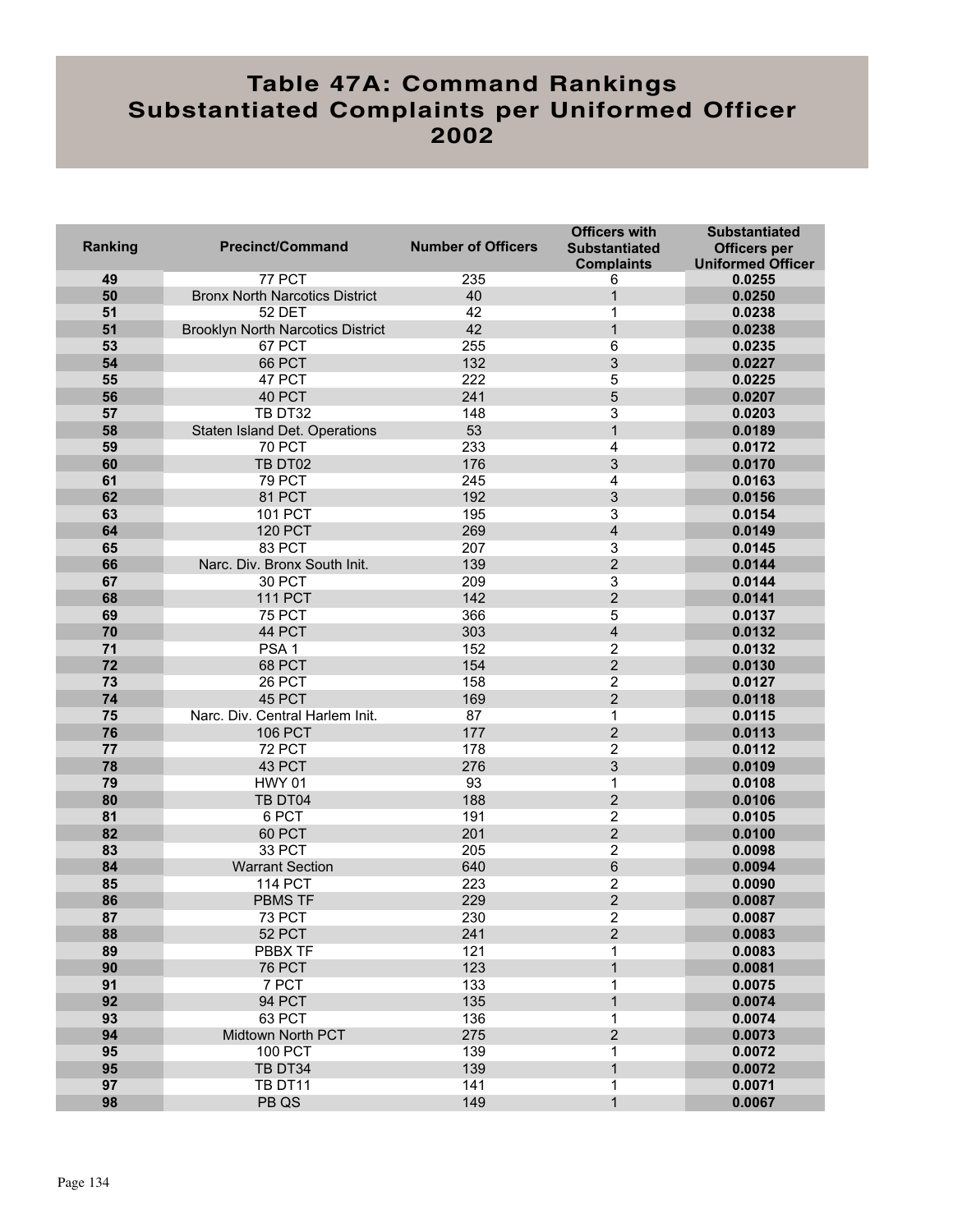#### **Table 47A: Command Rankings Substantiated Complaints per Uniformed Officer**

| Ranking | <b>Precinct/Command</b>     | <b>Number of Officers</b> | <b>Officers with</b><br><b>Substantiated</b><br><b>Complaints</b> | <b>Substantiated</b><br><b>Officers per</b><br><b>Uniformed Officer</b> |
|---------|-----------------------------|---------------------------|-------------------------------------------------------------------|-------------------------------------------------------------------------|
| 99      | 62 PCT                      | 150                       |                                                                   | 0.0067                                                                  |
| 100     | 112 PCT                     | 156                       |                                                                   | 0.0064                                                                  |
| 101     | <b>Brooklyn Court</b>       | 157                       |                                                                   | 0.0064                                                                  |
| 102     | 61 PCT                      | 163                       |                                                                   | 0.0061                                                                  |
| 103     | 50 PCT                      | 169                       |                                                                   | 0.0059                                                                  |
| 104     | 88 PCT                      | 171                       |                                                                   | 0.0058                                                                  |
| 105     | 49 PCT                      | 175                       |                                                                   | 0.0057                                                                  |
| 105     | 104 PCT                     | 175                       |                                                                   | 0.0057                                                                  |
| 107     | <b>Traffic Manhattan TF</b> | 365                       | 2                                                                 | 0.0055                                                                  |
| 108     | PSA <sub>7</sub>            | 184                       |                                                                   | 0.0054                                                                  |
| 109     | PSA <sub>2</sub>            | 186                       |                                                                   | 0.0054                                                                  |
| 110     | <b>110 PCT</b>              | 187                       |                                                                   | 0.0053                                                                  |
| 111     | <b>115 PCT</b>              | 194                       |                                                                   | 0.0052                                                                  |
| 112     | 34 PCT                      | 201                       |                                                                   | 0.0050                                                                  |
| 113     | 103 PCT                     | 230                       |                                                                   | 0.0043                                                                  |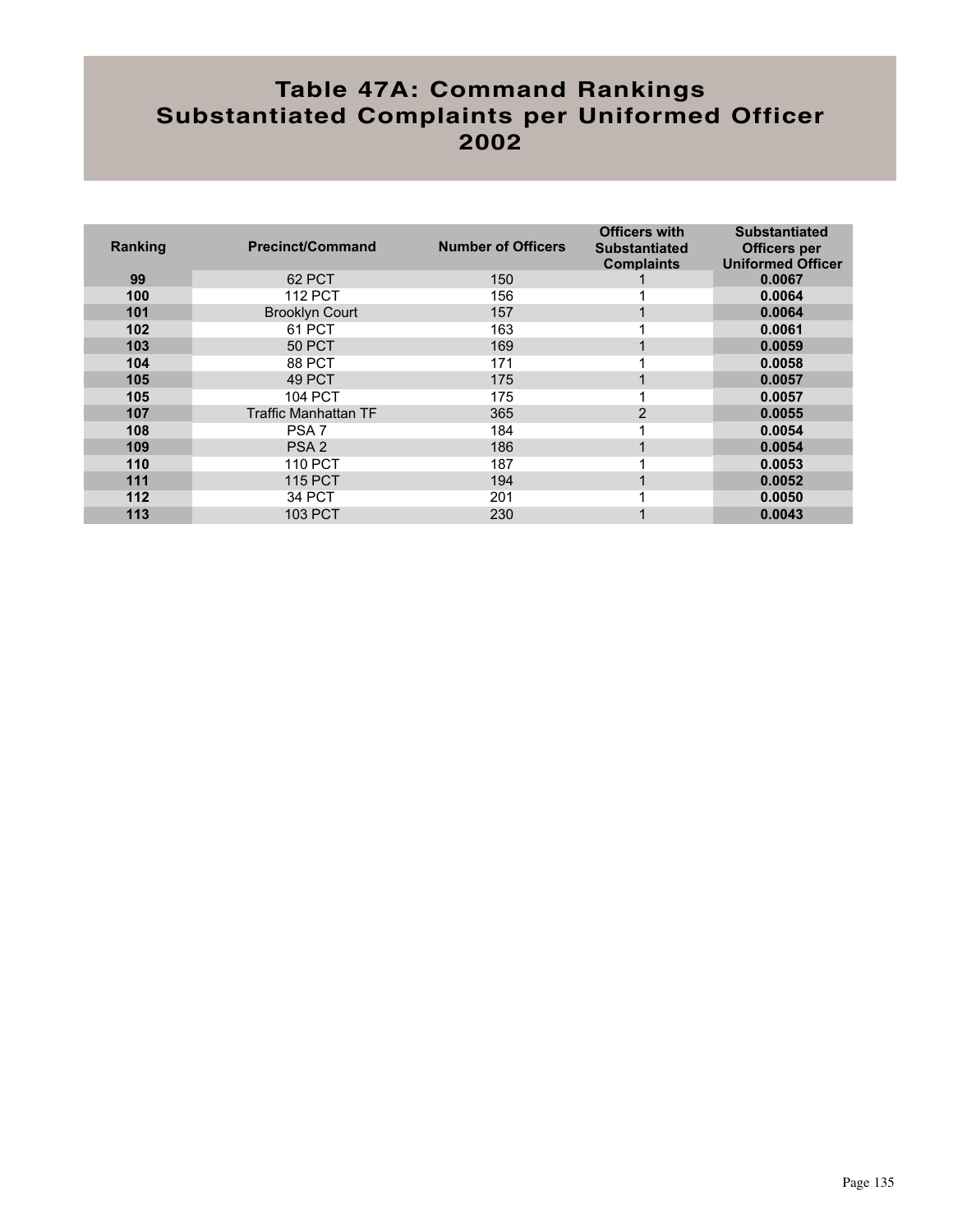# **Table 47B: Command Rankings Substantiated Complaints per Uniformed Officer**

|                |                                                      |                           | <b>Officers with</b>                      | <b>Substantiated</b>                            |
|----------------|------------------------------------------------------|---------------------------|-------------------------------------------|-------------------------------------------------|
| Ranking        | <b>Precinct/Command</b>                              | <b>Number of Officers</b> | <b>Substantiated</b><br><b>Complaints</b> | <b>Officers per</b><br><b>Uniformed Officer</b> |
| 1              | Anti-Crime Init. Queens North                        | 13                        | 2                                         | 0.1538                                          |
| $\overline{2}$ | Narc. Div. Staten Island Init.                       | 27                        | $\overline{4}$                            | 0.1481                                          |
| 3              | Anti-Crime Init. Queens South                        | 16                        | $\overline{c}$                            | 0.1250                                          |
| 4              | <b>GANG Staten Island</b>                            | 17                        | $\overline{2}$                            | 0.1176                                          |
| 5              | Anti-Crime Init. Brooklyn North                      | 27                        | 3                                         | 0.1111                                          |
| 6              | Brooklyn South West Narc. Dist.                      | 29                        | 3                                         | 0.1034                                          |
| $\overline{7}$ | Narc. Div. Bronx Central Init.                       | 109                       | 11                                        | 0.1009                                          |
| 8              | 62 DET                                               | 20                        | $\overline{2}$                            | 0.1000                                          |
| 8              | Manhattan North Narcotics East                       | 10                        | 1                                         | 0.1000                                          |
| 8              | Narcotics Boro Manhattan South                       | 40                        | $\overline{4}$                            | 0.1000                                          |
| 11             | 47 DET                                               | 25                        | $\overline{2}$                            | 0.0800                                          |
| 12             | 77 PCT                                               | 247                       | 19                                        | 0.0769                                          |
| 13             | <b>77 DET</b>                                        | 28                        | $\overline{2}$                            | 0.0714                                          |
| 13             | <b>Manhattan North Narcotics West</b>                | 14                        | $\mathbf{1}$                              | 0.0714                                          |
| 15             | Queens South Narcotics District                      | 29                        | $\overline{2}$                            | 0.0690                                          |
| 16             | <b>84 DET</b>                                        | 15                        | $\mathbf{1}$                              | 0.0667                                          |
| 17             | <b>GANG Brooklyn North</b>                           | 31                        | $\overline{2}$                            | 0.0645                                          |
| 18             | 20 DET                                               | 16                        | $\mathbf{1}$                              | 0.0625                                          |
| 18             | 26 DET                                               | 16                        | 1                                         | 0.0625                                          |
| 18             | 68 DET                                               | 16                        | $\mathbf{1}$                              | 0.0625                                          |
| 18             | <b>111 DET</b>                                       | 16                        | 1                                         | 0.0625                                          |
| 22             | Narc. Div. East Harlem Init.                         | 49                        | 3                                         | 0.0612                                          |
| 23             | <b>52 DET</b>                                        | 33                        | $\overline{2}$                            | 0.0606                                          |
| 24             | Narc. Div. Queens North Init.                        | 68                        | $\overline{4}$                            | 0.0588                                          |
| 25             | Narcotics Div Brooklyn South Init.                   | 18                        | 1                                         | 0.0556                                          |
| 26             | Narc. Operations Brooklyn North                      | 119                       | 6                                         | 0.0504                                          |
| 27             | <b>106 DET</b>                                       | 20                        | 1                                         | 0.0500                                          |
| 27             | <b>PBBN TF</b>                                       | 100                       | 5                                         | 0.0500                                          |
|                | Vice Enf.Div Brooklyn South & SI                     | 20                        | 1                                         |                                                 |
| 27<br>30       | Narcotics Boro Queens North                          | 63                        | 3                                         | 0.0500<br>0.0476                                |
| 31             |                                                      | 22                        | 1                                         |                                                 |
| 32             | Queens North Narcotics District                      | 23                        | $\mathbf{1}$                              | 0.0455<br>0.0435                                |
|                | <b>HWY 04</b>                                        |                           |                                           |                                                 |
| 33             | 47 PCT<br>63 PCT                                     | 218                       | 9                                         | 0.0413                                          |
| 34             | 60 DET                                               | 126<br>26                 | 5<br>1                                    | 0.0397                                          |
| 35<br>35       |                                                      |                           |                                           | 0.0385                                          |
| 37             | Narc. Div. North Manhattan Init.<br>PSA <sub>3</sub> | 130<br>187                | 5<br>7                                    | 0.0385<br>0.0374                                |
| 38             | 81 PCT                                               | 189                       | $\overline{7}$                            |                                                 |
| 38             | 105 DET                                              | 27                        | 1                                         | 0.0370<br>0.0370                                |
| 38             |                                                      |                           |                                           |                                                 |
|                | 115 DET                                              | 27                        | 1                                         | 0.0370                                          |
| 41             | <b>120 DET</b>                                       | 28                        | 1                                         | 0.0357                                          |
| 42             | <b>78 PCT</b>                                        | 141                       | 5                                         | 0.0355                                          |
| 43             | Brooklyn South East Narc. Dist.                      | 57                        | $\overline{2}$                            | 0.0351                                          |
| 44             | 43 DET                                               | 29                        | $\mathbf{1}$                              | 0.0345                                          |
| 44             | <b>79 DET</b>                                        | 29                        | 1                                         | 0.0345                                          |
| 44             | <b>GANG Brooklyn South</b>                           | 29                        | $\mathbf{1}$                              | 0.0345                                          |
| 47             | PSA <sub>2</sub>                                     | 204                       | $\overline{7}$                            | 0.0343                                          |
| 48             | 67 PCT                                               | 278                       | $\boldsymbol{9}$                          | 0.0324                                          |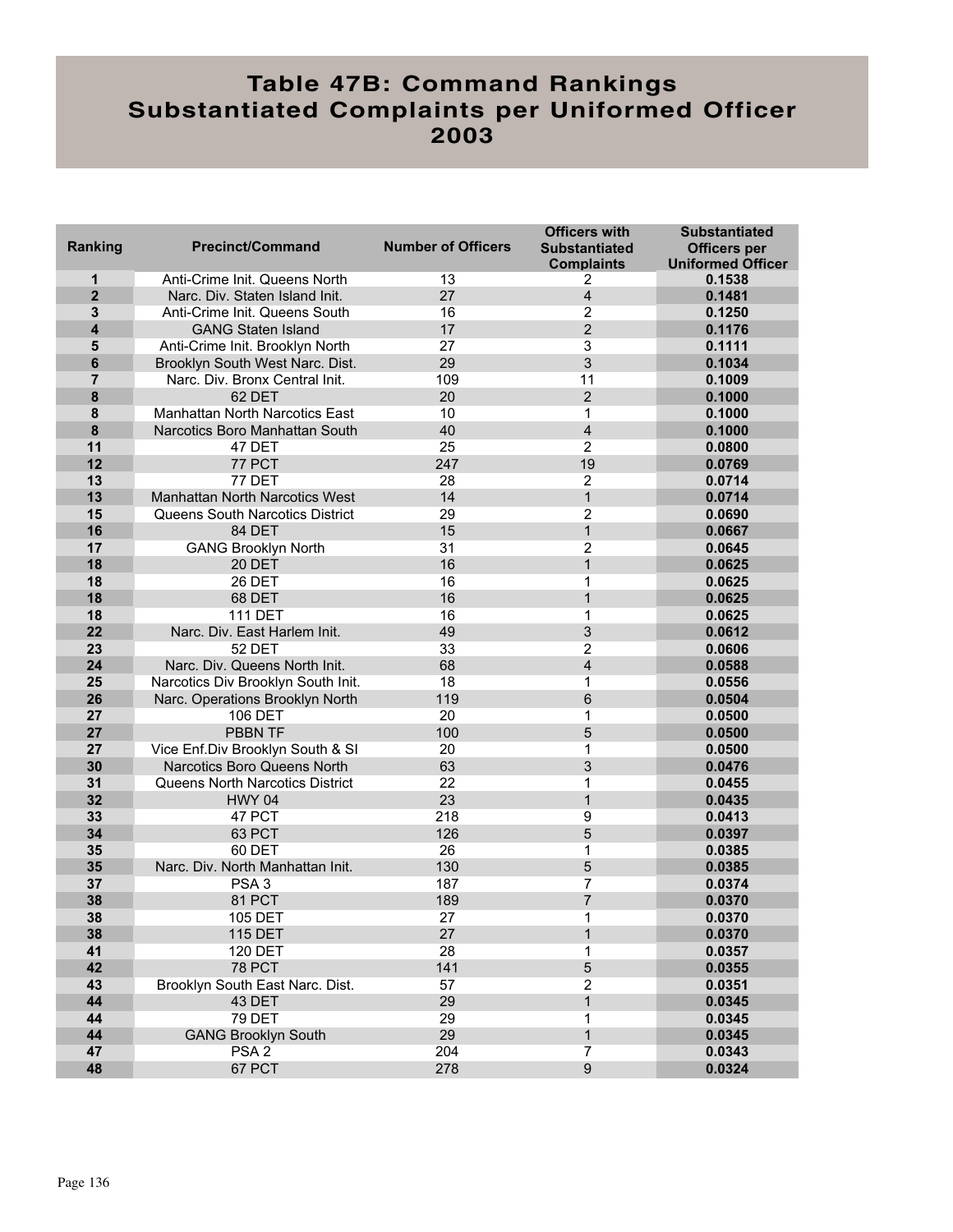# **Table 47B: Command Rankings Substantiated Complaints per Uniformed Officer**

| <b>Uniformed Officer</b><br><b>Complaints</b><br>49<br>Missing Persons Squad<br>31<br>0.0323<br>1<br>33<br>$\mathbf{1}$<br>50<br>Anti-Crime Init. Bronx<br>0.0303<br>50<br>PSA <sub>7</sub><br>198<br>6<br>0.0303<br>34<br>0.0294<br>52<br>SAT Command Brooklyn North<br>1<br>53<br>35<br>Brooklyn North Narcotics Dist.<br>1<br>0.0286<br>54<br>5<br>23 PCT<br>181<br>0.0276<br>145<br>55<br>62 PCT<br>4<br>0.0276<br>256<br>$\overline{7}$<br>56<br>0.0273<br>73 PCT<br>294<br>57<br>43 PCT<br>8<br>0.0272<br>5<br>58<br>185<br>42 PCT<br>0.0270<br>59<br>20 PCT<br>154<br>4<br>0.0260<br>5<br>195<br>60<br>30 PCT<br>0.0256<br>39<br>1<br>60<br>Det. Bureau Brooklyn<br>0.0256<br>$\overline{7}$<br>62<br><b>120 PCT</b><br>274<br>0.0255<br>$\overline{3}$<br>63<br><b>76 PCT</b><br>120<br>0.0250<br>63<br>$\mathbf{1}$<br>40<br>0.0250<br>Downtown Manhattan Narc. Dist.<br>$\overline{2}$<br>63<br>80<br>0.0250<br>Narc. Div Central Harlem Init.<br>$\overline{2}$<br>82<br>66<br>0.0244<br>Patrol Boro Staten Island<br>167<br>67<br><b>122 PCT</b><br>4<br>0.0240<br>$\overline{1}$<br>68<br>67 DET<br>42<br>0.0238<br>69<br>PSA <sub>4</sub><br>127<br>3<br>0.0236<br>5<br>70<br>213<br><b>114 PCT</b><br>0.0235<br>$\overline{3}$<br>71<br>128<br>PSA <sub>8</sub><br>0.0234<br>$\overline{7}$<br>72<br>44 PCT<br>303<br>0.0231<br>$\overline{2}$<br>73<br>93<br>Narc. Div. Southeast Queens Init.<br>0.0215<br>74<br>48<br>$\mathbf{1}$<br>0.0208<br>Det. Bureau Manhattan<br>384<br>74<br>8<br>0.0208<br>Midtown South PCT<br>5<br>76<br>245<br>0.0204<br><b>79 PCT</b><br>68 PCT<br>148<br>3<br>77<br>0.0203<br>3<br>78<br>149<br>26 PCT<br>0.0201<br>79<br><b>112 PCT</b><br>152<br>3<br>0.0197<br>207<br>$\overline{\mathbf{4}}$<br>80<br>48 PCT<br>0.0193<br>83 PCT<br>208<br>4<br>81<br>0.0192<br>$\overline{2}$<br>104<br>81<br>Patrol Boro Bronx Task Force<br>0.0192<br>161<br>$\overline{3}$<br>83<br><b>107 PCT</b><br>0.0186<br>3<br>84<br>49 PCT<br>168<br>0.0179<br>85<br>170<br>3<br><b>104 PCT</b><br>0.0176<br>3<br>86<br>179<br>0.0168<br>TB DT01<br>180<br>3<br>101 PCT<br>87<br>0.0167<br>87<br>60<br>$\mathbf{1}$<br>0.0167<br>Bronx South Narc. Dist.<br>122<br>$\overline{2}$<br>89<br>0.0164<br>Narc. Div. Bronx South Init.<br>$\overline{2}$<br>125<br>90<br><b>123 PCT</b><br>0.0160<br>$\overline{3}$<br>91<br>28 PCT<br>189<br>0.0159<br>92<br>Manhattan South Narcotics Dist.<br>64<br>$\mathbf{1}$<br>0.0156<br>$\overline{3}$<br>93<br>25 PCT<br>195<br>0.0154<br>$\mathbf{1}$<br>94<br>66<br>Employee Management Div.<br>0.0152<br>274<br>95<br>52 PCT<br>4<br>0.0146<br>96<br>206<br>$\overline{3}$<br>32 PCT<br>0.0146 | Ranking | <b>Precinct/Command</b> | <b>Number of Officers</b> | <b>Officers with</b><br><b>Substantiated</b> | <b>Substantiated</b><br><b>Officers per</b> |
|------------------------------------------------------------------------------------------------------------------------------------------------------------------------------------------------------------------------------------------------------------------------------------------------------------------------------------------------------------------------------------------------------------------------------------------------------------------------------------------------------------------------------------------------------------------------------------------------------------------------------------------------------------------------------------------------------------------------------------------------------------------------------------------------------------------------------------------------------------------------------------------------------------------------------------------------------------------------------------------------------------------------------------------------------------------------------------------------------------------------------------------------------------------------------------------------------------------------------------------------------------------------------------------------------------------------------------------------------------------------------------------------------------------------------------------------------------------------------------------------------------------------------------------------------------------------------------------------------------------------------------------------------------------------------------------------------------------------------------------------------------------------------------------------------------------------------------------------------------------------------------------------------------------------------------------------------------------------------------------------------------------------------------------------------------------------------------------------------------------------------------------------------------------------------------------------------------------------------------------------------------------------------------------------------------------------------------------------------------------------------------------------------------------------------------------------------------------------------------------------------------------------------------------------------------------------------------------------------------------------------------------------------------------------|---------|-------------------------|---------------------------|----------------------------------------------|---------------------------------------------|
|                                                                                                                                                                                                                                                                                                                                                                                                                                                                                                                                                                                                                                                                                                                                                                                                                                                                                                                                                                                                                                                                                                                                                                                                                                                                                                                                                                                                                                                                                                                                                                                                                                                                                                                                                                                                                                                                                                                                                                                                                                                                                                                                                                                                                                                                                                                                                                                                                                                                                                                                                                                                                                                                        |         |                         |                           |                                              |                                             |
|                                                                                                                                                                                                                                                                                                                                                                                                                                                                                                                                                                                                                                                                                                                                                                                                                                                                                                                                                                                                                                                                                                                                                                                                                                                                                                                                                                                                                                                                                                                                                                                                                                                                                                                                                                                                                                                                                                                                                                                                                                                                                                                                                                                                                                                                                                                                                                                                                                                                                                                                                                                                                                                                        |         |                         |                           |                                              |                                             |
|                                                                                                                                                                                                                                                                                                                                                                                                                                                                                                                                                                                                                                                                                                                                                                                                                                                                                                                                                                                                                                                                                                                                                                                                                                                                                                                                                                                                                                                                                                                                                                                                                                                                                                                                                                                                                                                                                                                                                                                                                                                                                                                                                                                                                                                                                                                                                                                                                                                                                                                                                                                                                                                                        |         |                         |                           |                                              |                                             |
|                                                                                                                                                                                                                                                                                                                                                                                                                                                                                                                                                                                                                                                                                                                                                                                                                                                                                                                                                                                                                                                                                                                                                                                                                                                                                                                                                                                                                                                                                                                                                                                                                                                                                                                                                                                                                                                                                                                                                                                                                                                                                                                                                                                                                                                                                                                                                                                                                                                                                                                                                                                                                                                                        |         |                         |                           |                                              |                                             |
|                                                                                                                                                                                                                                                                                                                                                                                                                                                                                                                                                                                                                                                                                                                                                                                                                                                                                                                                                                                                                                                                                                                                                                                                                                                                                                                                                                                                                                                                                                                                                                                                                                                                                                                                                                                                                                                                                                                                                                                                                                                                                                                                                                                                                                                                                                                                                                                                                                                                                                                                                                                                                                                                        |         |                         |                           |                                              |                                             |
|                                                                                                                                                                                                                                                                                                                                                                                                                                                                                                                                                                                                                                                                                                                                                                                                                                                                                                                                                                                                                                                                                                                                                                                                                                                                                                                                                                                                                                                                                                                                                                                                                                                                                                                                                                                                                                                                                                                                                                                                                                                                                                                                                                                                                                                                                                                                                                                                                                                                                                                                                                                                                                                                        |         |                         |                           |                                              |                                             |
|                                                                                                                                                                                                                                                                                                                                                                                                                                                                                                                                                                                                                                                                                                                                                                                                                                                                                                                                                                                                                                                                                                                                                                                                                                                                                                                                                                                                                                                                                                                                                                                                                                                                                                                                                                                                                                                                                                                                                                                                                                                                                                                                                                                                                                                                                                                                                                                                                                                                                                                                                                                                                                                                        |         |                         |                           |                                              |                                             |
|                                                                                                                                                                                                                                                                                                                                                                                                                                                                                                                                                                                                                                                                                                                                                                                                                                                                                                                                                                                                                                                                                                                                                                                                                                                                                                                                                                                                                                                                                                                                                                                                                                                                                                                                                                                                                                                                                                                                                                                                                                                                                                                                                                                                                                                                                                                                                                                                                                                                                                                                                                                                                                                                        |         |                         |                           |                                              |                                             |
|                                                                                                                                                                                                                                                                                                                                                                                                                                                                                                                                                                                                                                                                                                                                                                                                                                                                                                                                                                                                                                                                                                                                                                                                                                                                                                                                                                                                                                                                                                                                                                                                                                                                                                                                                                                                                                                                                                                                                                                                                                                                                                                                                                                                                                                                                                                                                                                                                                                                                                                                                                                                                                                                        |         |                         |                           |                                              |                                             |
|                                                                                                                                                                                                                                                                                                                                                                                                                                                                                                                                                                                                                                                                                                                                                                                                                                                                                                                                                                                                                                                                                                                                                                                                                                                                                                                                                                                                                                                                                                                                                                                                                                                                                                                                                                                                                                                                                                                                                                                                                                                                                                                                                                                                                                                                                                                                                                                                                                                                                                                                                                                                                                                                        |         |                         |                           |                                              |                                             |
|                                                                                                                                                                                                                                                                                                                                                                                                                                                                                                                                                                                                                                                                                                                                                                                                                                                                                                                                                                                                                                                                                                                                                                                                                                                                                                                                                                                                                                                                                                                                                                                                                                                                                                                                                                                                                                                                                                                                                                                                                                                                                                                                                                                                                                                                                                                                                                                                                                                                                                                                                                                                                                                                        |         |                         |                           |                                              |                                             |
|                                                                                                                                                                                                                                                                                                                                                                                                                                                                                                                                                                                                                                                                                                                                                                                                                                                                                                                                                                                                                                                                                                                                                                                                                                                                                                                                                                                                                                                                                                                                                                                                                                                                                                                                                                                                                                                                                                                                                                                                                                                                                                                                                                                                                                                                                                                                                                                                                                                                                                                                                                                                                                                                        |         |                         |                           |                                              |                                             |
|                                                                                                                                                                                                                                                                                                                                                                                                                                                                                                                                                                                                                                                                                                                                                                                                                                                                                                                                                                                                                                                                                                                                                                                                                                                                                                                                                                                                                                                                                                                                                                                                                                                                                                                                                                                                                                                                                                                                                                                                                                                                                                                                                                                                                                                                                                                                                                                                                                                                                                                                                                                                                                                                        |         |                         |                           |                                              |                                             |
|                                                                                                                                                                                                                                                                                                                                                                                                                                                                                                                                                                                                                                                                                                                                                                                                                                                                                                                                                                                                                                                                                                                                                                                                                                                                                                                                                                                                                                                                                                                                                                                                                                                                                                                                                                                                                                                                                                                                                                                                                                                                                                                                                                                                                                                                                                                                                                                                                                                                                                                                                                                                                                                                        |         |                         |                           |                                              |                                             |
|                                                                                                                                                                                                                                                                                                                                                                                                                                                                                                                                                                                                                                                                                                                                                                                                                                                                                                                                                                                                                                                                                                                                                                                                                                                                                                                                                                                                                                                                                                                                                                                                                                                                                                                                                                                                                                                                                                                                                                                                                                                                                                                                                                                                                                                                                                                                                                                                                                                                                                                                                                                                                                                                        |         |                         |                           |                                              |                                             |
|                                                                                                                                                                                                                                                                                                                                                                                                                                                                                                                                                                                                                                                                                                                                                                                                                                                                                                                                                                                                                                                                                                                                                                                                                                                                                                                                                                                                                                                                                                                                                                                                                                                                                                                                                                                                                                                                                                                                                                                                                                                                                                                                                                                                                                                                                                                                                                                                                                                                                                                                                                                                                                                                        |         |                         |                           |                                              |                                             |
|                                                                                                                                                                                                                                                                                                                                                                                                                                                                                                                                                                                                                                                                                                                                                                                                                                                                                                                                                                                                                                                                                                                                                                                                                                                                                                                                                                                                                                                                                                                                                                                                                                                                                                                                                                                                                                                                                                                                                                                                                                                                                                                                                                                                                                                                                                                                                                                                                                                                                                                                                                                                                                                                        |         |                         |                           |                                              |                                             |
|                                                                                                                                                                                                                                                                                                                                                                                                                                                                                                                                                                                                                                                                                                                                                                                                                                                                                                                                                                                                                                                                                                                                                                                                                                                                                                                                                                                                                                                                                                                                                                                                                                                                                                                                                                                                                                                                                                                                                                                                                                                                                                                                                                                                                                                                                                                                                                                                                                                                                                                                                                                                                                                                        |         |                         |                           |                                              |                                             |
|                                                                                                                                                                                                                                                                                                                                                                                                                                                                                                                                                                                                                                                                                                                                                                                                                                                                                                                                                                                                                                                                                                                                                                                                                                                                                                                                                                                                                                                                                                                                                                                                                                                                                                                                                                                                                                                                                                                                                                                                                                                                                                                                                                                                                                                                                                                                                                                                                                                                                                                                                                                                                                                                        |         |                         |                           |                                              |                                             |
|                                                                                                                                                                                                                                                                                                                                                                                                                                                                                                                                                                                                                                                                                                                                                                                                                                                                                                                                                                                                                                                                                                                                                                                                                                                                                                                                                                                                                                                                                                                                                                                                                                                                                                                                                                                                                                                                                                                                                                                                                                                                                                                                                                                                                                                                                                                                                                                                                                                                                                                                                                                                                                                                        |         |                         |                           |                                              |                                             |
|                                                                                                                                                                                                                                                                                                                                                                                                                                                                                                                                                                                                                                                                                                                                                                                                                                                                                                                                                                                                                                                                                                                                                                                                                                                                                                                                                                                                                                                                                                                                                                                                                                                                                                                                                                                                                                                                                                                                                                                                                                                                                                                                                                                                                                                                                                                                                                                                                                                                                                                                                                                                                                                                        |         |                         |                           |                                              |                                             |
|                                                                                                                                                                                                                                                                                                                                                                                                                                                                                                                                                                                                                                                                                                                                                                                                                                                                                                                                                                                                                                                                                                                                                                                                                                                                                                                                                                                                                                                                                                                                                                                                                                                                                                                                                                                                                                                                                                                                                                                                                                                                                                                                                                                                                                                                                                                                                                                                                                                                                                                                                                                                                                                                        |         |                         |                           |                                              |                                             |
|                                                                                                                                                                                                                                                                                                                                                                                                                                                                                                                                                                                                                                                                                                                                                                                                                                                                                                                                                                                                                                                                                                                                                                                                                                                                                                                                                                                                                                                                                                                                                                                                                                                                                                                                                                                                                                                                                                                                                                                                                                                                                                                                                                                                                                                                                                                                                                                                                                                                                                                                                                                                                                                                        |         |                         |                           |                                              |                                             |
|                                                                                                                                                                                                                                                                                                                                                                                                                                                                                                                                                                                                                                                                                                                                                                                                                                                                                                                                                                                                                                                                                                                                                                                                                                                                                                                                                                                                                                                                                                                                                                                                                                                                                                                                                                                                                                                                                                                                                                                                                                                                                                                                                                                                                                                                                                                                                                                                                                                                                                                                                                                                                                                                        |         |                         |                           |                                              |                                             |
|                                                                                                                                                                                                                                                                                                                                                                                                                                                                                                                                                                                                                                                                                                                                                                                                                                                                                                                                                                                                                                                                                                                                                                                                                                                                                                                                                                                                                                                                                                                                                                                                                                                                                                                                                                                                                                                                                                                                                                                                                                                                                                                                                                                                                                                                                                                                                                                                                                                                                                                                                                                                                                                                        |         |                         |                           |                                              |                                             |
|                                                                                                                                                                                                                                                                                                                                                                                                                                                                                                                                                                                                                                                                                                                                                                                                                                                                                                                                                                                                                                                                                                                                                                                                                                                                                                                                                                                                                                                                                                                                                                                                                                                                                                                                                                                                                                                                                                                                                                                                                                                                                                                                                                                                                                                                                                                                                                                                                                                                                                                                                                                                                                                                        |         |                         |                           |                                              |                                             |
|                                                                                                                                                                                                                                                                                                                                                                                                                                                                                                                                                                                                                                                                                                                                                                                                                                                                                                                                                                                                                                                                                                                                                                                                                                                                                                                                                                                                                                                                                                                                                                                                                                                                                                                                                                                                                                                                                                                                                                                                                                                                                                                                                                                                                                                                                                                                                                                                                                                                                                                                                                                                                                                                        |         |                         |                           |                                              |                                             |
|                                                                                                                                                                                                                                                                                                                                                                                                                                                                                                                                                                                                                                                                                                                                                                                                                                                                                                                                                                                                                                                                                                                                                                                                                                                                                                                                                                                                                                                                                                                                                                                                                                                                                                                                                                                                                                                                                                                                                                                                                                                                                                                                                                                                                                                                                                                                                                                                                                                                                                                                                                                                                                                                        |         |                         |                           |                                              |                                             |
|                                                                                                                                                                                                                                                                                                                                                                                                                                                                                                                                                                                                                                                                                                                                                                                                                                                                                                                                                                                                                                                                                                                                                                                                                                                                                                                                                                                                                                                                                                                                                                                                                                                                                                                                                                                                                                                                                                                                                                                                                                                                                                                                                                                                                                                                                                                                                                                                                                                                                                                                                                                                                                                                        |         |                         |                           |                                              |                                             |
|                                                                                                                                                                                                                                                                                                                                                                                                                                                                                                                                                                                                                                                                                                                                                                                                                                                                                                                                                                                                                                                                                                                                                                                                                                                                                                                                                                                                                                                                                                                                                                                                                                                                                                                                                                                                                                                                                                                                                                                                                                                                                                                                                                                                                                                                                                                                                                                                                                                                                                                                                                                                                                                                        |         |                         |                           |                                              |                                             |
|                                                                                                                                                                                                                                                                                                                                                                                                                                                                                                                                                                                                                                                                                                                                                                                                                                                                                                                                                                                                                                                                                                                                                                                                                                                                                                                                                                                                                                                                                                                                                                                                                                                                                                                                                                                                                                                                                                                                                                                                                                                                                                                                                                                                                                                                                                                                                                                                                                                                                                                                                                                                                                                                        |         |                         |                           |                                              |                                             |
|                                                                                                                                                                                                                                                                                                                                                                                                                                                                                                                                                                                                                                                                                                                                                                                                                                                                                                                                                                                                                                                                                                                                                                                                                                                                                                                                                                                                                                                                                                                                                                                                                                                                                                                                                                                                                                                                                                                                                                                                                                                                                                                                                                                                                                                                                                                                                                                                                                                                                                                                                                                                                                                                        |         |                         |                           |                                              |                                             |
|                                                                                                                                                                                                                                                                                                                                                                                                                                                                                                                                                                                                                                                                                                                                                                                                                                                                                                                                                                                                                                                                                                                                                                                                                                                                                                                                                                                                                                                                                                                                                                                                                                                                                                                                                                                                                                                                                                                                                                                                                                                                                                                                                                                                                                                                                                                                                                                                                                                                                                                                                                                                                                                                        |         |                         |                           |                                              |                                             |
|                                                                                                                                                                                                                                                                                                                                                                                                                                                                                                                                                                                                                                                                                                                                                                                                                                                                                                                                                                                                                                                                                                                                                                                                                                                                                                                                                                                                                                                                                                                                                                                                                                                                                                                                                                                                                                                                                                                                                                                                                                                                                                                                                                                                                                                                                                                                                                                                                                                                                                                                                                                                                                                                        |         |                         |                           |                                              |                                             |
|                                                                                                                                                                                                                                                                                                                                                                                                                                                                                                                                                                                                                                                                                                                                                                                                                                                                                                                                                                                                                                                                                                                                                                                                                                                                                                                                                                                                                                                                                                                                                                                                                                                                                                                                                                                                                                                                                                                                                                                                                                                                                                                                                                                                                                                                                                                                                                                                                                                                                                                                                                                                                                                                        |         |                         |                           |                                              |                                             |
|                                                                                                                                                                                                                                                                                                                                                                                                                                                                                                                                                                                                                                                                                                                                                                                                                                                                                                                                                                                                                                                                                                                                                                                                                                                                                                                                                                                                                                                                                                                                                                                                                                                                                                                                                                                                                                                                                                                                                                                                                                                                                                                                                                                                                                                                                                                                                                                                                                                                                                                                                                                                                                                                        |         |                         |                           |                                              |                                             |
|                                                                                                                                                                                                                                                                                                                                                                                                                                                                                                                                                                                                                                                                                                                                                                                                                                                                                                                                                                                                                                                                                                                                                                                                                                                                                                                                                                                                                                                                                                                                                                                                                                                                                                                                                                                                                                                                                                                                                                                                                                                                                                                                                                                                                                                                                                                                                                                                                                                                                                                                                                                                                                                                        |         |                         |                           |                                              |                                             |
|                                                                                                                                                                                                                                                                                                                                                                                                                                                                                                                                                                                                                                                                                                                                                                                                                                                                                                                                                                                                                                                                                                                                                                                                                                                                                                                                                                                                                                                                                                                                                                                                                                                                                                                                                                                                                                                                                                                                                                                                                                                                                                                                                                                                                                                                                                                                                                                                                                                                                                                                                                                                                                                                        |         |                         |                           |                                              |                                             |
|                                                                                                                                                                                                                                                                                                                                                                                                                                                                                                                                                                                                                                                                                                                                                                                                                                                                                                                                                                                                                                                                                                                                                                                                                                                                                                                                                                                                                                                                                                                                                                                                                                                                                                                                                                                                                                                                                                                                                                                                                                                                                                                                                                                                                                                                                                                                                                                                                                                                                                                                                                                                                                                                        |         |                         |                           |                                              |                                             |
|                                                                                                                                                                                                                                                                                                                                                                                                                                                                                                                                                                                                                                                                                                                                                                                                                                                                                                                                                                                                                                                                                                                                                                                                                                                                                                                                                                                                                                                                                                                                                                                                                                                                                                                                                                                                                                                                                                                                                                                                                                                                                                                                                                                                                                                                                                                                                                                                                                                                                                                                                                                                                                                                        |         |                         |                           |                                              |                                             |
|                                                                                                                                                                                                                                                                                                                                                                                                                                                                                                                                                                                                                                                                                                                                                                                                                                                                                                                                                                                                                                                                                                                                                                                                                                                                                                                                                                                                                                                                                                                                                                                                                                                                                                                                                                                                                                                                                                                                                                                                                                                                                                                                                                                                                                                                                                                                                                                                                                                                                                                                                                                                                                                                        |         |                         |                           |                                              |                                             |
|                                                                                                                                                                                                                                                                                                                                                                                                                                                                                                                                                                                                                                                                                                                                                                                                                                                                                                                                                                                                                                                                                                                                                                                                                                                                                                                                                                                                                                                                                                                                                                                                                                                                                                                                                                                                                                                                                                                                                                                                                                                                                                                                                                                                                                                                                                                                                                                                                                                                                                                                                                                                                                                                        |         |                         |                           |                                              |                                             |
|                                                                                                                                                                                                                                                                                                                                                                                                                                                                                                                                                                                                                                                                                                                                                                                                                                                                                                                                                                                                                                                                                                                                                                                                                                                                                                                                                                                                                                                                                                                                                                                                                                                                                                                                                                                                                                                                                                                                                                                                                                                                                                                                                                                                                                                                                                                                                                                                                                                                                                                                                                                                                                                                        |         |                         |                           |                                              |                                             |
|                                                                                                                                                                                                                                                                                                                                                                                                                                                                                                                                                                                                                                                                                                                                                                                                                                                                                                                                                                                                                                                                                                                                                                                                                                                                                                                                                                                                                                                                                                                                                                                                                                                                                                                                                                                                                                                                                                                                                                                                                                                                                                                                                                                                                                                                                                                                                                                                                                                                                                                                                                                                                                                                        |         |                         |                           |                                              |                                             |
|                                                                                                                                                                                                                                                                                                                                                                                                                                                                                                                                                                                                                                                                                                                                                                                                                                                                                                                                                                                                                                                                                                                                                                                                                                                                                                                                                                                                                                                                                                                                                                                                                                                                                                                                                                                                                                                                                                                                                                                                                                                                                                                                                                                                                                                                                                                                                                                                                                                                                                                                                                                                                                                                        |         |                         |                           |                                              |                                             |
|                                                                                                                                                                                                                                                                                                                                                                                                                                                                                                                                                                                                                                                                                                                                                                                                                                                                                                                                                                                                                                                                                                                                                                                                                                                                                                                                                                                                                                                                                                                                                                                                                                                                                                                                                                                                                                                                                                                                                                                                                                                                                                                                                                                                                                                                                                                                                                                                                                                                                                                                                                                                                                                                        |         |                         |                           |                                              |                                             |
|                                                                                                                                                                                                                                                                                                                                                                                                                                                                                                                                                                                                                                                                                                                                                                                                                                                                                                                                                                                                                                                                                                                                                                                                                                                                                                                                                                                                                                                                                                                                                                                                                                                                                                                                                                                                                                                                                                                                                                                                                                                                                                                                                                                                                                                                                                                                                                                                                                                                                                                                                                                                                                                                        |         |                         |                           |                                              |                                             |
|                                                                                                                                                                                                                                                                                                                                                                                                                                                                                                                                                                                                                                                                                                                                                                                                                                                                                                                                                                                                                                                                                                                                                                                                                                                                                                                                                                                                                                                                                                                                                                                                                                                                                                                                                                                                                                                                                                                                                                                                                                                                                                                                                                                                                                                                                                                                                                                                                                                                                                                                                                                                                                                                        |         |                         |                           |                                              |                                             |
|                                                                                                                                                                                                                                                                                                                                                                                                                                                                                                                                                                                                                                                                                                                                                                                                                                                                                                                                                                                                                                                                                                                                                                                                                                                                                                                                                                                                                                                                                                                                                                                                                                                                                                                                                                                                                                                                                                                                                                                                                                                                                                                                                                                                                                                                                                                                                                                                                                                                                                                                                                                                                                                                        |         |                         |                           |                                              |                                             |
| 97<br>207<br>3<br>33 PCT<br>0.0145                                                                                                                                                                                                                                                                                                                                                                                                                                                                                                                                                                                                                                                                                                                                                                                                                                                                                                                                                                                                                                                                                                                                                                                                                                                                                                                                                                                                                                                                                                                                                                                                                                                                                                                                                                                                                                                                                                                                                                                                                                                                                                                                                                                                                                                                                                                                                                                                                                                                                                                                                                                                                                     |         |                         |                           |                                              |                                             |
| $\mathbf{3}$<br>97<br>207<br><b>113 PCT</b><br>0.0145                                                                                                                                                                                                                                                                                                                                                                                                                                                                                                                                                                                                                                                                                                                                                                                                                                                                                                                                                                                                                                                                                                                                                                                                                                                                                                                                                                                                                                                                                                                                                                                                                                                                                                                                                                                                                                                                                                                                                                                                                                                                                                                                                                                                                                                                                                                                                                                                                                                                                                                                                                                                                  |         |                         |                           |                                              |                                             |
| 99<br>372<br>5<br>0.0134<br><b>75 PCT</b>                                                                                                                                                                                                                                                                                                                                                                                                                                                                                                                                                                                                                                                                                                                                                                                                                                                                                                                                                                                                                                                                                                                                                                                                                                                                                                                                                                                                                                                                                                                                                                                                                                                                                                                                                                                                                                                                                                                                                                                                                                                                                                                                                                                                                                                                                                                                                                                                                                                                                                                                                                                                                              |         |                         |                           |                                              |                                             |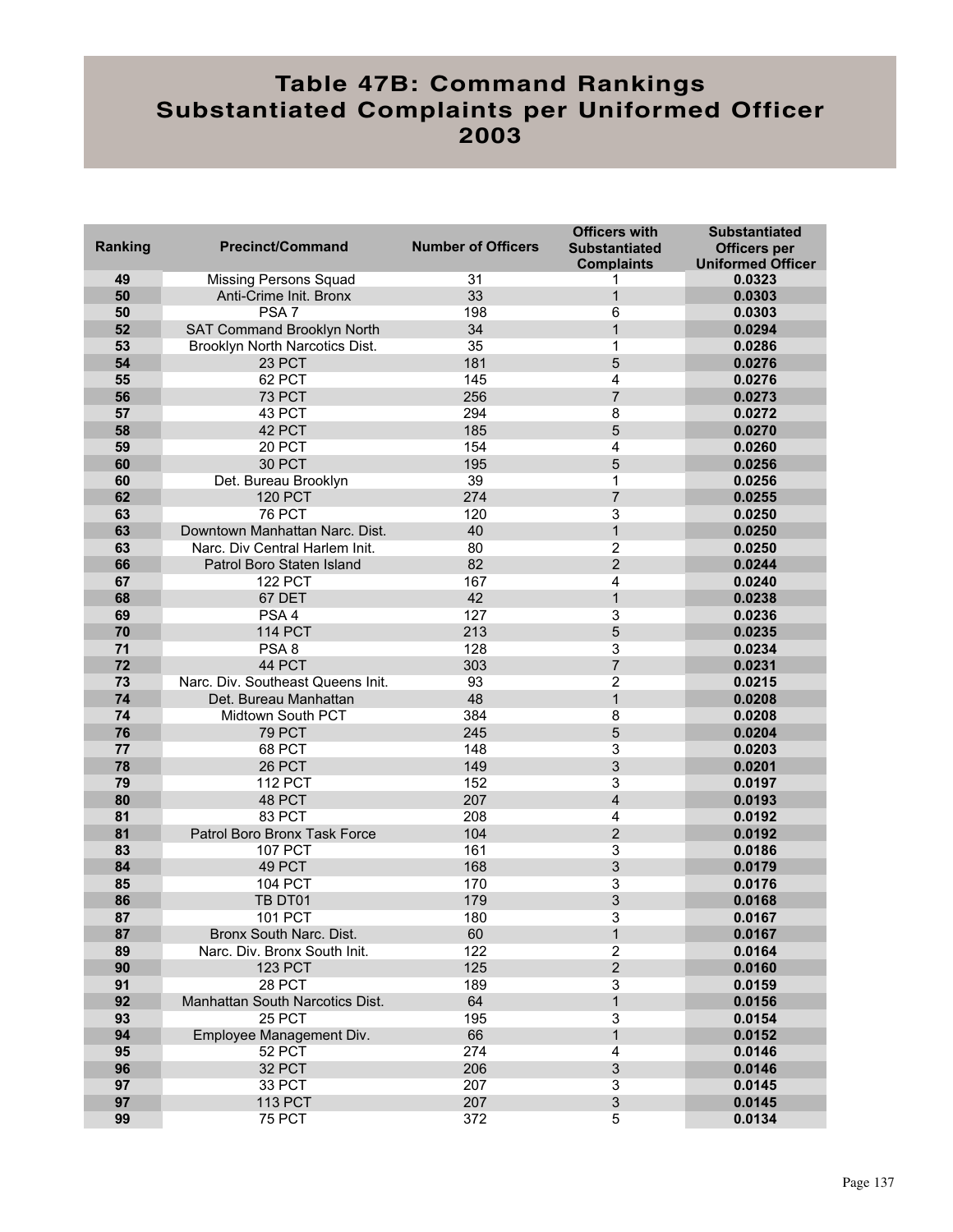# **Table 47B: Command Rankings Substantiated Complaints per Uniformed Officer**

| Ranking | <b>Precinct/Command</b>              | <b>Number of Officers</b> | <b>Officers with</b><br><b>Substantiated</b><br><b>Complaints</b> | <b>Substantiated</b><br><b>Officers per</b><br><b>Uniformed Officer</b> |
|---------|--------------------------------------|---------------------------|-------------------------------------------------------------------|-------------------------------------------------------------------------|
| 100     | 108 PCT                              | 149                       | 2                                                                 | 0.0134                                                                  |
| 101     | <b>HWY 02</b>                        | 77                        | $\mathbf{1}$                                                      | 0.0130                                                                  |
| 102     | OMAP                                 | 79                        | $\overline{1}$                                                    | 0.0127                                                                  |
| 103     | 40 PCT                               | 245                       | $\mathfrak{S}$                                                    | 0.0122                                                                  |
| 104     | 50 PCT                               | 169                       | $\overline{2}$                                                    | 0.0118                                                                  |
| 105     | 19 PCT                               | 254                       | $\overline{3}$                                                    | 0.0118                                                                  |
| 105     | 84 PCT                               | 254                       | $\overline{3}$                                                    | 0.0118                                                                  |
| 107     | <b>110 PCT</b>                       | 174                       | $\overline{2}$                                                    | 0.0115                                                                  |
| 108     | In-Service Training Section          | 88                        | 1                                                                 | 0.0114                                                                  |
| 109     | TB Homeless Outreach Unit            | 90                        | $\mathbf{1}$                                                      | 0.0111                                                                  |
| 110     | <b>Criminal Intelligence Section</b> | 274                       | 3                                                                 | 0.0109                                                                  |
| 111     | 6 PCT                                | 186                       | 2                                                                 | 0.0108                                                                  |
| 112     | TB DT20                              | 190                       | $\overline{2}$                                                    | 0.0105                                                                  |
| 113     | 13 PCT                               | 194                       | $\overline{2}$                                                    | 0.0103                                                                  |
| 114     | <b>TB BKTF</b>                       | 104                       | 1                                                                 | 0.0096                                                                  |
| 115     | <b>109 PCT</b>                       | 216                       | $\overline{2}$                                                    | 0.0093                                                                  |
| 116     | <b>Central Park PCT</b>              | 112                       | 1                                                                 | 0.0089                                                                  |
| 117     | 71 PCT                               | 234                       | $\overline{2}$                                                    | 0.0085                                                                  |
| 118     | <b>Warrant Section</b>               | 590                       | $\overline{5}$                                                    | 0.0085                                                                  |
| 119     | 103 PCT                              | 238                       | $\overline{2}$                                                    | 0.0084                                                                  |
| 120     | <b>100 PCT</b>                       | 128                       | $\overline{1}$                                                    | 0.0078                                                                  |
| 121     | Narcotics Boro BN                    | 132                       | $\overline{1}$                                                    | 0.0076                                                                  |
| 122     | <b>111 PCT</b>                       | 137                       | 1                                                                 | 0.0073                                                                  |
| 122     | Manhattan Court                      | 137                       | $\overline{1}$                                                    | 0.0073                                                                  |
| 124     | 70 PCT                               | 280                       | $\overline{2}$                                                    | 0.0071                                                                  |
| 125     | PSA <sub>5</sub>                     | 151                       | $\mathbf{1}$                                                      | 0.0066                                                                  |
| 126     | <b>Medical Division</b>              | 158                       | 1                                                                 | 0.0063                                                                  |
| 127     | 72 PCT                               | 159                       | $\overline{1}$                                                    | 0.0063                                                                  |
| 128     | 24 PCT                               | 164                       | $\overline{1}$                                                    | 0.0061                                                                  |
| 129     | 45 PCT                               | 165                       | $\overline{1}$                                                    | 0.0061                                                                  |
| 130     | TB DT30                              | 170                       | 1                                                                 | 0.0059                                                                  |
| 131     | 17 PCT                               | 179                       | $\overline{1}$                                                    | 0.0056                                                                  |
| 131     | TB DT33                              | 179                       | 1                                                                 | 0.0056                                                                  |
| 133     | 9 PCT                                | 182                       | $\mathbf{1}$                                                      | 0.0055                                                                  |
| 134     | 60 PCT                               | 183                       | 1                                                                 | 0.0055                                                                  |
| 135     | 34 PCT                               | 186                       | $\overline{1}$                                                    | 0.0054                                                                  |
| 136     | <b>102 PCT</b>                       | 189                       | $\overline{1}$                                                    | 0.0053                                                                  |
| 136     | <b>Applicant Processing Division</b> | 189                       | $\mathbf{1}$                                                      | 0.0053                                                                  |
| 138     | TB DT04                              | 191                       | $\overline{1}$                                                    | 0.0052                                                                  |
| 139     | TB DT03                              | 192                       | $\mathbf{1}$                                                      | 0.0052                                                                  |
| 140     | 90 PCT                               | 203                       | 1                                                                 | 0.0049                                                                  |
| 141     | Patrol Boro Manhattan South TF       | 208                       | $\overline{1}$                                                    | 0.0048                                                                  |
| 142     | <b>115 PCT</b>                       | 236                       | 1                                                                 | 0.0042                                                                  |
| 143     | 105 PCT                              | 248                       | $\overline{1}$                                                    | 0.0040                                                                  |
| 144     | 46 PCT                               | 297                       | 1                                                                 | 0.0034                                                                  |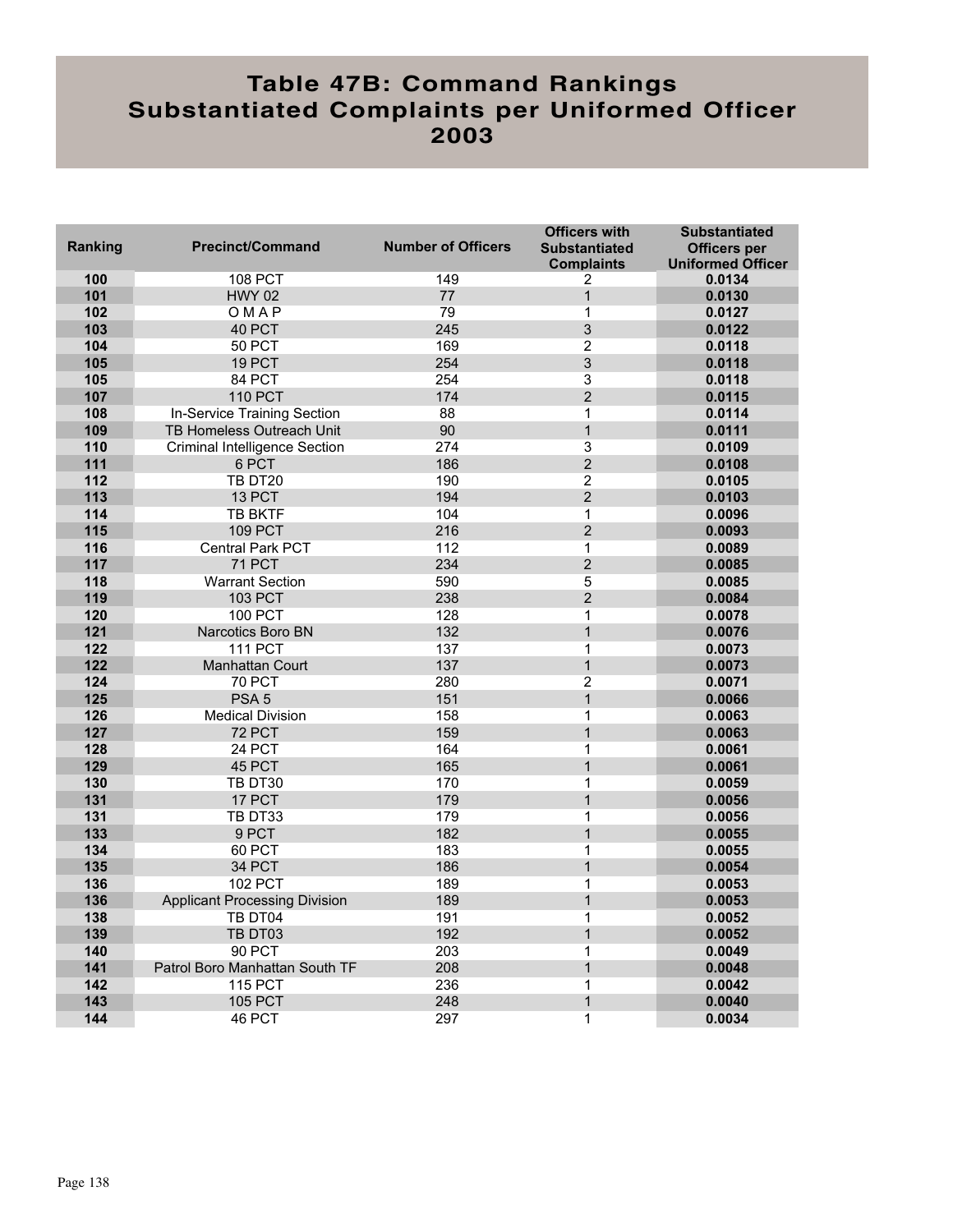# **Table 48: Average Days for the Police Department to Close Substantiated CCRB Cases\*1999 - 2003**

|                            |       | 1999                            |              | 2000                            |              | 2001                            |              | 2002                            |       | 2003                            |
|----------------------------|-------|---------------------------------|--------------|---------------------------------|--------------|---------------------------------|--------------|---------------------------------|-------|---------------------------------|
| <b>CCRB Recommendation</b> | Cases | <b>Average Days</b><br>to Close | <b>Cases</b> | <b>Average Days</b><br>to Close | <b>Cases</b> | <b>Average Days</b><br>to Close | <b>Cases</b> | <b>Average Days</b><br>to Close | Cases | <b>Average Days</b><br>to Close |
| Charges                    | 221   | 579                             | 328          | 615                             | 224          | 619                             | 130          | 457                             | 286   | 367                             |
| <b>Command Discipline</b>  | 176   | 451                             | 164          | 453                             | 98           | 475                             | 54           | 518                             | 57    | 318                             |
| Instructions               | 60    | 404                             | 53           | 360                             | 24           | 276                             | 18           | 294                             | 24    | 224                             |
| No Recommendation          | 29    | 1.161                           |              | 19                              |              | 1.168                           |              |                                 |       |                                 |
| Instructions               |       | 717                             |              |                                 |              |                                 |              |                                 |       |                                 |
| <b>Total</b>               | 487   | 542                             | 556          | 534                             | 348          | 558                             | 202          | 459                             | 367   | 350                             |

\*The time it takes the NYPD to resolve substantiated cases is measured from the date that the CCRB physically transferred the case file to the department until the last day of the month in which the department closed the case. The department does not inform the CCRB of its actual disposition date—just the month in which it closed the case. In addition, when the Department Advocate's Office refers a case to a commanding officer for the imposition of a command discipline, the NYPD considers the case closed and reports that closure to the CCRB. It is subsequent to this closure date that the commanding officer decides upon a penalty consistent with the level of command discipline proscribed by the Department Advocate's Office. For cases that proceeded to administrative hearings, the time it takes for judges to render written decisions is included in calculating the department's closure time.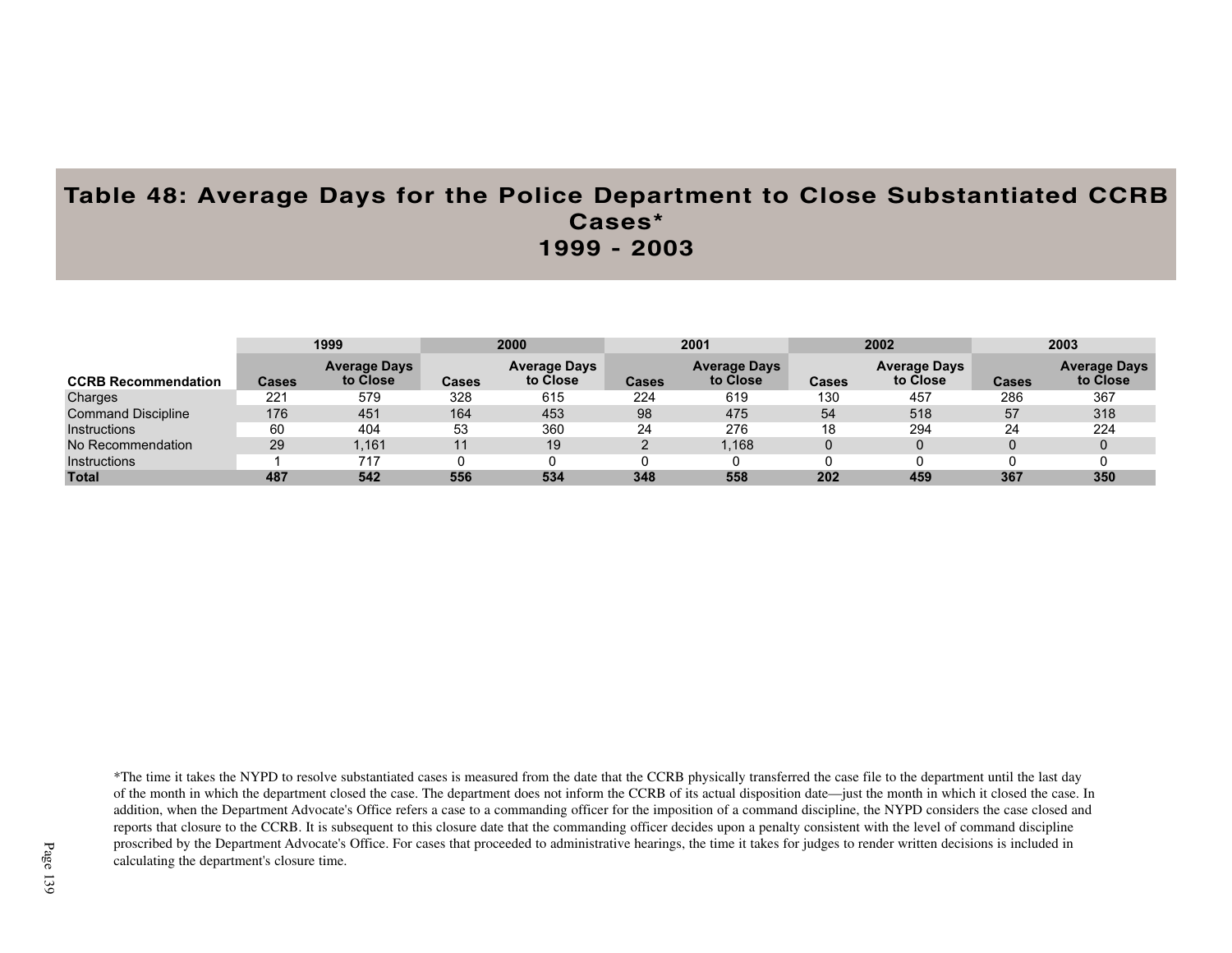| <b>Sequence</b><br>Number* | Precinct /<br><b>Command</b>               | <b>CCRB Panel</b><br><b>Recommendation</b> | <b>Substantiated</b><br>Allegation(s)                                                                      | <b>CCRB</b><br><b>Panel</b> | <b>NYPD</b><br>Disposition**                            | <b>NYPD</b><br><b>Closure</b> |
|----------------------------|--------------------------------------------|--------------------------------------------|------------------------------------------------------------------------------------------------------------|-----------------------------|---------------------------------------------------------|-------------------------------|
|                            |                                            |                                            |                                                                                                            | <b>Date</b>                 |                                                         | <b>Date</b>                   |
| 1                          | 26 Precinct                                | Charges                                    | F - Physical force                                                                                         | 1/20/99                     | <b>OATH Trial - Not</b><br>Guilty                       | 2/28/01                       |
| $\overline{2}$             | 40 Precinct                                | Charges                                    | F - Physical force; A -<br>Threat of arrest, Refusal to<br>give name/shield number                         | 1/20/99                     | <b>OATH Trial - Not</b><br>Guilty                       | 1/31/00                       |
| 3                          | 20 Precinct                                | Instructions                               | A - Unauthorized closing of<br>taxi driver's trip sheet                                                    | 1/20/99                     | Instructions                                            | 4/30/00                       |
| $\overline{4}$             | <b>Special Victims Command</b><br>Division | <b>Discipline</b>                          | D - Word, Other                                                                                            | 1/20/99                     | <b>Filed - Retired</b>                                  | 4/30/02                       |
| $\overline{5}$             | TB DT11                                    | Charges                                    | F - Physical force; A - Frisk<br>and/or search, Threat of<br>force, Refusal to obtain<br>medical treatment | 1/20/99                     | <b>OATH Negotiation</b><br>Guilty - 10 vacation<br>days | 12/31/99                      |
| $6\overline{6}$            | <b>Auto Crime</b><br>Division              | Charges                                    | A - Threat of force                                                                                        | 1/20/99                     | <b>DCT Trial - Not</b><br>Guilty                        | 9/30/00                       |
| $\overline{6}$             | <b>Auto Crime</b><br><b>Division</b>       | Charges                                    | A - Threat of force                                                                                        | 1/20/99                     | <b>DCT Trial - Not</b><br>Guilty                        | 9/30/00                       |
| 6                          | <b>Auto Crime</b><br>Division              | Charges                                    | F - Gun drawn, Physical<br>force; A - Left victims in<br>RMP for a long time; D -<br>Word                  | 1/20/99                     | <b>DCT Trial Guilty -</b><br>10 vacation days           | 9/30/00                       |
| 6                          | <b>Auto Crime</b><br>Division              | Charges                                    | F - Gun as club, Gun drawn,<br>Physical force; A - Threat of<br>arrest; D - Word                           | 1/20/99                     | <b>DCT Trial Guilty -</b><br>20 vacation days           | 9/30/00                       |
| $\overline{7}$             | <b>Highway Unit</b><br>#3                  | Charges                                    | A - Threat of force; D -<br>Word; O - Ethnicity                                                            | 1/20/99                     | <b>OATH Negotiation</b><br>Guilty - 20 vacation<br>days | 4/30/00                       |
| 8                          | <b>78 Precinct</b>                         | Command<br><b>Discipline</b>               | A - Premises entered and/or<br>searched                                                                    | 1/21/99                     | Instructions                                            | 9/30/99                       |
| $\overline{8}$             | <b>78 Precinct</b>                         | Command<br>Discipline                      | A - Premises entered and/or<br>searched, Property<br>damaged                                               | 1/21/99                     | Instructions                                            | 9/30/99                       |
| $\overline{9}$             | PSA <sub>2</sub>                           | Command<br><b>Discipline</b>               | O - Ethnicity                                                                                              | 1/21/99                     | <b>OATH Trial Guilty -</b><br>15 suspension days        | 3/31/01                       |
| 10                         | 114 Precinct                               | Charges                                    | F - Physical force                                                                                         | 1/21/99                     | <b>OATH Trial - Not</b><br>Guilty                       | 9/30/00                       |
| 10                         | 114 Precinct                               | Charges                                    | F - Physical force                                                                                         | 1/21/99                     | <b>OATH Trial - Not</b><br>Guilty                       | 9/30/00                       |
| 10                         | 114 Precinct                               | Charges                                    | F - Physical force; A -<br>Retaliatory arrest; D - Word                                                    | 1/21/99                     | <b>OATH Trial Guilty -</b><br>20 suspension days        | 9/30/00                       |
| 11                         | 10 Precinct                                | Command<br>Discipline                      | F - Physical force                                                                                         | 1/21/99                     | <b>OATH Trial - Not</b><br>Guilty                       | 10/31/00                      |
| $\overline{12}$            | Patrol Boro SI<br>HQ                       | Command<br><b>Discipline</b>               | D - Word                                                                                                   | 1/21/99                     | Command<br>Discipline 'B'                               | 10/31/99                      |
| 13                         | Manhattan<br><b>Narcotics</b>              | Command<br><b>Discipline</b>               | F - Physical force                                                                                         | 1/21/99                     | <b>DCT Trial - Not</b><br><b>Guilty</b>                 | 8/31/01                       |

\* A repeated sequence number indicates that the CCCB substantiated allegations against more than one officer based on a single complant. \*\* OATH is the Office of Administrative Trials and Hearings; DCT is the NYPD's Deputy Commissioner for Trials. See Glossary.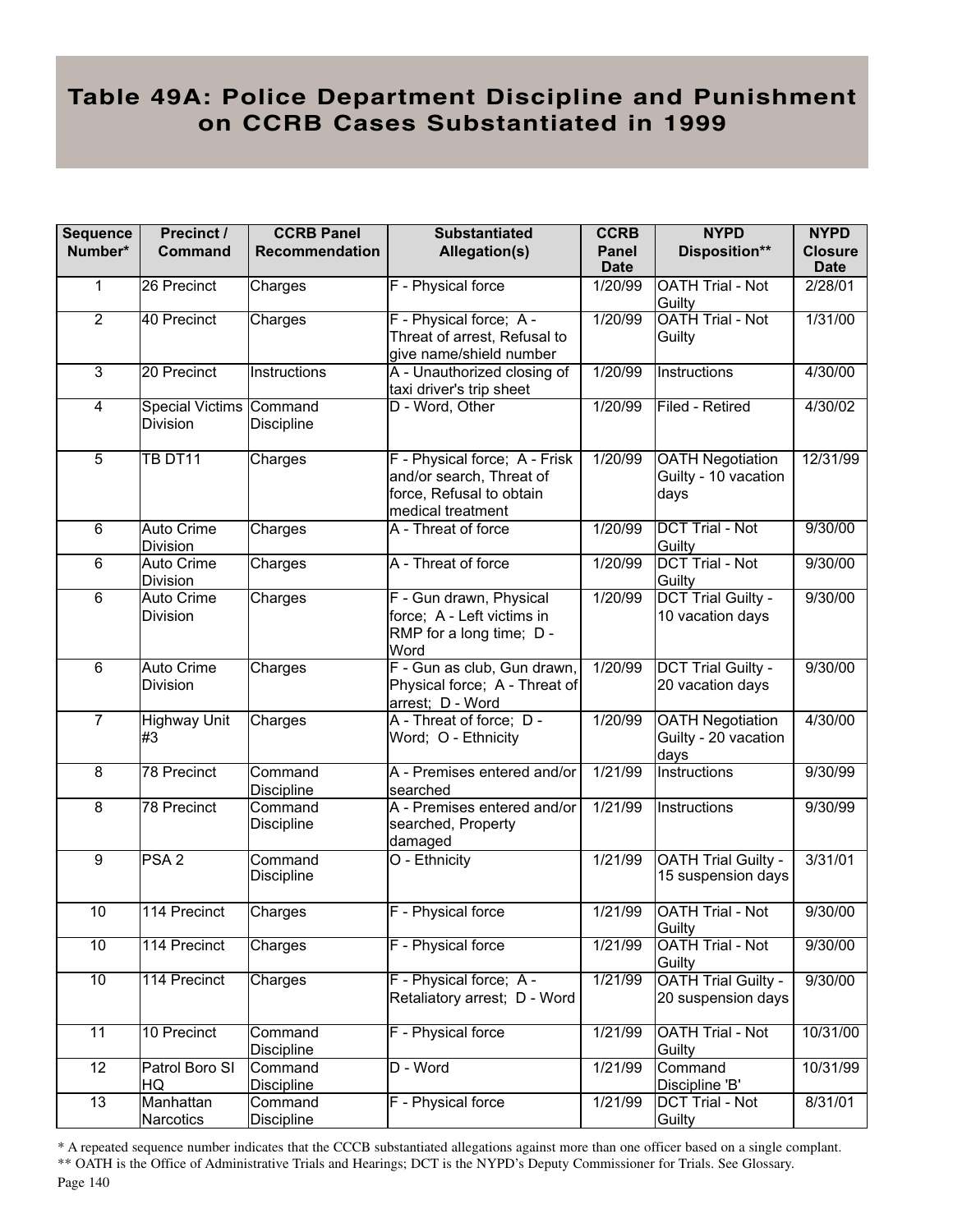| <b>Sequence</b><br><b>Number</b> | Precinct /<br>Command                      | <b>CCRB Panel</b><br><b>Recommendation</b> | <b>Substantiated</b><br>Allegation(s)                                              | <b>CCRB</b><br><b>Panel</b><br><b>Date</b> | <b>NYPD Disposition</b>                                 | <b>NYPD</b><br><b>Closure</b><br><b>Date</b> |
|----------------------------------|--------------------------------------------|--------------------------------------------|------------------------------------------------------------------------------------|--------------------------------------------|---------------------------------------------------------|----------------------------------------------|
| 14                               | 88 Precinct                                | Command<br><b>Discipline</b>               | A - Threat to property,<br>Refusal to show search<br>warrant; D - Word             | 1/21/99                                    | <b>OATH Trial - Not</b><br>Guilty                       | 2/28/01                                      |
| 14                               | 88 Precinct                                | Command<br><b>Discipline</b>               | A - Threat to property,<br>Refusal to show search<br>warrant; D - Word             | 1/21/99                                    | <b>OATH Trial Guilty -</b><br>3 suspension days         | 2/28/01                                      |
| 15                               | 24 Precinct                                | Command<br>Discipline                      | F - Bump; A - Threat of<br>arrest                                                  | 1/21/99                                    | <b>DCT Trial - Not</b><br>Guilty                        | 4/30/01                                      |
| 16                               | 67 Precinct                                | Charges                                    | F - Physical force                                                                 | 1/22/99                                    | Statute of<br>Limitations expired                       | 8/31/99                                      |
| 16                               | 67 Precinct                                | Charges                                    | F - Physical force                                                                 | 1/22/99                                    | Statute of<br>Limitations expired                       | 8/31/99                                      |
| 16                               | 67 Precinct                                | Charges                                    | F - Physical force                                                                 | 1/22/99                                    | Statute of<br>Limitations expired                       | 8/31/99                                      |
| 17                               | 50 Precinct                                | Command<br><b>Discipline</b>               | A - Question and/or stop,<br>Retaliatory arrest, Threat of<br>force; D - Word      | 1/22/99                                    | Command<br>Discipline 'B'                               | 2/29/00                                      |
| $\overline{18}$                  | 52 Precinct                                | Charges                                    | D - Issued summons with<br>offensive drawing on it                                 | 1/22/99                                    | <b>OATH Negotiation</b><br>Guilty - 10 vacation<br>days | 5/31/00                                      |
| 18                               | 52 Precinct                                | Charges                                    | D - Issued summons with<br>offensive drawing on it                                 | 1/22/99                                    | <b>OATH Negotiation</b><br>Guilty - 10 vacation<br>days | 5/31/00                                      |
| 19                               | <b>Brooklyn South Charges</b><br>Narcotics |                                            | F - Chokehold, Physical<br>force; A - Threat of force                              | 2/9/99                                     | Statute of<br>Limitations expired                       | 10/31/03                                     |
| 19                               | SI Narcotics                               | Charges                                    | F - Physical force                                                                 | 2/9/99                                     | Statute of<br>Limitations expired                       | 10/31/03                                     |
| 20                               | <b>Highway Unit</b><br>#4                  | Charges                                    | F - Physical force                                                                 | 2/9/99                                     | <b>OATH Negotiation</b><br>Guilty - 10 vacation<br>days | 12/31/99                                     |
| $\overline{21}$                  | Patrol Boro QS Charges<br>TF               |                                            | A - Property loss                                                                  | 2/9/99                                     | <b>Filed - Retired</b>                                  | 6/30/99                                      |
| $\overline{22}$                  | PSA <sub>5</sub>                           | Charges                                    | F - Pepper spray, Nightstick,<br>Physical force; A - Threat of<br>arrest; D - Word | 2/9/99                                     | <b>OATH Negotiation</b><br>Guilty - 25 vacation<br>days | 6/30/00                                      |
| 23                               | 30 Precinct                                | Charges                                    | D - Action                                                                         | 2/9/99                                     | Command<br>Discipline 'B'                               | 8/31/00                                      |
| 23                               | 30 Precinct                                | Charges                                    | D - Word                                                                           | 2/9/99                                     | <b>OATH Trial - Not</b><br>Guilty                       | 11/30/00                                     |
| 24                               | PSA <sub>5</sub>                           | Command<br><b>Discipline</b>               | A - Threat of force; D -<br>Word                                                   | 2/9/99                                     | <b>OATH Negotiation</b><br>Guilty - 25 vacation<br>days | 6/30/00                                      |
| 25                               | 102 Precinct                               | Charges                                    | F - Physical force                                                                 | 2/9/99                                     | <b>OATH Trial - Not</b><br>Guilty                       | 3/31/01                                      |
| 25                               | 102 Precinct                               | Charges                                    | F - Physical force                                                                 | 2/9/99                                     | <b>OATH Trial - Not</b><br>Guilty                       | 3/31/01                                      |
| 26                               | TB DT12                                    | Command<br><b>Discipline</b>               | O - Sexual orientation                                                             | 2/9/99                                     | <b>OATH Negotiation</b><br>Guilty - 10 vacation<br>days | 10/31/00                                     |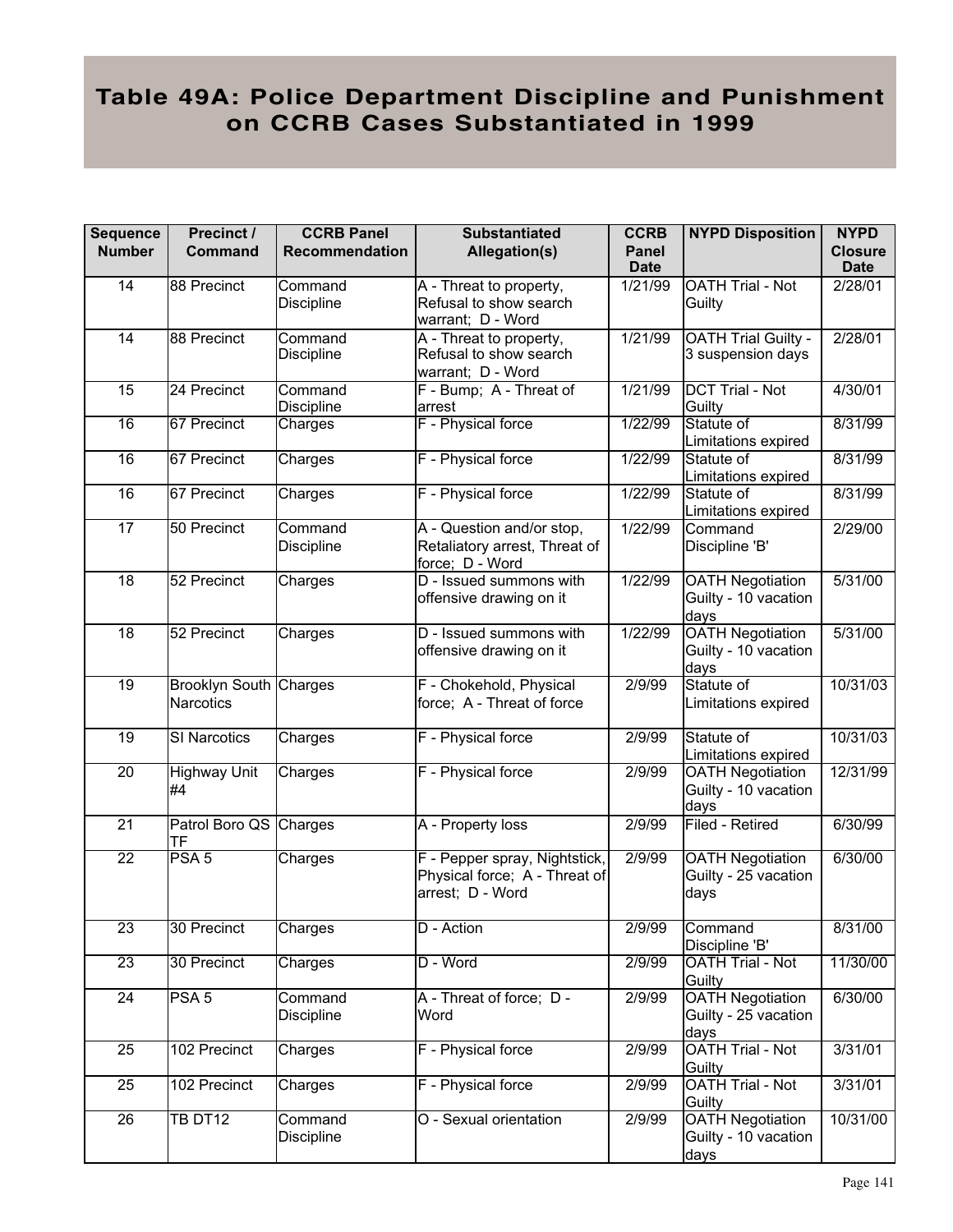| <b>Sequence</b><br><b>Number</b> | Precinct /<br><b>Command</b>                                 | <b>CCRB Panel</b><br><b>Recommendation</b> | <b>Substantiated</b><br>Allegation(s)                                   | <b>CCRB</b><br>Panel<br><b>Date</b> | <b>NYPD Disposition</b>                                 | <b>NYPD</b><br><b>Closure</b><br><b>Date</b> |
|----------------------------------|--------------------------------------------------------------|--------------------------------------------|-------------------------------------------------------------------------|-------------------------------------|---------------------------------------------------------|----------------------------------------------|
| 27                               | PSA <sub>1</sub>                                             | Command<br><b>Discipline</b>               | A - Question and/or stop,<br>Frisk and/or search                        | 2/10/99                             | Command<br>Discipline 'B'                               | 6/30/99                                      |
| 28                               | 25 Precinct                                                  | Instructions                               | D - Gesture                                                             | 2/23/99                             | Instructions                                            | 9/30/99                                      |
| 29                               | <b>Brooklyn South Command</b><br><b>Narcotics</b>            | <b>Discipline</b>                          | A - Question and/or stop,<br>Frisk and/or search                        | 2/23/99                             | <b>DCT Trial - Not</b><br>Guilty                        | 8/31/01                                      |
| 30                               | 84 Precinct                                                  | Command<br><b>Discipline</b>               | D - Word                                                                | 2/23/99                             | Command<br>Discipline 'A'                               | 7/31/99                                      |
| 31                               | <b>75 Precinct</b>                                           | Charges                                    | F - Physical force; A -<br>Retaliatory arrest                           | 2/23/99                             | <b>DCT</b> - Charges<br><b>Dismissed</b>                | 11/30/02                                     |
| 31                               | 75 Precinct                                                  | Charges                                    | F - Physical force; A -<br>Threat of force                              | 2/23/99                             | <b>DCT</b> - Charges<br><b>Dismissed</b>                | 11/30/02                                     |
| 32                               | 112 Precinct                                                 | Charges                                    | F - Physical force                                                      | 2/25/99                             | <b>OATH Trial Guilty -</b><br>10 suspension days        | 1/31/01                                      |
| 33                               | Patrol Boro<br><b>Bronx ACI</b>                              | Charges                                    | F - Physical force                                                      | 2/25/99                             | <b>DCT Trial Guilty -</b><br>10 vacation days           | 12/31/01                                     |
| 33                               | Patrol Boro<br><b>Bronx ACI</b>                              | Charges                                    | F - Physical force; A -<br>Question and/or stop, Frisk<br>and/or search | 2/25/99                             | <b>DCT Trial Guilty - 5</b><br>vacation days            | 12/31/01                                     |
| 34                               | 33 Precinct                                                  | Charges                                    | F - Gun drawn                                                           | 2/25/99                             | <b>OATH Negotiation</b><br>Guilty- 15 vacation<br>days  | 4/30/00                                      |
| 35                               | Detective<br><b>Bureau</b><br><b>Brooklyn South</b><br>Units | Charges                                    | A - Premises entered and/or<br>searched                                 | 2/25/99                             | Command<br>Discipline 'B'                               | 7/31/99                                      |
| 36                               | 69 Precinct                                                  | Charges                                    | F - Nightstick as club                                                  | 2/25/99                             | <b>OATH Negotiation</b><br>Guilty - 10 vacation<br>days | 8/31/00                                      |
| $\overline{37}$                  | 72 Precinct                                                  | Command<br>Discipline                      | F - Physical force; A -<br>Question and/or stop                         | 2/25/99                             | <b>OATH Trial - Not</b><br>Guilty                       | 4/30/00                                      |
| 38                               | 44 Precinct                                                  | Charges                                    | D - Word                                                                | 2/25/99                             | Command<br>Discipline 'A'                               | 10/31/00                                     |
| 38                               | 52 Precinct                                                  | Charges                                    | F - Physical force, Hit<br>against inanimate object; O<br>- Ethnicity   | 2/25/99                             | Filed - Resigned                                        | 10/31/00                                     |
| 38                               | 52 Precinct                                                  | Charges                                    | F - Physical force                                                      | 2/25/99                             | <b>OATH Trial - Not</b><br>Guilty                       | 7/31/01                                      |
| 39                               | <b>Detective</b><br><b>Bureau</b><br>Queens Units            | Command<br>Discipline                      | A - Refusal to give<br>name/shield number; D -<br>Word; O - Ethnicity   | 2/25/99                             | <b>DCT Trial - Not</b><br>Guilty                        | 1/31/00                                      |
| 40                               | 123 Precinct                                                 | Charges                                    | F - Physical force                                                      | 2/26/99                             | Command<br>Discipline 'A'                               | 10/31/00                                     |
| 41                               | 25 Precinct                                                  | Command<br>Discipline                      | A - Refusal to give<br>name/shield number                               | 2/26/99                             | Instructions                                            | 3/31/00                                      |
| 42                               | TB DT33                                                      | Charges                                    | F - Physical force; D - Word                                            | 2/26/99                             | Command<br>Discipline 'B'                               | 3/31/00                                      |
| 43                               | 33 Precinct                                                  | Command<br><b>Discipline</b>               | A - Improper instructions                                               | 3/4/99                              | <b>DCT</b> - Charges<br><b>Dismissed</b>                | 10/31/99                                     |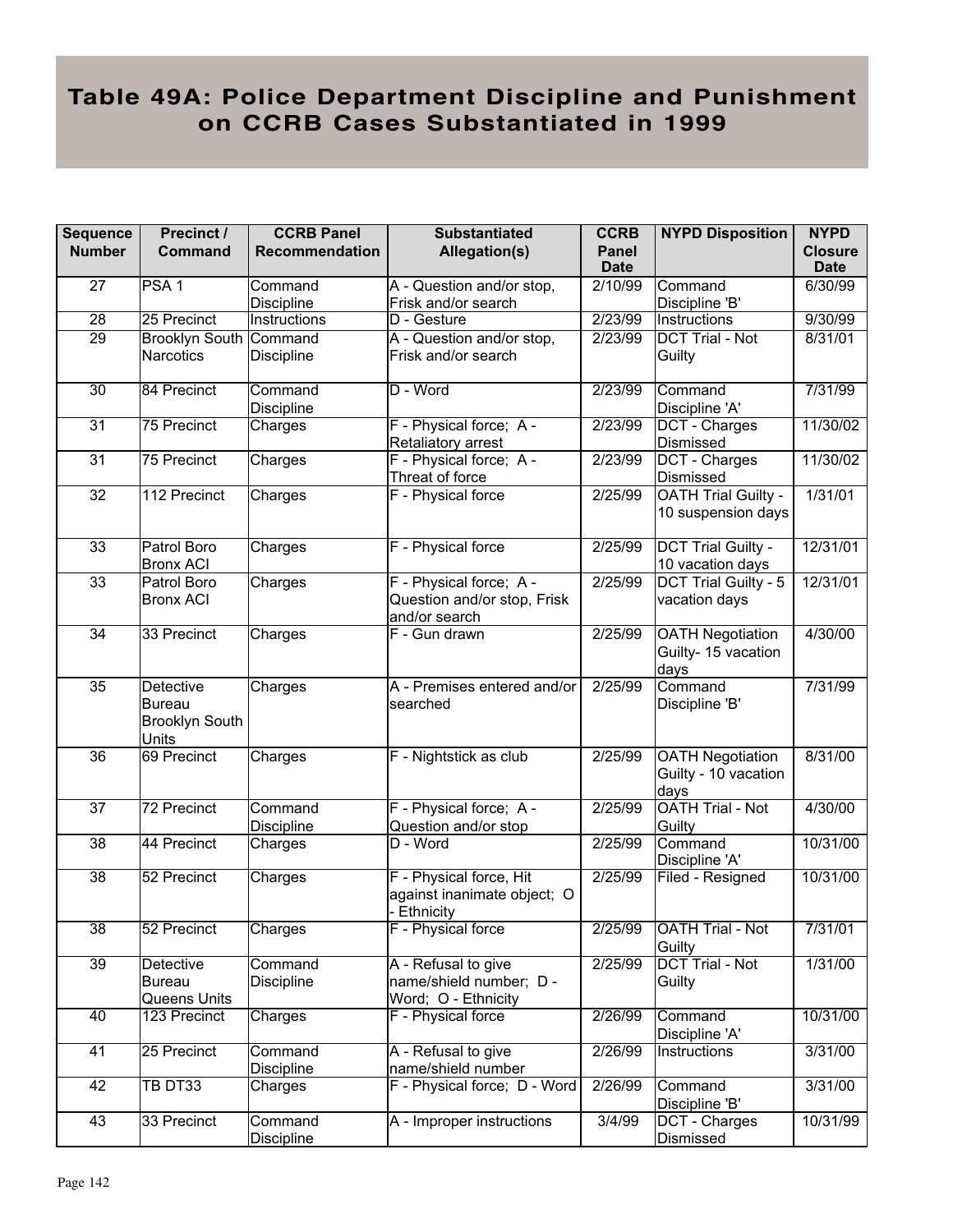| Sequence<br><b>Number</b> | Precinct /<br><b>Command</b>                     | <b>CCRB Panel</b><br><b>Recommendation</b>          | <b>Substantiated</b><br>Allegation(s)                                                               | <b>CCRB</b><br>Panel<br><b>Date</b> | <b>NYPD Disposition</b>                          | <b>NYPD</b><br><b>Closure</b><br><b>Date</b> |
|---------------------------|--------------------------------------------------|-----------------------------------------------------|-----------------------------------------------------------------------------------------------------|-------------------------------------|--------------------------------------------------|----------------------------------------------|
| 44                        | 107 Precinct                                     | Command<br><b>Discipline</b>                        | A - Retaliatory summonses                                                                           | 3/5/99                              | DCT - Charges<br><b>Dismissed</b>                | 5/31/00                                      |
| 45                        | 20 Precinct                                      | Charges                                             | A - Threat of force, Threat of<br>arrest; D - Word; O -<br>Ethnicity                                | 3/5/99                              | <b>OATH Trial Guilty -</b><br>10 suspension days | 1/31/00                                      |
| 46                        | <b>79th Precinct</b><br>Detective<br>Squad       | Command<br><b>Discipline</b>                        | A - Refusal to show search<br>warrant                                                               | 3/10/99                             | Command<br>Discipline 'A'                        | 9/30/99                                      |
| 47                        | 67 Precinct                                      | Command<br>Discipline                               | A - Threat of force; D -<br>Word                                                                    | 3/22/99                             | <b>DCT Trial Guilty -</b><br>Instructions        | 5/31/02                                      |
| 48                        | Queens<br><b>Narcotics</b>                       | Command<br>Discipline                               | D - Word, Other                                                                                     | 3/22/99                             | Command<br>Discipline 'A'                        | 8/31/99                                      |
| 49                        | <b>TB Manhattan</b><br>TF                        | Charges                                             | F - Flashlight as club                                                                              | 3/25/99                             | <b>DCT Trial - Not</b><br>Guilty                 | 8/31/01                                      |
| 50                        | 9 Precinct                                       | $\overline{\mathrm{Com}}$ mand<br><b>Discipline</b> | F - Pepper spray                                                                                    | 3/25/99                             | Command<br>Discipline 'B'                        | 5/31/00                                      |
| 51                        | 75th Precinct<br>Detective<br>Squad              | Charges                                             | F - Physical force; A -<br>Threat of force                                                          | 3/25/99                             | <b>DCT Trial - Not</b><br>Guilty                 | 10/31/00                                     |
| 52                        | 70 Precinct                                      | Instructions                                        | D - Word                                                                                            | 3/25/99                             | $\overline{\mathrm{Command}}$<br>Discipline 'A'  | 11/30/99                                     |
| 52                        | <b>70 Precinct</b>                               | Instructions                                        | D - Word                                                                                            | 3/25/99                             | Command<br>Discipline 'A'                        | 11/30/99                                     |
| 53                        | 40 Precinct                                      | Charges                                             | A - Question and/or stop                                                                            | 3/25/99                             | <b>OATH Trial - Not</b><br>Guilty                | 11/30/00                                     |
| 53                        | 40 Precinct                                      | Charges                                             | A - Question and/or stop,<br>Frisk and/or search                                                    | 3/25/99                             | <b>OATH Trial - Not</b><br>Guilty                | 11/30/00                                     |
| 54                        | 120th Precinct<br>Detective<br>Squad             | Command<br>Discipline                               | F - Hit with notepad                                                                                | 3/25/99                             | <b>DCT Trial - Not</b><br>Guilty                 | 5/31/00                                      |
| 55                        | Manhattan<br><b>Narcotics</b>                    | Charges                                             | F - Physical force                                                                                  | 3/25/99                             | <b>DCT Trial - Not</b><br>Guilty                 | 1/31/01                                      |
| 55                        | Manhattan<br><b>Narcotics</b>                    | Charges                                             | F - Physical force; D - Word                                                                        | 3/25/99                             | <b>DCT Trial - Not</b><br>Guilty                 | 1/31/01                                      |
| 55                        | Manhattan<br>Narcotics                           | Charges                                             | F - Ripped wallet hanging<br>from neck                                                              | 3/25/99                             | <b>DCT Trial - Not</b><br>Guilty                 | 1/31/01                                      |
| 56                        | Midtown South Charges<br>Precinct                |                                                     | F - Physical force; A -<br>Threat of arrest; D - Word                                               | 3/25/99                             | <b>OATH Trial - Not</b><br>Guilty                | 1/31/01                                      |
| 57                        | 107 Precinct                                     | Command<br><b>Discipline</b>                        | F - Hit against inanimate<br>object                                                                 | 3/25/99                             | Command<br>Discipline 'B'                        | 8/31/01                                      |
| 58                        | Detective<br><b>Bureau</b><br>Manhattan<br>Units | Command<br>Discipline                               | A - Threat of force                                                                                 | 3/25/99                             | Command<br>Discipline 'A'                        | 8/31/99                                      |
| 59                        | <b>Bronx</b><br>Narcotics                        | Charges                                             | F - Gun drawn, Physical<br>force, Chokehold, Pulled<br>handcuffs; A - Threat of<br>arrest; D - Word | 3/25/99                             | <b>DCT Trial - Not</b><br>Guilty                 | 4/30/02                                      |
| 60                        | 30 Precinct                                      | Command<br>Discipline                               | F - Physical force                                                                                  | 3/25/99                             | Command<br>Discipline 'B'                        | 4/30/00                                      |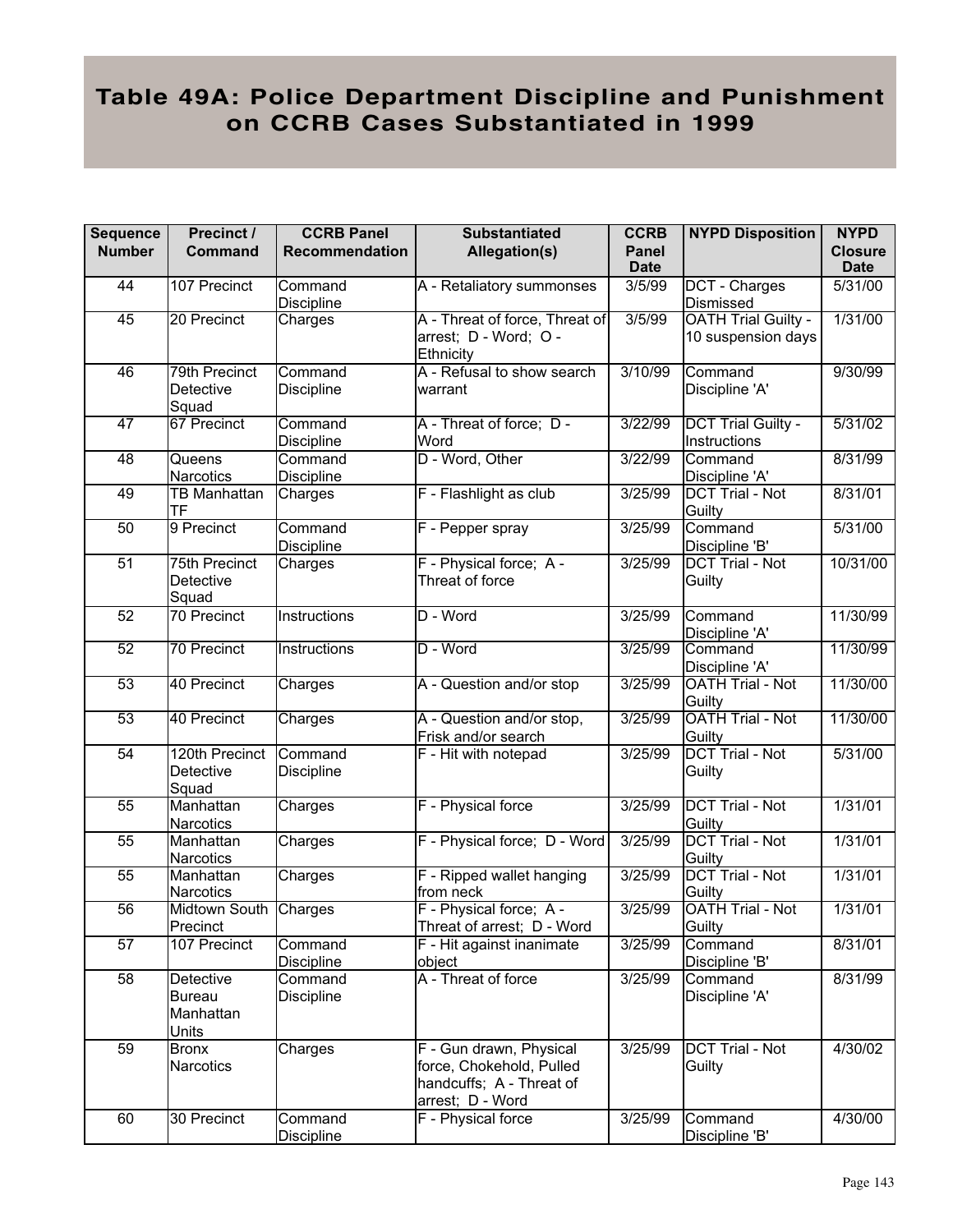| <b>Sequence</b> | Precinct /                          | <b>CCRB Panel</b>            | <b>Substantiated</b>                                                                 | <b>CCRB</b>                 | <b>NYPD Disposition</b>                                | <b>NYPD</b>                   |
|-----------------|-------------------------------------|------------------------------|--------------------------------------------------------------------------------------|-----------------------------|--------------------------------------------------------|-------------------------------|
| <b>Number</b>   | <b>Command</b>                      | <b>Recommendation</b>        | <b>Allegation(s)</b>                                                                 | <b>Panel</b><br><b>Date</b> |                                                        | <b>Closure</b><br><b>Date</b> |
| 61              | 81 Precinct                         | Command<br><b>Discipline</b> | D - Word                                                                             | 3/25/99                     | Command<br>Discipline 'A'                              | 10/31/00                      |
| 62              | 62 Precinct                         | Charges                      | F - Physical force                                                                   | 3/25/99                     | <b>OATH Trial Guilty -</b><br>20 suspension days       | 7/31/01                       |
| 63              | 60 Precinct                         | Charges                      | F - Flashlight as club                                                               | 3/25/99                     | <b>OATH Trial - Not</b><br>Guilty                      | 5/31/01                       |
| 64              | Manhattan<br><b>Traffic TF</b>      | Charges                      | A - Retaliatory summons                                                              | 3/25/99                     | Command<br>Discipline 'B'                              | 2/29/00                       |
| 65              | Patrol Boro<br><b>Bronx ACI</b>     | Charges                      | A - Question and/or stop,<br>Frisk and/or search,<br>Property damaged                | 4/26/99                     | <b>DCT Trial - Not</b><br>Guilty                       | 3/31/02                       |
| 66              | 43 Precinct                         | Charges                      | A - Vehicle search                                                                   | 4/26/99                     | Command<br>Discipline 'B'                              | 6/30/00                       |
| 67              | Queens<br>Narcotics                 | Charges                      | F - Physical force                                                                   | 4/26/99                     | <b>DCT</b> - Charges<br><b>Dismissed</b>               | 5/31/00                       |
| 68              | Warrant<br>Section<br>(Division)    | Charges                      | A - Property seized                                                                  | 4/26/99                     | <b>DCT Trial - Not</b><br>Guilty                       | 1/31/01                       |
| 68              | Warrant<br>Section<br>(Division)    | Charges                      | A - Property seized                                                                  | 4/26/99                     | <b>DCT Trial - Not</b><br>Guilty                       | 1/31/01                       |
| 68              | Warrant<br>Section<br>(Division)    | Charges                      | A - Property seized                                                                  | 4/26/99                     | <b>DCT Trial - Not</b><br>Guilty                       | 1/31/01                       |
| 69              | Undetermined                        | Command<br>Discipline        | A - Refusal to give<br>name/shield number                                            | 4/26/99                     | Command<br>Discipline 'B'                              | 10/31/99                      |
| $\overline{70}$ | 40 Precinct                         | Charges                      | F - Physical force                                                                   | 4/26/99                     | <b>OATH Trial - Not</b><br>Guilty                      | 3/31/01                       |
| $\overline{71}$ | 43 Precinct                         | Charges                      | F - Lifted by the chain of<br>handcuffs                                              | 4/26/99                     | <b>DCT</b> Trial - Not<br>Guilty                       | 12/31/01                      |
| 72              | 84th Precinct<br>Detective<br>Squad | Instructions                 | A - Threat of arrest                                                                 | 4/26/99                     | Command<br>Discipline 'A'                              | 10/31/99                      |
| 73              | 111 Precinct                        | Charges                      | F - Physical force                                                                   | 4/26/99                     | Filed - Retired                                        | 2/29/00                       |
| $\overline{74}$ | PSA <sub>7</sub>                    | Charges                      | F - Physical force                                                                   | 4/26/99                     | <b>DCT Negotiation</b><br>Guilty - 15 vacation<br>days | 5/31/00                       |
| $\overline{75}$ | <b>TB Bronx TF</b>                  | Charges                      | F - Physical force; A - Frisk<br>and/or search, Threat of<br>force, Threat of arrest | 4/26/99                     | Filed - Terminated                                     | 9/30/99                       |
| 76              | Queens<br><b>Narcotics</b>          | Command<br>Discipline        | $\overline{A}$ - Strip search                                                        | 4/28/99                     | <b>DCT Negotiation</b><br>Guilty - 5 vacation<br>days  | 7/31/00                       |
| 77              | <b>SI Narcotics</b>                 | Command<br><b>Discipline</b> | A - Threat of arrest,<br>Question and/or stop, Frisk<br>and/or search                | 4/28/99                     | <b>DCT Trial Guilty -</b><br>25 vacation days          | 3/31/01                       |
| 78              | <b>Midtown North</b><br>Precinct    | Instructions                 | F - Physical force; A -<br>Improper ejection                                         | 4/28/99                     | <b>OATH Trial - Not</b><br>Guilty                      | 9/30/00                       |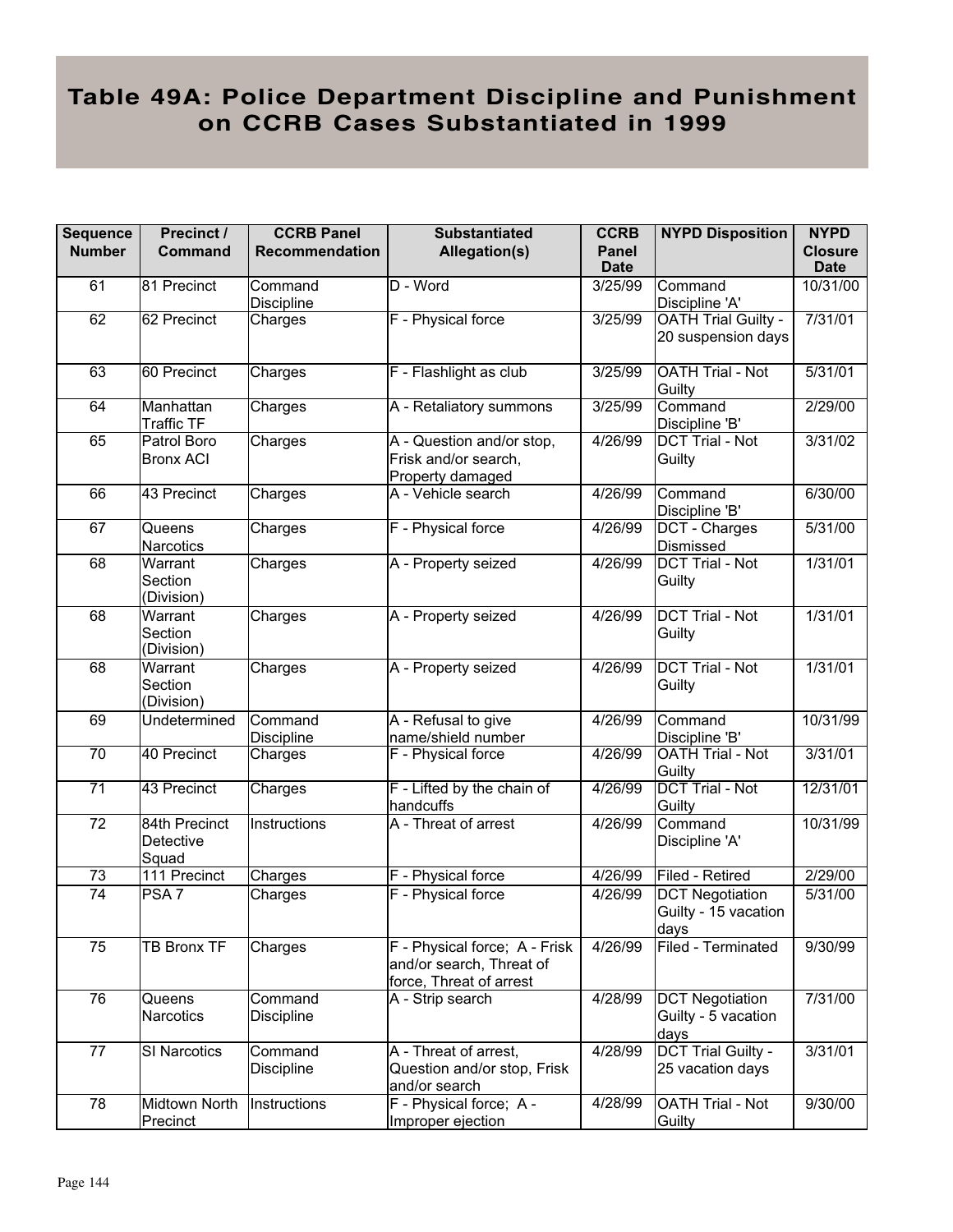| <b>Sequence</b><br><b>Number</b> | Precinct /<br><b>Command</b>                                        | <b>CCRB Panel</b><br><b>Recommendation</b> | <b>Substantiated</b><br>Allegation(s)                                                                 | <b>CCRB</b><br><b>Panel</b><br><b>Date</b> | <b>NYPD Disposition</b>                               | <b>NYPD</b><br><b>Closure</b><br><b>Date</b> |
|----------------------------------|---------------------------------------------------------------------|--------------------------------------------|-------------------------------------------------------------------------------------------------------|--------------------------------------------|-------------------------------------------------------|----------------------------------------------|
| 79                               | Narcotics Boro<br><b>Brooklyn North</b>                             | Command<br><b>Discipline</b>               | O - Ethnicity                                                                                         | 4/28/99                                    | <b>DCT Negotiation</b><br>Guilty - 7 vacation<br>days | 10/31/00                                     |
| 80                               | 7 Precinct                                                          | Command<br><b>Discipline</b>               | A - Frisk and/or search                                                                               | 4/28/99                                    | Instructions                                          | 9/30/02                                      |
| 80                               | 7 Precinct                                                          | Instructions                               | A - Frisk and/or search                                                                               | 4/28/99                                    | Instructions                                          | 12/31/99                                     |
| 81                               | 84 Precinct                                                         | Instructions                               | A - Refusal to give<br>name/shield number                                                             | 5/12/99                                    | Command<br>Discipline 'B'                             | 10/31/99                                     |
| 82                               | 33 Precinct                                                         | Charges                                    | A - Vehicle stop                                                                                      | 5/12/99                                    | <b>DCT Trial Guilty -</b><br>30 vacation days         | 12/31/01                                     |
| 83                               | 81 Precinct                                                         | Command<br><b>Discipline</b>               | A - Premises entered and/or<br>searched                                                               | 5/12/99                                    | Command<br>Discipline 'B'                             | 10/31/99                                     |
| 84                               | Narcotics Boro<br><b>Brooklyn North</b>                             | Charges                                    | A - Premises entered and/or<br>searched, Refusal to give<br>name/shield number,<br>Coercion           | 5/12/99                                    | DCT - Charges<br>Dismissed                            | 11/30/00                                     |
| 84                               | Narcotics Boro<br><b>Brooklyn North</b>                             | Charges                                    | A - Premises entered and/or<br>searched, Refusal to give<br>name/shield number,<br>Coercion; D - Word | 5/12/99                                    | <b>DCT Trial - Not</b><br>Guilty                      | 11/30/00                                     |
| 85                               | Detective<br><b>Bureau</b><br><b>Brooklyn South</b><br>Units        | Instructions                               | A - Premises entered and/or<br>searched, Retaliatory arrest                                           | 5/12/99                                    | Command<br>Discipline 'A'                             | 2/29/00                                      |
| 85                               | Detective<br><b>Bureau</b><br><b>Brooklyn South</b><br><b>Units</b> | Instructions                               | A - Premises entered and/or<br>searched, Retaliatory arrest                                           | 5/12/99                                    | Command<br>Discipline 'A'                             | 2/29/00                                      |
| 85                               | <b>Detective</b><br><b>Bureau</b><br><b>Brooklyn South</b><br>Units | Instructions                               | A - Premises entered and/or<br>searched, Retaliatory arrest                                           | 5/12/99                                    | Command<br>Discipline 'A'                             | 2/29/00                                      |
| 86                               | Manhattan<br><b>Traffic TF</b>                                      | Command<br>Discipline                      | A - Refusal to give<br>name/shield number, D -<br>Word                                                | 5/12/99                                    | Command<br>Discipline 'B'                             | 10/31/99                                     |
| 87                               | 81 Precinct                                                         | Command<br><b>Discipline</b>               | A - Vehicle search                                                                                    | 5/12/99                                    | Command<br>Discipline 'A'                             | 4/30/00                                      |
| 88                               | 25 Precinct                                                         | Command<br>Discipline                      | A - Threat of arrest; D -<br>Word, Gesture                                                            | 5/12/99                                    | Command<br>Discipline 'B'                             | 10/31/00                                     |
| 89                               | TB DT03                                                             | Command<br><b>Discipline</b>               | D - Word, Demeanor/tone;<br>O - Ethnicity                                                             | 5/12/99                                    | <b>DCT Trial - Not</b><br>Guilty                      | 6/30/00                                      |
| 90                               | <b>TB Brooklyn TF</b>                                               | Command<br><b>Discipline</b>               | A - Retaliatory ticket                                                                                | 5/12/99                                    | Instructions                                          | 8/31/01                                      |
| 91                               | Patrol Boro<br><b>Bronx TF</b>                                      | Command<br>Discipline                      | D - Word; O - Ethnicity                                                                               | 5/12/99                                    | <b>OATH Trial Guilty -</b><br>Instructions            | 8/31/00                                      |
| 92                               | PSA <sub>9</sub>                                                    | Instructions                               | A - Premises entered and/or<br>searched, Frisk and/or<br>search                                       | 5/12/99                                    | Command<br>Discipline 'B'                             | 10/31/99                                     |
| 93                               | 40 Precinct                                                         | Charges                                    | F - Gun as club                                                                                       | 5/20/99                                    | <b>OATH Trial - Not</b><br>Guilty                     | 8/31/00                                      |
| 94                               | <b>Bronx</b><br>Narcotics                                           | Charges                                    | A - Premises entered and/or<br>searched                                                               | 5/20/99                                    | DCT - Charges<br>Dismissed                            | 9/30/00                                      |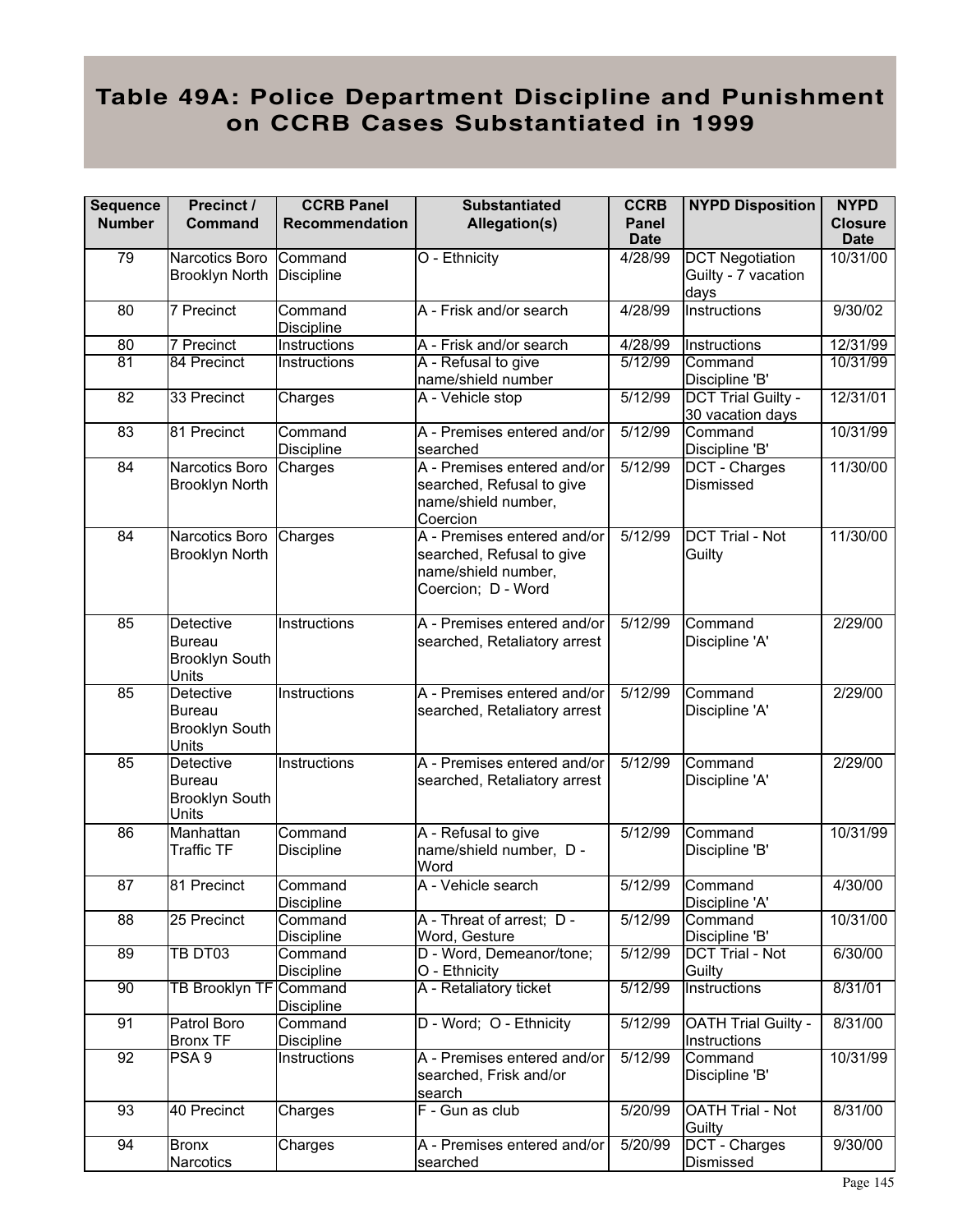| <b>Sequence</b><br><b>Number</b> | Precinct /<br><b>Command</b>                      | <b>CCRB Panel</b><br><b>Recommendation</b> | <b>Substantiated</b><br>Allegation(s)           | <b>CCRB</b><br><b>Panel</b> | <b>NYPD Disposition</b>                                | <b>NYPD</b><br><b>Closure</b> |
|----------------------------------|---------------------------------------------------|--------------------------------------------|-------------------------------------------------|-----------------------------|--------------------------------------------------------|-------------------------------|
|                                  |                                                   |                                            |                                                 | <b>Date</b>                 |                                                        | <b>Date</b>                   |
| $\overline{95}$                  | 43 Precinct                                       | Charges                                    | A - Strip search                                | 5/20/99                     | <b>DCT Trial - Not</b><br>Guilty                       | 12/31/00                      |
| 95                               | <b>Bronx</b><br><b>Narcotics</b>                  | Charges                                    | A - Failure to secure<br>property               | 5/20/99                     | <b>DCT</b> Trial - Not<br>Guilty                       | 12/31/00                      |
| 95                               | <b>Bronx</b><br><b>Narcotics</b>                  | Charges                                    | A - Strip search                                | 5/20/99                     | DCT Trial - Not<br>Guilty                              | 12/31/00                      |
| 95                               | <b>Bronx</b><br><b>Narcotics</b>                  | Charges                                    | F - Raised handcuffed arms;<br>A - Strip search | 5/20/99                     | <b>DCT Trial - Not</b><br>Guilty                       | 12/31/00                      |
| $\overline{95}$                  | <b>Bronx</b><br><b>Narcotics</b>                  | Charges                                    | F - Raised handcuffed arms;<br>A - Strip search | 5/20/99                     | <b>DCT</b> Trial - Not<br>Guilty                       | 12/31/00                      |
| 96                               | <b>Special Victims</b><br><b>Division</b>         | Charges                                    | A - Threat of force                             | 5/20/99                     | <b>DCT Trial Guilty -</b><br>10 vacation days          | 8/31/01                       |
| $\overline{97}$                  | TB DT32                                           | Charges                                    | F - Physical force                              | 5/20/99                     | <b>OATH Trial - Not</b><br>Guilty                      | 8/31/00                       |
| 98                               | Brooklyn Narc.<br><b>District</b>                 | Command<br><b>Discipline</b>               | A - Frisk and/or search                         | 5/20/99                     | Instructions                                           | 3/31/00                       |
| 99                               | <b>Bronx</b><br><b>Narcotics</b>                  | Instructions                               | A - Refusal to give<br>name/shield number       | 5/20/99                     | <b>DCT Trial - Not</b><br>Guilty                       | 4/30/02                       |
| 100                              | <b>TB Manhattan</b><br>TF                         | Command<br><b>Discipline</b>               | A - Vehicle stop and/or<br>search               | 5/20/99                     | Command<br>Discipline 'B'                              | 4/30/00                       |
| 101                              | <b>Highway Unit</b><br>#3                         | Command<br><b>Discipline</b>               | A - Frisk and/or search                         | 5/20/99                     | Command<br>Discipline 'B'                              | 8/31/01                       |
| 102                              | 47 Precinct                                       | Command<br><b>Discipline</b>               | A - Refusal to process<br>complaint             | 5/20/99                     | DCT - Charges<br>Dismissed                             | 10/31/00                      |
| 103                              | 60 Precinct                                       | Command<br>Discipline                      | F - Physical force                              | 5/20/99                     | Command<br>Discipline 'A'                              | 12/31/00                      |
| 104                              | Warrant<br>Section<br>(Division)                  | Instructions                               | A - Threat of property loss                     | 5/20/99                     | Instructions                                           | 11/30/99                      |
| 105                              | 40 Precinct                                       | Charges                                    | A - Threat of force                             | 5/20/99                     | <b>OATH Trial - Not</b><br>Guilty                      | 10/31/00                      |
| 106                              | PSA <sub>1</sub>                                  | Charges                                    | F - Physical force; D - Word                    | 5/20/99                     | <b>OATH Negotiation</b><br>Guilty - 5 vacation<br>days | 6/30/00                       |
| 107                              | Emergency<br>Services Unit<br>and Squads 1-<br>10 | Instructions                               | D - Word                                        | 5/20/99                     | Command<br>Discipline 'A'                              | 4/30/00                       |
| 108                              | Intelligence<br><b>Division</b>                   | Instructions                               | D - Word                                        | 5/20/99                     | Command<br>Discipline 'A'                              | 4/30/00                       |
| 109                              | <b>70 Precinct</b>                                | Instructions                               | D - Word                                        | 5/20/99                     | Command<br>Discipline 'A'                              | 8/31/99                       |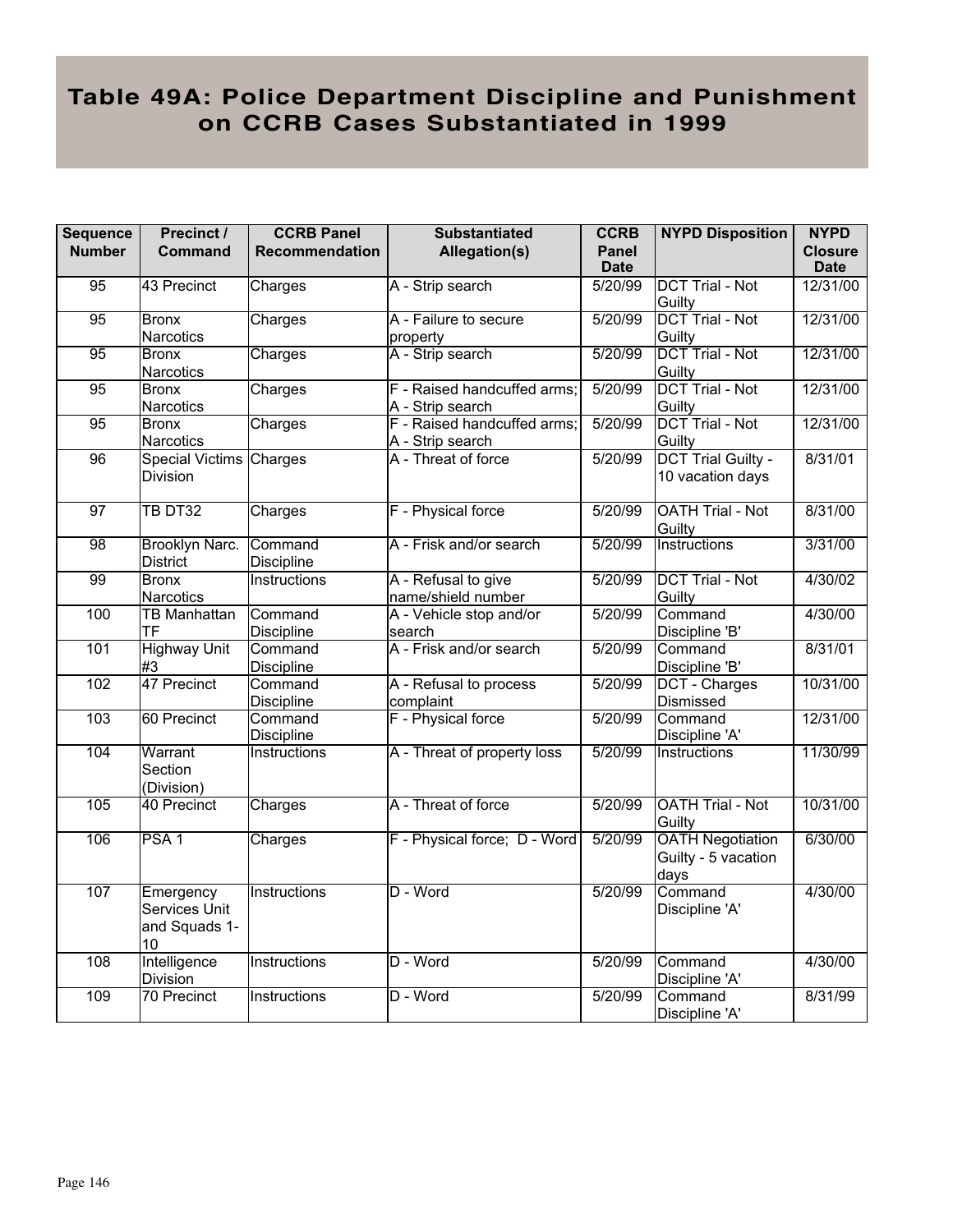| <b>Sequence</b><br><b>Number</b> | Precinct /<br><b>Command</b>     | <b>CCRB Panel</b><br><b>Recommendation</b> | <b>Substantiated</b><br>Allegation(s)                                    | <b>CCRB</b><br><b>Panel</b><br><b>Date</b> | <b>NYPD Disposition</b>                          | <b>NYPD</b><br><b>Closure</b><br><b>Date</b> |
|----------------------------------|----------------------------------|--------------------------------------------|--------------------------------------------------------------------------|--------------------------------------------|--------------------------------------------------|----------------------------------------------|
| 110                              | <b>Bronx</b><br>Narcotics        | Charges                                    | F - Physical force                                                       | 5/28/99                                    | <b>DCT Trial - Not</b><br>Guilty                 | 11/30/01                                     |
| 110                              | <b>Bronx</b><br>Narcotics        | Charges                                    | F - Physical force                                                       | 5/28/99                                    | <b>DCT Trial - Not</b><br>Guilty                 | 11/30/01                                     |
| 110                              | <b>Bronx</b><br>Narcotics        | Charges                                    | F - Physical force                                                       | 5/28/99                                    | <b>DCT Trial - Not</b><br>Guilty                 | 11/30/01                                     |
| 110                              | <b>Bronx</b><br>Narcotics        | Charges                                    | F - Physical force                                                       | 5/28/99                                    | <b>DCT Trial - Not</b><br>Guilty                 | 11/30/01                                     |
| 110                              | <b>Bronx</b><br><b>Narcotics</b> | Charges                                    | F - Physical force                                                       | 5/28/99                                    | <b>DCT Trial - Not</b><br>Guilty                 | 11/30/01                                     |
| 110                              | <b>Bronx</b><br>Narcotics        | Charges                                    | F - Physical force                                                       | 5/28/99                                    | <b>Filed - Retired</b>                           | 12/31/00                                     |
| 110                              | <b>Bronx</b><br>Narcotics        | Charges                                    | F - Physical force                                                       | 5/28/99                                    | <b>DCT Trial - Not</b><br>Guilty                 | 11/30/01                                     |
| 111                              | 103 Precinct                     | Command<br><b>Discipline</b>               | F - Handcuffs too tight                                                  | 5/28/99                                    | OATH Trial - Not<br>Guilty                       | 9/30/00                                      |
| 112                              | 68 Precinct                      | Charges                                    | A - Threat of force                                                      | 5/28/99                                    | Instructions                                     | 11/30/99                                     |
| 112                              | 68 Precinct                      | Charges                                    | A - Threat of force                                                      | 5/28/99                                    | Instructions                                     | 11/30/99                                     |
| 113                              | 33 Precinct                      | Command<br><b>Discipline</b>               | A - Threat of arrest, Refusal<br>to give name/shield number;<br>D - Word | 5/28/99                                    | <b>OATH Trial Guilty -</b><br>10 suspension days | 11/30/00                                     |
| $\overline{113}$                 | 33 Precinct                      | Command<br><b>Discipline</b>               | D - Word                                                                 | 5/28/99                                    | <b>OATH Trial Guilty -</b><br>5 suspension days  | 11/30/00                                     |
| 114                              | 71 Precinct                      | Charges                                    | F - Physical force; A -<br>Threat to property; D -<br>Word               | 5/28/99                                    | <b>DCT Trial Guilty -</b><br>30 vacation days    | 12/31/01                                     |
| 115                              | 77 Precinct                      | Instructions                               | A - Threat of force                                                      | 6/11/99                                    | Instructions                                     | 11/30/99                                     |
| 116                              | 68 Precinct                      | Instructions                               | A - Retaliatory arrest                                                   | 6/11/99                                    | OATH Trial Guilty -<br>15 suspension days        | 2/29/00                                      |
| 117                              | 7 Precinct                       | Command<br>Discipline                      | A - Threat to property,<br>Retaliatory summonses; D -<br>Word            | 6/11/99                                    | Command<br>Discipline 'A'                        | 10/31/00                                     |
| 118                              | 83 Precinct                      | Command<br><b>Discipline</b>               | D - Word                                                                 | 6/11/99                                    | Command<br>Discipline 'A'                        | 2/29/00                                      |
| 118                              | 83 Precinct                      | Command<br><b>Discipline</b>               | D - Threat of force                                                      | 6/11/99                                    | Command<br>Discipline 'A'                        | 2/29/00                                      |
| 119                              | <b>TB Manhattan</b><br>ΙTΕ       | Command<br><b>Discipline</b>               | A - Premises entered and/or<br>searched                                  | 6/11/99                                    | Command<br>Discipline 'B'                        | 11/30/99                                     |
| 120                              | 40 Precinct                      | Charges                                    | F - Pepper spray; A -<br>Refusal to give name/shield<br>number; D - Word | 6/11/99                                    | <b>OATH Trial Guilty -</b><br>20 suspension days | 8/31/00                                      |
| 121                              | 47 Precinct                      | Command<br><b>Discipline</b>               | A - Question and/or stop                                                 | 6/11/99                                    | <b>DCT Trial - Not</b><br>Guilty                 | 10/31/00                                     |
| 121                              | 47 Precinct                      | Command<br>Discipline                      | A - Question and/or stop; D<br>- Word                                    | 6/11/99                                    | <b>DCT Trial - Not</b><br>Guilty                 | 10/31/00                                     |
| 122                              | 77 Precinct                      | Instructions                               | A - Question and/or stop,<br>Frisk and/or search                         | 6/11/99                                    | Instructions                                     | 8/31/01                                      |
| 123                              | 68 Precinct                      | Charges                                    | A - Question and/or stop                                                 | 6/18/99                                    | <b>DCT Trial Guilty -</b><br>15 vacation days    | 12/31/01                                     |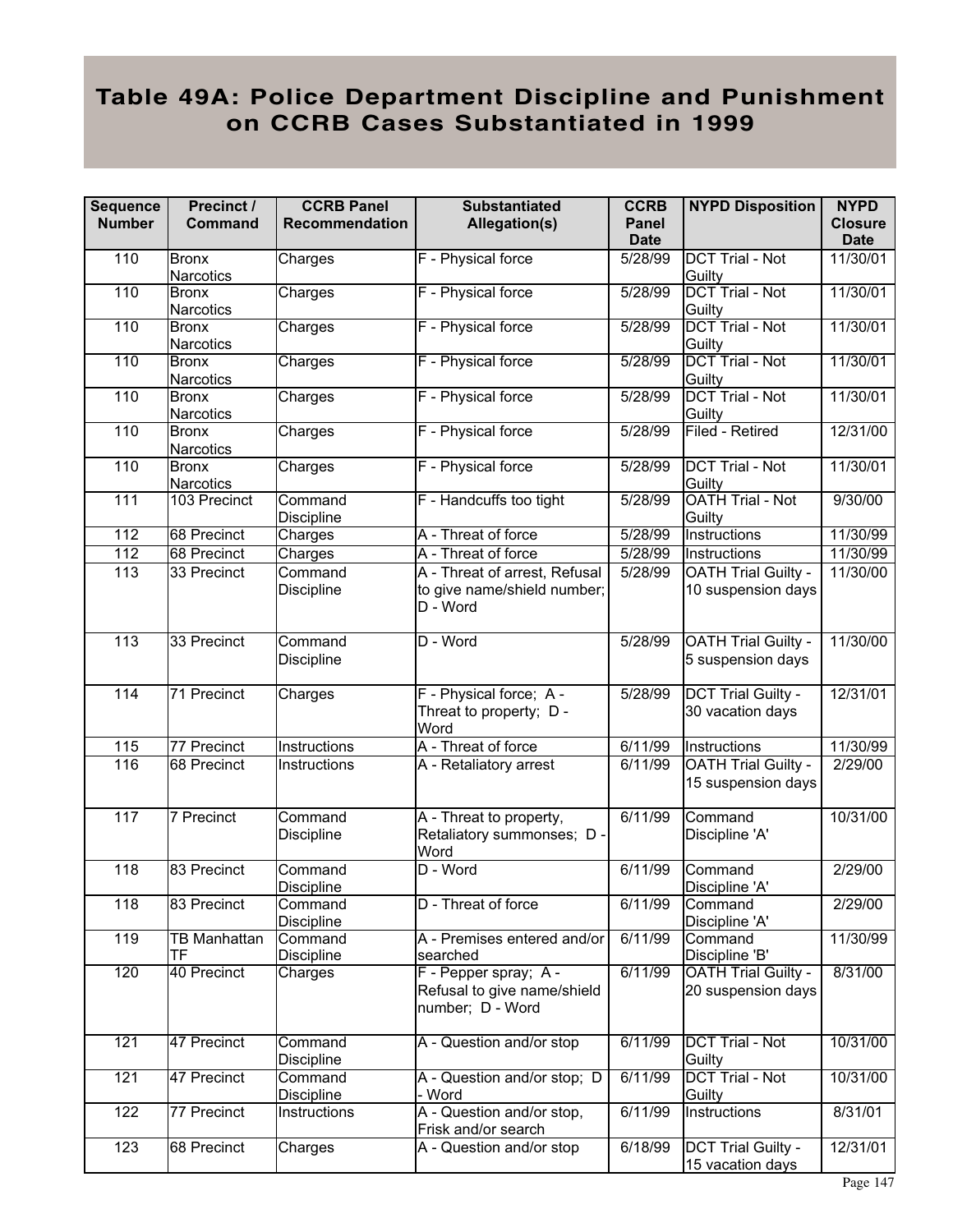| <b>Sequence</b><br><b>Number</b> | Precinct /<br><b>Command</b>                                  | <b>CCRB Panel</b><br><b>Recommendation</b>         | <b>Substantiated</b><br>Allegation(s)                                                 | <b>CCRB</b><br><b>Panel</b><br><b>Date</b> | <b>NYPD Disposition</b>                          | <b>NYPD</b><br><b>Closure</b><br><b>Date</b> |
|----------------------------------|---------------------------------------------------------------|----------------------------------------------------|---------------------------------------------------------------------------------------|--------------------------------------------|--------------------------------------------------|----------------------------------------------|
| 124                              | 46 Precinct                                                   | Command<br>Discipline                              | A - Vehicle stop                                                                      | 6/18/99                                    | <b>DCT</b> - Charges<br><b>Dismissed</b>         | 3/31/01                                      |
| 125                              | Undetermined                                                  | Charges                                            | F - Physical force, Gun<br>drawn                                                      | 6/18/99                                    | <b>OATH Trial Guilty -</b><br>25 suspension days | 6/30/01                                      |
| 126                              | 88 Precinct                                                   | $\overline{\mathrm{Command}}$<br><b>Discipline</b> | A - Threat of force, Gun<br>drawn; D - Word                                           | 6/18/99                                    | Command<br>Discipline 'B'                        | 10/31/00                                     |
| 127                              | Patrol Boro MN<br>ΠF                                          | Command<br>Discipline                              | D - Word                                                                              | 6/18/99                                    | Command<br>Discipline 'A'                        | 10/31/99                                     |
| 128                              | 6 Precinct                                                    | Charges                                            | A - Question and/or stop,<br>Property search, Retaliatory<br>arrest                   | 6/18/99                                    | <b>DCT Trial Guilty - 5</b><br>vacation days     | 5/31/01                                      |
| 129                              | 49 Precinct                                                   | Command<br><b>Discipline</b>                       | A - Question and/or stop,<br>Frisk and/or search, Threat<br>of arrest                 | 6/18/99                                    | Command<br>Discipline 'B'                        | 2/29/00                                      |
| 130                              | 25 Precinct                                                   | Command<br><b>Discipline</b>                       | A - Question and/or stop,<br>Frisk and/or search, Threat<br>of force                  | 6/18/99                                    | Command<br>Discipline 'A'                        | 10/31/00                                     |
| 131                              | <b>Midtown South</b><br>Precinct                              | Charges                                            | D - Word, Demeanor/tone                                                               | 6/18/99                                    | Command<br>Discipline 'A'                        | 8/31/01                                      |
| 132                              | Patrol Boro<br><b>Brooklyn South Discipline</b><br><b>ACI</b> | Command                                            | A - Frisk and/or search                                                               | 6/18/99                                    | Instructions                                     | 2/29/00                                      |
| 132                              | Patrol Boro<br>Brooklyn South Discipline<br><b>ACI</b>        | Command                                            | A - Frisk and/or search                                                               | 6/18/99                                    | Instructions                                     | 2/29/00                                      |
| 133                              | Midtown South<br>Precinct                                     | Instructions                                       | D - Word                                                                              | 6/28/99                                    | <b>DCT</b> - Charges<br><b>Dismissed</b>         | 2/29/00                                      |
| 134                              | Manhattan<br>Narcotics                                        | Charges                                            | F - Physical force; A -<br>Threat of arrest                                           | 6/29/99                                    | <b>OATH Trial - Not</b><br>Guilty                | 10/31/00                                     |
| 135                              | <b>SI Narcotics</b>                                           | Charges                                            | D - Word                                                                              | 6/29/99                                    | Command<br>Discipline 'A'                        | 8/31/00                                      |
| 135                              | <b>SI Narcotics</b>                                           | Charges                                            | F - Radio as club, Physical<br>force; A - Threat of force;<br>D - Word; O - Ethnicity | 6/29/99                                    | <b>DCT Trial Guilty -</b><br>20 vacation days    | 8/31/01                                      |
| 136                              | 49 Precinct                                                   | Charges                                            | F - Physical force; A -<br>Threat of arrest                                           | 6/29/99                                    | <b>OATH Trial Guilty -</b><br>30 vacation days   | 11/30/00                                     |
| 137                              | 79 Precinct                                                   | Command<br><b>Discipline</b>                       | A - Property seized; D -<br>Gesture                                                   | 6/29/99                                    | Command<br>Discipline 'A'                        | 12/31/99                                     |
| 138                              | <b>Bronx</b><br><b>Narcotics</b>                              | Command<br>Discipline                              | A - Property damaged                                                                  | 6/29/99                                    | Instructions                                     | 3/31/00                                      |
| 139                              | Patrol Boro SI<br><b>ACI</b>                                  | Charges                                            | A - Retaliatory summonses                                                             | 6/29/99                                    | Command<br>Discipline 'A'                        | 2/29/00                                      |
| 139                              | Patrol Boro SI<br><b>ACI</b>                                  | Charges                                            | A - Omission of name in<br>complaint report                                           | 6/29/99                                    | Command<br>Discipline 'B'                        | 3/31/00                                      |
| 140                              | <b>SI Narcotics</b>                                           | Charges                                            | A - Threat of arrest, Strip<br>search authorization                                   | 6/29/99                                    | <b>DCT Trial Guilty -</b><br>10 vacation days    | 2/28/01                                      |
| 140                              | <b>SI Narcotics</b>                                           | Charges                                            | A - Threat of arrest, Strip<br>search authorization                                   | 6/29/99                                    | Filed - Retired                                  | 2/29/00                                      |
| 141                              | 34 Precinct                                                   | Instructions                                       | D - Gesture                                                                           | 6/29/99                                    | Instructions                                     | 12/31/99                                     |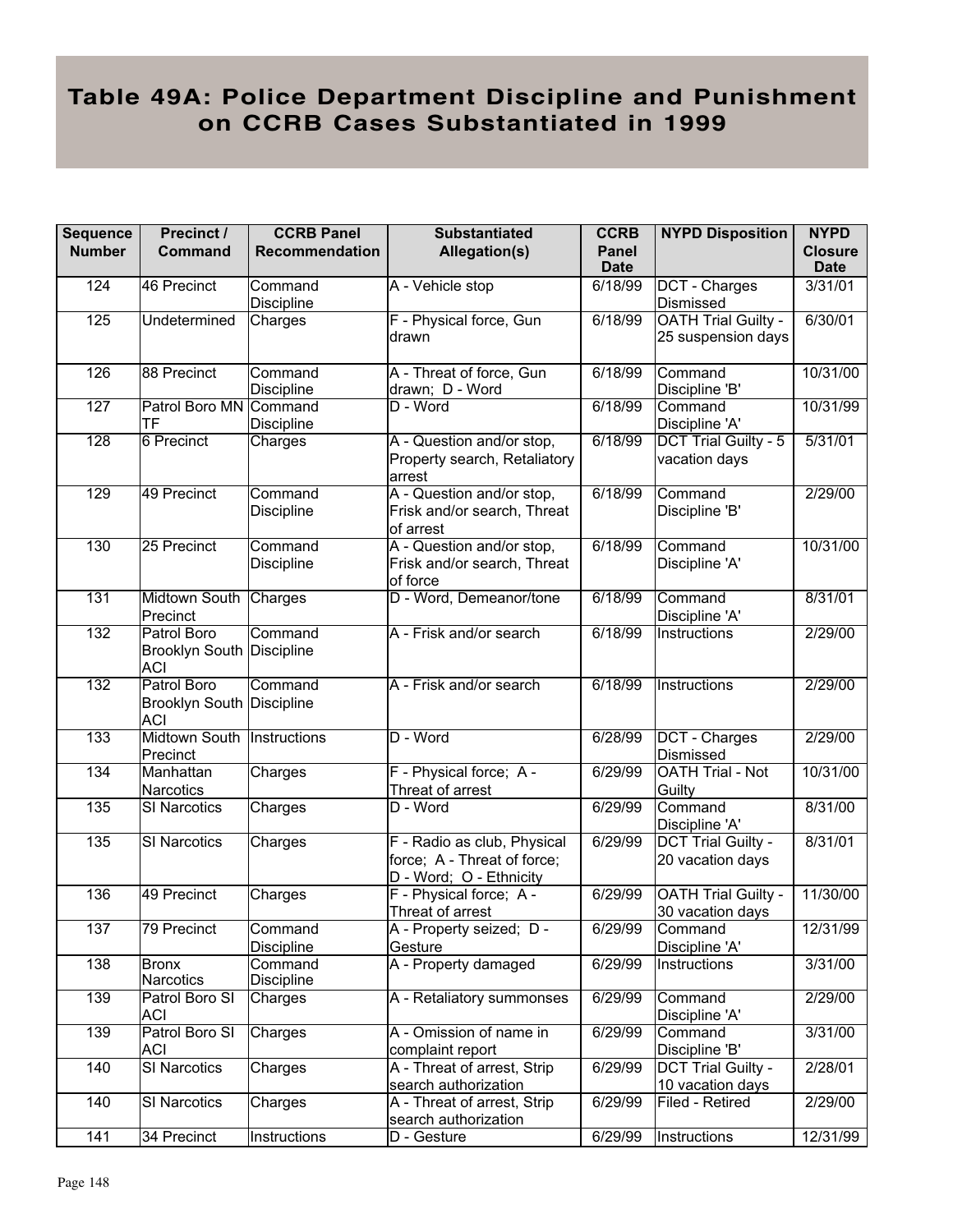| <b>Sequence</b><br><b>Number</b> | Precinct /<br><b>Command</b>                      | <b>CCRB Panel</b><br><b>Recommendation</b> | <b>Substantiated</b><br>Allegation(s)                                            | <b>CCRB</b><br>Panel<br><b>Date</b> | <b>NYPD Disposition</b>                          | <b>NYPD</b><br><b>Closure</b><br><b>Date</b> |
|----------------------------------|---------------------------------------------------|--------------------------------------------|----------------------------------------------------------------------------------|-------------------------------------|--------------------------------------------------|----------------------------------------------|
| 142                              | 104 Precinct                                      | Command<br><b>Discipline</b>               | A - Question and/or stop,<br>Frisk and/or search                                 | 6/29/99                             | Instructions                                     | 2/29/00                                      |
| 143                              | 28 Precinct                                       | Instructions                               | D - Word                                                                         | 7/9/99                              | Command<br>Discipline 'A'                        | 10/31/00                                     |
| 143                              | 32 Precinct                                       | Instructions                               | D - Word                                                                         | 7/9/99                              | Command<br>Discipline 'A'                        | 10/31/00                                     |
| 144                              | <b>Bronx</b><br>Narcotics                         | Charges                                    | F - Physical force                                                               | 7/16/99                             | <b>DCT Trial - Not</b><br>Guilty                 | 11/30/01                                     |
| 145                              | 30 Precinct                                       | Instructions                               | D - Word                                                                         | 7/16/99                             | Command<br>Discipline 'A'                        | 11/30/99                                     |
| 146                              | 7 Precinct                                        | Charges                                    | F - Physical force; A -<br>Threat of force                                       | 7/16/99                             | <b>OATH Trial - Not</b><br>Guilty                | 5/31/00                                      |
| 147                              | Queens<br><b>Narcotics</b>                        | Instructions                               | A - Frisk and/or search                                                          | 7/16/99                             | Command<br>Discipline 'B'                        | 2/29/00                                      |
| 148                              | Queens<br><b>Narcotics</b>                        | Charges                                    | F - Radio as club, Physical<br>force                                             | 7/16/99                             | <b>DCT Trial - Not</b><br>Guilty                 | 6/30/01                                      |
| 148                              | <b>School Safety</b><br>units                     | Charges                                    | F - Physical force                                                               | 7/16/99                             | <b>DCT</b> Trial - Not<br>Guilty                 | 6/30/01                                      |
| 149                              | <b>TB Queens TF</b>                               | Charges                                    | F - Physical force                                                               | 7/16/99                             | OATH Trial Guilty -<br>30 suspension days        | 12/31/00                                     |
| 150                              | <b>Detective</b><br><b>Bureau</b><br>Queens Units | Charges                                    | F - Hit against inanimate<br>object                                              | 7/20/99                             | <b>Filed - Retired</b>                           | 10/31/99                                     |
| 151                              | P.S.B. HQ                                         | Charges                                    | F - Physical force; A -<br>Property damaged, Failure<br>to provide name & shield | 7/20/99                             | <b>DCT</b> - Charges<br>Dismissed                | 4/30/00                                      |
| 152                              | 107 Precinct                                      | Command<br><b>Discipline</b>               | A - Threat of arrest; D -<br>Word                                                | 7/20/99                             | Command<br>Discipline 'A'                        | 10/31/99                                     |
| 153                              | 44 Precinct                                       | Charges                                    | A - Retaliatory arrest, Threat<br>of force, Attempt to coerce;<br>D - Word       | 7/20/99                             | <b>OATH Trial Guilty -</b><br>20 suspension days | 8/31/00                                      |
| 154                              | TB DT01                                           | Charges                                    | A - Retaliatory summons                                                          | 7/20/99                             | Command<br>Discipline 'A'                        | 11/30/99                                     |
| 155                              | Patrol Boro<br>Queens North<br><b>ACI</b>         | Charges                                    | A - Vehicle stop, Vehicle<br>search, Frisk and/or search                         | 7/20/99                             | Instructions                                     | 2/29/00                                      |
| 155                              | Patrol Boro<br>Queens North<br><b>ACI</b>         | Charges                                    | A - Frisk and/or search                                                          | 7/20/99                             | Instructions                                     | 2/29/00                                      |
| 156                              | 68 Precinct                                       | Charges                                    | F - Radio as club                                                                | 7/20/99                             | <b>OATH Trial Guilty -</b><br>10 suspension days | 10/31/00                                     |
| 157                              | <b>Bronx</b><br><b>Narcotics</b>                  | Command<br>Discipline                      | F - Physical force; A -<br>Retaliatory summons; D -<br>Word                      | 7/20/99                             | <b>DCT Trial Guilty -</b><br>15 vacation days    | 1/31/01                                      |
| 158                              | <b>Street Crime</b><br>Unit                       | Charges                                    | F - Physical force                                                               | 7/20/99                             | <b>DCT</b> - Charges<br><b>Dismissed</b>         | 10/31/00                                     |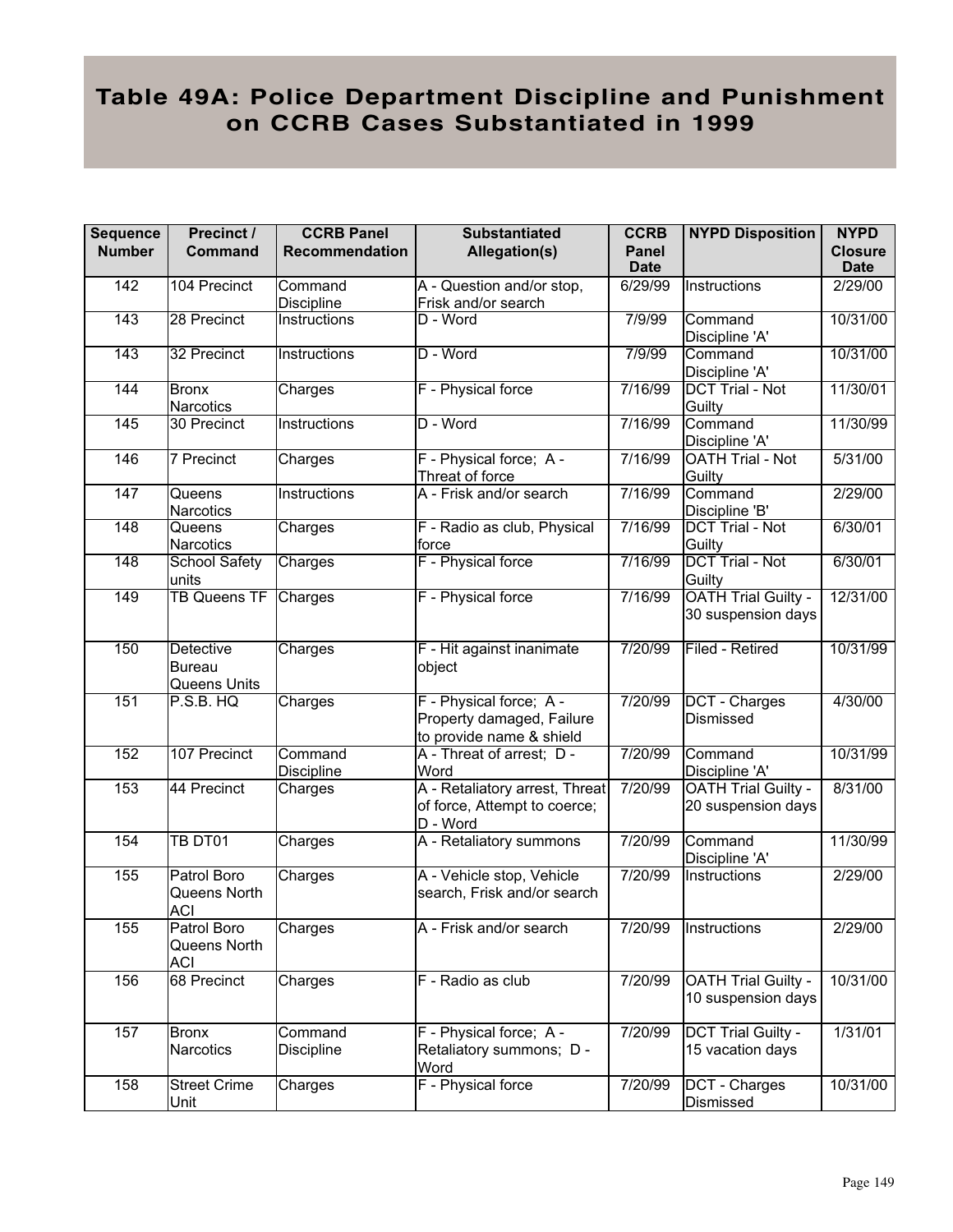| <b>Sequence</b><br><b>Number</b> | Precinct /<br>Command                            | <b>CCRB Panel</b><br><b>Recommendation</b> | <b>Substantiated</b><br>Allegation(s)                                   | <b>CCRB</b><br>Panel<br><b>Date</b> | <b>NYPD Disposition</b>                                 | <b>NYPD</b><br><b>Closure</b><br><b>Date</b> |
|----------------------------------|--------------------------------------------------|--------------------------------------------|-------------------------------------------------------------------------|-------------------------------------|---------------------------------------------------------|----------------------------------------------|
| 159                              | Patrol Boro<br>Queens South<br><b>ACI</b>        | Charges                                    | A - Question and/or stop                                                | 7/20/99                             | <b>DCT Trial - Not</b><br>Guilty                        | 6/30/01                                      |
| 159                              | Patrol Boro<br>Queens South<br><b>ACI</b>        | Charges                                    | A - Question and/or stop,<br>Frisk and/or search                        | 7/20/99                             | <b>DCT Trial - Not</b><br>Guilty                        | 6/30/01                                      |
| 160                              | 101 Precinct                                     | Charges                                    | A - Property seized,<br>Question and/or stop                            | 7/20/99                             | Command<br>Discipline 'A'                               | 12/31/00                                     |
| 161                              | 67 Precinct                                      | Charges                                    | A - Premise search, Frisk<br>and/or search                              | 7/28/99                             | <b>OATH Trial - Not</b><br>Guilty                       | 9/30/00                                      |
| 161                              | 67 Precinct                                      | Charges                                    | A - Premise search, Frisk<br>and/or search                              | 7/28/99                             | <b>OATH Trial - Not</b><br>Guilty                       | 9/30/00                                      |
| 162                              | <b>Bronx</b><br>Narcotics                        | Charges                                    | A - Premises entered and/or<br>searched                                 | 7/28/99                             | <b>DCT Trial - Not</b><br>Guilty                        | 8/31/01                                      |
| 162                              | <b>Bronx</b><br>Narcotics                        | Charges                                    | A - Premises entered and/or<br>searched                                 | 7/28/99                             | <b>DCT Trial - Not</b><br>Guilty                        | 8/31/01                                      |
| 163                              | 33 Precinct                                      | Charges                                    | F - Gun drawn; A -<br>Retaliatory arrest                                | 7/28/99                             | <b>OATH Trial Guilty -</b><br>7 suspension days         | 10/31/00                                     |
| 164                              | 77 Precinct                                      | Command<br>Discipline                      | D - Word                                                                | 7/28/99                             | Command<br>Discipline 'A'                               | 11/30/99                                     |
| 164                              | 77 Precinct                                      | Command<br>Discipline                      | D - Word                                                                | 7/28/99                             | Command<br>Discipline 'A'                               | 11/30/99                                     |
| 165                              | 28 Precinct                                      | Command<br>Discipline                      | F - Physical force; A -<br>Question and/or stop, Frisk<br>and/or search | 7/28/99                             | Command<br>Discipline 'B'                               | 4/30/00                                      |
| 166                              | <b>Highway Unit</b><br>#2                        | Instructions                               | A - Refusal to give<br>name/shield number                               | 7/28/99                             | Command<br>Discipline 'B'                               | 11/30/99                                     |
| 167                              | Manhattan<br><b>Narcotics</b>                    | Instructions                               | A - Strip search                                                        | 8/26/99                             | Command<br>Discipline 'B'                               | 10/31/99                                     |
| 168                              | 42 Precinct                                      | Charges                                    | A - Vehicle search,<br>Retaliatory arrest                               | 8/26/99                             | <b>OATH Negotiation</b><br>Guilty - 10 vacation<br>days | 8/31/00                                      |
| 168                              | 42 Precinct                                      | Command<br>Discipline                      | A - Vehicle stop, Frisk<br>and/or search, Threat of<br>arrest           | 8/26/99                             | <b>OATH Negotiation</b><br>Guilty - 10 vacation<br>days | 8/31/00                                      |
| 169                              | <b>Central Park</b><br>Precinct                  | Command<br>Discipline                      | A - Threat of arrest                                                    | 8/26/99                             | Command<br>Discipline 'A'                               | 3/31/00                                      |
| 169                              | Detective<br><b>Bureau</b><br>Manhattan<br>Units | Charges                                    | A - Question and/or stop,<br>Frisk and/or search                        | 8/26/99                             | Command<br>Discipline 'B'                               | 3/31/00                                      |
| 170                              | TB DT11                                          | Charges                                    | F - Physical force                                                      | 8/26/99                             | <b>OATH Trial - Not</b><br>Guilty                       | 2/28/01                                      |
| 171                              | 43 Precinct                                      | Charges                                    | A - Refusal to give<br>name/shield number,<br>Threat of summons         | 8/26/99                             | Command<br>Discipline 'B'                               | 5/31/00                                      |
| 172                              | PSA <sub>4</sub>                                 | Command<br><b>Discipline</b>               | A - Question and/or stop,<br>Frisk and/or search                        | 8/26/99                             | Instructions                                            | 2/29/00                                      |
| 173                              | PSA <sub>5</sub>                                 | Command<br>Discipline                      | F - Physical Force; A -<br>Threat of force                              | 8/26/99                             | Command<br>Discipline 'B'                               | 2/29/00                                      |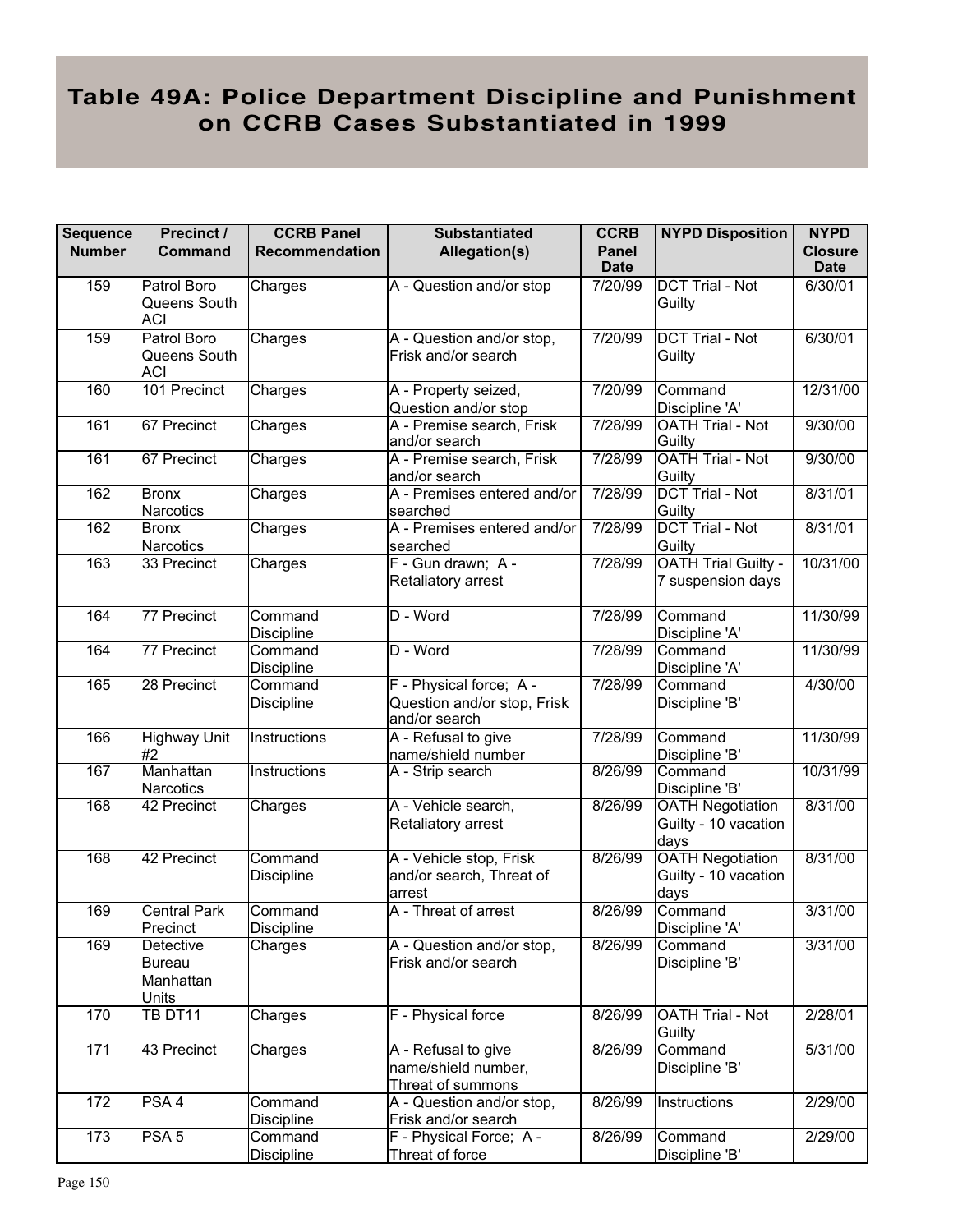| <b>Sequence</b><br><b>Number</b> | Precinct /<br><b>Command</b>                     | <b>CCRB Panel</b><br><b>Recommendation</b> | <b>Substantiated</b><br>Allegation(s)                | <b>CCRB</b><br>Panel<br><b>Date</b> | <b>NYPD Disposition</b>                  | <b>NYPD</b><br><b>Closure</b><br><b>Date</b> |
|----------------------------------|--------------------------------------------------|--------------------------------------------|------------------------------------------------------|-------------------------------------|------------------------------------------|----------------------------------------------|
| 174                              | 68 Precinct                                      | Charges                                    | O - Ethnicity                                        | 8/26/99                             | Command<br>Discipline 'A'                | 8/31/00                                      |
| 175                              | 25 Precinct                                      | Instructions                               | A - Property search                                  | 8/26/99                             | Command<br>Discipline 'A'                | 2/29/00                                      |
| 176                              | 83 Precinct                                      | Charges                                    | F - Physical force; A -<br>Threat of force; D - Word | 8/30/99                             | <b>DCT Trial - Not</b><br>Guilty         | 4/30/02                                      |
| 177                              | 46 Precinct                                      | Charges                                    | F - Physical force                                   | 8/30/99                             | <b>DCT</b> - Charges<br><b>Dismissed</b> | 4/30/02                                      |
| 178                              | 24 Precinct                                      | Charges                                    | A - Refusal to process<br>complaint                  | 8/30/99                             | Command<br>Discipline 'B'                | 10/31/99                                     |
| 179                              | 46 Precinct                                      | Charges                                    | F - Physical force                                   | 8/30/99                             | Command<br>Discipline 'A'                | 3/31/00                                      |
| 180                              | 75 Precinct                                      | Charges                                    | F - Physical force                                   | 8/30/99                             | <b>DCT Trial - Not</b><br>Guilty         | 8/31/01                                      |
| 180                              | <b>75 Precinct</b>                               | Charges                                    | F - Physical force                                   | 8/30/99                             | <b>DCT</b> Trial - Not<br>Guilty         | 8/31/01                                      |
| 181                              | PSA <sub>2</sub>                                 | Command<br><b>Discipline</b>               | A - Threat of force; D -<br>Word                     | 8/30/99                             | Command<br>Discipline 'A'                | 12/31/99                                     |
| 182                              | 81 Precinct                                      | Charges                                    | F - Pepper spray                                     | 8/30/99                             | <b>OATH Trial - Not</b><br>Guilty        | 5/31/00                                      |
| 183                              | 32 Precinct                                      | Charges                                    | F - Physical force                                   | 8/30/99                             | Command<br>Discipline 'B'                | 11/30/99                                     |
| 184                              | Surface<br>Transportation<br>Enf. Div.<br>(STED) | Charges                                    | A - Retaliatory summonses                            | 8/30/99                             | Command<br>Discipline 'A'                | 11/30/99                                     |
| 185                              | <b>77 Precinct</b>                               | Charges                                    | A - Premises entered and/or<br>searched              | 8/30/99                             | Instructions                             | 10/31/99                                     |
| 186                              | PSA <sub>4</sub>                                 | Charges                                    | F - Physical force                                   | 8/30/99                             | <b>DCT Trial - Not</b><br>Guilty         | 1/31/01                                      |
| 186                              | PSA <sub>4</sub>                                 | Charges                                    | F - Physical force                                   | 8/30/99                             | <b>DCT Trial - Not</b><br>Guilty         | 1/31/01                                      |
| 187                              | 114 Precinct                                     | Instructions                               | D - Word                                             | 8/30/99                             | Command<br>Discipline 'A'                | 2/29/00                                      |
| 188                              | 77 Precinct                                      | Command<br>Discipline                      | F - Physical force                                   | 8/30/99                             | Command<br>Discipline 'A'                | 3/31/00                                      |
| 188                              | <b>IAB</b>                                       | Command<br><b>Discipline</b>               | F - Physical force                                   | 8/30/99                             | Command<br>Discipline 'A'                | 8/31/01                                      |
| 189                              | 106 Precinct                                     | Charges                                    | A - Retaliatory summons                              | 8/30/99                             | <b>Filed - Retired</b>                   | 2/29/00                                      |
| 190                              | <b>Detective</b>                                 | Command                                    | A - Refusal to give                                  | 8/30/99                             | <b>DCT Trial - Not</b>                   | 10/31/00                                     |
|                                  | <b>Bureau</b>                                    | Discipline                                 | name/shield number                                   |                                     | Guilty                                   |                                              |
|                                  | Queens Units                                     |                                            |                                                      |                                     |                                          |                                              |
| 191                              | <b>77 Precinct</b>                               | Charges                                    | A - Question and/or stop,<br>Frisk and/or search     | 8/30/99                             | Instructions                             | 8/31/01                                      |
| 191                              | <b>77 Precinct</b>                               | Charges                                    | A - Question and/or stop,<br>Frisk and/or search     | 8/30/99                             | Instructions                             | 8/31/01                                      |
| 191                              | 77 Precinct                                      | Charges                                    | A - Question and/or stop,<br>Frisk and/or search     | 8/30/99                             | Instructions                             | 8/31/01                                      |
| 192                              | 40 Precinct                                      | Charges                                    | A - Question and/or stop                             | 8/30/99                             | Command<br>Discipline 'B'                | 11/30/99                                     |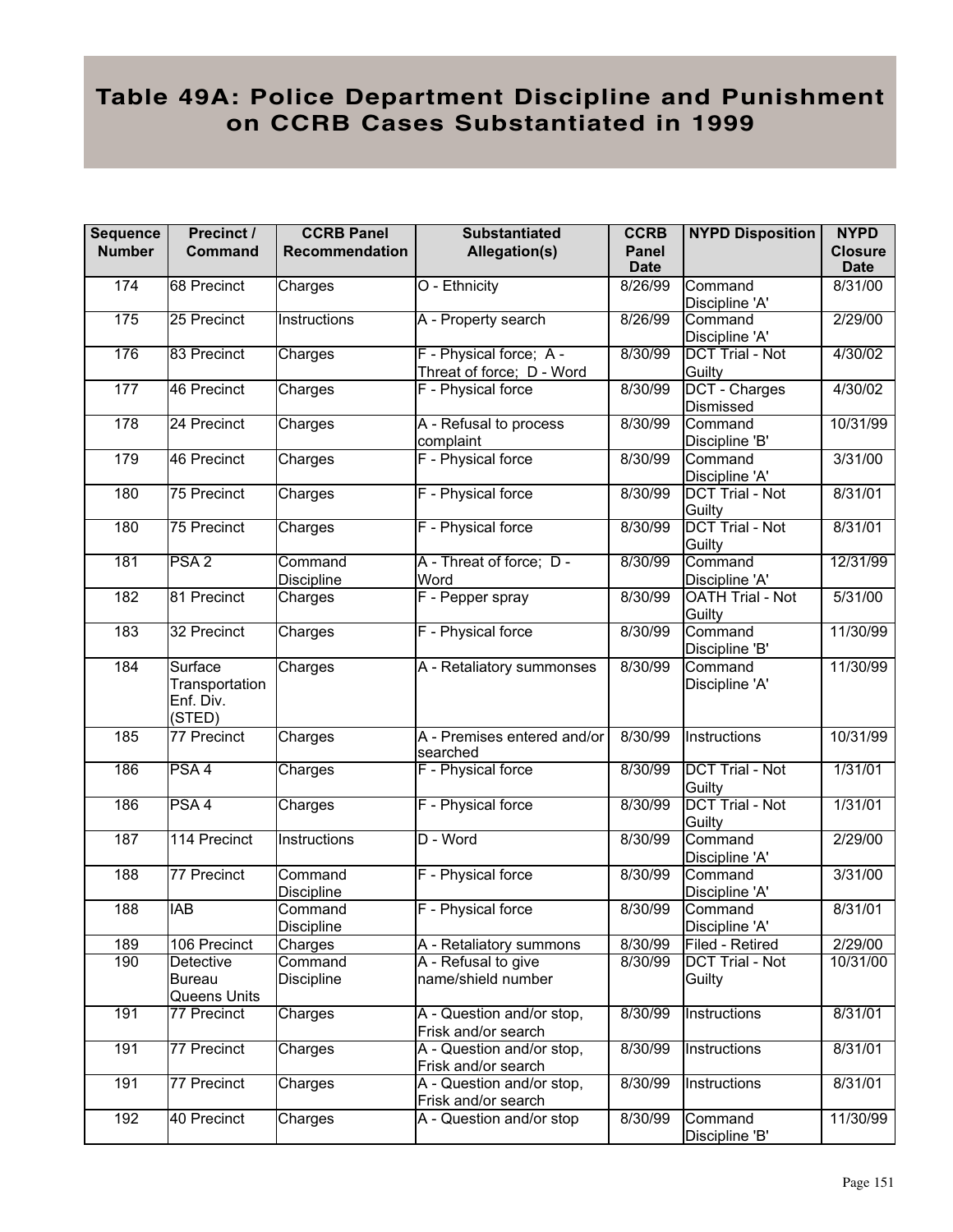| <b>Sequence</b><br><b>Number</b> | Precinct /<br><b>Command</b>                                 | <b>CCRB Panel</b><br><b>Recommendation</b> | <b>Substantiated</b><br>Allegation(s)                                                                   | <b>CCRB</b><br>Panel<br><b>Date</b> | <b>NYPD Disposition</b>                       | <b>NYPD</b><br><b>Closure</b><br><b>Date</b> |
|----------------------------------|--------------------------------------------------------------|--------------------------------------------|---------------------------------------------------------------------------------------------------------|-------------------------------------|-----------------------------------------------|----------------------------------------------|
| 193                              | 47 Precinct                                                  | Charges                                    | F - Gun drawn; D - Word;<br>O - Ethnicity                                                               | 8/30/99                             | <b>DCT Trial - Not</b><br>Guilty              | 1/31/01                                      |
| 194                              | 113 Precinct                                                 | Command<br><b>Discipline</b>               | D - Word                                                                                                | 9/2/99                              | Command<br>Discipline 'A'                     | 10/31/99                                     |
| 195                              | 33 Precinct                                                  | Command<br><b>Discipline</b>               | A - Question and/or stop                                                                                | 9/2/99                              | <b>DCT Trial - Not</b><br>Guilty              | 10/31/00                                     |
| 195                              | 33 Precinct                                                  | Charges                                    | A - Frisk and/or search; D -<br>Action                                                                  | 9/2/99                              | <b>DCT Trial Guilty - 5</b><br>vacation days  | 10/31/00                                     |
| 196                              | Intelligence<br><b>Division</b>                              | Charges                                    | A - Falsified criminal<br>complaint                                                                     | 9/2/99                              | Statute of<br>Limitations expired             | 1/31/01                                      |
| 197                              | 113 Precinct                                                 | Command<br><b>Discipline</b>               | F - Physical force                                                                                      | 9/2/99                              | Command<br>Discipline 'A'                     | 11/30/99                                     |
| 198                              | 19 Precinct                                                  | Command<br><b>Discipline</b>               | A - Threat of arrest; D -<br>Word                                                                       | 9/2/99                              | Command<br>Discipline 'B'                     | 2/29/00                                      |
| 199                              | 88th Precinct<br>Detective<br>Squad                          | Charges                                    | A - Threat of force                                                                                     | 9/23/99                             | Instructions                                  | 2/29/00                                      |
| 200                              | 30 Precinct                                                  | Charges                                    | A - Frisk and/or search                                                                                 | 9/23/99                             | Command<br>Discipline 'B'                     | 4/30/00                                      |
| 200                              | 30 Precinct                                                  | Charges                                    | A - Vehicle search; D -<br>Word                                                                         | 9/23/99                             | Command<br>Discipline 'B'                     | 4/30/00                                      |
| 201                              | Warrant<br>Section<br>(Division)                             | Charges                                    | A - Premises entered and/or<br>searched                                                                 | 9/23/99                             | Instructions                                  | 6/30/00                                      |
| 201                              | Warrant<br>Section<br>(Division)                             | Charges                                    | A - Premises entered and/or<br>searched                                                                 | 9/23/99                             | Instructions                                  | 6/30/00                                      |
| 202                              | <b>71 Precinct</b>                                           | Charges                                    | D - Word                                                                                                | 9/23/99                             | Instructions                                  | 12/31/99                                     |
| 203                              | <b>79 Precinct</b>                                           | Charges                                    | F - Forcibly transported<br>complainant                                                                 | 9/23/99                             | Command<br>Discipline 'B'                     | 1/31/00                                      |
| $\overline{203}$                 | <b>79 Precinct</b>                                           | Charges                                    | F - Forcibly transported<br>complainant                                                                 | 9/23/99                             | Command<br>Discipline 'B'                     | 1/31/00                                      |
| 204                              | Queens<br><b>Narcotics</b>                                   | Charges                                    | F - Physical force, Radio as<br>club; A - Frisk and/or<br>search, Refusal to give<br>name/shield number | 9/24/99                             | <b>DCT Trial Guilty -</b><br>20 vacation days | 6/30/01                                      |
| 205                              | Warrant<br>Section<br>(Division)                             | Command<br><b>Discipline</b>               | D - Word                                                                                                | 9/24/99                             | Command<br>Discipline 'A'                     | 3/31/00                                      |
| 206                              | Undetermined                                                 | Command<br><b>Discipline</b>               | A - Frisk and/or search                                                                                 | 9/24/99                             | Command<br>Discipline 'B'                     | 3/31/00                                      |
| 207                              | Detective<br><b>Bureau</b><br><b>Brooklyn South</b><br>Units | Command<br><b>Discipline</b>               | A - Premises entered and/or<br>searched                                                                 | 9/24/99                             | <b>DCT Trial - Not</b><br>Guilty              | 8/31/01                                      |
| 207                              | Detective<br><b>Bureau</b><br><b>Brooklyn South</b><br>Units | Command<br><b>Discipline</b>               | A - Premises entered and/or<br>searched                                                                 | 9/24/99                             | <b>DCT Trial - Not</b><br>Guilty              | 8/31/01                                      |
| 207                              | Patrol Boro<br><b>Brooklyn South Discipline</b><br>ACI       | Command                                    | A - Threat to property; D -<br>Word                                                                     | 9/24/99                             | Command<br>Discipline 'B'                     | 2/29/00                                      |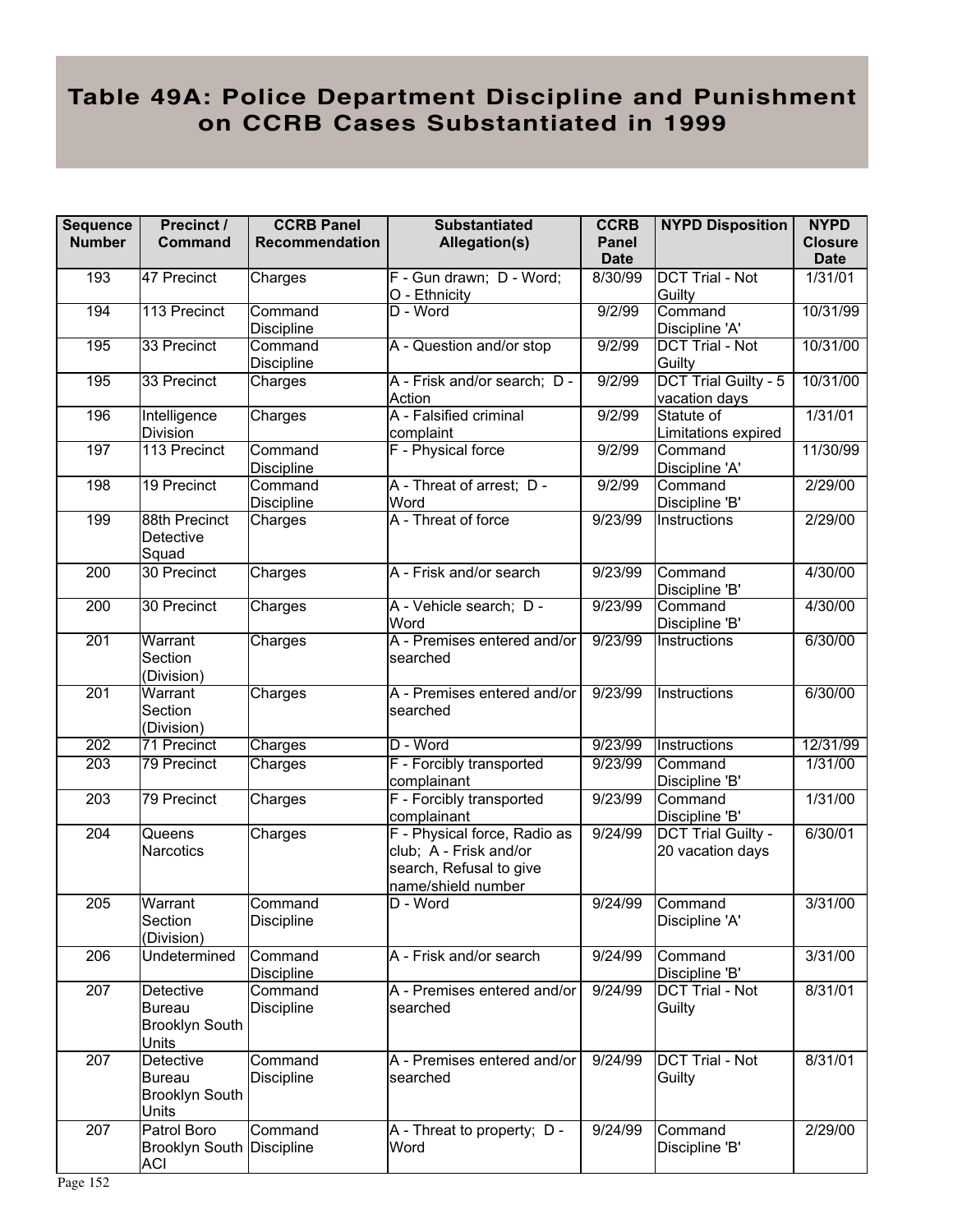| <b>Sequence</b><br><b>Number</b> | Precinct /<br><b>Command</b>                                   | <b>CCRB Panel</b><br><b>Recommendation</b> | <b>Substantiated</b><br>Allegation(s)                                   | <b>CCRB</b><br><b>Panel</b><br><b>Date</b> | <b>NYPD Disposition</b>                                      | <b>NYPD</b><br><b>Closure</b><br><b>Date</b> |
|----------------------------------|----------------------------------------------------------------|--------------------------------------------|-------------------------------------------------------------------------|--------------------------------------------|--------------------------------------------------------------|----------------------------------------------|
| 208                              | 40 Precinct                                                    | Charges                                    | F - Physical force; A - Frisk<br>and/or search                          | 9/24/99                                    | <b>OATH Trial Guilty -</b><br>30 suspension days             | 2/28/01                                      |
| 209                              | 120th Precinct<br>Detective<br>Squad                           | Command<br><b>Discipline</b>               | $\overline{D}$ - Word                                                   | 9/24/99                                    | Command<br>Discipline 'A'                                    | 11/30/99                                     |
| 209                              | Patrol Boro SI<br>Detective Ops                                | Command<br><b>Discipline</b>               | A - Threat of force                                                     | 9/24/99                                    | Command<br>Discipline 'A'                                    | 11/30/99                                     |
| 210                              | 88 Precinct                                                    | Instructions                               | F - Physical force                                                      | 9/24/99                                    | Instructions                                                 | 2/29/00                                      |
| 211                              | <b>76 Precinct</b>                                             | Command                                    | A - Refusal to obtain                                                   | 9/30/99                                    | <b>DCT</b> - Charges                                         | 11/30/01                                     |
|                                  |                                                                | Discipline                                 | medical treatment                                                       |                                            | Dismissed                                                    |                                              |
| $\overline{211}$                 | 79 Precinct                                                    | Command<br><b>Discipline</b>               | A - Refusal to obtain<br>medical treatment                              | 9/30/99                                    | <b>DCT Trial - Not</b><br>Guilty                             | 12/31/01                                     |
| $\overline{211}$                 | <b>Bronx</b>                                                   | Command                                    | A - Refusal to obtain                                                   | 9/30/99                                    | <b>DCT</b> - Charges                                         | 11/30/01                                     |
|                                  | Narcotics                                                      | <b>Discipline</b>                          | medical treatment                                                       |                                            | Dismissed                                                    |                                              |
| 212                              | <b>Detective</b><br><b>Bureau</b><br>Manhattan<br><b>Units</b> | Command<br><b>Discipline</b>               | A - Refusal to give<br>name/shield number                               | 9/30/99                                    | Filed - Retired                                              | 5/31/01                                      |
| $\overline{212}$                 | Detective<br><b>Bureau</b><br>Manhattan<br>Units               | Command<br><b>Discipline</b>               | A - Refusal to give<br>name/shield number                               | 9/30/99                                    | <b>Filed - Retired</b>                                       | 7/31/01                                      |
| 213                              | <b>Highway Unit</b><br>#2                                      | Command<br><b>Discipline</b>               | A - Threat of force                                                     | 9/30/99                                    | <b>DCT Negotiation</b><br>Guilty - Command<br>Discipline 'B' | 1/31/04                                      |
| $\overline{214}$                 | <b>Bronx</b><br><b>Narcotics</b>                               | Command<br><b>Discipline</b>               | A - Threat of arrest                                                    | 9/30/99                                    | Instructions                                                 | 5/31/00                                      |
| 215                              | Detective<br><b>Bureau</b><br><b>Brooklyn South</b><br>Units   | <b>Instructions</b>                        | A - Question and/or stop,<br>Frisk and/or search                        | 9/30/99                                    | <b>DCT Trial Guilty - 5</b><br>vacation days                 | 11/30/00                                     |
| 216                              | 52 Precinct                                                    | Command<br><b>Discipline</b>               | A - Question and/or stop,<br>Frisk and/or search                        | 9/30/99                                    | <b>Department Unable</b><br>to Prosecute                     | 5/31/00                                      |
| 217                              | 104 Precinct                                                   | Charges                                    | F - Vehicle as weapon                                                   | 9/30/99                                    | Command<br>Discipline 'A'                                    | 12/31/00                                     |
| 218                              | Brooklyn Narc.<br><b>District</b>                              | Charges                                    | F - Physical force; D -<br>Threat of arrest; O -<br>Ethnicity           | 9/30/99                                    | <b>DCT Trial Guilty -</b><br>20 vacation days                | 7/31/01                                      |
| 219                              | TB DT33                                                        | Command<br><b>Discipline</b>               | D - Word                                                                | 9/30/99                                    | Command<br>Discipline 'A'                                    | 2/29/00                                      |
| 220                              | PSA <sub>7</sub>                                               | Instructions                               | D - Word                                                                | 9/30/99                                    | Command<br>Discipline 'A'                                    | 2/29/00                                      |
| 221                              | Patrol Boro<br>Queens North<br>ACI                             | Charges                                    | A - Question and/or stop,<br>Frisk and/or search                        | 10/22/99                                   | <b>DCT Negotiation</b><br>Guilty - 15 vacation<br>days       | 7/31/01                                      |
| 221                              | Patrol Boro<br>Queens North<br>ACI                             | Charges                                    | F - Physical force; A -<br>Question and/or stop, Frisk<br>and/or search | 10/22/99                                   | <b>DCT Trial Guilty - 5</b><br>vacation days                 | 7/31/01                                      |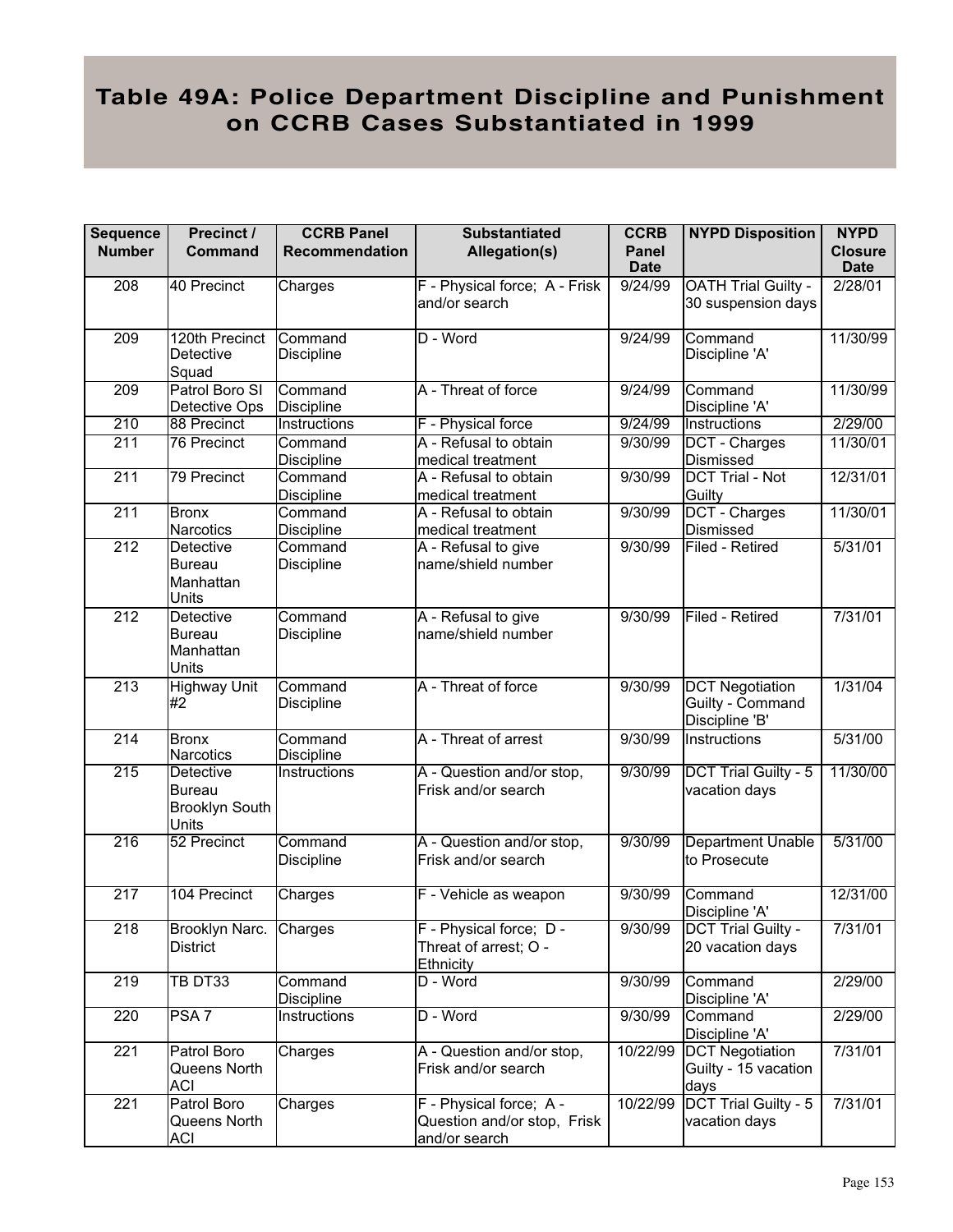| <b>Sequence</b><br><b>Number</b> | Precinct /<br><b>Command</b>                      | <b>CCRB Panel</b><br>Recommendation | <b>Substantiated</b><br>Allegation(s)                                                   | <b>CCRB</b><br><b>Panel</b> | <b>NYPD Disposition</b>                                 | <b>NYPD</b><br><b>Closure</b> |
|----------------------------------|---------------------------------------------------|-------------------------------------|-----------------------------------------------------------------------------------------|-----------------------------|---------------------------------------------------------|-------------------------------|
|                                  |                                                   |                                     |                                                                                         | <b>Date</b>                 |                                                         | <b>Date</b>                   |
| 222                              | <b>Brooklyn South Command</b><br><b>Narcotics</b> | <b>Discipline</b>                   | D - Word                                                                                | 10/22/99                    | <b>DCT Negotiation</b><br>Guilty - 10 vacation<br>days  | 6/28/02                       |
| 223                              | <b>78 Precinct</b>                                | Charges                             | A - Threat of force; D -<br>Word; O - Ethnicity                                         | 10/22/99                    | <b>OATH Trial Guilty -</b><br>25 vacation days          | 3/31/01                       |
| 224                              | <b>SI Narcotics</b>                               | Charges                             | F - Physical force; A -<br>Threat of force                                              | 10/26/99                    | <b>DCT Trial Guilty -</b><br>25 vacation days           | 3/31/01                       |
| 225                              | 33 Precinct                                       | Command<br><b>Discipline</b>        | A - Question and/or stop,<br>Frisk and/or search, Refusal<br>to give name/shield number | 10/26/99                    | OATH Trial Guilty -<br>2 suspension days                | 12/31/00                      |
| 226                              | 50 Precinct                                       | Command<br>Discipline               | A - Threat of force; D -<br>Word                                                        | 10/26/99                    | Instructions                                            | 2/29/00                       |
| 226                              | 50 Precinct                                       | Command<br>Discipline               | D - Word                                                                                | 10/26/99                    | Instructions                                            | 2/29/00                       |
| 227                              | <b>Bronx</b><br><b>Narcotics</b>                  | Charges                             | F - Physical force                                                                      | 10/26/99                    | <b>DCT Trial - Not</b><br>Guilty                        | 9/30/02                       |
| 228                              | 5 Precinct                                        | Instructions                        | D - Word                                                                                | 10/26/99                    | Command<br>Discipline 'A'                               | 2/29/00                       |
| 229                              | Manhattan<br><b>Narcotics</b>                     | Charges                             | A - Question and/or stop                                                                | 10/27/99                    | Command<br>Discipline 'B'                               | 2/29/00                       |
| 229                              | Manhattan<br><b>Narcotics</b>                     | Charges                             | A - Question and/or stop                                                                | 10/27/99                    | Filed - Resigned                                        | 3/31/00                       |
| 230                              | TB DT12                                           | Charges                             | F - Physical force, Hit<br>against inanimate object                                     | 10/27/99                    | <b>OATH Trial Guilty -</b><br>10 suspension days        | 8/31/00                       |
| 231                              | TB DT01                                           | Charges                             | F - Physical force                                                                      | 10/27/99                    | Command<br>Discipline 'B'                               | 6/30/00                       |
| 232                              | <b>TB Manhattan</b><br>ΠF                         | Charges                             | A - Retaliatory arrest                                                                  | 10/27/99                    | Instructions                                            | 2/29/00                       |
| 233                              | <b>Bronx</b><br><b>Narcotics</b>                  | Charges                             | A - Property damaged                                                                    | 10/27/99                    | Instructions                                            | 12/31/99                      |
| 234                              | 34 Precinct                                       | Charges                             | A - Tried to use PD status to<br>void summons                                           | 10/27/99                    | <b>OATH Negotiation</b><br>Guilty - 10 vacation<br>days | 10/31/00                      |
| 235                              | 1 Precinct                                        | Charges                             | A - Threat of arrest; D -<br>Word                                                       | 10/27/99                    | Command<br>Discipline 'B'                               | 2/29/00                       |
| 236                              | <b>SI Narcotics</b>                               | Charges                             | A - Question and/or stop,<br>Frisk and/or search, Refusal<br>to give name/shield number | 11/10/99                    | Command<br>Discipline 'B'                               | 5/31/00                       |
| 236                              | <b>SI Narcotics</b>                               | Charges                             | A - Question and/or stop,<br>Frisk and/or search, Refusal<br>to give name/shield number | 11/10/99                    | <b>DCT Negotiation</b><br>Guilty - 15 vacation<br>days  | 10/31/00                      |
| 236                              | <b>SI Narcotics</b>                               | Charges                             | A - Question and/or stop,<br>Frisk and/or search, Refusal<br>to give name/shield number | 11/10/99                    | <b>DCT Trial - Not</b><br>Guilty                        | 12/31/01                      |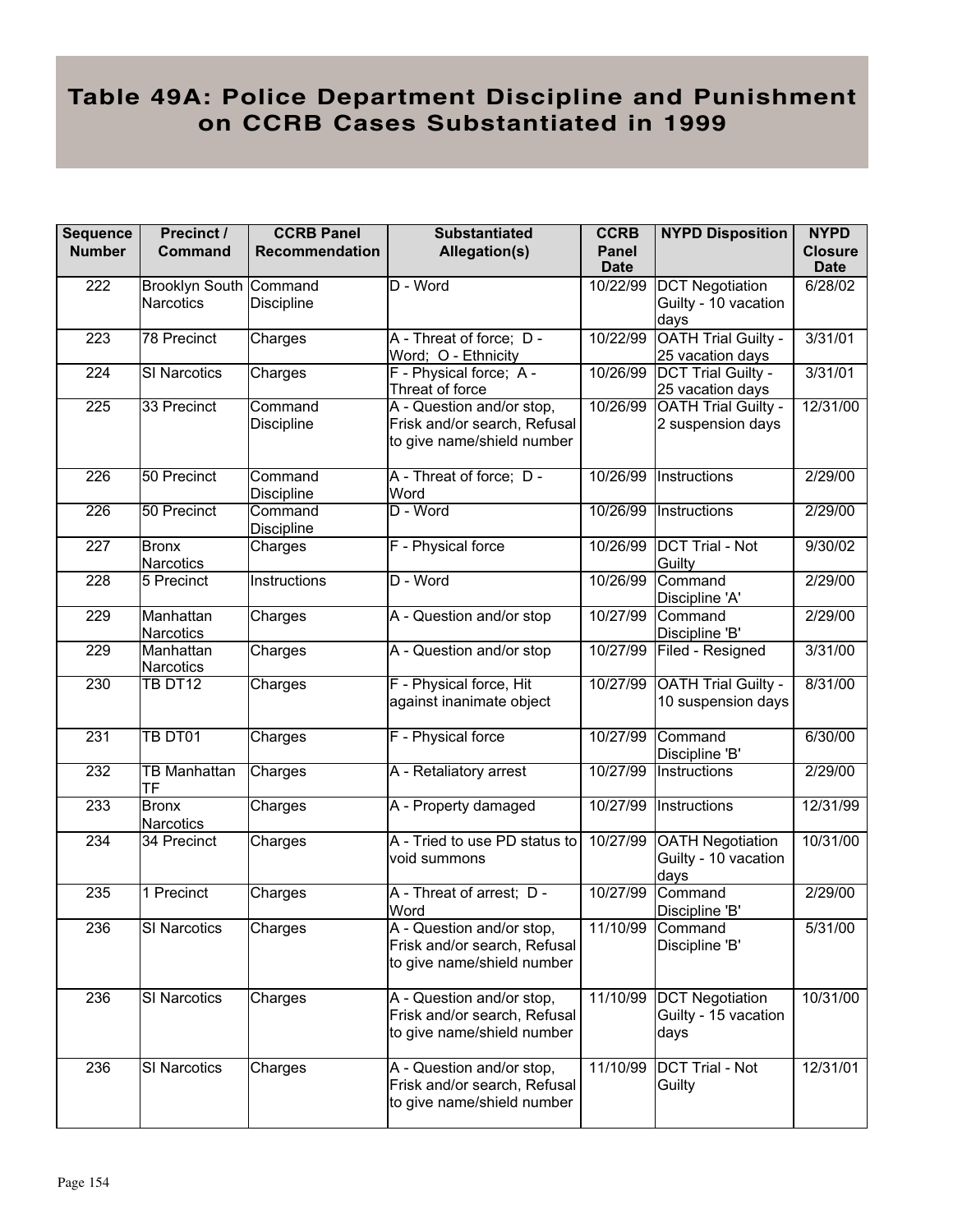| <b>Sequence</b><br><b>Number</b> | Precinct /<br><b>Command</b>     | <b>CCRB Panel</b><br><b>Recommendation</b> | <b>Substantiated</b><br>Allegation(s)                                                                             | <b>CCRB</b><br><b>Panel</b><br><b>Date</b> | <b>NYPD Disposition</b>                                  | <b>NYPD</b><br><b>Closure</b><br><b>Date</b> |
|----------------------------------|----------------------------------|--------------------------------------------|-------------------------------------------------------------------------------------------------------------------|--------------------------------------------|----------------------------------------------------------|----------------------------------------------|
| 237                              | 75 Precinct                      | Instructions                               | A - Premises entered and/or<br>searched                                                                           | 11/16/99                                   | Instructions                                             | 4/30/00                                      |
| 237                              | <b>75 Precinct</b>               | Instructions                               | A - Premises entered and/or<br>searched                                                                           | 11/16/99                                   | Instructions                                             | 4/30/00                                      |
| 237                              | <b>75 Precinct</b>               | Instructions                               | A - Premises entered and/or<br>searched                                                                           | 11/16/99                                   | Instructions                                             | 4/30/00                                      |
| 237                              | 75 Precinct                      | Instructions                               | A - Premises entered and/or<br>searched                                                                           | 11/16/99                                   | Instructions                                             | 4/30/00                                      |
| 237                              | <b>75 Precinct</b>               | Instructions                               | A - Premises entered and/or<br>searched                                                                           | 11/16/99                                   | Instructions                                             | 4/30/00                                      |
| 238                              | 50 Precinct                      | Command<br><b>Discipline</b>               | A - Vehicle search                                                                                                | 11/16/99                                   | Command<br>Discipline 'A'                                | 3/31/00                                      |
| 238                              | 50 Precinct                      | Command<br><b>Discipline</b>               | A - Frisk and/or search                                                                                           | 11/16/99                                   | Instructions                                             | 2/29/00                                      |
| 239                              | 32 Precinct                      | Charges                                    | A - Threat of force; D -<br>Word                                                                                  |                                            | 11/16/99 DCT Negotiation<br>Guilty - 15 vacation<br>days | 11/30/00                                     |
| 240                              | 72 Precinct                      | Command<br><b>Discipline</b>               | D - Word                                                                                                          | 11/30/99                                   | Command<br>Discipline 'B'                                | 8/31/00                                      |
| 241                              | 34 Precinct                      | Command<br><b>Discipline</b>               | A - Refusal to give<br>name/shield number<br>number; D - Word                                                     | 11/30/99                                   | Command<br>Discipline 'B'                                | 2/29/00                                      |
| 242                              | 113 Precinct                     | Command<br><b>Discipline</b>               | A - Question and/or stop,<br>Frisk and/or search                                                                  |                                            | 11/30/99 DCT - Charges<br>Dismissed                      | 10/31/00                                     |
| 243                              | TB DT01                          | Command<br><b>Discipline</b>               | O - Ethnicity                                                                                                     | 11/30/99                                   | <b>DCT Trial - Not</b><br>Guilty                         | 3/31/02                                      |
| 244                              | 77 Precinct                      | Command<br>Discipline                      | F - Flashlight as club; A -<br>Threat of summons; D -<br>Word                                                     | 11/30/99                                   | <b>OATH Trial - Not</b><br>Guilty                        | 8/31/00                                      |
| 245                              | 68 Precinct                      | Command<br>Discipline                      | F - Physical force                                                                                                | 11/30/99                                   | <b>OATH Trial Guilty -</b><br>15 suspension days         | 3/31/01                                      |
| $\frac{1}{246}$                  | Manhattan<br><b>Traffic TF</b>   | Command<br><b>Discipline</b>               | A - Retaliatory summons; D<br>· Word                                                                              | 11/30/99                                   | Instructions                                             | 2/29/00                                      |
| 247                              | 13 Precinct                      | Command<br>Discipline                      | A - Question and/or stop,<br>Frisk and/or search                                                                  | 11/30/99                                   | Instructions                                             | 2/29/00                                      |
| $\overline{248}$                 | <b>Bronx</b><br><b>Narcotics</b> | Command<br><b>Discipline</b>               | A - Question and/or stop,<br>Frisk and/or search                                                                  | 12/2/99                                    | Instructions                                             | 2/29/00                                      |
| 248                              | Manhattan<br><b>Narcotics</b>    | Command<br>Discipline                      | A - Question and/or stop,<br>Frisk and/or search                                                                  | 12/2/99                                    | Command<br>Discipline 'B'                                | 3/31/00                                      |
| 249                              | <b>SI Narcotics</b>              | Charges                                    | F - Physical force; A -<br>Refusal to obtain medical<br>treatment; D - Word                                       | 12/2/99                                    | <b>DCT Negotiation</b><br>Guilty - 15 vacation<br>days   | 10/31/00                                     |
| 249                              | <b>SI Narcotics</b>              | Charges                                    | F - Physical force; A -<br>Indecent exposure of<br>complainant, Refusal to<br>obtain medical treatment; D<br>Word | 12/2/99                                    | <b>DCT Trial - Not</b><br>Guilty                         | 12/31/01                                     |
| 250                              | 88 Precinct                      | Charges                                    | A - Question and/or stop,<br>Frisk and/or search                                                                  | 12/2/99                                    | Command<br>Discipline 'A'                                | 3/31/00                                      |
| 250                              | 88 Precinct                      | Charges                                    | A - Question and/or stop,<br>Frisk and/or search                                                                  | 12/2/99                                    | Command<br>Discipline 'A'                                | 3/31/00                                      |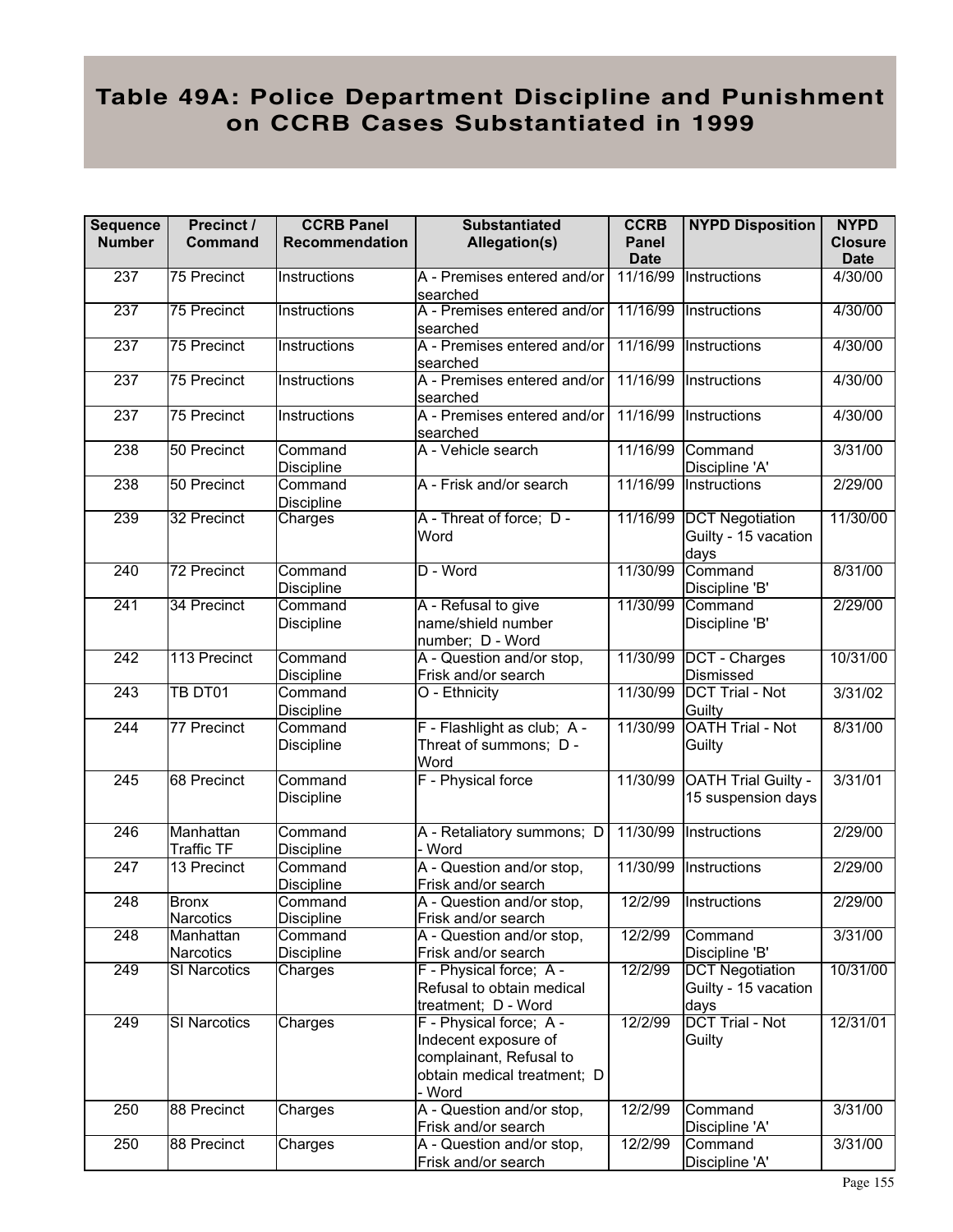| <b>Sequence</b><br><b>Number</b> | Precinct /<br>Command          | <b>CCRB Panel</b><br><b>Recommendation</b> | <b>Substantiated</b><br>Allegation(s)                                                                                                                       | <b>CCRB</b><br><b>Panel</b><br><b>Date</b> | <b>NYPD Disposition</b>                                | <b>NYPD</b><br><b>Closure</b><br><b>Date</b> |
|----------------------------------|--------------------------------|--------------------------------------------|-------------------------------------------------------------------------------------------------------------------------------------------------------------|--------------------------------------------|--------------------------------------------------------|----------------------------------------------|
| 251                              | 109 Precinct                   | Charges                                    | A - Question and/or stop                                                                                                                                    | $\overline{12}/21/99$                      | <b>OATH Trial - Not</b><br>Guilty                      | 8/31/00                                      |
| 252                              | Patrol Boro<br><b>Bronx HQ</b> | Charges                                    | A - Question and/or stop,<br>Frisk and/or search                                                                                                            | 12/21/99                                   | Command<br>Discipline 'B'                              | 4/30/00                                      |
| 252                              | Patrol Boro<br><b>Bronx HQ</b> | Charges                                    | A - Question and/or stop,<br>Frisk and/or search                                                                                                            | 12/21/99                                   | Command<br>Discipline 'B'                              | 4/30/00                                      |
| 252                              | Patrol Boro<br><b>Bronx HQ</b> | Charges                                    | A - Vehicle stop & search                                                                                                                                   | 12/21/99                                   | Command<br>Discipline 'B'                              | 4/30/00                                      |
| 253                              | 61 Precinct                    | Charges                                    | A - Improper eviction from<br>apartment                                                                                                                     | 12/21/99                                   | Command<br>Discipline 'A'                              | 2/29/00                                      |
| 254                              | 78 Precinct                    | Command<br><b>Discipline</b>               | F - Pepper spray                                                                                                                                            | 12/29/99                                   | Command<br>Discipline 'A'                              | 4/30/00                                      |
| 255                              | 28 Precinct                    | Instructions                               | A - Vehicle search                                                                                                                                          | 12/29/99                                   | Command<br>Discipline 'B'                              | 3/31/01                                      |
| 255                              | 28 Precinct                    | Instructions                               | A - Vehicle search                                                                                                                                          | 12/29/99                                   | Command<br>Discipline 'B'                              | 3/31/01                                      |
| 256                              | 67 Precinct                    | Charges                                    | F - Handcuffs as club                                                                                                                                       | 12/29/99                                   | <b>OATH Trial Guilty -</b><br>Terminated               | 1/31/01                                      |
| $\overline{257}$                 | PSA <sub>8</sub>               | Charges                                    | F - Physical force; A - Frisk<br>and/or search, Refusal to<br>obtain medical treatment,<br>Retaliatory summonses                                            | 12/29/99                                   | <b>DCT Trial - Not</b><br>Guilty                       | 4/30/02                                      |
| 258                              | Manhattan<br>Narcotics         | Command<br>Discipline                      | A - Question and/or stop                                                                                                                                    | 12/29/99                                   | Instructions                                           | 3/31/00                                      |
| 258                              | Manhattan<br>Narcotics         | Command<br><b>Discipline</b>               | A - Question and/or stop                                                                                                                                    | 12/29/99                                   | Instructions                                           | 3/31/00                                      |
| 259                              | 77 Precinct                    | Command<br><b>Discipline</b>               | D - Word                                                                                                                                                    | 12/29/99                                   | Command<br>Discipline 'A'                              | 8/31/01                                      |
| 260                              | Missing<br>Persons Squad       | Instructions                               | D - Word, Demeanor/tone                                                                                                                                     | 12/29/99                                   | Instructions                                           | 6/30/00                                      |
| 261                              | 30 Precinct                    | Charges                                    | A - False statement,<br>Providing false name &<br>shield                                                                                                    | 12/30/99                                   | <b>DCT Negotiation</b><br>Guilty - 10 vacation<br>days | 8/31/00                                      |
| 261                              | PSA <sub>8</sub>               | Charges                                    | F - Physical force,<br>Squeezed genitals; A -<br>Frisk and/or search,<br>Improper statement,<br>Provided wrong name &<br>shield; D - Word,<br>Demeanor/tone | 12/30/99                                   | <b>OATH Trial Guilty -</b><br>20 suspension days       | 8/31/01                                      |
| 262                              | Manhattan<br>Traffic TF        | Command<br><b>Discipline</b>               | A - Question and/or stop                                                                                                                                    | 12/30/99                                   | Instructions                                           | 2/29/00                                      |
| 263                              | 120 Precinct                   | Charges                                    | F - Physical force                                                                                                                                          | 12/30/99                                   | Filed - Terminated                                     | 2/29/00                                      |
| 264                              | 107 Precinct                   | Charges                                    | A - Strip search                                                                                                                                            | 12/30/99                                   | <b>DCT Trial - Not</b><br>Guilty                       | 2/28/01                                      |
| 264                              | Queens<br><b>Narcotics</b>     | Charges                                    | A - Threat of force,<br>Retaliatory arrest; D - Word                                                                                                        | 12/30/99                                   | <b>DCT Trial Guilty - 5</b><br>vacation days           | 2/28/01                                      |
| 264                              | Queens<br><b>Narcotics</b>     | Charges                                    | F- Vehicle, Gun Drawn; A -<br>Threat of force, Retaliatory<br>arrest; D - Word                                                                              | 12/30/99                                   | DCT Trial Guilty - 5<br>vacation days                  | 2/28/01                                      |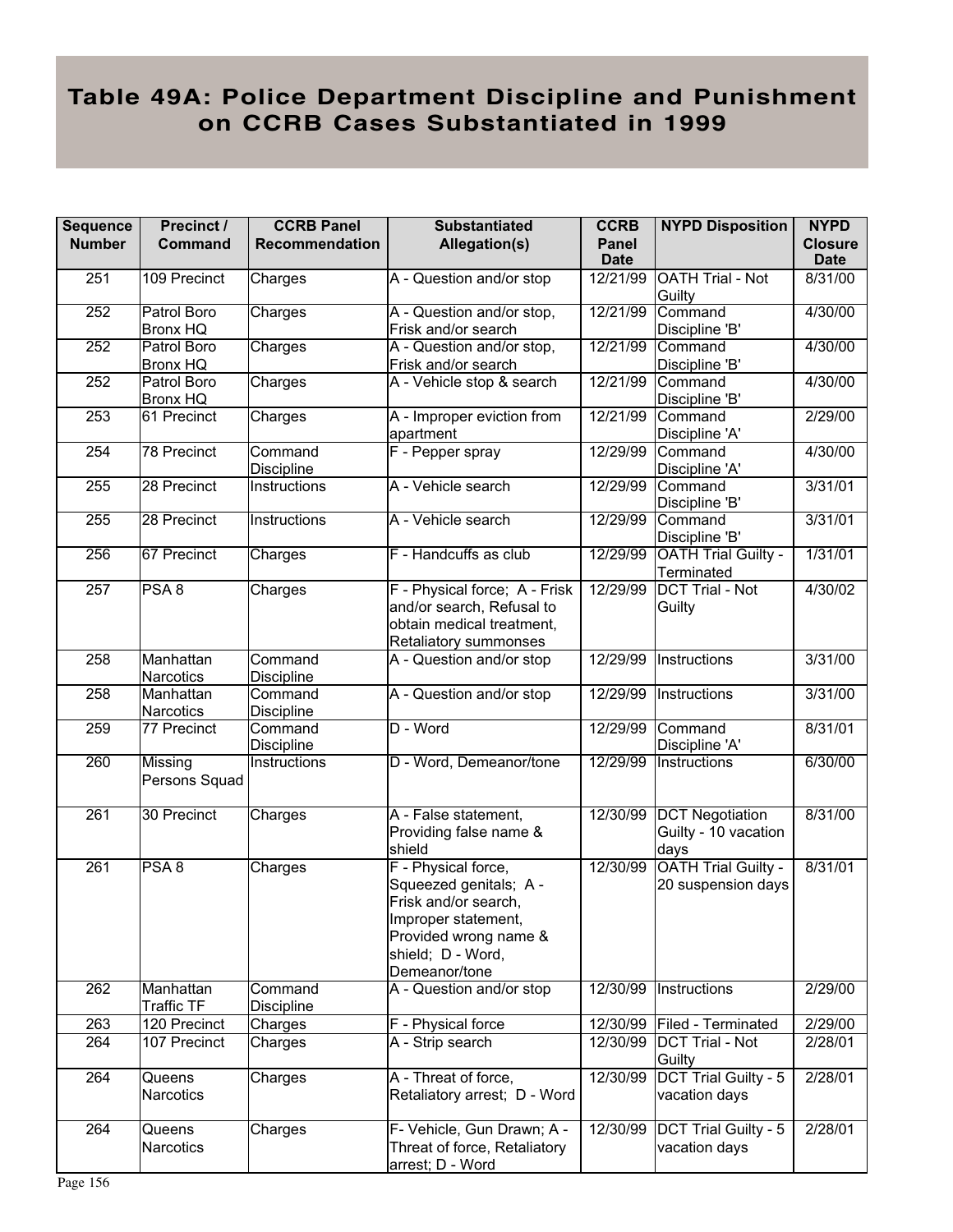| <b>Sequence</b><br><b>Number</b> | Precinct /<br>Command              | <b>CCRB Panel</b><br><b>Recommendation</b> | <b>Substantiated</b><br>Allegation(s)         | <b>CCRB</b><br>Panel<br><b>Date</b> | <b>NYPD Disposition</b>                                 | <b>NYPD</b><br><b>Closure</b><br><b>Date</b> |
|----------------------------------|------------------------------------|--------------------------------------------|-----------------------------------------------|-------------------------------------|---------------------------------------------------------|----------------------------------------------|
| 265                              | 79 Precinct                        | Charges                                    | A - Frisk and/or search                       | 12/30/99                            | Command<br>Discipline 'B'                               | 3/31/00                                      |
| 266                              | 101 Precinct                       | Charges                                    | F - Radio as club; D - Word                   | 12/30/99                            | <b>IOATH Trial - Not</b><br>Guilty                      | 2/28/01                                      |
| 266                              | 101 Precinct                       | Charges                                    | F - Physical force                            | 12/30/99                            | <b>OATH Trial - Not</b><br>Guilty                       | 2/28/01                                      |
| 267                              | Patrol Boro<br>Queens South<br>ACI | Charges                                    | F - Physical force; A -<br>Premise search     | 12/30/99                            | <b>DCT Trial - Not</b><br>Guilty                        | 4/30/02                                      |
| 268                              | 69 Precinct                        | Instructions                               | A - Refusal to give<br>name/shield number     | 12/30/99                            | Command<br>Discipline 'B'                               | $\overline{5/31/00}$                         |
| 269                              | 73 Precinct                        | Charges                                    | A - Gun drawn                                 | 12/30/99                            | Command<br>Discipline 'B'                               | 5/31/00                                      |
| 270                              | 43 Precinct                        | Command<br><b>Discipline</b>               | A - Retaliatory summons; D<br>- Word, Gesture | 12/30/99                            | Command<br>Discipline 'B'                               | 3/31/00                                      |
| 271                              | 83 Precinct                        | Charges                                    | A - Vehicle search                            | 12/30/99                            | <b>Filed - Retired</b>                                  | 3/31/00                                      |
| 272                              | 49 Precinct                        | Command<br><b>Discipline</b>               | A - Threat of arrest; D -<br>Word             | 12/30/99                            | <b>OATH Trial - Not</b><br>Guilty                       | 10/31/00                                     |
| 273                              | TB Manhattan<br>lTF                | Instructions                               | D - Demeanor/tone                             | 12/30/99                            | Command<br>Discipline 'A'                               | 5/31/00                                      |
| 273                              | <b>TB Manhattan</b><br>lTF         | Instructions                               | D - Demeanor/tone                             | 12/30/99                            | Command<br>Discipline 'A'                               | 5/31/00                                      |
| 274                              | Midtown South<br>Precinct          | Charges                                    | A - Gun drawn                                 | 12/30/99                            | <b>OATH Negotiation</b><br>Guilty - 10 vacation<br>days | 10/31/00                                     |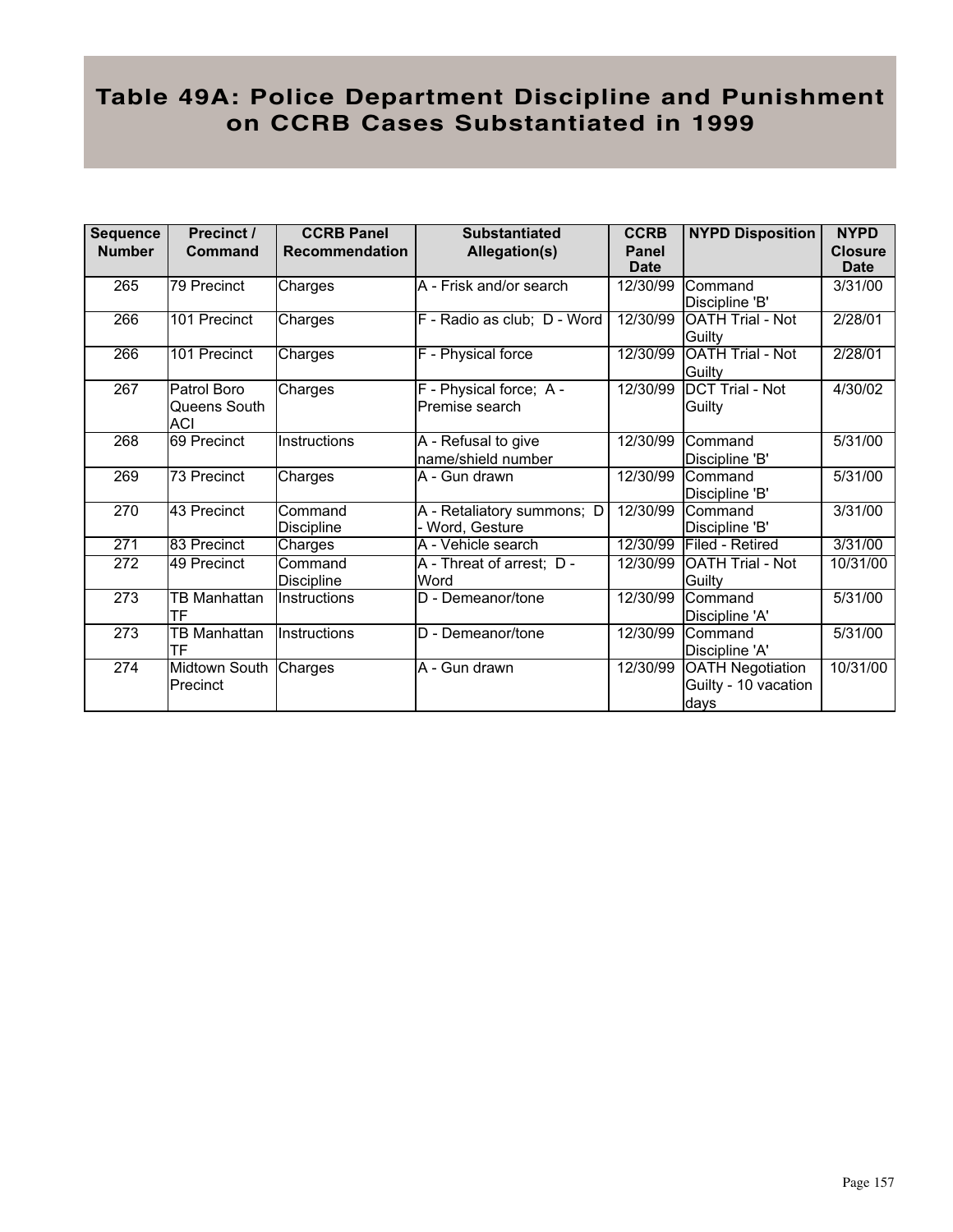| <b>Sequence</b><br>Number* | Precinct /<br>Command                            | <b>CCRB Panel</b><br><b>Recommendation</b> | <b>Substantiated</b><br>Allegation(s)                                           | <b>CCRB</b><br><b>Panel</b><br><b>Date</b> | <b>NYPD</b><br>Disposition**                     | <b>NYPD</b><br><b>Closure</b><br><b>Date</b> |
|----------------------------|--------------------------------------------------|--------------------------------------------|---------------------------------------------------------------------------------|--------------------------------------------|--------------------------------------------------|----------------------------------------------|
| 1                          | 68 Precinct                                      | Command<br><b>Discipline</b>               | A - Indecent exposure of<br>complainant, Refusal to<br>obtain medical treatment | 1/11/00                                    | Command<br>Discipline 'B'                        | 4/30/01                                      |
| $\overline{2}$             | Manhattan<br>Narcotics                           | Command<br><b>Discipline</b>               | A - Failure to safeguard<br>property                                            | 1/11/00                                    | Command<br>Discipline 'A'                        | 3/31/00                                      |
| $\overline{3}$             | 33 Precinct                                      | Charges                                    | F - Flashlight as club,<br>Physical force                                       | 1/11/00                                    | <b>OATH Trial Guilty -</b><br>20 suspension days | 12/31/00                                     |
| 4                          | Patrol Boro<br>Manhattan<br>South Task<br>Force  | Instructions                               | A - Property damaged                                                            | 1/11/00                                    | Command<br>Discipline 'A'                        | 3/31/00                                      |
| $\overline{5}$             | 49 Precinct                                      | Charges                                    | F - Hit against inanimate<br>object; A - Threat of force;<br>D - Word           | 1/11/00                                    | <b>OATH Trial Guilty -</b><br>5 vacation days    | 6/30/01                                      |
| $\overline{6}$             | <b>48 Precinct</b>                               | Command<br><b>Discipline</b>               | A - Threat of force                                                             | 1/11/00                                    | Instructions                                     | 6/30/02                                      |
| $\overline{7}$             | 115 Precinct                                     | Command<br><b>Discipline</b>               | A - Removal of complainant<br>from precinct; D - Word                           | 1/11/00                                    | Command<br>Discipline 'B'                        | 7/31/00                                      |
| 8                          | Detective<br><b>Bureau</b><br>Manhattan<br>Units | Charges                                    | A - Threat of force; D -<br>Word, Gesture; O - Sex                              | 1/11/00                                    | <b>DCT Trial - Not</b><br>Guilty                 | 12/31/01                                     |
| $\overline{9}$             | 94 Precinct                                      | Charges                                    | F - Physical force                                                              | 1/11/00                                    | <b>OATH Trial - Not</b><br>Guilty                | 8/31/01                                      |
| 10                         | TB DT32                                          | Instructions                               | A - Frisk and/or search                                                         | 1/11/00                                    | Command<br>Discipline 'B'                        | 5/31/00                                      |
| 11                         | 7 Precinct                                       | Command<br><b>Discipline</b>               | A - Threat to property; D -<br>Word                                             | 1/11/00                                    | Command<br>Discipline 'A'                        | 8/31/00                                      |
| $\overline{12}$            | PSA <sub>3</sub>                                 | Command<br><b>Discipline</b>               | A - Premises entered and/or<br>searched                                         | 1/21/00                                    | <b>Instructions</b>                              | 6/30/00                                      |
| 12                         | PSA <sub>3</sub>                                 | Command<br><b>Discipline</b>               | A - Premises entered and/or<br>searched                                         | 1/21/00                                    | Instructions                                     | 6/30/00                                      |
| 13                         | Detective<br><b>Bureau</b><br>Queens Units       | Instructions                               | D - Word                                                                        | 1/21/00                                    | Filed                                            | 3/31/00                                      |
| 14                         | 77 Precinct                                      | Command<br>Discipline                      | F - Physical force; A -<br>Threat of force; D - Word                            | 1/21/00                                    | <b>OATH Trial Guilty -</b><br>18 suspension days | 10/31/00                                     |
| 15                         | 41 Precinct                                      | Charges                                    | A - Refusal to process<br>complaint                                             | 2/22/00                                    | Command<br>Discipline 'A'                        | 5/31/00                                      |
| 16                         | 102 Precinct                                     | Charges                                    | A - Failure to identify self                                                    | 2/22/00                                    | OATH Trial Guilty -<br>2 suspension days         | 4/30/01                                      |
| 17                         | 28 Precinct                                      | Charges                                    | D - Word                                                                        | 2/22/00                                    | Command<br>Discipline 'A'                        | 6/30/00                                      |

Page 158 \* A repeated sequence number indicates that the CCCB substantiated allegations against more than one officer based on a single complant. \*\* OATH is the Office of Administrative Trials and Hearings; DCT is the NYPD's Deputy Commissioner for Trials. See Glossary.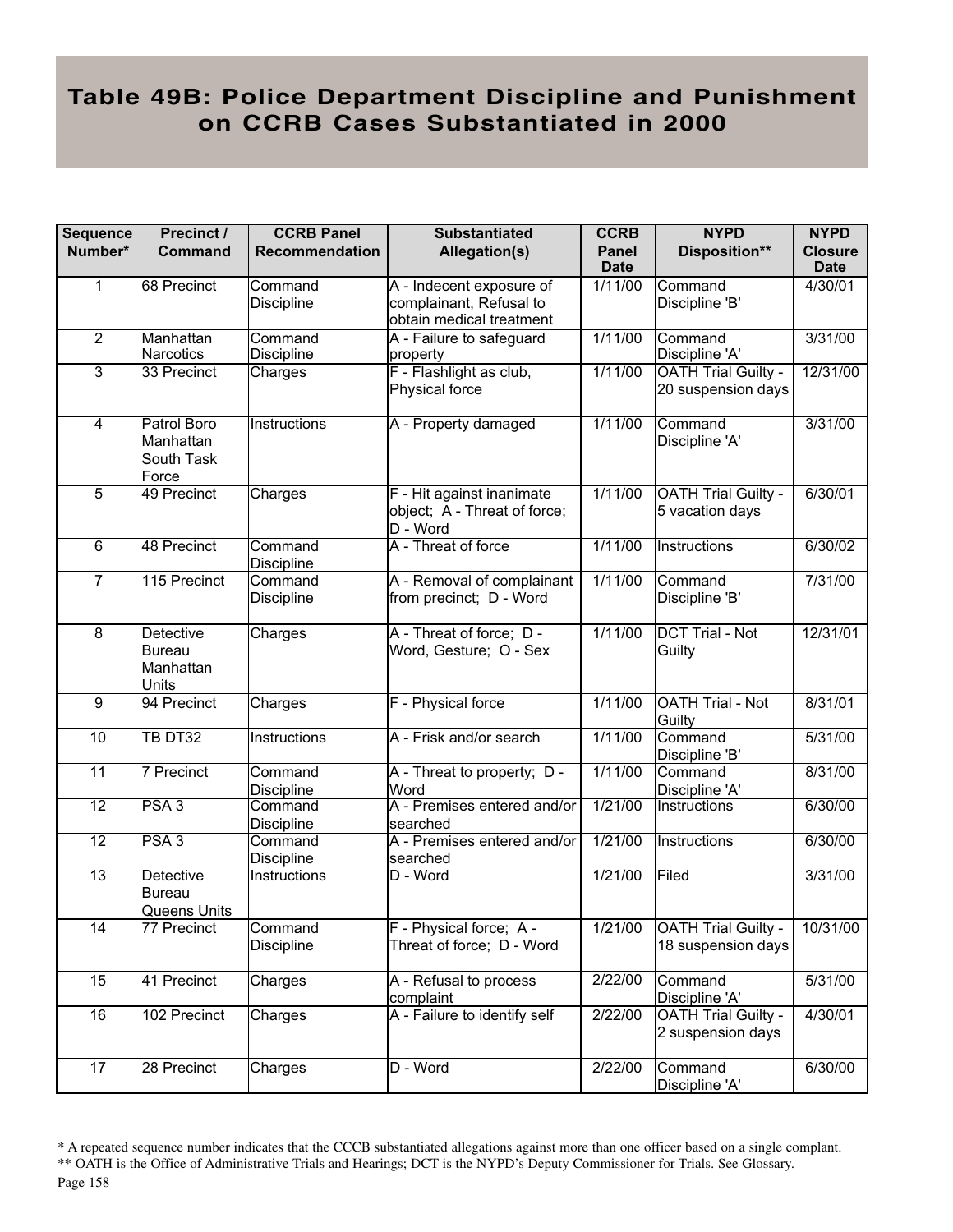| <b>Sequence</b><br><b>Number</b> | Precinct /<br><b>Command</b>          | <b>CCRB Panel</b><br><b>Recommendation</b> | <b>Substantiated</b><br>Allegation(s)                                                   | <b>CCRB</b><br><b>Panel</b><br><b>Date</b> | <b>NYPD Disposition</b>                                | <b>NYPD</b><br><b>Closure</b><br><b>Date</b> |
|----------------------------------|---------------------------------------|--------------------------------------------|-----------------------------------------------------------------------------------------|--------------------------------------------|--------------------------------------------------------|----------------------------------------------|
| 18                               | Patrol Boro<br>Manhattan<br>South ACI | Charges                                    | A - Threat to property; D -<br>Word                                                     | 2/25/00                                    | Command<br>Discipline 'A'                              | 3/31/00                                      |
| 19                               | TB DT32                               | Command<br><b>Discipline</b>               | D - Word                                                                                | 2/25/00                                    | Instructions                                           | 4/30/00                                      |
| 20                               | 52 Precinct                           | Charges                                    | F - Physical force; D -<br>Word, Gesture                                                | 2/25/00                                    | <b>OATH Negotiation</b><br>Guilty - 5 vacation<br>days | 10/31/00                                     |
| $\overline{21}$                  | 90 Precinct                           | Charges                                    | A - Retaliatory summons                                                                 | 2/25/00                                    | Instructions                                           | 6/30/00                                      |
| 22                               | 94 Precinct                           | Charges                                    | F - Physical force; A -<br>Refusal to give name/shield<br>number; D - Word              | 2/25/00                                    | <b>OATH Trial - Not</b><br>Guilty                      | 1/31/01                                      |
| 23                               | <b>SI Narcotics</b>                   | Instructions                               | A - Refusal to give<br>name/shield number                                               | 2/28/00                                    | Command<br>Discipline 'B'                              | 6/30/00                                      |
| 23                               | <b>SI Narcotics</b>                   | Instructions                               | A - Refusal to give<br>name/shield number                                               | 2/28/00                                    | <b>DCT Trial - Not</b><br>Guilty                       | 4/30/01                                      |
| 24                               | 60 Precinct                           | Charges                                    | A - Question and/or stop,<br>Frisk and/or search, Vehicle<br>search, Threat of force    | 2/28/00                                    | <b>OATH Trial - Not</b><br>Guilty                      | 7/31/01                                      |
| 25                               | 94 Precinct                           | Charges                                    | F - Physical force, Radio as<br>club                                                    | 2/28/00                                    | <b>OATH Trial - Not</b><br>Guilty                      | 1/31/01                                      |
| 26                               | Manhattan<br>Narcotics                | Command<br>Discipline                      | A - Premises entered and/or<br>searched                                                 | 2/28/00                                    | <b>DCT</b> - Charges<br><b>Dismissed</b>               | 3/31/02                                      |
| $\overline{26}$                  | Manhattan<br><b>Narcotics</b>         | Command<br>Discipline                      | A - Premises entered and/or<br>searched                                                 | 2/28/00                                    | <b>Department Unable</b><br>to Prosecute               | 1/31/01                                      |
| 27                               | 13 Precinct                           | Charges                                    | F - Physical force                                                                      | 3/20/00                                    | <b>DCT Trial Guilty -</b><br>20 vacation days          | 6/30/01                                      |
| 28                               | <b>Gang Units</b>                     | Charges                                    | A - Question and/or stop,<br>Frisk and/or search, Refusal<br>to give name/shield number | 3/20/00                                    | <b>DCT Trial - Not</b><br>Guilty                       | 4/30/02                                      |
| 28                               | <b>Gang Units</b>                     | Charges                                    | A - Providing false name &<br>shield, Frisk and/or search                               | 3/20/00                                    | <b>DCT Trial Guilty -</b><br>20 vacation days          | 4/30/02                                      |
| 29                               | IAB                                   | Charges                                    | F - Chokehold; A -<br>Question and/or stop                                              | 3/20/00                                    | <b>DCT Trial Guilty -</b><br>15 vacation days          | 5/31/02                                      |
| 29                               | 67 Precinct                           | Charges                                    | F - Chokehold, Physical<br>force; A - Question and/or<br>stop                           | 3/20/00                                    | <b>DCT Trial Guilty -</b><br>25 vacation days          | 5/31/02                                      |
| 30                               | SI Court<br>Section                   | Command<br>Discipline                      | F - Physical force; D - Word                                                            | 3/20/00                                    | <b>OATH Trial Guilty -</b><br>12 suspension days       | 11/30/00                                     |
| 31                               | Manhattan<br>Narcotics                | Command<br>Discipline                      | A - Refusal to give<br>name/shield number                                               | 3/20/00                                    | <b>DCT Negotiation</b><br>Guilty - 5 vacation<br>days  | 2/28/01                                      |
| 32                               | 75 Precinct                           | Charges                                    | A - Vehicle search                                                                      | 3/20/00                                    | Instructions                                           | 4/30/00                                      |
| 33                               | <b>Gang Units</b>                     | Instructions                               | A - Frisk and/or search                                                                 | 3/28/00                                    | DCT Trial Guilty - 5<br>vacation days                  | 12/31/01                                     |
| 33                               | Patrol Boro<br><b>Bronx ACI</b>       | Instructions                               | F - Physical force; A - Frisk<br>and/or search                                          | 3/28/00                                    | DCT Trial Guilty - 5<br>vacation days                  | 12/31/01                                     |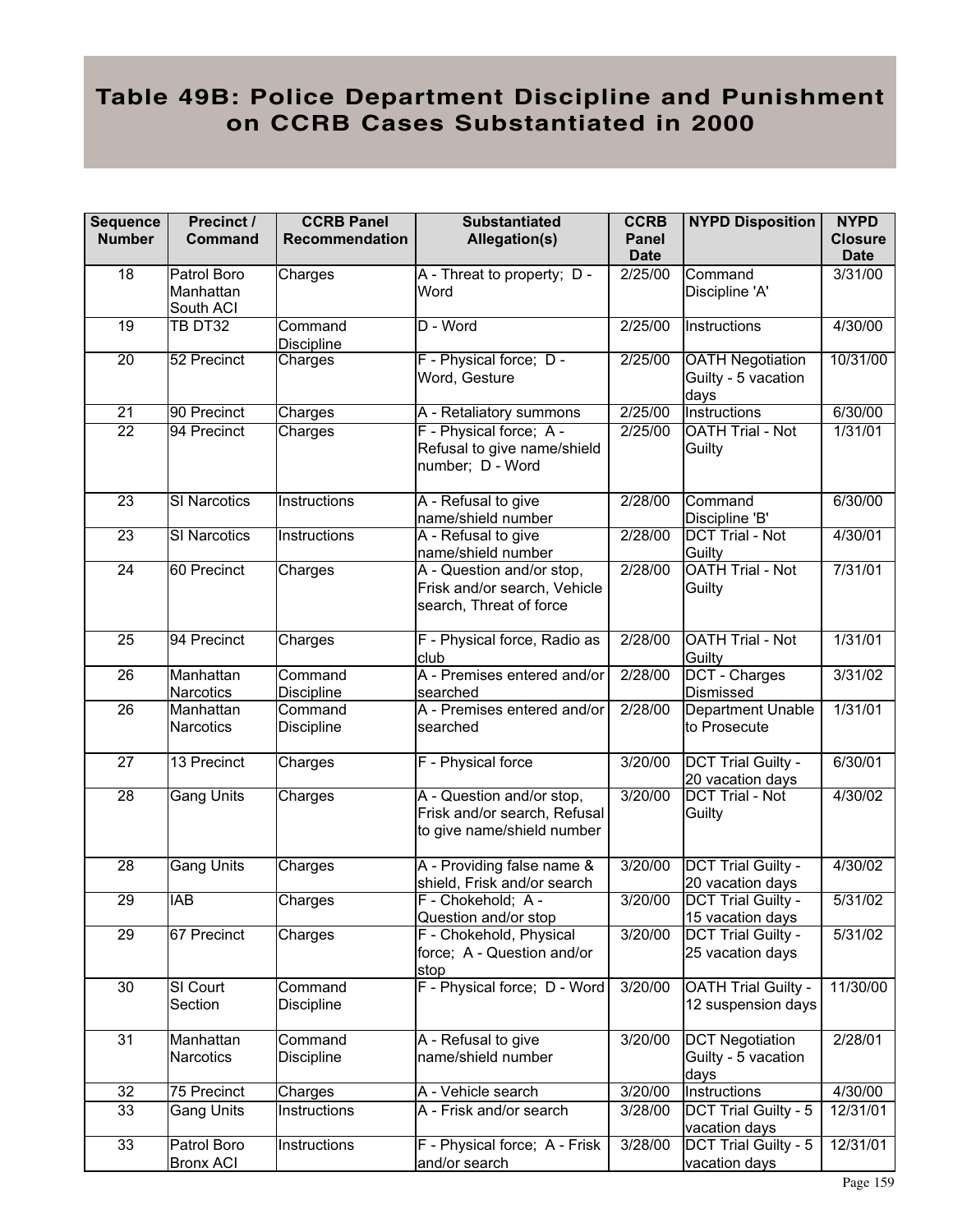| <b>Sequence</b><br><b>Number</b> | Precinct /<br><b>Command</b>                       | <b>CCRB Panel</b><br>Recommendation | <b>Substantiated</b><br>Allegation(s)                                                   | <b>CCRB</b><br><b>Panel</b><br><b>Date</b> | <b>NYPD Disposition</b>                                | <b>NYPD</b><br><b>Closure</b><br><b>Date</b> |
|----------------------------------|----------------------------------------------------|-------------------------------------|-----------------------------------------------------------------------------------------|--------------------------------------------|--------------------------------------------------------|----------------------------------------------|
| 34                               | <b>Cold Case</b><br>Apprehension<br>Squad          | Instructions                        | D - Word                                                                                | 3/28/00                                    | <b>Department Unable</b><br>to Prosecute               | 6/30/00                                      |
| 35                               | 33 Precinct                                        | Charges                             | A - Frisk and/or search                                                                 | 3/28/00                                    | <b>DCT Trial - Not</b><br>Guilty                       | 2/28/01                                      |
| 35                               | 33 Precinct                                        | Charges                             | A - Frisk and/or search                                                                 | 3/28/00                                    | Instructions                                           | 4/30/02                                      |
| 36                               | <b>75 Precinct</b>                                 | Charges                             | A - Frisk and/or search                                                                 | 3/28/00                                    | Command<br>Discipline 'A'                              | 7/31/00                                      |
| 36                               | Patrol Boro<br><b>Brooklyn North</b><br><b>ACI</b> | Charges                             | D - Word                                                                                | 3/28/00                                    | Command<br>Discipline 'A'                              | 7/31/00                                      |
| $\overline{37}$                  | 61 Precinct                                        | Command<br>Discipline               | F - Hit against inanimate<br>object; A - Refusal to obtain<br>medical treatment         | 3/28/00                                    | Command<br>Discipline 'B'                              | 12/31/00                                     |
| 38                               | <b>Manhattan</b><br><b>Narcotics</b>               | Command<br>Discipline               | A - Question and/or stop                                                                | 3/28/00                                    | Instructions                                           | 6/30/00                                      |
| $\overline{38}$                  | Manhattan<br><b>Narcotics</b>                      | Command<br><b>Discipline</b>        | A - Question and/or stop                                                                | 3/28/00                                    | Instructions                                           | 6/30/00                                      |
| $\overline{39}$                  | <b>SI Narcotics</b>                                | Command<br><b>Discipline</b>        | A - Question and/or stop,<br>Frisk and/or search, Refusal<br>to give name/shield number | 3/28/00                                    | DCT - Charges<br><b>Dismissed</b>                      | 4/30/02                                      |
| 39                               | <b>SI Narcotics</b>                                | Command<br>Discipline               | A - Question and/or stop,<br>Frisk and/or search                                        | 3/28/00                                    | <b>Department Unable</b><br>to Prosecute               | 10/31/02                                     |
| 40                               | 81 Precinct                                        | Charges                             | F - Physical force                                                                      | 3/28/00                                    | <b>DCT Trial - Not</b><br>Guilty                       | 7/31/02                                      |
| 41                               | 103 Precinct                                       | Command<br>Discipline               | F - Gun fired                                                                           | 3/28/00                                    | Filed                                                  | 2/28/01                                      |
| 42                               | TB DT02                                            | Charges                             | F - Physical force; A -<br>Refusal to give name/shield<br>number; D - Word              | 3/28/00                                    | <b>DCT Trial - Not</b><br>Guilty                       | 8/31/00                                      |
| 43                               | 10 Precinct                                        | Instructions                        | D - Word                                                                                | 3/28/00                                    | Command<br>Discipline 'B'                              | 1/31/01                                      |
| 43                               | 10 Precinct                                        | Instructions                        | F - Physical force, Radio as<br>club; D - Word                                          | 3/28/00                                    | <b>OATH Negotiation</b><br>Guilty - 5 vacation<br>days | 10/31/00                                     |
| 44                               | Undetermined                                       | <b>No</b><br>Recommendation         | F - Physical force, Nightstick<br>as club                                               | 3/31/00                                    | Department<br>Employee<br>Unidentified                 | 4/20/00                                      |
| 45                               | Undetermined                                       | <b>No</b><br>Recommendation         | F - Physical force, Animal                                                              | 3/31/00                                    | Department<br>Employee<br>Unidentified                 | 4/20/00                                      |
| 46                               | Undetermined                                       | <b>No</b><br>Recommendation         | A - Question and/or stop                                                                | 3/31/00                                    | Department<br>Employee<br>Unidentified                 | 4/20/00                                      |
| 46                               | Patrol Boro<br><b>Bronx Task</b><br>Force          | <b>No</b><br>Recommendation         | A - Question and/or stop                                                                | 3/31/00                                    | Instructions                                           | 6/30/00                                      |
| 46                               | Patrol Boro<br><b>Bronx Task</b><br>Force          | <b>No</b><br>Recommendation         | A - Question and/or stop                                                                | 3/31/00                                    | Instructions                                           | 6/30/00                                      |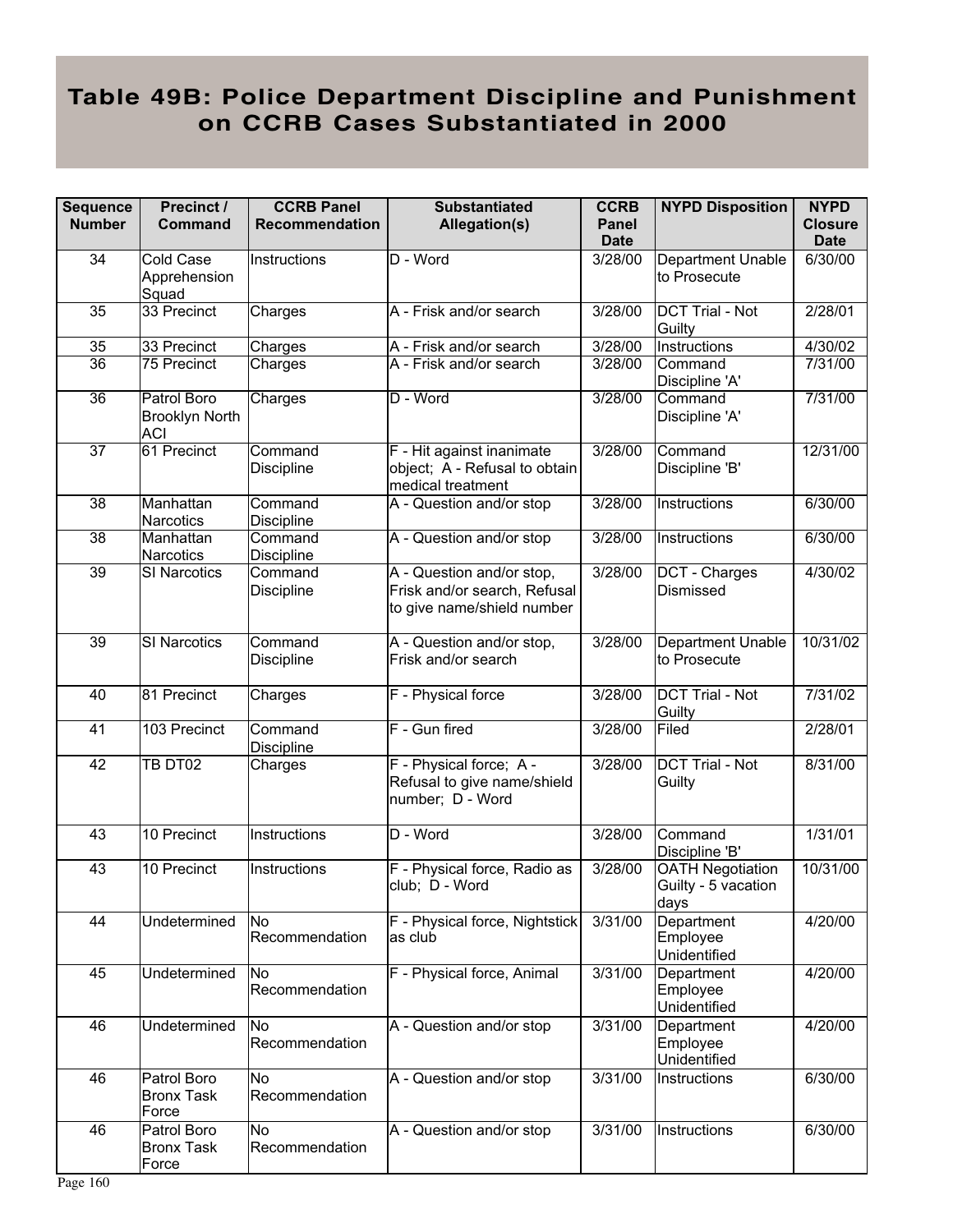| <b>Sequence</b><br><b>Number</b> | Precinct /<br><b>Command</b>                              | <b>CCRB Panel</b><br><b>Recommendation</b> | <b>Substantiated</b><br>Allegation(s)                     | <b>CCRB</b><br><b>Panel</b><br><b>Date</b> | <b>NYPD Disposition</b>                               | <b>NYPD</b><br><b>Closure</b><br><b>Date</b> |
|----------------------------------|-----------------------------------------------------------|--------------------------------------------|-----------------------------------------------------------|--------------------------------------------|-------------------------------------------------------|----------------------------------------------|
| 47                               | 44 Precinct                                               | Command<br><b>Discipline</b>               | D - Word                                                  | 3/31/00                                    | Command<br>Discipline 'A'                             | 9/30/00                                      |
| 48                               | Chief of<br>Department                                    | Charges                                    | F - Physical force; A -<br>Retaliatory arrest             | 3/31/00                                    | Instructions                                          | 5/31/00                                      |
| 49                               | Undetermined                                              | No<br>Recommendation                       | F - Physical force, Nightstick<br>as club                 | 3/31/00                                    | <b>Department</b><br>Employee<br>Unidentified         | 4/20/00                                      |
| 50                               | <b>Undetermined</b>                                       | <b>No</b><br>Recommendation                | A - Question and/or stop                                  | 3/31/00                                    | Department<br>Employee<br>Unidentified                | 4/20/00                                      |
| 50                               | Patrol Boro<br><b>Bronx Task</b><br>Force                 | No<br>Recommendation                       | A - Question and/or stop                                  | 3/31/00                                    | Instructions                                          | 4/20/00                                      |
| 50                               | <b>Patrol Boro</b><br><b>Task Force</b>                   | No<br>Brooklyn South Recommendation        | A - Question and/or stop                                  | 3/31/00                                    | Instructions                                          | 4/20/00                                      |
| 51                               | 40 Precinct                                               | Charges                                    | F - Physical force                                        | 3/31/00                                    | <b>OATH Trial - Not</b><br>Guilty                     | 12/31/00                                     |
| 52                               | <b>Brooklyn South Charges</b><br><b>Narcotics</b>         |                                            | F - Gun as club, Physical<br>force; A - Threat of arrest  | 4/12/00                                    | <b>DCT Negotiation</b><br>Guilty- 30 vacation<br>days | 12/31/01                                     |
| 52                               | $\overline{IAB}$                                          | Charges                                    | A - Refusal to process<br>complaint                       | 4/12/00                                    | Statute of<br>Limitations expired                     | 2/28/01                                      |
| 53                               | Warrant<br>Section<br>(Division)                          | Charges                                    | A - Property damaged,<br>Refusal to call 911; D -<br>Word | 4/12/00                                    | Statute of<br>Limitations expired                     | 3/31/01                                      |
| 54                               | Patrol Boro<br><b>Brooklyn South</b><br><b>Task Force</b> | Charges                                    | A - Coercion                                              | 4/12/00                                    | Instructions                                          | 6/30/00                                      |
| 54                               | Patrol Boro<br><b>Brooklyn South</b><br><b>Task Force</b> | Charges                                    | A - Retaliatory summons                                   | 4/12/00                                    | Instructions                                          | 6/30/00                                      |
| 55                               | 113 Precinct                                              | Charges                                    | A - Threat of force; D -<br>Word                          | 4/12/00                                    | Command<br>Discipline 'B'                             | 1/31/01                                      |
| 56                               | Patrol Boro<br>Manhattan<br>South Task<br>Force           | Charges                                    | A - Question and/or stop                                  | 4/12/00                                    | Department<br>Employee<br>Unidentified                | 4/20/00                                      |
| 57                               | 43 Precinct                                               | Charges                                    | A - Vehicle stop                                          | 4/12/00                                    | <b>DCT Trial Guilty -</b><br>10 vacation days         | 5/31/02                                      |
| 57                               | 43 Precinct                                               | Charges                                    | A - Vehicle stop                                          | 4/12/00                                    | DCT Trial Guilty - 5<br>vacation days                 | 5/31/02                                      |
| 57                               | 43 Precinct                                               | Charges                                    | A - Vehicle stop                                          | 4/12/00                                    | <b>DCT Trial Guilty - 5</b><br>vacation days          | 5/31/02                                      |
| 58                               | 13 Precinct                                               | Charges                                    | D - Word                                                  | 4/12/00                                    | <b>DCT Trial - Not</b><br>Guilty                      | 12/31/01                                     |
| 58                               | 13 Precinct                                               | Charges                                    | D - Word                                                  | 4/12/00                                    | <b>DCT Trial Guilty - 5</b><br>vacation days          | 12/31/01                                     |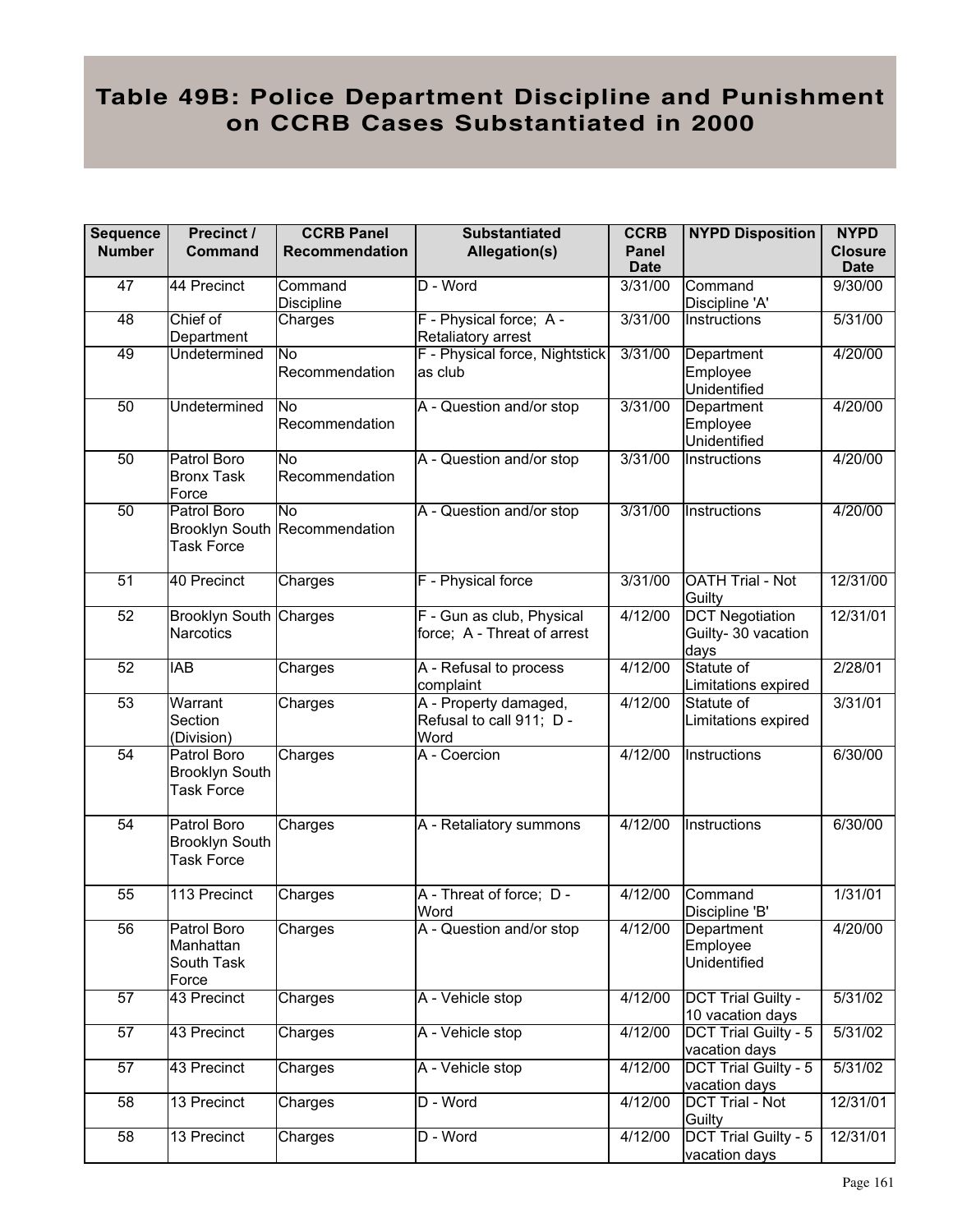| <b>Sequence</b><br><b>Number</b> | Precinct /<br><b>Command</b>                      | <b>CCRB Panel</b><br><b>Recommendation</b> | <b>Substantiated</b><br><b>Allegation(s)</b>                | <b>CCRB</b><br><b>Panel</b><br><b>Date</b> | <b>NYPD Disposition</b>                                       | <b>NYPD</b><br><b>Closure</b><br><b>Date</b> |
|----------------------------------|---------------------------------------------------|--------------------------------------------|-------------------------------------------------------------|--------------------------------------------|---------------------------------------------------------------|----------------------------------------------|
| 59                               | 100 Precinct                                      | Command<br><b>Discipline</b>               | O - Ethnicity                                               | 4/12/00                                    | Instructions                                                  | 5/31/00                                      |
| 60                               | <b>Brooklyn South Charges</b><br><b>Narcotics</b> |                                            | F - Physical force; D - Word                                | 4/27/00                                    | <b>DCT Trial - Not</b><br>Guilty                              | 5/31/02                                      |
| 61                               | 7 Precinct                                        | Command<br>Discipline                      | A - Frisk and/or search                                     | 4/27/00                                    | Instructions                                                  | 6/30/00                                      |
| 61                               | <b>7 Precinct</b>                                 | Command<br>Discipline                      | A - Frisk and/or search                                     | 4/27/00                                    | Instructions                                                  | 6/30/00                                      |
| 61                               | 7 Precinct                                        | Command<br><b>Discipline</b>               | A - Frisk and/or search                                     | 4/27/00                                    | Instructions                                                  | 6/30/00                                      |
| 62                               | 33 Precinct                                       | Charges                                    | F - Physical force; A -<br>Retaliatory arrest               | 4/27/00                                    | <b>OATH Negotiation</b><br>Guilty - 5 vacation<br>days        | 2/28/01                                      |
| 63                               | PSA <sub>7</sub>                                  | Instructions                               | A - Frisk and/or search                                     | 4/27/00                                    | Instructions                                                  | 6/30/00                                      |
| 64                               | TB DT32                                           | Instructions                               | D - Word                                                    | 4/27/00                                    | <b>DCT Negotiation</b><br>Guilty - 15 vacation<br>days        | 11/30/00                                     |
| 65                               | 79 Precinct                                       | Command<br><b>Discipline</b>               | A - Premise search                                          | 4/27/00                                    | <b>DCT Trial - Not</b><br>Guilty                              | 4/30/01                                      |
| 66                               | PSA <sub>7</sub>                                  | Charges                                    | A - Frisk and/or search                                     | 5/4/00                                     | Instructions                                                  | 6/30/00                                      |
| 67                               | 7 Precinct                                        | Instructions                               | D - Caused asthma attack<br>by smoking cigar                | 5/22/00                                    | Command<br>Discipline 'A'                                     | 9/30/00                                      |
| 68                               | 75 Precinct                                       | Charges                                    | F - Physical force                                          | 5/22/00                                    | <b>OATH Negotiation</b><br>Guilty - 10 vacation<br>days       | 2/28/01                                      |
| 69                               | 45 Precinct                                       | Command<br><b>Discipline</b>               | D - Word                                                    | 5/22/00                                    | Command<br>Discipline 'B'                                     | 8/31/00                                      |
| 70                               | 25 Precinct                                       | Charges                                    | A - Question and/or stop                                    | 5/25/00                                    | Instructions                                                  | 7/31/00                                      |
| 71                               | Intelligence<br><b>Division</b>                   | Command<br><b>Discipline</b>               | A - Threat of arrest, Refusal<br>to give name/shield number | 5/25/00                                    | Command<br>Discipline 'B'                                     | 8/31/00                                      |
| 72                               | Patrol Boro<br>Queens South<br><b>Task Force</b>  | Charges                                    | A - Question and/or stop,<br>Frisk and/or search            | 5/25/00                                    | Command<br>Discipline 'B'                                     | 1/31/03                                      |
| $\overline{72}$                  | Patrol Boro<br>Queens South<br><b>Task Force</b>  | Charges                                    | A - Question and/or stop,<br>Frisk and/or search            | 5/25/00                                    | <b>OATH Negotiation</b><br>Guilty - Command<br>Discipline 'B' | 9/30/00                                      |
| 73                               | 67 Precinct                                       | Command<br>Discipline                      | O - Ethnicity                                               | 5/25/00                                    | <b>OATH Trial - Not</b><br>Guilty                             | 3/31/01                                      |
| 74                               | 71 Precinct                                       | Command<br><b>Discipline</b>               | A - Vehicle search                                          | 5/25/00                                    | Instructions                                                  | 7/31/00                                      |
| 75                               | <b>72 Precinct</b>                                | Charges                                    | F - Pepper spray, Nightstick<br>as club                     | 5/25/00                                    | <b>OATH Trial - Not</b><br>Guilty                             | 7/31/01                                      |
| 76                               | 52 Precinct                                       | Command<br><b>Discipline</b>               | A - Question and/or stop                                    | 5/25/00                                    | Instructions                                                  | 2/28/01                                      |
| 77                               | <b>Highway Unit</b><br>#1                         | Charges                                    | A - Threat to property; D -<br>Word                         | 5/25/00                                    | Command<br>Discipline 'A'                                     | 7/31/00                                      |
| $\overline{78}$                  | 77 Precinct                                       | Command<br><b>Discipline</b>               | F - Physical force                                          | 5/25/00                                    | Instructions                                                  | 9/30/00                                      |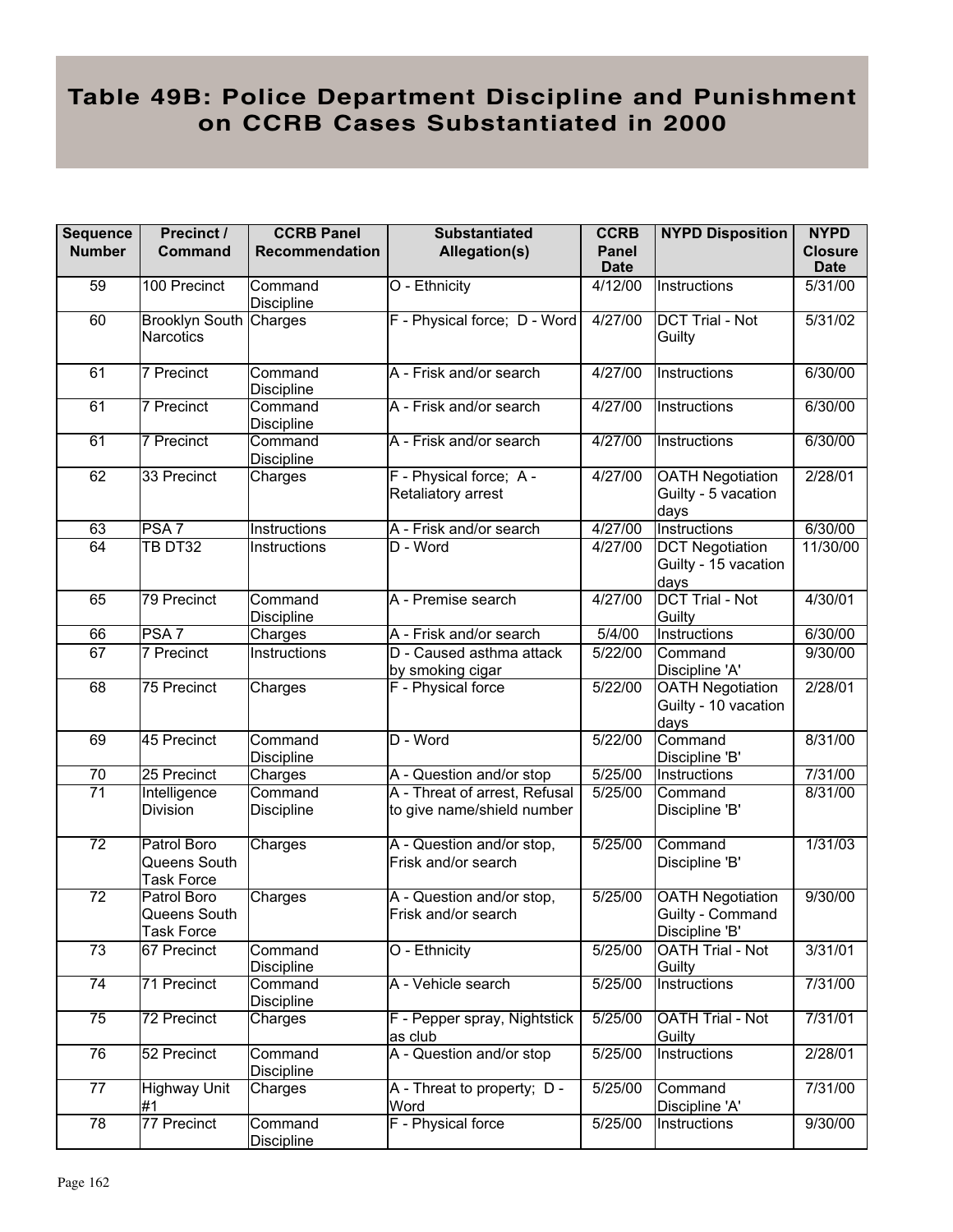| <b>Sequence</b><br><b>Number</b> | Precinct /<br><b>Command</b>                              | <b>CCRB Panel</b><br><b>Recommendation</b> | <b>Substantiated</b><br>Allegation(s)                                                                          | <b>CCRB</b><br><b>Panel</b><br><b>Date</b> | <b>NYPD Disposition</b>                                 | <b>NYPD</b><br><b>Closure</b><br><b>Date</b> |
|----------------------------------|-----------------------------------------------------------|--------------------------------------------|----------------------------------------------------------------------------------------------------------------|--------------------------------------------|---------------------------------------------------------|----------------------------------------------|
| 79                               | 114 Precinct                                              | Command<br><b>Discipline</b>               | F - Physical force; A -<br>Threat of force                                                                     | 5/25/00                                    | <b>OATH Negotiation</b><br>Guilty - 5 vacation<br>days  | 3/31/01                                      |
| $\overline{79}$                  | 114 Precinct                                              | Command<br><b>Discipline</b>               | F - Physical force; A -<br>Question and/or stop, Frisk<br>and/or search, Refusal to<br>give name/shield number | 5/25/00                                    | <b>OATH Negotiation</b><br>Guilty - 5 vacation<br>days  | 3/31/01                                      |
| 80                               | Mounted Unit                                              | Command<br><b>Discipline</b>               | F - Physical force; D - Word                                                                                   | 5/30/00                                    | <b>OATH Trial Guilty -</b><br>10 vacation days          | 8/31/01                                      |
| 81                               | <b>Brooklyn South Instructions</b><br><b>Narcotics</b>    |                                            | A - Frisk and/or search                                                                                        | 5/30/00                                    | Instructions                                            | 6/30/02                                      |
| 82                               | Patrol Boro<br><b>Brooklyn South</b><br><b>Task Force</b> | Charges                                    | F - Struck with car door; A -<br>Threat of arrest                                                              | 5/30/00                                    | <b>OATH Negotiation</b><br>Guilty - 10 vacation<br>days | 4/30/01                                      |
| 83                               | <b>Bronx</b><br>Narcotics                                 | Command<br><b>Discipline</b>               | A - Failure to identify self                                                                                   | 6/20/00                                    | Statute of<br>Limitations expired                       | 7/31/00                                      |
| 84                               | PSA <sub>2</sub>                                          | Command<br><b>Discipline</b>               | A - Question and/or stop,<br>Retaliatory arrest                                                                | 6/20/00                                    | Instructions                                            | 7/31/00                                      |
| 85                               | Manhattan<br><b>Traffic TF</b>                            | Instructions                               | D - Word                                                                                                       | 6/20/00                                    | Instructions                                            | 8/31/00                                      |
| 86                               | 90 Precinct                                               | Command<br><b>Discipline</b>               | A - Premise search, Threat<br>to property, Threat of arrest,<br>Threat to seize property                       | 6/20/00                                    | Command<br>Discipline 'A'                               | 10/31/00                                     |
| 87                               | Patrol Boro<br><b>Brooklyn North</b><br><b>Task Force</b> | Command<br><b>Discipline</b>               | A - Retaliatory arrest                                                                                         | 6/26/00                                    | <b>DCT</b> - Charges<br>Dismissed                       | 1/31/01                                      |
| $\overline{87}$                  | 75 Precinct                                               | Instructions                               | A - Strip search                                                                                               | 6/26/00                                    | <b>DCT Trial - Not</b><br>Guilty                        | 6/30/01                                      |
| 87                               | 83 Precinct                                               | Command<br><b>Discipline</b>               | A - Strip search                                                                                               | 6/26/00                                    | <b>DCT Trial - Not</b><br>Guilty                        | 6/30/01                                      |
| 88                               | 30 Precinct                                               | Command<br><b>Discipline</b>               | A - Question and/or stop,<br>Frisk and/or search                                                               | 6/26/00                                    | <b>DCT</b> - Charges<br><b>Dismissed</b>                | 12/31/01                                     |
| 89                               | Warrant<br>Section<br>(Division)                          | Instructions                               | A - Threat to property                                                                                         | 6/26/00                                    | <b>Filed - Retired</b>                                  | 1/31/01                                      |
| 90                               | <b>SI Narcotics</b>                                       | Charges                                    | A - Question and/or stop                                                                                       | 6/30/00                                    | <b>DCT Trial - Not</b><br>Guilty                        | 4/30/02                                      |
| 90                               | <b>SI Narcotics</b>                                       | Charges                                    | D - Word                                                                                                       | 6/30/00                                    | <b>DCT Trial - Not</b><br>Guilty                        | 4/30/02                                      |
| 90                               | <b>SI Narcotics</b>                                       | Charges                                    | F - Physical force; A -<br>Refusal to give name/shield<br>number                                               | 6/30/00                                    | <b>Filed - Retired</b>                                  | 12/31/01                                     |
| 91                               | Manhattan<br><b>Narcotics</b>                             | Charges                                    | A - Gun pointed, Frisk<br>and/or search; D - Word                                                              | 6/30/00                                    | Command<br>Discipline 'B'                               | 9/30/00                                      |
| 91                               | Manhattan<br>Narcotics                                    | Charges                                    | A - Gun pointed, Vehicle<br>search                                                                             | 6/30/00                                    | Command<br>Discipline 'B'                               | 9/30/00                                      |
| 91                               | Manhattan<br>Narcotics                                    | Charges                                    | A - Vehicle stop, Frisk<br>and/or search                                                                       | 6/30/00                                    | Command<br>Discipline 'B'                               | 9/30/00                                      |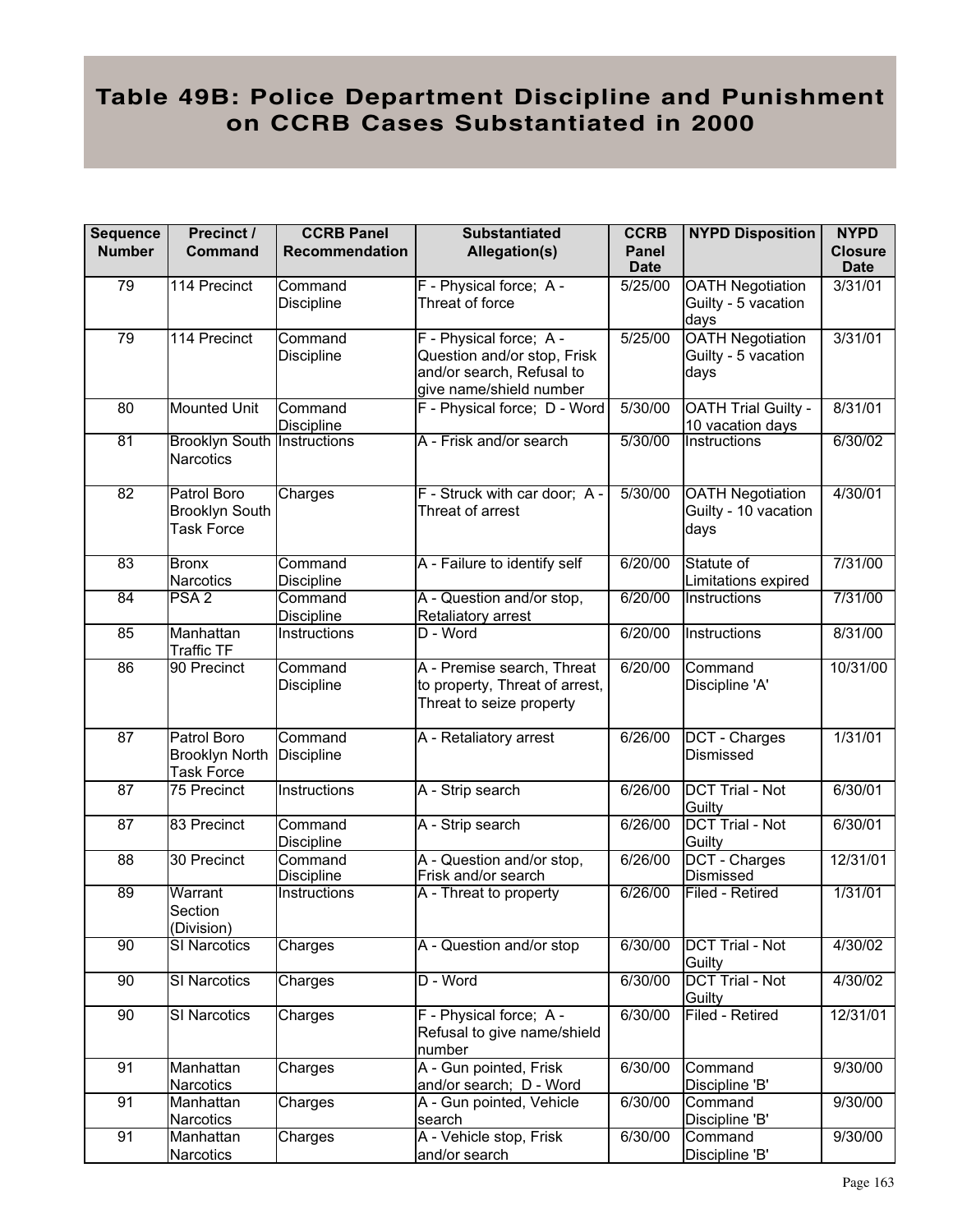| <b>Sequence</b><br><b>Number</b> | Precinct /<br><b>Command</b>                     | <b>CCRB Panel</b><br><b>Recommendation</b> | <b>Substantiated</b><br>Allegation(s)                                       | <b>CCRB</b><br>Panel<br><b>Date</b> | <b>NYPD Disposition</b>                                 | <b>NYPD</b><br><b>Closure</b><br><b>Date</b> |
|----------------------------------|--------------------------------------------------|--------------------------------------------|-----------------------------------------------------------------------------|-------------------------------------|---------------------------------------------------------|----------------------------------------------|
| 92                               | 50 Precinct                                      | Charges                                    | F - Physical force, Nightstick<br>as club; A - Threat of force;<br>D - Word | 7/11/00                             | <b>DCT Trial Guilty -</b><br>20 vacation days           | 4/30/02                                      |
| 93                               | Patrol Boro<br>Queens South<br><b>ACI</b>        | Instructions                               | A - Vehicle search                                                          | 7/11/00                             | Instructions                                            | 8/31/00                                      |
| 94                               | 67 Precinct                                      | Command<br><b>Discipline</b>               | D - Word                                                                    | 7/11/00                             | Command<br>Discipline 'A'                               | 11/30/00                                     |
| 95                               | 30 Precinct                                      | Instructions                               | A - Premise search                                                          | 7/11/00                             | Command<br>Discipline 'A'                               | 1/31/01                                      |
| 96                               | 68 Precinct                                      | Command<br><b>Discipline</b>               | D - Demeanor/tone, Action                                                   | 7/11/00                             | Command<br>Discipline 'A'                               | 1/31/01                                      |
| 97                               | TB DT01                                          | Command<br>Discipline                      | D - Other                                                                   | 7/11/00                             | Command<br>Discipline 'A'                               | 2/28/01                                      |
| 98                               | 48 Precinct                                      | Command<br><b>Discipline</b>               | A - Refusal to process<br>complaint                                         | 7/11/00                             | Command<br>Discipline 'A'                               | 5/31/01                                      |
| 99                               | 34 Precinct                                      | Command<br><b>Discipline</b>               | A - Other                                                                   | 7/19/00                             | Instructions                                            | 6/30/02                                      |
| 100                              | 34 Precinct                                      | Charges                                    | O - Sex                                                                     | 7/26/00                             | Statute of<br>Limitations expired                       | 12/31/01                                     |
| 101                              | 34 Precinct                                      | Charges                                    | A - Premises entered and/or<br>searched                                     | 7/26/00                             | Statute of<br>Limitations expired                       | 4/30/01                                      |
| 102                              | 110 Precinct                                     | Charges                                    | A - Property damaged                                                        | 7/26/00                             | Filed                                                   | 8/31/00                                      |
| 103                              | PSA <sub>5</sub>                                 | Charges                                    | A - Frisk and/or search                                                     | 7/27/00                             | <b>DCT</b> - Charges<br>Dismissed                       | 6/30/01                                      |
| 104                              | 25 Precinct                                      | Charges                                    | F - Physical force                                                          | 7/27/00                             | <b>DCT Trial - Not</b><br>Guilty                        | 4/30/02                                      |
| 105                              | 111 Precinct                                     | Charges                                    | A - Other                                                                   | 7/27/00                             | <b>OATH Negotiation</b><br>Guilty - 10 vacation<br>days | 1/31/01                                      |
| 106                              | Surface<br>Transportation<br>Enf. Div.<br>(STED) | Charges                                    | D - Word, Action                                                            | 7/27/00                             | Command<br>Discipline 'B'                               | 10/31/00                                     |
| 107                              | Patrol Boro<br>Queens North<br><b>ACI</b>        | Charges                                    | A - Frisk and/or search; D -<br>Word                                        | 7/27/00                             | <b>DCT Trial - Not</b><br>Guilty                        | 10/31/02                                     |
| 107                              | Patrol Boro<br>Queens North<br><b>ACI</b>        | Charges                                    | A - Frisk and/or search,<br>Vehicle search                                  | 7/27/00                             | <b>DCT Trial Guilty -</b><br>Instructions               | 10/31/02                                     |
| 108                              | 13 Precinct                                      | Command<br><b>Discipline</b>               | A - Question and/or stop,<br>Other                                          | 7/27/00                             | Command<br>Discipline 'A'                               | 9/30/00                                      |
| 109                              | 100 Precinct                                     | Command<br>Discipline                      | A - Threat of summons                                                       | 7/27/00                             | Statute of<br>Limitations expired                       | 12/31/01                                     |
| 110                              | Patrol Boro<br>Manhattan<br>South Task<br>Force  | Charges                                    | A - Threat of force; D -<br>Word, Action                                    | 7/27/00                             | Command<br>Discipline 'B'                               | 1/31/01                                      |
| 111                              | 104 Precinct                                     | Charges                                    | D - Demeanor/tone                                                           | 7/27/00                             | Command<br>Discipline 'A'                               | 10/31/00                                     |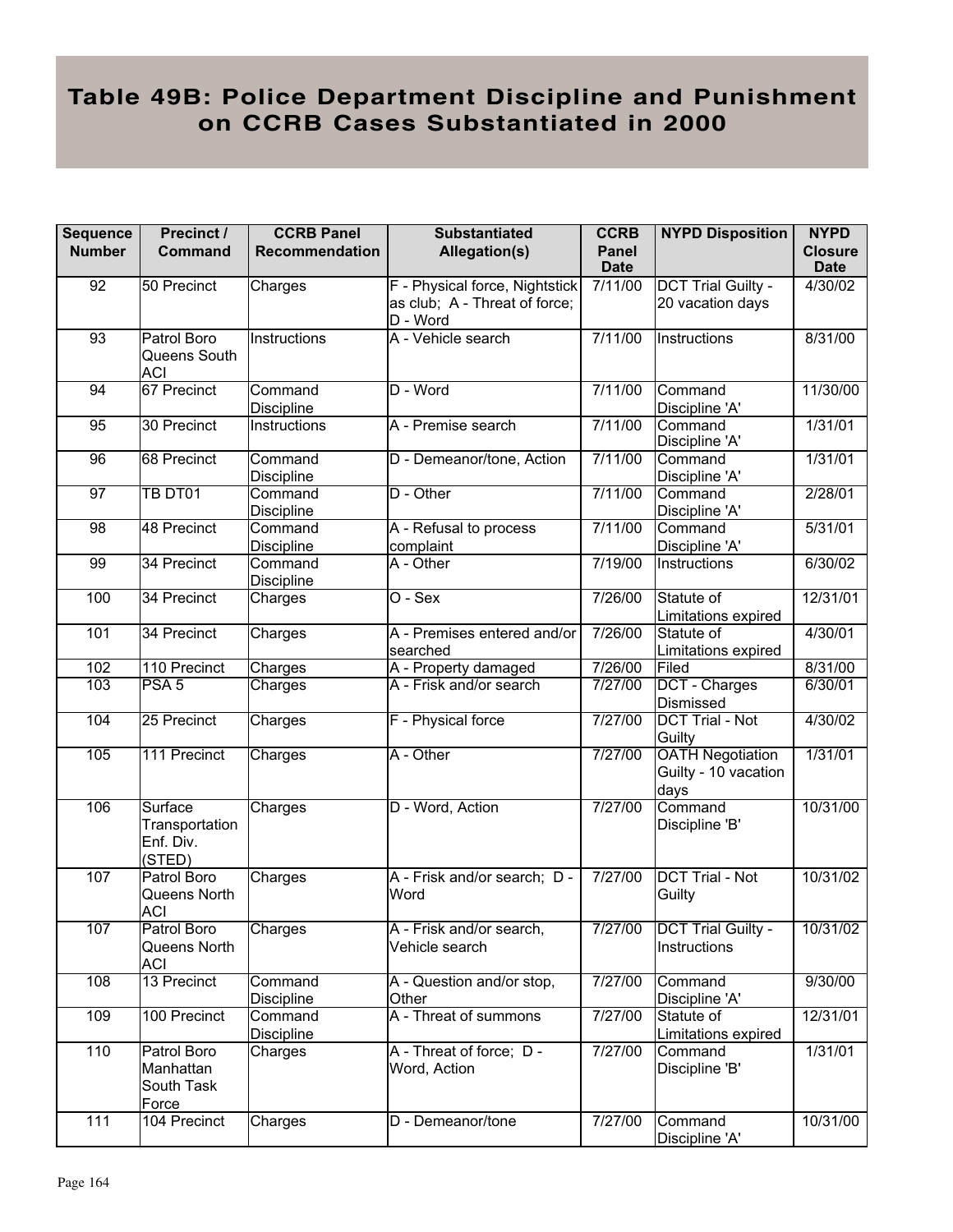| <b>Sequence</b><br><b>Number</b> | Precinct /<br><b>Command</b>                       | <b>CCRB Panel</b><br><b>Recommendation</b> | <b>Substantiated</b><br>Allegation(s)                                         | <b>CCRB</b><br>Panel<br><b>Date</b> | <b>NYPD Disposition</b>                               | <b>NYPD</b><br><b>Closure</b><br><b>Date</b> |
|----------------------------------|----------------------------------------------------|--------------------------------------------|-------------------------------------------------------------------------------|-------------------------------------|-------------------------------------------------------|----------------------------------------------|
| 112                              | 30 Precinct                                        | Charges                                    | A - Question and/or stop,<br>Frisk and/or search, Vehicle<br>search; D - Word | 7/27/00                             | Instructions                                          | 11/30/00                                     |
| $\overline{113}$                 | 46 Precinct                                        | Charges                                    | F - Vehicle                                                                   | 7/27/00                             | <b>DCT Negotiation</b><br>Guilty - 5 vacation<br>days | 4/30/01                                      |
| 114                              | 109 Precinct                                       | Command<br><b>Discipline</b>               | D - Word                                                                      | 7/27/00                             | Command<br>Discipline 'B'                             | 11/30/00                                     |
| 115                              | 52 Precinct                                        | Charges                                    | F - Physical force                                                            | 8/21/00                             | Command<br>Discipline 'B'                             | 2/28/01                                      |
| 116                              | 113 Precinct                                       | Charges                                    | A - Other                                                                     | 8/21/00                             | <b>DCT Trial - Not</b><br>Guilty                      | 12/31/01                                     |
| 116                              | 113 Precinct                                       | Charges                                    | F - Pepper spray; A - Other                                                   | 8/21/00                             | <b>DCT Trial Guilty -</b><br>10 vacation days         | 12/31/01                                     |
| 117                              | 33 Precinct                                        | Charges                                    | F - Physical force                                                            | 8/21/00                             | <b>DCT</b> - Charges<br><b>Dismissed</b>              | 4/30/02                                      |
| 118                              | 79 Precinct                                        | Instructions                               | A - Property damaged                                                          | 8/21/00                             | Instructions                                          | 11/30/00                                     |
| 119                              | Patrol Boro<br><b>Brooklyn South</b><br><b>ACI</b> | Instructions                               | A - Frisk and/or search                                                       | 8/21/00                             | Instructions                                          | 11/30/00                                     |
| 119                              | Patrol Boro<br><b>Brooklyn South</b><br>ACI        | Instructions                               | A - Frisk and/or search                                                       | 8/21/00                             | Instructions                                          | 11/30/00                                     |
| 120                              | <b>75 Precinct</b>                                 | Charges                                    | A - Frisk and/or search,<br>Refusal to give name/shield<br>number             | 8/21/00                             | Command<br>Discipline 'B'                             | 2/28/01                                      |
| 120                              | 75 Precinct                                        | Charges                                    | A - Frisk and/or search,<br>Refusal to give name/shield<br>number             | 8/21/00                             | Command<br>Discipline 'B'                             | 2/28/01                                      |
| 121                              | 6 Precinct                                         | Command<br>Discipline                      | D - Other                                                                     | 8/21/00                             | Command<br>Discipline 'A'                             | 2/28/01                                      |
| 122                              | <b>71 Precinct</b>                                 | Command<br><b>Discipline</b>               | A - Frisk and/or search                                                       | 8/21/00                             | Command<br>Discipline 'A'                             | 12/31/00                                     |
| 122                              | <b>71 Precinct</b>                                 | Command<br><b>Discipline</b>               | A - Question and/or stop                                                      | 8/21/00                             | Command<br>Discipline 'A'                             | 12/31/00                                     |
| 123                              | 73 Precinct                                        | Charges                                    | A - Threat of arrest, Other                                                   | 8/21/00                             | <b>DCT</b> - Charges<br>Dismissed                     | 7/31/01                                      |
| 124                              | Manhattan<br><b>Traffic TF</b>                     | Charges                                    | A - Gun pointed/gun drawn                                                     | 8/21/00                             | <b>Department Unable</b><br>to Prosecute              | 6/30/01                                      |
| 125                              | 46 Precinct                                        | Charges                                    | A - Premises entered and/or<br>searched; D - Demeanor<br>tone                 | 8/21/00                             | <b>DCT Trial - Not</b><br>Guilty                      | 12/31/01                                     |
| 125                              | Detective<br><b>Bureau Bronx</b><br>Units          | Charges                                    | A - Premises entered and/or<br>searched                                       | 8/21/00                             | <b>DCT Trial - Not</b><br>Guilty                      | 12/31/01                                     |
| 126                              | 67 Precinct                                        | Command<br><b>Discipline</b>               | A - Question and/or stop                                                      | 8/21/00                             | Instructions                                          | 11/30/00                                     |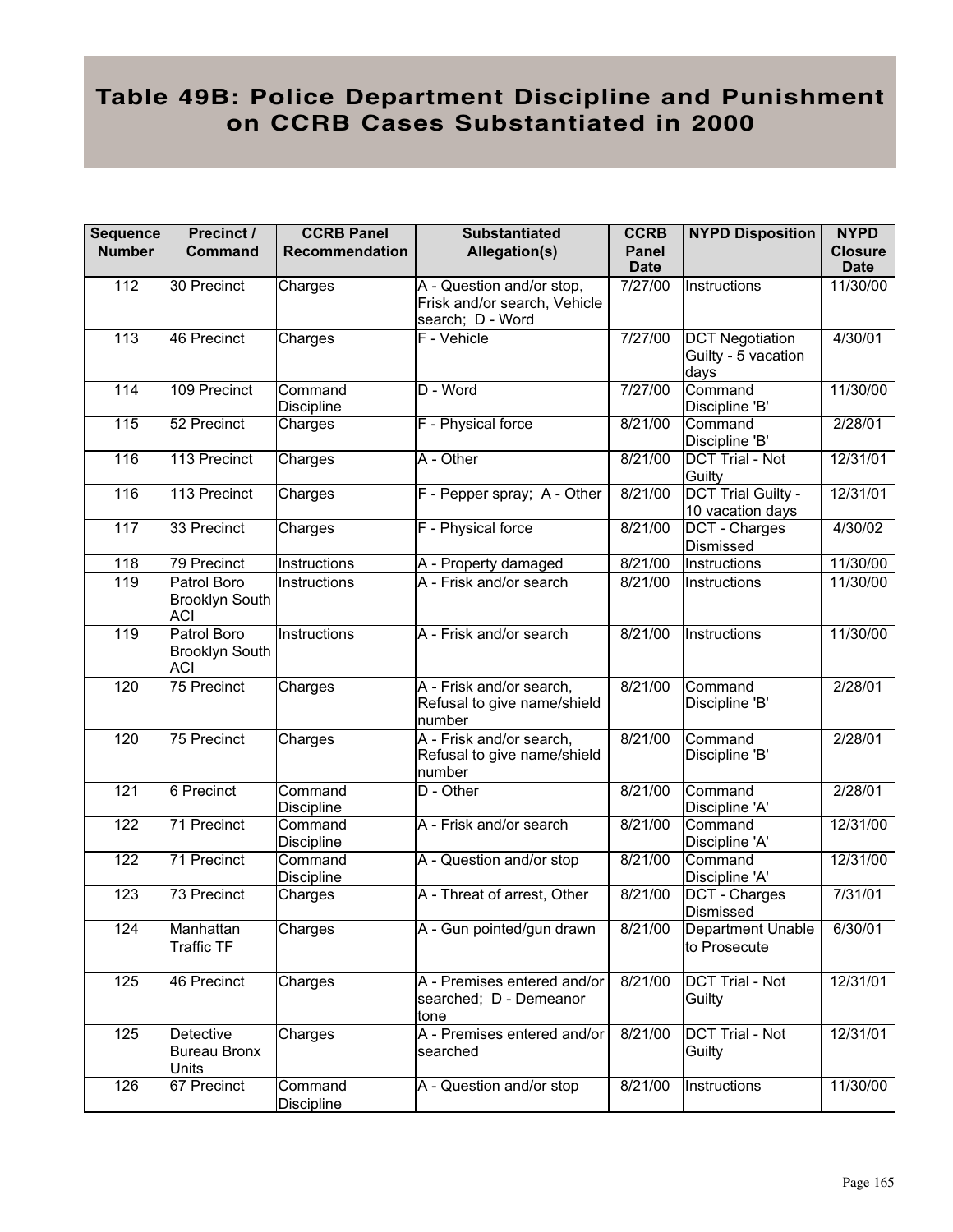| <b>Sequence</b><br><b>Number</b> | Precinct /<br><b>Command</b>                             | <b>CCRB Panel</b><br><b>Recommendation</b> | <b>Substantiated</b><br>Allegation(s)                                                    | <b>CCRB</b><br><b>Panel</b><br><b>Date</b> | <b>NYPD Disposition</b>                       | <b>NYPD</b><br><b>Closure</b><br><b>Date</b> |
|----------------------------------|----------------------------------------------------------|--------------------------------------------|------------------------------------------------------------------------------------------|--------------------------------------------|-----------------------------------------------|----------------------------------------------|
| 127                              | 101 Precinct                                             | Command<br><b>Discipline</b>               | F - Physical force                                                                       | 8/21/00                                    | OATH - Charges<br>Dismissed                   | 1/31/03                                      |
| 127                              | 101 Precinct                                             | Command<br><b>Discipline</b>               | F - Physical force; A -<br>Question and/or stop, Frisk<br>and/or search                  | 8/21/00                                    | OATH - Charges<br>Dismissed                   | 1/31/03                                      |
| 128                              | <b>77 Precinct</b>                                       | Instructions                               | A - Frisk and/or search                                                                  | 8/21/00                                    | Instructions                                  | 11/30/00                                     |
| 129                              | <b>Detective</b><br><b>Bureau</b><br><b>Queens Units</b> | Command<br><b>Discipline</b>               | D - Word                                                                                 | 8/21/00                                    | Instructions                                  | 6/30/01                                      |
| 129                              | Detective<br><b>Bureau</b><br>Queens Units               | Command<br><b>Discipline</b>               | D - Word                                                                                 | 8/21/00                                    | Instructions                                  | 6/30/01                                      |
| 130                              | 67 Precinct                                              | Command<br><b>Discipline</b>               | D - Word                                                                                 | 8/25/00                                    | Command<br>Discipline 'B'                     | 12/31/01                                     |
| 131                              | Brooklyn Narc.<br><b>District</b>                        | Command<br><b>Discipline</b>               | A - Question and/or stop                                                                 | 8/25/00                                    | Instructions                                  | 11/30/00                                     |
| 132                              | 44 Precinct                                              | Instructions                               | D - Word                                                                                 | 8/25/00                                    | Command<br>Discipline 'A'                     | 2/28/01                                      |
| 133                              | Queens<br><b>Narcotics</b>                               | Charges                                    | A - Frisk and/or search,<br>Vehicle search, Gun<br>pointed/gun drawn, Threat<br>of force | 9/28/00                                    | <b>DCT Trial Guilty -</b><br>10 vacation days | 12/31/01                                     |
| 133                              | Queens<br><b>Narcotics</b>                               | Charges                                    | F - Other; A - Vehicle<br>search; D - Word                                               | 9/28/00                                    | <b>Filed - Retired</b>                        | 12/31/00                                     |
| 134                              | Warrant<br>Section<br>(Division)                         | Command<br><b>Discipline</b>               | F - Physical force                                                                       | 9/28/00                                    | Command<br>Discipline 'B'                     | 5/31/01                                      |
| 135                              | TB DT02                                                  | Instructions                               | A - Threat of arrest                                                                     | 9/28/00                                    | Instructions                                  | 1/31/01                                      |
| 136                              | 109 Precinct                                             | Instructions                               | A - Vehicle search                                                                       | 9/28/00                                    | Instructions                                  | 3/31/01                                      |
| 136                              | 109 Precinct                                             | Instructions                               | A - Vehicle search; D -<br>Word                                                          | 9/28/00                                    | Instructions                                  | 3/31/01                                      |
| 137                              | 13 Precinct                                              | Command<br>Discipline                      | F - Physical force; A -<br>Threat of arrest                                              | 9/28/00                                    | Command<br>Discipline 'B'                     | 4/30/01                                      |
| 138                              | 67 Precinct                                              | Command<br><b>Discipline</b>               | F - Physical force                                                                       | 9/28/00                                    | Filed - Resigned                              | 3/31/01                                      |
| 139                              | Manhattan<br>Narcotics                                   | Charges                                    | F - Chokehold                                                                            | 9/29/00                                    | <b>DCT Trial - Not</b><br>Guilty              | 6/28/02                                      |
| 140                              | <b>Detective</b><br><b>Bureau Bronx</b><br>Units         | Charges                                    | A - Frisk and/or search                                                                  | 9/29/00                                    | Command<br>Discipline 'B'                     | 4/30/01                                      |
| 141                              | 45 Precinct                                              | Charges                                    | A - Other                                                                                | 9/29/00                                    | Command<br>Discipline 'A'                     | 2/28/01                                      |
| 142                              | TB DT33                                                  | Command<br><b>Discipline</b>               | A - Refusal to give<br>name/shield number                                                | 9/29/00                                    | Command<br>Discipline 'B'                     | 4/30/01                                      |
| 142                              | TB DT33                                                  | Command<br><b>Discipline</b>               | A - Refusal to give<br>name/shield number                                                | 9/29/00                                    | DCT - Charges<br>Dismissed                    | 8/30/02                                      |
| 143                              | Brooklyn Narc.<br><b>District</b>                        | Charges                                    | A - Frisk and/or search                                                                  | 9/29/00                                    | Command<br>Discipline 'A'                     | 12/31/00                                     |
| 143                              | Narcotics Boro<br><b>Brooklyn North</b>                  | Charges                                    | A - Frisk and/or search                                                                  | 9/29/00                                    | Command<br>Discipline 'A'                     | 12/31/00                                     |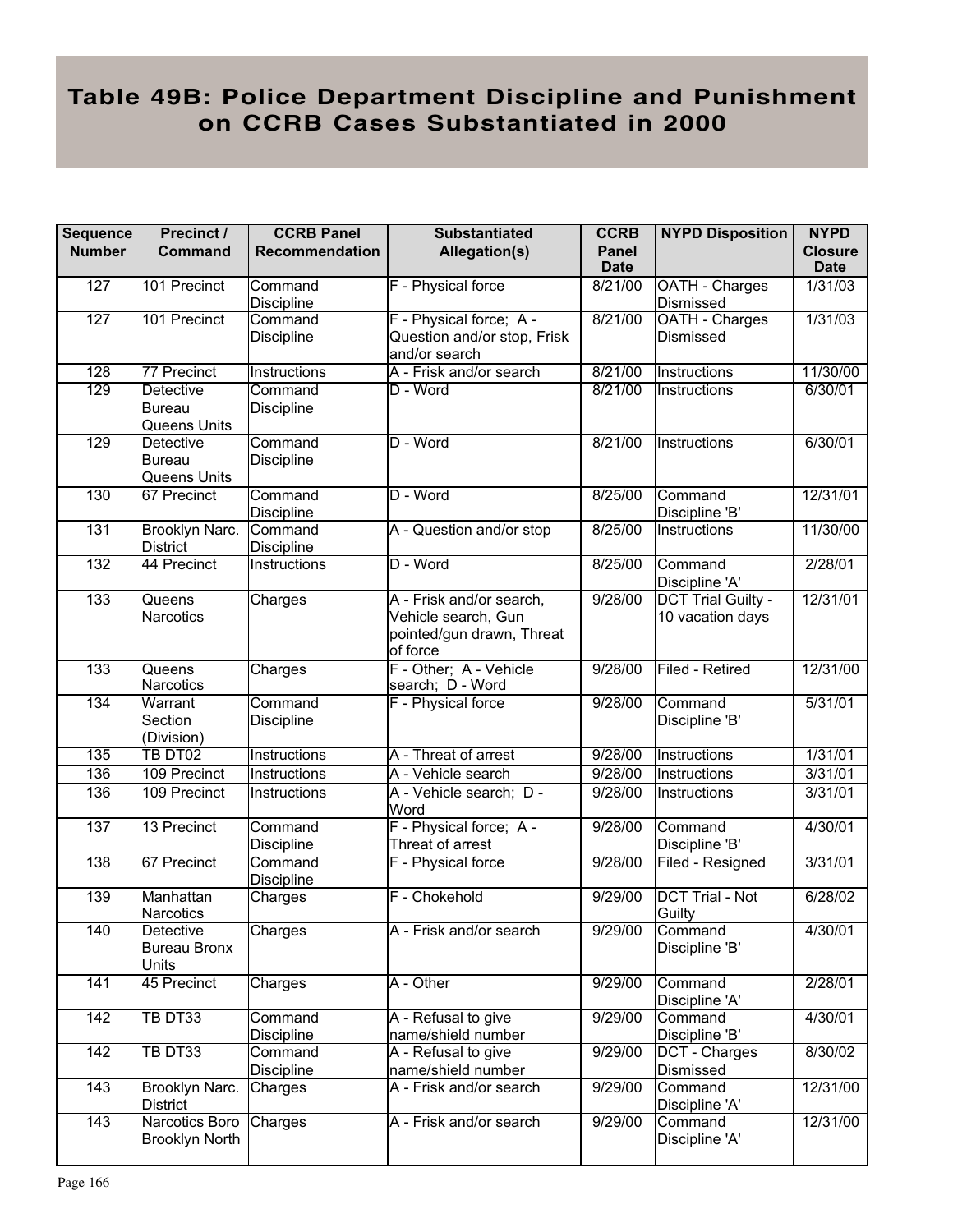| <b>Sequence</b><br><b>Number</b> | Precinct /<br><b>Command</b>                            | <b>CCRB Panel</b><br><b>Recommendation</b> | <b>Substantiated</b><br><b>Allegation(s)</b>                              | <b>CCRB</b><br><b>Panel</b><br><b>Date</b> | <b>NYPD Disposition</b>                                 | <b>NYPD</b><br><b>Closure</b><br><b>Date</b> |
|----------------------------------|---------------------------------------------------------|--------------------------------------------|---------------------------------------------------------------------------|--------------------------------------------|---------------------------------------------------------|----------------------------------------------|
| 144                              | <b>72 Precinct</b>                                      | Charges                                    | A - Threat of arrest; D -<br>Word                                         | 9/29/00                                    | Command<br>Discipline 'A'                               | 3/31/01                                      |
| 145                              | 115 Precinct                                            | Charges                                    | A - Frisk and/or search                                                   | 10/19/00                                   | Command<br>Discipline 'A'                               | 12/31/00                                     |
| 146                              | <b>Detective</b><br><b>Bureau</b><br>Manhattan<br>Units | Instructions                               | D - Action                                                                | 10/19/00                                   | Instructions                                            | 1/31/01                                      |
| 147                              | Manhattan<br><b>Traffic TF</b>                          | Charges                                    | A - Other                                                                 | 10/19/00                                   | <b>Filed - Retired</b>                                  | 7/31/02                                      |
| 148                              | 30 Precinct                                             | Charges                                    | A - Frisk and/or search                                                   | 10/19/00                                   | Instructions                                            | 12/31/00                                     |
| 148                              | 30 Precinct                                             | Charges                                    | A - Frisk and/or search                                                   | 10/19/00                                   | Instructions                                            | 12/31/00                                     |
| 149                              | 30 Precinct                                             | Charges                                    | F - Physical force; A -<br>Threat of arrest                               | 10/19/00                                   | <b>OATH Trial - Not</b><br>Guilty                       | 7/31/02                                      |
| 150                              | S.O.D. HQ                                               | Charges                                    | A - Frisk and/or search                                                   | 10/19/00                                   | Command<br>Discipline 'B'                               | 1/31/01                                      |
| 151                              | Manhattan<br><b>Narcotics</b>                           | Charges                                    | F - Radio as club                                                         |                                            | 10/19/00 DCT Trial - Not<br>Guilty                      | 7/31/01                                      |
| 152                              | 5 Precinct                                              | Charges                                    | F - Physical force; A -<br>Threat of arrest, Threat of<br>force; D - Word | 10/19/00                                   | Command<br>Discipline 'B'                               | 4/30/01                                      |
| 153                              | 81 Precinct                                             | Charges                                    | A - Vehicle stop                                                          | 10/25/00                                   | <b>DCT Trial Guilty -</b><br>10 vacation days           | 5/31/03                                      |
| 153                              | 81 Precinct                                             | Charges                                    | F - Physical force                                                        | 10/25/00                                   | <b>OATH Negotiation</b><br>Guilty - 15 vacation<br>days | 4/30/02                                      |
| 154                              | 90th Precinct<br>Detective<br>Squad                     | Charges                                    | D - Word                                                                  | 10/31/00                                   | Command<br>Discipline 'B'                               | 5/31/01                                      |
| 155                              | <b>Health</b><br><b>Services</b>                        | Charges                                    | F - Physical force, Other<br>blunt instrument as a club;<br>D - Word      | 11/8/00                                    | Statute of<br>Limitations expired                       | 2/28/01                                      |
| 156                              | 113 Precinct                                            | Command<br><b>Discipline</b>               | F - Physical force                                                        | 11/8/00                                    | <b>OATH Trial - Not</b><br>Guilty                       | 12/31/01                                     |
| 157                              | <b>Bronx</b><br><b>Narcotics</b>                        | Command<br><b>Discipline</b>               | A - Premises entered and/or<br>searched, Other                            | 11/8/00                                    | Department Unable<br>to Prosecute                       | 4/30/01                                      |
| 158                              | 41 Precinct                                             | Command<br><b>Discipline</b>               | A - Question and/or stop,<br>Frisk and/or search; O -<br>Word             | 11/8/00                                    | Command<br>Discipline 'B'                               | 2/28/01                                      |
| 158                              | 41 Precinct                                             | Command<br>Discipline                      | A - Question and/or stop,<br>Threat of arrest                             | 11/8/00                                    | Command<br>Discipline 'B'                               | 2/28/01                                      |
| 159                              | TB DT32                                                 | Charges                                    | D - Word                                                                  | 11/8/00                                    | Command<br>Discipline 'A'                               | 1/31/01                                      |
| 160                              | Manhattan<br>Narcotics                                  | Instructions                               | A - Frisk and/or search                                                   | 11/8/00                                    | Command<br>Discipline 'A'                               | 6/30/01                                      |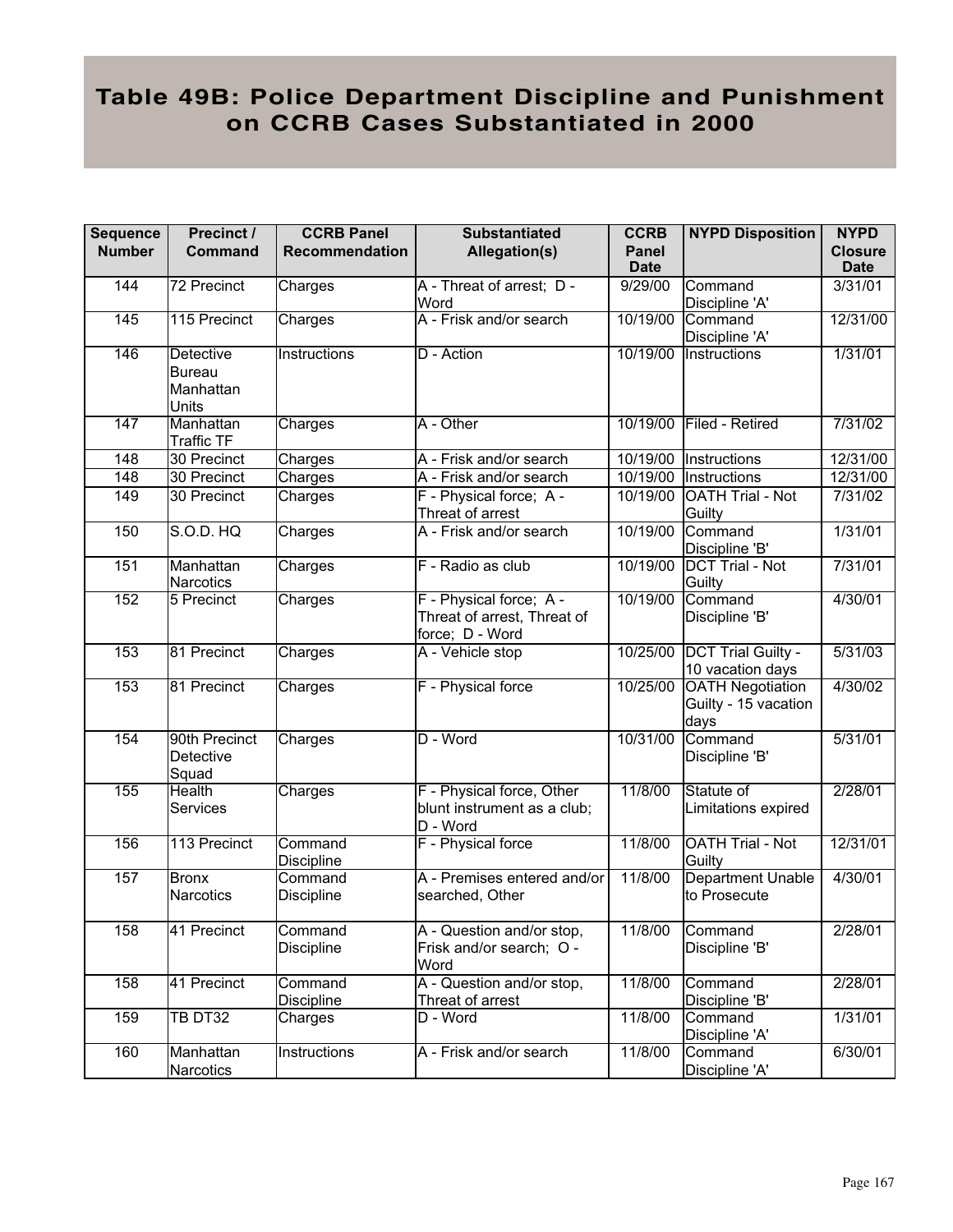| <b>Sequence</b><br><b>Number</b> | Precinct /<br><b>Command</b>                            | <b>CCRB Panel</b><br><b>Recommendation</b> | <b>Substantiated</b><br>Allegation(s)                             | <b>CCRB</b><br><b>Panel</b><br><b>Date</b> | <b>NYPD Disposition</b>                       | <b>NYPD</b><br><b>Closure</b><br><b>Date</b> |
|----------------------------------|---------------------------------------------------------|--------------------------------------------|-------------------------------------------------------------------|--------------------------------------------|-----------------------------------------------|----------------------------------------------|
| 161                              | 42 Precinct                                             | Charges                                    | F - Physical force; A - Frisk<br>and/or search, Vehicle<br>search | 11/13/00                                   | DCT - Charges<br><b>Dismissed</b>             | 6/30/01                                      |
| 161                              | 42 Precinct                                             | Charges                                    | A - Property seized                                               | 11/13/00                                   | <b>DCT Trial Guilty -</b><br>10 vacation days | 4/30/02                                      |
| 161                              | 42 Precinct                                             | Charges                                    | A - Property seized                                               | 11/13/00                                   | <b>DCT Trial Guilty -</b><br>20 vacation days | 4/30/02                                      |
| 161                              | Undetermined                                            | Command<br><b>Discipline</b>               | D - Word                                                          | 11/13/00                                   | Department Unable<br>to Prosecute             | 10/31/02                                     |
| 162                              | 115 Precinct                                            | Charges                                    | A - Premises entered and/or<br>searched                           | 11/13/00                                   | Command<br>Discipline 'A'                     | 5/31/01                                      |
| 162                              | 115 Precinct                                            | Charges                                    | A - Premises entered and/or<br>searched                           | 11/13/00                                   | Command<br>Discipline 'A'                     | 5/31/01                                      |
| 162                              | 115 Precinct                                            | Charges                                    | A - Premises entered and/or<br>searched                           | 11/13/00                                   | Command<br>Discipline 'A'                     | 5/31/01                                      |
| 163                              | 67 Precinct                                             | Charges                                    | A - Frisk and/or search                                           |                                            | 11/13/00 Instructions                         | 1/31/01                                      |
| 164                              | 46 Precinct                                             | Instructions                               | A - Refusal to give<br>name/shield number                         | 11/27/00                                   | Command<br>Discipline 'B'                     | 1/31/01                                      |
| 165                              | 73 Precinct                                             | Instructions                               | A - Other                                                         | 11/27/00                                   | Instructions                                  | 1/31/01                                      |
| 166                              | <b>Brooklyn South</b><br><b>Narcotics</b>               | Instructions                               | A - Question and/or stop                                          | 11/27/00                                   | Instructions                                  | 6/30/01                                      |
| 167                              | 19 Precinct                                             | Charges                                    | D - Word                                                          | 11/27/00                                   | Command<br>Discipline 'A'                     | 5/31/01                                      |
| 167                              | 19 Precinct                                             | Charges                                    | D - Word                                                          | 11/27/00                                   | Command<br>Discipline 'A'                     | 5/31/01                                      |
| 168                              | <b>Detective</b><br><b>Bureau Bronx</b><br>Units        | Command<br><b>Discipline</b>               | A - Premises entered and/or<br>searched                           | 11/29/00                                   | Command<br>Discipline 'A'                     | 4/30/01                                      |
| 168                              | <b>Detective</b><br><b>Bureau Bronx</b><br><b>Units</b> | Command<br><b>Discipline</b>               | A - Premises entered and/or<br>searched                           | 11/29/00                                   | Command<br>Discipline 'A'                     | 4/30/01                                      |
| 168                              | <b>Detective</b><br><b>Bureau Bronx</b><br>Units        | Command<br><b>Discipline</b>               | A - Premises entered and/or<br>searched                           | 11/29/00                                   | <b>Filed - Retired</b>                        | 1/31/01                                      |
| 169                              | 52 Precinct                                             | Command<br><b>Discipline</b>               | O - Ethnicity                                                     |                                            | 11/29/00 OATH Trial - Not<br>Guilty           | 4/30/02                                      |
| 170                              | Patrol Boro SI<br>ΙTF                                   | Command<br><b>Discipline</b>               | D - Word                                                          | 11/29/00                                   | Instructions                                  | 3/31/01                                      |
| 171                              | 46 Precinct                                             | Instructions                               | D - Word                                                          | 11/29/00                                   | Instructions                                  | 3/31/01                                      |
| 172                              | Midtown North<br>Precinct                               | Command<br><b>Discipline</b>               | A - Threat of force; D -<br>Word                                  | 11/29/00                                   | Command<br>Discipline 'A'                     | 1/31/02                                      |
| 173                              | <b>Bronx</b><br><b>Narcotics</b>                        | Charges                                    | A - Premises entered and/or<br>searched                           | 11/30/00                                   | <b>Department Unable</b><br>to Prosecute      | 4/30/01                                      |
| 173                              | <b>Bronx</b><br><b>Narcotics</b>                        | Charges                                    | A - Premises entered and/or<br>searched                           | 11/30/00                                   | <b>Department Unable</b><br>to Prosecute      | 4/30/01                                      |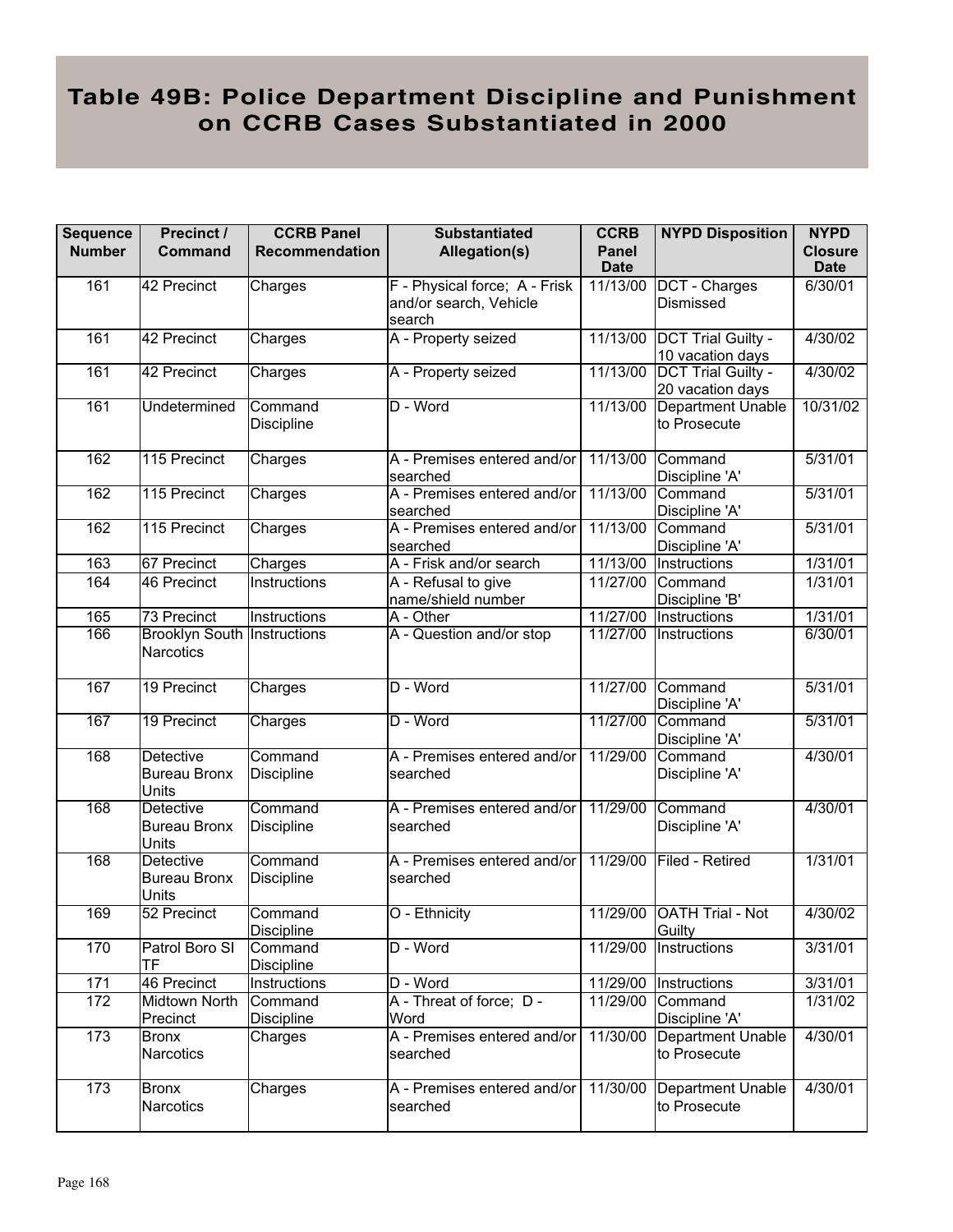| <b>Sequence</b><br><b>Number</b> | Precinct /<br><b>Command</b>              | <b>CCRB Panel</b><br><b>Recommendation</b> | <b>Substantiated</b><br>Allegation(s)                                                                                                      | <b>CCRB</b><br><b>Panel</b><br><b>Date</b> | <b>NYPD Disposition</b>                                | <b>NYPD</b><br><b>Closure</b><br><b>Date</b> |
|----------------------------------|-------------------------------------------|--------------------------------------------|--------------------------------------------------------------------------------------------------------------------------------------------|--------------------------------------------|--------------------------------------------------------|----------------------------------------------|
| 174                              | 25 Precinct                               | Charges                                    | F - Physical force, Frisk<br>and/or search                                                                                                 | 11/30/00                                   | <b>OATH Negotiation</b><br>Guilty - 9 vacation<br>days | 11/30/01                                     |
| 175                              | PSA <sub>4</sub>                          | Charges                                    | A - Property seized; D -<br>Action                                                                                                         | 11/30/00                                   | Instructions                                           | 3/31/01                                      |
| 176                              | 45 Precinct                               | Charges                                    | A - Other                                                                                                                                  | 11/30/00                                   | Command<br>Discipline 'A'                              | 11/30/01                                     |
| 177                              | 102 Precinct                              | Charges                                    | F - Physical force; A - Other                                                                                                              | 11/30/00                                   | <b>OATH Trial Guilty -</b><br>15 vacation days         | 12/31/01                                     |
| 178                              | 6 Precinct                                | Command<br><b>Discipline</b>               | D - Word                                                                                                                                   | 11/30/00                                   | Instructions                                           | 3/31/01                                      |
| 179                              | 94 Precinct                               | Charges                                    | F - Physical force; A -<br>Question and/or stop,<br>Threat to damage/seize<br>property, Refusal to give<br>name/shield number; D -<br>Word | 12/20/00                                   | Command<br>Discipline 'B'                              | 4/30/01                                      |
| 180                              | <b>Highway Unit</b><br>#2                 | Charges                                    | A - Vehicle stop                                                                                                                           | 12/20/00                                   | Instructions                                           | 3/31/01                                      |
| 180                              | <b>Highway Unit</b><br>#2                 | Charges                                    | A - Vehicle stop                                                                                                                           | 12/20/00                                   | Instructions                                           | 3/31/01                                      |
| 181                              | Undetermined                              | Charges                                    | D - Word; O - Ethnicity                                                                                                                    | 12/20/00                                   | <b>OATH Trial Guilty -</b><br>15 suspension days       | 6/28/02                                      |
| 182                              | PSA <sub>2</sub>                          | Charges                                    | A - Refusal to give<br>name/shield number                                                                                                  | 12/20/00                                   | Command<br>Discipline 'B'                              | 7/31/01                                      |
| 183                              | 70 Precinct                               | Charges                                    | A - Threat of force, Other                                                                                                                 | 12/20/00                                   | Instructions                                           | 10/31/01                                     |
| 184                              | <b>70 Precinct</b>                        | Charges                                    | D - Word                                                                                                                                   |                                            | 12/27/00 DCT - Charges<br><b>Dismissed</b>             | 4/30/03                                      |
| 185                              | 19 Precinct                               | Command<br><b>Discipline</b>               | F - Physical force                                                                                                                         | 12/27/00                                   | Command<br>Discipline 'A'                              | 4/30/01                                      |
| 186                              | 47 Precinct                               | Charges                                    | A - Retaliatory arrest                                                                                                                     | 12/27/00                                   | Instructions                                           | 6/30/01                                      |
| 187                              | <b>Brooklyn South</b><br><b>Narcotics</b> | Command<br><b>Discipline</b>               | A - Frisk and/or search                                                                                                                    | 12/27/00                                   | Filed - Retired                                        | 7/31/01                                      |
| 188                              | 67 Precinct                               | Charges                                    | F - Hit against inanimate<br>object; D - Word                                                                                              | 12/27/00                                   | <b>DCT Negotiation</b><br>Guilty - 20 vacation<br>days | 9/30/02                                      |
| 189                              | <b>Bronx</b><br><b>Narcotics</b>          | Charges                                    | A - Frisk and/or search                                                                                                                    | 12/27/00                                   | Command<br>Discipline 'A'                              | 12/31/01                                     |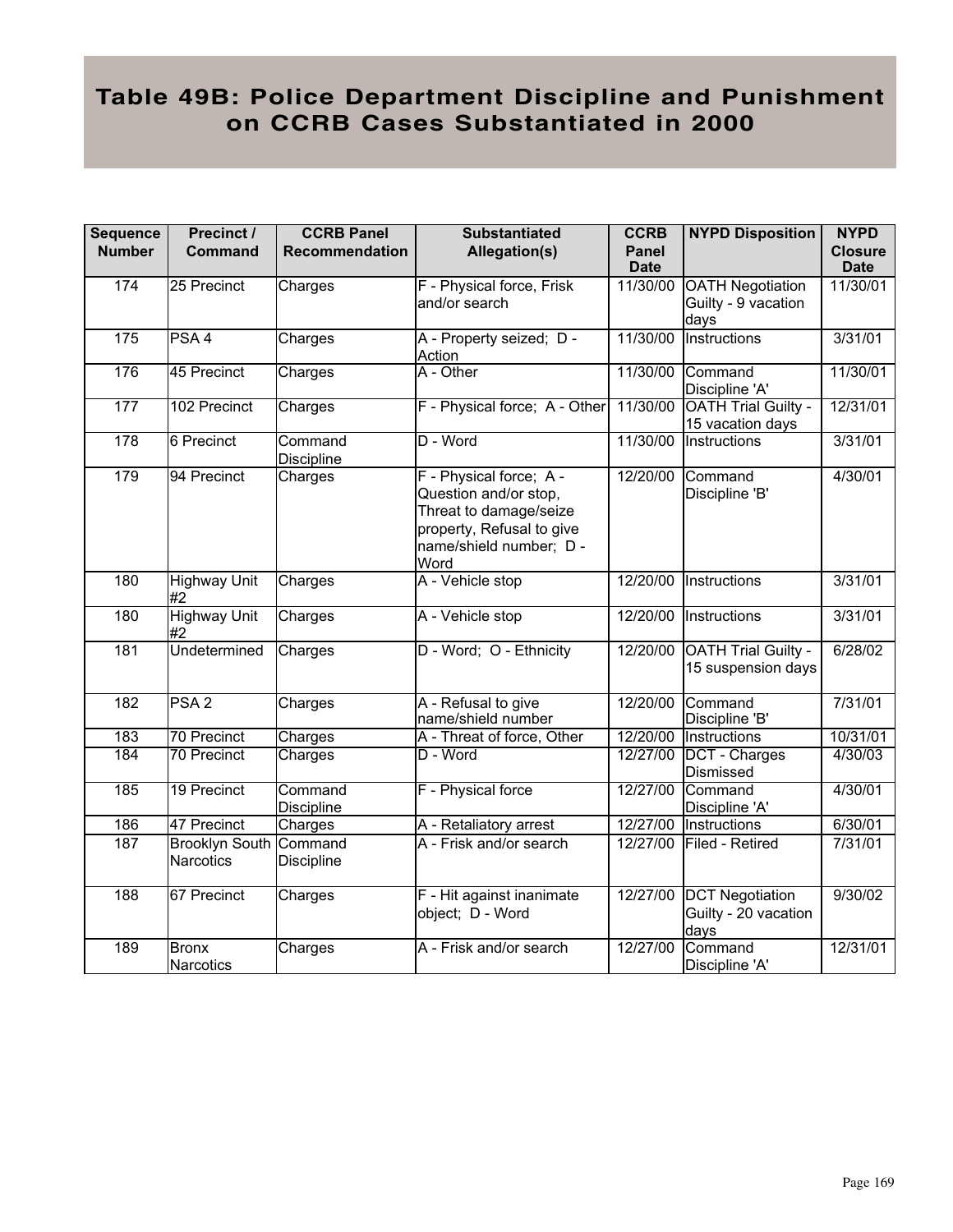| <b>Sequence</b><br>Number* | Precinct /<br><b>Command</b>                     | <b>CCRB Panel</b><br><b>Recommendation</b> | <b>Substantiated</b><br>Allegation(s)                                        | <b>CCRB</b><br><b>Panel</b><br><b>Date</b> | <b>NYPD</b><br>Disposition**                   | <b>NYPD</b><br><b>Closure</b><br><b>Date</b> |
|----------------------------|--------------------------------------------------|--------------------------------------------|------------------------------------------------------------------------------|--------------------------------------------|------------------------------------------------|----------------------------------------------|
| 1                          | 68 Precinct                                      | Charges                                    | F - Physical force,<br>Handcuffs too tight; A -<br>Threat of force; D - Word | 1/10/01                                    | <b>Department Unable</b><br>to Prosecute       | 11/30/01                                     |
| $\overline{2}$             | 110 Precinct                                     | Command<br><b>Discipline</b>               | A - Retaliatory summons                                                      | 1/19/01                                    | Instructions                                   | 4/30/01                                      |
| $\overline{3}$             | <b>79 Precinct</b>                               | Command<br><b>Discipline</b>               | A - Frisk and/or search,<br>Refusal to give name/shield<br>number            | 1/22/01                                    | Command<br>Discipline 'A'                      | 6/30/01                                      |
| $\overline{3}$             | 79 Precinct                                      | Command<br>Discipline                      | A - Refusal to give<br>name/shield number                                    | 1/22/01                                    | Command<br>Discipline 'A'                      | 6/30/01                                      |
| $\overline{3}$             | <b>79 Precinct</b>                               | Command<br><b>Discipline</b>               | A - Refusal to give<br>name/shield number, Frisk<br>and/or search            | 1/22/01                                    | Command<br>Discipline 'A'                      | 6/30/01                                      |
| $\overline{4}$             | Queens<br>Narcotics                              | Command<br><b>Discipline</b>               | A - Frisk and/or search,<br>Vehicle stop & search                            | 1/22/01                                    | Instructions                                   | 5/31/01                                      |
| $\overline{4}$             | Queens<br>Narcotics                              | Command<br><b>Discipline</b>               | A - Frisk and/or search,<br>Vehicle stop & search                            | 1/22/01                                    | Instructions                                   | 5/31/01                                      |
| 5                          | Detective<br><b>Bureau</b><br>Manhattan<br>Units | Command<br><b>Discipline</b>               | D - Word                                                                     | 1/22/01                                    | Command<br>Discipline 'A'                      | 10/31/01                                     |
| 6                          | <b>Bronx</b><br>Narcotics                        | Charges                                    | A - Strip search                                                             | 1/22/01                                    | DCT - Charges<br>Dismissed                     | 4/30/02                                      |
| $\overline{7}$             | 9 Precinct                                       | Command<br><b>Discipline</b>               | A - Threat of arrest                                                         | 1/22/01                                    | Command<br>Discipline 'B'                      | 11/30/01                                     |
| $\overline{8}$             | 62 Precinct                                      | Charges                                    | D - Word                                                                     | 1/22/01                                    | Command<br>Discipline 'A'                      | 11/30/01                                     |
| $\overline{9}$             | <b>Detective</b><br><b>Bureau Bronx</b><br>Units | Charges                                    | A - Threat of force; D -<br>Word                                             | 1/25/01                                    | <b>Filed - Retired</b>                         | 1/31/03                                      |
| 10                         | Warrant<br>Section<br>(Division)                 | Charges                                    | A - Retaliatory arrest                                                       | 1/25/01                                    | <b>Department Unable</b><br>to Prosecute       | 11/30/03                                     |
| 11                         | <b>Midtown North</b><br>Precinct                 | Charges                                    | D - Word                                                                     | 1/25/01                                    | Command<br>Discipline 'A'                      | 10/31/01                                     |
| 12                         | 100 Precinct                                     | Charges                                    | O - Race                                                                     | 1/25/01                                    | <b>OATH Trial Guilty -</b><br>10 vacation days | 11/30/01                                     |
| 13                         | <b>Bronx</b><br>Narcotics                        | Charges                                    | D - Word, Action                                                             | 1/25/01                                    | Instructions                                   | 4/30/02                                      |
| 14                         | 115 Precinct                                     | Charges                                    | A - Frisk and/or search                                                      | 2/13/01                                    | Instructions                                   | 5/31/01                                      |
| 15                         | <b>Gang Units</b>                                | Charges                                    | A - Vehicle stop                                                             | 2/13/01                                    | Instructions                                   | 6/30/01                                      |
| 16                         | 79th Precinct<br>Detective<br>Squad              | Charges                                    | D - Demeanor/tone                                                            | 2/13/01                                    | Command<br>Discipline 'A'                      | 5/31/01                                      |
| 17                         | <b>TB Brooklyn TF Command</b>                    | <b>Discipline</b>                          | D - Word                                                                     | 2/13/01                                    | Command<br>Discipline 'B'                      | 11/30/01                                     |

\* A repeated sequence number indicates that the CCCB substantiated allegations against more than one officer based on a single complant. \*\* OATH is the Office of Administrative Trials and Hearings; DCT is the NYPD's Deputy Commissioner for Trials. See Glossary.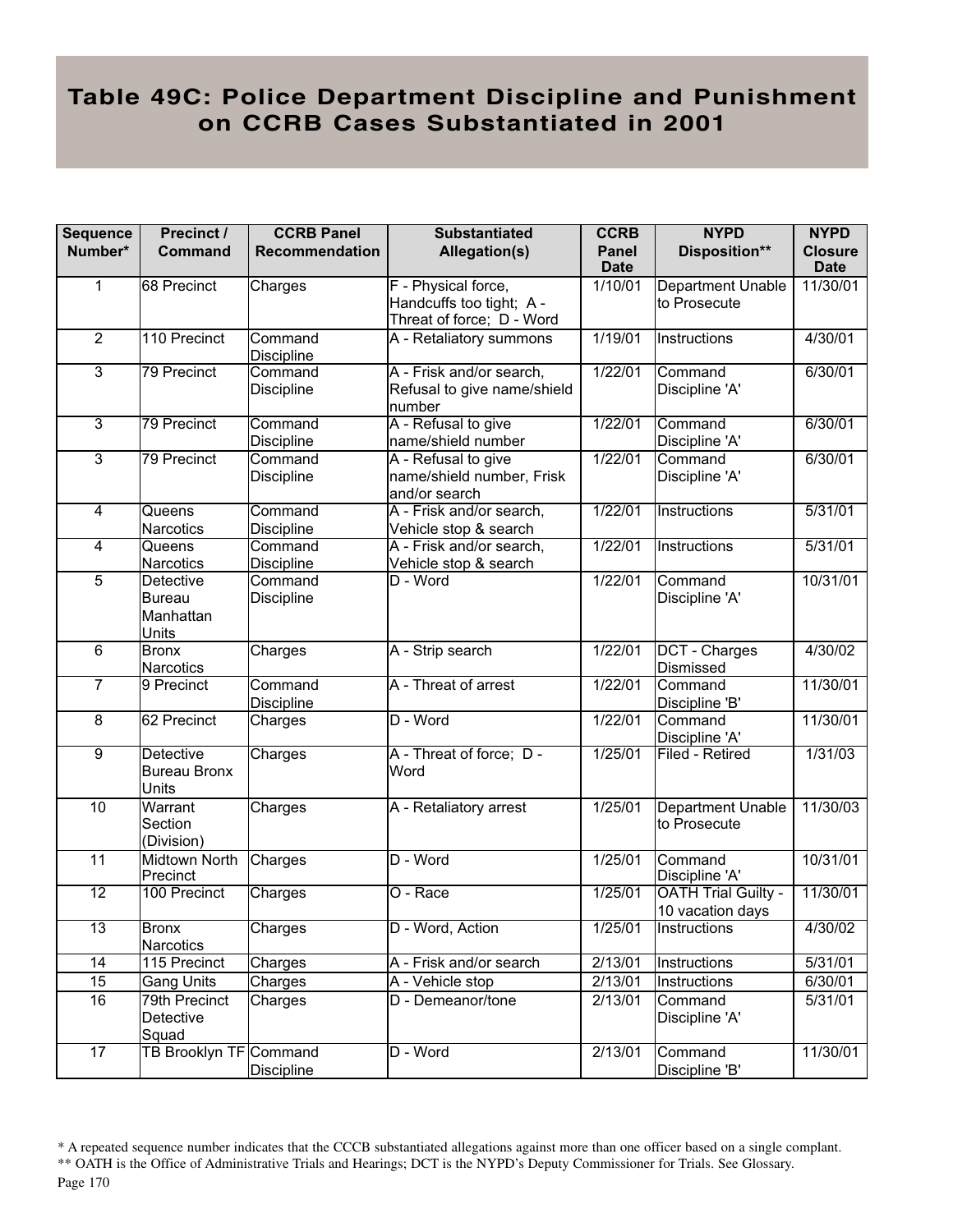| <b>Sequence</b><br><b>Number</b> | Precinct /<br><b>Command</b>                            | <b>CCRB Panel</b><br><b>Recommendation</b> | <b>Substantiated</b><br>Allegation(s)                                                                                                        | <b>CCRB</b><br>Panel<br><b>Date</b> | <b>NYPD Disposition</b>                   | <b>NYPD</b><br><b>Closure</b><br><b>Date</b> |
|----------------------------------|---------------------------------------------------------|--------------------------------------------|----------------------------------------------------------------------------------------------------------------------------------------------|-------------------------------------|-------------------------------------------|----------------------------------------------|
| 18                               | 33 Precinct                                             | Command<br><b>Discipline</b>               | D - Word                                                                                                                                     | 2/13/01                             | Command<br>Discipline 'A'                 | 11/30/01                                     |
| 19                               | <b>Patrol Boro</b><br>Manhattan<br>North ACI            | Command<br>Discipline                      | D - Word                                                                                                                                     | 2/13/01                             | Instructions                              | 10/31/01                                     |
| 20                               | 47 Precinct                                             | Charges                                    | F - Physical force                                                                                                                           | 2/13/01                             | OATH - Charges<br><b>Dismissed</b>        | 2/28/03                                      |
| 20                               | 47 Precinct                                             | Charges                                    | F - Physical force; A -<br>Question and/or stop; D -<br>Word                                                                                 | 2/13/01                             | <b>OATH - Charges</b><br><b>Dismissed</b> | 2/28/03                                      |
| $\overline{21}$                  | 33 Precinct                                             | Command<br>Discipline                      | A - Threat of force; D -<br>Word                                                                                                             | 2/13/01                             | Command<br>Discipline 'B'                 | 12/31/01                                     |
| 22                               | PSA 8                                                   | Charges                                    | F - Physical force, Nightstick<br>as club; D - Word                                                                                          | 2/13/01                             | <b>DCT Trial - Not</b><br>Guilty          | 2/28/03                                      |
| 23                               | <b>46 Precinct</b>                                      | Charges                                    | A - Frisk and/or search                                                                                                                      | 2/13/01                             | Command<br>Discipline 'A'                 | 1/31/02                                      |
| 23                               | 46 Precinct                                             | Charges                                    | A - Retaliatory summons,<br>Property seized                                                                                                  | 2/13/01                             | Command<br>Discipline 'A'                 | 1/31/02                                      |
| 24                               | 78 Precinct                                             | Charges                                    | A - Frisk and/or search                                                                                                                      | 2/22/01                             | Command<br>Discipline 'A'                 | 6/30/01                                      |
| 25                               | Surface<br>Transportation<br>Enf. Div.<br>(STED)        | Charges                                    | O - Physical disability                                                                                                                      | 2/22/01                             | Command<br>Discipline 'A'                 | 11/30/01                                     |
| 26                               | 34 Precinct                                             | Charges                                    | D - Word                                                                                                                                     | 2/22/01                             | Instructions                              | 12/31/01                                     |
| 27                               | 84 Precinct                                             | Charges                                    | F - Physical force                                                                                                                           | 2/22/01                             | Command<br>Discipline 'B'                 | 1/31/02                                      |
| 28                               | <b>30 Precinct</b>                                      | Charges                                    | A - Threat of arrest; D -<br>Word                                                                                                            | 2/22/01                             | Instructions                              | 11/30/01                                     |
| 28                               | 30 Precinct                                             | Charges                                    | O - Race                                                                                                                                     | 2/22/01                             | Instructions                              | 11/30/01                                     |
| 29                               | 44 Precinct                                             | Charges                                    | A - Refusal to give<br>name/shield number,<br>Vehicle stop, Threat to<br>damage/seize property,<br>Retaliatory summons; D -<br>Demeanor/tone | 2/22/01                             | Filed - Retired                           | 4/30/02                                      |
| 30                               | <b>Highway Unit</b><br>#1                               | Command<br><b>Discipline</b>               | D - Word                                                                                                                                     | 2/28/01                             | Command<br>Discipline 'A'                 | 10/31/01                                     |
| 31                               | <b>Detective</b><br><b>Bureau</b><br>Manhattan<br>Units | Charges                                    | A - Other                                                                                                                                    | 2/28/01                             | Instructions                              | 11/30/01                                     |
| 31                               | Detective<br><b>Bureau</b><br>Manhattan<br>Units        | Charges                                    | A - Other                                                                                                                                    | 2/28/01                             | Instructions                              | 11/30/01                                     |
| 32                               | 112 Precinct                                            | Command<br><b>Discipline</b>               | A - Refusal to obtain<br>medical treatment                                                                                                   | 2/28/01                             | Instructions                              | 12/31/01                                     |
| 32                               | 112 Precinct                                            | Command<br><b>Discipline</b>               | A - Refusal to obtain<br>medical treatment                                                                                                   | 2/28/01                             | Instructions                              | 12/31/01                                     |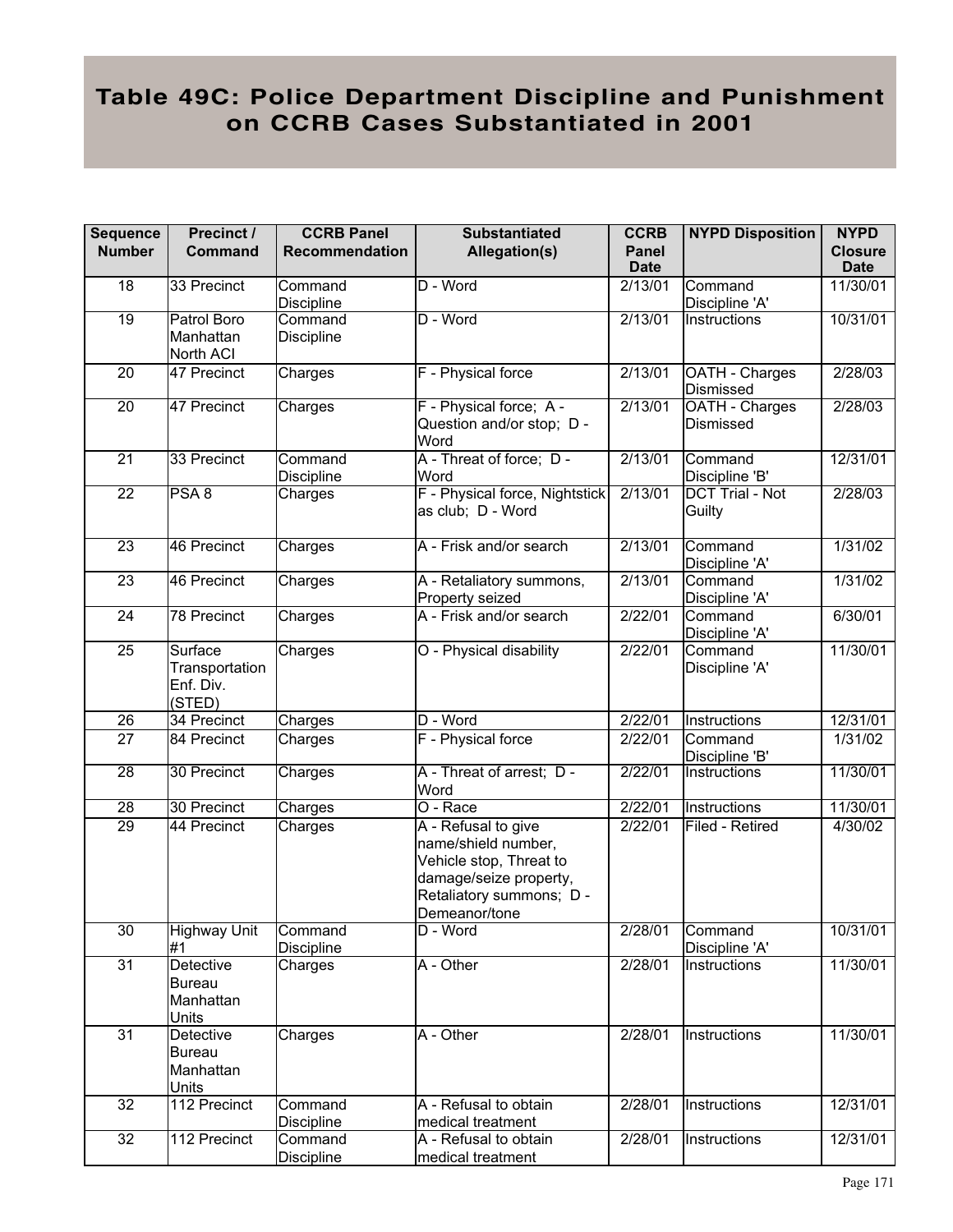| <b>Sequence</b><br><b>Number</b> | Precinct /<br><b>Command</b>                      | <b>CCRB Panel</b><br><b>Recommendation</b> | <b>Substantiated</b><br>Allegation(s)                             | <b>CCRB</b><br><b>Panel</b><br><b>Date</b> | <b>NYPD Disposition</b>                                | <b>NYPD</b><br><b>Closure</b><br><b>Date</b> |
|----------------------------------|---------------------------------------------------|--------------------------------------------|-------------------------------------------------------------------|--------------------------------------------|--------------------------------------------------------|----------------------------------------------|
| 33                               | Queens<br>Narcotics                               | Charges                                    | F - Physical force                                                | 2/28/01                                    | <b>DCT Trial - Not</b><br>Guilty                       | 4/30/03                                      |
| 34                               | Manhattan<br><b>Narcotics</b>                     | Command<br><b>Discipline</b>               | A - Refusal to obtain<br>medical treatment                        | 3/21/01                                    | <b>Department Unable</b><br>to Prosecute               | 5/31/02                                      |
| 35                               | 67 Precinct                                       | Charges                                    | A - Gun pointed/drawn,<br>Threat of force; D -<br>Gesture, Word   | 3/23/01                                    | <b>DCT Trial - Not</b><br>Guilty                       | 1/31/03                                      |
| 36                               | PSA <sub>4</sub>                                  | Instructions                               | F - Physical force                                                | 3/23/01                                    | Instructions                                           | 11/30/01                                     |
| $\overline{37}$                  | 110 Precinct                                      | Instructions                               | D - Other                                                         | 3/23/01                                    | Instructions                                           | 12/31/01                                     |
| 38                               | <b>SI Narcotics</b>                               | Charges                                    | A - Frisk and/or search,<br>Vehicle search, Retaliatory<br>arrest | 3/28/01                                    | <b>DCT Trial Guilty -</b><br>Instructions              | 7/31/03                                      |
| 38                               | <b>SI Narcotics</b>                               | Charges                                    | A - Retaliatory arrest                                            | 3/28/01                                    | <b>DCT</b> - Charges<br><b>Dismissed</b>               | 5/31/02                                      |
| $\overline{39}$                  | <b>TB Bronx TF</b>                                | Charges                                    | F - Physical force, Other; A<br>Threat of force                   | 3/28/01                                    | Command<br>Discipline 'A'                              | 8/31/01                                      |
| 40                               | TB DT02                                           | Charges                                    | D - Word, Action                                                  | 3/28/01                                    | Command<br>Discipline 'B'                              | 10/31/01                                     |
| $\overline{41}$                  | 79 Precinct                                       | Charges                                    | F - Physical force; D -<br>Word; O - Sexual<br>orientation        | 3/28/01                                    | <b>DCT Trial Guilty -</b><br>Warned &<br>Admonished    | 10/31/03                                     |
| 42                               | 73 Precinct                                       | Charges                                    | A - Premises entered and/or<br>searched                           | 3/28/01                                    | Instructions                                           | 10/31/01                                     |
| 43                               | 103 Precinct                                      | Command<br>Discipline                      | A - Frisk and/or search,<br>Vehicle search                        | 3/28/01                                    | Command<br>Discipline 'A'                              | 12/31/01                                     |
| 44                               | 94 Precinct                                       | Charges                                    | F - Physical force; A - Frisk<br>and/or search                    | 3/28/01                                    | Instructions                                           | 12/31/01                                     |
| 45                               | 48 Precinct                                       | Instructions                               | D - Word                                                          | 3/28/01                                    | Instructions                                           | 6/28/02                                      |
| 46                               | 47 Precinct                                       | Charges                                    | F - Hit against inanimate<br>object                               | 3/30/01                                    | <b>OATH Trial - Not</b><br>Guilty                      | 4/30/02                                      |
| $\overline{47}$                  | <b>73 Precinct</b>                                | Charges                                    | F - Physical force                                                | 3/30/01                                    | <b>DCT Negotiation</b><br>Guilty - 20 vacation<br>days | 9/30/02                                      |
| $\overline{47}$                  | <b>73 Precinct</b>                                | Charges                                    | F - Physical force                                                | 3/30/01                                    | <b>DCT Negotiation</b><br>Guilty - 25 vacation<br>days | 9/30/02                                      |
| 48                               | Narcotics Boro<br><b>Brooklyn North</b>           | Charges                                    | A - Premises entered and/or<br>searched                           | 3/30/01                                    | Instructions                                           | 10/31/01                                     |
| 49                               | <b>Brooklyn South Charges</b><br><b>Narcotics</b> |                                            | A - Question and/or stop,<br>Frisk and/or search                  | 3/30/01                                    | <b>DCT Trial Guilty -</b><br>Instructions              | 7/31/03                                      |
| 49                               | <b>Brooklyn South Charges</b><br>Narcotics        |                                            | A - Question and/or stop,<br>Frisk and/or search                  | 3/30/01                                    | <b>DCT Trial Guilty -</b><br>Instructions              | 7/31/03                                      |
| 50                               | 43 Precinct                                       | Charges                                    | A - Frisk and/or search,<br>Retaliatory summons; D -<br>Word      | 4/6/01                                     | Instructions                                           | 10/31/01                                     |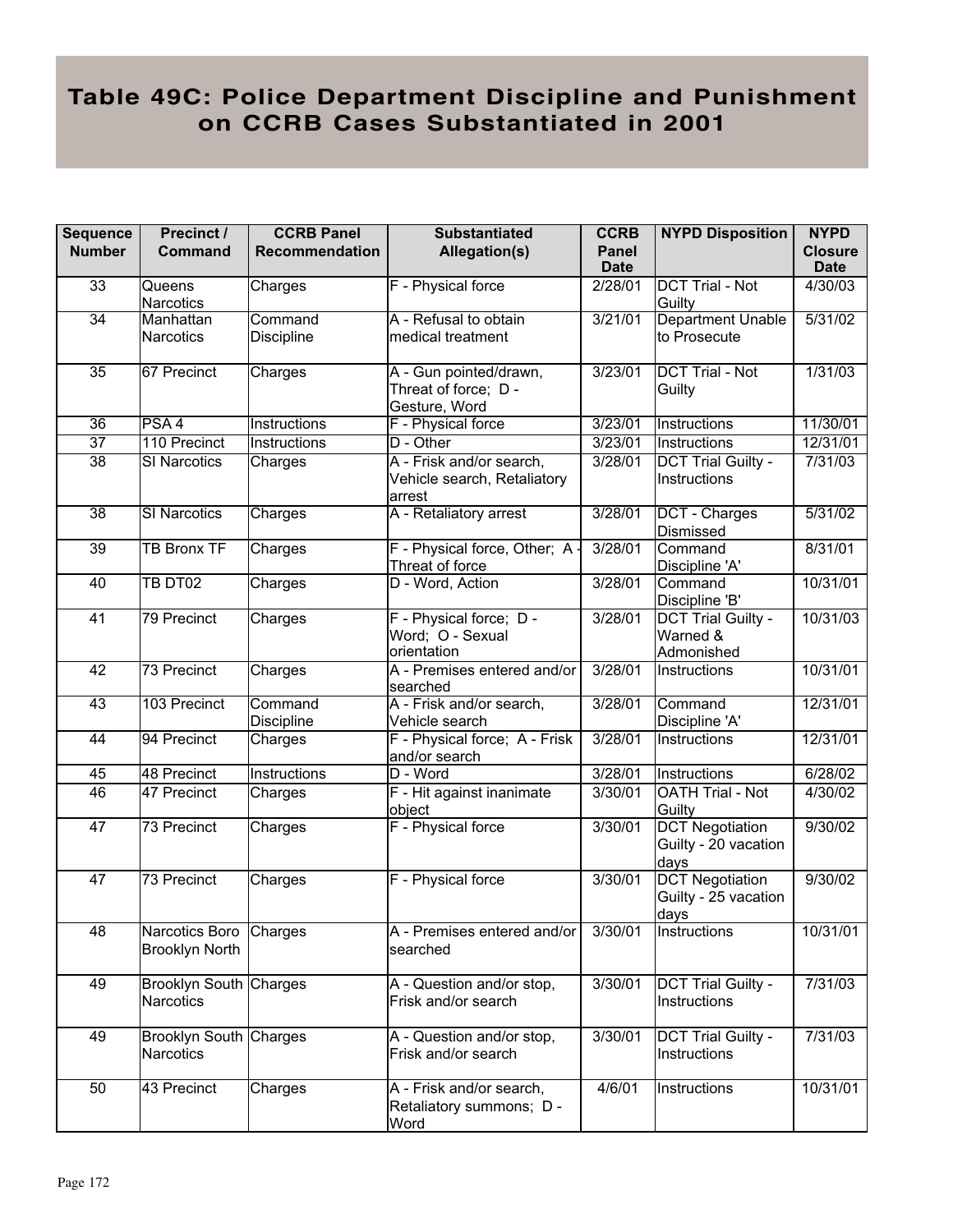| <b>Sequence</b><br><b>Number</b> | Precinct /<br><b>Command</b>                 | <b>CCRB Panel</b><br><b>Recommendation</b> | <b>Substantiated</b><br>Allegation(s)     | <b>CCRB</b><br>Panel | <b>NYPD Disposition</b>                       | <b>NYPD</b><br><b>Closure</b> |
|----------------------------------|----------------------------------------------|--------------------------------------------|-------------------------------------------|----------------------|-----------------------------------------------|-------------------------------|
|                                  |                                              |                                            |                                           | <b>Date</b>          |                                               | <b>Date</b>                   |
| 51                               | Narcotics Boro                               | Command                                    | A - Frisk and/or search                   | 4/6/01               | Command                                       | 11/30/01                      |
|                                  | <b>Brooklyn North</b>                        | <b>Discipline</b>                          |                                           |                      | Discipline 'B'                                |                               |
| 51                               | Narcotics Boro                               | Command                                    | F - Physical force; A - Frisk             | 4/6/01               | <b>DCT Trial - Not</b>                        | 6/30/03                       |
|                                  | <b>Brooklyn North</b>                        | <b>Discipline</b>                          | and/or search, Threat of<br>force         |                      | Guilty                                        |                               |
| 52                               | Detective                                    | Charges                                    | A - Premises entered and/or               | 4/6/01               | <b>DCT Trial Guilty -</b>                     | 2/28/03                       |
|                                  | <b>Bureau</b><br><b>Brooklyn South</b>       |                                            | searched, Question and/or<br>stop         |                      | 10 vacation days                              |                               |
|                                  | Units                                        |                                            |                                           |                      |                                               |                               |
| $\overline{53}$                  | 120 Precinct                                 | Instructions                               | A - Vehicle search                        | 4/6/01               | <b>Department Unable</b>                      | 7/31/01                       |
|                                  |                                              |                                            |                                           |                      | to Prosecute                                  |                               |
| 54                               | TB DT01                                      | Charges                                    | F - Physical force; D - Word              | 4/6/01               | <b>DCT Trial Guilty -</b><br>30 vacation days | 1/31/04                       |
| 55                               | <b>46 Precinct</b>                           | Charges                                    | F - Physical force; A - Frisk             | 4/19/01              | <b>Filed - Retired</b>                        | 8/30/02                       |
|                                  |                                              |                                            | and/or search                             |                      |                                               |                               |
| 56                               | <b>SAT Narc Ops</b><br><b>Brooklyn North</b> | Charges                                    | A - Frisk and/or search                   | 4/19/01              | Command<br>Discipline 'A'                     | 10/31/01                      |
| 57                               | 26 Precinct                                  | Charges                                    | F - Handcuffs too tight,                  | 4/19/01              | <b>OATH Trial Guilty -</b>                    | 8/30/02                       |
|                                  |                                              |                                            | Pepper spray; D - Word                    |                      | 15 suspension days                            |                               |
| 58                               | PSA <sub>1</sub>                             | Charges                                    | A - Retaliatory arrest,                   | 4/19/01              | Command                                       | 4/30/02                       |
|                                  |                                              |                                            | Question and/or stop; D -                 |                      | Discipline 'A'                                |                               |
| 58                               | PSA <sub>1</sub>                             | Charges                                    | Word<br>F - Physical force; A -           | 4/19/01              | Command                                       | 4/30/02                       |
|                                  |                                              |                                            | Retaliatory arrest, Question              |                      | Discipline 'A'                                |                               |
|                                  |                                              |                                            | and/or stop                               |                      |                                               |                               |
| 59                               | 69 Precinct                                  | Charges                                    | A - Frisk and/or search; D -              | 4/19/01              | <b>DCT Trial Guilty -</b>                     | 4/30/03                       |
| 60                               | 5 Precinct                                   | Charges                                    | Word<br>F - Chokehold; D - Word           | 4/20/01              | Instructions<br><b>OATH Negotiation</b>       | 6/28/02                       |
|                                  |                                              |                                            |                                           |                      | Guilty - 8 vacation                           |                               |
|                                  |                                              |                                            |                                           |                      | days                                          |                               |
| 61                               | 78 Precinct                                  | Command                                    | A - Refusal to give                       | 4/20/01              | Command                                       | 1/31/02                       |
| 62                               | 47 Precinct                                  | <b>Discipline</b>                          | name/shield number                        | 5/9/01               | Discipline 'A'<br>Command                     | 10/31/01                      |
|                                  |                                              | Charges                                    | O - Race                                  |                      | Discipline 'B'                                |                               |
| 63                               | PSA <sub>2</sub>                             | Command                                    | A - Question and/or stop                  | 5/9/01               | Command                                       | 1/31/02                       |
|                                  |                                              | Discipline                                 |                                           |                      | Discipline 'A'                                |                               |
| 63                               | 73 Precinct                                  | Command                                    | A - Question and/or stop,                 | 5/9/01               | Command                                       | 1/31/02                       |
| 64                               | <b>Brooklyn South Charges</b>                | Discipline                                 | Frisk and/or search<br>F - Physical force | 5/9/01               | Discipline 'A'<br><b>DCT Negotiation</b>      | 6/28/02                       |
|                                  | <b>Narcotics</b>                             |                                            |                                           |                      | Guilty - 10 vacation                          |                               |
| 65                               | <b>Bronx</b>                                 | Charges                                    | F - Physical force                        | 5/25/01              | days<br><b>DCT Trial - Not</b>                | 8/30/02                       |
|                                  | Narcotics                                    |                                            |                                           |                      | Guilty                                        |                               |
| 65                               | <b>Bronx</b>                                 | Charges                                    | F - Physical force                        | 5/25/01              | <b>DCT Trial - Not</b>                        | 8/30/02                       |
|                                  | <b>Narcotics</b>                             |                                            |                                           |                      | Guilty                                        |                               |
| 65                               | <b>Bronx</b><br>Narcotics                    | Charges                                    | F - Physical force                        | 5/25/01              | <b>DCT Trial - Not</b><br>Guilty              | 8/30/02                       |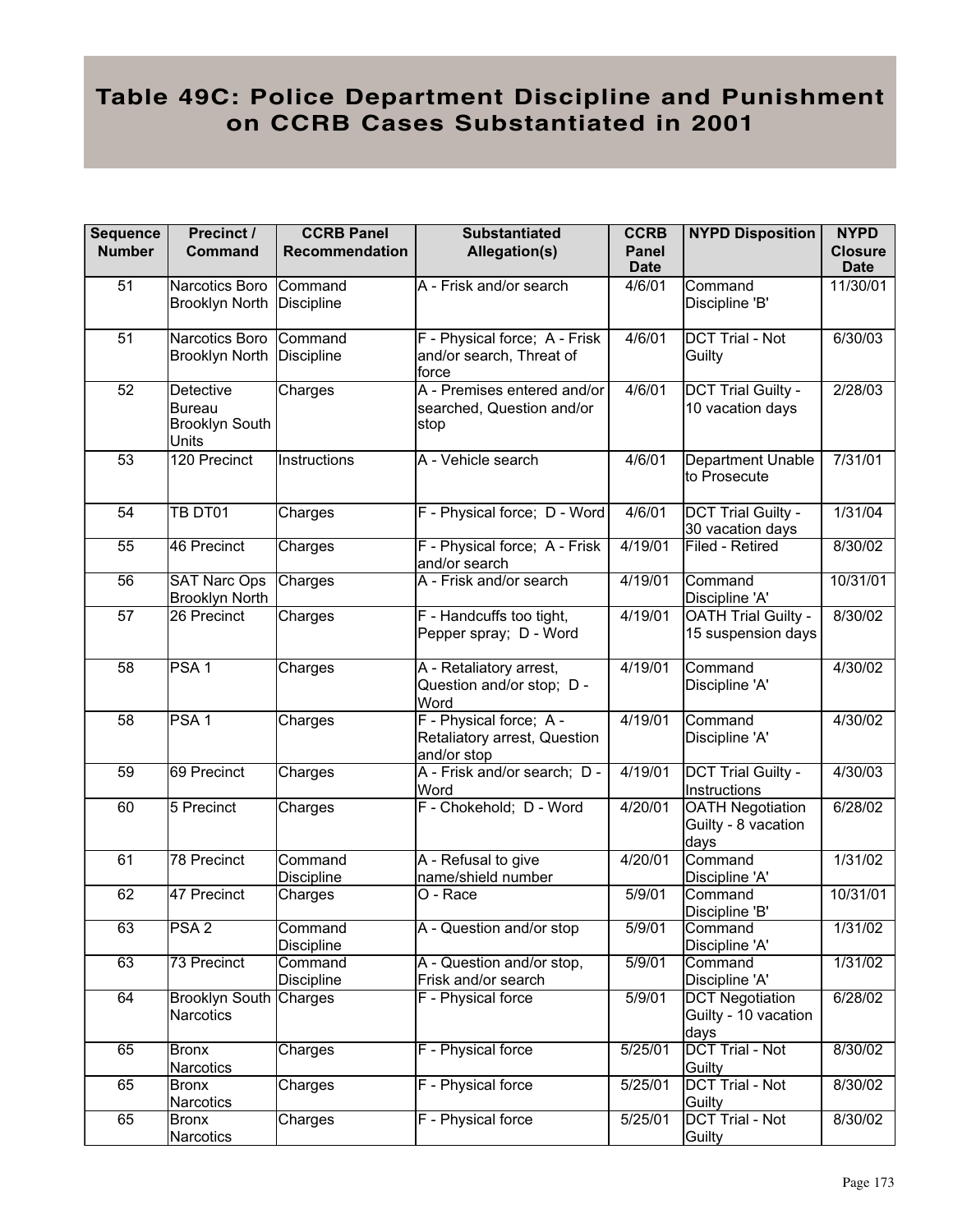| <b>Sequence</b><br><b>Number</b> | Precinct /<br><b>Command</b>                      | <b>CCRB Panel</b><br><b>Recommendation</b> | <b>Substantiated</b><br>Allegation(s)                                                              | <b>CCRB</b><br>Panel<br><b>Date</b> | <b>NYPD Disposition</b>                             | <b>NYPD</b><br><b>Closure</b><br><b>Date</b> |
|----------------------------------|---------------------------------------------------|--------------------------------------------|----------------------------------------------------------------------------------------------------|-------------------------------------|-----------------------------------------------------|----------------------------------------------|
| 66                               | <b>Midtown South</b><br>Precinct                  | Charges                                    | F - Physical force; A -<br>Threat of force                                                         | 5/25/01                             | Filed                                               | 12/31/01                                     |
| 67                               | 69 Precinct                                       | Command<br><b>Discipline</b>               | A - Premises entered and/or<br>searched                                                            | 5/25/01                             | Instructions                                        | 6/30/02                                      |
| 67                               | 69 Precinct                                       | Command<br>Discipline                      | A - Premises entered and/or<br>searched                                                            | 5/25/01                             | Instructions                                        | 6/30/02                                      |
| 68                               | 66 Precinct                                       | Command<br><b>Discipline</b>               | F - Physical force; A -<br>Threat of force; D - Other                                              | 5/25/01                             | Instructions                                        | 4/30/02                                      |
| 69                               | <b>Bronx</b><br><b>Narcotics</b>                  | Charges                                    | F - Physical force; A -<br>Threat of force                                                         | 5/31/01                             | <b>DCT Trial - Not</b><br>Guilty                    | 9/30/02                                      |
| $\overline{70}$                  | Vice Enf. Div<br><b>Brooklyn North</b><br>SAT-COM | Charges                                    | A - Frisk and/or search                                                                            | 5/31/01                             | Command<br>Discipline 'A'                           | 11/30/01                                     |
| $\overline{70}$                  | Vice Enf. Div<br><b>Brooklyn North</b><br>SAT-COM | Charges                                    | F - Physical force; A - Frisk<br>and/or search, Other; D -<br>Action; O - Sexual<br>orientation    | 5/31/01                             | <b>DCT Trial Guilty - 5</b><br>vacation days        | 5/31/03                                      |
| $\overline{71}$                  | 41 Precinct                                       | Charges                                    | F - Pepper spray, Physical<br>force; D - Word                                                      | 5/31/01                             | Filed                                               | 11/30/01                                     |
| 72                               | 122 Precinct                                      | Charges                                    | A - Premises entered and/or<br>searched                                                            | 5/31/01                             | Instructions                                        | 11/30/01                                     |
| 73                               | 120 Precinct                                      | Charges                                    | F - Pepper spray, Physical<br>force; A - Threat of force;<br>D - Word                              | 5/31/01                             | <b>DCT Trial - Not</b><br>Guilty                    | 6/30/03                                      |
| 74                               | Warrant<br>Section<br>(Division)                  | Charges                                    | A - Premises entered and/or<br>searched, Refusal to give<br>name/shield number                     | 5/31/01                             | <b>DCT Trial - Not</b><br>Guilty                    | 10/31/02                                     |
| $\overline{74}$                  | Warrant<br>Section<br>(Division)                  | Charges                                    | A - Refusal to give<br>name/shield number                                                          | 5/31/01                             | <b>Filed - Retired</b>                              | 12/31/01                                     |
| $\overline{74}$                  | Warrant<br>Section<br>(Division)                  | Charges                                    | F - Physical force; A -<br>Refusal to give name/shield<br>number                                   | 5/31/01                             | <b>DCT</b> - Charges<br>Dismissed                   | 9/30/02                                      |
| 75                               | Patrol Boro<br>Manhattan<br>South ACI             | Charges                                    | F - Flashlight as club                                                                             | 5/31/01                             | <b>DCT Trial Guilty -</b><br>25 vacation days       | 6/30/03                                      |
| 76                               | <b>71 Precinct</b>                                | Charges                                    | D - Word                                                                                           | 5/31/01                             | Instructions                                        | 12/31/01                                     |
| 76                               | <b>Gang Units</b>                                 | Charges                                    | F - Hit against inanimate<br>object; A - Retaliatory<br>arrest                                     | 5/31/01                             | Instructions                                        | 12/31/01                                     |
| 77                               | 102 Precinct                                      | Charges                                    | F - Physical force; A - Frisk<br>and/or search, Refusal to<br>give name/shield number;<br>D - Word | 5/31/01                             | <b>OATH Trial Guilty -</b><br>20 vacation days      | 2/28/03                                      |
| 78                               | Patrol Boro SI<br>ACI                             | Charges                                    | F - Physical force                                                                                 | 5/31/01                             | <b>DCT Trial Guilty -</b><br>Warned &<br>Admonished | 4/30/03                                      |
| 79                               | Patrol Boro<br><b>Bronx HQ</b>                    | Charges                                    | A - Gun pointed/drawn                                                                              | 5/31/01                             | Filed - Resigned                                    | 6/30/01                                      |
| 80                               | 48 Precinct                                       | Charges                                    | D - Word                                                                                           | 5/31/01                             | Command<br>Discipline 'A'                           | 4/30/02                                      |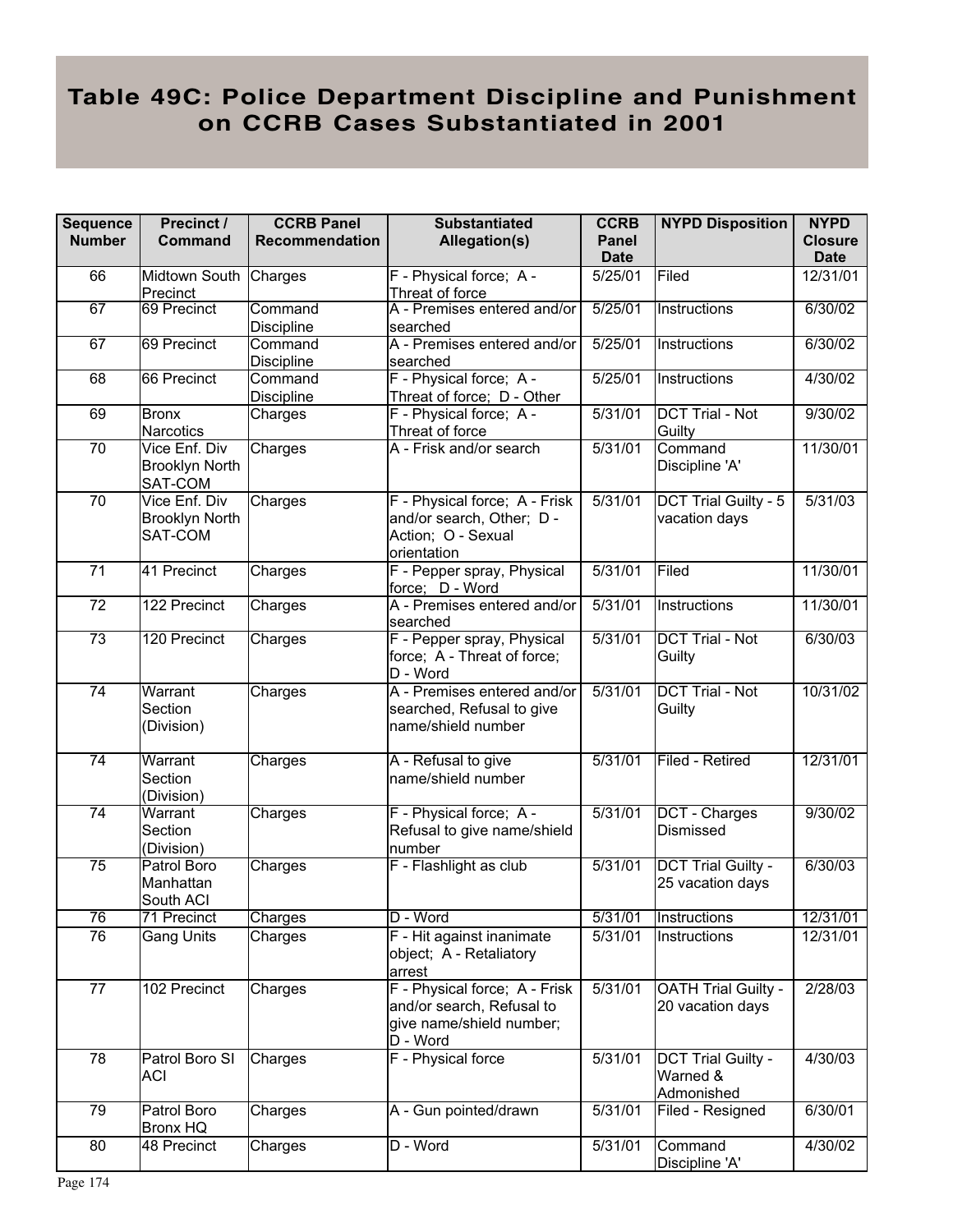| <b>Sequence</b><br><b>Number</b> | Precinct /<br><b>Command</b>           | <b>CCRB Panel</b><br><b>Recommendation</b> | <b>Substantiated</b><br>Allegation(s)                                             | <b>CCRB</b><br>Panel<br><b>Date</b> | <b>NYPD Disposition</b>                                      | <b>NYPD</b><br><b>Closure</b><br><b>Date</b> |
|----------------------------------|----------------------------------------|--------------------------------------------|-----------------------------------------------------------------------------------|-------------------------------------|--------------------------------------------------------------|----------------------------------------------|
| 81                               | 47 Precinct                            | Charges                                    | A - Retaliatory summons; D<br>Word                                                | 5/31/01                             | Instructions                                                 | 1/31/02                                      |
| 82                               | 10 Precinct                            | Charges                                    | A - Vehicle stop; D - Word                                                        | 5/31/01                             | Instructions                                                 | 12/31/01                                     |
| 82                               | 10 Precinct                            | Charges                                    | F - Physical force; A -<br>Vehicle stop; D - Word                                 | 5/31/01                             | Instructions                                                 | 12/31/01                                     |
| 83                               | <b>Patrol Boro</b><br><b>Bronx ACI</b> | Charges                                    | A - Frisk and/or search                                                           | 5/31/01                             | Instructions                                                 | 1/31/02                                      |
| 84                               | 75 Precinct                            | Charges                                    | A - Premises entered and/or<br>searched                                           | 5/31/01                             | Instructions                                                 | 4/30/02                                      |
| 84                               | 75 Precinct                            | Charges                                    | A - Strip search                                                                  | 5/31/01                             | Instructions                                                 | 4/30/02                                      |
| 85                               | 46 Precinct                            | Charges                                    | A - Gun pointed/gun drawn                                                         | 5/31/01                             | Filed - Terminated                                           | 4/30/02                                      |
| 86                               | 76 Precinct                            | Charges                                    | D - Word                                                                          | 5/31/01                             | Command<br>Discipline 'A'                                    | 6/28/02                                      |
| 87                               | Queens<br>Narcotics                    | Charges                                    | A - Frisk and/or search                                                           | 5/31/01                             | Instructions                                                 | 4/30/02                                      |
| 88                               | 23 Precinct                            | Command<br><b>Discipline</b>               | A - Refusal to give<br>name/shield number                                         | 5/31/01                             | <b>DCT Negotiation</b><br>Guilty - Command<br>Discipline 'A' | 2/28/03                                      |
| 88                               | 23 Precinct                            | Command<br>Discipline                      | A - Refusal to give<br>name/shield number                                         | 5/31/01                             | <b>DCT</b> Negotiation<br>Guilty - Command<br>Discipline 'A' | 2/28/03                                      |
| 89                               | <b>Bronx</b><br>Narcotics              | Charges                                    | A - Question and/or stop,<br>Frisk and/or search, Other                           | 5/31/01                             | <b>DCT Trial Guilty -</b><br>Instructions                    | 6/30/03                                      |
| 89                               | <b>Bronx</b><br>Narcotics              | Charges                                    | A - Question and/or stop,<br>Vehicle search                                       | 5/31/01                             | <b>DCT Trial - Not</b><br>Guilty                             | 6/30/03                                      |
| 90                               | Vice                                   | Charges                                    | A - Frisk and/or search, Gun<br>pointed/drawn; D - Word                           | 6/20/01                             | <b>DCT Trial Guilty -</b><br>90 vacation days                | 6/30/03                                      |
| 91                               | 67 Precinct                            | Charges                                    | F - Vehicle; A - Refusal to<br>obtain medical treatment                           | 6/20/01                             | <b>DCT Trial Guilty -</b><br>15 vacation days                | 11/30/03                                     |
| 92                               | 26 Precinct                            | Command<br><b>Discipline</b>               | F - Pepper spray; D - Word                                                        | 6/20/01                             | <b>Department Unable</b><br>to Prosecute                     | 10/31/01                                     |
| 93                               | 48 Precinct                            | Instructions                               | D - Demeanor/tone                                                                 | 6/20/01                             | Instructions                                                 | 11/30/01                                     |
| 94                               | Special Ops.<br>Div. Taxi Unit         | Command<br><b>Discipline</b>               | A - Frisk and/or search,<br>Threat of arrest, Threat of<br>force; D - Word        | 6/20/01                             | <b>DCT</b> - Charges<br><b>Dismissed</b>                     | 8/30/02                                      |
| 94                               | Special Ops.<br>Div. Taxi Unit         | Command<br>Discipline                      | A - Vehicle search                                                                | 6/20/01                             | <b>DCT</b> - Charges<br>Dismissed                            | 8/30/02                                      |
| 94                               | Special Ops.<br>Div. Taxi Unit         | Command<br><b>Discipline</b>               | F - Physical force; A - Frisk<br>and/or search; D - Word                          | 6/20/01                             | <b>DCT</b> - Charges<br>Dismissed                            | 8/30/02                                      |
| 95                               | 25 Precinct                            | Command<br>Discipline                      | F - Hit against inanimate<br>object                                               | 6/20/01                             | <b>OATH Trial - Not</b><br>Guilty                            | 5/31/02                                      |
| 96                               | Manhattan<br>Narcotics                 | Command<br>Discipline                      | D - Word                                                                          | 6/20/01                             | Instructions                                                 | 10/31/01                                     |
| 97                               | Detective<br><b>Bureau HQ</b>          | Command<br>Discipline                      | D - Word                                                                          | 6/20/01                             | <b>DCT Trial Guilty -</b><br>10 vacation days                | 11/30/02                                     |
| 98                               | TB DT32                                | Charges                                    | F - Physical force                                                                | 6/20/01                             | Filed - Retired                                              | 12/31/01                                     |
| 99                               | <b>Brooklyn South</b><br>Narcotics     | Charges                                    | A - Frisk and/or search,<br>Vehicle search, Refusal to<br>give name/shield number | 6/20/01                             | Command<br>Discipline 'B'                                    | 4/30/02                                      |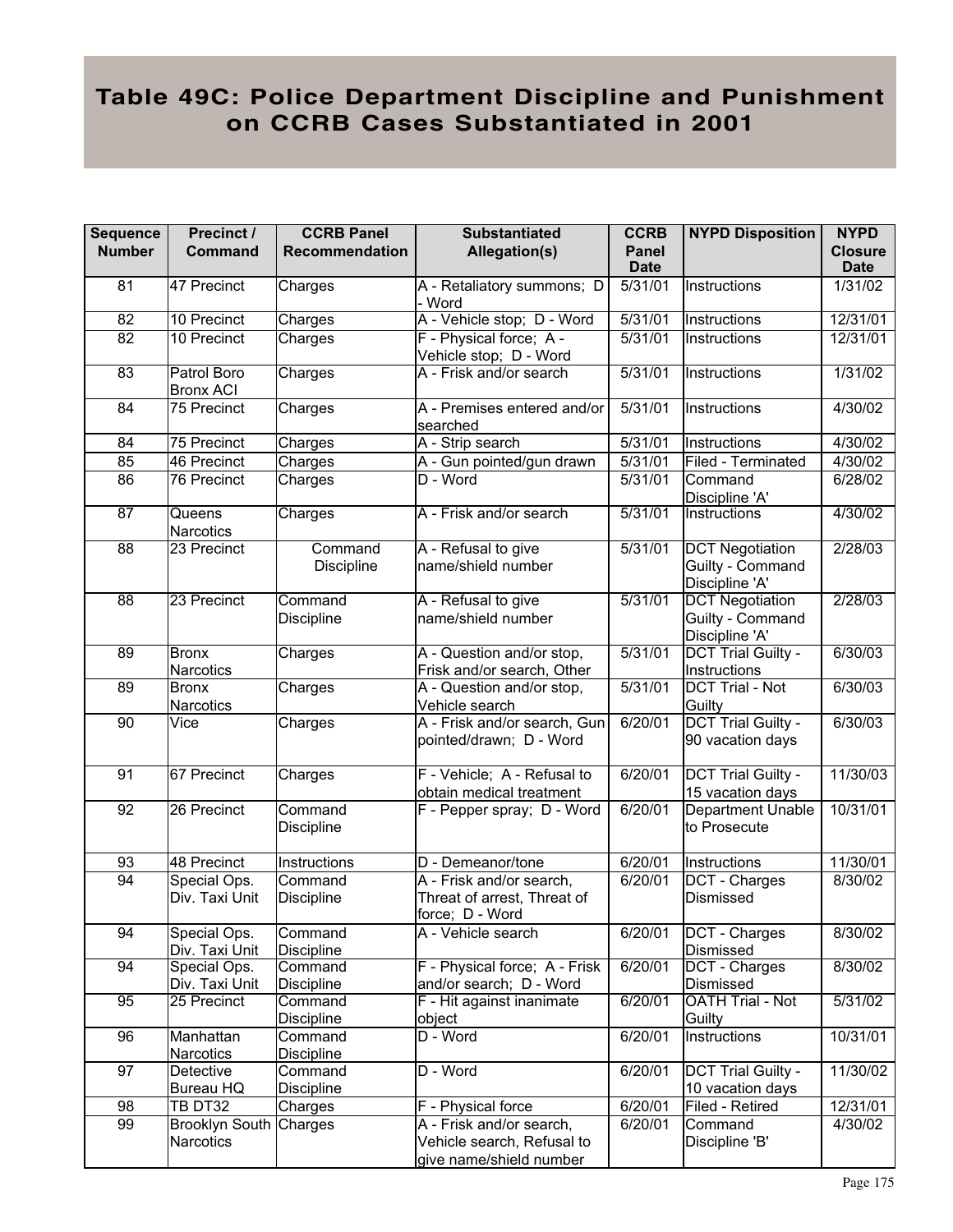| <b>Sequence</b><br><b>Number</b> | Precinct /<br><b>Command</b>                 | <b>CCRB Panel</b><br><b>Recommendation</b> | <b>Substantiated</b><br>Allegation(s)                                                   | <b>CCRB</b><br>Panel<br><b>Date</b> | <b>NYPD Disposition</b>                                | <b>NYPD</b><br><b>Closure</b><br><b>Date</b> |
|----------------------------------|----------------------------------------------|--------------------------------------------|-----------------------------------------------------------------------------------------|-------------------------------------|--------------------------------------------------------|----------------------------------------------|
| 100                              | 46 Precinct                                  | Command<br>Discipline                      | A - Frisk and/or search                                                                 | 6/20/01                             | Command<br>Discipline 'A'                              | 6/28/02                                      |
| 100                              | 46 Precinct                                  | Command<br><b>Discipline</b>               | A - Frisk and/or search,<br>Vehicle search                                              | 6/20/01                             | Command<br>Discipline 'A'                              | 6/28/02                                      |
| 101                              | 28 Precinct                                  | Charges                                    | F - Physical force; A -<br>Retaliatory arrest                                           | 6/20/01                             | <b>DCT Negotiation</b><br>Guilty - 40 vacation<br>days | 12/31/01                                     |
| 102                              | <b>SAT Narc Ops</b><br><b>Brooklyn North</b> | Command<br><b>Discipline</b>               | A - Question and/or stop,<br>Frisk and/or search                                        | 6/20/01                             | Command<br>Discipline 'B'                              | 7/31/02                                      |
| 102                              | <b>SAT Narc Ops</b><br><b>Brooklyn North</b> | Command<br><b>Discipline</b>               | A - Question and/or stop,<br>Frisk and/or search                                        | 6/20/01                             | Command<br>Discipline 'B'                              | 7/31/02                                      |
| 103                              | 43 Precinct                                  | Charges                                    | A - Other                                                                               | 6/26/01                             | <b>OATH Trial - Not</b><br>Guilty                      | 1/31/03                                      |
| 103                              | 43 Precinct                                  | Charges                                    | A - Strip search                                                                        | 6/26/01                             | Command<br>Discipline 'B'                              | 11/30/01                                     |
| 104                              | Manhattan<br><b>Narcotics</b>                | Charges                                    | A - Frisk and/or search,<br>Other                                                       | 6/26/01                             | Command<br>Discipline 'B'                              | 11/30/01                                     |
| 104                              | Manhattan<br><b>Narcotics</b>                | Charges                                    | A - Frisk and/or search,<br>Threat of arrest, Other                                     | 6/26/01                             | Command<br>Discipline 'B'                              | 11/30/01                                     |
| 105                              | 83 Precinct                                  | Charges                                    | A - Question and/or stop,<br>Frisk and/or search, Refusal<br>to give name/shield number | 6/26/01                             | Command<br>Discipline 'B'                              | 1/31/02                                      |
| 105                              | 83 Precinct                                  | Charges                                    | A - Question and/or stop,<br>Refusal to give name/shield<br>number                      | 6/26/01                             | Command<br>Discipline 'B'                              | 1/31/02                                      |
| 105                              | 83 Precinct                                  | Charges                                    | A - Question and/or stop,<br>Refusal to give name/shield<br>number                      | 6/26/01                             | Command<br>Discipline 'B'                              | 2/28/02                                      |
| 106                              | <b>75 Precinct</b>                           | Charges                                    | A - Other                                                                               | 6/26/01                             | Instructions                                           | 9/30/02                                      |
| 107                              | 9 Precinct                                   | Charges                                    | A - Refusal to give<br>name/shield number<br>number; D - Gesture                        | 6/26/01                             | <b>DCT Negotiation</b><br>Guilty - 5 vacation<br>days  | 6/30/03                                      |
| 108                              | 52 Precinct                                  | Charges                                    | F - Other; A - Threat of<br>force                                                       | 6/26/01                             | Command<br>Discipline 'A'                              | 6/28/02                                      |
| 109                              | 43 Precinct                                  | Charges                                    | A - Refusal to give<br>name/shield number; D -<br>Word                                  | 6/26/01                             | Command<br>Discipline 'B'                              | 9/30/03                                      |
| 110                              | Queens<br><b>Narcotics</b>                   | Charges                                    | F - Physical force; A -<br>Threat of force, Retaliatory<br>summons; D - Word            | 6/26/01                             | <b>DCT Negotiation</b><br>Guilty - 5 vacation<br>days  | 3/31/02                                      |
| 111                              | 34 Precinct                                  | Charges                                    | A - Question and/or stop,<br>Frisk and/or search, Vehicle<br>search                     | 6/26/01                             | Command<br>Discipline 'B'                              | 8/30/02                                      |
| 112                              | 23 Precinct                                  | Command<br>Discipline                      | A - Premises entered and/or<br>searched                                                 | 6/26/01                             | Command<br>Discipline 'A'                              | 7/31/02                                      |
| 113                              | Manhattan<br>Narcotics                       | Charges                                    | F - Gun as club                                                                         | 6/27/01                             | Filed                                                  | 7/31/01                                      |
| 114                              | <b>TB Manhattan</b><br><b>TF</b>             | Command<br><b>Discipline</b>               | D - Gesture, Word, Action                                                               | 6/27/01                             | Command<br>Discipline 'B'                              | 10/31/01                                     |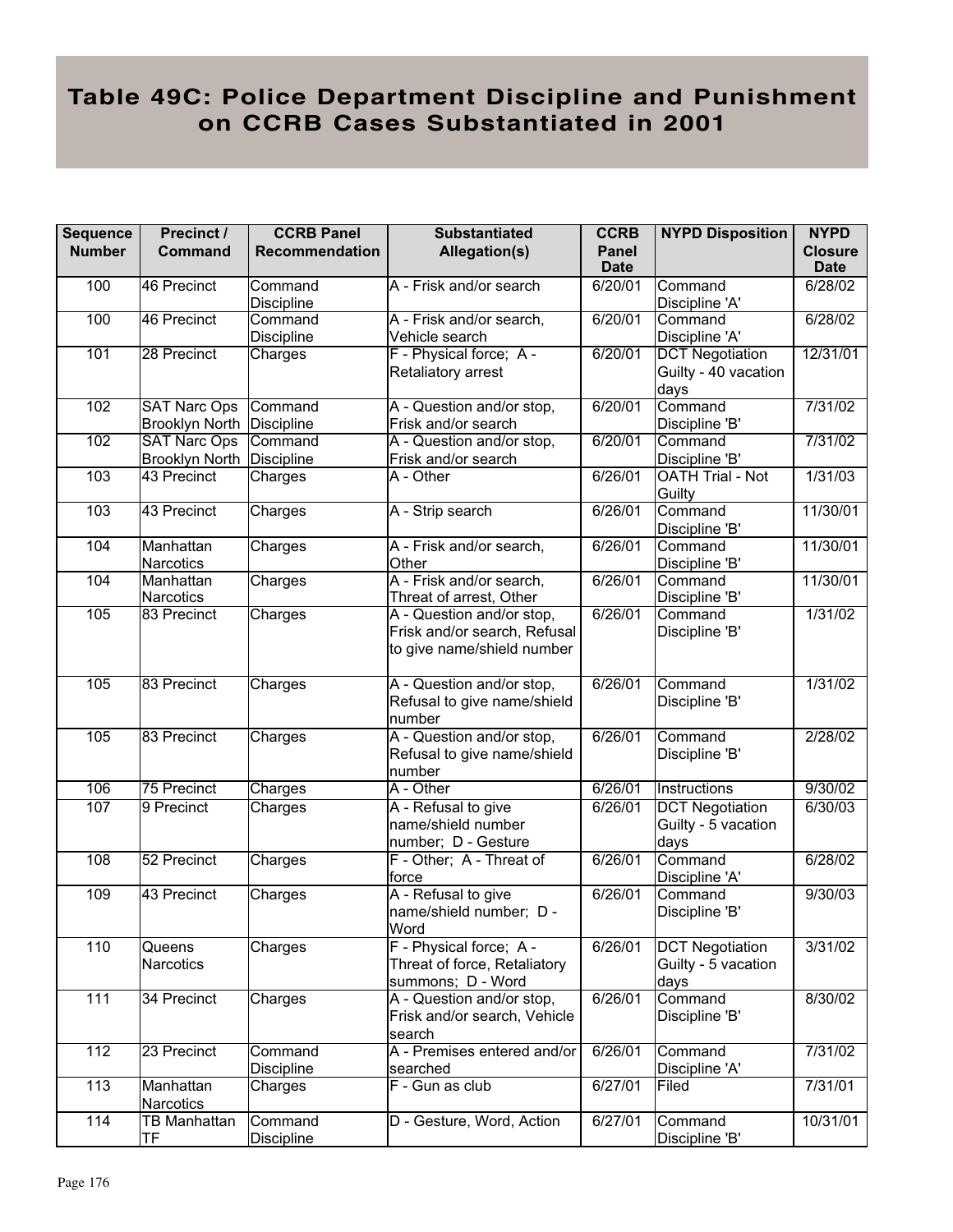| <b>Sequence</b><br><b>Number</b> | Precinct /<br><b>Command</b>     | <b>CCRB Panel</b><br><b>Recommendation</b> | <b>Substantiated</b><br><b>Allegation(s)</b>      | <b>CCRB</b><br><b>Panel</b> | <b>NYPD Disposition</b>                       | <b>NYPD</b><br><b>Closure</b> |
|----------------------------------|----------------------------------|--------------------------------------------|---------------------------------------------------|-----------------------------|-----------------------------------------------|-------------------------------|
|                                  |                                  |                                            |                                                   | <b>Date</b>                 |                                               | <b>Date</b>                   |
| 115                              | <b>Court Division</b>            | Charges                                    | F - Physical force                                | 6/27/01                     | <b>DCT Trial Guilty -</b><br>20 vacation days | 5/31/02                       |
| 116                              | Warrant                          | Command                                    | A - Premises entered and/or                       | 6/27/01                     | Instructions                                  | 11/30/01                      |
|                                  | Section                          | <b>Discipline</b>                          | searched                                          |                             |                                               |                               |
|                                  | (Division)                       |                                            |                                                   |                             |                                               |                               |
| 116                              | Warrant                          | Command                                    | A - Premises entered and/or                       | 6/27/01                     | Instructions                                  | 11/30/01                      |
|                                  | Section                          | <b>Discipline</b>                          | searched                                          |                             |                                               |                               |
|                                  | (Division)                       |                                            |                                                   |                             |                                               |                               |
| 117                              | 83rd Precinct                    | Charges                                    | F - Physical force; D - Word                      | 6/27/01                     | <b>DCT Negotiation</b>                        | 10/31/02                      |
|                                  | Detective                        |                                            |                                                   |                             | Guilty - 30 vacation                          |                               |
| 118                              | Squad<br>9 Precinct              |                                            | A - Threat of force; D -                          | 6/27/01                     | days<br>Pending                               |                               |
|                                  |                                  | Charges                                    | Word, Demeanor/tone                               |                             |                                               |                               |
| 119                              | <b>Highway Unit</b><br>#3        | Charges                                    | D - Action                                        | 6/27/01                     | Command<br>Discipline 'A'                     | 7/31/02                       |
| 120                              | Warrant                          | Command                                    | A - Premises entered and/or                       | 6/27/01                     | Command                                       | 7/31/02                       |
|                                  | Section                          | <b>Discipline</b>                          | searched                                          |                             | Discipline 'A'                                |                               |
|                                  | (Division)                       |                                            |                                                   |                             |                                               |                               |
| 121                              | Narcotics Boro                   | Charges                                    | A - Other                                         | 6/28/01                     | Command                                       | 7/31/01                       |
|                                  | <b>Brooklyn North</b>            |                                            |                                                   |                             | Discipline 'B'                                |                               |
| 122                              | Manhattan                        | Charges                                    | D - Word                                          | 6/28/01                     | Filed - Retired                               | 9/30/02                       |
|                                  | Narcotics                        |                                            |                                                   |                             |                                               |                               |
| 123                              | 32 Precinct                      | Charges                                    | A - Strip search                                  | 6/28/01                     | Command<br>Discipline 'B'                     | 7/31/02                       |
| 124                              | Pol Academy                      | Charges                                    | A - Premises entered and/or<br>searched; D - Word | 6/28/01                     | <b>DCT Trial Guilty -</b><br>30 vacation days | 8/31/03                       |
| 125                              | <b>75 Precinct</b>               | Command                                    | A - Frisk and/or search; D -                      | 7/19/01                     | Command                                       | 1/31/02                       |
|                                  |                                  | <b>Discipline</b>                          | Word                                              |                             | Discipline 'A'                                |                               |
| 126                              | 30 Precinct                      | Instructions                               | A - Other                                         | 7/19/01                     | Instructions                                  | 6/28/02                       |
| 127                              | Queens                           | Charges                                    | F - Pepper spray; A -                             | 7/19/01                     | <b>DCT Trial Guilty -</b>                     | 9/30/03                       |
|                                  | Narcotics                        |                                            | Threat of force; D - Word                         |                             | 30 vacation days                              |                               |
| 128                              | <b>Bronx</b>                     | Charges                                    | F - Physical force                                | 7/26/01                     | <b>DCT</b> - Charges                          | 3/31/03                       |
|                                  | Narcotics                        |                                            |                                                   |                             | <b>Dismissed</b>                              |                               |
| 129                              | PSA <sub>6</sub>                 | Charges                                    | A - Refusal to give                               | 7/26/01                     | Command                                       | 6/28/02                       |
| 130                              | SAT Narc Ops Command             |                                            | name/shield number<br>A - Threat of arrest        | 7/26/01                     | Discipline 'A'<br>Command                     | 7/31/02                       |
|                                  | <b>Brooklyn North Discipline</b> |                                            |                                                   |                             | Discipline 'A'                                |                               |
| 131                              | 102 Precinct                     | Charges                                    | A - Question and/or stop                          | 7/26/01                     | Instructions                                  | 12/31/01                      |
| 131                              | 102 Precinct                     | Charges                                    | A - Question and/or stop,                         | 7/26/01                     | Instructions                                  | 12/31/01                      |
|                                  |                                  |                                            | Frisk and/or search                               |                             |                                               |                               |
| 132                              | TB DT02                          | Charges                                    | A - Threat of arrest                              | 7/26/01                     | Command                                       | 7/31/02                       |
|                                  |                                  |                                            |                                                   |                             | Discipline 'A'                                |                               |
| 133                              | TB DT34                          | Charges                                    | O - Sexist remark                                 | 7/26/01                     | Command                                       | 10/31/02                      |
|                                  |                                  |                                            |                                                   |                             | Discipline 'A'                                |                               |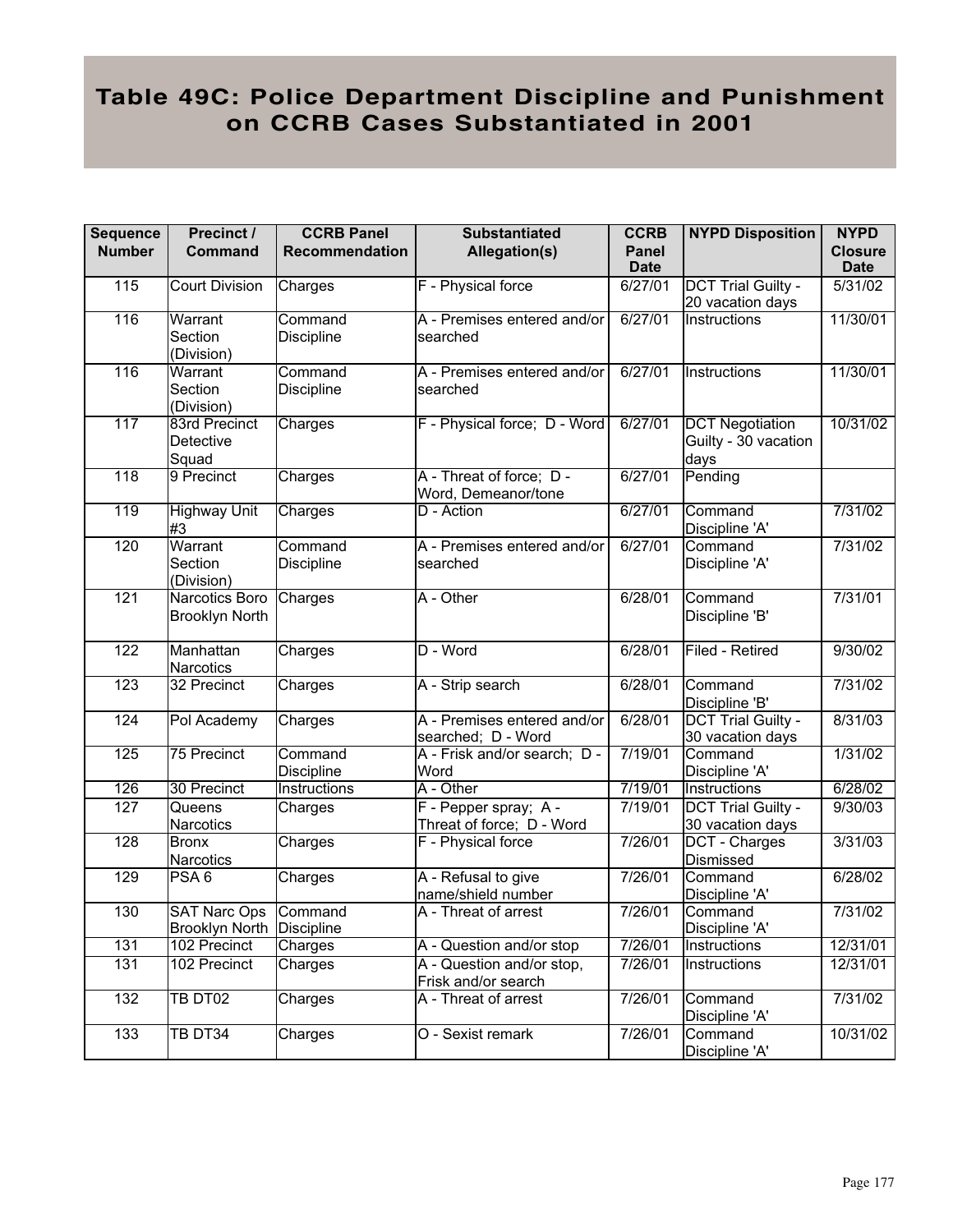| <b>Sequence</b><br><b>Number</b> | Precinct /<br><b>Command</b>                 | <b>CCRB Panel</b><br><b>Recommendation</b> | <b>Substantiated</b><br>Allegation(s)                                                                        | <b>CCRB</b><br>Panel<br><b>Date</b> | <b>NYPD Disposition</b>                  | <b>NYPD</b><br><b>Closure</b><br><b>Date</b> |
|----------------------------------|----------------------------------------------|--------------------------------------------|--------------------------------------------------------------------------------------------------------------|-------------------------------------|------------------------------------------|----------------------------------------------|
| 134                              | Patrol Boro<br>Queens South<br><b>ACI</b>    | Command<br><b>Discipline</b>               | A - Refusal to give<br>name/shield number                                                                    | 8/20/01                             | Command<br>Discipline 'A'                | 10/31/01                                     |
| 134                              | Patrol Boro<br>Queens South<br>ACI           | Command<br><b>Discipline</b>               | A - Refusal to give<br>name/shield number                                                                    | 8/20/01                             | Command<br>Discipline 'A'                | 10/31/01                                     |
| 134                              | Patrol Boro<br>Queens South<br><b>ACI</b>    | Command<br><b>Discipline</b>               | A - Refusal to give<br>name/shield number                                                                    | 8/20/01                             | Command<br>Discipline 'A'                | 10/31/01                                     |
| 134                              | Patrol Boro<br>Queens South<br><b>ACI</b>    | Command<br><b>Discipline</b>               | A - Refusal to give<br>name/shield number                                                                    | 8/20/01                             | Command<br>Discipline 'A'                | 10/31/01                                     |
| 134                              | Patrol Boro<br>Queens South<br><b>ACI</b>    | Command<br><b>Discipline</b>               | A - Refusal to give<br>name/shield number                                                                    | 8/20/01                             | Command<br>Discipline 'A'                | 10/31/01                                     |
| 135                              | PSA <sub>3</sub>                             | Command<br><b>Discipline</b>               | D - Action                                                                                                   | 8/20/01                             | Command<br>Discipline 'A'                | 7/31/02                                      |
| 136                              | 42 Precinct                                  | Instructions                               | A - Refusal to give<br>name/shield number                                                                    | 8/20/01                             | Command<br>Discipline 'A'                | 6/28/02                                      |
| 137                              | 115 Precinct                                 | Charges                                    | A - Premises entered and/or<br>searched                                                                      | 8/23/01                             | <b>Department Unable</b><br>to Prosecute | 1/31/02                                      |
| 137                              | Detective<br><b>Bureau</b><br>Queens Units   | Charges                                    | A - Premises entered and/or<br>searched                                                                      | 8/23/01                             | <b>Department Unable</b><br>to Prosecute | 1/31/02                                      |
| 138                              | <b>SAT Narc Ops</b><br><b>Brooklyn North</b> | Charges                                    | A - Question and/or stop                                                                                     | 8/23/01                             | Command<br>Discipline 'B'                | 1/31/02                                      |
| 138                              | Narcotics Boro<br><b>Brooklyn North</b>      | Charges                                    | A - Question and/or stop,<br>Frisk and/or search, Threat<br>of arrest, Refusal to give<br>name/shield number | 8/23/01                             | Command<br>Discipline 'B'                | 1/31/02                                      |
| 139                              | 48 Precinct                                  | Charges                                    | F - Physical force; A -<br>Refusal to give name/shield<br>number, Threat of force,<br>Frisk and/or search    | 8/23/01                             | Command<br>Discipline 'A'                | 5/31/02                                      |
| 140                              | Patrol Boro SI<br>Detective<br>Opers         | Charges                                    | F - Other blunt instrument<br>as club A - Refusal to give<br>name/shield number; D -<br>Word, Action         | 8/23/01                             | <b>DCT</b> - Charges<br>Dismissed        | 3/31/03                                      |
| 141                              | 73 Precinct                                  | Charges                                    | A - Frisk and/or search,<br>Vehicle search                                                                   | 8/23/01                             | Command<br>Discipline 'B'                | 7/31/02                                      |
| 142                              | 103 Precinct                                 | Charges                                    | A - Frisk and/or search                                                                                      | 8/23/01                             | Command<br>Discipline 'B'                | 9/30/02                                      |
| 143                              | <b>SI Narcotics</b>                          | Charges                                    | A - Frisk and/or search                                                                                      | 9/10/01                             | <b>DCT Trial - Not</b><br>Guilty         | 2/28/03                                      |
| 143                              | <b>SI Narcotics</b>                          | Charges                                    | A - Frisk and/or search,<br>Vehicle search                                                                   | 9/10/01                             | Filed - Terminated                       | 7/31/02                                      |
| 144                              | 68 Precinct                                  | Charges                                    | F - Physical force                                                                                           | 9/10/01                             | <b>DCT</b> - Charges<br>Dismissed        | 3/31/03                                      |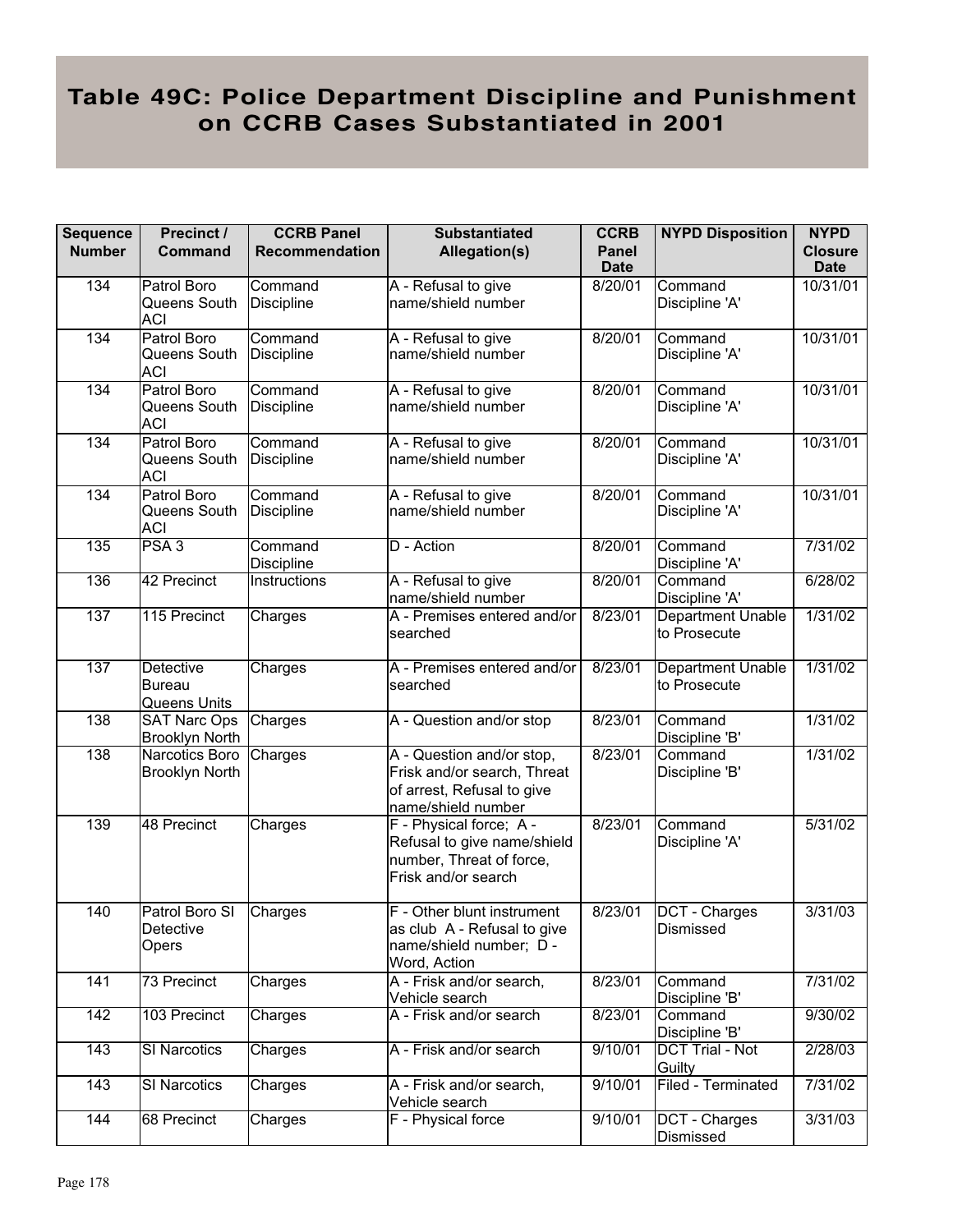#### **Table 48C: Police Department Discipline and Punishment on CCRTable 49C: Police Department Discipline and Punishment on CCRB Cases Substantiated in 2001B Cases Substantiated in 2001**

| <b>Sequence</b><br><b>Number</b> | Precinct /<br><b>Command</b>                 | <b>CCRB Panel</b><br><b>Recommendation</b> | <b>Substantiated</b><br>Allegation(s)                                                  | <b>CCRB</b><br><b>Panel</b><br><b>Date</b> | <b>NYPD Disposition</b>                       | <b>NYPD</b><br><b>Closure</b><br><b>Date</b> |
|----------------------------------|----------------------------------------------|--------------------------------------------|----------------------------------------------------------------------------------------|--------------------------------------------|-----------------------------------------------|----------------------------------------------|
| 145                              | 77 Precinct                                  | Charges                                    | A - Question and/or stop                                                               | 9/10/01                                    | Command<br>Discipline 'B'                     | 7/31/02                                      |
| 146                              | Patrol Boro BS<br>ΙTΕ                        | Charges                                    | A - Question and/or stop,<br>Refusal to give name/shield<br>number                     | 9/10/01                                    | Command<br>Discipline 'A'                     | 12/31/01                                     |
| 147                              | 20 Precinct                                  | Charges                                    | A - Question and/or stop,<br>Frisk and/or search                                       | 9/10/01                                    | Command<br>Discipline 'B'                     | 10/31/02                                     |
| 148                              | PSA <sub>7</sub>                             | Charges                                    | F - Physical force                                                                     | 10/23/01                                   | <b>DCT Trial - Not</b><br>Guilty              | 7/31/03                                      |
| 149                              | <b>SI Narcotics</b>                          | Charges                                    | F - Chokehold, Other blunt<br>instrument                                               | 10/23/01                                   | <b>DCT Trial - Not</b><br>Guilty              | 7/31/03                                      |
| 150                              | 52 Precinct                                  | Charges                                    | A - Question and/or stop,<br>Frisk and/or search, Threat<br>of arrest, Threat of force | 10/23/01                                   | Pending                                       |                                              |
| 151                              | <b>Property Clerk</b><br>Div                 | Charges                                    | A - Refusal to give<br>name/shield number; D -<br>Word                                 | 11/29/01                                   | <b>DCT Trial - Not</b><br>Guilty              | 8/31/03                                      |
| 152                              | PSA <sub>6</sub>                             | Charges                                    | A - Question and/or stop,<br>Frisk and/or search                                       | 11/29/01                                   | Command<br>Discipline 'B'                     | 6/28/02                                      |
| 152                              | PSA <sub>6</sub>                             | Charges                                    | A - Question and/or stop,<br>Frisk and/or search, Threat<br>of force; D - Word         | 11/29/01                                   | Command<br>Discipline 'B'                     | 6/28/02                                      |
| 153                              | <b>Court Division</b>                        | Charges                                    | A - Gun pointed/gun drawn,<br>Question and/or stop, Frisk<br>and/or search             | 11/29/01                                   | <b>DCT Trial Guilty -</b><br>30 vacation days | 7/31/02                                      |
| 154                              | <b>SAT Narc Ops</b><br><b>Brooklyn North</b> | Charges                                    | A - Strip search                                                                       | 11/29/01                                   | <b>DCT</b> - Charges<br><b>Dismissed</b>      | 3/31/03                                      |
| 154                              | <b>SAT Narc Ops</b><br><b>Brooklyn North</b> | Charges                                    | A - Strip search                                                                       | 11/29/01                                   | <b>DCT</b> - Charges<br><b>Dismissed</b>      | 3/31/03                                      |
| 155                              | 13 Precinct                                  | Charges                                    | A - Threat of arrest                                                                   | 11/29/01                                   | Command<br>Discipline 'A'                     | 9/30/02                                      |
| 156                              | 34 Precinct                                  | Charges                                    | F - Physical force; A -<br>Retaliatory arrest, Threat of<br>arrest                     | 11/30/01                                   | <b>DCT Trial Guilty -</b><br>30 vacation days | 1/31/03                                      |
| 157                              | 7 Precinct                                   | Command<br>Discipline                      | A - Threat of arrest                                                                   | 11/30/01                                   | Command<br>Discipline 'A'                     | 7/31/02                                      |
| 157                              | 70 Precinct                                  | Command<br><b>Discipline</b>               | A - Threat of arrest                                                                   | 11/30/01                                   | Command<br>Discipline 'A'                     | 7/31/02                                      |
| 157                              | <b>70 Precinct</b>                           | Command<br><b>Discipline</b>               | A - Threat of arrest                                                                   | 11/30/01                                   | Command<br>Discipline 'B'                     | 7/31/02                                      |
| 158                              | 26 Precinct                                  | Charges                                    | A - Frisk and/or search                                                                | 11/30/01                                   | Command<br>Discipline 'A'                     | 9/30/02                                      |
| 158                              | 26 Precinct                                  | Charges                                    | A - Vehicle search, Frisk<br>and/or search                                             | 11/30/01                                   | <b>DCT Trial - Not</b><br>Guilty              | 9/30/03                                      |
| 159                              | 1 Precinct                                   | Command<br><b>Discipline</b>               | A - Refusal to give<br>name/shield number                                              | 11/30/01                                   | Command<br>Discipline 'B'                     | 8/30/02                                      |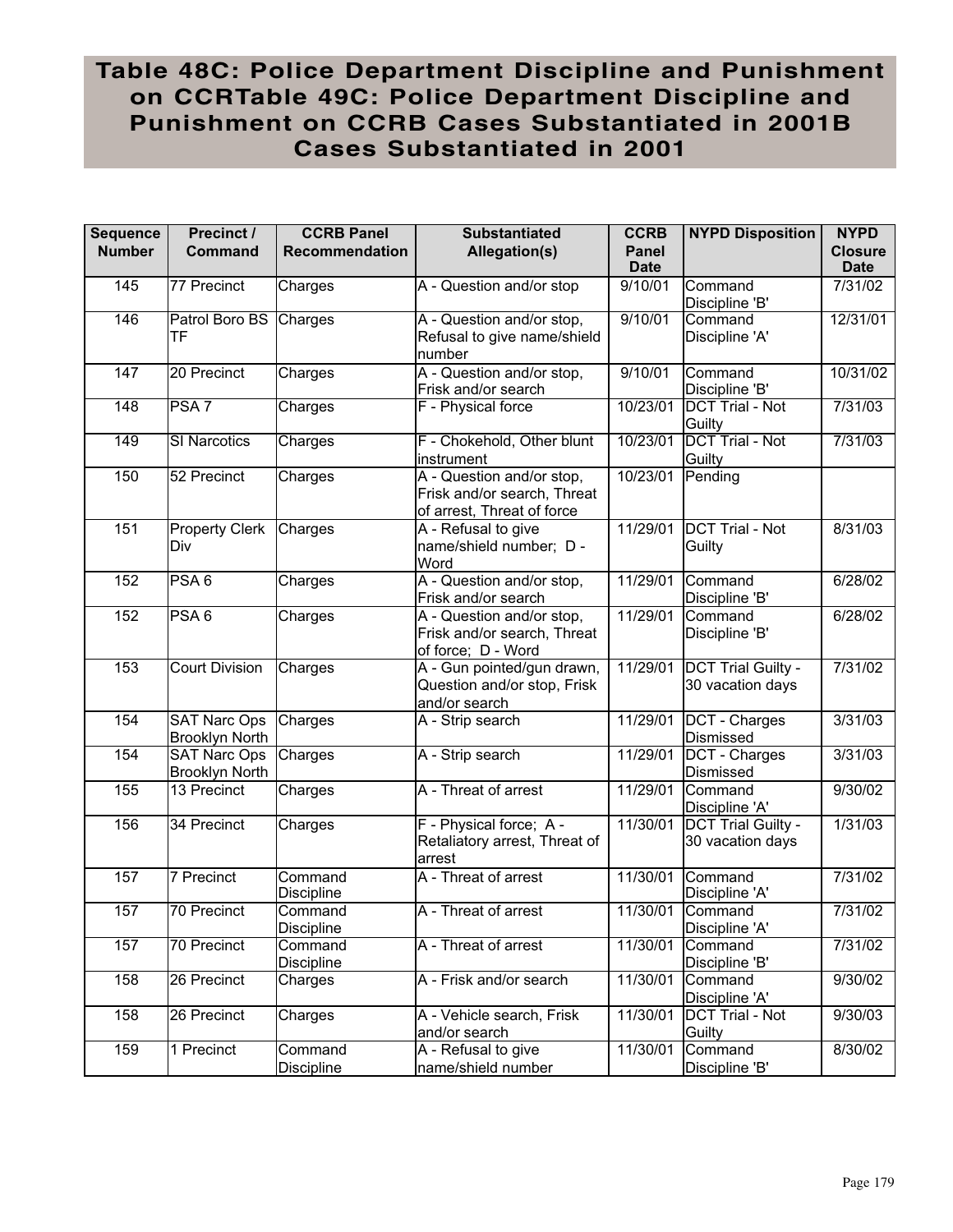| <b>Sequence</b><br><b>Number</b> | Precinct /<br><b>Command</b>                      | <b>CCRB Panel</b><br><b>Recommendation</b> | <b>Substantiated</b><br>Allegation(s)                         | <b>CCRB</b><br><b>Panel</b><br><b>Date</b> | <b>NYPD Disposition</b>                                      | <b>NYPD</b><br><b>Closure</b><br><b>Date</b> |
|----------------------------------|---------------------------------------------------|--------------------------------------------|---------------------------------------------------------------|--------------------------------------------|--------------------------------------------------------------|----------------------------------------------|
| 160                              | Queens<br>Narcotics                               | Charges                                    | A - Threat of force                                           | 12/19/01                                   | Statute of<br><b>Limitations Expired</b>                     | 5/31/03                                      |
| 160                              | Queens<br><b>Narcotics</b>                        | Charges                                    | F - Physical force; D - Word                                  | 12/19/01                                   | Statute of<br><b>Limitations Expired</b>                     | 5/31/03                                      |
| 160                              | Queens<br><b>Narcotics</b>                        | Charges                                    | F - Physical force; D -<br>Word, Action; O - Ethnicity        | 12/19/01                                   | Statute of<br><b>Limitations Expired</b>                     | 5/31/03                                      |
| 161                              | Detective<br><b>Bureau</b><br>Queens Units        | Command<br><b>Discipline</b>               | A - Refusal to give<br>name/shield number                     | 12/19/01                                   | Command<br>Discipline 'B'                                    | 4/30/02                                      |
| 161                              | Detective<br><b>Bureau</b><br><b>Queens Units</b> | Command<br><b>Discipline</b>               | A - Refusal to give<br>name/shield number                     | 12/19/01                                   | Command<br>Discipline 'B'                                    | 4/30/02                                      |
| 161                              | Detective<br><b>Bureau</b><br>Queens Units        | Command<br><b>Discipline</b>               | A - Refusal to give<br>name/shield number                     | 12/19/01                                   | Command<br>Discipline 'B'                                    | 4/30/02                                      |
| 162                              | Manhattan<br><b>Narcotics</b>                     | Charges                                    | A - Vehicle stop                                              | 12/19/01                                   | Instructions                                                 | 10/31/02                                     |
| 162                              | Manhattan<br><b>Narcotics</b>                     | Charges                                    | F - Physical force                                            | 12/19/01                                   | <b>DCT Trial - Not</b><br>Guilty                             | 6/30/03                                      |
| 163                              | <b>Midtown South</b><br>Precinct                  | Command<br><b>Discipline</b>               | D - Word                                                      | 12/19/01                                   | <b>DCT Trial Guilty - 5</b><br>vacation days                 | 7/31/03                                      |
| 164                              | Queens<br><b>Narcotics</b>                        | Charges                                    | A - Vehicle stop, Frisk<br>and/or search                      | 12/19/01                                   | <b>DCT Negotiation</b><br>Guilty - Command<br>Discipline 'A' | 4/30/03                                      |
| 164                              | Queens<br><b>Narcotics</b>                        | Charges                                    | A - Vehicle stop, Vehicle<br>search, Frisk and/or search      | 12/19/01                                   | <b>DCT Negotiation</b><br>Guilty - Command<br>Discipline 'A' | 4/30/03                                      |
| 165                              | PSA <sub>5</sub>                                  | Charges                                    | A - Question and/or stop,<br>Frisk and/or search; D -<br>Word | 12/20/01                                   | Statute of<br><b>Limitations Expired</b>                     | 3/31/03                                      |
| 166                              | 13 Precinct                                       | Command<br><b>Discipline</b>               | A - Retaliatory summons                                       | 12/20/01                                   | <b>DCT Trial Guilty -</b><br>Warned &<br>Admonished          | 11/30/03                                     |
| 167                              | Narcotics Boro Charges<br><b>Brooklyn North</b>   |                                            | A - Frisk and/or search                                       | 12/20/01                                   | <b>DCT</b> - Charges<br><b>Dismissed</b>                     | 12/31/02                                     |
| 168                              | 19 Precinct                                       | Charges                                    | D - Word                                                      | 12/20/01                                   | Filed - Retired                                              | 8/30/02                                      |
| 169                              | <b>Gang Units</b>                                 | Charges                                    | A - Vehicle stop                                              | 12/20/01                                   | Command<br>Discipline 'A'                                    | 7/31/02                                      |
| 169                              | <b>Gang Units</b>                                 | Charges                                    | F - Physical force                                            | 12/20/01                                   | <b>DCT Trial - Not</b><br>Guilty                             | 9/30/03                                      |
| 170                              | 75 Precinct                                       | Charges                                    | A - Property damaged; D -<br>Word                             | 12/20/01                                   | <b>DCT Negotiation</b><br>Guilty - Command<br>Discipline 'B' | 10/31/02                                     |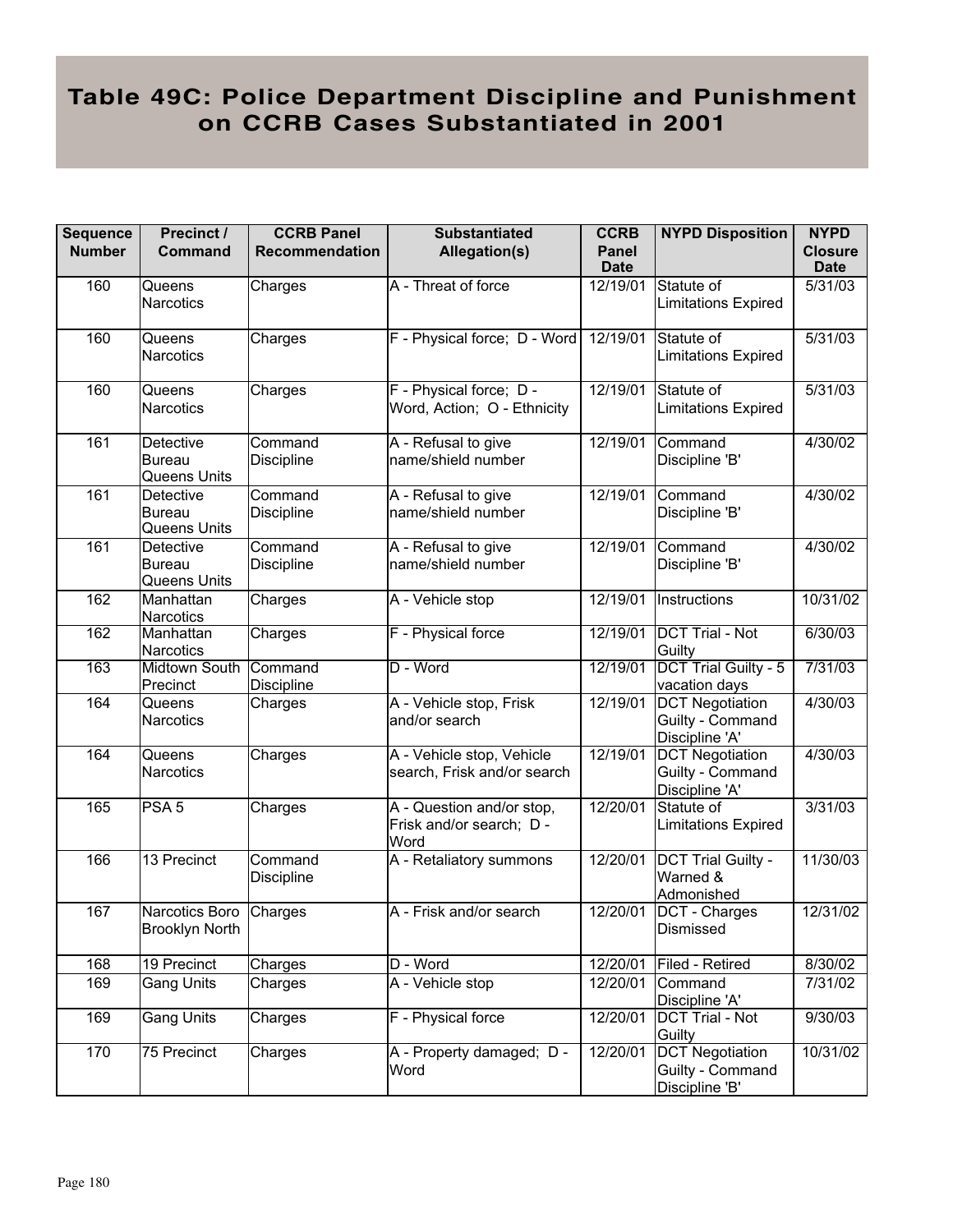| <b>Sequence</b><br><b>Number</b> | Precinct /<br>Command                        | <b>CCRB Panel</b><br><b>Recommendation</b> | <b>Substantiated</b><br>Allegation(s)                                                 | <b>CCRB</b><br>Panel<br>Date | <b>NYPD Disposition</b>                                 | <b>NYPD</b><br><b>Closure</b><br><b>Date</b> |
|----------------------------------|----------------------------------------------|--------------------------------------------|---------------------------------------------------------------------------------------|------------------------------|---------------------------------------------------------|----------------------------------------------|
| 171                              | Narcotics Boro<br><b>Brooklyn North</b>      | Charges                                    | A - Question and/or stop,<br>Frisk and/or search                                      | 12/20/01                     | <b>DCT Trial - Not</b><br>Guilty                        | 10/31/03                                     |
| 171                              | <b>SAT Narc Ops</b><br><b>Brooklyn North</b> | Charges                                    | A - Question and/or stop,<br>Frisk and/or search                                      | 12/20/01                     | <b>DCT Trial - Not</b><br>Guilty                        | 10/31/03                                     |
| 172                              | <b>TB Manhattan</b><br>TF                    | Charges                                    | F - Physical force; A -<br>Retaliatory arrest, Threat of<br>arrest                    | 12/20/01                     | <b>OATH Negotiation</b><br>Guilty - 10 vacation<br>days | 1/31/03                                      |
| 173                              | Detective<br>Bureau<br>Manhattan<br>Units    | Charges                                    | F - Physical force; D -<br>Word, Action                                               | 12/27/01                     | <b>DCT Trial - Not</b><br>Guilty                        | 3/31/03                                      |
| 174                              | 94 Precinct                                  | Charges                                    | A - Question and/or stop,<br>Frisk and/or search,<br>Retaliatory summons              | 12/27/01                     | <b>DCT Trial Guilty -</b><br>20 vacation days           | 8/31/03                                      |
| 174                              | 94 Precinct                                  | Charges                                    | F - Hit against inanimate<br>object; A - Question and/or<br>stop, Retaliatory summons | 12/27/01                     | <b>DCT Trial Guilty -</b><br>20 vacation days           | 8/31/03                                      |
| 175                              | 110 Precinct                                 | Charges                                    | D - Word                                                                              | 12/27/01                     | Filed - Retired                                         | 11/30/02                                     |
| 175                              | 110 Precinct                                 | Charges                                    | F - Chokehold; D - Word                                                               | 12/27/01                     | <b>DCT Trial - Not</b><br>Guilty                        | 9/30/03                                      |
| 175                              | 110 Precinct                                 | Charges                                    | F - Physical force; A -<br>Threat of force, Retaliatory<br>summons                    | 12/27/01                     | DCT Trial Guilty - 5<br>vacation days                   | 9/30/03                                      |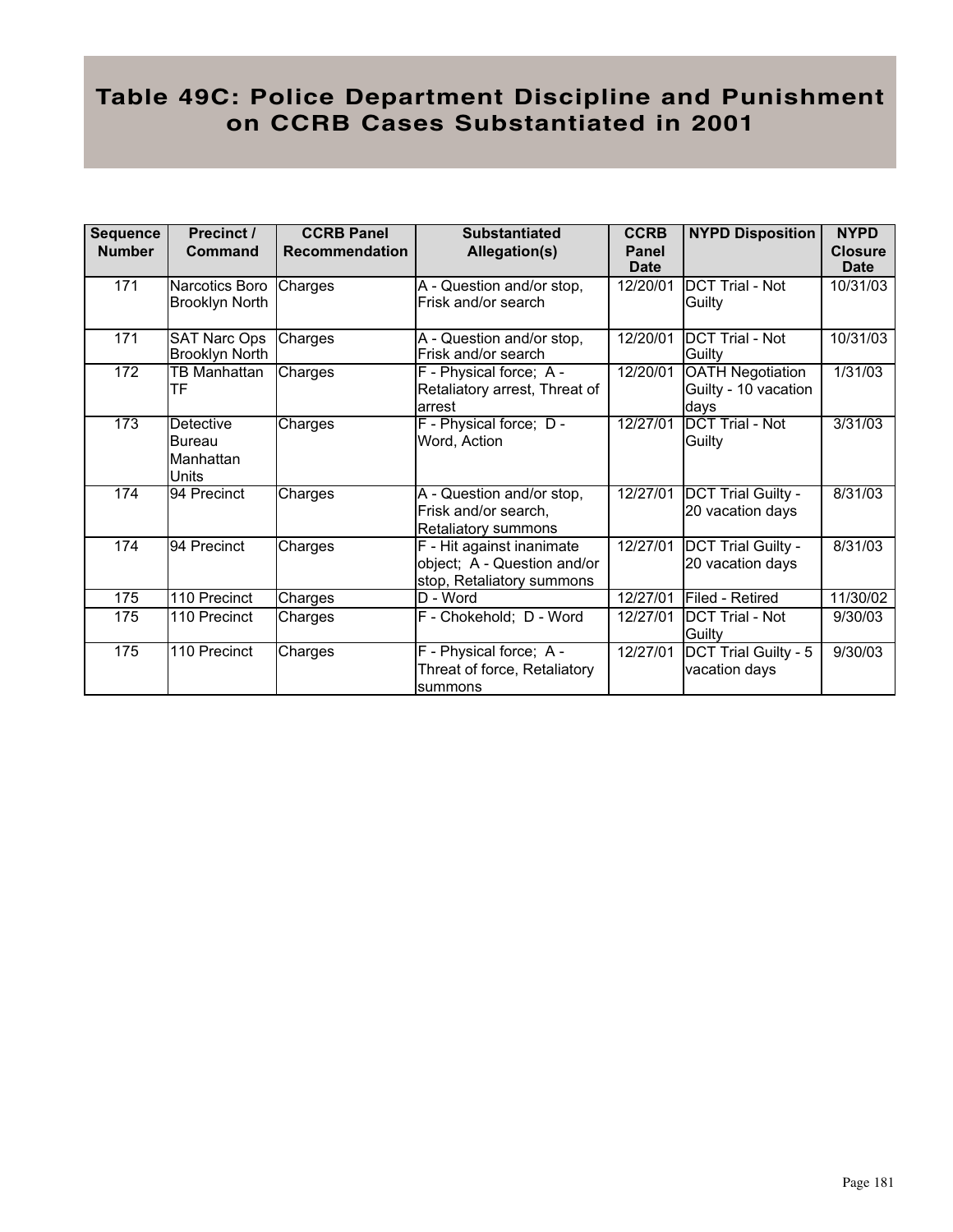| <b>Sequence</b><br>Number* | Precinct /<br><b>Command</b>            | <b>Panel</b><br><b>Recommendation</b>  | <b>Substantiated</b><br>Allegation(s)                                   | <b>CCRB</b><br>Panel<br><b>Date</b> | <b>NYPD</b><br>Disposition**                                 | <b>NYPD</b><br><b>Closure</b><br><b>Date</b> |
|----------------------------|-----------------------------------------|----------------------------------------|-------------------------------------------------------------------------|-------------------------------------|--------------------------------------------------------------|----------------------------------------------|
| 1                          | 40 Precinct                             | Charges                                | F - Physical force                                                      | 1/11/02                             | <b>DCT Trial Guilty -</b><br>10 vacation days                | 10/31/03                                     |
| $\overline{2}$             | <b>Bronx</b><br><b>Narcotics</b>        | Charges                                | F - Nightstick                                                          | 1/11/02                             | <b>DCT Trial - Not</b><br>Guilty                             | 12/31/03                                     |
| 3                          | Narcotics Boro<br><b>Brooklyn North</b> | Charges                                | F - Physical force; A - Frisk<br>and/or search                          | 1/11/02                             | DCT Trial Guilty - 5<br>vacation days                        | 6/30/03                                      |
| $\overline{4}$             | <b>SI Narcotics</b>                     | Charges                                | F- Physical force; A -<br>Refusal to obtain medical<br>treatment        | 1/18/02                             | <b>DCT Trial - Not</b><br>Guilty                             | 6/30/03                                      |
| 4                          | <b>SI Narcotics</b>                     | Instructions                           | A - Strip search                                                        | 1/18/02                             | Instructions                                                 | 3/31/02                                      |
| $\overline{5}$             | Patrol Boro MS<br>lTF                   | Instructions                           | A - Refusal to give<br>name/shield number                               | 1/18/02                             | Command<br>Discipline 'B'                                    | 10/31/02                                     |
| $\overline{6}$             | 63 Precinct                             | Command Discipline A - Gun pointed     |                                                                         | 1/18/02                             | <b>DCT Trial Guilty -</b><br>30 vacation days                | 8/31/03                                      |
| $\overline{7}$             | Warrant<br>Section<br>(Division)        | Instructions                           | A - Vehicle stop; D: Word                                               | 1/24/02                             | Instructions                                                 | 10/31/02                                     |
| $\overline{8}$             | 23 Precinct                             | Command Discipline A - Refusal to give | name/shield number                                                      | 2/5/02                              | <b>OATH Negotiation</b><br>Guilty - Instructions             | 12/31/02                                     |
| $\overline{8}$             | 23 Precinct                             | Command Discipline A - Refusal to give | name/shield number                                                      | 2/5/02                              | <b>DCT</b> Negotiation<br>Guilty - Command<br>Discipline 'B' | 6/30/03                                      |
| $\overline{9}$             | PSA <sub>7</sub>                        | Charges                                | F - Physical force; A:<br>Refusal to obtain medical<br>treatment        | 2/5/02                              | DCT - Charges<br>Dismissed                                   | 12/31/02                                     |
| 10                         | Warrant<br>Section<br>(Division)        | Charges                                | A - Premises entered and/or<br>searched                                 | 2/5/02                              | <b>DCT Trial Guilty -</b><br>10 vacation days                | 7/31/03                                      |
| 10                         | Warrant<br>Section<br>(Division)        | Charges                                | A - Premises entered and/or<br>searched, Threat to notify<br><b>ACS</b> | 2/5/02                              | <b>DCT Trial Guilty -</b><br>15 vacation days                | 7/31/03                                      |
| 11                         | 47 Precinct                             |                                        | Command Discipline D - Word; O - Ethnicity                              | 2/5/02                              | <b>DCT</b> - Charges<br><b>Dismissed</b>                     | 7/31/03                                      |
| 12                         | PSA <sub>1</sub>                        | Charges                                | D - Demeanor/tone                                                       | 2/5/02                              | Command<br>Discipline 'A'                                    | 10/31/02                                     |
| 12                         | PSA <sub>1</sub>                        | Charges                                | A - Strip search                                                        | 2/5/02                              | Pending                                                      |                                              |
| 13                         | Queens<br>Narcotics                     | Charges                                | A - Question and/or stop                                                | 2/8/02                              | DCT - Charges<br>Dismissed                                   | 12/31/02                                     |
| 13                         | Queens<br>Narcotics                     | Charges                                | A - Question and/or stop,<br>Strip search, Retaliatory<br>summons       | $\frac{2}{8}{02}$                   | <b>DCT Trial Guilty -</b><br>30 vacation days                | 9/30/03                                      |
| 14                         | <b>Bus Unit</b>                         | Charges                                | A - Refusal to give<br>name/shield number; D -<br>Word, Gesture, Action | 2/8/02                              | Pending                                                      |                                              |
| 15                         | TB DT04                                 | Charges                                | O - Sexist remark                                                       | 2/8/02                              | <b>DCT Negotiation</b><br>Guilty - Command<br>Discipline 'A' | 6/30/03                                      |

Page 182 \* A repeated sequence number indicates that the CCCB substantiated allegations against more than one officer based on a single complant. \*\* OATH is the Office of Administrative Trials and Hearings; DCT is the NYPD's Deputy Commissioner for Trials. See Glossary.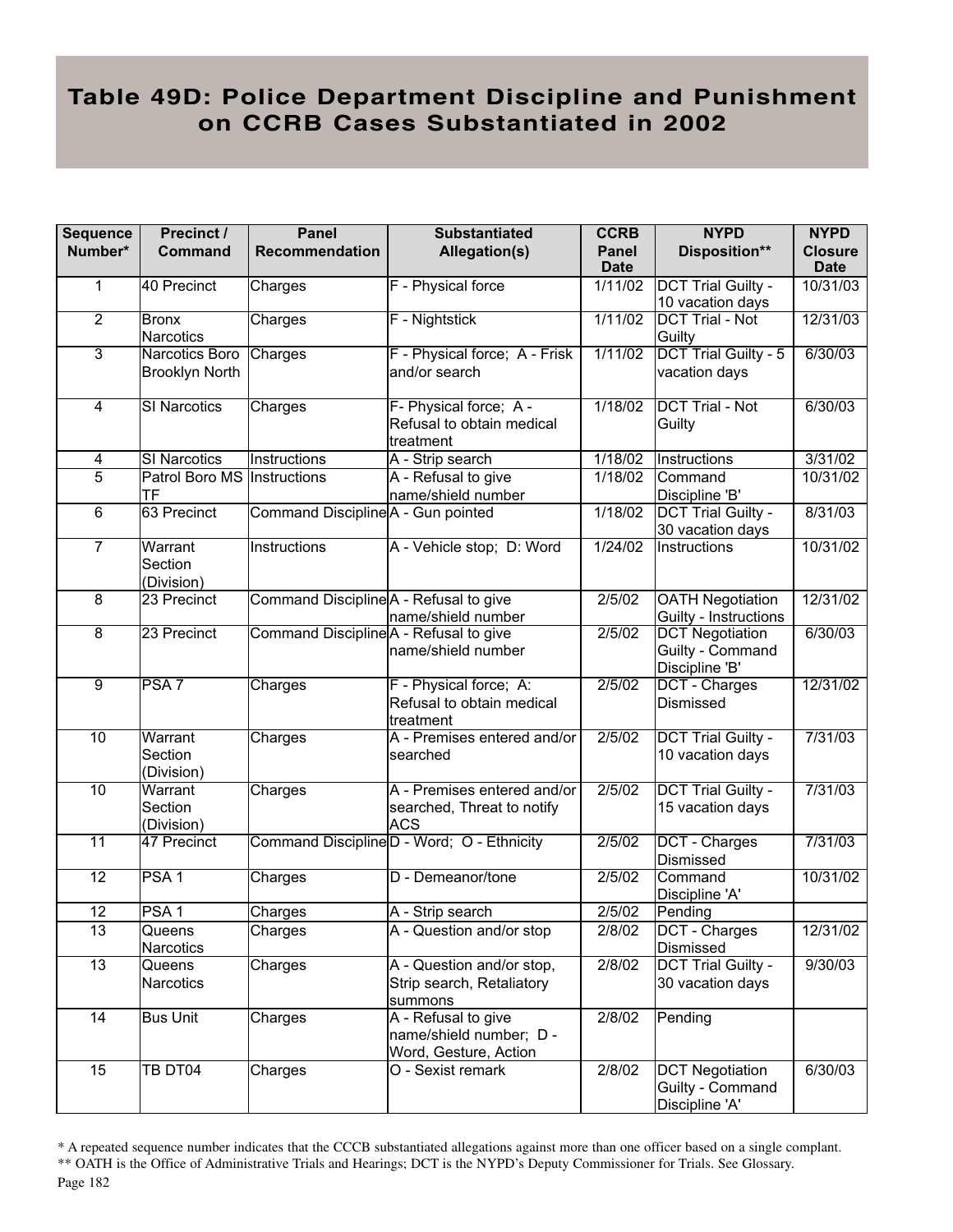| <b>Sequence</b><br><b>Number</b> | Precinct /<br><b>Command</b>                      | <b>Panel</b><br>Recommendation | <b>Substantiated</b><br>Allegation(s)                                                                 | <b>CCRB</b><br><b>Panel</b><br><b>Date</b> | <b>NYPD Disposition</b>                                | <b>NYPD</b><br><b>Closure</b><br><b>Date</b> |
|----------------------------------|---------------------------------------------------|--------------------------------|-------------------------------------------------------------------------------------------------------|--------------------------------------------|--------------------------------------------------------|----------------------------------------------|
| 16                               | 42 Precinct                                       | Charges                        | F - Pepper spray, Physical<br>force; A - Refusal to give<br>name/shield number,<br>Retaliatory arrest | 3/7/02                                     | Pending                                                |                                              |
| 17                               | PSA <sub>3</sub>                                  | Charges                        | F - Physical force                                                                                    | 3/7/02                                     | <b>DCT Trial - Not</b><br>Guilty                       | 4/30/03                                      |
| $\overline{17}$                  | PSA <sub>3</sub>                                  | Charges                        | F - Physical force                                                                                    | 3/7/02                                     | <b>DCT Trial - Not</b><br>Guilty                       | 4/30/03                                      |
| $\overline{17}$                  | PSA <sub>3</sub>                                  | Charges                        | F - Physical force                                                                                    | 3/7/02                                     | <b>DCT Trial - Not</b><br>Guilty                       | 4/30/03                                      |
| 17                               | PSA <sub>3</sub>                                  | Charges                        | F - Physical force                                                                                    | $\frac{1}{377/02}$                         | <b>DCT Trial - Not</b><br>Guilty                       | 4/30/03                                      |
| $\overline{17}$                  | PSA <sub>3</sub>                                  | Charges                        | F - Physical force                                                                                    | 3/7/02                                     | <b>Filed - Retired</b>                                 | 3/31/03                                      |
| 18                               | <b>Brooklyn South</b><br><b>Narcotics</b>         | Charges                        | A - Retaliatory arrest                                                                                | 3/7/02                                     | <b>DCT Negotiation</b><br>Guilty - 10 vacation<br>days | 2/28/04                                      |
| $\overline{18}$                  | <b>Brooklyn South Charges</b><br><b>Narcotics</b> |                                | F - Physical force                                                                                    | 3/7/02                                     | <b>DCT</b> Negotiation<br>Guilty - 10 vacation<br>days | 2/28/04                                      |
| 18                               | <b>Brooklyn South Charges</b><br><b>Narcotics</b> |                                | F - Physical force; A -<br>Threat of summons,<br>Retaliatory arrest, Threat of<br>arrest, Other       | 3/7/02                                     | <b>DCT Negotiation</b><br>Guilty - 10 vacation<br>days | 2/28/04                                      |
| 19                               | <b>Brooklyn South Charges</b><br>Narcotics        |                                | A - Gun pointed/gun drawn,<br>Vehicle stop, Frisk and/or<br>search                                    | 3/7/02                                     | Command<br>Discipline 'A'                              | 6/28/02                                      |
| 19                               | <b>Brooklyn South Charges</b><br><b>Narcotics</b> |                                | A - Gun pointed/gun drawn,<br>Vehicle stop, Vehicle search                                            | $\frac{1}{377/02}$                         | Command<br>Discipline 'A'                              | 6/28/02                                      |
| $\overline{19}$                  | <b>Brooklyn South Charges</b><br><b>Narcotics</b> |                                | A - Vehicle search                                                                                    | 3/7/02                                     | Command<br>Discipline 'A'                              | 6/28/02                                      |
| 20                               | 30 Precinct                                       | Charges                        | F - Radio as club                                                                                     | 3/7/02                                     | <b>DCT Trial - Not</b><br>Guilty                       | 9/30/03                                      |
| $\overline{21}$                  | <b>Bronx</b><br>Narcotics                         | Charges                        | A - Strip search                                                                                      | 3/7/02                                     | Command<br>Discipline 'B'                              | 7/31/02                                      |
| $\overline{22}$                  | Patrol Boro SI<br><b>ACI</b>                      | Charges                        | A - Refusal to give<br>name/shield number                                                             | 3/7/02                                     | Command<br>Discipline 'B'                              | 7/31/02                                      |
| $\overline{22}$                  | Patrol Boro SI<br>ACI                             | Charges                        | A - Refusal to give<br>name/shield number                                                             | 3/7/02                                     | Filed - Terminated                                     | 7/31/02                                      |
| 23                               | 42 Precinct                                       | Charges                        | F - Physical force                                                                                    | 3/7/02                                     | <b>DCT Trial - Not</b><br>Guilty                       | 9/30/03                                      |
| 24                               | 115 Precinct                                      | Command Discipline D - Word    |                                                                                                       | 3/7/02                                     | Command<br>Discipline 'A'                              | 10/31/02                                     |
| 25                               | 61 Precinct                                       | Charges                        | A - Refusal to give<br>name/shield number; O -<br>Ethnicity                                           | 3/7/02                                     | <b>DCT Negotiation</b><br>Guilty - 15 vacation<br>days | 5/31/03                                      |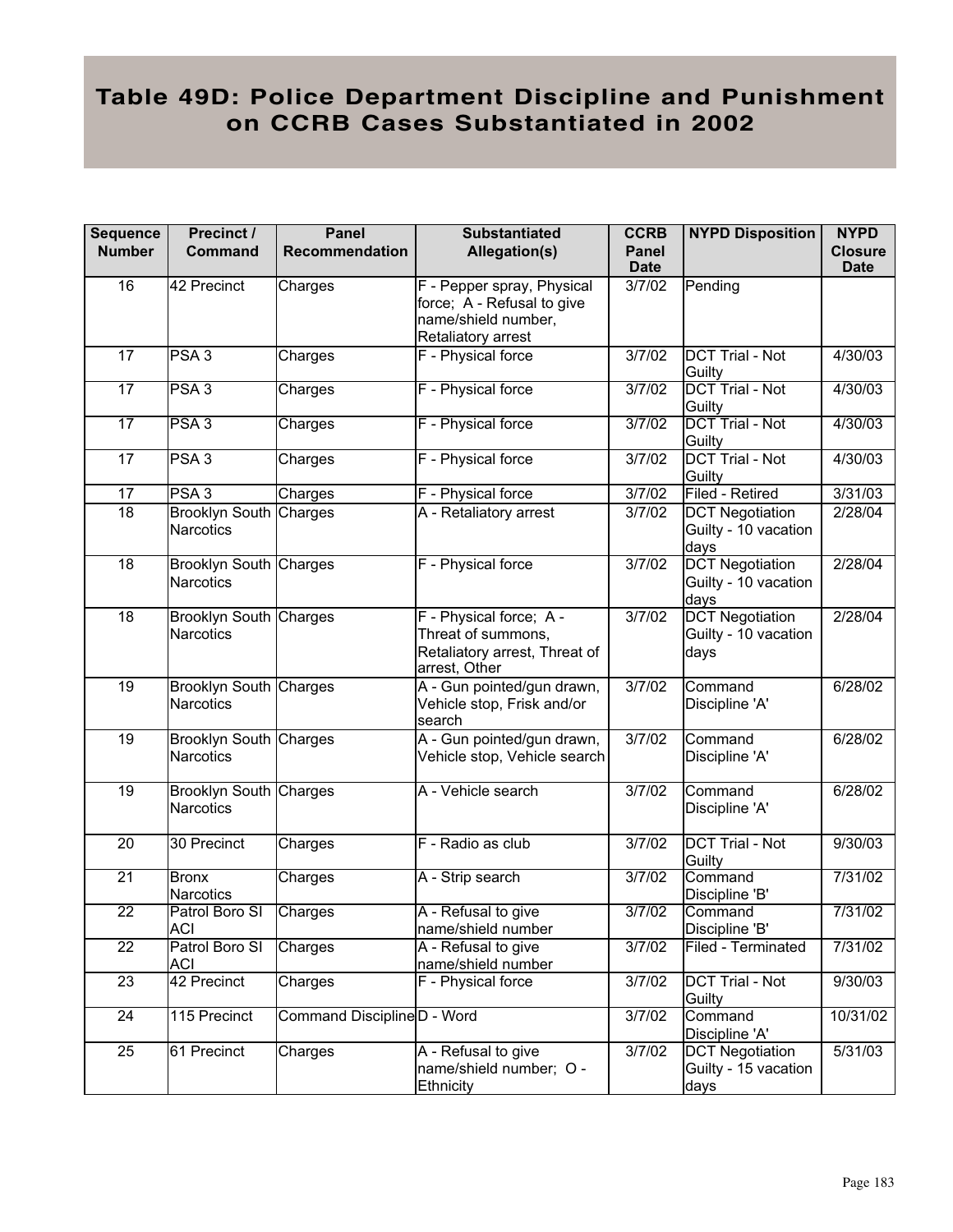| <b>Sequence</b><br><b>Number</b> | Precinct /<br><b>Command</b>                 | Panel<br>Recommendation     | <b>Substantiated</b><br>Allegation(s)                                            | <b>CCRB</b><br>Panel<br><b>Date</b> | <b>NYPD Disposition</b>                                       | <b>NYPD</b><br><b>Closure</b><br><b>Date</b> |
|----------------------------------|----------------------------------------------|-----------------------------|----------------------------------------------------------------------------------|-------------------------------------|---------------------------------------------------------------|----------------------------------------------|
| 26                               | 71 Precinct                                  | Charges                     | A - Question and/or stop,<br>Frisk and/or search, Other                          | 3/7/02                              | Department Unable<br>to Prosecute                             | 10/31/02                                     |
| 26                               | 71 Precinct                                  | Charges                     | A - Question and/or stop,<br>Vehicle search, Frisk and/or<br>search, Other       | 3/7/02                              | Department Unable<br>to Prosecute                             | 10/31/02                                     |
| 27                               | 44 Precinct                                  | Charges                     | F - Pepper spray                                                                 | 3/7/02                              | Instructions                                                  | 6/28/02                                      |
| 28                               | 111 Precinct                                 | Command Discipline D - Word |                                                                                  | 3/7/02                              | Command<br>Discipline 'A'                                     | 3/31/03                                      |
| 29                               | 113 Precinct                                 | Charges                     | D - Demeanor/tone                                                                | 3/7/02                              | Command<br>Discipline 'A'                                     | 3/31/03                                      |
| 29                               | 113 Precinct                                 | Charges                     | A - Refusal to give<br>name/shield number; D -<br>Demeanor/tone                  | 3/7/02                              | Command<br>Discipline 'B'                                     | 1/31/03                                      |
| 30                               | 47 Precinct                                  | Charges                     | F - Physical force                                                               | 3/7/02                              | <b>DCT Negotiation</b><br>Guilty - Command<br>Discipline 'A'  | 6/30/03                                      |
| 31                               | 67 Precinct                                  | Charges                     | F - Physical force; A -<br>Premises entered and/or<br>searched                   | 3/7/02                              | <b>DCT Negotiation</b><br>Guilty - 20 vacation<br>days        | 3/31/03                                      |
| $\overline{32}$                  | 50 Precinct                                  | Charges                     | F - Physical force                                                               | 3/13/02                             | <b>DCT Trial - Not</b><br>Guilty                              | 9/30/03                                      |
| 33                               | <b>Gang Units</b>                            | Charges                     | A - Refusal to give<br>name/shield number                                        | 3/13/02                             | <b>OATH Negotiation</b><br>Guilty - Command<br>Discipline 'B' | 6/30/03                                      |
| 34                               | <b>72 Precinct</b>                           | Charges                     | F - Physical force; D - Word                                                     | 3/14/02                             | <b>DCT Negotiation</b><br>Guilty - 10 vacation<br>days        | 9/30/03                                      |
| 35                               | 46 Precinct                                  | Charges                     | F - Physical force; D - Word                                                     | 3/14/02                             | <b>DCT</b> Negotiation<br>Guilty - 20 vacation<br>days        | 2/28/04                                      |
| 36                               | <b>Detective</b><br>Bureau HQ                | Charges                     | A - Gun pointed/gun drawn                                                        | 3/14/02                             | DCT Trial - Not<br>Guilty                                     | 3/31/03                                      |
| $\overline{37}$                  | <b>SAT Narc Ops</b><br><b>Brooklyn North</b> |                             | Command Discipline A - Question and/or stop,<br>Frisk and/or search; D -<br>Word | 3/14/02                             | <b>DCT Trial Guilty -</b><br>Warned &<br>Admonished           | 1/31/04                                      |
| 38                               | <b>SI Narcotics</b>                          | Charges                     | A - Strip search                                                                 | 3/27/02                             | Command<br>Discipline 'B'                                     | 5/31/02                                      |
| 39                               | 46 Precinct                                  | Charges                     | F - Physical force; A -<br>Question and/or stop,<br>Threat of force; D - Word    | $\sqrt{3}/27/02$                    | <b>DCT Negotiation</b><br>Guilty - 20 vacation<br>days        | 3/31/03                                      |
| 40                               | <b>Bronx</b><br><b>Narcotics</b>             | Charges                     | F - Physical force; A - Frisk<br>and/or search                                   | 3/27/02                             | <b>DCT Trial - Not</b><br>Guilty                              | 1/31/03                                      |
| 41                               | 43 Precinct                                  | Instructions                | D - Word                                                                         | 3/27/02                             | <b>DCT</b> - Charges<br>Dismissed                             | 7/31/03                                      |
| 42                               | Brooklyn South Charges<br><b>Narcotics</b>   |                             | F - Radio as club                                                                | 3/27/02                             | <b>DCT Negotiation</b><br>Guilty - 10 vacation<br>days        | 2/28/04                                      |
| 42                               | Brooklyn South Charges<br><b>Narcotics</b>   |                             | F - Nightstick as club                                                           | 3/27/02                             | Pending                                                       |                                              |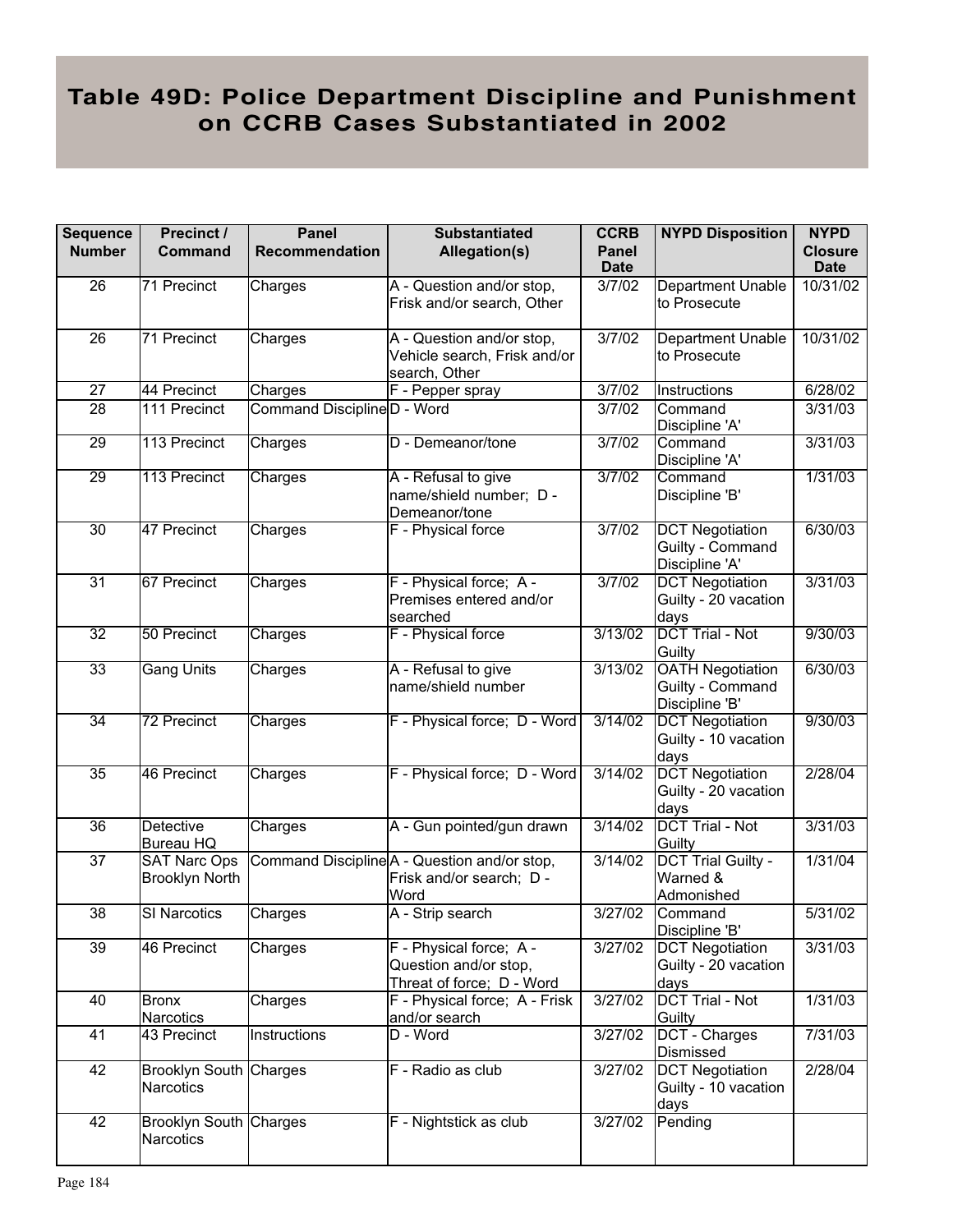| <b>Sequence</b><br><b>Number</b> | Precinct /<br><b>Command</b>                 | Panel<br>Recommendation                | <b>Substantiated</b><br>Allegation(s)                                                      | <b>CCRB</b><br>Panel<br><b>Date</b> | <b>NYPD Disposition</b>                                | <b>NYPD</b><br><b>Closure</b><br><b>Date</b> |
|----------------------------------|----------------------------------------------|----------------------------------------|--------------------------------------------------------------------------------------------|-------------------------------------|--------------------------------------------------------|----------------------------------------------|
| 43                               | 101 Precinct                                 | Charges                                | A - Retaliatory arrest,<br>Refusal to give name/shield<br>number                           | 3/27/02                             | <b>DCT Trial - Not</b><br>Guilty                       | 7/31/03                                      |
| 43                               | 101 Precinct                                 | Charges                                | A - Vehicle stop, Retaliatory<br>arrest, Refusal to give<br>name/shield number             | 3/27/02                             | <b>DCT Trial - Not</b><br>Guilty                       | 7/31/03                                      |
| 44                               | 42 Precinct                                  | Command Discipline D - Word            |                                                                                            | 3/28/02                             | Instructions                                           | 4/30/02                                      |
| 45                               | Detective<br><b>Bureau Bronx</b><br>Units    |                                        | Command Discipline D - Word; O - Sexual<br>orientation                                     | 3/28/02                             | <b>DCT Trial - Not</b><br>Guilty                       | 9/30/03                                      |
| 46                               | <b>Patrol Boro</b><br>Manhattan<br>North ACI | Charges                                | A - Frisk and/or search,<br>Vehicle search, Retaliatory<br>summons                         | 3/28/02                             | Instructions                                           | 6/28/02                                      |
| 46                               | Patrol Boro<br>Manhattan<br>North ACI        | Charges                                | A - Frisk and/or search,<br>Vehicle search; D - Word                                       | 3/28/02                             | Instructions                                           | 6/28/02                                      |
| 46                               | Patrol Boro<br>Manhattan<br>North ACI        | Charges                                | A - Vehicle stop                                                                           | 3/28/02                             | Instructions                                           | 6/28/02                                      |
| $\overline{47}$                  | Queens<br><b>Narcotics</b>                   | Charges                                | A - Question and/or stop                                                                   | 3/28/02                             | <b>DCT Trial - Not</b><br>Guilty                       | 9/30/03                                      |
| 47                               | <b>SAT Narc Ops</b><br><b>Brooklyn North</b> | Charges                                | A - Question and/or stop,<br>Frisk and/or search                                           | 3/28/02                             | <b>DCT Trial - Not</b><br>Guilty                       | 9/30/03                                      |
| 48                               | 60 Precinct                                  | Instructions                           | A - Refusal to give<br>name/shield number                                                  | 3/28/02                             | Command<br>Discipline 'B'                              | 10/31/02                                     |
| 49                               | Patrol Boro<br><b>Bronx TF</b>               | Instructions                           | A - Refusal to give<br>name/shield number                                                  | 3/28/02                             | <b>Filed - Retired</b>                                 | 10/31/02                                     |
| 50                               | Manhattan<br>Narcotics                       | Charges                                | A - Frisk and/or search,<br>Threat of arrest                                               | 3/28/02                             | Command<br>Discipline 'B'                              | 11/30/02                                     |
| 51                               | Patrol Boro<br><b>Bronx HQ</b>               | Instructions                           | D - Word                                                                                   | 3/28/02                             | Instructions                                           | 11/30/02                                     |
| 52                               | 111 Precinct                                 | Charges                                | F - Hit against inanimate<br>object; A - Other; D - Word                                   | 3/28/02                             | <b>DCT Negotiation</b><br>Guilty - 30 vacation<br>days | 4/30/03                                      |
| $\overline{53}$                  | <b>Midtown North</b><br>Precinct             | Charges                                | F - Physical force; A -<br>Threat of force; D -<br>Demeanor/tone                           | 3/28/02                             | <b>DCT Trial Guilty -</b><br>30 vacation days          | 8/31/03                                      |
| 54                               | Manhattan<br>Narcotics                       |                                        | Command Discipline A - Frisk and/or search,<br>Other                                       | 4/18/02                             | Pending                                                |                                              |
| 55                               | 67 Precinct                                  | Instructions                           | A - Refusal to process<br>complaint                                                        | 4/18/02                             | Filed - Retired                                        | 8/30/02                                      |
| 56                               | TB DT01                                      | Command Discipline A - Refusal to give | name/shield number; D -<br>Demeanor/tone                                                   | 4/18/02                             | Command<br>Discipline 'B'                              | 10/31/02                                     |
| 56                               | TB DT01                                      |                                        | Command Discipline A - Refusal to provide<br>name/shied number; D -<br>Word                | 4/18/02                             | Command<br>Discipline 'B'                              | 10/31/02                                     |
| 56                               | TB DT01                                      |                                        | Command Discipline A - Threat of force, Refusal<br>to give name/shield number;<br>D - Word | 4/18/02                             | Command<br>Discipline 'B'                              | 10/31/02                                     |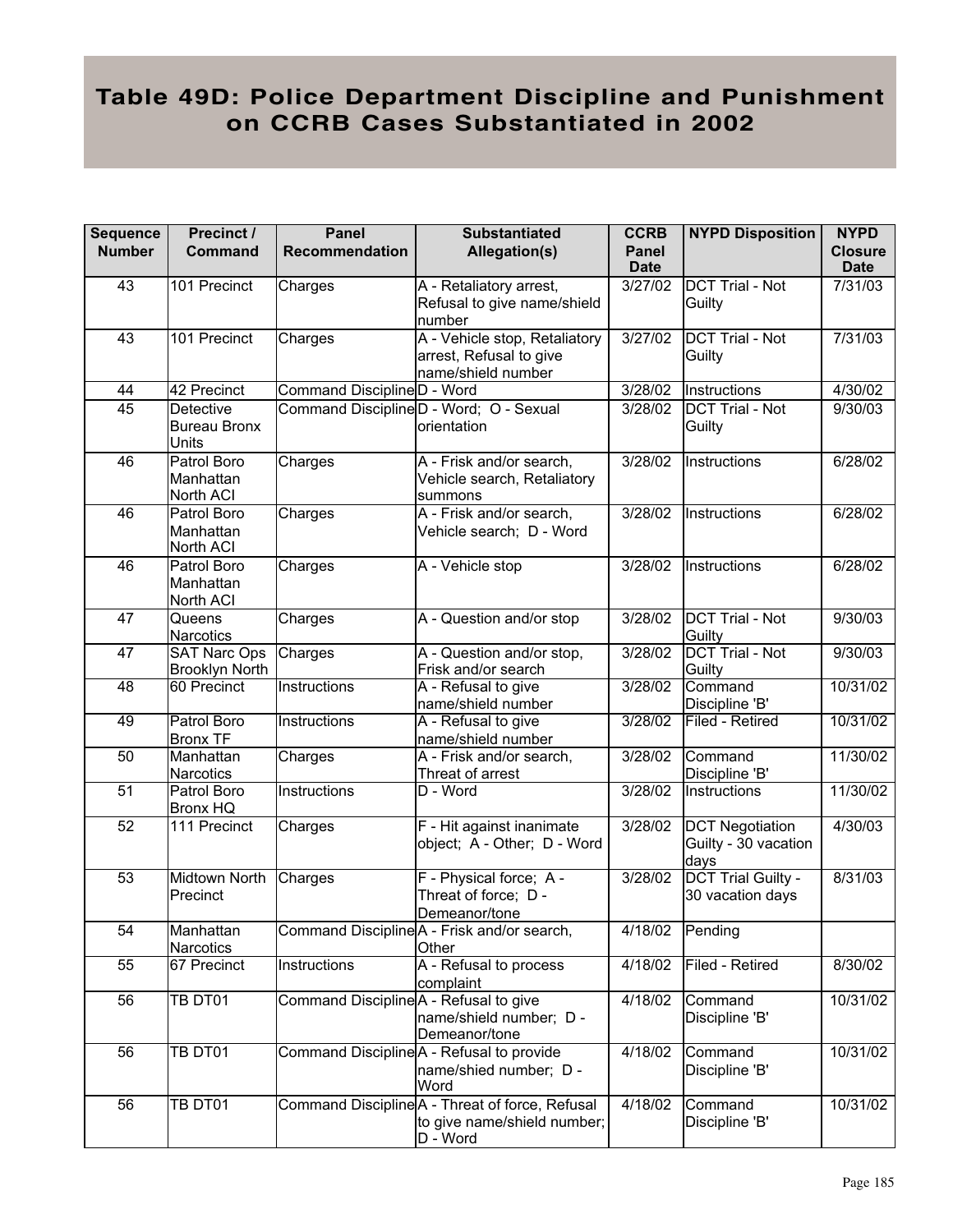| <b>Sequence</b><br><b>Number</b> | Precinct /<br><b>Command</b>                   | <b>Panel</b><br><b>Recommendation</b>  | <b>Substantiated</b><br><b>Allegation(s)</b>                                              | <b>CCRB</b><br><b>Panel</b><br><b>Date</b> | <b>NYPD Disposition</b>                                      | <b>NYPD</b><br><b>Closure</b><br><b>Date</b> |
|----------------------------------|------------------------------------------------|----------------------------------------|-------------------------------------------------------------------------------------------|--------------------------------------------|--------------------------------------------------------------|----------------------------------------------|
| 57                               | <b>Bronx</b><br>Narcotics                      | Command Discipline A - Strip search    |                                                                                           | 4/18/02                                    | Command<br>Discipline 'A'                                    | 9/30/02                                      |
| 58                               | 46 Precinct                                    | Charges                                | A - Threat of force, Threat of<br>arrest; D - Demeanor/tone,<br>Word                      | 4/18/02                                    | <b>DCT Trial Guilty -</b><br>10 vacation days                | 10/31/03                                     |
| 59                               | 113 Precinct                                   | Command Discipline A - Vehicle search  |                                                                                           | 4/18/02                                    | DCT Trial Guilty - 5<br>vacation days                        | 9/30/03                                      |
| 60                               | 120 Precinct                                   | Instructions                           | F - Gun fired                                                                             | 4/24/02                                    | Statute of<br><b>Limitaitons Expired</b>                     | 11/30/03                                     |
| 61                               | 24 Precinct                                    |                                        | Command Discipline A - Frisk and/or search                                                | 4/24/02                                    | <b>DCT Trial Guilty -</b><br>Instructions                    | 9/30/03                                      |
| 62                               | 83 Precinct                                    | Charges                                | A - Retaliatory arrest                                                                    | 4/24/02                                    | <b>DCT Trial Guilty -</b><br>15 vacation days                | 11/30/03                                     |
| 63                               | TB DT02                                        | Instructions                           | A - Other                                                                                 | 4/24/02                                    | Instructions                                                 | 9/30/02                                      |
| 63                               | TB DT02                                        | Instructions                           | A - Other                                                                                 | 4/24/02                                    | Instructions                                                 | 9/30/02                                      |
| 64                               | 26 Precinct                                    | Charges                                | A - Gun drawn, Question<br>and/or stop                                                    | 4/24/02                                    | <b>DCT Trial - Not</b><br>Guilty                             | 5/31/03                                      |
| 64                               | Patrol Boro<br>Manhattan<br>North ACI          | Charges                                | F - Physical force, Hit<br>against inanimate object                                       | 4/24/02                                    | <b>DCT Trial - Not</b><br>Guilty                             | 5/31/03                                      |
| 65                               | <b>Bus Unit</b>                                |                                        | Command Discipline F - Physical force; A -<br>Threat of arrest, Threat of<br>force, Other | 4/24/02                                    | Pending                                                      |                                              |
| 66                               | 110 Precinct                                   | Charges                                | F - Physical force; O - Race                                                              | 4/24/02                                    | <b>OATH Trial - Not</b><br>Guilty                            | 2/28/03                                      |
| 67                               | 23 Precinct                                    | Command Discipline A - Refusal to give | name/shield number                                                                        | 4/24/02                                    | <b>DCT Negotiation</b><br>Guilty - Command<br>Discipline 'B' | 6/30/03                                      |
| 68                               | 71 Precinct                                    | Command Discipline A - Refusal to give | name/shield number; D-<br>Word                                                            | 4/24/02                                    | <b>DCT Negotiation</b><br>Guilty - 15 vacation<br>days       | 7/31/03                                      |
| 69                               | <b>Narcotics Boro</b><br><b>Brooklyn North</b> | Charges                                | A - Strip search                                                                          | 4/24/02                                    | <b>DCT Trial - Not</b><br>Guilty                             | 9/30/03                                      |
| 69                               | Narcotics Boro<br><b>Brooklyn North</b>        | Charges                                | A - Vehicle search, Frisk<br>and/or search                                                | 4/24/02                                    | <b>DCT Trial - Not</b><br>Guilty                             | 9/30/03                                      |
| 70                               | 70 Precinct                                    | Instructions                           | D - Word                                                                                  | 4/24/02                                    | Instructions                                                 | 11/30/02                                     |
| $\overline{71}$                  | 71 Precinct                                    | Charges                                | A - Threat of force; D -<br>Word                                                          | 4/24/02                                    | <b>DCT Negotiation</b><br>Guilty - 15 vacation<br>days       | 7/31/03                                      |
| 71                               | 71 Precinct                                    | Charges                                | F - Radio as club; A -<br>Threat to damage/seize<br>property                              | 4/24/02                                    | <b>DCT Trial - Not</b><br>Guilty                             | 10/31/03                                     |
| 72                               | <b>Court Division</b>                          | Charges                                | F - Physical force,<br>Handcuffs too tight; A -<br>Threat of force                        | 4/24/02                                    | <b>DCT Negotiation</b><br>Guilty - 30 vacation<br>days       | 12/31/02                                     |
| 73                               | 72 Precinct                                    | Charges                                | F - Physical force; A -<br>Threat of force, Refusal to<br>give name/shield number         | 4/24/02                                    | <b>DCT Negotiation</b><br>Guilty - 30 vacation<br>days       | 12/31/02                                     |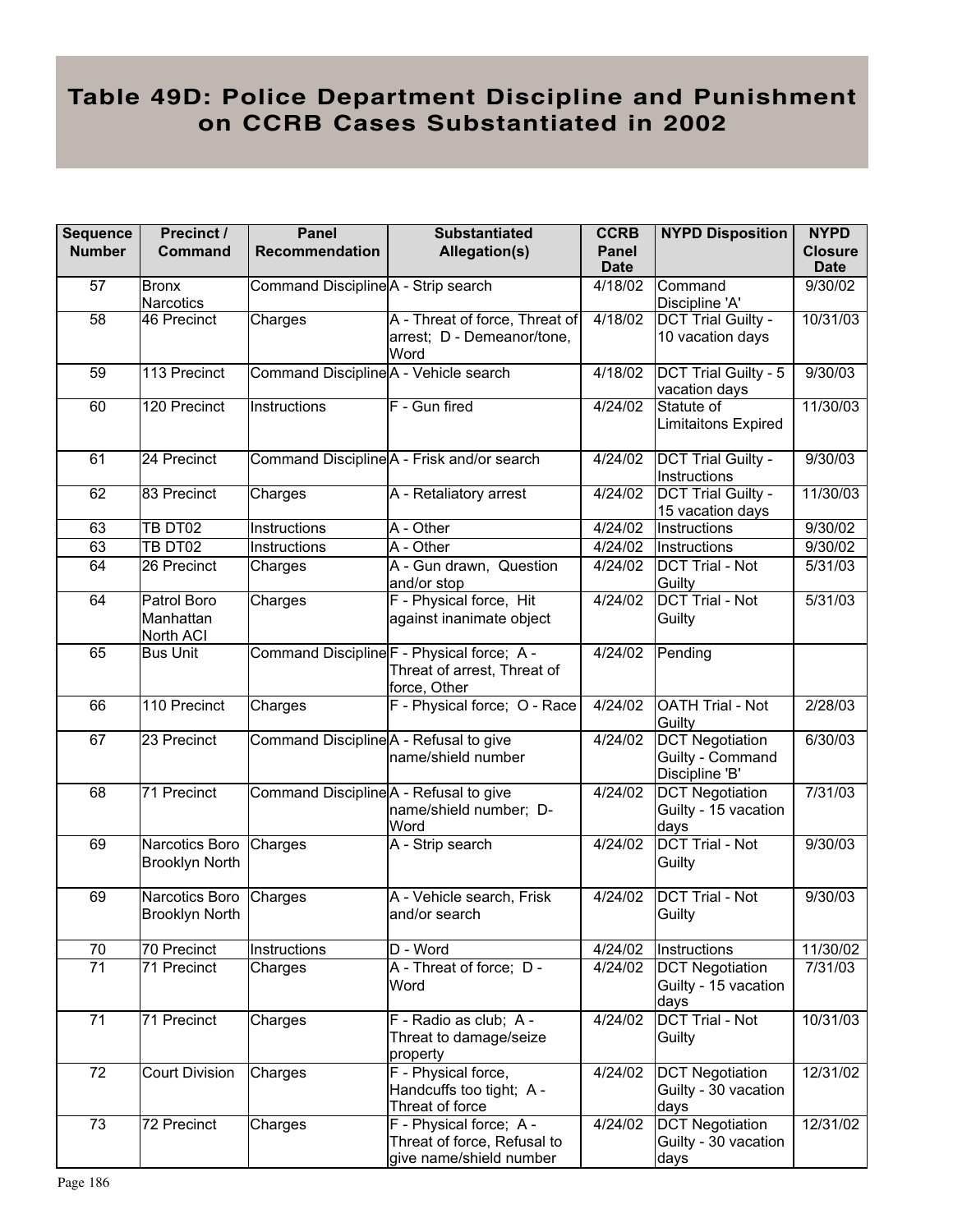| <b>Sequence</b><br><b>Number</b> | Precinct /<br><b>Command</b>                            | <b>Panel</b><br>Recommendation        | <b>Substantiated</b><br>Allegation(s)                                                | <b>CCRB</b><br><b>Panel</b><br><b>Date</b> | <b>NYPD Disposition</b>                                      | <b>NYPD</b><br><b>Closure</b><br><b>Date</b> |
|----------------------------------|---------------------------------------------------------|---------------------------------------|--------------------------------------------------------------------------------------|--------------------------------------------|--------------------------------------------------------------|----------------------------------------------|
| 74                               | Detective<br><b>Bureau</b><br>Manhattan<br><b>Units</b> | Charges                               | F - Other; A - Retaliatory<br>arrest                                                 | 4/24/02                                    | <b>DCT Trial Guilty -</b><br>20 vacation days                | 4/30/03                                      |
| 75                               | TB DT01                                                 | Command Discipline F - Physical force |                                                                                      | 4/24/02                                    | OATH - Charges<br>Dismissed                                  | 2/28/03                                      |
| 76                               | 24 Precinct                                             | Charges                               | A - Threat of summons,<br>Threat of arrest; D - Word                                 | 4/24/02                                    | <b>DCT Trial - Not</b><br>Guilty                             | 11/30/03                                     |
| 77                               | <b>77 Precinct</b>                                      | Charges                               | A - Vehicle stop, Threat of<br>force; D - Demeanor/tone                              | 4/24/02                                    | Command<br>Discipline 'A'                                    | 1/31/03                                      |
| $\overline{78}$                  | <b>Brooklyn South Charges</b><br><b>Narcotics</b>       |                                       | A - Frisk and/or search                                                              | 4/25/02                                    | Instructions                                                 | 9/30/02                                      |
| $\overline{78}$                  | <b>Brooklyn South Charges</b><br><b>Narcotics</b>       |                                       | A - Vehicle search                                                                   | 4/25/02                                    | Instructions                                                 | 9/30/02                                      |
| 79                               | Queens<br>Narcotics                                     | Charges                               | A - Threat of arrest; D -<br>Word                                                    | 4/25/02                                    | <b>DCT Trial - Not</b><br>Guilty                             | 8/31/03                                      |
| 80                               | 101 Precinct                                            | Charges                               | F - Physical force; A -<br>Premises entered and/or<br>searched, Retaliatory arrest   | 4/25/02                                    | DCT Trial Guilty - 5<br>vacation days                        | 12/31/03                                     |
| 81                               | Manhattan<br>Narcotics                                  | Charges                               | D - Demeanor/tone                                                                    | 4/25/02                                    | Command<br>Discipline 'A'                                    | 12/31/02                                     |
| $\overline{82}$                  | 47 Precinct                                             | Charges                               | F - Physical force; A -<br>Threat of force; D - Word                                 | 4/25/02                                    | <b>DCT</b> - Charges<br><b>Dismissed</b>                     | 7/31/03                                      |
| 83                               | 6 Precinct                                              |                                       | Command Discipline F - Handcuffs too tight                                           | 4/25/02                                    | Command<br>Discipline 'A'                                    | 3/31/03                                      |
| 84                               | Manhattan<br><b>Narcotics</b>                           | Charges                               | A - Frisk and/or search                                                              | 4/25/02                                    | <b>DCT</b> - Charges<br><b>Dismissed</b>                     | 11/30/03                                     |
| 84                               | Manhattan<br>Narcotics                                  | Charges                               | A - Question and/or stop                                                             | 4/25/02                                    | DCT - Charges<br>Dismissed                                   | 11/30/03                                     |
| 84                               | Manhattan<br>Narcotics                                  | Charges                               | F - Physical force                                                                   | 4/25/02                                    | <b>DCT</b> - Charges<br>Dismissed                            | 11/30/03                                     |
| 85                               | Manhattan<br><b>Traffic TF</b>                          | Instructions                          | A - Retaliatory summons; O<br>- Religion                                             | 4/25/02                                    | Command<br>Discipline 'B'                                    | 10/31/02                                     |
| 86                               | 122th Precinct<br>Detective<br>Squad                    | Command Discipline D - Word           |                                                                                      | 5/22/02                                    | DCT - Charges<br>Dismissed                                   | 1/31/03                                      |
| 87                               | 70 Precinct                                             | Command DisciplineD - Demeanor/tone   |                                                                                      | 5/22/02                                    | Command<br>Discipline 'A'                                    | 1/31/03                                      |
| 88                               | Brooklyn Narc.<br>District                              |                                       | Command Discipline F - Physical force; A -<br>Vehicle search, Frisk and/or<br>search | 5/22/02                                    | Command<br>Discipline 'B'                                    | 1/31/03                                      |
| 88                               | Narcotics Boro<br><b>Brooklyn North</b>                 | Command Discipline A - Vehicle search |                                                                                      | 5/22/02                                    | Command<br>Discipline 'B'                                    | 1/31/03                                      |
| 89                               | 81 Precinct                                             |                                       | Command Discipline A - Refusal to process<br>complaint                               | 5/24/02                                    | <b>DCT Negotiation</b><br>Guilty - Command<br>Discipline 'A' | 1/31/04                                      |
| 90                               | 30 Precinct                                             | Charges                               | A - Other; D - Word                                                                  | 5/24/02                                    | <b>DCT Negotiation</b><br>Guilty - 10 vacation<br>days       | 4/30/03                                      |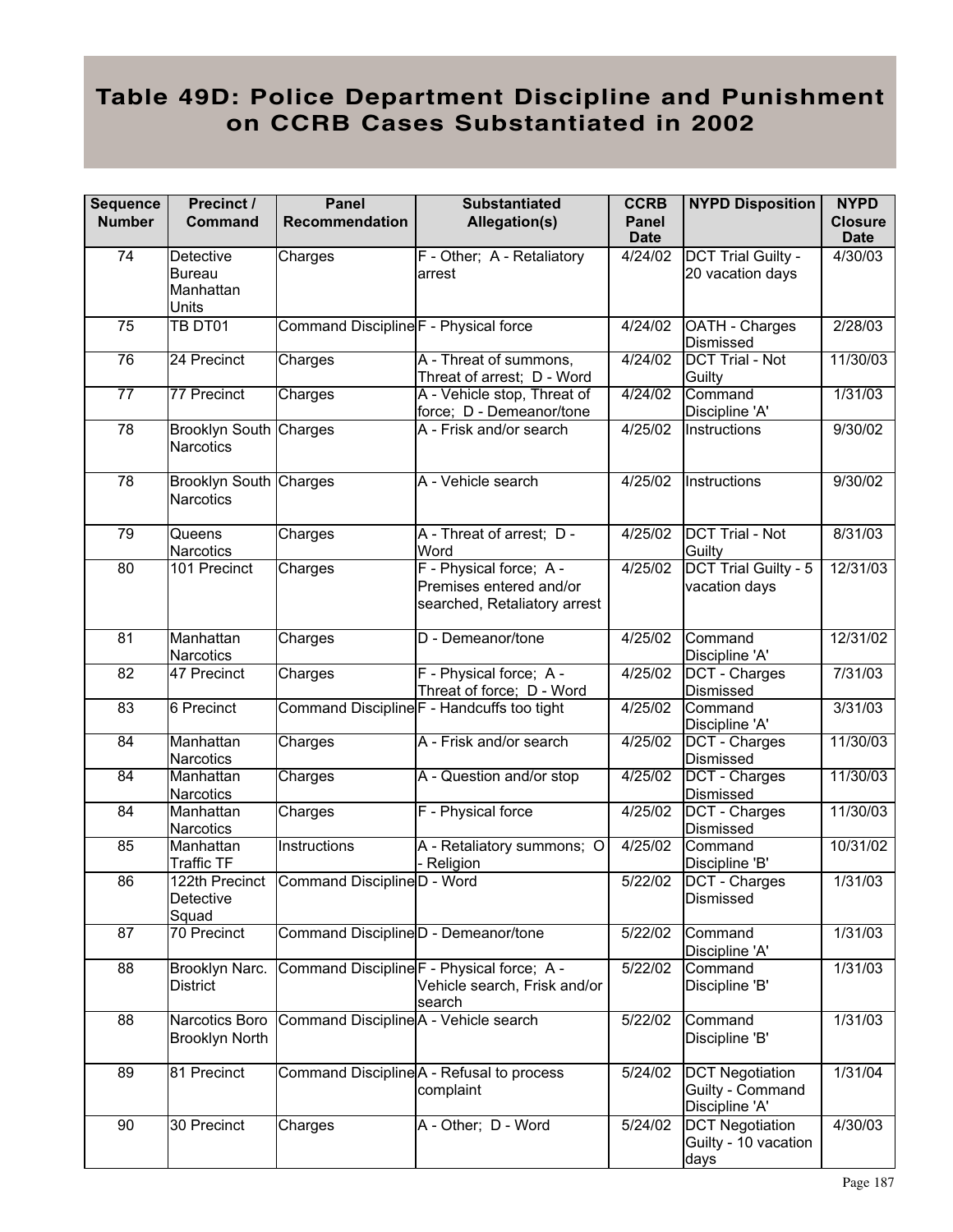| <b>Sequence</b><br><b>Number</b> | Precinct /<br><b>Command</b>                      | <b>Panel</b><br><b>Recommendation</b>  | <b>Substantiated</b><br>Allegation(s)                                                                        | <b>CCRB</b><br><b>Panel</b><br><b>Date</b> | <b>NYPD Disposition</b>                       | <b>NYPD</b><br><b>Closure</b><br><b>Date</b> |
|----------------------------------|---------------------------------------------------|----------------------------------------|--------------------------------------------------------------------------------------------------------------|--------------------------------------------|-----------------------------------------------|----------------------------------------------|
| 91                               | 42 Precinct                                       | Charges                                | A - Refusal to obtain<br>medical treatment                                                                   | 5/24/02                                    | <b>DCT Trial Guilty -</b><br>10 vacation days | 5/31/03                                      |
| 92                               | Detective<br><b>Bureau</b><br>Queens Units        | Command Discipline A - Refusal to give | name/shield number                                                                                           | 5/24/02                                    | <b>Filed - Retired</b>                        | 3/31/03                                      |
| 93                               | <b>SI Narcotics</b>                               |                                        | Command Discipline A - Question and/or stop                                                                  | 5/24/02                                    | <b>Filed - Retired</b>                        | 3/31/03                                      |
| 93                               | <b>SI Narcotics</b>                               |                                        | Command Discipline A - Frisk and/or search                                                                   | 5/24/02                                    | Pending                                       |                                              |
| 93                               | <b>SI Narcotics</b>                               |                                        | Command Discipline A - Frisk and/or search                                                                   | 5/24/02                                    | Pending                                       |                                              |
| 94                               | 113 Precinct                                      | Charges                                | F - Physical force; A -<br>Question and/or stop, Frisk<br>and/or search                                      | 5/24/02                                    | Pending                                       |                                              |
| 94                               | 113 Precinct                                      | Charges                                | F - Physical force; A -<br>Question and/or stop, Frisk<br>and/or search                                      | 5/24/02                                    | Pending                                       |                                              |
| 95                               | 48 Precinct                                       | Charges                                | F - Physical force; A -<br>Refusal to give name/shield<br>number; D - Word                                   | 5/24/02                                    | Pending                                       |                                              |
| 96                               | 60 Precinct                                       | Instructions                           | A - Other; D - Word                                                                                          | 5/24/02                                    | Command<br>Discipline 'A'                     | 5/31/03                                      |
| 97                               | 79rd Precinct<br>Detective<br>Squad               | Charges                                | F - Physical force; A -<br>Threat of arrest, Other; D -<br>Word                                              | 5/31/02                                    | Filed - Retired                               | 6/30/03                                      |
| 97                               | <b>79rd Precinct</b><br>Detective<br>Squad        | Charges                                | A - Other                                                                                                    | 5/31/02                                    | Pending                                       |                                              |
| 98                               | 45 Precinct                                       | Instructions                           | D - Demeanor/tone                                                                                            | 5/31/02                                    | DCT - Charges<br><b>Dismissed</b>             | 12/31/03                                     |
| 99                               | <b>SAT Narc Ops</b><br><b>Brooklyn North</b>      | Charges                                | A - Vehicle stop                                                                                             | 5/31/02                                    | Department Unable<br>to Prosecute             | 10/31/02                                     |
| 100                              | 52 Precinct                                       | Instructions                           | D - Word                                                                                                     | 5/31/02                                    | Instructions                                  | 10/31/02                                     |
| 101                              | 114 Precinct                                      | Command Discipline A - Refusal to give | name/shield number                                                                                           | 5/31/02                                    | Command<br>Discipline 'B'                     | 1/31/03                                      |
| 102                              | 88 Precinct                                       | Command Discipline F - Physical force  |                                                                                                              | 6/7/02                                     | <b>DCT</b> - Charges<br>Dismissed             | 6/30/03                                      |
| 103                              | <b>Bronx</b><br><b>Narcotics</b>                  | Charges                                | F - Physical force                                                                                           | 6/7/02                                     | Pending                                       |                                              |
| 104                              | <b>Brooklyn South Charges</b><br><b>Narcotics</b> |                                        | A - Refusal to give<br>name/shield number, Frisk<br>and/or search, Retaliatory<br>arrest                     | 6/7/02                                     | <b>DCT Trial Guilty -</b><br>10 vacation days | 2/28/04                                      |
| 104                              | <b>Brooklyn South Charges</b><br><b>Narcotics</b> |                                        | A - Refusal to give<br>name/shield number, Gun<br>drawn, Frisk and/or search,<br>Vehicle search              | 6/7/02                                     | <b>DCT Trial Guilty -</b><br>10 vacation days | 2/28/04                                      |
| 105                              | Queens<br>Narcotics                               | Charges                                | A - Frisk and/or search                                                                                      | 6/7/02                                     | <b>DCT</b> - Charges<br><b>Dismissed</b>      | 9/30/03                                      |
| 105                              | Queens<br><b>Narcotics</b>                        | Charges                                | F - Physical force; A - Frisk<br>and/or search, Refusal to<br>give name/shield number,<br>Retaliatory arrest | 6/7/02                                     | <b>DCT</b> - Charges<br><b>Dismissed</b>      | $\frac{1}{9/30/03}$                          |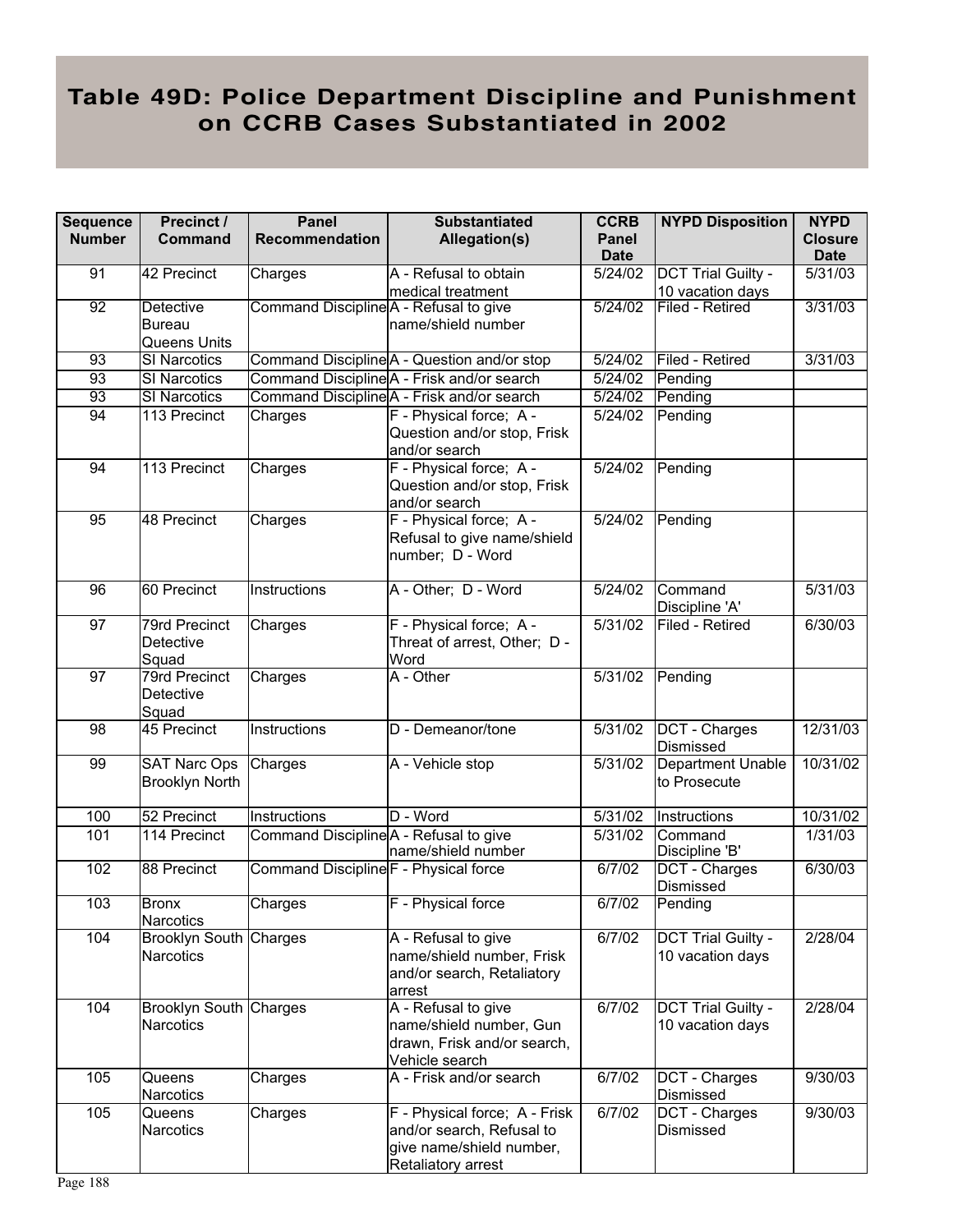| <b>Sequence</b><br><b>Number</b> | Precinct /<br><b>Command</b>                            | <b>Panel</b><br><b>Recommendation</b>   | <b>Substantiated</b><br>Allegation(s)                                                                                                               | <b>CCRB</b><br><b>Panel</b><br><b>Date</b> | <b>NYPD Disposition</b>                                      | <b>NYPD</b><br><b>Closure</b><br><b>Date</b> |
|----------------------------------|---------------------------------------------------------|-----------------------------------------|-----------------------------------------------------------------------------------------------------------------------------------------------------|--------------------------------------------|--------------------------------------------------------------|----------------------------------------------|
| 106                              | 77 Precinct                                             | Command Discipline A - Threat of arrest |                                                                                                                                                     | 6/7/02                                     | Pending                                                      |                                              |
| 107                              | <b>Brooklyn South</b><br><b>Narcotics</b>               | Charges                                 | A - Frisk and/or search                                                                                                                             | 6/27/02                                    | <b>DCT Trial - Not</b><br>Guilty                             | 7/31/03                                      |
| 107                              | <b>Brooklyn South Charges</b><br><b>Narcotics</b>       |                                         | A - Question and/or stop                                                                                                                            | 6/27/02                                    | <b>DCT Trial - Not</b><br>Guilty                             | 7/31/03                                      |
| 108                              | 23 Precinct                                             | Charges                                 | D - Word                                                                                                                                            | 6/27/02                                    | Pending                                                      |                                              |
| 108                              | 23 Precinct                                             | Charges                                 | F - Physical force; A -<br>Retaliatory arrest                                                                                                       | 6/27/02                                    | Pending                                                      |                                              |
| 109                              | TB DT01                                                 | Charges                                 | F - Physical force                                                                                                                                  | 6/28/02                                    | <b>DCT Trial - Not</b><br>Guilty                             | 1/31/04                                      |
| 110                              | Warrant<br>Section<br>(Division)                        | Charges                                 | A - Threat to damage/seize<br>property, Other; D - Word                                                                                             | 6/28/02                                    | Filed - Terminated                                           | 4/30/03                                      |
| 111                              | 47 Precinct                                             | Charges                                 | F - Physical force; A -<br>Question and/or stop, Frisk<br>and/or search, Refusal to<br>give name/shield number,<br>Retaliatory summons; D -<br>Word | 6/28/02                                    | <b>DCT</b> - Charges<br>Dismissed                            | 10/31/03                                     |
| 112                              | 46 Precinct                                             | Charges                                 | A - Vehicle search, Property<br>damaged                                                                                                             | 7/9/02                                     | <b>DCT Negotiation</b><br>Guilty - 12 vacation<br>days       | 9/30/03                                      |
| 113                              | 106 Precinct                                            | Charges                                 | A - Other; D - Word                                                                                                                                 | 7/9/02                                     | <b>DCT Negotiation</b><br>Guilty - Command<br>Discipline 'A' | 3/31/03                                      |
| 114                              | 7 Precinct                                              | Instructions                            | D - Word                                                                                                                                            | 7/9/02                                     | Instructions                                                 | 11/30/02                                     |
| 115                              | 30 Precinct                                             |                                         | Command Discipline A - Refusal to process<br>complaint                                                                                              | 7/9/02                                     | DCT - Charges<br><b>Dismissed</b>                            | 8/31/03                                      |
| 116                              | <b>Bronx</b><br><b>Narcotics</b>                        | Command Discipline A - Refusal to give  | name/shield number; D -<br>Word                                                                                                                     | 7/9/02                                     | <b>DCT Trial - Not</b><br>Guilty                             | 9/30/03                                      |
| 117                              | 45 Precinct                                             | Charges                                 | A - Other; D - Word                                                                                                                                 | 7/9/02                                     | Command<br>Discipline 'A'                                    | 2/28/03                                      |
| 118                              | 40 Precinct                                             | Charges                                 | A - Threat of arrest                                                                                                                                | 7/9/02                                     | Instructions                                                 | 7/31/03                                      |
| 119                              | <b>Brooklyn South Charges</b><br><b>Narcotics</b>       |                                         | A - Question and/or stop,<br>Frisk and/or search                                                                                                    | 7/22/02                                    | Command<br>Discipline 'B'                                    | 9/30/02                                      |
| 119                              | <b>Brooklyn South Charges</b><br><b>Narcotics</b>       |                                         | A - Question and/or stop,<br>Frisk and/or search                                                                                                    | 7/22/02                                    | Command<br>Discipline 'B'                                    | 9/30/02                                      |
| 120                              | Detective<br><b>Bureau</b><br>Manhattan<br><b>Units</b> | Charges                                 | F - Other                                                                                                                                           | 7/22/02                                    | Pending                                                      |                                              |
| 120                              | Detective<br><b>Bureau</b><br>Manhattan<br>Units        | Charges                                 | F - Other                                                                                                                                           | 7/22/02                                    | Pending                                                      |                                              |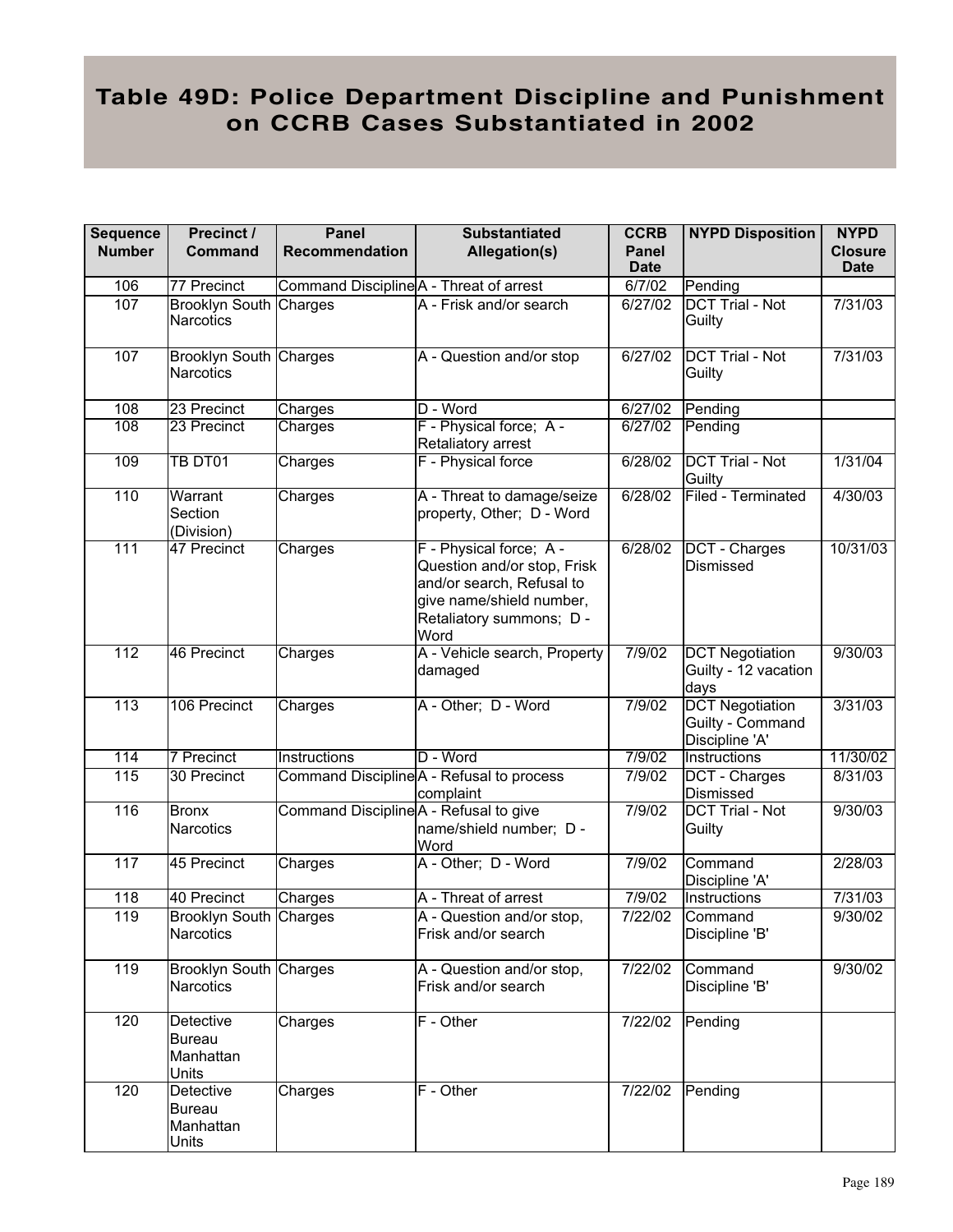| <b>Sequence</b><br><b>Number</b> | Precinct /<br><b>Command</b>                      | <b>Panel</b><br><b>Recommendation</b>  | <b>Substantiated</b><br><b>Allegation(s)</b>                                                   | <b>CCRB</b><br><b>Panel</b><br><b>Date</b> | <b>NYPD Disposition</b>                                 | <b>NYPD</b><br><b>Closure</b><br><b>Date</b> |
|----------------------------------|---------------------------------------------------|----------------------------------------|------------------------------------------------------------------------------------------------|--------------------------------------------|---------------------------------------------------------|----------------------------------------------|
| 121                              | 81 Precinct                                       | Charges                                | F - Physical force                                                                             | 7/22/02                                    | Pending                                                 |                                              |
| 121                              | 81 Precinct                                       | Charges                                | F - Physical force; A -<br>Question and/or stop, Frisk<br>and/or search, Retaliatory<br>arrest | 7/22/02                                    | Pending                                                 |                                              |
| 122                              | 6 Precinct                                        | Command Discipline D - Word            |                                                                                                | 7/22/02                                    | Pending                                                 |                                              |
| 123                              | Warrant<br>Section<br>(Division)                  | Charges                                | A - Refusal to give<br>name/shield number                                                      | 7/22/02                                    | Command<br>Discipline 'B'                               | 1/31/03                                      |
| 124                              | 40 Precinct                                       | Charges                                | A - Question and/or stop,<br>Frisk and/or search                                               | 7/22/02                                    | Command<br>Discipline 'B'                               | 8/31/03                                      |
| 125                              | <b>Gang Units</b>                                 |                                        | Command Discipline A - Frisk and/or search                                                     | 7/22/02                                    | Pending                                                 |                                              |
| 126                              | 52 Precinct                                       | Charges                                | F - Physical force; A -<br>Threat of summons,<br>Question and/or stop, Frisk<br>and/or search  | 8/28/02                                    | Pending                                                 |                                              |
| 127                              | 120 Precinct                                      | Command Discipline A - Refusal to give | name/shield number                                                                             | 8/28/02                                    | Command<br>Discipline 'B'                               | 2/28/03                                      |
| 127                              | 120 Precinct                                      | Command Discipline A - Refusal to give | name/shield number                                                                             | 8/28/02                                    | Command<br>Discipline 'B'                               | 2/28/03                                      |
| 128                              | <b>77 Precinct</b>                                |                                        | Command Discipline A - Retaliatory summons                                                     | 8/28/02                                    | Command<br>Discipline 'A'                               | 3/31/03                                      |
| 129                              | <b>Highway Unit</b><br>#1                         | Command Discipline A - Other           |                                                                                                | 8/28/02                                    | Filed - Retired                                         | 1/31/03                                      |
| 130                              | <b>Brooklyn South Charges</b><br><b>Narcotics</b> |                                        | F - Physical force; A -<br>Threat of arrest, Threat of<br>force; D - Word; E -<br>Ethnicity    | 9/6/02                                     | <b>DCT Trial Guilty -</b><br>10 vacation days           | 6/30/03                                      |
| 131                              | Patrol Boro SI<br>Detective<br>Opers              | Charges                                | F - Nightstick as club                                                                         | 9/6/02                                     | <b>Filed - Retired</b>                                  | 10/31/02                                     |
| 132                              | <b>79 Precinct</b>                                | Charges                                | F - Physical force; D - Word                                                                   | 9/6/02                                     | <b>DCT</b> - Charges<br><b>Dismissed</b>                | 5/31/03                                      |
| 133                              | 94 Precinct                                       | Charges                                | F - Physical force; A - Gun<br>pointed/gun drawn; D -<br>Word                                  | 9/24/02                                    | Statute of<br><b>Limitations Expired</b>                | 11/30/03                                     |
| 134                              | TB DT01                                           | Charges                                | F - Physical force; A -<br>Threat of force; D - Word                                           |                                            | 9/24/02 DCT Negotiation<br>Guilty - 20 vacation<br>days | 10/31/03                                     |
| 135                              | TB DT04                                           | Charges                                | D - Word                                                                                       | 9/24/02                                    | Instructions                                            | 2/28/03                                      |
| 136                              | <b>Detective</b><br><b>Bureau Bronx</b><br>Units  | Charges                                | F - Other; D - Word, Action;<br>E - Ethnicity                                                  | 9/24/02                                    | Pending                                                 |                                              |
| 137                              | <b>78 Precinct</b>                                | Charges                                | A - Threat of force                                                                            | 9/24/02                                    | Filed - Resigned                                        | 5/31/03                                      |
| 138                              | 43 Precinct                                       | Charges                                | A - Vehicle search                                                                             | 9/24/02                                    | Instructions                                            | 5/31/03                                      |
| 138                              | 43 Precinct                                       | Charges                                | A - Vehicle search                                                                             | 9/24/02                                    | Instructions                                            | 5/31/03                                      |
| 139                              | Detective<br><b>Bureau</b><br>Queens Units        | Charges                                | A - Other; D - Word                                                                            | 9/24/02                                    | Instructions                                            | 6/30/03                                      |
| 140                              | 46 Precinct                                       | Charges                                | A - Refusal to give<br>name/shield number                                                      | 9/24/02                                    | Filed - Retired                                         | 3/31/03                                      |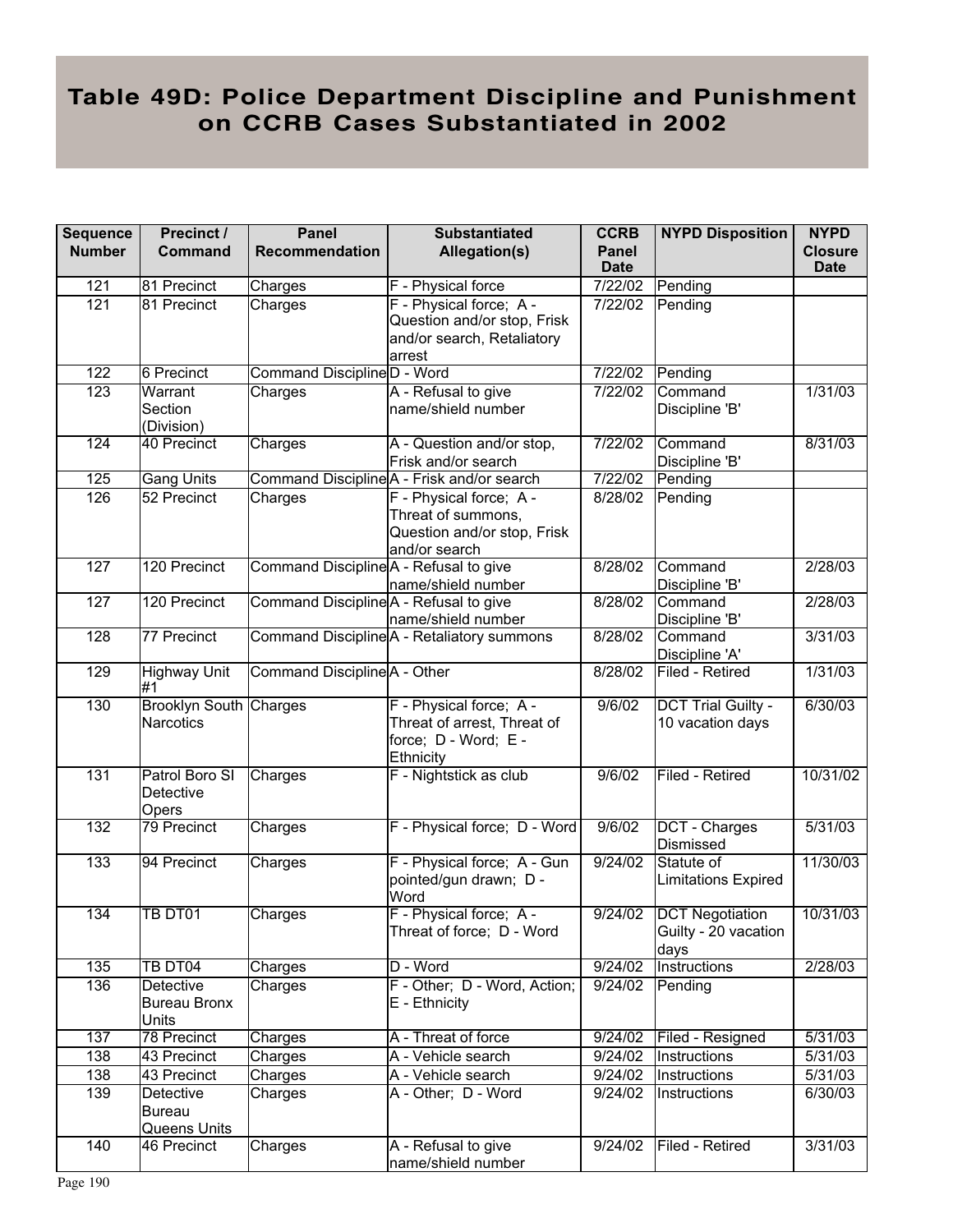| <b>Sequence</b><br><b>Number</b> | Precinct /<br><b>Command</b>                     | Panel<br>Recommendation | <b>Substantiated</b><br>Allegation(s)                                                       | <b>CCRB</b><br><b>Panel</b><br><b>Date</b> | <b>NYPD Disposition</b>           | <b>NYPD</b><br><b>Closure</b><br><b>Date</b> |
|----------------------------------|--------------------------------------------------|-------------------------|---------------------------------------------------------------------------------------------|--------------------------------------------|-----------------------------------|----------------------------------------------|
| 141                              | 67 Precinct                                      | Charges                 | A - Frisk and/or search                                                                     | 9/24/02                                    | Pending                           |                                              |
| $\overline{141}$                 | 67 Precinct                                      | Charges                 | A - Threat of summons,<br>Threat of arrest, Property<br>seized                              | 9/24/02                                    | Pending                           |                                              |
| 142                              | 75 Precinct                                      | Charges                 | F - Physical force; A - Frisk<br>and/or search, Refusal to<br>give name/shield number       | 9/24/02                                    | Pending                           |                                              |
| 142                              | 75 Precinct                                      | Charges                 | F - Physical force; A - Frisk<br>and/or search, Refusal to<br>give name/shield number       | 9/24/02                                    | Pending                           |                                              |
| $\overline{142}$                 | 75 Precinct                                      | Charges                 | F - Physical force; A - Frisk<br>and/or search, Refusal to<br>give name/shield number       | 9/24/02                                    | Pending                           |                                              |
| 143                              | 47 Precinct                                      | Charges                 | A - Retaliatory summons                                                                     | 9/24/02                                    | Command<br>Discipline 'A'         | 7/31/03                                      |
| 144                              | 46 Precinct                                      | Charges                 | A - Frisk and/or search,<br>Refusal to give name/shield<br>number                           | 9/24/02                                    | Command<br>Discipline 'A'         | 7/31/03                                      |
| 144                              | 46 Precinct                                      | Charges                 | A - Refusal to give<br>name/shield number                                                   | 9/24/02                                    | Command<br>Discipline 'A'         | 7/31/03                                      |
| 144                              | <b>Gang Units</b>                                | Charges                 | A - Refusal to give<br>name/shield number                                                   | 9/24/02                                    | Command<br>Discipline 'A'         | 7/31/03                                      |
| 145                              | 103 Precinct                                     | Charges                 | A - Threat of summons; D -<br>Word                                                          | 9/24/02                                    | Pending                           |                                              |
| 146                              | TB DT02                                          | Charges                 | A - Threat of arrest, Threat<br>of force                                                    | 9/24/02                                    | DCT - Charges<br><b>Dismissed</b> | 10/31/03                                     |
| 147                              | 44 Precinct                                      | Charges                 | A - Refusal to give<br>name/shield number; D -<br>Word                                      | 9/24/02                                    | Command<br>Discipline 'B'         | 10/31/03                                     |
| 148                              | 48 Precinct                                      | Charges                 | D - Word                                                                                    | 9/25/02                                    | Instructions                      | 1/31/03                                      |
| 149                              | 46 Precinct                                      | Charges                 | A - Refusal to process<br>complaint                                                         | 9/25/02                                    | Pending                           |                                              |
| 150                              | 46 Precinct                                      | Charges                 | D - Word, Action                                                                            | 9/25/02                                    | Department Unable<br>to Prosecute | 10/31/03                                     |
| 151                              | 100 Precinct                                     | Charges                 | A - Refusal to give<br>name/shield number; D -<br>Word                                      | 9/25/02                                    | Pending                           |                                              |
| 152                              | 76 Precinct                                      | Charges                 | A - Retaliatory summons; D<br>Word                                                          | 9/25/02                                    | Command<br>Discipline 'B'         | 8/31/03                                      |
| 153                              | Detective<br><b>Bureau Bronx</b><br><b>Units</b> | Charges                 | F - Physical force                                                                          | 9/25/02                                    | Pending                           |                                              |
| 154                              | 104 Precinct                                     | Charges                 | A - Refusal to give<br>name/shield number,<br>Retaliatory summons                           | 9/25/02                                    | <b>DCT</b> - Charges<br>Dismissed | 10/31/03                                     |
| 155                              | <b>SI Narcotics</b>                              | Charges                 | F - Physical force; A -<br>Question and/or stop, Frisk<br>and/or search, Threat of<br>force | 9/27/02                                    | Command<br>Discipline 'B'         | 1/31/03                                      |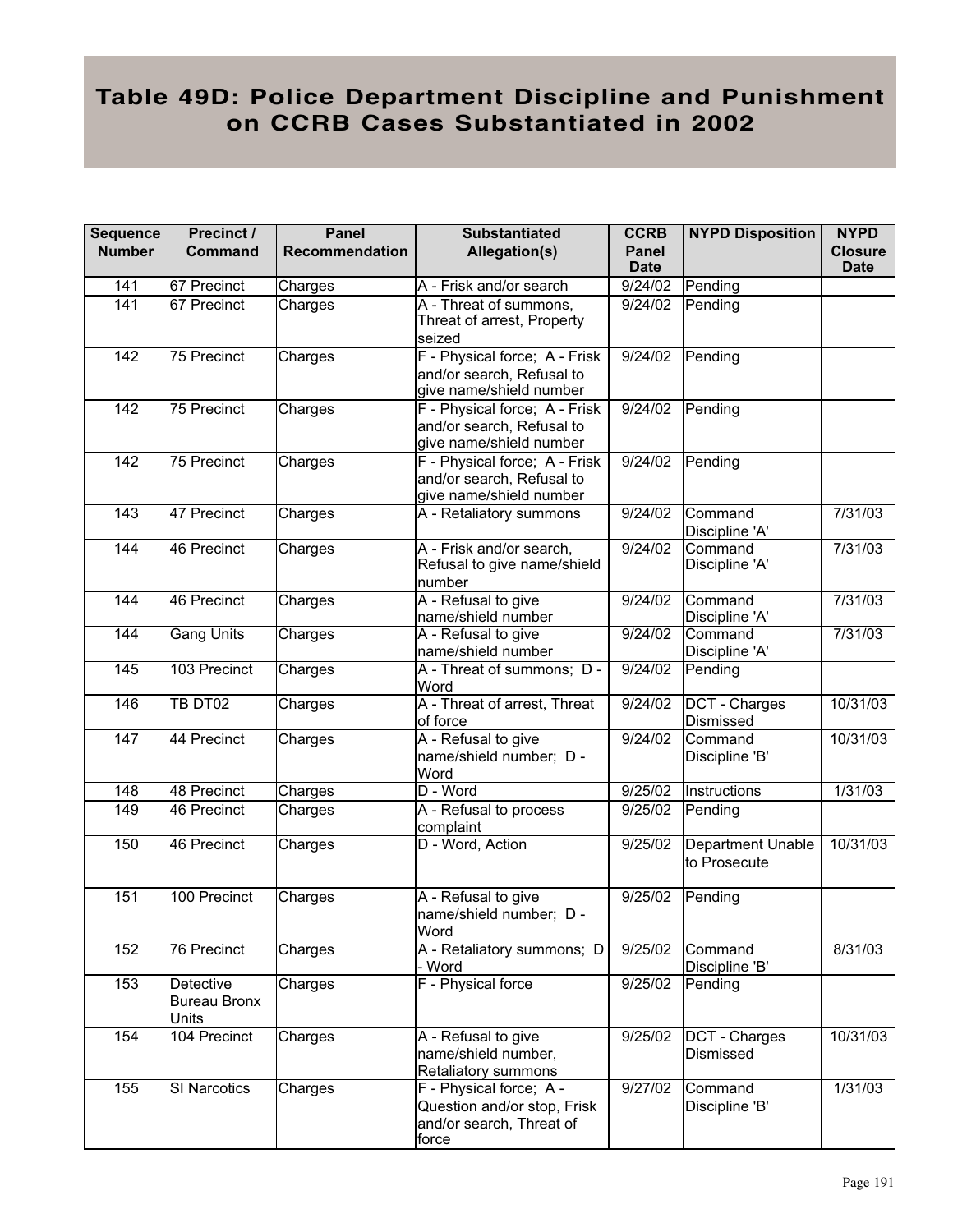| <b>Sequence</b> | Precinct /                                   | Panel                       | <b>Substantiated</b>                                                                                                                                                                                                         | <b>CCRB</b>          | <b>NYPD Disposition</b>                       | <b>NYPD</b>                   |
|-----------------|----------------------------------------------|-----------------------------|------------------------------------------------------------------------------------------------------------------------------------------------------------------------------------------------------------------------------|----------------------|-----------------------------------------------|-------------------------------|
| <b>Number</b>   | <b>Command</b>                               | Recommendation              | Allegation(s)                                                                                                                                                                                                                | Panel<br><b>Date</b> |                                               | <b>Closure</b><br><b>Date</b> |
| 156             | 78 Precinct                                  | Charges                     | A - Frisk and/or search,<br>Other                                                                                                                                                                                            | 9/27/02              | Command<br>Discipline 'A'                     | 5/31/03                       |
| 156             | <b>78 Precinct</b>                           | Charges                     | D - Word                                                                                                                                                                                                                     | 9/27/02              | Command<br>Discipline 'A'                     | 5/31/03                       |
| 157             | <b>73 Precinct</b>                           | Charges                     | A - Frisk and/or search,<br>Threat of arrest; D - Action                                                                                                                                                                     | 9/27/02              | Command<br>Discipline 'A'                     | 4/30/03                       |
| 157             | <b>73 Precinct</b>                           | Charges                     | F - Physical force; D -<br>Other                                                                                                                                                                                             | 9/27/02              | Command<br>Discipline 'A'                     | 4/30/03                       |
| 158             | 113 Precinct                                 | Charges                     | D - Word                                                                                                                                                                                                                     | 9/27/02              | Command<br>Discipline 'A'                     | 6/30/03                       |
| 158             | 113 Precinct                                 | Charges                     | A - Threat to damage/seize<br>property                                                                                                                                                                                       | 9/27/02              | <b>DCT</b> - Charges<br><b>Dismissed</b>      | 12/31/03                      |
| 159             | 34 Precinct                                  | Charges                     | E - Other                                                                                                                                                                                                                    | 9/27/02              | DCT - Charges<br><b>Dismissed</b>             | 10/31/03                      |
| 160             | PSA <sub>2</sub>                             | Charges                     | A - Premises entered and/or<br>searched                                                                                                                                                                                      | 9/27/02              | Instructions                                  | 6/30/03                       |
| 161             | Midtown North<br>Precinct                    | Charges                     | A - Refusal to give<br>name/shield number                                                                                                                                                                                    | 9/27/02              | <b>DCT Trial Guilty -</b><br>30 vacation days | 8/31/03                       |
| 162             | 42 Precinct                                  | Instructions                | A - Refusal to give<br>name/shield number                                                                                                                                                                                    | 9/27/02              | Command<br>Discipline 'A'                     | 9/30/03                       |
| 163             | 113 Precinct                                 | Charges                     | F - Physical force; A - Frisk<br>and/or search                                                                                                                                                                               | 9/30/02              | <b>DCT</b> - Charges<br><b>Dismissed</b>      | 7/31/03                       |
| 163             | 113 Precinct                                 | Charges                     | F - Physical force; A - Frisk<br>and/or search, Strip search                                                                                                                                                                 | 9/30/02              | DCT - Charges<br><b>Dismissed</b>             | 7/31/03                       |
| 164             | <b>SAT Narc Ops</b><br><b>Brooklyn North</b> | Charges                     | F - Chokehold; D - Word                                                                                                                                                                                                      | 9/30/02              | <b>DCT Trial - Not</b><br>Guilty              | 8/31/03                       |
| 164             | <b>SAT Narc Ops</b><br><b>Brooklyn North</b> | Charges                     | F - Radio as club                                                                                                                                                                                                            | 9/30/02              | <b>DCT Trial Guilty -</b><br>No penalty       | 8/31/03                       |
| 165             | 33 Precinct                                  | Command Discipline D - Word |                                                                                                                                                                                                                              | 9/30/02              | Command<br>Discipline 'A'                     | 12/31/02                      |
| 166             | TB DT32                                      | Charges                     | F - Physical force                                                                                                                                                                                                           | 9/30/02              | <b>DCT</b> - Charges<br>Dismissed             | 9/30/03                       |
| 166             | TB DT32                                      | Charges                     | A - Retaliatory arrest                                                                                                                                                                                                       | 9/30/02              | <b>Filed - Retired</b>                        | 5/31/03                       |
| 166             | TB DT32                                      | Charges                     | F - Physical force; A -<br>Question and/or stop,<br>Refusal to give name/shield<br>number                                                                                                                                    | 9/30/02              | Filed - Retired                               | 9/30/03                       |
| 167             | 83 Precinct                                  | Charges                     | F - Hit against inanimate<br>object, Chokehold; A -<br>Question and/or stop, Frisk<br>and/or search, Threat of<br>arrest, Refusal to give<br>name/shield number,<br>Refusal to obtain medical<br>treatment, Other; D - Other | 9/30/02 Pending      |                                               |                               |
| 167             | 83 Precinct                                  | Charges                     | F - Physical force                                                                                                                                                                                                           | 9/30/02              | Pending                                       |                               |
| 168             | 75th Precinct<br>Detective<br>Squad          | Charges                     | A - Other                                                                                                                                                                                                                    | 9/30/02              | Instructions                                  | 1/31/03                       |
| 168             | 75th Precinct<br>Detective<br>Squad          | Charges                     | A - Other                                                                                                                                                                                                                    | 9/30/02              | Instructions                                  | 1/31/03                       |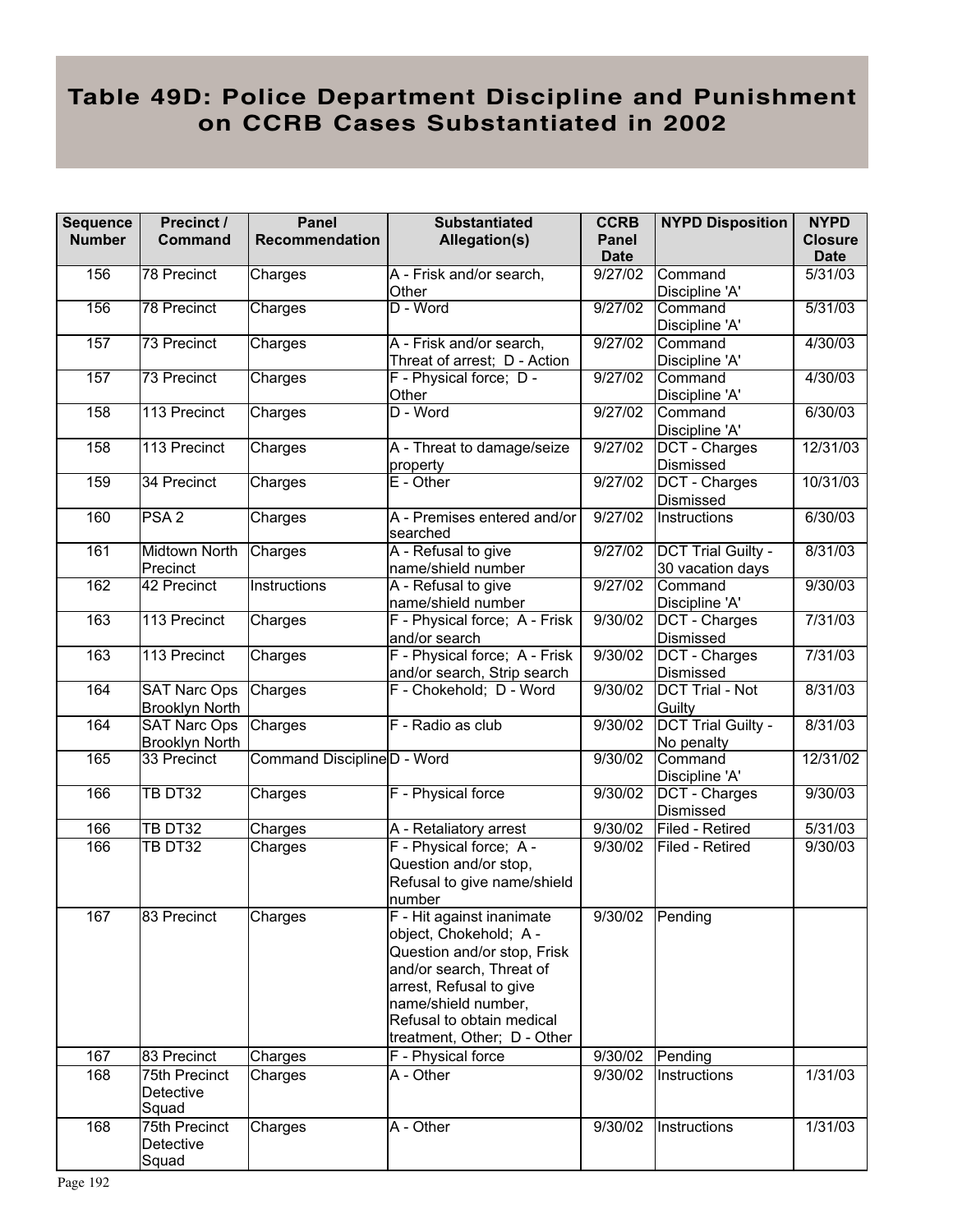| <b>Sequence</b><br><b>Number</b> | Precinct /<br><b>Command</b>                      | <b>Panel</b><br>Recommendation | <b>Substantiated</b><br>Allegation(s)                                                                  | <b>CCRB</b><br><b>Panel</b><br><b>Date</b> | <b>NYPD Disposition</b>                                      | <b>NYPD</b><br><b>Closure</b><br><b>Date</b> |
|----------------------------------|---------------------------------------------------|--------------------------------|--------------------------------------------------------------------------------------------------------|--------------------------------------------|--------------------------------------------------------------|----------------------------------------------|
| 169                              | 67 Precinct                                       | Charges                        | A - Frisk and/or search,<br>Premises entered and/or<br>searched                                        | 9/30/02                                    | Instructions                                                 | 1/31/03                                      |
| 170                              | 62 Precinct                                       | Charges                        | F - Other blunt intrument as<br>a club                                                                 | 9/30/02                                    | <b>Filed - Retired</b>                                       | 3/31/03                                      |
| 171                              | <b>78 Precinct</b>                                | Charges                        | F - Hit against inanimate<br>object; D - Word                                                          | 9/30/02                                    | <b>DCT Negotiation</b><br>Guilty - 10 vacation<br>days       | 5/31/03                                      |
| 171                              | <b>78 Precinct</b>                                | Charges                        | F - Physical force; A -<br>Threat of force                                                             | 9/30/02                                    | <b>DCT</b> Negotiation<br>Guilty - 10 vacation<br>days       | 5/31/03                                      |
| 172                              | 44 Precinct                                       | Command Discipline D - Word    |                                                                                                        | 9/30/02                                    | Command<br>Discipline 'A'                                    | 4/30/03                                      |
| 173                              | Patrol Boro<br><b>Brooklyn North</b><br>ACI       | Charges                        | A - Question and/or stop,<br>Premises entered and/or<br>searched, Threat of arrest,<br>Other; D - Word | 9/30/02                                    | Pending                                                      |                                              |
| 174                              | <b>Brooklyn South Charges</b><br><b>Narcotics</b> |                                | A - Frisk and/or search                                                                                | 9/30/02                                    | <b>DCT Negotiation</b><br>Guilty - 10 vacation<br>days       | 2/28/04                                      |
| 174                              | <b>Brooklyn South Charges</b><br><b>Narcotics</b> |                                | A - Vehicle search, Threat<br>of arrest, Refusal to give<br>name/shield number                         | 9/30/02                                    | <b>DCT</b> Negotiation<br>Guilty - 60<br>suspension days     | 5/31/03                                      |
| 175                              | 106 Precinct                                      | Charges                        | F - Chokehold                                                                                          | 9/30/02                                    | <b>DCT Negotiation</b><br>Guilty - 5 vacation<br>days        | 12/31/03                                     |
| 176                              | 114 Precinct                                      | Command Discipline D - Word    |                                                                                                        | 9/30/02                                    | Instructions                                                 | 3/31/03                                      |
| 177                              | 77 Precinct                                       | Charges                        | A - Frisk and/or search                                                                                | 9/30/02                                    | Pending                                                      |                                              |
| 177                              | 77 Precinct                                       | Charges                        | F - Hit against inanimate<br>object; A - Frisk and/or<br>search                                        | 9/30/02                                    | Pending                                                      |                                              |
| 178                              | Gang Units                                        | Charges                        | D - Word                                                                                               | 9/30/02                                    | Command<br>Discipline 'A'                                    | 6/30/03                                      |
| 179                              | $\overline{24}$ Precinct                          | Charges                        | A - Threat of arrest                                                                                   | 9/30/02                                    | <b>DCT</b> - Charges<br>Dismissed                            | 8/31/03                                      |
| 179                              | 24 Precinct                                       | Charges                        | A - Threat of arrest; D -<br>Word                                                                      | 9/30/02                                    | DCT - Charges<br>Dismissed                                   | 8/31/03                                      |
| 180                              | 26 Precinct                                       | Charges                        | A - Refusal to process<br>complaint                                                                    | 9/30/02                                    | Command<br>Discipline 'A'                                    | 9/30/03                                      |
| 181                              | 24 Precinct                                       | <b>Instructions</b>            | A - Refusal to give<br>name/shield number                                                              | 9/30/02                                    | <b>DCT Negotiation</b><br>Guilty - Command<br>Discipline 'B' | 8/31/03                                      |
| 181                              | 24 Precinct                                       | Instructions                   | A - Refusal to give<br>name/shield number                                                              | 9/30/02                                    | <b>DCT Trial - Not</b><br>Guilty                             | 11/30/03                                     |
| 182                              | 49 Precinct                                       | Charges                        | F - Physical force                                                                                     | 10/17/02                                   | Pending                                                      |                                              |
| 183                              | 113 Precinct                                      | Charges                        | A - Threat of arrest; O -<br>Race                                                                      | 10/17/02                                   | <b>DCT</b> - Charges<br><b>Dismissed</b>                     | 12/31/03                                     |
| 184                              | 75 Precinct                                       | Charges                        | F - Physical force                                                                                     | 10/17/02                                   | Pending                                                      |                                              |
| 185                              | TB DT34                                           | Instructions                   | D - Word                                                                                               |                                            | 10/17/02 Instructions                                        | 5/31/03                                      |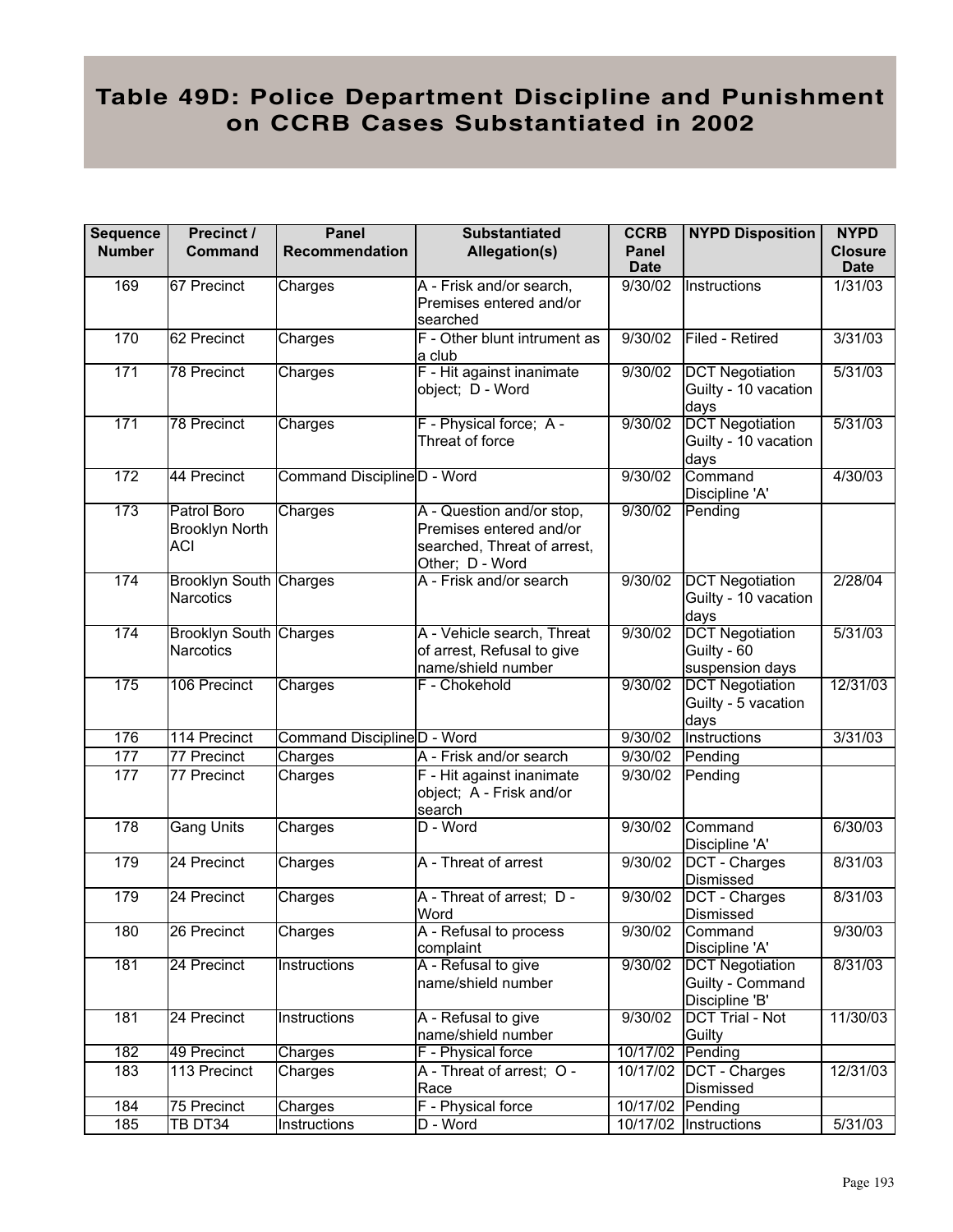| <b>Sequence</b><br><b>Number</b> | Precinct /<br><b>Command</b>                            | <b>Panel</b><br><b>Recommendation</b> | <b>Substantiated</b><br><b>Allegation(s)</b>                                                | <b>CCRB</b><br><b>Panel</b><br><b>Date</b> | <b>NYPD Disposition</b>                                  | <b>NYPD</b><br><b>Closure</b><br><b>Date</b> |
|----------------------------------|---------------------------------------------------------|---------------------------------------|---------------------------------------------------------------------------------------------|--------------------------------------------|----------------------------------------------------------|----------------------------------------------|
| 186                              | Manhattan<br><b>Narcotics</b>                           | Charges                               | A - Refusal to give<br>name/shield number; D -<br>Gesture                                   | 10/17/02 Pending                           |                                                          |                                              |
| 187                              | 79 Precinct                                             | Charges                               | A - Threat of arrest                                                                        |                                            | 10/17/02   DCT - Charges<br><b>Dismissed</b>             | 2/28/04                                      |
| 187                              | 79 Precinct                                             | Charges                               | A - Threat of force; D -<br>Word; O - Race                                                  | 10/17/02                                   | Pending                                                  |                                              |
| 188                              | <b>SI Narcotics</b>                                     | Charges                               | F - Physical force                                                                          | 10/31/02 Pending                           |                                                          |                                              |
| 189                              | Manhattan<br><b>Narcotics</b>                           | Charges                               | F - Physical force, Hit<br>against inanimate object; A<br>Frisk and/or search; D -<br>Word; | 10/31/02 Pending                           |                                                          |                                              |
| 189                              | Manhattan<br><b>Narcotics</b>                           | Charges                               | F - Physical force; A -<br>Refusal to give name/shield<br>number; D - Word, Gesture         | 10/31/02 Pending                           |                                                          |                                              |
| 190                              | TB DT01                                                 | Instructions                          | A - Refusal to give<br>name/shield number                                                   | 10/31/02                                   | Command<br>Discipline 'A'                                | 6/30/03                                      |
| 191                              | 68 Precinct                                             | Instructions                          | A - Other                                                                                   |                                            | 10/31/02 Instructions                                    | 2/28/03                                      |
| 192                              | 40 Precinct                                             | Command Discipline A - Other          |                                                                                             | 10/31/02 Pending                           |                                                          |                                              |
| 193                              | 75 Precinct                                             | Charges                               | D - Word                                                                                    |                                            | 11/13/02 Instructions                                    | 5/31/03                                      |
| 194                              | 44 Precinct                                             | Charges                               | D - Demeanor/tone                                                                           |                                            | 11/13/02 Instructions                                    | 5/31/03                                      |
| 195                              | Warrant<br>Section<br>(Division)                        | Charges                               | A - Threat of summons,<br>Threat of force; D - Word;<br>O - Race                            |                                            | 11/13/02 Filed - Resigned                                | 2/28/03                                      |
| 196                              | Detective<br><b>Bureau Bronx</b><br><b>Units</b>        | Charges                               | F - Physical force                                                                          | 11/13/02                                   | <b>DCT Trial - Not</b><br>Guily                          | 2/28/04                                      |
| 197                              | 70 Precinct                                             | Charges                               | F - Physical force; A - Frisk<br>and/or search, Retaliatory<br>arrest; D - Word             | 11/13/02 Pending                           |                                                          |                                              |
| 198                              | Manhattan<br><b>Traffic TF</b>                          | Charges                               | F - Physical force; A -<br>Threat of arrest; D - Word                                       | 11/13/02 Pending                           |                                                          |                                              |
| 199                              | Patrol Boro MS Charges<br>lTF                           |                                       | D - Word                                                                                    |                                            | 11/18/02 Command<br>Discipline 'A'                       | 4/30/03                                      |
| 200                              | <b>Detective</b><br><b>Bureau Bronx</b><br><b>Units</b> | Charges                               | F - Physical force                                                                          | 11/18/02                                   | DCT - Charges<br>Dismissed                               | 4/30/03                                      |
| 201                              | <b>SAT Narc Ops</b><br><b>Brooklyn North</b>            | Charges                               | A - Strip search                                                                            | 11/18/02 Pending                           |                                                          |                                              |
| 202                              | 33 Precinct                                             | Charges                               | A - Frisk and/or search,<br>Other                                                           |                                            | 11/18/02 Command<br>Discipline 'B'                       | 6/30/03                                      |
| 203                              | 68 Precinct                                             | Charges                               | A - Premises entered and/or<br>searched                                                     |                                            | 11/18/02 DCT Negotiation<br>Guilty - 10 vacation<br>days | 9/30/03                                      |
| 204                              | Detective<br><b>Bureau</b><br>Manhattan<br>Units        | Charges                               | A - Retaliatory summons; D<br>- Word                                                        | 11/18/02                                   | Pending                                                  |                                              |
| 205                              | <b>48 Precinct</b>                                      | Charges                               | A - Vehicle search; D -<br>Word                                                             | 11/25/02                                   | Command<br>Discipline 'A'                                | 7/31/03                                      |
| 205                              | 48 Precinct                                             | Charges                               | A - Vehicle search; D -<br><b>Word</b>                                                      | 11/25/02                                   | Command<br>Discipline 'A'                                | 7/31/03                                      |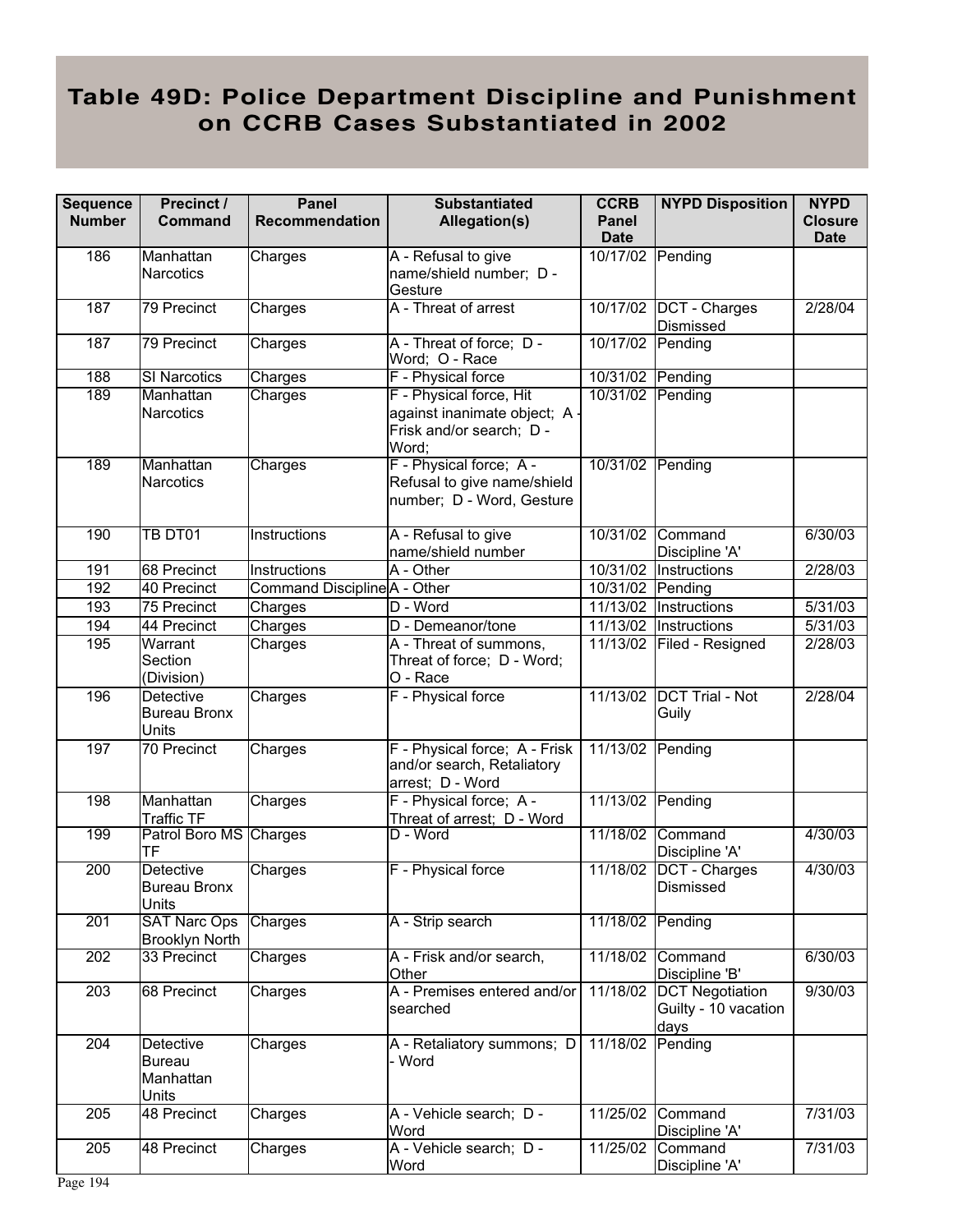| <b>Sequence</b><br><b>Number</b> | Precinct /<br><b>Command</b>                     | <b>Panel</b><br>Recommendation          | <b>Substantiated</b><br>Allegation(s)                                                                    | <b>CCRB</b><br>Panel<br><b>Date</b> | <b>NYPD Disposition</b>                         | <b>NYPD</b><br><b>Closure</b><br><b>Date</b> |
|----------------------------------|--------------------------------------------------|-----------------------------------------|----------------------------------------------------------------------------------------------------------|-------------------------------------|-------------------------------------------------|----------------------------------------------|
| 206                              | Queens<br>Narcotics                              | Charges                                 | A - Strip search                                                                                         | 11/25/02                            | Filed - Retired                                 | 1/31/04                                      |
| 206                              | Queens<br><b>Narcotics</b>                       | Charges                                 | A - Property damaged; D -<br>Word                                                                        | 11/25/02 Pending                    |                                                 |                                              |
| 207                              | <b>77 Precinct</b>                               | Charges                                 | A - Question and/or stop,<br>Frisk and/or search, Vehicle<br>stop, Refusal to give<br>name/shield number | 11/25/02 Pending                    |                                                 |                                              |
| 208                              | 66 Precinct                                      | Charges                                 | F - Physical force; Vehicle<br>search; D - Word, Action;<br>O - Ethnicity                                | 11/25/02 Pending                    |                                                 |                                              |
| 209                              | 70 Precinct                                      | Instructions                            | A - Refusal to process<br>complaint                                                                      | 11/25/02                            | Command<br>Discipline 'B'                       | 11/30/03                                     |
| 210                              | Manhattan<br>Narcotics                           | Charges                                 | F - Radio as club; A -<br>Retaliatory arrest                                                             | 12/13/02                            | Pending                                         |                                              |
| $\overline{211}$                 | <b>SAT Narc Ops</b><br><b>Brooklyn North</b>     | Charges                                 | A - Question and/or stop,<br>Frisk and/or search                                                         |                                     | 12/13/02 Filed - Retired                        | 3/31/03                                      |
| $\overline{212}$                 | 66 Precinct                                      | Charges                                 | D - Other                                                                                                | 12/13/02                            | Pending                                         |                                              |
| 212                              | 66 Precinct                                      | Charges                                 | O - Ethnicity                                                                                            | 12/13/02 Pending                    |                                                 |                                              |
| 213                              | Patrol Boro QS Charges<br>HQ                     |                                         | A - Refusal to give<br>name/shield number; O -<br>Ethnicity                                              |                                     | 12/23/02 DCT Trial Guilty -<br>10 vacation days | 10/31/03                                     |
| 214                              | <b>48 Precinct</b>                               | Charges                                 | D - Word                                                                                                 | 12/23/02                            | Instructions                                    | 6/30/03                                      |
| 214                              | <b>48 Precinct</b>                               | Charges                                 | D - Word                                                                                                 | 12/23/02                            | Instructions                                    | 6/30/03                                      |
| 215                              | PSA <sub>3</sub>                                 | Charges                                 | D - Word                                                                                                 | 12/23/02                            | Pending                                         |                                              |
| 215                              | PSA <sub>3</sub>                                 | Charges                                 | F - Physical force                                                                                       | 12/23/02                            | Pending                                         |                                              |
| 216                              | TB DT11                                          | Charges                                 | F - Physical force; A -<br>Refusal to give name/shield<br>number; D - Word                               | 12/30/02                            | Command<br>Discipline 'B'                       | 6/30/03                                      |
| 217                              | Queens<br><b>Narcotics</b>                       | Charges                                 | A - Premises entered and/or<br>searched                                                                  | 12/30/02                            | Instructions                                    | 5/31/03                                      |
| 218                              | 67 Precinct                                      | Charges                                 | A - Property seized                                                                                      | 12/30/02                            | Command<br>Discipline 'B'                       | 9/30/03                                      |
| 219                              | <b>79 Precinct</b>                               | Charges                                 | A - Refusal to process<br>complaint                                                                      | 12/30/02                            | Command<br>Discipline 'B'                       | 10/31/03                                     |
| 220                              | 120 Precinct                                     | Charges                                 | A - Refusal to give<br>name/shield number                                                                |                                     | 12/30/02 Command<br>Discipline 'A'              | 9/30/03                                      |
| 221                              | 40 Precinct                                      | Charges                                 | D - Word                                                                                                 | 12/30/02                            | Instructions                                    | 9/30/03                                      |
| 222                              | Detective<br><b>Bureau</b><br>Manhattan<br>Units | Charges                                 | D - Word                                                                                                 | 12/30/02                            | Command<br>Discipline 'A'                       | 9/30/03                                      |
| 223                              | 112 Precinct                                     | Command Discipline A - Threat of arrest |                                                                                                          | 12/30/02                            | Instructions                                    | 9/30/03                                      |
| 224                              | Detective<br><b>Bureau</b><br>Queens Units       | Charges                                 | A - Premises entered and/or<br>searched                                                                  |                                     | 12/30/02 Command<br>Discipline 'B'              | 8/31/03                                      |
| 224                              | Detective<br><b>Bureau</b><br>Queens Units       | Charges                                 | A - Premises entered and/or<br>searched                                                                  | 12/30/02                            | Command<br>Discipline 'B'                       | 8/31/03                                      |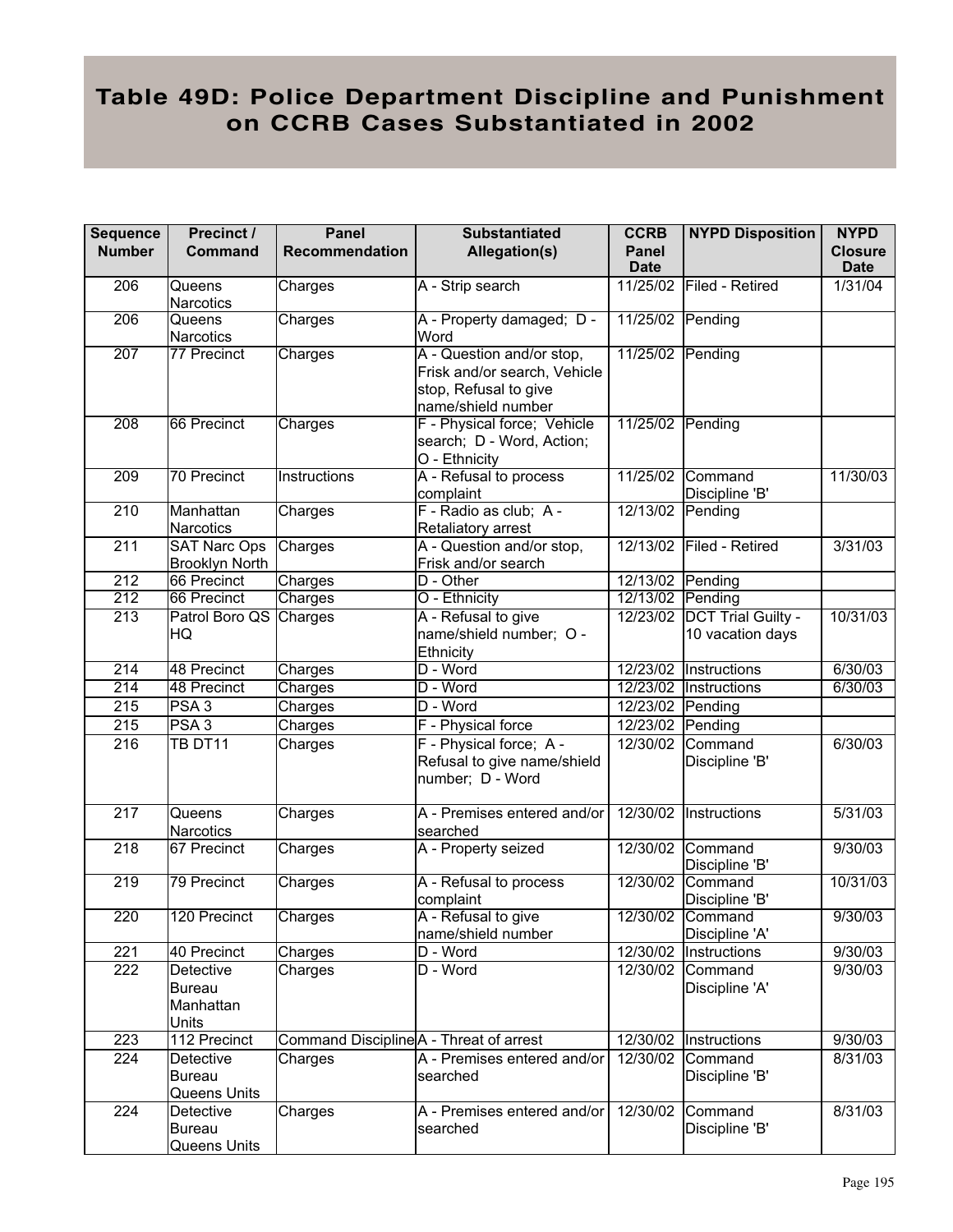| <b>Sequence</b><br>Number* | Precinct /<br><b>Command</b>                      | <b>CCRB Panel</b><br><b>Recommendation</b> | <b>Substantiated</b><br>Allegation(s)                                                                                                 | <b>CCRB</b><br>Panel<br><b>Date</b> | <b>NYPD</b><br>Disposition**                           | <b>NYPD</b><br><b>Closure</b><br><b>Date</b> |
|----------------------------|---------------------------------------------------|--------------------------------------------|---------------------------------------------------------------------------------------------------------------------------------------|-------------------------------------|--------------------------------------------------------|----------------------------------------------|
| $\mathbf{1}$               | <b>Bronx</b><br>Narcotics                         | Charges                                    | A - Question and/or stop,<br>Frisk and/or search                                                                                      | 1/16/03                             | Command<br>Discipline 'B'                              | 5/31/03                                      |
| $\mathbf{1}$               | <b>Bronx</b><br><b>Narcotics</b>                  | Charges                                    | A - Question and/or stop,<br>Frisk and/or search                                                                                      | 1/16/03                             | Pending                                                |                                              |
| $\overline{2}$             | Patrol Boro<br>Queens South<br><b>ACI</b>         | Charges                                    | A - Question and/or stop,<br>Frisk and/or search                                                                                      | 1/16/03                             | Command<br>Discipline 'A'                              | 6/30/03                                      |
| $\overline{2}$             | <b>Patrol Boro</b><br>Queens South<br><b>ACI</b>  | Charges                                    | A - Question and/or stop,<br>Frisk and/or search                                                                                      | 1/16/03                             | Command<br>Discipline 'A'                              | 6/30/03                                      |
| $\overline{3}$             | 67 Precinct                                       | Charges                                    | A - Refusal to process<br>complaint                                                                                                   | 1/16/03                             | Pending                                                |                                              |
| 3                          | 67 Precinct                                       | Charges                                    | F - Other blunt intrument as<br>a club, Physical force; A -<br>Retaliatory arrest                                                     | 1/16/03                             | Pending                                                |                                              |
| $\overline{4}$             | 47 Precinct                                       | Charges                                    | D - Word                                                                                                                              | 1/16/03                             | Command<br>Discipline 'A'                              | 9/30/03                                      |
| $\overline{5}$             | 84 Precinct                                       | Charges                                    | F - Physical force; A -<br>Question and/or stop,<br>Threat of arrest, Threat of<br>force, Refusal to provide<br>name/shield; D - Word | 1/16/03                             | Pending                                                |                                              |
| $6\phantom{1}$             | 26 Precinct                                       | Charges                                    | A - Refusal to give<br>name/shield number; O -<br>Race                                                                                | 1/16/03                             | Pending                                                |                                              |
| $\overline{7}$             | 26 Precinct                                       | Charges                                    | A - Property seized                                                                                                                   | 1/16/03                             | Command<br>Discipline 'A'                              | 1/31/04                                      |
| 8                          | <b>Highway Unit</b><br>#4                         | Instructions                               | A - Refusal to give<br>name/shield number                                                                                             | 1/16/03                             | Instructions                                           | 8/31/03                                      |
| $\overline{9}$             | Queens<br>Narcotics                               | Charges                                    | F - Physical force                                                                                                                    | 1/22/03                             | <b>DCT Trial - Not</b><br>Guilty                       | 5/31/03                                      |
| 10                         | Manhattan<br><b>Narcotics</b>                     | Charges                                    | A - Vehicle search                                                                                                                    | 1/22/03                             | <b>DCT</b> - Charges<br>Dismissed                      | 4/30/03                                      |
| 10                         | Manhattan<br><b>Narcotics</b>                     | Charges                                    | A - Vehicle search                                                                                                                    | 1/22/03                             | <b>DCT</b> - Charges<br><b>Dismissed</b>               | 4/30/03                                      |
| 10                         | Manhattan<br><b>Narcotics</b>                     | Charges                                    | A - Vehicle search                                                                                                                    | 1/22/03                             | DCT - Charges<br>Dismissed                             | 4/30/03                                      |
| $\overline{11}$            | <b>Brooklyn South Charges</b><br><b>Narcotics</b> |                                            | A - Frisk and/or search,<br>Threat of force; D - Word                                                                                 | 1/22/03                             | <b>DCT Negotiation</b><br>Guilty - 10<br>vacation days | 2/28/04                                      |
| $\overline{12}$            | 123 Precinct                                      | Charges                                    | A - Retaliatory arrest                                                                                                                | 1/22/03                             | Instructions                                           | 2/28/03                                      |
| $\overline{12}$            | 123 Precinct                                      | Charges                                    | F - Physical force                                                                                                                    | 1/22/03                             | Instructions                                           | 3/31/03                                      |
| 13                         | 81 Precinct                                       | Charges                                    | A - Threat of force                                                                                                                   | 1/22/03                             | Instructions                                           | 3/31/03                                      |
| 14                         | PSA <sub>3</sub>                                  | Charges                                    | F - Physical force; A -<br>Question and/or stop                                                                                       | 1/22/03                             | Filed - Retired                                        | 3/31/03                                      |
| 15                         | 73 Precinct                                       | Charges                                    | D - Word                                                                                                                              | 1/22/03                             | Command<br>Discipline 'A'                              | 4/30/03                                      |
| 16                         | 77thPrecinct<br>Detective<br>Squad                | Charges                                    | A - Premises entered and/or<br>searched, Property<br>damaged                                                                          | 1/22/03                             | Instructions                                           | 5/31/03                                      |

\* A repeated sequence number indicates that the CCCB substantiated allegations against more than one officer based on a single complant. \*\* OATH is the Office of Administrative Trials and Hearings; DCT is the NYPD's Deputy Commissioner for Trials. See Glossary.

Page 196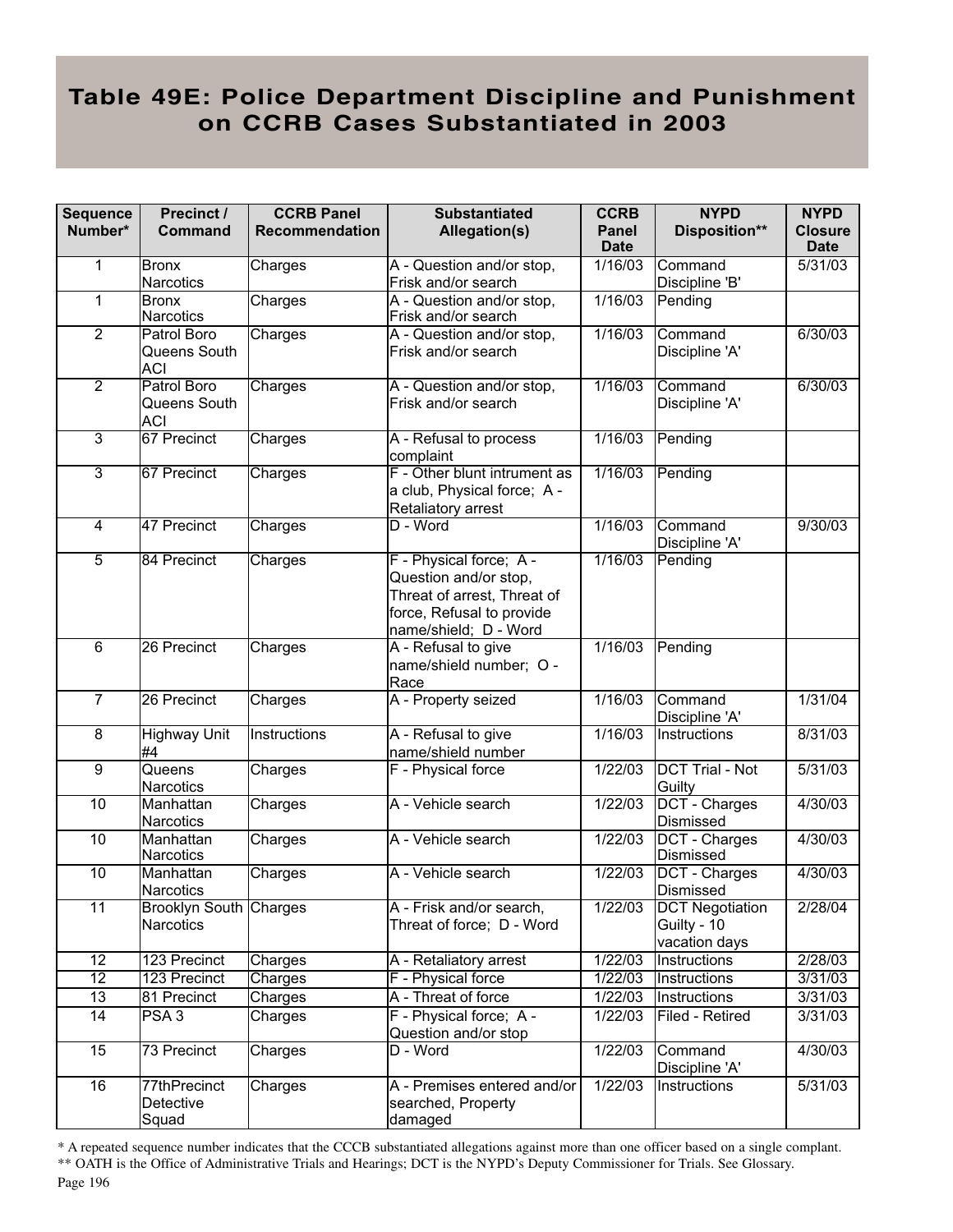| <b>Sequence</b><br><b>Number</b> | Precinct /<br><b>Command</b> | <b>CCRB Panel</b><br><b>Recommendation</b> | <b>Substantiated</b><br>Allegation(s)                                                   | <b>CCRB</b><br>Panel<br><b>Date</b> | <b>NYPD</b><br><b>Disposition</b>                      | <b>NYPD</b><br><b>Closure</b><br><b>Date</b> |
|----------------------------------|------------------------------|--------------------------------------------|-----------------------------------------------------------------------------------------|-------------------------------------|--------------------------------------------------------|----------------------------------------------|
| 17                               | 52 Precinct                  | Instructions                               | A - Improper dissemination<br>of medical information                                    | 1/22/03                             | Instructions                                           | 3/31/03                                      |
| 18                               | 42 Precinct                  | Charges                                    | F - Radio as club, Hit<br>against inanimate object                                      | 1/22/03                             | Pending                                                |                                              |
| 19                               | 33 Precinct                  | Charges                                    | D - Word                                                                                | 1/22/03                             | Command<br>Discipline 'A'                              | 6/30/03                                      |
| 20                               | <b>77 Precinct</b>           | Charges                                    | A - Question and/or stop                                                                | 1/22/03                             | Filed - Retired                                        | 2/28/04                                      |
| 20                               | 77 Precinct                  | Charges                                    | F - Hit against inanimate<br>object; A - Frisk and/or<br>search, Threat of arrest       | 1/22/03                             | Pending                                                |                                              |
| 20                               | <b>77 Precinct</b>           | Charges                                    | F - Hit against inanimate<br>object; A - Threat of force;<br>D - Word                   | 1/22/03                             | Pending                                                |                                              |
| $\overline{20}$                  | <b>77 Precinct</b>           | Charges                                    | F - Physical force                                                                      | 1/22/03                             | Pending                                                |                                              |
| $\overline{21}$                  | TB DT04                      | Charges                                    | F - Physical force; D - Word                                                            | 1/22/03                             | <b>DCT</b> Negotiation<br>Guilty - 15<br>vacation days | 1/31/04                                      |
| $\overline{22}$                  | 113 Precinct                 | Charges                                    | O - Race, Ethnicity                                                                     | 1/22/03                             |                                                        |                                              |
| 23                               | Queens<br>Narcotics          | Charges                                    | F - Nightstick as club,<br>Physical force; A - Other                                    | 1/22/03                             | <b>DCT Trial - Not</b><br>Guilty                       | 12/31/03                                     |
| $\overline{23}$                  | Queens<br>Narcotics          | Charges                                    | F - Physical force; A - Other                                                           | 1/22/03                             | <b>Filed - Retired</b>                                 | 6/30/03                                      |
| 24                               | $\overline{13}$ Precinct     | Charges                                    | A - Strip search                                                                        | 1/22/03                             | <b>DCT Negotiation</b><br>Guilty - 10<br>vacation days | 12/31/03                                     |
| 25                               | 47 Precinct                  | Instructions                               | A - Other                                                                               | 1/22/03                             | Instructions                                           | 9/30/03                                      |
| $\overline{26}$                  | 48 Precinct                  | Charges                                    | A - Retaliatory arrest; D -<br>Word                                                     | 1/22/03                             | Filed - Retired                                        | 9/30/03                                      |
| 27                               | 107 Precinct                 | Charges                                    | F - Physical force; A -<br>Threat of force, Refusal to<br>obtain medical treatment      | 1/22/03                             | Filed - Retired                                        | 6/30/03                                      |
| 28                               | 67 Precinct                  | Charges                                    | A - Frisk and/or search,<br>Threat of force                                             | 1/22/03                             | Command<br>Discipline 'B'                              | 9/30/03                                      |
| 29                               | Queens<br>Narcotics          | Charges                                    | A - Strip search                                                                        | 1/22/03                             | Filed - Retired                                        | 2/28/04                                      |
| 30                               | PSA <sub>5</sub>             | Charges                                    | F - Physical force; A -<br>Question and/or stop                                         | 1/22/03 Pending                     |                                                        |                                              |
| $\overline{31}$                  | 47 Precinct                  | Charges                                    | A - Premises entered and/or<br>searched, Threat of arrest,<br>Threat of force; D - Word | 1/22/03                             | Instructions                                           | 10/31/03                                     |
| 32                               | <b>77 Precinct</b>           | Charges                                    | F - Physical force; A - Frisk<br>and/or search                                          | 1/22/03                             | Pending                                                |                                              |
| 32                               | 77 Precinct                  | Charges                                    | F - Physical force; A -<br>Question and/or stop, Frisk<br>and/or search                 | 1/22/03                             | Pending                                                |                                              |
| 33                               | 20 Precinct                  | Charges                                    | A - Other; O - Sexual<br>orientation                                                    | 1/22/03                             | Filed - Retired                                        | 5/31/03                                      |
| 33                               | 20 Precinct                  | Charges                                    | A - Other                                                                               | 1/22/03                             | Pending                                                |                                              |
| $\overline{34}$                  | 32 Precinct                  | Command Discipline A - Refusal to give     | name/shield number                                                                      | 1/22/03                             | Command<br>Discipline 'A'                              | 11/30/03                                     |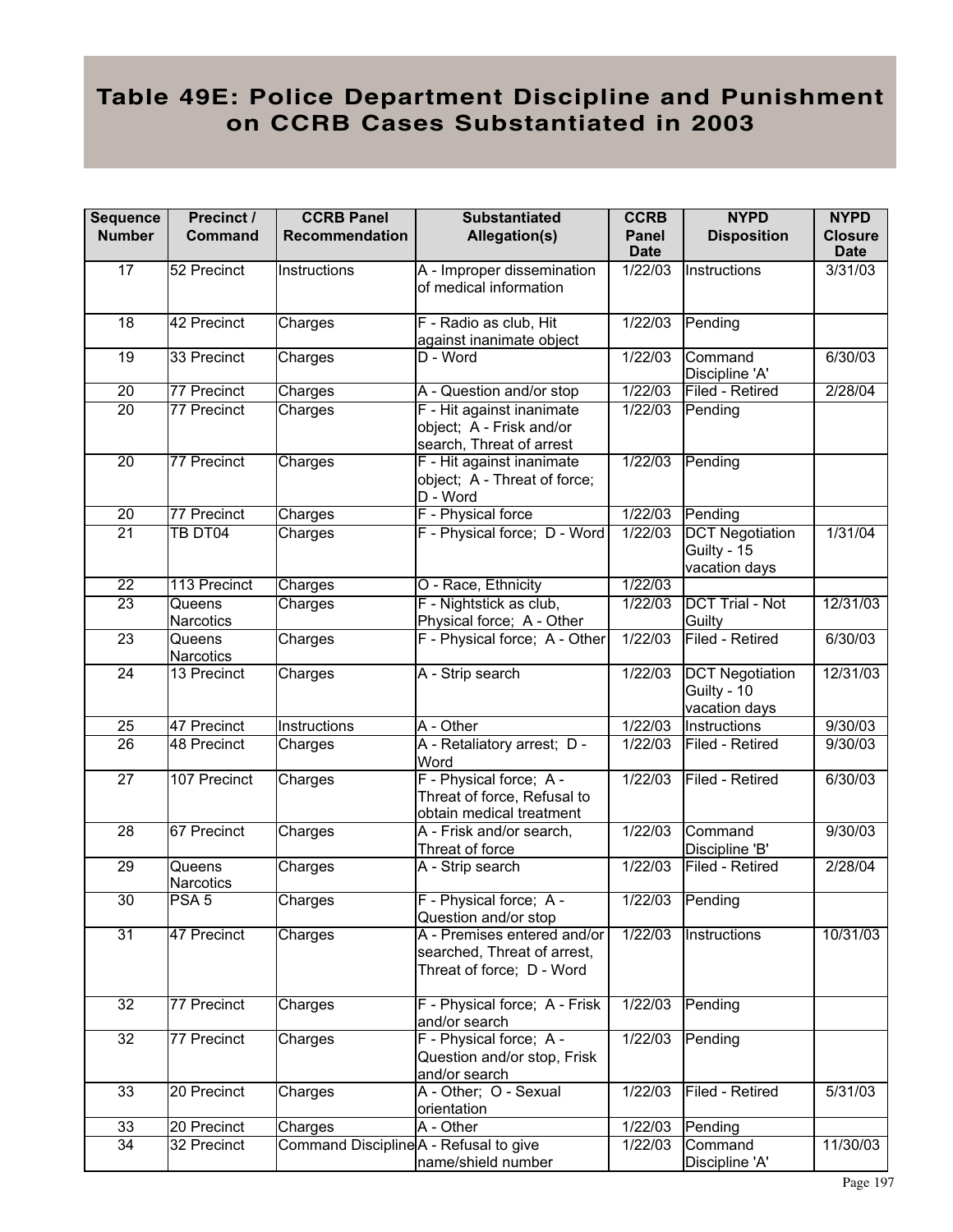| <b>Sequence</b><br><b>Number</b> | Precinct /<br><b>Command</b>                                | <b>CCRB Panel</b><br><b>Recommendation</b>           | <b>Substantiated</b><br>Allegation(s)                                                           | <b>CCRB</b><br>Panel | <b>NYPD</b><br><b>Disposition</b>                      | <b>NYPD</b><br><b>Closure</b> |
|----------------------------------|-------------------------------------------------------------|------------------------------------------------------|-------------------------------------------------------------------------------------------------|----------------------|--------------------------------------------------------|-------------------------------|
|                                  |                                                             |                                                      |                                                                                                 | <b>Date</b>          |                                                        | <b>Date</b>                   |
| 35                               | 43 Precinct                                                 | Charges                                              | A - Threat of force, Refusal<br>to give name/shield number                                      | 1/22/03              | Pending                                                |                               |
| 36                               | 108 Precinct                                                | Charges                                              | A - Refusal to obtain<br>medical treatment                                                      | 1/22/03              | Command<br>Discipline 'A'                              | 2/28/04                       |
| $\overline{37}$                  | <b>72 Precinct</b>                                          | Command Discipline D - Word                          |                                                                                                 | 1/22/03              | Pending                                                |                               |
| 38                               | Manhattan<br>Narcotics                                      | Charges                                              | A - Refusal to give<br>name/shield number                                                       | 2/5/03               | Command<br>Discipline 'A'                              | 6/30/03                       |
| 39                               | 67 Precinct                                                 | Charges                                              | F - Physical force; A -<br>Question and/or stop, Frisk<br>and/or search, Other                  | 2/5/03               | Pending                                                |                               |
| 40                               | 77 Precinct                                                 | Charges                                              | F - Physical force; A -<br>Question and/or stop, Frisk<br>and/or search, Retaliatory<br>summons | 2/5/03               | Command<br>Discipline 'A'                              | 1/31/04                       |
| 41                               | 109 Precinct                                                | Charges                                              | A - Threat of arrest, Threat<br>of force; D - Word                                              | 2/5/03               | Pending                                                |                               |
| 42                               | 79 Precinct                                                 | Charges                                              | A - Frisk and/or search                                                                         | 2/10/03              | Command<br>Discipline 'A'                              | 7/31/03                       |
| 42                               | Strategic &<br><b>Tactical CMD</b><br><b>Brooklyn North</b> | Charges                                              | A - Question and/or stop,<br>Frisk and/or search; D -<br>Word                                   | 2/10/03              | <b>DCT Negotiation</b><br>Guilty - 45<br>vacation days | 8/31/03                       |
| 43                               | 33 Precinct                                                 | Command Discipline D - Word                          |                                                                                                 | 2/10/03              | Instructions                                           | 8/31/03                       |
| 44                               | <b>SAT Narc Ops</b><br><b>Brooklyn North</b>                | Charges                                              | A - Frisk and/or search                                                                         | 2/10/03              | Instructions                                           | 9/30/03                       |
| 45                               | PSA <sub>4</sub>                                            | Command Discipline D - Word                          |                                                                                                 | 2/10/03              | Command<br>Discipline 'A'                              | 11/30/03                      |
| 46                               | 40 Precinct                                                 | Charges                                              | F - Physical force                                                                              | 2/10/03              | Pending                                                |                               |
| $\overline{47}$                  | 113 Precinct                                                | Command Discipline D - Word                          |                                                                                                 | 2/10/03              | Instructions                                           | 8/31/03                       |
| 48                               | <b>Midtown South</b><br>Precinct                            | Command Discipline A - Refusal to give               | name/shield number                                                                              | 2/10/03              | Command<br>Discipline 'A'                              | 10/31/03                      |
| 49                               | 73 Precinct                                                 | Charges                                              | A - Question and/or stop,<br>Frisk and/or search                                                | 2/28/03              | Instructions                                           | 6/30/03                       |
| 49                               | 73 Precinct                                                 | Charges                                              | A - Question and/or stop,<br>Frisk and/or search, Vehicle<br>search                             | 2/28/03              | Instructions                                           | 6/30/03                       |
| 49                               | <b>73 Precinct</b>                                          | Charges                                              | A - Vehicle search                                                                              |                      | 2/28/03 Instructions                                   | 6/30/03                       |
| 50                               | Precinct                                                    | Midtown South Command Discipline A - Refusal to give | name/shield number; D -<br>Word                                                                 | 2/28/03              | Command<br>Discipline 'B'                              | 9/30/03                       |
| 51                               | 32 Precinct                                                 | Command Discipline A - Refusal to give               | name/shield number                                                                              | 2/28/03              | Command<br>Discipline 'A'                              | 11/30/03                      |
| 51                               | 32 Precinct                                                 | Command Discipline A - Refusal to give               | name/shield number                                                                              | 2/28/03              | Command<br>Discipline 'A'                              | 1/31/04                       |
| 52                               | 83 Precinct                                                 | Instructions                                         | A - Refusal to give<br>name/shield number                                                       | 2/28/03              | Instructions                                           | 8/31/03                       |
| 53                               | 77 Precinct                                                 | Charges                                              | F - Physical force                                                                              | 3/12/03              | Pending                                                |                               |
| 53                               | 77 Precinct                                                 | Charges                                              | F - Physical force; A - Frisk<br>and/or search; D - Word,<br>Action                             | 3/12/03              | Pending                                                |                               |
| 53                               | 77 Precinct                                                 | Charges                                              | F - Physical force; A -<br>Vehicle search, Threat of<br>force                                   | 3/12/03              | Pending                                                |                               |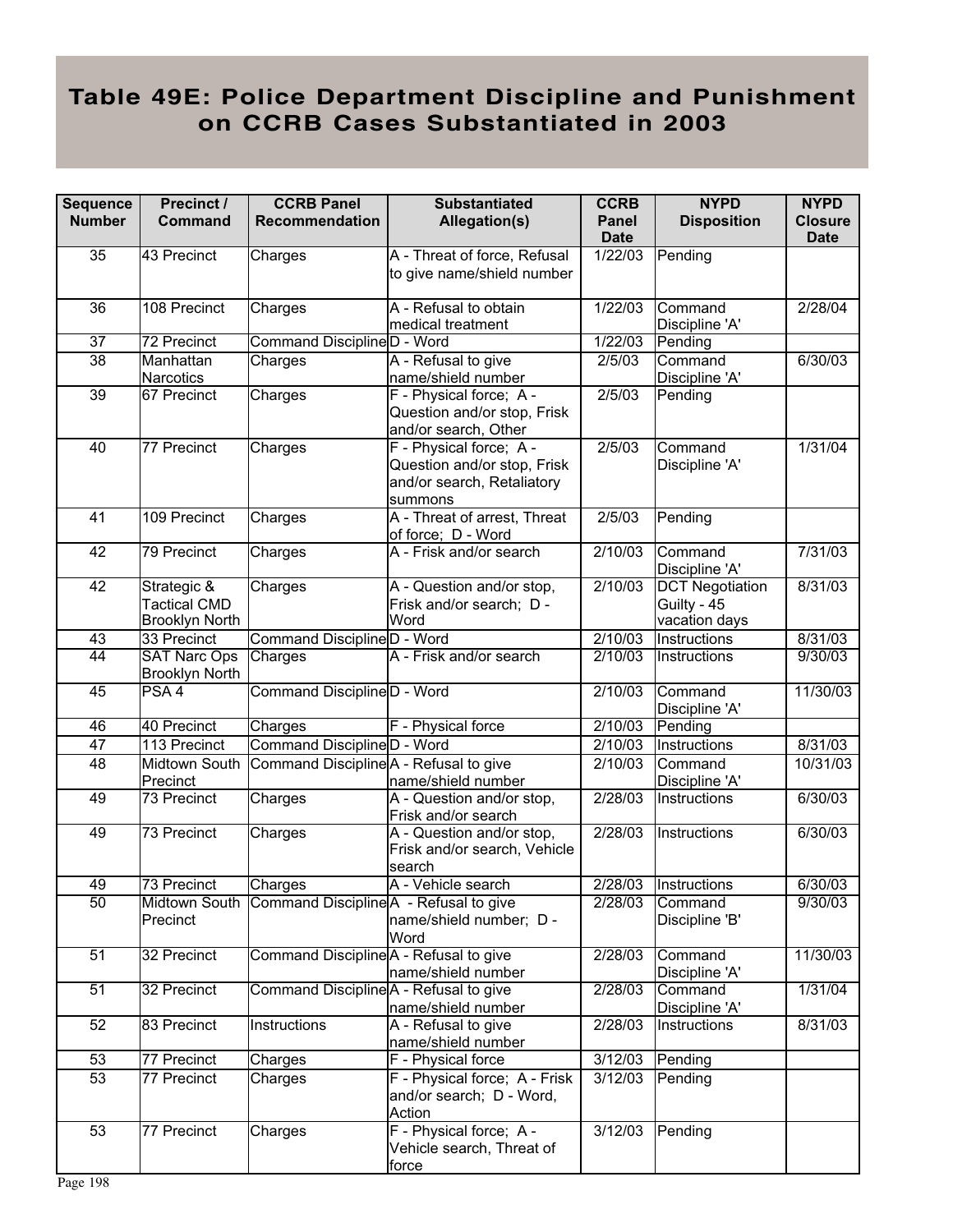| <b>Sequence</b><br><b>Number</b> | Precinct /<br><b>Command</b>                      | <b>CCRB Panel</b><br><b>Recommendation</b> | <b>Substantiated</b><br>Allegation(s)                                                            | <b>CCRB</b><br>Panel<br><b>Date</b> | <b>NYPD</b><br><b>Disposition</b>        | <b>NYPD</b><br><b>Closure</b><br><b>Date</b> |
|----------------------------------|---------------------------------------------------|--------------------------------------------|--------------------------------------------------------------------------------------------------|-------------------------------------|------------------------------------------|----------------------------------------------|
| $\overline{54}$                  | 101 Precinct                                      | Charges                                    | A - Refusal to give                                                                              | 3/12/03                             | Command                                  | 9/30/03                                      |
|                                  |                                                   |                                            | name/shield number                                                                               |                                     | Discipline 'A'                           |                                              |
| 54                               | 101 Precinct                                      | Command Discipline A - Refusal to give     |                                                                                                  | 3/12/03                             | Pending                                  |                                              |
|                                  |                                                   |                                            | name/shield number                                                                               |                                     |                                          |                                              |
| 54                               | 101 Precinct                                      | Command Discipline A - Refusal to give     |                                                                                                  | 3/12/03                             | Pending                                  |                                              |
|                                  |                                                   |                                            | name/shield number                                                                               |                                     |                                          |                                              |
| 55                               | 63 Precinct                                       | Charges                                    | D - Word                                                                                         | 3/12/03                             | Command<br>Discipline 'A'                | 9/30/03                                      |
| $\overline{56}$                  | <b>Brooklyn South Charges</b><br><b>Narcotics</b> |                                            | A - Question and/or stop                                                                         | 3/12/03                             | Instructions                             | 10/31/03                                     |
| 56                               | <b>Brooklyn South Charges</b><br><b>Narcotics</b> |                                            | A - Question and/or stop,<br>Frisk and/or search, Threat<br>of arrest, Threat of force; O<br>Sex | 3/12/03                             | Instructions                             | 10/31/03                                     |
| $\overline{57}$                  | 104 Precinct                                      | Charges                                    | F - Pepper spray                                                                                 | 3/20/03                             | Statute of<br><b>Limitations Expired</b> | 11/30/03                                     |
| 58                               | 67 Precinct                                       | Charges                                    | F - Physical force                                                                               | 3/20/03                             | Pending                                  |                                              |
| 59                               | Detective<br><b>Bureau Bronx</b>                  | Charges                                    | A - Other                                                                                        | 3/20/03                             | Pending                                  |                                              |
| 59                               | Units<br>Detective                                |                                            | A - Other                                                                                        |                                     |                                          |                                              |
|                                  | <b>Bureau Bronx</b><br><b>Units</b>               | Charges                                    |                                                                                                  | 3/20/03                             | Pending                                  |                                              |
| 60                               | 44 Precinct                                       | Charges                                    | A - Frisk and/or search                                                                          | 3/20/03                             | Pending                                  |                                              |
| 60                               | 44 Precinct                                       | Charges                                    | A - Strip search                                                                                 | 3/20/03                             | Pending                                  |                                              |
| 61                               | Patrol Boro SI<br>HQ                              | Charges                                    | F - Gun pointed                                                                                  | 3/20/03                             | Instructions                             | 9/30/03                                      |
| 61                               | Patrol Boro SI<br>HQ                              | Charges                                    | F - Gun pointed                                                                                  | 3/20/03                             | Instructions                             | 9/30/03                                      |
| 62                               | <b>Bronx</b><br>Narcotics                         | Charges                                    | A - Frisk and/or search,<br>Vehicle stop & search                                                | 3/20/03                             | Instructions                             | 5/31/03                                      |
| 63                               | 40 Precinct                                       | Charges                                    | D - Word                                                                                         | 3/20/03                             | Command<br>Discipline 'A'                | 10/31/03                                     |
| 64                               | 23 Precinct                                       | Charges                                    | A - Threat of force                                                                              | 3/20/03                             | Command<br>Discipline 'A'                | 9/30/03                                      |
| 65                               | 112 Precinct                                      | Charges                                    | A - Refusal to give<br>name/shield number; O -<br>Ethnicity                                      | 3/20/03                             | Pending                                  |                                              |
| 66                               | Detective<br><b>Bureau</b><br>Queens Units        | Charges                                    | A - Question and/or stop                                                                         | 3/20/03                             | Command<br>Discipline 'A'                | 10/31/03                                     |
| 66                               | Queens<br>Narcotics                               | Charges                                    | A - Vehicle search                                                                               | 3/20/03                             | Command<br>Discipline 'A'                | 11/30/03                                     |
| 66                               | Queens<br>Narcotics                               | Charges                                    | A - Vehicle stop                                                                                 | 3/20/03                             | Command<br>Discipline 'A'                | 11/30/03                                     |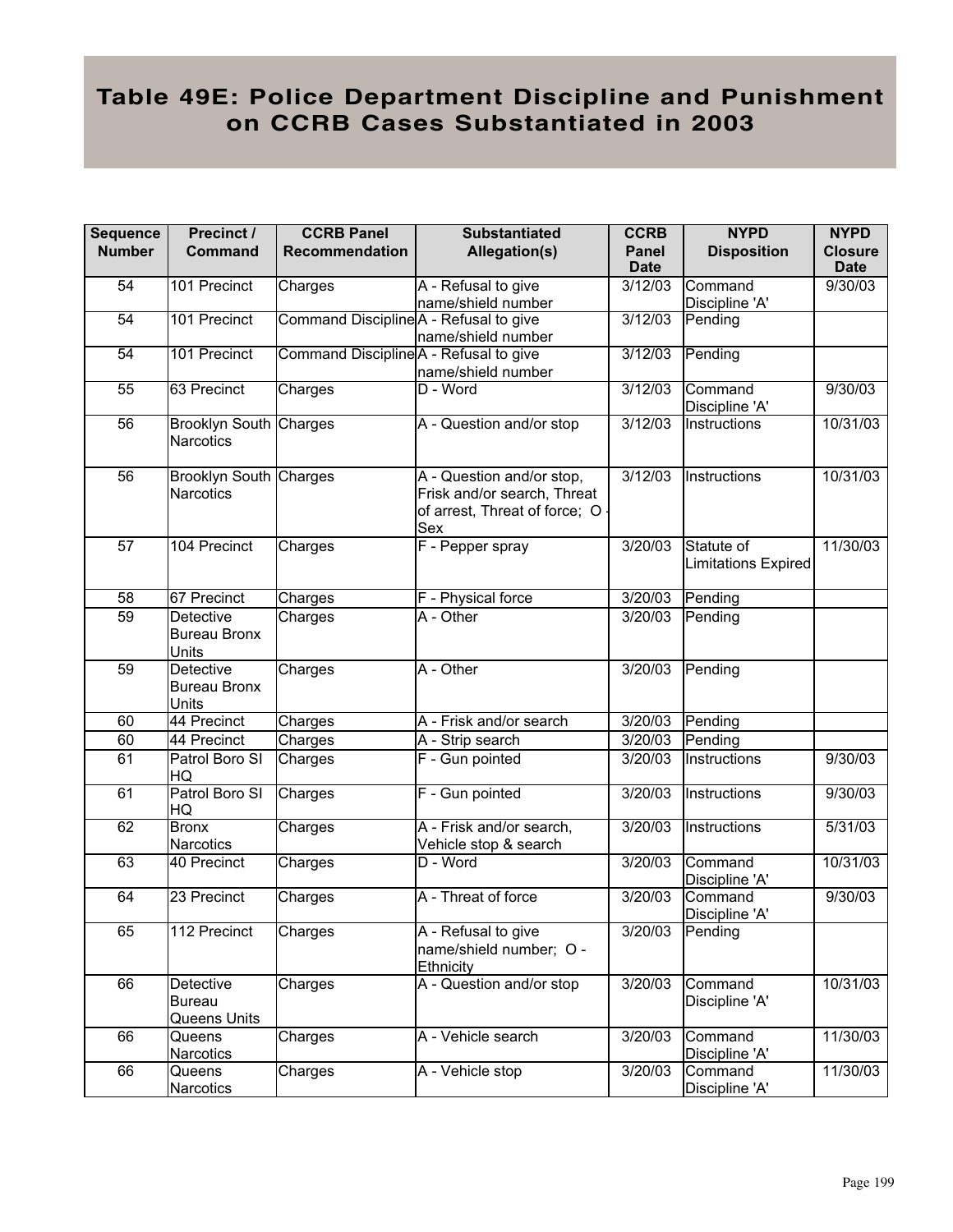| <b>Sequence</b><br><b>Number</b> | Precinct /<br><b>Command</b>                     | <b>CCRB Panel</b><br><b>Recommendation</b> | <b>Substantiated</b><br>Allegation(s)                                           | <b>CCRB</b><br>Panel<br><b>Date</b> | <b>NYPD</b><br><b>Disposition</b>                      | <b>NYPD</b><br><b>Closure</b><br><b>Date</b> |
|----------------------------------|--------------------------------------------------|--------------------------------------------|---------------------------------------------------------------------------------|-------------------------------------|--------------------------------------------------------|----------------------------------------------|
| 67                               | PSA <sub>7</sub>                                 | Charges                                    | A - Refusal to give<br>name/shield number                                       | 3/20/03                             | Command<br>Discipline 'A'                              | 10/31/03                                     |
| 67                               | PSA <sub>7</sub>                                 | Charges                                    | A - Refusal to give<br>name/shield number                                       | 3/20/03                             | Command<br>Discipline 'A'                              | 10/31/03                                     |
| 67                               | PSA <sub>7</sub>                                 | Charges                                    | A - Refusal to give<br>name/shield number                                       | 3/20/03                             | Command<br>Discipline 'A'                              | 11/30/03                                     |
| 68                               | 84 Precinct                                      | Charges                                    | F - Physical force; D - Word                                                    | 3/20/03                             | Command<br>Discipline 'B'                              | 12/31/03                                     |
| 69                               | 43 Precinct                                      | Charges                                    | A - Vehicle search; D -<br>Word                                                 | 3/20/03                             | Pending                                                |                                              |
| 70                               | 28 Precinct                                      | Charges                                    | F - Physical force                                                              | 3/20/03                             | Pending                                                |                                              |
| $\overline{71}$                  | 75 Precinct                                      | Charges                                    | A - Strip search                                                                | 3/20/03                             | <b>Filed - Retired</b>                                 | 1/31/04                                      |
| $\overline{72}$                  | 28 Precinct                                      | Charges                                    | A - Question and/or stop                                                        | 3/20/03                             | Instructions                                           | 8/31/03                                      |
| 73                               | TB DT03                                          | Charges                                    | F - Physical force                                                              | 3/31/03                             | Pending                                                |                                              |
| $\overline{74}$                  | 76 Precinct                                      | Charges                                    | F - Pepper spray                                                                | 3/31/03                             | Command<br>Discipline 'A'                              | 9/30/03                                      |
| $\overline{75}$                  | 68 Precinct                                      | Charges                                    | F - Hit against inanimate<br>object                                             | 3/31/03                             | Pending                                                |                                              |
| 76                               | 44 Precinct                                      | Instructions                               | D - Word                                                                        | 3/31/03                             | Instructions                                           | 6/30/03                                      |
| $\overline{77}$                  | 23 Precinct                                      | Instructions                               | A - Refusal to give<br>name/shield number                                       | 3/31/03                             | Instructions                                           | 6/30/03                                      |
| $\overline{78}$                  | <b>SI Narcotics</b>                              | Charges                                    | A - Vehicle stop, Refusal to<br>give name/shield number                         | 3/31/03                             | Command<br>Discipline 'B'                              | 12/31/03                                     |
| 78                               | <b>SI Narcotics</b>                              | Charges                                    | A - Frisk and/or search,<br>Vehicle stop, Refusal to give<br>name/shield number | 3/31/03                             | <b>DCT Negotiation</b><br>Guilty - 12<br>vacation days | 2/28/04                                      |
| 79                               | Detective<br><b>Bureau</b><br>Queens Units       | Charges                                    | F - Physical force; A -<br>Refusal to give name/shield<br>number                | 3/31/03                             | Command<br>Discipline 'A'                              | 10/31/03                                     |
| 80                               | 73 Precinct                                      | Charges                                    | A - Refusal to give<br>name/shield number; D -<br>Action                        | 4/18/03                             | Command<br>Discipline 'A'                              | 8/31/03                                      |
| 81                               | Patrol Boro<br><b>Bronx TF</b>                   | Instructions                               | A - Refusal to give<br>name/shield number                                       | 4/18/03                             | Instructions                                           | 6/30/03                                      |
| 81                               | Patrol Boro<br><b>Bronx TF</b>                   | Instructions                               | A - Refusal to give<br>name/shield number                                       | 4/18/03                             | Instructions                                           | 6/30/03                                      |
| 82                               | 63 Precinct                                      | Charges                                    | F - Physical force                                                              |                                     | 4/18/03 Pending                                        |                                              |
| 83                               | 42 Precinct                                      | Charges                                    | F - Physical force; D - Word                                                    | 4/18/03                             | Command<br>Discipline 'A'                              | 10/31/03                                     |
| 84                               | In-Service<br>Training<br>Section                | Charges                                    | A - Threat of force                                                             | 4/18/03                             | Instructions                                           | 9/30/03                                      |
| 85                               | 43 Precinct                                      | Charges                                    | A - Other                                                                       | 4/21/03                             | Instructions                                           | 9/30/03                                      |
| 86                               | Detective<br><b>Bureau</b><br>Manhattan<br>Units | Charges                                    | A - Other                                                                       | 4/21/03                             | Command<br>Discipline 'A'                              | 11/30/03                                     |
| 86                               | 26 Precinct                                      | Charges                                    | A - Question and/or stop,<br>Frisk and/or search, Other                         | 4/21/03                             | Command<br>Discipline 'A'                              | 1/31/04                                      |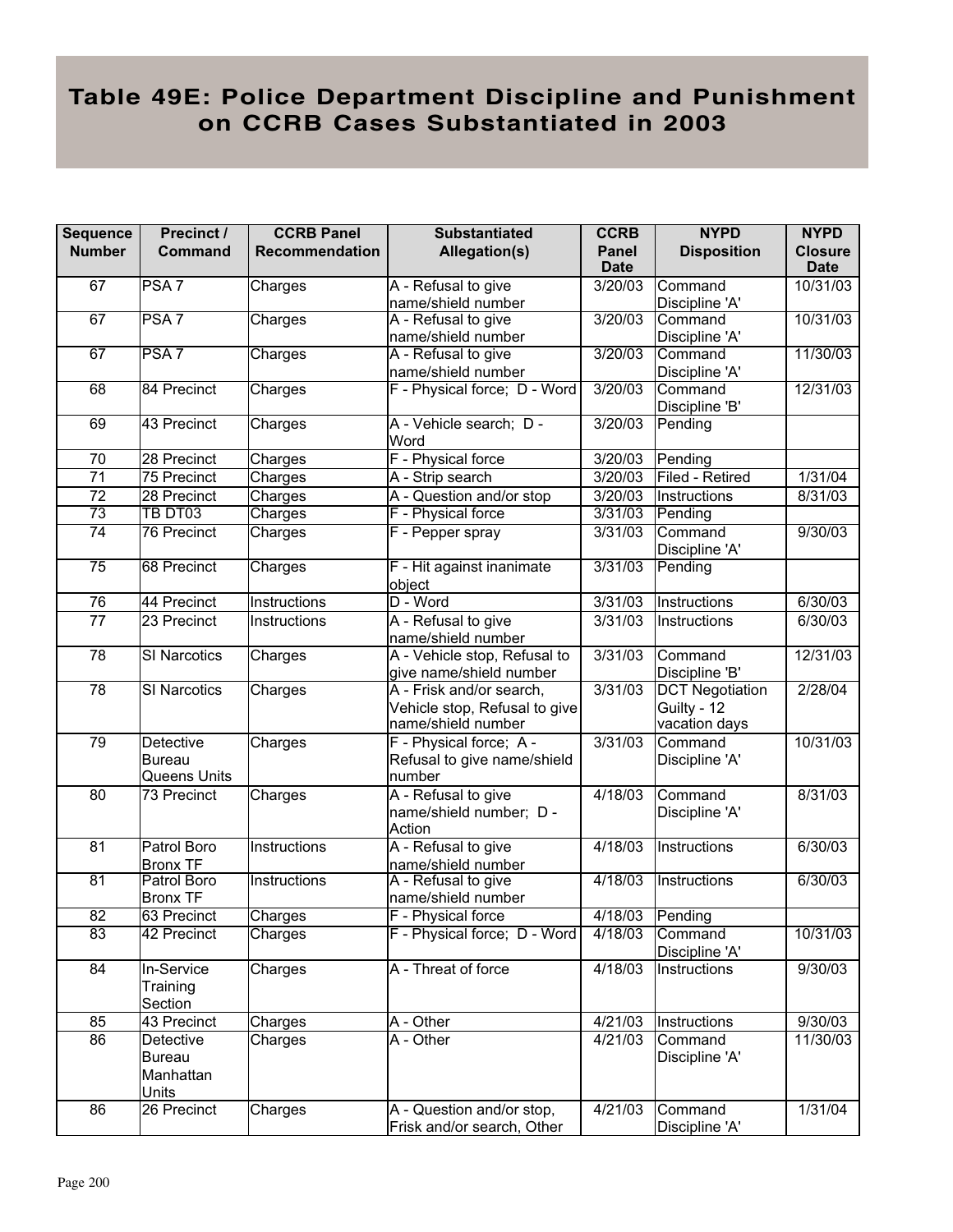| <b>Sequence</b><br><b>Number</b> | Precinct /<br><b>Command</b>                     | <b>CCRB Panel</b><br><b>Recommendation</b> | <b>Substantiated</b><br>Allegation(s)                                   | <b>CCRB</b><br>Panel<br><b>Date</b> | <b>NYPD</b><br><b>Disposition</b>        | <b>NYPD</b><br><b>Closure</b><br><b>Date</b> |
|----------------------------------|--------------------------------------------------|--------------------------------------------|-------------------------------------------------------------------------|-------------------------------------|------------------------------------------|----------------------------------------------|
| 87                               | 110 Precinct                                     | Charges                                    | A - Gun Drawn, Other; D -<br>Word                                       | 4/21/03                             | Pending                                  |                                              |
| 87                               | 110 Precinct                                     | Charges                                    | F - Physical force; D -<br>Demeanor/tone                                | 4/21/03                             | Pending                                  |                                              |
| 88                               | TB DT33                                          | Charges                                    | O - Race                                                                | 4/21/03                             | Pending                                  |                                              |
| 89                               | <b>SAT Narc Ops</b><br><b>Brooklyn North</b>     | Charges                                    | A - Refusal to give<br>name/shield number                               | 4/30/03                             | Command<br>Discipline 'A'                | 11/30/03                                     |
| 89                               | <b>77 Precinct</b>                               | Charges                                    | A - Retaliatory summons                                                 | 4/30/03                             | <b>Filed - Retired</b>                   | 2/28/04                                      |
| 90                               | Detective<br><b>Bureau</b><br>Manhattan<br>Units | Command Discipline A - Other               |                                                                         | 4/30/03                             | Command<br>Discipline 'B'                | 10/31/03                                     |
| 91                               | Manhattan<br><b>Narcotics</b>                    | Charges                                    | A - Refusal to give<br>name/shield number; D -<br>Word                  | 4/30/03                             | Command<br>Discipline 'A'                | 1/31/04                                      |
| 92                               | PSA <sub>2</sub>                                 | Command Discipline D - Word                |                                                                         | 4/30/03                             | Command<br>Discipline 'A'                | 8/31/03                                      |
| 93                               | 107 Precinct                                     | Command Discipline A - Refusal to give     | name/shield number                                                      | 4/30/03                             | <b>Filed - Retired</b>                   | 6/30/03                                      |
| 94                               | Manhattan<br><b>Narcotics</b>                    | Instructions                               | A - Other                                                               | 4/30/03                             | Instructions                             | 6/30/03                                      |
| 95                               | Patrol Boro<br>Queens North<br>ACI               | Charges                                    | A - Question and/or stop,<br>Frisk and/or search; O -<br>Race           | 5/7/03                              | Command<br>Discipline 'A'                | 8/31/03                                      |
| 95                               | <b>Patrol Boro</b><br>Queens North<br><b>ACI</b> | Charges                                    | A - Frisk and/or search                                                 | 5/7/03                              | Instructions                             | 8/31/03                                      |
| 96                               | <b>77 Precinct</b>                               | Charges                                    | A - Vehicle search                                                      | 5/7/03                              | Filed - Retired                          | 2/28/04                                      |
| 96                               | 77 Precinct                                      | Charges                                    | F - Other; A - Frisk and/or<br>search                                   | 5/7/03                              | Pending                                  |                                              |
| 97                               | 83 Precinct                                      | Charges                                    | A - Refusal to obtain<br>medical treatment                              | 5/7/03                              | Pending                                  |                                              |
| 98                               | $PSA$ 3                                          | Charges                                    | F - Physical force                                                      | 5/7/03                              | Command<br>Discipline 'A'                | 11/30/03                                     |
| 98                               | PSA <sub>3</sub>                                 | Charges                                    | A - Question and/or stop,<br>Frisk and/or search                        | 5/7/03                              | Command<br>Discipline 'A'                | 12/31/03                                     |
| 99                               | Queens<br><b>Narcotics</b>                       | Charges                                    | A - Threat of arrest; D -<br>Word                                       | 5/7/03                              | Statute of<br><b>Limitations Expired</b> | 6/30/03                                      |
| 100                              | <b>Bronx</b><br>Narcotics                        | Charges                                    | A - Question and/or stop,<br>Frisk and/or search                        | 5/7/03                              | Command<br>Discipline 'A'                | 7/31/03                                      |
| 100                              | <b>Bronx</b><br><b>Narcotics</b>                 | Charges                                    | D - Word                                                                | 5/7/03                              | Command<br>Discipline 'A'                | 7/31/03                                      |
| 101                              | 79 Precinct                                      | Charges                                    | D - Word                                                                | 5/7/03                              | Pending                                  |                                              |
| 101                              | 79 Precinct                                      | Charges                                    | F - Physical force; A -<br>Question and/or stop,<br>Retaliatory summons | 5/7/03                              | Pending                                  |                                              |
| 102                              | 19 Precinct                                      | Command Discipline A - Refusal to give     | name/shield number; D -<br>Word                                         | 5/7/03                              | Command<br>Discipline 'A'                | 9/30/03                                      |
| 102                              | 19 Precinct                                      | Command Discipline A - Refusal to give     | name/shield number                                                      | 5/7/03                              | Command<br>Discipline 'A'                | 11/30/03                                     |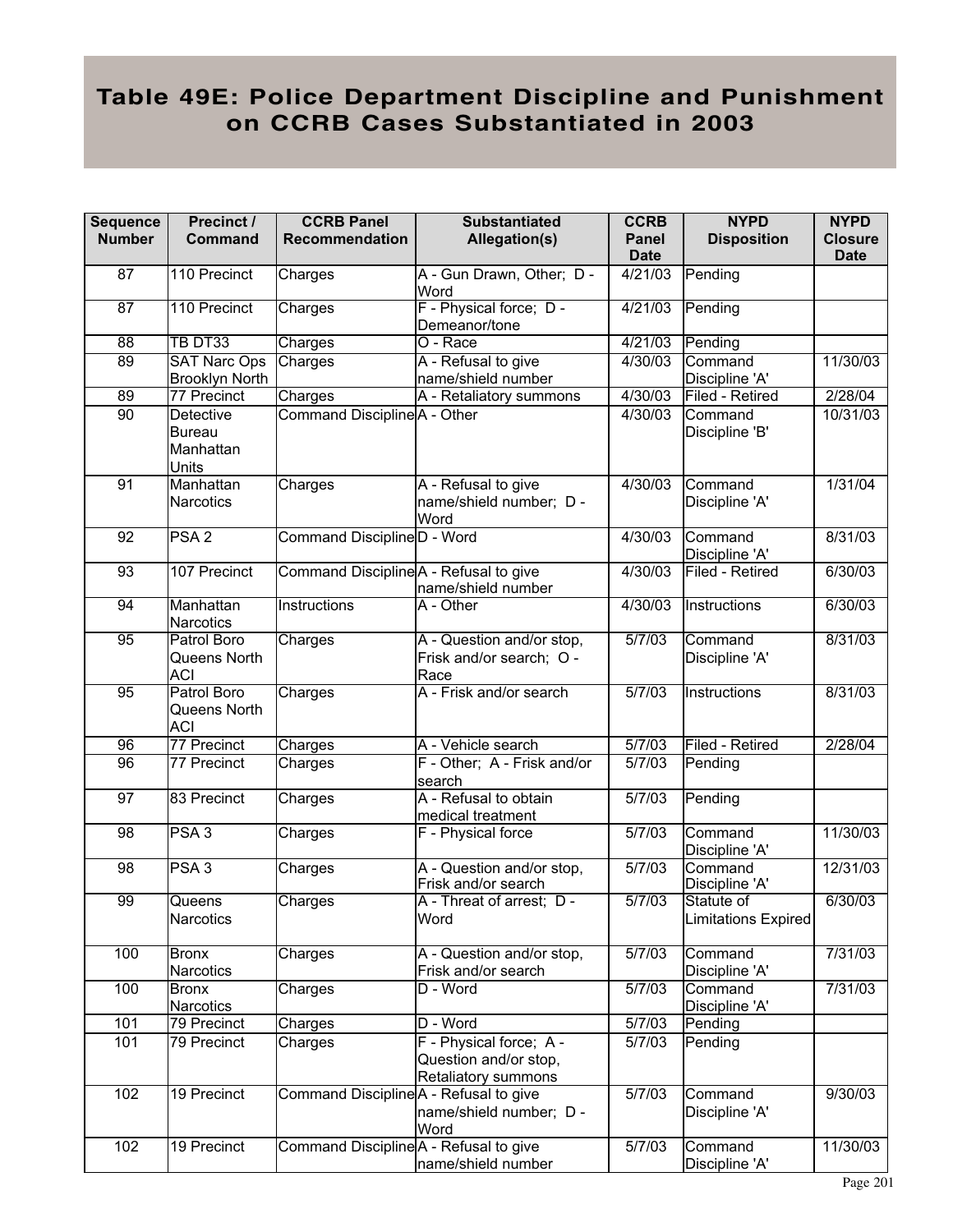| <b>Sequence</b><br><b>Number</b> | Precinct /<br><b>Command</b>                 | <b>CCRB Panel</b><br><b>Recommendation</b> | <b>Substantiated</b><br>Allegation(s)                                       | <b>CCRB</b><br>Panel<br><b>Date</b> | <b>NYPD</b><br><b>Disposition</b>    | <b>NYPD</b><br><b>Closure</b><br><b>Date</b> |
|----------------------------------|----------------------------------------------|--------------------------------------------|-----------------------------------------------------------------------------|-------------------------------------|--------------------------------------|----------------------------------------------|
| 103                              | 63 Precinct                                  | Charges                                    | A - Question and/or stop,<br>Frisk and/or search                            | 5/20/03                             | Pending                              |                                              |
| 103                              | Vice                                         | Charges                                    | F - Gun pointed, Physical<br>force                                          | 5/20/03                             | Pending                              |                                              |
| 104                              | Manhattan<br><b>Narcotics</b>                | Charges                                    | A - Retaliatory arrest; D -<br>Word                                         | 5/20/03                             | <b>Instructions</b>                  | 9/30/03                                      |
| 105                              | Brooklyn Narc.<br><b>District</b>            | Charges                                    | A - Refusal to give<br>name/shield number                                   | 5/20/03                             | Command<br>Discipline 'A'            | 10/31/03                                     |
| 106                              | <b>78 Precinct</b>                           | Charges                                    | A - Refusal to give<br>name/shield number; D -<br>Word                      | 5/20/03                             | Command<br>Discipline 'A'            | 10/31/03                                     |
| 107                              | 48 Precinct                                  | Charges                                    | F - Physical force                                                          | $\sqrt{5/20/03}$                    | Pending                              |                                              |
| 108                              | 24 Precinct                                  | Charges                                    | A - Threat of arrest                                                        | 5/20/03                             | Command<br>Discipline 'A'            | 12/31/03                                     |
| 109                              | TB DT30                                      | Charges                                    | A - Refusal to give<br>name/shield number                                   | 5/20/03                             | Command<br>Discipline 'A'            | 10/31/03                                     |
| 110                              | PSA <sub>4</sub>                             | Charges                                    | A - Refusal to give<br>name/shield number                                   | 5/20/03                             | Command<br>Discipline 'A'            | 1/31/04                                      |
| 111                              | 49 Precinct                                  | Charges                                    | D - Word                                                                    | 5/20/03                             | Pending                              |                                              |
| 112                              | Patrol Boro<br><b>Brooklyn North</b><br>lTF  | Charges                                    | A - Question and/or stop,<br>Frisk and/or search                            | 5/20/03                             | Pending                              |                                              |
| 113                              | Warrant<br>Section<br>(Division)             | Charges                                    | F - Physical force,<br>Chokehold; D - Word                                  | 6/9/03                              | Pending                              |                                              |
| 114                              | <b>PC</b> Office                             | Charges                                    | A - Retaliatory arrest                                                      | 6/9/03                              | Department<br>Unable to<br>Prosecute | 9/30/03                                      |
| 114                              | <b>78 Precinct</b>                           | Charges                                    | F - Physical force, Hit<br>against inanimate object; A -<br>Threat of force | 6/9/03                              | Pending                              |                                              |
| 115                              | 46 Precinct                                  | Charges                                    | A - Strip search                                                            | 6/9/03                              | Pending                              |                                              |
| 116                              | 30 Precinct                                  | Charges                                    | A - Threat of force                                                         | 6/9/03                              | Command<br>Discipline 'A'            | 11/30/03                                     |
| 116                              | 30 Precinct                                  | Charges                                    | A - Retaliatory arrest; D -<br>Word; O - Race                               | 6/9/03                              | Pending                              |                                              |
| 117                              | PSA <sub>3</sub>                             | Charges                                    | D - Word, Action                                                            | 6/9/03                              | Command<br>Discipline 'A'            | 11/30/03                                     |
| 118                              | PSA <sub>8</sub>                             | Charges                                    | A - Refusal to process<br>complaint                                         | 6/9/03                              | Command<br>Discipline 'A'            | 2/28/04                                      |
| 118                              | PSA <sub>8</sub>                             | Charges                                    | D - Word                                                                    | 6/9/03                              | Command<br>Discipline 'A'            | 2/28/04                                      |
| 119                              | <b>SAT Narc Ops</b><br><b>Brooklyn North</b> | Charges                                    | A - Vehicle stop, Vehicle<br>search, Other                                  | 6/9/03                              | Command<br>Discipline 'B'            | 2/28/04                                      |
| 119                              | Manhattan<br><b>Narcotics</b>                | Charges                                    | A - Frisk and/or search                                                     | 6/9/03                              | Instructions                         | 2/28/04                                      |
| 120                              | TB DT01                                      |                                            | Command Discipline A - Refusal to process<br>complaint                      | 6/9/03                              | Pending                              |                                              |
| 120                              | <b>TB Homeless</b><br>Outreach Unit          | Command Discipline D - Word                |                                                                             | 6/9/03                              | Pending                              |                                              |
| 121                              | TB DT20                                      | Charges                                    | F - Physical force; D - Word                                                | 6/9/03                              | Instructions                         | 8/31/03                                      |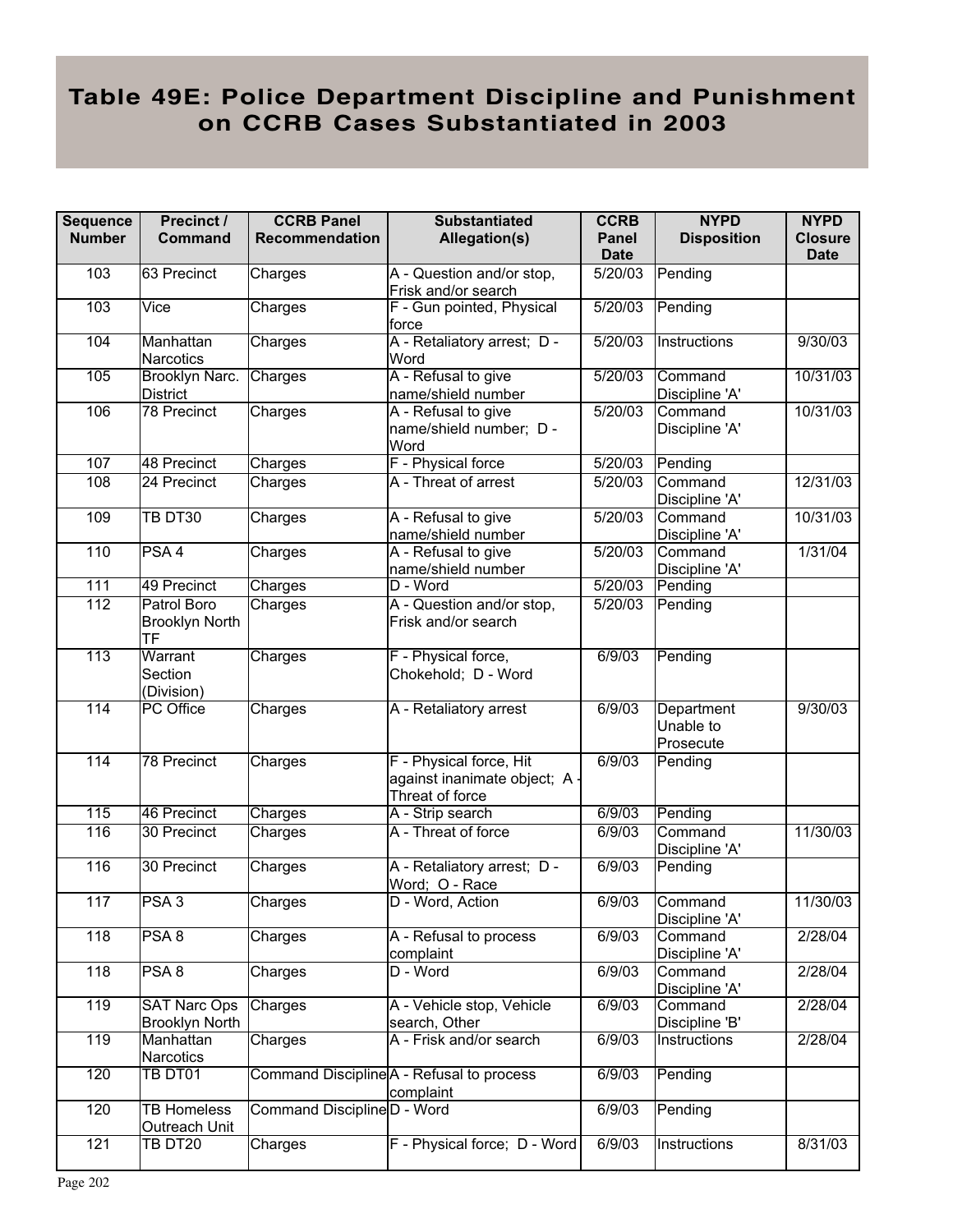| <b>Sequence</b><br><b>Number</b> | Precinct /<br><b>Command</b>              | <b>CCRB Panel</b><br><b>Recommendation</b> | <b>Substantiated</b><br>Allegation(s)              | <b>CCRB</b><br>Panel | <b>NYPD</b><br><b>Disposition</b> | <b>NYPD</b><br><b>Closure</b> |
|----------------------------------|-------------------------------------------|--------------------------------------------|----------------------------------------------------|----------------------|-----------------------------------|-------------------------------|
|                                  |                                           |                                            |                                                    | <b>Date</b>          |                                   | <b>Date</b>                   |
| 122                              | 44 Precinct                               | Command Discipline A - Refusal to give     |                                                    | 6/11/03              | Instructions                      | 1/31/04                       |
| 123                              |                                           | Command Discipline A - Refusal to give     | name/shield number                                 |                      | Command                           | 1/31/04                       |
|                                  | 47 Precinct                               |                                            |                                                    | 6/11/03              |                                   |                               |
| 124                              | 23 Precinct                               | Charges                                    | name/shield number<br>F - Physical force, D - Word | 6/11/03              | Discipline 'A'<br>Pending         |                               |
| 125                              |                                           |                                            | Command Discipline A - Frisk and/or search         | 6/11/03              |                                   | 9/30/03                       |
|                                  | <b>Brooklyn South</b><br><b>Narcotics</b> |                                            |                                                    |                      | Instructions                      |                               |
| 126                              | Manhattan                                 | Charges                                    | A - Question and/or stop,                          | 6/19/03              | Pending                           |                               |
|                                  | Narcotics                                 |                                            | Frisk and/or search                                |                      |                                   |                               |
| 126                              | Manhattan                                 | Charges                                    | F - Physical force; A -                            | 6/19/03              | Pending                           |                               |
|                                  | <b>Narcotics</b>                          |                                            | Question and/or stop, Frisk                        |                      |                                   |                               |
|                                  |                                           |                                            | and/or search, Threat of                           |                      |                                   |                               |
|                                  |                                           |                                            | force                                              |                      |                                   |                               |
| 127                              | Queens<br><b>Narcotics</b>                | Charges                                    | A - Strip search                                   | 6/19/03              | Filed - Retired                   | 7/31/03                       |
| 128                              | 62 Precinct                               | Charges                                    | D - Word                                           | 6/19/03              | Pending                           |                               |
| 129                              | 79rd Precinct                             | Charges                                    | A - Threat of arrest, Threat                       | 6/19/03              | Pending                           |                               |
|                                  | Detective                                 |                                            | to notify ACS; D - Word                            |                      |                                   |                               |
|                                  | Squad                                     |                                            |                                                    |                      |                                   |                               |
| 130                              | 67 Precinct                               | Charges                                    | A - Refusal to process                             | 6/19/03              | Pending                           |                               |
|                                  |                                           |                                            | complaint                                          |                      |                                   |                               |
| 131                              | 73 Precinct                               | Charges                                    | F - Physical force                                 | 6/19/03              | Pending                           |                               |
| 132                              | 40 Precinct                               | Charges                                    | F - Chokehold, Word                                | 6/27/03              | Pending                           |                               |
| 133                              | Personnel                                 | Charges                                    | F - Physical force; A -                            | 6/27/03              | Command                           | 8/31/03                       |
|                                  | Bureau HQ                                 |                                            | Refusal to obtain medical                          |                      | Discipline 'A'                    |                               |
|                                  |                                           |                                            | treatment                                          |                      |                                   |                               |
| 133                              | 30 Precinct                               | Charges                                    | F - Physical force                                 | 6/27/03              | Pending                           |                               |
| 134                              | 81 Precinct                               | Command DisciplineD - Word                 |                                                    | 6/27/03              | Command                           | 12/31/03                      |
|                                  |                                           |                                            |                                                    |                      | Discipline 'A'                    |                               |
| 135                              | 25 Precinct                               | Command Discipline A - Refusal to give     |                                                    | 6/27/03              | Command                           | 12/31/03                      |
|                                  |                                           |                                            | name/shield number                                 |                      | Discipline 'A'                    |                               |
| 135                              | Manhattan                                 | Command Discipline A - Strip search        |                                                    | 6/27/03              | Pending                           |                               |
|                                  | Narcotics                                 |                                            |                                                    |                      |                                   |                               |
| 136                              | 23 Precinct                               | Instructions                               | A - Frisk and/or search                            | 6/27/03              | Instructions                      | 10/31/03                      |
| 136                              | 23 Precinct                               | Instructions                               | A - Frisk and/or search                            | 6/27/03              | Instructions                      | 10/31/03                      |
| 137                              | 49 Precinct                               | Charges                                    | F - Physical force; D -                            | 6/27/03              | Pending                           |                               |
|                                  |                                           |                                            | Word, Action; O - Race                             |                      |                                   |                               |
| 138                              | 60 Precinct                               | Instructions                               | A - Refusal to give                                | 6/27/03              | Command                           | 1/31/04                       |
|                                  |                                           |                                            | name/shield number                                 |                      | Discipline 'A'                    |                               |
| 139                              | 104 Precinct                              | Command Discipline A - Refusal to give     |                                                    | 6/27/03              | Pending                           |                               |
|                                  |                                           |                                            | name/shield number                                 |                      |                                   |                               |
| 139                              | 104 Precinct                              | Command Discipline A - Refusal to give     |                                                    | 6/27/03              | Pending                           |                               |
|                                  |                                           |                                            | name/shield number                                 |                      |                                   |                               |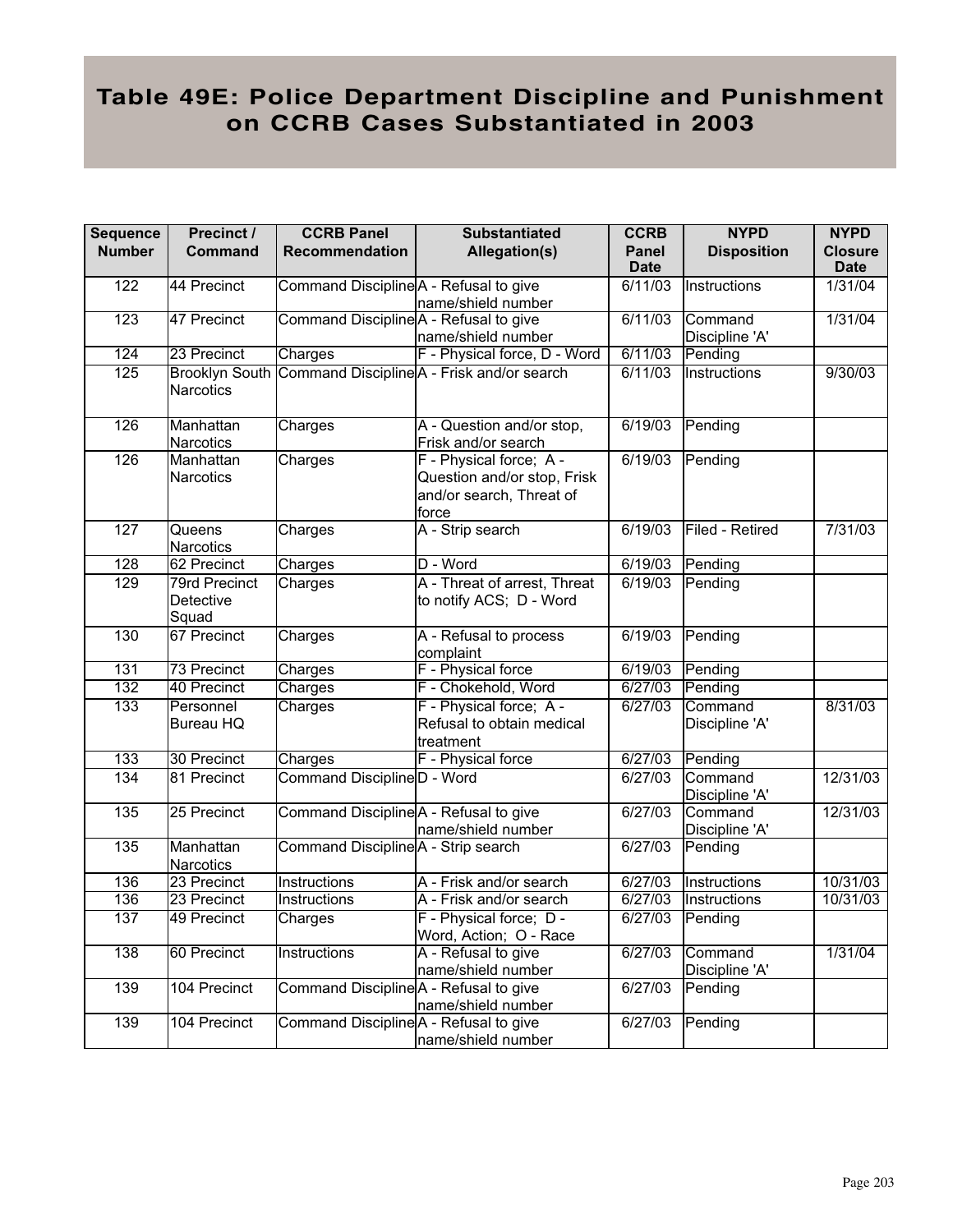| <b>Sequence</b><br><b>Number</b> | Precinct /<br>Command                                        | <b>CCRB Panel</b><br><b>Recommendation</b> | <b>Substantiated</b><br>Allegation(s)                                               | <b>CCRB</b><br>Panel<br><b>Date</b> | <b>NYPD</b><br><b>Disposition</b> | <b>NYPD</b><br><b>Closure</b><br><b>Date</b> |
|----------------------------------|--------------------------------------------------------------|--------------------------------------------|-------------------------------------------------------------------------------------|-------------------------------------|-----------------------------------|----------------------------------------------|
| 140                              | Detective<br><b>Bureau</b><br><b>Brooklyn South</b><br>Units | Charges                                    | A - Premises entered and/or<br>searched                                             | 6/27/03                             | Pending                           |                                              |
| 140                              | Detective<br><b>Bureau</b><br><b>Brooklyn South</b><br>Units | Charges                                    | A - Premises entered and/or<br>searched                                             | 6/27/03                             | Pending                           |                                              |
| 141                              | 17 Precinct                                                  | Command Discipline D - Word                |                                                                                     | 6/27/03                             | Pending                           |                                              |
| 142                              | <b>Central Park</b><br>Precinct                              | Command Discipline D - Gesture             |                                                                                     | 6/27/03                             | Instructions                      | 12/31/03                                     |
| 143                              | <b>73 Precinct</b>                                           | Command Discipline A - Refusal to give     | name/shield number; D -<br>Demeanor/tone                                            | 6/27/03                             | Pending                           |                                              |
| 144                              | 43 Precinct                                                  | Command Discipline A - Refusal to give     | name/shield number; D -<br>Word                                                     | 6/27/03                             | Command<br>Discipline 'A'         | 10/31/03                                     |
| 144                              | 43 Precinct                                                  |                                            | Command Discipline A - Retaliatory summons                                          | 6/27/03                             | Command<br>Discipline 'A'         | 10/31/03                                     |
| 144                              | 43 Precinct                                                  | Command Discipline D - Word                |                                                                                     | 6/27/03                             | Command<br>Discipline 'A'         | 10/31/03                                     |
| 145                              | 111 Precinct                                                 | Command Discipline A - Refusal to give     | name/shield number                                                                  | 6/27/03                             | Pending                           |                                              |
| 146                              | 49 Precinct                                                  | Command Discipline A - Refusal to give     | name/shield number                                                                  | 6/27/03                             | Instructions                      | 2/28/04                                      |
| 147                              | 44 Precinct                                                  | Charges                                    | F - Physical force; A -<br>Threat of arrest, Retaliatory<br>summons                 | 7/7/03                              | Pending                           |                                              |
| 148                              | 77 Precinct                                                  | Charges                                    | F - Frisk and/or search,<br>Vehicle search                                          | 7/7/03                              | Pending                           |                                              |
| 148                              | <b>77 Precinct</b>                                           | Charges                                    | F - Physical force                                                                  | 7/7/03                              | Pending                           |                                              |
| 149                              | <b>70 Precinct</b>                                           | Charges                                    | F - Physical force; A -<br>Question and/or stooped,<br>Retaliatory arrest; D - Word | 7/7/03                              | Pending                           |                                              |
| 150                              | <b>77 Precinct</b>                                           | Charges                                    | A - Frisk and/or search,<br>Refusal to provide<br>name/shield number                | 7/7/03                              | Pending                           |                                              |
| 150                              | <b>77 Precinct</b>                                           | Charges                                    | A - Frisk and/or search,<br>Vehicle stop & search,<br>Retaliatory summons           | 7/7/03                              | Pending                           |                                              |
| 151                              | Intelligence<br>Division                                     | Command Discipline D - Word                |                                                                                     | 7/7/03                              | Command<br>Discipline 'A'         | 11/30/03                                     |
| 152                              | <b>SAT Narc Ops</b><br><b>Brooklyn North</b>                 | Charges                                    | A - Question and/or stop,<br>Frisk and/or search,<br>Retaliatory arrest; D - Word   | 7/7/03                              | Pending                           |                                              |
| 152                              | <b>SAT Narc Ops</b><br><b>Brooklyn North</b>                 | Charges                                    | A - Question and/or stop; D<br>- Word                                               | 7/7/03                              | Pending                           |                                              |
| 152                              | Undetermined                                                 | Charges                                    | A - Frisk and/or search                                                             | 7/7/03                              | Pending                           |                                              |
| 153                              | 115 Precinct                                                 | Command Discipline O - Ethnicity           |                                                                                     | 7/7/03                              | Pending                           |                                              |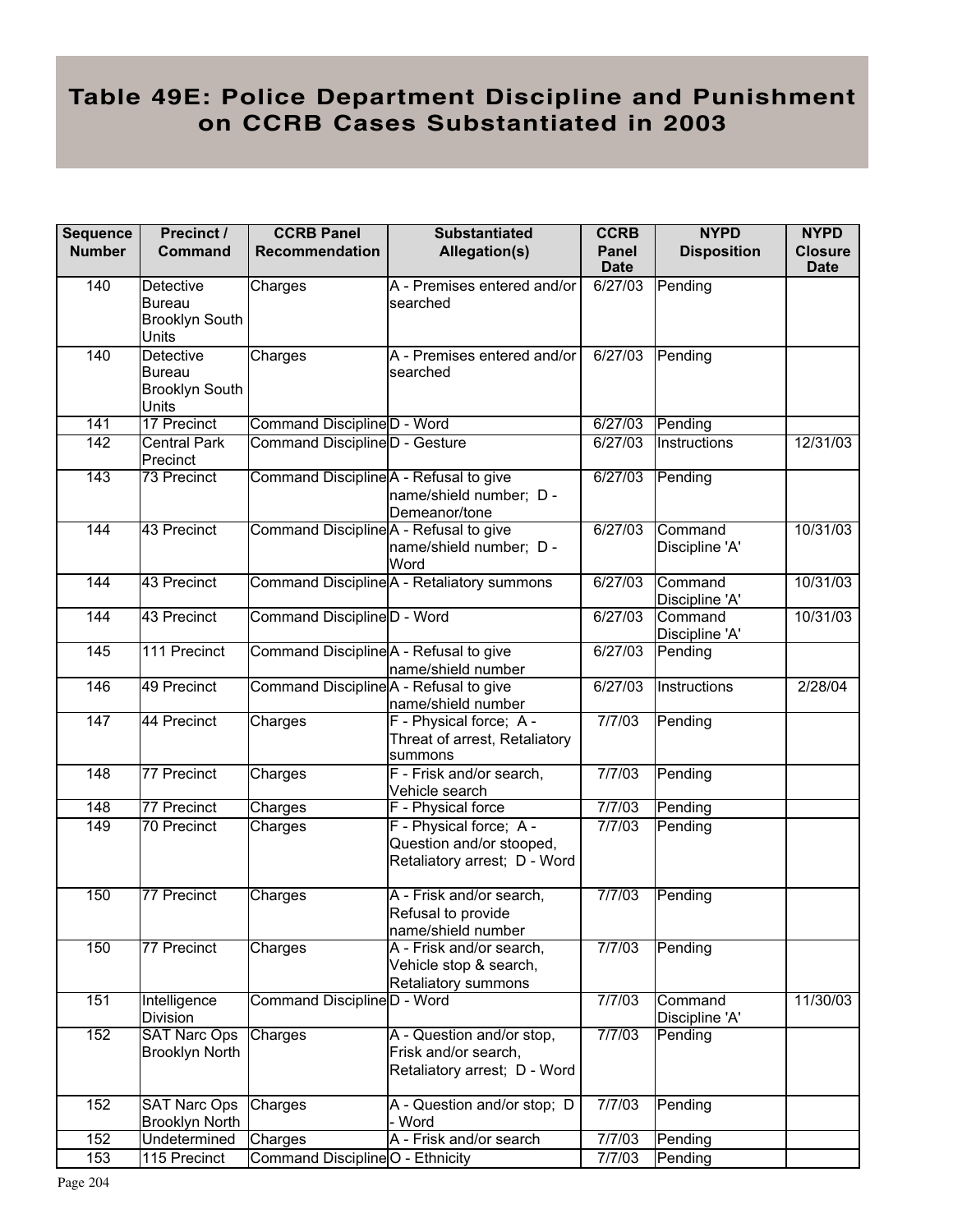| <b>Sequence</b><br><b>Number</b> | Precinct /<br><b>Command</b>                          | <b>CCRB Panel</b><br><b>Recommendation</b> | <b>Substantiated</b><br>Allegation(s)                                              | <b>CCRB</b><br><b>Panel</b><br><b>Date</b> | <b>NYPD</b><br><b>Disposition</b> | <b>NYPD</b><br><b>Closure</b><br><b>Date</b> |
|----------------------------------|-------------------------------------------------------|--------------------------------------------|------------------------------------------------------------------------------------|--------------------------------------------|-----------------------------------|----------------------------------------------|
| 154                              | <b>SAT Narc Ops</b><br><b>Brooklyn North</b>          | Charges                                    | A - Question and/or stop,<br>Frisk and/or search                                   | 7/7/03                                     | Command<br>Discipline 'B'         | 2/28/04                                      |
| 155                              | <b>Gang Units</b>                                     | Charges                                    | A - Vehicle search                                                                 | 7/7/03                                     | Instructions                      | 9/30/03                                      |
| 156                              | 71 Precinct                                           | Charges                                    | A - Threat of arrest, Refusal<br>to process complaint                              | 7/7/03                                     | Command<br>Discipline 'A'         | 11/30/03                                     |
| 157                              | 103 Precinct                                          | Charges                                    | A - Threat of summons,<br>Threat of arrest, Other; D -<br>Word                     | 7/7/03                                     | Pending                           |                                              |
| 157                              | 103 Precinct                                          | Charges                                    | F - Physical force; A -<br>Threat of summons, Threat<br>of arrest, Other; D - Word | 7/7/03                                     | Pending                           |                                              |
| 158                              | Queens<br><b>Narcotics</b>                            | Charges                                    | A - Strip search                                                                   | 7/7/03                                     | Pending                           |                                              |
| 159                              | Queens<br>Narcotics                                   | Charges                                    | A - Question and/or stop                                                           | 7/7/03                                     | Pending                           |                                              |
| 160                              | Midtown South<br>Precinct                             | Charges                                    | A - Question and/or stop,<br>Frisk and/or search                                   | 7/7/03                                     | Pending                           |                                              |
| 160                              | <b>Midtown South</b><br>Precinct                      | Charges                                    | A - Question and/or stop,<br>Threat of arrest                                      | 7/7/03                                     | Pending                           |                                              |
| 161                              | 102 Precinct                                          | Charges                                    | A - Threat of arrest                                                               | 7/11/03                                    | Command<br>Discipline 'A'         | 11/30/03                                     |
| 162                              | 44 Precinct                                           | Charges                                    | F - Other blunt instrument<br>as a club                                            | 7/11/03                                    | Pending                           |                                              |
| 163                              | Detective<br><b>Bureau</b><br>Queens Units            | Charges                                    | A - Vehicle stop, Refusal to<br>give name/shield number;<br>D - Word               | 7/11/03                                    | Pending                           |                                              |
| 164                              | 25 Precinct                                           | Charges                                    | A - Refusal to give<br>name/shield number                                          | 7/11/03                                    | Filed - Resigned                  | 2/28/04                                      |
| 165                              | Manhattan<br><b>Narcotics</b>                         | Charges                                    | F - Physical force; A -<br>Threat of arrest                                        | 7/28/03                                    | Pending                           |                                              |
| 166                              | 114 Precinct                                          | Command Discipline D - Word, Action        |                                                                                    | 7/28/03                                    | Command<br>Discipline 'A'         | 12/31/03                                     |
| 167                              | 122 Precinct                                          | Charges                                    | D - Word                                                                           | 7/28/03                                    | Instructions                      | 12/31/03                                     |
| 168                              | 6 Precinct                                            | Charges                                    | A - Retaliatory summons                                                            | 7/28/03                                    | Command<br>Discipline 'A'         | 2/28/04                                      |
| 169                              | 28 Precinct                                           | Command Discipline A - Refusal to give     | name/shield number; D -<br>Word                                                    | 7/28/03                                    | Pending                           |                                              |
| 170                              | <b>76 Precinct</b>                                    | Instructions                               | A - Refusal to give<br>name/shield number                                          | 7/28/03                                    | Instructions                      | 10/31/03                                     |
| 170                              | 76 Precinct                                           | Instructions                               | A - Refusal to give<br>name/shield number                                          | 7/28/03                                    | Instructions                      | 10/31/03                                     |
| 171                              | Detective<br><b>Bureau</b><br>Brooklyn South<br>Units | Charges                                    | A - Vehicle stop; D - Word                                                         | 7/28/03                                    | Pending                           |                                              |
| 172                              | Missing<br>Persons Squad                              | Charges                                    | A - Refusal to give<br>name/shield number                                          | 7/28/03                                    | Filed - Deceased                  | 8/31/03                                      |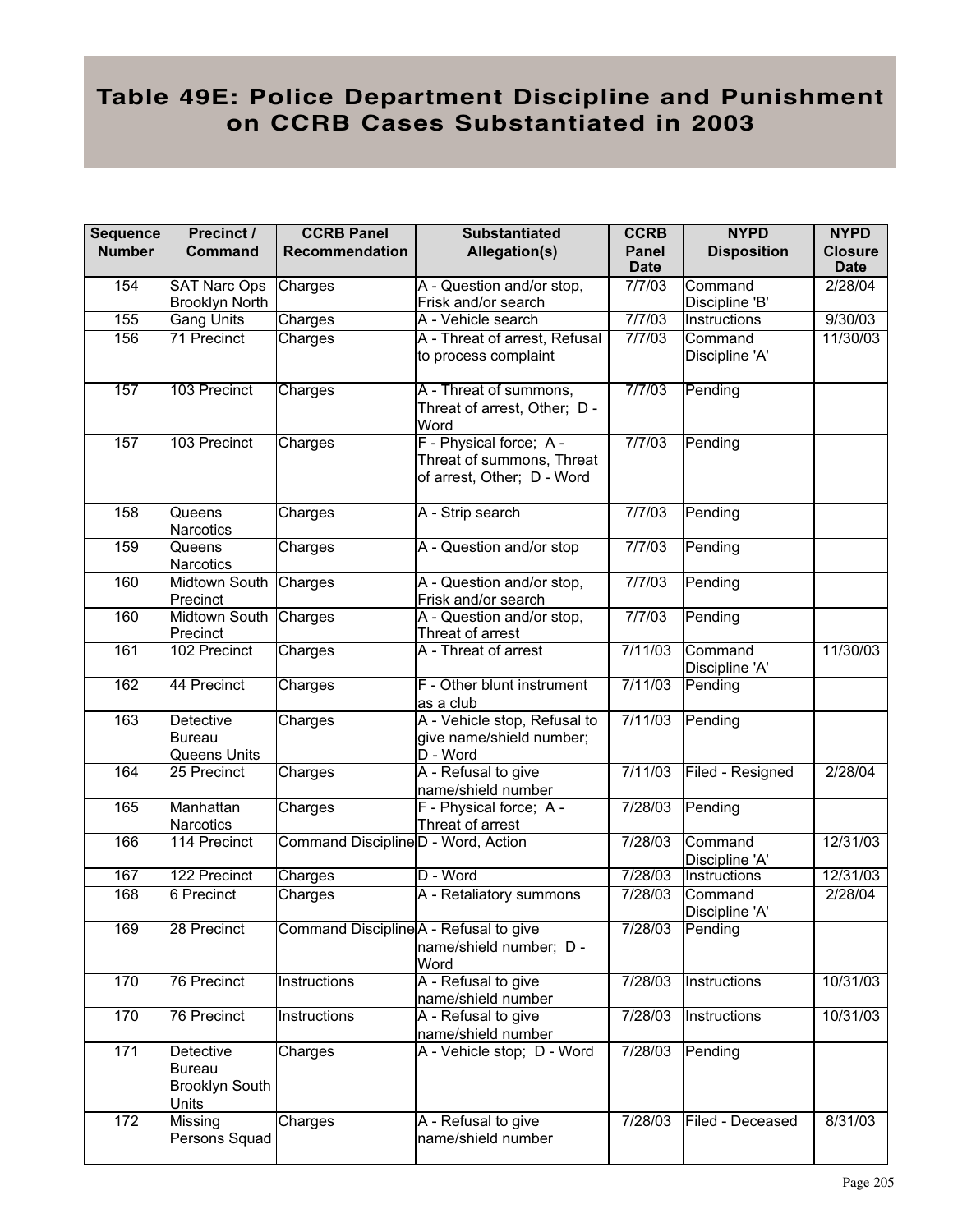| <b>Sequence</b><br><b>Number</b> | Precinct /<br><b>Command</b>            | <b>CCRB Panel</b><br><b>Recommendation</b> | <b>Substantiated</b><br>Allegation(s)                                                                                 | <b>CCRB</b><br><b>Panel</b><br><b>Date</b> | <b>NYPD</b><br><b>Disposition</b> | <b>NYPD</b><br><b>Closure</b><br><b>Date</b> |
|----------------------------------|-----------------------------------------|--------------------------------------------|-----------------------------------------------------------------------------------------------------------------------|--------------------------------------------|-----------------------------------|----------------------------------------------|
| 173                              | Midtown South<br>Precinct               | Charges                                    | F - Physical force                                                                                                    | 8/13/03                                    | Pending                           |                                              |
| 174                              | Warrant<br>Section<br>(Division)        | Charges                                    | A - Refusal to give<br>name/shield number                                                                             | 8/13/03                                    | Command<br>Discipline 'A'         | 12/31/03                                     |
| 174                              | Warrant<br>Section<br>(Division)        | Charges                                    | A - Refusal to give<br>name/shield number                                                                             | 8/13/03                                    | Command<br>Discipline 'A'         | 12/31/03                                     |
| 174                              | Warrant<br>Section<br>(Division)        | Charges                                    | A - Refusal to give<br>name/shield number                                                                             | 8/13/03                                    | Command<br>Discipline 'A'         | 12/31/03                                     |
| 175                              | 30 Precinct                             | Charges                                    | D - Word                                                                                                              | 8/13/03                                    | Pending                           |                                              |
| 176                              | 19 Precinct                             | Charges                                    | A - Other; D - Word                                                                                                   | 8/13/03                                    | Command<br>Discipline 'A'         | 2/28/04                                      |
| 177                              | <b>Bronx</b><br><b>Narcotics</b>        | Charges                                    | A - Question and/or stop,<br>Frisk and/or search, Vehicle<br>search, Threat of summons,<br>Threat of arrest; D - Word | 8/13/03                                    | Pending                           |                                              |
| 177                              | <b>Bronx</b><br><b>Narcotics</b>        | Charges                                    | A - Vehicle search, Threat<br>of arrest; D - Word                                                                     | 8/13/03                                    | Pending                           |                                              |
| 178                              | 42 Precinct                             | Charges                                    | A - Refusal to give<br>name/shield number; D -<br>Word                                                                | 8/13/03                                    | Pending                           |                                              |
| 179                              | <b>Gang Units</b>                       | Charges                                    | A - Refusal to give<br>name/shield number; D -<br>Word                                                                | 8/13/03                                    | Pending                           |                                              |
| 180                              | Intelligence<br><b>Division</b>         | Charges                                    | A - Word                                                                                                              | 8/13/03                                    | Instructions                      | 2/28/04                                      |
| 181                              | 71 Precinct                             | Charges                                    | A - Retaliatory arrest                                                                                                | 8/13/03                                    | Pending                           |                                              |
| 182                              | 120th Precinct<br>Detective<br>Squad    | Command Discipline D - Word                |                                                                                                                       | 8/19/03                                    | Pending                           |                                              |
| 183                              | 120 Precinct                            | Charges                                    | A - Refusal to obtain<br>medical treatment; D -<br>Word                                                               | 8/19/03                                    | Pending                           |                                              |
| 183                              | 120 Precinct                            | Charges                                    | A - Other                                                                                                             |                                            | 8/19/03 Pending                   |                                              |
| 183                              | 120 Precinct                            | Charges                                    | A - Refusal to give<br>name/shield number                                                                             | 8/19/03                                    | Pending                           |                                              |
| 184                              | 81 Precinct                             | Charges                                    | F - Chokehold                                                                                                         | 8/19/03                                    | <b>DCT</b> - Charges<br>Dismissed | 2/28/04                                      |
| 185                              | 90 Precinct                             | Charges                                    | D - Word                                                                                                              | 8/19/03                                    | Pending                           |                                              |
| 186                              | 109 Precinct                            | Charges                                    | A - Question and/or stop,<br>Threat of arrest, Threat of<br>force                                                     | 8/19/03                                    | Pending                           |                                              |
| 187                              | 79 Precinct                             | Charges                                    | D - Action                                                                                                            | 8/19/03                                    | Pending                           |                                              |
| 188                              | Manhattan<br>Narcotics                  | Charges                                    | A - Retaliatory arrest; D -<br>Word                                                                                   | 9/2/03                                     | Instructions                      | 2/28/04                                      |
| 189                              | Narcotics Boro<br><b>Brooklyn North</b> | Charges                                    | F - Hit against inanimate<br>object, Physical force                                                                   | 9/2/03                                     | Pending                           |                                              |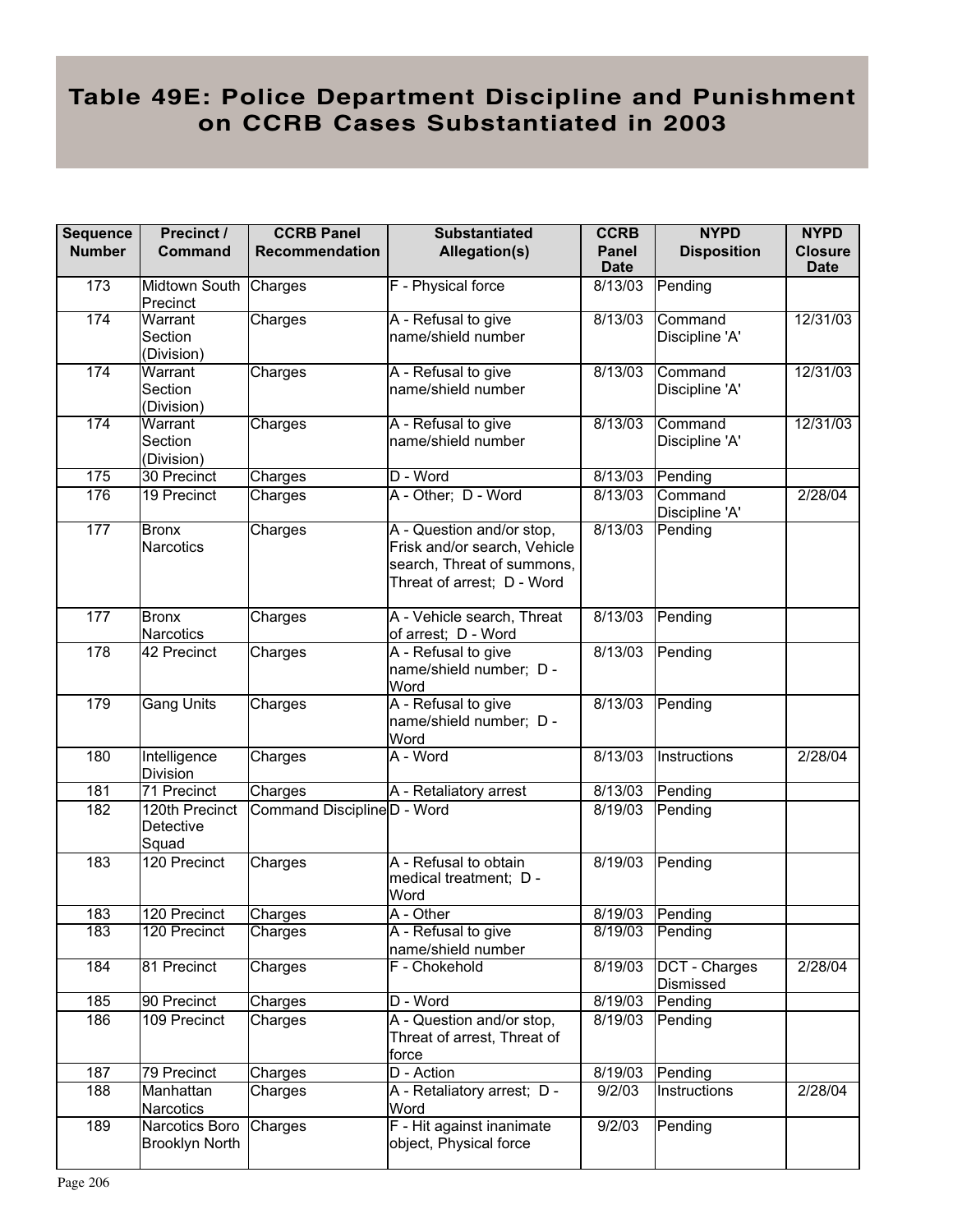| <b>Sequence</b><br><b>Number</b> | Precinct /<br><b>Command</b>                      | <b>CCRB Panel</b><br><b>Recommendation</b> | <b>Substantiated</b><br><b>Allegation(s)</b>                                    | <b>CCRB</b><br><b>Panel</b><br><b>Date</b> | <b>NYPD</b><br><b>Disposition</b> | <b>NYPD</b><br><b>Closure</b><br><b>Date</b> |
|----------------------------------|---------------------------------------------------|--------------------------------------------|---------------------------------------------------------------------------------|--------------------------------------------|-----------------------------------|----------------------------------------------|
| 190                              | 52 Precinct                                       | Charges                                    | F - Physical force                                                              | 9/2/03                                     | Pending                           |                                              |
| 190                              | 52 Precinct                                       | Charges                                    | F - Physical force                                                              | 9/2/03                                     | Pending                           |                                              |
| 191                              | PSA <sub>3</sub>                                  | Charges                                    | A - Retaliatory summons                                                         | 9/2/03                                     | Instructions                      | 12/31/03                                     |
| 191                              | PSA <sub>3</sub>                                  | Charges                                    | F - Physical force, Frisk<br>and/or search                                      | 9/2/03                                     | Instructions                      | 12/31/03                                     |
| 191                              | PSA <sub>3</sub>                                  | Charges                                    | A - Question and/or stop,<br>Frisk and/or search,<br>Retaliatory summons, Other | 9/2/03                                     | Pending                           |                                              |
| 192                              | Manhattan<br>Narcotics                            | Charges                                    | A - Question and/or stop                                                        | 9/2/03                                     | Pending                           |                                              |
| 192                              | Manhattan<br>Narcotics                            | Charges                                    | A - Question and/or stop,<br>Frisk and/or search                                | 9/2/03                                     | Pending                           |                                              |
| 193                              | Health<br>Services                                | Command Discipline A - Refusal to give     | name/shield number; D -<br>Action                                               | 9/2/03                                     | Pending                           |                                              |
| 194                              | <b>Brooklyn South Charges</b><br><b>Narcotics</b> |                                            | F - Physical force; A -<br>Threat of force, Retaliatory<br>summons; D - Word    | 9/11/03                                    | Pending                           |                                              |
| 195                              | Midtown South<br>Precinct                         | Charges                                    | F - Physical force; D - Word                                                    | 9/11/03                                    | Pending                           |                                              |
| 196                              | 48 Precinct                                       | Charges                                    | A - Frisk and/or search,<br>Retaliatory summons, Other                          | 9/11/03                                    | Pending                           |                                              |
| 197                              | 42 Precinct                                       | Charges                                    | A - Question and/or stop,<br>Retaliatory summons                                | 9/11/03                                    | Pending                           |                                              |
| 197                              | 42 Precinct                                       | Charges                                    | A - Question and/or stop,<br>Retaliatory summons                                | 9/11/03                                    | Pending                           |                                              |
| 198                              | <b>Midtown South</b><br>Precinct                  | Command Discipline A - Refusal to give     | name/shield number                                                              | 9/11/03                                    | Instructions                      | 2/28/04                                      |
| 199                              | Detective<br><b>Bureau</b><br>Queens Units        | Charges                                    | A - Premises entered and/or<br>searched, Threat of arrest                       | 9/11/03                                    | Pending                           |                                              |
| 200                              | 83 Precinct                                       | Charges                                    | A - Question and/or stop                                                        | 9/11/03                                    | Pending                           |                                              |
| 201                              | 112 Precinct                                      | Charges                                    | D - Demeanor/tone                                                               | 9/29/03                                    | Instructions                      | 11/30/03                                     |
| 201                              | 112 Precinct                                      | Charges                                    | D - Word                                                                        | 9/29/03                                    | Instructions                      | 11/30/03                                     |
| 202                              | Patrol Boro<br>Manhattan<br>South TF              | Charges                                    | A - Refusal to obtain<br>medical treatment                                      | 9/29/03 Pending                            |                                   |                                              |
| 203                              | 81 Precinct                                       | Charges                                    | F - Handcuffs too tight                                                         | 9/29/03                                    | Pending                           |                                              |
| 204                              | 100 Precinct                                      | Charges                                    | A - Refusal to process<br>complaint                                             | 9/29/03                                    | Pending                           |                                              |
| 205                              | PSA <sub>2</sub>                                  | Charges                                    | A - Frisk and/or search                                                         | 9/29/03                                    | Pending                           |                                              |
| 205                              | PSA <sub>2</sub>                                  | Charges                                    | A - Question and/or stop,<br>Frisk and/or search                                | 9/29/03                                    | Pending                           |                                              |
| 206                              | 114 Precinct                                      | Charges                                    | F - Physical force                                                              | 9/29/03                                    | Pending                           |                                              |
| 206                              | 114 Precinct                                      | Charges                                    | O - Sexual Orientation                                                          | 9/29/03                                    | Pending                           |                                              |
| 207                              | Midtown South<br>Precinct                         | Charges                                    | A - Refusal to obtain<br>medical treatment                                      | 9/29/03                                    | Pending                           |                                              |
| 208                              | 113 Precinct                                      | Charges                                    | A - Refusal to give<br>name/shield number; D -<br>Word                          | 9/29/03                                    | Pending                           |                                              |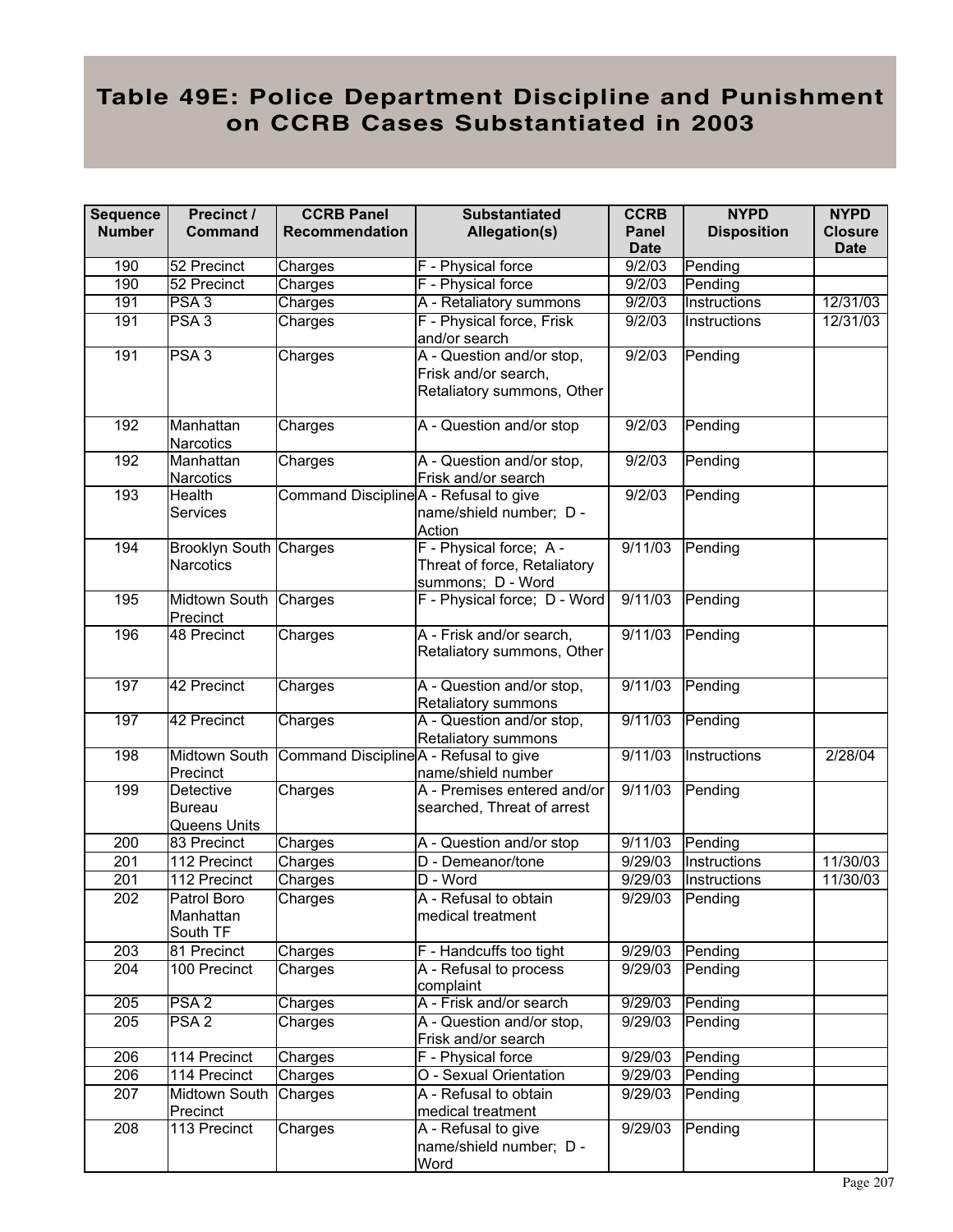| <b>Sequence</b><br><b>Number</b> | Precinct /<br><b>Command</b>                     | <b>CCRB Panel</b><br><b>Recommendation</b> | <b>Substantiated</b><br>Allegation(s)                                                                                                                              | <b>CCRB</b><br>Panel<br><b>Date</b> | <b>NYPD</b><br><b>Disposition</b>                        | <b>NYPD</b><br><b>Closure</b><br><b>Date</b> |
|----------------------------------|--------------------------------------------------|--------------------------------------------|--------------------------------------------------------------------------------------------------------------------------------------------------------------------|-------------------------------------|----------------------------------------------------------|----------------------------------------------|
| 209                              | Intelligence<br><b>Division</b>                  |                                            | Command Discipline F - Physical force; A -<br>Other; D - Word                                                                                                      | 9/29/03                             | Command<br>Discipline 'A'                                | 2/28/04                                      |
| 210                              | 44 Precinct                                      | Charges                                    | F - Gun pointed; A - Threat<br>of force, Retaliatory arrest;<br>D - Word                                                                                           | 9/29/03                             | Pending                                                  |                                              |
| 211                              | 43 Precinct                                      | Charges                                    | F - Physical force; A -<br>Question and/or stop, Frisk<br>and/or search, Threat of<br>force                                                                        | 10/27/03 Pending                    |                                                          |                                              |
| 212                              | Queens<br><b>Narcotics</b>                       | Command Discipline D - Word                |                                                                                                                                                                    | 10/27/03                            | Command<br>Discipline 'A'                                | 1/31/04                                      |
| 213                              | 20 Precinct                                      | Command Discipline A - Refusal to give     | name/shield number; D -<br>Action                                                                                                                                  | 10/27/03                            | Pending                                                  |                                              |
| 214                              | <b>68 Precinct</b>                               | Charges                                    | A - Other; D - Word                                                                                                                                                |                                     | 10/27/03 DCT Negotiation<br>Guilty - 35<br>vacation days | 2/28/04                                      |
| 215                              | 47 Precinct                                      | Charges                                    | A - Question and/or stop                                                                                                                                           | 10/27/03                            | Pending                                                  |                                              |
| 215                              | 47 Precinct                                      | Charges                                    | A - Question and/or stop,<br>Retaliatory summons                                                                                                                   | 10/27/03                            | Pending                                                  |                                              |
| 216                              | 105 Precinct                                     | Charges                                    | D - Word                                                                                                                                                           |                                     | 10/27/03 Filed - Retired                                 | 11/30/03                                     |
| 217                              | 9 Precinct                                       | Charges                                    | F - Handcuffs too tight; A -<br>Question and/or stop, Frisk<br>and/or search, Retaliatory<br>summons, Refusal to obtain<br>medical treatment; D -<br>Demeanor/tone | 10/27/03                            | Pending                                                  |                                              |
| 218                              | 79 Precinct                                      | Charges                                    | A - Vehicle stop                                                                                                                                                   | 10/31/03 Pending                    |                                                          |                                              |
| 218                              | 83 Precinct                                      | Charges                                    | F - Physical force; A - Frisk<br>and/or search, Vehicle stop,<br>Refusal to obtain medical<br>treatment; D - Word                                                  | 10/31/03                            | Pending                                                  |                                              |
| 219                              | Manhattan<br><b>Narcotics</b>                    | Charges                                    | A - Strip search                                                                                                                                                   | 10/31/03 Pending                    |                                                          |                                              |
| 220                              | 47 Precinct                                      | Charges                                    | F - Physical force                                                                                                                                                 | 10/31/03 Pending                    |                                                          |                                              |
| $\overline{221}$                 | 120 Precinct                                     | Charges                                    | A - Threat of arrest                                                                                                                                               | 10/31/03 Pending                    |                                                          |                                              |
| 222                              | Bronx<br>Narcotics                               | Charges                                    | A - Frisk and/or search                                                                                                                                            |                                     | 10/31/03 Instructions                                    | 2/28/04                                      |
| 223                              | TB DT20                                          | Charges                                    | F - Physical force; A -<br>Question and/or stop                                                                                                                    | 10/31/03                            | Command<br>Discipline 'A'                                | 2/28/04                                      |
| 224                              | TB DT01                                          | Charges                                    | D - Word                                                                                                                                                           | 10/31/03                            | Pending                                                  |                                              |
| 225                              | <b>Bronx</b><br>Narcotics                        | Charges                                    | A - Frisk and/or search                                                                                                                                            | 10/31/03                            | Pending                                                  |                                              |
| 225                              | <b>Bronx</b><br>Narcotics                        | Charges                                    | A - Frisk and/or search                                                                                                                                            | 10/31/03                            | Pending                                                  |                                              |
| 226                              | Detective<br><b>Bureau</b><br>Manhattan<br>Units | Charges                                    | D - Word                                                                                                                                                           | 10/31/03 Pending                    |                                                          |                                              |
| $\overline{227}$                 | TB DT01                                          | Charges                                    | D - Demeanor/tone                                                                                                                                                  |                                     | 10/31/03 Instructions                                    | 1/31/04                                      |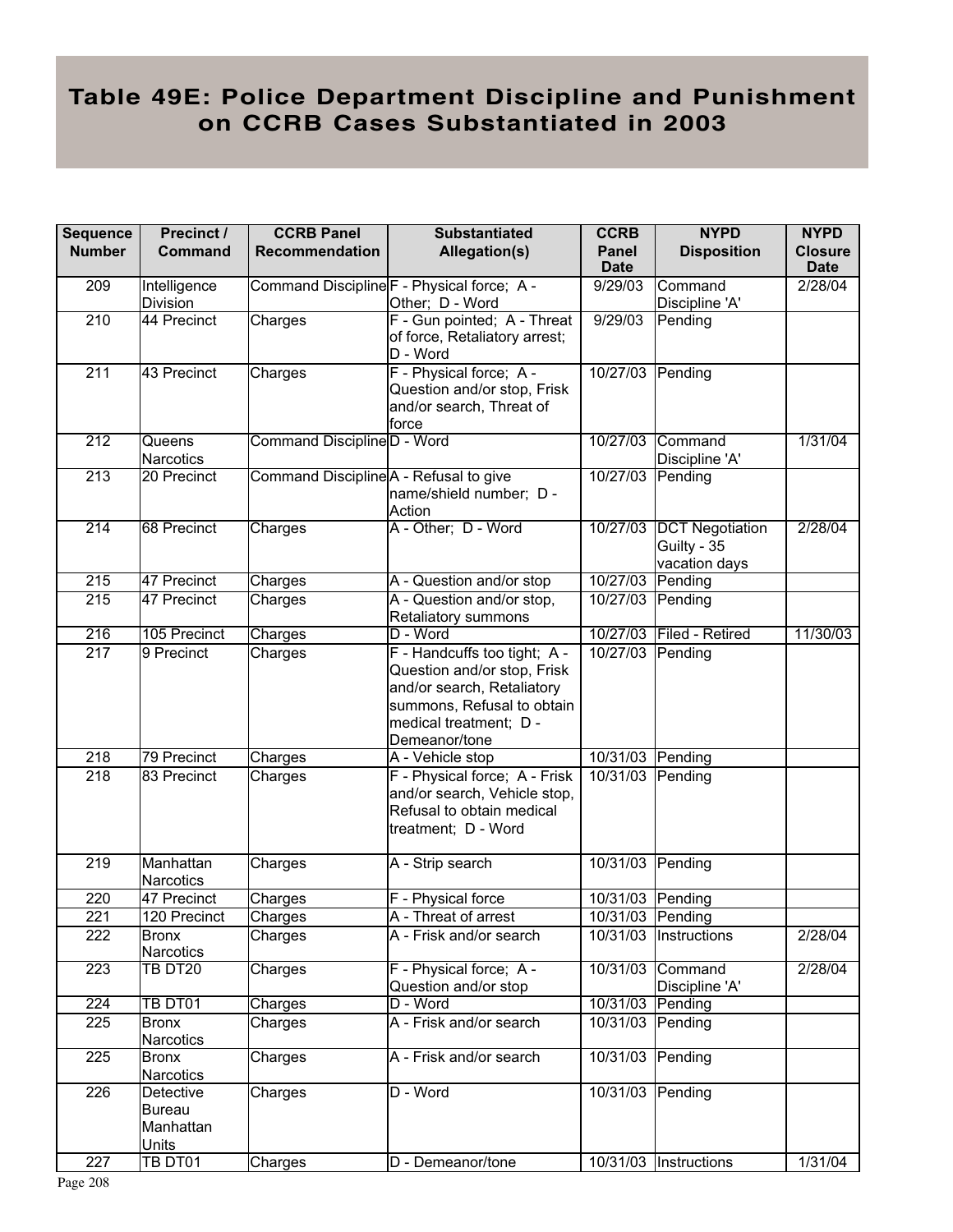| <b>Sequence</b><br><b>Number</b> | Precinct /<br><b>Command</b>                                 | <b>CCRB Panel</b><br><b>Recommendation</b> | <b>Substantiated</b><br>Allegation(s)                                                            | <b>CCRB</b><br>Panel<br><b>Date</b> | <b>NYPD</b><br><b>Disposition</b> | <b>NYPD</b><br><b>Closure</b><br><b>Date</b> |
|----------------------------------|--------------------------------------------------------------|--------------------------------------------|--------------------------------------------------------------------------------------------------|-------------------------------------|-----------------------------------|----------------------------------------------|
| 228                              | Queens<br>Narcotics                                          | Charges                                    | F - Chokehold                                                                                    | 10/31/03                            | Pending                           |                                              |
| 229                              | 75 Precinct                                                  |                                            | Command Discipline A - Premises entered and/or<br>searched                                       | 11/13/03 Pending                    |                                   |                                              |
| 230                              | <b>Detective</b><br><b>Bureau Bronx</b><br>Units             | Charges                                    | A - Premises entered and/or<br>searched                                                          | 11/13/03 Pending                    |                                   |                                              |
| 230                              | <b>Detective</b><br><b>Bureau Bronx</b><br>Units             | Charges                                    | A - Premises entered and/or<br>searched, Threat of arrest,<br>Other; D - Word                    | 11/13/03 Pending                    |                                   |                                              |
| 231                              | <b>Narcotics</b>                                             |                                            | Brooklyn South Command Discipline F - Physical force; A -<br>Premises entered and/or<br>searched | 11/13/03 Pending                    |                                   |                                              |
| 232                              | 34 Precinct                                                  | Charges                                    | F - Radio as club, Physical<br>force; D - Word                                                   | 11/13/03 Pending                    |                                   |                                              |
| 233                              | <b>48 Precinct</b>                                           | Command Discipline A - Refusal to give     | name/shield number                                                                               | 11/13/03                            | Command<br>Discipline 'A'         | 2/28/04                                      |
| 234                              | PSA <sub>4</sub>                                             | Charges                                    | A - Question and/or stop,<br>Frisk and/or search                                                 | 11/13/03                            | Pending                           |                                              |
| 235                              | Patrol Boro<br><b>Bronx ACI</b>                              | Charges                                    | A - Frisk and/or search,<br>Vehicle stop & searched                                              | 11/13/03                            | Command<br>Discipline 'B'         | 12/31/03                                     |
| 236                              | 25 Precinct                                                  | Charges                                    | A - Refusal to process<br>complaint                                                              | 11/13/03                            | Pending                           |                                              |
| 237                              | 108 Precinct                                                 | Charges                                    | F - Physical force; A -<br>Refusal to obtain medical<br>treatment; O - Ethnicity                 | 11/13/03 Pending                    |                                   |                                              |
| 238                              | 84th Precinct<br>Detective<br>Squad                          | Charges                                    | F - Gun pointed; A - Frisk<br>and/or search, Refusal to<br>give name/shield number               | 11/13/03 Pending                    |                                   |                                              |
| 239                              | PSA <sub>2</sub>                                             | Command Discipline A - Refusal to give     | name/shield number                                                                               | 11/13/03 Pending                    |                                   |                                              |
| 240                              | Detective<br><b>Bureau</b><br><b>Brooklyn South</b><br>Units | Charges                                    | F - Vehicle                                                                                      | 11/17/03 Pending                    |                                   |                                              |
| 241                              | 20 Precinct                                                  | Command Discipline D - Other               |                                                                                                  | 11/17/03                            | Instructions                      | 2/28/04                                      |
| 242                              | <b>SI Narcotics</b>                                          | Charges                                    | A - Question and/or stop,<br>Frisk and/or search                                                 |                                     | 11/17/03 Instructions             | 2/28/04                                      |
| 242                              | <b>SI Narcotics</b>                                          | Charges                                    | A - Question and/or stop,<br>Frisk and/or search                                                 |                                     | 11/17/03 Instructions             | 2/28/04                                      |
| 243                              | 52 Precinct                                                  | Command Discipline D - Word                |                                                                                                  | 11/17/03 Pending                    |                                   |                                              |
| 244                              | 107 Precinct                                                 | Command Discipline D - Word                |                                                                                                  | 11/19/03                            | Pending                           |                                              |
| 245                              | PSA <sub>7</sub>                                             | Charges                                    | A - Threat of arrest; D -<br>Demeanor/tone; O -<br>Ethnicity                                     | 11/19/03 Pending                    |                                   |                                              |
| 246                              | 63 Precinct                                                  | Command Discipline A - Refusal to give     | name/shield number                                                                               | 11/19/03                            | Pending                           |                                              |
| 247                              | 81 Precinct                                                  | Command Discipline A - Strip search        |                                                                                                  | 11/24/03                            | Command<br>Discipline 'A'         | 12/31/03                                     |
| 248                              | 77th Precinct<br>Detective<br>Squad                          | Charges                                    | A - Threat of force, Other                                                                       | 11/24/03                            | Filed - Retired                   | 1/31/04                                      |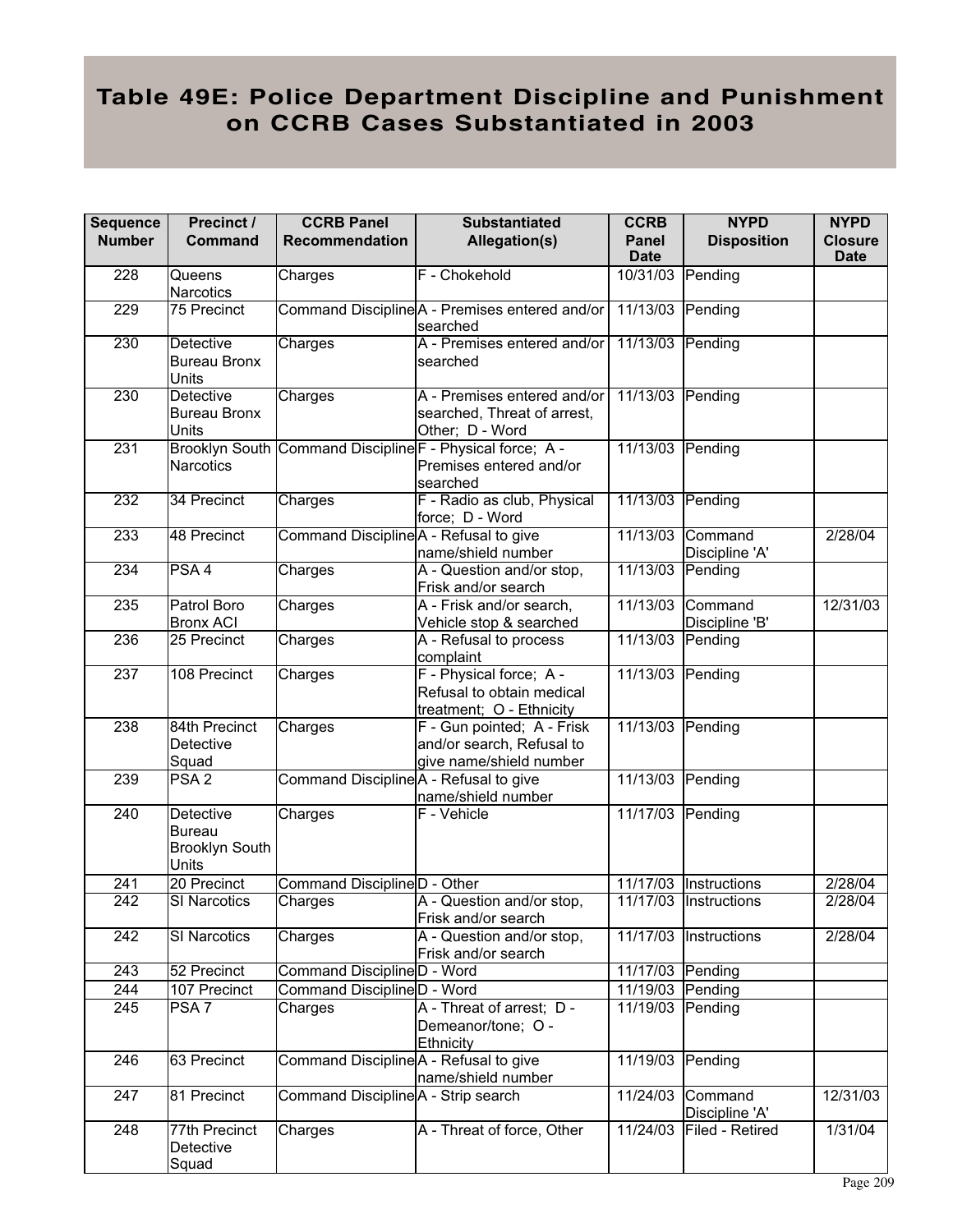| <b>Sequence</b><br><b>Number</b> | Precinct /<br><b>Command</b>                                 | <b>CCRB Panel</b><br><b>Recommendation</b> | <b>Substantiated</b><br>Allegation(s)                                                                   | <b>CCRB</b><br>Panel<br><b>Date</b> | <b>NYPD</b><br><b>Disposition</b> | <b>NYPD</b><br><b>Closure</b><br><b>Date</b> |
|----------------------------------|--------------------------------------------------------------|--------------------------------------------|---------------------------------------------------------------------------------------------------------|-------------------------------------|-----------------------------------|----------------------------------------------|
| 249                              | PSA <sub>8</sub>                                             | Charges                                    | F - Chokehold, Physical<br>force                                                                        | 11/24/03                            | Pending                           |                                              |
| 250                              | 33 Precinct                                                  | Charges                                    | F - Pepper spray                                                                                        | 11/24/03                            | Pending                           |                                              |
| 251                              | 120 Precinct                                                 | Charges                                    | A - Refusal to give<br>name/shield number                                                               | 11/24/03 Pending                    |                                   |                                              |
| 251                              | 120 Precinct                                                 | Charges                                    | A - Refusal to give<br>name/shield number; O -<br>Race                                                  | 11/24/03 Pending                    |                                   |                                              |
| 252                              | Manhattan<br><b>Narcotics</b>                                | Charges                                    | F - Physical force; A -<br>Threat of arrest, Refusal to<br>give name/shield number;<br>D - Word         | 11/24/03 Pending                    |                                   |                                              |
| 253                              | 120 Precinct                                                 | Command Discipline D - Word, Action        |                                                                                                         | 11/24/03 Pending                    |                                   |                                              |
| 254                              | <b>Detective</b><br><b>Bureau Bronx</b><br>Units             | Command Discipline D - Word                |                                                                                                         | 11/24/03                            | Pending                           |                                              |
| 255                              | 50 Precinct                                                  | Charges                                    | A - Threat of summons,<br>Refusal to give name/shield<br>number                                         | 11/24/03 Pending                    |                                   |                                              |
| 255                              | 50 Precinct                                                  | Charges                                    | A - Threat of summons,<br>Threat of force, Refusal to<br>give name/shield number;<br>D - Word; O - Race | 11/24/03 Pending                    |                                   |                                              |
| 256                              | 81 Precinct                                                  |                                            | Command Discipline A - Frisk and/or search                                                              | 11/24/03                            | Pending                           |                                              |
| 256                              | 81 Precinct                                                  |                                            | Command Discipline A - Frisk and/or search                                                              | 11/24/03                            | Pending                           |                                              |
| 257                              | Warrant<br>Section<br>(Division)                             | Command Discipline D - Word                |                                                                                                         | 11/24/03                            | Instructions                      | 2/28/04                                      |
| 258                              | Manhattan<br><b>Narcotics</b>                                | Charges                                    | A - Question and/or stop                                                                                | 11/25/03 Pending                    |                                   |                                              |
| 259                              | 6 Precinct                                                   | Charges                                    | A - Refusal to give<br>name/shield number; D -<br>Action                                                | 11/25/03 Pending                    |                                   |                                              |
| 260                              | 45 Precinct                                                  | Charges                                    | A - Word                                                                                                | 11/25/03 Pending                    |                                   |                                              |
| 261                              | Detective<br><b>Bureau</b><br><b>Brooklyn South</b><br>Units | Charges                                    | A - Premises entered and/or<br>searched                                                                 | 12/10/03 Pending                    |                                   |                                              |
| 262                              | Applicant<br>Processing Div                                  | Charges                                    | F - Physical force; A -<br>Property damaged                                                             | 12/10/03                            | Pending                           |                                              |
| 263                              | 13 Precinct                                                  | Charges                                    | F - Physical force                                                                                      | 12/10/03                            | Pending                           |                                              |
| 264                              | <b>Bronx</b><br>Narcotics                                    | Charges                                    | A - Frisk and/or search,<br>Other                                                                       | 12/17/03                            | Pending                           |                                              |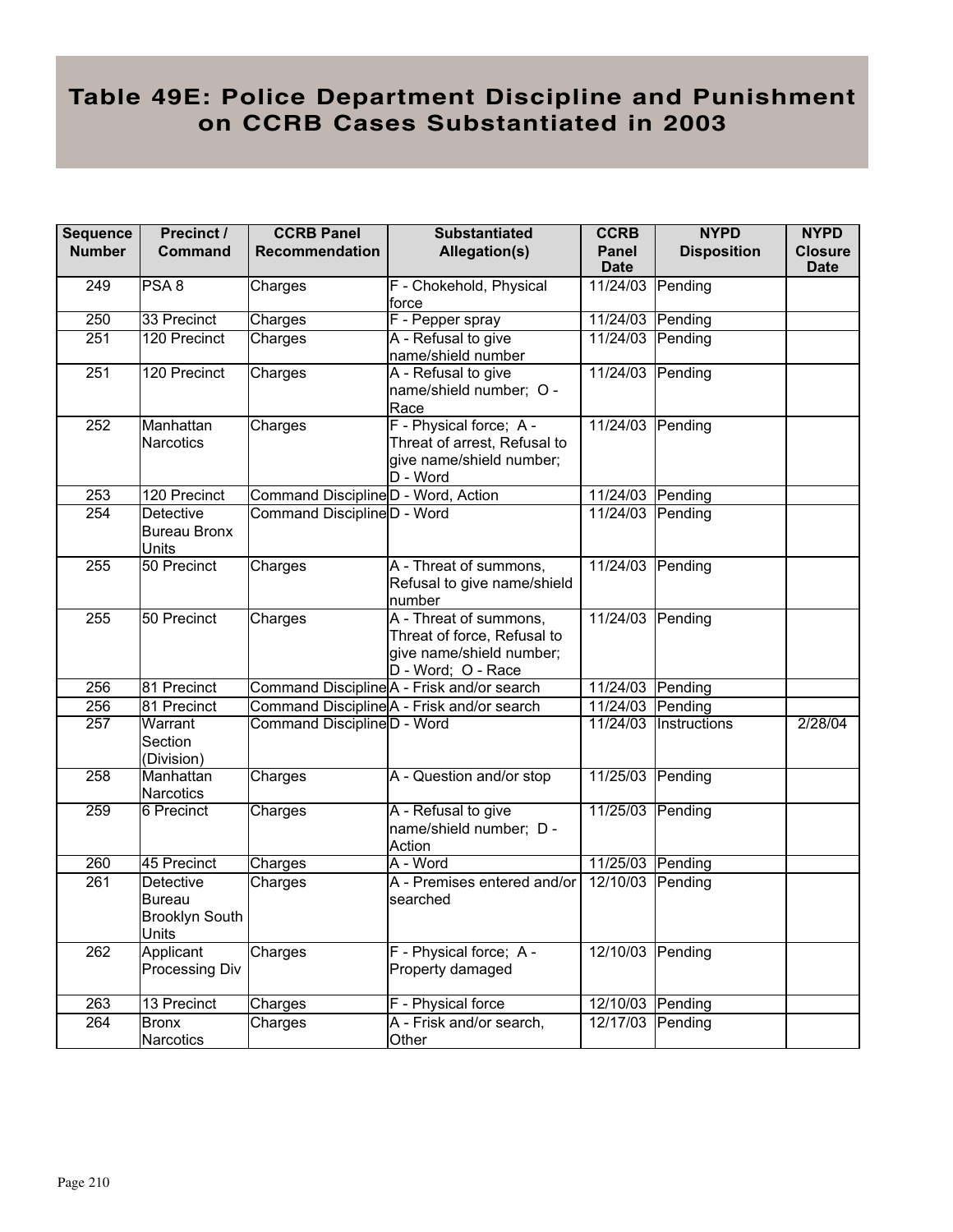| <b>Sequence</b><br><b>Number</b> | Precinct /<br><b>Command</b>                | <b>CCRB Panel</b><br><b>Recommendation</b> | <b>Substantiated</b><br>Allegation(s)                                                                                                                                                                                        | <b>CCRB</b><br>Panel<br><b>Date</b> | <b>NYPD</b><br><b>Disposition</b> | <b>NYPD</b><br><b>Closure</b><br><b>Date</b> |
|----------------------------------|---------------------------------------------|--------------------------------------------|------------------------------------------------------------------------------------------------------------------------------------------------------------------------------------------------------------------------------|-------------------------------------|-----------------------------------|----------------------------------------------|
| 265                              | <b>Bronx</b><br><b>Narcotics</b>            | Charges                                    | F - Gun pointed, Physical<br>force; A - Frisk and/or<br>search, Other; D - Word                                                                                                                                              | 12/17/03                            | Pending                           |                                              |
| 265                              | <b>Bronx</b><br><b>Narcotics</b>            | Charges                                    | F - Gun pointed, Physical<br>force; A - Question and/or<br>stop, Frisk and/or search,<br>Vehicle search, Refusal to<br>give name/shield number,<br>Refusal to obtain medical<br>treatment, Other; D - Word;<br>O - Ethnicity | 12/17/03 Pending                    |                                   |                                              |
| 266                              | 67 Precinct                                 | Charges                                    | A - Question and/or stop                                                                                                                                                                                                     | 12/17/03                            | Pending                           |                                              |
| 266                              | 67 Precinct                                 | Charges                                    | A - Question and/or stop                                                                                                                                                                                                     | 12/17/03                            | Pending                           |                                              |
| 266                              | 67 Precinct                                 | Charges                                    | F - Physical force; A -<br>Question and/or stop, Frisk<br>and/or search; D - Word                                                                                                                                            | 12/17/03                            | Pending                           |                                              |
| 267                              | 47 Precinct                                 | Charges                                    | A - Other                                                                                                                                                                                                                    | 12/17/03                            | Pending                           |                                              |
| 267                              | 47 Precinct                                 | Charges                                    | D - Word                                                                                                                                                                                                                     | 12/17/03                            | Pending                           |                                              |
| 268                              | 77 Precinct                                 | Charges                                    | A - Frisk and/or search,<br>Threat of arrest; D - Word                                                                                                                                                                       | 12/17/03                            | Pending                           |                                              |
| 268                              | 77 Precinct                                 | Charges                                    | A - Question and/or stop                                                                                                                                                                                                     | 12/17/03                            | Pending                           |                                              |
| 269                              | 75 Precinct                                 | Charges                                    | O - Race                                                                                                                                                                                                                     | 12/17/03                            | Pending                           |                                              |
| 270                              | 68 Precinct                                 | Command Discipline A - Refusal to give     | name/shield number                                                                                                                                                                                                           | 12/17/03                            | Pending                           |                                              |
| 271                              | <b>78 Precinct</b>                          | Charges                                    | A - Question and/or stop                                                                                                                                                                                                     | 12/17/03                            | Instructions                      | 1/31/04                                      |
| 271                              | <b>78 Precinct</b>                          | Charges                                    | A - Threat of force                                                                                                                                                                                                          | 12/17/03                            | Instructions                      | 1/31/04                                      |
| 271                              | 78 Precinct                                 | Charges                                    | F - Gun pointed, Threat of<br>force                                                                                                                                                                                          | 12/17/03                            | <b>Instructions</b>               | 1/31/04                                      |
| 272                              | 75 Precinct                                 | Charges                                    | A - Frisk and/or search                                                                                                                                                                                                      | 12/17/03                            | Pending                           |                                              |
| 273                              | 62 Precinct                                 | Charges                                    | A - Retaliatory summons; O<br>Religion                                                                                                                                                                                       | 12/17/03                            | Pending                           |                                              |
| 273                              | 62 Precinct                                 | Charges                                    | A - Vehicle stop                                                                                                                                                                                                             | 12/17/03 Pending                    |                                   |                                              |
| $\overline{273}$                 | 62 Precinct                                 | Charges                                    | A - Vehicle stop, Retaliatory<br>summons                                                                                                                                                                                     | 12/17/03                            | Pending                           |                                              |
| 274                              | <b>Highway Unit</b><br>#2                   | Charges                                    | D - Word                                                                                                                                                                                                                     | 12/17/03 Pending                    |                                   |                                              |
| 275                              |                                             | TB Brooklyn TF Command Discipline D - Word |                                                                                                                                                                                                                              |                                     | 12/17/03  Filed - Retired         | 1/31/04                                      |
| 276                              | <b>Gang Units</b>                           | Charges                                    | A - Question and/or stop,<br>Frisk and/or search                                                                                                                                                                             | 12/19/03                            | Command<br>Discipline 'A'         | 2/28/04                                      |
| 276                              | <b>Gang Units</b>                           | Charges                                    | A - Question and/or stop,<br>Frisk and/or search                                                                                                                                                                             | 12/19/03                            | Command<br>Discipline 'A'         | 2/28/04                                      |
| 277                              | 84 Precinct                                 | Charges                                    | A - Refusal to give<br>name/shield number                                                                                                                                                                                    | 12/19/03                            | Pending                           |                                              |
| 277                              | Patrol Boro<br><b>Brooklyn North</b><br>ACI | Charges                                    | A - Refusal to give<br>name/shield number                                                                                                                                                                                    | 12/19/03                            | Pending                           |                                              |
| 277                              | Patrol Boro<br><b>Brooklyn North</b><br>ACI | Charges                                    | F - Physical force; A -<br>Refusal to give name/shield<br>number                                                                                                                                                             | 12/19/03 Pending                    |                                   |                                              |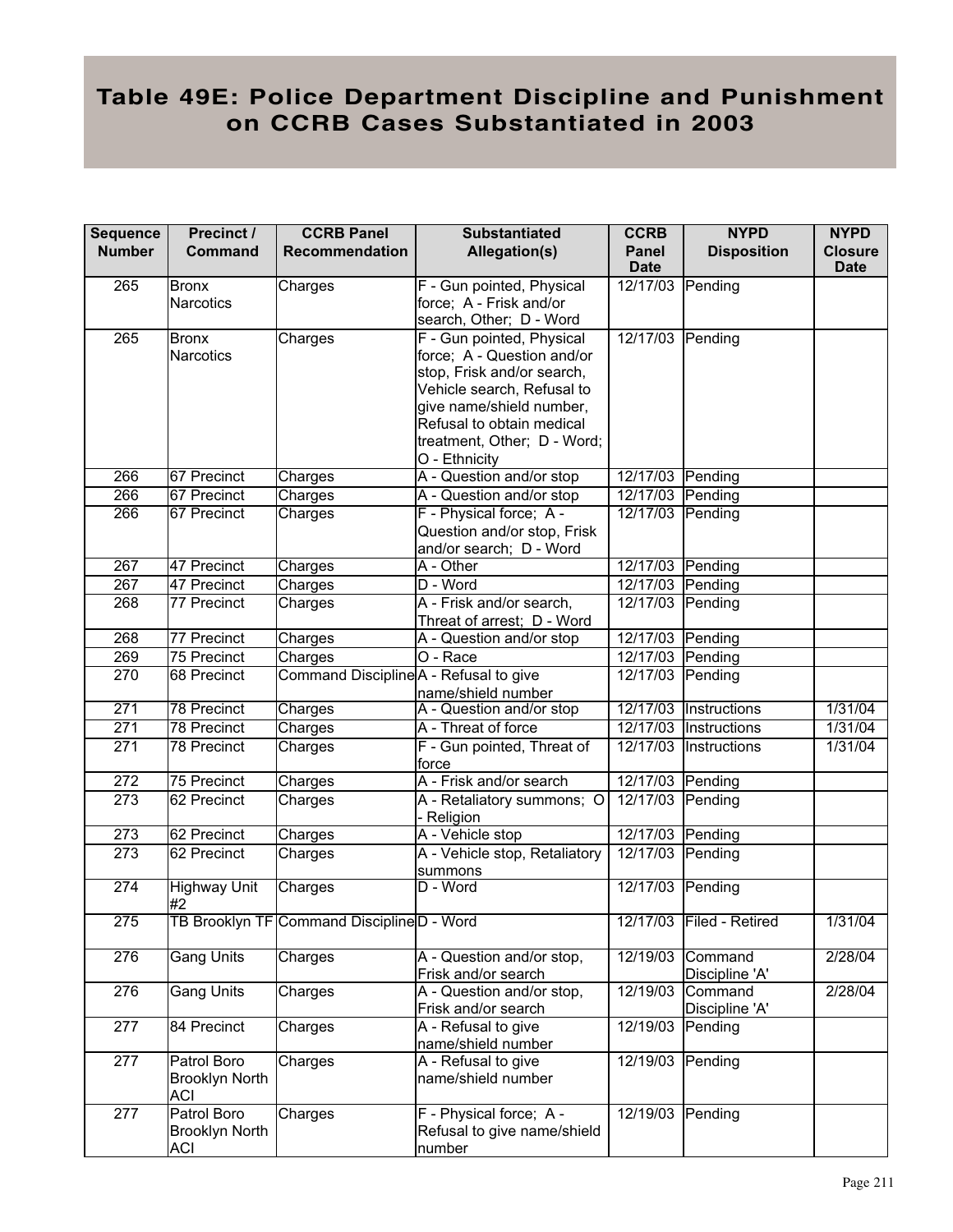| <b>Sequence</b><br><b>Number</b> | Precinct /<br><b>Command</b>                                 | <b>CCRB Panel</b><br><b>Recommendation</b> | <b>Substantiated</b><br>Allegation(s)                             | <b>CCRB</b><br>Panel<br><b>Date</b> | <b>NYPD</b><br><b>Disposition</b> | <b>NYPD</b><br><b>Closure</b><br><b>Date</b> |
|----------------------------------|--------------------------------------------------------------|--------------------------------------------|-------------------------------------------------------------------|-------------------------------------|-----------------------------------|----------------------------------------------|
| 278                              | <b>Bronx</b><br>Narcotics                                    | Command Discipline F - Physical force      |                                                                   | 12/19/03                            | Pending                           |                                              |
| 279                              | Patrol Boro<br><b>Brooklyn North</b><br><b>ACI</b>           | Charges                                    | A - Refusal to obtain<br>medical treatment                        | 12/19/03 Pending                    |                                   |                                              |
| 280                              | Patrol Boro<br><b>Brooklyn North</b><br>TF                   | Charges                                    | A - Refusal to give<br>name/shield number                         | 12/19/03 Pending                    |                                   |                                              |
| 281                              | 63 Precinct                                                  | Charges                                    | F - Physical force, Other; O<br>Race                              | 12/29/03 Pending                    |                                   |                                              |
| 282                              | <b>70 Precinct</b>                                           | Charges                                    | F - Physical force                                                | 12/29/03 Pending                    |                                   |                                              |
| 283                              | Detective<br><b>Bureau</b><br><b>Brooklyn South</b><br>Units | Charges                                    | A - Question and/or stop                                          | 12/29/03                            | <b>Filed - Retired</b>            | 2/28/04                                      |
| 283                              | Gang Units                                                   | Charges                                    | A - Question and/or stop                                          | 12/29/03 Pending                    |                                   |                                              |
| 284                              | PSA <sub>2</sub>                                             | Charges                                    | D - Action                                                        | 12/29/03                            | Pending                           |                                              |
| 285                              | 43 Precinct                                                  | Charges                                    | F - Physical force; D - Word                                      | 12/29/03                            | Pending                           |                                              |
| 286                              | 30 Precinct                                                  | Charges                                    | F - Gun pointed                                                   | 12/29/03                            | Pending                           |                                              |
| 287                              | Patrol Boro<br><b>Brooklyn North</b><br>TF                   | Charges                                    | A - Frisk and/or search                                           | 12/29/03                            | Pending                           |                                              |
| 287                              | Patrol Boro<br><b>Brooklyn North</b><br>TF                   | Charges                                    | A - Frisk and/or search,<br>Vehicle search, Other; D -<br>Word    | 12/29/03 Pending                    |                                   |                                              |
| 287                              | Patrol Boro<br><b>Brooklyn North</b><br>ΠF                   | Charges                                    | A - Question and/or stop                                          | 12/29/03 Pending                    |                                   |                                              |
| 288                              | PSA <sub>2</sub>                                             | Charges                                    | A - Threat of arrest                                              | 12/29/03 Pending                    |                                   |                                              |
| 289                              | <b>Court Division</b>                                        | Charges                                    | D - Word                                                          | 12/29/03                            | Pending                           |                                              |
| 290                              | 114 Precinct                                                 |                                            | Command Discipline A - Threat of force; D -<br>Word               | 12/30/03                            | Pending                           |                                              |
| 290                              | 114 Precinct                                                 | Command Discipline D - Word                |                                                                   | 12/30/03                            | Pending                           |                                              |
| 291                              | PSA <sub>7</sub>                                             | Charges                                    | F - Physical force; A -<br>Premises entered and/or<br>searched    | 12/30/03                            | Pending                           |                                              |
| 291                              | PSA <sub>7</sub>                                             | Charges                                    | F - Physical force; A -<br>Threat of force                        | 12/30/03 Pending                    |                                   |                                              |
| 292                              | 122 Precinct                                                 | Charges                                    | A - Frisk and/or search,<br>Refusal to give name/shield<br>number | 12/30/03 Pending                    |                                   |                                              |
| 292                              | 122 Precinct                                                 | Charges                                    | A - Frisk and/or search,<br>Refusal to give name/shield<br>number | 12/30/03 Pending                    |                                   |                                              |
| 292                              | 122 Precinct                                                 | Charges                                    | A - Other                                                         | 12/30/03                            | Pending                           |                                              |
| 293                              | 75 Precinct                                                  | Command Discipline A - Refusal to give     | name/shield number                                                | 12/30/03                            | Pending                           |                                              |
| 294                              | PSA <sub>2</sub>                                             | Charges                                    | F - Gun pointed                                                   | 12/30/03 Pending                    |                                   |                                              |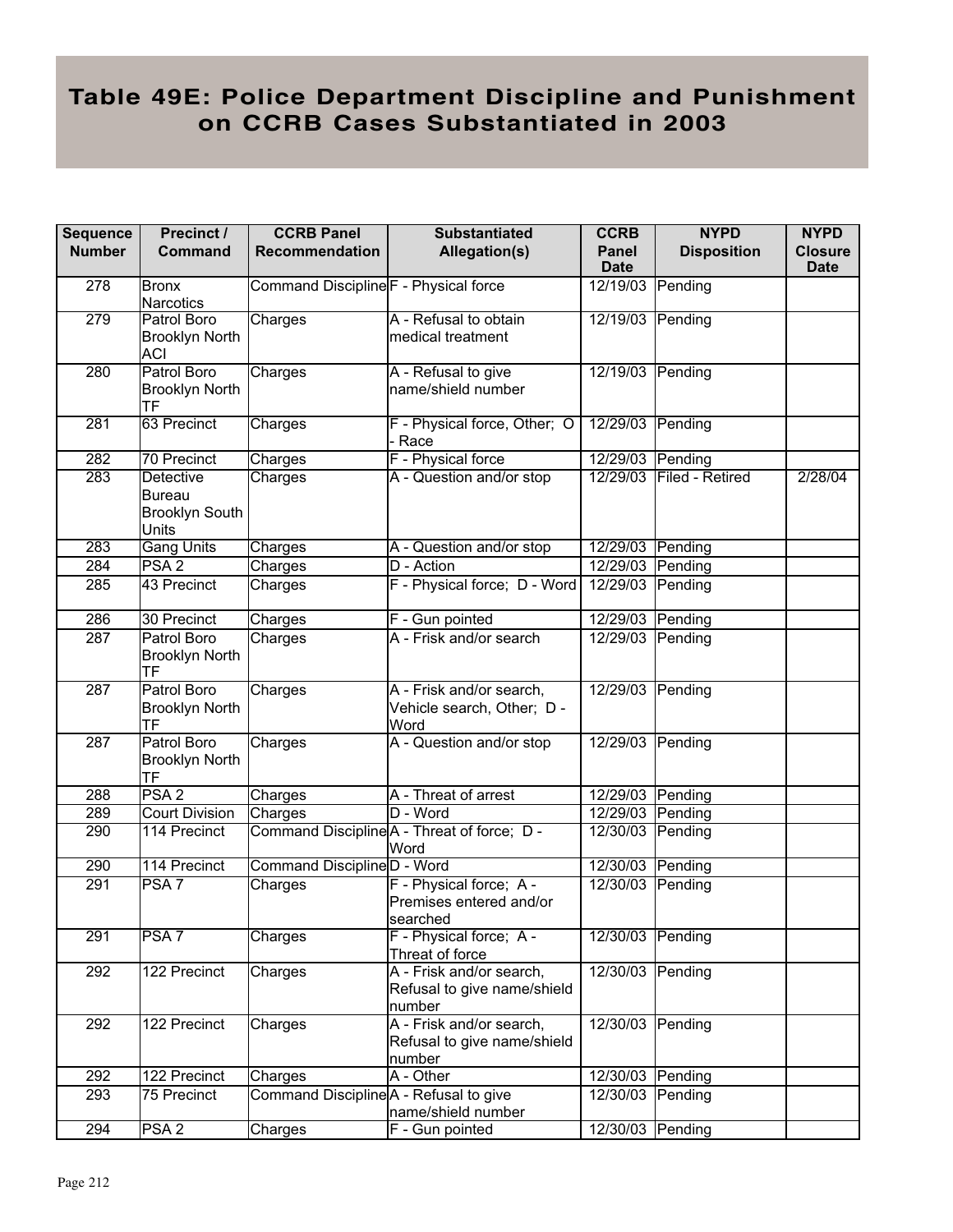**Appendix D: New York City Charter and Executive Order 40**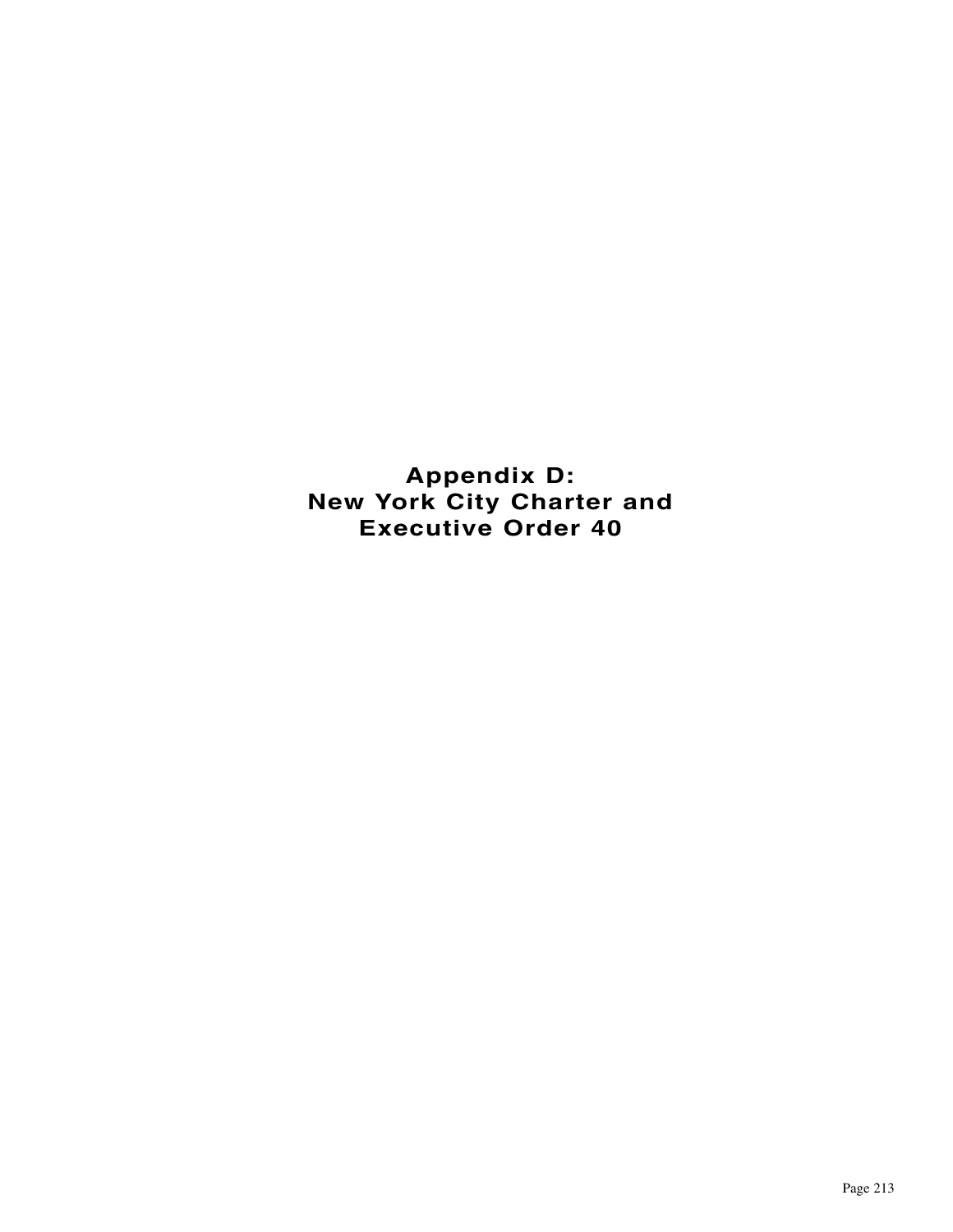THIS PAGE IS INTENTIONALLY LEFT BLANK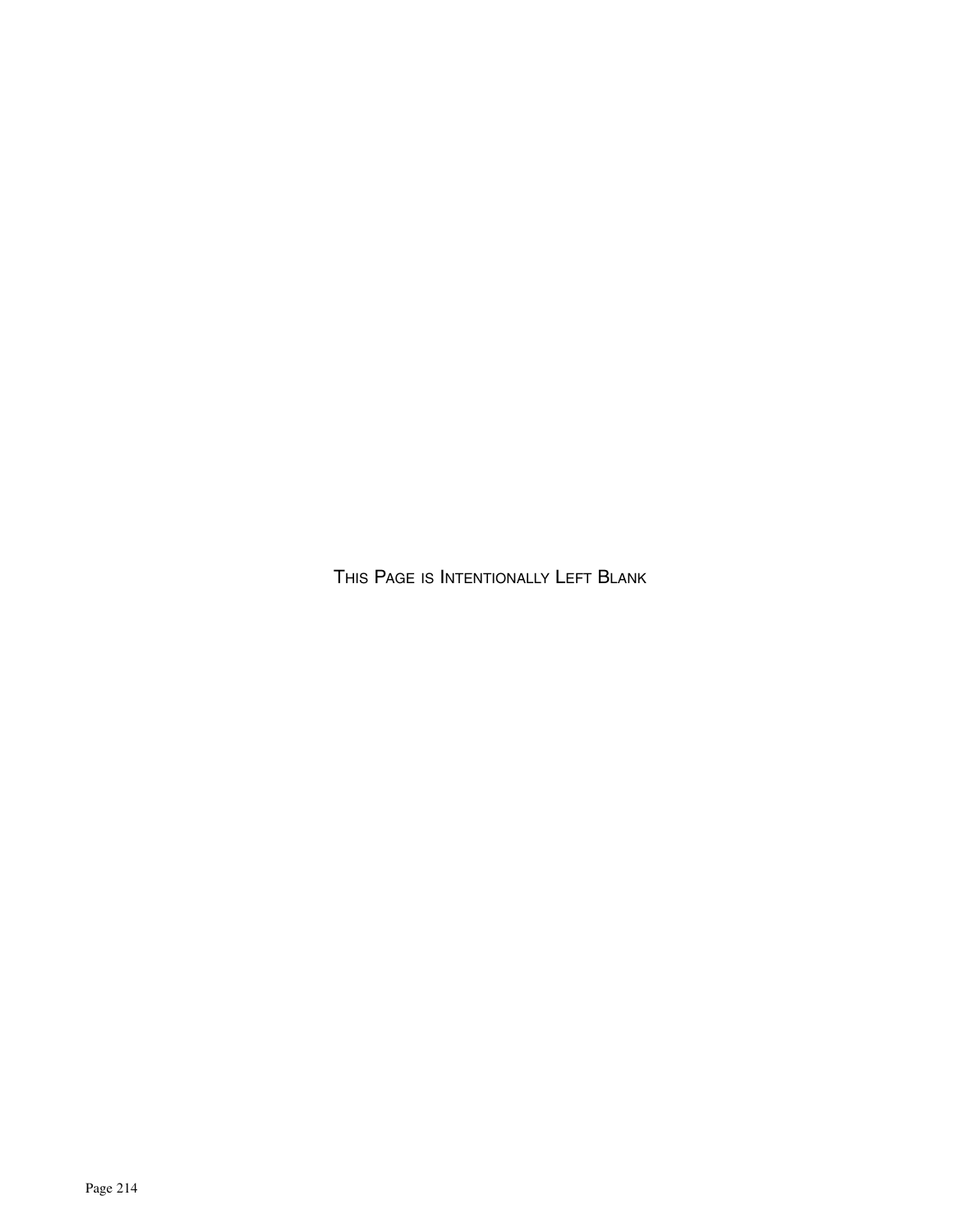#### **NEW YORK CITY CHARTER** CHAPTER 18 - A CIVILIAN COMPLAINT REVIEW BOARD

§ 440. Public complaints against members of the police department. (a) It is in the interest of the people of the city of New York and the New York City police department that the investigation of complaints concerning misconduct by officers of the department towards members of the public be complete, thorough and impartial. These inquiries must be conducted fairly and independently, and in a manner in which the public and the police department have confidence. An independent civilian complaint review board is hereby established as a body comprised solely of members of the public with the authority to investigate allegations of police misconduct as provided in this section.

(b) Civilian complaint review board

1. The civilian complaint review board shall consist of thirteen members of the public appointed by the mayor, who shall be residents of the city of New York and shall reflect the diversity of the city's population. The members of the board shall be appointed as follows: (i) five members, one from each of the five boroughs, shall be designated by the city council; (ii) three members with experience as law enforcement professional shall be designated by the police commissioner; and (iii) the remaining five members shall be selected by the mayor. The mayor shall select one of the members to be chair.

2. No members of the board shall hold any other public office or employment. No members, except those designated by the police commissioner, shall have experience as law enforcement professionals, or be former employee of the New York City police department. For the purposes of this section, experience as law enforcement professionals shall include experience as a police officer, criminal investigator, special agent, or a managerial or supervisory employee who exercised substantial policy discretion on law enforcement matters, in a federal, state, or local law enforcement agency, other than experience as an attorney in a prosecutorial agency.

3. The members shall be appointed for terms of three years, except that of the members first appointed, four shall be appointed for terms of one year, of whom one shall have been designated by the council and two shall have been designated by the police commissioner, four shall be appointed for terms of two years, of whom two shall have been designated by the council, and five shall be appointed for terms of three years, of whom two shall have been designated by the council and one shall have been designated by the police commissioner.

4. In the event of a vacancy on the board during term of office of a member by a reason of removal, death, resignation, or otherwise, a successor shall be chosen in the same manner as the original appointment. A member appointed to fill a vacancy shall serve for the balance of the unexpired term.

(c) Powers and duties of the board.

1. The board shall have the power to receive, investigate, hear, make findings and recommend action upon complaints by members of the public against members of the police department that allege misconduct involving excessive use of force, abuse of authority, discourtesy, or use of offensive language, including, but not limited to, slurs relating to race, ethnicity, religion, gender, sexual orientation and disability. The findings and recommendations of the board, and the basis therefor, shall be submitted to the police commissioner. No finding or recommendation shall be based solely upon an unsworn complaint or statement, nor shall prior unsubstantiated, unfounded or withdrawn complaints be the basis for any such findings or recommendation.

2. The board shall promulgate rules of procedures in accordance with the city administrative procedure act, including rules that prescribe the manner in which investigations are to be conducted and recommendations made and the manner by which a member of the public is to be informed of the status of his or her complaint. Such rules may provide for the establishment of panels, which shall consist of not less than three members of the board, which shall be empowered to supervise the investigation of complaints, and to hear, make findings and recommend action on such complaints. No such panel shall consist exclusively of members designated by the council, or designated by the police commissioner, or selected by the mayor.

3. The board, by majority vote of its members may compel the attendance of witnesses and require the production of such records and other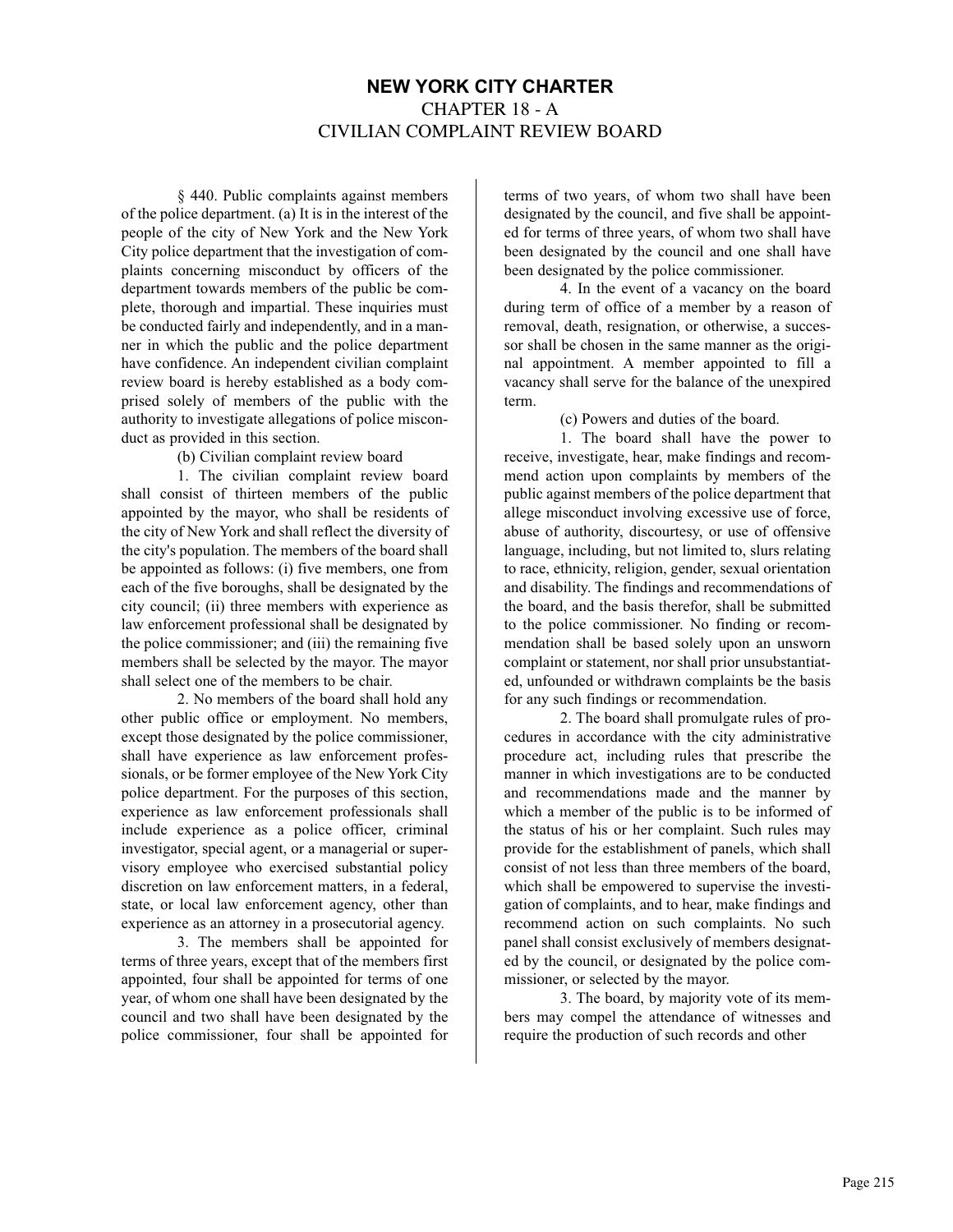materials as are necessary for the investigation of complaints submitted pursuant to this section.

4. The board shall establish a mediation program pursuant to which a complainant may voluntarily choose to resolve a complaint by means of informal conciliation.

5. The board is authorized, within appropriations available therefor, to appoint such employees as are necessary to exercise its powers and fulfill its duties. The board shall employ civilian investigators to investigate all complaints.

6. The board shall issue to the mayor and the city council a semi-annual report which describe its activities and summarize its actions.

7. The board shall have the responsibility of informing the public about the board and its duties, and shall develop and administer an on-going program for the education of the public regarding the provisions of its chapter.

(d) Cooperation of police department.

1. It shall be the duty of the police department to provide such assistance as the board may reasonably request, to cooperate fully with investigations by the board, and to provide to the board upon request records and other materials which are necessary for the investigation of complaints submitted pursuant to this section, except such records or materials that cannot be disclosed by law.

2. The police commissioner shall ensure that officers and employees of the police department appear before and respond to inquiries of the board and its civilian investigators in connection with the investigation of complaints submitted pursuant to this section, provided that such inquiries are conducted in accordance with department procedures for interrogation of members.

3. The police commissioner shall report to the board on any action taken in cases in which the board submitted a finding or recommendation to the police commissioner with respect to a complaint.

(e) The provisions of this section shall not be construed to limit or impair the authority of the police commissioner to discipline members of the department. Nor shall the provisions of this section be construed to limit the rights of members of the department with respect to disciplinary action, including but not limited to the right to notice and a hearing, which may be established by any provision of law or otherwise.

(f) The provisions of this section shall not be construed to prevent or hinder the investigation or prosecution of member of the department for violations of law by any court of competent jurisdiction, a grand jury, district attorney, or other authorized officer, agency or body.

HISTORICAL NOTE Section added LL 1/1993 § 1 eff. July 4, 1993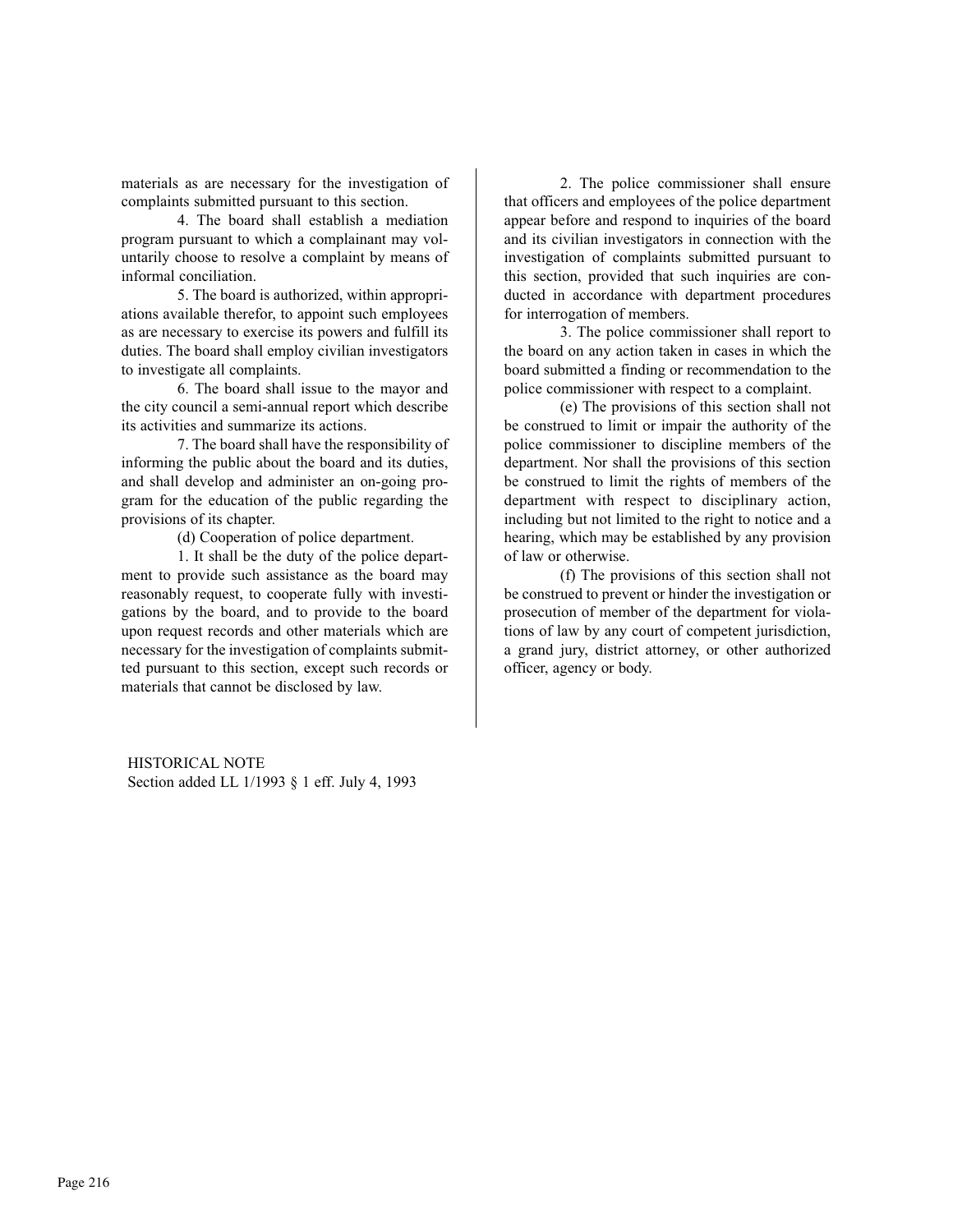

THE CITY OF NEW YORK OFFICE OF THE MAYOR NEW YORK, N.Y. 10007

#### **EXECUTIVE ORDER NO. 40**

**October 21, 1997**

#### **NOTIFICATION AND PROCESSING OF CIVILIAN COMPLAINTS**

**WHEREAS**, the Civilian Complaint Review Board is charged with the legislative mandate to fairly and independently investigate certain allegations of police misconduct toward members of the public; and

WHEREAS, it is of the utmost importance that members of the public and the New York City Police Department have confidence in the professionalism and impartiality of the Civilian Complaint Review Board; and

WHEREAS, pursuant to the Charter, and the Rules of the CCRB the individuals who have filed complaints with the Civilian Complaint Review Board have the right to be kept apprised of both the status and results of their complaints brought against members of the New York City Police Department; and

WHEREAS, it is important to investigate and resolve civilian complaints in a timely manner; and

WHEREAS, the sharing of information between the Civilian Complaint Review Board and the New York City Police Department is essential to the effective investigation of civilian complaints;

**NOW THEREFORE**, by the power invested in me as Mayor of the City of New York, it hereby is ordered:

Section 1 - Notice to Civilian Complainants. The Commissioner of the New York City Police Department and the Civilian Complaint Review Board shall expeditiously: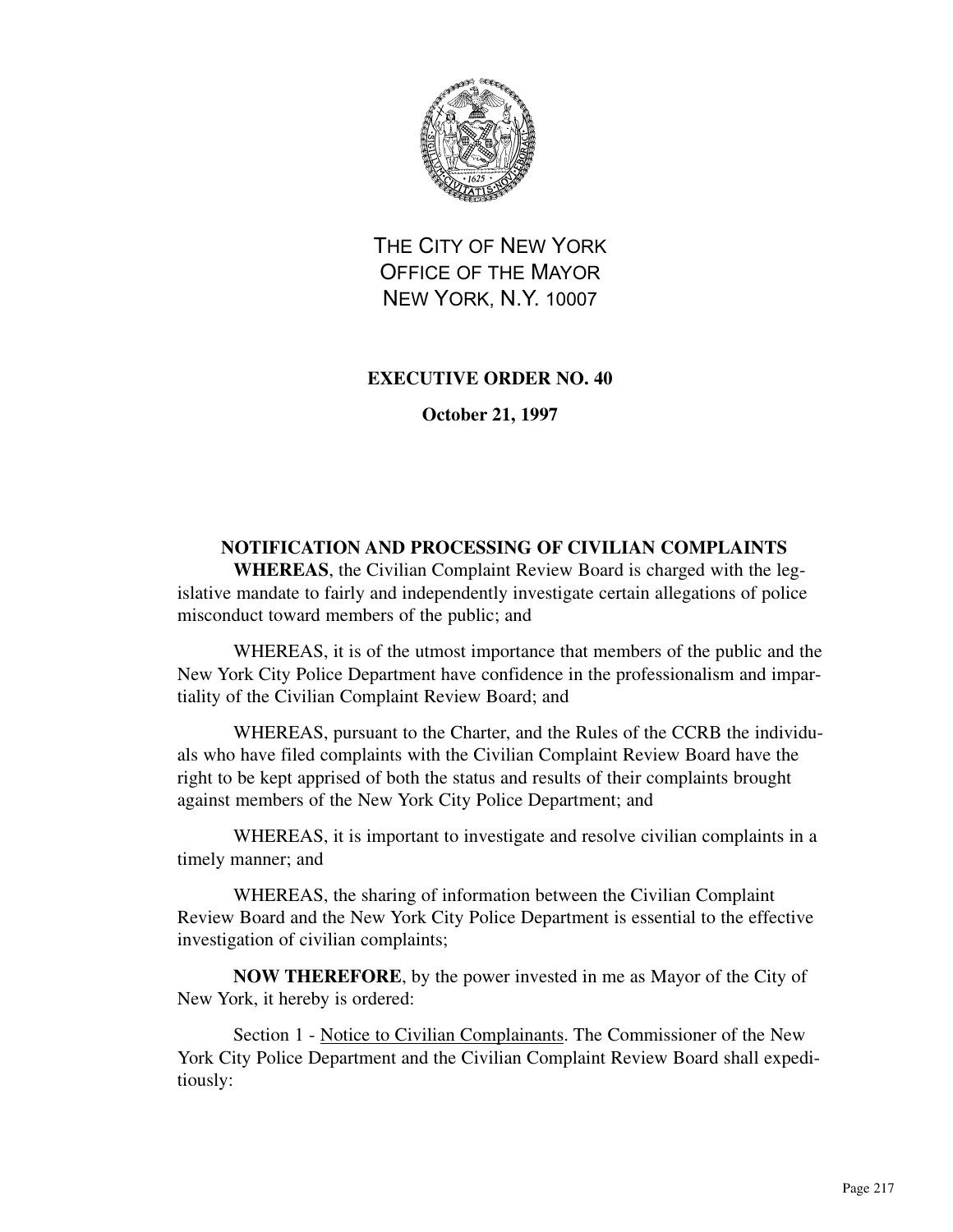- A. Establish standards for providing timely written notice to civilian complainants regarding the status of civilian complaints during the stages of the Civilian Complaint Review Board's review and investigation process, including final Board action on the pending complaint.
- B. Establish standards for providing timely written notice to civilian complainants regarding the disposition of all cases referred for disciplinary action by the Civilian Complaint Review Board to the Commissioner for the New York City Police Department, including the result of all such referred cases.
- C. The standards established shall require that complainants be given a name, address and telephone number of an individual to contact in order to give or obtain information.

Section 2. The Police Commissioner and the Civilian Complaint Review Board shall establish standards for the timely processing and resolution of civilian complaints and the sharing of necessary information between the agencies.

Section 3.This order shall take effect immediately.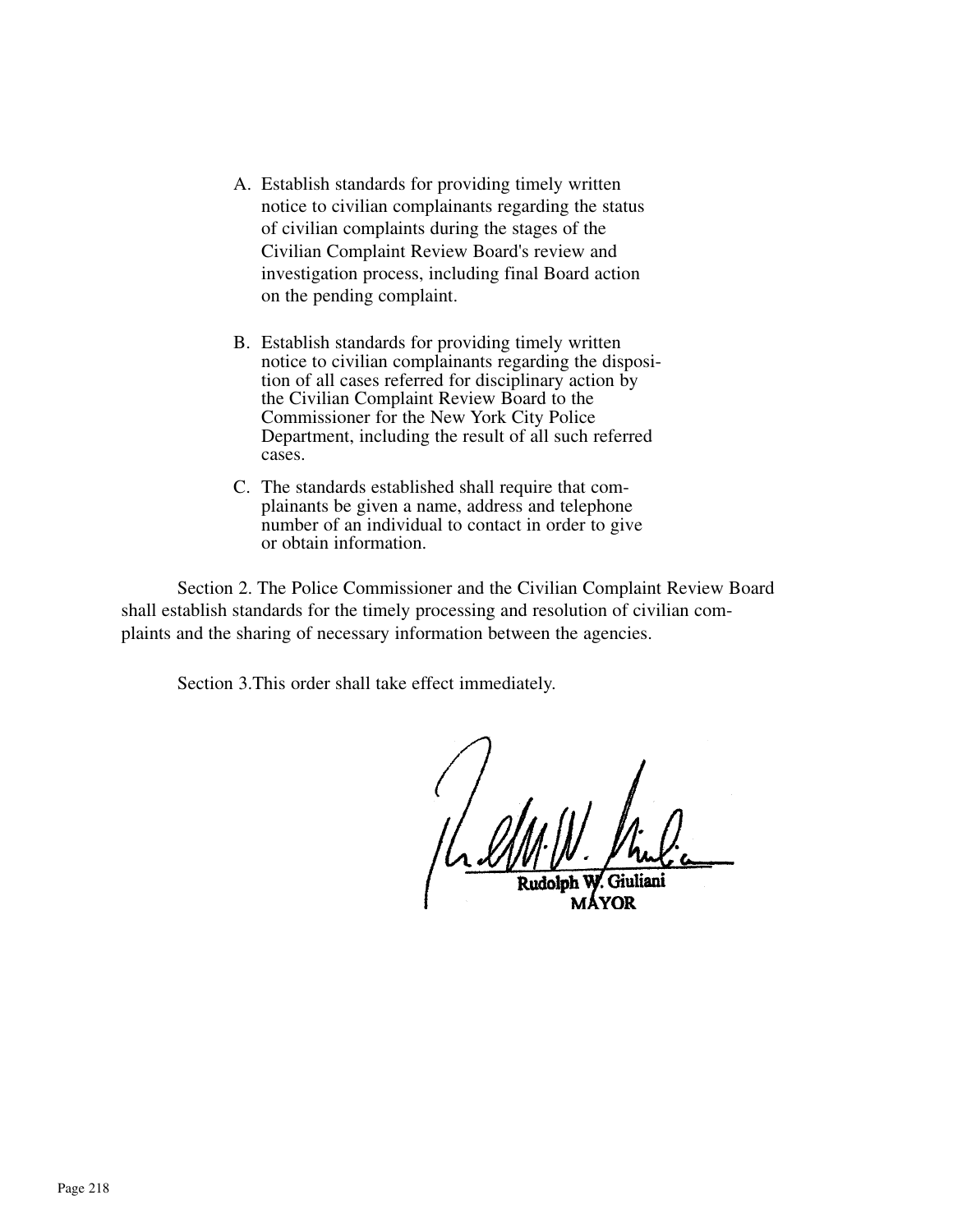**Appendix E: Glossary**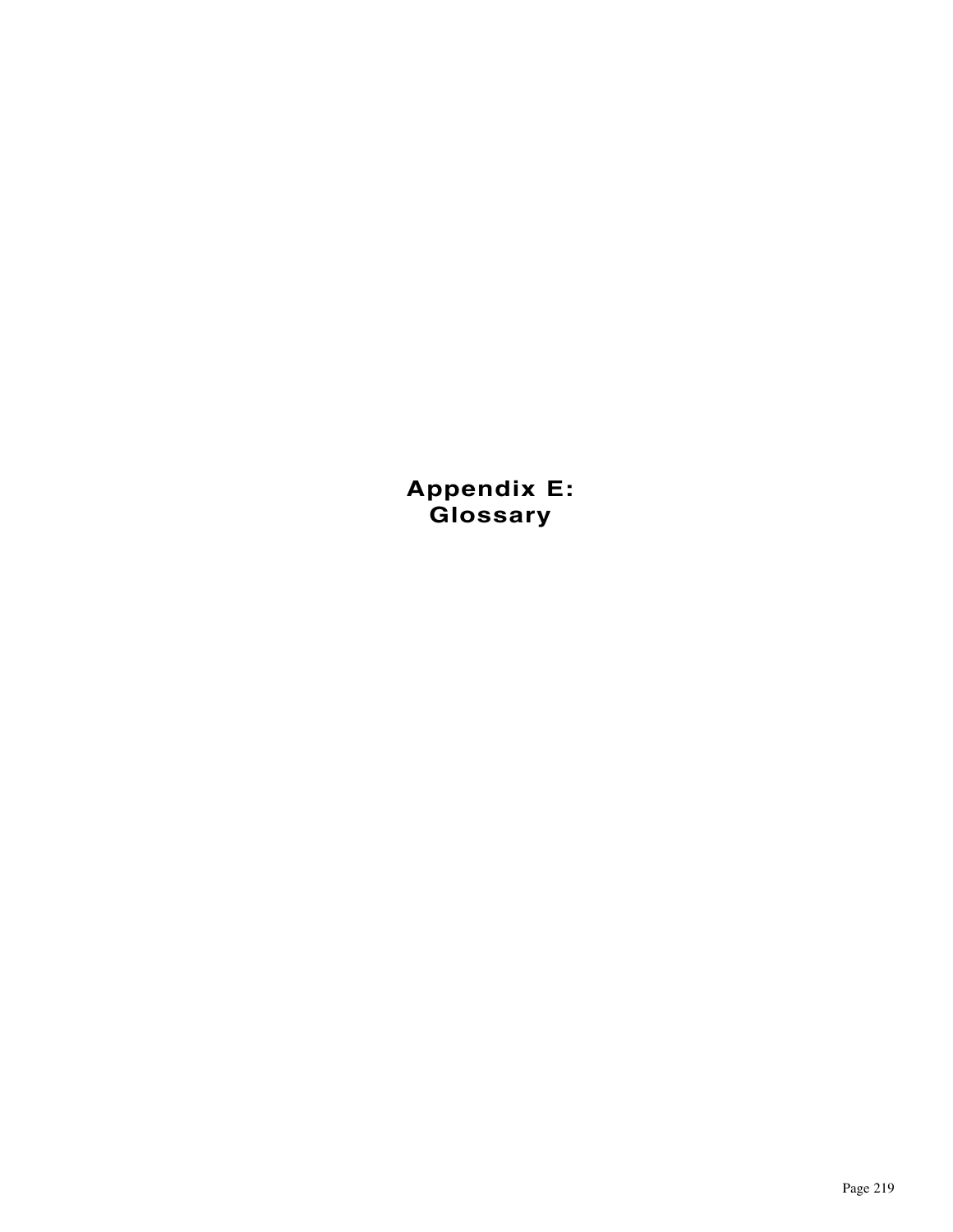THIS PAGE IS INTENTIONALLY LEFT BLANK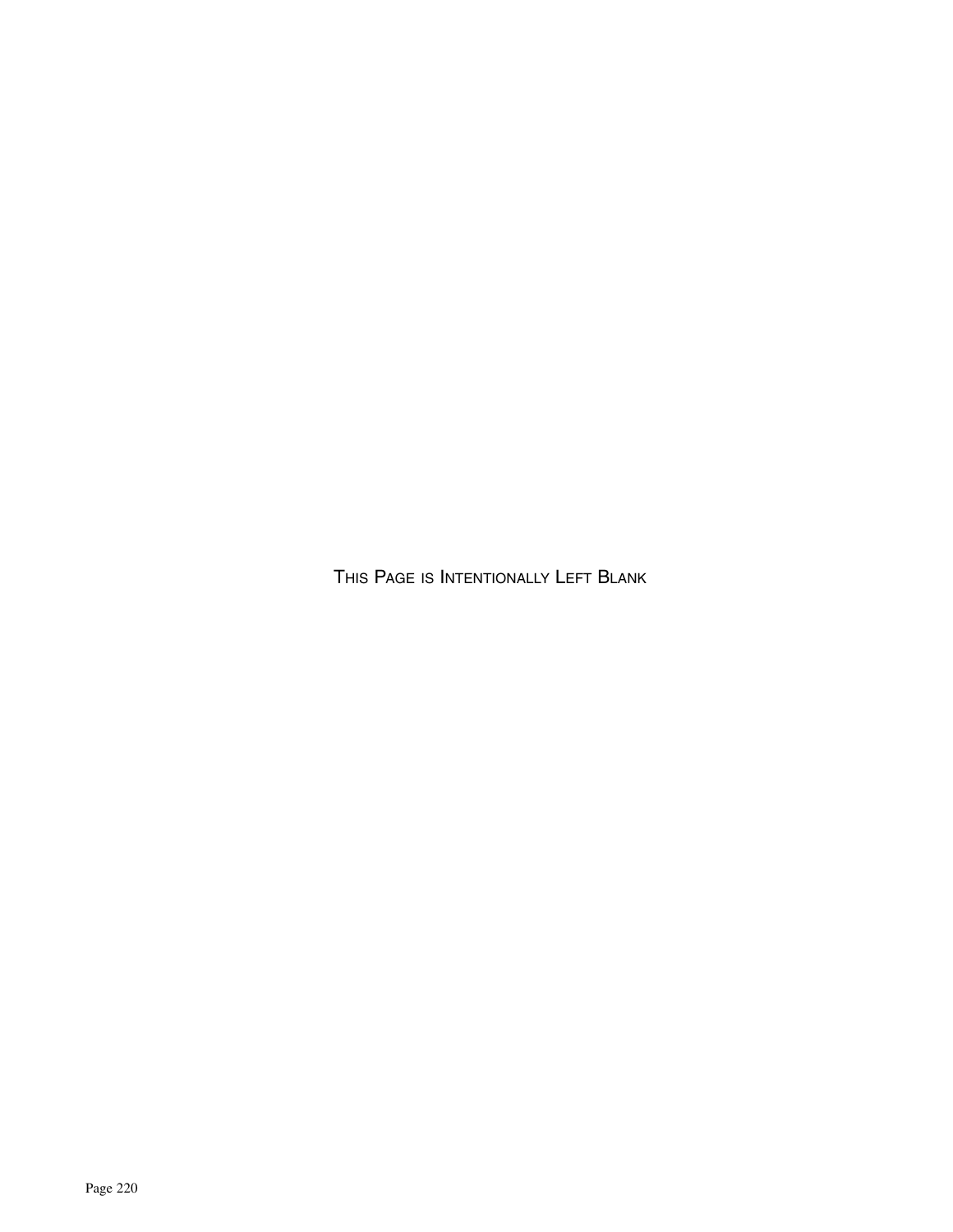**Abuse of authority:** Abuse of authority includes the improper use of police powers to threaten, intimidate or otherwise mistreat a civilian. Examples include threats of force and improper stops, frisks, and searches.

**Alleged victim:** The alleged victim is any individual against whom a police officer is alleged to have committed misconduct. The alleged victim need not be the person who filed the actual complaint with the CCRB. For example, if a mother files a complaint that her son was improperly strip-searched, the son is the alleged victim of the misconduct.

**Allegation:** Each individual act of misconduct raised by a complainant, witness, or alleged victim against each officer is called an allegation. Thus, if someone files a complaint stating that one police officer punched him while another shouted a racial epithet at his friend, the complaint contains two separate allegations. If two officers are accused of punching one alleged victim and shouting racial epithets at his friend, there will be four allegations raised by the complaint. Since many complaints have multiple alleged victims, and each alleged victim can make (or have made on his or her behalf) multiple allegations against more than one officer, the total number of allegations is always substantially higher than the total number of complaints.

**Alternative dispute resolution (ADR):** Alternative dispute resolution refers to non-confrontational methods of resolving complaints or conflicts. The CCRB's ADR procedure is mediation (see below).

**Charges and specifications:** Charges and specifications are the most serious disciplinary measure that may be applied to a police officer with one or more substantiated allegations. It involves the lodging of formal administrative charges against the subject officer who, as a result, may face an administrative hearing. Such hearings are conducted by the department's deputy commissioner for trials and his or her assistants. The recommended penalties range from loss of vacation days or of pay for up to thirty days, sometimes coupled with dismissal probation for a period of up to one year or, at maximum, termination from the police department.

**Civilian**: At the CCRB, a civilian is any person who is not a police officer.

**Command:** A command is either a precinct or specialized unit to which an officer is assigned. Officers assigned to a precinct patrol the area within the precinct's boundaries, while officers in

a specialized command (for example, the narcotics division) carry out specialized duties over a greater area.

**Command discipline:** A command discipline is a punishment imposed by an officer's commanding officer, ranging in seriousness from an oral admonishment and training up to a forfeiture of ten vacation days.

**Complaint:** A complaint consists of one or more allegations of misconduct by one or more uniformed member(s) of the New York Police Department. When someone contacts the CCRB to allege police misconduct, a case file is opened for that complaint. Even if there are allegations that multiple officers engaged in multiple acts of misconduct against multiple civilians, the entire incident is captured as one complaint.

**Complainant/victim:** If the alleged victim (see above) also files the complaint, the person is referred to by the CCRB as the complainant/victim. Such determination does not exclude other persons from also being alleged victims. For example, in a case where three friends are stopped and frisked and only one files a complaint, all three are alleged victims, but only the person who filed the complaint is a complainant/victim.

**Complainant:** A person who files a complaint is called a complainant, whether or not the person is the alleged victim of misconduct. For example, where a mother files a complaint on behalf of her son, whom she claims was improperly stripsearched, the mother is the complainant.

**CTS:** The CCRB's complaint tracking system is an in-house database program that the CCRB uses to track all relevant information regarding complaints filed with the CCRB.

**DCT:** Deputy commissioner for trials, who is in charge of the police department's administrative tribunal.

**Discourtesy:** As a CCRB allegation, discourtesy includes rude or obscene gestures and/or language.

**Docket:** The agency docket includes all open cases at a given time.

**Exonerated:** The board will vote that an allegation should be exonerated if the subject officer (see below) was found to have engaged in the act alleged, but the act was deemed to be lawful and proper. For example, if someone alleges that a police officer stopped him improperly and the investigation reveals the transcript of a 911 call identifying the alleged victim as a suspect, the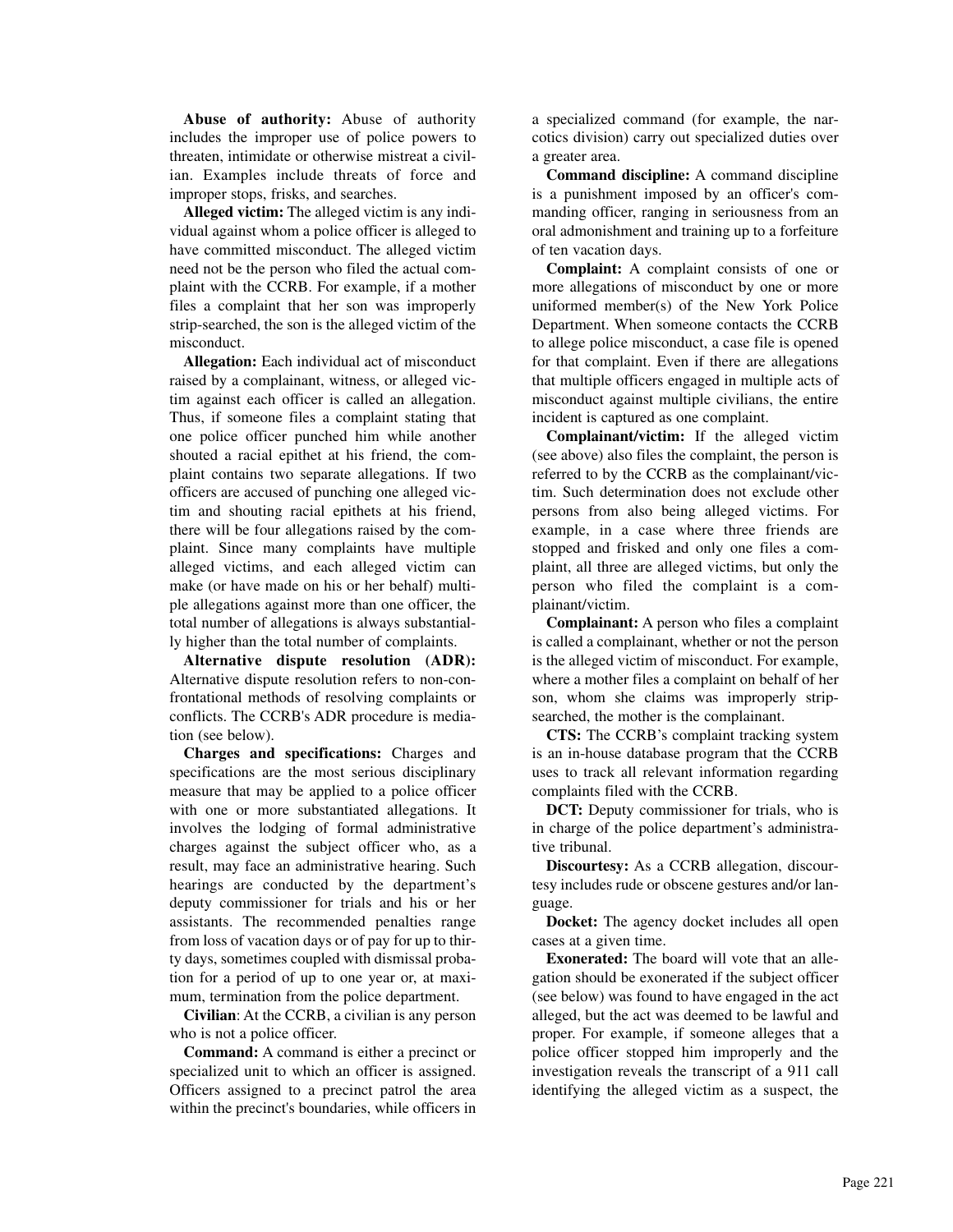allegation that the stop was improper may be exonerated.

FADO: Pronounced "fey-dough," this is an acronym for the four categories of misconduct the CCRB is authorized to investigate: excessive or unnecessary force, abuse of authority, discourtesy, and offensive language.

**Filed:** If a police officer against whom the CCRB substantiated allegations leaves the police force before charges can be instituted against him or her, the substantiated case is said to be filed. Filed cases can be re-opened by the police department should an officer attempt to rejoin the police department. When the CCRB calculates the number of substantiated cases which have resulted in discipline, cases that have been filed are excluded.

**Force:** A CCRB complaint of excessive or unnecessary force can range in severity from a slap to firing of a gun. Some allegations that do not involve contact but imply physical force, such as pointing a gun, are classified as force complaints by the CCRB.

**Full investigation:** A case in which the CCRB was able to carry out a complete inquiry is called a full investigation. Fully investigated cases contain data collected from interviews with police officers, civilians, and witnesses. These cases also contain the final written report of the CCRB investigator, who had to evaluate the available evidence and make recommendations to the board on how the allegations should be resolved.

**IAB:** Internal Affairs Bureau.

**Instructions:** Instructions are the least punitive disciplinary measure; a commanding officer instructs a subject officer on proper procedures with respect to the substantiated allegations, or a police officer is sent for retraining or additional training.

**Mediation:** Mediation is a non-disciplinary process, voluntarily agreed to by the complainant or complainant/victim and subject officer, in which the parties attempt to reconcile their differences with the assistance of a trained neutral mediator, who may assist in resolving the complaint but cannot impose a settlement. The contents of the proceedings are confidential and cannot be used in a future judicial or administrative context.

**NYPD disposition:** Pursuant to the city charter, the responsibility for discipline within the police department rests solely with the police commissioner who, even after a finding against a police officer by the CCRB and an administrative law judge, can still make *de novo* findings of law and fact and reach a different conclusion.

**OCCB:** Organized Crime Control Bureau, which includes the Narcotics Units.

**OCD:** Office of Chief of Department—a division of the NYPD that handles neglect of duty complaints.

**Offensive language:** One of the categories in the CCRB's jurisdiction, offensive language refers to any allegation where an officer used language that was derogatory with regard to race, religion, nationality, ethnicity, gender, sexual orientation, disability, or age.

**Office of Administrative Trials and Hearings (OATH):** Until January 2003, OATH was one of two tribunals which adjudicated police department disciplinary cases. After January 2003, if a CCRB case is substantiated and charges are filed against a police officer, the case will be heard at DCT (see above).

**Officer unidentified:** If the CCRB cannot identify the subject officer of the allegation, the allegation is closed as officer unidentified. Cases closed with this disposition are considered a fully investigated case although the finding "officer unidentified" does not constitute a findings on the merits.

**Other misconduct noted (OMN):** If the investigation uncovers misconduct other than that within the CCRB's jurisdiction (for example, an officer intentionally provides a false statement to the CCRB or is found to have failed to properly document his or her activities), the board can determine to recommend that the officer engaged in other misconduct.

**Patrol borough:** A patrol borough is comprised of a number of precinct commands considered as a unit. In New York City there are eight patrol boroughs: Manhattan North, Manhattan South, Brooklyn North, Brooklyn South, Queens North, Queens South, Bronx, and Staten Island.

**Patrol Guide:** The New York City Police Department's Patrol Guide incorporates official policies and procedural rules by which police officers must generally conduct themselves. The board reviews the patrol guide to determine whether an officer committed misconduct.

**Preponderance of the evidence:** Preponderance of the evidence is the standard of proof used in CCRB investigations. It provides that the CCRB must find that the weight of the evidence is in favor of its finding, but is a less stringent standard than the more familiar criminal standard, "beyond a reasonable doubt."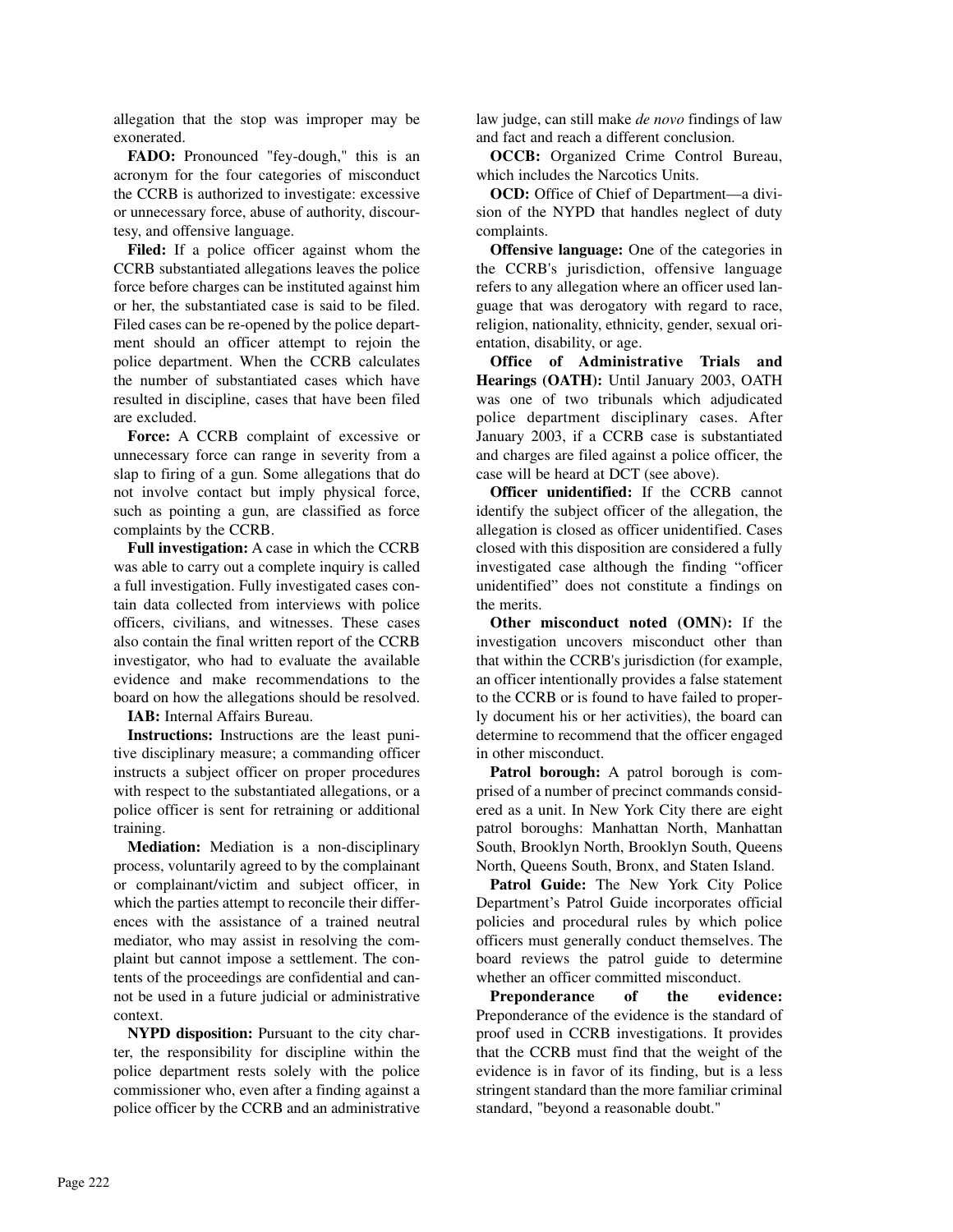**Rate at which the CCRB made findings on the merits:** This rate is the percentage of allegations in full investigations that end in a disposition of substantiated, unfounded or exonerated. Since these are the dispositions where the board has come to a decision on the validity of the complaint, the rate is one measure of the quality of CCRB investigations.

**Statute of limitations:** The agency operates under an eighteen-month statute of limitations measured from the date of occurrence. Unless the allegations would constitute a crime if proven in court, an officer must be disciplined or served with disciplinary charges before the statute of limitations has passed.

**Stop, question, and frisk report:** A document that police officers are generally required to fill out when they stop, question and/or or frisk civilians.

**Subject officer:** The officer who is alleged to have engaged in misconduct, whether identified or not, is referred to as a subject officer.

**Substantiated:** If the weight of the evidence shows that the officer committed the action alleged, and the action alleged constituted misconduct, the CCRB will substantiate the allegation and the case will be forwarded to the police commissioner.

**Truncated investigations:** A truncated investigation is one where the case is closed before it has been fully investigated. If the CCRB is unable to obtain a primary statement from the

complainant or alleged victim(s), or if the complainant or alleged victim wishes to withdraw the complaint, the investigation is truncated.

**Unfounded:** If the weight of the evidence shows that the police officer did not in fact engage in the alleged misconduct, the board will vote that the allegation be unfounded.

**Unsubstantiated:** If the weight of the evidence does not lead to a finding on the merits, the board will vote that the allegations be unsubstantiated.

**Witness:** A witness is any civilian interviewed in connection with a CCRB case who was neither a complainant or a victim. Generally, a witness actually observed the incident which gave rise to the allegations, but occasionally someone is interviewed who did not (for example, an emergency medical technician arriving on the scene who can verify whether or not an alleged victim had injuries before he or she was taken to a precinct).

**Witness officer:** A witness officer is any officer interviewed over the course of an investigation against whom no misconduct is alleged.